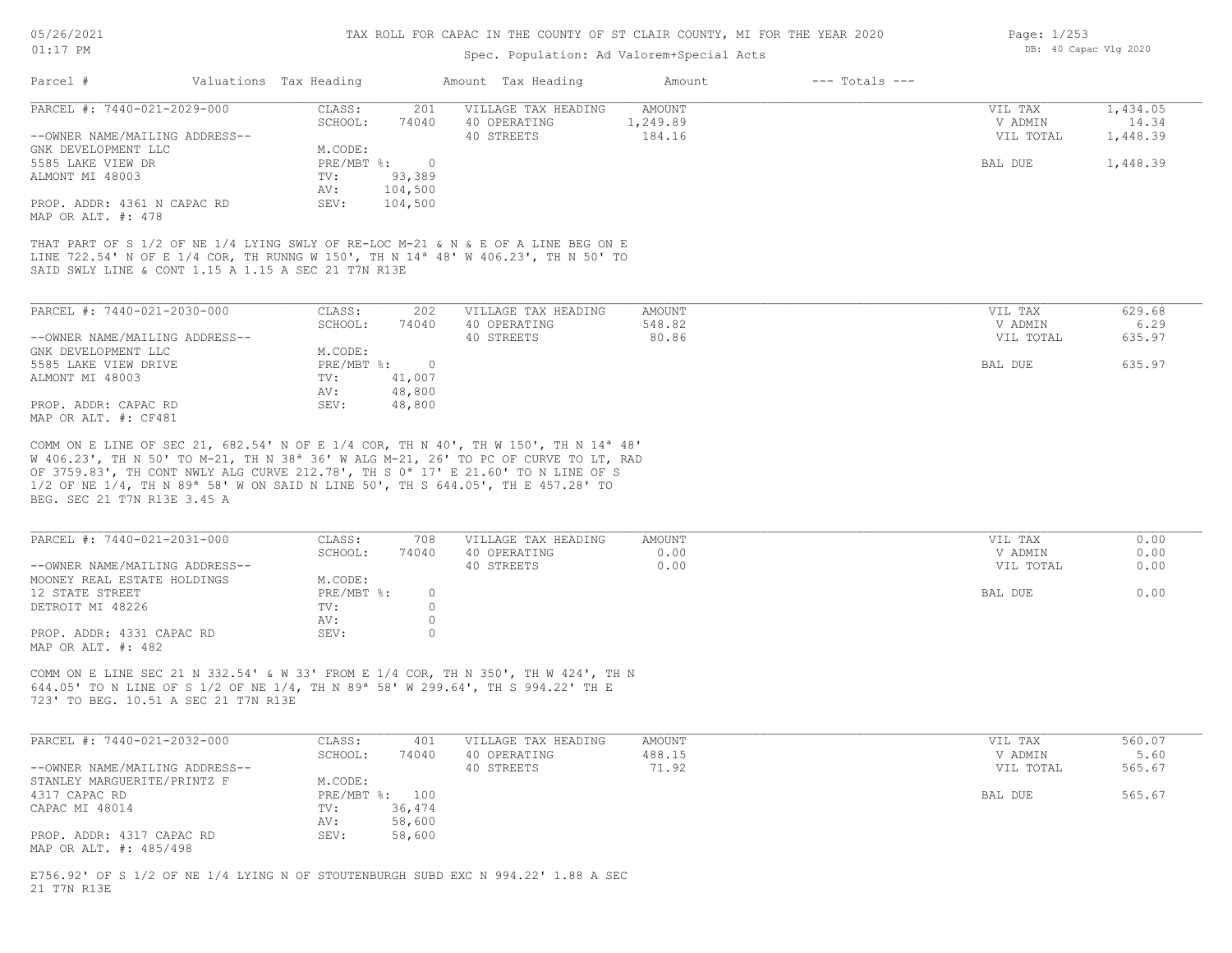## Spec. Population: Ad Valorem+Special Acts

| Parcel #                       | Valuations Tax Heading |                | Amount Tax Heading                                                                  | Amount        | $---$ Totals $---$ |                 |             |
|--------------------------------|------------------------|----------------|-------------------------------------------------------------------------------------|---------------|--------------------|-----------------|-------------|
| PARCEL #: 7440-021-2033-000    | CLASS:                 | 401            | VILLAGE TAX HEADING                                                                 | AMOUNT        |                    | VIL TAX         | 490.04      |
|                                | SCHOOL:                | 74040          | 40 OPERATING                                                                        | 427.11        |                    | V ADMIN         | 4.90        |
| --OWNER NAME/MAILING ADDRESS-- |                        |                | 40 STREETS                                                                          | 62.93         |                    | VIL TOTAL       | 494.94      |
| LUMBARDO ROBERT NEIL JR        | M.CODE:                |                |                                                                                     |               |                    |                 |             |
| LUMBARDO DESIREE M             |                        | PRE/MBT %: 100 |                                                                                     |               |                    | BAL DUE         | 494.94      |
| 4313 STEVENS DRIVE             | TV:                    | 31,913         |                                                                                     |               |                    |                 |             |
| CAPAC MI 48014                 | AV:                    | 37,100         |                                                                                     |               |                    |                 |             |
|                                | SEV:                   | 37,100         |                                                                                     |               |                    |                 |             |
| PROP. ADDR: W PARK ST          |                        |                |                                                                                     |               |                    |                 |             |
| MAP OR ALT. #: 476A            |                        |                |                                                                                     |               |                    |                 |             |
|                                |                        |                | S1/2 OF NE 1/4 EXC STOUTENBURGH SUBD & EXC E 756' & EXC W 841.5' OF REMAINDER & EXC |               |                    |                 |             |
| SECTION 21 T7N R13E 21.06 A    |                        |                | S 511' OF E 511' THEREOF & EXC W 234' OF E 1501.92' OF N 418' OF S 568' OF NE 1/4   |               |                    |                 |             |
|                                |                        |                |                                                                                     |               |                    |                 |             |
| 100.1-2003-001-001-001-001     | $CTACC$ .              | 201            | VIII ACR TAY HRADING                                                                | <b>AMOUNT</b> |                    | <b>VITT TAV</b> | 3 0 0 5 0 6 |

| PARCEL #: /44U-UZI-ZU33-IUU     | JLASS :    | 20 L    | ATTTAGR INY HRYDIMA | AMOUNT.  | VIL TAX       | 3, UYS.U6 |
|---------------------------------|------------|---------|---------------------|----------|---------------|-----------|
|                                 | SCHOOL:    | 74040   | 40 OPERATING        | 2,697.59 | V ADMIN       | 30.95     |
| --OWNER NAME/MAILING ADDRESS--  |            |         | 40 STREETS          | 397.47   | VIL TOTAL     | 3,126.01  |
| WEST MICHIGAN FAMILY HOMES, LLC | M.CODE:    |         |                     |          |               |           |
| 13854 SIMONE DR                 | PRE/MBT %: |         |                     |          | V PD 08/12/20 | 3,126.01  |
| SHELBY MI 48315                 | TV:        | 201,558 |                     |          |               |           |
|                                 | AV:        | 208,600 |                     |          | BAL DUE       | 0.00      |
| PROP. ADDR: 15130 W PARK ST     | SEV:       | 208,600 |                     |          |               |           |
| MAP OR ALT. #: 476C             |            |         |                     |          |               |           |

W234' OF E 1501.92' OF N 418' OF S 568' OF NE 1/4 SECTION 21 T7N R13E 2.25 A

| PARCEL #: 7440-021-2033-500     | CLASS:       | 201     | VILLAGE TAX HEADING | AMOUNT   | VIL TAX       | 6,229.23  |
|---------------------------------|--------------|---------|---------------------|----------|---------------|-----------|
|                                 | SCHOOL:      | 74040   | 40 OPERATING        | 5,429.27 | V ADMIN       | 62.29     |
| --OWNER NAME/MAILING ADDRESS--  |              |         | 40 STREETS          | 799.96   | VIL TOTAL     | 6,291.52  |
| WEST MICHIGAN FAMILY HOMES, LLC | M.CODE:      |         |                     |          |               |           |
| 13854 SIMONE DR                 | $PRE/MBT$ %: |         |                     |          | V PD 08/12/20 | 6, 291.52 |
| SHELBY MI 48315                 | TV:          | 405,663 |                     |          |               |           |
|                                 | AV:          | 416,700 |                     |          | BAL DUE       | 0.00      |
| PROP. ADDR: 15122 W PARK ST     | SEV:         | 416,700 |                     |          |               |           |
| MAP OR ALT. #: 476B             |              |         |                     |          |               |           |

W511' OF E 1267.92' OF N 511' OF S 661' OF NE 1/4 6 A SEC 21 T7N R13E

| PARCEL #: 7440-021-2034-000    | CLASS:     | 401    | VILLAGE TAX HEADING | AMOUNT | VIL TAX       | 765.56 |
|--------------------------------|------------|--------|---------------------|--------|---------------|--------|
|                                | SCHOOL:    | 74040  | 40 OPERATING        | 667.25 | V ADMIN       | 7.65   |
| --OWNER NAME/MAILING ADDRESS-- |            |        | 40 STREETS          | 98.31  | VIL TOTAL     | 773.21 |
| MASI JOHN/CONSTANCE            | M.CODE:    | 00LSB  |                     |        |               |        |
| 4301 STEVENS DR                | PRE/MBT %: | 100    |                     |        | V PD 08/26/20 | 773.21 |
| CAPAC MI 48014-3044            | TV:        | 49,856 |                     |        |               |        |
|                                | AV:        | 84,800 |                     |        | BAL DUE       | 0.00   |
| PROP. ADDR: 4301 STEVENS DR    | SEV:       | 84,800 |                     |        |               |        |
| MAP OR ALT. #: CF483           |            |        |                     |        |               |        |

W175' OF E 2147' OF S 150' OF NE 1/4 0.60 A SEC 21 T7N R13E

Page: 2/253 DB: 40 Capac Vlg 2020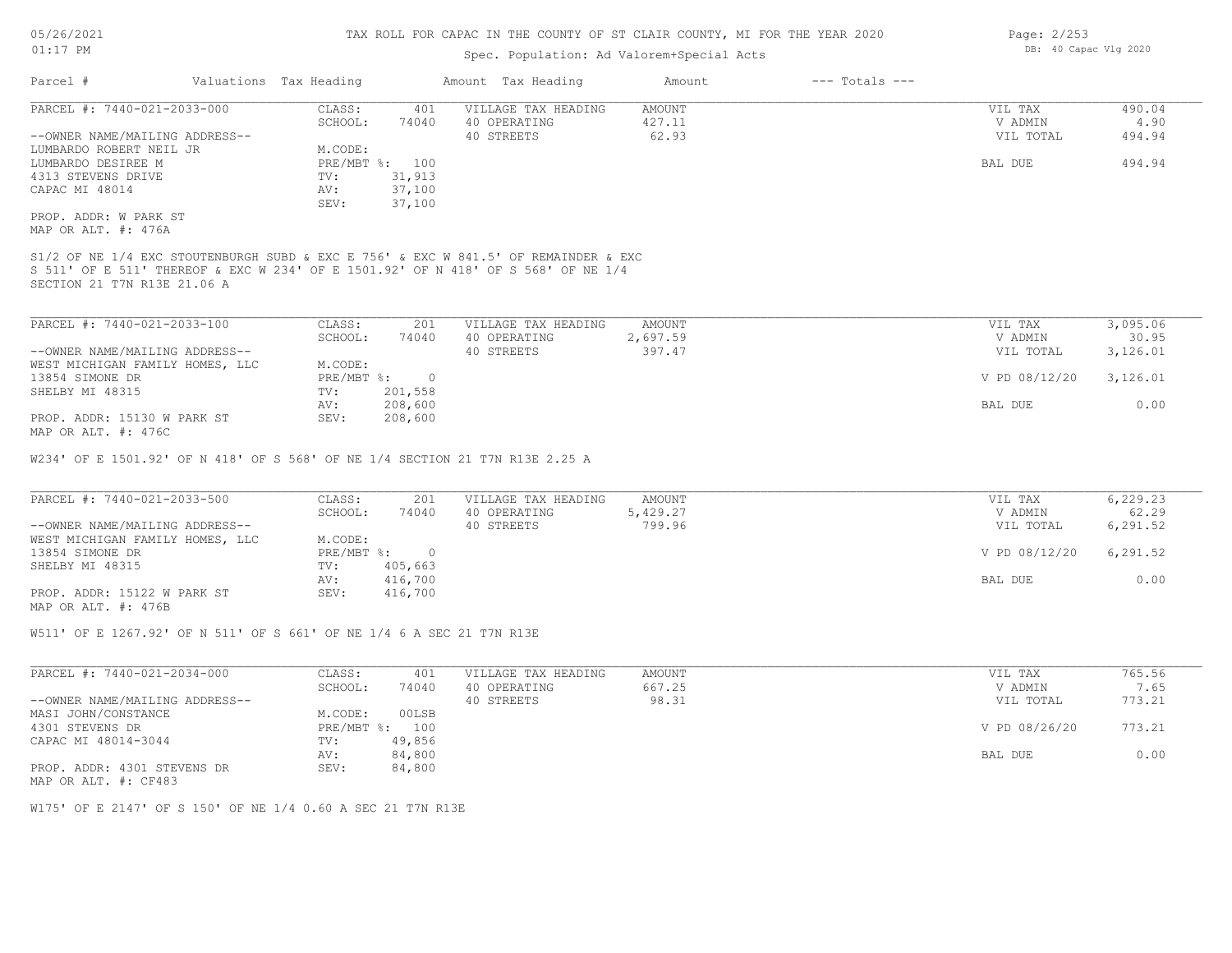### Spec. Population: Ad Valorem+Special Acts

| Page: 3/253 |                       |  |
|-------------|-----------------------|--|
|             | DB: 40 Capac Vlg 2020 |  |

| Parcel #                       | Valuations Tax Heading |                | Amount Tax Heading  | Amount | $---$ Totals $---$ |               |        |
|--------------------------------|------------------------|----------------|---------------------|--------|--------------------|---------------|--------|
| PARCEL #: 7440-021-2035-000    | CLASS:                 | 401            | VILLAGE TAX HEADING | AMOUNT |                    | VIL TAX       | 927.98 |
|                                | SCHOOL:                | 74040          | 40 OPERATING        | 808.81 |                    | V ADMIN       | 9.27   |
| --OWNER NAME/MAILING ADDRESS-- |                        |                | 40 STREETS          | 119.17 |                    | VIL TOTAL     | 937.25 |
| LUMBARDO ROBERT JR/DESIREE     | M.CODE:                | COREL          |                     |        |                    |               |        |
| 4313 STEVENS DR                |                        | PRE/MBT %: 100 |                     |        |                    | V PD 09/17/20 | 937.25 |
| CAPAC MI 48014                 | TV:                    | 60,433         |                     |        |                    |               |        |
|                                | AV:                    | 130,700        |                     |        |                    | BAL DUE       | 0.00   |
| PROP. ADDR: 4313 STEVENS DR    | SEV:                   | 130,700        |                     |        |                    |               |        |
| $\frac{1}{2}$                  |                        |                |                     |        |                    |               |        |

MAP OR ALT. #: 480

100.24', TH W 137.78' TO BEG. 0.31 A SEC 21 T7N R13E BEG W 206' & N 250' FROM SW COR OF STOUTENBURG SUBD, TH N 100', TH E 131.07', TH S

| PARCEL #: 7440-021-2036-000    | CLASS:     | 703   | VILLAGE TAX HEADING | AMOUNT | VIL TAX   | 0.00 |
|--------------------------------|------------|-------|---------------------|--------|-----------|------|
|                                | SCHOOL:    | 74040 | 40 OPERATING        | 0.00   | V ADMIN   | 0.00 |
| --OWNER NAME/MAILING ADDRESS-- |            |       | 40 STREETS          | 0.00   | VIL TOTAL | 0.00 |
| VILLAGE OF CAPAC               | M.CODE:    |       |                     |        |           |      |
| 135 N MAIN ST                  | PRE/MBT %: |       |                     |        | BAL DUE   | 0.00 |
| CAPAC MI 48014-3143            | TV:        |       |                     |        |           |      |
|                                | AV:        |       |                     |        |           |      |
| PROP. ADDR: 15070 W PARK ST    | SEV:       |       |                     |        |           |      |
| MAP OR ALT. #: 484             |            |       |                     |        |           |      |

W66' OF E 1972' OF S 150' OF NE 1/4 0.23 A SEC 21 T7N R13E

| PARCEL #: 7440-021-2036-501    | CLASS:     | 402    | VILLAGE TAX HEADING | AMOUNT | VIL TAX   | 299.27 |
|--------------------------------|------------|--------|---------------------|--------|-----------|--------|
|                                | SCHOOL:    | 74040  | 40 OPERATING        | 260.84 | V ADMIN   | 2.99   |
| --OWNER NAME/MAILING ADDRESS-- |            |        | 40 STREETS          | 38.43  | VIL TOTAL | 302.26 |
| LUMBARDO ROBERT JR/DESIREE     | M.CODE:    |        |                     |        |           |        |
| 4313 STEVENS DR                | PRE/MBT %: |        |                     |        | BAL DUE   | 302.26 |
| CAPAC MI 48014                 | TV:        | 19,490 |                     |        |           |        |
|                                | AV:        | 32,500 |                     |        |           |        |
| PROP. ADDR: STEVENS DR         | SEV:       | 32,500 |                     |        |           |        |
| MAP OR ALT. #: 479A1           |            |        |                     |        |           |        |

ON 09-21-2005 FROM 27-021-2036-500 58S W 476.18', TH N OD 2M 46S W 899.11', TO BEG SECTION 21 T7N R13E 18.31 A SPLIT 47S E 1172.82', TH N 89D 39M 56S W 167.14', TH S OD 2OM 4S W 24.95', TH N 89D 39M BEG S 0D 2M 46S E 1334.67' FROM N 1/4 COR, TH S 89D 34M 39S E 841.5', TH S 0D 2M

| PARCEL #: 7440-021-2036-510     | CLASS:       | 402    | VILLAGE TAX HEADING | AMOUNT | VIL TAX   | 55.60 |
|---------------------------------|--------------|--------|---------------------|--------|-----------|-------|
|                                 | SCHOOL:      | 74040  | 40 OPERATING        | 48.46  | V ADMIN   | 0.55  |
| --OWNER NAME/MAILING ADDRESS--  |              |        | 40 STREETS          | 7.14   | VIL TOTAL | 56.15 |
| VERBRUGGHE STEVEN/SUZANNE ET-AL | M.CODE:      |        |                     |        |           |       |
| 3929 US 98 SOUTH LOT 187        | $PRE/MBT$ %: |        |                     |        | BAL DUE   | 56.15 |
| LAKELAND FL 33813               | TV:          | 3,621  |                     |        |           |       |
|                                 | AV:          | 19,300 |                     |        |           |       |
| PROP. ADDR: W PARK ST           | SEV:         | 19,300 |                     |        |           |       |
| MAP OR ALT. #: 479A2            |              |        |                     |        |           |       |

 $27-021-2036-500$ : 4S W 275', TH N 89D SECTION 21 T7N R13E 2.99 A SPLIT ON 9-21-2005 FROM BEG S OD 2M 46S E 2233.78' FROM N 1/4 COR, TH S 89D 39M 58S E 476.18', TH S OD 20M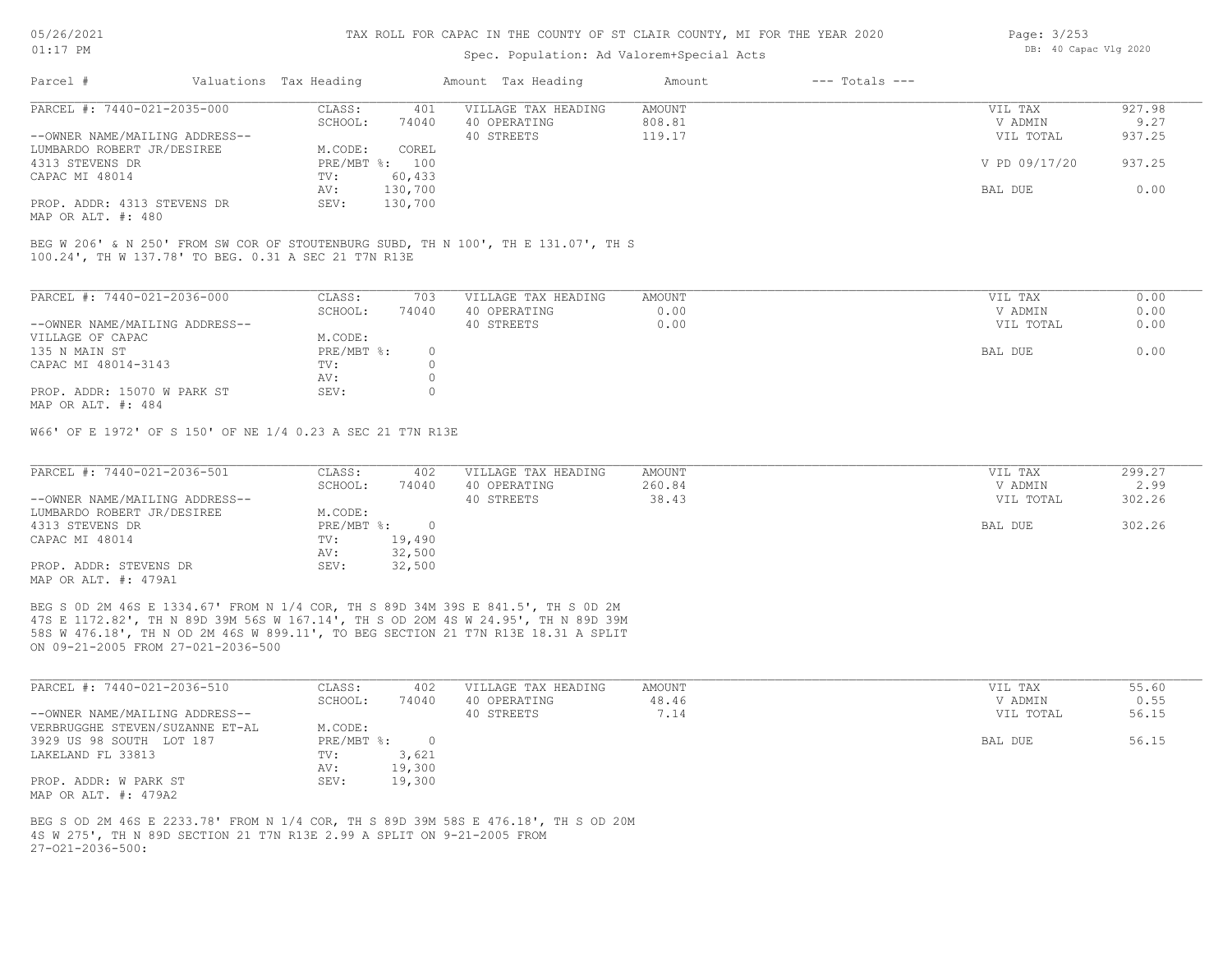#### Spec. Population: Ad Valorem+Special Acts

| Page: $4/253$ |                       |  |
|---------------|-----------------------|--|
|               | DB: 40 Capac Vlg 2020 |  |

|                                |                      |                        |                     | Amount             | $---$ Totals $---$ |           |       |
|--------------------------------|----------------------|------------------------|---------------------|--------------------|--------------------|-----------|-------|
| PARCEL #: 7440-021-2036-520    | CLASS:               | 401                    | VILLAGE TAX HEADING | AMOUNT             |                    | VIL TAX   | 55.60 |
|                                | SCHOOL:              | 74040                  | 40 OPERATING        | 48.46              |                    | V ADMIN   | 0.55  |
| --OWNER NAME/MAILING ADDRESS-- |                      |                        | 40 STREETS          | 7.14               |                    | VIL TOTAL | 56.15 |
| LUMBARDO ROBERT JR/D           | M.CODE:              |                        |                     |                    |                    |           |       |
|                                |                      |                        |                     |                    |                    | BAL DUE   | 56.15 |
|                                | TV:                  | 3,621                  |                     |                    |                    |           |       |
|                                | AV:                  | 24,500                 |                     |                    |                    |           |       |
| PROP. ADDR: STEVENS DR         | SEV:                 | 24,500                 |                     |                    |                    |           |       |
|                                | MAP OR ALT. #: 479A3 | Valuations Tax Heading | PRE/MBT %: 100      | Amount Tax Heading |                    |           |       |

SECTION 21 T7N R13E .58 A SPLIT ON 9-21-2005 FROM 27-021-2036-500 TH N OD 20M 4S E 199.95', TH S 89D 39M 56S E 193.34', TH S OD 56M 14S E 200' TO BEG 100.22', TH N 89D 39M 56S W 131.07', TH S 0D 20M 4S W 100', TH N 89D 39M 56S W 60', 39M 56S W 167.14' & N OD 56M 14S W 100.02' FROM N 1/4 COR, TH N 3D 30M 16S W BEG S 0D 2M 46S E 1334.67', S 89D 34M 39S E 841.5', S OD 2M 47S E 1172.82', N 89D

| PARCEL #: 7440-021-2036-525    | CLASS:  | 402            | VILLAGE TAX HEADING | AMOUNT | VIL TAX   | 128.11 |
|--------------------------------|---------|----------------|---------------------|--------|-----------|--------|
|                                | SCHOOL: | 74040          | 40 OPERATING        | 111.66 | V ADMIN   | 1.28   |
| --OWNER NAME/MAILING ADDRESS-- |         |                | 40 STREETS          | 16.45  | VIL TOTAL | 129.39 |
| LUMBARDO ROBERT N              | M.CODE: |                |                     |        |           |        |
| LUMBARDO DESIREE M             |         | PRE/MBT %: 100 |                     |        | BAL DUE   | 129.39 |
| 4313 STEVENS DR                | TV:     | 8,343          |                     |        |           |        |
| CAPAC MI 48014                 | AV:     | 20,300         |                     |        |           |        |
|                                | SEV:    | 20,300         |                     |        |           |        |
| PROP. ADDR: STEVENS RD         |         |                |                     |        |           |        |
| MAP OR ALT. #: 479B            |         |                |                     |        |           |        |

197.78',TH S'LY 100.02' TO BEG SECTION 21 T7N R13E 0.46 A BEG W 66' & N0ª0'40"E 150' FROM SW COR STOUTENBURG SUBD TH W 200',TH N 100',TH E

| PARCEL #: 7440-021-2037-000    | CLASS:     | 703   | VILLAGE TAX HEADING | AMOUNT | VIL TAX   | 0.00 |
|--------------------------------|------------|-------|---------------------|--------|-----------|------|
|                                | SCHOOL:    | 74040 | 40 OPERATING        | 0.00   | V ADMIN   | 0.00 |
| --OWNER NAME/MAILING ADDRESS-- |            |       | 40 STREETS          | 0.00   | VIL TOTAL | 0.00 |
| VILLAGE OF CAPAC               | M.CODE:    |       |                     |        |           |      |
| 135 N MAIN ST                  | PRE/MBT %: |       |                     |        | BAL DUE   | 0.00 |
| CAPAC MI 48014-3143            | TV:        |       |                     |        |           |      |
|                                | AV:        |       |                     |        |           |      |
| PROP. ADDR: E PARK ST          | SEV:       |       |                     |        |           |      |
| MAP OR ALT. #: 477             |            |       |                     |        |           |      |

S150' OF S 1/2 OF NE 1/4 EXC E 2147' 1.60 A SEC 21 T7N R13E

| PARCEL #: 7440-027-2005-000                       | CLASS:       | 703   | VILLAGE TAX HEADING | AMOUNT | VIL TAX   | 0.00 |
|---------------------------------------------------|--------------|-------|---------------------|--------|-----------|------|
|                                                   | SCHOOL:      | 74040 | 40 OPERATING        | 0.00   | V ADMIN   | 0.00 |
| --OWNER NAME/MAILING ADDRESS--                    |              |       | 40 STREETS          | 0.00   | VIL TOTAL | 0.00 |
| VILLAGE OF CAPAC                                  | M.CODE:      |       |                     |        |           |      |
| 131 N MAIN ST                                     | $PRE/MBT$ %: |       |                     |        | BAL DUE   | 0.00 |
| CAPAC MI 48014                                    | TV:          |       |                     |        |           |      |
|                                                   | AV:          |       |                     |        |           |      |
| PROP. ADDR: E HILL STREET<br>MAP OR ALT. #: CF600 | SEV:         |       |                     |        |           |      |

E1/2 OF NE 1/4 LYING S OF GTRR R/W & NE 1/4 OF SE 1/4 SECTION 27 T7N R13E 64.38 A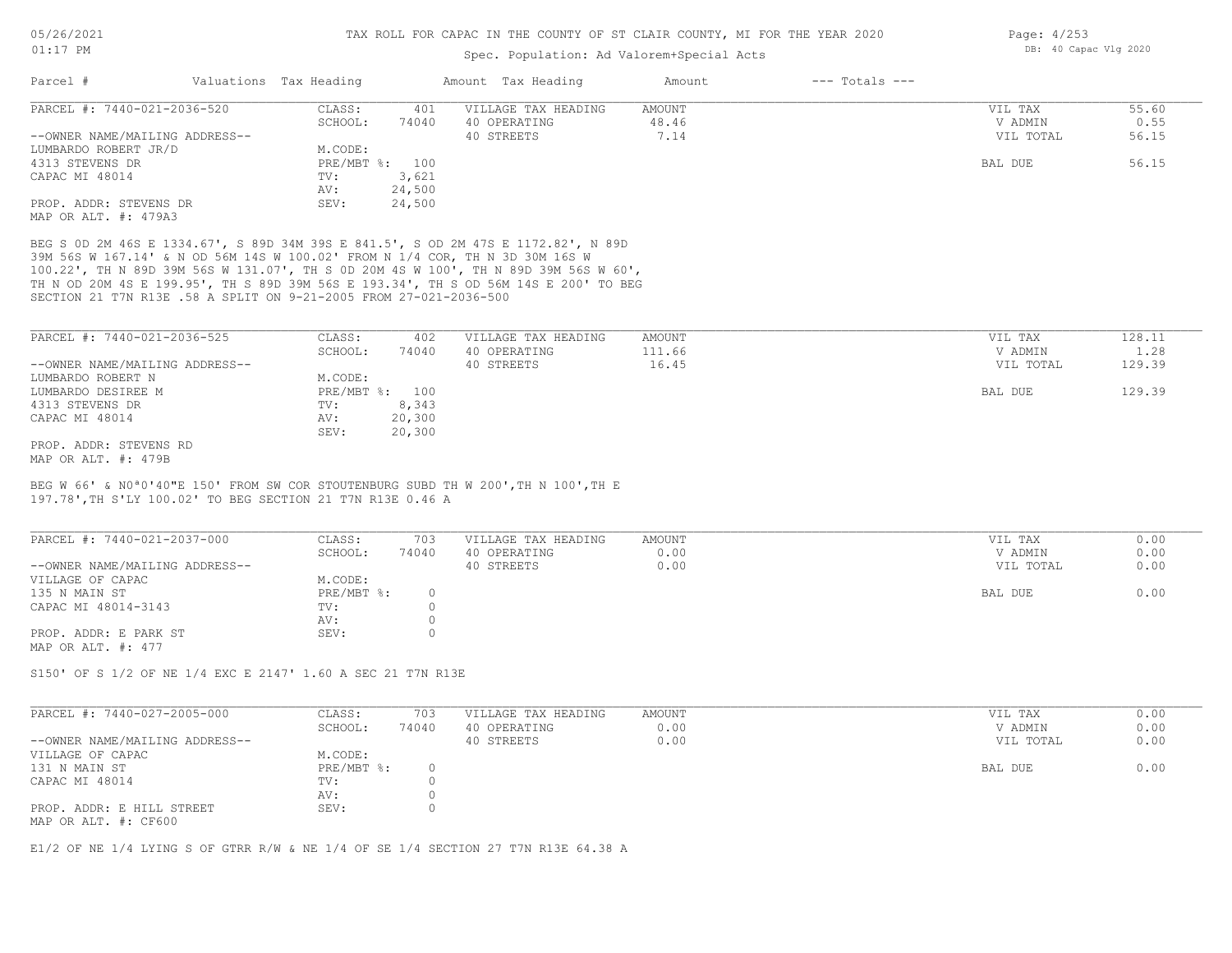### Spec. Population: Ad Valorem+Special Acts

| Page: 5/253 |                       |  |
|-------------|-----------------------|--|
|             | DB: 40 Capac Vlg 2020 |  |

| Parcel #                       | Valuations Tax Heading |       | Amount Tax Heading  | Amount | $---$ Totals $---$ |           |      |
|--------------------------------|------------------------|-------|---------------------|--------|--------------------|-----------|------|
| PARCEL #: 7440-027-3005-000    | CLASS:                 | 703   | VILLAGE TAX HEADING | AMOUNT |                    | VIL TAX   | 0.00 |
|                                | SCHOOL:                | 74040 | 40 OPERATING        | 0.00   |                    | V ADMIN   | 0.00 |
| --OWNER NAME/MAILING ADDRESS-- |                        |       | 40 STREETS          | 0.00   |                    | VIL TOTAL | 0.00 |
| VILLAGE OF CAPAC               | M.CODE:                |       |                     |        |                    |           |      |
| 131 N MAIN                     | PRE/MBT %:             |       |                     |        |                    | BAL DUE   | 0.00 |
| CAPAC MI 48014                 | TV:                    |       |                     |        |                    |           |      |
|                                | AV:                    |       |                     |        |                    |           |      |
| PROP. ADDR: DONALD RD          | SEV:                   |       |                     |        |                    |           |      |
|                                |                        |       |                     |        |                    |           |      |

MAP OR ALT. #: F00310

T7N R13E 2.74 A W66' OF SE 1/4 EXC THAT PART N OF S LINE OF N 25.22 A OF W 1/2 OF SE 1/4 SECTION 27

| PARCEL #: 7440-027-3006-000    | CLASS:     | 703   | VILLAGE TAX HEADING | AMOUNT | VIL TAX   | 0.00 |
|--------------------------------|------------|-------|---------------------|--------|-----------|------|
|                                | SCHOOL:    | 74040 | 40 OPERATING        | 0.00   | V ADMIN   | 0.00 |
| --OWNER NAME/MAILING ADDRESS-- |            |       | 40 STREETS          | 0.00   | VIL TOTAL | 0.00 |
| VILLAGE OF CAPAC               | M.CODE:    |       |                     |        |           |      |
| 131 N MAIN ST                  | PRE/MBT %: |       |                     |        | BAL DUE   | 0.00 |
| CAPAC MI 48014                 | TV:        |       |                     |        |           |      |
|                                | AV:        |       |                     |        |           |      |
| PROP. ADDR: E HILL STREET      | SEV:       |       |                     |        |           |      |
| MAP OR ALT. #: CF503/599       |            |       |                     |        |           |      |

SECTION 27 T7N R13E 57.26 A THAT PART OF SW 1/4 OF NE 1/4 LYING S OF GTRR R/W & N 25.22 A OF NW 1/4 OF SE 1/4

| PARCEL #: 7440-027-4001-000    | CLASS:  | 401            | VILLAGE TAX HEADING | AMOUNT | VIL TAX       | 796.31 |
|--------------------------------|---------|----------------|---------------------|--------|---------------|--------|
|                                | SCHOOL: | 74040          | 40 OPERATING        | 694.05 | V ADMIN       | 7.96   |
| --OWNER NAME/MAILING ADDRESS-- |         |                | 40 STREETS          | 102.26 | VIL TOTAL     | 804.27 |
| WYREMBELSKI TAYLOR M           | M.CODE: | 00LSB          |                     |        |               |        |
| 608 CAPAC RD                   |         | PRE/MBT %: 100 |                     |        | V PD 08/26/20 | 804.27 |
| CAPAC MI 48014                 | TV:     | 51,858         |                     |        |               |        |
|                                | AV:     | 68,600         |                     |        | BAL DUE       | 0.00   |
| PROP. ADDR: 608 CAPAC RD       | SEV:    | 68,600         |                     |        |               |        |
|                                |         |                |                     |        |               |        |

MAP OR ALT. #: CF604/620

THE N 109 FT OF THE W 384 FT OF THE SW 1/4 .96 A SEC 27 T7N R13E

| PARCEL #: 7440-027-4002-001         | CLASS:       | 101     | VILLAGE TAX HEADING | AMOUNT | VIL TAX       | 822.73 |
|-------------------------------------|--------------|---------|---------------------|--------|---------------|--------|
|                                     | SCHOOL:      | 74040   | 40 OPERATING        | 717.08 | V ADMIN       | 8.22   |
| --OWNER NAME/MAILING ADDRESS--      |              |         | 40 STREETS          | 105.65 | VIL TOTAL     | 830.95 |
| SHULL BRIAN GRIFFITH BRENDA SHULL R | M.CODE:      |         |                     |        |               |        |
| 3520 CAPAC RD                       | $PRE/MBT$ %: | 100     |                     |        | V PD 09/16/20 | 830.95 |
| CAPAC MI 48014-3700                 | TV:          | 53,579  |                     |        |               |        |
|                                     | AV:          | 108,300 |                     |        | BAL DUE       | 0.00   |
| PROP. ADDR: 3520 S CAPAC RD         | SEV:         | 108,300 |                     |        |               |        |

MAP OR ALT. #: CF602/603

6M 22S W 1127.17', TH N 89D 52M 10S W 1312.78' TO BEG SECTION 27 T7N R13E 34A BEG AT SW SEC COR, TH N 0D 0M 38S W 1127.17', TH S 89D 52M 10S E 1315.08', TH S 0D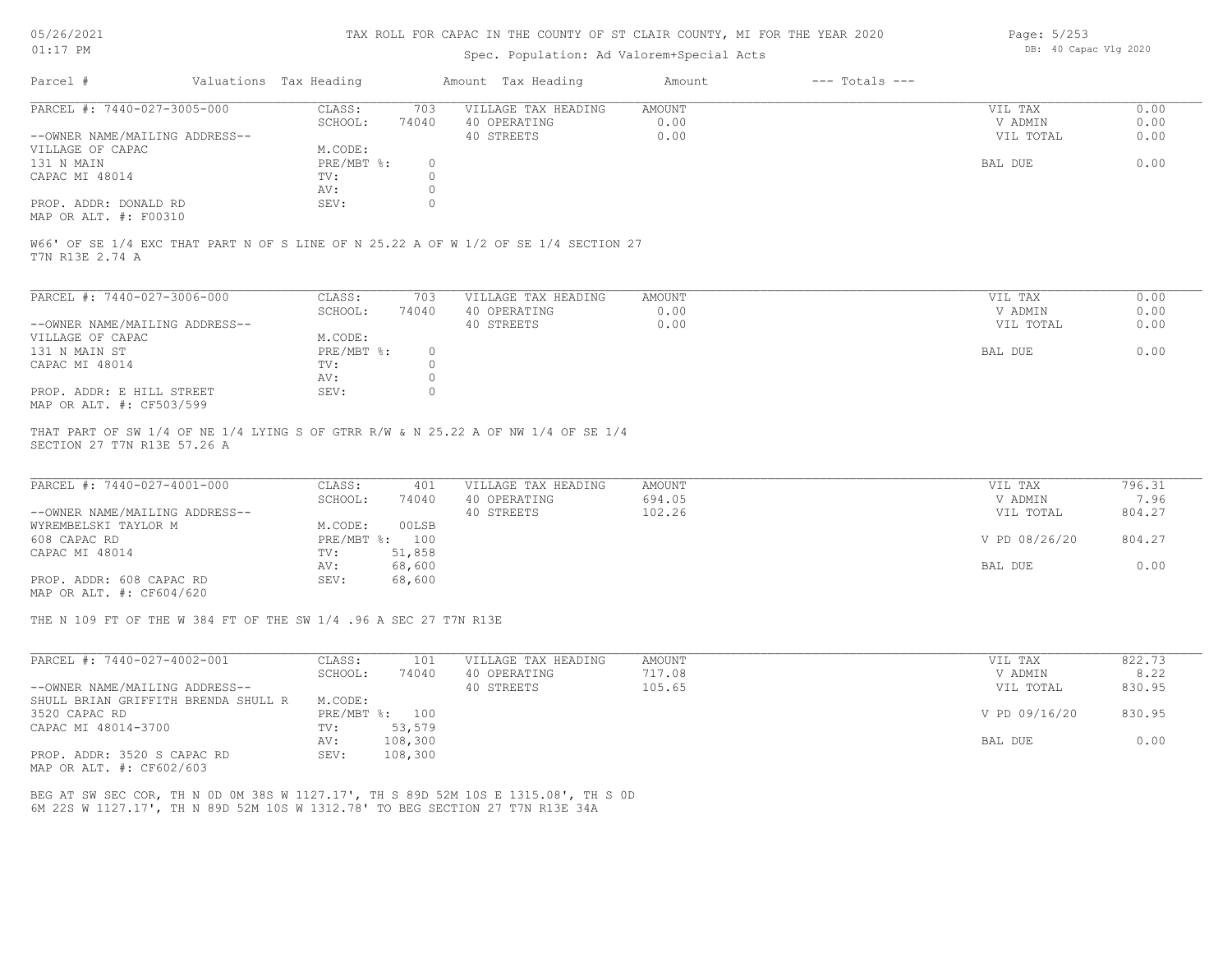### Spec. Population: Ad Valorem+Special Acts

| Parcel #                       | Valuations Tax Heading |                | Amount Tax Heading  | Amount | $---$ Totals $---$ |           |        |
|--------------------------------|------------------------|----------------|---------------------|--------|--------------------|-----------|--------|
| PARCEL #: 7440-027-4002-010    | CLASS:                 | 102            | VILLAGE TAX HEADING | AMOUNT |                    | VIL TAX   | 965.92 |
|                                | SCHOOL:                | 74040          | 40 OPERATING        | 841.88 |                    | V ADMIN   | 9.65   |
| --OWNER NAME/MAILING ADDRESS-- |                        |                | 40 STREETS          | 124.04 |                    | VIL TOTAL | 975.57 |
| SHULL WILLIAM                  | M.CODE:                |                |                     |        |                    |           |        |
| P.O.BOX 691                    |                        | PRE/MBT %: 100 |                     |        |                    | BAL DUE   | 975.57 |
| CAPAC MI 48014                 | TV:                    | 62,904         |                     |        |                    |           |        |
|                                | AV:                    | 79,400         |                     |        |                    |           |        |
| PROP. ADDR: S CAPAC RD         | SEV:                   | 79,400         |                     |        |                    |           |        |
| MAP OR ALT. #:                 |                        |                |                     |        |                    |           |        |

1523.41', TH N 89D 52M 10S W 1315.08', TO BEG SECTION 27 T7N R13E 45.10AC 50M 15S E 384', TH N 0D 0M 38S W 109', TH S 89D 50M 15S E 934.18', TH S 0D 6M 22S W BEG N 0D 0M 38S W 1127.17', FROM SW SEC COR, TH N 0D 0M 38S W 1415.14', TH S 89D

| PARCEL #: 7440-027-4003-000         | CLASS:       | 202    | VILLAGE TAX HEADING | AMOUNT | VIL TAX       | 981.54 |
|-------------------------------------|--------------|--------|---------------------|--------|---------------|--------|
|                                     | SCHOOL:      | 74040  | 40 OPERATING        | 855.49 | V ADMIN       | 9.81   |
| --OWNER NAME/MAILING ADDRESS--      |              |        | 40 STREETS          | 126.05 | VIL TOTAL     | 991.35 |
| SR HUNTER'S CROSSING LLC            | M.CODE:      |        |                     |        |               |        |
| 27777 FRANKLIN RD STE 200           | $PRE/MBT$ %: |        |                     |        | V PD 07/29/20 | 991.35 |
| SOUTHFIELD MI 48034                 | TV:          | 63,921 |                     |        |               |        |
|                                     | AV:          | 73,500 |                     |        | BAL DUE       | 0.00   |
| PROP. ADDR: CHRISTOPHER STONE DRIVE | SEV:         | 73,500 |                     |        |               |        |
| MAP OR ALT. #: CF601                |              |        |                     |        |               |        |

NE 1/4 OF SW 1/4 40 A SEC 27 T7N R13E

| PARCEL #: 7440-033-2002-250    | CLASS:       | 202    | VILLAGE TAX HEADING | AMOUNT | VIL TAX       | 519.82 |
|--------------------------------|--------------|--------|---------------------|--------|---------------|--------|
|                                | SCHOOL:      | 74040  | 40 OPERATING        | 453.07 | V ADMIN       | 5.19   |
| --OWNER NAME/MAILING ADDRESS-- |              |        | 40 STREETS          | 66.75  | VIL TOTAL     | 525.01 |
| BONKOWIAK LLC                  | M.CODE:      |        |                     |        |               |        |
| 3433 S MAIN ST                 | $PRE/MBT$ %: |        |                     |        | V PD 09/09/20 | 525.01 |
| CAPAC MI 48014                 | TV:          | 33,853 |                     |        |               |        |
|                                | AV:          | 64,700 |                     |        | BAL DUE       | 0.00   |
| PROP. ADDR: S CAPAC RD         | SEV:         | 64,700 |                     |        |               |        |
| $\cdots$                       |              |        |                     |        |               |        |

MAP OR ALT. #: 382B1

N900' OF E 600' OF NE 1/4 EXC S 308' OF E 290' SEC 33 T7N R16E 10.35 A

| PARCEL #: 7440-033-2002-350    | CLASS:     | 201     | VILLAGE TAX HEADING | AMOUNT   | VIL TAX       | 1,864.19 |
|--------------------------------|------------|---------|---------------------|----------|---------------|----------|
|                                | SCHOOL:    | 74040   | 40 OPERATING        | 1,624.79 | V ADMIN       | 18.64    |
| --OWNER NAME/MAILING ADDRESS-- |            |         | 40 STREETS          | 239.40   | VIL TOTAL     | 1,882.83 |
| BONKOWIAK LLC                  | M.CODE:    |         |                     |          |               |          |
| 3433 S CAPAC RD                | PRE/MBT %: |         |                     |          | V PD 09/09/20 | 1,882.83 |
| CAPAC MI 48014                 | TV:        | 121,401 |                     |          |               |          |
|                                | AV:        | 182,700 |                     |          | BAL DUE       | 0.00     |
| PROP. ADDR: 3433 S CAPAC RD    | SEV:       | 182,700 |                     |          |               |          |
| MAP OR ALT. #: 382B2           |            |         |                     |          |               |          |

S308' OF N 900' OF E 290' OF NE 1/4 SEC 33 T7N R13E 2.05 A

Page: 6/253 DB: 40 Capac Vlg 2020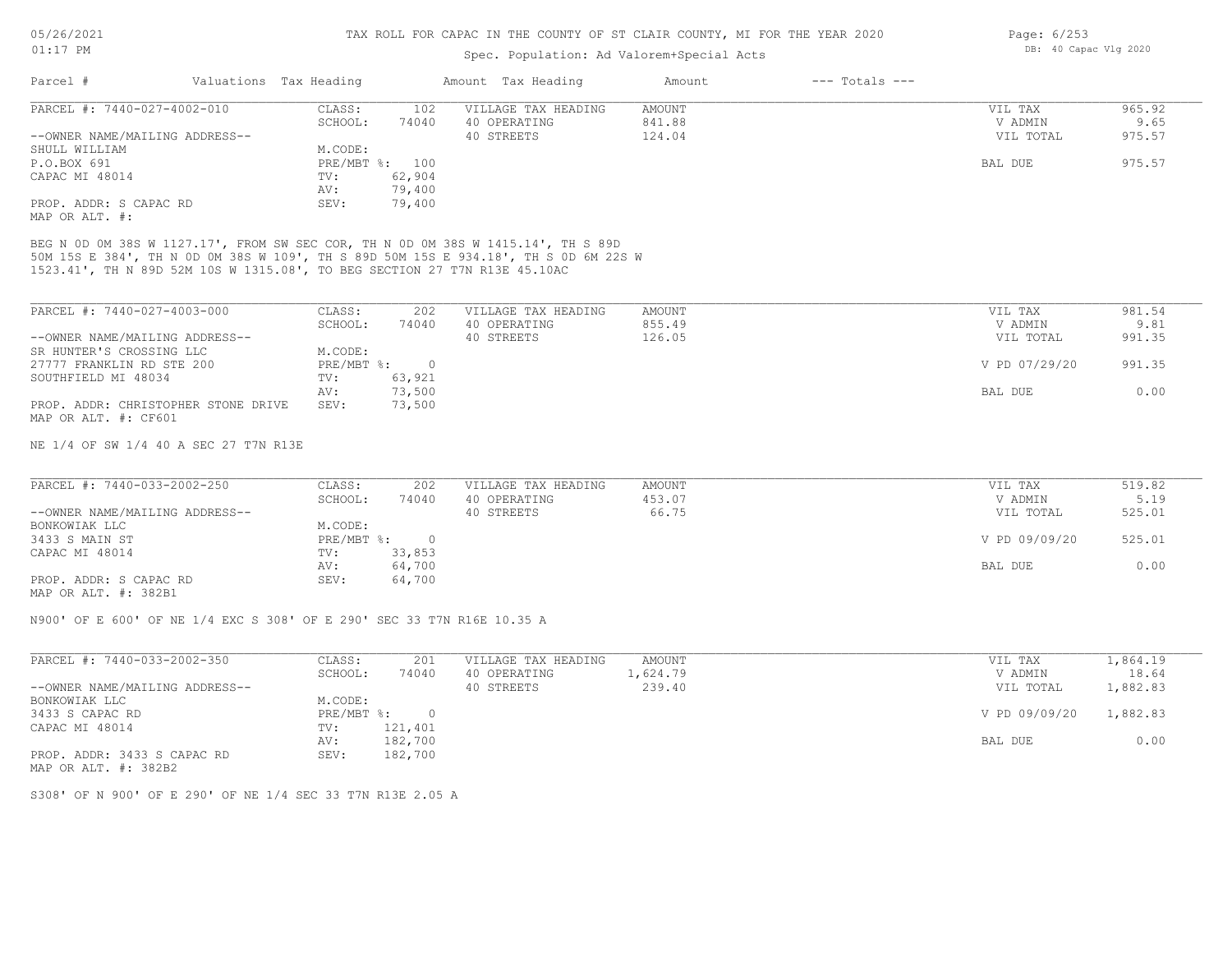| 5/26/2021 |  |
|-----------|--|
|           |  |

#### Spec. Population: Ad Valorem+Special Acts

| Page: 7/253 |                       |  |
|-------------|-----------------------|--|
|             | DB: 40 Capac Vlg 2020 |  |

| Parcel #                       | Valuations Tax Heading |                | Amount Tax Heading                                                                | Amount | $---$ Totals $---$ |               |          |
|--------------------------------|------------------------|----------------|-----------------------------------------------------------------------------------|--------|--------------------|---------------|----------|
| PARCEL #: 7440-033-2002-400    | CLASS:                 | 102            | VILLAGE TAX HEADING                                                               | AMOUNT |                    | VIL TAX       | 1,121.42 |
|                                | SCHOOL:                | 74040          | 40 OPERATING                                                                      | 977.41 |                    | V ADMIN       | 11.21    |
| --OWNER NAME/MAILING ADDRESS-- |                        |                | 40 STREETS                                                                        | 144.01 |                    | VIL TOTAL     | 1,132.63 |
| M & N ENTERPRISES, INC.        | M.CODE:                |                |                                                                                   |        |                    |               |          |
| 14417 HOUGH ROAD               |                        | PRE/MBT %: 100 |                                                                                   |        |                    | V PD 09/16/20 | 1,132.63 |
| ALLENTON MI 48002              | TV:                    | 73,030         |                                                                                   |        |                    |               |          |
|                                | AV:                    | 101,700        |                                                                                   |        |                    | BAL DUE       | 0.00     |
| PROP. ADDR: CAPAC RD           | SEV:                   | 101,700        |                                                                                   |        |                    |               |          |
| MAP OR ALT. #: 382C            |                        |                |                                                                                   |        |                    |               |          |
|                                |                        |                |                                                                                   |        |                    |               |          |
| SECTION 33 T7N R13E 57. 6 A    |                        |                | N1/2 OF NE 1/4 EXC W 20 A & EXC N 900' OF E 600' & N 10 ACRES OF SE 1/4 OF NE 1/4 |        |                    |               |          |
|                                |                        |                |                                                                                   |        |                    |               |          |

| PARCEL #: 7440-033-2003-000    | CLASS:       | 102    | VILLAGE TAX HEADING | AMOUNT | VIL TAX       | 470.84 |
|--------------------------------|--------------|--------|---------------------|--------|---------------|--------|
|                                | SCHOOL:      | 74040  | 40 OPERATING        | 410.38 | V ADMIN       | 4.70   |
| --OWNER NAME/MAILING ADDRESS-- |              |        | 40 STREETS          | 60.46  | VIL TOTAL     | 475.54 |
| TOSCH RONALD                   | M.CODE:      |        |                     |        |               |        |
| 13833 FOLEY RD.                | $PRE/MBT$ %: | 100    |                     |        | V PD 07/09/20 | 475.54 |
| CAPAC MI 48014                 | TV:          | 30,663 |                     |        |               |        |
|                                | AV:          | 64,000 |                     |        | BAL DUE       | 0.00   |
| PROP. ADDR: CAPAC RD           | SEV:         | 64,000 |                     |        |               |        |
| MAP OR ALT. #: 384             |              |        |                     |        |               |        |

T7N R13E N45 A OF THE S 1/2 OF NE 1/4 EXC THE N 10 A OF THE SE 1/4 OF THE NE 1/4 35 A SEC 33

| PARCEL #: 7440-033-3003-000         | CLASS:       | 001   | VILLAGE TAX HEADING | AMOUNT | VIL TAX   | 0.00 |
|-------------------------------------|--------------|-------|---------------------|--------|-----------|------|
|                                     | SCHOOL:      | 74040 | 40 OPERATING        | 0.00   | V ADMIN   | 0.00 |
| --OWNER NAME/MAILING ADDRESS--      |              |       | 40 STREETS          | 0.00   | VIL TOTAL | 0.00 |
| LOVE'S TRAVEL STOPS& COUNTRY STORES | M.CODE:      |       |                     |        |           |      |
| RYAN LLC                            | $PRE/MBT$ %: |       |                     |        | BAL DUE   | 0.00 |
| 15 W 6TH STREET STE.2400            | TV:          |       |                     |        |           |      |
| TULSA OK 74119                      | AV:          |       |                     |        |           |      |
|                                     | SEV:         |       |                     |        |           |      |
| PROP. ADDR: 3191 S CAPAC RD         |              |       |                     |        |           |      |

MAP OR ALT. #: 391D

S440' OF N 660' OF N 1/2 OF SE 1/4 EXC M21 R/W SEC 33 T7N R13E 25.39 A

| PARCEL #: 7440-033-3003-001         | CLASS:       | 201       | VILLAGE TAX HEADING | AMOUNT    | VIL TAX       | 17, 178.41 |
|-------------------------------------|--------------|-----------|---------------------|-----------|---------------|------------|
|                                     | SCHOOL:      | 74040     | 40 OPERATING        | 14,972.34 | V ADMIN       | 171.78     |
| --OWNER NAME/MAILING ADDRESS--      |              |           | 40 STREETS          | 2,206.07  | VIL TOTAL     | 17,350.19  |
| LOVE'S TRAVEL STOPS& COUNTRY STORES | M.CODE:      |           |                     |           |               |            |
| RYAN LLC                            | $PRE/MBT$ %: |           |                     |           | V PD 08/26/20 | 17,350.19  |
| 15 W 6TH STREET STE.2400            | TV:          | 1,118,700 |                     |           |               |            |
| TULSA OK 74119                      | AV:          | 1,118,700 |                     |           | BAL DUE       | 0.00       |
|                                     | SEV:         | 1,118,700 |                     |           |               |            |
| PROP. ADDR: 3191 S CAPAC RD         |              |           |                     |           |               |            |
| MAP OR ALT. #: 391D                 |              |           |                     |           |               |            |

SECTION 33 T7N R13E 35.63A 18S W 466.59', TH N 87D 55M 08S E 2643.55', TH S 02D 36M 36S E 71.99' TO BEG 46S W 740.30, TH S 77D 30M 17S W 375.92', TH N 76D 31M 02S W 1185.22', TH N 02D 40M 36S E 256.21', TH S 42D 23M 47S W 176.64', TH S 87D 23M 45S W 213.22', TH S 67D 23M BEG N 02D 36M 36S W 2349.65' FROM SE SEC COR, TH S 87D 23M 46S W 100', TH S 02D 36M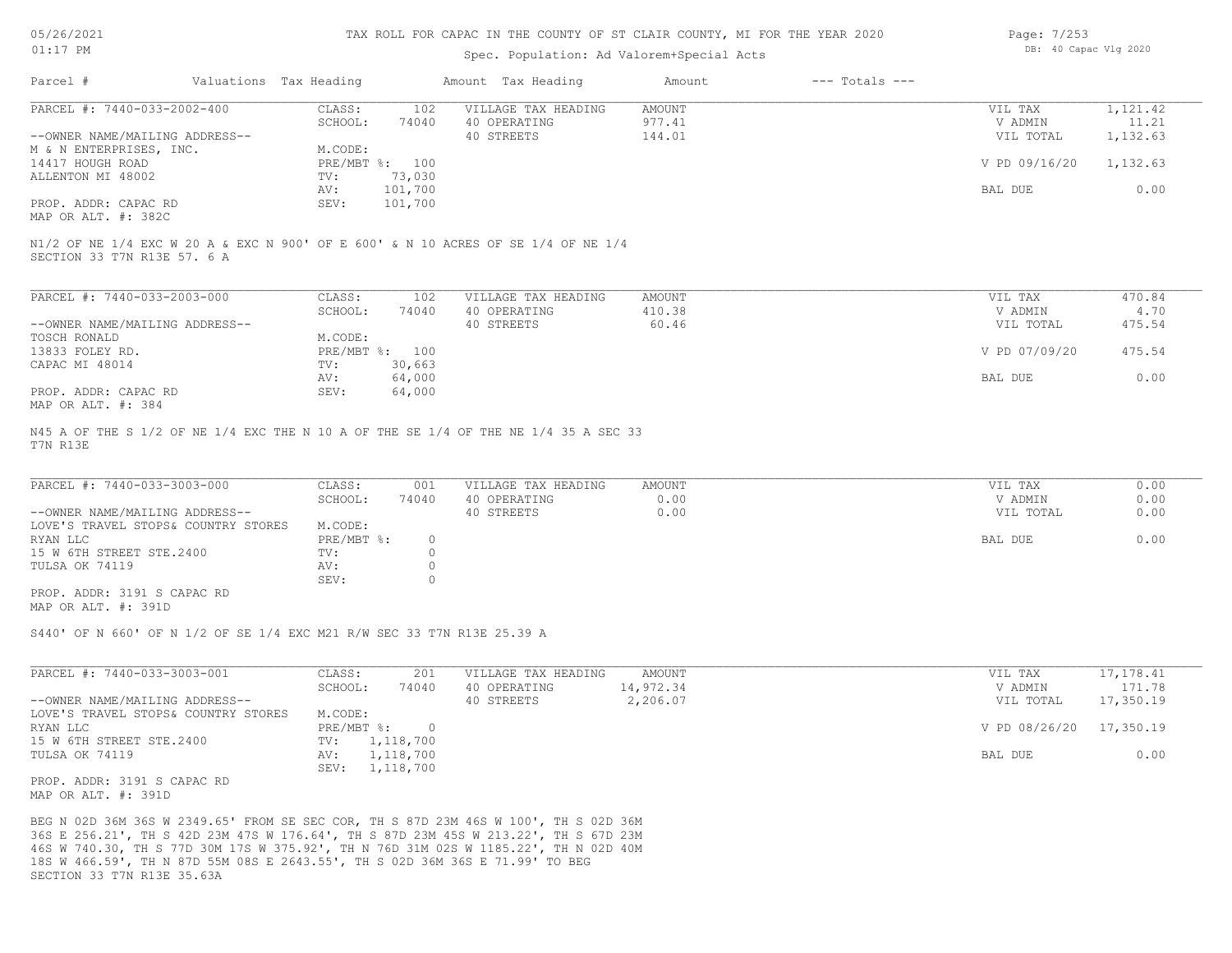#### Spec. Population: Ad Valorem+Special Acts

| Parcel #                           | Valuations Tax Heading    |                | Amount Tax Heading  | Amount    | $---$ Totals $---$ |               |           |
|------------------------------------|---------------------------|----------------|---------------------|-----------|--------------------|---------------|-----------|
| PARCEL #: 7440-034-1001-001        | CLASS:                    | 001            | VILLAGE TAX HEADING | AMOUNT    |                    | VIL TAX       | 0.00      |
|                                    | SCHOOL:                   | 74040          | 40 OPERATING        | 0.00      |                    | V ADMIN       | 0.00      |
| --OWNER NAME/MAILING ADDRESS--     |                           |                | 40 STREETS          | 0.00      |                    | VIL TOTAL     | 0.00      |
| TOSCH RONALD                       | M.CODE:                   |                |                     |           |                    |               |           |
| TOSCH KIM                          | PRE/MBT %:                | 100            |                     |           |                    | BAL DUE       | 0.00      |
| 13833 FOLEY RD                     | TV:                       |                |                     |           |                    |               |           |
| CAPAC MI 48014                     | AV:                       | $\Omega$       |                     |           |                    |               |           |
|                                    | SEV:                      |                |                     |           |                    |               |           |
| PROP. ADDR: CAPAC RD               |                           |                |                     |           |                    |               |           |
| MAP OR ALT. #:                     |                           |                |                     |           |                    |               |           |
|                                    |                           |                |                     |           |                    |               |           |
| PARCEL #: 7440-034-1001-002        | CLASS:                    | 301            | VILLAGE TAX HEADING | AMOUNT    |                    | VIL TAX       | 42,320.30 |
|                                    | SCHOOL:                   | 74040          | 40 OPERATING        | 36,885.47 |                    | V ADMIN       | 423.20    |
| --OWNER NAME/MAILING ADDRESS--     |                           |                | 40 STREETS          | 5,434.83  |                    | VIL TOTAL     | 42,743.50 |
| KEIHIN MICHIGAN MANUFACTURING, INC | M.CODE:                   |                |                     |           |                    |               |           |
| 14898 KOEHN RD.                    | $PRE/MBT$ $\frac{1}{6}$ : | $\overline{0}$ |                     |           |                    | V PD 08/26/20 | 42,743.50 |
| CAPAC MI 48014                     | TV:                       | 2,756,000      |                     |           |                    |               |           |
|                                    | AV:                       | 2,756,000      |                     |           |                    | BAL DUE       | 0.00      |
| PROP. ADDR: 14898 KOEHN RD         | SEV:                      | 2,756,000      |                     |           |                    |               |           |

MAP OR ALT. #:

05/16/2007 FROM 27-034-1001-001; 343.04; TH S 88D 19M 14S W 433.05' TO BEG SECTION 34 T7N R13E 26.602A SPLIT ON E 1314.31; TH S 2D 36M 55S E 994.04; TH S 88D 19M 34S W 882.11; TH N 2D 33M 56S W BEG N 2D 33M 56S W 343' FROM W 1/4 COR, TH N 2D 33M 56S W 651.91; TH N 88D 21M 52S

| PARCEL #: 7440-034-1001-010    | CLASS:         | 402    | VILLAGE TAX HEADING | AMOUNT | VIL TAX       | 170.47 |
|--------------------------------|----------------|--------|---------------------|--------|---------------|--------|
|                                | SCHOOL:        | 74040  | 40 OPERATING        | 148.58 | V ADMIN       | 1.70   |
| --OWNER NAME/MAILING ADDRESS-- |                |        | 40 STREETS          | 21.89  | VIL TOTAL     | 172.17 |
| TOSCH RONALD                   | M.CODE:        |        |                     |        |               |        |
| TOSCH KIM                      | PRE/MBT %: 100 |        |                     |        | V PD 07/09/20 | 172.17 |
| 13833 FOLEY RD                 | TV:            | 11,102 |                     |        |               |        |
| CAPAC MI 48014                 | AV:            | 20,300 |                     |        | BAL DUE       | 0.00   |
|                                | SEV:           | 20,300 |                     |        |               |        |

MAP OR ALT. #: PROP. ADDR: 3326 S CAPAC RD

R13E 1.26AC. SPLIT ON 01/18/2007 FROM 27-034-1001-000 52S E 283', TH S 2D 33M 56S E 195', TH S 88D 21M 52S W 283' TO BEG SECTION 34 T7N BEG N 2D 33M 56S W 1572.99' FROM W 1/4 COR, TH N 2D 33M 56S W 195', TH N 88D 21M

| PARCEL #: 7440-034-1001-020    | CLASS:  | 102            | VILLAGE TAX HEADING | AMOUNT | VIL TAX       | 454.54 |
|--------------------------------|---------|----------------|---------------------|--------|---------------|--------|
|                                | SCHOOL: | 74040          | 40 OPERATING        | 396.17 | V ADMIN       | 4.54   |
| --OWNER NAME/MAILING ADDRESS-- |         |                | 40 STREETS          | 58.37  | VIL TOTAL     | 459.08 |
| TOSCH, RONALD/KIM              | M.CODE: |                |                     |        |               |        |
| 13833 FOLEY RD                 |         | PRE/MBT %: 100 |                     |        | V PD 07/09/20 | 459.08 |
| CAPAC MI 48014                 | TV:     | 29,601         |                     |        |               |        |
|                                | AV:     | 71,700         |                     |        | BAL DUE       | 0.00   |
| PROP. ADDR: S CAPAC RD         | SEV:    | 71,700         |                     |        |               |        |
| MAP OR ALT. #: 621/640A        |         |                |                     |        |               |        |

FROM 27-034-1001-001 S 88D 21M 52S W 783.14' TO BEG SECTION 34 T7N R13E 41.688AC. SPLIT ON 05/16/2007 TH N 2D 33M 56S W 885.71; TH N 88D 24M 32S E 1312.89; TH S 2D 36M 55S E 1657.8; TH W 578.08; TH S 88D 21M 52S W 248.17; TH N 2D 33M 56S W 195; TH S 88D 21M 52S W 283; BEG N 2D 33M 56S W 994.91 & N 88D 21M 52S E 531.17 FROM W 1/4 COR, TH N 2D 33M 56S

Page: 8/253 DB: 40 Capac Vlg 2020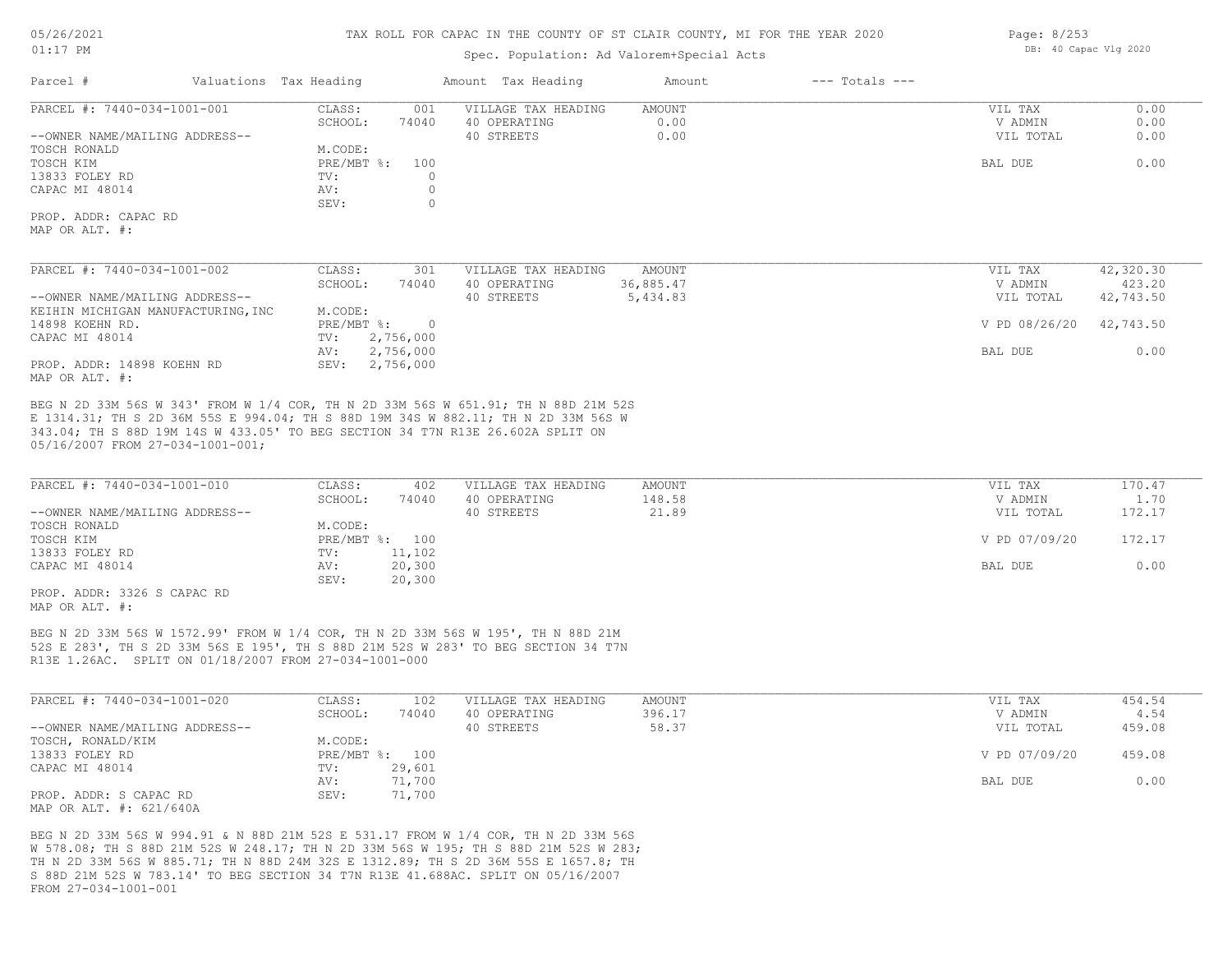### Spec. Population: Ad Valorem+Special Acts

| Page: $9/253$ |                       |  |
|---------------|-----------------------|--|
|               | DB: 40 Capac Vlg 2020 |  |

| Parcel #                       | Valuations Tax Heading |        | Amount Tax Heading  | Amount | $---$ Totals $---$ |               |        |
|--------------------------------|------------------------|--------|---------------------|--------|--------------------|---------------|--------|
| PARCEL #: 7440-034-1001-100    | CLASS:                 | 202    | VILLAGE TAX HEADING | AMOUNT |                    | VIL TAX       | 607.20 |
|                                | SCHOOL:                | 74040  | 40 OPERATING        | 529.23 |                    | V ADMIN       | 6.07   |
| --OWNER NAME/MAILING ADDRESS-- |                        |        | 40 STREETS          | 77.97  |                    | VIL TOTAL     | 613.27 |
| SPENCER JAMES L. & JOANNE S.   | M.CODE:                |        |                     |        |                    |               |        |
| 1485 TORREY RD                 | PRE/MBT %:             |        |                     |        |                    | V PD 07/09/20 | 613.27 |
| GROSSE POINTE WOODS MI 48236   | TV:                    | 39,543 |                     |        |                    |               |        |
|                                | AV:                    | 78,900 |                     |        |                    | BAL DUE       | 0.00   |
| PROP. ADDR: CAPAC RD           | SEV:                   | 78,900 |                     |        |                    |               |        |
|                                |                        |        |                     |        |                    |               |        |

MAP OR ALT. #: 640B

S88^19'38"W 433' TO BEG SECTION 34 T7N R13E 3.41 A BEG AT W 1/4 COR,TH N2^33'56"W 343',TH N88^19'38"E 433',TH S2^33'56"E 343',TH

| PARCEL #: 7440-034-4001-000    | CLASS:     | 201     | VILLAGE TAX HEADING | AMOUNT   | VIL TAX       | 6,212.91  |
|--------------------------------|------------|---------|---------------------|----------|---------------|-----------|
|                                | SCHOOL:    | 74040   | 40 OPERATING        | 5,415.04 | V ADMIN       | 62.12     |
| --OWNER NAME/MAILING ADDRESS-- |            |         | 40 STREETS          | 797.87   | VIL TOTAL     | 6,275.03  |
| SCHWEIHOFER CRP L.L.C.         | M.CODE:    |         |                     |          |               |           |
| 69245 BURKE DRIVE              | PRE/MBT %: |         |                     |          | V PD 09/02/20 | 6, 275.03 |
| RICHMOND MI 48062              | TV:        | 404,600 |                     |          |               |           |
|                                | AV:        | 404,600 |                     |          | BAL DUE       | 0.00      |
| PROP. ADDR: 3200 S CAPAC RD    | SEV:       | 404,600 |                     |          |               |           |
| MAP OR ALT. #: 642A            |            |         |                     |          |               |           |

1.97 A E 260', TH S 88D 19M 38S W 330', TH N 2D 34M 48S W 260' TO BEG SECTION 34 T7N R13E BEG N 88D 19M 38S E 50.01' FROM W 1/4 COR, TH N 88D 19M 38S E 330', TH S 2D 34M 48S

| PARCEL #: 7440-034-4001-200    | CLASS:     | 201     | VILLAGE TAX HEADING | AMOUNT   | VIL TAX       | 1,904.86 |
|--------------------------------|------------|---------|---------------------|----------|---------------|----------|
|                                | SCHOOL:    | 74040   | 40 OPERATING        | 1,660.24 | V ADMIN       | 19.04    |
| --OWNER NAME/MAILING ADDRESS-- |            |         | 40 STREETS          | 244.62   | VIL TOTAL     | 1,923.90 |
| SCHWEIHOFER CRP LLC            | M.CODE:    |         |                     |          |               |          |
| 69245 BURKE DR                 | PRE/MBT %: |         |                     |          | V PD 09/02/20 | 1,923.90 |
| RICHMOND MI 48062              | TV:        | 124,050 |                     |          |               |          |
|                                | AV:        | 155,100 |                     |          | BAL DUE       | 0.00     |
| PROP. ADDR: 3200 S CAPAC RD    | SEV:       | 155,100 |                     |          |               |          |
| MAP OR ALT. #: 642B            |            |         |                     |          |               |          |

BEG SECTION 34 T7N R13E 6.22 A W 50', TH N 2D 34M 48S W 30.86', TH N 88D 19M 38S E 330', TH N 2D 34M 48S W 260' TO W 335.46', TH N 47D 34M 48S W 176.78', TH N 2D 34M 48S W 256.11', TH S 87D 25M 12S 5S E 120', TH N 67D 15M 24S W 240.33', TH N 55D 4M 48S W 678.30', TH S 87D 25M 12S 48S E 613.47', TH S 55D 4M 48S E 733.05', TH N 87D 22M 54S E 173.72', TH S 2D 37M BEG N 88D 19M 38S E 380.01' FROM W 1/4 COR, TH N 88D 19M 38S E 180.53', TH S 2D 34M

| PARCEL #: 7440-034-4001-400    | CLASS:       | 202    | VILLAGE TAX HEADING | AMOUNT | VIL TAX       | 213.40 |
|--------------------------------|--------------|--------|---------------------|--------|---------------|--------|
|                                | SCHOOL:      | 74040  | 40 OPERATING        | 186.00 | V ADMIN       | 2.13   |
| --OWNER NAME/MAILING ADDRESS-- |              |        | 40 STREETS          | 27.40  | VIL TOTAL     | 215.53 |
| CLEAR RIVER PETROLEUM          | M.CODE:      |        |                     |        |               |        |
| 69245 BURKE DR                 | $PRE/MBT$ %: |        |                     |        | V PD 09/02/20 | 215.53 |
| RICHMOND MI 48062              | TV:          | 13,898 |                     |        |               |        |
|                                | AV:          | 99,000 |                     |        | BAL DUE       | 0.00   |
| PROP. ADDR: 3200 CAPAC RD      | SEV:         | 99,000 |                     |        |               |        |
| MAP OR ALT. #: 642D / 650      |              |        |                     |        |               |        |

733.05',TH N2^34'48"W 613.47' TO BEG SECTION 34 T7N R13E 14.21 A N88^19'38ZZ'E 200',TH S2^ 37'5"E 814.66',TH S87^22'54"W 173.72',TH N55^4'48"W BET N88^19'38"E 560.54' FROM W 1/4 COR,TH N88^19'38"E 554.68',TH S2^37'5"E 233',TH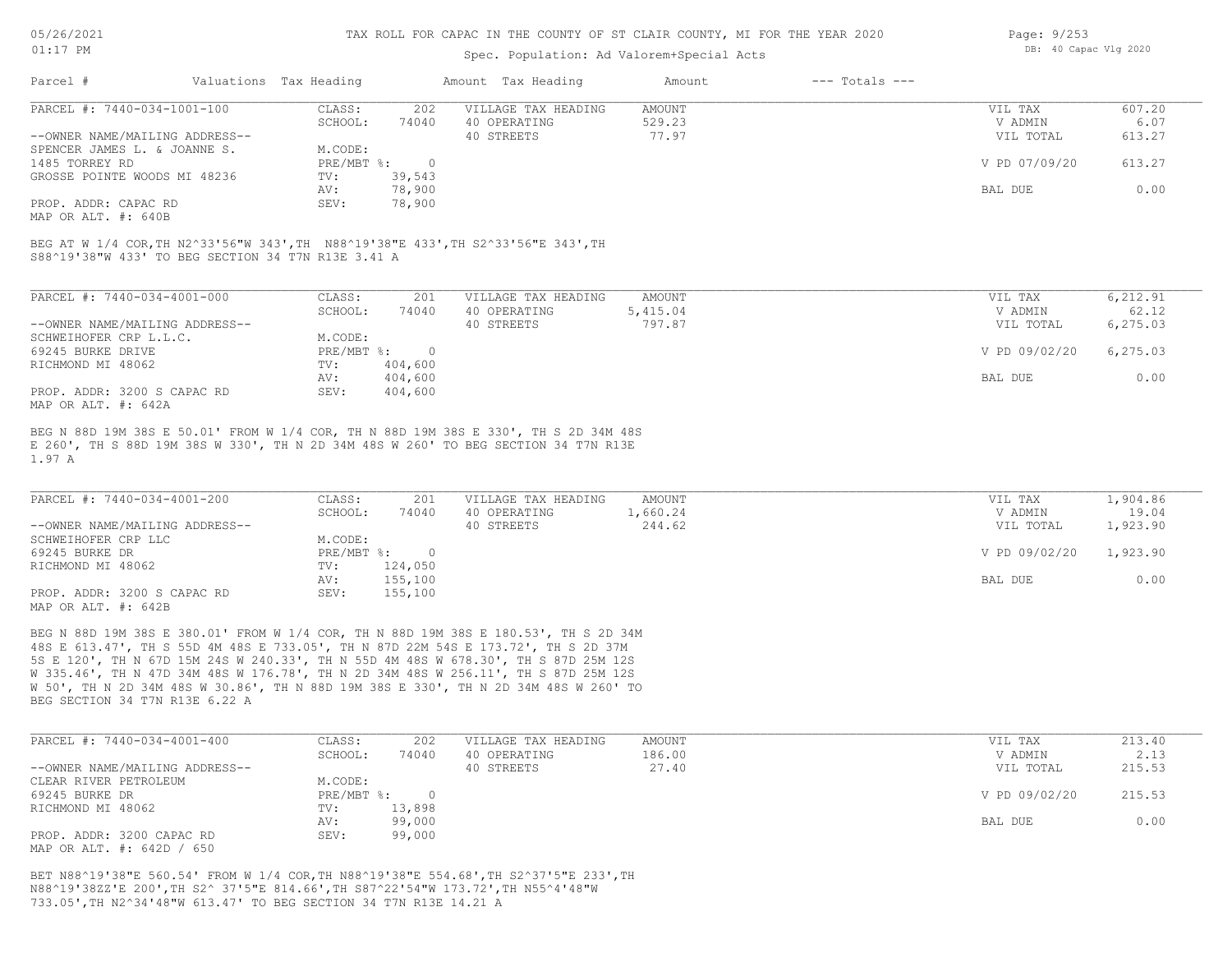### TAX ROLL FOR CAPAC IN THE COUNTY OF ST CLAIR COUNTY, MI FOR THE YEAR 2020

## Spec. Population: Ad Valorem+Special Acts

|                                |         |                        |                     | Amount             | $---$ Totals $---$ |           |      |
|--------------------------------|---------|------------------------|---------------------|--------------------|--------------------|-----------|------|
| PARCEL #: 7440-034-4001-600    | CLASS:  | 703                    | VILLAGE TAX HEADING | AMOUNT             |                    | VIL TAX   | 0.00 |
|                                | SCHOOL: | 74040                  | 40 OPERATING        | 0.00               |                    | V ADMIN   | 0.00 |
| --OWNER NAME/MAILING ADDRESS-- |         |                        | 40 STREETS          | 0.00               |                    | VIL TOTAL | 0.00 |
|                                | M.CODE: |                        |                     |                    |                    |           |      |
|                                |         |                        |                     |                    |                    | BAL DUE   | 0.00 |
|                                | TV:     |                        |                     |                    |                    |           |      |
|                                | AV:     |                        |                     |                    |                    |           |      |
|                                | SEV:    |                        |                     |                    |                    |           |      |
|                                |         | Valuations Tax Heading | PRE/MBT %:          | Amount Tax Heading |                    |           |      |

MAP OR ALT. #: CF642C

BEG N88^19'38"E 1115.22' FRO W 1/4 COR,TH N88^19'38"E

| PARCEL #: 7440-150-0001-000        | CLASS:  | 401            | VILLAGE TAX HEADING | AMOUNT | VIL TAX       | 808.29 |
|------------------------------------|---------|----------------|---------------------|--------|---------------|--------|
|                                    | SCHOOL: | 74040          | 40 OPERATING        | 704.49 | V ADMIN       | 8.08   |
| --OWNER NAME/MAILING ADDRESS--     |         |                | 40 STREETS          | 103.80 | VIL TOTAL     | 816.37 |
| LEWIS GERALD/JANE REVOCABLE TRUST  | M.CODE: |                |                     |        |               |        |
| 560 N GLASSFORD ST                 |         | PRE/MBT %: 100 |                     |        | V PD 09/09/20 | 816.37 |
| CAPAC MI 48014-3015                | TV:     | 52,638         |                     |        |               |        |
|                                    | AV:     | 90,100         |                     |        | BAL DUE       | 0.00   |
| PROP. ADDR: 560 N GLASSFORD STREET | SEV:    | 90,100         |                     |        |               |        |
| MAP OR ALT. #: CF281K01            |         |                |                     |        |               |        |

LOT 1 EXC S 13.5 FT BONER SUBD SEC 21 T7N R13E

| PARCEL #: 7440-150-0002-000    | CLASS:         | 401    | VILLAGE TAX HEADING | AMOUNT | VIL TAX       | 1,054.55 |
|--------------------------------|----------------|--------|---------------------|--------|---------------|----------|
|                                | SCHOOL:        | 74040  | 40 OPERATING        | 919.13 | V ADMIN       | 10.54    |
| --OWNER NAME/MAILING ADDRESS-- |                |        | 40 STREETS          | 135.42 | VIL TOTAL     | 1,065.09 |
| LORIDON SARAH L                | M.CODE:        |        |                     |        |               |          |
| OUICK ELIZABETH                | PRE/MBT %: 100 |        |                     |        | V PD 09/10/20 | 1,065.09 |
| 547 N NEEPER ST                | TV:            | 68,676 |                     |        |               |          |
| CAPAC MI 48014                 | AV:            | 99,600 |                     |        | BAL DUE       | 0.00     |
|                                | SEV:           | 99,600 |                     |        |               |          |
| PROP. ADDR: 547 N NEEPER ST    |                |        |                     |        |               |          |

MAP OR ALT. #: CF281K02

LOT 2 BONER SUBD SEC 21 T7N R13E

| PARCEL #: 7440-150-0003-000    | CLASS:     | 401    | VILLAGE TAX HEADING | AMOUNT | VIL TAX       | 582.72 |
|--------------------------------|------------|--------|---------------------|--------|---------------|--------|
|                                | SCHOOL:    | 74040  | 40 OPERATING        | 507.89 | V ADMIN       | 5.82   |
| --OWNER NAME/MAILING ADDRESS-- |            |        | 40 STREETS          | 74.83  | VIL TOTAL     | 588.54 |
| SCHULTZ RANDY                  | M.CODE:    |        |                     |        |               |        |
| SCHULTZ LINDA                  | PRE/MBT %: |        |                     |        | V PD 09/09/20 | 588.54 |
| 5300 KNOLL RD                  | TV:        | 37,949 |                     |        |               |        |
| CAPAC MI 48014-3038            | AV:        | 59,500 |                     |        | BAL DUE       | 0.00   |
|                                | SEV:       | 59,500 |                     |        |               |        |
|                                |            |        |                     |        |               |        |

MAP OR ALT. #: CF281K03 PROP. ADDR: 548 N NEEPER ST

LOT 3 BONER SUBDIVISION

Page: 10/253 DB: 40 Capac Vlg 2020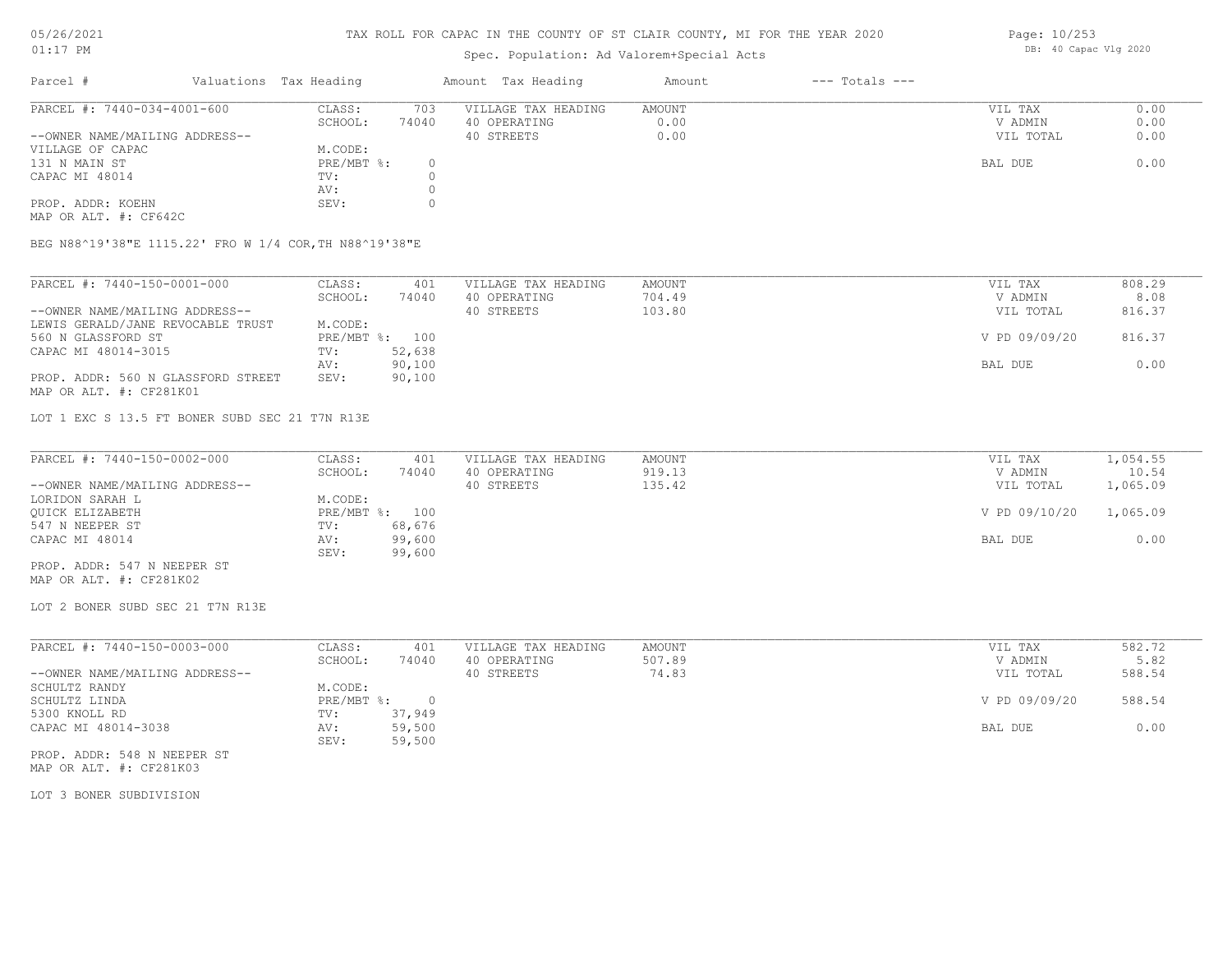| 05/26/2021 |  |
|------------|--|
|------------|--|

### 01:17 PM

## TAX ROLL FOR CAPAC IN THE COUNTY OF ST CLAIR COUNTY, MI FOR THE YEAR 2020

## Spec. Population: Ad Valorem+Special Acts

| Page: 11/253 |                       |  |
|--------------|-----------------------|--|
|              | DB: 40 Capac Vlg 2020 |  |

| Parcel #                                                                                                                                                                                                                                            | Valuations Tax Heading |                                                                                                                             | Amount Tax Heading                                | Amount                            | $---$ Totals $---$ |                                                             |                                                   |
|-----------------------------------------------------------------------------------------------------------------------------------------------------------------------------------------------------------------------------------------------------|------------------------|-----------------------------------------------------------------------------------------------------------------------------|---------------------------------------------------|-----------------------------------|--------------------|-------------------------------------------------------------|---------------------------------------------------|
| PARCEL #: 7440-150-0004-000<br>--OWNER NAME/MAILING ADDRESS--<br>SEIDELL JAMES D.<br>MARKEY MARY SUE, DROGOSCH KAY ELLEN<br>SEIDELL HERBERT D. HELEN M<br>P.O.BOX 54<br>CAPAC MI 48014-0054                                                         |                        | CLASS:<br>401<br>SCHOOL:<br>74040<br>M.CODE:<br>PRE/MBT %: 100<br>TV:<br>59,540<br>98,300<br>AV:<br>98,300<br>SEV:          | VILLAGE TAX HEADING<br>40 OPERATING<br>40 STREETS | AMOUNT<br>796.86<br>117.41        |                    | VIL TAX<br>V ADMIN<br>VIL TOTAL<br>V PD 09/09/20<br>BAL DUE | 914.27<br>9.14<br>923.41<br>923.41<br>0.00        |
| PROP. ADDR: 550 N GLASSFORD STREET<br>MAP OR ALT. #: CF281K04<br>LOT 4 & S 13.5 FT OF LOT 1 BONER SUBD SEC 21 T7N R13E                                                                                                                              |                        |                                                                                                                             |                                                   |                                   |                    |                                                             |                                                   |
| PARCEL #: 7440-150-0005-000<br>--OWNER NAME/MAILING ADDRESS--<br>CLARK NICOLE A<br>545 N NEEPER ST<br>CAPAC, MI 48014<br>PROP. ADDR: 545 N NEEPER ST<br>MAP OR ALT. #: CF281K05<br>LOT 5 BONER SUBD SEC 21 T7N R13E                                 |                        | CLASS:<br>401<br>SCHOOL:<br>74040<br>M.CODE:<br>COREL<br>PRE/MBT %: 100<br>72,600<br>TV:<br>72,600<br>AV:<br>SEV:<br>72,600 | VILLAGE TAX HEADING<br>40 OPERATING<br>40 STREETS | <b>AMOUNT</b><br>971.65<br>143.16 |                    | VIL TAX<br>V ADMIN<br>VIL TOTAL<br>V PD 09/17/20<br>BAL DUE | 1,114.81<br>11.14<br>1,125.95<br>1,125.95<br>0.00 |
| PARCEL #: 7440-150-0006-000<br>--OWNER NAME/MAILING ADDRESS--<br>FULLER RAND/FLORENCE<br>546 N NEEPER ST<br>CAPAC MI 48014-3038<br>PROP. ADDR: 546 N NEEPER ST<br>MAP OR ALT. #: CF281K06<br>LOT 6 BONER SUBDIVISION                                |                        | CLASS:<br>401<br>SCHOOL:<br>74040<br>M.CODE:<br>PRE/MBT %: 100<br>46,185<br>TV:<br>72,700<br>AV:<br>SEV:<br>72,700          | VILLAGE TAX HEADING<br>40 OPERATING<br>40 STREETS | AMOUNT<br>618.12<br>91.07         |                    | VIL TAX<br>V ADMIN<br>VIL TOTAL<br>V PD 07/14/20<br>BAL DUE | 709.19<br>7.09<br>716.28<br>716.28<br>0.00        |
| PARCEL #: 7440-150-0007-000<br>--OWNER NAME/MAILING ADDRESS--<br>WEYHRAUCH GERALD F<br>WEYHRAUCH PATRICIA A<br>540 GLASSFORD<br>CAPAC MI 48014<br>PROP. ADDR: 540 N GLASSFORD STREET<br>MAP OR ALT. #: CF281K07<br>LOT 7 BONER SUBD SEC 21 T7N R13E |                        | CLASS:<br>401<br>SCHOOL:<br>74040<br>COREL<br>M.CODE:<br>PRE/MBT %: 100<br>TV:<br>54,441<br>91,400<br>AV:<br>SEV:<br>91,400 | VILLAGE TAX HEADING<br>40 OPERATING<br>40 STREETS | AMOUNT<br>728.62<br>107.35        |                    | VIL TAX<br>V ADMIN<br>VIL TOTAL<br>V PD 09/17/20<br>BAL DUE | 835.97<br>8.35<br>844.32<br>844.32<br>0.00        |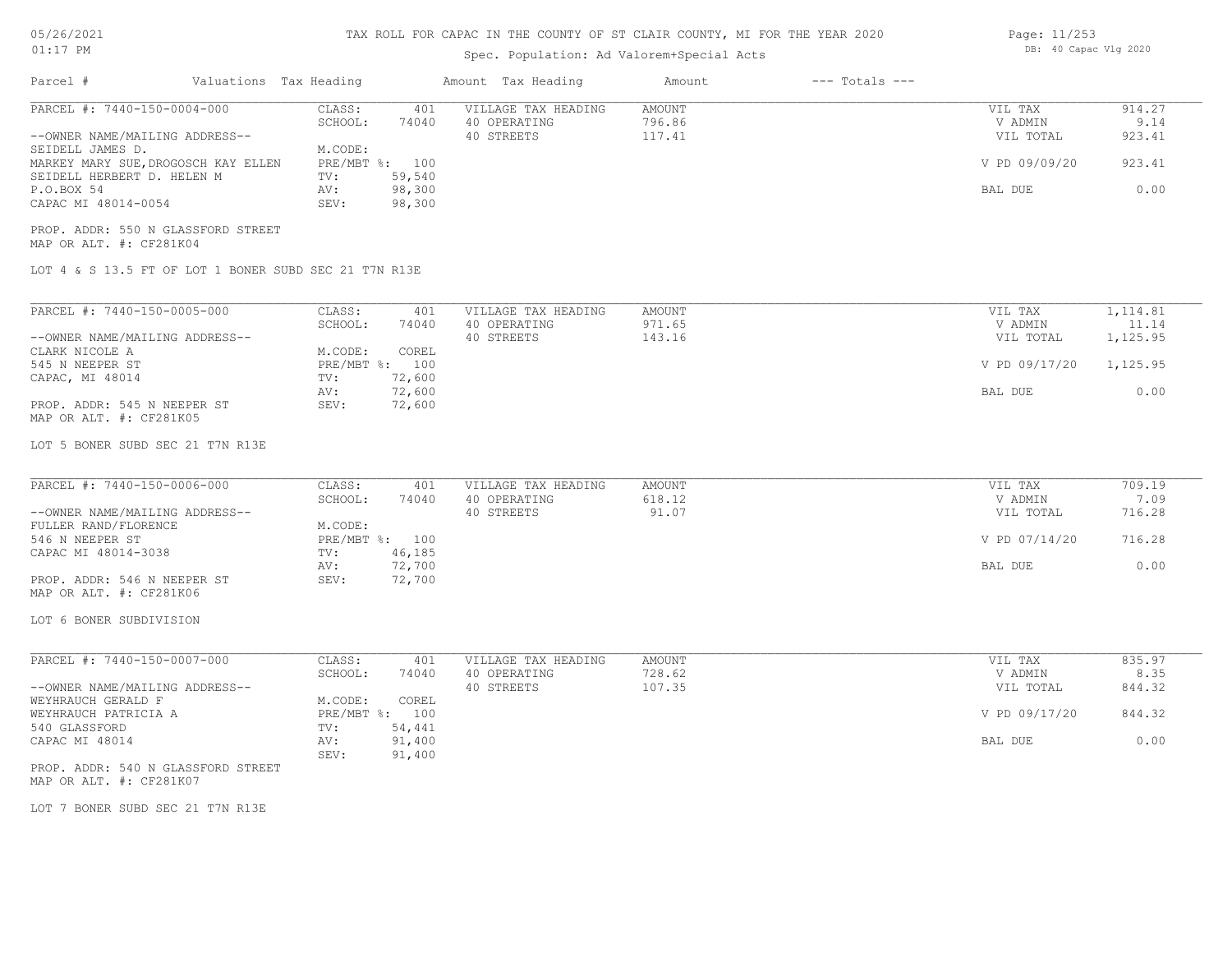### TAX ROLL FOR CAPAC IN THE COUNTY OF ST CLAIR COUNTY, MI FOR THE YEAR 2020

## Spec. Population: Ad Valorem+Special Acts

| Page: 12/253 |                       |  |
|--------------|-----------------------|--|
|              | DB: 40 Capac Vlg 2020 |  |

| Parcel #                                                                       | Valuations Tax Heading                                | Amount Tax Heading                                | Amount                     | $---$ Totals $---$ |                                 |                          |
|--------------------------------------------------------------------------------|-------------------------------------------------------|---------------------------------------------------|----------------------------|--------------------|---------------------------------|--------------------------|
| PARCEL #: 7440-150-0008-000<br>--OWNER NAME/MAILING ADDRESS--<br>JAMES MATTHEW | CLASS:<br>401<br>SCHOOL:<br>74040<br>COREL<br>M.CODE: | VILLAGE TAX HEADING<br>40 OPERATING<br>40 STREETS | AMOUNT<br>754.25<br>111.13 |                    | VIL TAX<br>V ADMIN<br>VIL TOTAL | 865.38<br>8.65<br>874.03 |
| 541 N NEEPER ST<br>CAPAC, MI 48014                                             | PRE/MBT %: 100<br>TV:<br>56,356<br>70,200<br>AV:      |                                                   |                            |                    | V PD 09/17/20<br>BAL DUE        | 874.03<br>0.00           |
| PROP. ADDR: 541 N NEEPER ST<br>MAP OR ALT. #: CF281K08                         | 70,200<br>SEV:                                        |                                                   |                            |                    |                                 |                          |
| LOT 8 BONER SUBD SEC 21 T7N R13E                                               |                                                       |                                                   |                            |                    |                                 |                          |
| PARCEL #: 7440-150-0009-000                                                    | CLASS:<br>401                                         | VILLAGE TAX HEADING                               | AMOUNT                     |                    | VIL TAX                         | 652.76                   |
|                                                                                | SCHOOL:<br>74040                                      | 40 OPERATING                                      | 568.94                     |                    | V ADMIN                         | 6.52                     |
| --OWNER NAME/MAILING ADDRESS--<br>BOTWIN JONATHAN A                            | M.CODE:<br>COREL                                      | 40 STREETS                                        | 83.82                      |                    | VIL TOTAL                       | 659.28                   |
| TAUL TAYLOR                                                                    | PRE/MBT %: 100                                        |                                                   |                            |                    | V PD 09/17/20                   | 659.28                   |
| 540 N NEEPER ST                                                                | 42,510<br>TV:                                         |                                                   |                            |                    |                                 |                          |
| CAPAC MI 48014-3038                                                            | 68,500<br>AV:<br>68,500<br>SEV:                       |                                                   |                            |                    | BAL DUE                         | 0.00                     |
| PROP. ADDR: 540 N NEEPER ST<br>MAP OR ALT. #: CF281K09                         |                                                       |                                                   |                            |                    |                                 |                          |
| LOT 9 BONER SUBD SEC 21 T7N R13E                                               |                                                       |                                                   |                            |                    |                                 |                          |
| PARCEL #: 7440-225-0001-000                                                    | CLASS:<br>401                                         | VILLAGE TAX HEADING                               | <b>AMOUNT</b>              |                    | VIL TAX                         | 625.70                   |
|                                                                                | SCHOOL:<br>74040                                      | 40 OPERATING                                      | 545.35                     |                    | V ADMIN                         | 6.25                     |
| --OWNER NAME/MAILING ADDRESS--                                                 |                                                       | 40 STREETS                                        | 80.35                      |                    | VIL TOTAL                       | 631.95                   |
| MCGEORGE II DOUGLAS N                                                          | M.CODE:<br>COREL                                      |                                                   |                            |                    |                                 |                          |
| 2362 CAPAC RD<br>ALLENTON MI 48002                                             | PRE/MBT %: 100<br>TV:<br>40,748                       |                                                   |                            |                    | V PD 09/17/20                   | 631.95                   |
|                                                                                | 69,000<br>AV:                                         |                                                   |                            |                    | BAL DUE                         | 0.00                     |
| PROP. ADDR: 203 S LESTER ST<br>MAP OR ALT. #: CF281K10                         | 69,000<br>SEV:                                        |                                                   |                            |                    |                                 |                          |
| LOT 1 BULLOCK PLAT SEC 27 T7N R13E                                             |                                                       |                                                   |                            |                    |                                 |                          |
| PARCEL #: 7440-225-0002-000                                                    | CLASS:<br>401                                         | VILLAGE TAX HEADING                               | AMOUNT                     |                    | VIL TAX                         | 896.46                   |
|                                                                                | SCHOOL:<br>74040                                      | 40 OPERATING                                      | 781.34                     |                    | V ADMIN                         | 8.96                     |
| --OWNER NAME/MAILING ADDRESS--                                                 |                                                       | 40 STREETS                                        | 115.12                     |                    | VIL TOTAL                       | 905.42                   |
| GAIER RONALD J JR                                                              | M.CODE:<br>COREL                                      |                                                   |                            |                    |                                 |                          |
| YORK TARAH B                                                                   | PRE/MBT %: 100                                        |                                                   |                            |                    | V PD 09/17/20                   | 905.42                   |
| 205 S LESTER ST                                                                | 58,380<br>TV:                                         |                                                   |                            |                    |                                 |                          |
| CAPAC MI 48014                                                                 | 76,900<br>AV:<br>SEV:<br>76,900                       |                                                   |                            |                    | BAL DUE                         | 0.00                     |
| PROP. ADDR: 205 S LESTER ST                                                    |                                                       |                                                   |                            |                    |                                 |                          |

MAP OR ALT. #: CF281K11

LOT 2 BULLOCK PLAT SEC 27 T7N R13E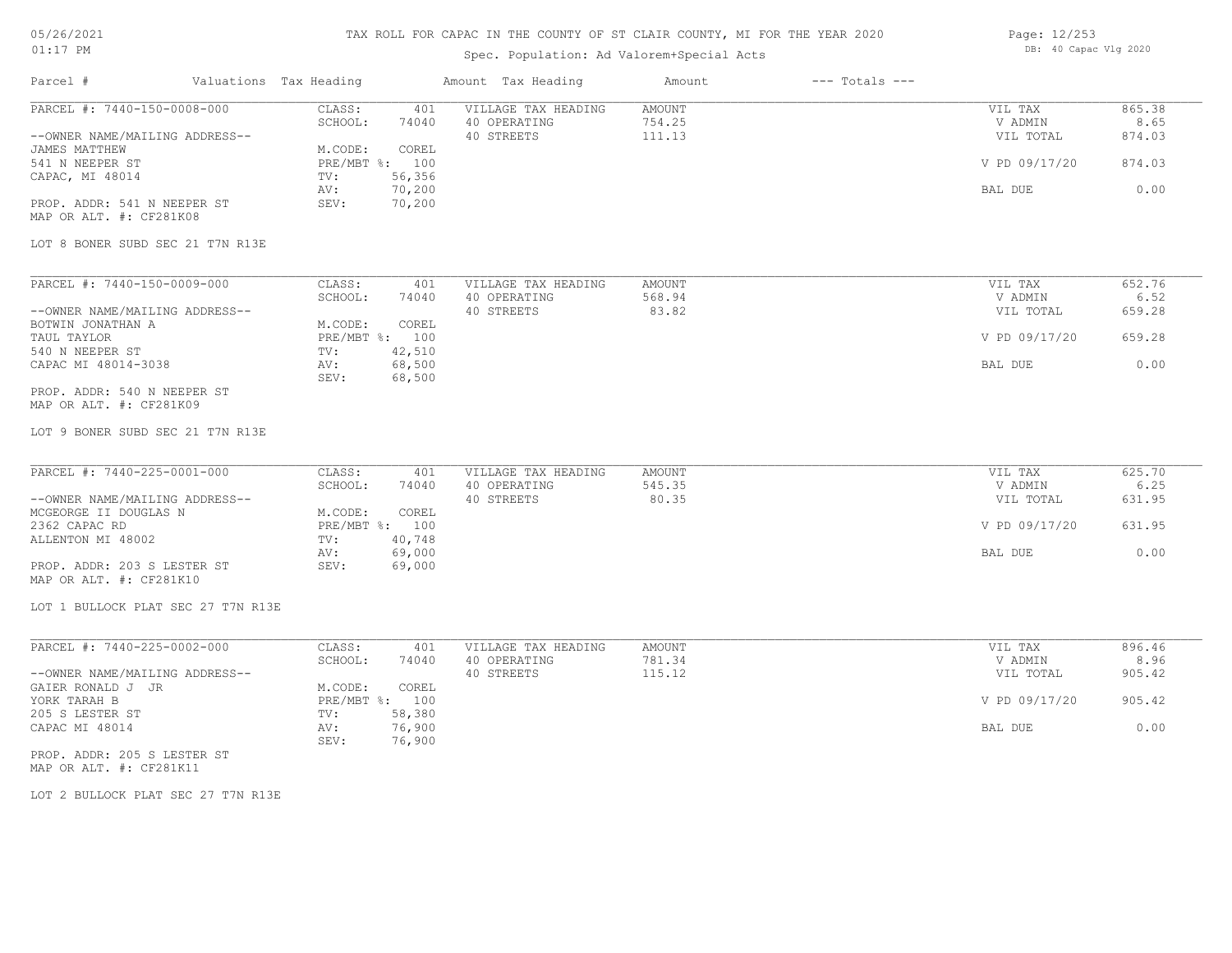### TAX ROLL FOR CAPAC IN THE COUNTY OF ST CLAIR COUNTY, MI FOR THE YEAR 2020

## Spec. Population: Ad Valorem+Special Acts

| Page: 13/253 |                       |  |
|--------------|-----------------------|--|
|              | DB: 40 Capac Vlg 2020 |  |

| Parcel #                                                                                                                                                                                                           | Valuations Tax Heading                                                                                             | Amount Tax Heading                                | Amount                           | $---$ Totals $---$ |                                                             |                                            |
|--------------------------------------------------------------------------------------------------------------------------------------------------------------------------------------------------------------------|--------------------------------------------------------------------------------------------------------------------|---------------------------------------------------|----------------------------------|--------------------|-------------------------------------------------------------|--------------------------------------------|
| PARCEL #: 7440-225-0003-000<br>--OWNER NAME/MAILING ADDRESS--<br>GELARDEN ERNEST/BEVERLY<br>209 S LESTER ST<br>CAPAC MI 48014-3713<br>PROP. ADDR: 209 S LESTER ST<br>MAP OR ALT. #: CF281K12<br>LOT 3 BULLOCK PLAT | CLASS:<br>401<br>SCHOOL:<br>74040<br>M.CODE:<br>PRE/MBT %: 100<br>32,273<br>TV:<br>49,800<br>AV:<br>49,800<br>SEV: | VILLAGE TAX HEADING<br>40 OPERATING<br>40 STREETS | AMOUNT<br>431.93<br>63.64        |                    | VIL TAX<br>V ADMIN<br>VIL TOTAL<br>V PD 09/09/20<br>BAL DUE | 495.57<br>4.95<br>500.52<br>500.52<br>0.00 |
|                                                                                                                                                                                                                    |                                                                                                                    |                                                   |                                  |                    |                                                             |                                            |
| PARCEL #: 7440-225-0004-000<br>--OWNER NAME/MAILING ADDRESS--<br>LEWIS JILL L<br>211 S LESTER ST<br>CAPAC MI 48014                                                                                                 | CLASS:<br>401<br>SCHOOL:<br>74040<br>M.CODE:<br>PRE/MBT %: 100<br>33,274<br>TV:                                    | VILLAGE TAX HEADING<br>40 OPERATING<br>40 STREETS | <b>AMOUNT</b><br>445.32<br>65.61 |                    | VIL TAX<br>V ADMIN<br>VIL TOTAL<br>V PD 08/04/20            | 510.93<br>5.10<br>516.03<br>516.03         |
| PROP. ADDR: 211 S LESTER ST<br>MAP OR ALT. #: CF281K13<br>LOT 4 BULLOCK PLAT SEC 27 T7N R13E                                                                                                                       | 55,200<br>AV:<br>55,200<br>SEV:                                                                                    |                                                   |                                  |                    | BAL DUE                                                     | 0.00                                       |
|                                                                                                                                                                                                                    |                                                                                                                    |                                                   |                                  |                    |                                                             |                                            |
| PARCEL #: 7440-225-0005-000<br>--OWNER NAME/MAILING ADDRESS--<br>BASTIAN MICHAEL F III                                                                                                                             | CLASS:<br>401<br>SCHOOL:<br>74040<br>M.CODE:<br>COREL                                                              | VILLAGE TAX HEADING<br>40 OPERATING<br>40 STREETS | AMOUNT<br>503.41<br>74.17        |                    | VIL TAX<br>V ADMIN<br>VIL TOTAL                             | 577.58<br>5.77<br>583.35                   |
| 213 S LESTER ST<br>CAPAC MI 48014                                                                                                                                                                                  | PRE/MBT %: 100<br>37,614<br>TV:                                                                                    |                                                   |                                  |                    | V PD 09/17/20                                               | 583.35                                     |
| PROP. ADDR: 213 S LESTER ST<br>MAP OR ALT. #: CF281K14                                                                                                                                                             | 61,000<br>AV:<br>SEV:<br>61,000                                                                                    |                                                   |                                  |                    | BAL DUE                                                     | 0.00                                       |
| LOT 5 BULLOCK PLAT SEC 27 T7N R13E                                                                                                                                                                                 |                                                                                                                    |                                                   |                                  |                    |                                                             |                                            |
| PARCEL #: 7440-225-0006-000                                                                                                                                                                                        | CLASS:<br>401                                                                                                      | VILLAGE TAX HEADING                               | AMOUNT                           |                    | VIL TAX                                                     | 568.70                                     |
| --OWNER NAME/MAILING ADDRESS--<br>VIELHABER RICHARD H                                                                                                                                                              | SCHOOL:<br>74040<br>M.CODE:                                                                                        | 40 OPERATING<br>40 STREETS                        | 495.67<br>73.03                  |                    | V ADMIN<br>VIL TOTAL                                        | 5.68<br>574.38                             |
| VIELHABER CINDT L<br>215 S LESTER ST                                                                                                                                                                               | PRE/MBT %: 100<br>37,036<br>TV:                                                                                    |                                                   |                                  |                    | V PD 09/16/20                                               | 574.38                                     |
| CAPAC MI 48014                                                                                                                                                                                                     | 64,800<br>AV:<br>64,800<br>SEV:                                                                                    |                                                   |                                  |                    | BAL DUE                                                     | 0.00                                       |
| PROP. ADDR: 215 S LESTER ST                                                                                                                                                                                        |                                                                                                                    |                                                   |                                  |                    |                                                             |                                            |

MAP OR ALT. #: CF281K15

LOT 6 BULLOCK PLAT SEC 27 T7N R13E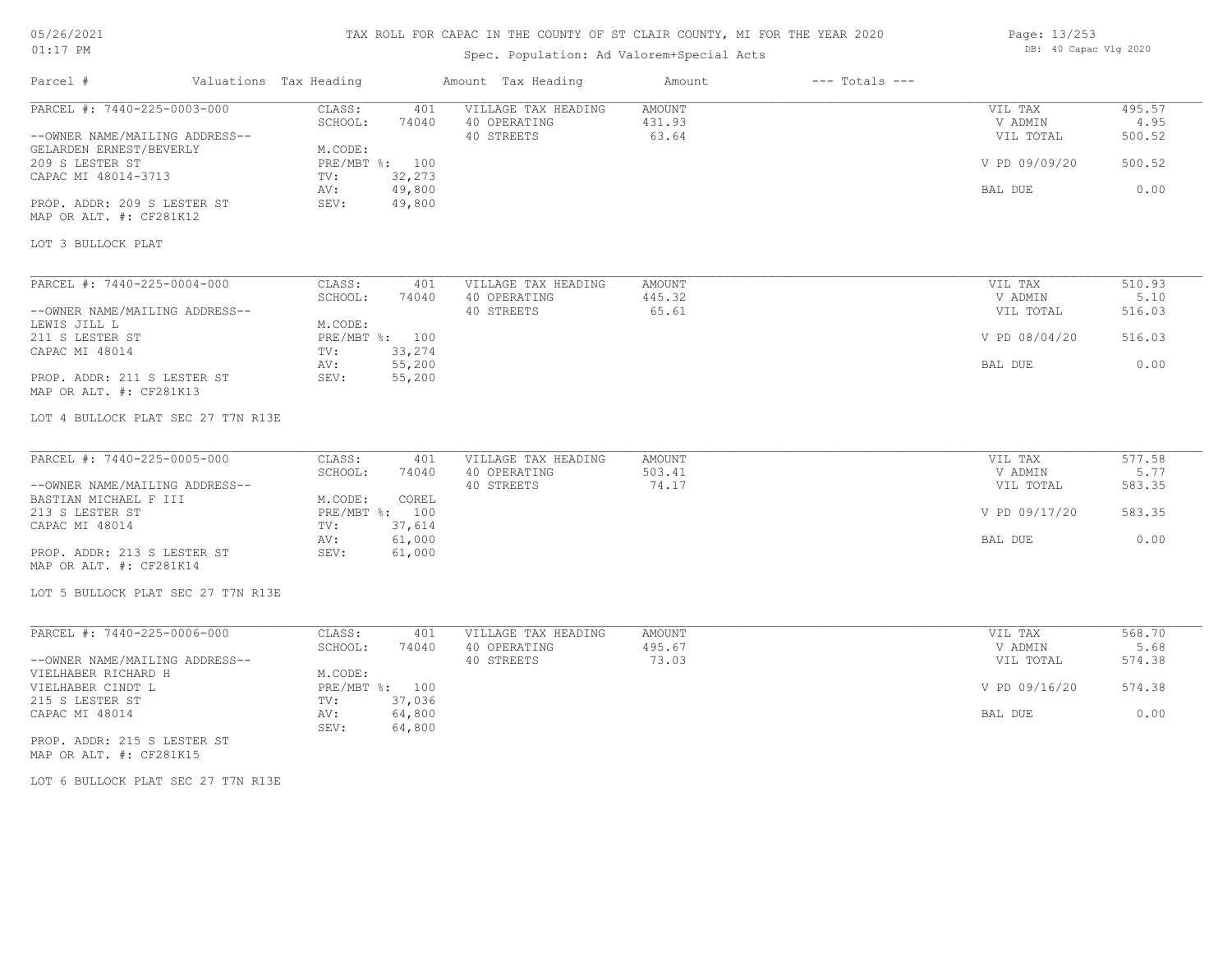### TAX ROLL FOR CAPAC IN THE COUNTY OF ST CLAIR COUNTY, MI FOR THE YEAR 2020

## Spec. Population: Ad Valorem+Special Acts

| Page: 14/253 |                       |  |
|--------------|-----------------------|--|
|              | DB: 40 Capac Vlg 2020 |  |

| Parcel #                                                                                                                                                                                 | Valuations Tax Heading |                                                                                                                             | Amount Tax Heading                                | Amount                           | $---$ Totals $---$ |                                                             |                                            |
|------------------------------------------------------------------------------------------------------------------------------------------------------------------------------------------|------------------------|-----------------------------------------------------------------------------------------------------------------------------|---------------------------------------------------|----------------------------------|--------------------|-------------------------------------------------------------|--------------------------------------------|
| PARCEL #: 7440-225-0007-000<br>--OWNER NAME/MAILING ADDRESS--<br>COX PAUL/SANDRA<br>217 S LESTER ST<br>CAPAC MI 48014<br>PROP. ADDR: 217 S LESTER ST<br>MAP OR ALT. #: CF281K16          |                        | CLASS:<br>401<br>SCHOOL:<br>74040<br>M.CODE:<br>PRE/MBT %: 100<br>38,170<br>TV:<br>66,600<br>AV:<br>66,600<br>SEV:          | VILLAGE TAX HEADING<br>40 OPERATING<br>40 STREETS | <b>AMOUNT</b><br>510.85<br>75.27 |                    | VIL TAX<br>V ADMIN<br>VIL TOTAL<br>V PD 07/22/20<br>BAL DUE | 586.12<br>5.86<br>591.98<br>591.98<br>0.00 |
| LOT 7 BULLOCK PLAT SEC 27 T7N R13E                                                                                                                                                       |                        |                                                                                                                             |                                                   |                                  |                    |                                                             |                                            |
| PARCEL #: 7440-225-0008-000<br>--OWNER NAME/MAILING ADDRESS--<br>RUDDOCK LEWIS J<br>216 S HUNTER ST<br>CAPAC MI 48014-3708<br>PROP. ADDR: 216 S HUNTER STREET<br>MAP OR ALT. #: CF281K17 |                        | CLASS:<br>401<br>SCHOOL:<br>74040<br>M.CODE:<br>COREL<br>PRE/MBT %: 100<br>37,023<br>TV:<br>63,300<br>AV:<br>SEV:<br>63,300 | VILLAGE TAX HEADING<br>40 OPERATING<br>40 STREETS | AMOUNT<br>495.50<br>73.00        |                    | VIL TAX<br>V ADMIN<br>VIL TOTAL<br>V PD 09/17/20<br>BAL DUE | 568.50<br>5.68<br>574.18<br>574.18<br>0.00 |
| LOT 8 BULLOCK PLAT<br>PARCEL #: 7440-225-0009-000                                                                                                                                        |                        | CLASS:<br>401                                                                                                               | VILLAGE TAX HEADING                               | AMOUNT                           |                    | VIL TAX                                                     | 567.32                                     |
| --OWNER NAME/MAILING ADDRESS--<br>METZER SCOTT A                                                                                                                                         |                        | SCHOOL:<br>74040<br>COREL<br>M.CODE:                                                                                        | 40 OPERATING<br>40 STREETS                        | 494.47<br>72.85                  |                    | V ADMIN<br>VIL TOTAL                                        | 5.67<br>572.99                             |
| METZER STEPHEN G<br>214 S HUNTER ST                                                                                                                                                      |                        | PRE/MBT %: 100<br>36,946<br>TV:                                                                                             |                                                   |                                  |                    | V PD 09/17/20                                               | 572.99                                     |
| CAPAC MI 48014-3708<br>PROP. ADDR: 214 S HUNTER STREET<br>MAP OR ALT. #: CF281K18<br>LOT 9 BULLOCK PLAT SEC 27 T7N R13E                                                                  |                        | 65,000<br>AV:<br>SEV:<br>65,000                                                                                             |                                                   |                                  |                    | BAL DUE                                                     | 0.00                                       |
| PARCEL #: 7440-225-0010-000                                                                                                                                                              |                        | CLASS:<br>401                                                                                                               | VILLAGE TAX HEADING                               | AMOUNT                           |                    | VIL TAX                                                     | 655.28                                     |
| --OWNER NAME/MAILING ADDRESS--                                                                                                                                                           |                        | SCHOOL:<br>74040                                                                                                            | 40 OPERATING<br>40 STREETS                        | 571.13<br>84.15                  |                    | V ADMIN<br>VIL TOTAL                                        | 6.55<br>661.83                             |
| MANDEVILLE LAURINA<br>MAPLE JEFFREY                                                                                                                                                      |                        | M.CODE:<br>00LSB<br>PRE/MBT %: 100                                                                                          |                                                   |                                  |                    | V PD 08/26/20                                               | 661.83                                     |
| 212 S HUNTER STREET<br>CAPAC MI 48014                                                                                                                                                    |                        | 42,674<br>TV:<br>66,200<br>AV:<br>66,200<br>SEV:                                                                            |                                                   |                                  |                    | BAL DUE                                                     | 0.00                                       |
| PROP. ADDR: 212 S HUNTER STREET<br>MAP OR ALT. #: CF281K19                                                                                                                               |                        |                                                                                                                             |                                                   |                                  |                    |                                                             |                                            |

LOT 10 BULLOCK PLAT SEC 27 T7N R13E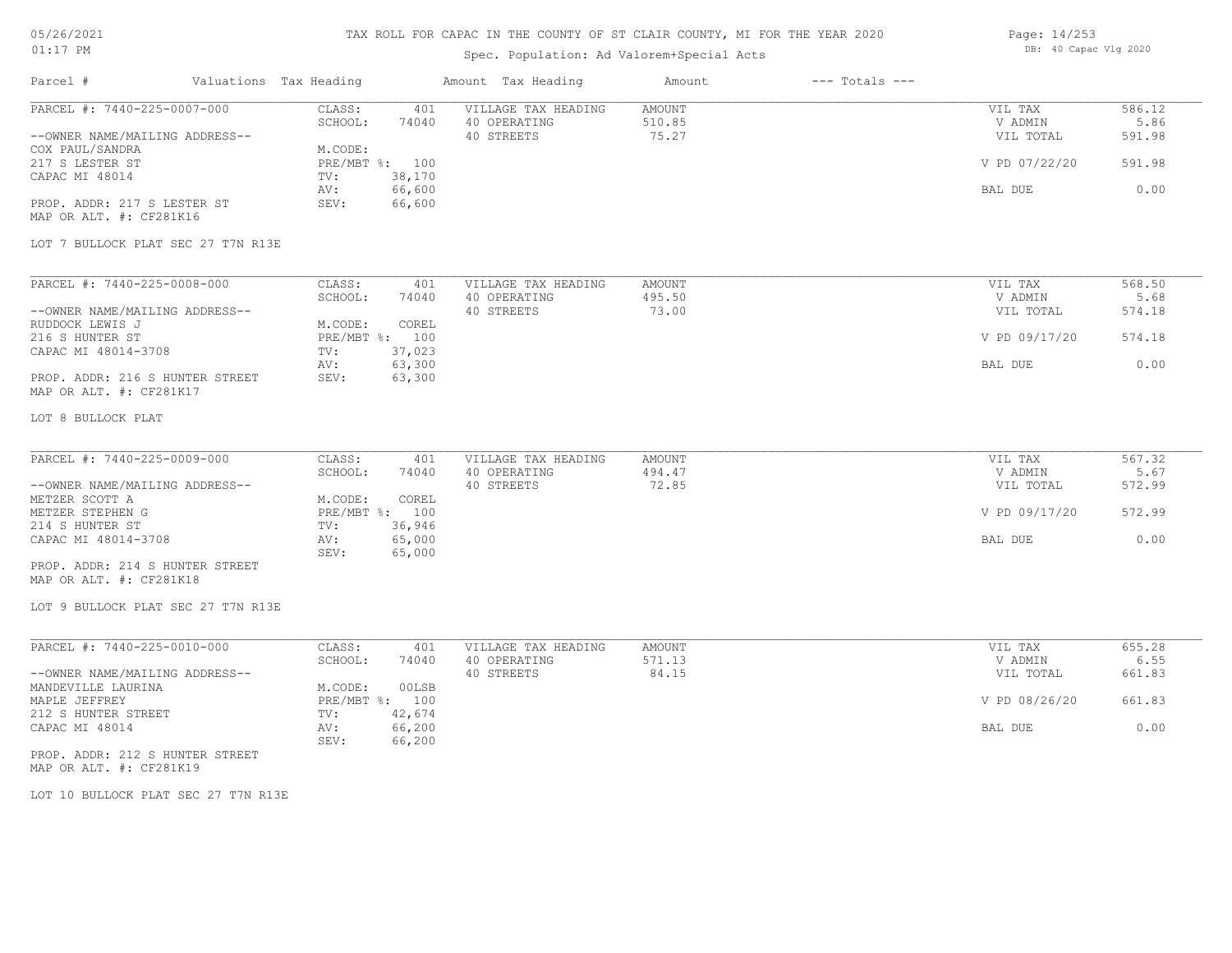#### TAX ROLL FOR CAPAC IN THE COUNTY OF ST CLAIR COUNTY, MI FOR THE YEAR 2020

### Spec. Population: Ad Valorem+Special Acts

| Page: 15/253 |                       |  |
|--------------|-----------------------|--|
|              | DB: 40 Capac Vlg 2020 |  |

| Parcel #                                                       | Valuations Tax Heading |        | Amount Tax Heading  | Amount        | $---$ Totals $---$ |               |          |
|----------------------------------------------------------------|------------------------|--------|---------------------|---------------|--------------------|---------------|----------|
| PARCEL #: 7440-225-0011-000                                    | CLASS:                 | 401    | VILLAGE TAX HEADING | <b>AMOUNT</b> |                    | VIL TAX       | 546.87   |
|                                                                | SCHOOL:                | 74040  | 40 OPERATING        | 476.64        |                    | V ADMIN       | 5.46     |
| --OWNER NAME/MAILING ADDRESS--                                 |                        |        | 40 STREETS          | 70.23         |                    | VIL TOTAL     | 552.33   |
| PARDON BONNIE J. TRUST                                         | M.CODE:                |        |                     |               |                    |               |          |
| 210 S HUNTER ST                                                | PRE/MBT %: 100         |        |                     |               |                    | V PD 09/09/20 | 552.33   |
| CAPAC MI 48014-3708                                            | TV:                    | 35,614 |                     |               |                    |               |          |
|                                                                | AV:                    | 65,300 |                     |               |                    | BAL DUE       | 0.00     |
| PROP. ADDR: 210 S HUNTER STREET                                | SEV:                   | 65,300 |                     |               |                    |               |          |
| MAP OR ALT. #: CF281L                                          |                        |        |                     |               |                    |               |          |
| LOT 11 BULLOCK PLAT SEC 27 T7N R13E                            |                        |        |                     |               |                    |               |          |
|                                                                |                        |        |                     |               |                    |               |          |
| PARCEL #: 7440-300-0001-000                                    | CLASS:                 | 401    | VILLAGE TAX HEADING | <b>AMOUNT</b> |                    | VIL TAX       | 647.59   |
|                                                                | SCHOOL:                | 74040  | 40 OPERATING        | 564.43        |                    | V ADMIN       | 6.47     |
| --OWNER NAME/MAILING ADDRESS--                                 |                        |        | 40 STREETS          | 83.16         |                    | VIL TOTAL     | 654.06   |
| MACKAY KURTIS                                                  | M.CODE:                |        |                     |               |                    |               |          |
| 537 N NEEPER ST                                                | PRE/MBT %: 100         |        |                     |               |                    | V PD 09/02/20 | 654.06   |
| CAPAC, MI 48014                                                | TV:                    | 42,173 |                     |               |                    |               |          |
|                                                                | AV:                    | 65,600 |                     |               |                    | BAL DUE       | 0.00     |
| PROP. ADDR: 537 N NEEPER ST<br>MAP OR ALT. #: CF281M1          | SEV:                   | 65,600 |                     |               |                    |               |          |
| LOT 1 CHRISTIES SUBD SEC 21 T7N R13E                           |                        |        |                     |               |                    |               |          |
| PARCEL #: 7440-300-0002-000                                    | CLASS:                 | 401    | VILLAGE TAX HEADING | <b>AMOUNT</b> |                    | VIL TAX       | 596.41   |
|                                                                | SCHOOL:                | 74040  | 40 OPERATING        | 519.82        |                    | V ADMIN       | 5.96     |
| --OWNER NAME/MAILING ADDRESS--                                 |                        |        | 40 STREETS          | 76.59         |                    | VIL TOTAL     | 602.37   |
| BARNARD DALE B JR                                              | M.CODE:                |        |                     |               |                    |               |          |
| KAISER ROBERT J, KAISER SANDRA K                               | PRE/MBT %: 100         |        |                     |               |                    | V PD 09/02/20 | 602.37   |
| 535 N NEEPER ST                                                | TV:                    | 38,840 |                     |               |                    |               |          |
| CAPAC MI 48014-3040                                            | AV:                    | 62,100 |                     |               |                    | BAL DUE       | 0.00     |
|                                                                | SEV:                   | 62,100 |                     |               |                    |               |          |
| PROP. ADDR: 535 N NEEPER ST                                    |                        |        |                     |               |                    |               |          |
| MAP OR ALT. #: CF281M2                                         |                        |        |                     |               |                    |               |          |
| LOTS 2 & 3 EXC S 48 FT OF LOT 3 CHRISTIES SUBD SEC 21 T7N R13E |                        |        |                     |               |                    |               |          |
| PARCEL #: 7440-300-0003-000                                    | CLASS:                 | 401    | VILLAGE TAX HEADING | AMOUNT        |                    | VIL TAX       | 1,147.06 |
|                                                                | SCHOOL:                | 74040  | 40 OPERATING        | 999.76        |                    | V ADMIN       | 11.47    |
| --OWNER NAME/MAILING ADDRESS--                                 |                        |        | 40 STREETS          | 147.30        |                    | VIL TOTAL     | 1,158.53 |
| PORTER ALMA J                                                  | M.CODE:                |        |                     |               |                    |               |          |
|                                                                |                        |        |                     |               |                    |               |          |

PROP. ADDR: 423 N NEEPER ST SEV: 74,700 CAPAC MI 48014-3041 **AV:** 74,700 **BAL DUE** 0.00 423 N NEEPER ST TV: 74,700 PORTER RAY W PRE/MBT %: 100 V PD 08/12/20 1,158.53

MAP OR ALT. #: CF281M3

LOT 4 EXC S 23 FT & S 48 FT OF LOT 3 CHRISTIES SUBD SEC 21 T7N R13E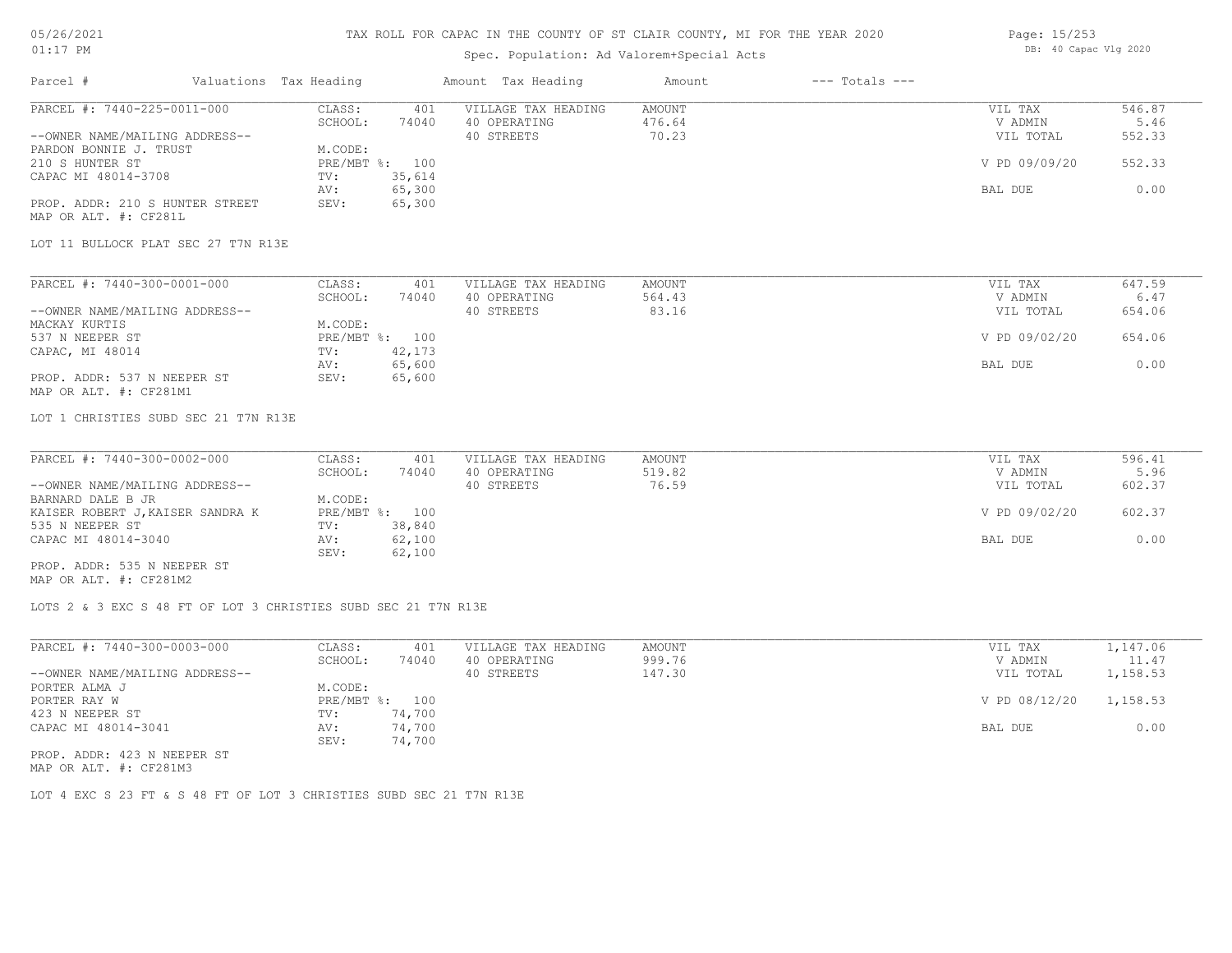## TAX ROLL FOR CAPAC IN THE COUNTY OF ST CLAIR COUNTY, MI FOR THE YEAR 2020

## Spec. Population: Ad Valorem+Special Acts

| Page: 16/253 |                       |  |
|--------------|-----------------------|--|
|              | DB: 40 Capac Vlg 2020 |  |

| Parcel #                                                      | Valuations Tax Heading |                                    | Amount Tax Heading                                                                | Amount                           | $---$ Totals $---$ |                                 |                          |
|---------------------------------------------------------------|------------------------|------------------------------------|-----------------------------------------------------------------------------------|----------------------------------|--------------------|---------------------------------|--------------------------|
| PARCEL #: 7440-300-0004-000<br>--OWNER NAME/MAILING ADDRESS-- |                        | CLASS:<br>401<br>SCHOOL:<br>74040  | VILLAGE TAX HEADING<br>40 OPERATING<br>40 STREETS                                 | <b>AMOUNT</b><br>551.08<br>81.19 |                    | VIL TAX<br>V ADMIN<br>VIL TOTAL | 632.27<br>6.32<br>638.59 |
| PETZ ELMER/ISABELLA<br>421 N NEEPER ST                        |                        | M.CODE:<br>PRE/MBT %: 100          |                                                                                   |                                  |                    | V PD 07/09/20                   | 638.59                   |
| CAPAC MI 48014-3041                                           |                        | 41,176<br>TV:<br>67,100<br>AV:     |                                                                                   |                                  |                    | BAL DUE                         | 0.00                     |
| PROP. ADDR: 421 N NEEPER ST<br>MAP OR ALT. #: CF281M4         |                        | SEV:<br>67,100                     |                                                                                   |                                  |                    |                                 |                          |
| LOT 5 & S 23 FT OF LOT 4 CHRISTIES SUBD SEC 21 T7N R13E       |                        |                                    |                                                                                   |                                  |                    |                                 |                          |
| PARCEL #: 7440-375-0001-000                                   |                        | CLASS:<br>401<br>SCHOOL:<br>74040  | VILLAGE TAX HEADING<br>40 OPERATING                                               | AMOUNT<br>739.22                 |                    | VIL TAX<br>V ADMIN              | 848.13<br>8.48           |
| --OWNER NAME/MAILING ADDRESS--                                |                        |                                    | 40 STREETS                                                                        | 108.91                           |                    | VIL TOTAL                       | 856.61                   |
| BERLIN MICHAEL/VICTORIA<br>410 N MAIN ST                      |                        | M.CODE:<br>PRE/MBT %: 100          |                                                                                   |                                  |                    | V PD 08/19/20                   | 856.61                   |
| CAPAC MI 48014-3148                                           |                        | TV:<br>55,233<br>85,700<br>AV:     |                                                                                   |                                  |                    | BAL DUE                         | 0.00                     |
| PROP. ADDR: 410 N MAIN ST<br>MAP OR ALT. #: C281N01           |                        | SEV:<br>85,700                     |                                                                                   |                                  |                    |                                 |                          |
| LOT 1 CLARKSON SUBD SEC 22 T7N R13E                           |                        |                                    |                                                                                   |                                  |                    |                                 |                          |
| PARCEL #: 7440-375-0002-000                                   |                        | CLASS:<br>401                      | VILLAGE TAX HEADING                                                               | <b>AMOUNT</b>                    |                    | VIL TAX                         | 642.52                   |
| --OWNER NAME/MAILING ADDRESS--                                |                        | SCHOOL:<br>74040                   | 40 OPERATING<br>40 STREETS                                                        | 560.01<br>82.51                  |                    | V ADMIN<br>VIL TOTAL            | 6.42<br>648.94           |
| CETNAROWSKI EMMANUEL<br>CETNAROWSKI JESSICA                   |                        | M.CODE:<br>PRE/MBT %: 100          |                                                                                   |                                  |                    | BAL DUE                         | 648.94                   |
| 415 N WALKER ST                                               |                        | 41,843<br>TV:                      |                                                                                   |                                  |                    |                                 |                          |
| CAPAC MI 48014                                                |                        | 68,700<br>AV:<br>SEV:<br>68,700    |                                                                                   |                                  |                    |                                 |                          |
| PROP. ADDR: 415 N WALKER ST<br>MAP OR ALT. #: CF281N02/03     |                        |                                    |                                                                                   |                                  |                    |                                 |                          |
| LOTS 2 & 3 EXC W 37 FT CLARKSON SUBD SEC 22 T7N R13E          |                        |                                    |                                                                                   |                                  |                    |                                 |                          |
| PARCEL #: 7440-375-0003-000                                   |                        | CLASS:                             | 401<br>VILLAGE TAX HEADING                                                        | <b>AMOUNT</b>                    |                    | VIL TAX                         | 657.91                   |
| --OWNER NAME/MAILING ADDRESS--                                |                        | SCHOOL:<br>74040                   | 40 OPERATING<br>40 STREETS                                                        | 573.42<br>84.49                  |                    | V ADMIN<br>VIL TOTAL            | 6.57<br>664.48           |
| WILLMAN TINA MARIE<br>414 N MAIN ST                           |                        | M.CODE:<br>00LSB<br>PRE/MBT %: 100 |                                                                                   |                                  |                    | V PD 08/26/20                   | 664.48                   |
| CAPAC MI 48014-3148                                           |                        | TV:<br>42,845                      |                                                                                   |                                  |                    |                                 |                          |
| PROP. ADDR: 414 N MAIN ST<br>MAP OR ALT. #: CF281N04/05       |                        | 69,000<br>AV:<br>SEV:<br>69,000    |                                                                                   |                                  |                    | BAL DUE                         | 0.00                     |
| THE VILLAGE OF CAPAC OWNED & OCC AS 1 PARCEL SEC 22 T7N R13E  |                        |                                    | LOTS 4 & 5 & W 37 FT OF LOTS 2 & 3 CLARKSON SUBD & LOT 3 SUP. JOHN BOWERS PLAT OF |                                  |                    |                                 |                          |
|                                                               |                        |                                    |                                                                                   |                                  |                    |                                 |                          |
|                                                               |                        |                                    |                                                                                   |                                  |                    |                                 |                          |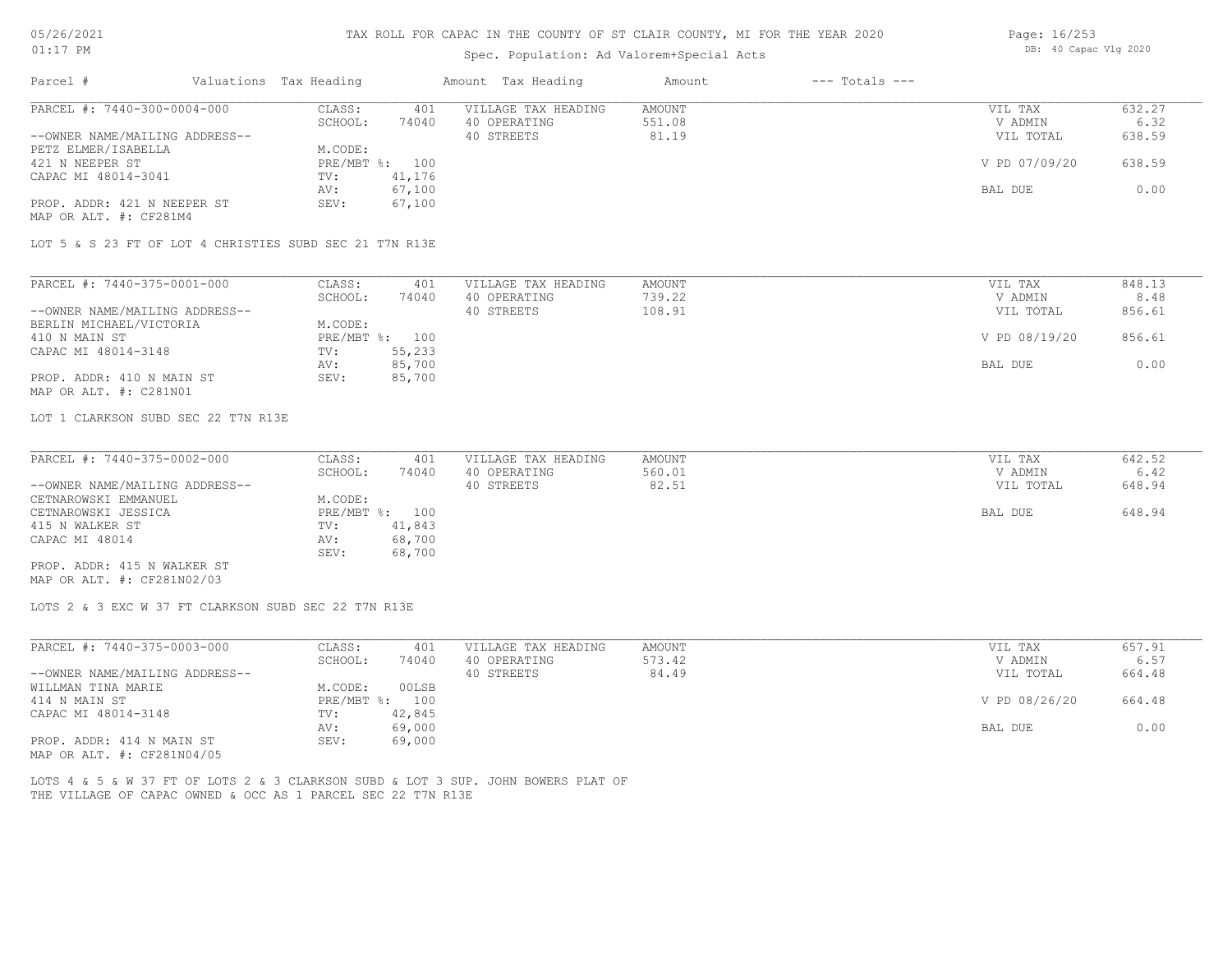### Spec. Population: Ad Valorem+Special Acts

| Parcel #                       | Valuations Tax Heading |        | Amount Tax Heading  | Amount | $---$ Totals $---$ |               |        |
|--------------------------------|------------------------|--------|---------------------|--------|--------------------|---------------|--------|
| PARCEL #: 7440-375-0004-000    | CLASS:                 | 401    | VILLAGE TAX HEADING | AMOUNT |                    | VIL TAX       | 475.03 |
|                                | SCHOOL:                | 74040  | 40 OPERATING        | 414.03 |                    | V ADMIN       | 4.75   |
| --OWNER NAME/MAILING ADDRESS-- |                        |        | 40 STREETS          | 61.00  |                    | VIL TOTAL     | 479.78 |
| ADKINS JEFF E                  | M.CODE:                | COREL  |                     |        |                    |               |        |
| ADKINS RENEE C                 | PRE/MBT %: 100         |        |                     |        |                    | V PD 09/17/20 | 479.78 |
| 425 N WALKER ST                | TV:                    | 30,936 |                     |        |                    |               |        |
| CAPAC MI 48014-3174            | AV:                    | 52,400 |                     |        |                    | BAL DUE       | 0.00   |
|                                | SEV:                   | 52,400 |                     |        |                    |               |        |
| PROP. ADDR: 425 N WALKER ST    |                        |        |                     |        |                    |               |        |

MAP OR ALT. #: CF281N06

CAPAC EXC S 14 FT LYING N OF LOT 6 CLARKSON SUB. SEC 22 T7N R13E S75 FT OF E 150 FT OF THAT PART OF LOT 2 SUP. JOHN BOWERS PLAT OF THE VILLAGE OF

| PARCEL #: 7440-375-0005-000        | CLASS:  | 401            | VILLAGE TAX HEADING | AMOUNT | VIL TAX       | 544.95 |
|------------------------------------|---------|----------------|---------------------|--------|---------------|--------|
|                                    | SCHOOL: | 74040          | 40 OPERATING        | 474.97 | V ADMIN       | 5.44   |
| --OWNER NAME/MAILING ADDRESS--     |         |                | 40 STREETS          | 69.98  | VIL TOTAL     | 550.39 |
| GUERRERO VANESSA                   | M.CODE: | COREL          |                     |        |               |        |
| GUERRERO LEON FRANCISCO            |         | PRE/MBT %: 100 |                     |        | V PD 09/17/20 | 550.39 |
| 421 N WALKER ST                    | TV:     | 35,489         |                     |        |               |        |
| CAPAC MI 48014-3174                | AV:     | 57,300         |                     |        | BAL DUE       | 0.00   |
|                                    | SEV:    | 57,300         |                     |        |               |        |
| ידי סים שדגזון ו-1.21 אתה מחת החסת |         |                |                     |        |               |        |

MAP OR ALT. #: CF281N07 PROP. ADDR: 421 N WALKER ST

22 T7N R13E A PLAT OF THE VILLAGE OF CAPAC ADJ ON N OF SAID LOT 6 OWNED & OCC AS ONE PARCEL SEC LOT 6 CLARKSON SUBD & S 14.0 FT OF E 150 FT OF THAT PART OF LOT 2 SUP. JOHN BOWERS

| PARCEL #: 7440-375-0006-000         | CLASS:  | 401            | VILLAGE TAX HEADING | AMOUNT | VIL TAX       | 616.89 |
|-------------------------------------|---------|----------------|---------------------|--------|---------------|--------|
|                                     | SCHOOL: | 74040          | 40 OPERATING        | 537.67 | V ADMIN       | 6.16   |
| --OWNER NAME/MAILING ADDRESS--      |         |                | 40 STREETS          | 79.22  | VIL TOTAL     | 623.05 |
| QUAIN BARBARA L                     | M.CODE: |                |                     |        |               |        |
| NABORS JANE M, QUAIN TIMOTHY, JAMES |         | PRE/MBT %: 100 |                     |        | V PD 08/04/20 | 623.05 |
| 503 N WALKER ST                     | TV:     | 40,174         |                     |        |               |        |
| CAPAC MI 48014-3176                 | AV:     | 69,900         |                     |        | BAL DUE       | 0.00   |
|                                     | SEV:    | 69,900         |                     |        |               |        |
| PROP. ADDR: 503 N WALKER ST         |         |                |                     |        |               |        |

MAP OR ALT. #: CF281N08

SEC 22 T7N R13E BOWERS PLAT OF THE VILLAGE OF CAPAC ADJ ON S OF ABV DESC OWNED & OCC AS 1 PARCEL. LOT 7 EXC W 37 FT CLARKSON SUBD & N 11 FT OF E 150 FT OF THAT PART LOT 2 SUP JOHN

| PARCEL #: 7440-375-0007-000    | CLASS:     | 401    | VILLAGE TAX HEADING | AMOUNT | VIL TAX       | 479.37 |
|--------------------------------|------------|--------|---------------------|--------|---------------|--------|
|                                | SCHOOL:    | 74040  | 40 OPERATING        | 417.81 | V ADMIN       | 4.79   |
| --OWNER NAME/MAILING ADDRESS-- |            |        | 40 STREETS          | 61.56  | VIL TOTAL     | 484.16 |
| STERN LEONARD/DEAN             | M.CODE:    |        |                     |        |               |        |
| 1719 COUNTRY SOUIRE DR         | PRE/MBT %: |        |                     |        | V PD 09/09/20 | 484.16 |
| RICHMOND TX 77406--661         | TV:        | 31,218 |                     |        |               |        |
|                                | AV:        | 48,000 |                     |        | BAL DUE       | 0.00   |
| PROP. ADDR: 533 N WALKER ST    | SEV:       | 48,000 |                     |        |               |        |
| MAP OR ALT. #: CF281N09        |            |        |                     |        |               |        |

LOT 8 CLARKSON SUBD SEC 22 T7N R13E

Page: 17/253 DB: 40 Capac Vlg 2020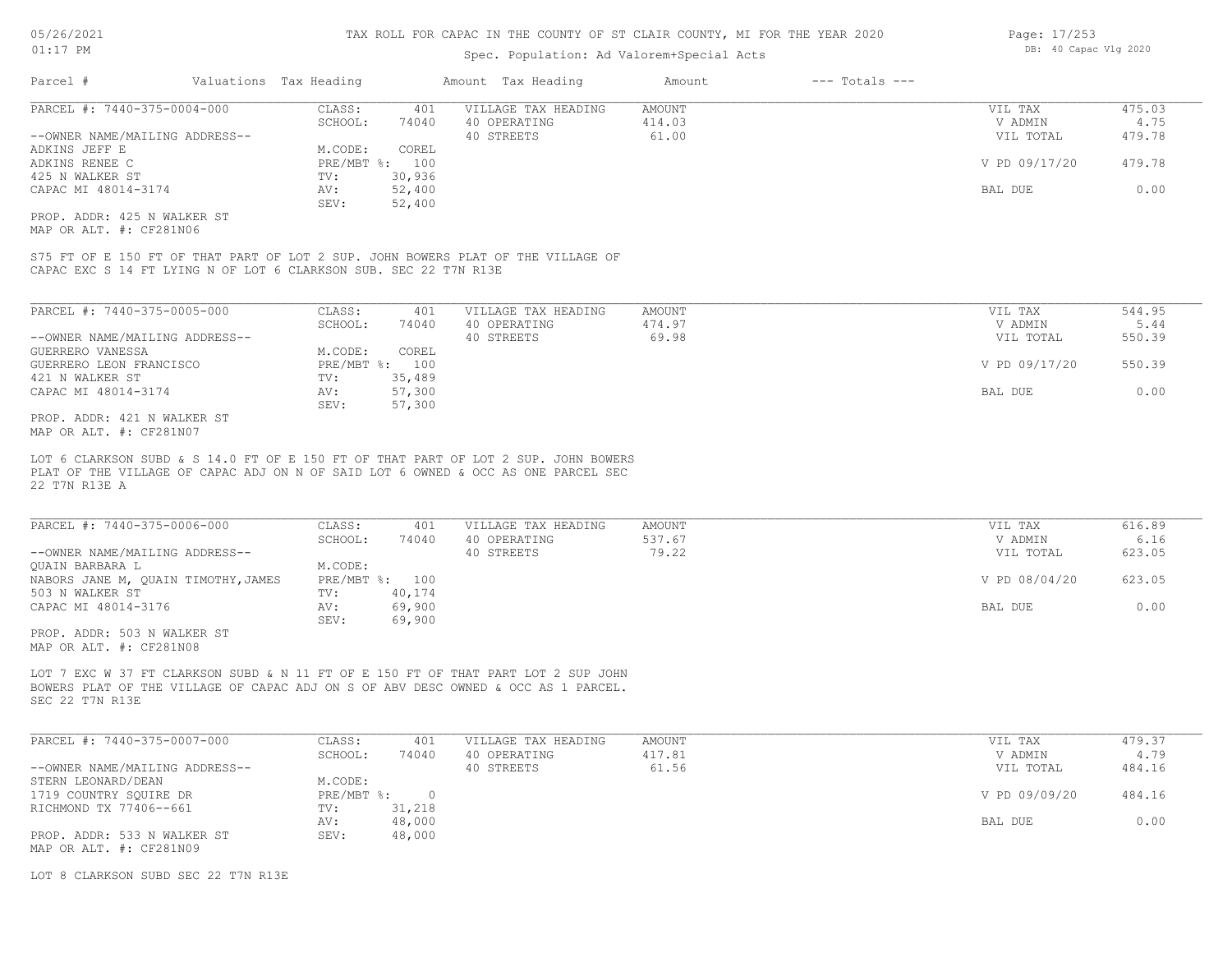## TAX ROLL FOR CAPAC IN THE COUNTY OF ST CLAIR COUNTY, MI FOR THE YEAR 2020

## Spec. Population: Ad Valorem+Special Acts

| Page: 18/253 |                       |  |
|--------------|-----------------------|--|
|              | DB: 40 Capac Vlg 2020 |  |

| Parcel #                                                                                                                                                                                                           | Valuations Tax Heading |                                                                      |                                            | Amount Tax Heading                                | Amount                           | $---$ Totals $---$ |                                                             |                                            |
|--------------------------------------------------------------------------------------------------------------------------------------------------------------------------------------------------------------------|------------------------|----------------------------------------------------------------------|--------------------------------------------|---------------------------------------------------|----------------------------------|--------------------|-------------------------------------------------------------|--------------------------------------------|
| PARCEL #: 7440-375-0008-000<br>--OWNER NAME/MAILING ADDRESS--<br>FLORES, LINDA L<br>545 N WALKER<br>CAPAC MI 48014<br>PROP. ADDR: 545 N WALKER ST<br>MAP OR ALT. #: CF28N10<br>LOT 9 CLARKSON SUBD SEC 22 T7N R13E |                        | CLASS:<br>SCHOOL:<br>M.CODE:<br>PRE/MBT %: 100<br>TV:<br>AV:<br>SEV: | 401<br>74040<br>29,027<br>46,800<br>46,800 | VILLAGE TAX HEADING<br>40 OPERATING<br>40 STREETS | <b>AMOUNT</b><br>388.48<br>57.24 |                    | VIL TAX<br>V ADMIN<br>VIL TOTAL<br>V PD 09/16/20<br>BAL DUE | 445.72<br>4.45<br>450.17<br>450.17<br>0.00 |
|                                                                                                                                                                                                                    |                        |                                                                      |                                            |                                                   |                                  |                    |                                                             |                                            |
| PARCEL #: 7440-375-0009-000<br>--OWNER NAME/MAILING ADDRESS--                                                                                                                                                      |                        | CLASS:<br>SCHOOL:                                                    | 401<br>74040                               | VILLAGE TAX HEADING<br>40 OPERATING<br>40 STREETS | <b>AMOUNT</b><br>441.24<br>65.01 |                    | VIL TAX<br>V ADMIN<br>VIL TOTAL                             | 506.25<br>5.06<br>511.31                   |
| WHEELER SHERYL L.<br>WHEELER PAUL O.<br>905 N SUMMERS RD                                                                                                                                                           |                        | M.CODE:<br>$PRE/MBT$ $\div$<br>TV:                                   | $\overline{\phantom{0}}$<br>32,969         |                                                   |                                  |                    | V PD 07/09/20                                               | 511.31                                     |
| IMLAY CITY MI 48444<br>PROP. ADDR: 561 N WALKER ST<br>MAP OR ALT. #: CF281N11                                                                                                                                      |                        | AV:<br>SEV:                                                          | 52,600<br>52,600                           |                                                   |                                  |                    | BAL DUE                                                     | 0.00                                       |
| LOT 10 CLARKSON SUBD SEC 22 T7N R13E                                                                                                                                                                               |                        |                                                                      |                                            |                                                   |                                  |                    |                                                             |                                            |
| PARCEL #: 7440-375-0010-000                                                                                                                                                                                        |                        | CLASS:                                                               | 401                                        | VILLAGE TAX HEADING                               | <b>AMOUNT</b>                    |                    | VIL TAX                                                     | 737.04                                     |
| --OWNER NAME/MAILING ADDRESS--                                                                                                                                                                                     |                        | SCHOOL:                                                              | 74040                                      | 40 OPERATING<br>40 STREETS                        | 642.39<br>94.65                  |                    | V ADMIN<br>VIL TOTAL                                        | 7.37<br>744.41                             |
| LOTT DAVID R JR<br>200 E PARK ST<br>CAPAC MI 48014-3166                                                                                                                                                            |                        | M.CODE:<br>PRE/MBT %: 100<br>TV:                                     | OLALS<br>47,998                            |                                                   |                                  |                    | V PD 09/16/20                                               | 744.41                                     |
| PROP. ADDR: 200 E PARK ST<br>MAP OR ALT. #: CF281N12                                                                                                                                                               |                        | AV:<br>SEV:                                                          | 55,600<br>55,600                           |                                                   |                                  |                    | BAL DUE                                                     | 0.00                                       |
| LOT 11 CLARKSON SUBD SEC 22 T7N R13E                                                                                                                                                                               |                        |                                                                      |                                            |                                                   |                                  |                    |                                                             |                                            |
| PARCEL #: 7440-375-0011-000                                                                                                                                                                                        |                        | CLASS:                                                               | 401                                        | VILLAGE TAX HEADING                               | AMOUNT                           |                    | VIL TAX                                                     | 514.65                                     |
| --OWNER NAME/MAILING ADDRESS--                                                                                                                                                                                     |                        | SCHOOL:                                                              | 74040                                      | 40 OPERATING<br>40 STREETS                        | 448.56<br>66.09                  |                    | V ADMIN<br>VIL TOTAL                                        | 5.14<br>519.79                             |
| CORWIN KENNETH/ETHEL<br>530 N WALKER<br>CAPAC MI 48014                                                                                                                                                             |                        | M.CODE:<br>PRE/MBT %: 100<br>TV:                                     | 33,516                                     |                                                   |                                  |                    | V PD 07/09/20                                               | 519.79                                     |
| PROP. ADDR: 530 N WALKER ST<br>MAP OR ALT. #: CF281N13                                                                                                                                                             |                        | AV:<br>SEV:                                                          | 54,100<br>54,100                           |                                                   |                                  |                    | BAL DUE                                                     | 0.00                                       |
| LOT 12 CLARKSON SUBD SEC 22 T7N R13E                                                                                                                                                                               |                        |                                                                      |                                            |                                                   |                                  |                    |                                                             |                                            |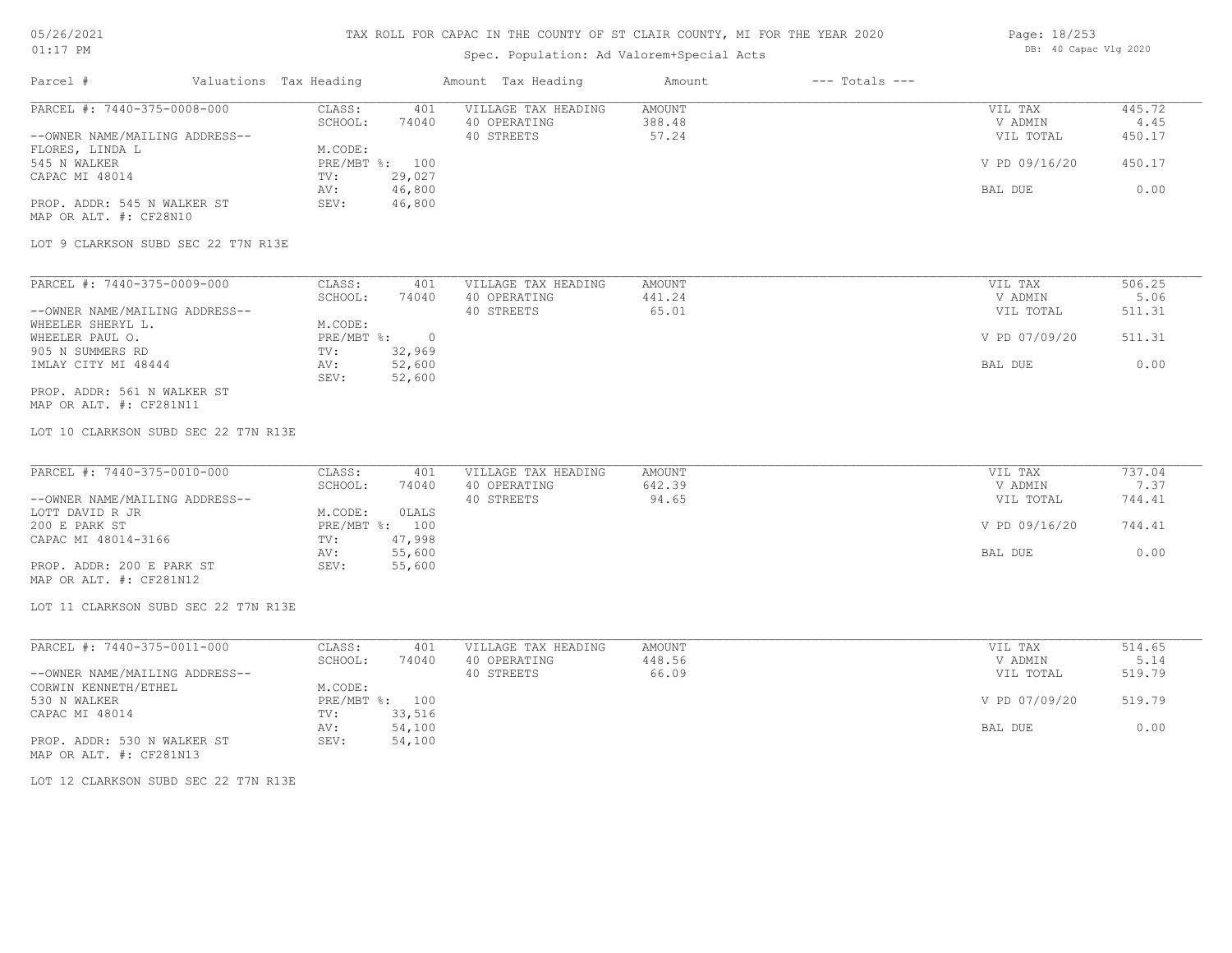| $01:17$ PM                  |                        |       | Spec. Population: Ad Valorem+Special Acts | DB: 40 Capac Vlg 2020 |                |                  |        |
|-----------------------------|------------------------|-------|-------------------------------------------|-----------------------|----------------|------------------|--------|
| Parcel #                    | Valuations Tax Heading |       | Amount Tax Heading                        | Amount                | --- Totals --- |                  |        |
| PARCEL #: 7440-375-0012-000 | CLASS:                 | 401   | VILLAGE TAX HEADING                       | AMOUNT                |                | VIL TAX          | 731.20 |
|                             | COUOOT .               | 71010 | AO ODERATING                              | 637.30                |                | <b>IZ ADMINI</b> |        |

|                                | SCHOOL:    | 74040  | 40 OPERATING | 637.30 | V ADMIN       | 7.31   |
|--------------------------------|------------|--------|--------------|--------|---------------|--------|
| --OWNER NAME/MAILING ADDRESS-- |            |        | 40 STREETS   | 93.90  | VIL TOTAL     | 738.51 |
| TICE HARRY C JR                | M.CODE:    | COREL  |              |        |               |        |
| TICE LISA                      | PRE/MBT %: | 100    |              |        | V PD 09/17/20 | 738.51 |
| 450 N WALKER                   | TV:        | 47,618 |              |        |               |        |
| CAPAC MI 48014                 | AV:        | 67,300 |              |        | BAL DUE       | 0.00   |
|                                | SEV:       | 67,300 |              |        |               |        |
| PROP. ADDR: 450 N WALKER ST    |            |        |              |        |               |        |

MAP OR ALT. #: CF281N14

#### LOT 13 CLARKSON SUBDIVISION

| PARCEL #: 7440-375-0013-000    | CLASS:       | 401    | VILLAGE TAX HEADING | AMOUNT | VIL TAX       | 827.08 |
|--------------------------------|--------------|--------|---------------------|--------|---------------|--------|
|                                | SCHOOL:      | 74040  | 40 OPERATING        | 720.87 | V ADMIN       | 8.27   |
| --OWNER NAME/MAILING ADDRESS-- |              |        | 40 STREETS          | 106.21 | VIL TOTAL     | 835.35 |
| LAGROW FRANCIS A               | M.CODE:      |        |                     |        |               |        |
| LAGROW SALLY A                 | $PRE/MBT$ %: | 100    |                     |        | V PD 08/19/20 | 835.35 |
| 206 CLARKSON CT                | TV:          | 53,862 |                     |        |               |        |
| CAPAC MI 48014-3118            | AV:          | 96,200 |                     |        | BAL DUE       | 0.00   |
|                                | SEV:         | 96,200 |                     |        |               |        |
| PROP. ADDR: 206 CLARKSON COURT |              |        |                     |        |               |        |

MAP OR ALT. #: CF281N15

LOT 14 CLARKSON SUBD SEC 22 T7N R13E

| PARCEL #: 7440-375-0014-000    | CLASS:     | 401    | VILLAGE TAX HEADING | AMOUNT | VIL TAX       | 573.54 |
|--------------------------------|------------|--------|---------------------|--------|---------------|--------|
|                                | SCHOOL:    | 74040  | 40 OPERATING        | 499.89 | V ADMIN       | 5.73   |
| --OWNER NAME/MAILING ADDRESS-- |            |        | 40 STREETS          | 73.65  | VIL TOTAL     | 579.27 |
| ROBBERSTAD TIMOTHY             | M.CODE:    |        |                     |        |               |        |
| ROBBERSTAD NICOLE              | PRE/MBT %: |        |                     |        | V PD 09/16/20 | 579.27 |
| 1818 N VAN DYKE                | TV:        | 37,351 |                     |        |               |        |
| IMLAY CITY MI 48444            | AV:        | 59,300 |                     |        | BAL DUE       | 0.00   |
|                                | SEV:       | 59,300 |                     |        |               |        |
| PROP. ADDR: 205 CLARKSON COURT |            |        |                     |        |               |        |

MAP OR ALT. #: CF281N16

LOT 15 CLARKSON SUBD SEC 22 T7N R13E

| PARCEL #: 7440-375-0015-000    | CLASS:       | 401    | VILLAGE TAX HEADING | AMOUNT | VIL TAX       | 765.87 |
|--------------------------------|--------------|--------|---------------------|--------|---------------|--------|
|                                | SCHOOL:      | 74040  | 40 OPERATING        | 667.52 | V ADMIN       | 7.65   |
| --OWNER NAME/MAILING ADDRESS-- |              |        | 40 STREETS          | 98.35  | VIL TOTAL     | 773.52 |
| ROBERTSON BILLY                | M.CODE:      |        |                     |        |               |        |
| ROBERTSON SUSAN                | $PRE/MBT$ %: | 100    |                     |        | V PD 09/16/20 | 773.52 |
| 206 E PARK ST                  | TV:          | 49,876 |                     |        |               |        |
| CAPAC MI 48014-3166            | AV:          | 67,200 |                     |        | BAL DUE       | 0.00   |
|                                | SEV:         | 67,200 |                     |        |               |        |
| PROP. ADDR: 206 E PARK ST      |              |        |                     |        |               |        |

 $\_$  , and the state of the state of the state of the state of the state of the state of the state of the state of the state of the state of the state of the state of the state of the state of the state of the state of the

MAP OR ALT. #: CF281N17

LOT 16 CLARKSON SUBD SEC 22 T7N R13E

Page: 19/253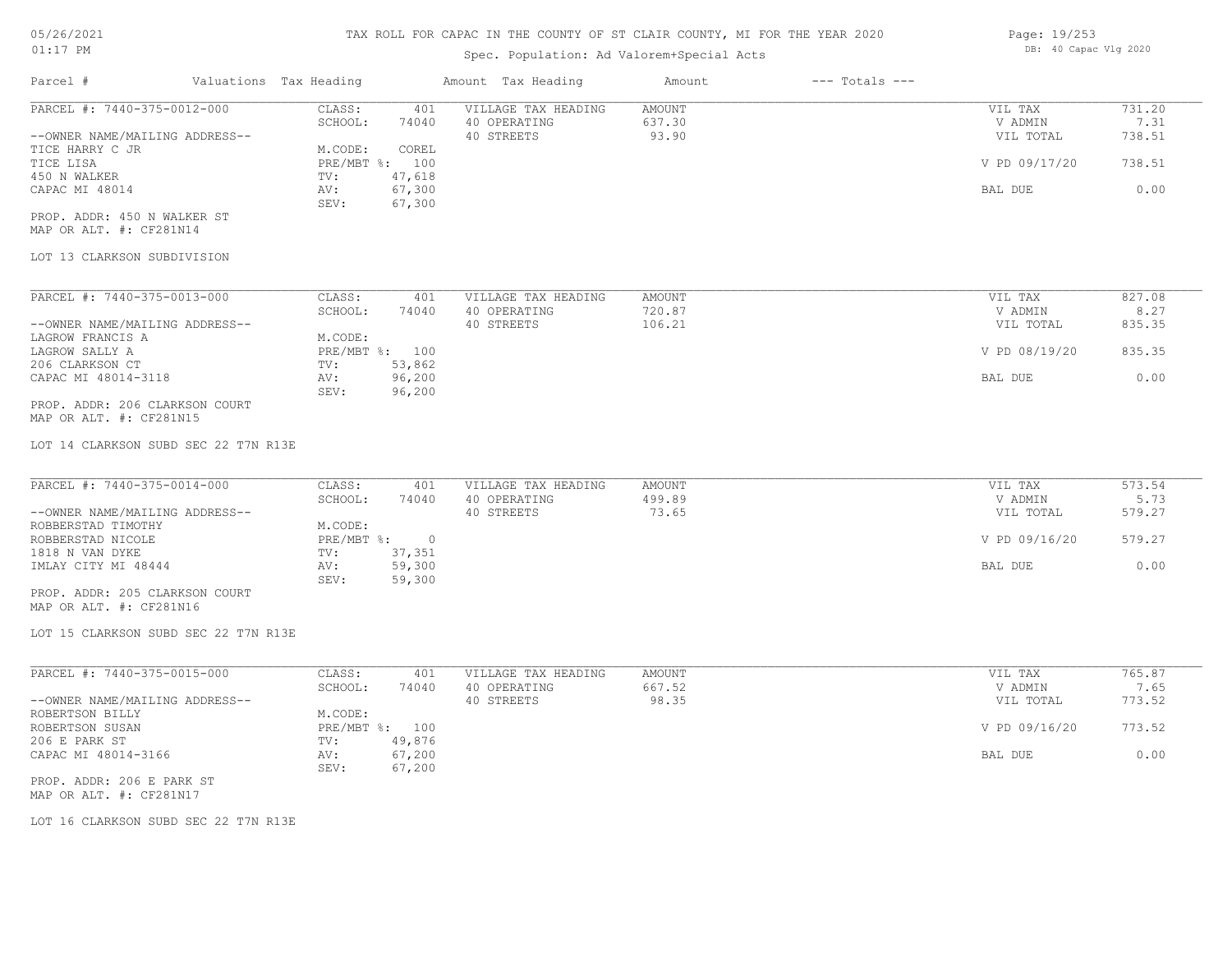#### Spec. Population: Ad Valorem+Special Acts

| Parcel #                       | Valuations Tax Heading |        | Amount Tax Heading  | Amount | $---$ Totals $---$ |           |        |
|--------------------------------|------------------------|--------|---------------------|--------|--------------------|-----------|--------|
| PARCEL #: 7440-375-0016-000    | CLASS:                 | 401    | VILLAGE TAX HEADING | AMOUNT |                    | VIL TAX   | 738.23 |
|                                | SCHOOL:                | 74040  | 40 OPERATING        | 643.43 |                    | V ADMIN   | 7.38   |
| --OWNER NAME/MAILING ADDRESS-- |                        |        | 40 STREETS          | 94.80  |                    | VIL TOTAL | 745.61 |
| MOORE DALE L                   | M.CODE:                |        |                     |        |                    |           |        |
| MOORE URH BRITT A              | PRE/MBT %: 100         |        |                     |        |                    | BAL DUE   | 745.61 |
| 212 E PARK ST                  | TV:                    | 48,076 |                     |        |                    |           |        |
| CAPAC MI 48014                 | AV:                    | 92,600 |                     |        |                    |           |        |
|                                | SEV:                   | 92,600 |                     |        |                    |           |        |
| PROP. ADDR: 212 E PARK ST      |                        |        |                     |        |                    |           |        |

MAP OR ALT. #: CF281N18

OF M-21. SUPERVISORS JOHN BOWERS PLAT OF THE VILLAGE OF CAPAC SEC 22 T7N R13E LOT 17 CLARKSON SUBD & THAT PART OF LOT 2 LYING E OF S 113.91 FT OF LOT 17 & SWLY

| PARCEL #: 7440-375-0017-000    | CLASS:       | 402    | VILLAGE TAX HEADING | AMOUNT | VIL TAX   | 168.15 |
|--------------------------------|--------------|--------|---------------------|--------|-----------|--------|
|                                | SCHOOL:      | 74040  | 40 OPERATING        | 146.56 | V ADMIN   | 1.68   |
| --OWNER NAME/MAILING ADDRESS-- |              |        | 40 STREETS          | 21.59  | VIL TOTAL | 169.83 |
| MOORE DALE L                   | M.CODE:      |        |                     |        |           |        |
| MOORE URH BRITT A              | $PRE/MBT$ %: | 100    |                     |        | BAL DUE   | 169.83 |
| 212 E PARK ST                  | TV:          | 10,951 |                     |        |           |        |
| CAPAC MI 48014                 | AV:          | 18,200 |                     |        |           |        |
|                                | SEV:         | 18,200 |                     |        |           |        |
| PROP. ADDR: CLARKSTON COURT    |              |        |                     |        |           |        |
| MAP OR ALT. #: CF281N19        |              |        |                     |        |           |        |

LOT 18 CLARKSON SUBD SEC 22 T7N R13E

| PARCEL #: 7440-375-0018-000    | CLASS:  | 401            | VILLAGE TAX HEADING | AMOUNT | VIL TAX       | 743.37 |
|--------------------------------|---------|----------------|---------------------|--------|---------------|--------|
|                                | SCHOOL: | 74040          | 40 OPERATING        | 647.91 | V ADMIN       | 7.43   |
| --OWNER NAME/MAILING ADDRESS-- |         |                | 40 STREETS          | 95.46  | VIL TOTAL     | 750.80 |
| PESONEN THOMAS/KAREN           | M.CODE: | OLALS          |                     |        |               |        |
| 214 CLARKSON CT                |         | PRE/MBT %: 100 |                     |        | V PD 09/16/20 | 750.80 |
| CAPAC MI 48014                 | TV:     | 48,411         |                     |        |               |        |
|                                | AV:     | 78,800         |                     |        | BAL DUE       | 0.00   |
| PROP. ADDR: 214 CLARKSON COURT | SEV:    | 78,800         |                     |        |               |        |
| MAP OR ALT. #: CF281N20        |         |                |                     |        |               |        |

LOT 19 CLARKSON SUBD SEC 22 T7N R13E TRUST 06/03/98

| PARCEL #: 7440-375-0019-000    | CLASS:     | 401    | VILLAGE TAX HEADING | AMOUNT | VIL TAX       | 704.03 |
|--------------------------------|------------|--------|---------------------|--------|---------------|--------|
|                                | SCHOOL:    | 74040  | 40 OPERATING        | 613.62 | V ADMIN       | 7.04   |
| --OWNER NAME/MAILING ADDRESS-- |            |        | 40 STREETS          | 90.41  | VIL TOTAL     | 711.07 |
| WIELAND EDWARD                 | M.CODE:    | COREL  |                     |        |               |        |
| WIELAND JANIS                  | PRE/MBT %: | 100    |                     |        | V PD 09/17/20 | 711.07 |
| 220 CLARKSON CT                | TV:        | 45,849 |                     |        |               |        |
| CAPAC, MI 48014                | AV:        | 78,400 |                     |        | BAL DUE       | 0.00   |
|                                | SEV:       | 78,400 |                     |        |               |        |
|                                |            |        |                     |        |               |        |

MAP OR ALT. #: CF281N21 PROP. ADDR: 220 CLARKSON COURT

LOT 20 CLARKSON SUBD SEC 22 T7N R13E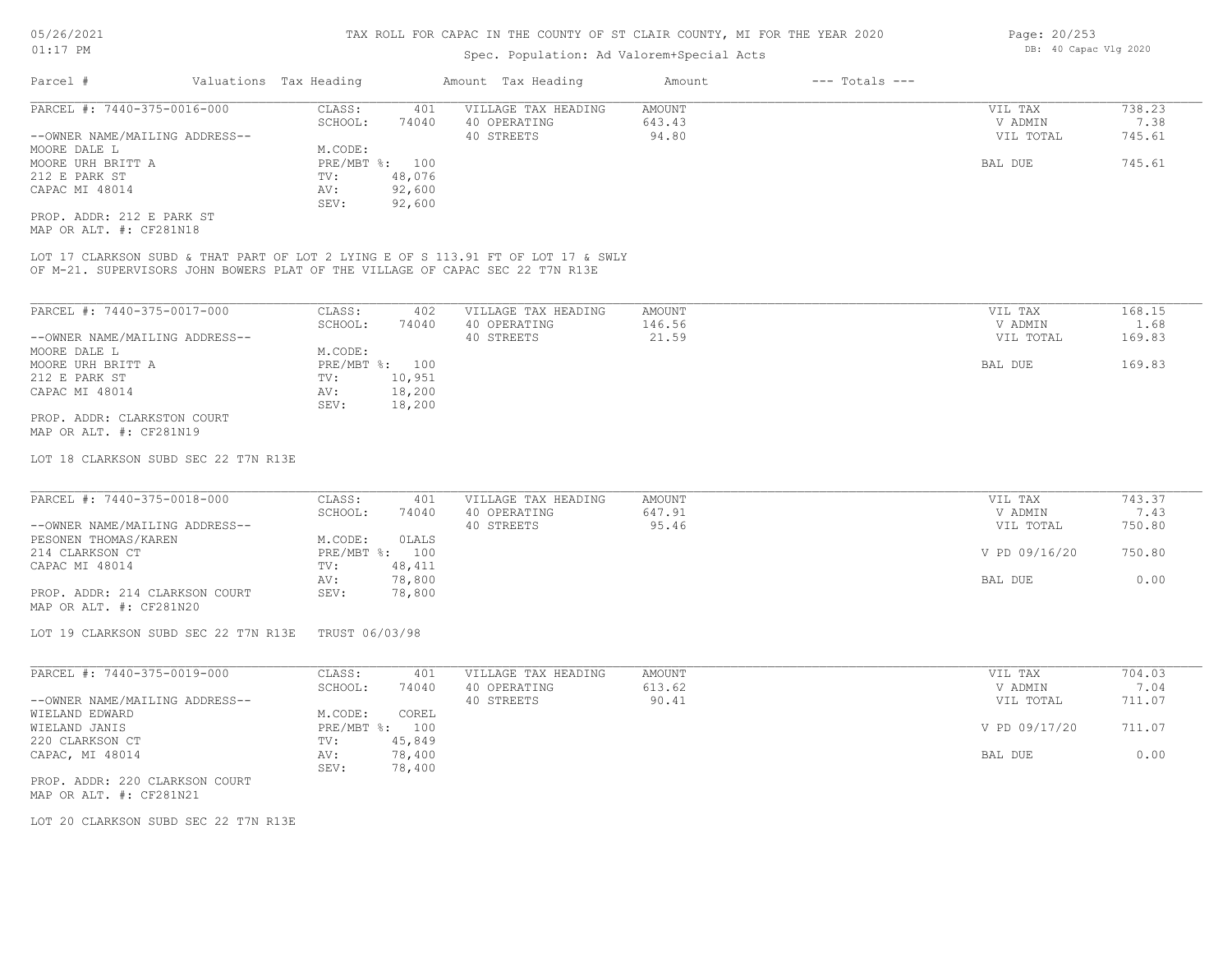### TAX ROLL FOR CAPAC IN THE COUNTY OF ST CLAIR COUNTY, MI FOR THE YEAR 2020

# Spec. Population: Ad Valorem+Special Acts

| Page: 21/253 |                       |  |
|--------------|-----------------------|--|
|              | DB: 40 Capac Vlg 2020 |  |

| Parcel #                                                                                            | Valuations Tax Heading |                                                 |                            | Amount Tax Heading                                                                                                                                                  | Amount                            | $---$ Totals $---$ |                                 |                          |
|-----------------------------------------------------------------------------------------------------|------------------------|-------------------------------------------------|----------------------------|---------------------------------------------------------------------------------------------------------------------------------------------------------------------|-----------------------------------|--------------------|---------------------------------|--------------------------|
| PARCEL #: 7440-375-0020-000<br>--OWNER NAME/MAILING ADDRESS--<br>LIBKIE MILDRED/CARY/MARK           |                        | CLASS:<br>SCHOOL:<br>M.CODE:                    | 401<br>74040               | VILLAGE TAX HEADING<br>40 OPERATING<br>40 STREETS                                                                                                                   | AMOUNT<br>519.82<br>76.59         |                    | VIL TAX<br>V ADMIN<br>VIL TOTAL | 596.41<br>5.96<br>602.37 |
| 217 CLARKSON CT<br>CAPAC MI 48014-3119<br>PROP. ADDR: 217 CLARKSON COURT<br>MAP OR ALT. #: CF281N22 |                        | PRE/MBT %: 100<br>TV:<br>AV:<br>SEV:            | 38,840<br>69,800<br>69,800 |                                                                                                                                                                     |                                   |                    | BAL DUE                         | 602.37                   |
| 22 T7N R13E                                                                                         |                        |                                                 |                            | LOT 21 CLARKSON SUBD & THAT PART OF LOT 2 LYING E OF ABV LOT 21 EXTD TO M-21.<br>SUPERVISOR JOHN BOWERS PLAT OF THE VILLAGE OF CAPAC OWNED & OCC AS ONE PARCEL. SEC |                                   |                    |                                 |                          |
| PARCEL #: 7440-400-0001-000<br>--OWNER NAME/MAILING ADDRESS--                                       |                        | CLASS:<br>SCHOOL:                               | 401<br>74040               | VILLAGE TAX HEADING<br>40 OPERATING<br>40 STREETS                                                                                                                   | <b>AMOUNT</b><br>751.77<br>110.76 |                    | VIL TAX<br>V ADMIN<br>VIL TOTAL | 862.53<br>8.62<br>871.15 |
| ABERCROMBIE VIOLET<br>100 CHARLES ST<br>CAPAC MI 48014-3003                                         |                        | M.CODE:<br>PRE/MBT %: 100<br>TV:                | 56,171                     |                                                                                                                                                                     |                                   |                    | V PD 09/16/20                   | 871.15                   |
| PROP. ADDR: 100 CHARLES STREET<br>MAP OR ALT. #: CF282A/L01                                         |                        | AV:<br>SEV:                                     | 82,300<br>82,300           |                                                                                                                                                                     |                                   |                    | BAL DUE                         | 0.00                     |
| LOT 1 KENWOOD SUBDIVISION                                                                           |                        |                                                 |                            |                                                                                                                                                                     |                                   |                    |                                 |                          |
| PARCEL #: 7440-400-0002-000<br>--OWNER NAME/MAILING ADDRESS--                                       |                        | CLASS:<br>SCHOOL:                               | 401<br>74040               | VILLAGE TAX HEADING<br>40 OPERATING<br>40 STREETS                                                                                                                   | <b>AMOUNT</b><br>802.99<br>118.31 |                    | VIL TAX<br>V ADMIN<br>VIL TOTAL | 921.30<br>9.21<br>930.51 |
| BAUMAN DESMOND W<br>102 CHARLES STREET<br>CAPAC MI 48014-3003<br>PROP. ADDR: 102 CHARLES STREET     |                        | M.CODE:<br>PRE/MBT %: 100<br>TV:<br>AV:<br>SEV: | 59,998<br>64,500<br>64,500 |                                                                                                                                                                     |                                   |                    | BAL DUE                         | 930.51                   |
| MAP OR ALT. #: CF282L02<br>LOT 2 KENWOOD                                                            |                        |                                                 |                            |                                                                                                                                                                     |                                   |                    |                                 |                          |
| PARCEL #: 7440-400-0003-000                                                                         |                        | CLASS:                                          | 401                        | VILLAGE TAX HEADING                                                                                                                                                 | <b>AMOUNT</b>                     |                    | VIL TAX                         | 880.74                   |
| --OWNER NAME/MAILING ADDRESS--                                                                      |                        | SCHOOL:                                         | 74040                      | 40 OPERATING<br>40 STREETS                                                                                                                                          | 767.64<br>113.10                  |                    | V ADMIN<br>VIL TOTAL            | 8.80<br>889.54           |
| MOSQUEDA ERIC/RANGEL GRISELDA<br>104 CHARLES ST<br>CAPAC MI 48014-3003                              |                        | M.CODE:<br>PRE/MBT %: 100<br>TV:                | 57,357                     |                                                                                                                                                                     |                                   |                    | V PD 07/09/20                   | 889.54                   |
| PROP. ADDR: 104 CHARLES STREET<br>MAP OR ALT. #: CF282L03                                           |                        | AV:<br>SEV:                                     | 83,900<br>83,900           |                                                                                                                                                                     |                                   |                    | BAL DUE                         | 0.00                     |
|                                                                                                     |                        |                                                 |                            |                                                                                                                                                                     |                                   |                    |                                 |                          |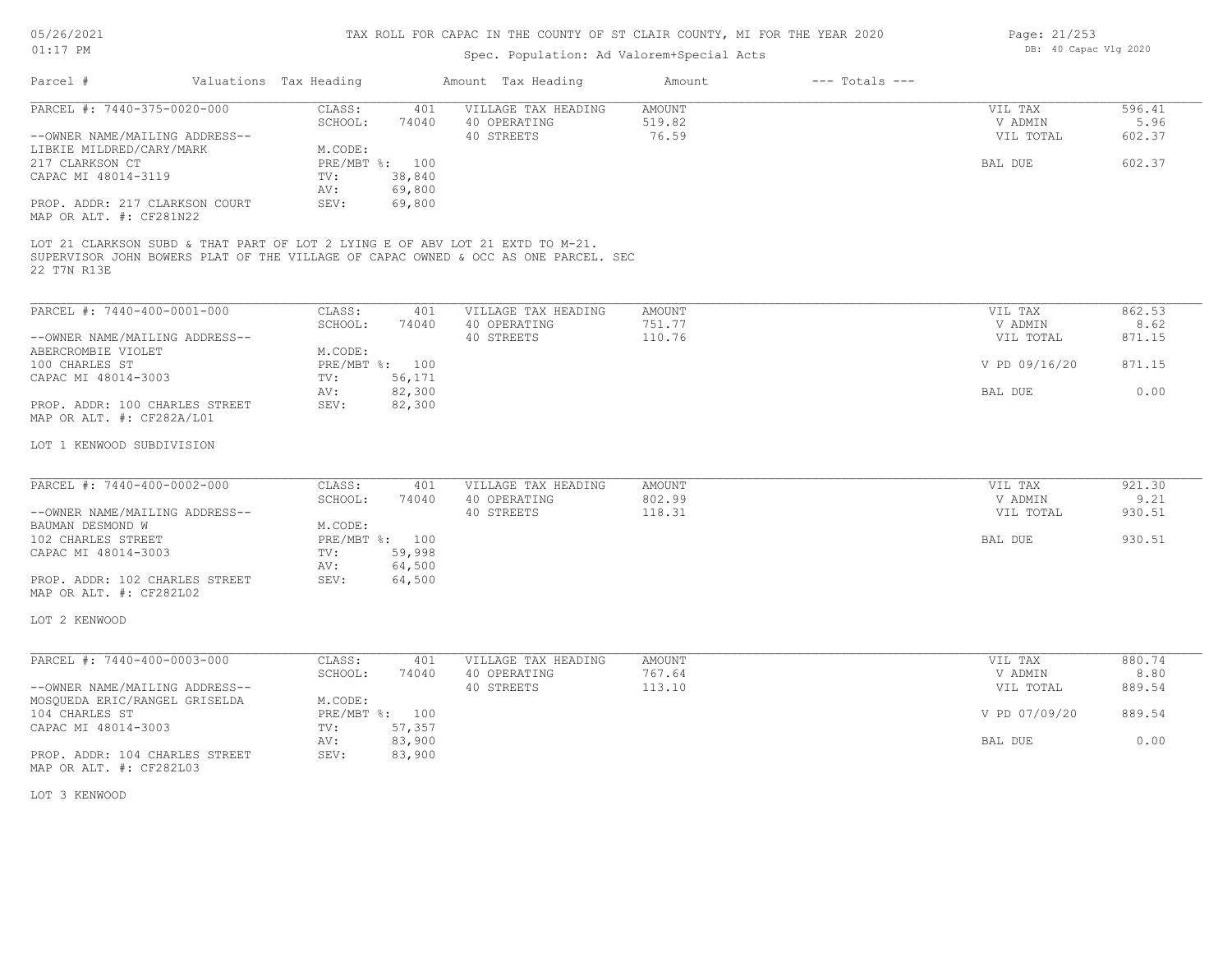## TAX ROLL FOR CAPAC IN THE COUNTY OF ST CLAIR COUNTY, MI FOR THE YEAR 2020

## Spec. Population: Ad Valorem+Special Acts

| Page: 22/253 |                       |  |
|--------------|-----------------------|--|
|              | DB: 40 Capac Vlg 2020 |  |

| Parcel #                                                      | Valuations Tax Heading |                           |                  | Amount Tax Heading                                | Amount                            | $---$ Totals $---$ |                                 |                          |
|---------------------------------------------------------------|------------------------|---------------------------|------------------|---------------------------------------------------|-----------------------------------|--------------------|---------------------------------|--------------------------|
| PARCEL #: 7440-400-0004-000<br>--OWNER NAME/MAILING ADDRESS-- |                        | CLASS:<br>SCHOOL:         | 401<br>74040     | VILLAGE TAX HEADING<br>40 OPERATING<br>40 STREETS | <b>AMOUNT</b><br>769.66<br>113.40 |                    | VIL TAX<br>V ADMIN<br>VIL TOTAL | 883.06<br>8.83<br>891.89 |
| ZUNIGA NOE<br>106 CHARLES STREET                              |                        | M.CODE:<br>PRE/MBT %: 100 | COREL            |                                                   |                                   |                    | V PD 09/17/20                   | 891.89                   |
| CAPAC MI 48014-3003                                           |                        | TV:                       | 57,508<br>92,600 |                                                   |                                   |                    |                                 | 0.00                     |
| PROP. ADDR: 106 CHARLES STREET<br>MAP OR ALT. #: CF282L04     |                        | AV:<br>SEV:               | 92,600           |                                                   |                                   |                    | BAL DUE                         |                          |
| LOT 4 KENWOOD                                                 |                        |                           |                  |                                                   |                                   |                    |                                 |                          |
| PARCEL #: 7440-400-0005-000                                   |                        | CLASS:                    | 401              | VILLAGE TAX HEADING                               | AMOUNT                            |                    | VIL TAX                         | 1,021.49                 |
|                                                               |                        | SCHOOL:                   | 74040            | 40 OPERATING                                      | 890.31                            |                    | V ADMIN                         | 10.21                    |
| --OWNER NAME/MAILING ADDRESS--                                |                        |                           |                  | 40 STREETS                                        | 131.18                            |                    | VIL TOTAL                       | 1,031.70                 |
| BARTH JAMES/SHARON                                            |                        | M.CODE:                   |                  |                                                   |                                   |                    |                                 |                          |
| 515 WILLIAM G DR                                              |                        | PRE/MBT %: 100            |                  |                                                   |                                   |                    | V PD 09/17/20                   | 1,031.70                 |
| CAPAC MI 48014-3046                                           |                        | TV:                       | 66,522           |                                                   |                                   |                    |                                 |                          |
|                                                               |                        | AV:                       | 97,400           |                                                   |                                   |                    | BAL DUE                         | 0.00                     |
| PROP. ADDR: 515 WILLIAM G DR<br>MAP OR ALT. #: CF282L05       |                        | SEV:                      | 97,400           |                                                   |                                   |                    |                                 |                          |
| LOT 5 KENWOOD                                                 |                        |                           |                  |                                                   |                                   |                    |                                 |                          |
| PARCEL #: 7440-400-0006-000                                   |                        | CLASS:                    | 401              | VILLAGE TAX HEADING                               | AMOUNT                            |                    | VIL TAX                         | 869.14                   |
|                                                               |                        | SCHOOL:                   | 74040            | 40 OPERATING                                      | 757.53                            |                    | V ADMIN                         | 8.69                     |
| --OWNER NAME/MAILING ADDRESS--                                |                        |                           |                  | 40 STREETS                                        | 111.61                            |                    | VIL TOTAL                       | 877.83                   |
| DALESSANDRO DAVID                                             |                        | M.CODE:                   |                  |                                                   |                                   |                    |                                 |                          |
| 517 WILLIAM G DR                                              |                        | PRE/MBT %: 100            |                  |                                                   |                                   |                    | BAL DUE                         | 877.83                   |
| CAPAC MI 48014                                                |                        | TV:<br>AV:                | 56,601<br>83,000 |                                                   |                                   |                    |                                 |                          |
| PROP. ADDR: 517 WILLIAM G DR<br>MAP OR ALT. #: CF282L06       |                        | SEV:                      | 83,000           |                                                   |                                   |                    |                                 |                          |
| LOT 6 KENWOOD                                                 |                        |                           |                  |                                                   |                                   |                    |                                 |                          |
| PARCEL #: 7440-400-0007-000                                   |                        | CLASS:                    | 401              | VILLAGE TAX HEADING                               | AMOUNT                            |                    | VIL TAX                         | 683.72                   |
|                                                               |                        | SCHOOL:                   | 74040            | 40 OPERATING                                      | 595.92                            |                    | V ADMIN                         | 6.83                     |
| --OWNER NAME/MAILING ADDRESS--                                |                        |                           |                  | 40 STREETS                                        | 87.80                             |                    | VIL TOTAL                       | 690.55                   |
| JAROS KARL P / SANDRA E                                       |                        | M.CODE:                   | COREL            |                                                   |                                   |                    |                                 |                          |
| 519 WILLIAM G DR                                              |                        | PRE/MBT %: 100            |                  |                                                   |                                   |                    | V PD 09/17/20                   | 690.55                   |
| CAPAC MI 48014-3046                                           |                        | TV:                       | 44,526           |                                                   |                                   |                    |                                 |                          |
|                                                               |                        | AV:                       | 67,900           |                                                   |                                   |                    | BAL DUE                         | 0.00                     |
| PROP. ADDR: 519 WILLIAM G DR<br>MAP OR ALT. #: CF282L07       |                        | SEV:                      | 67,900           |                                                   |                                   |                    |                                 |                          |

LOT 7 KENWOOD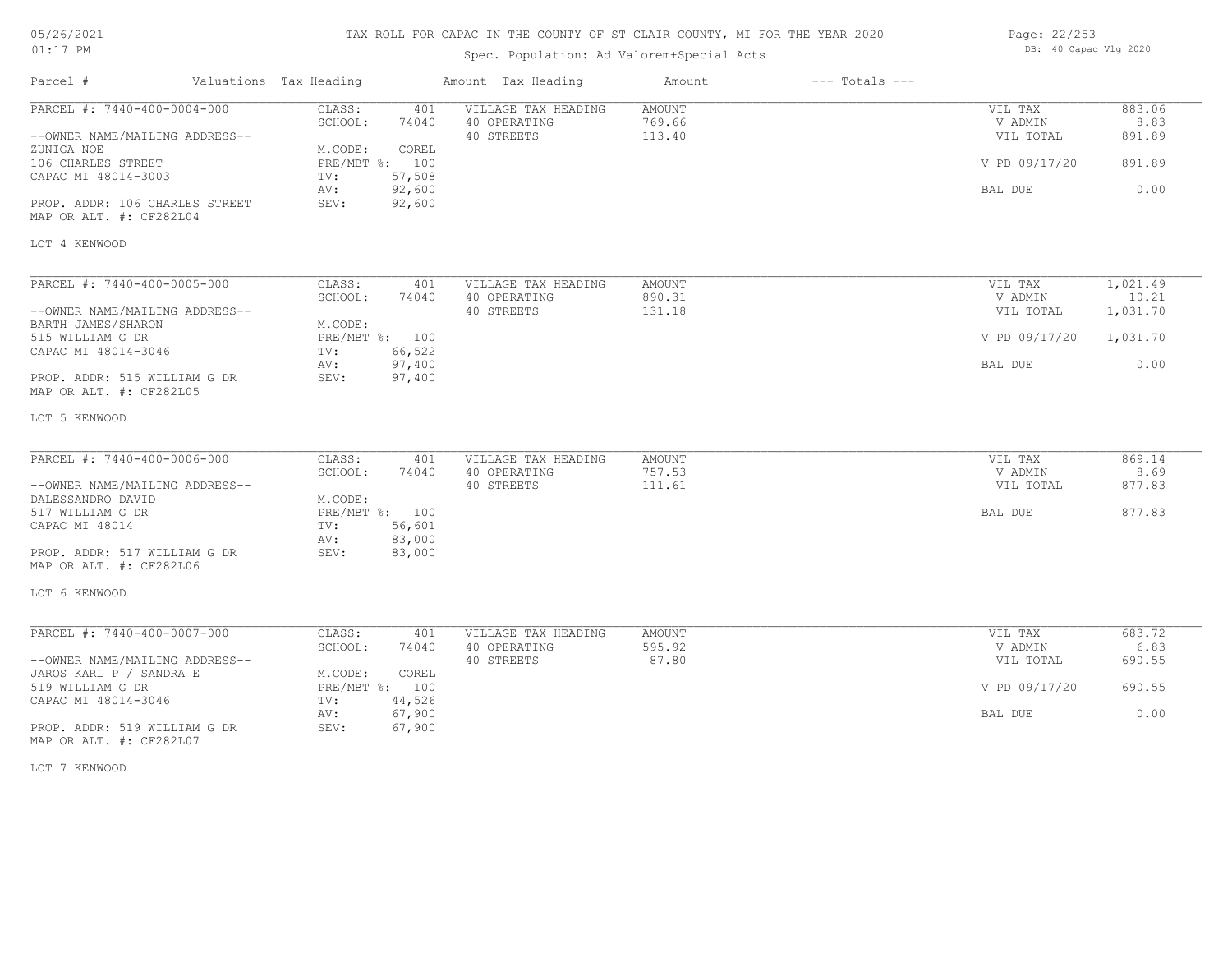#### TAX ROLL FOR CAPAC IN THE COUNTY OF ST CLAIR COUNTY, MI FOR THE YEAR 2020

| $01:17$ PM                                              |  |                        |                          | Spec. Population: Ad Valorem+Special Acts |               |                    |                | DB: 40 Capac Vlg 2020 |  |
|---------------------------------------------------------|--|------------------------|--------------------------|-------------------------------------------|---------------|--------------------|----------------|-----------------------|--|
| Parcel #                                                |  | Valuations Tax Heading |                          | Amount Tax Heading                        | Amount        | $---$ Totals $---$ |                |                       |  |
| PARCEL #: 7440-400-0008-000                             |  | CLASS:                 | 401                      | VILLAGE TAX HEADING                       | AMOUNT        |                    | VIL TAX        | 637.36                |  |
|                                                         |  | SCHOOL:                | 74040                    | 40 OPERATING                              | 555.51        |                    | V ADMIN        | 6.37                  |  |
| --OWNER NAME/MAILING ADDRESS--                          |  |                        |                          | 40 STREETS                                | 81.85         |                    | VIL TOTAL      | 643.73                |  |
| RICOTTA CHARLES<br>RICOTTA SUZANNE L, RICOTTA MARY G    |  | M.CODE:                | PRE/MBT %: 100           |                                           |               |                    | V PD 09/23/20  | 643.73                |  |
| 521 WILLIAM G DR                                        |  | TV:                    | 41,507                   |                                           |               |                    |                |                       |  |
| CAPAC MI 48014                                          |  | AV:                    | 64,000                   |                                           |               |                    | <b>BAL DUE</b> | 0.00                  |  |
|                                                         |  | SEV:                   | 64,000                   |                                           |               |                    |                |                       |  |
| PROP. ADDR: 521 WILLIAM G DR<br>MAP OR ALT. #: CF282L08 |  |                        |                          |                                           |               |                    |                |                       |  |
| LOT 8 KENWOOD SUBDIVISION                               |  |                        |                          |                                           |               |                    |                |                       |  |
| PARCEL #: 7440-400-0009-000                             |  | CLASS:                 | 401                      | VILLAGE TAX HEADING                       | <b>AMOUNT</b> |                    | VIL TAX        | 714.85                |  |
|                                                         |  | SCHOOL:                | 74040                    | 40 OPERATING                              | 623.05        |                    | V ADMIN        | 7.14                  |  |
| --OWNER NAME/MAILING ADDRESS--                          |  |                        |                          | 40 STREETS                                | 91.80         |                    | VIL TOTAL      | 721.99                |  |
| KOKOSZKA DEBORAH L.                                     |  | M.CODE:                |                          |                                           |               |                    |                |                       |  |
| 523 WILLIAM G DR                                        |  |                        | PRE/MBT %: 100           |                                           |               |                    | V PD 09/16/20  | 721.99                |  |
| CAPAC MI 48014-3046                                     |  | TV:                    | 46,553                   |                                           |               |                    |                |                       |  |
|                                                         |  | AV:                    | 76,400                   |                                           |               |                    | BAL DUE        | 0.00                  |  |
| PROP. ADDR: 523 WILLIAM G DR<br>MAP OR ALT. #: CF282L09 |  | SEV:                   | 76,400                   |                                           |               |                    |                |                       |  |
| LOT 9 KENWOOD                                           |  |                        |                          |                                           |               |                    |                |                       |  |
| PARCEL #: 7440-400-0010-000                             |  | CLASS:                 | 401                      | VILLAGE TAX HEADING                       | <b>AMOUNT</b> |                    | VIL TAX        | 630.72                |  |
|                                                         |  | SCHOOL:                | 74040                    | 40 OPERATING                              | 549.73        |                    | V ADMIN        | 6.30                  |  |
| --OWNER NAME/MAILING ADDRESS--                          |  |                        |                          | 40 STREETS                                | 80.99         |                    | VIL TOTAL      | 637.02                |  |
| BARTH TODD J                                            |  | M.CODE:                | COREL                    |                                           |               |                    |                |                       |  |
| 525 WILLIAM G DR<br>CAPAC MI 48014-3046                 |  | TV:                    | PRE/MBT %: 100<br>41,075 |                                           |               |                    | V PD 09/17/20  | 637.02                |  |
|                                                         |  | AV:                    | 60,900                   |                                           |               |                    | BAL DUE        | 0.00                  |  |
| PROP. ADDR: 525 WILLIAM G DR                            |  | SEV:                   | 60,900                   |                                           |               |                    |                |                       |  |
| MAP OR ALT. #: CF282L10                                 |  |                        |                          |                                           |               |                    |                |                       |  |
| LOT 10 KENWOOD SUBDIVISION                              |  |                        |                          |                                           |               |                    |                |                       |  |
| PARCEL #: 7440-400-0011-000                             |  | CLASS:                 | 401                      | VILLAGE TAX HEADING                       | <b>AMOUNT</b> |                    | VIL TAX        | 700.25                |  |
|                                                         |  | SCHOOL:                | 74040                    | 40 OPERATING                              | 610.33        |                    | V ADMIN        | 7.00                  |  |
| --OWNER NAME/MAILING ADDRESS--<br>ZUBY GLENN/JULIANNE   |  | M.CODE:                | COREL                    | 40 STREETS                                | 89.92         |                    | VIL TOTAL      | 707.25                |  |
| 527 WILLIAM G DR                                        |  |                        | PRE/MBT %: 100           |                                           |               |                    | V PD 09/17/20  | 707.25                |  |
| CAPAC MI 48014-3046                                     |  | TV:                    | 45,603                   |                                           |               |                    |                |                       |  |
|                                                         |  | AV:                    | 66,200                   |                                           |               |                    | BAL DUE        | 0.00                  |  |
| PROP. ADDR: 527 WILLIAM G DR<br>MAP OR ALT. #: CF282L11 |  | SEV:                   | 66,200                   |                                           |               |                    |                |                       |  |
| LOT 11 KENWOOD                                          |  |                        |                          |                                           |               |                    |                |                       |  |

Page: 23/253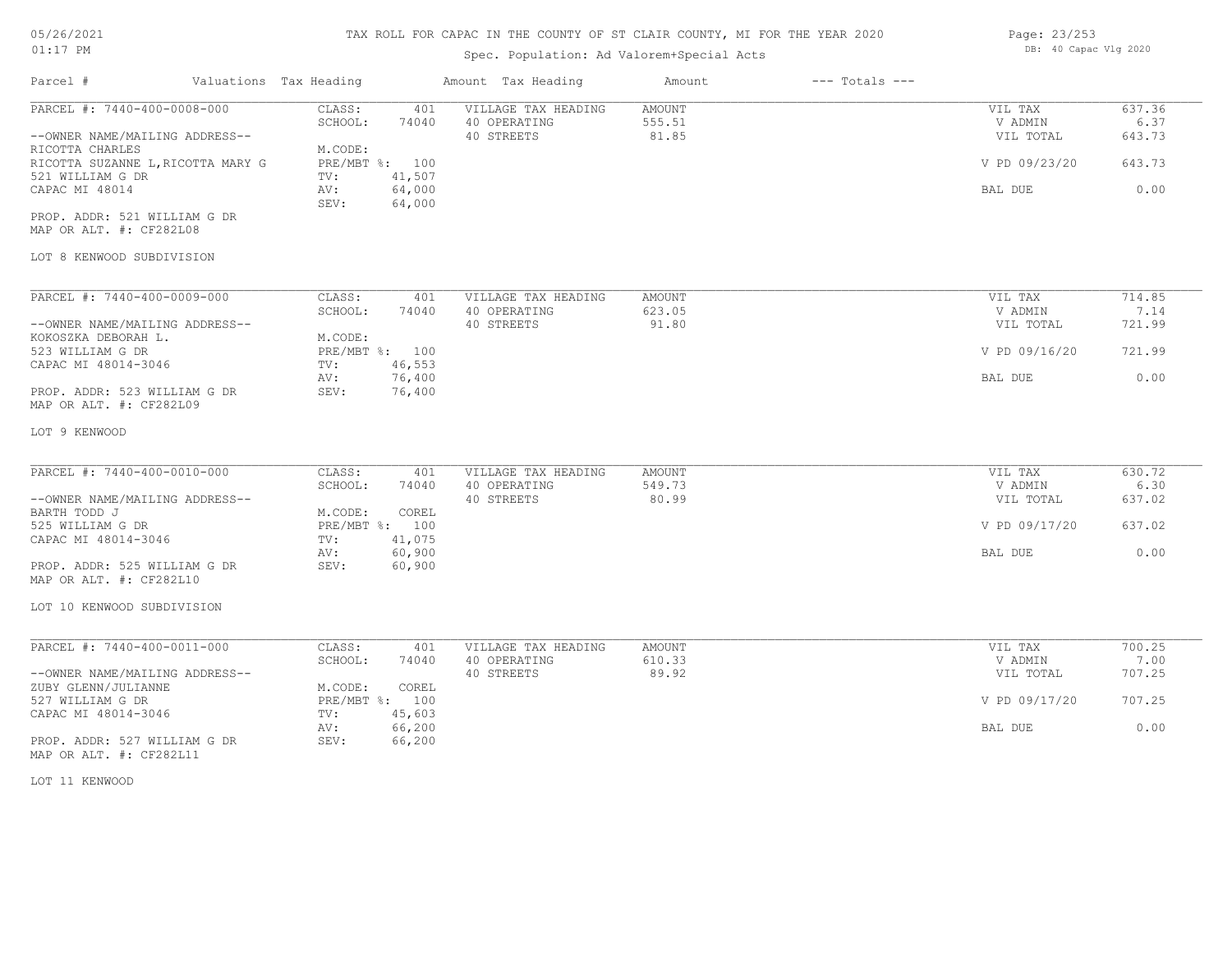## TAX ROLL FOR CAPAC IN THE COUNTY OF ST CLAIR COUNTY, MI FOR THE YEAR 2020

## Spec. Population: Ad Valorem+Special Acts

Parcel # Valuations Tax Heading Amount Tax Heading Amount --- Totals ---

| Page: 24/253 |                       |  |
|--------------|-----------------------|--|
|              | DB: 40 Capac Vlg 2020 |  |

| PARCEL #: 7440-400-0012-000                                   | CLASS:<br>401<br>SCHOOL:<br>74040                | VILLAGE TAX HEADING<br>40 OPERATING | AMOUNT<br>717.15 | VIL TAX<br>V ADMIN   | 822.81<br>8.22   |
|---------------------------------------------------------------|--------------------------------------------------|-------------------------------------|------------------|----------------------|------------------|
| --OWNER NAME/MAILING ADDRESS--<br>KESKIMAKI ALAN/KATHLEEN     | M.CODE:                                          | 40 STREETS                          | 105.66           | VIL TOTAL            | 831.03           |
| 529 WILLIAM G DR<br>CAPAC MI 48014-3046                       | PRE/MBT %: 100<br>53,584<br>TV:                  |                                     |                  | V PD 08/12/20        | 831.03           |
|                                                               | 79,800<br>AV:                                    |                                     |                  | BAL DUE              | 0.00             |
| PROP. ADDR: 529 WILLIAM G DR<br>MAP OR ALT. #: CF282L12       | 79,800<br>SEV:                                   |                                     |                  |                      |                  |
| LOT 12 KENWOOD                                                |                                                  |                                     |                  |                      |                  |
| PARCEL #: 7440-400-0013-000                                   | CLASS:<br>401                                    | VILLAGE TAX HEADING                 | AMOUNT           | VIL TAX              | 993.50           |
| --OWNER NAME/MAILING ADDRESS--                                | SCHOOL:<br>74040                                 | 40 OPERATING<br>40 STREETS          | 865.92<br>127.58 | V ADMIN<br>VIL TOTAL | 9.93<br>1,003.43 |
| BOWEN SAMUEL L                                                | M.CODE:<br>COREL                                 |                                     |                  |                      |                  |
| BOWEN TINA A<br>530 WILLIAM G DR                              | PRE/MBT %: 100<br>64,700                         |                                     |                  | V PD 09/17/20        | 1,003.43         |
| CAPAC MI 48014-3045                                           | TV:<br>64,700<br>AV:<br>SEV:<br>64,700           |                                     |                  | BAL DUE              | 0.00             |
| PROP. ADDR: 530 WILLIAM G DR<br>MAP OR ALT. #: CF282L13       |                                                  |                                     |                  |                      |                  |
| LOT 13 KENWOOD SUBDIVISION                                    |                                                  |                                     |                  |                      |                  |
| PARCEL #: 7440-400-0014-000                                   | CLASS:<br>401                                    | VILLAGE TAX HEADING                 | <b>AMOUNT</b>    | VIL TAX              | 675.46           |
|                                                               | SCHOOL:<br>74040                                 | 40 OPERATING                        | 588.72           | V ADMIN              | 6.75             |
| --OWNER NAME/MAILING ADDRESS--<br>WHEATLEY WAYNE/CAROL ET-AL  | M.CODE:                                          | 40 STREETS                          | 86.74            | VIL TOTAL            | 682.21           |
| 28620 PALOMINO DR                                             | $\overline{0}$<br>$PRE/MBT$ %:                   |                                     |                  | V PD 07/29/20        | 682.21           |
| WARREN MI 48093                                               | 43,988<br>TV:                                    |                                     |                  |                      |                  |
| PROP. ADDR: 528 WILLIAM G DR                                  | 66,700<br>AV:<br>SEV:<br>66,700                  |                                     |                  | BAL DUE              | 0.00             |
| MAP OR ALT. #: CF282L14                                       |                                                  |                                     |                  |                      |                  |
| LOT 14 KENWOOD                                                |                                                  |                                     |                  |                      |                  |
| PARCEL #: 7440-400-0015-000                                   | CLASS:<br>401                                    | VILLAGE TAX HEADING                 | AMOUNT           | VIL TAX              | 577.76           |
|                                                               | SCHOOL:<br>74040                                 | 40 OPERATING                        | 503.57           | V ADMIN              | 5.77             |
| --OWNER NAME/MAILING ADDRESS--<br>DEBLOUW, HENRY A./DEANNA L. | M.CODE:                                          | 40 STREETS                          | 74.19            | VIL TOTAL            | 583.53           |
| PIRRONE PRODUCE INC.                                          | PRE/MBT %:<br>$\overline{0}$                     |                                     |                  | V PD 09/09/20        | 583.53           |
| 26350 24 MILE RD.<br>CHESTERFIELD MI 48051                    | 37,626<br>TV:<br>55,900<br>AV:<br>55,900<br>SEV: |                                     |                  | BAL DUE              | 0.00             |
| PROP. ADDR: 526 WILLIAM G DR<br>MAP OR ALT. #: CF282L15       |                                                  |                                     |                  |                      |                  |

LOT 15 KENWOOD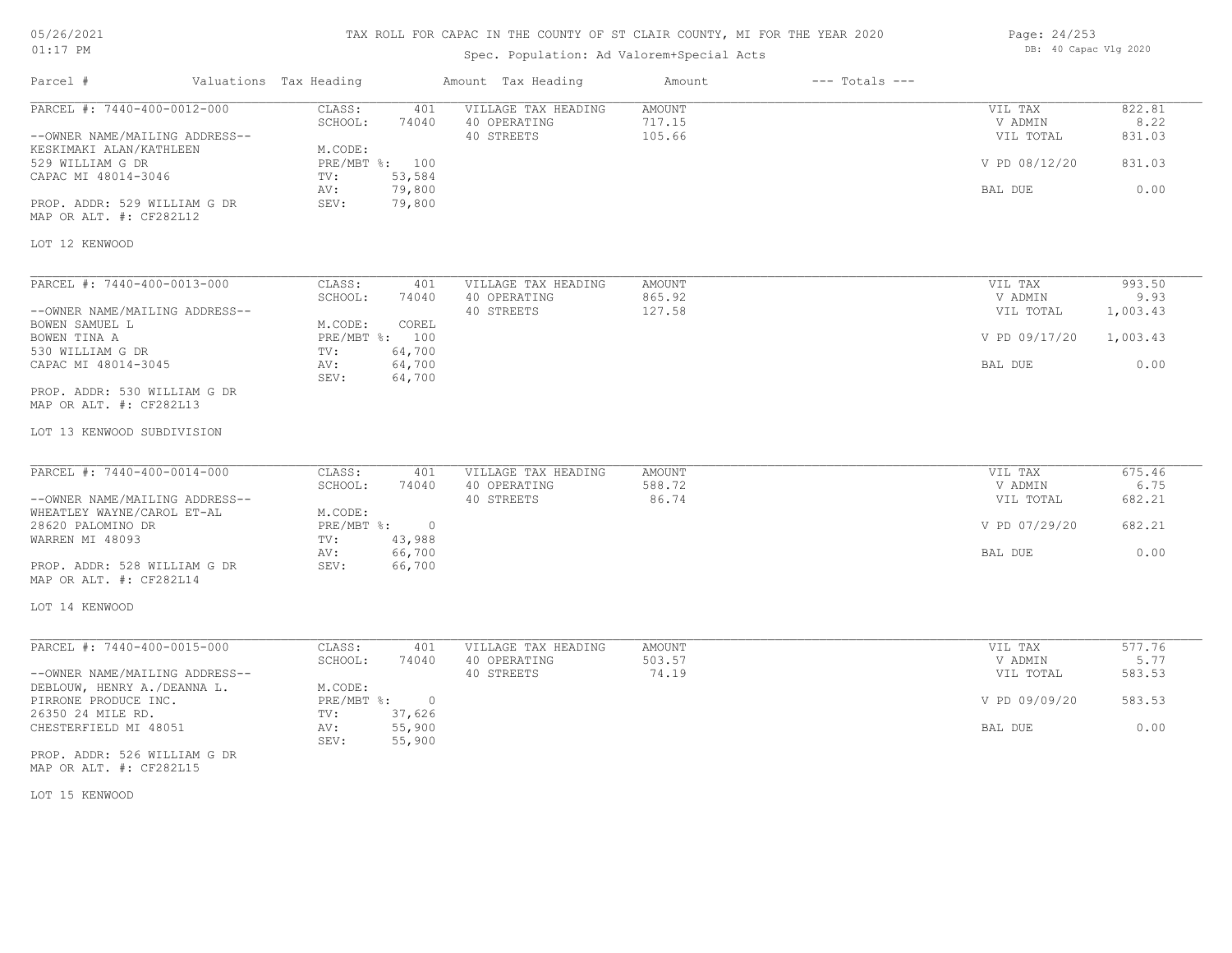## TAX ROLL FOR CAPAC IN THE COUNTY OF ST CLAIR COUNTY, MI FOR THE YEAR 2020

## Spec. Population: Ad Valorem+Special Acts

Parcel # Valuations Tax Heading Amount Tax Heading Amount --- Totals ---

| Page: 25/253 |                       |  |
|--------------|-----------------------|--|
|              | DB: 40 Capac Vlg 2020 |  |

| PARCEL #: 7440-400-0016-000                             | CLASS:<br>401<br>SCHOOL:<br>74040 | VILLAGE TAX HEADING<br>40 OPERATING | <b>AMOUNT</b><br>591.03 | VIL TAX<br>V ADMIN | 678.11<br>6.78 |
|---------------------------------------------------------|-----------------------------------|-------------------------------------|-------------------------|--------------------|----------------|
| --OWNER NAME/MAILING ADDRESS--                          |                                   | 40 STREETS                          | 87.08                   | VIL TOTAL          | 684.89         |
| WALKER JOEL/MARCIA TRUST                                | M.CODE:                           |                                     |                         |                    |                |
| 524 WILLIAM G DR<br>CAPAC MI 48014-3045                 | PRE/MBT %: 100<br>44,161<br>TV:   |                                     |                         | V PD 07/09/20      | 684.89         |
|                                                         | 69,800<br>AV:                     |                                     |                         | BAL DUE            | 0.00           |
| PROP. ADDR: 524 WILLIAM G DR<br>MAP OR ALT. #: CF282L16 | SEV:<br>69,800                    |                                     |                         |                    |                |
| LOT 16 KENWOOD                                          |                                   |                                     |                         |                    |                |
| PARCEL #: 7440-400-0017-000                             | CLASS:<br>401                     | VILLAGE TAX HEADING                 | AMOUNT                  | VIL TAX            | 567.82         |
|                                                         | SCHOOL:<br>74040                  | 40 OPERATING                        | 494.90                  | V ADMIN            | 5.67           |
| --OWNER NAME/MAILING ADDRESS--                          |                                   | 40 STREETS                          | 72.92                   | VIL TOTAL          | 573.49         |
| HUMBLE HOUSING, LLC                                     | M.CODE:                           |                                     |                         |                    |                |
| 74900 JUDGES COURT                                      | PRE/MBT %:<br>$\overline{0}$      |                                     |                         | V PD 08/12/20      | 573.49         |
| ROMEO MI 48065                                          | 36,978<br>TV:<br>56,200<br>AV:    |                                     |                         | BAL DUE            | 0.00           |
| PROP. ADDR: 522 WILLIAM G DR<br>MAP OR ALT. #: CF282L17 | 56,200<br>SEV:                    |                                     |                         |                    |                |
| LOT 17 KENWOOD                                          |                                   |                                     |                         |                    |                |
| PARCEL #: 7440-400-0018-000                             | CLASS:<br>401                     | VILLAGE TAX HEADING                 | <b>AMOUNT</b>           | VIL TAX            | 783.57         |
|                                                         | SCHOOL:<br>74040                  | 40 OPERATING                        | 682.95                  | V ADMIN            | 7.83           |
| --OWNER NAME/MAILING ADDRESS--                          |                                   | 40 STREETS                          | 100.62                  | VIL TOTAL          | 791.40         |
| MOLINA MAGDALENO                                        | M.CODE:<br>COREL                  |                                     |                         |                    |                |
| DIMAS KARINA<br>520 WILLIAM G DR                        | PRE/MBT %: 100<br>51,029<br>TV:   |                                     |                         | V PD 09/17/20      | 791.40         |
| CAPAC MI 48014                                          | 61,600<br>AV:<br>61,600<br>SEV:   |                                     |                         | BAL DUE            | 0.00           |
| PROP. ADDR: 520 WILLIAM G DR<br>MAP OR ALT. #: CF282L18 |                                   |                                     |                         |                    |                |
| LOT 18 KENWOOD                                          |                                   |                                     |                         |                    |                |
| PARCEL #: 7440-400-0019-000                             | CLASS:<br>401                     | VILLAGE TAX HEADING                 | <b>AMOUNT</b>           | VIL TAX            | 831.07         |
|                                                         | SCHOOL:<br>74040                  | 40 OPERATING                        | 724.35                  | V ADMIN            | 8.31           |
| --OWNER NAME/MAILING ADDRESS--                          |                                   | 40 STREETS                          | 106.72                  | VIL TOTAL          | 839.38         |
| WRIGHT MATTHEW D.<br>518 WILLIAM G DR                   | M.CODE:<br>PRE/MBT %: 100         |                                     |                         | V PD 07/09/20      | 839.38         |
| CAPAC MI 48014-3045                                     | TV:<br>54,122                     |                                     |                         |                    |                |
|                                                         | 81,500<br>AV:                     |                                     |                         | BAL DUE            | 0.00           |
| PROP. ADDR: 518 WILLIAM G DR<br>MAP OR ALT. #: CF282L19 | SEV:<br>81,500                    |                                     |                         |                    |                |

LOT 19 KENWOOD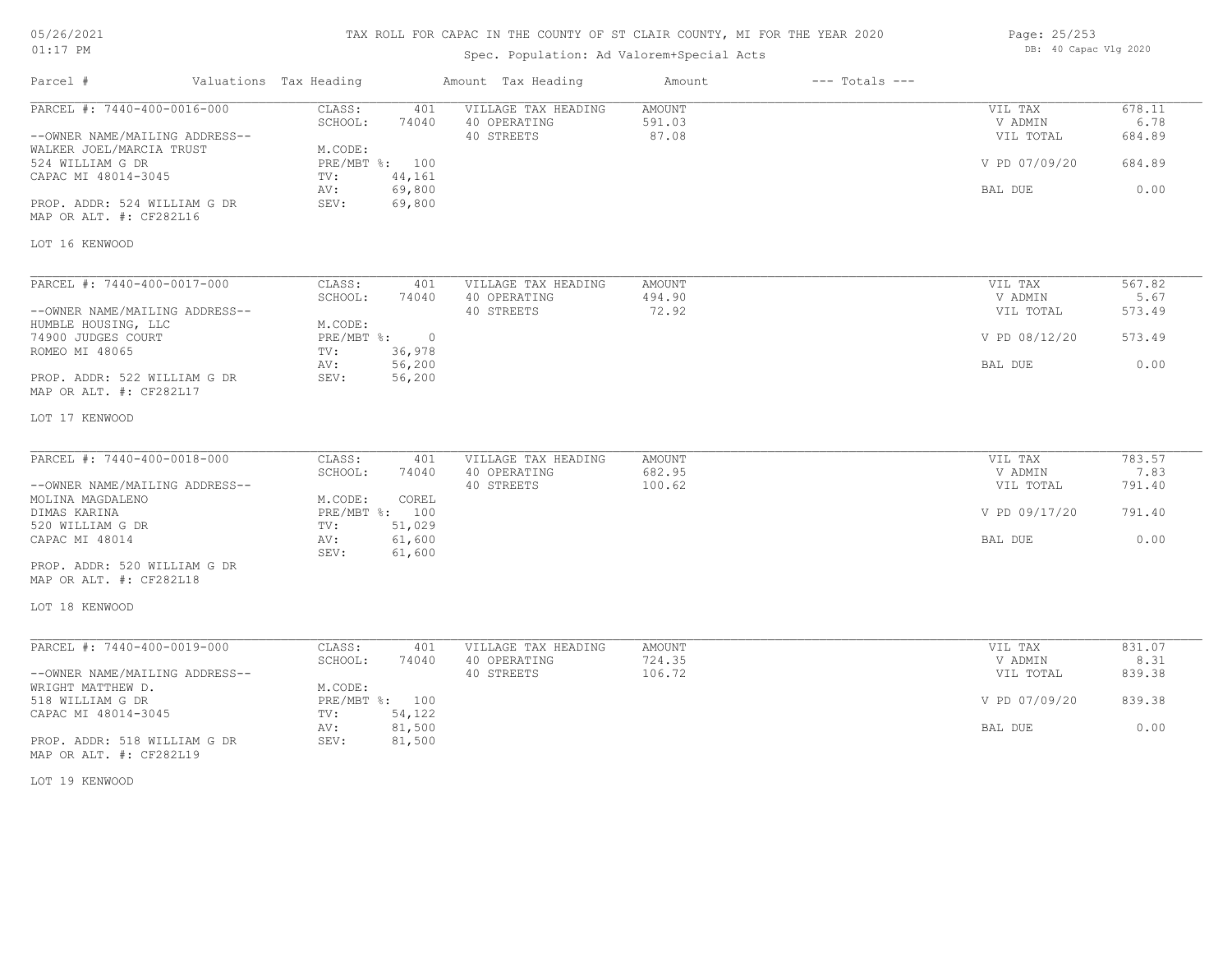## TAX ROLL FOR CAPAC IN THE COUNTY OF ST CLAIR COUNTY, MI FOR THE YEAR 2020

## Spec. Population: Ad Valorem+Special Acts

| Page: 26/253 |                       |  |
|--------------|-----------------------|--|
|              | DB: 40 Capac Vlg 2020 |  |

| Parcel #                                                                                                                                                                                        | Valuations Tax Heading                             |                                                              | Amount Tax Heading                                | Amount                            | $---$ Totals $---$ |                                                             |                                            |
|-------------------------------------------------------------------------------------------------------------------------------------------------------------------------------------------------|----------------------------------------------------|--------------------------------------------------------------|---------------------------------------------------|-----------------------------------|--------------------|-------------------------------------------------------------|--------------------------------------------|
| PARCEL #: 7440-400-0020-000<br>--OWNER NAME/MAILING ADDRESS--<br>WRIGHT MARY ANN<br>516 WILLIAM G DR<br>CAPAC MI 48014-3045<br>PROP. ADDR: 516 WILLIAM G DR<br>MAP OR ALT. #: CF282L20          | CLASS:<br>SCHOOL:<br>M.CODE:<br>TV:<br>AV:<br>SEV: | 401<br>74040<br>PRE/MBT %: 100<br>54,877<br>81,900<br>81,900 | VILLAGE TAX HEADING<br>40 OPERATING<br>40 STREETS | <b>AMOUNT</b><br>734.45<br>108.21 |                    | VIL TAX<br>V ADMIN<br>VIL TOTAL<br>V PD 07/09/20<br>BAL DUE | 842.66<br>8.42<br>851.08<br>851.08<br>0.00 |
| LOT 20 KENWOOD                                                                                                                                                                                  |                                                    |                                                              |                                                   |                                   |                    |                                                             |                                            |
| PARCEL #: 7440-400-0021-000<br>--OWNER NAME/MAILING ADDRESS--<br>LOPEZ JORGE<br>LOPEZ NORA<br>101 CHARLES STREET<br>CAPAC MI 48014<br>PROP. ADDR: 101 CHARLES STREET<br>MAP OR ALT. #: CF282L21 | CLASS:<br>SCHOOL:<br>M.CODE:<br>TV:<br>AV:<br>SEV: | 401<br>74040<br>PRE/MBT %: 100<br>50,133<br>73,300<br>73,300 | VILLAGE TAX HEADING<br>40 OPERATING<br>40 STREETS | AMOUNT<br>670.96<br>98.86         |                    | VIL TAX<br>V ADMIN<br>VIL TOTAL<br>BAL DUE                  | 769.82<br>7.69<br>777.51<br>777.51         |
| LOT 21 KENWOOD SUBDIVISION<br>PARCEL #: 7440-400-0022-000                                                                                                                                       | CLASS:                                             | 401                                                          | VILLAGE TAX HEADING                               | AMOUNT                            |                    | VIL TAX                                                     | 736.69                                     |
| --OWNER NAME/MAILING ADDRESS--<br>REMENAP JOSEPH<br>REMENAP SANDRA                                                                                                                              | SCHOOL:<br>M.CODE:                                 | 74040<br>PRE/MBT %: 100                                      | 40 OPERATING<br>40 STREETS                        | 642.09<br>94.60                   |                    | V ADMIN<br>VIL TOTAL<br>V PD 07/14/20                       | 7.36<br>744.05<br>744.05                   |
| 517 W MILL ST<br>CAPAC MI 48014-3031<br>PROP. ADDR: 517 W MILL ST<br>MAP OR ALT. #: CF282L22                                                                                                    | TV:<br>AV:<br>SEV:                                 | 47,976<br>69,300<br>69,300                                   |                                                   |                                   |                    | BAL DUE                                                     | 0.00                                       |
| LOT 22 KENWOOD                                                                                                                                                                                  |                                                    |                                                              |                                                   |                                   |                    |                                                             |                                            |
| PARCEL #: 7440-400-0023-000<br>--OWNER NAME/MAILING ADDRESS--                                                                                                                                   | CLASS:<br>SCHOOL:                                  | 401<br>74040                                                 | VILLAGE TAX HEADING<br>40 OPERATING<br>40 STREETS | AMOUNT<br>793.61<br>116.93        |                    | VIL TAX<br>V ADMIN<br>VIL TOTAL                             | 910.54<br>9.10<br>919.64                   |
| RIEGEL JOHN / JUDITH<br>522 MILL ST<br>CAPAC MI 48014                                                                                                                                           | M.CODE:<br>TV:                                     | 00LSB<br>PRE/MBT %: 100<br>59,297                            |                                                   |                                   |                    | V PD 08/26/20                                               | 919.64                                     |
| PROP. ADDR: 522 W MILL ST<br>MAP OR ALT. #: CF282L23/24                                                                                                                                         | AV:<br>SEV:                                        | 90,800<br>90,800                                             |                                                   |                                   |                    | BAL DUE                                                     | 0.00                                       |

LOTS 23 & 24 KENWOOD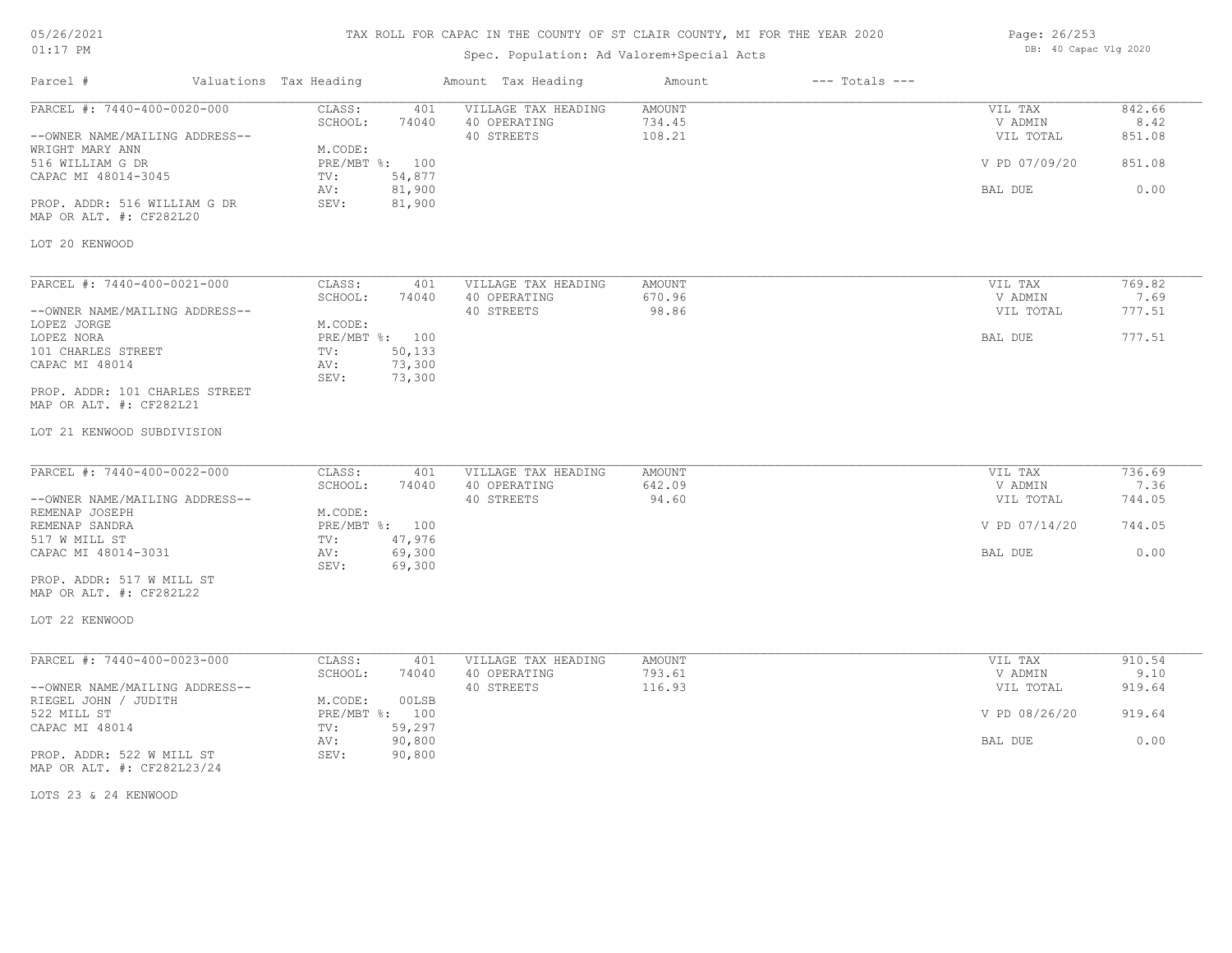| 05/26/2021 |    |
|------------|----|
| 01:17      | PМ |

## Spec. Population: Ad Valorem+Special Acts

| Page: 27/253 |                       |  |
|--------------|-----------------------|--|
|              | DB: 40 Capac Vlg 2020 |  |

| Parcel #                                                                      | Valuations Tax Heading                                | Amount Tax Heading                                | Amount                    | $---$ Totals $---$ |                                 |                          |
|-------------------------------------------------------------------------------|-------------------------------------------------------|---------------------------------------------------|---------------------------|--------------------|---------------------------------|--------------------------|
| PARCEL #: 7440-400-0025-000<br>--OWNER NAME/MAILING ADDRESS--<br>HLUBIC DEBRA | CLASS:<br>401<br>SCHOOL:<br>74040<br>M.CODE:<br>COREL | VILLAGE TAX HEADING<br>40 OPERATING<br>40 STREETS | AMOUNT<br>588.72<br>86.74 |                    | VIL TAX<br>V ADMIN<br>VIL TOTAL | 675.46<br>6.75<br>682.21 |
| 523 W MILL ST<br>CAPAC MI 48014-3031                                          | PRE/MBT %: 100<br>43,988<br>TV:<br>64,800<br>AV:      |                                                   |                           |                    | V PD 09/17/20<br>BAL DUE        | 682.21<br>0.00           |
| PROP. ADDR: 523 W MILL ST<br>MAP OR ALT. #: CF282L25                          | 64,800<br>SEV:                                        |                                                   |                           |                    |                                 |                          |
| LOT 25 KENWOOD                                                                |                                                       |                                                   |                           |                    |                                 |                          |
| PARCEL #: 7440-400-0026-000                                                   | CLASS:<br>401                                         | VILLAGE TAX HEADING                               | AMOUNT                    |                    | VIL TAX                         | 829.43                   |
|                                                                               | SCHOOL:<br>74040                                      | 40 OPERATING                                      | 722.92                    |                    | V ADMIN                         | 8.29                     |
| --OWNER NAME/MAILING ADDRESS--<br>KALMUS JAMIE S/JULIE A                      | M.CODE:<br>COREL                                      | 40 STREETS                                        | 106.51                    |                    | VIL TOTAL                       | 837.72                   |
| 525 W MILL ST                                                                 | PRE/MBT %: 100                                        |                                                   |                           |                    | V PD 09/17/20                   | 837.72                   |
| CAPAC MI 48014-3031                                                           | 54,015<br>TV:<br>79,100<br>AV:                        |                                                   |                           |                    | BAL DUE                         | 0.00                     |
| PROP. ADDR: 525 W MILL ST<br>MAP OR ALT. #: CF282L26                          | 79,100<br>SEV:                                        |                                                   |                           |                    |                                 |                          |
| LOT 26 KENWOOD                                                                |                                                       |                                                   |                           |                    |                                 |                          |
| PARCEL #: 7440-400-0027-000                                                   | CLASS:<br>401                                         | VILLAGE TAX HEADING                               | AMOUNT                    |                    | VIL TAX                         | 878.46                   |
|                                                                               | SCHOOL:<br>74040                                      | 40 OPERATING                                      | 765.65                    |                    | V ADMIN                         | 8.78                     |
| --OWNER NAME/MAILING ADDRESS--<br>CHALABIAN PHILLIP C                         | M.CODE:<br>COREL                                      | 40 STREETS                                        | 112.81                    |                    | VIL TOTAL                       | 887.24                   |
| 527 W MILL ST                                                                 | PRE/MBT %: 100                                        |                                                   |                           |                    | V PD 09/17/20                   | 887.24                   |
| CAPAC MI 48014-3031                                                           | 57,208<br>TV:<br>66,300<br>AV:                        |                                                   |                           |                    | BAL DUE                         | 0.00                     |
| PROP. ADDR: 527 W MILL ST<br>MAP OR ALT. #: CF282L27                          | SEV:<br>66,300                                        |                                                   |                           |                    |                                 |                          |
| LOT 27 KENWOOD                                                                |                                                       |                                                   |                           |                    |                                 |                          |
| PARCEL #: 7440-400-0028-000                                                   | CLASS:<br>401                                         | VILLAGE TAX HEADING                               | <b>AMOUNT</b>             |                    | VIL TAX                         | 771.46                   |
|                                                                               | SCHOOL:<br>74040                                      | 40 OPERATING                                      | 672.39                    |                    | V ADMIN                         | 7.71                     |
| --OWNER NAME/MAILING ADDRESS--<br>CORDAN GEORGE/KATHRYN TRUST                 | M.CODE:                                               | 40 STREETS                                        | 99.07                     |                    | VIL TOTAL                       | 779.17                   |
| CHEMICAL BANK                                                                 | PRE/MBT %: 100                                        |                                                   |                           |                    | V PD 09/09/20                   | 779.17                   |
| 2301 W BIG BEAVER STE 525<br>TROY MI 48084                                    | TV:<br>50,240<br>74,400<br>AV:                        |                                                   |                           |                    | BAL DUE                         | 0.00                     |
| PROP. ADDR: 529 W MILL ST                                                     | 74,400<br>SEV:                                        |                                                   |                           |                    |                                 |                          |
|                                                                               |                                                       |                                                   |                           |                    |                                 |                          |

MAP OR ALT. #: CF282L28

LOT 28 KENWOOD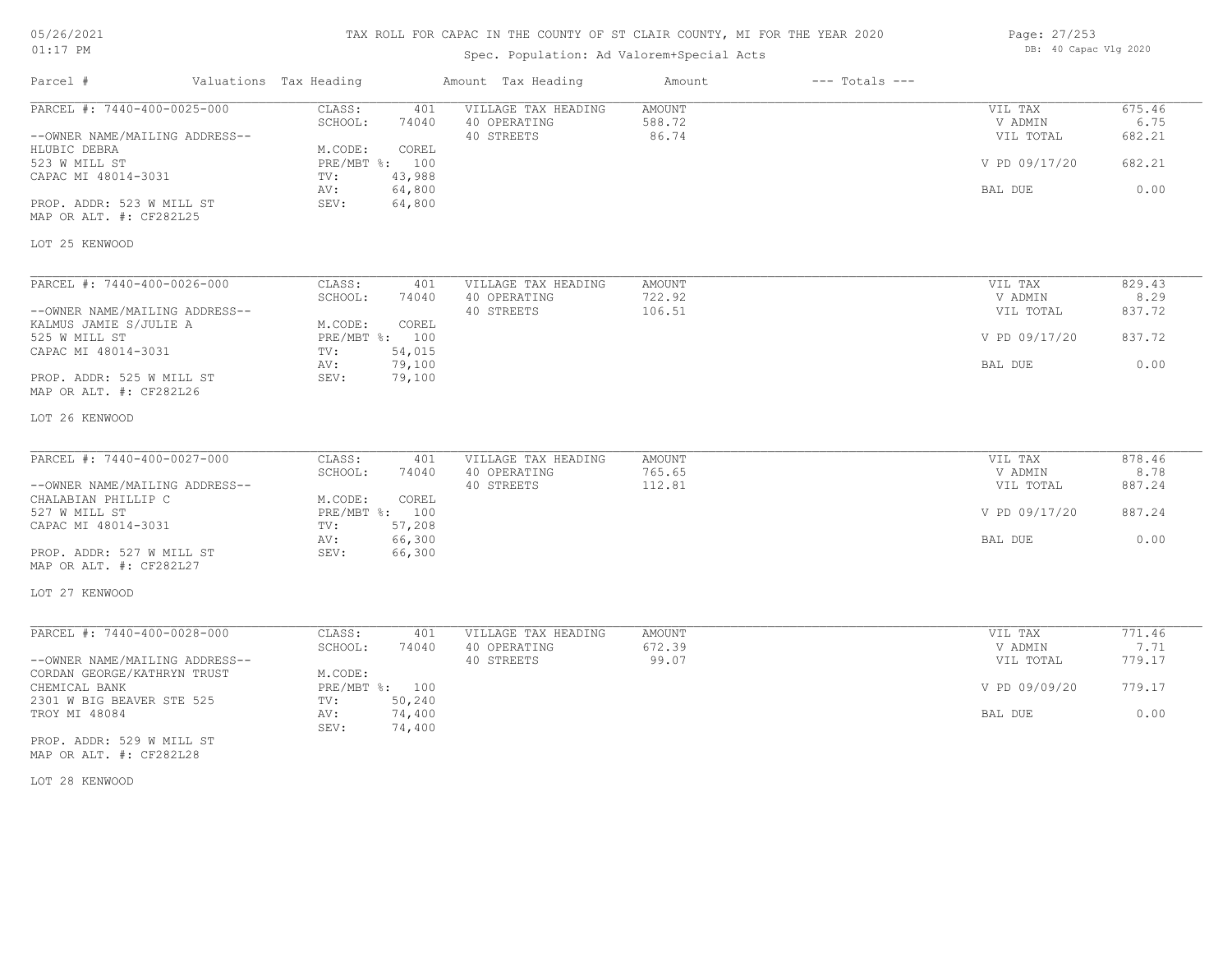## TAX ROLL FOR CAPAC IN THE COUNTY OF ST CLAIR COUNTY, MI FOR THE YEAR 2020

## Spec. Population: Ad Valorem+Special Acts

| Parcel #                                                                                                                                                                                                                                            | Valuations Tax Heading                             |                                                              | Amount Tax Heading                                | Amount                     | $---$ Totals $---$ |                                            |                                    |
|-----------------------------------------------------------------------------------------------------------------------------------------------------------------------------------------------------------------------------------------------------|----------------------------------------------------|--------------------------------------------------------------|---------------------------------------------------|----------------------------|--------------------|--------------------------------------------|------------------------------------|
| PARCEL #: 7440-400-0029-000<br>--OWNER NAME/MAILING ADDRESS--<br>MUNOZ FREDRICO<br>MUNOZ MAIRA<br>LABREE HOMES, LLC<br>P.O. BOX 130<br>MARINE CITY MI 48039<br>PROP. ADDR: 101 ST CLAIR ST<br>MAP OR ALT. #: CF282L29<br>LOT 29 KENWOOD SUBDIVISION | CLASS:<br>SCHOOL:<br>M.CODE:<br>TV:<br>AV:<br>SEV: | 401<br>74040<br>PRE/MBT %: 100<br>54,868<br>82,500<br>82,500 | VILLAGE TAX HEADING<br>40 OPERATING<br>40 STREETS | AMOUNT<br>734.33<br>108.19 |                    | VIL TAX<br>V ADMIN<br>VIL TOTAL<br>BAL DUE | 842.52<br>8.42<br>850.94<br>850.94 |
| PARCEL #: 7440-400-0030-000                                                                                                                                                                                                                         | CLASS:                                             |                                                              |                                                   |                            |                    |                                            | 893.93                             |
|                                                                                                                                                                                                                                                     | SCHOOL:                                            | 401<br>74040                                                 | VILLAGE TAX HEADING<br>40 OPERATING               | AMOUNT<br>542.53           |                    | VIL TAX<br>V ADMIN                         | 8.93                               |
| --OWNER NAME/MAILING ADDRESS--                                                                                                                                                                                                                      |                                                    |                                                              | 40 STREETS                                        | 79.93                      |                    | VIL TOTAL                                  | 902.86                             |
| STACK GARY D<br>103 ST CLAIR ST                                                                                                                                                                                                                     | M.CODE:<br>PRE/MBT %: 100                          | COREL                                                        | UTIL                                              | 271.47                     |                    | V PD 08/26/20                              | 902.86                             |
| CAPAC MI 48014-3043                                                                                                                                                                                                                                 | TV:                                                | 40,537                                                       |                                                   |                            |                    |                                            |                                    |
| PROP. ADDR: 103 ST CLAIR ST<br>MAP OR ALT. #: CF282L30                                                                                                                                                                                              | AV:<br>SEV:                                        | 61,600<br>61,600                                             |                                                   |                            |                    | BAL DUE                                    | 0.00                               |
| LOT 30 KENWOOD                                                                                                                                                                                                                                      |                                                    |                                                              |                                                   |                            |                    |                                            |                                    |
|                                                                                                                                                                                                                                                     |                                                    |                                                              |                                                   |                            |                    |                                            |                                    |
| PARCEL #: 7440-400-0031-000                                                                                                                                                                                                                         | CLASS:<br>SCHOOL:                                  | 401<br>74040                                                 | VILLAGE TAX HEADING<br>40 OPERATING               | AMOUNT<br>520.89           |                    | VIL TAX<br>V ADMIN                         | 597.64<br>5.97                     |
| --OWNER NAME/MAILING ADDRESS--                                                                                                                                                                                                                      |                                                    |                                                              | 40 STREETS                                        | 76.75                      |                    | VIL TOTAL                                  | 603.61                             |
| FAUSTINA HERRERA SARA<br>HERRERA FORTINO                                                                                                                                                                                                            | M.CODE:                                            | PRE/MBT %: 100                                               |                                                   |                            |                    | V PD 07/09/20                              | 603.61                             |
| 105 ST CLAIR ST                                                                                                                                                                                                                                     | TV:                                                | 38,920                                                       |                                                   |                            |                    |                                            |                                    |
| CAPAC MI 48014-3043                                                                                                                                                                                                                                 | AV:                                                | 58,100                                                       |                                                   |                            |                    | BAL DUE                                    | 0.00                               |
| PROP. ADDR: 105 ST CLAIR ST                                                                                                                                                                                                                         | SEV:                                               | 58,100                                                       |                                                   |                            |                    |                                            |                                    |
| MAP OR ALT. #: CF282L31                                                                                                                                                                                                                             |                                                    |                                                              |                                                   |                            |                    |                                            |                                    |
| LOT 31 KENWOOD SUBDIVISION                                                                                                                                                                                                                          |                                                    |                                                              |                                                   |                            |                    |                                            |                                    |
|                                                                                                                                                                                                                                                     |                                                    |                                                              |                                                   |                            |                    |                                            |                                    |
| PARCEL #: 7440-400-0032-000                                                                                                                                                                                                                         | CLASS:<br>SCHOOL:                                  | 401<br>74040                                                 | VILLAGE TAX HEADING<br>40 OPERATING               | AMOUNT<br>694.05           |                    | VIL TAX<br>V ADMIN                         | 796.31<br>7.96                     |
| --OWNER NAME/MAILING ADDRESS--                                                                                                                                                                                                                      |                                                    |                                                              | 40 STREETS                                        | 102.26                     |                    | VIL TOTAL                                  | 804.27                             |
| RICHARDS NADINE                                                                                                                                                                                                                                     | M.CODE:                                            | COREL                                                        |                                                   |                            |                    |                                            |                                    |
| 107 ST. CLAIR ST<br>CAPAC MI 48014                                                                                                                                                                                                                  | PRE/MBT %: 100<br>TV:                              | 51,858                                                       |                                                   |                            |                    | V PD 09/17/20                              | 804.27                             |
|                                                                                                                                                                                                                                                     | AV:                                                | 78,900                                                       |                                                   |                            |                    | BAL DUE                                    | 0.00                               |
| PROP. ADDR: 107 ST. CLAIR ST<br>MAP OR ALT. #: CF282L32                                                                                                                                                                                             | SEV:                                               | 78,900                                                       |                                                   |                            |                    |                                            |                                    |
| LOT 32 KENWOOD SUBDIVISION                                                                                                                                                                                                                          |                                                    |                                                              |                                                   |                            |                    |                                            |                                    |
|                                                                                                                                                                                                                                                     |                                                    |                                                              |                                                   |                            |                    |                                            |                                    |

Page: 28/253 DB: 40 Capac Vlg 2020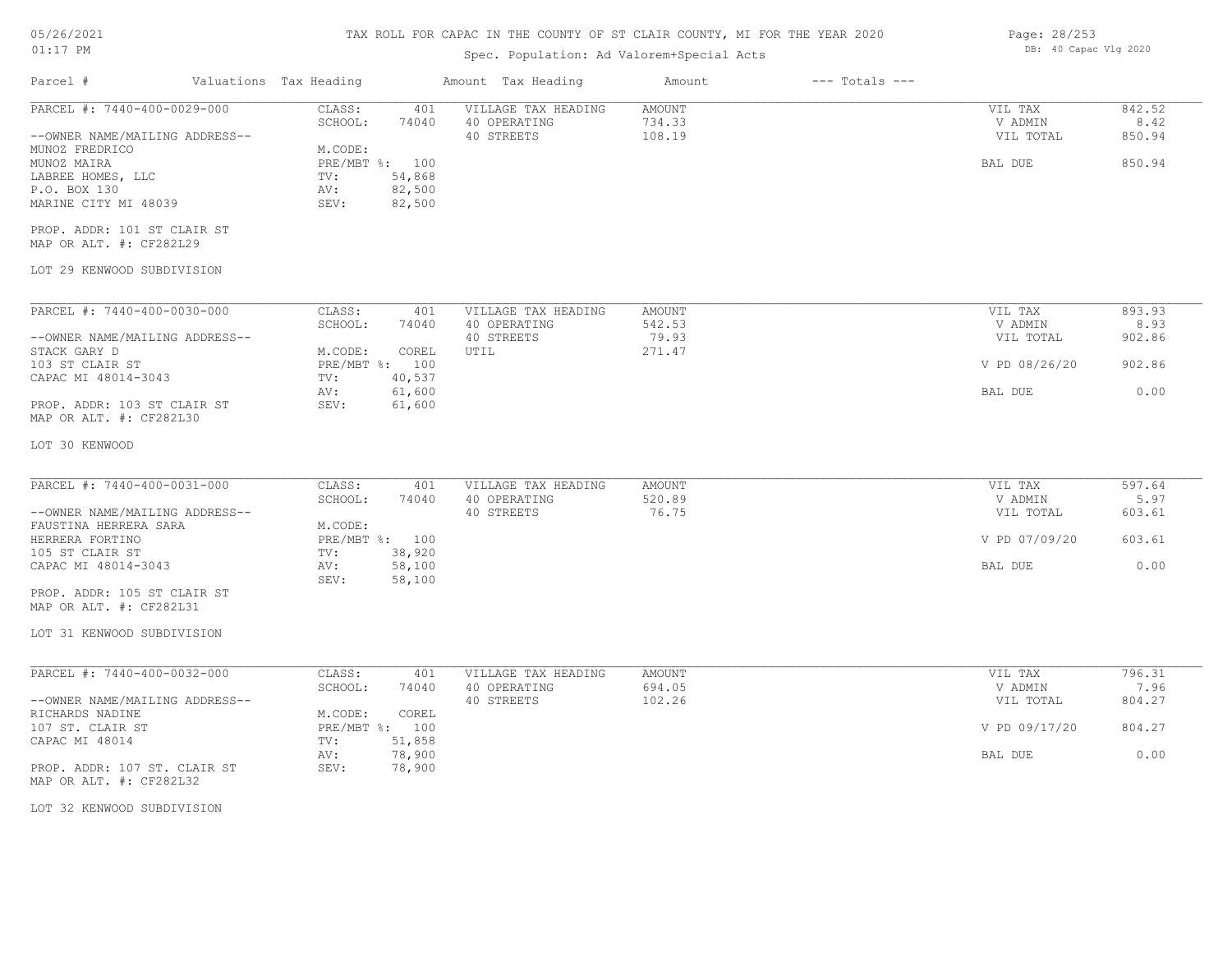## Spec. Population: Ad Valorem+Special Acts

| Parcel #                       | Valuations Tax Heading |       | Amount Tax Heading  | Amount | $---$ Totals $---$ |           |      |
|--------------------------------|------------------------|-------|---------------------|--------|--------------------|-----------|------|
| PARCEL #: 7440-425-0001-000    | CLASS:                 | 401   | VILLAGE TAX HEADING | AMOUNT |                    | VIL TAX   | 0.00 |
|                                | SCHOOL:                | 74040 | 40 OPERATING        | 0.00   |                    | V ADMIN   | 0.00 |
| --OWNER NAME/MAILING ADDRESS-- |                        |       | 40 STREETS          | 0.00   |                    | VIL TOTAL | 0.00 |
| MALANEY JOHN                   | M.CODE:                | COREL |                     |        |                    |           |      |
| MALANEY BRYAN                  | $PRE/MBT$ %:           | 100   |                     |        |                    | BAL DUE   | 0.00 |
| 415 W MILL ST                  | TV:                    |       |                     |        |                    |           |      |
| CAPAC MI 48014-3618            | AV:                    |       |                     |        |                    |           |      |
|                                | SEV:                   |       |                     |        |                    |           |      |
| PROP. ADDR: 415 W MILL ST      |                        |       |                     |        |                    |           |      |

MAP OR ALT. #: CF282M/Q

LOT 1 EXC S 35' OF W 35' POPPS SUBDIVISION

| PARCEL #: 7440-425-0001-250    | CLASS:     | 703   | VILLAGE TAX HEADING | AMOUNT | VIL TAX<br>0.00   |
|--------------------------------|------------|-------|---------------------|--------|-------------------|
|                                | SCHOOL:    | 74040 | 40 OPERATING        | 0.00   | 0.00<br>V ADMIN   |
| --OWNER NAME/MAILING ADDRESS-- |            |       | 40 STREETS          | 0.00   | 0.00<br>VIL TOTAL |
| VILLAGE OF CAPAC               | M.CODE:    |       |                     |        |                   |
| 131 N MAIN ST                  | PRE/MBT %: |       |                     |        | 0.00<br>BAL DUE   |
| CAPAC MI 48014                 | TV:        |       |                     |        |                   |
|                                | AV:        |       |                     |        |                   |
| PROP. ADDR: 499 W MILL ST      | SEV:       |       |                     |        |                   |
| MAP OR ALT. #: CF282R1         |            |       |                     |        |                   |

S35' OF W 35' OF LOT 1 POPPS SUBDIVISION

| PARCEL #: 7440-425-0002-000      | CLASS:     | 401    | VILLAGE TAX HEADING | AMOUNT | VIL TAX       | 914.27 |
|----------------------------------|------------|--------|---------------------|--------|---------------|--------|
|                                  | SCHOOL:    | 74040  | 40 OPERATING        | 796.86 | V ADMIN       | 9.14   |
| --OWNER NAME/MAILING ADDRESS--   |            |        | 40 STREETS          | 117.41 | VIL TOTAL     | 923.41 |
| STEVENS CHRISTOPHER A / JENNIE S | M.CODE:    |        |                     |        |               |        |
| 109 N MATTESON ST                | PRE/MBT %: | 100    |                     |        | V PD 09/09/20 | 923.41 |
| CAPAC MI 48014-3020              | TV:        | 59,540 |                     |        |               |        |
|                                  | AV:        | 93,100 |                     |        | BAL DUE       | 0.00   |
| PROP. ADDR: 109 N MATTESON ST    | SEV:       | 93,100 |                     |        |               |        |

MAP OR ALT. #: CF282R2

LOT 2 POPPS SUBDIVISION

| PARCEL #: 7440-425-0003-000    | CLASS:  | 401            | VILLAGE TAX HEADING | AMOUNT | VIL TAX       | 760.47 |
|--------------------------------|---------|----------------|---------------------|--------|---------------|--------|
|                                | SCHOOL: | 74040          | 40 OPERATING        | 662.81 | V ADMIN       | 7.60   |
| --OWNER NAME/MAILING ADDRESS-- |         |                | 40 STREETS          | 97.66  | VIL TOTAL     | 768.07 |
| GRESELL KAREN A                | M.CODE: |                |                     |        |               |        |
| 107 N MATTESON ST              |         | PRE/MBT %: 100 |                     |        | V PD 09/16/20 | 768.07 |
| CAPAC MI 48014-3020            | TV:     | 49,524         |                     |        |               |        |
|                                | AV:     | 78,300         |                     |        | BAL DUE       | 0.00   |
| PROP. ADDR: 107 N MATTESON ST  | SEV:    | 78,300         |                     |        |               |        |
| MAP OR ALT. #: CF282R3         |         |                |                     |        |               |        |

LOT 3 POPPS SUBDIVISION

Page: 29/253 DB: 40 Capac Vlg 2020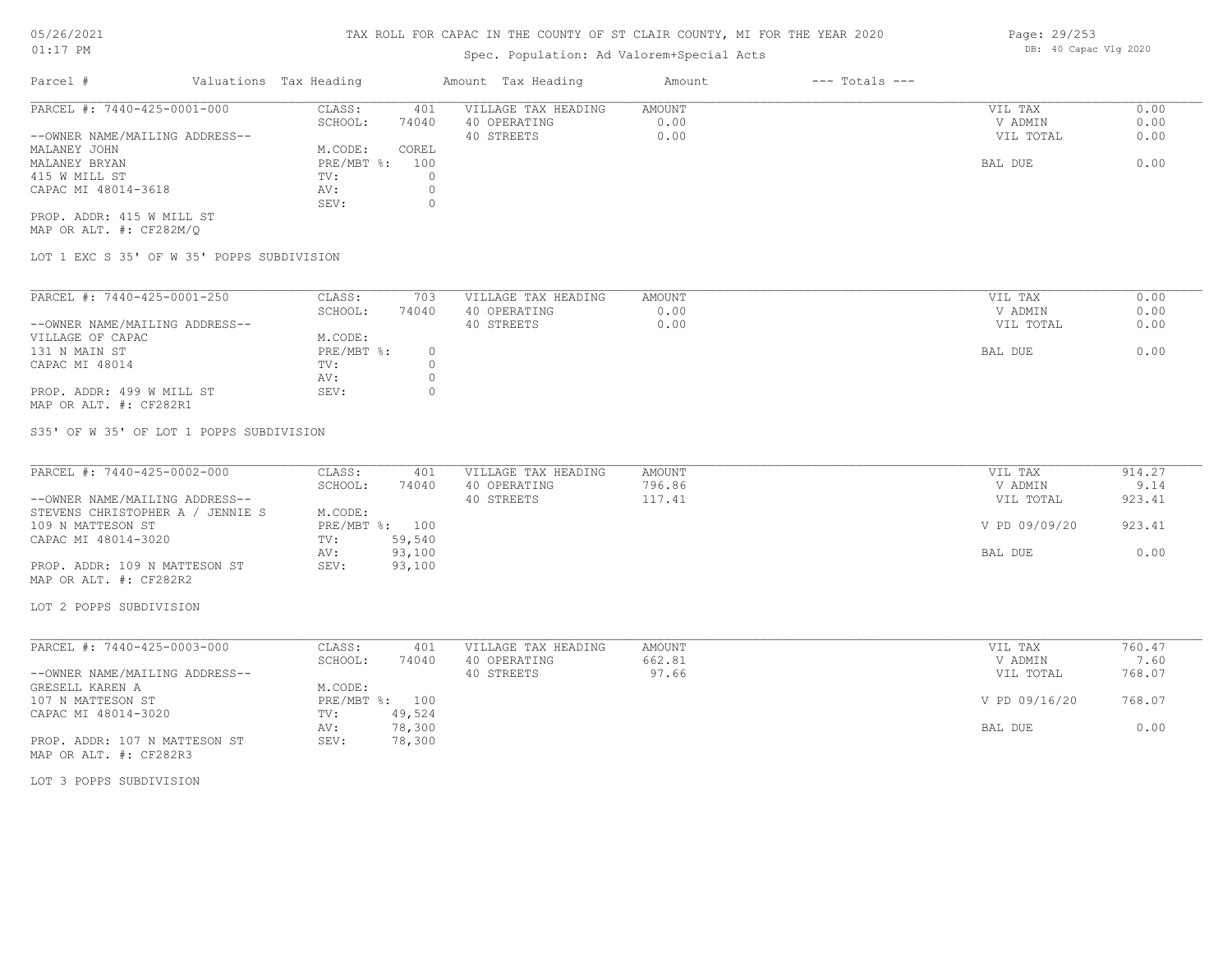### TAX ROLL FOR CAPAC IN THE COUNTY OF ST CLAIR COUNTY, MI FOR THE YEAR 2020

## Spec. Population: Ad Valorem+Special Acts

| Parcel #                       | Valuations Tax Heading |        | Amount Tax Heading  | Amount | $---$ Totals $---$ |                                                                                 |        |
|--------------------------------|------------------------|--------|---------------------|--------|--------------------|---------------------------------------------------------------------------------|--------|
| PARCEL #: 7440-425-0004-000    | CLASS:                 | 402    | VILLAGE TAX HEADING | AMOUNT |                    | VIL TAX                                                                         | 98.94  |
|                                | SCHOOL:                | 74040  | 40 OPERATING        | 86.24  |                    | V ADMIN                                                                         | 0.98   |
| --OWNER NAME/MAILING ADDRESS-- |                        |        | 40 STREETS          | 12.70  |                    | VIL TOTAL                                                                       | 99.92  |
| WISNESKI DAVID F               | M.CODE:                |        |                     |        |                    |                                                                                 |        |
| WISNESKI JANE M                | $PRE/MBT$ %:           | 100    |                     |        |                    | V PD 09/16/20                                                                   | 99.92  |
| 403 W MILL ST                  | TV:                    | 6,444  |                     |        |                    |                                                                                 |        |
| CAPAC MI 48014-3029            | AV:                    | 20,300 |                     |        |                    | BAL DUE                                                                         | 0.00   |
|                                | SEV:                   | 20,300 |                     |        |                    |                                                                                 |        |
| PROP. ADDR: N MADISON          |                        |        |                     |        |                    |                                                                                 |        |
| MAP OR ALT. #: CF282R4         |                        |        |                     |        |                    |                                                                                 |        |
| LOT 4 POPPS SUBDIVISION        |                        |        |                     |        |                    |                                                                                 |        |
|                                |                        |        |                     |        |                    |                                                                                 |        |
| PARCEL #: 7440-425-0005-000    | CLASS:                 | 401    | VILLAGE TAX HEADING | AMOUNT |                    | VIL TAX                                                                         | 635.70 |
|                                | SCHOOL:                | 74040  | 40 OPERATING        | 554.07 |                    | V ADMIN                                                                         | 6.35   |
| --OWNER NAME/MAILING ADDRESS-- |                        |        | 40 STREETS          | 81.63  |                    | VIL TOTAL                                                                       | 642.05 |
| WISNESKI DAVID F.              | M.CODE:                |        |                     |        |                    |                                                                                 |        |
|                                |                        |        |                     |        |                    | the contract of the contract of the contract of the contract of the contract of |        |

| WISNESKI DAVID F.         | M.CODE: |                |               |        |
|---------------------------|---------|----------------|---------------|--------|
| WISNESKI JANE M           |         | PRE/MBT %: 100 | V PD 09/16/20 | 642.05 |
| 403 W MILL ST             | TV:     | 41,399         |               |        |
| CAPAC MI 48014-3029       | AV:     | 66,600         | BAL DUE       |        |
|                           | SEV:    | 66,600         |               |        |
| PROP. ADDR: 403 W MILL ST |         |                |               |        |

MAP OR ALT. #: CF282R5/W

LOT 5 POPPS SUBDIVISION

| PARCEL #: 7440-450-1001-000    | CLASS:     | 201    | VILLAGE TAX HEADING | AMOUNT | VIL TAX       | 790.32 |
|--------------------------------|------------|--------|---------------------|--------|---------------|--------|
|                                | SCHOOL:    | 74040  | 40 OPERATING        | 688.83 | V ADMIN       | 7.90   |
| --OWNER NAME/MAILING ADDRESS-- |            |        | 40 STREETS          | 101.49 | VIL TOTAL     | 798.22 |
| TJH REALTY, LLC                | M.CODE:    |        |                     |        |               |        |
| PO BOX 38                      | PRE/MBT %: |        |                     |        | V PD 08/04/20 | 798.22 |
| JEDDO MI 48032                 | TV:        | 51,468 |                     |        |               |        |
|                                | AV:        | 98,500 |                     |        | BAL DUE       | 0.00   |
| PROP. ADDR: 4309 N CAPAC RD    | SEV:       | 98,500 |                     |        |               |        |

MAP OR ALT. #: CF282X01

LOT 1 EXC W 150' & EXC E 140' OF S 100' STOUTENBURG SUBDIVISION

| PARCEL #: 7440-450-1002-000    | CLASS:       | 401    | VILLAGE TAX HEADING | AMOUNT   | VIL TAX       | 1,186.06 |
|--------------------------------|--------------|--------|---------------------|----------|---------------|----------|
|                                | SCHOOL:      | 74040  | 40 OPERATING        | 1,033.75 | V ADMIN       | 11.86    |
| --OWNER NAME/MAILING ADDRESS-- |              |        | 40 STREETS          | 152.31   | VIL TOTAL     | 1,197.92 |
| PAPE ROBIN                     | M.CODE:      | COREL  |                     |          |               |          |
| 15030 W PARK ST                | $PRE/MBT$ %: | 100    |                     |          | V PD 09/17/20 | 1,197.92 |
| CAPAC MI 48014                 | TV:          | 77,240 |                     |          |               |          |
|                                | AV:          | 86,400 |                     |          | BAL DUE       | 0.00     |
| PROP. ADDR: 15030 W PARK ST    | SEV:         | 86,400 |                     |          |               |          |

MAP OR ALT. #: CF282X02

W150' OF LOT 1 EXC W 50' STOUTENBERG SUBDIVISION

Page: 30/253 DB: 40 Capac Vlg 2020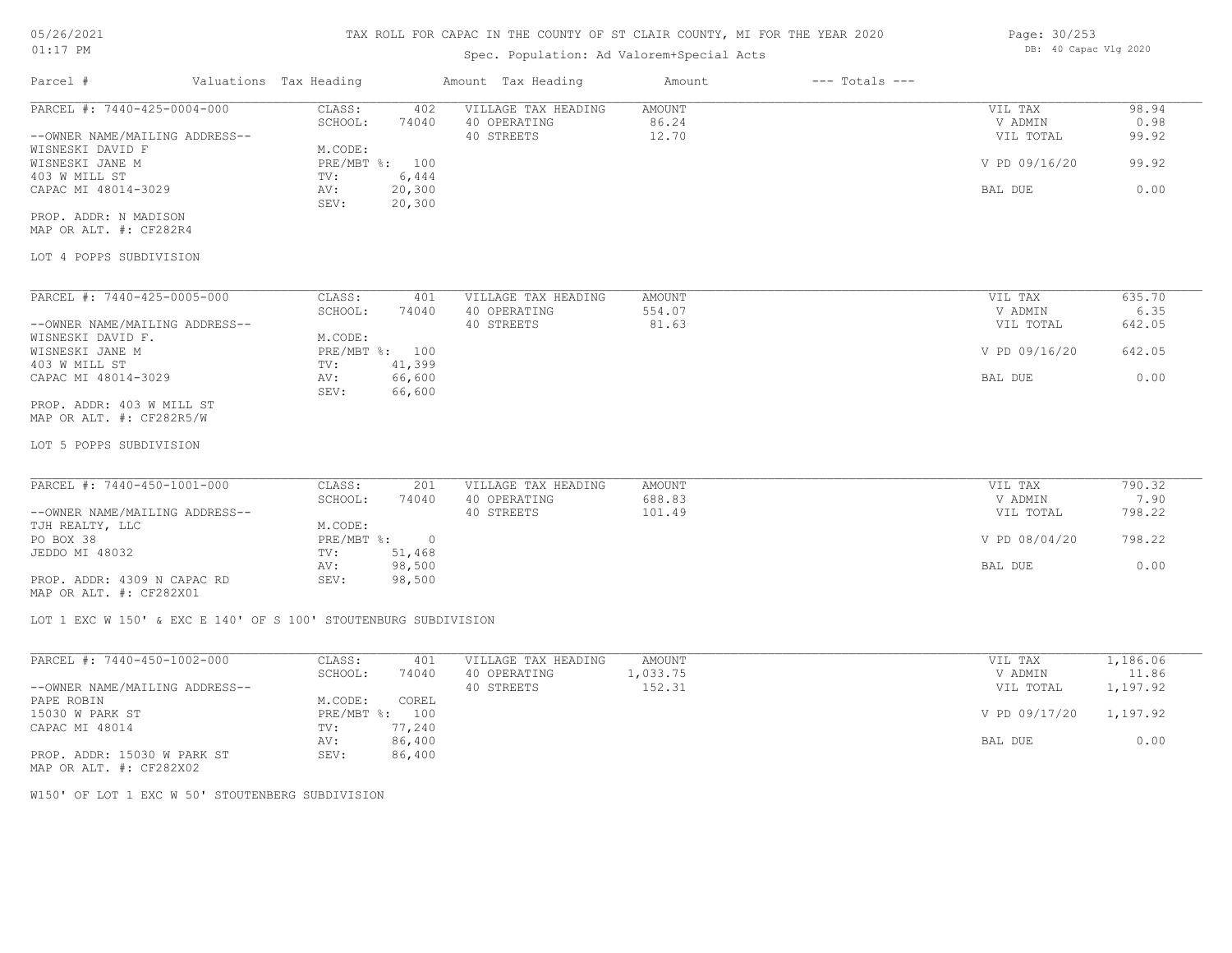## Spec. Population: Ad Valorem+Special Acts

| Page: 31/253 |                       |  |
|--------------|-----------------------|--|
|              | DB: 40 Capac Vlg 2020 |  |

| Parcel #                       | Valuations Tax Heading |        | Amount Tax Heading  | Amount | $---$ Totals $---$ |               |        |
|--------------------------------|------------------------|--------|---------------------|--------|--------------------|---------------|--------|
| PARCEL #: 7440-450-1003-000    | CLASS:                 | 202    | VILLAGE TAX HEADING | AMOUNT |                    | VIL TAX       | 144.69 |
|                                | SCHOOL:                | 74040  | 40 OPERATING        | 126.11 |                    | V ADMIN       | 1.44   |
| --OWNER NAME/MAILING ADDRESS-- |                        |        | 40 STREETS          | 18.58  |                    | VIL TOTAL     | 146.13 |
| TJH REALTY, LLC                | M.CODE:                |        |                     |        |                    |               |        |
| PO BOX 38                      | $PRE/MBT$ %:           |        |                     |        |                    | V PD 08/04/20 | 146.13 |
| JEDDO MI 48032                 | TV:                    | 9,423  |                     |        |                    |               |        |
|                                | AV:                    | 20,300 |                     |        |                    | BAL DUE       | 0.00   |
| PROP. ADDR: 4305 N CAPAC RD    | SEV:                   | 20,300 |                     |        |                    |               |        |
| MAP OR ALT. #: CF282X03        |                        |        |                     |        |                    |               |        |

E140 FT OF S 100 FT OF LOT 1 STOUTENBURG SUBD SEC 21 T7N R13E

| PARCEL #: 7440-450-1004-000    | CLASS:  | 401            | VILLAGE TAX HEADING | AMOUNT | VIL TAX       | 570.74 |
|--------------------------------|---------|----------------|---------------------|--------|---------------|--------|
|                                | SCHOOL: | 74040          | 40 OPERATING        | 497.45 | V ADMIN       | 5.70   |
| --OWNER NAME/MAILING ADDRESS-- |         |                | 40 STREETS          | 73.29  | VIL TOTAL     | 576.44 |
| JAMISON NETTIE                 | M.CODE: | COREL          |                     |        |               |        |
| 15038 W PARK ST                |         | PRE/MBT %: 100 |                     |        | V PD 09/17/20 | 576.44 |
| CAPAC MI 48014-3042            | TV:     | 37,169         |                     |        |               |        |
|                                | AV:     | 62,700         |                     |        | BAL DUE       | 0.00   |
| PROP. ADDR: 15038 W PARK ST    | SEV:    | 62,700         |                     |        |               |        |
| MAP OR ALT. #: CF282X04        |         |                |                     |        |               |        |

LOT 2 & W 50' OF LOT 1 STOUTENBURG SUBDIVISION

| PARCEL #: 7440-450-1005-000    | CLASS:     | 401    | VILLAGE TAX HEADING | AMOUNT | VIL TAX       | 158.13 |
|--------------------------------|------------|--------|---------------------|--------|---------------|--------|
|                                | SCHOOL:    | 74040  | 40 OPERATING        | 137.83 | V ADMIN       | 1.58   |
| --OWNER NAME/MAILING ADDRESS-- |            |        | 40 STREETS          | 20.30  | VIL TOTAL     | 159.71 |
| KOBAYASHI ROBERTA G.           | M.CODE:    |        |                     |        |               |        |
| BARNARD DALE B.                | PRE/MBT %: |        |                     |        | V PD 09/02/20 | 159.71 |
| 535 N NEEPER ST                | TV:        | 10,299 |                     |        |               |        |
| CAPAC MI 48014-3040            | AV:        | 23,200 |                     |        | BAL DUE       | 0.00   |
|                                | SEV:       | 23,200 |                     |        |               |        |
| PROP. ADDR: 15050 W PARK ST    |            |        |                     |        |               |        |

MAP OR ALT. #: CF282X05

#### LOT 3 STOUTENBURG SUBDIVISION

| PARCEL #: 7440-450-1006-000    | CLASS:  | 402            | VILLAGE TAX HEADING | AMOUNT | VIL TAX       | 166.48 |
|--------------------------------|---------|----------------|---------------------|--------|---------------|--------|
|                                | SCHOOL: | 74040          | 40 OPERATING        | 145.10 | V ADMIN       | 1.66   |
| --OWNER NAME/MAILING ADDRESS-- |         |                | 40 STREETS          | 21.38  | VIL TOTAL     | 168.14 |
| WHITE ROBERT G                 | M.CODE: |                |                     |        |               |        |
| 15070 W PARK ST                |         | PRE/MBT %: 100 |                     |        | V PD 07/29/20 | 168.14 |
| CAPAC MI 48014-3042            | TV:     | 10,842         |                     |        |               |        |
|                                | AV:     | 18,000         |                     |        | BAL DUE       | 0.00   |
| PROP. ADDR: W PARK ST          | SEV:    | 18,000         |                     |        |               |        |
| MAP OR ALT. #: CF282X06        |         |                |                     |        |               |        |

LOT 4 STOUTENBURG SUBD SEC 21 T7N R13E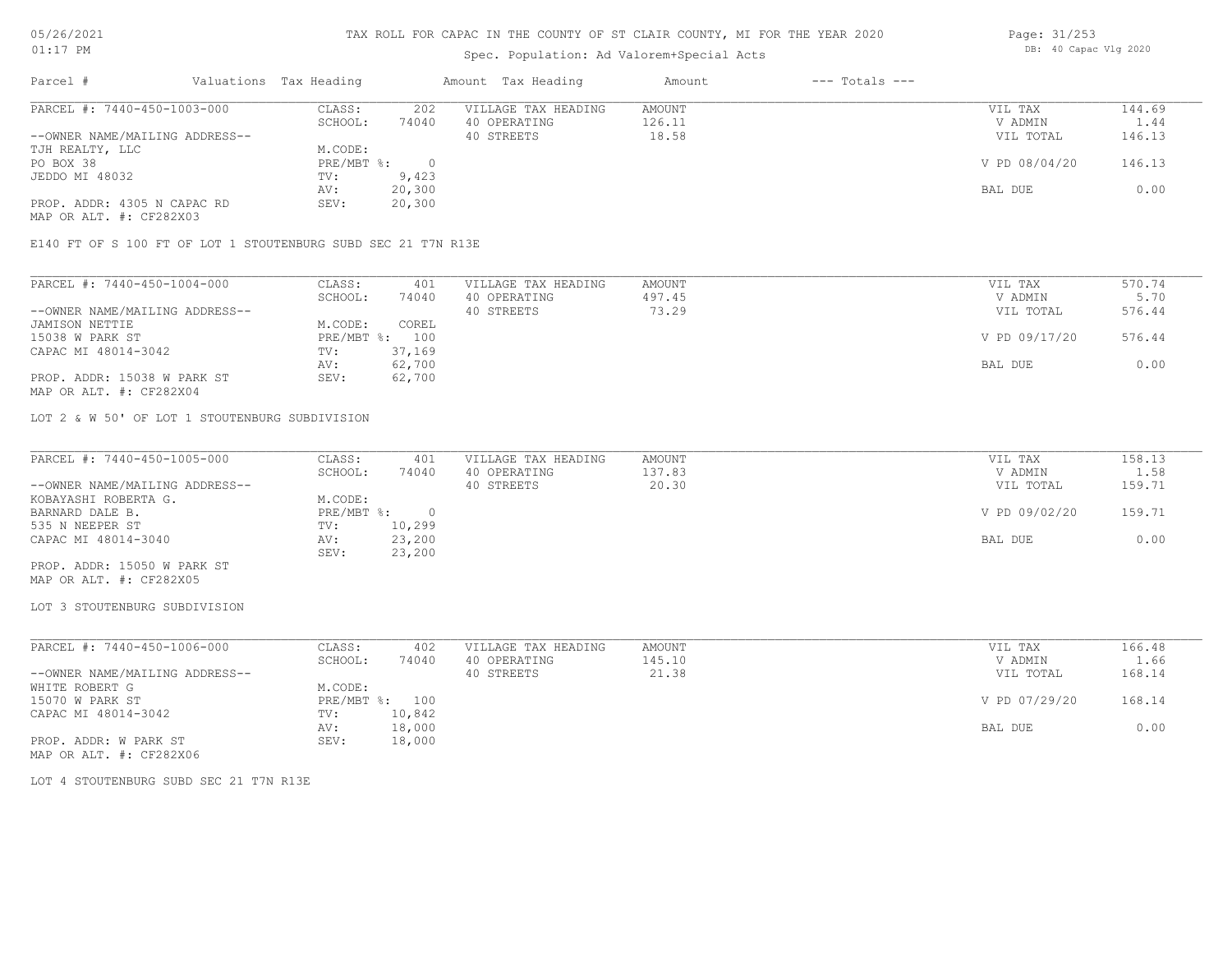### TAX ROLL FOR CAPAC IN THE COUNTY OF ST CLAIR COUNTY, MI FOR THE YEAR 2020

## Spec. Population: Ad Valorem+Special Acts

| Page: 32/253 |                       |  |
|--------------|-----------------------|--|
|              | DB: 40 Capac Vlg 2020 |  |

| Parcel #                       | Valuations Tax Heading |        | Amount Tax Heading  | Amount | $---$ Totals $---$ |               |        |
|--------------------------------|------------------------|--------|---------------------|--------|--------------------|---------------|--------|
| PARCEL #: 7440-450-1007-000    | CLASS:                 | 402    | VILLAGE TAX HEADING | AMOUNT |                    | VIL TAX       | 166.48 |
|                                | SCHOOL:                | 74040  | 40 OPERATING        | 145.10 |                    | V ADMIN       | 1.66   |
| --OWNER NAME/MAILING ADDRESS-- |                        |        | 40 STREETS          | 21.38  |                    | VIL TOTAL     | 168.14 |
| WHITE ROBERT G                 | M.CODE:                |        |                     |        |                    |               |        |
| 15070 W PARK ST                | PRE/MBT %: 100         |        |                     |        |                    | V PD 07/29/20 | 168.14 |
| CAPAC MI 48014-3042            | TV:                    | 10,842 |                     |        |                    |               |        |
|                                | AV:                    | 18,000 |                     |        |                    | BAL DUE       | 0.00   |
| PROP. ADDR: W PARK ST          | SEV:                   | 18,000 |                     |        |                    |               |        |
|                                |                        |        |                     |        |                    |               |        |

MAP OR ALT. #: CF282X07

LOT 5 STOUTENBURG SUBD SEC 21 T7N R13E

| PARCEL #: 7440-450-1008-000    | CLASS:  | 401            | VILLAGE TAX HEADING | AMOUNT | VIL TAX       | 799.74 |
|--------------------------------|---------|----------------|---------------------|--------|---------------|--------|
|                                | SCHOOL: | 74040          | 40 OPERATING        | 697.04 | V ADMIN       | 7.99   |
| --OWNER NAME/MAILING ADDRESS-- |         |                | 40 STREETS          | 102.70 | VIL TOTAL     | 807.73 |
| WHITE ROBERT G                 | M.CODE: | COREL          |                     |        |               |        |
| 15070 W PARK ST                |         | PRE/MBT %: 100 |                     |        | V PD 09/17/20 | 807.73 |
| CAPAC MI 48014-3042            | TV:     | 52,082         |                     |        |               |        |
|                                | AV:     | 85,400         |                     |        | BAL DUE       | 0.00   |
| PROP. ADDR: 15070 W PARK ST    | SEV:    | 85,400         |                     |        |               |        |
| MAP OR ALT. #: CF282X08        |         |                |                     |        |               |        |

LOT 6 STOUTENBURG SUBD SEC 21 T7N R13E

| PARCEL #: 7440-450-1009-000    | CLASS:     | 703   | VILLAGE TAX HEADING | AMOUNT | VIL TAX   | 0.00 |
|--------------------------------|------------|-------|---------------------|--------|-----------|------|
|                                | SCHOOL:    | 74040 | 40 OPERATING        | 0.00   | V ADMIN   | 0.00 |
| --OWNER NAME/MAILING ADDRESS-- |            |       | 40 STREETS          | 0.00   | VIL TOTAL | 0.00 |
| VILLAGE OF CAPAC               | M.CODE:    |       |                     |        |           |      |
| 131 N MAIN                     | PRE/MBT %: |       |                     |        | BAL DUE   | 0.00 |
| CAPAC MI 48014-3042            | TV:        |       |                     |        |           |      |
|                                | AV:        |       |                     |        |           |      |
| PROP. ADDR: W PARK ST          | SEV:       |       |                     |        |           |      |
| MAP OR ALT. #: CF282X09        |            |       |                     |        |           |      |

 $\_$  , and the state of the state of the state of the state of the state of the state of the state of the state of the state of the state of the state of the state of the state of the state of the state of the state of the

LOT 7 STOUTENBURG SUBD SEC 21 T7N R13E

| PARCEL #: 7440-450-1010-000    | CLASS:     | 402    | VILLAGE TAX HEADING | AMOUNT | VIL TAX       | 206.90 |
|--------------------------------|------------|--------|---------------------|--------|---------------|--------|
|                                | SCHOOL:    | 74040  | 40 OPERATING        | 180.33 | V ADMIN       | 2.06   |
| --OWNER NAME/MAILING ADDRESS-- |            |        | 40 STREETS          | 26.57  | VIL TOTAL     | 208.96 |
| WHITE ROBERT G                 | M.CODE:    |        |                     |        |               |        |
| 15070 W PARK ST                | PRE/MBT %: | $\cap$ |                     |        | V PD 07/29/20 | 208.96 |
| CAPAC MI 48014-3042            | TV:        | 13,474 |                     |        |               |        |
|                                | AV:        | 20,300 |                     |        | BAL DUE       | 0.00   |
| PROP. ADDR: W PARK ST          | SEV:       | 20,300 |                     |        |               |        |

MAP OR ALT. #: CF282X10

LOT 8 STOUTENBURG SUBD SEC 21 T7N R13E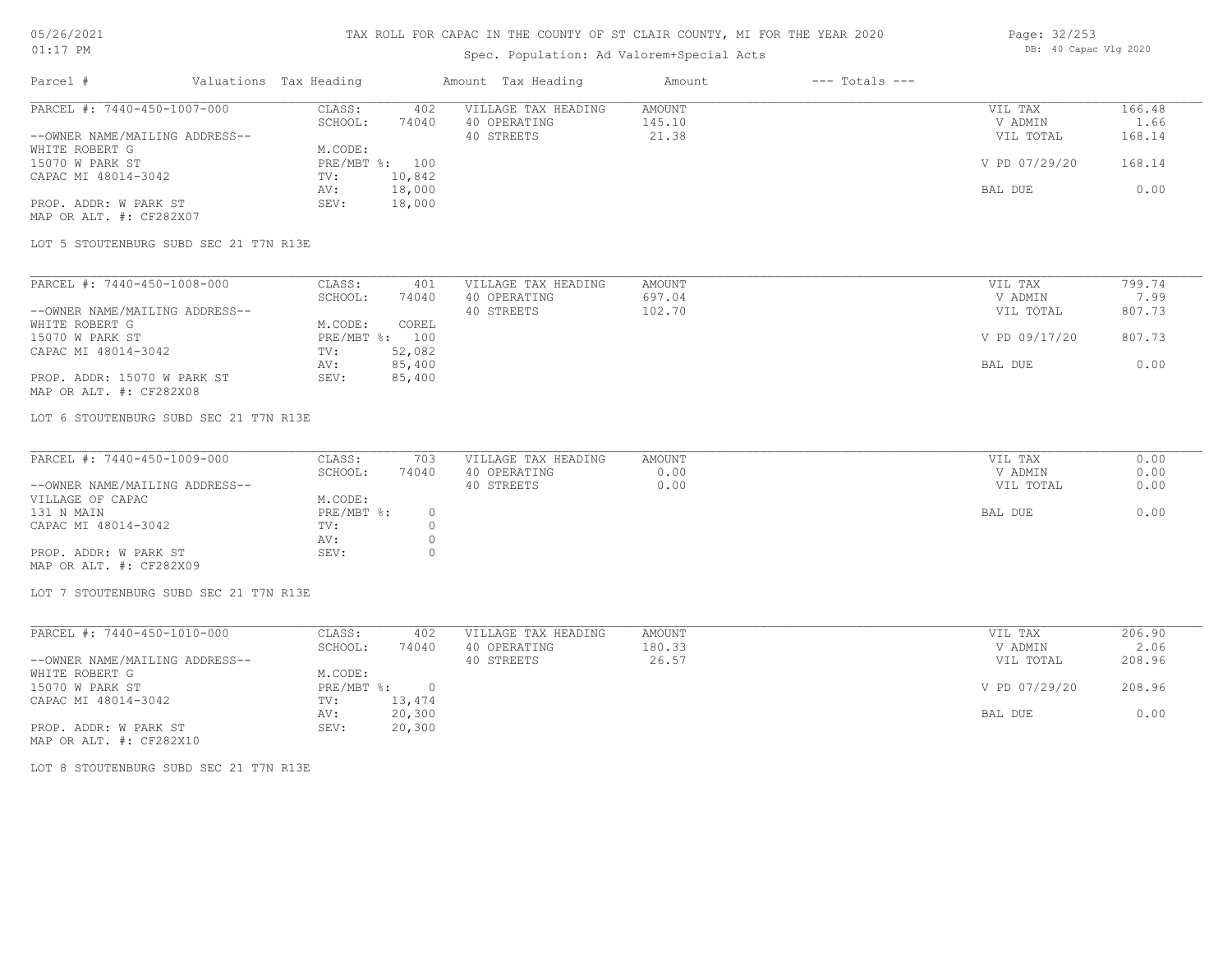### Spec. Population: Ad Valorem+Special Acts

| Parcel #                       | Valuations Tax Heading |        | Amount Tax Heading  | Amount | $---$ Totals $---$ |               |        |
|--------------------------------|------------------------|--------|---------------------|--------|--------------------|---------------|--------|
| PARCEL #: 7440-450-1011-000    | CLASS:                 | 401    | VILLAGE TAX HEADING | AMOUNT |                    | VIL TAX       | 731.66 |
|                                | SCHOOL:                | 74040  | 40 OPERATING        | 637.70 |                    | V ADMIN       | 7.31   |
| --OWNER NAME/MAILING ADDRESS-- |                        |        | 40 STREETS          | 93.96  |                    | VIL TOTAL     | 738.97 |
| TOWNSEND JASON                 | M.CODE:                | COREL  |                     |        |                    |               |        |
| TOWNSEND COLLEEN               | PRE/MBT %: 100         |        |                     |        |                    | V PD 09/17/20 | 738.97 |
| 15096 W PARK ST                | TV:                    | 47,648 |                     |        |                    |               |        |
| CAPAC MI 48014                 | AV:                    | 75,500 |                     |        |                    | BAL DUE       | 0.00   |
|                                | SEV:                   | 75,500 |                     |        |                    |               |        |
| PROP. ADDR: 15096 W PARK ST    |                        |        |                     |        |                    |               |        |

MAP OR ALT. #: CF282X11

LOT 9 STOUTENBURG SUBD SEC 21 T7N R13E

| PARCEL #: 7440-450-1012-000     | CLASS:     | 202      | VILLAGE TAX HEADING | AMOUNT | VIL TAX       | 91.29 |
|---------------------------------|------------|----------|---------------------|--------|---------------|-------|
|                                 | SCHOOL:    | 74040    | 40 OPERATING        | 79.57  | V ADMIN       | 0.91  |
| --OWNER NAME/MAILING ADDRESS--  |            |          | 40 STREETS          | 11.72  | VIL TOTAL     | 92.20 |
| WEST MICHIGAN FAMILY HOMES, LLC | M.CODE:    |          |                     |        |               |       |
| 13854 SIMONE DR                 | PRE/MBT %: | $\Omega$ |                     |        | V PD 08/12/20 | 92.20 |
| SHELBY MI 48315                 | TV:        | 5,946    |                     |        |               |       |
|                                 | AV:        | 10,700   |                     |        | BAL DUE       | 0.00  |
| PROP. ADDR: W PARK ST           | SEV:       | 10,700   |                     |        |               |       |

MAP OR ALT. #: CF282X12

LOT 10 STOUTENBURG SUBD SEC 21 T7N R13E

| PARCEL #: 7440-450-1013-000    | CLASS:       | 401     | VILLAGE TAX HEADING | AMOUNT   | VIL TAX       | 1,188.09 |
|--------------------------------|--------------|---------|---------------------|----------|---------------|----------|
|                                | SCHOOL:      | 74040   | 40 OPERATING        | 1,035.52 | V ADMIN       | 11.88    |
| --OWNER NAME/MAILING ADDRESS-- |              |         | 40 STREETS          | 152.57   | VIL TOTAL     | 1,199.97 |
| A S PROPERTIES INC             | M.CODE:      |         |                     |          |               |          |
| 20 EDDA MARIE                  | $PRE/MBT$ %: |         |                     |          | V PD 09/09/20 | 1,199.97 |
| LAPEER MI 48446                | TV:          | 77,372  |                     |          |               |          |
|                                | AV:          | 102,700 |                     |          | BAL DUE       | 0.00     |
| PROP. ADDR: 16014 W PARK ST    | SEV:         | 102,700 |                     |          |               |          |
|                                |              |         |                     |          |               |          |

MAP OR ALT. #: 282X13

LOT 11 STOUTENBURG SUBDIVISION SECTION 21 T7N R13E

| PARCEL #: 7440-450-1014-000    | CLASS:     | 401     | VILLAGE TAX HEADING | AMOUNT   | VIL TAX       | 1,210.87 |
|--------------------------------|------------|---------|---------------------|----------|---------------|----------|
|                                | SCHOOL:    | 74040   | 40 OPERATING        | 1,055.37 | V ADMIN       | 12.10    |
| --OWNER NAME/MAILING ADDRESS-- |            |         | 40 STREETS          | 155.50   | VIL TOTAL     | 1,222.97 |
| A S PROPERTIES INC             | M.CODE:    |         |                     |          |               |          |
| 20 EDDA MARIE                  | PRE/MBT %: |         |                     |          | V PD 09/09/20 | 1,222.97 |
| LAPEER MI 48446                | TV:        | 78,855  |                     |          |               |          |
|                                | AV:        | 104,700 |                     |          | BAL DUE       | 0.00     |
| PROP. ADDR: 16018 W PARK ST    | SEV:       | 104,700 |                     |          |               |          |
| MAP OR ALT. #: 282X14          |            |         |                     |          |               |          |

LOT 12 STOUTENBURG SUBDIVISION SECTION 21 T7N R13E

Page: 33/253 DB: 40 Capac Vlg 2020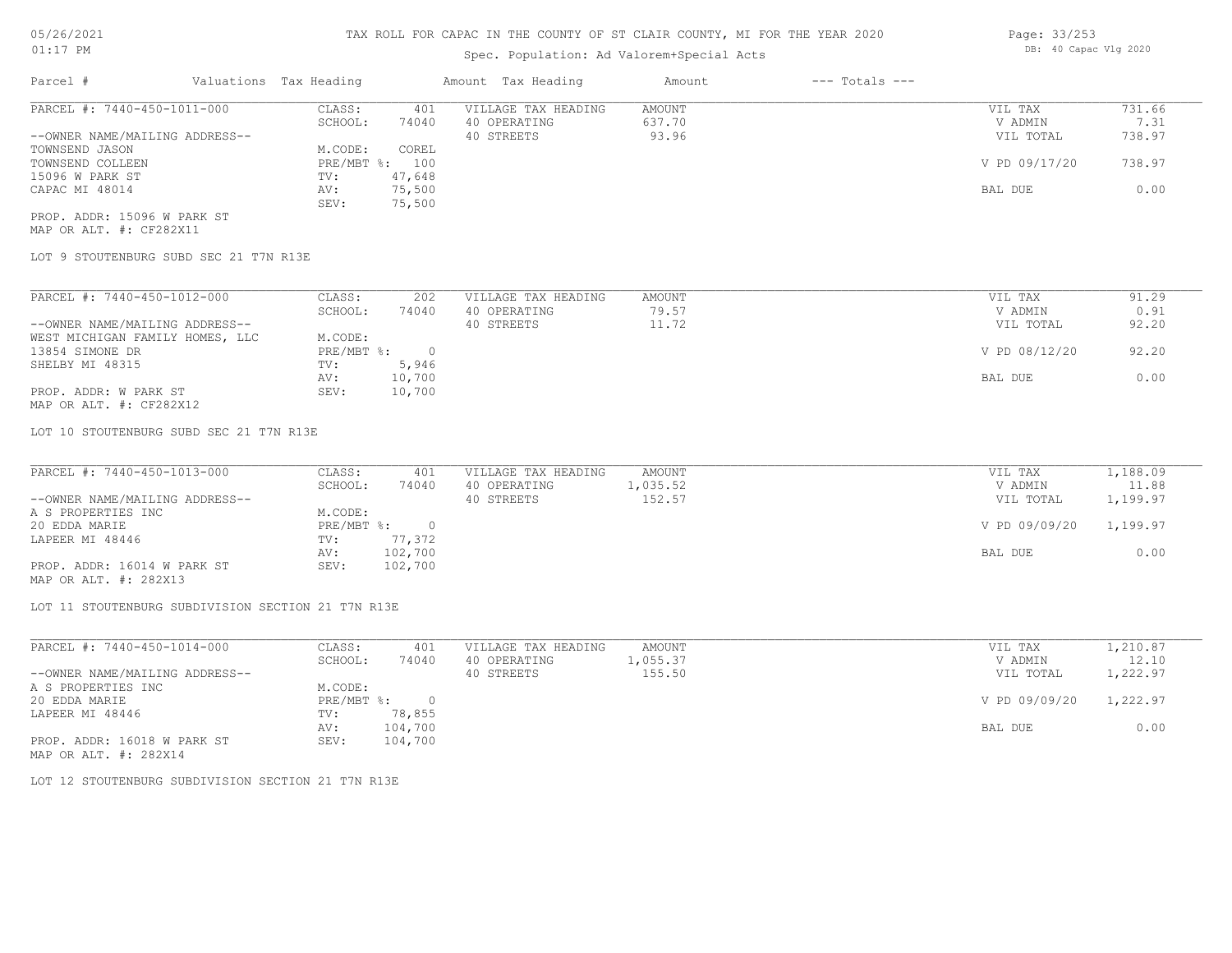#### TAX ROLL FOR CAPAC IN THE COUNTY OF ST CLAIR COUNTY, MI FOR THE YEAR 2020

### Spec. Population: Ad Valorem+Special Acts

| Page: 34/253 |                       |  |
|--------------|-----------------------|--|
|              | DB: 40 Capac Vlg 2020 |  |

| Parcel #                       | Valuations Tax Heading |         | Amount Tax Heading  | Amount   | $---$ Totals $---$ |               |          |
|--------------------------------|------------------------|---------|---------------------|----------|--------------------|---------------|----------|
| PARCEL #: 7440-450-1015-000    | CLASS:                 | 401     | VILLAGE TAX HEADING | AMOUNT   |                    | VIL TAX       | 1,210.87 |
|                                | SCHOOL:                | 74040   | 40 OPERATING        | 1,055.37 |                    | V ADMIN       | 12.10    |
| --OWNER NAME/MAILING ADDRESS-- |                        |         | 40 STREETS          | 155.50   |                    | VIL TOTAL     | 1,222.97 |
| A S PROPERTIES INC             | M.CODE:                |         |                     |          |                    |               |          |
| 20 EDDA MARIE                  | $PRE/MBT$ %:           |         |                     |          |                    | V PD 09/09/20 | 1,222.97 |
| LAPEER MI 48446                | TV:                    | 78,855  |                     |          |                    |               |          |
|                                | AV:                    | 104,700 |                     |          |                    | BAL DUE       | 0.00     |
| PROP. ADDR: 16022 W PARK ST    | SEV:                   | 104,700 |                     |          |                    |               |          |
| MAP OR ALT. #: 282X15          |                        |         |                     |          |                    |               |          |

LOT 13 STOUTENBURG SUBDIVISION SECTION 21 T7N R13E

| PARCEL #: 7440-450-1016-000    | CLASS:       | 402    | VILLAGE TAX HEADING | AMOUNT | VIL TAX   | 153.75 |
|--------------------------------|--------------|--------|---------------------|--------|-----------|--------|
|                                | SCHOOL:      | 74040  | 40 OPERATING        | 134.01 | V ADMIN   | 1.53   |
| --OWNER NAME/MAILING ADDRESS-- |              |        | 40 STREETS          | 19.74  | VIL TOTAL | 155.28 |
| LUMBARDO ROBERT JR             | M.CODE:      |        |                     |        |           |        |
| LUMBARDO DESIREE M             | $PRE/MBT$ %: | 100    |                     |        | BAL DUE   | 155.28 |
| 4313 STEVENS DR                | TV:          | 10,013 |                     |        |           |        |
| CAPAC MI 48014                 | AV:          | 20,300 |                     |        |           |        |
|                                | SEV:         | 20,300 |                     |        |           |        |
| PROP. ADDR: W PARK ST          |              |        |                     |        |           |        |

MAP OR ALT. #: CF282X16

LOT 14 STOUTENBURG SUBD SEC 21 T7N R13E

| PARCEL #: 7440-450-1017-000    | CLASS:       | 401     | VILLAGE TAX HEADING | AMOUNT   | VIL TAX       | 1,472.32 |
|--------------------------------|--------------|---------|---------------------|----------|---------------|----------|
|                                | SCHOOL:      | 74040   | 40 OPERATING        | 1,283.25 | V ADMIN       | 14.72    |
| --OWNER NAME/MAILING ADDRESS-- |              |         | 40 STREETS          | 189.07   | VIL TOTAL     | 1,487.04 |
| FEB 7 PROPERTIES, INC          | M.CODE:      |         |                     |          |               |          |
| 20 EDDA MARIE CT               | $PRE/MBT$ %: |         |                     |          | V PD 09/09/20 | 1,487.04 |
| LAPEER MI 48446                | TV:          | 95,882  |                     |          |               |          |
|                                | AV:          | 106,800 |                     |          | BAL DUE       | 0.00     |
| PROP. ADDR: 16030 W PARK ST    | SEV:         | 106,800 |                     |          |               |          |
| MAP OR ALT. #: 282X17          |              |         |                     |          |               |          |

LOT 15 STOUTENBURG SUBDIVISION SECTION 21 T7N R13E

| PARCEL #: 7440-450-1018-000    | CLASS:       | 401     | VILLAGE TAX HEADING | AMOUNT   | VIL TAX       | 1,460.87 |
|--------------------------------|--------------|---------|---------------------|----------|---------------|----------|
|                                | SCHOOL:      | 74040   | 40 OPERATING        | 1,273.27 | V ADMIN       | 14.60    |
| --OWNER NAME/MAILING ADDRESS-- |              |         | 40 STREETS          | 187.60   | VIL TOTAL     | 1,475.47 |
| FEB 7 PROPERTIES, INC          | M.CODE:      |         |                     |          |               |          |
| 20 EDDA MARIE                  | $PRE/MBT$ %: |         |                     |          | V PD 09/09/20 | 1,475.47 |
| LAPEER MI 48446                | TV:          | 95,136  |                     |          |               |          |
|                                | AV:          | 105,700 |                     |          | BAL DUE       | 0.00     |
| PROP. ADDR: 16032 W PARK ST    | SEV:         | 105,700 |                     |          |               |          |
| MAP OR ALT. #: 282X18          |              |         |                     |          |               |          |

LOT 16 STOUTENBURG SUBDIVISION SECTION 21 T7N R13E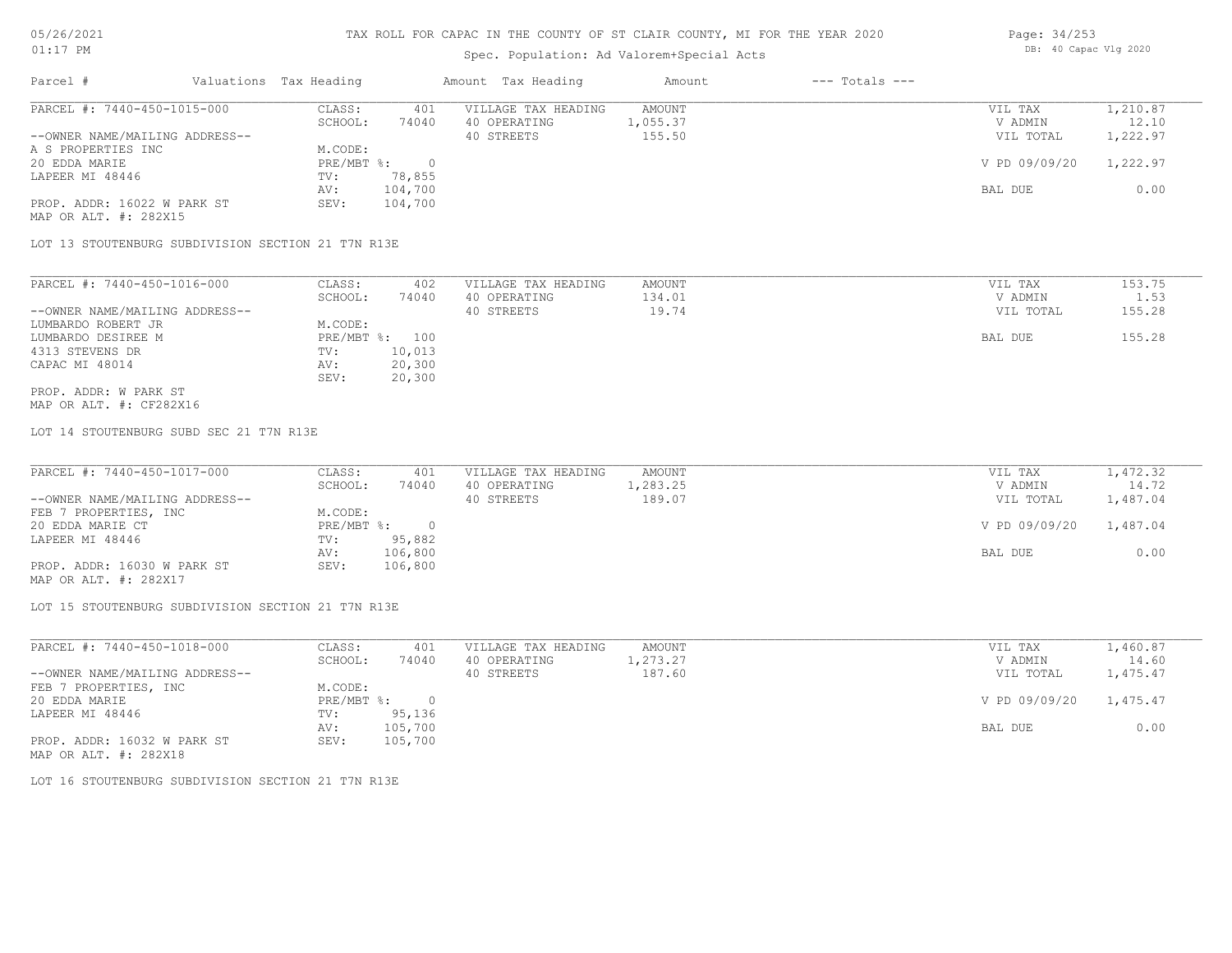## Spec. Population: Ad Valorem+Special Acts

| Page: 35/253 |                       |  |
|--------------|-----------------------|--|
|              | DB: 40 Capac Vlg 2020 |  |

| Parcel #                       | Valuations Tax Heading |         | Amount Tax Heading  | Amount   | $---$ Totals $---$ |               |          |
|--------------------------------|------------------------|---------|---------------------|----------|--------------------|---------------|----------|
| PARCEL #: 7440-450-1019-000    | CLASS:                 | 401     | VILLAGE TAX HEADING | AMOUNT   |                    | VIL TAX       | 1,308.74 |
|                                | SCHOOL:                | 74040   | 40 OPERATING        | 1,140.67 |                    | V ADMIN       | 13.08    |
| --OWNER NAME/MAILING ADDRESS-- |                        |         | 40 STREETS          | 168.07   |                    | VIL TOTAL     | 1,321.82 |
| KING JUSTIN                    | M.CODE:                | COREL   |                     |          |                    |               |          |
| 16038 W PARK ST                | $PRE/MBT$ %:           | 50      |                     |          |                    | V PD 09/17/20 | 1,321.82 |
| CAPAC MI 48014                 | TV:                    | 85,229  |                     |          |                    |               |          |
|                                | AV:                    | 104,400 |                     |          |                    | BAL DUE       | 0.00     |
| PROP. ADDR: 16038 W PARK ST    | SEV:                   | 104,400 |                     |          |                    |               |          |
| MAP OR ALT. #: 282X19          |                        |         |                     |          |                    |               |          |

LOT 17 STOUTENBURG SUBDIVISION SECTION21 T7N R13E

| CLASS:  | 201    | VILLAGE TAX HEADING | AMOUNT | VIL TAX       | 812.88 |
|---------|--------|---------------------|--------|---------------|--------|
| SCHOOL: | 74040  | 40 OPERATING        | 708.49 | V ADMIN       | 8.12   |
|         |        | 40 STREETS          | 104.39 | VIL TOTAL     | 821.00 |
| M.CODE: |        |                     |        |               |        |
|         |        |                     |        | V PD 09/16/20 | 821.00 |
| TV:     | 52,937 |                     |        |               |        |
| AV:     | 63,900 |                     |        | BAL DUE       | 0.00   |
| SEV:    | 63,900 |                     |        |               |        |
|         |        | PRE/MBT %:          |        |               |        |

MAP OR ALT. #: CF283

LOTS 1 & 2 SUPERVISOR CHRIS ABRAHAMS PLAT SEC 27 T7N R13E

| PARCEL #: 7440-600-0002-000    | CLASS:       | 201    | VILLAGE TAX HEADING | AMOUNT | VIL TAX       | 141.41 |
|--------------------------------|--------------|--------|---------------------|--------|---------------|--------|
|                                | SCHOOL:      | 74040  | 40 OPERATING        | 123.25 | V ADMIN       | 1.41   |
| --OWNER NAME/MAILING ADDRESS-- |              |        | 40 STREETS          | 18.16  | VIL TOTAL     | 142.82 |
| K.M.D. INC                     | M.CODE:      |        |                     |        |               |        |
| 320 S MAIN ST                  | $PRE/MBT$ %: |        |                     |        | V PD 09/16/20 | 142.82 |
| CAPAC MI 48014                 | TV:          | 9,209  |                     |        |               |        |
|                                | AV:          | 89,200 |                     |        | BAL DUE       | 0.00   |
| PROP. ADDR: 300 S MAIN         | SEV:         | 89,200 |                     |        |               |        |
| MAP OR ALT. #: CF284           |              |        |                     |        |               |        |

LOT 3 SUPERVISOR CHRIS ABRAHAMS PLAT SEC 27 T7N R13E

| PARCEL #: 7440-600-0003-000                           | CLASS:     | 201     | VILLAGE TAX HEADING | AMOUNT   | VIL TAX       | 1,569.34 |
|-------------------------------------------------------|------------|---------|---------------------|----------|---------------|----------|
|                                                       | SCHOOL:    | 74040   | 40 OPERATING        | l,367.81 | V ADMIN       | 15.69    |
| --OWNER NAME/MAILING ADDRESS--                        |            |         | 40 STREETS          | 201.53   | VIL TOTAL     | 1,585.03 |
| K.M.D. INC                                            | M.CODE:    |         |                     |          |               |          |
| 302 S MAIN ST                                         | PRE/MBT %: | $\cap$  |                     |          | V PD 09/16/20 | 1,585.03 |
| CAPAC MI 48014                                        | TV:        | 102,200 |                     |          |               |          |
|                                                       | AV:        | 105,700 |                     |          | BAL DUE       | 0.00     |
| PROP. ADDR: 302 S MAIN                                | SEV:       | 105,700 |                     |          |               |          |
| $\cdots$ $\cdots$ $\cdots$ $\cdots$ $\cdots$ $\cdots$ |            |         |                     |          |               |          |

MAP OR ALT. #: CF285A

LOTS 4, 5 & 6 SUPERVISOR CHRIS ABRAHAMS PLAT SEC 27 T7N R13E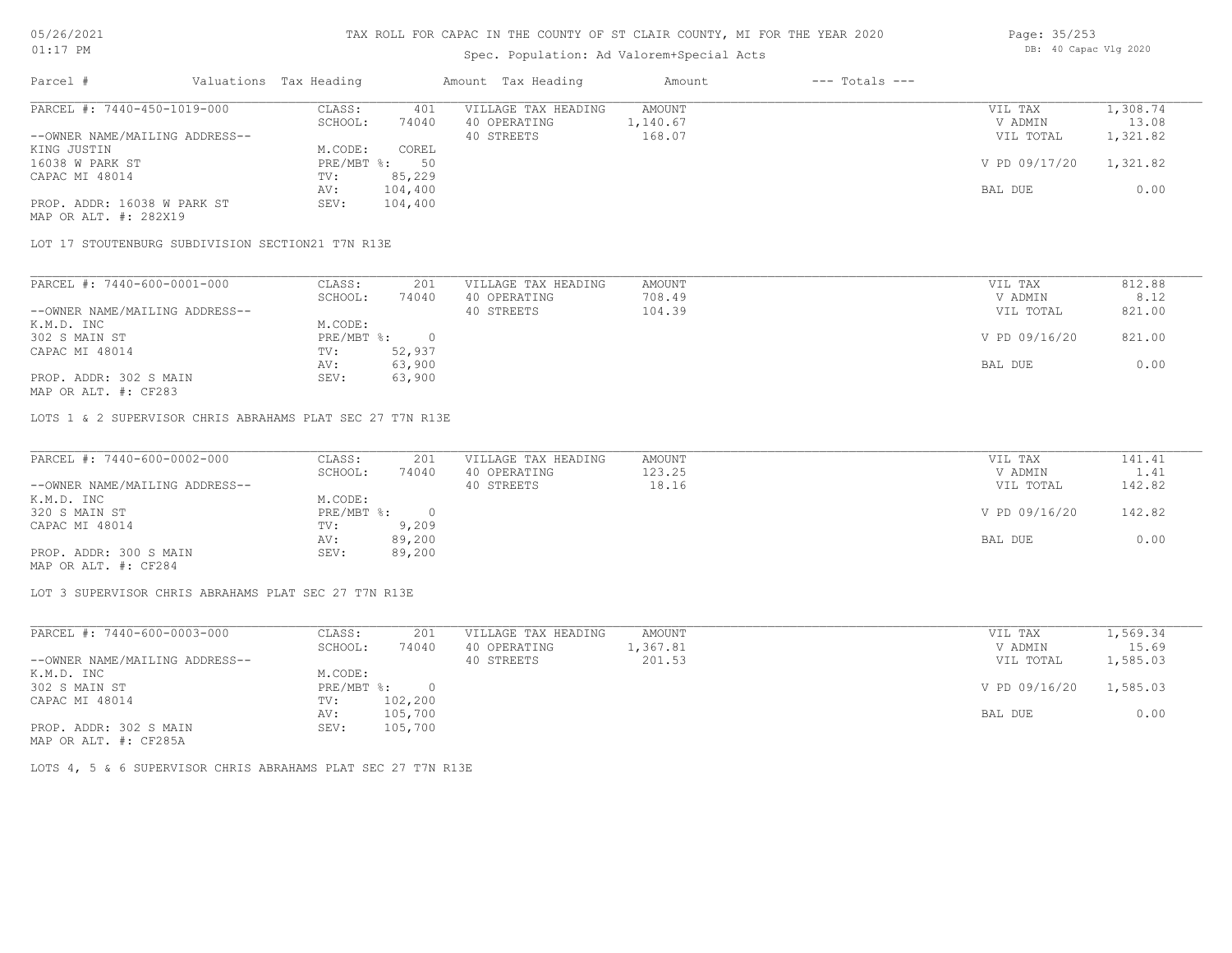#### TAX ROLL FOR CAPAC IN THE COUNTY OF ST CLAIR COUNTY, MI FOR THE YEAR 2020

### Spec. Population: Ad Valorem+Special Acts

| Parcel #                       | Valuations Tax Heading |        | Amount Tax Heading  | Amount | $---$ Totals $---$ |               |       |
|--------------------------------|------------------------|--------|---------------------|--------|--------------------|---------------|-------|
| PARCEL #: 7440-600-0004-000    | CLASS:                 | 202    | VILLAGE TAX HEADING | AMOUNT |                    | VIL TAX       | 83.97 |
|                                | SCHOOL:                | 74040  | 40 OPERATING        | 73.19  |                    | V ADMIN       | 0.83  |
| --OWNER NAME/MAILING ADDRESS-- |                        |        | 40 STREETS          | 10.78  |                    | VIL TOTAL     | 84.80 |
| BULLOCK GERALD/ROSE            | M.CODE:                |        |                     |        |                    |               |       |
| 3388 RANDOLPH RD               | PRE/MBT %:             |        |                     |        |                    | V PD 08/26/20 | 84.80 |
| MOGADORE OH 44260-9430         | TV:                    | 5,469  |                     |        |                    |               |       |
|                                | AV:                    | 19,800 |                     |        |                    | BAL DUE       | 0.00  |
| PROP. ADDR: E HILL STREET      | SEV:                   | 19,800 |                     |        |                    |               |       |
| MAP OR ALT. #: CF285B          |                        |        |                     |        |                    |               |       |

LOT 7 SUPERVISOR CHRIS ABRAHAMS PLAT SEC 27 T7N R13E

| PARCEL #: 7440-600-0005-000    | CLASS:     | 301     | VILLAGE TAX HEADING | AMOUNT | VIL TAX   | 933.33 |
|--------------------------------|------------|---------|---------------------|--------|-----------|--------|
|                                | SCHOOL:    | 74040   | 40 OPERATING        | 813.47 | V ADMIN   | 9.33   |
| --OWNER NAME/MAILING ADDRESS-- |            |         | 40 STREETS          | 119.86 | VIL TOTAL | 942.66 |
| CAPAC CONSTRUCTION CO          | M.CODE:    |         |                     |        |           |        |
| PO BOX 388                     | PRE/MBT %: |         |                     |        | BAL DUE   | 942.66 |
| CAPAC MI 48014-0388            | TV:        | 60,781  |                     |        |           |        |
|                                | AV:        | 102,300 |                     |        |           |        |
| PROP. ADDR: 216 E HILL STREET  | SEV:       | 102,300 |                     |        |           |        |
| MAP OR ALT. #: CF286           |            |         |                     |        |           |        |

LOTS 8, 9, 10, 11, 12, 13 & 14 SUPERVISOR CHRIS ABRAHAMS PLAT SEC 27 T7N R13E

| PARCEL #: 7440-600-0006-000    | CLASS:  | 401            | VILLAGE TAX HEADING | AMOUNT | VIL TAX       | 321.25 |
|--------------------------------|---------|----------------|---------------------|--------|---------------|--------|
|                                | SCHOOL: | 74040          | 40 OPERATING        | 280.00 | V ADMIN       | 3.21   |
| --OWNER NAME/MAILING ADDRESS-- |         |                | 40 STREETS          | 41.25  | VIL TOTAL     | 324.46 |
| GUADAUPE D SUSTAITA            | M.CODE: | COREL          |                     |        |               |        |
| 106 E HILL ST                  |         | PRE/MBT %: 100 |                     |        | V PD 09/17/20 | 324.46 |
| CAPAC MI 48014                 | TV:     | 20,921         |                     |        |               |        |
|                                | AV:     | 38,600         |                     |        | BAL DUE       | 0.00   |
| PROP. ADDR: 106 E HILL STREET  | SEV:    | 38,600         |                     |        |               |        |
| MAP OR ALT. #: CF287           |         |                |                     |        |               |        |

LOT 15 SUPERVISOR CHRIS ABRAHAMS PLAT

| PARCEL #: 7440-600-0007-000    | CLASS:     | 401    | VILLAGE TAX HEADING | AMOUNT | VIL TAX       | 541.38 |
|--------------------------------|------------|--------|---------------------|--------|---------------|--------|
|                                | SCHOOL:    | 74040  | 40 OPERATING        | 471.86 | V ADMIN       | 5.41   |
| --OWNER NAME/MAILING ADDRESS-- |            |        | 40 STREETS          | 69.52  | VIL TOTAL     | 546.79 |
| GANSHAW LEVI                   | M.CODE:    | 00LSB  |                     |        |               |        |
| 104 E HILL STREET              | PRE/MBT %: | 100    |                     |        | V PD 08/26/20 | 546.79 |
| CAPAC MI 48014                 | TV:        | 35,257 |                     |        |               |        |
|                                | AV:        | 38,800 |                     |        | BAL DUE       | 0.00   |
| PROP. ADDR: 104 E HILL STREET  | SEV:       | 38,800 |                     |        |               |        |

MAP OR ALT. #: CF288

LOT 16 SUPERVISOR CHRIS ABRAHAMS PLAT

Page: 36/253 DB: 40 Capac Vlg 2020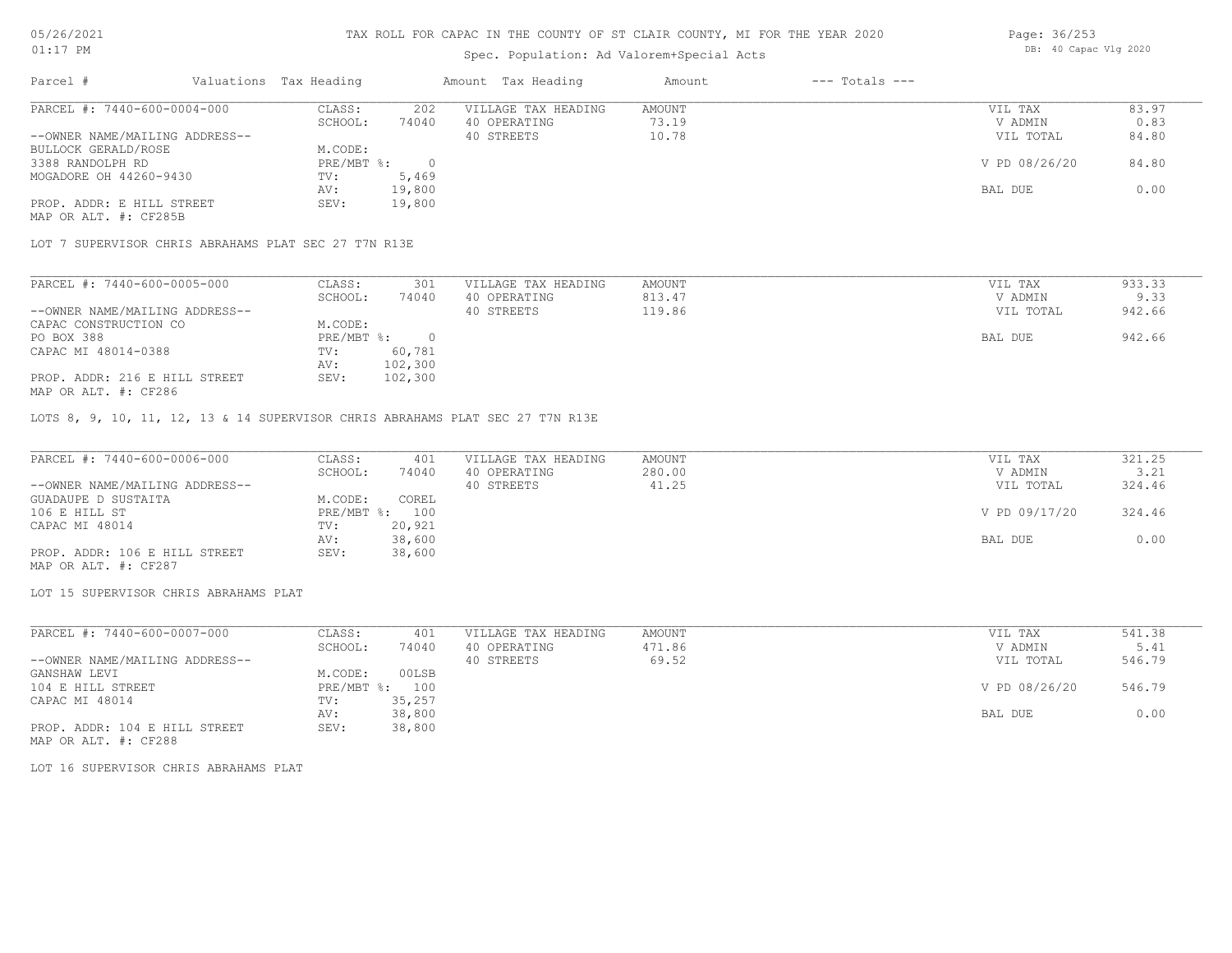## Spec. Population: Ad Valorem+Special Acts

| Page: 37/253 |                       |  |
|--------------|-----------------------|--|
|              | DB: 40 Capac Vlg 2020 |  |

| Parcel #                       | Valuations Tax Heading |        | Amount Tax Heading  | Amount | $---$ Totals $---$ |               |        |
|--------------------------------|------------------------|--------|---------------------|--------|--------------------|---------------|--------|
| PARCEL #: 7440-600-0008-000    | CLASS:                 | 401    | VILLAGE TAX HEADING | AMOUNT |                    | VIL TAX       | 476.77 |
|                                | SCHOOL:                | 74040  | 40 OPERATING        | 415.55 |                    | V ADMIN       | 4.76   |
| --OWNER NAME/MAILING ADDRESS-- |                        |        | 40 STREETS          | 61.22  |                    | VIL TOTAL     | 481.53 |
| GONZALEZ FRANCISCO J           | M.CODE:                | COREL  |                     |        |                    |               |        |
| P.O. BOX 381                   | $PRE/MBT$ %:           |        |                     |        |                    | V PD 09/17/20 | 481.53 |
| MEMPHIS MI 48041               | TV:                    | 31,049 |                     |        |                    |               |        |
|                                | AV:                    | 44,100 |                     |        |                    | BAL DUE       | 0.00   |
| PROP. ADDR: 400 S MAIN         | SEV:                   | 44,100 |                     |        |                    |               |        |
| MAP OR ALT. #: CF289           |                        |        |                     |        |                    |               |        |

LOT 17 SUPERVISORS CHRIS ABRAHAMS PLAT SEC 27 T7N R13E

| PARCEL #: 7440-600-0010-000    | CLASS:     | 401    | VILLAGE TAX HEADING | AMOUNT | VIL TAX       | 477.68 |
|--------------------------------|------------|--------|---------------------|--------|---------------|--------|
|                                | SCHOOL:    | 74040  | 40 OPERATING        | 416.34 | V ADMIN       | 4.77   |
| --OWNER NAME/MAILING ADDRESS-- |            |        | 40 STREETS          | 61.34  | VIL TOTAL     | 482.45 |
| RAMIREZ MARIO                  | M.CODE:    | 00LSB  |                     |        |               |        |
| RAMIREZ SAMANTHA               | PRE/MBT %: | 100    |                     |        | V PD 08/26/20 | 482.45 |
| 404 S MAIN ST                  | TV:        | 31,108 |                     |        |               |        |
| CAPAC MI 48014-3719            | AV:        | 48,700 |                     |        | BAL DUE       | 0.00   |
|                                | SEV:       | 48,700 |                     |        |               |        |
| PROP. ADDR: 404 S MAIN         |            |        |                     |        |               |        |

MAP OR ALT. #: CF290

LOTS 18 & 19 SUPERVISOR CHRIS ABRAHAMS PLAT

| PARCEL #: 7440-600-0011-000    | CLASS:  | 401            | VILLAGE TAX HEADING | AMOUNT | VIL TAX       | 462.52 |
|--------------------------------|---------|----------------|---------------------|--------|---------------|--------|
|                                | SCHOOL: | 74040          | 40 OPERATING        | 403.13 | V ADMIN       | 4.62   |
| --OWNER NAME/MAILING ADDRESS-- |         |                | 40 STREETS          | 59.39  | VIL TOTAL     | 467.14 |
| DESMIT WALTER II/MARIE         | M.CODE: |                |                     |        |               |        |
| 406 S MAIN ST                  |         | PRE/MBT %: 100 |                     |        | V PD 09/16/20 | 467.14 |
| CAPAC MI 48014-3719            | TV:     | 30,121         |                     |        |               |        |
|                                | AV:     | 51,800         |                     |        | BAL DUE       | 0.00   |
| PROP. ADDR: 406 S MAIN         | SEV:    | 51,800         |                     |        |               |        |
|                                |         |                |                     |        |               |        |

MAP OR ALT. #: CF291

LOT 20 SUPERVISOR CHRIS ABRAHAMS PLAT SEC 27 T7N R13E

| PARCEL #: 7440-600-0012-000    | CLASS:  | 401            | VILLAGE TAX HEADING | AMOUNT | VIL TAX       | 75.88 |
|--------------------------------|---------|----------------|---------------------|--------|---------------|-------|
|                                | SCHOOL: | 74040          | 40 OPERATING        | 66.14  | V ADMIN       | 0.75  |
| --OWNER NAME/MAILING ADDRESS-- |         |                | 40 STREETS          | 9.74   | VIL TOTAL     | 76.63 |
| DESMIT WALTER II/MARIE         | M.CODE: |                |                     |        |               |       |
| 406 S MAIN ST                  |         | PRE/MBT %: 100 |                     |        | V PD 09/16/20 | 76.63 |
| CAPAC MI 48014-3719            | TV:     | 4,942          |                     |        |               |       |
|                                | AV:     | 22,000         |                     |        | BAL DUE       | 0.00  |
| PROP. ADDR: S MAIN             | SEV:    | 22,000         |                     |        |               |       |
| MAP OR ALT. #: CF292           |         |                |                     |        |               |       |

LOT 21 SUPERVISOR CHRIS ABRAHAMS PLAT SEC 27 T7N R13E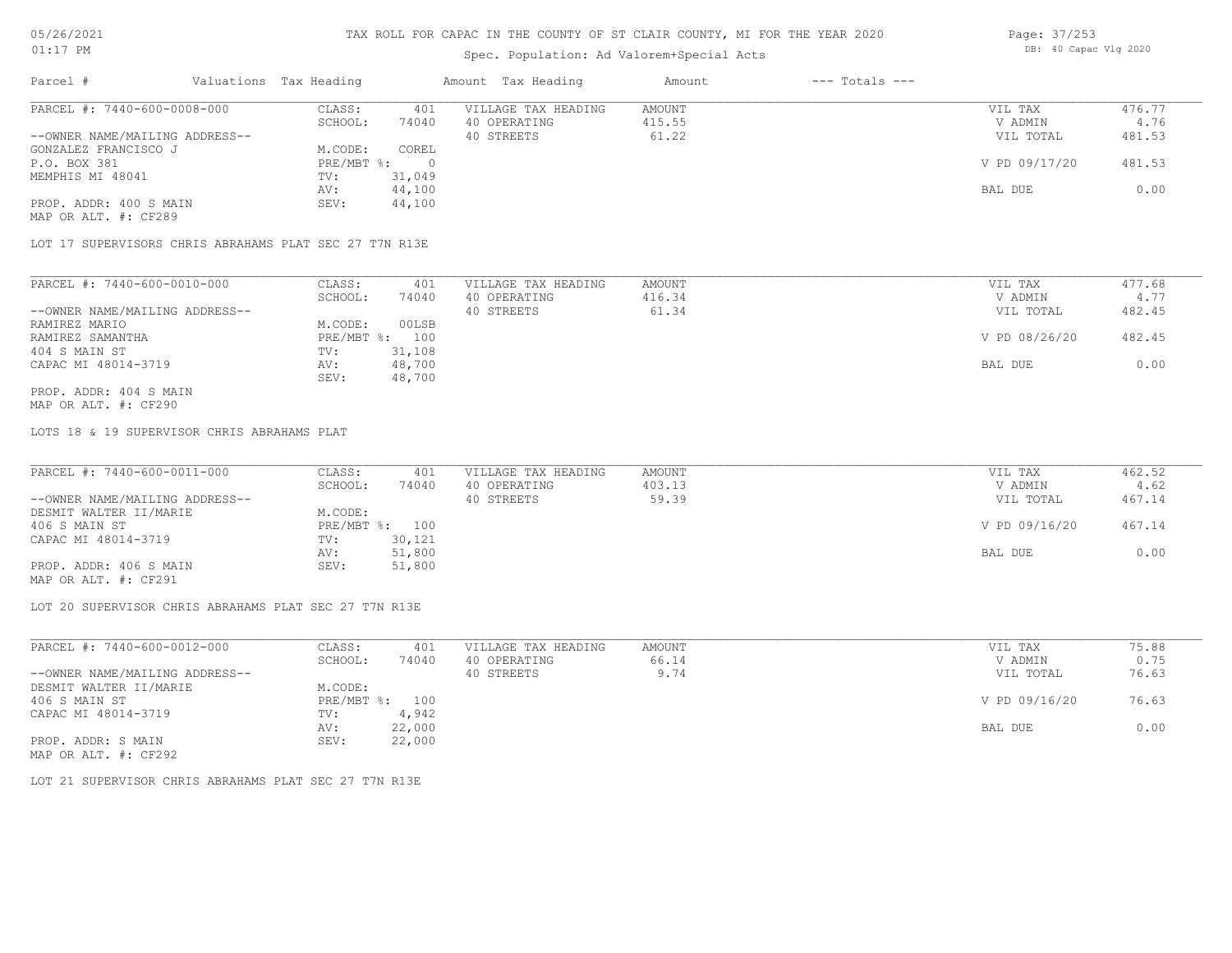## Spec. Population: Ad Valorem+Special Acts

| Page: 38/253 |                       |  |
|--------------|-----------------------|--|
|              | DB: 40 Capac Vlg 2020 |  |

| Parcel #                                                                                            | Valuations Tax Heading |                | Amount Tax Heading                                                                                           | Amount | $---$ Totals $---$ |               |        |
|-----------------------------------------------------------------------------------------------------|------------------------|----------------|--------------------------------------------------------------------------------------------------------------|--------|--------------------|---------------|--------|
| PARCEL #: 7440-600-0013-000                                                                         | CLASS:                 | 401            | VILLAGE TAX HEADING                                                                                          | AMOUNT |                    | VIL TAX       | 606.53 |
|                                                                                                     | SCHOOL:                | 74040          | 40 OPERATING                                                                                                 | 528.64 |                    | V ADMIN       | 6.06   |
| --OWNER NAME/MAILING ADDRESS--                                                                      |                        |                | 40 STREETS                                                                                                   | 77.89  |                    | VIL TOTAL     | 612.59 |
| WATKINS KIMBERLY M                                                                                  | M.CODE:                | COREL          |                                                                                                              |        |                    |               |        |
| 111 FRANTZ ST                                                                                       | $PRE/MBT$ $\div$       | 100            |                                                                                                              |        |                    | V PD 09/17/20 | 612.59 |
| CAPAC MI 48014                                                                                      | TV:                    | 39,499         |                                                                                                              |        |                    |               |        |
|                                                                                                     | AV:                    | 66,300         |                                                                                                              |        |                    | BAL DUE       | 0.00   |
| PROP. ADDR: 111 FRANTZ STREET<br>MAP OR ALT. #: CF293A                                              | SEV:                   | 66,300         |                                                                                                              |        |                    |               |        |
| S89 <sup>ª</sup> 44'W 80', TH S0 <sup>ª</sup> 33'30"E 315.69' TO BEG SUPERVISOR CHRIS ABRAHAMS PLAT |                        |                | THAT PART OF LOT 22, BEG AT SW COR LOT 22, TH N89 <sup>a</sup> 9'E 80' TH N0 <sup>a</sup> 33'30"W 314.87' TH |        |                    |               |        |
|                                                                                                     |                        |                |                                                                                                              |        |                    |               |        |
| PARCEL #: 7440-600-0013-200                                                                         | CLASS:                 | 401            | VILLAGE TAX HEADING                                                                                          | AMOUNT |                    | VIL TAX       | 507.51 |
|                                                                                                     | SCHOOL:                | 74040          | 40 OPERATING                                                                                                 | 442.34 |                    | V ADMIN       | 5.07   |
| --OWNER NAME/MAILING ADDRESS--                                                                      |                        |                | 40 STREETS                                                                                                   | 65.17  |                    | VIL TOTAL     | 512.58 |
| TROOP MICHAEL A                                                                                     | M.CODE:                |                |                                                                                                              |        |                    |               |        |
| 410 S MAIN ST                                                                                       |                        | PRE/MBT %: 100 |                                                                                                              |        |                    | V PD 07/14/20 | 512.58 |
| CAPAC MI 48014-3719                                                                                 | TV:                    | 33,051         |                                                                                                              |        |                    |               |        |
|                                                                                                     | AV:                    | 55,400         |                                                                                                              |        |                    | BAL DUE       | 0.00   |

MAP OR ALT. #: CF293B PROP. ADDR: 410 S MAIN SEV: 55,400

ABRAHAMS PLAT THAT PART OF LOT 22 LYING W OF EXTD E LINE OF LOT 23 & ALL OF LOT 27 SUPV CHRIS

|                                                 | VILLAGE TAX HEADING<br>401 | AMOUNT | VIL TAX       | 635.70 |
|-------------------------------------------------|----------------------------|--------|---------------|--------|
| 74040<br>SCHOOL:                                | 40 OPERATING               | 554.07 | V ADMIN       | 6.35   |
| --OWNER NAME/MAILING ADDRESS--                  | 40 STREETS                 | 81.63  | VIL TOTAL     | 642.05 |
| FOX LON/KATHLEEN<br>M.CODE:                     |                            |        |               |        |
| PRE/MBT %: 100<br>129 FRANTZ ST                 |                            |        | V PD 07/22/20 | 642.05 |
| CAPAC MI 48014<br>41,399<br>TV:                 |                            |        |               |        |
| 67,300<br>AV:                                   |                            |        | BAL DUE       | 0.00   |
| PROP. ADDR: 129 FRANTZ STREET<br>67,300<br>SEV: |                            |        |               |        |

AV: 55,400 BAL DUE 0.00

MAP OR ALT. #: CF293C

ABRAHMS PLAT N0ª33'30"W 314.06',TH S89ª44'W 80',TH S0ª33'30"E 314.87' TO BEG SUPERVISOR CHRIS THAT PART OF LOT 22, BEG N89ª9'E 80' FROM SW COR LOT 22, TH N89ª9'E 80',TH

| PARCEL #: 7440-600-0013-600    | CLASS:  | 401            | VILLAGE TAX HEADING | AMOUNT | VIL TAX   | 921.62 |
|--------------------------------|---------|----------------|---------------------|--------|-----------|--------|
|                                | SCHOOL: | 74040          | 40 OPERATING        | 803.27 | V ADMIN   | 9.21   |
| --OWNER NAME/MAILING ADDRESS-- |         |                | 40 STREETS          | 118.35 | VIL TOTAL | 930.83 |
| HICKS PATRICA GRACE            | M.CODE: |                |                     |        |           |        |
| 205 FRANTZ STREET              |         | PRE/MBT %: 100 |                     |        | BAL DUE   | 930.83 |
| CAPAC MI 48014                 | TV:     | 60,019         |                     |        |           |        |
|                                | AV:     | 66,100         |                     |        |           |        |
| PROP. ADDR: 205 FRANTZ STREET  | SEV:    | 66,100         |                     |        |           |        |
| MAP OR ALT. #: CF292D          |         |                |                     |        |           |        |

314.06' TO BEG SUPERVISOR CHRIS ABRHAMS PLAT S0ª25'E 16.5',TH N89ª9'E 30.94',TH N0ª33'30"W 329.75',TH S89ª44'W 80',TH S0ª33'30"E THAT PART OF LOT 22, BEG N89ª9'E 160' FROM SW COR LOT 22 TH N89ª9'E 49.1',TH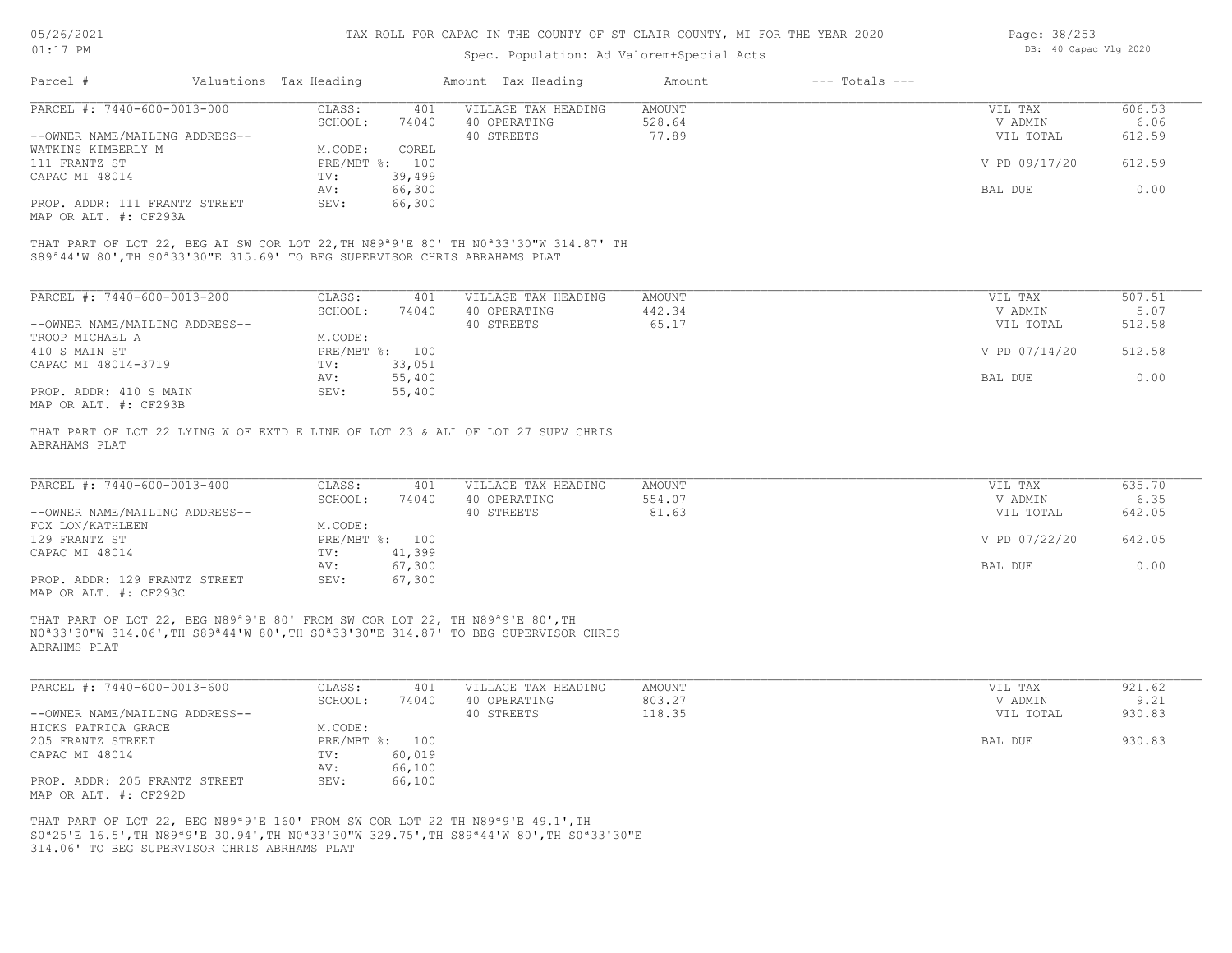Page: DB: 40 Capac Vlg 2020 39/253

| $01:17$ PM                                                                                                                                                                                |                                             | Spec. Population: Ad Valorem+Special Acts | DB: 40 Capac Vlg 2020 |                    |               |        |
|-------------------------------------------------------------------------------------------------------------------------------------------------------------------------------------------|---------------------------------------------|-------------------------------------------|-----------------------|--------------------|---------------|--------|
| Parcel #                                                                                                                                                                                  | Valuations Tax Heading                      | Amount Tax Heading                        | Amount                | $---$ Totals $---$ |               |        |
| PARCEL #: 7440-600-0013-800                                                                                                                                                               | CLASS:<br>401                               | VILLAGE TAX HEADING                       | <b>AMOUNT</b>         |                    | VIL TAX       | 912.56 |
|                                                                                                                                                                                           | SCHOOL:<br>74040                            | 40 OPERATING                              | 795.37                |                    | V ADMIN       | 9.12   |
| --OWNER NAME/MAILING ADDRESS--                                                                                                                                                            |                                             | 40 STREETS                                | 117.19                |                    | VIL TOTAL     | 921.68 |
| RODRIGUEZ EDWARD/CAMPOS                                                                                                                                                                   | M.CODE:                                     |                                           |                       |                    |               |        |
| 215 FRANTZ                                                                                                                                                                                | PRE/MBT %: 100                              |                                           |                       |                    | BAL DUE       | 921.68 |
| CAPAC, MI 48014                                                                                                                                                                           | 59,429<br>TV:                               |                                           |                       |                    |               |        |
|                                                                                                                                                                                           | 102,900<br>AV:                              |                                           |                       |                    |               |        |
| PROP. ADDR: 215 FRANTZ STREET<br>MAP OR ALT. #: CF293E                                                                                                                                    | SEV:<br>102,900                             |                                           |                       |                    |               |        |
| THAT PART OF LOT 22, BEG AT SE COR OF LOT 22, TH N 0* 29' W 328.3', TH S 89* 44' W<br>142.09', TH S 0* 33' 30" E 329.75', TH N 89* 9' E 141.66' TO BEG. SUPERVISOR CHRIS<br>ABRAHAMS PLAT |                                             |                                           |                       |                    |               |        |
| PARCEL #: 7440-600-0014-000                                                                                                                                                               | CLASS:<br>401                               | VILLAGE TAX HEADING                       | AMOUNT                |                    | VIL TAX       | 511.29 |
|                                                                                                                                                                                           | SCHOOL:<br>74040                            | 40 OPERATING                              | 445.63                |                    | V ADMIN       | 5.11   |
| --OWNER NAME/MAILING ADDRESS--                                                                                                                                                            |                                             | 40 STREETS                                | 65.66                 |                    | VIL TOTAL     | 516.40 |
| AGUILAR EDUARDO                                                                                                                                                                           | M.CODE:                                     |                                           |                       |                    |               |        |
| 5944 BOWERS RD                                                                                                                                                                            | $PRE/MBT$ $\frac{6}{3}$ :<br>$\overline{0}$ |                                           |                       |                    | V PD 09/10/20 | 516.40 |
| IMLAY CITY MI 48444                                                                                                                                                                       | 33,297<br>TV:                               |                                           |                       |                    |               |        |
|                                                                                                                                                                                           | 52,500<br>AV:                               |                                           |                       |                    | BAL DUE       | 0.00   |
| PROP. ADDR: 109 FRANTZ STREET<br>MAP OR ALT. #: CF294                                                                                                                                     | 52,500<br>SEV:                              |                                           |                       |                    |               |        |
| LOT 23 SUPERVISOR CHRIS ABRAHAMS PLAT SEC 27 T7N R13E                                                                                                                                     |                                             |                                           |                       |                    |               |        |
| PARCEL #: 7440-600-0015-000                                                                                                                                                               | CLASS:<br>401                               | VILLAGE TAX HEADING                       | <b>AMOUNT</b>         |                    | VIL TAX       | 601.54 |
|                                                                                                                                                                                           | SCHOOL:<br>74040                            | 40 OPERATING                              | 524.29                |                    | V ADMIN       | 6.01   |
| --OWNER NAME/MAILING ADDRESS--                                                                                                                                                            |                                             | 40 STREETS                                | 77.25                 |                    | VIL TOTAL     | 607.55 |
| FINCH ROBERT                                                                                                                                                                              | M.CODE:                                     |                                           |                       |                    |               |        |
| 107 FRANTZ ST                                                                                                                                                                             | PRE/MBT %: 100                              |                                           |                       |                    | V PD 09/16/20 | 607.55 |
| CAPAC MI 48014                                                                                                                                                                            | TV:<br>39,174                               |                                           |                       |                    |               |        |
|                                                                                                                                                                                           | 62,900<br>AV:                               |                                           |                       |                    | BAL DUE       | 0.00   |
| PROP. ADDR: 107 FRANTZ STREET                                                                                                                                                             | SEV:<br>62,900                              |                                           |                       |                    |               |        |
| MAP OR ALT. #: CF295                                                                                                                                                                      |                                             |                                           |                       |                    |               |        |
| LOT 24 SUPERVISOR CHRIS ABRAHAMS PLAT SEC 27 T7N R13E                                                                                                                                     |                                             |                                           |                       |                    |               |        |
|                                                                                                                                                                                           |                                             |                                           |                       |                    |               |        |
| PARCEL #: 7440-600-0016-000                                                                                                                                                               | CLASS:<br>401                               | VILLAGE TAX HEADING                       | <b>AMOUNT</b>         |                    | VIL TAX       | 590.71 |
|                                                                                                                                                                                           | SCHOOL:<br>74040                            | 40 OPERATING                              | 514.85                |                    | V ADMIN       | 5.90   |
| --OWNER NAME/MAILING ADDRESS--                                                                                                                                                            |                                             | 40 STREETS                                | 75.86                 |                    | VIL TOTAL     | 596.61 |
| STANDEL MONICA                                                                                                                                                                            | 00LSB<br>M.CODE:                            |                                           |                       |                    |               |        |
| 105 FRANTZ STREET                                                                                                                                                                         | PRE/MBT %: 100                              |                                           |                       |                    | V PD 08/26/20 | 596.61 |
| CAPAC MI 48014                                                                                                                                                                            | TV:<br>38,469                               |                                           |                       |                    |               |        |
| PROP. ADDR: 105 FRANTZ STREET                                                                                                                                                             | AV:<br>79,400<br>SEV:<br>79,400             |                                           |                       |                    | BAL DUE       | 0.00   |
|                                                                                                                                                                                           |                                             |                                           |                       |                    |               |        |
| MAP OR ALT. #: CF296                                                                                                                                                                      |                                             |                                           |                       |                    |               |        |

LOT 25 SUPERVISOR CHRIS ABRAHAMS PLAT SEC 27 T7N R13E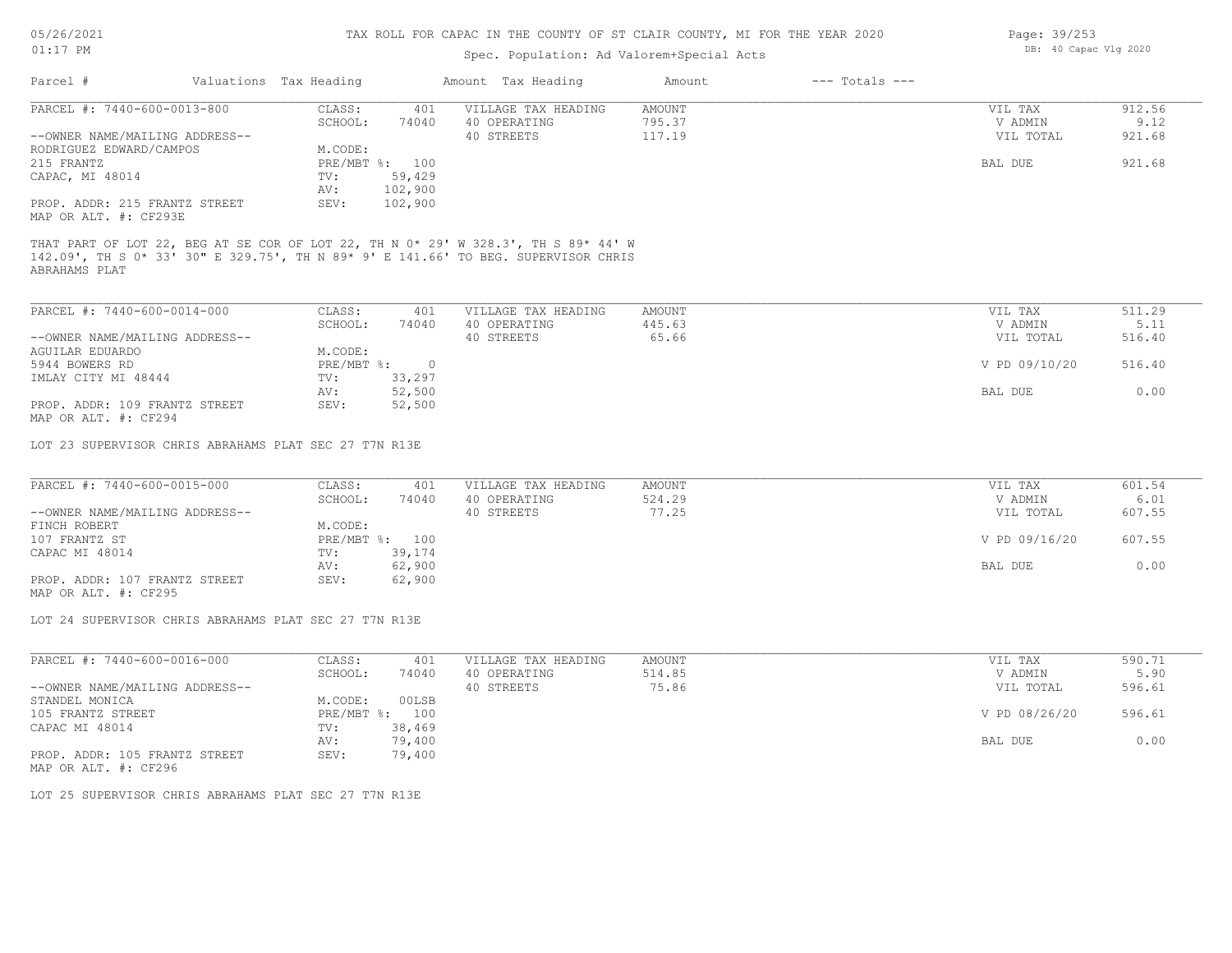## Spec. Population: Ad Valorem+Special Acts

| Page: 40/253 |                       |  |
|--------------|-----------------------|--|
|              | DB: 40 Capac Vlg 2020 |  |

| Parcel #                       | Valuations Tax Heading |        | Amount Tax Heading  | Amount | $---$ Totals $---$ |               |        |
|--------------------------------|------------------------|--------|---------------------|--------|--------------------|---------------|--------|
| PARCEL #: 7440-600-0017-000    | CLASS:                 | 401    | VILLAGE TAX HEADING | AMOUNT |                    | VIL TAX       | 450.28 |
|                                | SCHOOL:                | 74040  | 40 OPERATING        | 392.46 |                    | V ADMIN       | 4.50   |
| --OWNER NAME/MAILING ADDRESS-- |                        |        | 40 STREETS          | 57.82  |                    | VIL TOTAL     | 454.78 |
| MILLER PAUL E                  | M.CODE:                | COREL  |                     |        |                    |               |        |
| 103 FRANTZ STREET              | $PRE/MBT$ %:           |        |                     |        |                    | V PD 09/17/20 | 454.78 |
| CAPAC MI 48014-3734            | TV:                    | 29,324 |                     |        |                    |               |        |
|                                | AV:                    | 44,400 |                     |        |                    | BAL DUE       | 0.00   |
| PROP. ADDR: 103 FRANTZ STREET  | SEV:                   | 44,400 |                     |        |                    |               |        |
| MAP OR ALT. #: CF297           |                        |        |                     |        |                    |               |        |

LOT 26 SUPERVISOR CHRIS ABRAHAMS PLAT SEC 27 T7N R13E

| PARCEL #: 7440-600-0019-000    | CLASS:     | 401    | VILLAGE TAX HEADING | AMOUNT | VIL TAX   | 553.66 |
|--------------------------------|------------|--------|---------------------|--------|-----------|--------|
|                                | SCHOOL:    | 74040  | 40 OPERATING        | 482.56 | V ADMIN   | 5.53   |
| --OWNER NAME/MAILING ADDRESS-- |            |        | 40 STREETS          | 71.10  | VIL TOTAL | 559.19 |
| SCHNECK RICHARD R              | M.CODE:    |        |                     |        |           |        |
| 3497 WADE RD                   | PRE/MBT %: | 100    |                     |        | BAL DUE   | 559.19 |
| CAPAC MI 48014                 | TV:        | 36,056 |                     |        |           |        |
|                                | AV:        | 65,100 |                     |        |           |        |
| PROP. ADDR: 412 S MAIN         | SEV:       | 65,100 |                     |        |           |        |
|                                |            |        |                     |        |           |        |

MAP OR ALT. #: CF298/299

LOT 28 SUPERVISOR CHRIS ABRAHAMS PLAT SEC 27 T7N R13E

| PARCEL #: 7440-600-0020-000    | CLASS:       | 401    | VILLAGE TAX HEADING | AMOUNT | VIL TAX       | 617.28 |
|--------------------------------|--------------|--------|---------------------|--------|---------------|--------|
|                                | SCHOOL:      | 74040  | 40 OPERATING        | 538.01 | V ADMIN       | 6.17   |
| --OWNER NAME/MAILING ADDRESS-- |              |        | 40 STREETS          | 79.27  | VIL TOTAL     | 623.45 |
| ZAMMIT JOSEPH                  | M.CODE:      |        |                     |        |               |        |
| ZAMMIT ROBYN                   | $PRE/MBT$ %: |        |                     |        | V PD 08/04/20 | 623.45 |
| 1321 GARDEN CIR                | TV:          | 40,199 |                     |        |               |        |
| CORONA CA 92882                | AV:          | 60,700 |                     |        | BAL DUE       | 0.00   |
|                                | SEV:         | 60,700 |                     |        |               |        |
| PROP. ADDR: 414 S MAIN         |              |        |                     |        |               |        |

MAP OR ALT. #: CF300

LOT 29 SUPERVISOR CHRIS ABRAHAMS PLAT SEC 27 T7N R13E

| PARCEL #: 7440-600-0021-000    | CLASS:  | 401            | VILLAGE TAX HEADING | AMOUNT | VIL TAX       | 280.86 |
|--------------------------------|---------|----------------|---------------------|--------|---------------|--------|
|                                | SCHOOL: | 74040          | 40 OPERATING        | 244.80 | V ADMIN       | 2.80   |
| --OWNER NAME/MAILING ADDRESS-- |         |                | 40 STREETS          | 36.06  | VIL TOTAL     | 283.66 |
| BOYNE GRACE / CLARK GERALDINE  | M.CODE: |                |                     |        |               |        |
| 6504 STERLING RD               |         | PRE/MBT %: 100 |                     |        | V PD 09/09/20 | 283.66 |
| YALE MI 48097                  | TV:     | 18,291         |                     |        |               |        |
|                                | AV:     | 32,800         |                     |        | BAL DUE       | 0.00   |
| PROP. ADDR: 500 S MAIN         | SEV:    | 32,800         |                     |        |               |        |
| MAP OR ALT. #: CF301A          |         |                |                     |        |               |        |

PLAT SEC 27 T7N R13E LOT 31 EXC S 35 FT ALSO LOT 30 EXC E 40 FT OF BOTH LOTS SUPERVISOR CHRIS ABRAHAMS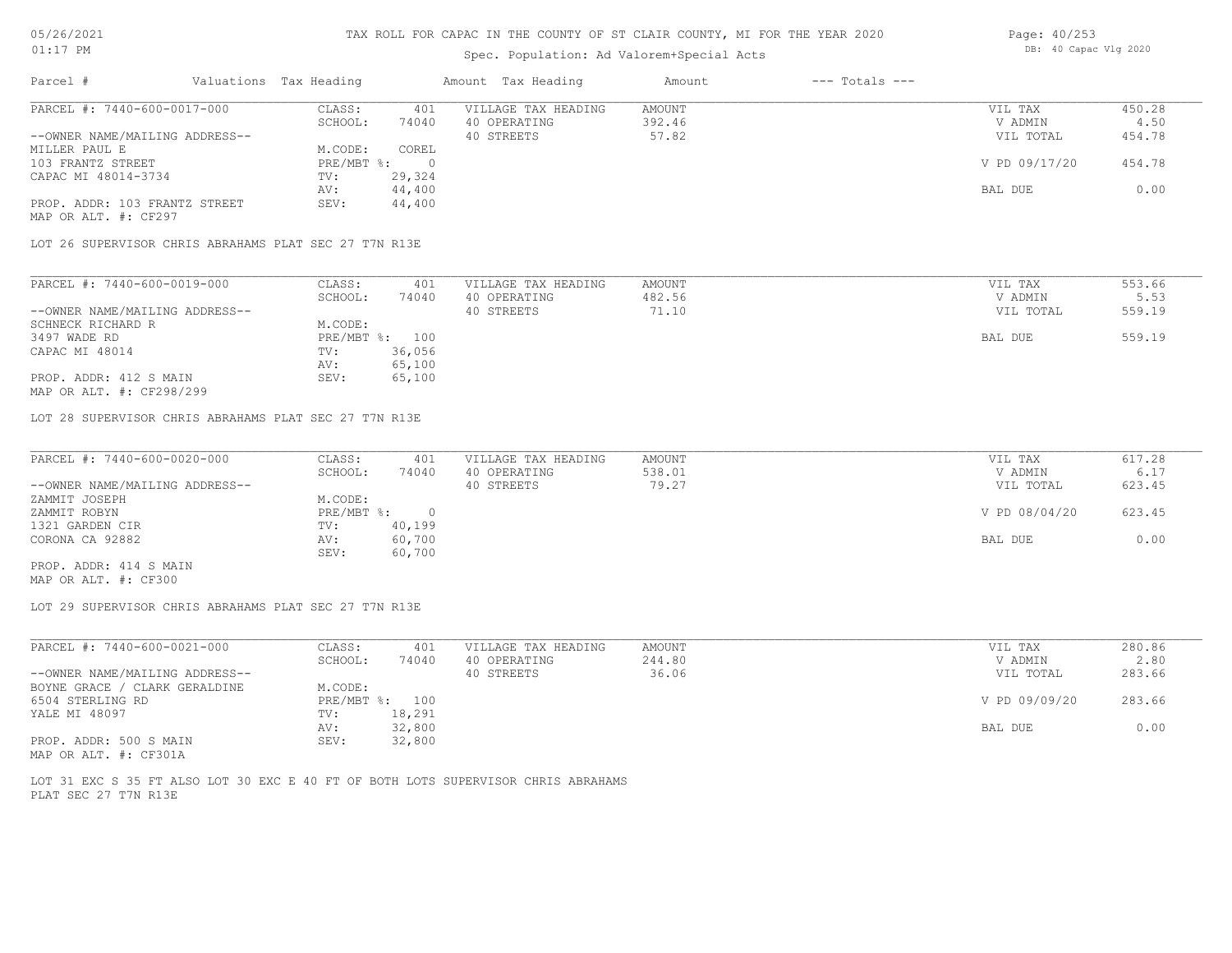## Spec. Population: Ad Valorem+Special Acts

| Page: 41/253 |                       |  |
|--------------|-----------------------|--|
|              | DB: 40 Capac Vlg 2020 |  |

| Parcel #                       | Valuations Tax Heading |        | Amount Tax Heading  | Amount | $---$ Totals $---$ |               |        |
|--------------------------------|------------------------|--------|---------------------|--------|--------------------|---------------|--------|
| PARCEL #: 7440-600-0022-000    | CLASS:                 | 402    | VILLAGE TAX HEADING | AMOUNT |                    | VIL TAX       | 176.24 |
|                                | SCHOOL:                | 74040  | 40 OPERATING        | 153.61 |                    | V ADMIN       | 1.76   |
| --OWNER NAME/MAILING ADDRESS-- |                        |        | 40 STREETS          | 22.63  |                    | VIL TOTAL     | 178.00 |
| RHEIN JAKE E                   | M.CODE:                |        |                     |        |                    |               |        |
| 104 FRANTZ ST                  | $PRE/MBT$ %:           | 100    |                     |        |                    | V PD 09/09/20 | 178.00 |
| CAPAC MI 48014-3733            | TV:                    | 11,478 |                     |        |                    |               |        |
|                                | AV:                    | 11,700 |                     |        |                    | BAL DUE       | 0.00   |
| PROP. ADDR: FRANTZ STREET      | SEV:                   | 11,700 |                     |        |                    |               |        |

MAP OR ALT. #: CF301B

E40 FT OF LOTS 30, 31 & 32 SUPERVISORS CHRIS ABRAHAMS PLAT SEC 27 T7N R13E

| PARCEL #: 7440-600-0023-000    | CLASS:     | 401    | VILLAGE TAX HEADING | AMOUNT | VIL TAX       | 608.54 |
|--------------------------------|------------|--------|---------------------|--------|---------------|--------|
|                                | SCHOOL:    | 74040  | 40 OPERATING        | 530.39 | V ADMIN       | 6.08   |
| --OWNER NAME/MAILING ADDRESS-- |            |        | 40 STREETS          | 78.15  | VIL TOTAL     | 614.62 |
| DEAN THERESA A                 | M.CODE:    | COREL  |                     |        |               |        |
| 502 S MAIN ST                  | PRE/MBT %: | 100    |                     |        | V PD 09/17/20 | 614.62 |
| CAPAC MI 48014                 | TV:        | 39,630 |                     |        |               |        |
|                                | AV:        | 50,800 |                     |        | BAL DUE       | 0.00   |
| PROP. ADDR: 502 S MAIN         | SEV:       | 50,800 |                     |        |               |        |
| MAP OR ALT. #: CF301C          |            |        |                     |        |               |        |

R13E LOTS 32 & S 35 FT OF LOT 31 EXC E 40 FT SUPERVISOR CHRIS ABRAHAMS PLAT SEC 27 T7N

| PARCEL #: 7440-600-0024-000    | CLASS:       | 401    | VILLAGE TAX HEADING | AMOUNT | VIL TAX       | 847.60 |
|--------------------------------|--------------|--------|---------------------|--------|---------------|--------|
|                                | SCHOOL:      | 74040  | 40 OPERATING        | 738.75 | V ADMIN       | 8.47   |
| --OWNER NAME/MAILING ADDRESS-- |              |        | 40 STREETS          | 108.85 | VIL TOTAL     | 856.07 |
| RHEIN JAKE E                   | M.CODE:      | COREL  |                     |        |               |        |
| 104 FRANTZ ST                  | $PRE/MBT$ %: | 100    |                     |        | V PD 09/17/20 | 856.07 |
| CAPAC MI 48014-3733            | TV:          | 55,198 |                     |        |               |        |
|                                | AV:          | 57,300 |                     |        | BAL DUE       | 0.00   |
| PROP. ADDR: 104 FRANTZ STREET  | SEV:         | 57,300 |                     |        |               |        |
| MAP OR ALT. #: CF302A1         |              |        |                     |        |               |        |

 $\mathcal{L}_\mathcal{L} = \mathcal{L}_\mathcal{L} = \mathcal{L}_\mathcal{L} = \mathcal{L}_\mathcal{L} = \mathcal{L}_\mathcal{L} = \mathcal{L}_\mathcal{L} = \mathcal{L}_\mathcal{L} = \mathcal{L}_\mathcal{L} = \mathcal{L}_\mathcal{L} = \mathcal{L}_\mathcal{L} = \mathcal{L}_\mathcal{L} = \mathcal{L}_\mathcal{L} = \mathcal{L}_\mathcal{L} = \mathcal{L}_\mathcal{L} = \mathcal{L}_\mathcal{L} = \mathcal{L}_\mathcal{L} = \mathcal{L}_\mathcal{L}$ 

LOT 33 & W 1/2 OF LOT 34 SUPERVISOR CHRIS ABRAHAMS PLAT SEC 27 T7N R13E

| PARCEL #: 7440-600-0025-000    | CLASS:     | 401    | VILLAGE TAX HEADING | AMOUNT | VIL TAX       | 507.94 |
|--------------------------------|------------|--------|---------------------|--------|---------------|--------|
|                                | SCHOOL:    | 74040  | 40 OPERATING        | 442.71 | V ADMIN       | 5.07   |
| --OWNER NAME/MAILING ADDRESS-- |            |        | 40 STREETS          | 65.23  | VIL TOTAL     | 513.01 |
| D. STEVENS, LLC                | M.CODE:    |        |                     |        |               |        |
| P.O. BOX 130                   | PRE/MBT %: |        |                     |        | V PD 09/16/20 | 513.01 |
| MARINE CITY MI 48039           | TV:        | 33,079 |                     |        |               |        |
|                                | AV:        | 54,300 |                     |        | BAL DUE       | 0.00   |
| PROP. ADDR: 106 FRANTZ STREET  | SEV:       | 54,300 |                     |        |               |        |
| MAP OR ALT. #: CF302A2         |            |        |                     |        |               |        |

R13E E1/2 OF LOT 34, LOT 35 & W 40 FT OF LOT 36 SUPERVISOR CHRIS ABRAHAMS PLAT SEC 7 T7N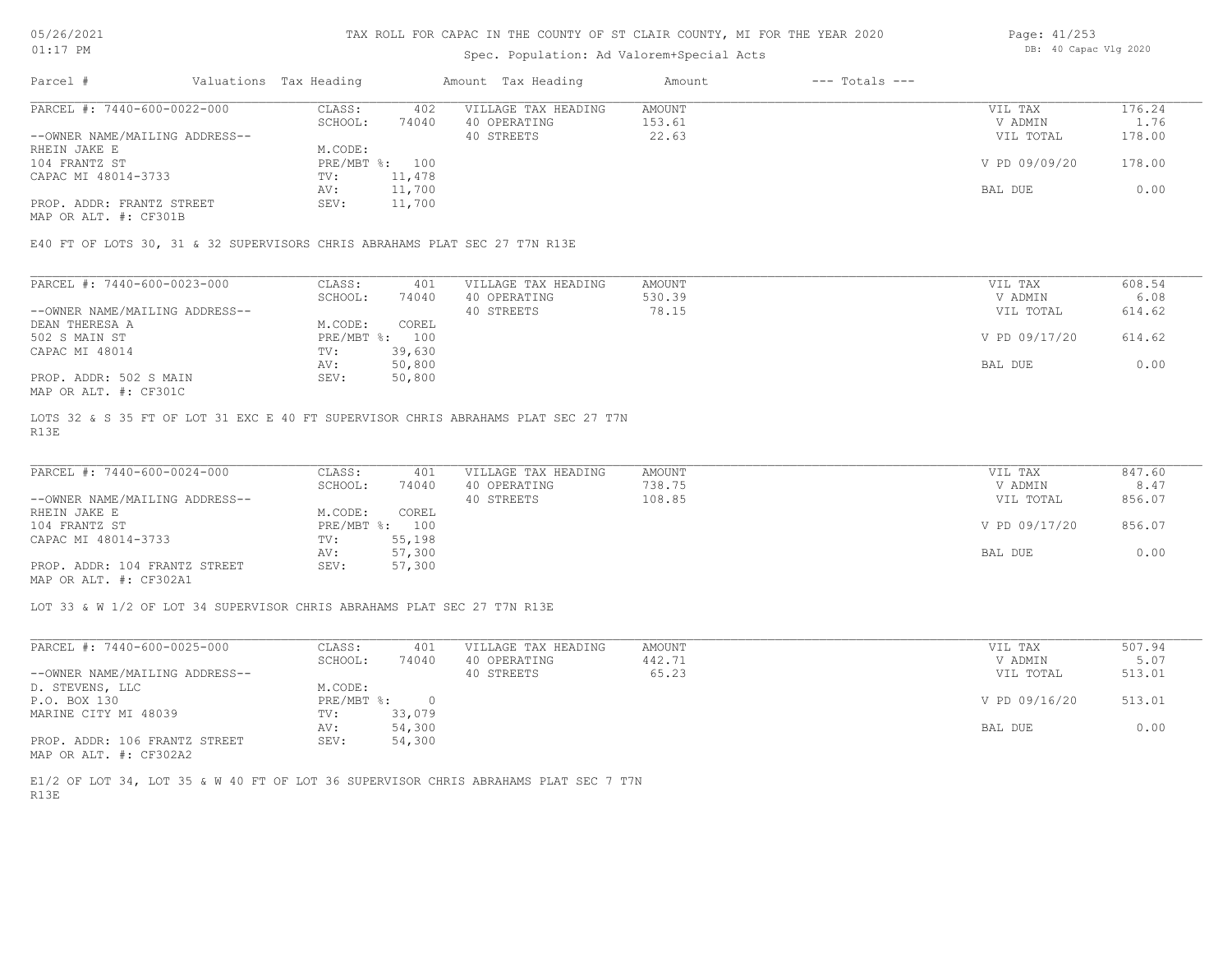## Spec. Population: Ad Valorem+Special Acts

| Page: 42/253 |                       |  |
|--------------|-----------------------|--|
|              | DB: 40 Capac Vlg 2020 |  |

| Parcel #                       | Valuations Tax Heading |        | Amount Tax Heading  | Amount | $---$ Totals $---$ |               |        |
|--------------------------------|------------------------|--------|---------------------|--------|--------------------|---------------|--------|
| PARCEL #: 7440-600-0026-000    | CLASS:                 | 401    | VILLAGE TAX HEADING | AMOUNT |                    | VIL TAX       | 554.22 |
|                                | SCHOOL:                | 74040  | 40 OPERATING        | 483.05 |                    | V ADMIN       | 5.54   |
| --OWNER NAME/MAILING ADDRESS-- |                        |        | 40 STREETS          | 71.17  |                    | VIL TOTAL     | 559.76 |
| VENTIMIGLIA MATTHEW R          | M.CODE:                | COREL  |                     |        |                    |               |        |
| 110 FRANTZ STREET              | PRE/MBT %: 100         |        |                     |        |                    | V PD 09/17/20 | 559.76 |
| CAPAC MI 48014-3733            | TV:                    | 36,093 |                     |        |                    |               |        |
|                                | AV:                    | 61,600 |                     |        |                    | BAL DUE       | 0.00   |
| PROP. ADDR: 110 FRANTZ STREET  | SEV:                   | 61,600 |                     |        |                    |               |        |
| MAP OR ALT. #: CF302B          |                        |        |                     |        |                    |               |        |

LOT 37 & E 10 FT OF LOT 36 SUPERVISOR CHRIS ABRAHAMS PLAT SEC 27 T7N R13E

| 193.06<br>VIL TAX       |
|-------------------------|
| V ADMIN<br>1.93         |
| 194.99<br>VIL TOTAL     |
|                         |
| V PD 09/09/20<br>194.99 |
|                         |
| 0.00<br>BAL DUE         |
|                         |
|                         |

MAP OR ALT. #: CF303

LOT 38 SUPERVISOR CHRIS ABRAHAMS PLAT SEC 27 T7N R13E

| PARCEL #: 7440-600-0028-000    | CLASS:         | 401    | VILLAGE TAX HEADING | AMOUNT | VIL TAX   | 528.20 |
|--------------------------------|----------------|--------|---------------------|--------|-----------|--------|
|                                | SCHOOL:        | 74040  | 40 OPERATING        | 460.37 | V ADMIN   | 5.28   |
| --OWNER NAME/MAILING ADDRESS-- |                |        | 40 STREETS          | 67.83  | VIL TOTAL | 533.48 |
| MURPHY TERRANCE                | M.CODE:        |        |                     |        |           |        |
| MURPHY LAURI                   | PRE/MBT %: 100 |        |                     |        | BAL DUE   | 533.48 |
| 204 FRANTZ STREET              | TV:            | 34,398 |                     |        |           |        |
| CAPAC MI 48014-3735            | AV:            | 50,800 |                     |        |           |        |
|                                | SEV:           | 50,800 |                     |        |           |        |
| PROP. ADDR: 204 FRANTZ STREET  |                |        |                     |        |           |        |

MAP OR ALT. #: CF304

T7N R13E LOT 39 & MOST NLY 14 FT OF LOT 40 ADJ THERETO SUPERVISOR CHRIS ABRAHAMS PLAT SEC 27

| PARCEL #: 7440-600-0029-000                        | CLASS:     | 201     | VILLAGE TAX HEADING | AMOUNT   | VIL TAX       | .,966.84 |
|----------------------------------------------------|------------|---------|---------------------|----------|---------------|----------|
|                                                    | SCHOOL:    | 74040   | 40 OPERATING        | 1,714.26 | V ADMIN       | 19.66    |
| --OWNER NAME/MAILING ADDRESS--                     |            |         | 40 STREETS          | 252.58   | VIL TOTAL     | 1,986.50 |
| SR HUNTER'S CROSSING LLC                           | M.CODE:    |         |                     |          |               |          |
| 27777 FRANKLIN RD STE 200                          | PRE/MBT %: | $\cap$  |                     |          | V PD 07/29/20 | 1,986.50 |
| SOUTHFIELD MI 48034                                | TV:        | 128,086 |                     |          |               |          |
|                                                    | AV:        | 151,600 |                     |          | BAL DUE       | 0.00     |
| PROP. ADDR: HUNTERS CROSSING BLVD<br>$\frac{1}{2}$ | SEV:       | 151,600 |                     |          |               |          |

MAP OR ALT. #:

BEG SUP ABRAHAMS PLAT FT, TH S 0D34M46S W 388.17 FT, TH N 89D51M20S W 62 FT TH 0D 34 M 46S E 388.31 FT TO LOT 40 EXCEPT THE MOST N'LY 14 FT AND EXC BEG AT NW COR LOT 40 TH S 89D44M22S E 62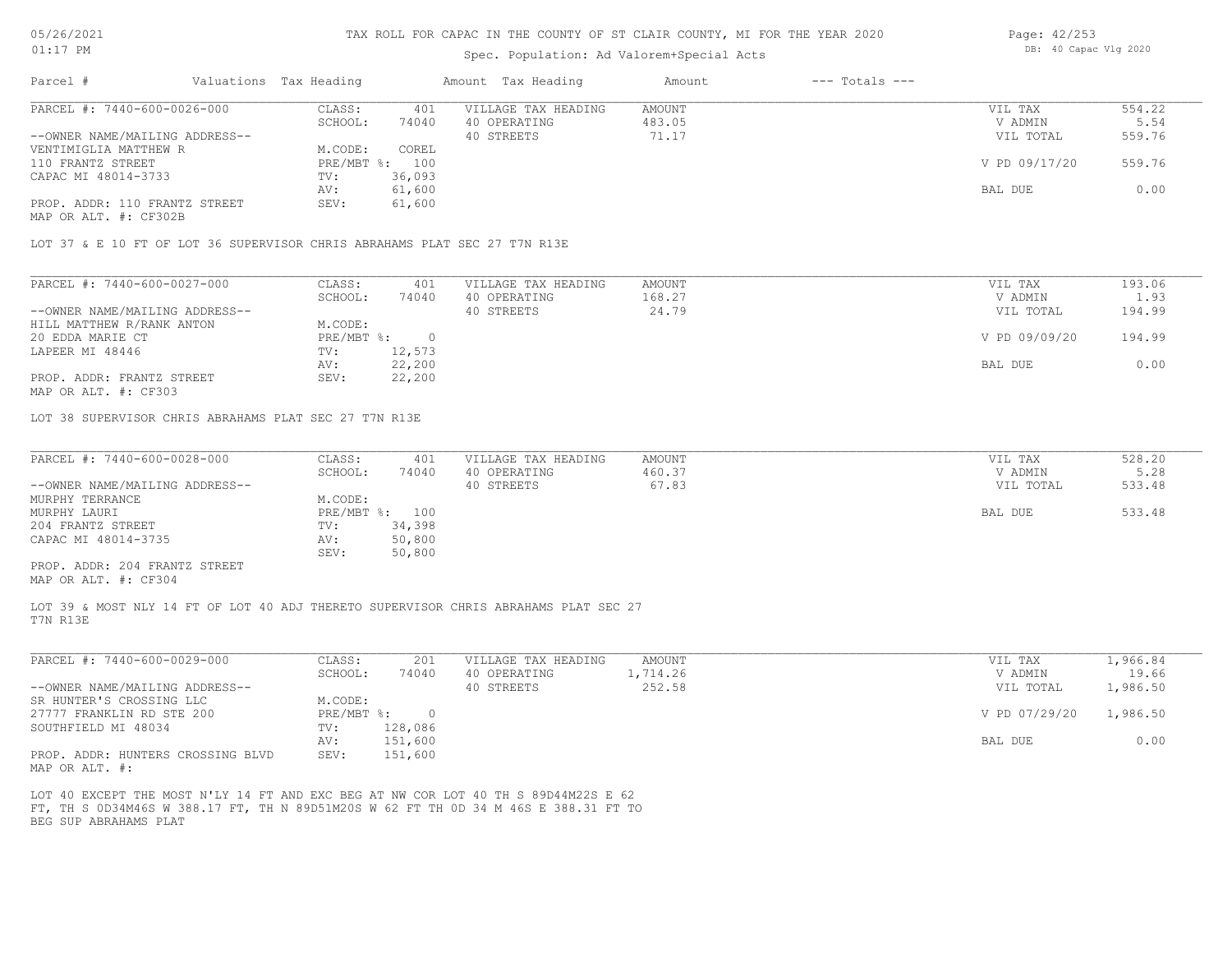## Spec. Population: Ad Valorem+Special Acts

| Page: 43/253 |                       |  |
|--------------|-----------------------|--|
|              | DB: 40 Capac Vlg 2020 |  |

| CLASS:<br>VILLAGE TAX HEADING<br><b>AMOUNT</b><br>VIL TAX<br>401<br>1,138.16<br>SCHOOL:<br>74040<br>40 OPERATING<br>V ADMIN<br>--OWNER NAME/MAILING ADDRESS--<br>40 STREETS<br>167.70<br>VIL TOTAL<br>HAVEN BONNIE S<br>M.CODE:<br>COREL<br>PRE/MBT %: 100<br>V PD 09/17/20<br>CAPAC MI 48014-3723<br>85,041<br>TV:<br>101,100<br>AV:<br>BAL DUE<br>SEV:<br>101,100<br>PROP. ADDR: 602 S MAIN<br>MAP OR ALT. #: CF305B<br>LOTS 41 & 45 & THAT PRT OF LOTS 40 & 46 DESC AS BEG AT NW COR LOT 46, TH S89^54'10"E<br>313.71', TH NO^34'46"E 299' TH S89^44'22"E 62', TH SO^34'46"W 388.17' TH N89^51'20"W<br>62', TH N89^52'27"W 146.78', TH N72"58'38"W 69.03', TH N89^ 52'27"W 100', TH NO^1'44"W<br>69' TO BEG SUP CHRIS ABRAHAMS PLAT<br>PARCEL #: 7440-600-0030-000<br>CLASS:<br>VILLAGE TAX HEADING<br>401<br>AMOUNT<br>VIL TAX<br>SCHOOL:<br>74040<br>40 OPERATING<br>372.33<br>V ADMIN<br>40 STREETS<br>54.86<br>--OWNER NAME/MAILING ADDRESS--<br>VIL TOTAL<br>NANNI CHRISTOPHER J<br>M.CODE:<br>NANNI KAREN, MCCONNELL GREGORY, SUE<br>PRE/MBT %:<br>$\circ$<br>V PD 09/16/20<br>27,820<br>14417 HOUGH RD<br>TV:<br>43,900<br>ALLENTON MI 48002<br>BAL DUE<br>AV:<br>SEV:<br>43,900<br>PROP. ADDR: 504 S MAIN<br>MAP OR ALT. #: CF306<br>LOT 42 SUPERVISOR CHRIS ABRAHAMS PLAT SEC 27 T7N R13E<br>CLASS:<br>VILLAGE TAX HEADING<br>401<br><b>AMOUNT</b><br>VIL TAX<br>40 OPERATING<br>619.66<br>V ADMIN<br>SCHOOL:<br>74040<br>40 STREETS<br>91.30<br>VIL TOTAL<br>403.43<br>M.CODE:<br>UTIL<br>PRE/MBT %: 100<br>BAL DUE<br>46,300<br>TV:<br>46,300<br>AV:<br>46,300<br>SEV:<br>PROP. ADDR: 506 S MAIN<br>MAP OR ALT. #: CF307<br>LOT 43 SUPERVISOR CHRIS ABRAHAMS PLAT SEC 27 T7N R13E<br>CLASS:<br>VILLAGE TAX HEADING<br>401<br><b>AMOUNT</b><br>VIL TAX<br>SCHOOL:<br>74040<br>40 OPERATING<br>272.94<br>V ADMIN<br>40 STREETS<br>40.21<br>VIL TOTAL | Parcel #                       | Valuations Tax Heading | Amount Tax Heading | Amount<br>$---$ Totals $---$ |          |
|------------------------------------------------------------------------------------------------------------------------------------------------------------------------------------------------------------------------------------------------------------------------------------------------------------------------------------------------------------------------------------------------------------------------------------------------------------------------------------------------------------------------------------------------------------------------------------------------------------------------------------------------------------------------------------------------------------------------------------------------------------------------------------------------------------------------------------------------------------------------------------------------------------------------------------------------------------------------------------------------------------------------------------------------------------------------------------------------------------------------------------------------------------------------------------------------------------------------------------------------------------------------------------------------------------------------------------------------------------------------------------------------------------------------------------------------------------------------------------------------------------------------------------------------------------------------------------------------------------------------------------------------------------------------------------------------------------------------------------------------------------------------------------------------------------------------------------------------------------------|--------------------------------|------------------------|--------------------|------------------------------|----------|
|                                                                                                                                                                                                                                                                                                                                                                                                                                                                                                                                                                                                                                                                                                                                                                                                                                                                                                                                                                                                                                                                                                                                                                                                                                                                                                                                                                                                                                                                                                                                                                                                                                                                                                                                                                                                                                                                  | PARCEL #: 7440-600-0029-100    |                        |                    |                              | 1,305.86 |
|                                                                                                                                                                                                                                                                                                                                                                                                                                                                                                                                                                                                                                                                                                                                                                                                                                                                                                                                                                                                                                                                                                                                                                                                                                                                                                                                                                                                                                                                                                                                                                                                                                                                                                                                                                                                                                                                  |                                |                        |                    |                              | 13.05    |
|                                                                                                                                                                                                                                                                                                                                                                                                                                                                                                                                                                                                                                                                                                                                                                                                                                                                                                                                                                                                                                                                                                                                                                                                                                                                                                                                                                                                                                                                                                                                                                                                                                                                                                                                                                                                                                                                  |                                |                        |                    |                              | 1,318.91 |
|                                                                                                                                                                                                                                                                                                                                                                                                                                                                                                                                                                                                                                                                                                                                                                                                                                                                                                                                                                                                                                                                                                                                                                                                                                                                                                                                                                                                                                                                                                                                                                                                                                                                                                                                                                                                                                                                  |                                |                        |                    |                              |          |
|                                                                                                                                                                                                                                                                                                                                                                                                                                                                                                                                                                                                                                                                                                                                                                                                                                                                                                                                                                                                                                                                                                                                                                                                                                                                                                                                                                                                                                                                                                                                                                                                                                                                                                                                                                                                                                                                  | 602 S MAIN ST                  |                        |                    |                              | 1,318.91 |
|                                                                                                                                                                                                                                                                                                                                                                                                                                                                                                                                                                                                                                                                                                                                                                                                                                                                                                                                                                                                                                                                                                                                                                                                                                                                                                                                                                                                                                                                                                                                                                                                                                                                                                                                                                                                                                                                  |                                |                        |                    |                              |          |
|                                                                                                                                                                                                                                                                                                                                                                                                                                                                                                                                                                                                                                                                                                                                                                                                                                                                                                                                                                                                                                                                                                                                                                                                                                                                                                                                                                                                                                                                                                                                                                                                                                                                                                                                                                                                                                                                  |                                |                        |                    |                              | 0.00     |
|                                                                                                                                                                                                                                                                                                                                                                                                                                                                                                                                                                                                                                                                                                                                                                                                                                                                                                                                                                                                                                                                                                                                                                                                                                                                                                                                                                                                                                                                                                                                                                                                                                                                                                                                                                                                                                                                  |                                |                        |                    |                              |          |
|                                                                                                                                                                                                                                                                                                                                                                                                                                                                                                                                                                                                                                                                                                                                                                                                                                                                                                                                                                                                                                                                                                                                                                                                                                                                                                                                                                                                                                                                                                                                                                                                                                                                                                                                                                                                                                                                  |                                |                        |                    |                              |          |
|                                                                                                                                                                                                                                                                                                                                                                                                                                                                                                                                                                                                                                                                                                                                                                                                                                                                                                                                                                                                                                                                                                                                                                                                                                                                                                                                                                                                                                                                                                                                                                                                                                                                                                                                                                                                                                                                  |                                |                        |                    |                              |          |
|                                                                                                                                                                                                                                                                                                                                                                                                                                                                                                                                                                                                                                                                                                                                                                                                                                                                                                                                                                                                                                                                                                                                                                                                                                                                                                                                                                                                                                                                                                                                                                                                                                                                                                                                                                                                                                                                  |                                |                        |                    |                              | 427.19   |
|                                                                                                                                                                                                                                                                                                                                                                                                                                                                                                                                                                                                                                                                                                                                                                                                                                                                                                                                                                                                                                                                                                                                                                                                                                                                                                                                                                                                                                                                                                                                                                                                                                                                                                                                                                                                                                                                  |                                |                        |                    |                              | 4.27     |
|                                                                                                                                                                                                                                                                                                                                                                                                                                                                                                                                                                                                                                                                                                                                                                                                                                                                                                                                                                                                                                                                                                                                                                                                                                                                                                                                                                                                                                                                                                                                                                                                                                                                                                                                                                                                                                                                  |                                |                        |                    |                              | 431.46   |
|                                                                                                                                                                                                                                                                                                                                                                                                                                                                                                                                                                                                                                                                                                                                                                                                                                                                                                                                                                                                                                                                                                                                                                                                                                                                                                                                                                                                                                                                                                                                                                                                                                                                                                                                                                                                                                                                  |                                |                        |                    |                              |          |
|                                                                                                                                                                                                                                                                                                                                                                                                                                                                                                                                                                                                                                                                                                                                                                                                                                                                                                                                                                                                                                                                                                                                                                                                                                                                                                                                                                                                                                                                                                                                                                                                                                                                                                                                                                                                                                                                  |                                |                        |                    |                              | 431.46   |
|                                                                                                                                                                                                                                                                                                                                                                                                                                                                                                                                                                                                                                                                                                                                                                                                                                                                                                                                                                                                                                                                                                                                                                                                                                                                                                                                                                                                                                                                                                                                                                                                                                                                                                                                                                                                                                                                  |                                |                        |                    |                              |          |
|                                                                                                                                                                                                                                                                                                                                                                                                                                                                                                                                                                                                                                                                                                                                                                                                                                                                                                                                                                                                                                                                                                                                                                                                                                                                                                                                                                                                                                                                                                                                                                                                                                                                                                                                                                                                                                                                  |                                |                        |                    |                              | 0.00     |
|                                                                                                                                                                                                                                                                                                                                                                                                                                                                                                                                                                                                                                                                                                                                                                                                                                                                                                                                                                                                                                                                                                                                                                                                                                                                                                                                                                                                                                                                                                                                                                                                                                                                                                                                                                                                                                                                  |                                |                        |                    |                              |          |
|                                                                                                                                                                                                                                                                                                                                                                                                                                                                                                                                                                                                                                                                                                                                                                                                                                                                                                                                                                                                                                                                                                                                                                                                                                                                                                                                                                                                                                                                                                                                                                                                                                                                                                                                                                                                                                                                  |                                |                        |                    |                              |          |
|                                                                                                                                                                                                                                                                                                                                                                                                                                                                                                                                                                                                                                                                                                                                                                                                                                                                                                                                                                                                                                                                                                                                                                                                                                                                                                                                                                                                                                                                                                                                                                                                                                                                                                                                                                                                                                                                  |                                |                        |                    |                              |          |
|                                                                                                                                                                                                                                                                                                                                                                                                                                                                                                                                                                                                                                                                                                                                                                                                                                                                                                                                                                                                                                                                                                                                                                                                                                                                                                                                                                                                                                                                                                                                                                                                                                                                                                                                                                                                                                                                  |                                |                        |                    |                              |          |
|                                                                                                                                                                                                                                                                                                                                                                                                                                                                                                                                                                                                                                                                                                                                                                                                                                                                                                                                                                                                                                                                                                                                                                                                                                                                                                                                                                                                                                                                                                                                                                                                                                                                                                                                                                                                                                                                  |                                |                        |                    |                              |          |
|                                                                                                                                                                                                                                                                                                                                                                                                                                                                                                                                                                                                                                                                                                                                                                                                                                                                                                                                                                                                                                                                                                                                                                                                                                                                                                                                                                                                                                                                                                                                                                                                                                                                                                                                                                                                                                                                  | PARCEL #: 7440-600-0031-000    |                        |                    |                              | 1,114.39 |
|                                                                                                                                                                                                                                                                                                                                                                                                                                                                                                                                                                                                                                                                                                                                                                                                                                                                                                                                                                                                                                                                                                                                                                                                                                                                                                                                                                                                                                                                                                                                                                                                                                                                                                                                                                                                                                                                  |                                |                        |                    |                              | 11.13    |
|                                                                                                                                                                                                                                                                                                                                                                                                                                                                                                                                                                                                                                                                                                                                                                                                                                                                                                                                                                                                                                                                                                                                                                                                                                                                                                                                                                                                                                                                                                                                                                                                                                                                                                                                                                                                                                                                  | --OWNER NAME/MAILING ADDRESS-- |                        |                    |                              | 1,125.52 |
|                                                                                                                                                                                                                                                                                                                                                                                                                                                                                                                                                                                                                                                                                                                                                                                                                                                                                                                                                                                                                                                                                                                                                                                                                                                                                                                                                                                                                                                                                                                                                                                                                                                                                                                                                                                                                                                                  | <b>BURGESS ARTHUR L</b>        |                        |                    |                              |          |
|                                                                                                                                                                                                                                                                                                                                                                                                                                                                                                                                                                                                                                                                                                                                                                                                                                                                                                                                                                                                                                                                                                                                                                                                                                                                                                                                                                                                                                                                                                                                                                                                                                                                                                                                                                                                                                                                  | BURGESS ANGELA L               |                        |                    |                              | 1,125.52 |
|                                                                                                                                                                                                                                                                                                                                                                                                                                                                                                                                                                                                                                                                                                                                                                                                                                                                                                                                                                                                                                                                                                                                                                                                                                                                                                                                                                                                                                                                                                                                                                                                                                                                                                                                                                                                                                                                  | 506 S MAIN                     |                        |                    |                              |          |
|                                                                                                                                                                                                                                                                                                                                                                                                                                                                                                                                                                                                                                                                                                                                                                                                                                                                                                                                                                                                                                                                                                                                                                                                                                                                                                                                                                                                                                                                                                                                                                                                                                                                                                                                                                                                                                                                  | CAPAC MI 48014-3721            |                        |                    |                              |          |
|                                                                                                                                                                                                                                                                                                                                                                                                                                                                                                                                                                                                                                                                                                                                                                                                                                                                                                                                                                                                                                                                                                                                                                                                                                                                                                                                                                                                                                                                                                                                                                                                                                                                                                                                                                                                                                                                  |                                |                        |                    |                              |          |
|                                                                                                                                                                                                                                                                                                                                                                                                                                                                                                                                                                                                                                                                                                                                                                                                                                                                                                                                                                                                                                                                                                                                                                                                                                                                                                                                                                                                                                                                                                                                                                                                                                                                                                                                                                                                                                                                  |                                |                        |                    |                              |          |
|                                                                                                                                                                                                                                                                                                                                                                                                                                                                                                                                                                                                                                                                                                                                                                                                                                                                                                                                                                                                                                                                                                                                                                                                                                                                                                                                                                                                                                                                                                                                                                                                                                                                                                                                                                                                                                                                  |                                |                        |                    |                              |          |
|                                                                                                                                                                                                                                                                                                                                                                                                                                                                                                                                                                                                                                                                                                                                                                                                                                                                                                                                                                                                                                                                                                                                                                                                                                                                                                                                                                                                                                                                                                                                                                                                                                                                                                                                                                                                                                                                  |                                |                        |                    |                              |          |
|                                                                                                                                                                                                                                                                                                                                                                                                                                                                                                                                                                                                                                                                                                                                                                                                                                                                                                                                                                                                                                                                                                                                                                                                                                                                                                                                                                                                                                                                                                                                                                                                                                                                                                                                                                                                                                                                  | PARCEL #: 7440-600-0032-000    |                        |                    |                              | 313.15   |
|                                                                                                                                                                                                                                                                                                                                                                                                                                                                                                                                                                                                                                                                                                                                                                                                                                                                                                                                                                                                                                                                                                                                                                                                                                                                                                                                                                                                                                                                                                                                                                                                                                                                                                                                                                                                                                                                  |                                |                        |                    |                              | 3.13     |
|                                                                                                                                                                                                                                                                                                                                                                                                                                                                                                                                                                                                                                                                                                                                                                                                                                                                                                                                                                                                                                                                                                                                                                                                                                                                                                                                                                                                                                                                                                                                                                                                                                                                                                                                                                                                                                                                  | --OWNER NAME/MAILING ADDRESS-- |                        |                    |                              | 316.28   |
|                                                                                                                                                                                                                                                                                                                                                                                                                                                                                                                                                                                                                                                                                                                                                                                                                                                                                                                                                                                                                                                                                                                                                                                                                                                                                                                                                                                                                                                                                                                                                                                                                                                                                                                                                                                                                                                                  | MCNUTT MEL ALGER               | M.CODE:                |                    |                              |          |

PROP. ADDR: 508 S MAIN SEV: 38,200 MEMPHIS MI 48041 AV: 38,200 BAL DUE 0.00 34650 POTTER ST TV: 20,394 MCNUTT JAMEY D TRUST PRE/MBT %: 0 V PD 09/02/20 316.28

MAP OR ALT. #: CF308

LOT 44 SUPERVISOR CHRIS ABRAHAMS PLAT SEC 27 T7N R13E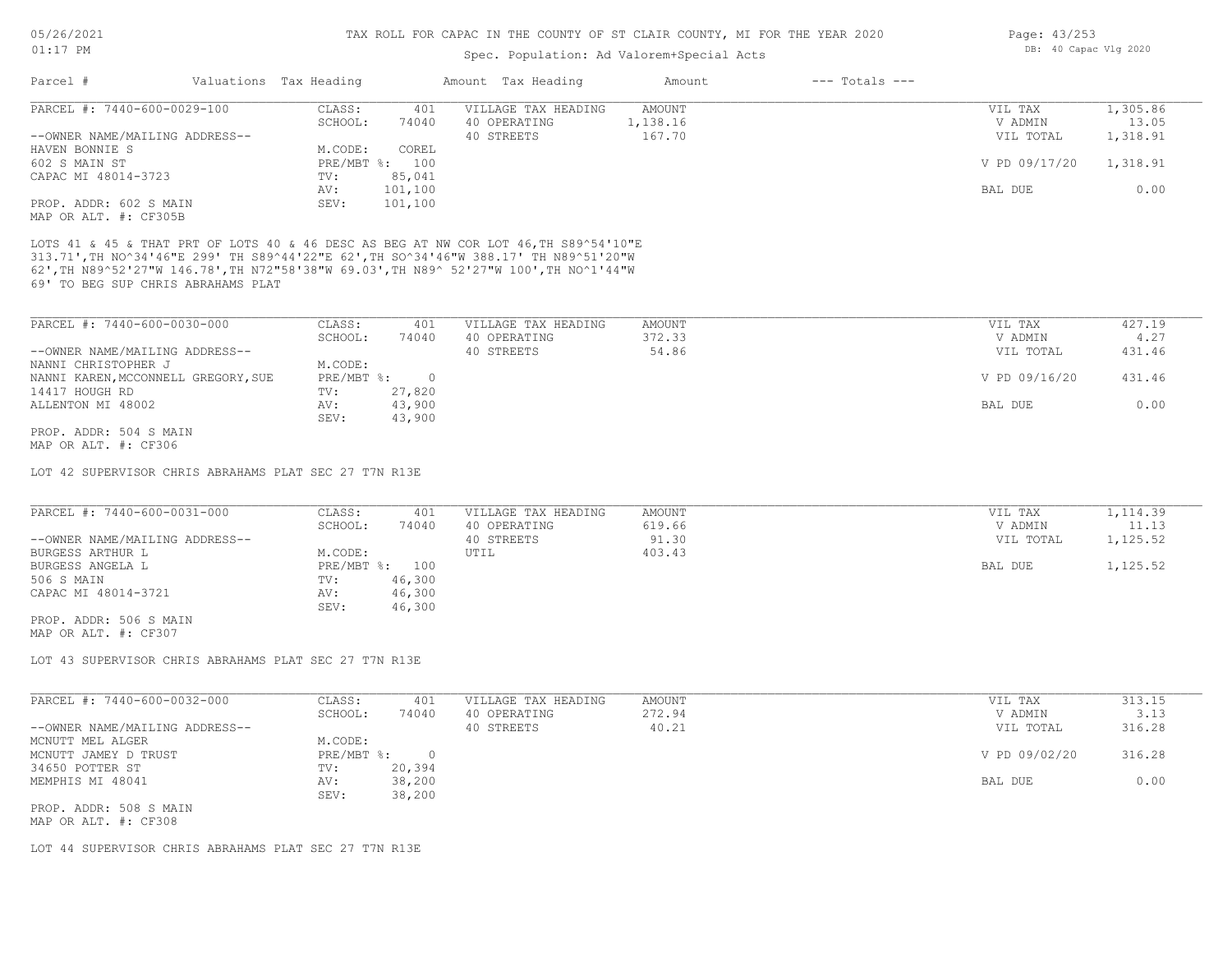## Spec. Population: Ad Valorem+Special Acts

| Page: 44/253 |                       |  |
|--------------|-----------------------|--|
|              | DB: 40 Capac Vlg 2020 |  |

| Parcel #                       | Valuations Tax Heading |        | Amount Tax Heading  | Amount | $---$ Totals $---$ |               |        |
|--------------------------------|------------------------|--------|---------------------|--------|--------------------|---------------|--------|
| PARCEL #: 7440-600-0033-000    | CLASS:                 | 202    | VILLAGE TAX HEADING | AMOUNT |                    | VIL TAX       | 143.47 |
|                                | SCHOOL:                | 74040  | 40 OPERATING        | 125.05 |                    | V ADMIN       | 1.43   |
| --OWNER NAME/MAILING ADDRESS-- |                        |        | 40 STREETS          | 18.42  |                    | VIL TOTAL     | 144.90 |
| SR HUNTER'S CROSSING LLC       | M.CODE:                |        |                     |        |                    |               |        |
| 27777 FRANKLIN RD STE 200      | $PRE/MBT$ %:           |        |                     |        |                    | V PD 07/29/20 | 144.90 |
| SOUTHFIELD MI 48034            | TV:                    | 9,344  |                     |        |                    |               |        |
|                                | AV:                    | 19,500 |                     |        |                    | BAL DUE       | 0.00   |
| PROP. ADDR: S MAIN             | SEV:                   | 19,500 |                     |        |                    |               |        |
| $\cdots$                       |                        |        |                     |        |                    |               |        |

MAP OR ALT. #: CF309

70' TO BEG SUP CHRIS ABRAHAMS PLAT 90',TH S89^52'27"E100',TH S 72^58'38"E 69.03'.TH S89^52'27"E 146.78' TH SO^34'46"W PART OF LOT 46 DESC AS BEG AT SE COR LOT 46, TH N89^52' 27"W 312.11',TH NO^1'44"W

| PARCEL #: 7440-750-0001-000    | CLASS:     | 703   | VILLAGE TAX HEADING | AMOUNT | VIL TAX   | 0.00 |
|--------------------------------|------------|-------|---------------------|--------|-----------|------|
|                                | SCHOOL:    | 74040 | 40 OPERATING        | 0.00   | V ADMIN   | 0.00 |
| --OWNER NAME/MAILING ADDRESS-- |            |       | 40 STREETS          | 0.00   | VIL TOTAL | 0.00 |
| PARK STREET                    | M.CODE:    |       |                     |        |           |      |
|                                | PRE/MBT %: |       |                     |        | BAL DUE   | 0.00 |
| PROP. ADDR: E PARK ST          | TV:        |       |                     |        |           |      |
| MAP OR ALT. #: CF310A          | AV:        |       |                     |        |           |      |
|                                | SEV:       |       |                     |        |           |      |

& 28 T7N R13E LOT 1 EXC S 9 FT SUPERVISOR JOHN BOWERS PLAT OF THE VILLAGE OF CAPAC SEC 21, 22 27

| PARCEL #: 7440-750-0002-000    | CLASS:     | 201     | VILLAGE TAX HEADING | AMOUNT   | VIL TAX       | 1,302.94 |
|--------------------------------|------------|---------|---------------------|----------|---------------|----------|
|                                | SCHOOL:    | 74040   | 40 OPERATING        | 1,135.62 | V ADMIN       | 13.02    |
| --OWNER NAME/MAILING ADDRESS-- |            |         | 40 STREETS          | 167.32   | VIL TOTAL     | 1,315.96 |
| DIMOSKI LJUPCO / JOVONKA       | M.CODE:    |         |                     |          |               |          |
| PO BOX 351                     | PRE/MBT %: |         |                     |          | V PD 09/16/20 | 1,315.96 |
| 560 N MAIN ST                  | TV:        | 84,851  |                     |          |               |          |
| CAPAC MI 48014-3150            | AV:        | 111,900 |                     |          | BAL DUE       | 0.00     |
|                                | SEV:       | 111,900 |                     |          |               |          |
| PROP. ADDR: 560 N MAIN ST      |            |         |                     |          |               |          |

MAP OR ALT. #: CF310B

CAPAC SEC 21, 22, 27 & 28 T7N R13E TH W 187 FT, TH N 150 FT TO BEG. SUPERVISOR JOHN BOWERS PLAT OF THE VILLAGE OF THAT PART OF LOTS 1 & 2, COMM 66 FT S OF NW COR OF LOT 1, TH E 187 FT, TH S 150 FT,

| PARCEL #: 7440-750-0003-000    | CLASS:     | 708   | VILLAGE TAX HEADING | AMOUNT | VIL TAX   | 0.00 |
|--------------------------------|------------|-------|---------------------|--------|-----------|------|
|                                | SCHOOL:    | 74040 | 40 OPERATING        | 0.00   | V ADMIN   | 0.00 |
| --OWNER NAME/MAILING ADDRESS-- |            |       | 40 STREETS          | 0.00   | VIL TOTAL | 0.00 |
| ST JOHNS LUTHERAN CHURCH       | M.CODE:    |       |                     |        |           |      |
| 109 E KEMPT CT                 | PRE/MBT %: |       |                     |        | BAL DUE   | 0.00 |
| CAPAC MI 48014                 | TV:        |       |                     |        |           |      |
|                                | AV:        |       |                     |        |           |      |
| PROP. ADDR: M-21               | SEV:       |       |                     |        |           |      |
| MAP OR ALT. #: CF311A          |            |       |                     |        |           |      |

 $\mathcal{L}_\mathcal{L} = \mathcal{L}_\mathcal{L} = \mathcal{L}_\mathcal{L} = \mathcal{L}_\mathcal{L} = \mathcal{L}_\mathcal{L} = \mathcal{L}_\mathcal{L} = \mathcal{L}_\mathcal{L} = \mathcal{L}_\mathcal{L} = \mathcal{L}_\mathcal{L} = \mathcal{L}_\mathcal{L} = \mathcal{L}_\mathcal{L} = \mathcal{L}_\mathcal{L} = \mathcal{L}_\mathcal{L} = \mathcal{L}_\mathcal{L} = \mathcal{L}_\mathcal{L} = \mathcal{L}_\mathcal{L} = \mathcal{L}_\mathcal{L}$ 

PLAT OF THE VILLAGE OF CAPAC S289 FT OF LOT 2 LYING BETW M-21 & WALKER RDS EXC W 528 FT. SUPERVISOR JOHN BOWERS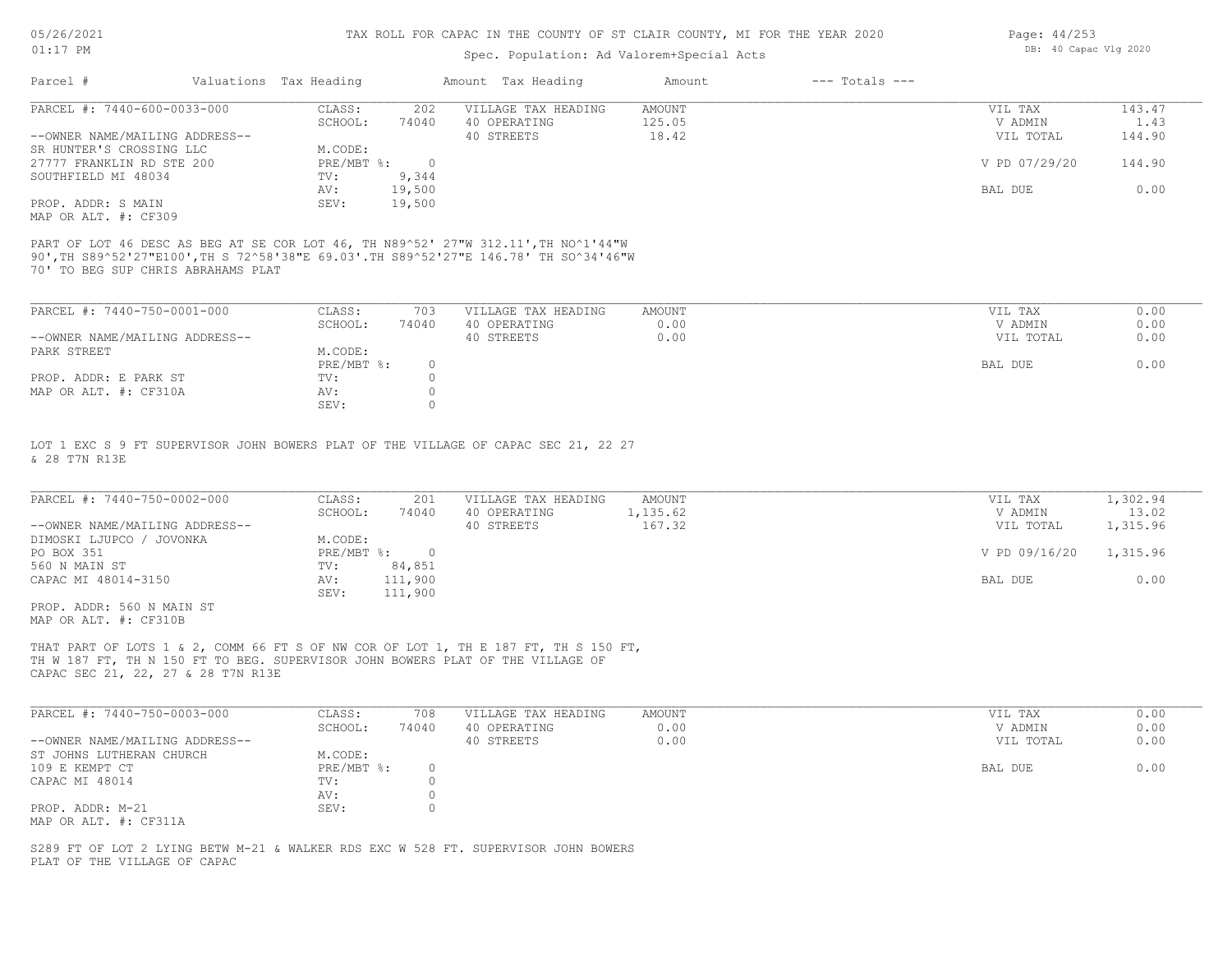## Spec. Population: Ad Valorem+Special Acts

| Parcel #                       | Valuations Tax Heading |        | Amount Tax Heading  | Amount | $---$ Totals $---$ |               |        |
|--------------------------------|------------------------|--------|---------------------|--------|--------------------|---------------|--------|
| PARCEL #: 7440-750-0004-000    | CLASS:                 | 201    | VILLAGE TAX HEADING | AMOUNT |                    | VIL TAX       | 370.83 |
|                                | SCHOOL:                | 74040  | 40 OPERATING        | 323.21 |                    | V ADMIN       | 3.70   |
| --OWNER NAME/MAILING ADDRESS-- |                        |        | 40 STREETS          | 47.62  |                    | VIL TOTAL     | 374.53 |
| DIMOSKI LIUPCO                 | M.CODE:                |        |                     |        |                    |               |        |
| DIMOSKI JOVANKA                | PRE/MBT %:             |        |                     |        |                    | V PD 09/09/20 | 374.53 |
| 15690 GOULD RD                 | TV:                    | 24,150 |                     |        |                    |               |        |
| ALLENTON MI 48002              | AV:                    | 31,300 |                     |        |                    | BAL DUE       | 0.00   |
|                                | SEV:                   | 31,300 |                     |        |                    |               |        |
| PROP. ADDR: 534 N MAIN ST      |                        |        |                     |        |                    |               |        |

MAP OR ALT. #: CF311B

22, 27 & 28 T7N R13E FT, TH N 75 FT TO BEG. SUPERVISOR JOHN BOWERS PLAT OF THE VILLAGE OF CAPAC SEC 21, PART OF LOT 2 COMM 216 FT S OF NW COR OF LOT 1, TH E 150 FT, TH S 75 FT, TH W 150

| PARCEL #: 7440-750-0005-000    | CLASS:     | 201     | VILLAGE TAX HEADING | AMOUNT   | VIL TAX       | 1,350.26 |
|--------------------------------|------------|---------|---------------------|----------|---------------|----------|
|                                | SCHOOL:    | 74040   | 40 OPERATING        | 1,176.86 | V ADMIN       | 13.50    |
| --OWNER NAME/MAILING ADDRESS-- |            |         | 40 STREETS          | 173.40   | VIL TOTAL     | 1,363.76 |
| DIMOSKI LJUBCO                 | M.CODE:    |         |                     |          |               |          |
| DIMOSKI JOVANKA                | PRE/MBT %: | $\cap$  |                     |          | V PD 09/09/20 | 1,363.76 |
| 15690 GOULD RD.                | TV:        | 87,933  |                     |          |               |          |
| ALLENTON MI 48002              | AV:        | 154,600 |                     |          | BAL DUE       | 0.00     |
|                                | SEV:       | 154,600 |                     |          |               |          |
| PROP. ADDR: 512 N MAIN ST      |            |         |                     |          |               |          |

MAP OR ALT. #: CF311C

7 CLARKSON SUBD, OWNED & OCC AS ONE PARCEL. SEC 21, 22, 27 & 28 T7N R13E BEG. SUPERVISORS JOHN BOWERS PLAT OF THE VILLAGE OF CAPAC ALSO INCL W 37 FT OF LOT FT, TH S 0 DEG 2 MIN E 174 FT TH W 187 FT, TH N 0 DEG 2 MIN W 174 FT TO PLACE OF PART OF LOT 2, COM AT NW COR OF LOT 1 TH S 0 DEG 2 MIN E 291 FT TO BEG, TH E 187

| PARCEL #: 7440-750-0006-000    | CLASS:     | 708   | VILLAGE TAX HEADING | AMOUNT | 0.00<br>VIL TAX   |
|--------------------------------|------------|-------|---------------------|--------|-------------------|
|                                | SCHOOL:    | 74040 | 40 OPERATING        | 0.00   | 0.00<br>V ADMIN   |
| --OWNER NAME/MAILING ADDRESS-- |            |       | 40 STREETS          | 0.00   | 0.00<br>VIL TOTAL |
| ST JOHNS LUTHERAN CHURCH       | M.CODE:    |       |                     |        |                   |
| 109 E KEMPF CT                 | PRE/MBT %: |       |                     |        | 0.00<br>BAL DUE   |
| CAPAC MI 48014-3130            | TV:        |       |                     |        |                   |
|                                | AV:        |       |                     |        |                   |
| PROP. ADDR: N WALKER ST        | SEV:       |       |                     |        |                   |
| MAP OR ALT. $\#$ : CF311D/F    |            |       |                     |        |                   |

28 T7N R13E 528 FT TO BEG. SUPERVISOR JOHN BOWERS PLAT OF THE VILLAGE OF CAPAC SEC 21, 22 27 & PART OF LOT 2 BEG AT NW COR OF LOT 9 TH N 289 FT, TH E 528 FT, TH S 289 FT, TH W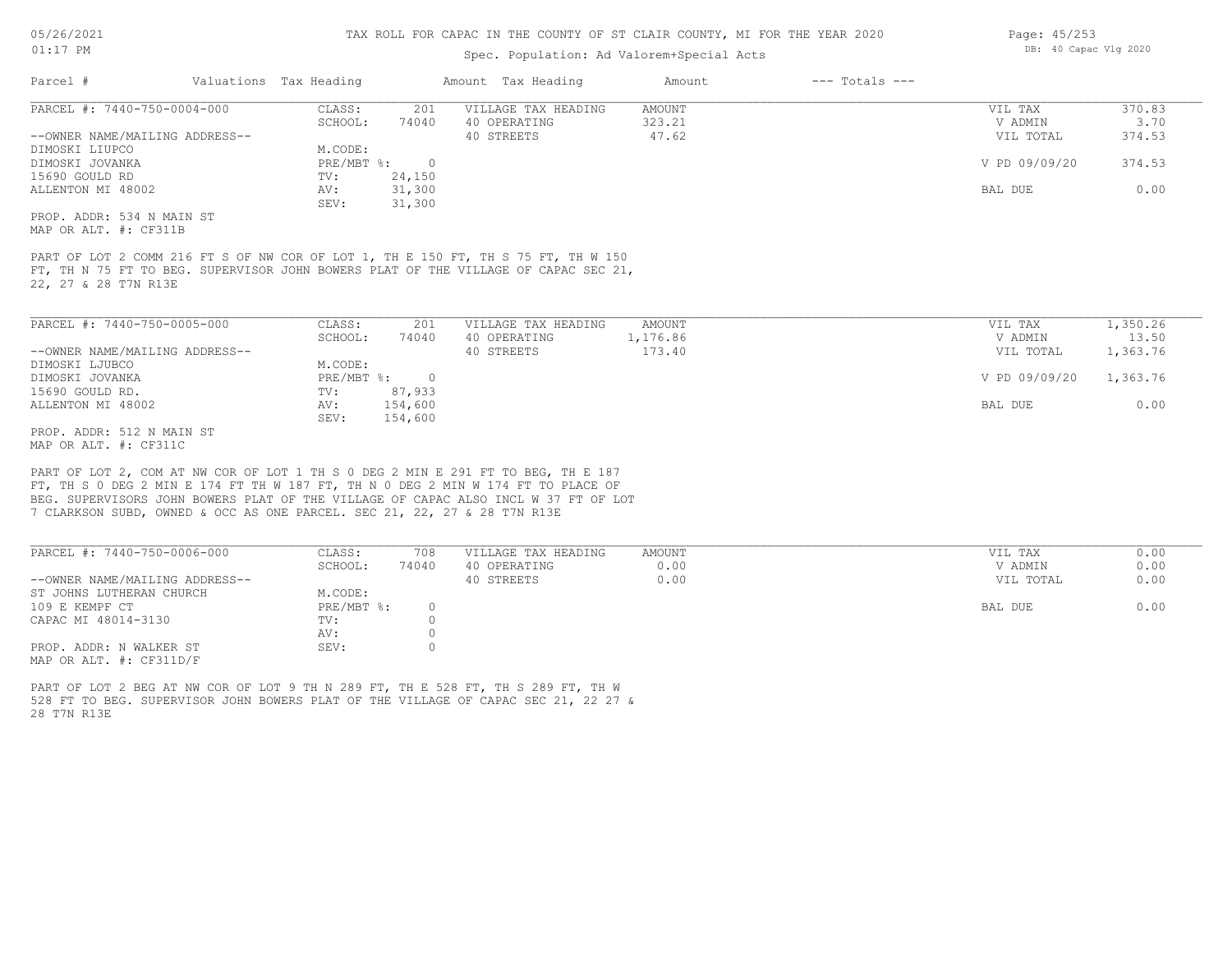## 05/26/2021

01:17 PM

#### TAX ROLL FOR CAPAC IN THE COUNTY OF ST CLAIR COUNTY, MI FOR THE YEAR 2020

## Spec. Population: Ad Valorem+Special Acts

Page: 46/253 DB: 40 Capac Vlg 2020

| Parcel #                                               | Valuations Tax Heading |          | Amount Tax Heading                                                                                                                                                         | Amount | $---$ Totals $---$ |           |      |
|--------------------------------------------------------|------------------------|----------|----------------------------------------------------------------------------------------------------------------------------------------------------------------------------|--------|--------------------|-----------|------|
| PARCEL #: 7440-750-0007-000                            | CLASS:                 | 708      | VILLAGE TAX HEADING                                                                                                                                                        | AMOUNT |                    | VIL TAX   | 0.00 |
|                                                        | SCHOOL:                | 74040    | 40 OPERATING                                                                                                                                                               | 0.00   |                    | V ADMIN   | 0.00 |
| --OWNER NAME/MAILING ADDRESS--                         |                        |          | 40 STREETS                                                                                                                                                                 | 0.00   |                    | VIL TOTAL | 0.00 |
| ST JOHNS LUTHERAN CHURCH                               | M.CODE:                |          |                                                                                                                                                                            |        |                    |           |      |
| 109 E KEMPF CT                                         | PRE/MBT %:             | $\Omega$ |                                                                                                                                                                            |        |                    | BAL DUE   | 0.00 |
| CAPAC MI 48014                                         | TV:                    |          |                                                                                                                                                                            |        |                    |           |      |
|                                                        | AV:                    |          |                                                                                                                                                                            |        |                    |           |      |
| PROP. ADDR: 109 E KEMPF COURT<br>MAP OR ALT. #: CF311G | SEV:                   |          |                                                                                                                                                                            |        |                    |           |      |
| 21, 22, 27 & 28 T7N R13E                               |                        |          | PART OF LOT 2, BEG ON S LOT LINE AT NE COR OF LOT 8, TH N 141 FT, TH W 150 FT, TH S<br>141 FT, TH E 150 FT TO BEG. SUPERVISOR JOHN BOWERS PLAT OF THE VILLAGE OF CAPAC SEC |        |                    |           |      |

| PARCEL #: 7440-750-0008-000    | CLASS:     | 201     | VILLAGE TAX HEADING | AMOUNT   | VIL TAX       | 1,412.18 |
|--------------------------------|------------|---------|---------------------|----------|---------------|----------|
|                                | SCHOOL:    | 74040   | 40 OPERATING        | 1,230.83 | V ADMIN       | 14.12    |
| --OWNER NAME/MAILING ADDRESS-- |            |         | 40 STREETS          | 181.35   | VIL TOTAL     | 1,426.30 |
| A.D. PROPANE INC- CAPAC        | M.CODE:    |         |                     |          |               |          |
| PO BOX 798                     | PRE/MBT %: |         |                     |          | V PD 07/29/20 | 1,426.30 |
| VALLEY FORGE PA 19482          | TV:        | 91,965  |                     |          |               |          |
|                                | AV:        | 107,200 |                     |          | BAL DUE       | 0.00     |
| PROP. ADDR: 14900 DOWNEY RD    | SEV:       | 107,200 |                     |          |               |          |
| MAP OR ALT. #: CF311H          |            |         |                     |          |               |          |

CAPAC SEC 21, 22, 27 & 28 T7N R13E THAT PART OF LOT 2 LYING NE OF M-21 SUPERVISOR JOHN BOWERS PLAT OF THE VILLAGE OF

| PARCEL #: 7440-750-0009-000    | CLASS:       | 401    | VILLAGE TAX HEADING | AMOUNT | VIL TAX       | 890.98 |
|--------------------------------|--------------|--------|---------------------|--------|---------------|--------|
|                                | SCHOOL:      | 74040  | 40 OPERATING        | 776.56 | V ADMIN       | 8.90   |
| --OWNER NAME/MAILING ADDRESS-- |              |        | 40 STREETS          | 114.42 | VIL TOTAL     | 899.88 |
| SENYK VANESSA D                | M.CODE:      | COREL  |                     |        |               |        |
| 222 CLARKSON CT                | $PRE/MBT$ %: | 100    |                     |        | V PD 09/17/20 | 899.88 |
| CAPAC MI 48014-3118            | TV:          | 58,023 |                     |        |               |        |
|                                | AV:          | 91,900 |                     |        | BAL DUE       | 0.00   |
| PROP. ADDR: 222 CLARKSON COURT | SEV:         | 91,900 |                     |        |               |        |
| MAP OR ALT. #: CF311I          |              |        |                     |        |               |        |

 $\mathcal{L}_\mathcal{L} = \mathcal{L}_\mathcal{L} = \mathcal{L}_\mathcal{L} = \mathcal{L}_\mathcal{L} = \mathcal{L}_\mathcal{L} = \mathcal{L}_\mathcal{L} = \mathcal{L}_\mathcal{L} = \mathcal{L}_\mathcal{L} = \mathcal{L}_\mathcal{L} = \mathcal{L}_\mathcal{L} = \mathcal{L}_\mathcal{L} = \mathcal{L}_\mathcal{L} = \mathcal{L}_\mathcal{L} = \mathcal{L}_\mathcal{L} = \mathcal{L}_\mathcal{L} = \mathcal{L}_\mathcal{L} = \mathcal{L}_\mathcal{L}$ 

OF CAPAC SEC 21, 22, 27 & 28 T7N R13E 21 & N OF EXTD S LINE OF LOT 20 OF ABV PLAT. SUPV JOHN BOWERS PLAT OF THE VILLAGE THAT PART OF LOT 2 LYING W OF M-21 & E OF CLARKSON SUBD & S OF EXTD S LINE OF LOT

| PARCEL #: 7440-750-0010-000          | CLASS:     | 401    | VILLAGE TAX HEADING | AMOUNT | VIL TAX       | 603.12 |
|--------------------------------------|------------|--------|---------------------|--------|---------------|--------|
|                                      | SCHOOL:    | 74040  | 40 OPERATING        | 525.67 | V ADMIN       | 6.03   |
| --OWNER NAME/MAILING ADDRESS--       |            |        | 40 STREETS          | 77.45  | VIL TOTAL     | 609.15 |
| QUAIN TIMOTHY, REBECCA               | M.CODE:    | 00WBF  |                     |        |               |        |
| QUAIN ABIGAEL R, NABORS JANE, WILLIA | PRE/MBT %: |        |                     |        | V PD 09/02/20 | 609.15 |
| 503 N WALKER ST                      | TV:        | 39,277 |                     |        |               |        |
| CAPAC MI 48014                       | AV:        | 70,600 |                     |        | BAL DUE       | 0.00   |
|                                      | SEV:       | 70,600 |                     |        |               |        |
| PROP. ADDR: 406 N MAIN ST            |            |        |                     |        |               |        |

MAP OR ALT. #: CF312/313

LOT 4 SUPERVISOR JOHN BOWERS PLAT OF THE VILLAGE OF CAPAC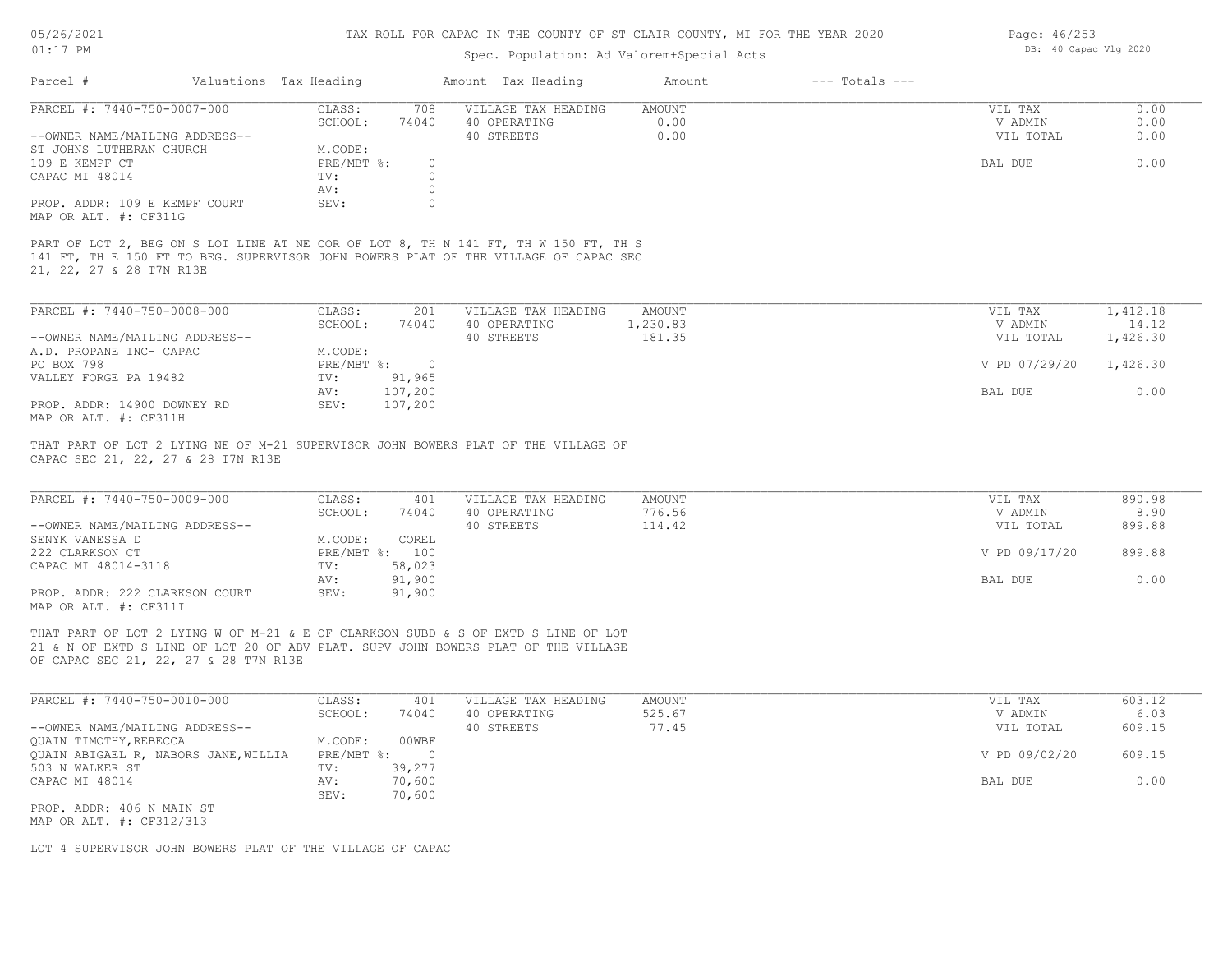| 05/26/2021                                            |                                     |                        |                          | TAX ROLL FOR CAPAC IN THE COUNTY OF ST CLAIR COUNTY, MI FOR THE YEAR 2020          |               |                    | Page: 47/253       |                       |
|-------------------------------------------------------|-------------------------------------|------------------------|--------------------------|------------------------------------------------------------------------------------|---------------|--------------------|--------------------|-----------------------|
| $01:17$ PM                                            |                                     |                        |                          | Spec. Population: Ad Valorem+Special Acts                                          |               |                    |                    | DB: 40 Capac Vlg 2020 |
| Parcel #                                              |                                     | Valuations Tax Heading |                          | Amount Tax Heading                                                                 | Amount        | $---$ Totals $---$ |                    |                       |
| PARCEL #: 7440-750-0011-000                           |                                     | CLASS:                 | 401                      | VILLAGE TAX HEADING                                                                | <b>AMOUNT</b> |                    | VIL TAX            | 1,047.88              |
|                                                       |                                     | SCHOOL:                | 74040                    | 40 OPERATING                                                                       | 913.31        |                    | V ADMIN            | 10.47                 |
| --OWNER NAME/MAILING ADDRESS--                        |                                     |                        |                          | 40 STREETS                                                                         | 134.57        |                    | VIL TOTAL          | 1,058.35              |
| PHILLIPS TIMOTHY                                      |                                     | M.CODE:                |                          |                                                                                    |               |                    |                    |                       |
| PHILLIPS MARIA<br>404 N MAIN ST                       |                                     | TV:                    | PRE/MBT %: 100<br>68,241 |                                                                                    |               |                    | BAL DUE            | 1,058.35              |
| CAPAC MI 48014                                        |                                     | AV:                    | 82,000                   |                                                                                    |               |                    |                    |                       |
|                                                       |                                     | SEV:                   | 82,000                   |                                                                                    |               |                    |                    |                       |
| PROP. ADDR: 404 N MAIN ST<br>MAP OR ALT. #: CF314     |                                     |                        |                          |                                                                                    |               |                    |                    |                       |
| R13E                                                  |                                     |                        |                          | LOT 5 SUPERVISOR JOHN BOWERS PLAT OF THE VILLAGE OF CAPAC SEC 21, 22, 27 & 28 T7N  |               |                    |                    |                       |
|                                                       |                                     |                        |                          |                                                                                    |               |                    |                    |                       |
| PARCEL #: 7440-750-0012-000                           |                                     | CLASS:                 | 401                      | VILLAGE TAX HEADING                                                                | AMOUNT        |                    | VIL TAX            | 857.89                |
|                                                       |                                     | SCHOOL:                | 74040                    | 40 OPERATING                                                                       | 747.72        |                    | V ADMIN            | 8.57                  |
|                                                       | --OWNER NAME/MAILING ADDRESS--      |                        |                          | 40 STREETS                                                                         | 110.17        |                    | VIL TOTAL          | 866.46                |
| LERNER MATTHEW T                                      |                                     | M.CODE:                | COREL                    |                                                                                    |               |                    |                    |                       |
| 402 N MAIN ST                                         |                                     |                        | PRE/MBT %: 100           |                                                                                    |               |                    | V PD 09/17/20      | 866.46                |
| CAPAC MI 48014-3148                                   |                                     | TV:                    | 55,868                   |                                                                                    |               |                    |                    |                       |
|                                                       |                                     | AV:                    | 89,800                   |                                                                                    |               |                    | BAL DUE            | 0.00                  |
| PROP. ADDR: 402 N MAIN ST<br>MAP OR ALT. #: CF315     |                                     | SEV:                   | 89,800                   |                                                                                    |               |                    |                    |                       |
| R13E                                                  |                                     |                        |                          | LOT 6 SUPERVISOR JOHN BOWERS PLAT OF THE VILLAGE OF CAPAC SEC 21, 22, 27 & 28 T7N  |               |                    |                    |                       |
| PARCEL #: 7440-750-0013-000                           |                                     | CLASS:                 | 708                      | VILLAGE TAX HEADING                                                                | <b>AMOUNT</b> |                    |                    | 0.00                  |
|                                                       |                                     | SCHOOL:                | 74040                    | 40 OPERATING                                                                       | 0.00          |                    | VIL TAX<br>V ADMIN | 0.00                  |
| --OWNER NAME/MAILING ADDRESS--                        |                                     |                        |                          | 40 STREETS                                                                         | 0.00          |                    | VIL TOTAL          | 0.00                  |
| LUTHERAN CHURCH                                       |                                     | M.CODE:                |                          |                                                                                    |               |                    |                    |                       |
| 109 E KEMPF CT                                        |                                     | PRE/MBT %:             | $\circ$                  |                                                                                    |               |                    | BAL DUE            | 0.00                  |
| CAPAC MI 48014                                        |                                     | TV:                    | $\circ$                  |                                                                                    |               |                    |                    |                       |
|                                                       |                                     | AV:                    | $\circ$                  |                                                                                    |               |                    |                    |                       |
| PROP. ADDR: 109 E KEMPF COURT<br>MAP OR ALT. #: CF316 |                                     | SEV:                   | $\mathbf 0$              |                                                                                    |               |                    |                    |                       |
| T7N R13E                                              |                                     |                        |                          | LOTS 7 & 8 SUPERVISOR JOHN BOWERS PLAT OF THE VILLAGE OF CAPAC SEC 21, 22, 27 & 28 |               |                    |                    |                       |
|                                                       |                                     |                        |                          |                                                                                    |               |                    |                    |                       |
| PARCEL #: 7440-750-0014-000                           |                                     | CLASS:                 | 401                      | VILLAGE TAX HEADING                                                                | AMOUNT        |                    | VIL TAX            | 765.15                |
|                                                       |                                     | SCHOOL:                | 74040                    | 40 OPERATING                                                                       | 666.89        |                    | V ADMIN            | 7.65                  |
|                                                       | --OWNER NAME/MAILING ADDRESS--      |                        |                          | 40 STREETS                                                                         | 98.26         |                    | VIL TOTAL          | 772.80                |
|                                                       | BASEHORE RUTH & ZINK, FREDRICK/MARY | M.CODE:                |                          |                                                                                    |               |                    |                    |                       |
| 400 N LESTER ST                                       |                                     |                        | PRE/MBT %: 100           |                                                                                    |               |                    | BAL DUE            | 772.80                |
| CAPAC MI 48014-3140                                   |                                     | TV:                    | 49,829                   |                                                                                    |               |                    |                    |                       |
|                                                       |                                     | AV:                    | 54,600                   |                                                                                    |               |                    |                    |                       |
| PROP. ADDR: 400 N LESTER ST                           |                                     | SEV:                   | 54,600                   |                                                                                    |               |                    |                    |                       |

MAP OR ALT. #: CF317A

VILLAGE OF CAPAC SEC 21, 22, 27 & 28 T7N R13E N85 FT OF S 151 FT OF LOT 9 EXC W 772 FT. SUPERVISOR JOHN BOWERS PLAT OF THE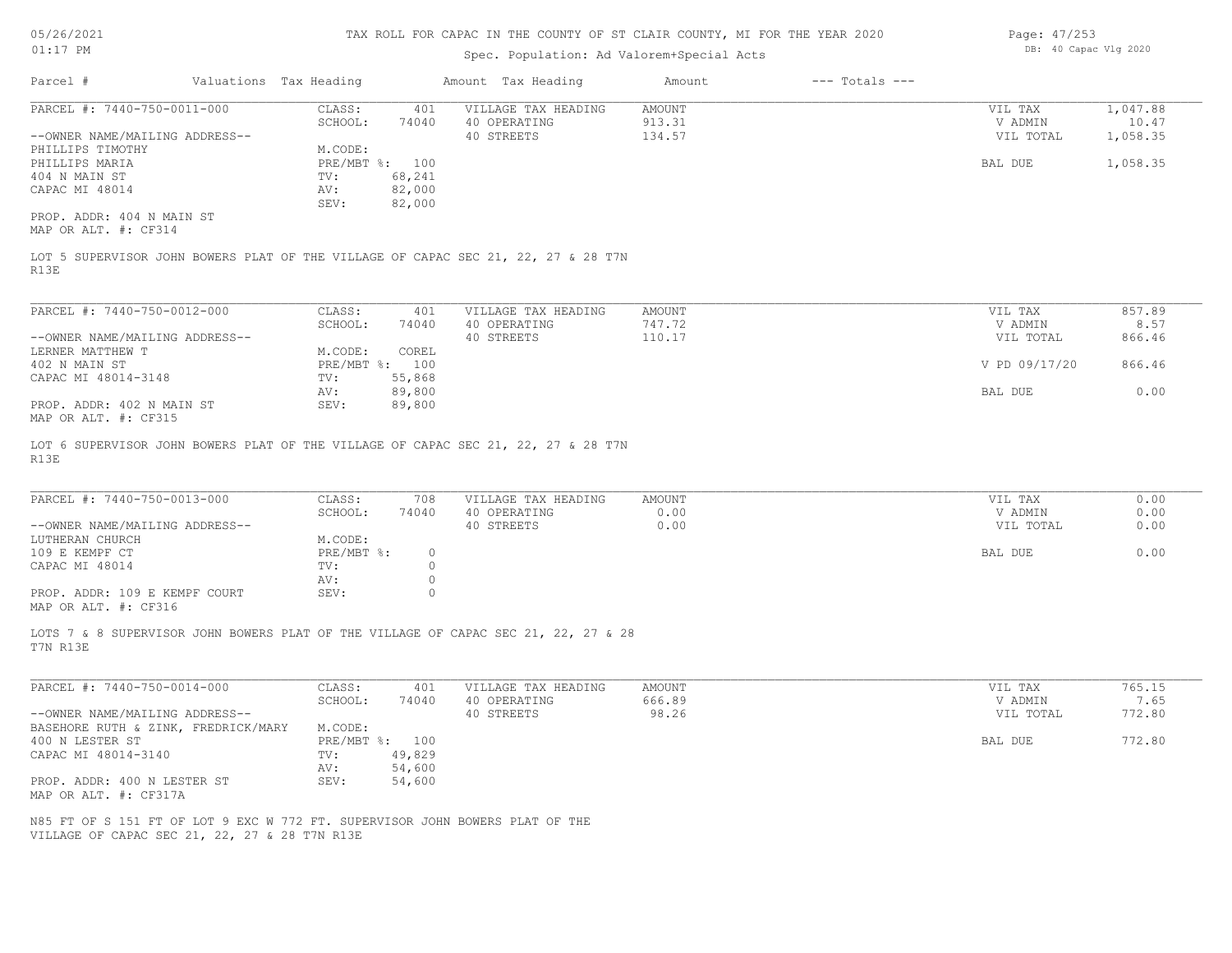## Spec. Population: Ad Valorem+Special Acts

| Page: 48/253 |                       |  |
|--------------|-----------------------|--|
|              | DB: 40 Capac Vlg 2020 |  |

| Parcel #                       | Valuations Tax Heading |        | Amount Tax Heading  | Amount | $---$ Totals $---$ |               |        |
|--------------------------------|------------------------|--------|---------------------|--------|--------------------|---------------|--------|
| PARCEL #: 7440-750-0015-000    | CLASS:                 | 401    | VILLAGE TAX HEADING | AMOUNT |                    | VIL TAX       | 680.43 |
|                                | SCHOOL:                | 74040  | 40 OPERATING        | 593.05 |                    | V ADMIN       | 6.80   |
| --OWNER NAME/MAILING ADDRESS-- |                        |        | 40 STREETS          | 87.38  |                    | VIL TOTAL     | 687.23 |
| GRIGGS JOHNNIE/GRIGGS LISA J   | M.CODE:                | 00LSB  |                     |        |                    |               |        |
| 203 E KEMPF COURT              | $PRE/MBT$ %:           | 100    |                     |        |                    | V PD 08/26/20 | 687.23 |
| CAPAC MI 48014-3133            | TV:                    | 44,312 |                     |        |                    |               |        |
|                                | AV:                    | 64,900 |                     |        |                    | BAL DUE       | 0.00   |
| PROP. ADDR: 203 E KEMPF COURT  | SEV:                   | 64,900 |                     |        |                    |               |        |
|                                |                        |        |                     |        |                    |               |        |

MAP OR ALT. #: CF317B

OF CAPAC SEC 21, 22, 27 & 28 T7N R13E N150 FT OF S 216 FT OF W 150 FT OF LOT 9 SUPERVISOR JOHN BOWERS PLAT OF THE VILLAGE

| PARCEL #: 7440-750-0016-000     | CLASS:       | 401    | VILLAGE TAX HEADING | AMOUNT | VIL TAX       | 930.92 |
|---------------------------------|--------------|--------|---------------------|--------|---------------|--------|
|                                 | SCHOOL:      | 74040  | 40 OPERATING        | 811.37 | V ADMIN       | 9.30   |
| --OWNER NAME/MAILING ADDRESS--  |              |        | 40 STREETS          | 119.55 | VIL TOTAL     | 940.22 |
| NIEMI EDWARD                    | M.CODE:      | COREL  |                     |        |               |        |
| NIEMI KRISTAL                   | $PRE/MBT$ %: | 100    |                     |        | V PD 09/17/20 | 940.22 |
| 415 N HUNTER STREET             | TV:          | 60,624 |                     |        |               |        |
| CAPAC MI 48014-3130             | AV:          | 74,500 |                     |        | BAL DUE       | 0.00   |
|                                 | SEV:         | 74,500 |                     |        |               |        |
| PROP. ADDR: 415 N HUNTER STREET |              |        |                     |        |               |        |

MAP OR ALT. #: CF317C1/2

VILLAGE OF CAPAC SEC 21, 22, 27 & 28 T7N R13E E150 FT OF W 320 FT OF LOT 9 EXC S 206 FT. SUPERVISOR JOHN BOWERS PLAT OF THE

| PARCEL #: 7440-750-0017-000    | CLASS:  | 401            | VILLAGE TAX HEADING | AMOUNT | VIL TAX       | 1,093.75 |
|--------------------------------|---------|----------------|---------------------|--------|---------------|----------|
|                                | SCHOOL: | 74040          | 40 OPERATING        | 953.29 | V ADMIN       | 10.93    |
| --OWNER NAME/MAILING ADDRESS-- |         |                | 40 STREETS          | 140.46 | VIL TOTAL     | 1,104.68 |
| POPPE HEINRICH W               | M.CODE: |                |                     |        |               |          |
| POPPE KATHARINA                |         | PRE/MBT %: 100 |                     |        | V PD 09/17/20 | 1,104.68 |
| 235 E KEMPF CT                 | TV:     | 71,228         |                     |        |               |          |
| CAPAC MI 48014-3133            | AV:     | 80,000         |                     |        | BAL DUE       | 0.00     |
|                                | SEV:    | 80,000         |                     |        |               |          |
| PROP. ADDR: 235 E KEMPF COURT  |         |                |                     |        |               |          |

MAP OR ALT. #: CF317C3

THE VILLAGE OF CAPAC SEC 21, 22, 27 & 28 T7N R13E N140 FT OF S 206 FT OF E 75 FT OF W 245 FT OF LOT 9 SUPERVISOR JOHN BOWERS PLAT OF

| PARCEL #: 7440-750-0018-000     | CLASS:  | 401            | VILLAGE TAX HEADING | AMOUNT | VIL TAX       | 606.63 |
|---------------------------------|---------|----------------|---------------------|--------|---------------|--------|
|                                 | SCHOOL: | 74040          | 40 OPERATING        | 528.73 | V ADMIN       | 6.06   |
| --OWNER NAME/MAILING ADDRESS--  |         |                | 40 STREETS          | 77.90  | VIL TOTAL     | 612.69 |
| SINDA STEPHEN JR/VIRGINIA       | M.CODE: |                |                     |        |               |        |
| 401 N HUNTER ST                 |         | PRE/MBT %: 100 |                     |        | V PD 09/17/20 | 612.69 |
| CAPAC MI 48014-3130             | TV:     | 39,506         |                     |        |               |        |
|                                 | AV:     | 62,900         |                     |        | BAL DUE       | 0.00   |
| PROP. ADDR: 401 N HUNTER STREET | SEV:    | 62,900         |                     |        |               |        |
| MAP OR ALT. #: CF317C4          |         |                |                     |        |               |        |

THE VILLAGE OF CAPAC SEC 21, 22, 27 & 28 T7N R13E E75 FT OF W 320 FT OF N 140 FT OF S 206 FT OF LOT 9 SUPERVISOR JOHN BOWERS PLAT OF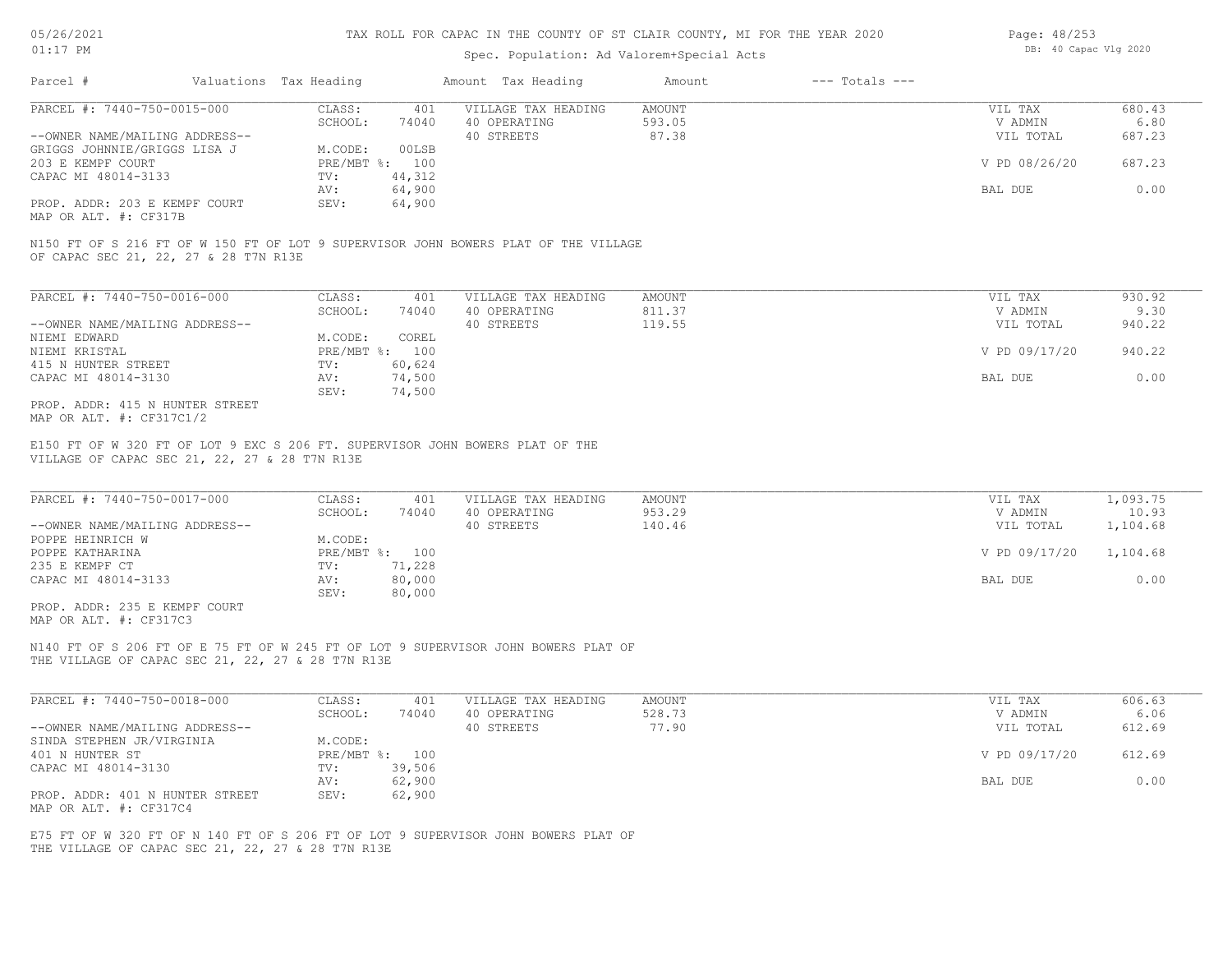Page: 49/253

DB: 40 Capac Vlg 2020

## Spec. Population: Ad Valorem+Special Acts

| Parcel #                                                                                                                                                                                                  | Valuations Tax Heading          |                  | Amount Tax Heading                                                                                                                                                                                                                                               | Amount                    | $---$ Totals $---$ |                                 |                                    |
|-----------------------------------------------------------------------------------------------------------------------------------------------------------------------------------------------------------|---------------------------------|------------------|------------------------------------------------------------------------------------------------------------------------------------------------------------------------------------------------------------------------------------------------------------------|---------------------------|--------------------|---------------------------------|------------------------------------|
| PARCEL #: 7440-750-0019-000                                                                                                                                                                               | CLASS:<br>SCHOOL:               | 703<br>74040     | VILLAGE TAX HEADING<br>40 OPERATING                                                                                                                                                                                                                              | AMOUNT<br>0.00            |                    | VIL TAX<br>V ADMIN              | 0.00<br>0.00                       |
| --OWNER NAME/MAILING ADDRESS--                                                                                                                                                                            |                                 |                  | 40 STREETS                                                                                                                                                                                                                                                       | 0.00                      |                    | VIL TOTAL                       | 0.00                               |
| VILLAGE OF CAPAC                                                                                                                                                                                          | M.CODE:<br>PRE/MBT %:           | $\circ$          |                                                                                                                                                                                                                                                                  |                           |                    |                                 | 0.00                               |
| 131 N MAIN ST<br>CAPAC MI 48014                                                                                                                                                                           | TV:                             | $\circ$          |                                                                                                                                                                                                                                                                  |                           |                    | BAL DUE                         |                                    |
|                                                                                                                                                                                                           | AV:                             | 0                |                                                                                                                                                                                                                                                                  |                           |                    |                                 |                                    |
| PROP. ADDR: 406 N WALKER ST<br>MAP OR ALT. #: F317D                                                                                                                                                       | SEV:                            | $\circ$          |                                                                                                                                                                                                                                                                  |                           |                    |                                 |                                    |
| THE VILLAGE OF CAPAC SEC 21, 22, 27 & 28 T7N R13E                                                                                                                                                         |                                 |                  | E20 FT OF W 170 FT OF LOT 9, EXC S 66 FT, E 66 FT OF W 386 FT EXC S 66 FT & E 66 FT<br>OF W 772 FT OF LOT 9 EXC S 66 FT & E 20 FT OF W 556 FT OF LOT 9 EXC S 66 FT & S 66<br>FT OF LOT 9 ALSO INCL W 150 FT OF LOT 9 EXC S 216 FT SUPERVISOR JOHN BOWERS PLAT OF |                           |                    |                                 |                                    |
| PARCEL #: 7440-750-0020-000                                                                                                                                                                               | CLASS:                          | 401              | VILLAGE TAX HEADING                                                                                                                                                                                                                                              | AMOUNT                    |                    | VIL TAX                         | 1,126.61                           |
|                                                                                                                                                                                                           | SCHOOL:                         | 74040            | 40 OPERATING                                                                                                                                                                                                                                                     | 981.93                    |                    | V ADMIN                         | 11.26                              |
| --OWNER NAME/MAILING ADDRESS--                                                                                                                                                                            |                                 |                  | 40 STREETS                                                                                                                                                                                                                                                       | 144.68                    |                    | VIL TOTAL                       | 1,137.87                           |
| GESCHKE AARON<br>GESCHKE ABBIE                                                                                                                                                                            | M.CODE:<br>PRE/MBT %: 100       | 00WBF            |                                                                                                                                                                                                                                                                  |                           |                    | V PD 07/29/20                   | 1,137.87                           |
| 402 N HUNTER STREET                                                                                                                                                                                       | TV:                             | 73,368           |                                                                                                                                                                                                                                                                  |                           |                    |                                 |                                    |
| CAPAC MI 48014-3129                                                                                                                                                                                       | AV:                             | 82,300           |                                                                                                                                                                                                                                                                  |                           |                    | BAL DUE                         | 0.00                               |
| PROP. ADDR: 402 N HUNTER STREET                                                                                                                                                                           | SEV:                            | 82,300           |                                                                                                                                                                                                                                                                  |                           |                    |                                 |                                    |
| MAP OR ALT. #: CF317E                                                                                                                                                                                     |                                 |                  |                                                                                                                                                                                                                                                                  |                           |                    |                                 |                                    |
|                                                                                                                                                                                                           |                                 |                  | N75 FT OF S 141 FT OF E 150 FT OF W 536 FT OF LOT 9 SUPERVISOR JOHN BOWERS PLAT OF                                                                                                                                                                               |                           |                    |                                 |                                    |
| THE VILLAGE OF CAPAC SEC 21, 22, 27 & 28 T7N R13E<br>PARCEL #: 7440-750-0021-000<br>--OWNER NAME/MAILING ADDRESS--                                                                                        | CLASS:<br>SCHOOL:               | 401<br>74040     | VILLAGE TAX HEADING<br>40 OPERATING<br>40 STREETS                                                                                                                                                                                                                | AMOUNT<br>454.26<br>66.93 |                    | VIL TAX<br>V ADMIN<br>VIL TOTAL |                                    |
| KRUM RICHARD/BONNIE LIV TRUST<br>414 N HUNTER ST                                                                                                                                                          | M.CODE:<br>PRE/MBT %: 100       |                  |                                                                                                                                                                                                                                                                  |                           |                    | V PD 07/09/20                   | 521.19<br>5.21<br>526.40<br>526.40 |
|                                                                                                                                                                                                           | TV:                             | 33,942           |                                                                                                                                                                                                                                                                  |                           |                    |                                 |                                    |
| CAPAC MI 48014-3129<br>PROP. ADDR: 414 N HUNTER STREET<br>MAP OR ALT. #: CF317F                                                                                                                           | AV:<br>SEV:                     | 58,000<br>58,000 |                                                                                                                                                                                                                                                                  |                           |                    | BAL DUE                         | 0.00                               |
| THE VILLAGE OF CAPAC SEC 21, 22, 27 & 28 T7N R13E                                                                                                                                                         |                                 |                  | E150 FT OF W 536 FT OF LOT 9 EXC S 216 FT THEREOF SUPERVISOR JOHN BOWERS PLAT OF                                                                                                                                                                                 |                           |                    |                                 |                                    |
|                                                                                                                                                                                                           | CLASS:                          | 401              | VILLAGE TAX HEADING                                                                                                                                                                                                                                              | <b>AMOUNT</b>             |                    | VIL TAX                         | 498.98                             |
|                                                                                                                                                                                                           | SCHOOL:                         | 74040            | 40 OPERATING                                                                                                                                                                                                                                                     | 434.90                    |                    | V ADMIN                         | 4.98                               |
|                                                                                                                                                                                                           |                                 |                  | 40 STREETS                                                                                                                                                                                                                                                       | 64.08                     |                    | VIL TOTAL                       | 503.96                             |
|                                                                                                                                                                                                           | M.CODE: COREL<br>PRE/MBT %: 100 |                  |                                                                                                                                                                                                                                                                  |                           |                    | V PD 09/17/20                   | 503.96                             |
|                                                                                                                                                                                                           | TV:                             | 32,495           |                                                                                                                                                                                                                                                                  |                           |                    |                                 |                                    |
|                                                                                                                                                                                                           | AV:                             | 54,100           |                                                                                                                                                                                                                                                                  |                           |                    | BAL DUE                         | 0.00                               |
| PARCEL #: 7440-750-0022-000<br>--OWNER NAME/MAILING ADDRESS--<br>SMITH DANIELLE<br>SAELENS MARY<br>410 N HUNTER STREET<br>CAPAC MI 48014-3129<br>PROP. ADDR: 410 N HUNTER STREET<br>MAP OR ALT. #: CF317G | SEV:                            | 54,100           |                                                                                                                                                                                                                                                                  |                           |                    |                                 |                                    |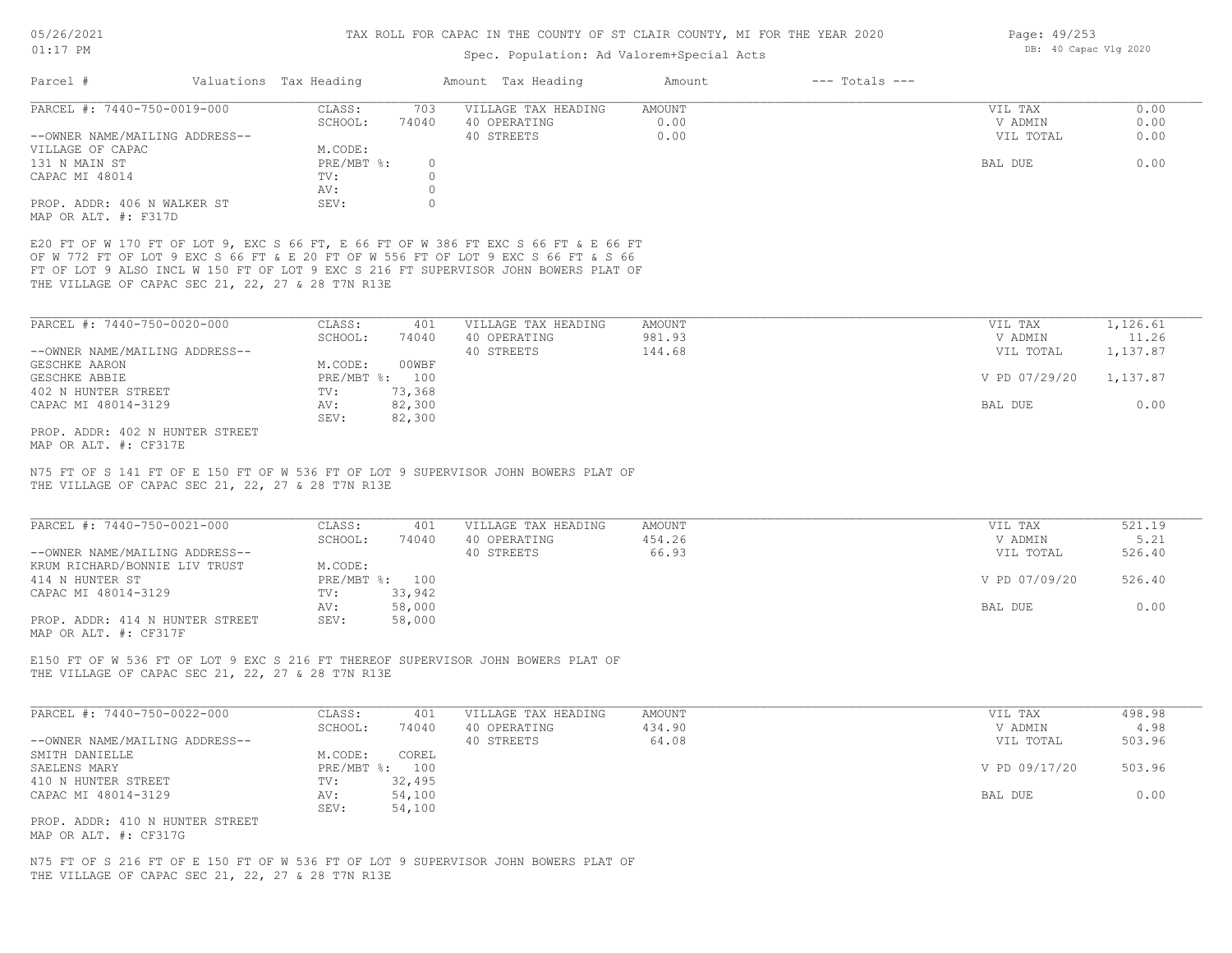## Spec. Population: Ad Valorem+Special Acts

| Page: 50/253 |                       |  |
|--------------|-----------------------|--|
|              | DB: 40 Capac Vlg 2020 |  |

| Parcel #                       | Valuations Tax Heading |        | Amount Tax Heading  | Amount | $---$ Totals $---$ |               |        |
|--------------------------------|------------------------|--------|---------------------|--------|--------------------|---------------|--------|
| PARCEL #: 7440-750-0023-000    | CLASS:                 | 401    | VILLAGE TAX HEADING | AMOUNT |                    | VIL TAX       | 706.01 |
|                                | SCHOOL:                | 74040  | 40 OPERATING        | 615.35 |                    | V ADMIN       | 7.06   |
| --OWNER NAME/MAILING ADDRESS-- |                        |        | 40 STREETS          | 90.66  |                    | VIL TOTAL     | 713.07 |
| MCDUNNAH, NORMAN JR.           | M.CODE:                | TCBMT  |                     |        |                    |               |        |
| 401 N LESTER ST                | PRE/MBT %: 100         |        |                     |        |                    | V PD 08/12/20 | 713.07 |
| CAPAC MI 48014-3141            | TV:                    | 45,978 |                     |        |                    |               |        |
|                                | AV:                    | 85,100 |                     |        |                    | BAL DUE       | 0.00   |
| PROP. ADDR: 401 N LESTER ST    | SEV:                   | 85,100 |                     |        |                    |               |        |
|                                |                        |        |                     |        |                    |               |        |

MAP OR ALT. #: CF317H

PLAT OF THE VILLAGE OF CAPAC SEC 21, 22, 27 & 28 T7N R13E E150 FT OF W 706 FT OF N 85.22 FT OF S 151.22 FT OF LOT 9 SUPERVISOR JOHN BOWERS

| PARCEL #: 7440-750-0024-000    | CLASS:       | 401    | VILLAGE TAX HEADING | AMOUNT | VIL TAX       | 452.83 |
|--------------------------------|--------------|--------|---------------------|--------|---------------|--------|
|                                | SCHOOL:      | 74040  | 40 OPERATING        | 394.68 | V ADMIN       | 4.52   |
| --OWNER NAME/MAILING ADDRESS-- |              |        | 40 STREETS          | 58.15  | VIL TOTAL     | 457.35 |
| FELKER JENNIFER                | M.CODE:      | COREL  |                     |        |               |        |
| FELKER EDWARD                  | $PRE/MBT$ %: | 100    |                     |        | V PD 09/17/20 | 457.35 |
| 405 N LESTER ST                | TV:          | 29,490 |                     |        |               |        |
| CAPAC MI 48014-3141            | AV:          | 49,800 |                     |        | BAL DUE       | 0.00   |
|                                | SEV:         | 49,800 |                     |        |               |        |
| PROP. ADDR: 405 N LESTER ST    |              |        |                     |        |               |        |

MAP OR ALT. #: CF317I

OF THE VILLAGE OF CAPAC SEC 21, 22, 27 & 28 T7N R13E N75 FT OF S 226.22 FT OF E 150 FT OF W 706 FT OF LOT 9 SUPERVISOR JOHN BOWERS PLAT

| PARCEL #: 7440-750-0025-000    | CLASS:     | 401    | VILLAGE TAX HEADING | AMOUNT | VIL TAX   | 454.11 |
|--------------------------------|------------|--------|---------------------|--------|-----------|--------|
|                                | SCHOOL:    | 74040  | 40 OPERATING        | 395.80 | V ADMIN   | 4.54   |
| --OWNER NAME/MAILING ADDRESS-- |            |        | 40 STREETS          | 58.31  | VIL TOTAL | 458.65 |
| SMITH CYNTHIA                  | M.CODE:    | COREL  |                     |        |           |        |
| 409 N LESTER ST                | PRE/MBT %: | 100    |                     |        | BAL DUE   | 458.65 |
| CAPAC MI 48014-3141            | TV:        | 29,574 |                     |        |           |        |
|                                | AV:        | 50,900 |                     |        |           |        |
| PROP. ADDR: 409 N LESTER ST    | SEV:       | 50,900 |                     |        |           |        |
| MAP OR ALT. #: CF317J          |            |        |                     |        |           |        |

 $\mathcal{L}_\mathcal{L} = \mathcal{L}_\mathcal{L} = \mathcal{L}_\mathcal{L} = \mathcal{L}_\mathcal{L} = \mathcal{L}_\mathcal{L} = \mathcal{L}_\mathcal{L} = \mathcal{L}_\mathcal{L} = \mathcal{L}_\mathcal{L} = \mathcal{L}_\mathcal{L} = \mathcal{L}_\mathcal{L} = \mathcal{L}_\mathcal{L} = \mathcal{L}_\mathcal{L} = \mathcal{L}_\mathcal{L} = \mathcal{L}_\mathcal{L} = \mathcal{L}_\mathcal{L} = \mathcal{L}_\mathcal{L} = \mathcal{L}_\mathcal{L}$ 

BOWERS PLAT OF THE VILLAGE OF CAPAC SEC 21, 22, 27 & 28 T7N R13E E150 FT OF W 706 FT OF N 75 FT OF LOT 9 AS MEAS ON LESTER ST. SUPERVISOR JOHN

| PARCEL #: 7440-750-0026-000    | CLASS:       | 401    | VILLAGE TAX HEADING | AMOUNT | VIL TAX       | 636.84 |
|--------------------------------|--------------|--------|---------------------|--------|---------------|--------|
|                                | SCHOOL:      | 74040  | 40 OPERATING        | 555.06 | V ADMIN       | 6.36   |
| --OWNER NAME/MAILING ADDRESS-- |              |        | 40 STREETS          | 81.78  | VIL TOTAL     | 643.20 |
| STEELE ROBERT A                | M.CODE:      | COREL  |                     |        |               |        |
| SWIACKI EMILY J                | $PRE/MBT$ %: | 100    |                     |        | V PD 09/17/20 | 643.20 |
| 410 N LESTER ST                | TV:          | 41,473 |                     |        |               |        |
| CAPAC MI 48014-3140            | AV:          | 45,100 |                     |        | BAL DUE       | 0.00   |
|                                | SEV:         | 45,100 |                     |        |               |        |
| PROP. ADDR: 410 N LESTER ST    |              |        |                     |        |               |        |

MAP OR ALT. #: CF317K

SEC 21, 22, 27 & 28 T7N R13E N75 FT OF LOT 9 EXC W 772 FT. SUPERVISOR JOHN BOWERS PLAT OF THE VILLAGE OF CAPAC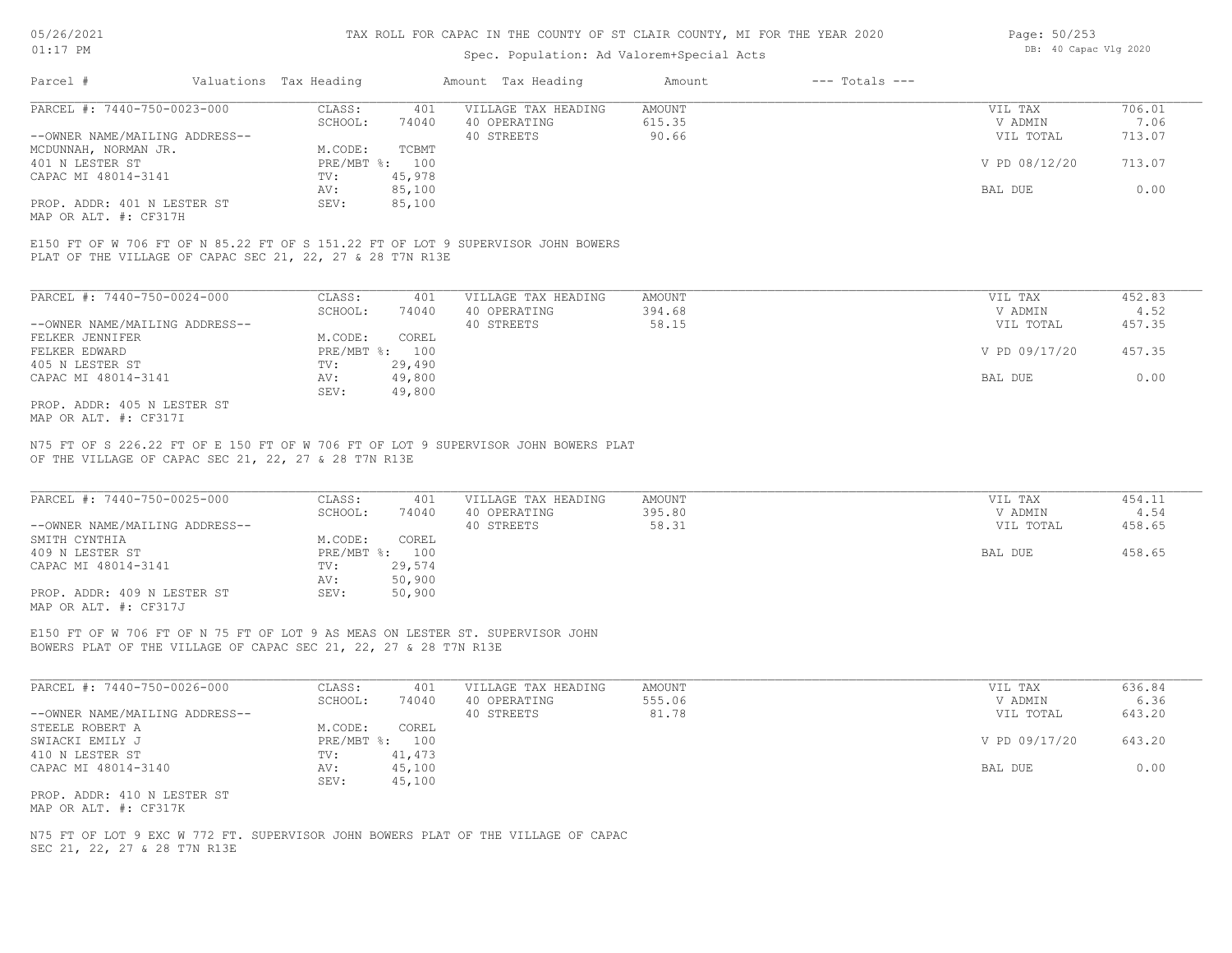# 05/26/2021

#### TAX ROLL FOR CAPAC IN THE COUNTY OF ST CLAIR COUNTY, MI FOR THE YEAR 2020

| Page: 51/253 |                       |  |
|--------------|-----------------------|--|
|              | DB: 40 Capac Vlg 2020 |  |

| $01:17$ PM                                                                                                                                       | Spec. Population: Ad Valorem+Special Acts                          |                                                                          |                                                   |                                     |                    | DB: 40 Capac Vlg 2020                      |                                           |  |
|--------------------------------------------------------------------------------------------------------------------------------------------------|--------------------------------------------------------------------|--------------------------------------------------------------------------|---------------------------------------------------|-------------------------------------|--------------------|--------------------------------------------|-------------------------------------------|--|
| Parcel #                                                                                                                                         | Valuations Tax Heading                                             |                                                                          | Amount Tax Heading                                | Amount                              | $---$ Totals $---$ |                                            |                                           |  |
| PARCEL #: 7440-750-0027-000                                                                                                                      | CLASS:                                                             | 402                                                                      | VILLAGE TAX HEADING                               | <b>AMOUNT</b>                       |                    | VIL TAX                                    | 906.19                                    |  |
|                                                                                                                                                  | SCHOOL:                                                            | 74040                                                                    | 40 OPERATING                                      | 789.82                              |                    | V ADMIN                                    | 9.06                                      |  |
| --OWNER NAME/MAILING ADDRESS--                                                                                                                   |                                                                    |                                                                          | 40 STREETS                                        | 116.37                              |                    | VIL TOTAL                                  | 915.25                                    |  |
| ZUNIGA NOE JR                                                                                                                                    | M.CODE:                                                            |                                                                          |                                                   |                                     |                    |                                            |                                           |  |
| 406 N LESTER ST                                                                                                                                  | PRE/MBT %: 100                                                     |                                                                          |                                                   |                                     |                    | V PD 09/16/20                              | 915.25                                    |  |
| CAPAC MI 48014-3140                                                                                                                              | TV:                                                                | 59,014                                                                   |                                                   |                                     |                    |                                            |                                           |  |
|                                                                                                                                                  | AV:                                                                | 84,100                                                                   |                                                   |                                     |                    | BAL DUE                                    | 0.00                                      |  |
| PROP. ADDR: 406 N LESTER ST<br>MAP OR ALT. #: CF317L                                                                                             | SEV:                                                               | 84,100                                                                   |                                                   |                                     |                    |                                            |                                           |  |
| S75 FT OF N 150 FT OF LOT 9 EXC W 772 FT. SUPERVISOR JOHN BOWERS PLAT OF THE<br>VILLAGE OF CAPAC                                                 |                                                                    |                                                                          |                                                   |                                     |                    |                                            |                                           |  |
| PARCEL #: 7440-750-0028-000                                                                                                                      | CLASS:                                                             | 102                                                                      | VILLAGE TAX HEADING                               | AMOUNT                              |                    | VIL TAX                                    | 434.86                                    |  |
|                                                                                                                                                  | SCHOOL:                                                            | 74040                                                                    | 40 OPERATING                                      | 379.02                              |                    | V ADMIN                                    | 4.34                                      |  |
| --OWNER NAME/MAILING ADDRESS--                                                                                                                   |                                                                    |                                                                          | 40 STREETS                                        | 55.84                               |                    | VIL TOTAL                                  | 439.20                                    |  |
| STUEVER ALFRED/DORIS TRUST                                                                                                                       | M.CODE:                                                            |                                                                          |                                                   |                                     |                    |                                            |                                           |  |
| 15205 TURNER RD                                                                                                                                  | PRE/MBT %: 100                                                     |                                                                          |                                                   |                                     |                    | V PD 07/09/20                              | 439.20                                    |  |
| YALE MI 48097                                                                                                                                    | TV:                                                                | 28,320                                                                   |                                                   |                                     |                    |                                            |                                           |  |
|                                                                                                                                                  | AV:                                                                | 48,300                                                                   |                                                   |                                     |                    | BAL DUE                                    | 0.00                                      |  |
| PROP. ADDR: DOWNEY RD                                                                                                                            | SEV:                                                               | 48,300                                                                   |                                                   |                                     |                    |                                            |                                           |  |
| MAP OR ALT. #: CF318A                                                                                                                            |                                                                    |                                                                          |                                                   |                                     |                    |                                            |                                           |  |
| PARCEL #: 7440-750-0029-000<br>--OWNER NAME/MAILING ADDRESS--<br>THUMB RIGGING & ERECTORS INC<br>PO BOX 189<br>14850 DOWNEY RD<br>CAPAC MI 48014 | CLASS:<br>SCHOOL:<br>M.CODE:<br>$PRE/MBT$ %:<br>TV:<br>AV:<br>SEV: | 301<br>74040<br>00LSB<br>$\overline{0}$<br>326,624<br>343,200<br>343,200 | VILLAGE TAX HEADING<br>40 OPERATING<br>40 STREETS | <b>AMOUNT</b><br>4,371.43<br>644.10 |                    | VIL TAX<br>V ADMIN<br>VIL TOTAL<br>BAL DUE | 5,015.53<br>50.15<br>5,065.68<br>5,065.68 |  |
| PROP. ADDR: 14850 DOWNEY RD<br>MAP OR ALT. #: CF318B                                                                                             |                                                                    |                                                                          |                                                   |                                     |                    |                                            |                                           |  |
| W400 FT OF THAT PART OF LOT 10 LYING N OF M-21 SUPERVISOR JOHN BOWERS PLAT OF THE<br>VILLAGE OF CAPAC SEC 21, 22, 27 & 28 T7N R13E               |                                                                    |                                                                          |                                                   |                                     |                    |                                            |                                           |  |
| PARCEL #: 7440-750-0030-000                                                                                                                      | CLASS:                                                             | 703                                                                      | VILLAGE TAX HEADING                               | <b>AMOUNT</b>                       |                    | VIL TAX                                    | 0.00                                      |  |
|                                                                                                                                                  | SCHOOL:                                                            | 74040                                                                    | 40 OPERATING                                      | 0.00                                |                    | V ADMIN                                    | 0.00                                      |  |
| --OWNER NAME/MAILING ADDRESS--                                                                                                                   |                                                                    |                                                                          | 40 STREETS                                        | 0.00                                |                    | VIL TOTAL                                  | 0.00                                      |  |
| VILLAGE OF CAPAC                                                                                                                                 | M.CODE:                                                            |                                                                          |                                                   |                                     |                    |                                            |                                           |  |
| 401 E KEMPF COURT                                                                                                                                | $PRE/MBT$ $\div$                                                   | $\circ$                                                                  |                                                   |                                     |                    | BAL DUE                                    | 0.00                                      |  |
| CAPAC MI 48014                                                                                                                                   | TV:                                                                | $\circ$                                                                  |                                                   |                                     |                    |                                            |                                           |  |
| PROP. ADDR: 401 E KEMPF COURT<br>MAP OR ALT. #: CF318C                                                                                           | AV:<br>SEV:                                                        | $\circ$<br>$\circ$                                                       |                                                   |                                     |                    |                                            |                                           |  |
| THAT PART OF LOT 10 LYING S OF M-21 SUPERVISOR JOHN BOWERS PLAT OF THE VILLAGE OF<br>CAPAC SEC 21, 22, 27 & 28 T7N R13E                          |                                                                    |                                                                          |                                                   |                                     |                    |                                            |                                           |  |
|                                                                                                                                                  |                                                                    |                                                                          |                                                   |                                     |                    |                                            |                                           |  |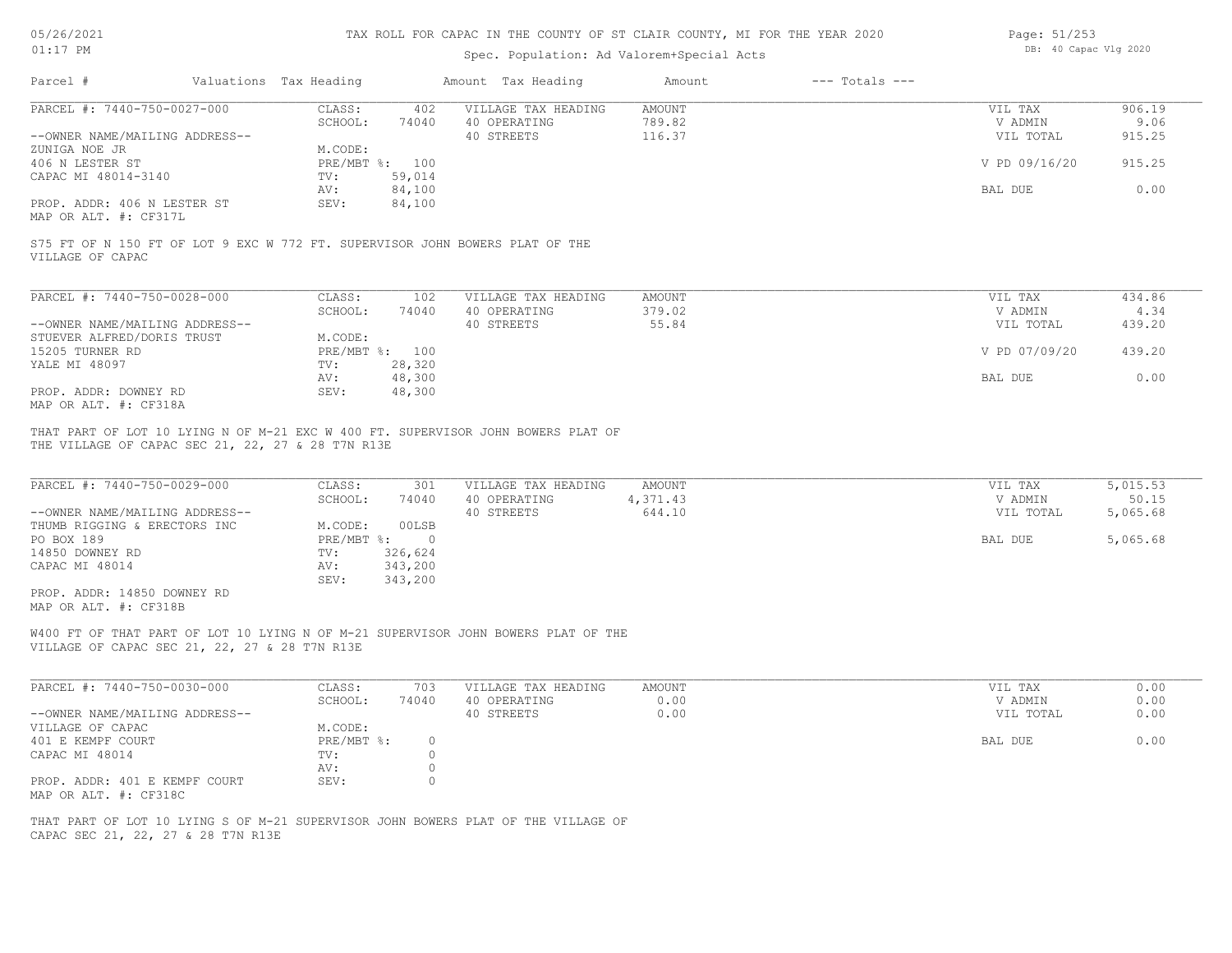| 05/26/2021 |  |
|------------|--|
|            |  |

| Page: 52/253 |                       |  |
|--------------|-----------------------|--|
|              | DB: 40 Capac Vlg 2020 |  |

| UIII/ FM                                                                                                                                                                                                             |                        | Spec. Population: Ad Valorem+Special Acts |                              | DD. 40 Capac viy 2020 |        |
|----------------------------------------------------------------------------------------------------------------------------------------------------------------------------------------------------------------------|------------------------|-------------------------------------------|------------------------------|-----------------------|--------|
| Parcel #                                                                                                                                                                                                             | Valuations Tax Heading | Amount Tax Heading                        | $---$ Totals $---$<br>Amount |                       |        |
| PARCEL #: 7440-750-0031-000                                                                                                                                                                                          | CLASS:<br>401          | VILLAGE TAX HEADING                       | <b>AMOUNT</b>                | VIL TAX               | 867.02 |
|                                                                                                                                                                                                                      | SCHOOL:<br>74040       | 40 OPERATING                              | 755.68                       | V ADMIN               | 8.67   |
| --OWNER NAME/MAILING ADDRESS--                                                                                                                                                                                       |                        | 40 STREETS                                | 111.34                       | VIL TOTAL             | 875.69 |
| DEGAIN TRACIE M                                                                                                                                                                                                      | M.CODE:<br>COREL       |                                           |                              |                       |        |
| 326 N LESTER ST                                                                                                                                                                                                      | PRE/MBT %: 100         |                                           |                              | V PD 09/17/20         | 875.69 |
| CAPAC MI 48014-3138                                                                                                                                                                                                  | TV:<br>56,463          |                                           |                              |                       |        |
|                                                                                                                                                                                                                      | 70,800<br>AV:          |                                           |                              | BAL DUE               | 0.00   |
| PROP. ADDR: 326 N LESTER ST<br>MAP OR ALT. #: CF319A                                                                                                                                                                 | 70,800<br>SEV:         |                                           |                              |                       |        |
| N75 FT OF LOT 11 SUPERVISOR JOHN BOWERS PLAT OF THE VILLAGE OF CAPAC SEC 21, 22 27<br>& 28 T7N R13E                                                                                                                  |                        |                                           |                              |                       |        |
|                                                                                                                                                                                                                      |                        |                                           |                              |                       |        |
| PARCEL #: 7440-750-0032-000                                                                                                                                                                                          | CLASS:<br>401          | VILLAGE TAX HEADING                       | AMOUNT                       | VIL TAX               | 596.02 |
|                                                                                                                                                                                                                      | SCHOOL:<br>74040       | 40 OPERATING                              | 519.48                       | V ADMIN               | 5.96   |
| --OWNER NAME/MAILING ADDRESS--                                                                                                                                                                                       |                        | 40 STREETS                                | 76.54                        | VIL TOTAL             | 601.98 |
| RIES RUSSELL                                                                                                                                                                                                         | M.CODE:<br>COREL       |                                           |                              |                       |        |
| 318 N LESTER ST                                                                                                                                                                                                      | PRE/MBT %: 100         |                                           |                              | V PD 09/17/20         | 601.98 |
| CAPAC MI 48014-3138                                                                                                                                                                                                  | 38,815<br>TV:          |                                           |                              |                       |        |
|                                                                                                                                                                                                                      | 44,800<br>AV:          |                                           |                              | BAL DUE               | 0.00   |
| PROP. ADDR: 318 N LESTER ST<br>MAP OR ALT. #: CF319B                                                                                                                                                                 | 44,800<br>SEV:         |                                           |                              |                       |        |
| S75 FT OF LOT 11 SUPERVISOR JOHN BOWERS PLAT OF THE VILLAGE OF CAPAC SEC 21, 22 27<br>& 28 T7N R13E                                                                                                                  |                        |                                           |                              |                       |        |
| PARCEL #: 7440-750-0033-000                                                                                                                                                                                          | CLASS:<br>401          | VILLAGE TAX HEADING                       | <b>AMOUNT</b>                | VIL TAX               | 572.46 |
|                                                                                                                                                                                                                      | SCHOOL:<br>74040       | 40 OPERATING                              | 498.95                       | V ADMIN               | 5.72   |
| --OWNER NAME/MAILING ADDRESS--                                                                                                                                                                                       |                        | 40 STREETS                                | 73.51                        | VIL TOTAL             | 578.18 |
| KLUG MARK/TERRI                                                                                                                                                                                                      | M.CODE:<br>COREL       |                                           |                              |                       |        |
| 322 N LESTER ST                                                                                                                                                                                                      | PRE/MBT %: 100         |                                           |                              | V PD 09/17/20         | 578.18 |
| CAPAC MI 48014-3138                                                                                                                                                                                                  | TV:<br>37,281          |                                           |                              |                       |        |
|                                                                                                                                                                                                                      | 65,600<br>AV:          |                                           |                              | BAL DUE               | 0.00   |
| PROP. ADDR: 322 N LESTER ST<br>MAP OR ALT. #: CF319C                                                                                                                                                                 | 65,600<br>SEV:         |                                           |                              |                       |        |
| S75 FT OF N 150 FT OF LOT 11 SUPERVISOR JOHN BOWERS PLAT OF THE VILLAGE OF CAPAC<br>SEC 21, 22, 27 & 28 T7N R13E                                                                                                     |                        |                                           |                              |                       |        |
|                                                                                                                                                                                                                      |                        |                                           |                              |                       |        |
| PARCEL #: 7440-750-0034-000                                                                                                                                                                                          | CLASS:<br>401          | VILLAGE TAX HEADING                       | AMOUNT                       | VIL TAX               | 398.15 |
|                                                                                                                                                                                                                      | SCHOOL:<br>74040       | 40 OPERATING                              | 347.02                       | V ADMIN               | 3.98   |
| --OWNER NAME/MAILING ADDRESS--                                                                                                                                                                                       |                        | 40 STREETS                                | 51.13                        | VIL TOTAL             | 402.13 |
| BOLLAERT PEARL C, BOLLAERT CHARLES                                                                                                                                                                                   | M.CODE:                |                                           |                              |                       |        |
| SMITH C, GERALD RITA, BOLLAERT R                                                                                                                                                                                     | PRE/MBT %: 100         |                                           |                              | V PD 09/16/20         | 402.13 |
| 314 N LESTER ST                                                                                                                                                                                                      | 25,929<br>TV:          |                                           |                              |                       |        |
| CAPAC MI 48014-3138                                                                                                                                                                                                  | 42,200<br>AV:          |                                           |                              | BAL DUE               | 0.00   |
|                                                                                                                                                                                                                      | 42,200<br>SEV:         |                                           |                              |                       |        |
| PROP. ADDR: 314 N LESTER ST<br>MAP OR ALT. #: CF320A                                                                                                                                                                 |                        |                                           |                              |                       |        |
| PART OF LOT 12 & VAC ALLEY ADJ, BEG NO^27'W 150' FROM SW COR LOT 12, TH NO^27'W<br>75', TH S89^57'7"E 139.36', TH SO^40'57"E 75', TH N89^57'21"W 139.66' TO BEG<br>SUPERVISORS JOHN BOWER'S PLAT OF VILLAGE OF CAPAC |                        |                                           |                              |                       |        |
|                                                                                                                                                                                                                      |                        |                                           |                              |                       |        |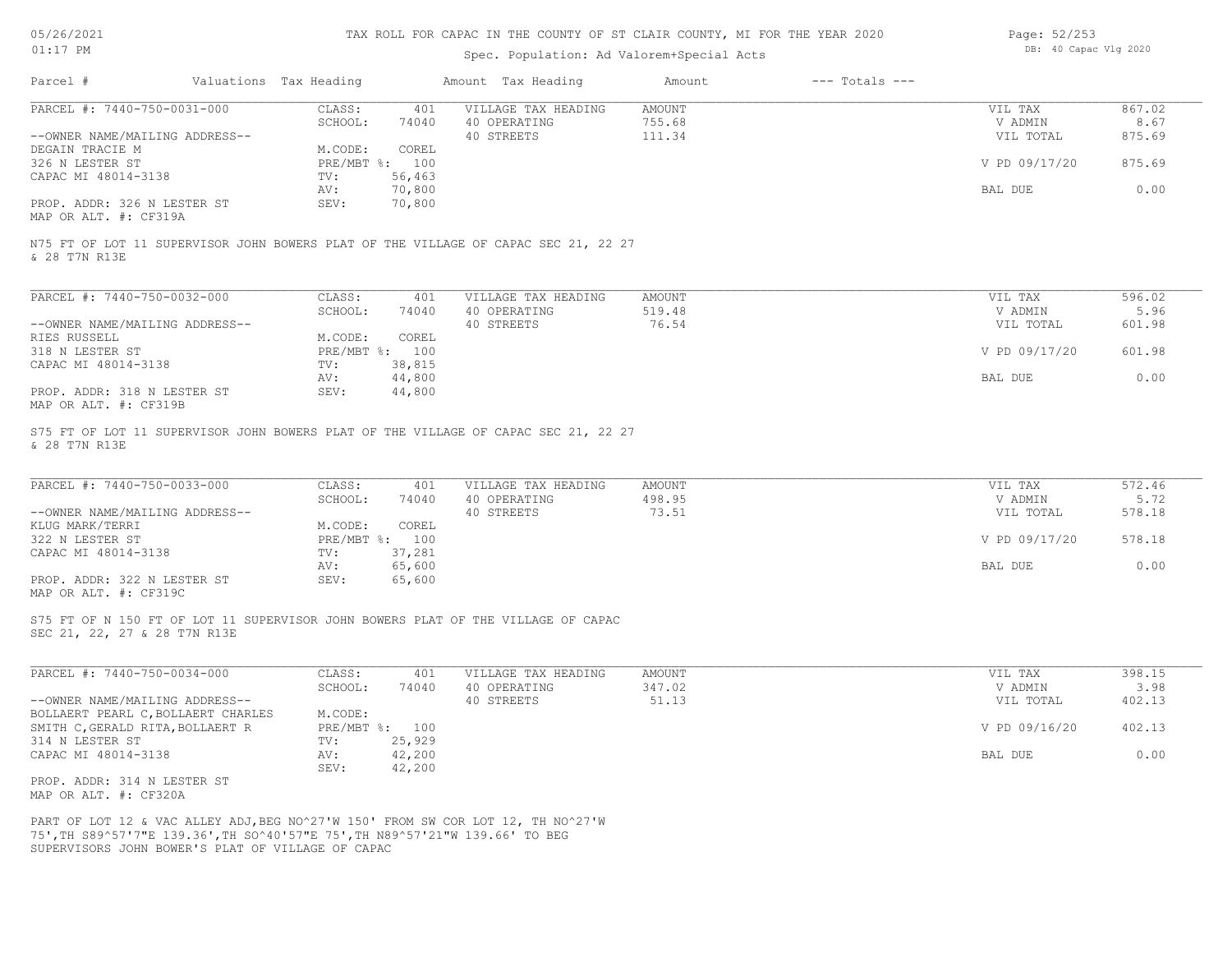## Spec. Population: Ad Valorem+Special Acts

| Parcel #<br>Valuations Tax Heading                                                                                                                                                                                   |                                   | Amount Tax Heading                  | Amount           | $---$ Totals $---$ |                    |                |
|----------------------------------------------------------------------------------------------------------------------------------------------------------------------------------------------------------------------|-----------------------------------|-------------------------------------|------------------|--------------------|--------------------|----------------|
| PARCEL #: 7440-750-0034-100                                                                                                                                                                                          | CLASS:<br>402<br>SCHOOL:<br>74040 | VILLAGE TAX HEADING<br>40 OPERATING | AMOUNT<br>186.83 |                    | VIL TAX<br>V ADMIN | 214.35<br>2.14 |
| --OWNER NAME/MAILING ADDRESS--                                                                                                                                                                                       |                                   | 40 STREETS                          | 27.52            |                    | VIL TOTAL          | 216.49         |
| DUDLEY DAVID S                                                                                                                                                                                                       | M.CODE:                           |                                     |                  |                    |                    |                |
| DUDLEY VIRGINIA O                                                                                                                                                                                                    | PRE/MBT %: 100                    |                                     |                  |                    | V PD 08/26/20      | 216.49         |
| 300 N LESTER ST                                                                                                                                                                                                      | 13,960<br>TV:                     |                                     |                  |                    |                    |                |
| CAPAC MI 48014                                                                                                                                                                                                       | AV:<br>14,100<br>SEV:<br>14,100   |                                     |                  |                    | BAL DUE            | 0.00           |
| PROP. ADDR: N LESTER ST                                                                                                                                                                                              |                                   |                                     |                  |                    |                    |                |
| MAP OR ALT. #: CF320                                                                                                                                                                                                 |                                   |                                     |                  |                    |                    |                |
| PART OF LOT 12 & VAC ALLEY ADJ, BEG NO^27'W 75' FROM SW COR LOT 12, TH NO^27'W<br>75', TH S89^57'21"E 139.66', TH SO^40'57"E 75', TH N89^57'21"W 139.97' TO BEG<br>SUPERVISOSR JOHN BOWER'S PLAT OF VILLAGE OF CAPAC |                                   |                                     |                  |                    |                    |                |
| PARCEL #: 7440-750-0034-200                                                                                                                                                                                          | CLASS:<br>401                     | VILLAGE TAX HEADING                 | AMOUNT           |                    | VIL TAX            | 1,055.16       |
|                                                                                                                                                                                                                      | SCHOOL:<br>74040                  | 40 OPERATING                        | 919.66           |                    | V ADMIN            | 10.55          |
| --OWNER NAME/MAILING ADDRESS--                                                                                                                                                                                       |                                   | 40 STREETS                          | 135.50           |                    | VIL TOTAL          | 1,065.71       |
| DUDLEY DAVID S                                                                                                                                                                                                       | COREL<br>M.CODE:                  |                                     |                  |                    |                    |                |
| DUDLEY VIRGINA                                                                                                                                                                                                       | PRE/MBT %: 100                    |                                     |                  |                    | V PD 09/17/20      | 1,065.71       |
| 300 N LESTER ST                                                                                                                                                                                                      | 68,715<br>TV:                     |                                     |                  |                    |                    |                |
| CAPAC MI 48014-3138                                                                                                                                                                                                  | 89,000<br>AV:<br>SEV:<br>89,000   |                                     |                  |                    | BAL DUE            | 0.00           |
| PROP. ADDR: 300 N LESTER ST                                                                                                                                                                                          |                                   |                                     |                  |                    |                    |                |
| MAP OR ALT. #: CF320C                                                                                                                                                                                                |                                   |                                     |                  |                    |                    |                |
| PART OF LOT 12& VAC ALLEY ADJ, BEG AT SW COR OF LOT 12, TH NO^27'W 75', TH<br>S89^57'21"E 139.97', TH SO^40'57"E 75', TH N89^57'21"W 140.27' TO BEG SUPRVISOR JOHN<br>BOWER'S PLAT OF VILLAGE OF CAPAC               |                                   |                                     |                  |                    |                    |                |
| PARCEL #: 7440-750-0035-000                                                                                                                                                                                          | CLASS:<br>401                     | VILLAGE TAX HEADING                 | <b>AMOUNT</b>    |                    | VIL TAX            | 524.63         |
|                                                                                                                                                                                                                      | SCHOOL:<br>74040                  | 40 OPERATING                        | 457.26           |                    | V ADMIN            | 5.24           |
| --OWNER NAME/MAILING ADDRESS--                                                                                                                                                                                       |                                   | 40 STREETS                          | 67.37            |                    | VIL TOTAL          | 529.87         |
| WITHUN MICHAEL                                                                                                                                                                                                       | M.CODE:                           |                                     |                  |                    |                    |                |
| 238 N LESTER ST                                                                                                                                                                                                      | PRE/MBT %: 100                    |                                     |                  |                    | V PD 07/29/20      | 529.87         |
| CAPAC MI 48014-3136                                                                                                                                                                                                  | TV:<br>34,166<br>60,200<br>AV:    |                                     |                  |                    | BAL DUE            | 0.00           |
| PROP. ADDR: 238 N LESTER ST                                                                                                                                                                                          | SEV:<br>60,200                    |                                     |                  |                    |                    |                |
| MAP OR ALT. #: CF321A                                                                                                                                                                                                |                                   |                                     |                  |                    |                    |                |
| LOT 13 EXC S 225' SUPERVISOR JOHN BOWER'S PLAT OF THE VILLAGE OF CAPAC                                                                                                                                               |                                   |                                     |                  |                    |                    |                |
|                                                                                                                                                                                                                      |                                   |                                     |                  |                    |                    |                |
| PARCEL #: 7440-750-0035-200                                                                                                                                                                                          | CLASS:<br>401                     | VILLAGE TAX HEADING                 | AMOUNT           |                    | VIL TAX            | 478.47         |
|                                                                                                                                                                                                                      | SCHOOL:<br>74040                  | 40 OPERATING                        | 417.03           |                    | V ADMIN            | 4.78           |
| --OWNER NAME/MAILING ADDRESS--                                                                                                                                                                                       |                                   | 40 STREETS                          | 61.44            |                    | VIL TOTAL          | 483.25         |
| ELLLIOTT RAYMOND JR/SHERRY                                                                                                                                                                                           | M.CODE:                           |                                     |                  |                    |                    |                |
| 230 N LESTER ST                                                                                                                                                                                                      | PRE/MBT %: 100                    |                                     |                  |                    | BAL DUE            | 483.25         |
| CAPAC MI 48014                                                                                                                                                                                                       | 31,160<br>TV:                     |                                     |                  |                    |                    |                |
|                                                                                                                                                                                                                      | 54,500<br>AV:<br>SEV:<br>54,500   |                                     |                  |                    |                    |                |
| PROP. ADDR: 230 N LESTER ST<br>MAP OR ALT. #: CF321C                                                                                                                                                                 |                                   |                                     |                  |                    |                    |                |

N75' OF S 225' OF LOT 13 SUPERVISOR JOHN BOWER'S PLAT OF THE VILLAGE OF CAPAC

Page: 53/253 DB: 40 Capac Vlg 2020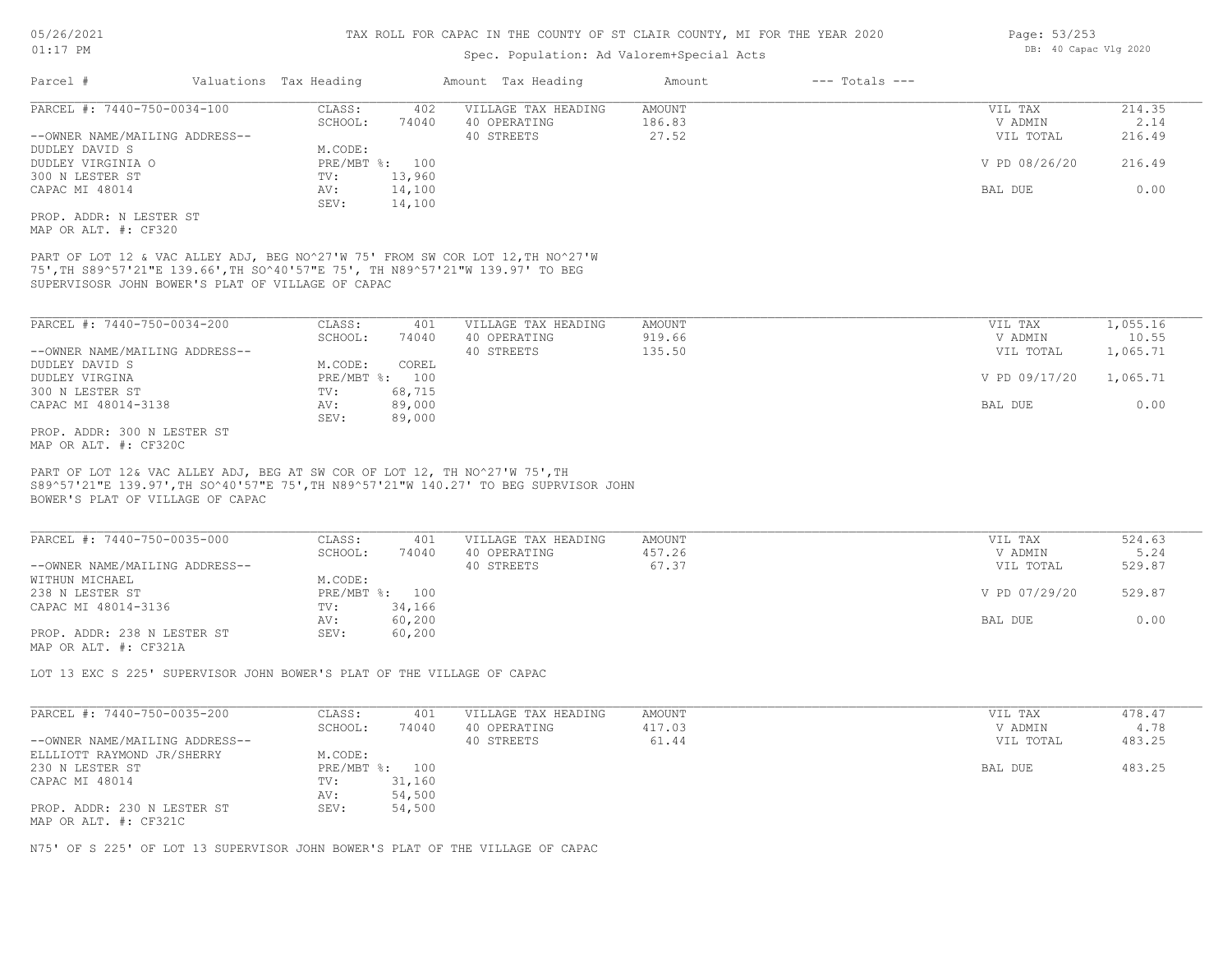## Spec. Population: Ad Valorem+Special Acts

| Page: 54/253 |                       |  |
|--------------|-----------------------|--|
|              | DB: 40 Capac Vlg 2020 |  |

| Parcel #                       | Valuations Tax Heading |        | Amount Tax Heading  | Amount | $---$ Totals $---$ |               |        |
|--------------------------------|------------------------|--------|---------------------|--------|--------------------|---------------|--------|
| PARCEL #: 7440-750-0035-500    | CLASS:                 | 401    | VILLAGE TAX HEADING | AMOUNT |                    | VIL TAX       | 796.33 |
|                                | SCHOOL:                | 74040  | 40 OPERATING        | 694.07 |                    | V ADMIN       | 7.96   |
| --OWNER NAME/MAILING ADDRESS-- |                        |        | 40 STREETS          | 102.26 |                    | VIL TOTAL     | 804.29 |
| MOLINA JOSE E                  | M.CODE:                | COREL  |                     |        |                    |               |        |
| 222 N LESTER ST                | PRE/MBT %: 100         |        |                     |        |                    | V PD 09/17/20 | 804.29 |
| CAPAC MI 48014-3136            | TV:                    | 51,860 |                     |        |                    |               |        |
|                                | AV:                    | 88,700 |                     |        |                    | BAL DUE       | 0.00   |
| PROP. ADDR: 222 N LESTER ST    | SEV:                   | 88,700 |                     |        |                    |               |        |
|                                |                        |        |                     |        |                    |               |        |

MAP OR ALT. #: CF321B

S150' OF LOT 13 SUPERVISOR JOHN BOWER'S PLAT OF THE VILLAGE OF CAPAC

| PARCEL #: 7440-750-0036-000    | CLASS:     | 703   | VILLAGE TAX HEADING | AMOUNT | VIL TAX   | 0.00 |
|--------------------------------|------------|-------|---------------------|--------|-----------|------|
|                                | SCHOOL:    | 74040 | 40 OPERATING        | 0.00   | V ADMIN   | 0.00 |
| --OWNER NAME/MAILING ADDRESS-- |            |       | 40 STREETS          | 0.00   | VIL TOTAL | 0.00 |
| VILLAGE OF CAPAC               | M.CODE:    |       |                     |        |           |      |
| 131 N MAIN ST                  | PRE/MBT %: |       |                     |        | BAL DUE   | 0.00 |
| CAPAC MI 48014                 | TV:        |       |                     |        |           |      |
|                                | AV:        |       |                     |        |           |      |
| PROP. ADDR: 108 N LESTER ST    | SEV:       |       |                     |        |           |      |
| MAP OR ALT. #: CF322A          |            |       |                     |        |           |      |

22, 27 & 28 T7N R13E EXC N 195 FT THEREOF SUPERVISOR JOHN BOWERS PLAT OF THE VILLAGE OF CAPAC SEC 21, THAT PART OF LOT 14 LYING N OF A LINE 420 FT N OF & PARALLEL WITH CENTER OF M-21

| PARCEL #: 7440-750-0037-000    | CLASS:       | 401    | VILLAGE TAX HEADING | AMOUNT   | VIL TAX   | 1,522.86 |
|--------------------------------|--------------|--------|---------------------|----------|-----------|----------|
|                                | SCHOOL:      | 74040  | 40 OPERATING        | 344.04   | V ADMIN   | 15.22    |
| --OWNER NAME/MAILING ADDRESS-- |              |        | 40 STREETS          | 50.69    | VIL TOTAL | 1,538.08 |
| HELZER LONNIE L                | M.CODE:      |        | UTIL                | 1,128.13 |           |          |
| WALKER RITA G, GRAY CATHY J    | $PRE/MBT$ %: |        |                     |          | BAL DUE   | 1,538.08 |
| 15122 WEST PARK APT 4          | TV:          | 25,706 |                     |          |           |          |
| CAPAC MI 48014                 | AV:          | 46,400 |                     |          |           |          |
|                                | SEV:         | 46,400 |                     |          |           |          |
| PROP. ADDR: 204 N LESTER ST    |              |        |                     |          |           |          |

MAP OR ALT. #: CF322B

N129' OF LOT 14 SUPERVISOR JOHN BOWERS PLAT OF THE VILLAGE OF CAPAC

| PARCEL #: 7440-750-0037-100    | CLASS:       | 703   | VILLAGE TAX HEADING | AMOUNT | VIL TAX   | 0.00 |
|--------------------------------|--------------|-------|---------------------|--------|-----------|------|
|                                | SCHOOL:      | 74040 | 40 OPERATING        | 0.00   | V ADMIN   | 0.00 |
| --OWNER NAME/MAILING ADDRESS-- |              |       | 40 STREETS          | 0.00   | VIL TOTAL | 0.00 |
| VILLAGE OF CAPAC               | M.CODE:      |       |                     |        |           |      |
| 131 N MAIN ST                  | $PRE/MBT$ %: |       |                     |        | BAL DUE   | 0.00 |
| CAPAC MI 48014                 | TV:          |       |                     |        |           |      |
|                                | AV:          |       |                     |        |           |      |
| PROP. ADDR: E CHURCH STREET    | SEV:         |       |                     |        |           |      |
| MAP OR ALT. #: CF322C          |              |       |                     |        |           |      |

S66' OF N 195' OF LOT 14 SUPERVISOR JOHN BOWERS PLAT OF THE VILLAGE OF CAPAC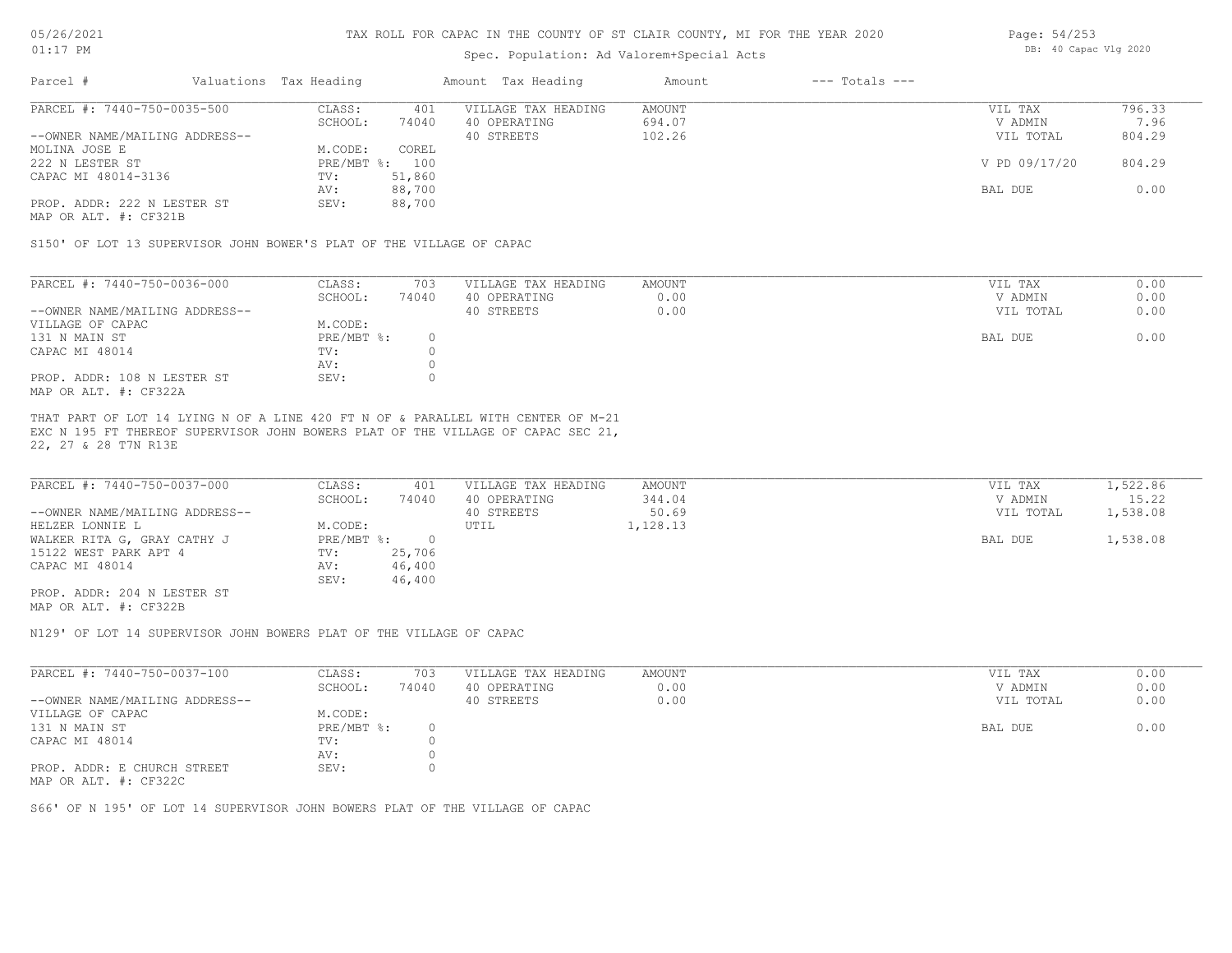## Spec. Population: Ad Valorem+Special Acts

| Page: 55/253 |                       |  |
|--------------|-----------------------|--|
|              | DB: 40 Capac Vlg 2020 |  |

| Parcel #                       | Valuations Tax Heading |                | Amount Tax Heading                                                                  | Amount | $---$ Totals $---$ |               |        |
|--------------------------------|------------------------|----------------|-------------------------------------------------------------------------------------|--------|--------------------|---------------|--------|
| PARCEL #: 7440-750-0039-000    | CLASS:                 | 401            | VILLAGE TAX HEADING                                                                 | AMOUNT |                    | VIL TAX       | 645.89 |
|                                | SCHOOL:                | 74040          | 40 OPERATING                                                                        | 562.95 |                    | V ADMIN       | 6.45   |
| --OWNER NAME/MAILING ADDRESS-- |                        |                | 40 STREETS                                                                          | 82.94  |                    | VIL TOTAL     | 652.34 |
| BEISCHER RONALD/PATSY          | M.CODE:                |                |                                                                                     |        |                    |               |        |
| 403 E MILL ST                  |                        | PRE/MBT %: 100 |                                                                                     |        |                    | V PD 09/09/20 | 652.34 |
| CAPAC MI 48014-3164            | TV:                    | 42,063         |                                                                                     |        |                    |               |        |
|                                | AV:                    | 69,900         |                                                                                     |        |                    | BAL DUE       | 0.00   |
| PROP. ADDR: 403 E MILL ST      | SEV:                   | 69,900         |                                                                                     |        |                    |               |        |
| MAP OR ALT. #: CF323A          |                        |                |                                                                                     |        |                    |               |        |
|                                |                        |                | THAT PART OF LOT 14 LYING S OF A LINE 167 FT N OF & PARALLEL TO S LOT LINE EXC W 52 |        |                    |               |        |
|                                |                        |                | FT N OF LOT 15 SUPERVISOR JOHN BOWERS PLAT OF THE VILLAGE OF CAPAC SEC 21, 22, 27 & |        |                    |               |        |
| 28 T7N R13E                    |                        |                |                                                                                     |        |                    |               |        |
|                                |                        |                |                                                                                     |        |                    |               |        |
| PARCEL #: 7440-750-0040-000    | CLASS:                 | 401            | VILLAGE TAX HEADING                                                                 | AMOUNT |                    | VIL TAX       | 387.90 |
|                                | SCHOOL:                | 74040          | 40 OPERATING                                                                        | 338.09 |                    | V ADMIN       | 3.87   |
| --OWNER NAME/MAILING ADDRESS-- |                        |                | 40 STREETS                                                                          | 49.81  |                    | VIL TOTAL     | 391.77 |
| KLUG BETTY                     | M.CODE:                |                |                                                                                     |        |                    |               |        |

|                                | SCHOOL:      | 74 U 4 U | 40 OFERATING | 338.UY | V ADMIN       | 3.81   |
|--------------------------------|--------------|----------|--------------|--------|---------------|--------|
| --OWNER NAME/MAILING ADDRESS-- |              |          | 40 STREETS   | 49.81  | VIL TOTAL     | 391.77 |
| KLUG BETTY                     | M.CODE:      |          |              |        |               |        |
| WYNN KLUG                      | $PRE/MBT$ %: |          |              |        | V PD 09/09/20 | 391.77 |
| 219 QUAIL DR                   | TV:          | 25,262   |              |        |               |        |
| CAPAC MI 48014                 | AV:          | 43,400   |              |        | BAL DUE       | 0.00   |
|                                | SEV:         | 43,400   |              |        |               |        |
| PROP. ADDR: 104 N LESTER ST    |              |          |              |        |               |        |

MAP OR ALT. #: CF323B

JOHN BOWERS PLAT OF THE VILLAGE OF CAPAC SEC 21, 22, 27 & 28 T7N R13E N75 FT OF S 167 FT OF THAT PART OF LOT 14 LYING N OF N LINE OF LOT 15 SUPERVISOR

| PARCEL #: 7440-750-0041-000    | CLASS:       | 401    | VILLAGE TAX HEADING | AMOUNT | VIL TAX       | 319.55 |
|--------------------------------|--------------|--------|---------------------|--------|---------------|--------|
|                                | SCHOOL:      | 74040  | 40 OPERATING        | 278.52 | V ADMIN       | 3.19   |
| --OWNER NAME/MAILING ADDRESS-- |              |        | 40 STREETS          | 41.03  | VIL TOTAL     | 322.74 |
| LYLE WILLIAM                   | M.CODE:      | COREL  |                     |        |               |        |
| 106 N LESTER ST                | $PRE/MBT$ %: | 100    |                     |        | V PD 09/17/20 | 322.74 |
| CAPAC MI 48014-3134            | TV:          | 20,811 |                     |        |               |        |
|                                | AV:          | 34,800 |                     |        | BAL DUE       | 0.00   |
| PROP. ADDR: 106 N LESTER ST    | SEV:         | 34,800 |                     |        |               |        |
| MAP OR ALT. #: CF323C          |              |        |                     |        |               |        |

 $\mathcal{L}_\mathcal{L} = \mathcal{L}_\mathcal{L} = \mathcal{L}_\mathcal{L} = \mathcal{L}_\mathcal{L} = \mathcal{L}_\mathcal{L} = \mathcal{L}_\mathcal{L} = \mathcal{L}_\mathcal{L} = \mathcal{L}_\mathcal{L} = \mathcal{L}_\mathcal{L} = \mathcal{L}_\mathcal{L} = \mathcal{L}_\mathcal{L} = \mathcal{L}_\mathcal{L} = \mathcal{L}_\mathcal{L} = \mathcal{L}_\mathcal{L} = \mathcal{L}_\mathcal{L} = \mathcal{L}_\mathcal{L} = \mathcal{L}_\mathcal{L}$ 

JOHN BOWERS PLAT OF THE VILLAGE OF CAPAC N70 FT OF S 237 FT OF THAT PART OF LOT 14 LYING N OF N LINE OF LOT 15 SUPERVISOR

| PARCEL #: 7440-750-0042-000    | CLASS:       | 402    | VILLAGE TAX HEADING | AMOUNT | VIL TAX       | 146.28 |
|--------------------------------|--------------|--------|---------------------|--------|---------------|--------|
|                                | SCHOOL:      | 74040  | 40 OPERATING        | 127.50 | V ADMIN       | 1.46   |
| --OWNER NAME/MAILING ADDRESS-- |              |        | 40 STREETS          | 18.78  | VIL TOTAL     | 147.74 |
| KLUG BETTY                     | M.CODE:      |        |                     |        |               |        |
| WYNN KLUG                      | $PRE/MBT$ %: |        |                     |        | V PD 09/09/20 | 147.74 |
| 219 QUAIL DR                   | TV:          | 9,527  |                     |        |               |        |
| CAPAC MI 48014                 | AV:          | 15,700 |                     |        | BAL DUE       | 0.00   |
|                                | SEV:         | 15,700 |                     |        |               |        |
| PROP. ADDR: N LESTER ST        |              |        |                     |        |               |        |

MAP OR ALT. #: CF323D

JOHN BOWERS PLAT OF THE VILLAGE OF CAPAC SEC 21, 22, 27 & 28 T7N R13E N75 FT OF S 92 FT OF THAT PART OF LOT 14 LYING N OF N LINE OF LOT 15 SUPERVISOR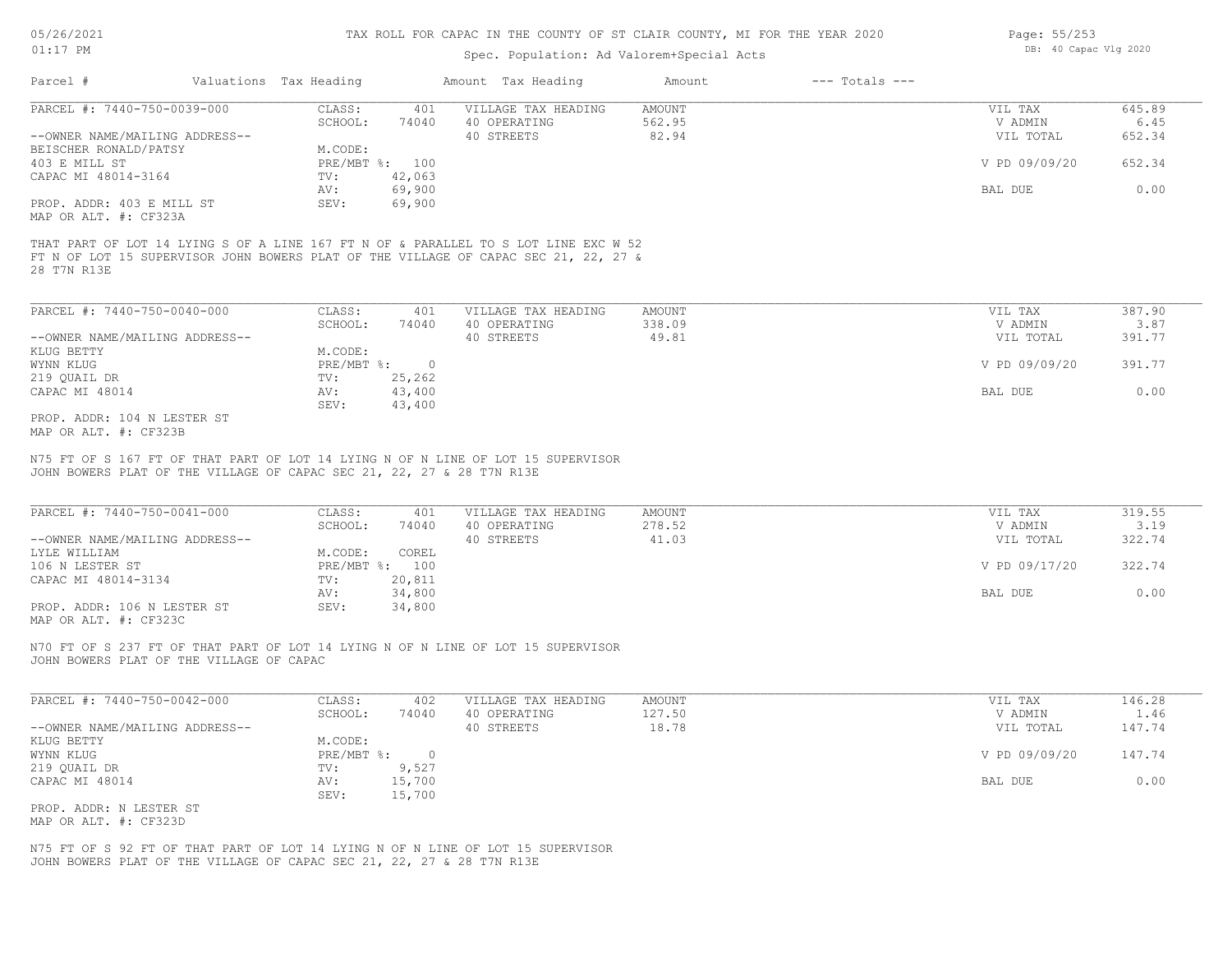| 05/26/2021                                                | TAX ROLL FOR CAPAC IN THE COUNTY OF ST CLAIR COUNTY, MI FOR THE YEAR 2020 |                        |          |                                                                                                                                                                     |               |                    |                       | Page: 56/253 |  |  |
|-----------------------------------------------------------|---------------------------------------------------------------------------|------------------------|----------|---------------------------------------------------------------------------------------------------------------------------------------------------------------------|---------------|--------------------|-----------------------|--------------|--|--|
| $01:17$ PM                                                |                                                                           |                        |          | Spec. Population: Ad Valorem+Special Acts                                                                                                                           |               |                    | DB: 40 Capac Vlg 2020 |              |  |  |
| Parcel #                                                  |                                                                           | Valuations Tax Heading |          | Amount Tax Heading                                                                                                                                                  | Amount        | $---$ Totals $---$ |                       |              |  |  |
| PARCEL #: 7440-750-0043-000                               |                                                                           | CLASS:                 | 401      | VILLAGE TAX HEADING                                                                                                                                                 | <b>AMOUNT</b> |                    | VIL TAX               | 566.14       |  |  |
|                                                           |                                                                           | SCHOOL:                | 74040    | 40 OPERATING                                                                                                                                                        | 493.44        |                    | V ADMIN               | 5.66         |  |  |
| --OWNER NAME/MAILING ADDRESS--                            |                                                                           |                        |          | 40 STREETS                                                                                                                                                          | 72.70         |                    | VIL TOTAL             | 571.80       |  |  |
| BOOM WILLIAM K                                            |                                                                           | M.CODE:                | COREL    |                                                                                                                                                                     |               |                    |                       |              |  |  |
| BOOM ANGELIC S                                            |                                                                           | PRE/MBT %: 100         |          |                                                                                                                                                                     |               |                    | V PD 09/17/20         | 571.80       |  |  |
| 401 E MILL ST                                             |                                                                           | TV:                    | 36,869   |                                                                                                                                                                     |               |                    |                       |              |  |  |
| CAPAC MI 48014                                            |                                                                           | AV:                    | 47,900   |                                                                                                                                                                     |               |                    | BAL DUE               | 0.00         |  |  |
|                                                           |                                                                           | SEV:                   | 47,900   |                                                                                                                                                                     |               |                    |                       |              |  |  |
| PROP. ADDR: 401 E MILL ST                                 |                                                                           |                        |          |                                                                                                                                                                     |               |                    |                       |              |  |  |
| MAP OR ALT. #: CF324                                      |                                                                           |                        |          |                                                                                                                                                                     |               |                    |                       |              |  |  |
| PARCEL #: 7440-750-0044-000                               |                                                                           | CLASS:                 | 001      | VILLAGE TAX HEADING                                                                                                                                                 | <b>AMOUNT</b> |                    | VIL TAX               | 0.00         |  |  |
|                                                           |                                                                           | SCHOOL:                | 74040    | 40 OPERATING                                                                                                                                                        | 0.00          |                    | V ADMIN               | 0.00         |  |  |
| --OWNER NAME/MAILING ADDRESS--                            |                                                                           |                        |          | 40 STREETS                                                                                                                                                          | 0.00          |                    | VIL TOTAL             | 0.00         |  |  |
| SANCHEZ JAMES/FRANCISCA                                   |                                                                           | M.CODE:                |          |                                                                                                                                                                     |               |                    |                       |              |  |  |
| 207 RAILROAD ST                                           |                                                                           | PRE/MBT %:             | $\circ$  |                                                                                                                                                                     |               |                    | BAL DUE               | 0.00         |  |  |
| CAPAC MI 48014-3623                                       |                                                                           | TV:                    | $\circ$  |                                                                                                                                                                     |               |                    |                       |              |  |  |
|                                                           |                                                                           | AV:                    | $\Omega$ |                                                                                                                                                                     |               |                    |                       |              |  |  |
| PROP. ADDR: VACANT LOT E MILL ST<br>MAP OR ALT. #: CF325A |                                                                           | SEV:                   | $\Omega$ |                                                                                                                                                                     |               |                    |                       |              |  |  |
| R13E                                                      |                                                                           |                        |          | THAT PART OF LOT 16 LYING E OF A LINE 170 FT E OF & PARALLEL TO E LINE OF LESTER<br>ST. SUPERVISOR JOHN BOWERS PLAT OF THE VILLAGE OF CAPAC SEC 21, 22, 27 & 28 T7N |               |                    |                       |              |  |  |
| PARCEL #: 7440-750-0044-001                               |                                                                           | CLASS:                 | 402      | VILLAGE TAX HEADING                                                                                                                                                 | <b>AMOUNT</b> |                    | VIL TAX               | 24.64        |  |  |
|                                                           |                                                                           |                        |          |                                                                                                                                                                     |               |                    |                       |              |  |  |

| --OWNER NAME/MAILING ADDRESS-- |            | 40 STREETS | 3.16 | 24.88<br>VIL TOTAL     |
|--------------------------------|------------|------------|------|------------------------|
| SANCHEZ JAMES                  | M.CODE:    |            |      |                        |
| 130 N MATTESON ST APT.131      | PRE/MBT %: |            |      | V PD 09/09/20<br>24.88 |
| CAPAC MI 48014                 | TV:        | .,605      |      |                        |
|                                | AV:        | 20,300     |      | 0.00<br>BAL DUE        |
| PROP. ADDR: E CHURCH STREET    | SEV:       | 20,300     |      |                        |
| MAP OR ALT. #:                 |            |            |      |                        |

146.8' TO BEG SUPERVISOR JOHN BOWERS PLAT OF THE VILLAGE OF CAPAC PARCEL A 33S E 129', TH S 89D 49M 35S W 146.55', TH N 0D 27M 0S W 129', TH N 89D 45M 35S E PART OF LOT 16 DESC AS BEG S 89D 49M 35S W 146' FROM NE COR OF LOT 16; TH S 0D 20M

| PARCEL #: 7440-750-0044-002    | CLASS:     | 402   | VILLAGE TAX HEADING | AMOUNT | VIL TAX   | 0.00 |
|--------------------------------|------------|-------|---------------------|--------|-----------|------|
|                                | SCHOOL:    | 74040 | 40 OPERATING        | 0.00   | V ADMIN   | 0.00 |
| --OWNER NAME/MAILING ADDRESS-- |            |       | 40 STREETS          | 0.00   | VIL TOTAL | 0.00 |
| SANCHEZ JAMES                  | M.CODE:    |       |                     |        |           |      |
| SANCHEZ FRANCISCA              | PRE/MBT %: |       |                     |        | BAL DUE   | 0.00 |
| 130 N MATTESON ST APT. 131     | TV:        |       |                     |        |           |      |
| CAPAC MI 48014-3623            | AV:        |       |                     |        |           |      |
|                                | SEV:       |       |                     |        |           |      |
| PROP. ADDR: E CHURCH ST        |            |       |                     |        |           |      |

MAP OR ALT. #:

BOWERS PLAT OF VILLAGE OF CAPAC PROPOSED CHURCH STREET EXTENSION W 292.43', TH N 0D 27M 0S W 66', TH N 89D 49M 35S E 292.56' TO BEG. SUPERVISOR JOHN BEG S 0D 20M 33S E 129' FROM NE COR LOT 16, TH S 0D 20M 33S E 66', TH S 89D 49M 35S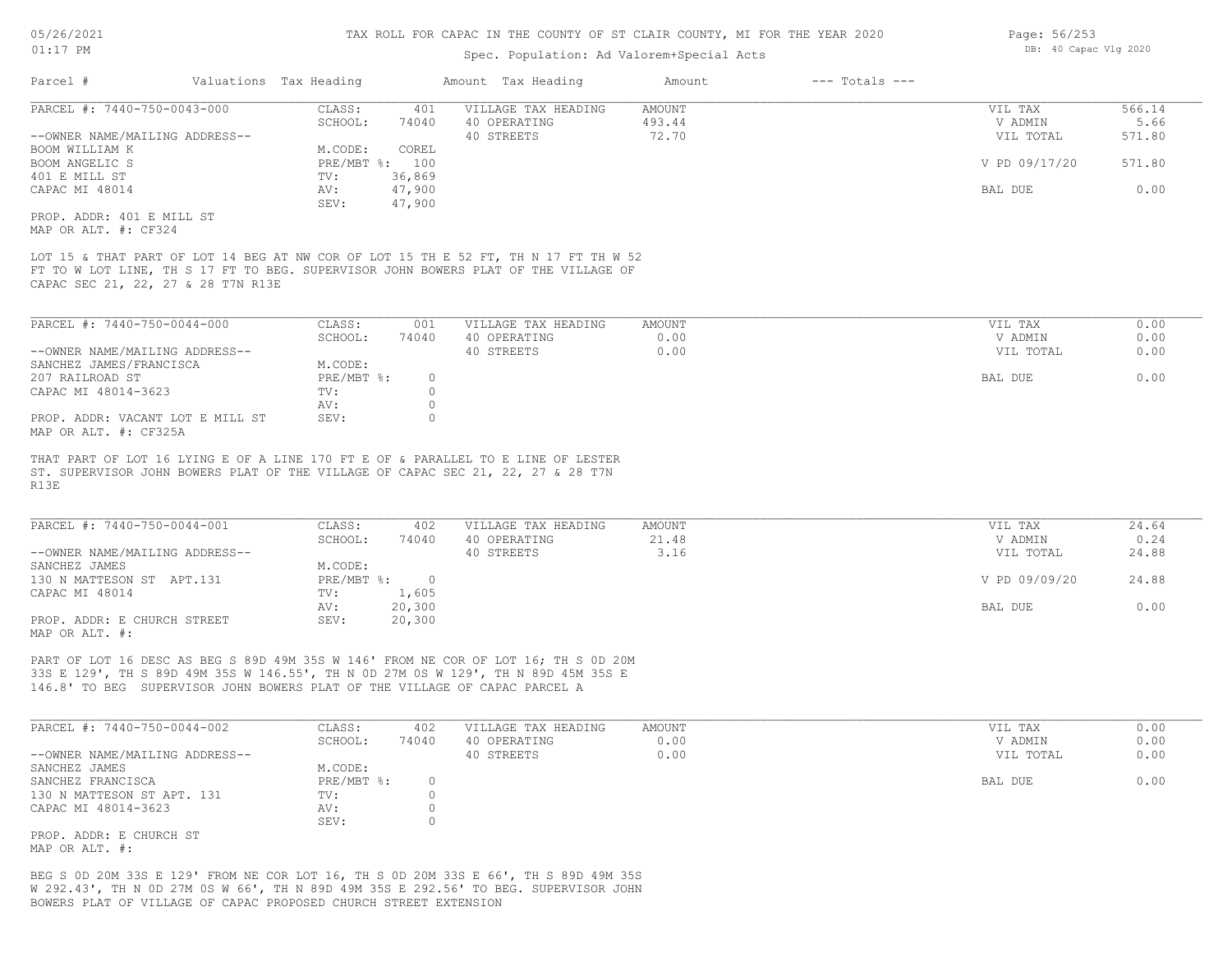### Spec. Population: Ad Valorem+Special Acts

| Parcel #                       | Valuations Tax Heading |        | Amount Tax Heading  | Amount | $---$ Totals $---$ |               |       |
|--------------------------------|------------------------|--------|---------------------|--------|--------------------|---------------|-------|
| PARCEL #: 7440-750-0044-010    | CLASS:                 | 402    | VILLAGE TAX HEADING | AMOUNT |                    | VIL TAX       | 24.64 |
|                                | SCHOOL:                | 74040  | 40 OPERATING        | 21.48  |                    | V ADMIN       | 0.24  |
| --OWNER NAME/MAILING ADDRESS-- |                        |        | 40 STREETS          | 3.16   |                    | VIL TOTAL     | 24.88 |
| SANCHEZ JAMES                  | M.CODE:                |        |                     |        |                    |               |       |
| 130 N MATTESON ST APT.131      | PRE/MBT %:             |        |                     |        |                    | V PD 09/09/20 | 24.88 |
| CAPAC MI 48014                 | TV:                    | 1,605  |                     |        |                    |               |       |
|                                | AV:                    | 20,300 |                     |        |                    | BAL DUE       | 0.00  |
| PROP. ADDR: E CHURCH STREET    | SEV:                   | 20,300 |                     |        |                    |               |       |

MAP OR ALT. #:

JOHN BOWERS PLAT OF THE VILLAGE OF CAPAC PARCEL B 49M 35S W 146', TH N 0D 20M 33S W 129', TH N 89D 49M 35S E 146' TO BEG SUPERVISOR PART OF LOT 16 DESC AS BEG AT NE COR OF LOT 16; TH S 0D 20M 33S E 129', TH S 89D

| PARCEL #: 7440-750-0044-020    | CLASS:     | 402    | VILLAGE TAX HEADING | AMOUNT | VIL TAX       | 24.64 |
|--------------------------------|------------|--------|---------------------|--------|---------------|-------|
|                                | SCHOOL:    | 74040  | 40 OPERATING        | 21.48  | V ADMIN       | 0.24  |
| --OWNER NAME/MAILING ADDRESS-- |            |        | 40 STREETS          | 3.16   | VIL TOTAL     | 24.88 |
| SANCHEZ JAMES                  | M.CODE:    |        |                     |        |               |       |
| 130 N MATTESON ST APT 131      | PRE/MBT %: |        |                     |        | V PD 09/09/20 | 24.88 |
| CAPAC MI 48014                 | TV:        | 1,605  |                     |        |               |       |
|                                | AV:        | 20,300 |                     |        | BAL DUE       | 0.00  |
| PROP. ADDR: E CHURCH STREET    | SEV:       | 20,300 |                     |        |               |       |
| MAP OR ALT. #:                 |            |        |                     |        |               |       |

SUPERVISOR JOHN BOWERS PLAT OF THE VILLAGE OF CAPAC PARCEL D TH N 89D 57M 44S W 146', TH N 0D 20M 33S W 145.84', TH N 89D 49M 35S E 146' TO BEG PART OF LOT 16 DESC AS S 0D 20M 33S E 195' FROM THE COR, TH S 0D 20M 33S E 146.38',

| PARCEL #: 7440-750-0044-030    | CLASS:     | 402    | VILLAGE TAX HEADING | AMOUNT | VIL TAX       | 24.65 |
|--------------------------------|------------|--------|---------------------|--------|---------------|-------|
|                                | SCHOOL:    | 74040  | 40 OPERATING        | 21.49  | V ADMIN       | 0.24  |
| --OWNER NAME/MAILING ADDRESS-- |            |        | 40 STREETS          | 3.16   | VIL TOTAL     | 24.89 |
| SANCHEZ JAMES                  | M.CODE:    |        |                     |        |               |       |
| 131 N MATTESON ST APT.131      | PRE/MBT %: |        |                     |        | V PD 09/09/20 | 24.89 |
| CAPAC MI 48014                 | TV:        | 1,606  |                     |        |               |       |
|                                | AV:        | 20,300 |                     |        | BAL DUE       | 0.00  |
| PROP. ADDR: E CHURCH STREET    | SEV:       | 20,300 |                     |        |               |       |
| MAP OR ALT. #:                 |            |        |                     |        |               |       |

VILLAGE OF CAPAC PARCEL C 146.43', TH S 0D 20M 33S E 145.84' TO BEG SUPERVISOR JOHN BOWERS PLAT OF THE OF LOT 16; TH N 89D 57M 44S W 146.16', TH N 0D 27M 0S W 145.3', TH N 89D 49M 35S E PART OF LOT 16 DESC AS S 0D 20M 33S E 341.38', & N 89D 57M 44S W 146' FROM NE COR

| PARCEL #: 7440-750-0045-000    | CLASS:     | 703   | VILLAGE TAX HEADING | AMOUNT | VIL TAX   | 0.00 |
|--------------------------------|------------|-------|---------------------|--------|-----------|------|
|                                | SCHOOL:    | 74040 | 40 OPERATING        | 0.00   | V ADMIN   | 0.00 |
| --OWNER NAME/MAILING ADDRESS-- |            |       | 40 STREETS          | 0.00   | VIL TOTAL | 0.00 |
| VILLAGE OF CAPAC               | M.CODE:    |       |                     |        |           |      |
| 131 N MAIN ST                  | PRE/MBT %: |       |                     |        | BAL DUE   | 0.00 |
| CAPAC MI 48014                 | TV:        |       |                     |        |           |      |
|                                | AV:        |       |                     |        |           |      |
| PROP. ADDR: MILL STREET        | SEV:       |       |                     |        |           |      |
| MAP OR ALT. #: CF325B          |            |       |                     |        |           |      |

R13E ST. SUPERVISOR JOHN BOWERS PLAT OF THE VILLAGE OF CAPAC SEC 21, 22, 27 & 28 T7N THAT PART OF LOT 16 LYING W OF A LINE 170 FT E OF & PARALLEL TO E LINE OF LESTER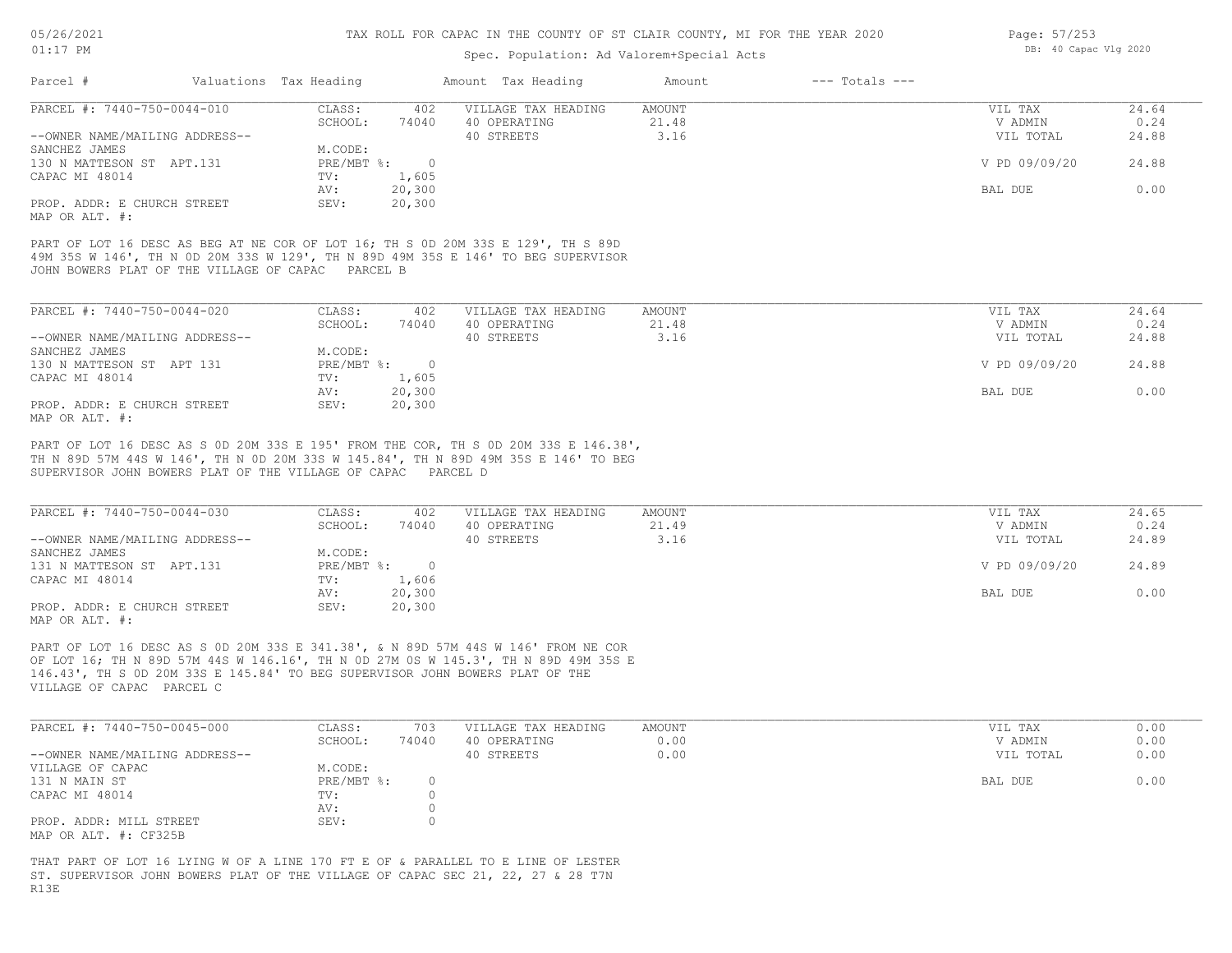## Spec. Population: Ad Valorem+Special Acts

| Page: 58/253 |                       |  |
|--------------|-----------------------|--|
|              | DB: 40 Capac Vlg 2020 |  |

| Parcel #                       | Valuations Tax Heading |        | Amount Tax Heading  | Amount | $---$ Totals $---$ |           |        |
|--------------------------------|------------------------|--------|---------------------|--------|--------------------|-----------|--------|
| PARCEL #: 7440-750-0046-000    | CLASS:                 | 402    | VILLAGE TAX HEADING | AMOUNT |                    | VIL TAX   | 311.71 |
|                                | SCHOOL:                | 74040  | 40 OPERATING        | 271.68 |                    | V ADMIN   | 3.11   |
| --OWNER NAME/MAILING ADDRESS-- |                        |        | 40 STREETS          | 40.03  |                    | VIL TOTAL | 314.82 |
| KC MANAGEMENT LLC              | M.CODE:                |        |                     |        |                    |           |        |
| 7675 SAYLES RD                 | PRE/MBT %:             |        |                     |        |                    | BAL DUE   | 314.82 |
| YALE MI 48097                  | TV:                    | 20,300 |                     |        |                    |           |        |
|                                | AV:                    | 20,300 |                     |        |                    |           |        |
| PROP. ADDR: N LESTER ST        | SEV:                   | 20,300 |                     |        |                    |           |        |
| MAP OR ALT. #: CF326A          |                        |        |                     |        |                    |           |        |

CAPAC SEC 21, 22, 27 & 28 T7N R13E LOT 17 EXC S 172.2 FT OF W 76 FT. SUPERVISOR JOHN BOWERS PLAT OF THE VILLAGE OF

| PARCEL #: 7440-750-0047-000    | CLASS:     | 401    | VILLAGE TAX HEADING | AMOUNT | VIL TAX       | 610.03 |
|--------------------------------|------------|--------|---------------------|--------|---------------|--------|
|                                | SCHOOL:    | 74040  | 40 OPERATING        | 531.69 | V ADMIN       | 6.10   |
| --OWNER NAME/MAILING ADDRESS-- |            |        | 40 STREETS          | 78.34  | VIL TOTAL     | 616.13 |
| DINGMAN BRET                   | M.CODE:    | OOSCU  |                     |        |               |        |
| DINGMAN NATCHAYA               | PRE/MBT %: | 100    |                     |        | V PD 08/04/20 | 616.13 |
| 405 E MILL ST                  | TV:        | 39,727 |                     |        |               |        |
| CAPAC MI 48014                 | AV:        | 50,400 |                     |        | BAL DUE       | 0.00   |
|                                | SEV:       | 50,400 |                     |        |               |        |
| PROP. ADDR: 405 E MILL ST      |            |        |                     |        |               |        |

MAP OR ALT. #: CF326B

SEC 21, 22, 27 & 28 T7N R13E S172.2 FT OF W 76 FT OF LOT 17 SUPERVISOR JOHN BOWERS PLAT OF THE VILLAGE OF CAPAC

| PARCEL #: 7440-750-0048-000    | CLASS:     | 201     | VILLAGE TAX HEADING | AMOUNT | VIL TAX   | 1,644.53 |
|--------------------------------|------------|---------|---------------------|--------|-----------|----------|
|                                | SCHOOL:    | 74040   | 40 OPERATING        | 433.34 | V ADMIN   | 16.44    |
| --OWNER NAME/MAILING ADDRESS-- |            |         | 40 STREETS          | 211.19 | VIL TOTAL | 1,660.97 |
| K.C.MANAGEMENT, LLC            | M.CODE:    |         |                     |        |           |          |
| 7675 SAYLES RD                 | PRE/MBT %: | $\Box$  |                     |        | BAL DUE   | 1,660.97 |
| YALE MI 48097                  | TV:        | 107,096 |                     |        |           |          |
|                                | AV:        | 110,000 |                     |        |           |          |
| PROP. ADDR: 415 E MILL ST      | SEV:       | 110,000 |                     |        |           |          |
| MAP OR ALT. #: CF327           |            |         |                     |        |           |          |

 $\mathcal{L}_\mathcal{L} = \mathcal{L}_\mathcal{L} = \mathcal{L}_\mathcal{L} = \mathcal{L}_\mathcal{L} = \mathcal{L}_\mathcal{L} = \mathcal{L}_\mathcal{L} = \mathcal{L}_\mathcal{L} = \mathcal{L}_\mathcal{L} = \mathcal{L}_\mathcal{L} = \mathcal{L}_\mathcal{L} = \mathcal{L}_\mathcal{L} = \mathcal{L}_\mathcal{L} = \mathcal{L}_\mathcal{L} = \mathcal{L}_\mathcal{L} = \mathcal{L}_\mathcal{L} = \mathcal{L}_\mathcal{L} = \mathcal{L}_\mathcal{L}$ 

R13E LOT 18 SUPERVISOR JOHN BOWERS PLAT OF THE VILLAGE OF CAPAC SEC 21, 22, 27 & 28 T7N

| PARCEL #: 7440-750-0049-000    | CLASS:       | 401    | VILLAGE TAX HEADING | AMOUNT | VIL TAX       | 496.16 |
|--------------------------------|--------------|--------|---------------------|--------|---------------|--------|
|                                | SCHOOL:      | 74040  | 40 OPERATING        | 432.45 | V ADMIN       | 4.96   |
| --OWNER NAME/MAILING ADDRESS-- |              |        | 40 STREETS          | 63.71  | VIL TOTAL     | 501.12 |
| KUTCHEY DANIEL                 | M.CODE:      | 00LSB  |                     |        |               |        |
| 503 E MILL ST                  | $PRE/MBT$ %: | 100    |                     |        | V PD 08/26/20 | 501.12 |
| CAPAC MI 48014                 | TV:          | 32,312 |                     |        |               |        |
|                                | AV:          | 52,000 |                     |        | BAL DUE       | 0.00   |
| PROP. ADDR: 503 E MILL ST      | SEV:         | 52,000 |                     |        |               |        |
| MAP OR ALT. #: CF328           |              |        |                     |        |               |        |

R13E LOT 19 SUPERVISOR JOHN BOWERS PLAT OF THE VILLAGE OF CAPAC SEC 21, 22, 27 & 28 T7N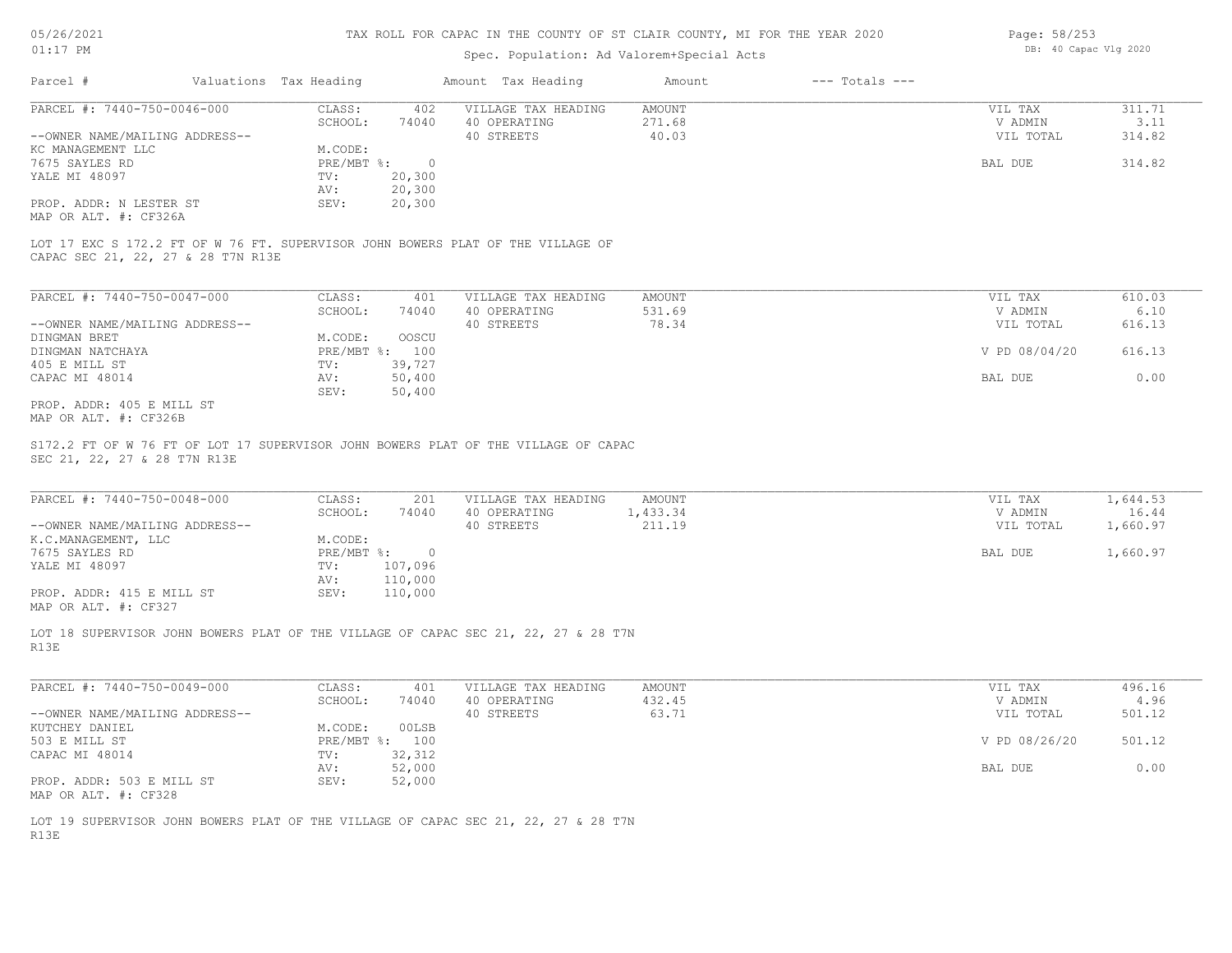## Spec. Population: Ad Valorem+Special Acts

| Page: 59/253 |                       |  |
|--------------|-----------------------|--|
|              | DB: 40 Capac Vlg 2020 |  |

| Parcel #                                      | Valuations Tax Heading |        | Amount Tax Heading                                                           | Amount | $---$ Totals $---$ |               |        |
|-----------------------------------------------|------------------------|--------|------------------------------------------------------------------------------|--------|--------------------|---------------|--------|
| PARCEL #: 7440-750-0050-000                   | CLASS:                 | 401    | VILLAGE TAX HEADING                                                          | AMOUNT |                    | VIL TAX       | 480.09 |
|                                               | SCHOOL:                | 74040  | 40 OPERATING                                                                 | 418.44 |                    | V ADMIN       | 4.80   |
| --OWNER NAME/MAILING ADDRESS--                |                        |        | 40 STREETS                                                                   | 61.65  |                    | VIL TOTAL     | 484.89 |
| RUDOW ALEX                                    | M.CODE:                | COREL  |                                                                              |        |                    |               |        |
| 505 E MILL ST                                 | $PRE/MBT$ %:           | 100    |                                                                              |        |                    | V PD 09/17/20 | 484.89 |
| CAPAC MI 48014-3034                           | TV:                    | 31,265 |                                                                              |        |                    |               |        |
|                                               | AV:                    | 43,600 |                                                                              |        |                    | BAL DUE       | 0.00   |
| PROP. ADDR: 505 E MILL ST                     | SEV:                   | 43,600 |                                                                              |        |                    |               |        |
| MAP OR ALT. #: CF329                          |                        |        |                                                                              |        |                    |               |        |
| VILLAGE OF CAPAC SEC 21, 22, 27 & 28 T7N R13E |                        |        | LOT 20 & W 19.25 FT OF S 150 FT OF LOT 21 SUPERVISOR JOHN BOWERS PLAT OF THE |        |                    |               |        |
|                                               |                        |        |                                                                              |        |                    |               |        |
| PARCEL #: 7440-750-0051-000                   | CLASS:                 | 401    | VILLAGE TAX HEADING                                                          | AMOUNT |                    | VIL TAX       | 496.16 |
|                                               | SCHOOL:                | 74040  | 40 OPERATING                                                                 | 432.45 |                    | V ADMIN       | 4.96   |
| --OWNER NAME/MAILING ADDRESS--                |                        |        | 40 STREETS                                                                   | 63.71  |                    | VIL TOTAL     | 501.12 |

|                           |         |                | $\sim$ $\sim$ $\sim$ $\sim$ $\sim$ $\sim$ | - - - - - - |               | ------ |
|---------------------------|---------|----------------|-------------------------------------------|-------------|---------------|--------|
| REVITZER RONALD/SHARAN    | M.CODE: |                |                                           |             |               |        |
| 515 E MILL ST             |         | PRE/MBT %: 100 |                                           |             | V PD 09/16/20 | 501.12 |
| CAPAC MI 48014-3161       | TV:     | 32,312         |                                           |             |               |        |
|                           | AV:     | 56,500         |                                           |             | BAL DUE       | 0.00   |
| PROP. ADDR: 515 E MILL ST | SEV:    | 56,500         |                                           |             |               |        |
| ---- -- --- " ----        |         |                |                                           |             |               |        |

MAP OR ALT. #: CF330

CAPAC SEC 21, 22, 27 & 28 T7N R13E LOT 21 EXC W 19.25 FT OF S 150 FT. SUPERVISOR JOHN BOWERS PLAT OF THE VILLAGE OF

| PARCEL #: 7440-750-0052-001    | CLASS:     | 402    | VILLAGE TAX HEADING | AMOUNT | VIL TAX       | 363.93 |
|--------------------------------|------------|--------|---------------------|--------|---------------|--------|
|                                | SCHOOL:    | 74040  | 40 OPERATING        | 317.20 | V ADMIN       | 3.63   |
| --OWNER NAME/MAILING ADDRESS-- |            |        | 40 STREETS          | 46.73  | VIL TOTAL     | 367.56 |
| CIARMITARO BROS REALTY LLC     | M.CODE:    |        |                     |        |               |        |
| 52462 CHESWICK ST              | PRE/MBT %: |        |                     |        | V PD 07/09/20 | 367.56 |
| SHELBY TWP MI 48315            | TV:        | 23,701 |                     |        |               |        |
|                                | AV:        | 31,700 |                     |        | BAL DUE       | 0.00   |
| PROP. ADDR: E MILL ST          | SEV:       | 31,700 |                     |        |               |        |
| MAP OR ALT. #:                 |            |        |                     |        |               |        |

25M 29S E 140, TO BEG 17.62A SUPERVISORS JOHN BOWERS PLAT OF THE VILLAGE OF CAPAC 54D 10M 37S E 673.38', TH S 0D 25M 29S E 420.65', TH N 89D 58M W 117.41', THS 0D 54M 38S E 754.93', TH 673.98' ALONG CURVE TO LEFT, RADIUS 4583.75', LONG CHORD S TH N 0D 22M 10S W 514', TH S 89D56M 10S W 451', TH N 0D 55M 25S W 302', TH S 89D COR OF SECT 22, TH N 89D 58M W 400.12', TH N 0D 22M 10S W 140' TH N 89D 58M W 326', PART OF LOT 22DESC AS:BEG N 89D 58M W 119.50' & N 0D 10M 30S W 60' FROM THE S 1/4

| PARCEL #: 7440-750-0052-100                          | CLASS:     | 703   | VILLAGE TAX HEADING | AMOUNT | VIL TAX   | 0.00 |
|------------------------------------------------------|------------|-------|---------------------|--------|-----------|------|
|                                                      | SCHOOL:    | 74040 | 40 OPERATING        | 0.00   | V ADMIN   | 0.00 |
| --OWNER NAME/MAILING ADDRESS--                       |            |       | 40 STREETS          | 0.00   | VIL TOTAL | 0.00 |
| VILLAGE OF CAPAC                                     | M.CODE:    |       |                     |        |           |      |
| 131 N MAIN ST                                        | PRE/MBT %: |       |                     |        | BAL DUE   | 0.00 |
| CAPAC MI 48014-3143                                  | TV:        |       |                     |        |           |      |
|                                                      | AV:        |       |                     |        |           |      |
| PROP. ADDR: E ALDRICH STREET<br>MAP OR ALT. #: CF31F | SEV:       |       |                     |        |           |      |

SUPERVISOR JOHN BOWER'S PLAT OF THE VILLAGE OF CAPAC S47ª17'E 200',TH S49ª28'9"E 102.18',TH N89ª42'W 756.64',TH N0ª27'E 291' TO BEG. BEG AT NW COR LOT 22,TH N87ª56'25"E 362.26',TH S47ª10'E 200',TH N40ª26'E 39.5' TH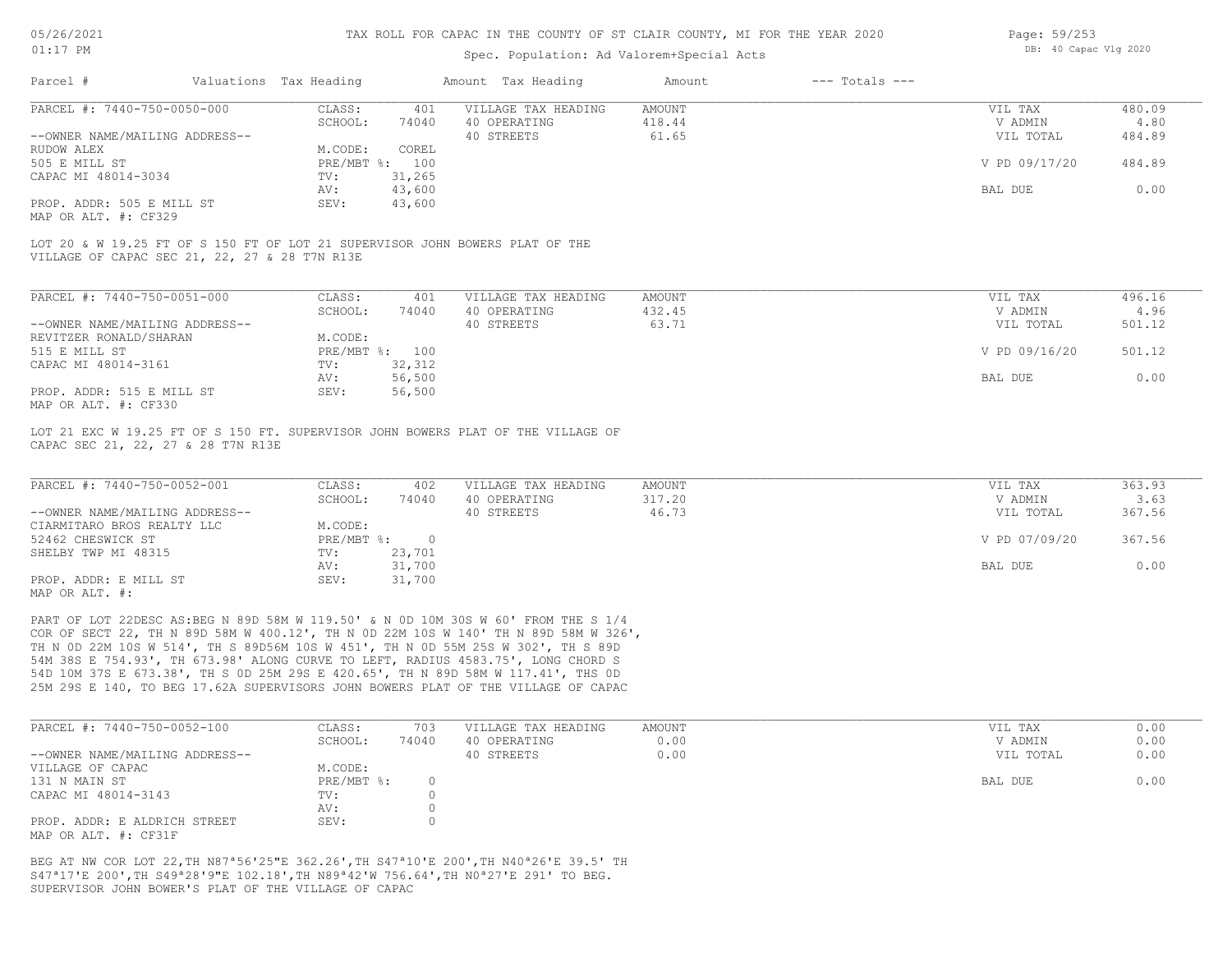## Spec. Population: Ad Valorem+Special Acts

| Page: 60/253 |                       |  |
|--------------|-----------------------|--|
|              | DB: 40 Capac Vlg 2020 |  |

| Parcel #                       | Valuations Tax Heading |        | Amount Tax Heading  | Amount | $---$ Totals $---$ |               |        |
|--------------------------------|------------------------|--------|---------------------|--------|--------------------|---------------|--------|
| PARCEL #: 7440-750-0052-300    | CLASS:                 | 401    | VILLAGE TAX HEADING | AMOUNT |                    | VIL TAX       | 748.13 |
|                                | SCHOOL:                | 74040  | 40 OPERATING        | 652.06 |                    | V ADMIN       | 7.48   |
| --OWNER NAME/MAILING ADDRESS-- |                        |        | 40 STREETS          | 96.07  |                    | VIL TOTAL     | 755.61 |
| LOTTIE JOHN P                  | M.CODE:                | COREL  |                     |        |                    |               |        |
| 635 E MILL ST                  | $PRE/MBT$ %:           | 100    |                     |        |                    | V PD 09/17/20 | 755.61 |
| CAPAC MI 48014                 | TV:                    | 48,721 |                     |        |                    |               |        |
|                                | AV:                    | 70,900 |                     |        |                    | BAL DUE       | 0.00   |
| PROP. ADDR: 635 E MILL ST      | SEV:                   | 70,900 |                     |        |                    |               |        |
|                                |                        |        |                     |        |                    |               |        |

MAP OR ALT. #: 331H

167',TH N89^58'W 126' TO BEG SUPERVISOR JOHN BOWERS PLAT OF THE VILLAGE OF CAPAC BEG S89^58'E 100' FROM SW COR LOT 22,TH NO^23'W 167', TH S89^58'E 126',TH SO^23'E

| PARCEL #: 7440-750-0053-000    | CLASS:     | 401    | VILLAGE TAX HEADING | AMOUNT | 529.83<br>VIL TAX       |  |
|--------------------------------|------------|--------|---------------------|--------|-------------------------|--|
|                                | SCHOOL:    | 74040  | 40 OPERATING        | 461.79 | 5.29<br>V ADMIN         |  |
| --OWNER NAME/MAILING ADDRESS-- |            |        | 40 STREETS          | 68.04  | 535.12<br>VIL TOTAL     |  |
| CZERWINSKI MARK                | M.CODE:    | COREL  |                     |        |                         |  |
| 655 E MILL ST                  | PRE/MBT %: | 100    |                     |        | V PD 09/17/20<br>535.12 |  |
| CAPAC MI 48014                 | TV:        | 34,504 |                     |        |                         |  |
|                                | AV:        | 55,800 |                     |        | 0.00<br>BAL DUE         |  |
| PROP. ADDR: 655 E MILL ST      | SEV:       | 55,800 |                     |        |                         |  |
| MAP OR ALT. #: CF331B          |            |        |                     |        |                         |  |

VILLAGE OF CAPAC SEC 21, 22, 27 & 28 T7N R13E E100 FT OF W 326 FT OF S 167 FT OF LOT 22 SUPERVISOR JOHN BOWERS PLAT OF THE

| PARCEL #: 7440-750-0054-000    | CLASS:       | 302    | VILLAGE TAX HEADING | AMOUNT | VIL TAX       | 304.25 |
|--------------------------------|--------------|--------|---------------------|--------|---------------|--------|
|                                | SCHOOL:      | 74040  | 40 OPERATING        | 265.18 | V ADMIN       | 3.04   |
| --OWNER NAME/MAILING ADDRESS-- |              |        | 40 STREETS          | 39.07  | VIL TOTAL     | 307.29 |
| HEILIG JAMES M                 | M.CODE:      |        |                     |        |               |        |
| 75577 SANCTUARY DRIVE          | $PRE/MBT$ %: | $\cap$ |                     |        | V PD 07/14/20 | 307.29 |
| ROMEO MI 48065                 | TV:          | 19,814 |                     |        |               |        |
|                                | AV:          | 25,000 |                     |        | BAL DUE       | 0.00   |
| PROP. ADDR: DOWNEY RD          | SEV:         | 25,000 |                     |        |               |        |
| MAP OR ALT. #: CF331C          |              |        |                     |        |               |        |

 $\mathcal{L}_\mathcal{L} = \mathcal{L}_\mathcal{L} = \mathcal{L}_\mathcal{L} = \mathcal{L}_\mathcal{L} = \mathcal{L}_\mathcal{L} = \mathcal{L}_\mathcal{L} = \mathcal{L}_\mathcal{L} = \mathcal{L}_\mathcal{L} = \mathcal{L}_\mathcal{L} = \mathcal{L}_\mathcal{L} = \mathcal{L}_\mathcal{L} = \mathcal{L}_\mathcal{L} = \mathcal{L}_\mathcal{L} = \mathcal{L}_\mathcal{L} = \mathcal{L}_\mathcal{L} = \mathcal{L}_\mathcal{L} = \mathcal{L}_\mathcal{L}$ 

 $\mathcal{L}_\mathcal{L} = \mathcal{L}_\mathcal{L} = \mathcal{L}_\mathcal{L} = \mathcal{L}_\mathcal{L} = \mathcal{L}_\mathcal{L} = \mathcal{L}_\mathcal{L} = \mathcal{L}_\mathcal{L} = \mathcal{L}_\mathcal{L} = \mathcal{L}_\mathcal{L} = \mathcal{L}_\mathcal{L} = \mathcal{L}_\mathcal{L} = \mathcal{L}_\mathcal{L} = \mathcal{L}_\mathcal{L} = \mathcal{L}_\mathcal{L} = \mathcal{L}_\mathcal{L} = \mathcal{L}_\mathcal{L} = \mathcal{L}_\mathcal{L}$ 

VILLAGE OF CAPAC SEC 21, 22, 27 & 28 T7N R13E THAT PART OF LOT 22 LYING N OF NEW M-21 HWY. SUPERVISOR JOHN BOWERS PLAT OF THE

| PARCEL #: 7440-750-0055-000    | CLASS:     | 401    | VILLAGE TAX HEADING | AMOUNT | VIL TAX       | 686.97 |
|--------------------------------|------------|--------|---------------------|--------|---------------|--------|
|                                | SCHOOL:    | 74040  | 40 OPERATING        | 598.75 | V ADMIN       | 6.86   |
| --OWNER NAME/MAILING ADDRESS-- |            |        | 40 STREETS          | 88.22  | VIL TOTAL     | 693.83 |
| POLZIN GLORIA                  | M.CODE:    |        |                     |        |               |        |
| 603 E MILL ST                  | PRE/MBT %: | 100    |                     |        | V PD 09/02/20 | 693.83 |
| CAPAC MI 48014-3165            | TV:        | 44,738 |                     |        |               |        |
|                                | AV:        | 70,800 |                     |        | BAL DUE       | 0.00   |
| PROP. ADDR: 603 E MILL ST      | SEV:       | 70,800 |                     |        |               |        |
| MAP OR ALT. #: CF331D          |            |        |                     |        |               |        |

W100 FT OF S 167 FT OF LOT 22 SUPERVISOR JOHN BOWERS PLAT OF THE VILLAGE OF CAPAC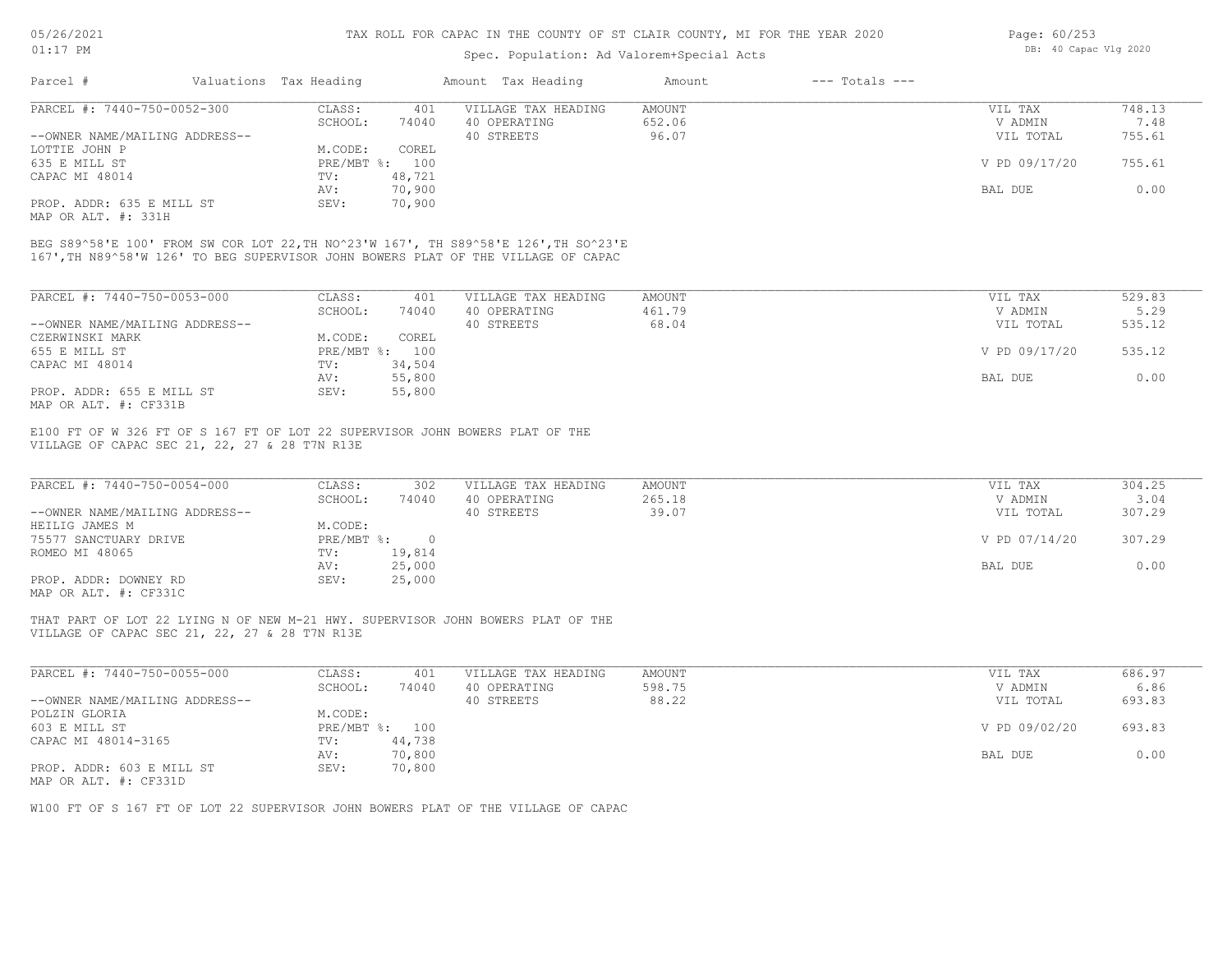# Spec. Population: Ad Valorem+Special Acts

|                                |                        |                | spec. ropulation. Ad valorem special Acts                                          |               |                    |               |        |
|--------------------------------|------------------------|----------------|------------------------------------------------------------------------------------|---------------|--------------------|---------------|--------|
| Parcel #                       | Valuations Tax Heading |                | Amount Tax Heading                                                                 | Amount        | $---$ Totals $---$ |               |        |
| PARCEL #: 7440-750-0056-000    | CLASS:                 | 401            | VILLAGE TAX HEADING                                                                | <b>AMOUNT</b> |                    | VIL TAX       | 661.33 |
|                                | SCHOOL:                | 74040          | 40 OPERATING                                                                       | 576.40        |                    | V ADMIN       | 6.61   |
| --OWNER NAME/MAILING ADDRESS-- |                        |                | 40 STREETS                                                                         | 84.93         |                    | VIL TOTAL     | 667.94 |
| OBARZANEK WALTER JR/MYRA       | M.CODE:                |                |                                                                                    |               |                    |               |        |
| 747 E MILL ST                  |                        | PRE/MBT %: 100 |                                                                                    |               |                    | V PD 09/09/20 | 667.94 |
| CAPAC MI 48014-3163            | TV:                    | 43,068         |                                                                                    |               |                    |               |        |
|                                | AV:                    | 71,800         |                                                                                    |               |                    | BAL DUE       | 0.00   |
| PROP. ADDR: 747 E MILL ST      | SEV:                   | 71,800         |                                                                                    |               |                    |               |        |
| MAP OR ALT. #: CF331E          |                        |                |                                                                                    |               |                    |               |        |
| PARCEL #: 7440-750-0057-000    | CLASS:                 | 401            | VILLAGE TAX HEADING                                                                | AMOUNT        |                    | VIL TAX       | 567.82 |
|                                | SCHOOL:                | 74040          | 40 OPERATING                                                                       | 494.90        |                    | V ADMIN       | 5.67   |
| --OWNER NAME/MAILING ADDRESS-- |                        |                | 40 STREETS                                                                         | 72.92         |                    | VIL TOTAL     | 573.49 |
| FIKE PHILIP/DONNA              | M.CODE:                |                |                                                                                    |               |                    |               |        |
| 740 E MILL ST                  |                        | PRE/MBT %: 100 |                                                                                    |               |                    | V PD 09/16/20 | 573.49 |
| CAPAC MI 48014-3162            | TV:                    | 36,978         |                                                                                    |               |                    |               | 0.00   |
| PROP. ADDR: 740 E MILL ST      | AV:<br>SEV:            | 58,000         |                                                                                    |               |                    | BAL DUE       |        |
|                                |                        | 58,000         |                                                                                    |               |                    |               |        |
| MAP OR ALT. #: CF332           |                        |                |                                                                                    |               |                    |               |        |
|                                |                        |                | LOT 23 SUPERVISOR JOHN BOWERS PLAT OF THE VILLAGE OF CAPAC SEC 21, 22, 27 & 28 T7N |               |                    |               |        |
| R13E                           |                        |                |                                                                                    |               |                    |               |        |

| PARCEL #: 7440-750-0058-000    | CLASS:     | 401    | VILLAGE TAX HEADING | AMOUNT | VIL TAX                | 1,119.97 |
|--------------------------------|------------|--------|---------------------|--------|------------------------|----------|
|                                | SCHOOL:    | 74040  | 40 OPERATING        | 976.15 | V ADMIN                | 11.19    |
| --OWNER NAME/MAILING ADDRESS-- |            |        | 40 STREETS          | 143.82 | VIL TOTAL              | 1,131.16 |
| GALLOWAY JOHN III              | M.CODE:    | FREES  |                     |        |                        |          |
| GALLOWAY NICHOLE               | PRE/MBT %: | 100    |                     |        | V PD 07/09/20 1,131.16 |          |
| 704 E MILL ST                  | TV:        | 72,936 |                     |        |                        |          |
| CAPAC MI 48014-3162            | AV:        | 90,700 |                     |        | BAL DUE                | 0.00     |
|                                | SEV:       | 90,700 |                     |        |                        |          |
| PROP. ADDR: 704 E MILL ST      |            |        |                     |        |                        |          |

 $\mathcal{L}_\mathcal{L} = \mathcal{L}_\mathcal{L} = \mathcal{L}_\mathcal{L} = \mathcal{L}_\mathcal{L} = \mathcal{L}_\mathcal{L} = \mathcal{L}_\mathcal{L} = \mathcal{L}_\mathcal{L} = \mathcal{L}_\mathcal{L} = \mathcal{L}_\mathcal{L} = \mathcal{L}_\mathcal{L} = \mathcal{L}_\mathcal{L} = \mathcal{L}_\mathcal{L} = \mathcal{L}_\mathcal{L} = \mathcal{L}_\mathcal{L} = \mathcal{L}_\mathcal{L} = \mathcal{L}_\mathcal{L} = \mathcal{L}_\mathcal{L}$ 

MAP OR ALT. #: CF333

27 & 28 T7N R13E N297 FT OF LOT 24 SUPERVISOR JOHN BOWERS PLAT OF THE VILLAGE OF CAPAC SEC 21, 22,

| PARCEL #: 7440-750-0059-000    | CLASS:     | 401    | VILLAGE TAX HEADING | AMOUNT | VIL TAX   | 756.90 |
|--------------------------------|------------|--------|---------------------|--------|-----------|--------|
|                                | SCHOOL:    | 74040  | 40 OPERATING        | 659.70 | V ADMIN   | 7.56   |
| --OWNER NAME/MAILING ADDRESS-- |            |        | 40 STREETS          | 97.20  | VIL TOTAL | 764.46 |
| SHULL WILLIAM T                | M.CODE:    |        |                     |        |           |        |
| 306 N MAIN ST                  | PRE/MBT %: |        |                     |        | BAL DUE   | 764.46 |
| CAPAC MI 48014-3700            | TV:        | 49,292 |                     |        |           |        |
|                                | AV:        | 64,600 |                     |        |           |        |
| PROP. ADDR: 604 E MILL ST      | SEV:       | 64,600 |                     |        |           |        |
| MAP OR ALT. #: CF334           |            |        |                     |        |           |        |

SEC 21, 22, 27 & 28 T7N R13E LOT 24 EXC N 297 FT & LOT 25 SUPERVISOR JOHN BOWERS PLAT OF THE VILLAGE OF CAPAC Page: 61/253 DB: 40 Capac Vlg 2020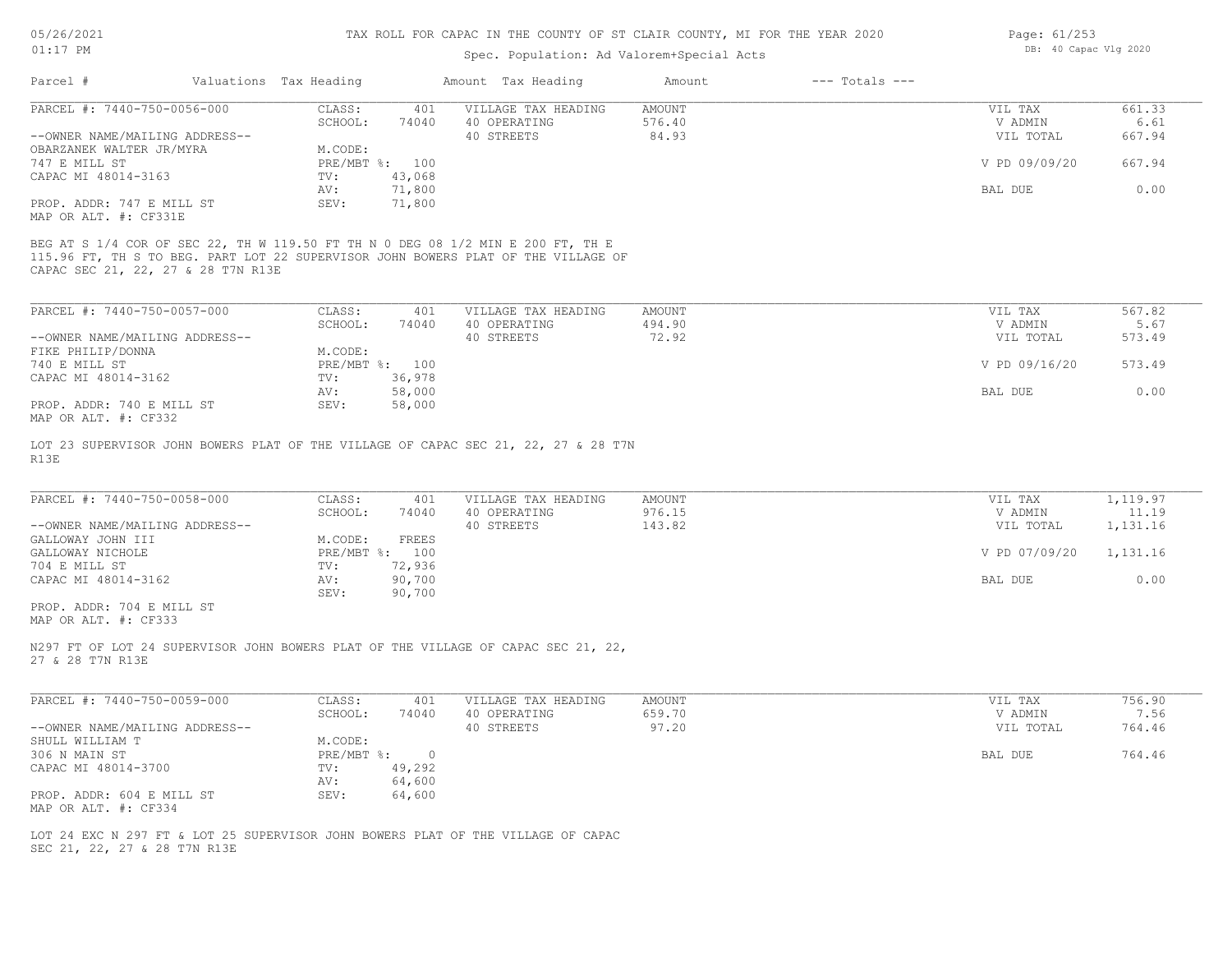## Spec. Population: Ad Valorem+Special Acts

| Page: 62/253 |                       |  |
|--------------|-----------------------|--|
|              | DB: 40 Capac Vlg 2020 |  |

| Parcel #                                                   | Valuations Tax Heading    |                  | Amount Tax Heading                                                                 | Amount           | $---$ Totals $---$ |                    |                |
|------------------------------------------------------------|---------------------------|------------------|------------------------------------------------------------------------------------|------------------|--------------------|--------------------|----------------|
| PARCEL #: 7440-750-0060-000                                | CLASS:<br>SCHOOL:         | 401<br>74040     | VILLAGE TAX HEADING<br>40 OPERATING                                                | AMOUNT<br>290.23 |                    | VIL TAX<br>V ADMIN | 332.99<br>3.32 |
| --OWNER NAME/MAILING ADDRESS--                             |                           |                  | 40 STREETS                                                                         | 42.76            |                    | VIL TOTAL          | 336.31         |
| HANSEN TROY/SUSAN                                          | M.CODE:                   | COREL            |                                                                                    |                  |                    |                    |                |
| 504 E MILL ST                                              | PRE/MBT %: 100            |                  |                                                                                    |                  |                    | V PD 09/17/20      | 336.31         |
| CAPAC MI 48014-3160                                        | TV:                       | 21,686           |                                                                                    |                  |                    |                    |                |
| PROP. ADDR: 504 E MILL ST                                  | AV:<br>SEV:               | 37,200<br>37,200 |                                                                                    |                  |                    | BAL DUE            | 0.00           |
| MAP OR ALT. #: CF335                                       |                           |                  |                                                                                    |                  |                    |                    |                |
| R13E                                                       |                           |                  | LOT 26 SUPERVISOR JOHN BOWERS PLAT OF THE VILLAGE OF CAPAC SEC 21, 22, 27 & 28 T7N |                  |                    |                    |                |
| PARCEL #: 7440-750-0061-000                                | CLASS:                    | 401              | VILLAGE TAX HEADING                                                                | AMOUNT           |                    | VIL TAX            | 415.25         |
|                                                            | SCHOOL:                   | 74040            | 40 OPERATING                                                                       | 361.93           |                    | V ADMIN            | 4.15           |
| --OWNER NAME/MAILING ADDRESS--                             |                           |                  | 40 STREETS                                                                         | 53.32            |                    | VIL TOTAL          | 419.40         |
| HOMETOWN RENTALS, LLC                                      | M.CODE:                   | 00LSB            |                                                                                    |                  |                    |                    |                |
| P.O.BOX 614                                                | PRE/MBT %: 0              |                  |                                                                                    |                  |                    | V PD 09/16/20      | 419.40         |
| CAPAC MI 48014                                             | TV:                       | 27,043<br>44,300 |                                                                                    |                  |                    |                    | 0.00           |
| PROP. ADDR: 502 E MILL ST                                  | AV:<br>SEV:               | 44,300           |                                                                                    |                  |                    | BAL DUE            |                |
| MAP OR ALT. #: CF336                                       |                           |                  |                                                                                    |                  |                    |                    |                |
| LOT 27 SUPERVISOR JOHN BOWERS PLAT OF THE VILLAGE OF CAPAC |                           |                  |                                                                                    |                  |                    |                    |                |
| PARCEL #: 7440-750-0062-000                                | CLASS:                    | 402              | VILLAGE TAX HEADING                                                                | AMOUNT           |                    | VIL TAX            | 65.99          |
|                                                            | SCHOOL:                   | 74040            | 40 OPERATING                                                                       | 57.52            |                    | V ADMIN            | 0.65           |
| --OWNER NAME/MAILING ADDRESS--                             |                           |                  | 40 STREETS                                                                         | 8.47             |                    | VIL TOTAL          | 66.64          |
| HANSEN TROY A<br>HANSEN SUSAN M                            | M.CODE:<br>PRE/MBT %: 100 |                  |                                                                                    |                  |                    | V PD 09/16/20      | 66.64          |
| 504 E MILL ST                                              | TV:                       | 4,298            |                                                                                    |                  |                    |                    |                |
| CAPAC MI 48014                                             | AV:                       | 4,900            |                                                                                    |                  |                    | BAL DUE            | 0.00           |
|                                                            | SEV:                      | 4,900            |                                                                                    |                  |                    |                    |                |
| PROP. ADDR: FOURTH STREET<br>MAP OR ALT. #: CF337          |                           |                  |                                                                                    |                  |                    |                    |                |
| R13E                                                       |                           |                  | LOT 28 SUPERVISOR JOHN BOWERS PLAT OF THE VILLAGE OF CAPAC SEC 21, 22, 27 & 28 T7N |                  |                    |                    |                |
| PARCEL #: 7440-750-0063-000                                | CLASS:                    | 402              | VILLAGE TAX HEADING                                                                | AMOUNT           |                    | VIL TAX            | 65.99          |
|                                                            | SCHOOL:                   | 74040            | 40 OPERATING                                                                       | 57.52            |                    | V ADMIN            | 0.65           |
| --OWNER NAME/MAILING ADDRESS--                             |                           |                  | 40 STREETS                                                                         | 8.47             |                    | VIL TOTAL          | 66.64          |
| HANSEN TROY A                                              | M.CODE:                   |                  |                                                                                    |                  |                    |                    |                |
| HANSEN SUSAN M                                             | PRE/MBT %: 100            |                  |                                                                                    |                  |                    | V PD 09/16/20      | 66.64          |
| 504 E MILL ST<br>CAPAC MI 48014                            | TV:<br>AV:                | 4,298<br>4,900   |                                                                                    |                  |                    | BAL DUE            | 0.00           |
|                                                            | SEV:                      | 4,900            |                                                                                    |                  |                    |                    |                |
| PROP. ADDR: FOURTH STREET<br>MAP OR ALT. #: CF338          |                           |                  |                                                                                    |                  |                    |                    |                |
|                                                            |                           |                  | LOT 29 SUPERVISOR JOHN BOWERS PLAT OF THE VILLAGE OF CAPAC SEC 21, 22, 27 & 28 T7N |                  |                    |                    |                |
| R13E                                                       |                           |                  |                                                                                    |                  |                    |                    |                |
|                                                            |                           |                  |                                                                                    |                  |                    |                    |                |
|                                                            |                           |                  |                                                                                    |                  |                    |                    |                |
|                                                            |                           |                  |                                                                                    |                  |                    |                    |                |
|                                                            |                           |                  |                                                                                    |                  |                    |                    |                |
|                                                            |                           |                  |                                                                                    |                  |                    |                    |                |
|                                                            |                           |                  |                                                                                    |                  |                    |                    |                |
|                                                            |                           |                  |                                                                                    |                  |                    |                    |                |
|                                                            |                           |                  |                                                                                    |                  |                    |                    |                |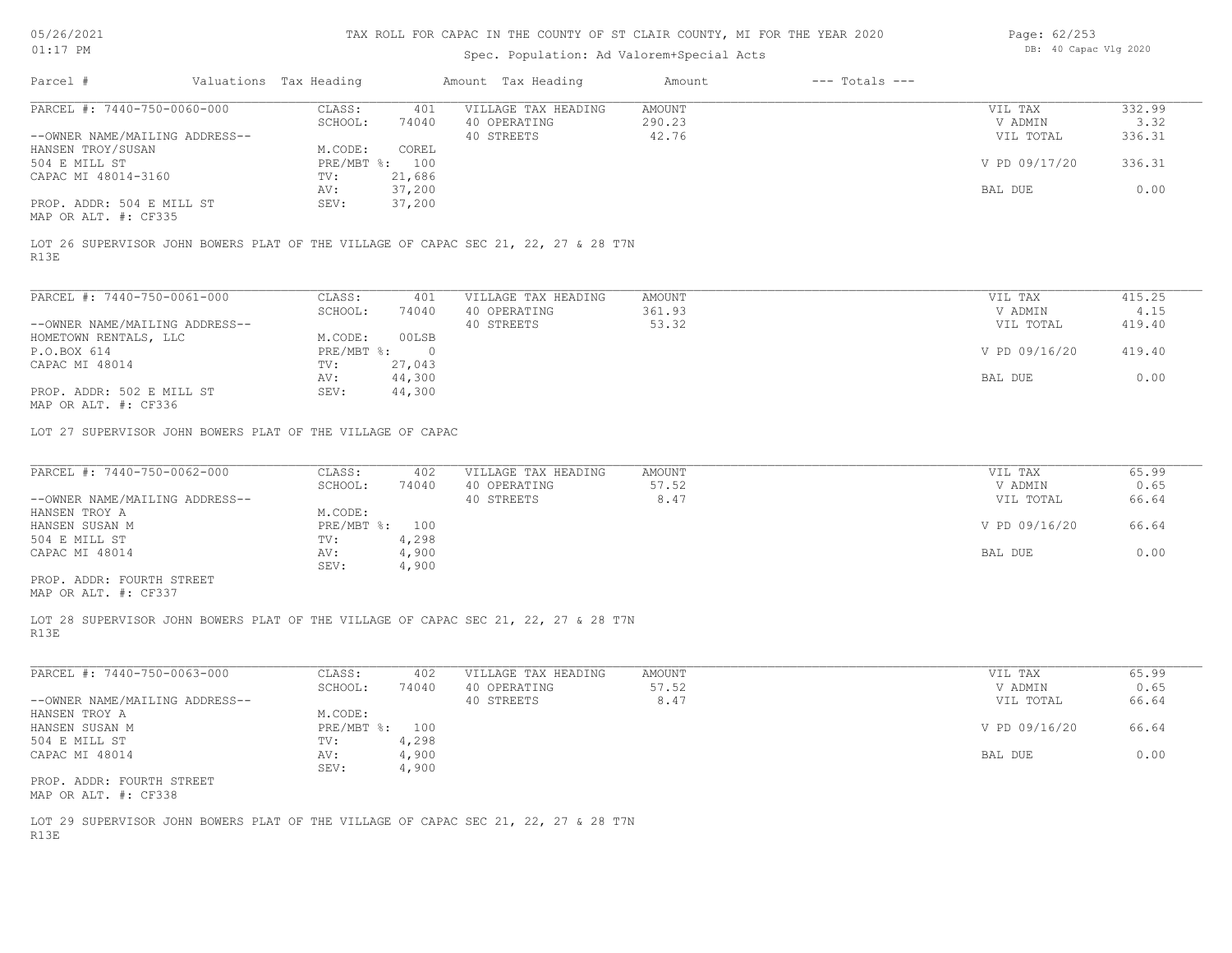## Spec. Population: Ad Valorem+Special Acts

| Page: 63/253 |                       |  |
|--------------|-----------------------|--|
|              | DB: 40 Capac Vlg 2020 |  |

| Parcel #                       | Valuations Tax Heading |       | Amount Tax Heading  | Amount | $---$ Totals $---$ |               |       |
|--------------------------------|------------------------|-------|---------------------|--------|--------------------|---------------|-------|
| PARCEL #: 7440-750-0064-000    | CLASS:                 | 402   | VILLAGE TAX HEADING | AMOUNT |                    | VIL TAX       | 65.99 |
|                                | SCHOOL:                | 74040 | 40 OPERATING        | 57.52  |                    | V ADMIN       | 0.65  |
| --OWNER NAME/MAILING ADDRESS-- |                        |       | 40 STREETS          | 8.47   |                    | VIL TOTAL     | 66.64 |
| HANSON TROY A                  | M.CODE:                |       |                     |        |                    |               |       |
| HANSON SUSAN M                 | $PRE/MBT$ %:           | 100   |                     |        |                    | V PD 09/16/20 | 66.64 |
| 504 E MILL ST                  | TV:                    | 4,298 |                     |        |                    |               |       |
| CAPAC MI 48014                 | AV:                    | 4,900 |                     |        |                    | BAL DUE       | 0.00  |
|                                | SEV:                   | 4,900 |                     |        |                    |               |       |
| PROP. ADDR: FOURTH STREET      |                        |       |                     |        |                    |               |       |

MAP OR ALT. #: CF339

R13E LOT 30 SUPERVISOR JOHN BOWERS PLAT OF THE VILLAGE OF CAPAC SEC 21, 22, 27 & 28 T7N

| PARCEL #: 7440-750-0065-000    | CLASS:       | 420   | VILLAGE TAX HEADING | AMOUNT | VIL TAX   | 0.00 |
|--------------------------------|--------------|-------|---------------------|--------|-----------|------|
|                                | SCHOOL:      | 74040 |                     |        | V ADMIN   | 0.00 |
| --OWNER NAME/MAILING ADDRESS-- |              |       |                     |        | VIL TOTAL | 0.00 |
| ST CLAIR COUNTY LAND BANK      | M.CODE:      |       |                     |        |           |      |
| 200 GRAND RIVER AVE            | $PRE/MBT$ %: |       |                     |        | BAL DUE   | 0.00 |
| PORT HURON MI 48060            | TV:          |       |                     |        |           |      |
|                                | AV:          |       |                     |        |           |      |
| PROP. ADDR: FOURTH STREET      | SEV:         |       |                     |        |           |      |
| MAP OR ALT. #: CF340           |              |       |                     |        |           |      |

R13E LOT 31 SUPERVISOR JOHN BOWERS PLAT OF THE VILLAGE OF CAPAC SEC 21, 22, 27 & 28 T7N

| PARCEL #: 7440-750-0066-000    | CLASS:     | 420   | VILLAGE TAX HEADING | AMOUNT | VIL TAX   | 0.00 |
|--------------------------------|------------|-------|---------------------|--------|-----------|------|
|                                | SCHOOL:    | 74040 |                     |        | V ADMIN   | 0.00 |
| --OWNER NAME/MAILING ADDRESS-- |            |       |                     |        | VIL TOTAL | 0.00 |
| ST CLAIR COUNTY LAND BANK      | M.CODE:    |       |                     |        |           |      |
| 200 GRAND RIVER AVE            | PRE/MBT %: |       |                     |        | BAL DUE   | 0.00 |
| PORT HURON MI 48060            | TV:        |       |                     |        |           |      |
|                                | AV:        |       |                     |        |           |      |
| PROP. ADDR: FOURTH STREET      | SEV:       |       |                     |        |           |      |
| MAP OR ALT. #: CF341A/G        |            |       |                     |        |           |      |

& 28 T7N R13E LOTS 32-38 INCL SUPERVISOR JOHN BOWERS PLAT OF THE VILLAGE OF CAPAC SEC 21, 22, 27

| PARCEL #: 7440-750-0067-000    | CLASS:     | 702   | VILLAGE TAX HEADING | AMOUNT | VIL TAX   | 0.00 |
|--------------------------------|------------|-------|---------------------|--------|-----------|------|
|                                | SCHOOL:    | 74040 | 40 OPERATING        | 0.00   | V ADMIN   | 0.00 |
| --OWNER NAME/MAILING ADDRESS-- |            |       | 40 STREETS          | 0.00   | VIL TOTAL | 0.00 |
| MICHIGAN LAND BANK             | M.CODE:    |       |                     |        |           |      |
| MICH DEPT OF LABOR/ECO         | PRE/MBT %: |       |                     |        | BAL DUE   | 0.00 |
| PO BOX 30004                   | TV:        |       |                     |        |           |      |
| LANSING MI 48909               | AV:        |       |                     |        |           |      |
|                                | SEV:       |       |                     |        |           |      |
| PROP. ADDR: FOURTH STREET      |            |       |                     |        |           |      |
| MAP OR ALT. #: 341H/K          |            |       |                     |        |           |      |

27 & 28 T7N R13E LOTS 39 TO 42 INC. SUPERVISOR JOHN BOWERS PLAT OF THE VILLAGE OF CAPAC SEC 21, 22,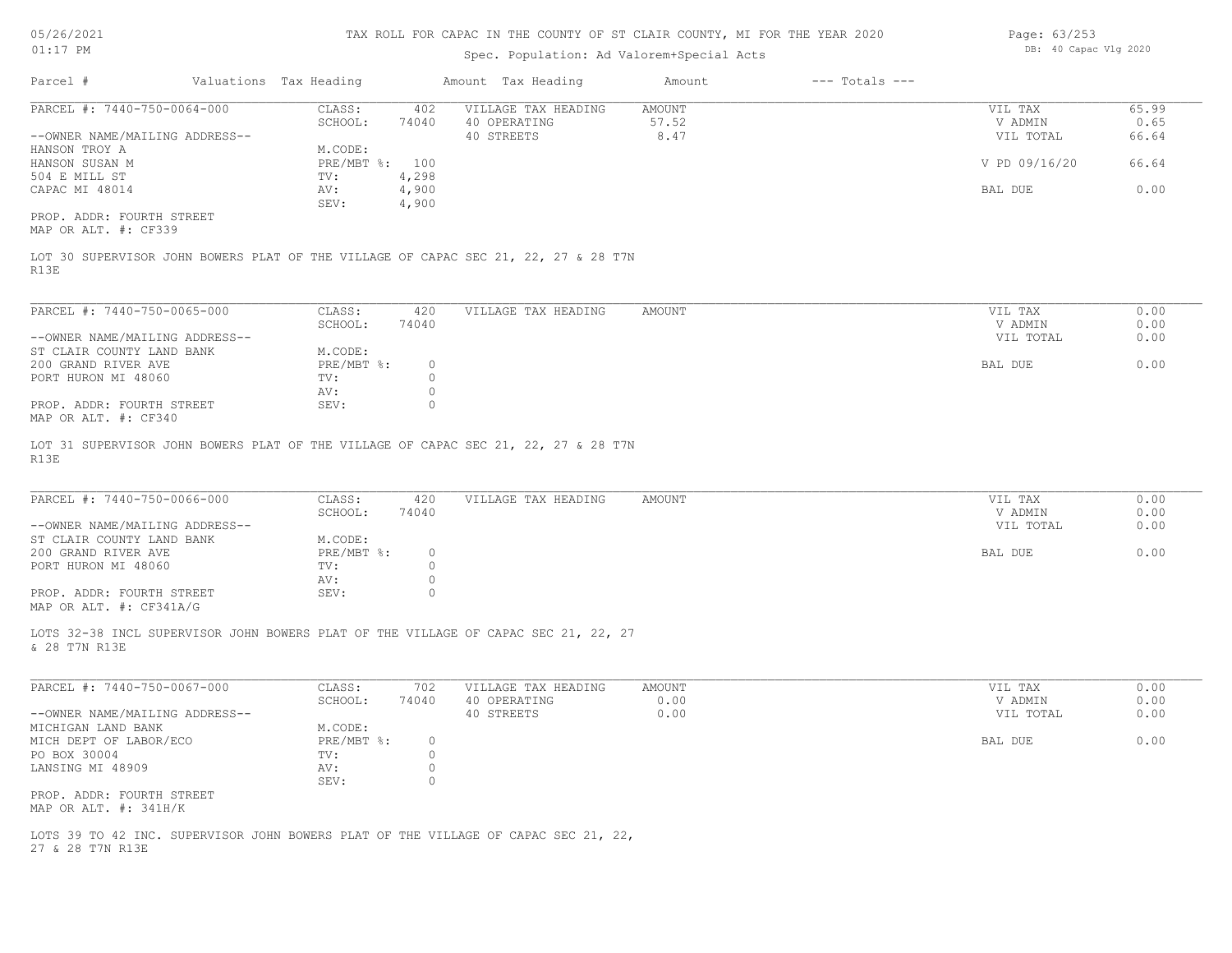| 05/26/2021 |  |
|------------|--|
|------------|--|

| Page: 64/253 |                       |  |
|--------------|-----------------------|--|
|              | DB: 40 Capac Vlg 2020 |  |

| $01:17$ PM                                                                                 | Spec. Population: Ad Valorem+Special Acts                                  |                                                          |                                |                    | DB: 40 Capac Vlg 2020           |                        |  |
|--------------------------------------------------------------------------------------------|----------------------------------------------------------------------------|----------------------------------------------------------|--------------------------------|--------------------|---------------------------------|------------------------|--|
| Parcel #                                                                                   | Valuations Tax Heading                                                     | Amount Tax Heading                                       | Amount                         | $---$ Totals $---$ |                                 |                        |  |
| PARCEL #: 7440-750-0068-000<br>--OWNER NAME/MAILING ADDRESS--                              | CLASS:<br>SCHOOL:<br>74040                                                 | 402<br>VILLAGE TAX HEADING<br>40 OPERATING<br>40 STREETS | <b>AMOUNT</b><br>50.33<br>7.41 |                    | VIL TAX<br>V ADMIN<br>VIL TOTAL | 57.74<br>0.57<br>58.31 |  |
| RAY BARBARA JAN<br>RAY DANIEL S<br>216 S LESTER ST<br>CAPAC MI 48014                       | M.CODE:<br>PRE/MBT %: 100<br>3,761<br>TV:<br>8,500<br>AV:<br>8,500<br>SEV: |                                                          |                                |                    | BAL DUE                         | 58.31                  |  |
| PROP. ADDR: FOURTH STREET<br>MAP OR ALT. #: CF342                                          |                                                                            |                                                          |                                |                    |                                 |                        |  |
| LOT 43 SUPERVISOR JOHN BOWERS PLAT OF THE VILLAGE OF CAPAC SEC 21, 22, 27 & 28 T7N<br>R13E |                                                                            |                                                          |                                |                    |                                 |                        |  |
| PARCEL #: 7440-750-0069-000                                                                | CLASS:                                                                     | 402<br>VILLAGE TAX HEADING                               | AMOUNT                         |                    | VIL TAX                         | 57.74                  |  |
| --OWNER NAME/MAILING ADDRESS--                                                             | SCHOOL:<br>74040                                                           | 40 OPERATING<br>40 STREETS                               | 50.33<br>7.41                  |                    | V ADMIN<br>VIL TOTAL            | 0.57<br>58.31          |  |
| RAY DANIEL S<br>RAY BARBARA J<br>216 S LESTER<br>CAPAC MI 48014                            | M.CODE:<br>PRE/MBT %: 100<br>3,761<br>TV:<br>AV:                           |                                                          |                                |                    | BAL DUE                         | 58.31                  |  |
| PROP. ADDR: FOURTH STREET<br>MAP OR ALT. #: CF343                                          | 4,900<br>SEV:<br>4,900                                                     |                                                          |                                |                    |                                 |                        |  |
| LOT 44 SUPERVISOR JOHN BOWERS PLAT OF THE VILLAGE OF CAPAC SEC 21, 22, 27 & 28 T7N<br>R13E |                                                                            |                                                          |                                |                    |                                 |                        |  |
| PARCEL #: 7440-750-0070-000                                                                | CLASS:<br>SCHOOL:<br>74040                                                 | VILLAGE TAX HEADING<br>402<br>40 OPERATING               | <b>AMOUNT</b><br>50.33         |                    | VIL TAX<br>V ADMIN              | 57.74<br>0.57          |  |
| --OWNER NAME/MAILING ADDRESS--<br>RAY BARBARA JAN                                          | M. CODE:                                                                   | 40 STREETS                                               | 7.41                           |                    | VIL TOTAL                       | 58.31                  |  |
| RAY DANIEL S<br>216 S LESTER ST                                                            | PRE/MBT %: 100<br>3,761<br>TV:                                             |                                                          |                                |                    | BAL DUE                         | 58.31                  |  |
| CAPAC MI 48014                                                                             | AV:<br>4,900<br>4,900<br>SEV:                                              |                                                          |                                |                    |                                 |                        |  |
| PROP. ADDR: FOURTH STREET<br>MAP OR ALT. #: CF344                                          |                                                                            |                                                          |                                |                    |                                 |                        |  |
| LOT 45 SUPERVISOR JOHN BOWERS PLAT OF THE VILLAGE OF CAPAC SEC 21, 22, 27 & 28 T7N<br>R13E |                                                                            |                                                          |                                |                    |                                 |                        |  |
| PARCEL #: 7440-750-0071-000                                                                | CLASS:                                                                     | 402<br>VILLAGE TAX HEADING                               | <b>AMOUNT</b>                  |                    | VIL TAX                         | 90.74                  |  |
| --OWNER NAME/MAILING ADDRESS--                                                             | SCHOOL:<br>74040                                                           | 40 OPERATING<br>40 STREETS                               | 79.09<br>11.65                 |                    | V ADMIN<br>VIL TOTAL            | 0.90<br>91.64          |  |
| RAY BARBARA JAN<br>RAY DANIEL S                                                            | M.CODE:<br>PRE/MBT %: 100                                                  |                                                          |                                |                    | BAL DUE                         | 91.64                  |  |
| 216 S LESTER ST<br>CAPAC MI 48014                                                          | 5,910<br>TV:<br>14,700<br>AV:                                              |                                                          |                                |                    |                                 |                        |  |
| PROP. ADDR: FOURTH STREET<br>MAP OR ALT. #: CF345A/C                                       | SEV:<br>14,700                                                             |                                                          |                                |                    |                                 |                        |  |

& 28 T7N R13E LOTS 46, 47 & 48 SUPERVISOR JOHN BOWERS PLAT OF THE VILLAGE OF CAPAC SEC 21, 22 27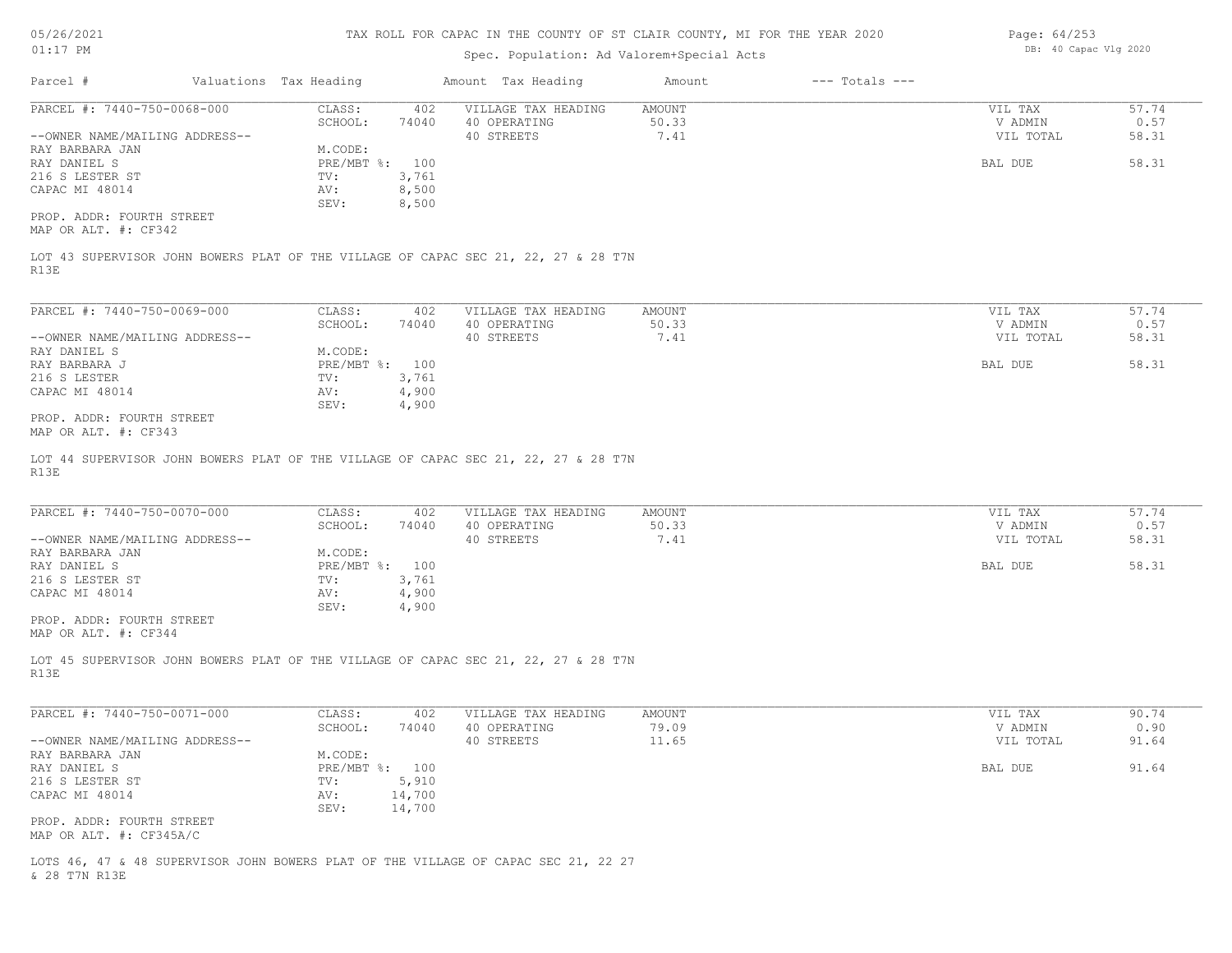## Spec. Population: Ad Valorem+Special Acts

| Page: 65/253 |                       |  |
|--------------|-----------------------|--|
|              | DB: 40 Capac Vlg 2020 |  |

 $\overline{a}$   $\overline{a}$   $\overline{a}$   $\overline{a}$   $\overline{a}$   $\overline{a}$ 

| Parcel #                       | Valuations Tax Heading |        | Amount Tax Heading                                                                | Amount | $---$ Totals $---$ |               |       |
|--------------------------------|------------------------|--------|-----------------------------------------------------------------------------------|--------|--------------------|---------------|-------|
| PARCEL #: 7440-750-0072-000    | CLASS:                 | 402    | VILLAGE TAX HEADING                                                               | AMOUNT |                    | VIL TAX       | 63.76 |
|                                | SCHOOL:                | 74040  | 40 OPERATING                                                                      | 55.58  |                    | V ADMIN       | 0.63  |
| --OWNER NAME/MAILING ADDRESS-- |                        |        | 40 STREETS                                                                        | 8.18   |                    | VIL TOTAL     | 64.39 |
| KILLINGBECK KARL T             | M.CODE:                |        |                                                                                   |        |                    |               |       |
| KILLINGBECK COURTNEY           | PRE/MBT %:             | $\cap$ |                                                                                   |        |                    | V PD 09/16/20 | 64.39 |
| 202 S LESTER                   | TV:                    | 4,153  |                                                                                   |        |                    |               |       |
| CAPAC MI 48014                 | AV:                    | 4,600  |                                                                                   |        |                    | BAL DUE       | 0.00  |
|                                | SEV:                   | 4,600  |                                                                                   |        |                    |               |       |
| PROP. ADDR: FOURTH STREET      |                        |        |                                                                                   |        |                    |               |       |
| MAP OR ALT. #: CF345D          |                        |        |                                                                                   |        |                    |               |       |
|                                |                        |        |                                                                                   |        |                    |               |       |
|                                |                        |        | LOT 49 EXC N 4 FT. SUPERVISOR JOHN BOWERS PLAT OF THE VILLAGE OF CAPAC SEC 21, 2, |        |                    |               |       |
| 27 & 28 T7N R13E               |                        |        |                                                                                   |        |                    |               |       |
|                                |                        |        |                                                                                   |        |                    |               |       |
|                                |                        |        |                                                                                   |        |                    |               |       |

| PARCEL #: 7440-750-0073-000    | CLASS:     | 402   | VILLAGE TAX HEADING | AMOUNT | VIL TAX       | 71.95 |
|--------------------------------|------------|-------|---------------------|--------|---------------|-------|
|                                | SCHOOL:    | 74040 | 40 OPERATING        | 62.71  | V ADMIN       | 0.71  |
| --OWNER NAME/MAILING ADDRESS-- |            |       | 40 STREETS          | 9.24   | VIL TOTAL     | 72.66 |
| WOLF DANIEL R                  | M.CODE:    |       |                     |        |               |       |
| WOLF JANE E                    | PRE/MBT %: | 100   |                     |        | V PD 09/16/20 | 72.66 |
| 202 S LESTER ST                | TV:        | 4,686 |                     |        |               |       |
| CAPAC MI 48014-3712            | AV:        | 5,200 |                     |        | BAL DUE       | 0.00  |
|                                | SEV:       | 5,200 |                     |        |               |       |
| _____ ____ ___ _______         |            |       |                     |        |               |       |

MAP OR ALT. #: CF345E PROP. ADDR: FOURTH STREET

21, 22, 27 & 28 T7N R13E LOT 50 & N 4 FT OF LOT 49 SUPERVISOR JOHN BOWERS PLAT OF THE VILLAGE OF CAPAC SEC

| PARCEL #: 7440-750-0074-000                  | CLASS:         | 402   | VILLAGE TAX HEADING | AMOUNT | VIL TAX   | 65.99 |
|----------------------------------------------|----------------|-------|---------------------|--------|-----------|-------|
|                                              | SCHOOL:        | 74040 | 40 OPERATING        | 57.52  | V ADMIN   | 0.65  |
| --OWNER NAME/MAILING ADDRESS--               |                |       | 40 STREETS          | 8.47   | VIL TOTAL | 66.64 |
| DETLOFF WAYNE                                | M.CODE:        |       |                     |        |           |       |
| 200 S LESTER ST                              | PRE/MBT %: 100 |       |                     |        | BAL DUE   | 66.64 |
| CAPAC MI 48014                               | TV:            | 4,298 |                     |        |           |       |
|                                              | AV:            | 4,900 |                     |        |           |       |
| PROP. ADDR: FOURTH STREET                    | SEV:           | 4,900 |                     |        |           |       |
| $\cdots$ $\cdots$ $\cdots$ $\cdots$ $\cdots$ |                |       |                     |        |           |       |

MAP OR ALT. #: CF346A

R13E LOT 51 SUPERVISOR JOHN BOWERS PLAT OF THE VILLAGE OF CAPAC SEC 21, 22, 27 & 28 T7N

| PARCEL #: 7440-750-0075-000    | CLASS:       | 703   | VILLAGE TAX HEADING | AMOUNT | VIL TAX   | 0.00 |
|--------------------------------|--------------|-------|---------------------|--------|-----------|------|
|                                | SCHOOL:      | 74040 | 40 OPERATING        | 0.00   | V ADMIN   | 0.00 |
| --OWNER NAME/MAILING ADDRESS-- |              |       | 40 STREETS          | 0.00   | VIL TOTAL | 0.00 |
| VILLAGE OF CAPAC               | M.CODE:      |       |                     |        |           |      |
| 131 N MAIN ST                  | $PRE/MBT$ %: |       |                     |        | BAL DUE   | 0.00 |
| CAPAC MI 48014                 | TV:          |       |                     |        |           |      |
|                                | AV:          |       |                     |        |           |      |
| PROP. ADDR: FOURTH STREET      | SEV:         |       |                     |        |           |      |
| MAP OR ALT. #: CF346B          |              |       |                     |        |           |      |

R13E LOT 52 SUPERVISOR JOHN BOWERS PLAT OF THE VILLAGE OF CAPAC SEC 21, 22, 27 & 28 T7N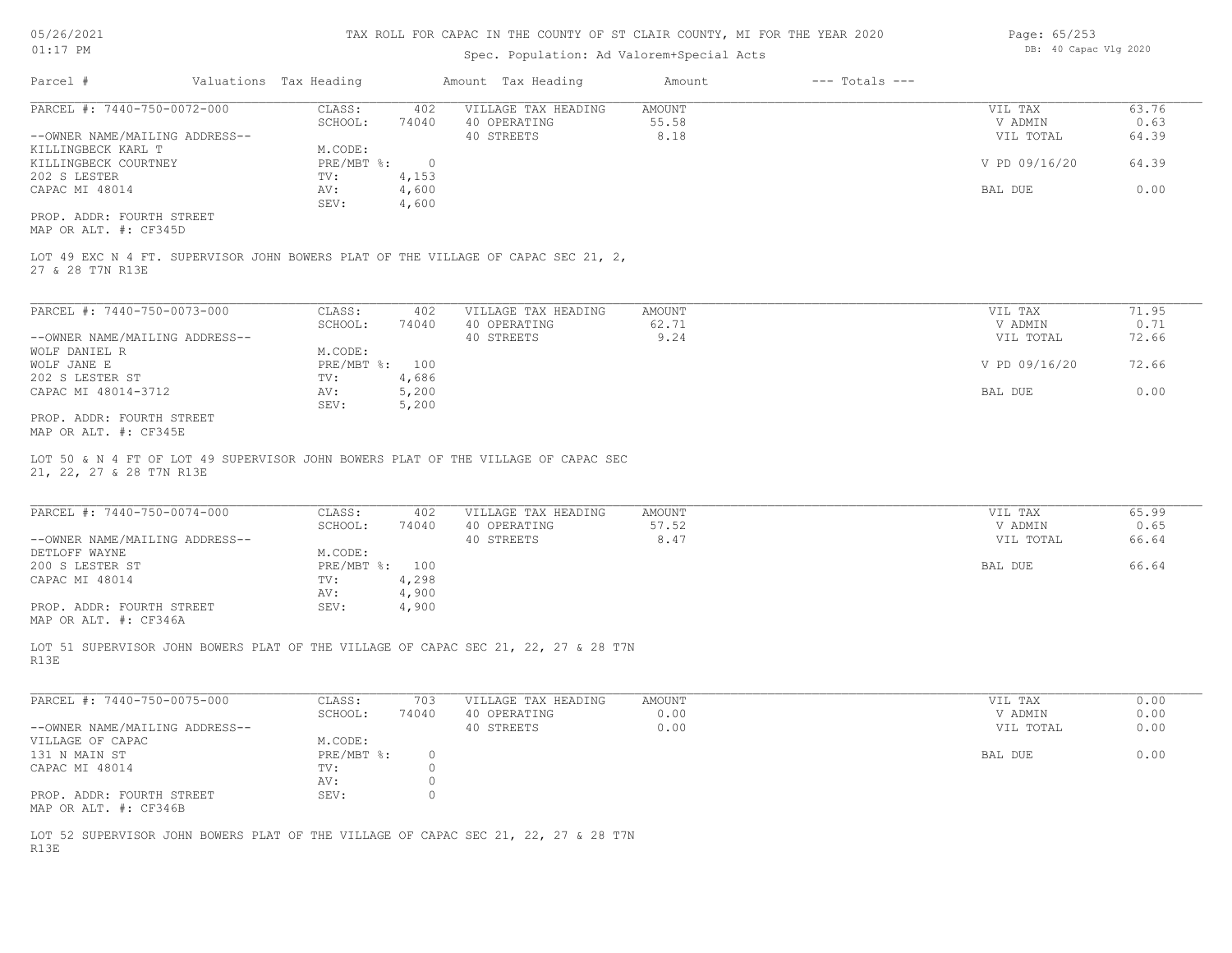| 05/26/2021 |  |
|------------|--|
|------------|--|

| Page: 66/253 |                       |  |
|--------------|-----------------------|--|
|              | DB: 40 Capac Vlg 2020 |  |

| Parcel #<br>Valuations Tax Heading<br>Amount Tax Heading<br>$---$ Totals $---$<br>Amount<br>PARCEL #: 7440-750-0076-000<br>CLASS:<br>VILLAGE TAX HEADING<br>703<br>AMOUNT<br>VIL TAX<br>SCHOOL:<br>74040<br>40 OPERATING<br>0.00<br>V ADMIN<br>0.00<br>--OWNER NAME/MAILING ADDRESS--<br>40 STREETS<br>VIL TOTAL<br>M.CODE:<br>VILLAGE OF CAPAC<br>PRE/MBT %:<br>131 N MAIN ST<br>$\circ$<br>BAL DUE<br>CAPAC MI 48014<br>TV:<br>0<br>0<br>AV:<br>PROP. ADDR: FOURTH STREET<br>SEV:<br>0<br>MAP OR ALT. #: CF347<br>LOT 53 SUPERVISOR JOHN BOWERS PLAT OF THE VILLAGE OF CAPAC SEC 21, 22, 27 & 28 T7N<br>R13E<br>PARCEL #: 7440-750-0077-000<br>CLASS:<br>VILLAGE TAX HEADING<br>703<br>AMOUNT<br>VIL TAX<br>0.00<br>SCHOOL:<br>74040<br>40 OPERATING<br>V ADMIN<br>0.00<br>--OWNER NAME/MAILING ADDRESS--<br>40 STREETS<br>VIL TOTAL<br>THE VILLAGE OF CAPAC<br>M.CODE:<br>131 N MAIN ST<br>PRE/MBT %:<br>$\circ$<br>BAL DUE<br>CAPAC MI 48014<br>0<br>TV:<br>$\circ$<br>AV:<br>PROP. ADDR: FOURTH STREET<br>SEV:<br>0<br>MAP OR ALT. #: CF348<br>LOTS 54-55 SUPERVISOR JOHN BOWERS PLAT OF THE VILLAGE OF CAPAC SEC 21, 22, 27 & 28<br>T7N R13E<br>PARCEL #: 7440-750-0078-000<br>CLASS:<br>402<br>VILLAGE TAX HEADING<br>AMOUNT<br>VIL TAX<br>57.52<br>SCHOOL:<br>74040<br>40 OPERATING<br>V ADMIN<br>--OWNER NAME/MAILING ADDRESS--<br>40 STREETS<br>8.47<br>VIL TOTAL<br>M.CODE:<br>KATAKIS, ANTONIOS<br>2320 FRED MOORE HWY.<br>$PRE/MBT$ %:<br>$\overline{0}$<br>BAL DUE<br>4,298<br>ST. CLAIR, MI 48079<br>TV:<br>4,900<br>AV:<br>PROP. ADDR: FOURTH STREET<br>SEV:<br>4,900<br>MAP OR ALT. #: CF349<br>LOT 56 SUPERVISOR JOHN BOWERS PLAT OF THE VILLAGE OF CAPAC SEC 21, 22, 27 & 28 T7N<br>R13E<br>PARCEL #: 7440-750-0079-000<br>CLASS:<br>VILLAGE TAX HEADING<br>AMOUNT<br>VIL TAX<br>401<br>SCHOOL:<br>40 OPERATING<br>281.45<br>V ADMIN<br>74040<br>--OWNER NAME/MAILING ADDRESS--<br>40 STREETS<br>41.47<br>VIL TOTAL<br>M.CODE:<br>CYRUS MARY/MICHAEL<br>426 E MILL ST<br>PRE/MBT %: 100<br><b>BAL DUE</b><br>CAPAC MI 48014-3158<br>TV: 21,030<br>37,300<br>AV:<br>37,300<br>SEV:<br>PROP. ADDR: 426 E MILL ST<br>MAP OR ALT. #: CF350<br>LOT 57 SUPERVISOR JOHN BOWERS PLAT OF THE VILLAGE OF CAPAC SEC 21, 22, 27 & 28 T7N<br>R13E 1700/546 ADD NAME | 0.00<br>0.00<br>0.65<br>66.64<br>322.92<br>3.22<br>326.14<br>326.14 | $01:17$ PM |  | Spec. Population: Ad Valorem+Special Acts |  | DB: 40 Capac Vlg 2020 |       |
|---------------------------------------------------------------------------------------------------------------------------------------------------------------------------------------------------------------------------------------------------------------------------------------------------------------------------------------------------------------------------------------------------------------------------------------------------------------------------------------------------------------------------------------------------------------------------------------------------------------------------------------------------------------------------------------------------------------------------------------------------------------------------------------------------------------------------------------------------------------------------------------------------------------------------------------------------------------------------------------------------------------------------------------------------------------------------------------------------------------------------------------------------------------------------------------------------------------------------------------------------------------------------------------------------------------------------------------------------------------------------------------------------------------------------------------------------------------------------------------------------------------------------------------------------------------------------------------------------------------------------------------------------------------------------------------------------------------------------------------------------------------------------------------------------------------------------------------------------------------------------------------------------------------------------------------------------------------------------------------------------------------------------------------------------------------------------------------------------------------------------------------------------------------------------------------------------------------------------------------------------------------------------|---------------------------------------------------------------------|------------|--|-------------------------------------------|--|-----------------------|-------|
|                                                                                                                                                                                                                                                                                                                                                                                                                                                                                                                                                                                                                                                                                                                                                                                                                                                                                                                                                                                                                                                                                                                                                                                                                                                                                                                                                                                                                                                                                                                                                                                                                                                                                                                                                                                                                                                                                                                                                                                                                                                                                                                                                                                                                                                                           |                                                                     |            |  |                                           |  |                       |       |
|                                                                                                                                                                                                                                                                                                                                                                                                                                                                                                                                                                                                                                                                                                                                                                                                                                                                                                                                                                                                                                                                                                                                                                                                                                                                                                                                                                                                                                                                                                                                                                                                                                                                                                                                                                                                                                                                                                                                                                                                                                                                                                                                                                                                                                                                           |                                                                     |            |  |                                           |  |                       | 0.00  |
|                                                                                                                                                                                                                                                                                                                                                                                                                                                                                                                                                                                                                                                                                                                                                                                                                                                                                                                                                                                                                                                                                                                                                                                                                                                                                                                                                                                                                                                                                                                                                                                                                                                                                                                                                                                                                                                                                                                                                                                                                                                                                                                                                                                                                                                                           |                                                                     |            |  |                                           |  |                       | 0.00  |
|                                                                                                                                                                                                                                                                                                                                                                                                                                                                                                                                                                                                                                                                                                                                                                                                                                                                                                                                                                                                                                                                                                                                                                                                                                                                                                                                                                                                                                                                                                                                                                                                                                                                                                                                                                                                                                                                                                                                                                                                                                                                                                                                                                                                                                                                           |                                                                     |            |  |                                           |  |                       | 0.00  |
|                                                                                                                                                                                                                                                                                                                                                                                                                                                                                                                                                                                                                                                                                                                                                                                                                                                                                                                                                                                                                                                                                                                                                                                                                                                                                                                                                                                                                                                                                                                                                                                                                                                                                                                                                                                                                                                                                                                                                                                                                                                                                                                                                                                                                                                                           |                                                                     |            |  |                                           |  |                       |       |
|                                                                                                                                                                                                                                                                                                                                                                                                                                                                                                                                                                                                                                                                                                                                                                                                                                                                                                                                                                                                                                                                                                                                                                                                                                                                                                                                                                                                                                                                                                                                                                                                                                                                                                                                                                                                                                                                                                                                                                                                                                                                                                                                                                                                                                                                           |                                                                     |            |  |                                           |  |                       | 0.00  |
|                                                                                                                                                                                                                                                                                                                                                                                                                                                                                                                                                                                                                                                                                                                                                                                                                                                                                                                                                                                                                                                                                                                                                                                                                                                                                                                                                                                                                                                                                                                                                                                                                                                                                                                                                                                                                                                                                                                                                                                                                                                                                                                                                                                                                                                                           |                                                                     |            |  |                                           |  |                       |       |
|                                                                                                                                                                                                                                                                                                                                                                                                                                                                                                                                                                                                                                                                                                                                                                                                                                                                                                                                                                                                                                                                                                                                                                                                                                                                                                                                                                                                                                                                                                                                                                                                                                                                                                                                                                                                                                                                                                                                                                                                                                                                                                                                                                                                                                                                           |                                                                     |            |  |                                           |  |                       |       |
|                                                                                                                                                                                                                                                                                                                                                                                                                                                                                                                                                                                                                                                                                                                                                                                                                                                                                                                                                                                                                                                                                                                                                                                                                                                                                                                                                                                                                                                                                                                                                                                                                                                                                                                                                                                                                                                                                                                                                                                                                                                                                                                                                                                                                                                                           |                                                                     |            |  |                                           |  |                       |       |
|                                                                                                                                                                                                                                                                                                                                                                                                                                                                                                                                                                                                                                                                                                                                                                                                                                                                                                                                                                                                                                                                                                                                                                                                                                                                                                                                                                                                                                                                                                                                                                                                                                                                                                                                                                                                                                                                                                                                                                                                                                                                                                                                                                                                                                                                           |                                                                     |            |  |                                           |  |                       |       |
|                                                                                                                                                                                                                                                                                                                                                                                                                                                                                                                                                                                                                                                                                                                                                                                                                                                                                                                                                                                                                                                                                                                                                                                                                                                                                                                                                                                                                                                                                                                                                                                                                                                                                                                                                                                                                                                                                                                                                                                                                                                                                                                                                                                                                                                                           |                                                                     |            |  |                                           |  |                       |       |
|                                                                                                                                                                                                                                                                                                                                                                                                                                                                                                                                                                                                                                                                                                                                                                                                                                                                                                                                                                                                                                                                                                                                                                                                                                                                                                                                                                                                                                                                                                                                                                                                                                                                                                                                                                                                                                                                                                                                                                                                                                                                                                                                                                                                                                                                           |                                                                     |            |  |                                           |  |                       |       |
|                                                                                                                                                                                                                                                                                                                                                                                                                                                                                                                                                                                                                                                                                                                                                                                                                                                                                                                                                                                                                                                                                                                                                                                                                                                                                                                                                                                                                                                                                                                                                                                                                                                                                                                                                                                                                                                                                                                                                                                                                                                                                                                                                                                                                                                                           |                                                                     |            |  |                                           |  |                       |       |
|                                                                                                                                                                                                                                                                                                                                                                                                                                                                                                                                                                                                                                                                                                                                                                                                                                                                                                                                                                                                                                                                                                                                                                                                                                                                                                                                                                                                                                                                                                                                                                                                                                                                                                                                                                                                                                                                                                                                                                                                                                                                                                                                                                                                                                                                           |                                                                     |            |  |                                           |  |                       |       |
|                                                                                                                                                                                                                                                                                                                                                                                                                                                                                                                                                                                                                                                                                                                                                                                                                                                                                                                                                                                                                                                                                                                                                                                                                                                                                                                                                                                                                                                                                                                                                                                                                                                                                                                                                                                                                                                                                                                                                                                                                                                                                                                                                                                                                                                                           |                                                                     |            |  |                                           |  |                       | 0.00  |
|                                                                                                                                                                                                                                                                                                                                                                                                                                                                                                                                                                                                                                                                                                                                                                                                                                                                                                                                                                                                                                                                                                                                                                                                                                                                                                                                                                                                                                                                                                                                                                                                                                                                                                                                                                                                                                                                                                                                                                                                                                                                                                                                                                                                                                                                           |                                                                     |            |  |                                           |  |                       |       |
|                                                                                                                                                                                                                                                                                                                                                                                                                                                                                                                                                                                                                                                                                                                                                                                                                                                                                                                                                                                                                                                                                                                                                                                                                                                                                                                                                                                                                                                                                                                                                                                                                                                                                                                                                                                                                                                                                                                                                                                                                                                                                                                                                                                                                                                                           |                                                                     |            |  |                                           |  |                       | 0.00  |
|                                                                                                                                                                                                                                                                                                                                                                                                                                                                                                                                                                                                                                                                                                                                                                                                                                                                                                                                                                                                                                                                                                                                                                                                                                                                                                                                                                                                                                                                                                                                                                                                                                                                                                                                                                                                                                                                                                                                                                                                                                                                                                                                                                                                                                                                           |                                                                     |            |  |                                           |  |                       |       |
|                                                                                                                                                                                                                                                                                                                                                                                                                                                                                                                                                                                                                                                                                                                                                                                                                                                                                                                                                                                                                                                                                                                                                                                                                                                                                                                                                                                                                                                                                                                                                                                                                                                                                                                                                                                                                                                                                                                                                                                                                                                                                                                                                                                                                                                                           |                                                                     |            |  |                                           |  |                       |       |
|                                                                                                                                                                                                                                                                                                                                                                                                                                                                                                                                                                                                                                                                                                                                                                                                                                                                                                                                                                                                                                                                                                                                                                                                                                                                                                                                                                                                                                                                                                                                                                                                                                                                                                                                                                                                                                                                                                                                                                                                                                                                                                                                                                                                                                                                           |                                                                     |            |  |                                           |  |                       |       |
|                                                                                                                                                                                                                                                                                                                                                                                                                                                                                                                                                                                                                                                                                                                                                                                                                                                                                                                                                                                                                                                                                                                                                                                                                                                                                                                                                                                                                                                                                                                                                                                                                                                                                                                                                                                                                                                                                                                                                                                                                                                                                                                                                                                                                                                                           |                                                                     |            |  |                                           |  |                       |       |
|                                                                                                                                                                                                                                                                                                                                                                                                                                                                                                                                                                                                                                                                                                                                                                                                                                                                                                                                                                                                                                                                                                                                                                                                                                                                                                                                                                                                                                                                                                                                                                                                                                                                                                                                                                                                                                                                                                                                                                                                                                                                                                                                                                                                                                                                           |                                                                     |            |  |                                           |  |                       | 65.99 |
|                                                                                                                                                                                                                                                                                                                                                                                                                                                                                                                                                                                                                                                                                                                                                                                                                                                                                                                                                                                                                                                                                                                                                                                                                                                                                                                                                                                                                                                                                                                                                                                                                                                                                                                                                                                                                                                                                                                                                                                                                                                                                                                                                                                                                                                                           |                                                                     |            |  |                                           |  |                       |       |
|                                                                                                                                                                                                                                                                                                                                                                                                                                                                                                                                                                                                                                                                                                                                                                                                                                                                                                                                                                                                                                                                                                                                                                                                                                                                                                                                                                                                                                                                                                                                                                                                                                                                                                                                                                                                                                                                                                                                                                                                                                                                                                                                                                                                                                                                           |                                                                     |            |  |                                           |  |                       |       |
|                                                                                                                                                                                                                                                                                                                                                                                                                                                                                                                                                                                                                                                                                                                                                                                                                                                                                                                                                                                                                                                                                                                                                                                                                                                                                                                                                                                                                                                                                                                                                                                                                                                                                                                                                                                                                                                                                                                                                                                                                                                                                                                                                                                                                                                                           |                                                                     |            |  |                                           |  |                       |       |
|                                                                                                                                                                                                                                                                                                                                                                                                                                                                                                                                                                                                                                                                                                                                                                                                                                                                                                                                                                                                                                                                                                                                                                                                                                                                                                                                                                                                                                                                                                                                                                                                                                                                                                                                                                                                                                                                                                                                                                                                                                                                                                                                                                                                                                                                           |                                                                     |            |  |                                           |  |                       | 66.64 |
|                                                                                                                                                                                                                                                                                                                                                                                                                                                                                                                                                                                                                                                                                                                                                                                                                                                                                                                                                                                                                                                                                                                                                                                                                                                                                                                                                                                                                                                                                                                                                                                                                                                                                                                                                                                                                                                                                                                                                                                                                                                                                                                                                                                                                                                                           |                                                                     |            |  |                                           |  |                       |       |
|                                                                                                                                                                                                                                                                                                                                                                                                                                                                                                                                                                                                                                                                                                                                                                                                                                                                                                                                                                                                                                                                                                                                                                                                                                                                                                                                                                                                                                                                                                                                                                                                                                                                                                                                                                                                                                                                                                                                                                                                                                                                                                                                                                                                                                                                           |                                                                     |            |  |                                           |  |                       |       |
|                                                                                                                                                                                                                                                                                                                                                                                                                                                                                                                                                                                                                                                                                                                                                                                                                                                                                                                                                                                                                                                                                                                                                                                                                                                                                                                                                                                                                                                                                                                                                                                                                                                                                                                                                                                                                                                                                                                                                                                                                                                                                                                                                                                                                                                                           |                                                                     |            |  |                                           |  |                       |       |
|                                                                                                                                                                                                                                                                                                                                                                                                                                                                                                                                                                                                                                                                                                                                                                                                                                                                                                                                                                                                                                                                                                                                                                                                                                                                                                                                                                                                                                                                                                                                                                                                                                                                                                                                                                                                                                                                                                                                                                                                                                                                                                                                                                                                                                                                           |                                                                     |            |  |                                           |  |                       |       |
|                                                                                                                                                                                                                                                                                                                                                                                                                                                                                                                                                                                                                                                                                                                                                                                                                                                                                                                                                                                                                                                                                                                                                                                                                                                                                                                                                                                                                                                                                                                                                                                                                                                                                                                                                                                                                                                                                                                                                                                                                                                                                                                                                                                                                                                                           |                                                                     |            |  |                                           |  |                       |       |
|                                                                                                                                                                                                                                                                                                                                                                                                                                                                                                                                                                                                                                                                                                                                                                                                                                                                                                                                                                                                                                                                                                                                                                                                                                                                                                                                                                                                                                                                                                                                                                                                                                                                                                                                                                                                                                                                                                                                                                                                                                                                                                                                                                                                                                                                           |                                                                     |            |  |                                           |  |                       |       |
|                                                                                                                                                                                                                                                                                                                                                                                                                                                                                                                                                                                                                                                                                                                                                                                                                                                                                                                                                                                                                                                                                                                                                                                                                                                                                                                                                                                                                                                                                                                                                                                                                                                                                                                                                                                                                                                                                                                                                                                                                                                                                                                                                                                                                                                                           |                                                                     |            |  |                                           |  |                       |       |
|                                                                                                                                                                                                                                                                                                                                                                                                                                                                                                                                                                                                                                                                                                                                                                                                                                                                                                                                                                                                                                                                                                                                                                                                                                                                                                                                                                                                                                                                                                                                                                                                                                                                                                                                                                                                                                                                                                                                                                                                                                                                                                                                                                                                                                                                           |                                                                     |            |  |                                           |  |                       |       |
|                                                                                                                                                                                                                                                                                                                                                                                                                                                                                                                                                                                                                                                                                                                                                                                                                                                                                                                                                                                                                                                                                                                                                                                                                                                                                                                                                                                                                                                                                                                                                                                                                                                                                                                                                                                                                                                                                                                                                                                                                                                                                                                                                                                                                                                                           |                                                                     |            |  |                                           |  |                       |       |
|                                                                                                                                                                                                                                                                                                                                                                                                                                                                                                                                                                                                                                                                                                                                                                                                                                                                                                                                                                                                                                                                                                                                                                                                                                                                                                                                                                                                                                                                                                                                                                                                                                                                                                                                                                                                                                                                                                                                                                                                                                                                                                                                                                                                                                                                           |                                                                     |            |  |                                           |  |                       |       |
|                                                                                                                                                                                                                                                                                                                                                                                                                                                                                                                                                                                                                                                                                                                                                                                                                                                                                                                                                                                                                                                                                                                                                                                                                                                                                                                                                                                                                                                                                                                                                                                                                                                                                                                                                                                                                                                                                                                                                                                                                                                                                                                                                                                                                                                                           |                                                                     |            |  |                                           |  |                       |       |
|                                                                                                                                                                                                                                                                                                                                                                                                                                                                                                                                                                                                                                                                                                                                                                                                                                                                                                                                                                                                                                                                                                                                                                                                                                                                                                                                                                                                                                                                                                                                                                                                                                                                                                                                                                                                                                                                                                                                                                                                                                                                                                                                                                                                                                                                           |                                                                     |            |  |                                           |  |                       |       |
|                                                                                                                                                                                                                                                                                                                                                                                                                                                                                                                                                                                                                                                                                                                                                                                                                                                                                                                                                                                                                                                                                                                                                                                                                                                                                                                                                                                                                                                                                                                                                                                                                                                                                                                                                                                                                                                                                                                                                                                                                                                                                                                                                                                                                                                                           |                                                                     |            |  |                                           |  |                       |       |
|                                                                                                                                                                                                                                                                                                                                                                                                                                                                                                                                                                                                                                                                                                                                                                                                                                                                                                                                                                                                                                                                                                                                                                                                                                                                                                                                                                                                                                                                                                                                                                                                                                                                                                                                                                                                                                                                                                                                                                                                                                                                                                                                                                                                                                                                           |                                                                     |            |  |                                           |  |                       |       |
|                                                                                                                                                                                                                                                                                                                                                                                                                                                                                                                                                                                                                                                                                                                                                                                                                                                                                                                                                                                                                                                                                                                                                                                                                                                                                                                                                                                                                                                                                                                                                                                                                                                                                                                                                                                                                                                                                                                                                                                                                                                                                                                                                                                                                                                                           |                                                                     |            |  |                                           |  |                       |       |
|                                                                                                                                                                                                                                                                                                                                                                                                                                                                                                                                                                                                                                                                                                                                                                                                                                                                                                                                                                                                                                                                                                                                                                                                                                                                                                                                                                                                                                                                                                                                                                                                                                                                                                                                                                                                                                                                                                                                                                                                                                                                                                                                                                                                                                                                           |                                                                     |            |  |                                           |  |                       |       |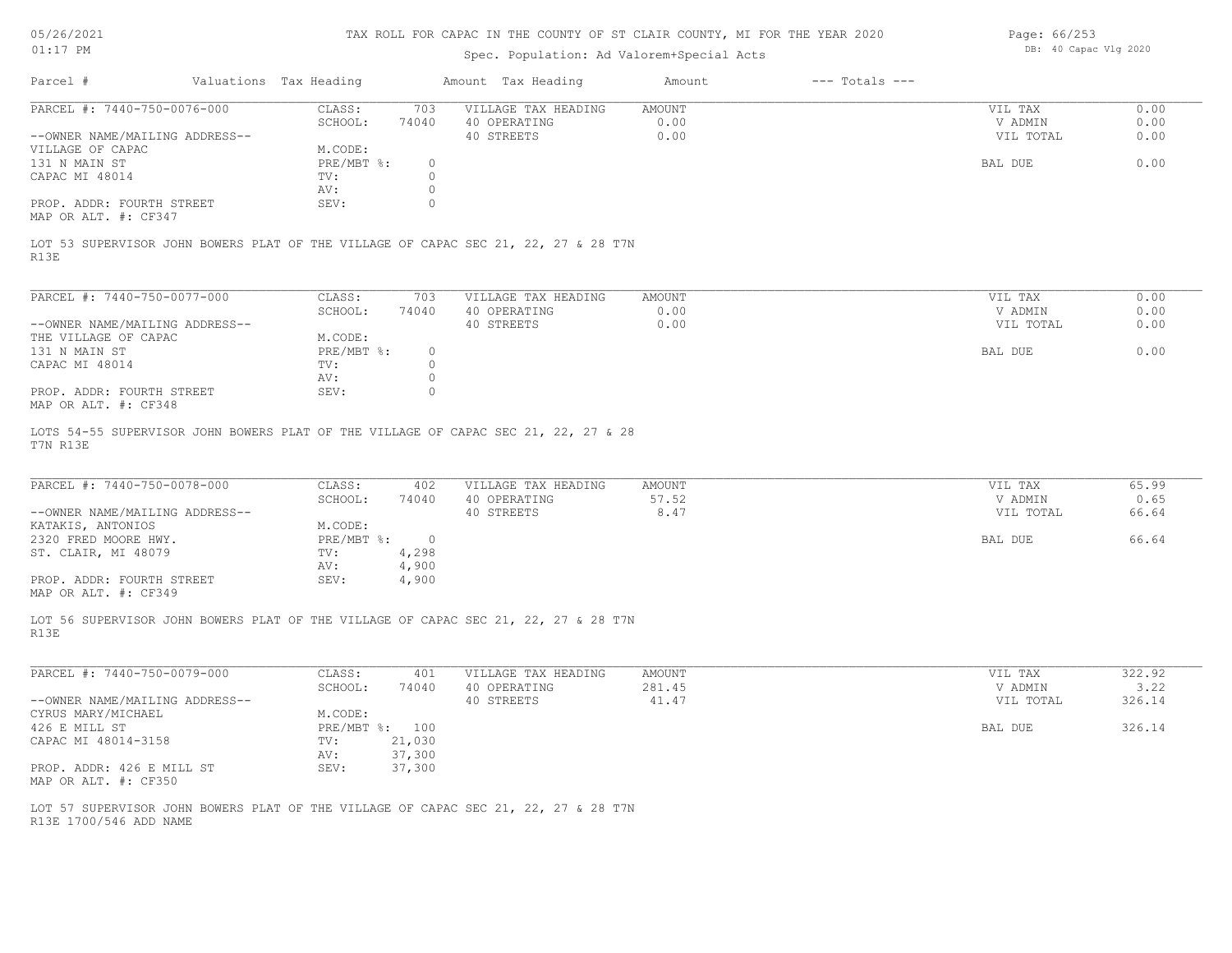| 05/26/2021 |  |
|------------|--|
|------------|--|

| Page: 67/253 |                       |  |
|--------------|-----------------------|--|
|              | DB: 40 Capac Vlg 2020 |  |

| Parcel #<br>Valuations Tax Heading<br>Amount Tax Heading<br>Amount<br>$---$ Totals $---$<br>PARCEL #: 7440-750-0080-000<br>CLASS:<br>VILLAGE TAX HEADING<br><b>AMOUNT</b><br>VIL TAX<br>401<br>307.85<br>SCHOOL:<br>74040<br>40 OPERATING<br>V ADMIN<br>--OWNER NAME/MAILING ADDRESS--<br>40 STREETS<br>45.35<br>VIL TOTAL<br>M.CODE:<br>COREL<br>HUNTER RICHARD E<br>PRE/MBT %:<br>8204 PETZ RD<br>$\circ$<br>V PD 09/17/20<br>23,002<br>IMLAY CITY MI 48444<br>TV:<br>36,000<br>BAL DUE<br>AV:<br>36,000<br>PROP. ADDR: 406 E MILL ST<br>SEV:<br>MAP OR ALT. #: CF351<br>LOT 58 SUPERVISOR JOHN BOWERS PLAT OF THE VILLAGE OF CAPAC SEC 21, 22, 27 & 28 T7N<br>R13E<br>PARCEL #: 7440-750-0081-000<br>CLASS:<br>401<br>VILLAGE TAX HEADING<br>AMOUNT<br>VIL TAX<br>40 OPERATING<br>622.56<br>7.14<br>SCHOOL:<br>74040<br>V ADMIN<br>40 STREETS<br>--OWNER NAME/MAILING ADDRESS--<br>91.73<br>VIL TOTAL<br>M.CODE:<br>BRAUNSTEINER BERTRAM/JOAN<br>PRE/MBT %: 100<br>V PD 07/09/20<br>404 E. MILL ST.<br>46,517<br>CAPAC MI 48014<br>TV:<br>AV:<br>84,700<br>BAL DUE<br>PROP. ADDR: 404 E MILL ST<br>SEV:<br>84,700<br>MAP OR ALT. #: CF352<br>LOT 59 SUPERVISOR JOHN BOWERS PLAT OF THE VILLAGE OF CAPAC SEC 21, 22, 27 & 28 T7N<br>R13E<br>PARCEL #: 7440-750-0082-000<br>CLASS:<br>VILLAGE TAX HEADING<br><b>AMOUNT</b><br>VIL TAX<br>401<br>SCHOOL:<br>40 OPERATING<br>391.86<br>74040<br>V ADMIN<br>40 STREETS<br>57.73<br>--OWNER NAME/MAILING ADDRESS--<br>VIL TOTAL<br>M.CODE:<br>MESSING MADISON E<br>PRE/MBT %: 100<br>402 E MILL ST<br>V PD 09/17/20<br>29,279<br>CAPAC MI 48014<br>TV:<br>37,200<br>BAL DUE<br>AV:<br>37,200<br>PROP. ADDR: 402 E MILL ST<br>SEV:<br>MAP OR ALT. #: CF353<br>LOT 60 SUPERVISOR JOHN BOWERS PLAT OF THE VILLAGE OF CAPAC SEC 21, 22, 27 & 28 T7N<br>R13E<br>PARCEL #: 7440-750-0083-000<br>CLASS:<br>VILLAGE TAX HEADING<br><b>AMOUNT</b><br>VIL TAX<br>401<br>SCHOOL:<br>74040<br>40 OPERATING<br>236.79<br>V ADMIN<br>34.89<br>--OWNER NAME/MAILING ADDRESS--<br>40 STREETS<br>VIL TOTAL<br>OCHOA JOSE/ANGELINE<br>M.CODE:<br>V PD 08/26/20<br>106 S LESTER ST<br>$PRE/MBT$ $\div$<br>$\circ$<br>17,693<br>CAPAC MI 48014<br>TV:<br>33,100<br>BAL DUE<br>AV:<br>SEV:<br>33,100<br>PROP. ADDR: 104 S LESTER ST<br>MAP OR ALT. #: CF354A<br>LOT 61 EXC S 4' SUPERVISOR JOHN BOWER'S PLAT OF THE VILLAGE OF CAPAC | $01:17$ PM |  | Spec. Population: Ad Valorem+Special Acts |  | DB: 40 Capac Vlg 2020 |                                    |
|--------------------------------------------------------------------------------------------------------------------------------------------------------------------------------------------------------------------------------------------------------------------------------------------------------------------------------------------------------------------------------------------------------------------------------------------------------------------------------------------------------------------------------------------------------------------------------------------------------------------------------------------------------------------------------------------------------------------------------------------------------------------------------------------------------------------------------------------------------------------------------------------------------------------------------------------------------------------------------------------------------------------------------------------------------------------------------------------------------------------------------------------------------------------------------------------------------------------------------------------------------------------------------------------------------------------------------------------------------------------------------------------------------------------------------------------------------------------------------------------------------------------------------------------------------------------------------------------------------------------------------------------------------------------------------------------------------------------------------------------------------------------------------------------------------------------------------------------------------------------------------------------------------------------------------------------------------------------------------------------------------------------------------------------------------------------------------------------------------------------------------------------------------------------------------------------------------------------------------------------------------------------------------------------------------------------------------------------------------------|------------|--|-------------------------------------------|--|-----------------------|------------------------------------|
|                                                                                                                                                                                                                                                                                                                                                                                                                                                                                                                                                                                                                                                                                                                                                                                                                                                                                                                                                                                                                                                                                                                                                                                                                                                                                                                                                                                                                                                                                                                                                                                                                                                                                                                                                                                                                                                                                                                                                                                                                                                                                                                                                                                                                                                                                                                                                              |            |  |                                           |  |                       |                                    |
|                                                                                                                                                                                                                                                                                                                                                                                                                                                                                                                                                                                                                                                                                                                                                                                                                                                                                                                                                                                                                                                                                                                                                                                                                                                                                                                                                                                                                                                                                                                                                                                                                                                                                                                                                                                                                                                                                                                                                                                                                                                                                                                                                                                                                                                                                                                                                              |            |  |                                           |  |                       | 353.20<br>3.53<br>356.73           |
|                                                                                                                                                                                                                                                                                                                                                                                                                                                                                                                                                                                                                                                                                                                                                                                                                                                                                                                                                                                                                                                                                                                                                                                                                                                                                                                                                                                                                                                                                                                                                                                                                                                                                                                                                                                                                                                                                                                                                                                                                                                                                                                                                                                                                                                                                                                                                              |            |  |                                           |  |                       | 356.73                             |
|                                                                                                                                                                                                                                                                                                                                                                                                                                                                                                                                                                                                                                                                                                                                                                                                                                                                                                                                                                                                                                                                                                                                                                                                                                                                                                                                                                                                                                                                                                                                                                                                                                                                                                                                                                                                                                                                                                                                                                                                                                                                                                                                                                                                                                                                                                                                                              |            |  |                                           |  |                       | 0.00                               |
|                                                                                                                                                                                                                                                                                                                                                                                                                                                                                                                                                                                                                                                                                                                                                                                                                                                                                                                                                                                                                                                                                                                                                                                                                                                                                                                                                                                                                                                                                                                                                                                                                                                                                                                                                                                                                                                                                                                                                                                                                                                                                                                                                                                                                                                                                                                                                              |            |  |                                           |  |                       |                                    |
|                                                                                                                                                                                                                                                                                                                                                                                                                                                                                                                                                                                                                                                                                                                                                                                                                                                                                                                                                                                                                                                                                                                                                                                                                                                                                                                                                                                                                                                                                                                                                                                                                                                                                                                                                                                                                                                                                                                                                                                                                                                                                                                                                                                                                                                                                                                                                              |            |  |                                           |  |                       | 714.29                             |
|                                                                                                                                                                                                                                                                                                                                                                                                                                                                                                                                                                                                                                                                                                                                                                                                                                                                                                                                                                                                                                                                                                                                                                                                                                                                                                                                                                                                                                                                                                                                                                                                                                                                                                                                                                                                                                                                                                                                                                                                                                                                                                                                                                                                                                                                                                                                                              |            |  |                                           |  |                       | 721.43                             |
|                                                                                                                                                                                                                                                                                                                                                                                                                                                                                                                                                                                                                                                                                                                                                                                                                                                                                                                                                                                                                                                                                                                                                                                                                                                                                                                                                                                                                                                                                                                                                                                                                                                                                                                                                                                                                                                                                                                                                                                                                                                                                                                                                                                                                                                                                                                                                              |            |  |                                           |  |                       | 721.43                             |
|                                                                                                                                                                                                                                                                                                                                                                                                                                                                                                                                                                                                                                                                                                                                                                                                                                                                                                                                                                                                                                                                                                                                                                                                                                                                                                                                                                                                                                                                                                                                                                                                                                                                                                                                                                                                                                                                                                                                                                                                                                                                                                                                                                                                                                                                                                                                                              |            |  |                                           |  |                       | 0.00                               |
|                                                                                                                                                                                                                                                                                                                                                                                                                                                                                                                                                                                                                                                                                                                                                                                                                                                                                                                                                                                                                                                                                                                                                                                                                                                                                                                                                                                                                                                                                                                                                                                                                                                                                                                                                                                                                                                                                                                                                                                                                                                                                                                                                                                                                                                                                                                                                              |            |  |                                           |  |                       | 449.59<br>4.49<br>454.08<br>454.08 |
|                                                                                                                                                                                                                                                                                                                                                                                                                                                                                                                                                                                                                                                                                                                                                                                                                                                                                                                                                                                                                                                                                                                                                                                                                                                                                                                                                                                                                                                                                                                                                                                                                                                                                                                                                                                                                                                                                                                                                                                                                                                                                                                                                                                                                                                                                                                                                              |            |  |                                           |  |                       | 0.00                               |
|                                                                                                                                                                                                                                                                                                                                                                                                                                                                                                                                                                                                                                                                                                                                                                                                                                                                                                                                                                                                                                                                                                                                                                                                                                                                                                                                                                                                                                                                                                                                                                                                                                                                                                                                                                                                                                                                                                                                                                                                                                                                                                                                                                                                                                                                                                                                                              |            |  |                                           |  |                       |                                    |
|                                                                                                                                                                                                                                                                                                                                                                                                                                                                                                                                                                                                                                                                                                                                                                                                                                                                                                                                                                                                                                                                                                                                                                                                                                                                                                                                                                                                                                                                                                                                                                                                                                                                                                                                                                                                                                                                                                                                                                                                                                                                                                                                                                                                                                                                                                                                                              |            |  |                                           |  |                       | 271.68                             |
|                                                                                                                                                                                                                                                                                                                                                                                                                                                                                                                                                                                                                                                                                                                                                                                                                                                                                                                                                                                                                                                                                                                                                                                                                                                                                                                                                                                                                                                                                                                                                                                                                                                                                                                                                                                                                                                                                                                                                                                                                                                                                                                                                                                                                                                                                                                                                              |            |  |                                           |  |                       | 2.71<br>274.39                     |
|                                                                                                                                                                                                                                                                                                                                                                                                                                                                                                                                                                                                                                                                                                                                                                                                                                                                                                                                                                                                                                                                                                                                                                                                                                                                                                                                                                                                                                                                                                                                                                                                                                                                                                                                                                                                                                                                                                                                                                                                                                                                                                                                                                                                                                                                                                                                                              |            |  |                                           |  |                       | 274.39                             |
|                                                                                                                                                                                                                                                                                                                                                                                                                                                                                                                                                                                                                                                                                                                                                                                                                                                                                                                                                                                                                                                                                                                                                                                                                                                                                                                                                                                                                                                                                                                                                                                                                                                                                                                                                                                                                                                                                                                                                                                                                                                                                                                                                                                                                                                                                                                                                              |            |  |                                           |  |                       | 0.00                               |
|                                                                                                                                                                                                                                                                                                                                                                                                                                                                                                                                                                                                                                                                                                                                                                                                                                                                                                                                                                                                                                                                                                                                                                                                                                                                                                                                                                                                                                                                                                                                                                                                                                                                                                                                                                                                                                                                                                                                                                                                                                                                                                                                                                                                                                                                                                                                                              |            |  |                                           |  |                       |                                    |
|                                                                                                                                                                                                                                                                                                                                                                                                                                                                                                                                                                                                                                                                                                                                                                                                                                                                                                                                                                                                                                                                                                                                                                                                                                                                                                                                                                                                                                                                                                                                                                                                                                                                                                                                                                                                                                                                                                                                                                                                                                                                                                                                                                                                                                                                                                                                                              |            |  |                                           |  |                       |                                    |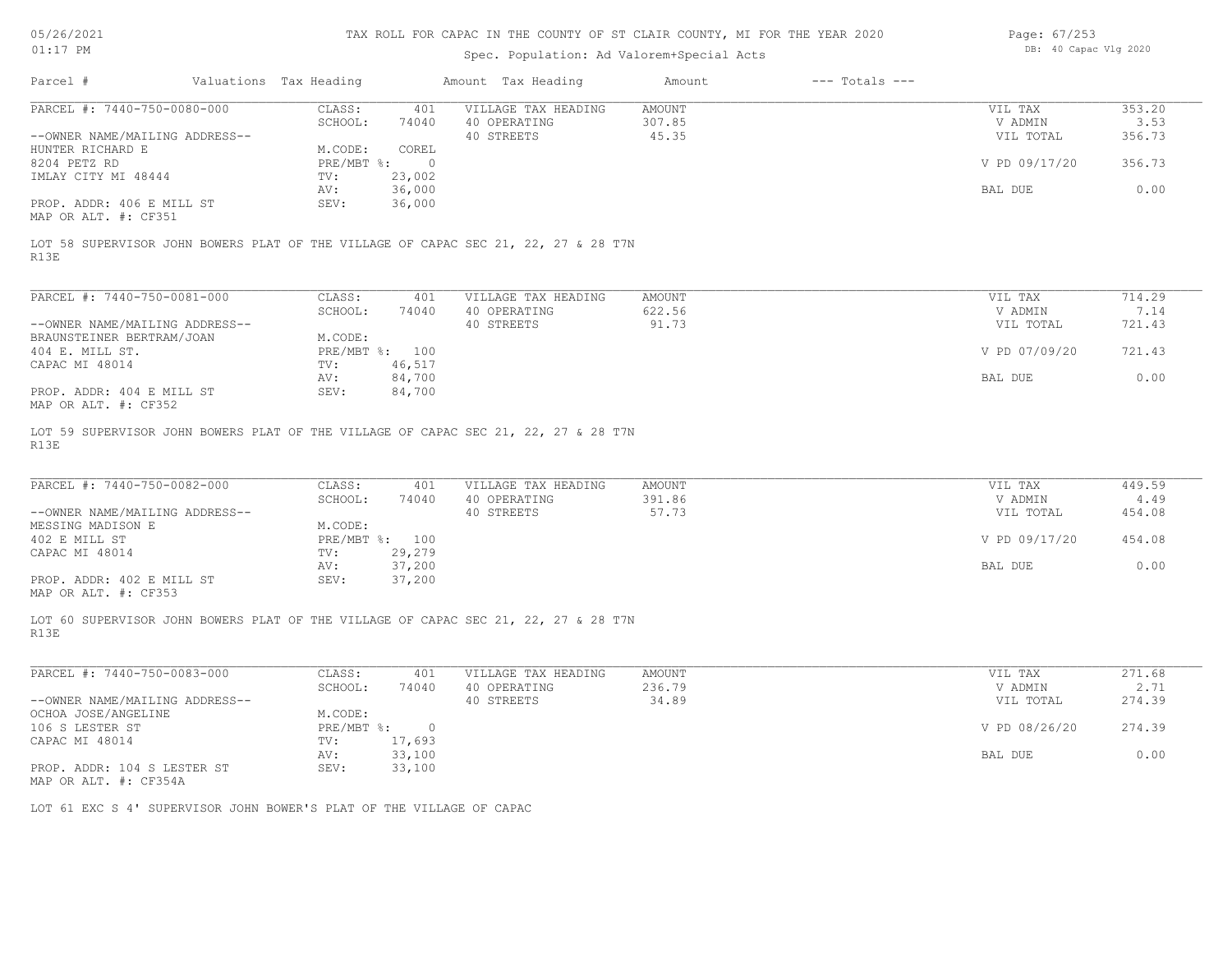## Spec. Population: Ad Valorem+Special Acts

| Page: 68/253 |                       |  |
|--------------|-----------------------|--|
|              | DB: 40 Capac Vlg 2020 |  |

| Parcel #                       | Valuations Tax Heading |                | Amount Tax Heading  | Amount | $---$ Totals $---$ |               |        |
|--------------------------------|------------------------|----------------|---------------------|--------|--------------------|---------------|--------|
| PARCEL #: 7440-750-0083-500    | CLASS:                 | 401            | VILLAGE TAX HEADING | AMOUNT |                    | VIL TAX       | 811.74 |
|                                | SCHOOL:                | 74040          | 40 OPERATING        | 707.50 |                    | V ADMIN       | 8.11   |
| --OWNER NAME/MAILING ADDRESS-- |                        |                | 40 STREETS          | 104.24 |                    | VIL TOTAL     | 819.85 |
| OCHOA JOSE/ANGELINE            | M.CODE:                |                |                     |        |                    |               |        |
| 106 S LESTER ST                |                        | PRE/MBT %: 100 |                     |        |                    | V PD 08/26/20 | 819.85 |
| CAPAC MI 48014                 | TV:                    | 52,863         |                     |        |                    |               |        |
|                                | AV:                    | 101,600        |                     |        |                    | BAL DUE       | 0.00   |
| PROP. ADDR: 106 S LESTER ST    | SEV:                   | 101,600        |                     |        |                    |               |        |
|                                |                        |                |                     |        |                    |               |        |

MAP OR ALT. #: CF354B

S4' OF LOT 61 & ALL OF LOT 62 SUPERVISOR JOHN BOWER'S PLAT OF THE VILLAGE OF CAPAC

| PARCEL #: 7440-750-0084-000    | CLASS:     | 401    | VILLAGE TAX HEADING | AMOUNT | VIL TAX       | 178.26 |
|--------------------------------|------------|--------|---------------------|--------|---------------|--------|
|                                | SCHOOL:    | 74040  | 40 OPERATING        | 155.37 | V ADMIN       | 1.78   |
| --OWNER NAME/MAILING ADDRESS-- |            |        | 40 STREETS          | 22.89  | VIL TOTAL     | 180.04 |
| MCDONALD MICHELLE              | M.CODE:    |        |                     |        |               |        |
| 116 S LESTER ST                | PRE/MBT %: | 100    |                     |        | V PD 09/17/20 | 180.04 |
| CAPAC MI 48014-3710            | TV:        | 11,609 |                     |        |               |        |
|                                | AV:        | 17,200 |                     |        | BAL DUE       | 0.00   |
| PROP. ADDR: 116 S LESTER ST    | SEV:       | 17,200 |                     |        |               |        |
|                                |            |        |                     |        |               |        |

MAP OR ALT. #: CF355

LOT 63 SUPERVISOR JOHN BOWERS PLAT OF THE VILLAGE OF CAPAC

| PARCEL #: 7440-750-0085-000    | CLASS:  | 401            | VILLAGE TAX HEADING | AMOUNT | VIL TAX       | 287.06 |
|--------------------------------|---------|----------------|---------------------|--------|---------------|--------|
|                                | SCHOOL: | 74040          | 40 OPERATING        | 250.20 | V ADMIN       | 2.87   |
| --OWNER NAME/MAILING ADDRESS-- |         |                | 40 STREETS          | 36.86  | VIL TOTAL     | 289.93 |
| MCDONALD MICHELLE              | M.CODE: |                |                     |        |               |        |
| 116 S LESTER ST                |         | PRE/MBT %: 100 |                     |        | V PD 09/17/20 | 289.93 |
| CAPAC MI 48014-3710            | TV:     | 18,695         |                     |        |               |        |
|                                | AV:     | 32,200         |                     |        | BAL DUE       | 0.00   |
| PROP. ADDR: 116 S LESTER ST    | SEV:    | 32,200         |                     |        |               |        |
| MAP OR ALT. #: CF356A          |         |                |                     |        |               |        |

R13E LOT 64 SUPERVISOR JOHN BOWERS PLAT OF THE VILLAGE OF CAPAC SEC 21, 22, 27 & 28 T7N

| PARCEL #: 7440-750-0086-000    | CLASS:       | 401    | VILLAGE TAX HEADING | AMOUNT | VIL TAX       | 290.47 |
|--------------------------------|--------------|--------|---------------------|--------|---------------|--------|
|                                | SCHOOL:      | 74040  | 40 OPERATING        | 253.17 | V ADMIN       | 2.90   |
| --OWNER NAME/MAILING ADDRESS-- |              |        | 40 STREETS          | 37.30  | VIL TOTAL     | 293.37 |
| GAVLINSKI MICHELLE             | M.CODE:      | COREL  |                     |        |               |        |
| 116 S LESTER ST                | $PRE/MBT$ %: |        |                     |        | V PD 09/17/20 | 293.37 |
| CAPAC MI 48014-3710            | TV:          | 18,917 |                     |        |               |        |
|                                | AV:          | 29,800 |                     |        | BAL DUE       | 0.00   |
| PROP. ADDR: 120 S LESTER ST    | SEV:         | 29,800 |                     |        |               |        |
| MAP OR ALT. #: CF356B          |              |        |                     |        |               |        |

R13E LOT 65 SUPERVISOR JOHN BOWERS PLAT OF THE VILLAGE OF CAPAC SEC 21, 22, 27 & 28 T7N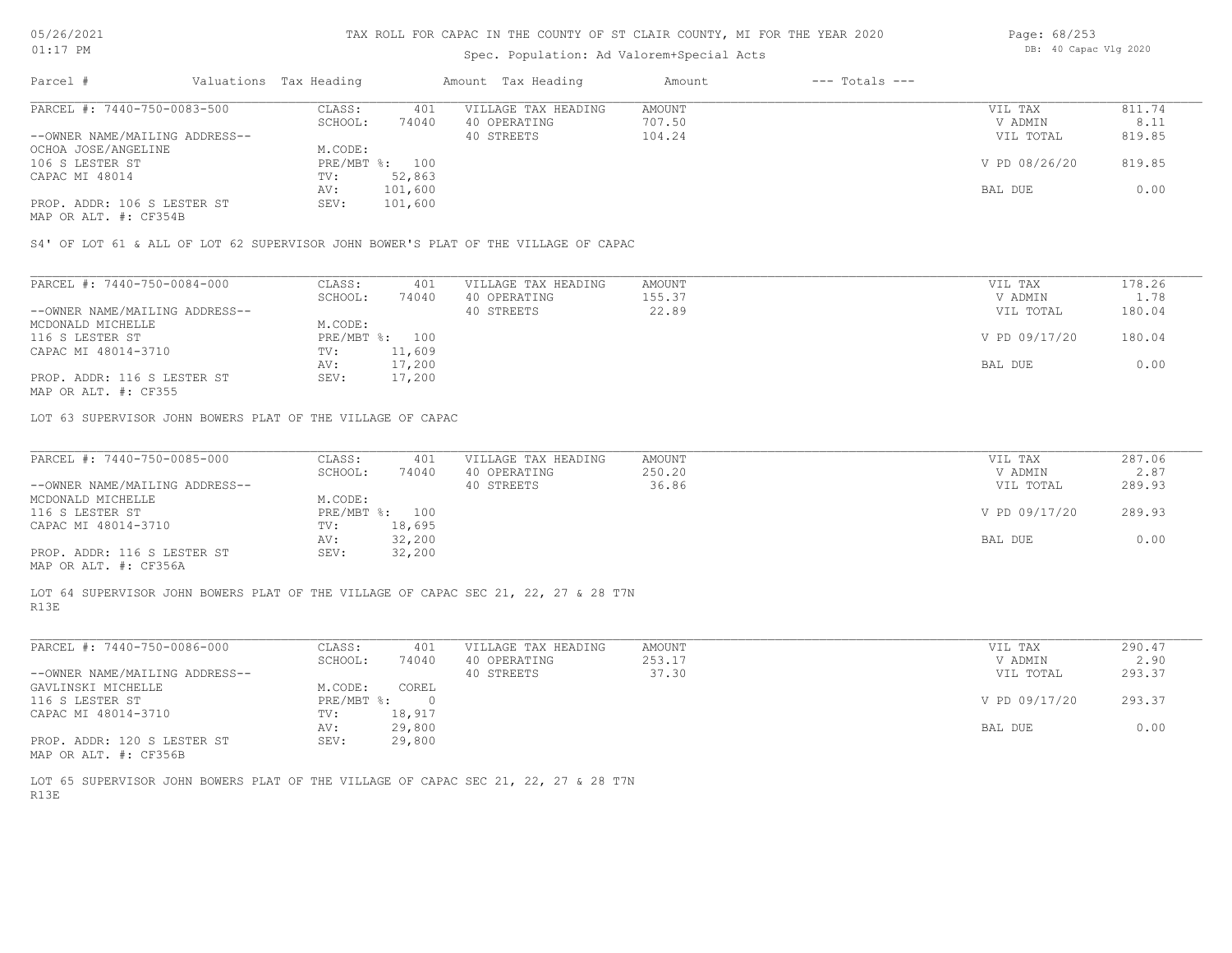# Spec. Population: Ad Valorem+Special Acts

| Page: 69/253 |                       |  |
|--------------|-----------------------|--|
|              | DB: 40 Capac Vlg 2020 |  |

| Parcel #<br>Valuations Tax Heading<br>PARCEL #: 7440-750-0087-000<br>--OWNER NAME/MAILING ADDRESS--<br>DETLOFF WAYNE<br>200 S LESTER ST<br>CAPAC MI 48014<br>PROP. ADDR: 200 S LESTER ST<br>LOT 66 SUPERVISOR JOHN BOWERS PLAT OF THE VILLAGE OF CAPAC SEC 21, 22, 27 & 28 T7N<br>R13E<br>PARCEL #: 7440-750-0088-000<br>--OWNER NAME/MAILING ADDRESS--<br>WOLF JANE E<br>202 S LESTER ST<br>CAPAC MI 48014-3712<br>PROP. ADDR: 202 S LESTER ST<br>21, 22, 27 & 28 T7N R13E<br>PARCEL #: 7440-750-0089-000<br>--OWNER NAME/MAILING ADDRESS--<br>HARVEY JAMIE R<br>204 S LESTER ST<br>CAPAC MI 48014-3712 | CLASS:<br>401<br>SCHOOL:<br>74040<br>M.CODE:<br>PRE/MBT %: 100<br>23,769<br>TV:<br>38,500<br>AV:<br>38,500<br>SEV:<br>CLASS:<br>401<br>SCHOOL:<br>74040<br>M.CODE:<br>PRE/MBT %: 100<br>42,933<br>TV:<br>54,200<br>AV:<br>54,200<br>SEV:<br>CLASS:<br>401<br>SCHOOL:<br>74040 | Amount Tax Heading<br>VILLAGE TAX HEADING<br>40 OPERATING<br>40 STREETS<br>VILLAGE TAX HEADING<br>40 OPERATING<br>40 STREETS<br>VILLAGE TAX HEADING | Amount<br>AMOUNT<br>318.11<br>46.87<br>AMOUNT<br>574.60<br>84.66 | $---$ Totals $---$<br>VIL TAX<br>V ADMIN<br>VIL TOTAL<br>BAL DUE<br>VIL TAX<br>V ADMIN<br>VIL TOTAL<br>V PD 09/16/20<br>BAL DUE | 364.98<br>3.64<br>368.62<br>368.62<br>659.26<br>6.59<br>665.85<br>665.85<br>0.00 |
|----------------------------------------------------------------------------------------------------------------------------------------------------------------------------------------------------------------------------------------------------------------------------------------------------------------------------------------------------------------------------------------------------------------------------------------------------------------------------------------------------------------------------------------------------------------------------------------------------------|-------------------------------------------------------------------------------------------------------------------------------------------------------------------------------------------------------------------------------------------------------------------------------|-----------------------------------------------------------------------------------------------------------------------------------------------------|------------------------------------------------------------------|---------------------------------------------------------------------------------------------------------------------------------|----------------------------------------------------------------------------------|
|                                                                                                                                                                                                                                                                                                                                                                                                                                                                                                                                                                                                          |                                                                                                                                                                                                                                                                               |                                                                                                                                                     |                                                                  |                                                                                                                                 |                                                                                  |
|                                                                                                                                                                                                                                                                                                                                                                                                                                                                                                                                                                                                          |                                                                                                                                                                                                                                                                               |                                                                                                                                                     |                                                                  |                                                                                                                                 |                                                                                  |
|                                                                                                                                                                                                                                                                                                                                                                                                                                                                                                                                                                                                          |                                                                                                                                                                                                                                                                               |                                                                                                                                                     |                                                                  |                                                                                                                                 |                                                                                  |
| MAP OR ALT. #: CF357A<br>WOLF DANIEL R<br>MAP OR ALT. #: CF357B<br>LOT 67 & N 4 FT OF LOT 68 SUPERVISOR JOHN BOWERS PLAT OF THE VILLAGE OF CAPAC SEC                                                                                                                                                                                                                                                                                                                                                                                                                                                     |                                                                                                                                                                                                                                                                               |                                                                                                                                                     |                                                                  |                                                                                                                                 |                                                                                  |
|                                                                                                                                                                                                                                                                                                                                                                                                                                                                                                                                                                                                          |                                                                                                                                                                                                                                                                               |                                                                                                                                                     |                                                                  |                                                                                                                                 |                                                                                  |
|                                                                                                                                                                                                                                                                                                                                                                                                                                                                                                                                                                                                          |                                                                                                                                                                                                                                                                               |                                                                                                                                                     |                                                                  |                                                                                                                                 |                                                                                  |
|                                                                                                                                                                                                                                                                                                                                                                                                                                                                                                                                                                                                          |                                                                                                                                                                                                                                                                               |                                                                                                                                                     |                                                                  |                                                                                                                                 |                                                                                  |
|                                                                                                                                                                                                                                                                                                                                                                                                                                                                                                                                                                                                          |                                                                                                                                                                                                                                                                               |                                                                                                                                                     |                                                                  |                                                                                                                                 |                                                                                  |
|                                                                                                                                                                                                                                                                                                                                                                                                                                                                                                                                                                                                          |                                                                                                                                                                                                                                                                               |                                                                                                                                                     |                                                                  |                                                                                                                                 |                                                                                  |
|                                                                                                                                                                                                                                                                                                                                                                                                                                                                                                                                                                                                          |                                                                                                                                                                                                                                                                               |                                                                                                                                                     |                                                                  |                                                                                                                                 |                                                                                  |
|                                                                                                                                                                                                                                                                                                                                                                                                                                                                                                                                                                                                          |                                                                                                                                                                                                                                                                               |                                                                                                                                                     |                                                                  |                                                                                                                                 |                                                                                  |
|                                                                                                                                                                                                                                                                                                                                                                                                                                                                                                                                                                                                          |                                                                                                                                                                                                                                                                               |                                                                                                                                                     |                                                                  |                                                                                                                                 |                                                                                  |
|                                                                                                                                                                                                                                                                                                                                                                                                                                                                                                                                                                                                          |                                                                                                                                                                                                                                                                               |                                                                                                                                                     |                                                                  |                                                                                                                                 |                                                                                  |
|                                                                                                                                                                                                                                                                                                                                                                                                                                                                                                                                                                                                          |                                                                                                                                                                                                                                                                               |                                                                                                                                                     |                                                                  |                                                                                                                                 |                                                                                  |
|                                                                                                                                                                                                                                                                                                                                                                                                                                                                                                                                                                                                          |                                                                                                                                                                                                                                                                               |                                                                                                                                                     |                                                                  |                                                                                                                                 |                                                                                  |
|                                                                                                                                                                                                                                                                                                                                                                                                                                                                                                                                                                                                          |                                                                                                                                                                                                                                                                               |                                                                                                                                                     |                                                                  |                                                                                                                                 |                                                                                  |
|                                                                                                                                                                                                                                                                                                                                                                                                                                                                                                                                                                                                          |                                                                                                                                                                                                                                                                               |                                                                                                                                                     |                                                                  |                                                                                                                                 |                                                                                  |
|                                                                                                                                                                                                                                                                                                                                                                                                                                                                                                                                                                                                          |                                                                                                                                                                                                                                                                               |                                                                                                                                                     |                                                                  |                                                                                                                                 |                                                                                  |
|                                                                                                                                                                                                                                                                                                                                                                                                                                                                                                                                                                                                          |                                                                                                                                                                                                                                                                               |                                                                                                                                                     |                                                                  |                                                                                                                                 |                                                                                  |
|                                                                                                                                                                                                                                                                                                                                                                                                                                                                                                                                                                                                          |                                                                                                                                                                                                                                                                               |                                                                                                                                                     |                                                                  |                                                                                                                                 |                                                                                  |
|                                                                                                                                                                                                                                                                                                                                                                                                                                                                                                                                                                                                          |                                                                                                                                                                                                                                                                               |                                                                                                                                                     | AMOUNT                                                           | VIL TAX                                                                                                                         | 673.30                                                                           |
|                                                                                                                                                                                                                                                                                                                                                                                                                                                                                                                                                                                                          |                                                                                                                                                                                                                                                                               | 40 OPERATING                                                                                                                                        | 586.84                                                           | V ADMIN                                                                                                                         | 6.73                                                                             |
|                                                                                                                                                                                                                                                                                                                                                                                                                                                                                                                                                                                                          |                                                                                                                                                                                                                                                                               | 40 STREETS                                                                                                                                          | 86.46                                                            | VIL TOTAL                                                                                                                       | 680.03                                                                           |
|                                                                                                                                                                                                                                                                                                                                                                                                                                                                                                                                                                                                          | COREL<br>M.CODE:                                                                                                                                                                                                                                                              |                                                                                                                                                     |                                                                  |                                                                                                                                 |                                                                                  |
|                                                                                                                                                                                                                                                                                                                                                                                                                                                                                                                                                                                                          | PRE/MBT %: 100                                                                                                                                                                                                                                                                |                                                                                                                                                     |                                                                  | V PD 09/17/20                                                                                                                   | 680.03                                                                           |
|                                                                                                                                                                                                                                                                                                                                                                                                                                                                                                                                                                                                          | 43,848<br>TV:                                                                                                                                                                                                                                                                 |                                                                                                                                                     |                                                                  |                                                                                                                                 |                                                                                  |
|                                                                                                                                                                                                                                                                                                                                                                                                                                                                                                                                                                                                          | 77,100<br>AV:                                                                                                                                                                                                                                                                 |                                                                                                                                                     |                                                                  | BAL DUE                                                                                                                         | 0.00                                                                             |
| PROP. ADDR: 204 S LESTER ST<br>MAP OR ALT. #: CF357C                                                                                                                                                                                                                                                                                                                                                                                                                                                                                                                                                     | 77,100<br>SEV:                                                                                                                                                                                                                                                                |                                                                                                                                                     |                                                                  |                                                                                                                                 |                                                                                  |
| LOT 68 EXC N 4 FT. SUPERVISOR JOHN BOWERS PLAT OF THE VILLAGE OF CAPAC SEC 21, 22,<br>27 & 28 T7N R13E                                                                                                                                                                                                                                                                                                                                                                                                                                                                                                   |                                                                                                                                                                                                                                                                               |                                                                                                                                                     |                                                                  |                                                                                                                                 |                                                                                  |
| PARCEL #: 7440-750-0090-000                                                                                                                                                                                                                                                                                                                                                                                                                                                                                                                                                                              | CLASS:<br>401                                                                                                                                                                                                                                                                 | VILLAGE TAX HEADING                                                                                                                                 | AMOUNT                                                           | VIL TAX                                                                                                                         | 348.59                                                                           |
|                                                                                                                                                                                                                                                                                                                                                                                                                                                                                                                                                                                                          | SCHOOL:<br>74040                                                                                                                                                                                                                                                              | 40 OPERATING                                                                                                                                        | 303.83                                                           | V ADMIN                                                                                                                         | 3.48                                                                             |
| --OWNER NAME/MAILING ADDRESS--                                                                                                                                                                                                                                                                                                                                                                                                                                                                                                                                                                           |                                                                                                                                                                                                                                                                               | 40 STREETS                                                                                                                                          | 44.76                                                            | VIL TOTAL                                                                                                                       | 352.07                                                                           |
| LEON VICTOR M                                                                                                                                                                                                                                                                                                                                                                                                                                                                                                                                                                                            | M.CODE:<br>COREL                                                                                                                                                                                                                                                              |                                                                                                                                                     |                                                                  |                                                                                                                                 |                                                                                  |
| 208 S LESTER ST                                                                                                                                                                                                                                                                                                                                                                                                                                                                                                                                                                                          | PRE/MBT %: 100                                                                                                                                                                                                                                                                |                                                                                                                                                     |                                                                  | V PD 09/17/20                                                                                                                   | 352.07                                                                           |
| CAPAC MI 48014                                                                                                                                                                                                                                                                                                                                                                                                                                                                                                                                                                                           | TV:<br>22,702                                                                                                                                                                                                                                                                 |                                                                                                                                                     |                                                                  |                                                                                                                                 |                                                                                  |
|                                                                                                                                                                                                                                                                                                                                                                                                                                                                                                                                                                                                          | 38,000<br>AV:<br>38,000<br>SEV:                                                                                                                                                                                                                                               |                                                                                                                                                     |                                                                  | BAL DUE                                                                                                                         | 0.00                                                                             |
| PROP. ADDR: 208 S LESTER ST<br>MAP OR ALT. #: C358                                                                                                                                                                                                                                                                                                                                                                                                                                                                                                                                                       |                                                                                                                                                                                                                                                                               |                                                                                                                                                     |                                                                  |                                                                                                                                 |                                                                                  |
| LOT 69 SUPERVISOR JOHN BOWERS PLAT OF THE VILLAGE OF CAPAC SEC 21, 22, 27 & 28 T7N<br>R13E                                                                                                                                                                                                                                                                                                                                                                                                                                                                                                               |                                                                                                                                                                                                                                                                               |                                                                                                                                                     |                                                                  |                                                                                                                                 |                                                                                  |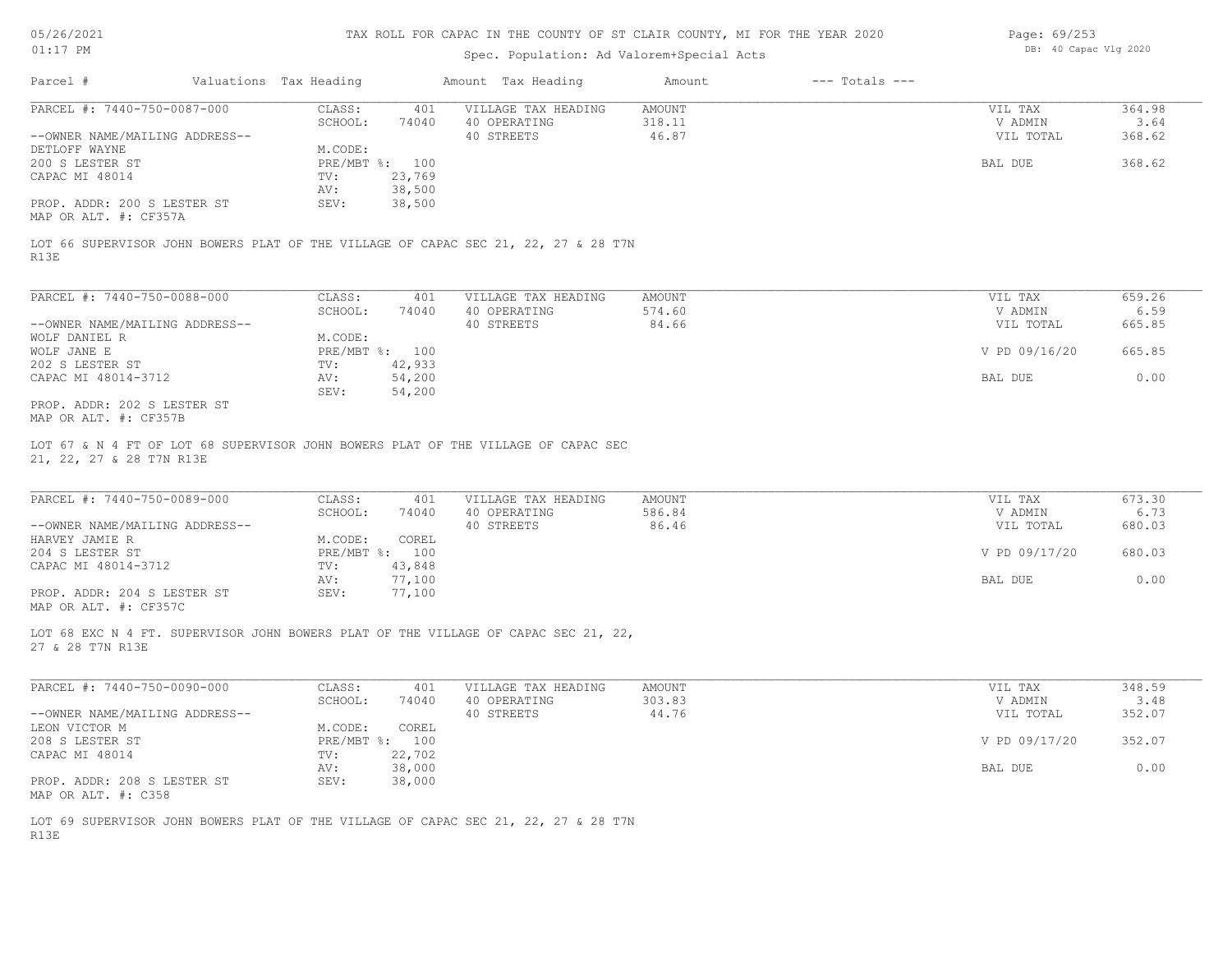## Spec. Population: Ad Valorem+Special Acts

| Page: 70/253 |                       |  |
|--------------|-----------------------|--|
|              | DB: 40 Capac Vlg 2020 |  |

| Parcel #                       | Valuations Tax Heading |        | Amount Tax Heading  | Amount | $---$ Totals $---$ |               |        |
|--------------------------------|------------------------|--------|---------------------|--------|--------------------|---------------|--------|
| PARCEL #: 7440-750-0091-000    | CLASS:                 | 401    | VILLAGE TAX HEADING | AMOUNT |                    | VIL TAX       | 415.25 |
|                                | SCHOOL:                | 74040  | 40 OPERATING        | 361.93 |                    | V ADMIN       | 4.15   |
| --OWNER NAME/MAILING ADDRESS-- |                        |        | 40 STREETS          | 53.32  |                    | VIL TOTAL     | 419.40 |
| MEYER CELESTE L                | M.CODE:                | COREL  |                     |        |                    |               |        |
| 210 S LESTER ST                | PRE/MBT %: 100         |        |                     |        |                    | V PD 09/17/20 | 419.40 |
| CAPAC MI 48014-1904            | TV:                    | 27,043 |                     |        |                    |               |        |
|                                | AV:                    | 46,500 |                     |        |                    | BAL DUE       | 0.00   |
| PROP. ADDR: 210 S LESTER ST    | SEV:                   | 46,500 |                     |        |                    |               |        |
| MAP OR ALT. #: CF359           |                        |        |                     |        |                    |               |        |

R13E LOT 70 SUPERVISOR JOHN BOWERS PLAT OF THE VILLAGE OF CAPAC SEC 21, 22, 27 & 28 T7N

| PARCEL #: 7440-750-0092-000                                   | CLASS:     | 401    | VILLAGE TAX HEADING | AMOUNT | VIL TAX       | 428.89 |
|---------------------------------------------------------------|------------|--------|---------------------|--------|---------------|--------|
|                                                               | SCHOOL:    | 74040  | 40 OPERATING        | 373.82 | V ADMIN       | 4.28   |
| --OWNER NAME/MAILING ADDRESS--                                |            |        | 40 STREETS          | 55.07  | VIL TOTAL     | 433.17 |
| SMITH MARVIN/AMY SMITH                                        | M.CODE:    | COREL  |                     |        |               |        |
| 212 S LESTER ST                                               | PRE/MBT %: | 100    |                     |        | V PD 09/17/20 | 433.17 |
| CAPAC MI 48014                                                | TV:        | 27,931 |                     |        |               |        |
|                                                               | AV:        | 48,300 |                     |        | BAL DUE       | 0.00   |
| PROP. ADDR: 212 S LESTER ST<br>$MAD$ $CD$ $ATM$ $H$ , $CDQCD$ | SEV:       | 48,300 |                     |        |               |        |

MAP OR ALT. #: CF360

R13E LOT 71 SUPERVISOR JOHN BOWERS PLAT OF THE VILLAGE OF CAPAC SEC 21, 22, 27 & 28 T7N

| PARCEL #: 7440-750-0093-000    | CLASS:         | 401    | VILLAGE TAX HEADING | AMOUNT | VIL TAX       | 413.52 |
|--------------------------------|----------------|--------|---------------------|--------|---------------|--------|
|                                | SCHOOL:        | 74040  | 40 OPERATING        | 360.42 | V ADMIN       | 4.13   |
| --OWNER NAME/MAILING ADDRESS-- |                |        | 40 STREETS          | 53.10  | VIL TOTAL     | 417.65 |
| RAY DANIEL S II                | M.CODE:        | COREL  |                     |        |               |        |
| 214 S LESTER ST                | PRE/MBT %: 100 |        |                     |        | V PD 09/17/20 | 417.65 |
| CAPAC MI 48014                 | TV:            | 26,930 |                     |        |               |        |
|                                | AV:            | 45,700 |                     |        | BAL DUE       | 0.00   |
| PROP. ADDR: 214 S LESTER ST    | SEV:           | 45,700 |                     |        |               |        |

MAP OR ALT. #: CF361

LOT 72 SUPERVISOR JOHN BOWERS PLAT OF THE VILLAGE OF CAPAC

| PARCEL #: 7440-750-0094-000                  | CLASS:       | 401    | VILLAGE TAX HEADING | AMOUNT | VIL TAX   | 707.47 |
|----------------------------------------------|--------------|--------|---------------------|--------|-----------|--------|
|                                              | SCHOOL:      | 74040  | 40 OPERATING        | 616.62 | V ADMIN   | 7.07   |
| --OWNER NAME/MAILING ADDRESS--               |              |        | 40 STREETS          | 90.85  | VIL TOTAL | 714.54 |
| RAY, DANIEL                                  | M.CODE:      |        |                     |        |           |        |
| 216 S LESTER ST                              | $PRE/MBT$ %: | 100    |                     |        | BAL DUE   | 714.54 |
| CAPAC MI 48014-3712                          | TV:          | 46,073 |                     |        |           |        |
|                                              | AV:          | 75,000 |                     |        |           |        |
| PROP. ADDR: 216 S LESTER ST<br>$\frac{1}{2}$ | SEV:         | 75,000 |                     |        |           |        |

MAP OR ALT. #: CF362A

R13E LOT 73 SUPERVISOR JOHN BOWERS PLAT OF THE VILLAGE OF CAPAC SEC 21, 22, 27 & 28 T7N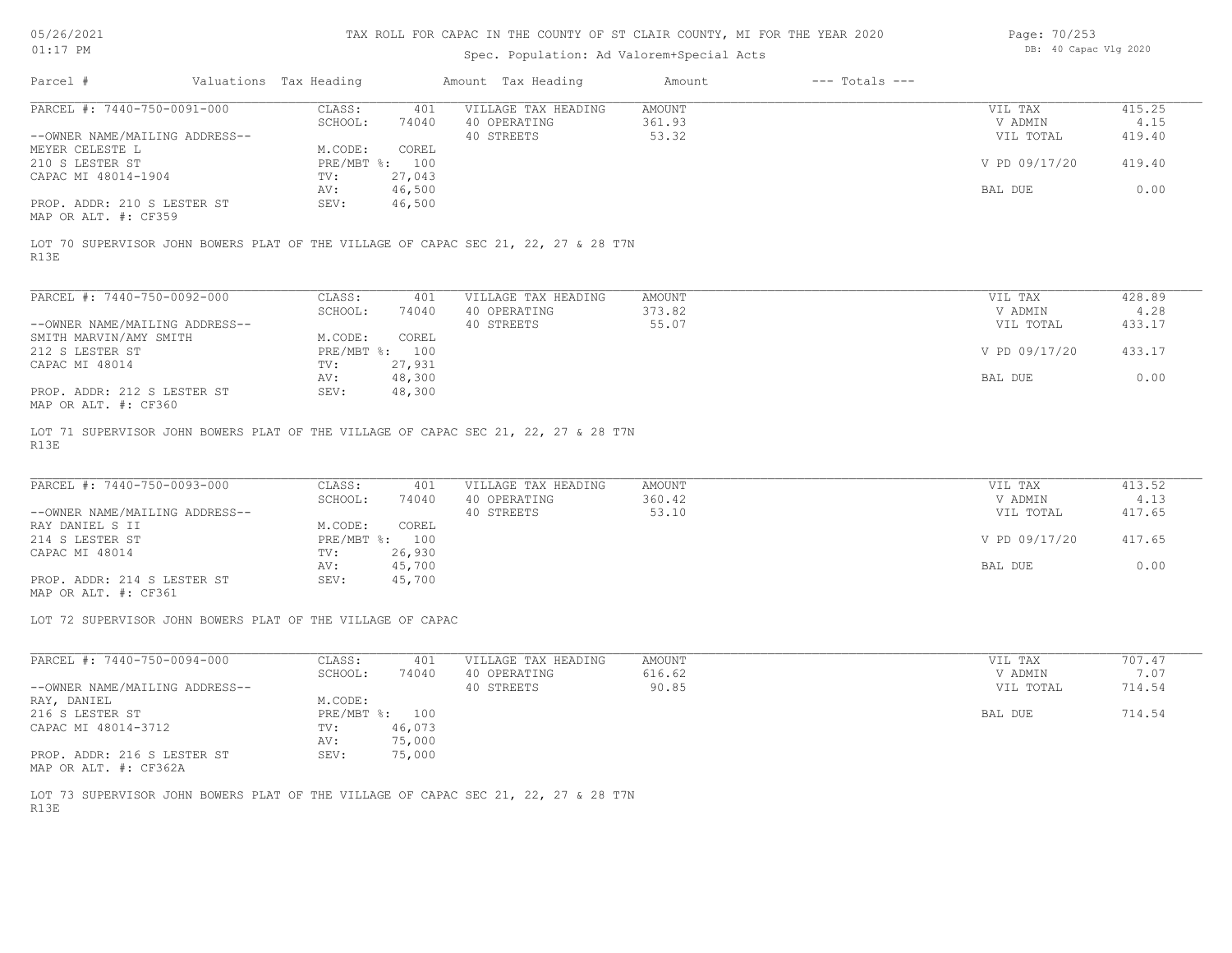| 05/26/2021 |  |
|------------|--|
| 01:17      |  |

## Spec. Population: Ad Valorem+Special Acts

| Page: 71/253 |                       |  |
|--------------|-----------------------|--|
|              | DB: 40 Capac Vlg 2020 |  |

| Parcel #                                                                      | Valuations Tax Heading  |                           | Amount Tax Heading                                                                                                                                                        | Amount        | $---$ Totals $---$ |               |        |
|-------------------------------------------------------------------------------|-------------------------|---------------------------|---------------------------------------------------------------------------------------------------------------------------------------------------------------------------|---------------|--------------------|---------------|--------|
| PARCEL #: 7440-750-0095-000                                                   | CLASS:                  | 401                       | VILLAGE TAX HEADING                                                                                                                                                       | <b>AMOUNT</b> |                    | VIL TAX       | 787.74 |
|                                                                               | SCHOOL:                 | 74040                     | 40 OPERATING                                                                                                                                                              | 686.58        |                    | V ADMIN       | 7.87   |
| --OWNER NAME/MAILING ADDRESS--                                                |                         |                           | 40 STREETS                                                                                                                                                                | 101.16        |                    | VIL TOTAL     | 795.61 |
| KREINER THOMAS N                                                              | M.CODE:                 | COREL                     |                                                                                                                                                                           |               |                    |               |        |
| 218 S LESTER ST                                                               | PRE/MBT %: 100          |                           |                                                                                                                                                                           |               |                    | V PD 09/17/20 | 795.61 |
| CAPAC MI 48014                                                                | TV:                     | 51,300                    |                                                                                                                                                                           |               |                    |               |        |
|                                                                               | AV:                     | 51,300                    |                                                                                                                                                                           |               |                    | BAL DUE       | 0.00   |
| PROP. ADDR: 218 S LESTER ST                                                   | SEV:                    | 51,300                    |                                                                                                                                                                           |               |                    |               |        |
| MAP OR ALT. #: CF362B                                                         |                         |                           |                                                                                                                                                                           |               |                    |               |        |
|                                                                               |                         |                           | LOT 74 SUPERVISOR JOHN BOWERS PLAT OF THE VILLAGE OF CAPAC SEC 21, 22, 27 & 28 T7N                                                                                        |               |                    |               |        |
| R13E                                                                          |                         |                           |                                                                                                                                                                           |               |                    |               |        |
| PARCEL #: 7440-750-0096-000                                                   | CLASS:                  | 201                       | VILLAGE TAX HEADING                                                                                                                                                       | AMOUNT        |                    | VIL TAX       | 943.72 |
|                                                                               | SCHOOL:                 | 74040                     | 40 OPERATING                                                                                                                                                              | 822.53        |                    | V ADMIN       | 9.43   |
| --OWNER NAME/MAILING ADDRESS--                                                |                         |                           | 40 STREETS                                                                                                                                                                | 121.19        |                    | VIL TOTAL     | 953.15 |
| ARMADA GRAIN COMPANY                                                          | M.CODE:                 |                           |                                                                                                                                                                           |               |                    |               |        |
| P.O. BOX 918                                                                  | PRE/MBT %: 0            |                           |                                                                                                                                                                           |               |                    | V PD 09/16/20 | 953.15 |
| ARMADA MI 48005                                                               | TV:                     | 61,458                    |                                                                                                                                                                           |               |                    |               |        |
|                                                                               | AV:                     | 66,500                    |                                                                                                                                                                           |               |                    | BAL DUE       | 0.00   |
| PROP. ADDR: 220 S HUNTER STREET                                               | SEV:                    | 66,500                    |                                                                                                                                                                           |               |                    |               |        |
| MAP OR ALT. #: CF363A                                                         |                         |                           |                                                                                                                                                                           |               |                    |               |        |
| PLAT OF THE VILLAGE OF CAPAC SEC 21, 22, 27 & 28 T7N R13E                     |                         |                           | LOT 75 EXC E 40 FT OF S 113.5 FT & EXC S 40 FT OF REMAINDER. SUPERVISOR JOHN BOWERS                                                                                       |               |                    |               |        |
| PARCEL #: 7440-750-0097-000                                                   | CLASS:                  | 703                       | VILLAGE TAX HEADING                                                                                                                                                       | <b>AMOUNT</b> |                    | VIL TAX       | 0.00   |
|                                                                               | SCHOOL:                 | 74040                     | 40 OPERATING                                                                                                                                                              | 0.00          |                    | V ADMIN       | 0.00   |
| --OWNER NAME/MAILING ADDRESS--                                                |                         |                           | 40 STREETS                                                                                                                                                                | 0.00          |                    | VIL TOTAL     | 0.00   |
| VILLAGE OF CAPAC                                                              | M.CODE:                 |                           |                                                                                                                                                                           |               |                    |               |        |
| PROP. ADDR: E HILL STREET                                                     | $PRE/MBT$ $\div$<br>TV: | $\overline{0}$<br>$\circ$ |                                                                                                                                                                           |               |                    | BAL DUE       | 0.00   |
| MAP OR ALT. #: CF363B                                                         | AV:                     | $\circ$                   |                                                                                                                                                                           |               |                    |               |        |
|                                                                               | SEV:                    | $\Omega$                  |                                                                                                                                                                           |               |                    |               |        |
|                                                                               |                         |                           |                                                                                                                                                                           |               |                    |               |        |
|                                                                               |                         |                           |                                                                                                                                                                           |               |                    |               |        |
| & 28 T7N R13E                                                                 |                         |                           | S40 FT OF LOT 75 & E 40 FT OF S 113.5 FT OF SAID LOT 75 & N 100 FT OF THAT PART OF<br>LOT 76 ADJ GT RR. SUPERVISOR JOHN BOWERS PLAT OF THE VILLAGE OF CAPAC SEC 21 22, 27 |               |                    |               |        |
|                                                                               |                         |                           |                                                                                                                                                                           |               |                    |               |        |
| PARCEL #: 7440-750-0098-000                                                   | CLASS:                  | 402                       | VILLAGE TAX HEADING                                                                                                                                                       | <b>AMOUNT</b> |                    | VIL TAX       | 219.48 |
|                                                                               | SCHOOL:                 | 74040                     | 40 OPERATING                                                                                                                                                              | 191.30        |                    | V ADMIN       | 2.19   |
| --OWNER NAME/MAILING ADDRESS--                                                |                         |                           | 40 STREETS                                                                                                                                                                | 28.18         |                    | VIL TOTAL     | 221.67 |
| MURPHY TERRANCE                                                               | M.CODE:                 |                           |                                                                                                                                                                           |               |                    |               |        |
| MURPHY LAURI                                                                  | PRE/MBT %: 100          |                           |                                                                                                                                                                           |               |                    | BAL DUE       | 221.67 |
| 204 FRANTZ ST                                                                 | TV:                     | 14,294                    |                                                                                                                                                                           |               |                    |               |        |
| CAPAC MI 48014                                                                | AV:                     | 20,300                    |                                                                                                                                                                           |               |                    |               |        |
|                                                                               | SEV:                    | 20,300                    |                                                                                                                                                                           |               |                    |               |        |
| PROP. ADDR: FRANTZ STREET                                                     |                         |                           |                                                                                                                                                                           |               |                    |               |        |
| MAP OR ALT. #: CF364                                                          |                         |                           |                                                                                                                                                                           |               |                    |               |        |
| W75 FT OF N 180.5 FT OF S 641 FT OF LOT 76 SUPERVISOR JOHN BOWERS PLAT OF THE |                         |                           |                                                                                                                                                                           |               |                    |               |        |
| VILLAGE OF CAPAC SEC 21, 22, 27 & 28 T7N R13E                                 |                         |                           |                                                                                                                                                                           |               |                    |               |        |
|                                                                               |                         |                           |                                                                                                                                                                           |               |                    |               |        |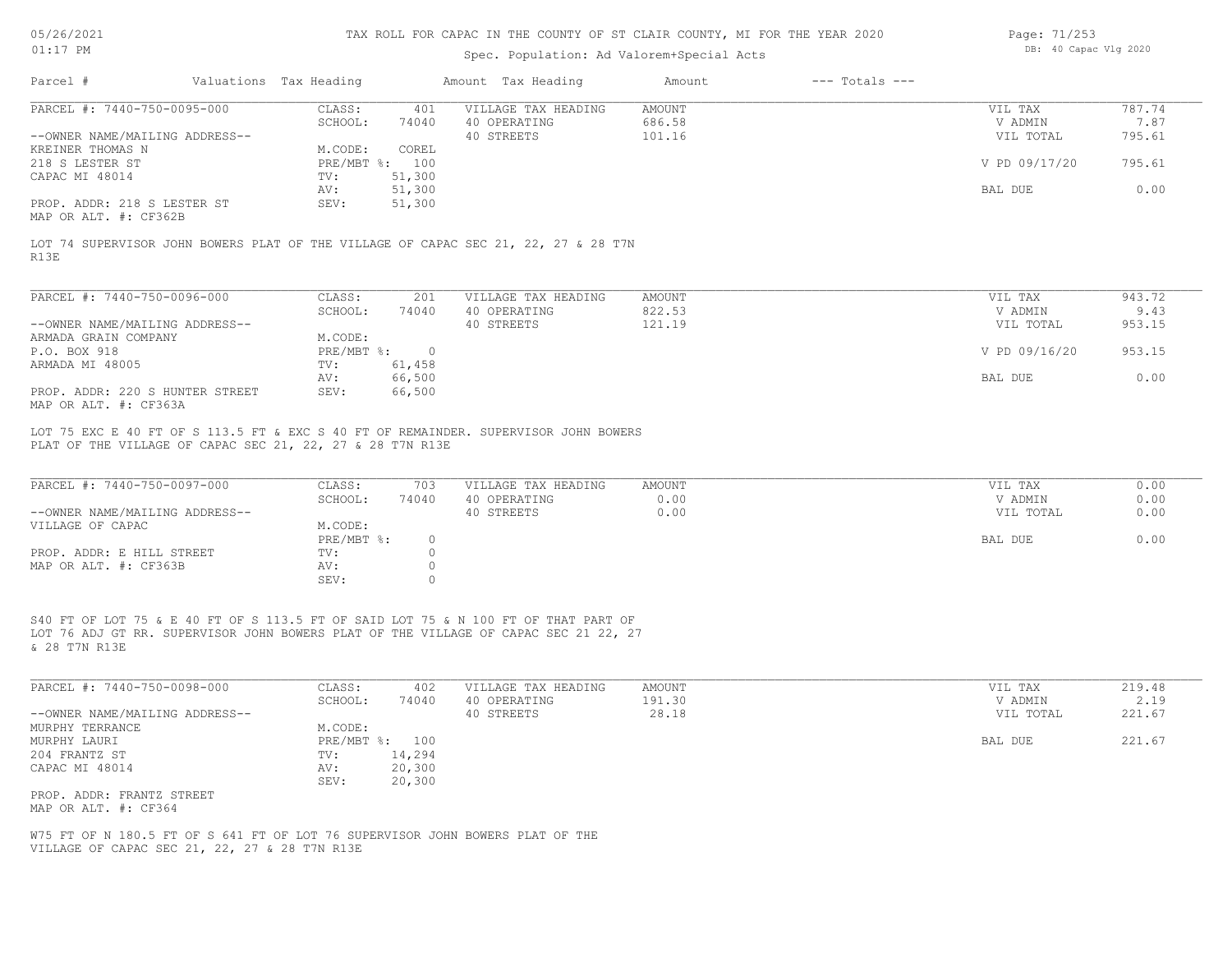### Spec. Population: Ad Valorem+Special Acts

| Page: 72/253 |                       |  |
|--------------|-----------------------|--|
|              | DB: 40 Capac Vlg 2020 |  |

| Parcel #                       | Valuations Tax Heading |         | Amount Tax Heading  | Amount   | $---$ Totals $---$ |               |          |
|--------------------------------|------------------------|---------|---------------------|----------|--------------------|---------------|----------|
| PARCEL #: 7440-750-0099-000    | CLASS:                 | 201     | VILLAGE TAX HEADING | AMOUNT   |                    | VIL TAX       | 9,758.20 |
|                                | SCHOOL:                | 74040   | 40 OPERATING        | 8,505.04 |                    | V ADMIN       | 97.58    |
| --OWNER NAME/MAILING ADDRESS-- |                        |         | 40 STREETS          | 1,253.16 |                    | VIL TOTAL     | 9,855.78 |
| SR HUNTER'S CROSSING LLC       | M.CODE:                |         |                     |          |                    |               |          |
| 27777 FRANKLIN RD STE 200      | $PRE/MBT$ %:           |         |                     |          |                    | V PD 07/29/20 | 9,855.78 |
| SOUTHFIELD MI 48034            | TV:                    | 635,478 |                     |          |                    |               |          |
|                                | AV:                    | 670,900 |                     |          |                    | BAL DUE       | 0.00     |
| PROP. ADDR: 602 S MAIN         | SEV:                   | 670,900 |                     |          |                    |               |          |
| MAP OR ALT. #: CF365           |                        |         |                     |          |                    |               |          |

SUPERVISOR JOHN BOWERS PLAT OF THE VILLAGE OF CAPAC SEC 21, 22, 27 & 28 T7N R13E LOT 76 EXC W 75 FT OF N 180.5 FT OF S 641 FT & EXC N 100 FT OF THAT PART ADJ GT RR.

| PARCEL #: 7440-750-0100-000    | CLASS:       | 401    | VILLAGE TAX HEADING | AMOUNT | 381.07<br>VIL TAX       |
|--------------------------------|--------------|--------|---------------------|--------|-------------------------|
|                                | SCHOOL:      | 74040  | 40 OPERATING        | 332.14 | 3.81<br>V ADMIN         |
| --OWNER NAME/MAILING ADDRESS-- |              |        | 40 STREETS          | 48.93  | 384.88<br>VIL TOTAL     |
| ROSSEAU LAWRENCE/SUSAN         | M.CODE:      |        |                     |        |                         |
| 607 S MAIN ST                  | $PRE/MBT$ %: | 100    |                     |        | V PD 09/02/20<br>384.88 |
| CAPAC MI 48014-3724            | TV:          | 24,817 |                     |        |                         |
|                                | AV:          | 38,500 |                     |        | 0.00<br>BAL DUE         |
| PROP. ADDR: 607 S MAIN         | SEV:         | 38,500 |                     |        |                         |
| MAP OR ALT. #: CF366           |              |        |                     |        |                         |

R13E LOT 77 SUPERVISOR JOHN BOWERS PLAT OF THE VILLAGE OF CAPAC SEC 21, 22, 27 & 28 T7N

| PARCEL #: 7440-750-0101-000    | CLASS:         | 401    | VILLAGE TAX HEADING | AMOUNT | VIL TAX       | 795.41 |
|--------------------------------|----------------|--------|---------------------|--------|---------------|--------|
|                                | SCHOOL:        | 74040  | 40 OPERATING        | 693.27 | V ADMIN       | 7.95   |
| --OWNER NAME/MAILING ADDRESS-- |                |        | 40 STREETS          | 102.14 | VIL TOTAL     | 803.36 |
| SCHULZ DEBORAH A               | M.CODE:        | COREL  |                     |        |               |        |
| 605 S MAIN                     | PRE/MBT %: 100 |        |                     |        | V PD 09/17/20 | 803.36 |
| CAPAC MI 48014-3724            | TV:            | 51,800 |                     |        |               |        |
|                                | AV:            | 51,800 |                     |        | BAL DUE       | 0.00   |
| PROP. ADDR: 605 S MAIN         | SEV:           | 51,800 |                     |        |               |        |
|                                |                |        |                     |        |               |        |

MAP OR ALT. #: CF367

R13E LOT 78 SUPERVISOR JOHN BOWERS PLAT OF THE VILLAGE OF CAPAC SEC 21, 22, 27 & 28 T7N

| PARCEL #: 7440-750-0102-000    | CLASS:              | 401    | VILLAGE TAX HEADING | AMOUNT | VIL TAX       | 430.55 |
|--------------------------------|---------------------|--------|---------------------|--------|---------------|--------|
|                                | SCHOOL:             | 74040  | 40 OPERATING        | 375.26 | V ADMIN       | 4.30   |
| --OWNER NAME/MAILING ADDRESS-- |                     |        | 40 STREETS          | 55.29  | VIL TOTAL     | 434.85 |
| ELLIOTT ROBERT E JR TRUST      | M.CODE:             |        |                     |        |               |        |
| 603 S MAIN ST                  | $PRE/MBT$ %:<br>100 |        |                     |        | V PD 09/16/20 | 434.85 |
| CAPAC MI 48014-3724            | TV:                 | 28,039 |                     |        |               |        |
|                                | AV:                 | 48,900 |                     |        | BAL DUE       | 0.00   |
| PROP. ADDR: 603 S MAIN         | SEV:                | 48,900 |                     |        |               |        |
| MAP OR ALT. #: CF368           |                     |        |                     |        |               |        |

 $\mathcal{L}_\mathcal{L} = \mathcal{L}_\mathcal{L} = \mathcal{L}_\mathcal{L} = \mathcal{L}_\mathcal{L} = \mathcal{L}_\mathcal{L} = \mathcal{L}_\mathcal{L} = \mathcal{L}_\mathcal{L} = \mathcal{L}_\mathcal{L} = \mathcal{L}_\mathcal{L} = \mathcal{L}_\mathcal{L} = \mathcal{L}_\mathcal{L} = \mathcal{L}_\mathcal{L} = \mathcal{L}_\mathcal{L} = \mathcal{L}_\mathcal{L} = \mathcal{L}_\mathcal{L} = \mathcal{L}_\mathcal{L} = \mathcal{L}_\mathcal{L}$ 

R13E LOT 79 SUPERVISOR JOHN BOWERS PLAT OF THE VILLAGE OF CAPAC SEC 21, 22, 27 & 28 T7N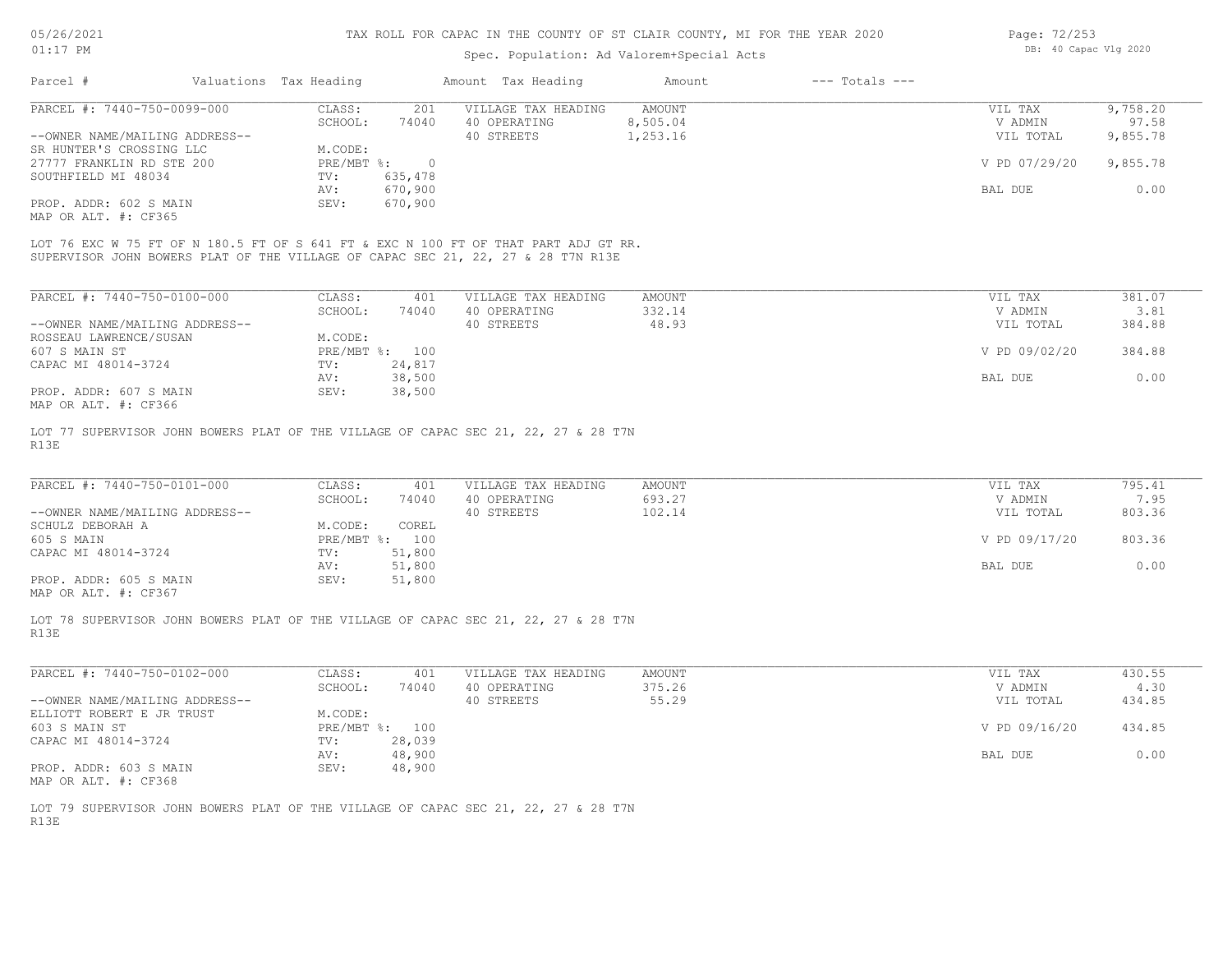# Spec. Population: Ad Valorem+Special Acts

| PARCEL #: 7440-750-0104-000                                                                                                                                              | CLASS:<br>402<br>SCHOOL:<br>74040 | VILLAGE TAX HEADING<br>40 OPERATING | <b>AMOUNT</b><br>152.62 | VIL TAX<br>V ADMIN | 175.10<br>1.75 |
|--------------------------------------------------------------------------------------------------------------------------------------------------------------------------|-----------------------------------|-------------------------------------|-------------------------|--------------------|----------------|
| --OWNER NAME/MAILING ADDRESS--                                                                                                                                           |                                   | 40 STREETS                          | 22.48                   | VIL TOTAL          | 176.85         |
| CAPAC CONSTRUCTION CO                                                                                                                                                    | M.CODE:                           |                                     |                         |                    |                |
| 216 HILL ST                                                                                                                                                              | $PRE/MBT$ $\div$<br>$\circ$       |                                     |                         | BAL DUE            | 176.85         |
| CAPAC MI 48014                                                                                                                                                           | TV:<br>11,404                     |                                     |                         |                    |                |
|                                                                                                                                                                          | 26,000<br>AV:                     |                                     |                         |                    |                |
| PROP. ADDR: ORCHARD ST                                                                                                                                                   | SEV:<br>26,000                    |                                     |                         |                    |                |
| MAP OR ALT. #: CF369B1                                                                                                                                                   |                                   |                                     |                         |                    |                |
| BEG AT SW COR OF LOT 77, TH W ON S LINE OF LOT 80 A DIST OF 493 FT, TH N WITH E<br>LINE 660 FT, TH E WITH S LINE 643 FT TO E LINE, TH S ON E LINE 10 FT, TH W 133 FT,    |                                   |                                     |                         |                    |                |
| TH S 431 FT, TH W 17 FT, TH S 219 FT TO BEG. PART OF LOT 80 SUPERVISOR JOHN BOWERS                                                                                       |                                   |                                     |                         |                    |                |
| PLAT OF THE VILLAGE OF CAPAC SEC 21, 22, 27 & 28 T7N R13E                                                                                                                |                                   |                                     |                         |                    |                |
|                                                                                                                                                                          |                                   |                                     |                         |                    |                |
| PARCEL #: 7440-750-0105-000                                                                                                                                              | CLASS:<br>401                     | VILLAGE TAX HEADING                 | AMOUNT                  | VIL TAX            | 1,211.56       |
|                                                                                                                                                                          | SCHOOL:<br>74040                  | 40 OPERATING                        | 1,055.97                | V ADMIN            | 12.11          |
| --OWNER NAME/MAILING ADDRESS--                                                                                                                                           |                                   | 40 STREETS                          | 155.59                  | VIL TOTAL          | 1,223.67       |
| MICHON MATTHEW                                                                                                                                                           | M.CODE:<br>COREL                  |                                     |                         |                    |                |
| KREUGER MOLLY                                                                                                                                                            | PRE/MBT %: 100                    |                                     |                         | V PD 09/17/20      | 1,223.67       |
| 507 S MAIN ST                                                                                                                                                            | 78,900<br>TV:                     |                                     |                         |                    |                |
| CAPAC MI 48014                                                                                                                                                           | 78,900<br>AV:                     |                                     |                         | BAL DUE            | 0.00           |
|                                                                                                                                                                          | SEV:<br>78,900                    |                                     |                         |                    |                |
|                                                                                                                                                                          |                                   |                                     |                         |                    |                |
| PROP. ADDR: 507 S MAIN                                                                                                                                                   |                                   |                                     |                         |                    |                |
|                                                                                                                                                                          |                                   |                                     |                         |                    |                |
| N75 FT OF S 362.5 FT MEAS FROM 1/4 LINE OF E 133 FT OF LOT 80 SUPERVISOR JOHN<br>BOWERS PLAT OF THE VILLAGE OF CAPAC                                                     |                                   |                                     |                         |                    |                |
| PARCEL #: 7440-750-0106-000                                                                                                                                              | CLASS:<br>401                     | VILLAGE TAX HEADING                 | <b>AMOUNT</b>           | VIL TAX            | 1,025.71       |
|                                                                                                                                                                          | SCHOOL:<br>74040                  | 40 OPERATING                        | 893.99                  | V ADMIN            | 10.25          |
|                                                                                                                                                                          |                                   | 40 STREETS                          | 131.72                  | VIL TOTAL          | 1,035.96       |
|                                                                                                                                                                          | OLALS<br>M.CODE:                  |                                     |                         |                    |                |
|                                                                                                                                                                          | PRE/MBT %: 100                    |                                     |                         | BAL DUE            | 1,035.96       |
| --OWNER NAME/MAILING ADDRESS--<br>MAPLE DAVID<br>MAPLE GENA<br>505 S MAIN ST                                                                                             | 66,797<br>TV:                     |                                     |                         |                    |                |
| CAPAC MI 48014                                                                                                                                                           | 86,700<br>AV:                     |                                     |                         |                    |                |
|                                                                                                                                                                          | 86,700<br>SEV:                    |                                     |                         |                    |                |
|                                                                                                                                                                          |                                   |                                     |                         |                    |                |
|                                                                                                                                                                          |                                   |                                     |                         |                    |                |
| PROP. ADDR: 505 S MAIN<br>MAP OR ALT. #: CF369B3<br>N75 FT OF S 437.5 FT MEAS FROM 1/4 LINE OF E 133 FT OF LOT 80 SUPERVISOR JOHN<br>BOWERS PLAT OF THE VILLAGE OF CAPAC |                                   |                                     |                         |                    |                |
|                                                                                                                                                                          |                                   |                                     |                         |                    |                |
|                                                                                                                                                                          | CLASS:<br>401                     | VILLAGE TAX HEADING                 | AMOUNT                  | VIL TAX            | 499.11         |
|                                                                                                                                                                          | SCHOOL:<br>74040                  | 40 OPERATING                        | 435.02                  | V ADMIN            | 4.99           |
|                                                                                                                                                                          |                                   | 40 STREETS                          | 64.09                   | VIL TOTAL          | 504.10         |
|                                                                                                                                                                          | COREL<br>M.CODE:                  |                                     |                         |                    |                |
| PARCEL #: 7440-750-0107-000<br>--OWNER NAME/MAILING ADDRESS--<br>MCCANE MARCI L<br>503 S MAIN ST                                                                         | PRE/MBT %: 100                    |                                     |                         | V PD 09/17/20      | 504.10         |
|                                                                                                                                                                          | 32,504<br>TV:                     |                                     |                         |                    |                |
| MAP OR ALT. #: CF369B2<br>CAPAC MI 48014-3722                                                                                                                            | 54,400<br>AV:                     |                                     |                         | BAL DUE            | 0.00           |
| PROP. ADDR: 503 S MAIN<br>MAP OR ALT. #: CF369B4                                                                                                                         | SEV:<br>54,400                    |                                     |                         |                    |                |

PLAT OF THE VILLAGE OF CAPAC SEC 21, 22, 27 & 28 T7N R13E

Page: 73/253 DB: 40 Capac Vlg 2020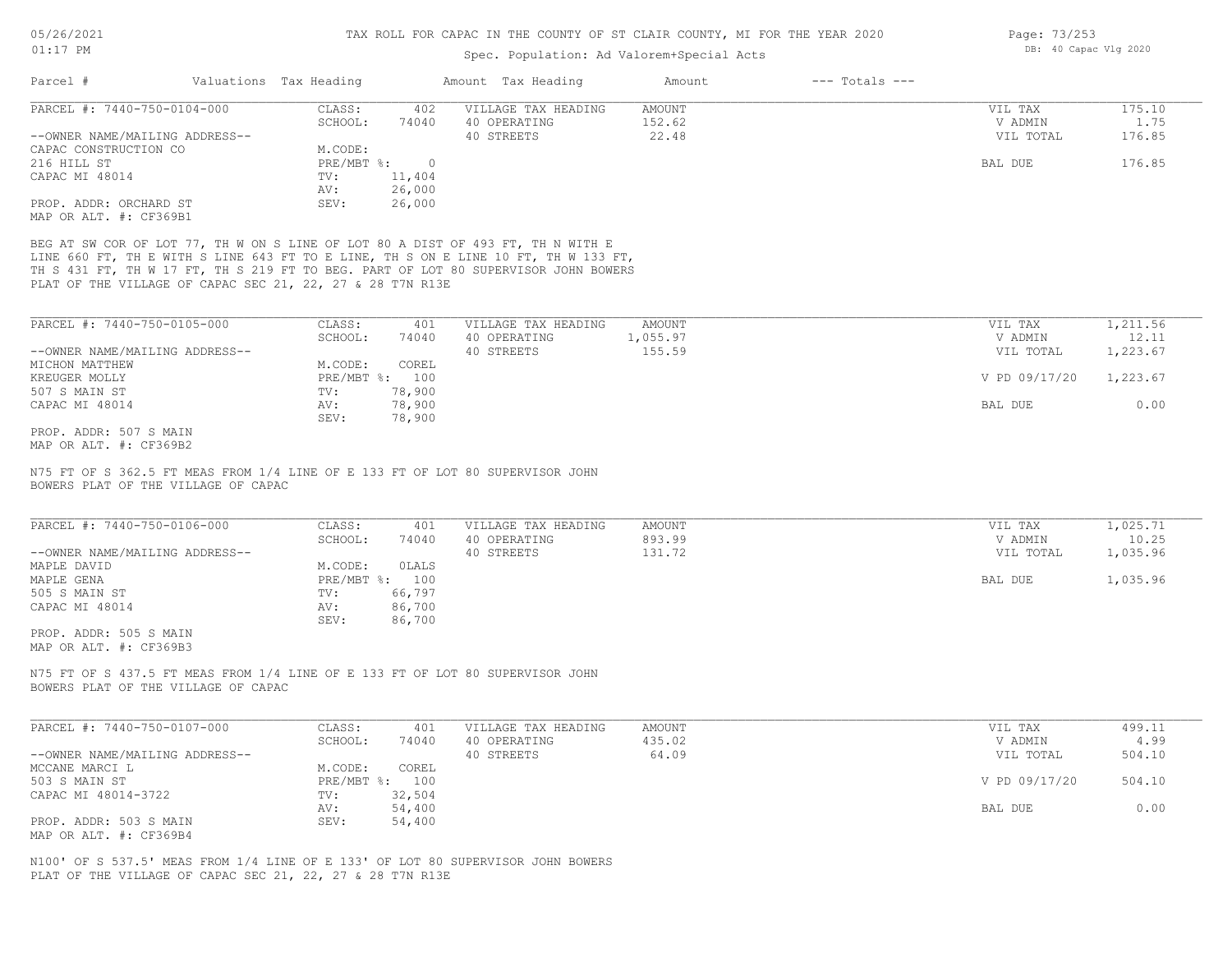### Spec. Population: Ad Valorem+Special Acts

| Parcel #                       | Valuations Tax Heading |        | Amount Tax Heading  | Amount | $---$ Totals $---$ |               |        |
|--------------------------------|------------------------|--------|---------------------|--------|--------------------|---------------|--------|
| PARCEL #: 7440-750-0108-000    | CLASS:                 | 401    | VILLAGE TAX HEADING | AMOUNT |                    | VIL TAX       | 676.69 |
|                                | SCHOOL:                | 74040  | 40 OPERATING        | 589.79 |                    | V ADMIN       | 6.76   |
| --OWNER NAME/MAILING ADDRESS-- |                        |        | 40 STREETS          | 86.90  |                    | VIL TOTAL     | 683.45 |
| TERZO SALVADOR/EMMA            | M.CODE:                |        |                     |        |                    |               |        |
| TONY TERZO                     | PRE/MBT %:             |        |                     |        |                    | V PD 09/10/20 | 683.45 |
| 619 BERVILLE RD                | TV:                    | 44,068 |                     |        |                    |               |        |
| ALLENTON MI 48002              | AV:                    | 70,200 |                     |        |                    | BAL DUE       | 0.00   |
|                                | SEV:                   | 70,200 |                     |        |                    |               |        |
| PROP. ADDR: 501 S MAIN         |                        |        |                     |        |                    |               |        |

MAP OR ALT. #: CF369B5

BOWERS PLAT OF THE VILLAGE OF CAPAC SEC 21, 22, 27 & 28 T7N R13E N112.5 FT OF S 650 FT, MEAS FROM 1/4 LINE OF E 133 FT OF LOT 80 SUPERVISOR JOHN

| PARCEL #: 7440-750-0110-000    | CLASS:     | 401    | VILLAGE TAX HEADING | AMOUNT | VIL TAX       | 632.89 |
|--------------------------------|------------|--------|---------------------|--------|---------------|--------|
|                                | SCHOOL:    | 74040  | 40 OPERATING        | 551.62 | V ADMIN       | 6.32   |
| --OWNER NAME/MAILING ADDRESS-- |            |        | 40 STREETS          | 81.27  | VIL TOTAL     | 639.21 |
| WOOLMAN AARON G                | M.CODE:    | COREL  |                     |        |               |        |
| MELDRUM AMY L                  | PRE/MBT %: | 100    |                     |        | V PD 09/17/20 | 639.21 |
| 509 S MAIN ST                  | TV:        | 41,216 |                     |        |               |        |
| CAPAC MI 48014                 | AV:        | 46,200 |                     |        | BAL DUE       | 0.00   |
|                                | SEV:       | 46,200 |                     |        |               |        |
| PROP. ADDR: 509 S MAIN         |            |        |                     |        |               |        |

MAP OR ALT. #: CF369C

BOWERS PLAT OF THE VILLAGE OF CAPAC N68.5 FT OF S 287.5 FT, MEAS FROM 1/4 LINE, OF E 133 FT OF LOT 80 SUPERVISOR JOHN

| PARCEL #: 7440-750-0111-000        | CLASS:         | 401    | VILLAGE TAX HEADING | AMOUNT | VIL TAX       | 398.63 |
|------------------------------------|----------------|--------|---------------------|--------|---------------|--------|
|                                    | SCHOOL:        | 74040  | 40 OPERATING        | 347.44 | V ADMIN       | 3.98   |
| --OWNER NAME/MAILING ADDRESS--     |                |        | 40 STREETS          | 51.19  | VIL TOTAL     | 402.61 |
| DUQUETTE FRANCIS                   | M.CODE:        |        |                     |        |               |        |
| DUQUETTE CAROL H&W & DUQUETTE ADAM | PRE/MBT %: 100 |        |                     |        | V PD 09/09/20 | 402.61 |
| 4021 N RIVER RD                    | TV:            | 25,960 |                     |        |               |        |
| FORT GRATIOT MI 48059              | AV:            | 40,200 |                     |        | BAL DUE       | 0.00   |
|                                    | SEV:           | 40,200 |                     |        |               |        |

MAP OR ALT. #: CF369D PROP. ADDR: 413 S MAIN

PLAT OF THE VILLAGE OF CAPAC SEC 21, 22, 27 & 28 T7N R13E N70 FT OF S 855 FT MEAS FROM 1/4 LINE, OF E 150 FT OF LOT 80 SUPERVISOR JOHN BOWERS

| PARCEL #: 7440-750-0112-000    | CLASS:       | 401    | VILLAGE TAX HEADING | AMOUNT | VIL TAX       | 683.78 |
|--------------------------------|--------------|--------|---------------------|--------|---------------|--------|
|                                | SCHOOL:      | 74040  | 40 OPERATING        | 595.97 | V ADMIN       | 6.83   |
| --OWNER NAME/MAILING ADDRESS-- |              |        | 40 STREETS          | 87.81  | VIL TOTAL     | 690.61 |
| LEGGE JAMES A                  | M.CODE:      | COREL  |                     |        |               |        |
| LEGGE NANCY                    | $PRE/MBT$ %: | 100    |                     |        | V PD 09/17/20 | 690.61 |
| 411 S MAIN                     | TV:          | 44,530 |                     |        |               |        |
| CAPAC MI 48014-3720            | AV:          | 48,500 |                     |        | BAL DUE       | 0.00   |
|                                | SEV:         | 48,500 |                     |        |               |        |
| PROP. ADDR: 411 S MAIN         |              |        |                     |        |               |        |

MAP OR ALT. #: CF369E/H

BOWERS PLAT OF THE VILLAGE OF CAPAC SEC 21, 22, 27 & 28 T7N R13E N70 FT OF S 925 FT, MEAS FROM 1/4 LINE, OF E 150 FT OF LOT 80 SUPERVISOR JOHN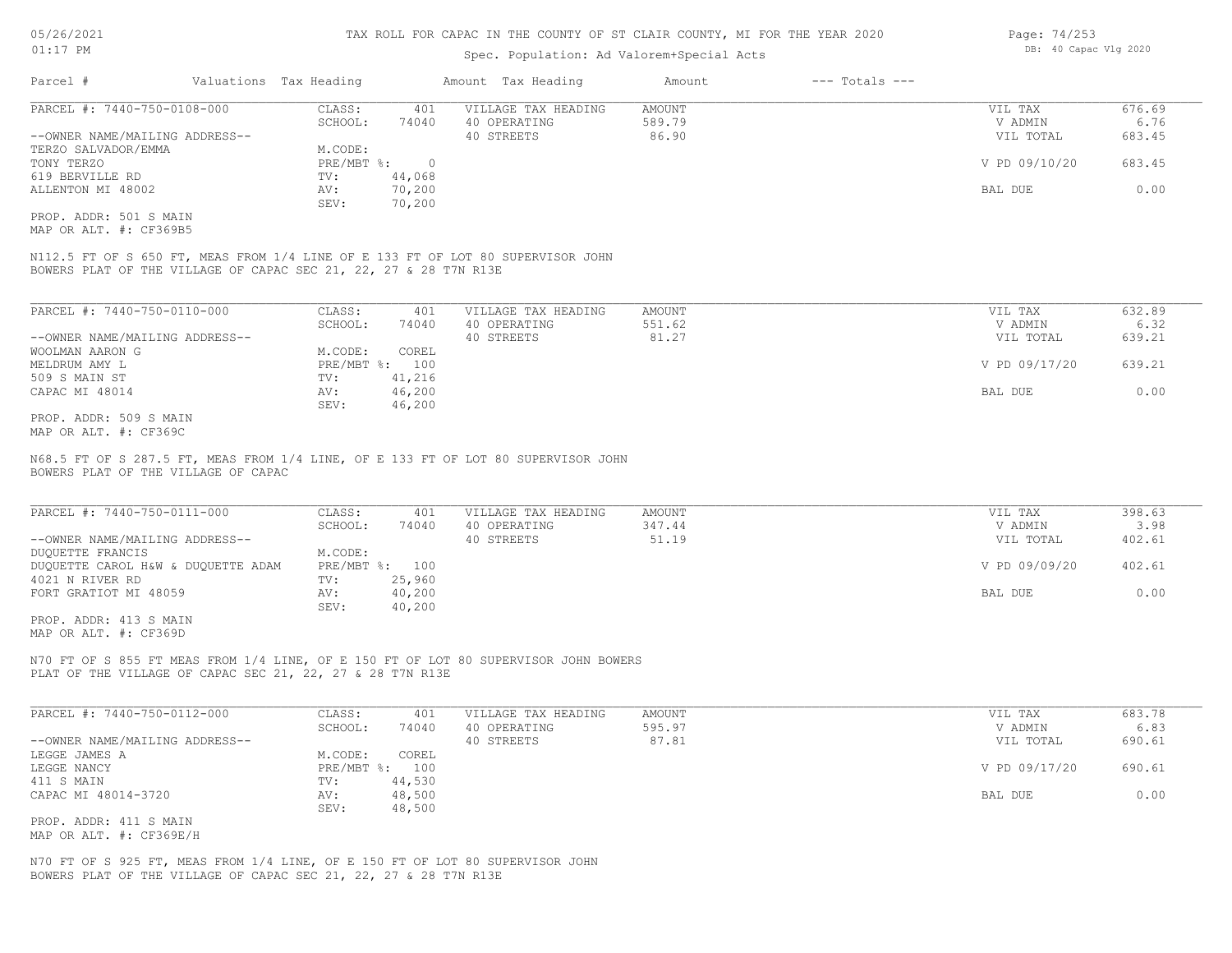### Spec. Population: Ad Valorem+Special Acts

| Parcel #                       | Valuations Tax Heading |        | Amount Tax Heading  | Amount | $---$ Totals $---$ |               |        |
|--------------------------------|------------------------|--------|---------------------|--------|--------------------|---------------|--------|
| PARCEL #: 7440-750-0113-000    | CLASS:                 | 401    | VILLAGE TAX HEADING | AMOUNT |                    | VIL TAX       | 563.48 |
|                                | SCHOOL:                | 74040  | 40 OPERATING        | 491.12 |                    | V ADMIN       | 5.63   |
| --OWNER NAME/MAILING ADDRESS-- |                        |        | 40 STREETS          | 72.36  |                    | VIL TOTAL     | 569.11 |
| MEDRANO JOSE                   | M.CODE:                |        |                     |        |                    |               |        |
| MEDRANO MARIA                  | $PRE/MBT$ %:           |        |                     |        |                    | V PD 07/22/20 | 569.11 |
| 405 S MAIN ST                  | TV:                    | 36,696 |                     |        |                    |               |        |
| CAPAC MI 48014-3720            | AV:                    | 65,200 |                     |        |                    | BAL DUE       | 0.00   |
|                                |                        |        |                     |        |                    |               |        |

MAP OR ALT. #: CF369I PROP. ADDR: 405 S MAIN

BOWERS PLAT OF THE VILLAGE OF CAPAC E150 FT OF N 92.79 FT OF THAT PART OF LOT 80 LYING S OF LOT 81 SUPERVISOR JOHN

SEV: 65,200

| PARCEL #: 7440-750-0114-000    | CLASS:  | 401            | VILLAGE TAX HEADING | AMOUNT | VIL TAX       | 523.13 |
|--------------------------------|---------|----------------|---------------------|--------|---------------|--------|
|                                | SCHOOL: | 74040          | 40 OPERATING        | 455.95 | V ADMIN       | 5.23   |
| --OWNER NAME/MAILING ADDRESS-- |         |                | 40 STREETS          | 67.18  | VIL TOTAL     | 528.36 |
| MARDLIN SHANNON M              | M.CODE: | COREL          |                     |        |               |        |
| 407 S MAIN ST                  |         | PRE/MBT %: 100 |                     |        | V PD 09/17/20 | 528.36 |
| CAPAC MI 48014-3720            | TV:     | 34,068         |                     |        |               |        |
|                                | AV:     | 47,500         |                     |        | BAL DUE       | 0.00   |
| PROP. ADDR: 407 S MAIN         | SEV:    | 47,500         |                     |        |               |        |
| MAP OR ALT. #: CF369J          |         |                |                     |        |               |        |

THE VILLAGE OF CAPAC SEC 21, 22, 27 & 28 T7N R13E E150 FT OF LOT 80 EXC S 993.79 FT & EXC N 92.79 FT. SUPERVISOR JOHN BOWERS PLAT OF

| PARCEL #: 7440-750-0115-000    | CLASS:  | 401            | VILLAGE TAX HEADING | AMOUNT | VIL TAX       | 598.09 |
|--------------------------------|---------|----------------|---------------------|--------|---------------|--------|
|                                | SCHOOL: | 74040          | 40 OPERATING        | 521.29 | V ADMIN       | 5.98   |
| --OWNER NAME/MAILING ADDRESS-- |         |                | 40 STREETS          | 76.80  | VIL TOTAL     | 604.07 |
| VONZELLEN JOHN E               | M.CODE: | COREL          |                     |        |               |        |
| VONZELLEN DEANNA M             |         | PRE/MBT %: 100 |                     |        | V PD 09/17/20 | 604.07 |
| 409 S MAIN ST                  | TV:     | 38,950         |                     |        |               |        |
| CAPAC MI 48014-3720            | AV:     | 67,100         |                     |        | BAL DUE       | 0.00   |
|                                | SEV:    | 67,100         |                     |        |               |        |
|                                |         |                |                     |        |               |        |

MAP OR ALT. #: CF369K PROP. ADDR: 409 S MAIN

VILLAGE OF CAPAC SEC 21, 22, 27 & 28 T7N R13E N68.79 FT OF S 993.79 FT OF E 150 FT OF LOT 80 SUPERVISOR JOHN BOWERS PLAT OF THE

| PARCEL #: 7440-750-0116-000    | CLASS:  | 401            | VILLAGE TAX HEADING | AMOUNT | VIL TAX       | 471.62 |
|--------------------------------|---------|----------------|---------------------|--------|---------------|--------|
|                                | SCHOOL: | 74040          | 40 OPERATING        | 411.06 | V ADMIN       | 4.71   |
| --OWNER NAME/MAILING ADDRESS-- |         |                | 40 STREETS          | 60.56  | VIL TOTAL     | 476.33 |
| MILLER MAX/ILA                 | M.CODE: |                |                     |        |               |        |
| 415 S MAIN ST                  |         | PRE/MBT %: 100 |                     |        | V PD 09/09/20 | 476.33 |
| CAPAC MI 48014-3720            | TV:     | 30,714         |                     |        |               |        |
|                                | AV:     | 51,200         |                     |        | BAL DUE       | 0.00   |
| PROP. ADDR: 415 S MAIN         | SEV:    | 51,200         |                     |        |               |        |
| MAP OR ALT. #: CF369L-M        |         |                |                     |        |               |        |

22, 27 & 28 T7N R13E BOWERS PLAT OF THE VILLAGE OF CAPAC BEING LOT 6 BLOCK 1 UNREC SPARLING PT. SEC 21, N69 FT OF S 785 FT, MEAS FROM 1/4 LINE, OF E 150 FT OF LOT 80 SUPERVISOR JOHN

Page: 75/253 DB: 40 Capac Vlg 2020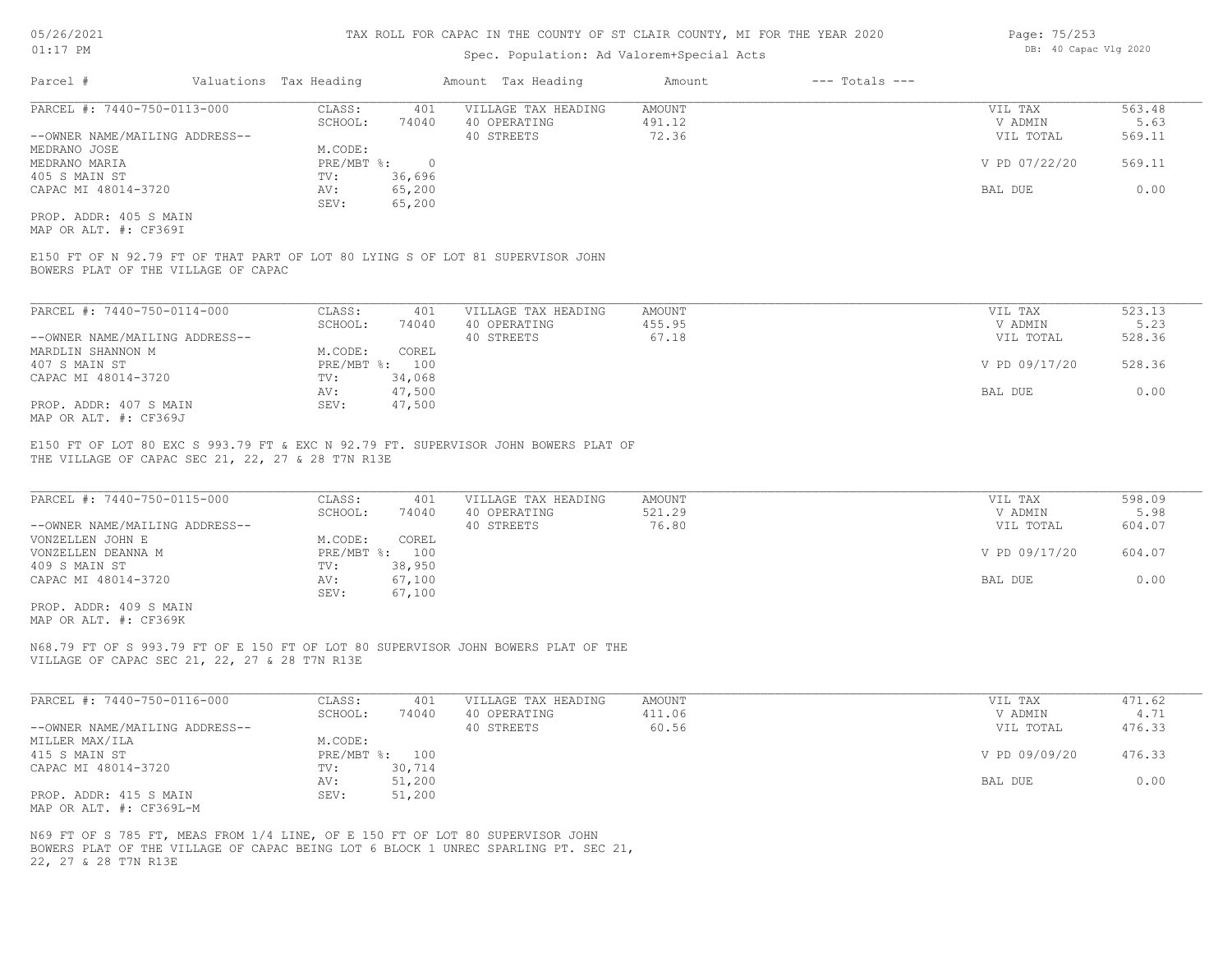### Spec. Population: Ad Valorem+Special Acts

Page: 76/253 DB: 40 Capac Vlg 2020

| Parcel #                       | Valuations Tax Heading |       | Amount Tax Heading  | Amount | $---$ Totals $---$ |           |      |
|--------------------------------|------------------------|-------|---------------------|--------|--------------------|-----------|------|
| PARCEL #: 7440-750-0118-000    | CLASS:                 | 703   | VILLAGE TAX HEADING | AMOUNT |                    | VIL TAX   | 0.00 |
|                                | SCHOOL:                | 74040 | 40 OPERATING        | 0.00   |                    | V ADMIN   | 0.00 |
| --OWNER NAME/MAILING ADDRESS-- |                        |       | 40 STREETS          | 0.00   |                    | VIL TOTAL | 0.00 |
| VILLAGE OF CAPAC               | M.CODE:                |       |                     |        |                    |           |      |
| ORCHARD ST                     | PRE/MBT %:             |       |                     |        |                    | BAL DUE   | 0.00 |
|                                | TV:                    |       |                     |        |                    |           |      |
| PROP. ADDR: ORCHARD ST         | AV:                    |       |                     |        |                    |           |      |
| MAP OR ALT. #: CF369N/P        | SEV:                   |       |                     |        |                    |           |      |

SUPERVISOR JOHN BOWERS PLAT OF THE VILLAGE OF CAPAC SEC 21, 22, 27 & 28 T7N R13E N56 FT OF S 716 FT OF E 772 FT OF LOT 80, MEAS FROM & WITH E & W 1/4 LINE.

| PARCEL #: 7440-750-0120-000    | CLASS:     | 301      | VILLAGE TAX HEADING | AMOUNT   | VIL TAX       | 2,908.16 |
|--------------------------------|------------|----------|---------------------|----------|---------------|----------|
|                                | SCHOOL:    | 74040    | 40 OPERATING        | 2,534.69 | V ADMIN       | 29.08    |
| --OWNER NAME/MAILING ADDRESS-- |            |          | 40 STREETS          | 373.47   | VIL TOTAL     | 2,937.24 |
| UNITED AGGREGATES LLC          | M.CODE:    | TCBMT    |                     |          |               |          |
| 305 S MAIN                     | PRE/MBT %: | $\Omega$ |                     |          | V PD 08/12/20 | 2,937.24 |
| CAPAC MI 48014                 | TV:        | 189,387  |                     |          |               |          |
|                                | AV:        | 194,000  |                     |          | BAL DUE       | 0.00     |
| PROP. ADDR: 305 S MAIN         | SEV:       | 194,000  |                     |          |               |          |
| MAP OR ALT. #: CF370/371       |            |          |                     |          |               |          |

BOWERS PLAT OF THE VILLAGE OF CAPAC 40',TH NO^2'W 145.06',TH S82^2'E 414.02',TH SO^2'E 664.01' TO BEG SUPERVISOR JOHN E 1/4 COR OF SEC 28 T7N R13E,TH S89^33'W 450',TH NO^2'W 579.7',TH N89^45'58" E PART OF LOTS 80,81, & 82 DESC AS BEG NO^2'W 716',S89^ 33'W 372' & NO^2'W 150' FROM

| PARCEL #: 7440-750-0121-000    | CLASS:     | 202    | VILLAGE TAX HEADING | AMOUNT | VIL TAX       | 413.85 |
|--------------------------------|------------|--------|---------------------|--------|---------------|--------|
|                                | SCHOOL:    | 74040  | 40 OPERATING        | 360.71 | V ADMIN       | 4.13   |
| --OWNER NAME/MAILING ADDRESS-- |            |        | 40 STREETS          | 53.14  | VIL TOTAL     | 417.98 |
| CONLON LAND INVESTMENT LLC     | M.CODE:    |        |                     |        |               |        |
| 3203 BROOKLYN RD               | PRE/MBT %: |        |                     |        | V PD 07/09/20 | 417.98 |
| JACKSON MI 49203               | TV:        | 26,952 |                     |        |               |        |
|                                | AV:        | 41,300 |                     |        | BAL DUE       | 0.00   |
| PROP. ADDR: CAPAC RD           | SEV:       | 41,300 |                     |        |               |        |
| MAP OR ALT. #: CF372A/D        |            |        |                     |        |               |        |

T7N R13E LOT LINE. SUPERVISOR JOHN BOWERS PLAT OF THE VILLAGE OF CAPAC SEC 21, 22, 27 & 28 COR WITH A PTE IN N LOT LINE 948.9 FT E OF NW COR. EXC E 732 FT THEREOF MEAS ALG S THAT PART OF LOT 83 LYING E OF A LINE JOINING A PTE IN S LOT LINE 918.8 FT E OF SW

| PARCEL #: 7440-750-0123-000                        | CLASS:     | 703   | VILLAGE TAX HEADING | AMOUNT | VIL TAX   | 0.00 |
|----------------------------------------------------|------------|-------|---------------------|--------|-----------|------|
|                                                    | SCHOOL:    | 74040 | 40 OPERATING        | 0.00   | V ADMIN   | 0.00 |
| --OWNER NAME/MAILING ADDRESS--                     |            |       | 40 STREETS          | 0.00   | VIL TOTAL | 0.00 |
| SCC ROAD COMMISSION                                | M.CODE:    |       |                     |        |           |      |
| 21 AIRPORT DR                                      | PRE/MBT %: |       |                     |        | BAL DUE   | 0.00 |
| SMITHS CREEK MI 48074                              | TV:        |       |                     |        |           |      |
|                                                    | AV:        |       |                     |        |           |      |
| PROP. ADDR: 212 S MATTESON<br>MAP OR ALT. #: CF373 | SEV:       |       |                     |        |           |      |

R13E LOT 84 SUPERVISOR JOHN BOWERS PLAT OF THE VILLAGE OF CAPAC SEC 21, 22, 27 & 28 T7N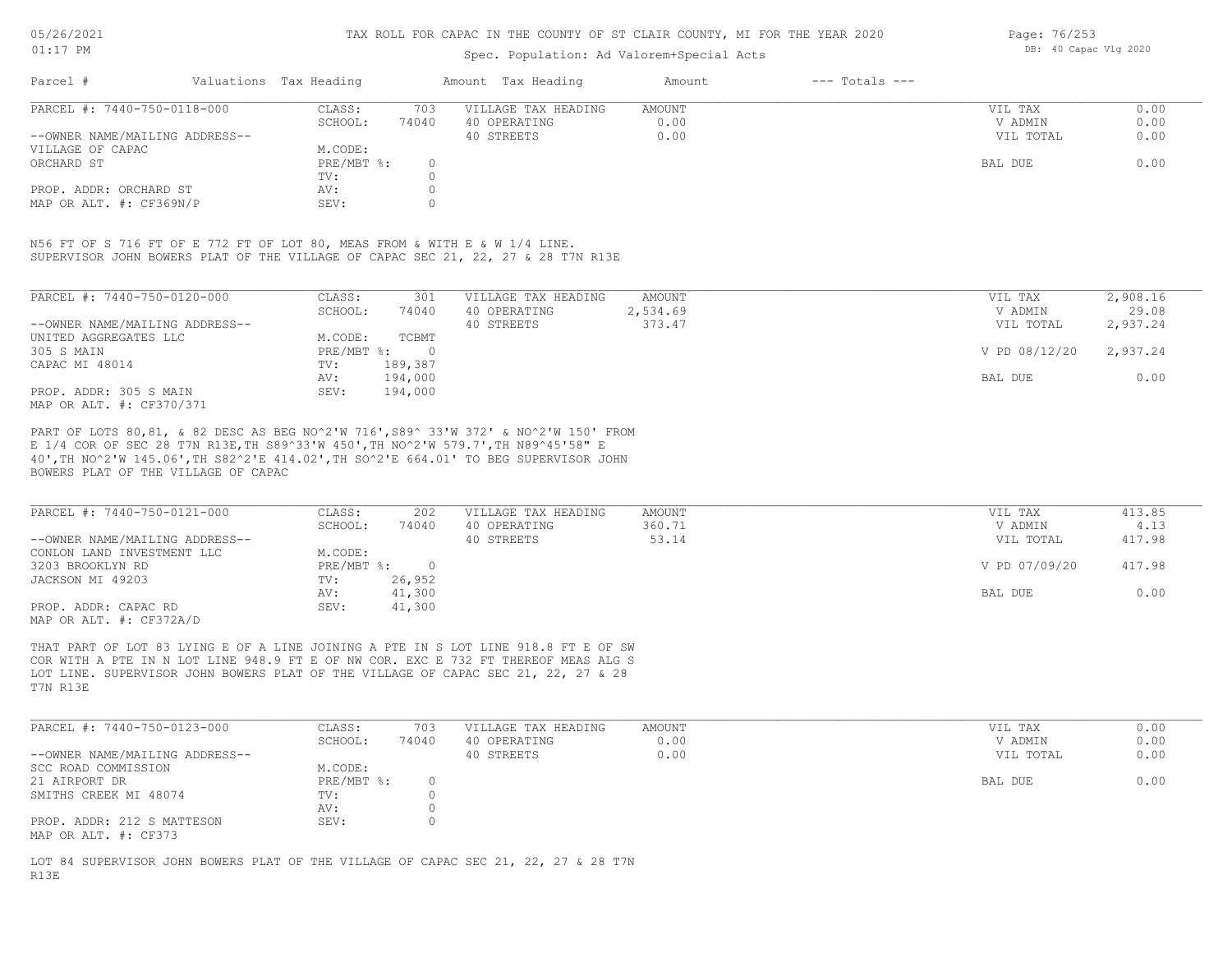### Spec. Population: Ad Valorem+Special Acts

| Page: 77/253 |                       |  |
|--------------|-----------------------|--|
|              | DB: 40 Capac Vlg 2020 |  |

| Parcel #                       |        | Valuations Tax Heading |                     | Amount Tax Heading | Amount | $---$ Totals $---$ |           |      |
|--------------------------------|--------|------------------------|---------------------|--------------------|--------|--------------------|-----------|------|
| PARCEL #: 7440-750-0124-000    | CLASS: | 703                    | VILLAGE TAX HEADING | AMOUNT             |        | VIL TAX            | 0.00      |      |
|                                |        | SCHOOL:                | 74040               | 40 OPERATING       | 0.00   |                    | V ADMIN   | 0.00 |
| --OWNER NAME/MAILING ADDRESS-- |        |                        |                     | 40 STREETS         | 0.00   |                    | VIL TOTAL | 0.00 |
| VILLAGE OF CAPAC               |        | M.CODE:                |                     |                    |        |                    |           |      |
|                                |        | $PRE/MBT$ %:           |                     |                    |        |                    | BAL DUE   | 0.00 |
| PROP. ADDR: MATTESON ST        |        | TV:                    |                     |                    |        |                    |           |      |
| MAP OR ALT. #: CF374/375       |        | AV:                    |                     |                    |        |                    |           |      |
|                                |        | SEV:                   |                     |                    |        |                    |           |      |

OF CAPAC SEC 21, 22, 27 & 28 T7N R13E LOTS 85 & 86, ALSO LOT 87 EXC N 412 FT. SUPERVISOR JOHN BOWERS PLAT OF THE VILLAGE

| PARCEL #: 7440-750-0125-000    | CLASS:     | 402      | VILLAGE TAX HEADING | AMOUNT | VIL TAX       | 189.43 |
|--------------------------------|------------|----------|---------------------|--------|---------------|--------|
|                                | SCHOOL:    | 74040    | 40 OPERATING        | 165.11 | V ADMIN       | 1.89   |
| --OWNER NAME/MAILING ADDRESS-- |            |          | 40 STREETS          | 24.32  | VIL TOTAL     | 191.32 |
| REITER CHARLES/GRACE ET-AL     | M.CODE:    |          |                     |        |               |        |
| 55779 GRATIOT AVE              | PRE/MBT %: | $\Omega$ |                     |        | V PD 09/16/20 | 191.32 |
| CHESTERFIELD MI 48051          | TV:        | 12,337   |                     |        |               |        |
|                                | AV:        | 20,400   |                     |        | BAL DUE       | 0.00   |
| PROP. ADDR: BRYCE RD           | SEV:       | 20,400   |                     |        |               |        |
| MAP OR ALT. #: CF376           |            |          |                     |        |               |        |

27 & 28 T7N R13E N412 FT OF LOT 87 SUPERVISOR JOHN BOWERS PLAT OF THE VILLAGE OF CAPAC SEC 21, 22,

| PARCEL #: 7440-750-0126-000    | CLASS:       | 703   | VILLAGE TAX HEADING | AMOUNT | VIL TAX   | 0.00 |
|--------------------------------|--------------|-------|---------------------|--------|-----------|------|
|                                | SCHOOL:      | 74040 | 40 OPERATING        | 0.00   | V ADMIN   | 0.00 |
| --OWNER NAME/MAILING ADDRESS-- |              |       | 40 STREETS          | 0.00   | VIL TOTAL | 0.00 |
| TOWNSHIP OF MUSSEY             | M.CODE:      |       |                     |        |           |      |
|                                | $PRE/MBT$ %: |       |                     |        | BAL DUE   | 0.00 |
| CAPAC MI 48014                 | TV:          |       |                     |        |           |      |
|                                | AV:          |       |                     |        |           |      |
| PROP. ADDR: W MILL ST          | SEV:         |       |                     |        |           |      |
| MAP OR ALT. #: CF377A          |              |       |                     |        |           |      |

TO BEG. SUPERVISORSS JOHN BOWER'S PLAT OF THE VILLAGE OF CAPAC 135',TH N89ª38'E 238.41',TH S30ª1'9" W 292.83',TH N82ª2'W 199.70',TH N0ª2'W 358.67' PART OF LOT 88, BEG S0<sup>ª2'E</sup> 7' FROM NW COR LOT 88, TH N89<sup>ª</sup> 38'E 106', TH S0<sup>ª2'E</sup>

| PARCEL #: 7440-750-0126-100    | CLASS:  | 401            | VILLAGE TAX HEADING | AMOUNT | VIL TAX       | 546.87 |
|--------------------------------|---------|----------------|---------------------|--------|---------------|--------|
|                                | SCHOOL: | 74040          | 40 OPERATING        | 476.64 | V ADMIN       | 5.46   |
| --OWNER NAME/MAILING ADDRESS-- |         |                | 40 STREETS          | 70.23  | VIL TOTAL     | 552.33 |
| GRYZB JOHN C                   | M.CODE: | COREL          |                     |        |               |        |
| 526 W MILL ST                  |         | PRE/MBT %: 100 |                     |        | V PD 09/17/20 | 552.33 |
| CAPAC MI 48014                 | TV:     | 35,614         |                     |        |               |        |
|                                | AV:     | 63,600         |                     |        | BAL DUE       | 0.00   |
| PROP. ADDR: 526 W MILL STREET  | SEV:    | 63,600         |                     |        |               |        |
| MAP OR ALT. #: CF377B          |         |                |                     |        |               |        |

THE VILLAGE OF CAPAC S0ª2'E 135',TH S89ª38'W 85',TH N0ª2'W 135' TO BEG. SUPERVISOR JOHN BOWER'S PLAT OF PART OF LOT 88, BEG S0<sup>a</sup>2'E 7' & N89<sup>a</sup>38'E 106' FROM NW COR LOT 88, TH N89<sup>a</sup>38'E 85', TH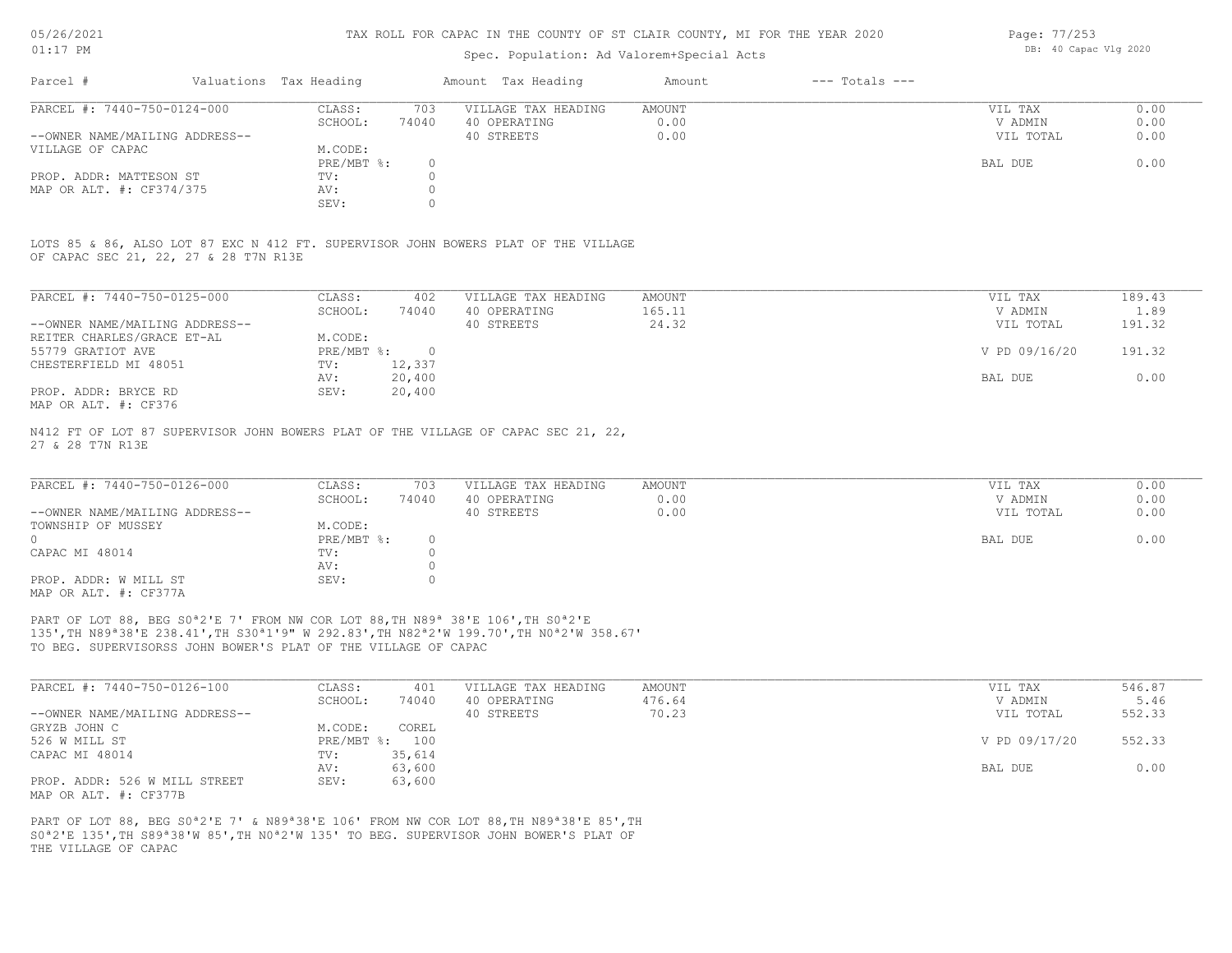### Spec. Population: Ad Valorem+Special Acts

| Page: 78/253 |                       |  |
|--------------|-----------------------|--|
|              | DB: 40 Capac Vlg 2020 |  |

|                                                                                                                                                                                           |            |                | Amount Tax Heading                                                                                                          | Amount | $---$ Totals $---$ |               |          |
|-------------------------------------------------------------------------------------------------------------------------------------------------------------------------------------------|------------|----------------|-----------------------------------------------------------------------------------------------------------------------------|--------|--------------------|---------------|----------|
| PARCEL #: 7440-750-0126-200                                                                                                                                                               | CLASS:     | 401            | VILLAGE TAX HEADING                                                                                                         | AMOUNT |                    | VIL TAX       | 1,110.76 |
|                                                                                                                                                                                           | SCHOOL:    | 74040          | 40 OPERATING                                                                                                                | 968.12 |                    | V ADMIN       | 11.10    |
| --OWNER NAME/MAILING ADDRESS--                                                                                                                                                            |            |                | 40 STREETS                                                                                                                  | 142.64 |                    | VIL TOTAL     | 1,121.86 |
| BRAZIL JOHN D                                                                                                                                                                             | M.CODE:    | COREL          |                                                                                                                             |        |                    |               |          |
| 520 W MILL ST                                                                                                                                                                             | PRE/MBT %: | 100            |                                                                                                                             |        |                    | V PD 09/17/20 | 1,121.86 |
| CAPAC MI 48014                                                                                                                                                                            | TV:        | 72,336         |                                                                                                                             |        |                    |               |          |
|                                                                                                                                                                                           | AV:        | 96,300         |                                                                                                                             |        |                    | BAL DUE       | 0.00     |
| PROP. ADDR: 520 W MILL ST                                                                                                                                                                 | SEV:       | 96,300         |                                                                                                                             |        |                    |               |          |
| MAP OR ALT. #: CF377C                                                                                                                                                                     |            |                |                                                                                                                             |        |                    |               |          |
|                                                                                                                                                                                           |            |                | S0 <sup>a</sup> 2'E 135', TH S89 <sup>a</sup> 38'W 85', TH N0 <sup>a</sup> 2'W 135' TO BEG. SUPERVISOR JOHN BOWER'S PLAT OF |        |                    |               |          |
| THE VILLAGE OF CAPAC<br>PARCEL #: 7440-750-0126-300                                                                                                                                       | CLASS:     | 401            | VILLAGE TAX HEADING                                                                                                         | AMOUNT |                    | VIL TAX       | 512.64   |
|                                                                                                                                                                                           | SCHOOL:    | 74040          | 40 OPERATING                                                                                                                | 446.81 |                    | V ADMIN       | 5.12     |
|                                                                                                                                                                                           |            |                | 40 STREETS                                                                                                                  | 65.83  |                    | VIL TOTAL     | 517.76   |
| PART OF LOT 88, BEG S0 <sup>a</sup> 2'E 7' & N89 <sup>a</sup> 38'E 191' FROM NW COR LOT 88, TH N89 <sup>a</sup> 38'E 85', TH<br>--OWNER NAME/MAILING ADDRESS--<br>KLEIN ROBERT J/BETH ANN | M.CODE:    |                |                                                                                                                             |        |                    |               |          |
| 518 W MILL ST                                                                                                                                                                             |            | PRE/MBT %: 100 |                                                                                                                             |        |                    | V PD 09/16/20 | 517.76   |
| CAPAC MI 48014-3030                                                                                                                                                                       | TV:        | 33,385         |                                                                                                                             |        |                    |               |          |
|                                                                                                                                                                                           | AV:        | 55,800         |                                                                                                                             |        |                    | BAL DUE       | 0.00     |
| PROP. ADDR: 518 W MILL ST<br>MAP OR ALT. #: CF377D                                                                                                                                        | SEV:       | 55,800         |                                                                                                                             |        |                    |               |          |

| PARCEL #: 7440-750-0127-000    | CLASS:  | 401            | VILLAGE TAX HEADING | AMOUNT | VIL TAX   | 465.90 |
|--------------------------------|---------|----------------|---------------------|--------|-----------|--------|
|                                | SCHOOL: | 74040          | 40 OPERATING        | 406.07 | V ADMIN   | 4.65   |
| --OWNER NAME/MAILING ADDRESS-- |         |                | 40 STREETS          | 59.83  | VIL TOTAL | 470.55 |
| LEMIER LACEY                   | M.CODE: |                |                     |        |           |        |
| CAMPBELL MATTHEW               |         | PRE/MBT %: 100 |                     |        | BAL DUE   | 470.55 |
| 506 W MILL ST                  | TV:     | 30,341         |                     |        |           |        |
| CAPAC MI 48014-3031            | AV:     | 50,000         |                     |        |           |        |
|                                | SEV:    | 50,000         |                     |        |           |        |
| PROP. ADDR: 506 W MILL ST      |         |                |                     |        |           |        |

MAP OR ALT. #: CF378A

SUPERVISOR'S JOHN BOWERS' PLAT OF THE VILLAGE OF CAPAC 150',TH N89 38'E 100',TH S0 2'E 51',TH S89 38'W 182',TH N0 2'W 201' TO BEG THAT PART OF LOT 89, BEG N89 38' E 214' FROM ITS NW COR, TH N89 38'E 82',TH S0 2'E

| PARCEL #: 7440-750-0128-000    | CLASS:     | 401    | VILLAGE TAX HEADING | AMOUNT | VIL TAX       | 453.77 |
|--------------------------------|------------|--------|---------------------|--------|---------------|--------|
|                                | SCHOOL:    | 74040  | 40 OPERATING        | 395.50 | V ADMIN       | 4.53   |
| --OWNER NAME/MAILING ADDRESS-- |            |        | 40 STREETS          | 58.27  | VIL TOTAL     | 458.30 |
| HUGHES DOUGLAS D               | M.CODE:    | COREL  |                     |        |               |        |
| 507 W MEIER AVE                | PRE/MBT %: | 100    |                     |        | V PD 09/17/20 | 458.30 |
| CAPAC MI 48014-3618            | TV:        | 29,551 |                     |        |               |        |
|                                | AV:        | 31,000 |                     |        | BAL DUE       | 0.00   |
| PROP. ADDR: 507 W MEIER ST     | SEV:       | 31,000 |                     |        |               |        |
| MAP OR ALT. #: CF378B          |            |        |                     |        |               |        |

E75 FT OF S 150 FT OF LOT 89 SUPERVISOR JOHN BOWERS PLAT OF THE VILLAGE OF CAPAC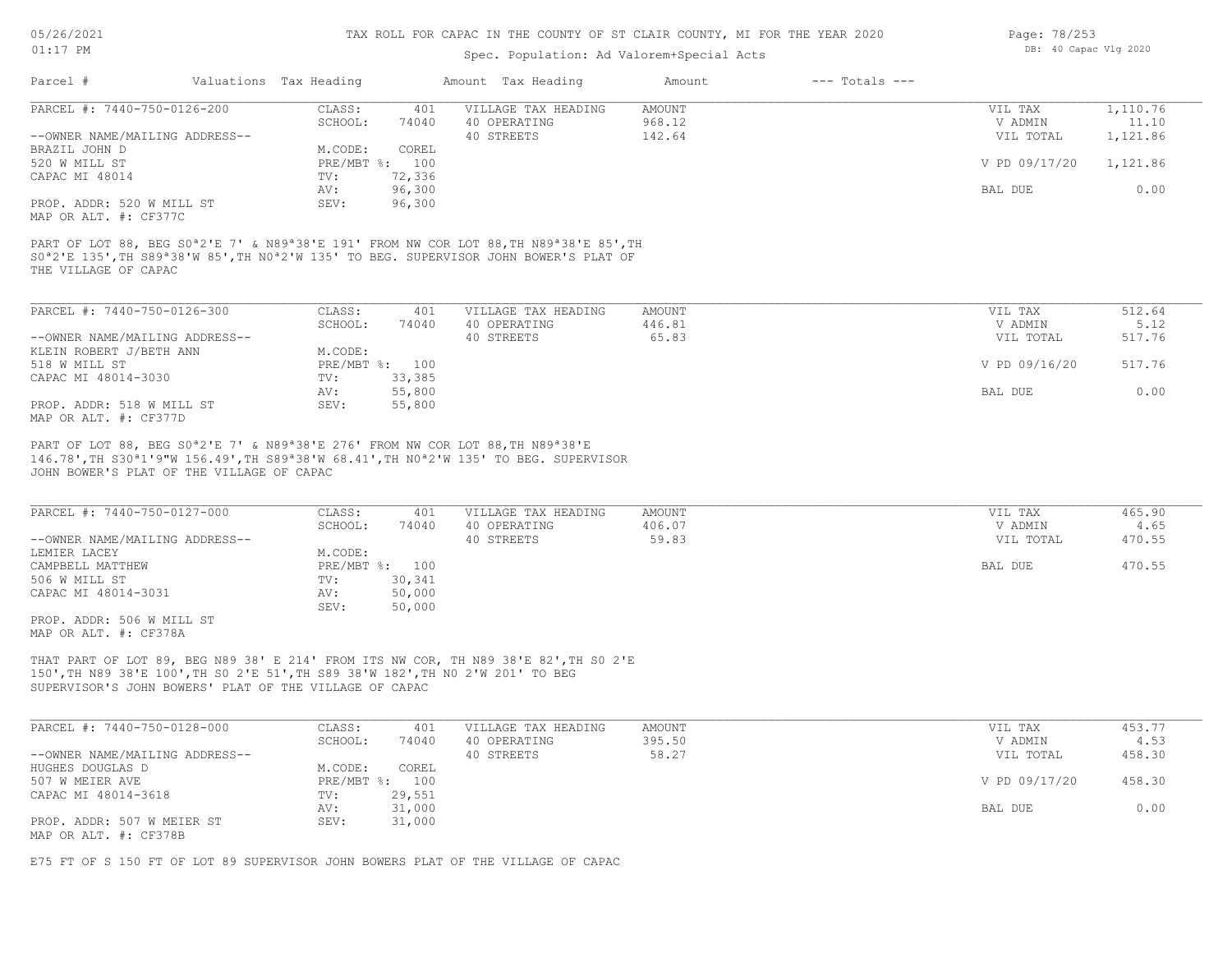### Spec. Population: Ad Valorem+Special Acts

| Page: 79/253 |                       |  |
|--------------|-----------------------|--|
|              | DB: 40 Capac Vlg 2020 |  |

| Parcel #                       | Valuations Tax Heading |                | Amount Tax Heading  | Amount | $---$ Totals $---$ |               |        |
|--------------------------------|------------------------|----------------|---------------------|--------|--------------------|---------------|--------|
| PARCEL #: 7440-750-0129-000    | CLASS:                 | 401            | VILLAGE TAX HEADING | AMOUNT |                    | VIL TAX       | 595.02 |
|                                | SCHOOL:                | 74040          | 40 OPERATING        | 518.61 |                    | V ADMIN       | 5.95   |
| --OWNER NAME/MAILING ADDRESS-- |                        |                | 40 STREETS          | 76.41  |                    | VIL TOTAL     | 600.97 |
| MANDEVILLE SR MARK E/LYNNE     | M.CODE:                |                |                     |        |                    |               |        |
| 509 W MILL ST                  |                        | PRE/MBT %: 100 |                     |        |                    | V PD 08/26/20 | 600.97 |
| CAPAC MI 48014-3031            | TV:                    | 38,750         |                     |        |                    |               |        |
|                                | AV:                    | 67,300         |                     |        |                    | BAL DUE       | 0.00   |
| PROP. ADDR: 509 W MILL ST      | SEV:                   | 67,300         |                     |        |                    |               |        |
| MAP OR ALT. #: CF378C1         |                        |                |                     |        |                    |               |        |
|                                |                        |                |                     |        |                    |               |        |

CAPAC 330.69',TH N30^19"E 233' TO BEG SUPERVISOR'S JOHN BOWER'S PLAT OF THE VILLAGE OF PART OF LOT 89, BEG AT NW COR OF LOT 89,TH N89^38"E 214' TH SO^2'E 201',TH S89^38'W

| PARCEL #: 7440-750-0129-100    | CLASS:  | 402            | VILLAGE TAX HEADING | AMOUNT | VIL TAX       | 56.38 |
|--------------------------------|---------|----------------|---------------------|--------|---------------|-------|
|                                | SCHOOL: | 74040          | 40 OPERATING        | 49.14  | V ADMIN       | 0.56  |
| --OWNER NAME/MAILING ADDRESS-- |         |                | 40 STREETS          | 7.24   | VIL TOTAL     | 56.94 |
| MANDEVILLE MARK SR/LYNNE       | M.CODE: |                |                     |        |               |       |
| 509 W MILL ST                  |         | PRE/MBT %: 100 |                     |        | V PD 09/16/20 | 56.94 |
| CAPAC MI 48014                 | TV:     | 3,672          |                     |        |               |       |
|                                | AV:     | 20,300         |                     |        | BAL DUE       | 0.00  |
| PROP. ADDR: W MEIER ST         | SEV:    | 20,300         |                     |        |               |       |
| MAP OR ALT. #: 378C2           |         |                |                     |        |               |       |

OF THE VILLAGE OF CAPAC 112.44",TH NO^2'W 249.71',TH N89^38'E 241.85' TO BEG SUPERVISOR'S JOHN BOWER'S PLAT 889,TH SO^2'E 116',TH S89^38'W 75', TH SO^2'E 150',TH S89^38'W 55.5',TH N82^2'W PART OF LOT 89, BEG N89^38'E 214',SO^2'E 201' & N89^38'E 182' FROM NW COR LOT

| PARCEL #: 7440-750-0129-200    | CLASS:         | 402    | VILLAGE TAX HEADING | AMOUNT | VIL TAX       | 56.38 |
|--------------------------------|----------------|--------|---------------------|--------|---------------|-------|
|                                | SCHOOL:        | 74040  | 40 OPERATING        | 49.14  | V ADMIN       | 0.56  |
| --OWNER NAME/MAILING ADDRESS-- |                |        | 40 STREETS          | 7.24   | VIL TOTAL     | 56.94 |
| MANDEVILLE MARK SR/LYNNE       | M.CODE:        |        |                     |        |               |       |
| 509 W MILL ST                  | PRE/MBT %: 100 |        |                     |        | V PD 08/18/20 | 56.94 |
| CAPAC MI 48014                 | TV:            | 3,672  |                     |        |               |       |
|                                | AV:            | 20,300 |                     |        | BAL DUE       | 0.00  |
| PROP. ADDR: W MEIER ST         | SEV:           | 20,300 |                     |        |               |       |
| MAP OR ALT. #: 378C3           |                |        |                     |        |               |       |

TO BEG SUPERVISOR'S JOHN BOWER'S PLAT OF THE VILLAGE OF CAPAC 89D 38M E 166.37', TH S OD 2M E 249.71', TH N 82D 2M W 168', TH N OD 2M W 225.37' PART OF LOT 89, BEG S 30D 1M 9S W 233' & 89D 38M E 104.47' FRO W COR LOT 89, TH N

| PARCEL #: 7440-750-0129-300    | CLASS:         | 402    | VILLAGE TAX HEADING | AMOUNT | VIL TAX       | 56.38 |
|--------------------------------|----------------|--------|---------------------|--------|---------------|-------|
|                                | SCHOOL:        | 74040  | 40 OPERATING        | 49.14  | V ADMIN       | 0.56  |
| --OWNER NAME/MAILING ADDRESS-- |                |        | 40 STREETS          | 7.24   | VIL TOTAL     | 56.94 |
| MANDEVILLE MARK SR/LYNNE       | M.CODE:        |        |                     |        |               |       |
| 509 W MILL ST                  | PRE/MBT %: 100 |        |                     |        | V PD 09/16/20 | 56.94 |
| CAPAC MI 48014                 | TV:            | 3,672  |                     |        |               |       |
|                                | AV:            | 20,300 |                     |        | BAL DUE       | 0.00  |
| PROP. ADDR: W MEIER ST         | SEV:           | 20,300 |                     |        |               |       |
| MAP OR ALT. #: 378C4           |                |        |                     |        |               |       |

SUPERVISOR'S JOHN BOWER'S PLAT OF THE VILLAGE OF CAPAC TG S OD 2M E 225.37', TH N 82D 2M W 219', TH N 30D 1M 9S E 224.45; TO BEG PART OF LOT 89, BEG S 30D 1M 9S W 233' FROM NW COR LOT 89,TH N 89D 38M E 104.47',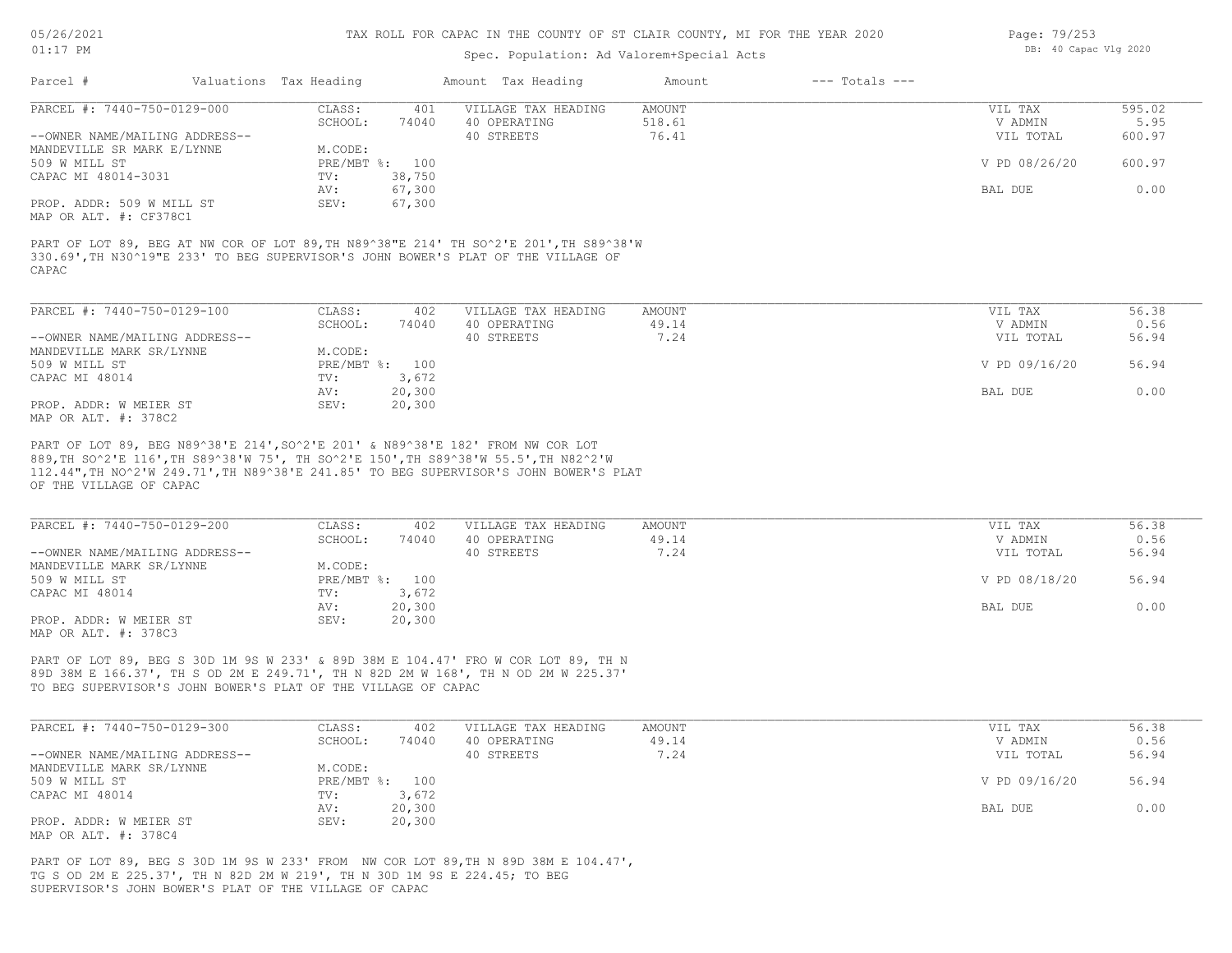### Spec. Population: Ad Valorem+Special Acts

| Page: 80/253 |                       |  |
|--------------|-----------------------|--|
|              | DB: 40 Capac Vlg 2020 |  |

| Parcel #                       | Valuations Tax Heading |        | Amount Tax Heading  | Amount | $---$ Totals $---$ |               |        |
|--------------------------------|------------------------|--------|---------------------|--------|--------------------|---------------|--------|
| PARCEL #: 7440-750-0130-000    | CLASS:                 | 401    | VILLAGE TAX HEADING | AMOUNT |                    | VIL TAX       | 478.47 |
|                                | SCHOOL:                | 74040  | 40 OPERATING        | 417.03 |                    | V ADMIN       | 4.78   |
| --OWNER NAME/MAILING ADDRESS-- |                        |        | 40 STREETS          | 61.44  |                    | VIL TOTAL     | 483.25 |
| SCHAEFER SUE/JOHN              | M.CODE:                | COREL  |                     |        |                    |               |        |
| 501 W MILL ST                  | $PRE/MBT$ %:           | 100    |                     |        |                    | V PD 09/17/20 | 483.25 |
| CAPAC MI 48014-3031            | TV:                    | 31,160 |                     |        |                    |               |        |
|                                | AV:                    | 52,200 |                     |        |                    | BAL DUE       | 0.00   |
| PROP. ADDR: 501 W MILL ST      | SEV:                   | 52,200 |                     |        |                    |               |        |
|                                |                        |        |                     |        |                    |               |        |

MAP OR ALT. #: CF378D

SEC 21, 22, 27 & 28 T7N R13E E100 FT OF N 150 FT OF LOT 89 SUPERVISOR JOHN BOWERS PLAT OF THE VILLAGE OF CAPAC

| PARCEL #: 7440-750-0131-000    | CLASS:     | 401    | VILLAGE TAX HEADING | AMOUNT | VIL TAX       | 457.49 |
|--------------------------------|------------|--------|---------------------|--------|---------------|--------|
|                                | SCHOOL:    | 74040  | 40 OPERATING        | 398.74 | V ADMIN       | 4.57   |
| --OWNER NAME/MAILING ADDRESS-- |            |        | 40 STREETS          | 58.75  | VIL TOTAL     | 462.06 |
| CHAVARRIA PETE G JR            | M.CODE:    | COREL  |                     |        |               |        |
| BUWALDA ANGELA                 | PRE/MBT %: |        |                     |        | V PD 09/17/20 | 462.06 |
| 111 S MATTESON ST              | TV:        | 29,793 |                     |        |               |        |
| CAPAC MI 48014                 | AV:        | 46,700 |                     |        | BAL DUE       | 0.00   |
|                                | SEV:       | 46,700 |                     |        |               |        |
| PROP. ADDR: 111 S MATTESON ST  |            |        |                     |        |               |        |

MAP OR ALT. #: CF379

R13E LOT 90 SUPERVISOR JOHN BOWERS PLAT OF THE VILLAGE OF CAPAC SEC 21, 22, 27 & 28 T7N

| PARCEL #: 7440-750-0133-000    | CLASS:     | 704   | VILLAGE TAX HEADING | AMOUNT | VIL TAX   | 0.00 |
|--------------------------------|------------|-------|---------------------|--------|-----------|------|
|                                | SCHOOL:    | 74040 | 40 OPERATING        | 0.00   | V ADMIN   | 0.00 |
| --OWNER NAME/MAILING ADDRESS-- |            |       | 40 STREETS          | 0.00   | VIL TOTAL | 0.00 |
| CAPAC COMMUNITY SCHOOL DIST    | M.CODE:    |       |                     |        |           |      |
| 403 N GLASSFORD ST             | PRE/MBT %: |       |                     |        | BAL DUE   | 0.00 |
| CAPAC MI 48014                 | TV:        |       |                     |        |           |      |
|                                | AV:        |       |                     |        |           |      |
| PROP. ADDR: W MEIER ST         | SEV:       |       |                     |        |           |      |
| $\frac{1}{2}$                  |            |       |                     |        |           |      |

 $\_$  , and the state of the state of the state of the state of the state of the state of the state of the state of the state of the state of the state of the state of the state of the state of the state of the state of the

MAP OR ALT. #: CF380A

OF POPPS SUBDIVSION SUPERVISOR JOHN BOWER'S PLAT OF THE VILLAGE OF CAPAC S89ª58'36"W 410',TH S60ªW 225',TH SE'LY ALG E LINE OF MILLER-WALKER DRAIN TO N LINE & EXC THAT PART S & E OF A LINE, BEG S0ª33'50"E 324.21' FROM NE COR LOT 91,TH LOT 91 EXC S 499.82' OF THAT PART LYING E OF WALKER DRAIN & EXC KENWOOD SUBDIVISION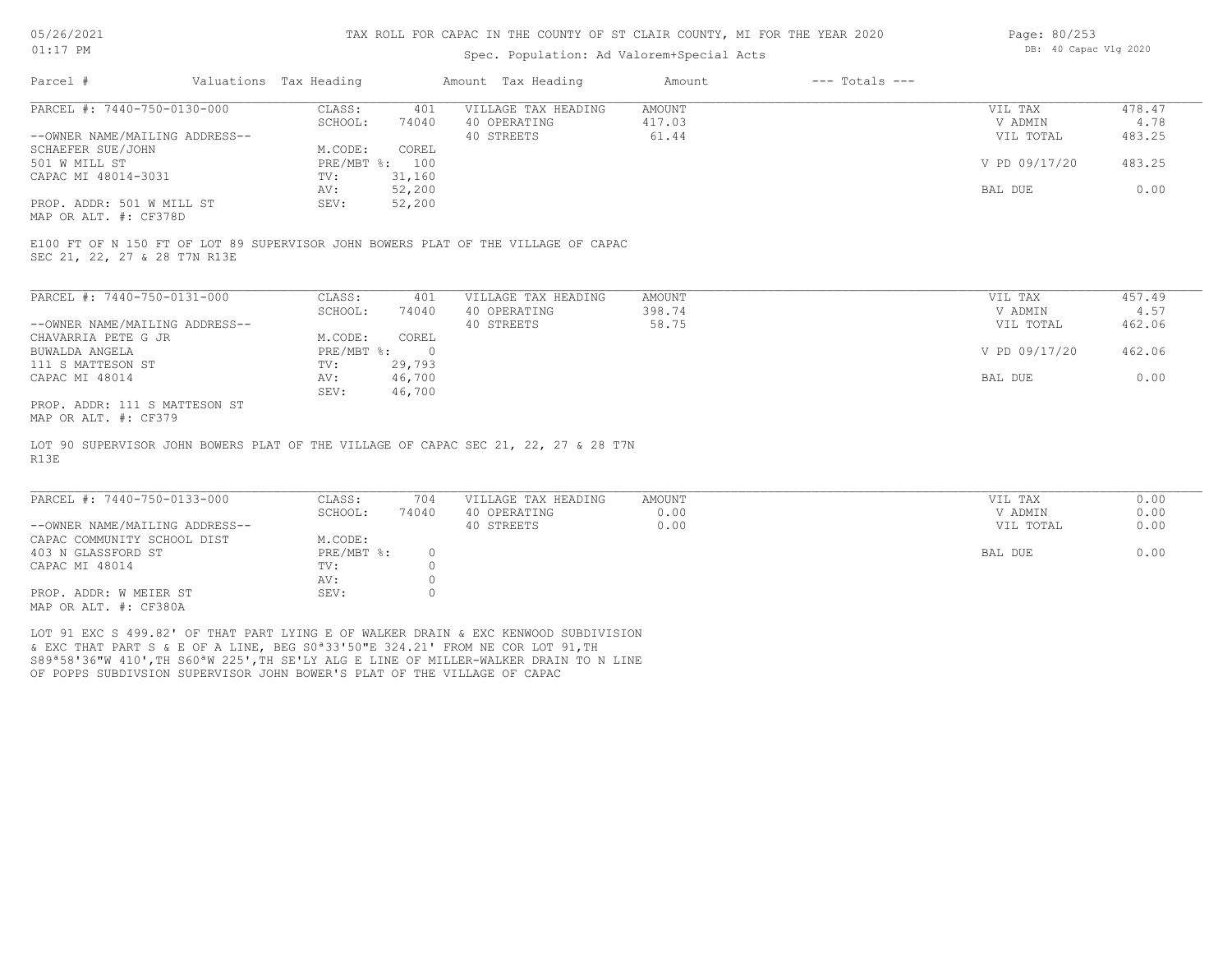### Spec. Population: Ad Valorem+Special Acts

| Parcel #                       | Valuations Tax Heading |         | Amount Tax Heading  | Amount   | $---$ Totals $---$ |               |          |
|--------------------------------|------------------------|---------|---------------------|----------|--------------------|---------------|----------|
| PARCEL #: 7440-750-0133-100    | CLASS:                 | 201     | VILLAGE TAX HEADING | AMOUNT   |                    | VIL TAX       | 3,490.35 |
|                                | SCHOOL:                | 74040   | 40 OPERATING        | 3,042.12 |                    | V ADMIN       | 34.90    |
| --OWNER NAME/MAILING ADDRESS-- |                        |         | 40 STREETS          | 448.23   |                    | VIL TOTAL     | 3,525.25 |
| MATTESON STREET APT'S CO       | M.CODE:                |         |                     |          |                    |               |          |
| MTH MANAGEMENT COMPANY         | PRE/MBT %:             |         |                     |          |                    | V PD 09/02/20 | 3,525.25 |
| 3100 WEST RD BLDG.2 STE 203    | TV:                    | 227,301 |                     |          |                    |               |          |
| EAST LANSING MI 48823          | AV:                    | 380,800 |                     |          |                    | BAL DUE       | 0.00     |
|                                | SEV:                   | 380,800 |                     |          |                    |               |          |
| PROP. ADDR: 130 N MATTESON ST  |                        |         |                     |          |                    |               |          |
|                                |                        |         |                     |          |                    |               |          |

MAP OR ALT. #: CF380B

OF THE VILLAGE OF CAPAC 33',TH N89ª39'14"E 229.66',TH N0ª33'50"E 287' TO BEG SUPERVISOR JOHN BOWER'S PLAT SUBDIVISION,TH S89ª36'41"E 310.23' TO NE COR LOT 2 POPPS SUBDIVISION,TH N0ª23'30"W S60ªW 225',TH SE'LY ALG E LINE OF MILLER-WALKER DRAIN TO N LINE OF POPPS THAT PART OF LOT 91, BEG S0ª33'50"E 324.21' FROM NE COR, TH S89ª58'36"W 410',TH

| PARCEL #: 7440-750-0134-000    | CLASS:     | 703   | VILLAGE TAX HEADING | AMOUNT | VIL TAX   | 0.00 |
|--------------------------------|------------|-------|---------------------|--------|-----------|------|
|                                | SCHOOL:    | 74040 | 40 OPERATING        | 0.00   | V ADMIN   | 0.00 |
| --OWNER NAME/MAILING ADDRESS-- |            |       | 40 STREETS          | 0.00   | VIL TOTAL | 0.00 |
| VILLAGE OF CAPAC               | M.CODE:    |       |                     |        |           |      |
|                                | PRE/MBT %: |       |                     |        | BAL DUE   | 0.00 |
| PROP. ADDR: W MEIER ST         | TV:        |       |                     |        |           |      |
| MAP OR ALT. #: CF380C          | AV:        |       |                     |        |           |      |
|                                | SEV:       |       |                     |        |           |      |

JOHN BOWERS PLAT OF THE VILLAGE OF CAPAC SEC 21, 22, 27 & 28 T7N R13E E60 FT OF THAT PART OF S 499.82 FT OF LOT 91 LYING E OF WALKER DRAIN. SUPERVISOR

| PARCEL #: 7440-750-0137-000                                   | CLASS:     | 704   | VILLAGE TAX HEADING | AMOUNT | VIL TAX   | 0.00 |
|---------------------------------------------------------------|------------|-------|---------------------|--------|-----------|------|
|                                                               | SCHOOL:    | 74040 | 40 OPERATING        | 0.00   | V ADMIN   | 0.00 |
| --OWNER NAME/MAILING ADDRESS--                                |            |       | 40 STREETS          | 0.00   | VIL TOTAL | 0.00 |
| CAPAC COMMUNITY SCHOOL                                        | M.CODE:    |       |                     |        |           |      |
| 403 N GLASSFORD ST                                            | PRE/MBT %: |       |                     |        | BAL DUE   | 0.00 |
| CAPAC MI 48014-3016                                           | TV:        |       |                     |        |           |      |
|                                                               | AV:        |       |                     |        |           |      |
| PROP. ADDR: 403 N GLASSFORD STREET<br>MAP OR ALT. #: CF381A/B | SEV:       |       |                     |        |           |      |

SUPERVISOR JOHN BOWERS PLAT OF THE VILLAGE OF CAPAC FT & EXC N 358.5 FT OF W 716.18' OF E 1472' & EXC S 135' OF N 670' OF E 150' LOT 92 EXC W 6 AC & EXC N 360 FT OF E 755.82 FT & EXC S 175 FT OF N 535 FT OF E 150

| PARCEL #: 7440-750-0137-100        | CLASS:  | 401            | VILLAGE TAX HEADING | AMOUNT | VIL TAX       | 595.39 |
|------------------------------------|---------|----------------|---------------------|--------|---------------|--------|
|                                    | SCHOOL: | 74040          | 40 OPERATING        | 518.93 | V ADMIN       | 5.95   |
| --OWNER NAME/MAILING ADDRESS--     |         |                | 40 STREETS          | 76.46  | VIL TOTAL     | 601.34 |
| HACKELBERG ROGER/LORI              | M.CODE: | COREL          |                     |        |               |        |
| 309 N GLASSFORD ST                 |         | PRE/MBT %: 100 |                     |        | V PD 09/17/20 | 601.34 |
| CAPAC MI 48014-3014                | TV:     | 38,774         |                     |        |               |        |
|                                    | AV:     | 65,800         |                     |        | BAL DUE       | 0.00   |
| PROP. ADDR: 309 N GLASSFORD STREET | SEV:    | 65,800         |                     |        |               |        |
| MAP OR ALT. #: CF381F              |         |                |                     |        |               |        |

CAPAC S135' OF N 670' OF E 150' OF LOT 92 SUPERVISOR JOHN BOWERS PLAT OF THE VILLAGE OF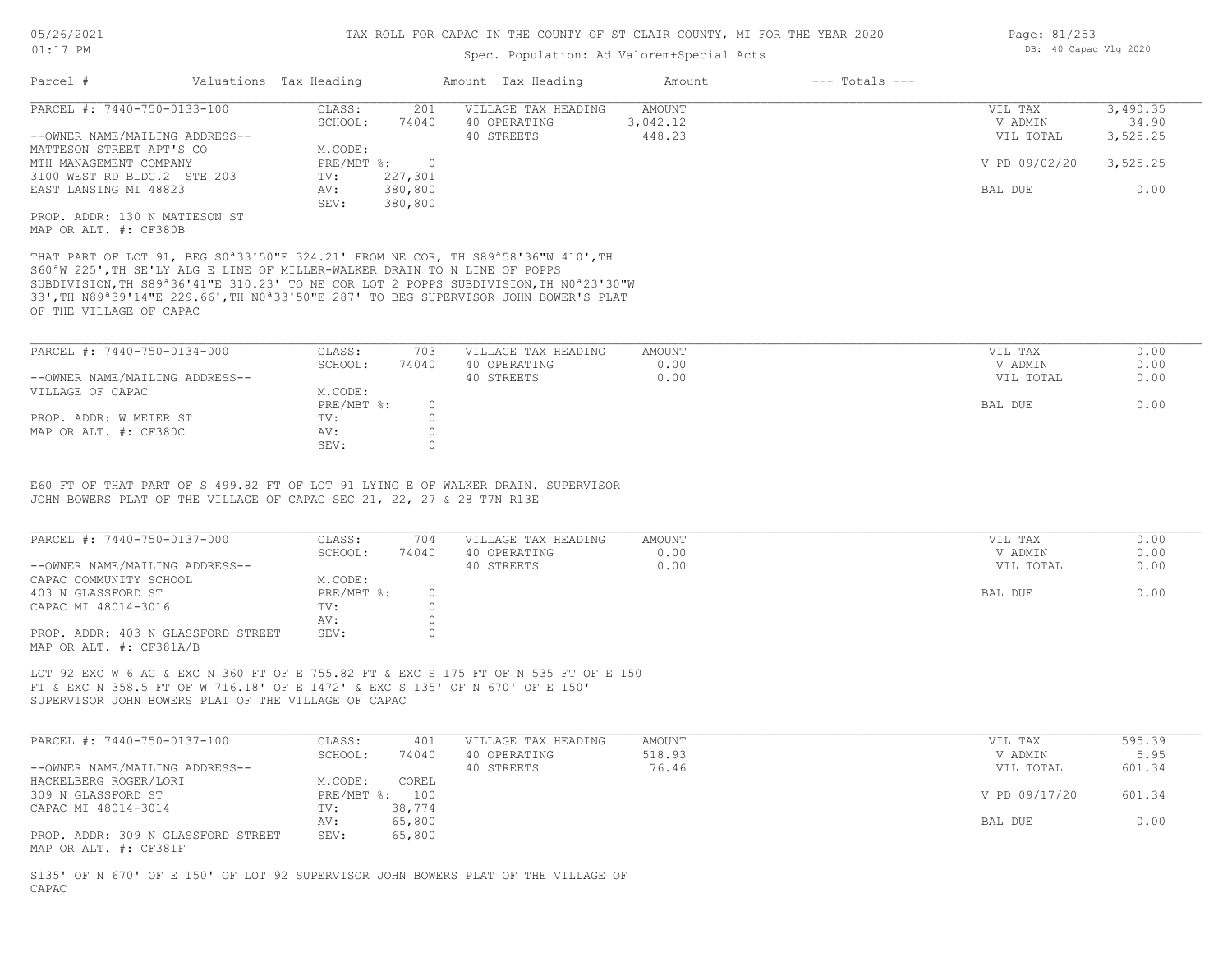| 05/26/2021 |  |
|------------|--|
| 01:17      |  |

| Page: 82/253 |                       |  |
|--------------|-----------------------|--|
|              | DB: 40 Capac Vlg 2020 |  |

| Valuations Tax Heading                                                                                                                                 |                                                           |                                                   |                           |                                 |                          |
|--------------------------------------------------------------------------------------------------------------------------------------------------------|-----------------------------------------------------------|---------------------------------------------------|---------------------------|---------------------------------|--------------------------|
| PARCEL #: 7440-750-0138-000<br>--OWNER NAME/MAILING ADDRESS--                                                                                          | CLASS:<br>401<br>SCHOOL:<br>74040                         | VILLAGE TAX HEADING<br>40 OPERATING<br>40 STREETS | AMOUNT<br>364.90<br>53.76 | VIL TAX<br>V ADMIN<br>VIL TOTAL | 418.66<br>4.18<br>422.84 |
| OROSCO FRANCES/CHRISTINA<br>319 GLASSFORD ST<br>CAPAC MI 48014                                                                                         | M.CODE:<br>00LSB<br>PRE/MBT %: 100<br>TV:<br>27,265       |                                                   |                           | V PD 08/26/20                   | 422.84                   |
| PROP. ADDR: 319 N GLASSFORD STREET                                                                                                                     | 45,400<br>AV:<br>45,400<br>SEV:                           |                                                   |                           | BAL DUE                         | 0.00                     |
| MAP OR ALT. #: CF381C                                                                                                                                  |                                                           |                                                   |                           |                                 |                          |
| S75 FT OF N 435 FT OF E 150 FT OF LOT 92 SUPERVISOR JOHN BOWERS PLAT OF THE VILLAGE<br>OF CAPAC                                                        |                                                           |                                                   |                           |                                 |                          |
| PARCEL #: 7440-750-0139-000                                                                                                                            | CLASS:<br>401<br>SCHOOL:<br>74040                         | VILLAGE TAX HEADING<br>40 OPERATING               | AMOUNT<br>844.89          | VIL TAX<br>V ADMIN              | 969.38<br>9.69           |
| --OWNER NAME/MAILING ADDRESS--<br>ROSS DAVID J                                                                                                         | M.CODE:<br>COREL                                          | 40 STREETS                                        | 124.49                    | VIL TOTAL                       | 979.07                   |
| 317 N GLASSFORD ST<br>CAPAC MI 48014-3014                                                                                                              | PRE/MBT %: 100<br>63,129<br>TV:                           |                                                   |                           | V PD 09/17/20                   | 979.07                   |
| PROP. ADDR: 317 N GLASSFORD STREET                                                                                                                     | 77,800<br>AV:<br>SEV:<br>77,800                           |                                                   |                           | BAL DUE                         | 0.00                     |
| MAP OR ALT. #: CF381D<br>S100 FT OF N 535 FT OF E 150 FT OF LOT 92 SUPERVISOR JOHN BOWERS PLAT OF THE<br>VILLAGE OF CAPAC SEC 21, 22, 27 & 28 T7N R13E |                                                           |                                                   |                           |                                 |                          |
| PARCEL #: 7440-750-0140-000<br>--OWNER NAME/MAILING ADDRESS--                                                                                          | CLASS:<br>704<br>SCHOOL:<br>74040                         | VILLAGE TAX HEADING<br>40 OPERATING<br>40 STREETS | AMOUNT<br>0.00<br>0.00    | VIL TAX<br>V ADMIN<br>VIL TOTAL | 0.00<br>0.00<br>0.00     |
| CAPAC COMMUNITY SCHOOL<br>411 N GLASSFORD ST<br>CAPAC MI 48014-3016                                                                                    | M.CODE:<br>PRE/MBT %:<br>$\overline{0}$<br>TV:<br>$\circ$ |                                                   |                           | BAL DUE                         | 0.00                     |
| PROP. ADDR: 411 N GLASSFORD STREET<br>MAP OR ALT. #: CF381E                                                                                            | $\circ$<br>AV:<br>SEV:<br>$\Omega$                        |                                                   |                           |                                 |                          |
| S75 FT OF N 150 FT OF E 150 FT OF LOT 92 SUPERVISOR JOHN BOWERS PLAT OF THE VILLAGE<br>OF CAPAC SEC 21, 22, 27 & 28 T7N R13E                           |                                                           |                                                   |                           |                                 |                          |
| PARCEL #: 7440-750-0141-000                                                                                                                            | CLASS:<br>703<br>SCHOOL:<br>74040                         | VILLAGE TAX HEADING<br>40 OPERATING               | AMOUNT<br>0.00            | VIL TAX<br>V ADMIN              | 0.00<br>0.00             |
| --OWNER NAME/MAILING ADDRESS--<br>VILLAGE OF CAPAC                                                                                                     | M.CODE:<br>$PRE/MBT$ $\div$<br>$\circ$                    | 40 STREETS                                        | 0.00                      | VIL TOTAL<br>BAL DUE            | 0.00<br>0.00             |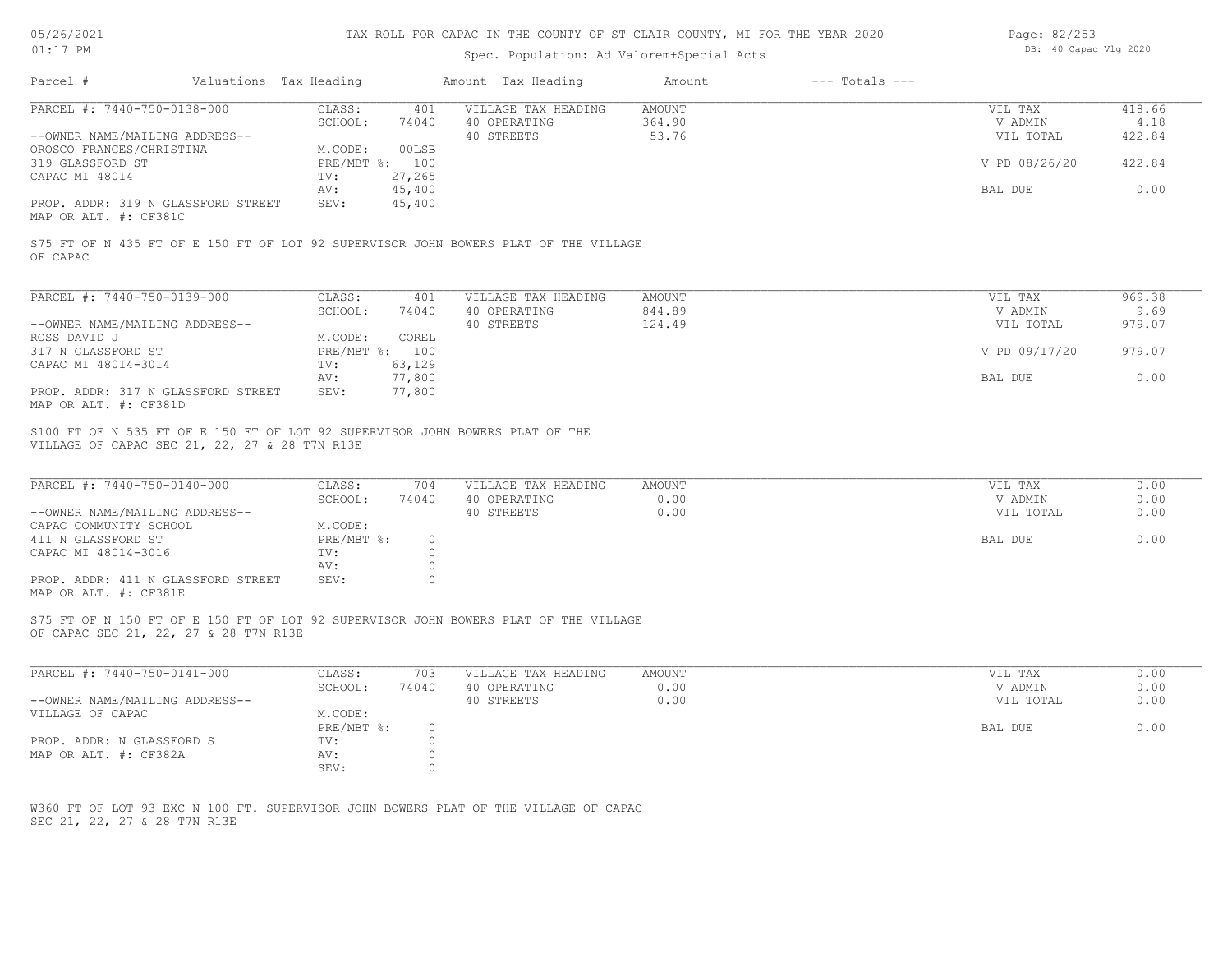### Spec. Population: Ad Valorem+Special Acts

| Parcel #                       |                                    | Valuations Tax Heading |       | Amount Tax Heading  | Amount | $---$ Totals $---$ |           |      |
|--------------------------------|------------------------------------|------------------------|-------|---------------------|--------|--------------------|-----------|------|
| PARCEL #: 7440-750-0142-000    |                                    | CLASS:                 | 704   | VILLAGE TAX HEADING | AMOUNT |                    | VIL TAX   | 0.00 |
|                                |                                    | SCHOOL:                | 74040 | 40 OPERATING        | 0.00   |                    | V ADMIN   | 0.00 |
| --OWNER NAME/MAILING ADDRESS-- |                                    |                        |       | 40 STREETS          | 0.00   |                    | VIL TOTAL | 0.00 |
| CAPAC COMM SCHOOL DIST         |                                    | M.CODE:                |       |                     |        |                    |           |      |
|                                |                                    | PRE/MBT %:             |       |                     |        |                    | BAL DUE   | 0.00 |
|                                | PROP. ADDR: 523 N GLASSFORD STREET | TV:                    |       |                     |        |                    |           |      |
| MAP OR ALT. #: CF382B          |                                    | AV:                    |       |                     |        |                    |           |      |
|                                |                                    | SEV:                   |       |                     |        |                    |           |      |
|                                |                                    |                        |       |                     |        |                    |           |      |

SEC 21, 22, 27 & 28 T7N R13E OF LOT 95 & W 6 AC OF LOT 92 SUPERVISOR JOHN BOWERS PLAT OF THE VILLAGE OF CAPAC 100 FT & EXC W 360 FT OF S 659 FT & W 499.04 FT OF LOT 94 EXC N 66 FT & W 499.04 FT N292.5 FT OF E 1472 FT OF LOT 92 EXC S 75 FT OF N 150 FT OF E 150 FT, LOT 93 EXC N

| PARCEL #: 7440-750-0143-000    | CLASS:     | 705   | VILLAGE TAX HEADING | AMOUNT | VIL TAX   | 0.00 |
|--------------------------------|------------|-------|---------------------|--------|-----------|------|
|                                | SCHOOL:    | 74040 | 40 OPERATING        | 0.00   | V ADMIN   | 0.00 |
| --OWNER NAME/MAILING ADDRESS-- |            |       | 40 STREETS          | 0.00   | VIL TOTAL | 0.00 |
| COUNSEL ON AGING INC.,         | M.CODE:    |       |                     |        |           |      |
| 600 GRAND RIVER AVE            | PRE/MBT %: | O.    |                     |        | BAL DUE   | 0.00 |
| PORT HURON MI 48060            | TV:        |       |                     |        |           |      |
|                                | AV:        |       |                     |        |           |      |
| PROP. ADDR: 585 N MAIN ST      | SEV:       |       |                     |        |           |      |
| MAP OR ALT. #: CF383A          |            |       |                     |        |           |      |

PLAT OF THE VILLAGE OF CAPAC SEC 21, 22, 27 & 28 T7N R13E N246 FT OF LOT 94 LYING E OF BONER SUB, EXC N 46 FT THEREOF. SUPERVISOR JOHN BOWERS

| PARCEL #: 7440-750-0144-000    | CLASS:  | 401            | VILLAGE TAX HEADING | AMOUNT | VIL TAX       | 599.80 |
|--------------------------------|---------|----------------|---------------------|--------|---------------|--------|
|                                | SCHOOL: | 74040          | 40 OPERATING        | 522.78 | V ADMIN       | 5.99   |
| --OWNER NAME/MAILING ADDRESS-- |         |                | 40 STREETS          | 77.02  | VIL TOTAL     | 605.79 |
| LYDICK ARTHUR M                | M.CODE: |                |                     |        |               |        |
| LYDICK PEGGY A                 |         | PRE/MBT %: 100 |                     |        | V PD 09/16/20 | 605.79 |
| 509 N MAIN ST                  | TV:     | 39,061         |                     |        |               |        |
| CAPAC MI 48014-3151            | AV:     | 62,600         |                     |        | BAL DUE       | 0.00   |
|                                | SEV:    | 62,600         |                     |        |               |        |

MAP OR ALT. #: CF383B PROP. ADDR: 509 N MAIN ST

OF THE VILLAGE OF CAPAC SEC 21, 22, 27 & 28 T7N R13E S113.50 FT OF THAT PART OF LOT 94 LYING E OF BONER SUB. SUPERVISOR JOHN BOWERS PLAT

| PARCEL #: 7440-750-0145-000    | CLASS:     | 401    | VILLAGE TAX HEADING | AMOUNT | VIL TAX       | 473.34 |
|--------------------------------|------------|--------|---------------------|--------|---------------|--------|
|                                | SCHOOL:    | 74040  | 40 OPERATING        | 412.56 | V ADMIN       | 4.73   |
| --OWNER NAME/MAILING ADDRESS-- |            |        | 40 STREETS          | 60.78  | VIL TOTAL     | 478.07 |
| WHEELIHAN CHARLES M.           | M.CODE:    |        |                     |        |               |        |
| 14266 IMLAY CITY RD            | PRE/MBT %: |        |                     |        | V PD 07/14/20 | 478.07 |
| CAPAC MI 48014                 | TV:        | 30,826 |                     |        |               |        |
|                                | AV:        | 49,800 |                     |        | BAL DUE       | 0.00   |
| PROP. ADDR: 507 N MAIN ST      | SEV:       | 49,800 |                     |        |               |        |
| MAP OR ALT. #: CF384A          |            |        |                     |        |               |        |

SEC 21, 22, 27 & 28 T7N R13E E160 FT OF N 70 FT OF LOT 95 SUPERVISOR JOHN BOWERS PLAT OF THE VILLAGE OF CAPAC Page: 83/253 DB: 40 Capac Vlg 2020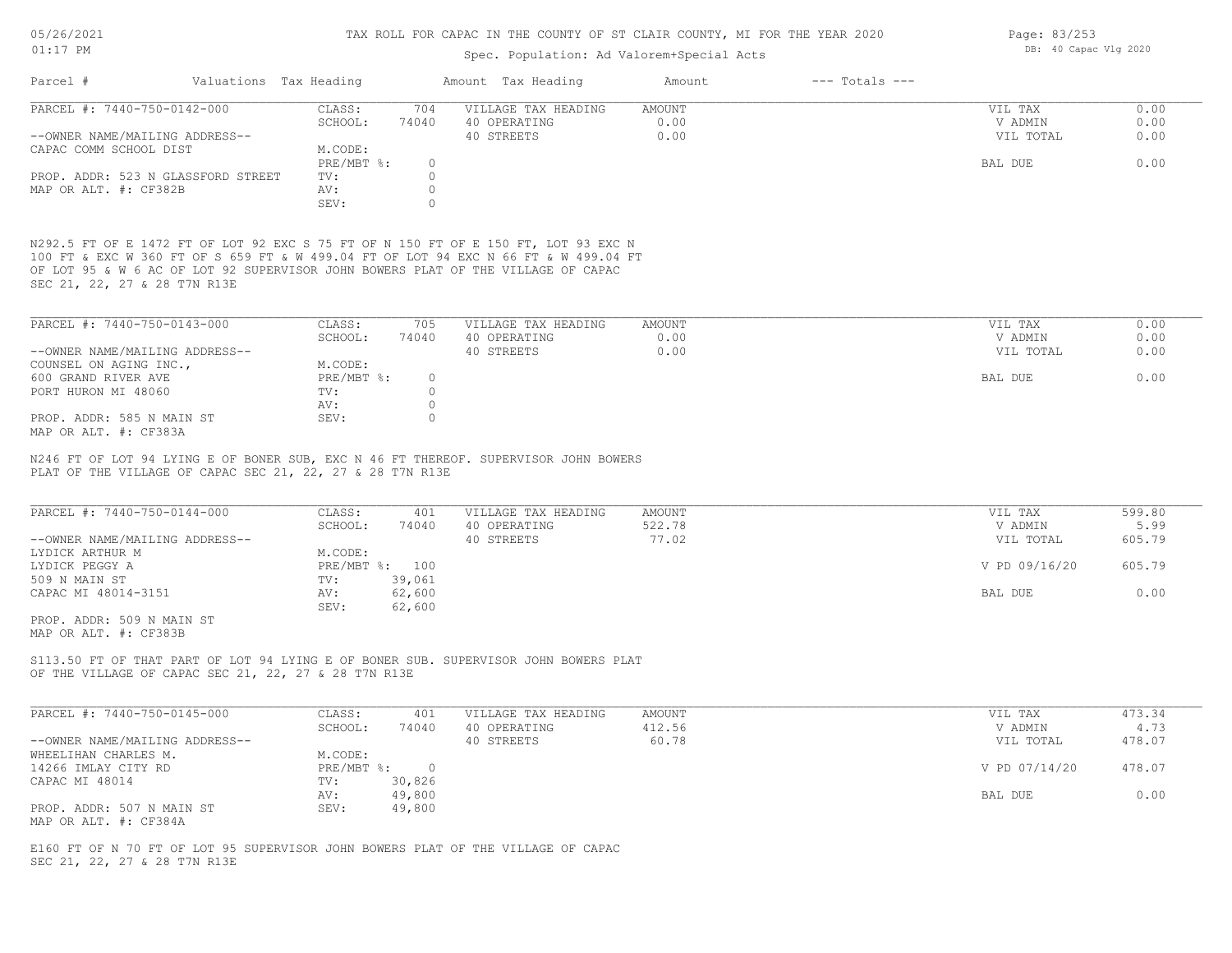### Spec. Population: Ad Valorem+Special Acts

| Page: 84/253 |                       |  |
|--------------|-----------------------|--|
|              | DB: 40 Capac Vlg 2020 |  |

| Parcel #                       | Valuations Tax Heading |        | Amount Tax Heading  | Amount | $---$ Totals $---$ |               |        |
|--------------------------------|------------------------|--------|---------------------|--------|--------------------|---------------|--------|
| PARCEL #: 7440-750-0146-000    | CLASS:                 | 401    | VILLAGE TAX HEADING | AMOUNT |                    | VIL TAX       | 415.25 |
|                                | SCHOOL:                | 74040  | 40 OPERATING        | 361.93 |                    | V ADMIN       | 4.15   |
| --OWNER NAME/MAILING ADDRESS-- |                        |        | 40 STREETS          | 53.32  |                    | VIL TOTAL     | 419.40 |
| LUMBARDO DOUGLAS W.            | M.CODE:                | COREL  |                     |        |                    |               |        |
| 538 N NEEPER ST                | PRE/MBT %: 100         |        |                     |        |                    | V PD 09/17/20 | 419.40 |
| CAPAC MI 48014-3038            | TV:                    | 27,043 |                     |        |                    |               |        |
|                                | AV:                    | 42,900 |                     |        |                    | BAL DUE       | 0.00   |
| PROP. ADDR: 538 N NEEPER ST    | SEV:                   | 42,900 |                     |        |                    |               |        |
|                                |                        |        |                     |        |                    |               |        |

MAP OR ALT. #: CF384B

OF CAPAC SEC 21, 22, 27 & 28 T7N R13E W160 FT OF E 320 FT OF N 70 FT OF LOT 95 SUPERVISOR JOHN BOWERS PLAT OF THE VILLAGE

| PARCEL #: 7440-750-0147-000    | CLASS:     | 703   | VILLAGE TAX HEADING | AMOUNT | VIL TAX   | 0.00 |
|--------------------------------|------------|-------|---------------------|--------|-----------|------|
|                                | SCHOOL:    | 74040 | 40 OPERATING        | J.OO   | V ADMIN   | 0.00 |
| --OWNER NAME/MAILING ADDRESS-- |            |       | 40 STREETS          | 0.00   | VIL TOTAL | 0.00 |
| STREETS-VILLAGE OF CAPAC       | M.CODE:    |       |                     |        |           |      |
|                                | PRE/MBT %: |       |                     |        | BAL DUE   | 0.00 |
| PROP. ADDR: W PARK ST          | TV:        |       |                     |        |           |      |
| MAP OR ALT. #: CF385A/B        | AV:        |       |                     |        |           |      |
|                                | SEV:       |       |                     |        |           |      |

SUPERVISOR JOHN BOWERS PLAT OF THE VILLAGE OF CAPAC SEC 21, 22, 27 & 28 T7N R13E LOTS 94 & 95 EXC N 46 FT THEREOF. ALSO N 46 FT OF LOT 94 & N 100 FT OF LOT 93 150 FT OF N 66 FT OF LOT 97, & W 66 FT OF LOTS 96 & 97, & E 66 FT OF W 565.04 FT OF LOT 97 & W 66 FT OF E 216 FT OF LOTS 96 & 97 & E 66 FT OF W 941.04 FT OF LOT 95 & E S66 FT OF N 358.5 FT OF E 1472 FT OF LOT 92 & N 50 FT OF E 320 FT OF W 386 FT OF

| PARCEL #: 7440-750-0148-000        | CLASS:  | 401            | VILLAGE TAX HEADING | AMOUNT | VIL TAX       | 874.97 |
|------------------------------------|---------|----------------|---------------------|--------|---------------|--------|
|                                    | SCHOOL: | 74040          | 40 OPERATING        | 762.61 | V ADMIN       | 8.74   |
| --OWNER NAME/MAILING ADDRESS--     |         |                | 40 STREETS          | 112.36 | VIL TOTAL     | 883.71 |
| BRUGGEN JANNA VAN                  | M.CODE: |                |                     |        |               |        |
| 530 N GLASSFORD STREET             |         | PRE/MBT %: 100 |                     |        | V PD 09/17/20 | 883.71 |
| CAPAC MI 48014-3015                | TV:     | 56,981         |                     |        |               |        |
|                                    | AV:     | 92,000         |                     |        | BAL DUE       | 0.00   |
| PROP. ADDR: 530 N GLASSFORD STREET | SEV:    | 92,000         |                     |        |               |        |
| MAP OR ALT. #: CF385C              |         |                |                     |        |               |        |

VILLAGE OF CAPAC E160' OF W 725.04' OF N 146.64' OF LOT 95 SUPERVISOR JOHN BOWERS PLAT OF THE

| PARCEL #: 7440-750-0148-250                                 | CLASS:  | 401            | VILLAGE TAX HEADING | AMOUNT | VIL TAX       | 738.23 |
|-------------------------------------------------------------|---------|----------------|---------------------|--------|---------------|--------|
|                                                             | SCHOOL: | 74040          | 40 OPERATING        | 643.43 | V ADMIN       | 7.38   |
| --OWNER NAME/MAILING ADDRESS--                              |         |                | 40 STREETS          | 94.80  | VIL TOTAL     | 745.61 |
| MORALES JUAN J                                              | M.CODE: | COREL          |                     |        |               |        |
| 480 N GLASSFORD ST                                          |         | PRE/MBT %: 100 |                     |        | V PD 09/17/20 | 745.61 |
| CAPAC MI 48014-3015                                         | TV:     | 48,076         |                     |        |               |        |
|                                                             | AV:     | 86,900         |                     |        | BAL DUE       | 0.00   |
| PROP. ADDR: 480 N GLASSFORD STREET<br>MAP OR ALT. #: CF385F | SEV:    | 86,900         |                     |        |               |        |

THE VILLAGE OF CAPAC S82' OF N 228.64' OF E 160' OF W 725.04' OF LOT 95 SUPERVISOR JOHN BOWERS PLAT OF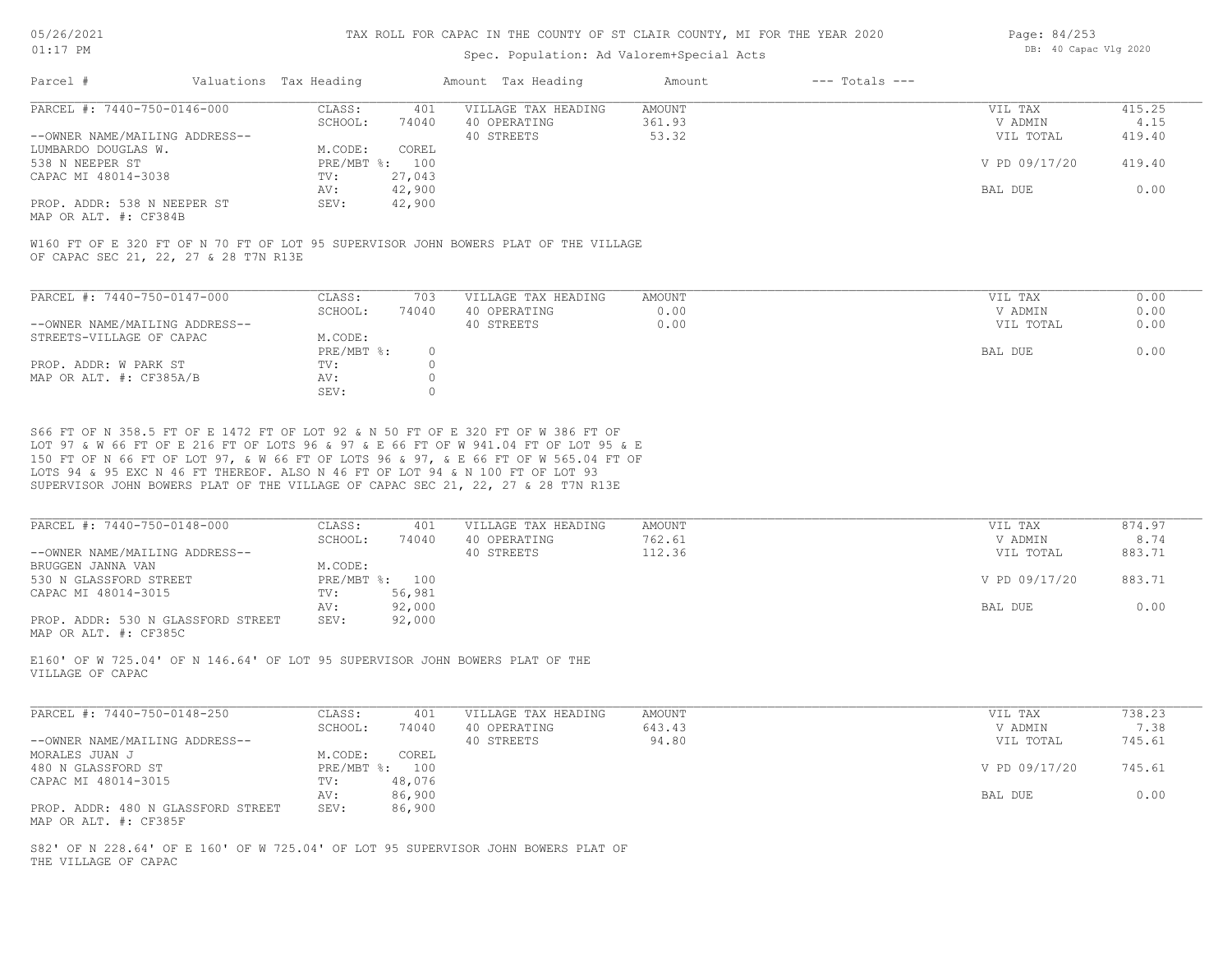### Spec. Population: Ad Valorem+Special Acts

| Parcel #                       | Valuations Tax Heading |        | Amount Tax Heading  | Amount | $---$ Totals $---$ |               |        |
|--------------------------------|------------------------|--------|---------------------|--------|--------------------|---------------|--------|
| PARCEL #: 7440-750-0149-000    | CLASS:                 | 401    | VILLAGE TAX HEADING | AMOUNT |                    | VIL TAX       | 705.74 |
|                                | SCHOOL:                | 74040  | 40 OPERATING        | 615.11 |                    | V ADMIN       | 7.05   |
| --OWNER NAME/MAILING ADDRESS-- |                        |        | 40 STREETS          | 90.63  |                    | VIL TOTAL     | 712.79 |
| DAMS BRENT                     | M.CODE:                | COREL  |                     |        |                    |               |        |
| DAMS MARIA                     | PRE/MBT %: 100         |        |                     |        |                    | V PD 09/17/20 | 712.79 |
| 420 N GLASSFORD ST             | TV:                    | 45,960 |                     |        |                    |               |        |
| CAPAC MI 48014                 | AV:                    | 72,500 |                     |        |                    | BAL DUE       | 0.00   |
|                                | SEV:                   | 72,500 |                     |        |                    |               |        |
|                                |                        |        |                     |        |                    |               |        |

MAP OR ALT. #: CF385D PROP. ADDR: 420 N GLASSFORD STREET

PLAT OF THE VILLAGE OF CAPAC SEC 21, 22, 27 & 28 T7N R13E E160 FT OF W 725.04 FT OF LOT 95 EXC N 228.64 FT THEREOF. SUPERVISOR JOHN BOWERS

| PARCEL #: 7440-750-0150-000    | CLASS:     | 401    | VILLAGE TAX HEADING | AMOUNT | VIL TAX       | 800.54 |
|--------------------------------|------------|--------|---------------------|--------|---------------|--------|
|                                | SCHOOL:    | 74040  | 40 OPERATING        | 697.74 | V ADMIN       | 8.00   |
| --OWNER NAME/MAILING ADDRESS-- |            |        | 40 STREETS          | 102.80 | VIL TOTAL     | 808.54 |
| ARGYRIS COURTNEY               | M.CODE:    | COREL  |                     |        |               |        |
| 505 N MAIN ST                  | PRE/MBT %: | 100    |                     |        | V PD 09/17/20 | 808.54 |
| CAPAC MI 48014-3151            | TV:        | 52,134 |                     |        |               |        |
|                                | AV:        | 78,000 |                     |        | BAL DUE       | 0.00   |
| PROP. ADDR: 505 N MAIN ST      | SEV:       | 78,000 |                     |        |               |        |
| MAP OR ALT. #: CF385E          |            |        |                     |        |               |        |

THE VILLAGE OF CAPAC E320' OF S 84.5' ADJ LOT 104 ON N OF LOT 95 EXC W 150' SUPV JOHN BOWER'S PLAT OF

| PARCEL #: 7440-750-0150-250    | CLASS:     | 401    | VILLAGE TAX HEADING | AMOUNT | VIL TAX   | 116.15 |
|--------------------------------|------------|--------|---------------------|--------|-----------|--------|
|                                | SCHOOL:    | 74040  | 40 OPERATING        | 101.24 | V ADMIN   | 1.16   |
| --OWNER NAME/MAILING ADDRESS-- |            |        | 40 STREETS          | 14.91  | VIL TOTAL | 117.31 |
| NEMECEK JOSHUA J               | M.CODE:    |        |                     |        |           |        |
| 208 E CHURCH ST                | PRE/MBT %: |        |                     |        | BAL DUE   | 117.31 |
| CAPAC MI 48014                 | TV:        | 7,565  |                     |        |           |        |
|                                | AV:        | 23,300 |                     |        |           |        |
| PROP. ADDR: 424 N NEEPER ST    | SEV:       | 23,300 |                     |        |           |        |
| MAP OR ALT. #: CF385G          |            |        |                     |        |           |        |

 $\_$  , and the state of the state of the state of the state of the state of the state of the state of the state of the state of the state of the state of the state of the state of the state of the state of the state of the

VILLAGE OF CAPAC QC 1742/745 05/20/98 W150' OF E 320' OF S 84.5' ADJ LOT 104 ON N OF LOT 95 SUPV JOHN BOWER'S PLAT OF THE

| PARCEL #: 7440-750-0151-000    | CLASS:  | 401            | VILLAGE TAX HEADING | AMOUNT | VIL TAX       | 541.71 |
|--------------------------------|---------|----------------|---------------------|--------|---------------|--------|
|                                | SCHOOL: | 74040          | 40 OPERATING        | 472.15 | V ADMIN       | 5.41   |
| --OWNER NAME/MAILING ADDRESS-- |         |                | 40 STREETS          | 69.56  | VIL TOTAL     | 547.12 |
| SEIDLER JO LOUISE              | M.CODE: |                |                     |        |               |        |
| SEIDLER ELIZABETH L            |         | PRE/MBT %: 100 |                     |        | V PD 07/29/20 | 547.12 |
| 400 N NEEPER ST P.O. BOX 40    | TV:     | 35,278         |                     |        |               |        |
| CAPAC MI 48014-3039            | AV:     | 57,800         |                     |        | BAL DUE       | 0.00   |
|                                | SEV:    | 57,800         |                     |        |               |        |
| PROP. ADDR: 400 N NEEPER ST    |         |                |                     |        |               |        |
| MAP OR ALT. #: CF386A1         |         |                |                     |        |               |        |

THE VILLAGE OF CAPAC SEC 21, 22, 27 & 28 T7N R13E W75 FT OF E 150 FT OF LOT 96 EXC N 146.5 FT THEREOF SUPERVISOR JOHN BOWERS PLAT OF Page: 85/253 DB: 40 Capac Vlg 2020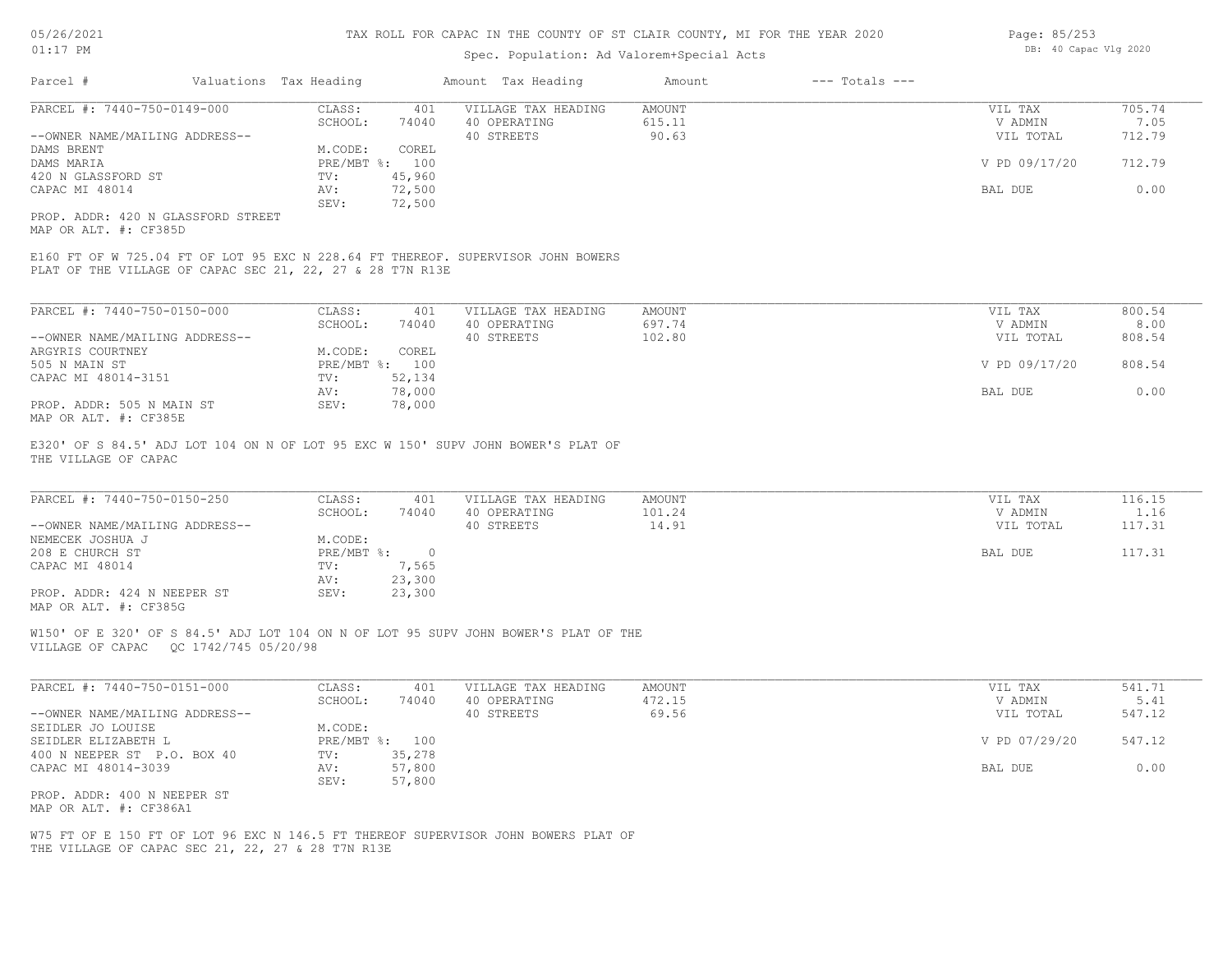### Spec. Population: Ad Valorem+Special Acts

| Page: 86/253 |                       |  |
|--------------|-----------------------|--|
|              | DB: 40 Capac Vlg 2020 |  |

| Parcel #                       | Valuations Tax Heading |        | Amount Tax Heading  | Amount | $---$ Totals $---$ |               |        |
|--------------------------------|------------------------|--------|---------------------|--------|--------------------|---------------|--------|
| PARCEL #: 7440-750-0152-000    | CLASS:                 | 401    | VILLAGE TAX HEADING | AMOUNT |                    | VIL TAX       | 504.93 |
|                                | SCHOOL:                | 74040  | 40 OPERATING        | 440.09 |                    | V ADMIN       | 5.04   |
| --OWNER NAME/MAILING ADDRESS-- |                        |        | 40 STREETS          | 64.84  |                    | VIL TOTAL     | 509.97 |
| KING JEREMY L                  | M.CODE:                |        |                     |        |                    |               |        |
| KING JENNIFER A                | PRE/MBT %: 100         |        |                     |        |                    | V PD 09/09/20 | 509.97 |
| 8570 E IMLAY CITY RD           | TV:                    | 32,883 |                     |        |                    |               |        |
| IMLAY CITY MI 48444-9461       | AV:                    | 51,500 |                     |        |                    | BAL DUE       | 0.00   |
|                                | SEV:                   | 51,500 |                     |        |                    |               |        |
| PROP. ADDR: 410 N NEEPER ST    |                        |        |                     |        |                    |               |        |

MAP OR ALT. #: CF386A2

N146.50' OF E 150' OF LOT 96 SUPERVISOR JOHN BOWERS PLAT OF THE VILLAGE OF CAPAC

| PARCEL #: 7440-750-0153-000                                                   | CLASS:     | 401    | VILLAGE TAX HEADING | AMOUNT | VIL TAX       | 628.83 |
|-------------------------------------------------------------------------------|------------|--------|---------------------|--------|---------------|--------|
|                                                                               | SCHOOL:    | 74040  | 40 OPERATING        | 548.08 | V ADMIN       | 6.28   |
| --OWNER NAME/MAILING ADDRESS--                                                |            |        | 40 STREETS          | 80.75  | VIL TOTAL     | 635.11 |
| AXT STEVEN W                                                                  | M.CODE:    | COREL  |                     |        |               |        |
| 115 KEMPF COURT                                                               | PRE/MBT %: | 100    |                     |        | V PD 09/17/20 | 635.11 |
| CAPAC MI 48014                                                                | TV:        | 40,952 |                     |        |               |        |
|                                                                               | AV:        | 70,700 |                     |        | BAL DUE       | 0.00   |
| PROP. ADDR: 115 W KEMPF COURT<br>$\cdots$ $\cdots$ $\cdots$ $\cdots$ $\cdots$ | SEV:       | 70,700 |                     |        |               |        |

MAP OR ALT. #: CF86B

SEC 21, 22, 27 & 28 T7N R13E S146 FT OF E 75 FT OF LOT 96 SUPERVISOR JOHN BOWERS PLAT OF THE VILLAGE OF CAPAC

| PARCEL #: 7440-750-0154-000    | CLASS:     | 401    | VILLAGE TAX HEADING | AMOUNT | VIL TAX       | 700.17 |
|--------------------------------|------------|--------|---------------------|--------|---------------|--------|
|                                | SCHOOL:    | 74040  | 40 OPERATING        | 610.26 | V ADMIN       | 7.00   |
| --OWNER NAME/MAILING ADDRESS-- |            |        | 40 STREETS          | 89.91  | VIL TOTAL     | 707.17 |
| DCH RENOVATIONS                | M.CODE:    |        |                     |        |               |        |
| 401 N NEEPER ST                | PRE/MBT %: |        |                     |        | V PD 08/19/20 | 707.17 |
| CAPAC MI 48014-3041            | TV:        | 45,598 |                     |        |               |        |
|                                | AV:        | 54,900 |                     |        | BAL DUE       | 0.00   |
| PROP. ADDR: 401 N NEEPER ST    | SEV:       | 54,900 |                     |        |               |        |
|                                |            |        |                     |        |               |        |

MAP OR ALT. #: CF386C

OF CAPAC SEC 21, 22, 27 & 28 T7N R13E W170 FT OF E 386 FT OF S 60 FT OF LOT 96 SUPERVISOR JOHN BOWERS PLAT OF THE VILLAGE

| PARCEL #: 7440-750-0155-000    | CLASS:       | 401    | VILLAGE TAX HEADING | AMOUNT | VIL TAX   | 745.08 |
|--------------------------------|--------------|--------|---------------------|--------|-----------|--------|
|                                | SCHOOL:      | 74040  | 40 OPERATING        | 649.40 | V ADMIN   | 7.45   |
| --OWNER NAME/MAILING ADDRESS-- |              |        | 40 STREETS          | 95.68  | VIL TOTAL | 752.53 |
| GWISDALLA ANNETTE M            | M.CODE:      |        |                     |        |           |        |
| 405 N NEEPER ST                | $PRE/MBT$ %: | 100    |                     |        | BAL DUE   | 752.53 |
| CAPAC MI 48014                 | TV:          | 48,522 |                     |        |           |        |
|                                | AV:          | 73,900 |                     |        |           |        |
| PROP. ADDR: 405 N NEEPER ST    | SEV:         | 73,900 |                     |        |           |        |
| MAP OR ALT. #: CF386D/F        |              |        |                     |        |           |        |

 $\_$  , and the state of the state of the state of the state of the state of the state of the state of the state of the state of the state of the state of the state of the state of the state of the state of the state of the

OF CAPAC SEC 21, 22, 27 & 28 T7N R13E 60 FT & EX N 110.5 FT OF SAID W 20 FT. SUPERVISOR JOHN BOWERS PLAT OF THE VILLAGE N122 FT OF S 182 FT OF W 150 FT OF E 366 FT & W 20 FT OF E 386 FT OF LOT 96 EXC S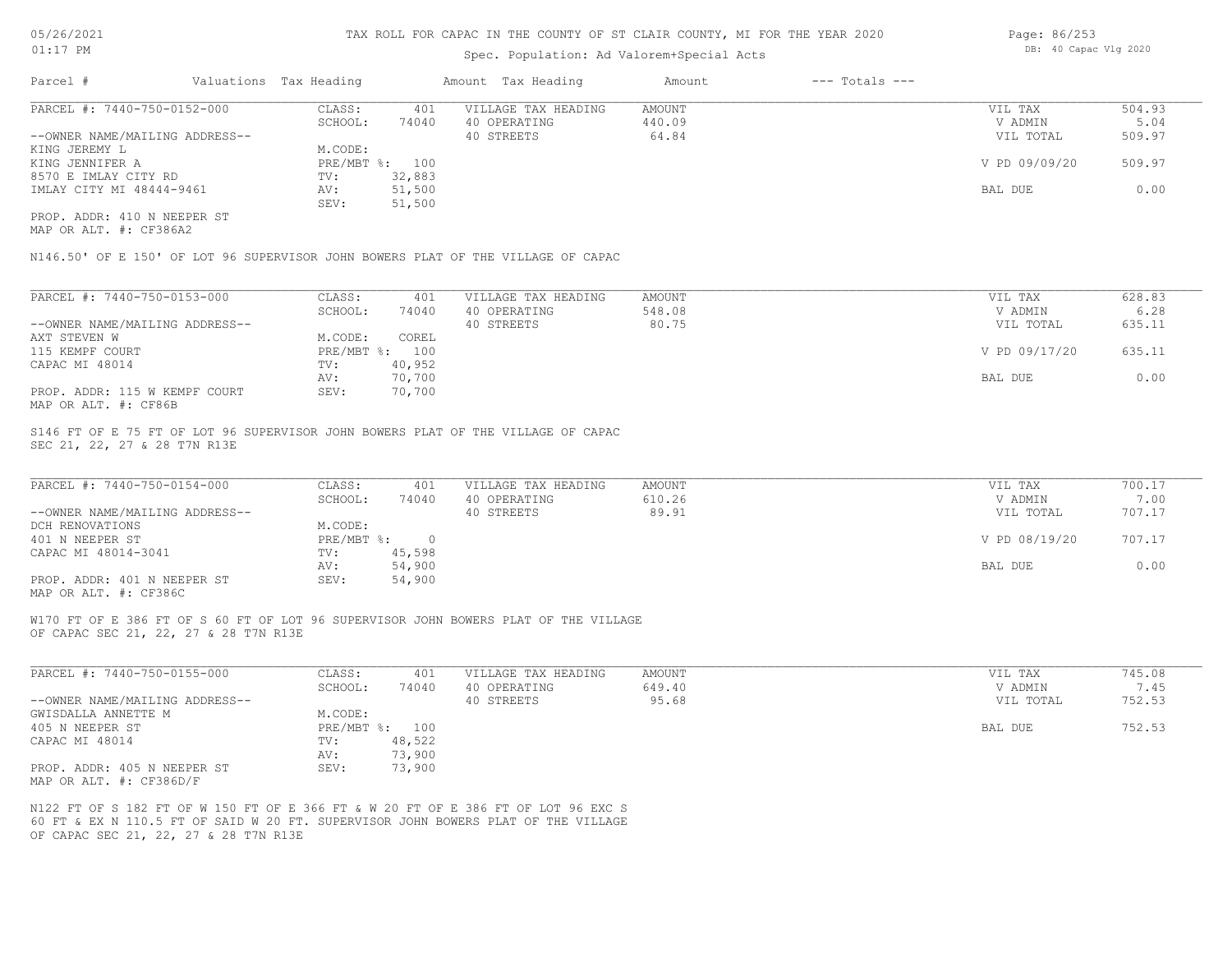| Page: 87/253 |                       |  |
|--------------|-----------------------|--|
|              | DB: 40 Capac Vlg 2020 |  |

|                                                                                                                                                                                        | Valuations Tax Heading  |                  | Amount Tax Heading                                | Amount                           | $---$ Totals $---$ |                                 |                          |
|----------------------------------------------------------------------------------------------------------------------------------------------------------------------------------------|-------------------------|------------------|---------------------------------------------------|----------------------------------|--------------------|---------------------------------|--------------------------|
| PARCEL #: 7440-750-0156-000                                                                                                                                                            | CLASS:                  | 401              | VILLAGE TAX HEADING                               | AMOUNT                           |                    | VIL TAX                         | 692.11                   |
| --OWNER NAME/MAILING ADDRESS--                                                                                                                                                         | SCHOOL:                 | 74040            | 40 OPERATING<br>40 STREETS                        | 603.23<br>88.88                  |                    | V ADMIN<br>VIL TOTAL            | 6.92<br>699.03           |
| OCONNOR BETTY J                                                                                                                                                                        | M.CODE:                 |                  |                                                   |                                  |                    |                                 |                          |
| 411 N NEEPER ST                                                                                                                                                                        | PRE/MBT %: 100          |                  |                                                   |                                  |                    | V PD 09/09/20                   | 699.03                   |
| CAPAC MI 48014-3041                                                                                                                                                                    | TV:                     | 45,072           |                                                   |                                  |                    |                                 |                          |
|                                                                                                                                                                                        | AV:                     | 68,700           |                                                   |                                  |                    | BAL DUE                         | 0.00                     |
| PROP. ADDR: 411 N NEEPER ST<br>MAP OR ALT. #: CF386G/H                                                                                                                                 | SEV:                    | 68,700           |                                                   |                                  |                    |                                 |                          |
| W150 FT OF E 366 FT OF LOT 96 EXC S 182 FT THEREOF & N 110.5 FT OF W 20 FT OF E 386<br>FT OF LOT 96 SUPERVISOR JOHN BOWERS PLAT OF THE VILLAGE OF CAPAC SEC 21, 22 27 & 28<br>T7N R13E |                         |                  |                                                   |                                  |                    |                                 |                          |
| PARCEL #: 7440-750-0157-000                                                                                                                                                            | CLASS:                  | 401              | VILLAGE TAX HEADING                               | AMOUNT                           |                    | VIL TAX                         | 583.65                   |
|                                                                                                                                                                                        | SCHOOL:                 | 74040            | 40 OPERATING                                      | 508.70                           |                    | V ADMIN                         | 5.83                     |
| --OWNER NAME/MAILING ADDRESS--                                                                                                                                                         |                         |                  | 40 STREETS                                        | 74.95                            |                    | VIL TOTAL                       | 589.48                   |
| MCDERMOTT LOGAN                                                                                                                                                                        | M.CODE:                 | COREL            |                                                   |                                  |                    |                                 |                          |
| MCDERMOTT KATHERINE<br>408 N GLASSFORD STREET                                                                                                                                          | PRE/MBT %: 100<br>TV:   | 38,009           |                                                   |                                  |                    | V PD 09/17/20                   | 589.48                   |
| CAPAC MI 48014                                                                                                                                                                         | AV:                     | 63,300           |                                                   |                                  |                    | BAL DUE                         | 0.00                     |
|                                                                                                                                                                                        | SEV:                    | 63,300           |                                                   |                                  |                    |                                 |                          |
| PROP. ADDR: 408 N GLASSFORD STREET<br>MAP OR ALT. #: CF386I                                                                                                                            |                         |                  |                                                   |                                  |                    |                                 |                          |
| PARCEL #: 7440-750-0158-000<br>--OWNER NAME/MAILING ADDRESS--                                                                                                                          | CLASS:<br>SCHOOL:       | 401<br>74040     | VILLAGE TAX HEADING<br>40 OPERATING<br>40 STREETS | <b>AMOUNT</b><br>540.67<br>79.66 |                    | VIL TAX<br>V ADMIN<br>VIL TOTAL | 620.33<br>6.20<br>626.53 |
| BAKER DEWAYNE D                                                                                                                                                                        | M.CODE:                 |                  |                                                   |                                  |                    |                                 |                          |
| 402 N GLASSFORD ST                                                                                                                                                                     | PRE/MBT %: 100          |                  |                                                   |                                  |                    | V PD 07/14/20                   | 626.53                   |
| CAPAC MI 48014-3015                                                                                                                                                                    | TV:<br>AV:              | 40,398<br>67,600 |                                                   |                                  |                    | BAL DUE                         | 0.00                     |
| PROP. ADDR: 402 N GLASSFORD STREET                                                                                                                                                     | SEV:                    | 67,600           |                                                   |                                  |                    |                                 |                          |
|                                                                                                                                                                                        |                         |                  |                                                   |                                  |                    |                                 |                          |
| MAP OR ALT. #: CF386J<br>E150 FT OF W 216 FT OF LOT 96 EXC N 200 FT. SUPERVISOR JOHN BOWERS PLAT OF THE<br>VILLAGE OF CAPAC SEC 21, 22, 27 & 28 T7N R13E                               |                         |                  |                                                   |                                  |                    |                                 |                          |
| PARCEL #: 7440-750-0159-000                                                                                                                                                            | CLASS:                  | 401              | VILLAGE TAX HEADING                               | AMOUNT                           |                    | VIL TAX                         | 565.14                   |
|                                                                                                                                                                                        | SCHOOL:                 | 74040            | 40 OPERATING                                      | 492.57                           |                    | V ADMIN                         | 5.65                     |
|                                                                                                                                                                                        |                         |                  | 40 STREETS                                        | 72.57                            |                    | VIL TOTAL                       | 570.79                   |
|                                                                                                                                                                                        | M.CODE:<br>PRE/MBT %: 0 |                  |                                                   |                                  |                    |                                 |                          |
|                                                                                                                                                                                        | TV:                     | 36,804           |                                                   |                                  |                    | V PD 09/02/20                   | 570.79                   |
|                                                                                                                                                                                        | AV:                     | 59,700           |                                                   |                                  |                    | BAL DUE                         | 0.00                     |
| --OWNER NAME/MAILING ADDRESS--<br>CROMAS MARK F/LUCY M<br>2447 S SUMERS RD                                                                                                             | SEV:                    | 59,700           |                                                   |                                  |                    |                                 |                          |
| IMLAY CITY MI 48444<br>PROP. ADDR: 416 N GLASSFORD STREET<br>MAP OR ALT. #: CF386K<br>N100 FT OF E 150 FT OF W 216 FT OF LOT 96 SUPERVISOR JOHN BOWERS PLAT OF THE                     |                         |                  |                                                   |                                  |                    |                                 |                          |
| VILLAGE OF CAPAC SEC 21, 22, 27 & 28 T7N R13E                                                                                                                                          |                         |                  |                                                   |                                  |                    |                                 |                          |
|                                                                                                                                                                                        |                         |                  |                                                   |                                  |                    |                                 |                          |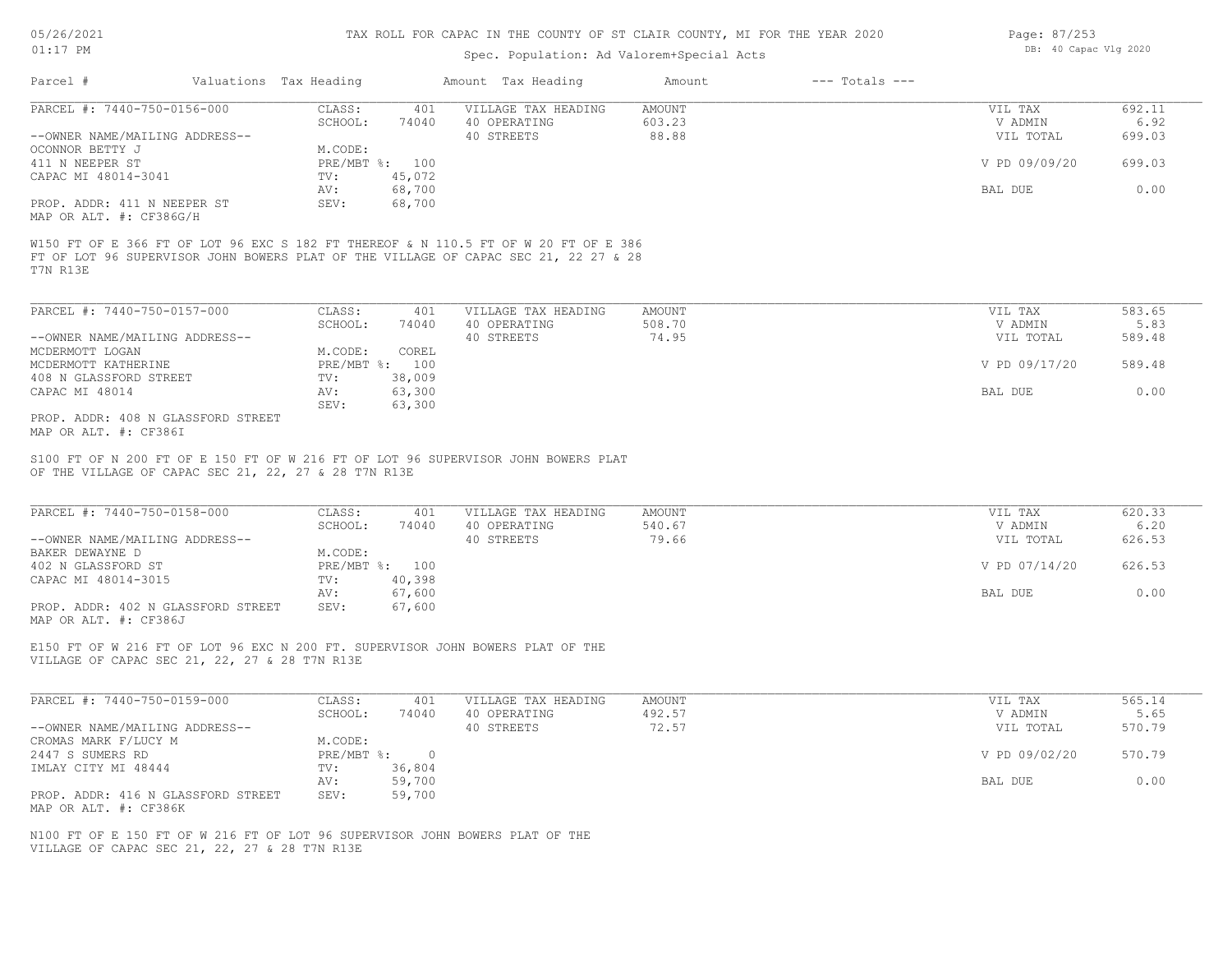### Spec. Population: Ad Valorem+Special Acts

| Parcel #                        | Valuations Tax Heading |        | Amount Tax Heading  | Amount | $---$ Totals $---$ |               |        |
|---------------------------------|------------------------|--------|---------------------|--------|--------------------|---------------|--------|
| PARCEL #: 7440-750-0160-000     | CLASS:                 | 401    | VILLAGE TAX HEADING | AMOUNT |                    | VIL TAX       | 627.42 |
|                                 | SCHOOL:                | 74040  | 40 OPERATING        | 546.85 |                    | V ADMIN       | 6.27   |
| --OWNER NAME/MAILING ADDRESS--  |                        |        | 40 STREETS          | 80.57  |                    | VIL TOTAL     | 633.69 |
| ROBINS MICHAEL                  | M.CODE:                | COREL  |                     |        |                    |               |        |
| ROBINS BARBARA, ZARNA JESSICA L | PRE/MBT %: 100         |        |                     |        |                    | V PD 09/17/20 | 633.69 |
| 316 N NEEPER ST                 | TV:                    | 40,860 |                     |        |                    |               |        |
| CAPAC MI 48014-3036             | AV:                    | 52,800 |                     |        |                    | BAL DUE       | 0.00   |
|                                 | SEV:                   | 52,800 |                     |        |                    |               |        |
| PROP. ADDR: 316 N NEEPER ST     |                        |        |                     |        |                    |               |        |

MAP OR ALT. #: CF387A1

SEC 21, 22, 27 & 28 T7N R13E S65 FT OF E 150 FT OF LOT 97 SUPERVISOR JOHN BOWERS PLAT OF THE VILLAGE OF CAPAC

| PARCEL #: 7440-750-0161-000    | CLASS:  | 401            | VILLAGE TAX HEADING | AMOUNT | VIL TAX       | 652.59 |
|--------------------------------|---------|----------------|---------------------|--------|---------------|--------|
|                                | SCHOOL: | 74040          | 40 OPERATING        | 568.79 | V ADMIN       | 6.52   |
| --OWNER NAME/MAILING ADDRESS-- |         |                | 40 STREETS          | 83.80  | VIL TOTAL     | 659.11 |
| LEVERENZ SALLY ANN             | M.CODE: | 00LSB          |                     |        |               |        |
| LEVERENZ GERALD L              |         | PRE/MBT %: 100 |                     |        | V PD 08/26/20 | 659.11 |
| P.O. BOX 539                   | TV:     | 42,499         |                     |        |               |        |
| CAPAC MI 48014-3036            | AV:     | 69,100         |                     |        | BAL DUE       | 0.00   |
|                                | SEV:    | 69,100         |                     |        |               |        |
| PROP. ADDR: 320 N NEEPER ST    |         |                |                     |        |               |        |

MAP OR ALT. #: CF387A2

OF CAPAC SEC 21, 22, 27 & 28 T7N R13E N85 FT OF S 150 FT OF E 150 FT OF LOT 97 SUPERVISOR JOHN BOWERS PLAT OF THE VILLAGE

| PARCEL #: 7440-750-0162-000    | CLASS:  | 401            | VILLAGE TAX HEADING | AMOUNT | VIL TAX       | 551.95 |
|--------------------------------|---------|----------------|---------------------|--------|---------------|--------|
|                                | SCHOOL: | 74040          | 40 OPERATING        | 481.07 | V ADMIN       | 5.51   |
| --OWNER NAME/MAILING ADDRESS-- |         |                | 40 STREETS          | 70.88  | VIL TOTAL     | 557.46 |
| GRONE STEVEN                   | M.CODE: | COREL          |                     |        |               |        |
| GRONE MICHELLE                 |         | PRE/MBT %: 100 |                     |        | V PD 09/17/20 | 557.46 |
| 313 N NEEPER ST                | TV:     | 35,945         |                     |        |               |        |
| CAPAC MI 48014                 | AV:     | 58,500         |                     |        | BAL DUE       | 0.00   |
|                                | SEV:    | 58,500         |                     |        |               |        |

MAP OR ALT. #: CF387B PROP. ADDR: 313 N NEEPER ST

OF CAPAC SEC 21, 22, 27 & 28 T7N R13E QC 1796/970 08/27/98 S75 FT OF W 150 FT OF E 366 FT OF LOT 97 SUPERVISOR JOHN BOWERS PLAT OF THE VILLAGE

| PARCEL #: 7440-750-0163-000        | CLASS:  | 401            | VILLAGE TAX HEADING | AMOUNT | VIL TAX       | 589.55 |
|------------------------------------|---------|----------------|---------------------|--------|---------------|--------|
|                                    | SCHOOL: | 74040          | 40 OPERATING        | 513.84 | V ADMIN       | 5.89   |
| --OWNER NAME/MAILING ADDRESS--     |         |                | 40 STREETS          | 75.71  | VIL TOTAL     | 595.44 |
| WHEELER THOMAS A                   | M.CODE: |                |                     |        |               |        |
| 320 N GLASSFORD STREET             |         | PRE/MBT %: 100 |                     |        | V PD 09/09/20 | 595.44 |
| CAPAC, MI 48014                    | TV:     | 38,393         |                     |        |               |        |
|                                    | AV:     | 62,300         |                     |        | BAL DUE       | 0.00   |
| PROP. ADDR: 320 N GLASSFORD STREET | SEV:    | 62,300         |                     |        |               |        |
| MAP OR ALT. #: CF387D/F            |         |                |                     |        |               |        |

THE VILLAGE OF CAPAC SEC 21, 22, 27 & 28 T7N R13E S91 FT OF N 141 FT OF W 170 FT OF E 536 FT OF LOT 97 SUPERVISOR JOHN BOWERS PLAT OF Page: 88/253 DB: 40 Capac Vlg 2020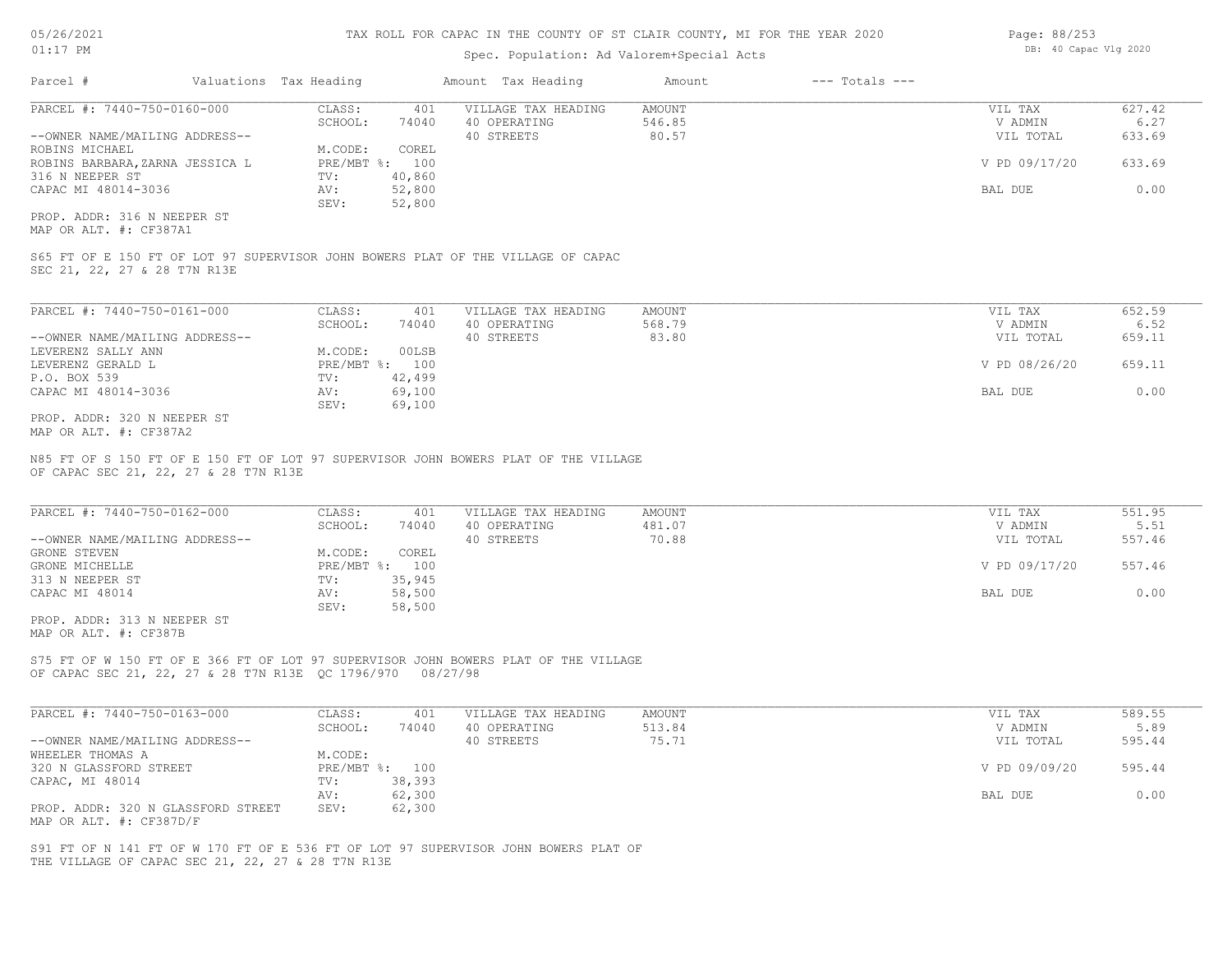| 05/26/2021 |  |
|------------|--|
| 01:17      |  |

| Page: 89/253 |                       |  |
|--------------|-----------------------|--|
|              | DB: 40 Capac Vlg 2020 |  |

| Parcel #<br>Valuations Tax Heading                                                                                                        |                |        | Amount Tax Heading  | Amount        | $---$ Totals $---$ |               |        |
|-------------------------------------------------------------------------------------------------------------------------------------------|----------------|--------|---------------------|---------------|--------------------|---------------|--------|
| PARCEL #: 7440-750-0164-000                                                                                                               | CLASS:         | 401    | VILLAGE TAX HEADING | AMOUNT        |                    | VIL TAX       | 690.40 |
|                                                                                                                                           | SCHOOL:        | 74040  | 40 OPERATING        | 601.74        |                    | V ADMIN       | 6.90   |
| --OWNER NAME/MAILING ADDRESS--                                                                                                            |                |        | 40 STREETS          | 88.66         |                    | VIL TOTAL     | 697.30 |
| LOGAN MATTHEW/TRACY                                                                                                                       | M.CODE:        | COREL  |                     |               |                    |               |        |
| 317 N NEEPER ST                                                                                                                           | PRE/MBT %: 100 |        |                     |               |                    | V PD 09/17/20 | 697.30 |
| CAPAC MI 48014-3037                                                                                                                       | TV:            | 44,961 |                     |               |                    |               |        |
|                                                                                                                                           | AV:            | 77,700 |                     |               |                    | BAL DUE       | 0.00   |
| PROP. ADDR: 317 N NEEPER ST<br>MAP OR ALT. #: CF387E                                                                                      | SEV:           | 77,700 |                     |               |                    |               |        |
| N 91 FT OF S 166 FT OF W 150 FT OF E 366 FT OF LOT 97 SUPERVISOR JOHN BOWERS PLAT<br>OF THE VILLAGE OF CAPAC SEC 21, 22, 27 & 28 T7N R13E |                |        |                     |               |                    |               |        |
| PARCEL #: 7440-750-0165-000                                                                                                               | CLASS:         | 401    | VILLAGE TAX HEADING | <b>AMOUNT</b> |                    | VIL TAX       | 433.91 |
|                                                                                                                                           | SCHOOL:        | 74040  | 40 OPERATING        | 378.19        |                    | V ADMIN       | 4.33   |
| --OWNER NAME/MAILING ADDRESS--                                                                                                            |                |        | 40 STREETS          | 55.72         |                    | VIL TOTAL     | 438.24 |
| ROBBERSTAD TIMOYHY                                                                                                                        | M.CODE:        |        |                     |               |                    |               |        |
| 1818 N VAN DYKE ROAD                                                                                                                      | PRE/MBT %: 0   |        |                     |               |                    | V PD 09/16/20 | 438.24 |
| IMLAY CITY MI 48444                                                                                                                       | TV:            | 28,258 |                     |               |                    |               |        |
|                                                                                                                                           | AV:            | 46,500 |                     |               |                    | BAL DUE       | 0.00   |
| PROP. ADDR: 316 N GLASSFORD STREET                                                                                                        | SEV:           | 46,500 |                     |               |                    |               |        |
| MAP OR ALT. #: CF387F                                                                                                                     |                |        |                     |               |                    |               |        |
| S75 FT OF W 170 FT OF E 536 FT OF LOT 97 SUPERVISOR JOHN BOWERS PLAT OF THE VILLAGE                                                       |                |        |                     |               |                    |               |        |
| OF CAPAC SEC 21, 22, 27 & 28 T7N R13E                                                                                                     |                |        |                     |               |                    |               |        |
| PARCEL #: 7440-750-0166-000                                                                                                               | CLASS:         | 401    | VILLAGE TAX HEADING | AMOUNT        |                    | VIL TAX       | 447.39 |
|                                                                                                                                           | SCHOOL:        | 74040  | 40 OPERATING        | 389.94        |                    | V ADMIN       | 4.47   |
| --OWNER NAME/MAILING ADDRESS--                                                                                                            |                |        | 40 STREETS          | 57.45         |                    | VIL TOTAL     | 451.86 |
| SHULL WILLIAM T                                                                                                                           | M.CODE:        |        |                     |               |                    |               |        |
| 306 N MAIN ST                                                                                                                             | PRE/MBT %: 0   |        |                     |               |                    | BAL DUE       | 451.86 |
| CAPAC MI 48014                                                                                                                            | TV:            | 29,136 |                     |               |                    |               |        |
|                                                                                                                                           | AV:            | 46,600 |                     |               |                    |               |        |
| PROP. ADDR: 401 N MAIN ST<br>MAP OR ALT. #: CF388                                                                                         | SEV:           | 46,600 |                     |               |                    |               |        |
| LOT 98 SUPERVISOR JOHN BOWERS PLAT OF THE VILLAGE OF CAPAC SEC 21, 22, 27 & 28 T7N<br>R13E                                                |                |        |                     |               |                    |               |        |
| PARCEL #: 7440-750-0167-000                                                                                                               | CLASS:         | 401    | VILLAGE TAX HEADING | <b>AMOUNT</b> |                    | VIL TAX       | 487.03 |
|                                                                                                                                           | SCHOOL:        | 74040  | 40 OPERATING        | 424.49        |                    | V ADMIN       | 4.87   |
| --OWNER NAME/MAILING ADDRESS--                                                                                                            |                |        | 40 STREETS          | 62.54         |                    | VIL TOTAL     | 491.90 |
| ROBERTS CAROL                                                                                                                             | M.CODE:        | COREL  |                     |               |                    |               |        |
| 405 N MAIN ST                                                                                                                             | PRE/MBT %: 100 |        |                     |               |                    | V PD 09/17/20 | 491.90 |
| CAPAC MI 48014-3149                                                                                                                       | TV:            | 31,717 |                     |               |                    |               |        |
|                                                                                                                                           | AV:            | 52,300 |                     |               |                    | BAL DUE       | 0.00   |
| PROP. ADDR: 405 N MAIN ST<br>MAP OR ALT. #: CF389                                                                                         | SEV:           | 52,300 |                     |               |                    |               |        |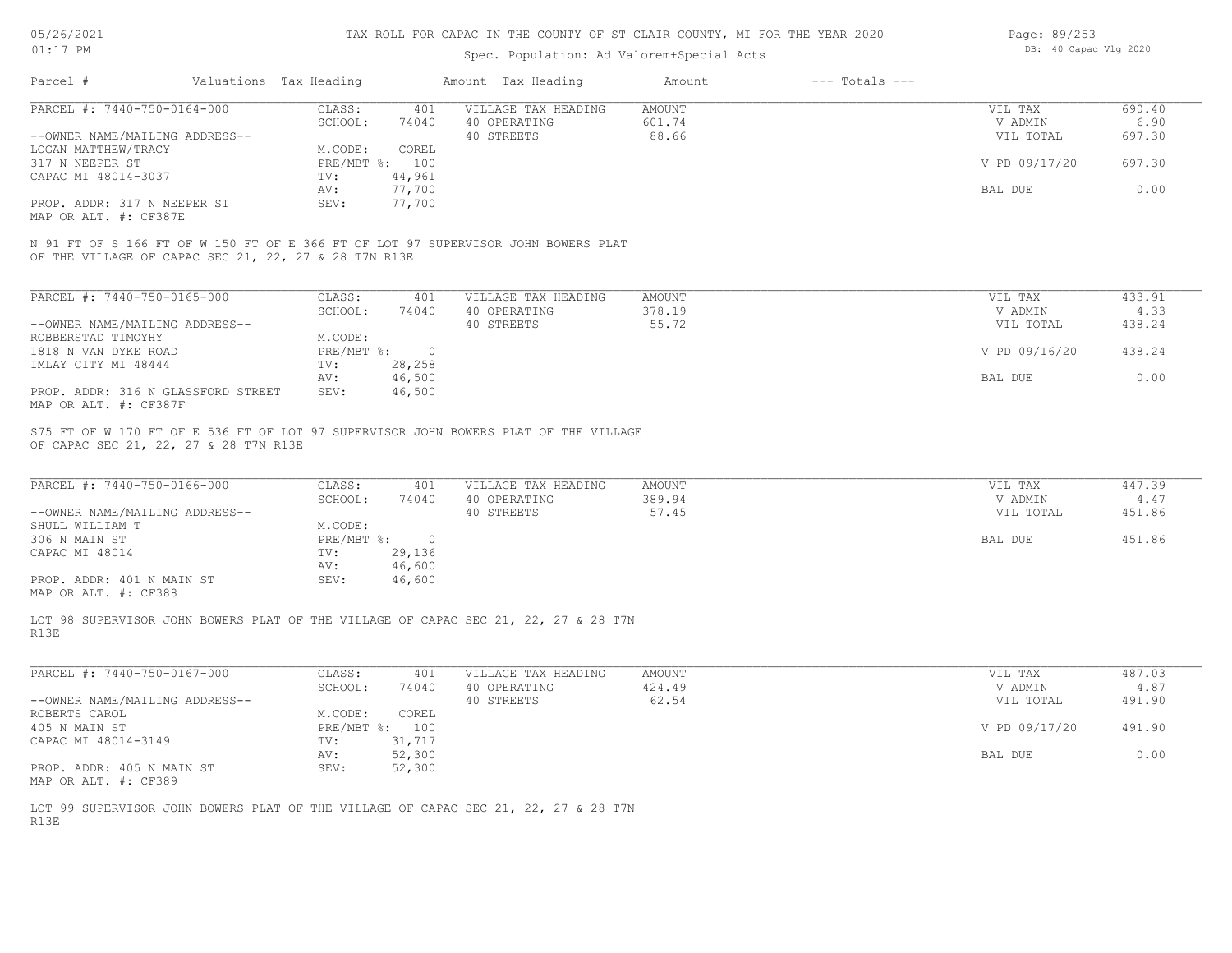| 05/26/2021 |  |
|------------|--|
| 01:17      |  |

# Spec. Population: Ad Valorem+Special Acts

Page: 90/253 DB: 40 Capac Vlg 2020

| Parcel #                                                                                                                                           | Valuations Tax Heading                      | Amount Tax Heading         | Amount          | $---$ Totals $---$ |                      |                |
|----------------------------------------------------------------------------------------------------------------------------------------------------|---------------------------------------------|----------------------------|-----------------|--------------------|----------------------|----------------|
| PARCEL #: 7440-750-0168-000                                                                                                                        | CLASS:<br>401                               | VILLAGE TAX HEADING        | AMOUNT          |                    | VIL TAX              | 536.42         |
| --OWNER NAME/MAILING ADDRESS--                                                                                                                     | SCHOOL:<br>74040                            | 40 OPERATING<br>40 STREETS | 467.54<br>68.88 |                    | V ADMIN<br>VIL TOTAL | 5.36<br>541.78 |
| DAVIS WILLIAM N JR                                                                                                                                 | M.CODE:<br>00LSB                            |                            |                 |                    |                      |                |
| 681 HOLMES RD                                                                                                                                      | $PRE/MBT$ $\frac{1}{6}$ :<br>$\overline{0}$ |                            |                 |                    | V PD 07/16/20        | 541.78         |
| ALLENTON MI 48002                                                                                                                                  | 34,934<br>TV:                               |                            |                 |                    |                      |                |
|                                                                                                                                                    | 55,100<br>AV:                               |                            |                 |                    | BAL DUE              | 0.00           |
| PROP. ADDR: 407 N MAIN ST<br>MAP OR ALT. #: CF390                                                                                                  | 55,100<br>SEV:                              |                            |                 |                    |                      |                |
| LOT 100 SUPERVISOR JOHN BOWERS PLAT OF THE VILLAGE OF CAPAC SEC 21, 22, 27 & 28 T7N<br>R13E                                                        |                                             |                            |                 |                    |                      |                |
|                                                                                                                                                    |                                             |                            |                 |                    |                      |                |
| PARCEL #: 7440-750-0169-000                                                                                                                        | CLASS:<br>401                               | VILLAGE TAX HEADING        | AMOUNT          |                    | VIL TAX              | 637.36         |
|                                                                                                                                                    | SCHOOL:<br>74040                            | 40 OPERATING               | 555.51          |                    | V ADMIN              | 6.37           |
| --OWNER NAME/MAILING ADDRESS--                                                                                                                     |                                             | 40 STREETS                 | 81.85           |                    | VIL TOTAL            | 643.73         |
| FRANCKOWIAK GERARD L                                                                                                                               | M.CODE:                                     |                            |                 |                    |                      |                |
| FRANCKOWIAK LINDA R<br>13881 BURT RD                                                                                                               | $PRE/MBT$ $\div$ 0<br>TV:<br>41,507         |                            |                 |                    | V PD 09/16/20        | 643.73         |
| ALLENTON MI 48002                                                                                                                                  | 97,400<br>AV:                               |                            |                 |                    | BAL DUE              | 0.00           |
|                                                                                                                                                    | 97,400<br>SEV:                              |                            |                 |                    |                      |                |
| PROP. ADDR: 409 N MAIN ST<br>MAP OR ALT. #:                                                                                                        |                                             |                            |                 |                    |                      |                |
| LOT 101 SUPERVISOR JOHN BOWERS PLAT OF THE VILLAGE OF CAPAC                                                                                        |                                             |                            |                 |                    |                      |                |
|                                                                                                                                                    |                                             |                            |                 |                    |                      |                |
| PARCEL #: 7440-750-0170-000                                                                                                                        | CLASS:<br>401                               | VILLAGE TAX HEADING        | AMOUNT          |                    | VIL TAX              | 1,240.73       |
|                                                                                                                                                    | SCHOOL:<br>74040                            | 40 OPERATING               | 1,081.40        |                    | V ADMIN              | 12.40          |
| --OWNER NAME/MAILING ADDRESS--                                                                                                                     |                                             | 40 STREETS                 | 159.33          |                    | VIL TOTAL            | 1,253.13       |
| ATKINSON KRYSTAL                                                                                                                                   | M.CODE:<br>COREL                            |                            |                 |                    |                      |                |
| 413 N MAIN<br>CAPAC MI 48014                                                                                                                       | PRE/MBT %: 100<br>80,800<br>TV:             |                            |                 |                    | V PD 09/17/20        | 1,253.13       |
|                                                                                                                                                    | 80,800<br>AV:                               |                            |                 |                    | BAL DUE              | 0.00           |
| PROP. ADDR: 413 N MAIN ST                                                                                                                          | SEV:<br>80,800                              |                            |                 |                    |                      |                |
| MAP OR ALT. #: CF392A                                                                                                                              |                                             |                            |                 |                    |                      |                |
| LOT 102 EXC W 140 FT. SUPERVISOR JOHN BOWERS PLAT OF THE VILLAGE OF CAPAC SEC 21,                                                                  |                                             |                            |                 |                    |                      |                |
| 22, 27 & 28 T7N R13E                                                                                                                               |                                             |                            |                 |                    |                      |                |
| PARCEL #: 7440-750-0171-000                                                                                                                        | CLASS:<br>401                               | VILLAGE TAX HEADING        | AMOUNT          |                    | VIL TAX              | 792.91         |
|                                                                                                                                                    | SCHOOL:<br>74040                            | 40 OPERATING               | 691.09          |                    | V ADMIN              | 7.92           |
| --OWNER NAME/MAILING ADDRESS--<br>BUZZELL SCOTT E                                                                                                  | M.CODE:                                     | 40 STREETS                 | 101.82          |                    | VIL TOTAL            | 800.83         |
| BUZZELL JANET M                                                                                                                                    | 00WBF<br>PRE/MBT %: 100                     |                            |                 |                    | V PD 09/02/20        | 800.83         |
| 420 N NEEPER ST                                                                                                                                    | TV:<br>51,637                               |                            |                 |                    |                      |                |
| CAPAC MI 48014-3039                                                                                                                                | 84,800<br>AV:                               |                            |                 |                    | BAL DUE              | 0.00           |
|                                                                                                                                                    | SEV:<br>84,800                              |                            |                 |                    |                      |                |
| PROP. ADDR: 420 N NEEPER ST<br>MAP OR ALT. #: CF392B                                                                                               |                                             |                            |                 |                    |                      |                |
|                                                                                                                                                    |                                             |                            |                 |                    |                      |                |
| W140 FT OF LOTS 102 & 103 & E 20 FT OF S 150 FT OF LOT 95 ADJ. SUPERVISOR JOHN<br>BOWERS PLAT OF THE VILLAGE OF CAPAC SEC 21, 22, 27 & 28 T7N R13E |                                             |                            |                 |                    |                      |                |
|                                                                                                                                                    |                                             |                            |                 |                    |                      |                |
|                                                                                                                                                    |                                             |                            |                 |                    |                      |                |
|                                                                                                                                                    |                                             |                            |                 |                    |                      |                |
|                                                                                                                                                    |                                             |                            |                 |                    |                      |                |
|                                                                                                                                                    |                                             |                            |                 |                    |                      |                |
|                                                                                                                                                    |                                             |                            |                 |                    |                      |                |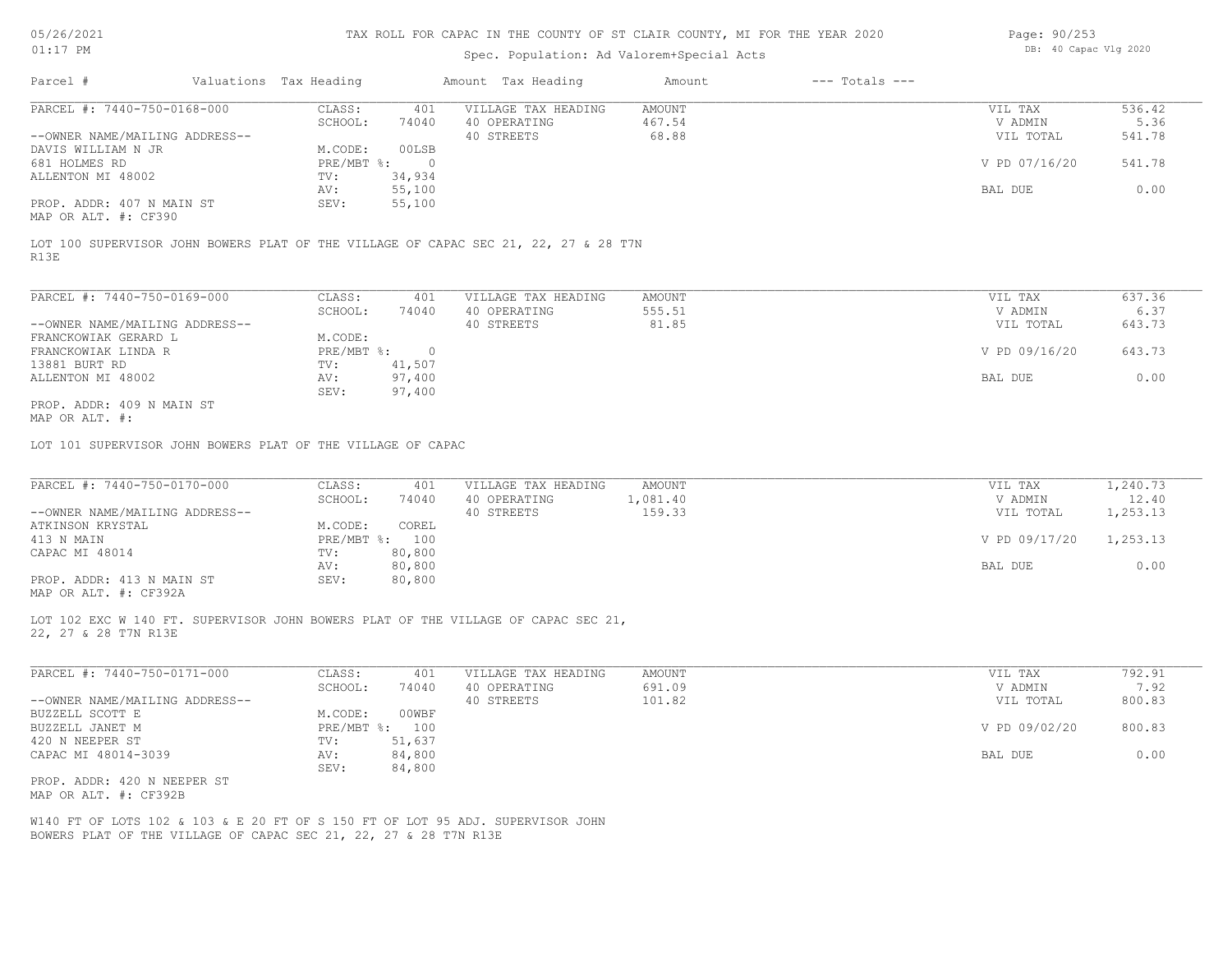### Spec. Population: Ad Valorem+Special Acts

| Page: 91/253 |                       |  |
|--------------|-----------------------|--|
|              | DB: 40 Capac Vlg 2020 |  |

| Parcel #                       | Valuations Tax Heading |        | Amount Tax Heading  | Amount | $---$ Totals $---$ |               |        |
|--------------------------------|------------------------|--------|---------------------|--------|--------------------|---------------|--------|
| PARCEL #: 7440-750-0172-000    | CLASS:                 | 401    | VILLAGE TAX HEADING | AMOUNT |                    | VIL TAX       | 777.09 |
|                                | SCHOOL:                | 74040  | 40 OPERATING        | 677.30 |                    | V ADMIN       | 7.77   |
| --OWNER NAME/MAILING ADDRESS-- |                        |        | 40 STREETS          | 99.79  |                    | VIL TOTAL     | 784.86 |
| MCCLELLAN MERLIN               | M.CODE:                | COREL  |                     |        |                    |               |        |
| 415 N MAIN ST                  | PRE/MBT %: 100         |        |                     |        |                    | V PD 09/17/20 | 784.86 |
| CAPAC MI 48014                 | TV:                    | 50,607 |                     |        |                    |               |        |
|                                | AV:                    | 57,900 |                     |        |                    | BAL DUE       | 0.00   |
| PROP. ADDR: 415 N MAIN ST      | SEV:                   | 57,900 |                     |        |                    |               |        |
|                                |                        |        |                     |        |                    |               |        |

MAP OR ALT. #: CF393

LOT 103 EXC W 140 FT. SUPERVISOR JOHN BOWERS PLAT OF THE VILLAGE OF CAPAC

| PARCEL #: 7440-750-0173-000    | CLASS:     | 401    | VILLAGE TAX HEADING | AMOUNT | VIL TAX       | 961.91 |
|--------------------------------|------------|--------|---------------------|--------|---------------|--------|
|                                | SCHOOL:    | 74040  | 40 OPERATING        | 838.38 | V ADMIN       | 9.61   |
| --OWNER NAME/MAILING ADDRESS-- |            |        | 40 STREETS          | 123.53 | VIL TOTAL     | 971.52 |
| GRIMM DAVID                    | M.CODE:    | COREL  |                     |        |               |        |
| 503 N MAIN ST                  | PRE/MBT %: | 100    |                     |        | V PD 09/17/20 | 971.52 |
| CAPAC MI 48014                 | TV:        | 62,642 |                     |        |               |        |
|                                | AV:        | 82,400 |                     |        | BAL DUE       | 0.00   |
| PROP. ADDR: 503 N MAIN ST      | SEV:       | 82,400 |                     |        |               |        |
| MAP OR ALT. #: CF394/400       |            |        |                     |        |               |        |

THE VILLAGE OF CAPAC SEC 21, 22, 27 & 28 T7N R13E LOT 104 & N 75 FT OF S 225 FT OF E 20 FT OF LOT 95 SUPERVISOR JOHN BOWERS PLAT OF

| PARCEL #: 7440-750-0175-000    | CLASS:     | 705   | VILLAGE TAX HEADING | AMOUNT | VIL TAX   | 0.00 |
|--------------------------------|------------|-------|---------------------|--------|-----------|------|
|                                | SCHOOL:    | 74040 | 40 OPERATING        | 0.00   | V ADMIN   | 0.00 |
| --OWNER NAME/MAILING ADDRESS-- |            |       | 40 STREETS          | 0.00   | VIL TOTAL | 0.00 |
| GRAND TRUNK R.R. CO            | M.CODE:    |       |                     |        |           |      |
| 1333 BREWERY PARK BLVD         | PRE/MBT %: |       |                     |        | BAL DUE   | 0.00 |
| PROP MANAGEMENT DEPT           | TV:        |       |                     |        |           |      |
| DETROIT MI 48207               | AV:        |       |                     |        |           |      |
|                                | SEV:       |       |                     |        |           |      |
| PROP. ADDR: 108 RAILROAD ST    |            |       |                     |        |           |      |

MAP OR ALT. #: CF500

SEC 28 T7N R13E TH SELY ON SAID S LINE 340.5 FT TO WLY ST LINE, TH NLY 67.9 FT TO BEG. 12285 SQ FT. 16 FT, TH WLY 163 FT TO A PTE 140.9 FT SWLY OF SAID C.L., TH SLY 6.15 FT TO S LINE, BEG ON WLY LINE OF MAIN ST, 79.9 FT S OF C.L. OF MAIN TRACK, TH WLY 174 FT, TH SLY

| PARCEL #: 7440-750-0176-000    | CLASS:       | 705   | VILLAGE TAX HEADING | AMOUNT | VIL TAX   | 0.00 |
|--------------------------------|--------------|-------|---------------------|--------|-----------|------|
|                                | SCHOOL:      | 74040 | 40 OPERATING        | 0.00   | V ADMIN   | 0.00 |
| --OWNER NAME/MAILING ADDRESS-- |              |       | 40 STREETS          | 0.00   | VIL TOTAL | 0.00 |
| G.T.W.R.R. CO                  | M.CODE:      |       |                     |        |           |      |
| 1333 BREWERY PARK BLVD         | $PRE/MBT$ %: |       |                     |        | BAL DUE   | 0.00 |
| PROP MANAGMENT DEPT            | TV:          |       |                     |        |           |      |
| DETROIT MI 48207               | AV:          |       |                     |        |           |      |
|                                | SEV:         |       |                     |        |           |      |
| PROP. ADDR: CAPAC RD           |              |       |                     |        |           |      |

MAP OR ALT. #: CF501

SEC 28 T7N R13E DEG 24 1/2 MIN E 218.11 FT, TH S 5 DEG 35 1/2 MIN W 33.15 FT TO BEG. 3615.17 SQ FT. JOHN BOWERS PLAT OF THE VILLAGE OF CAPAC, TH N 82 DEG 1/2 MIN W 203.1 FT, TH S 84 BEG N 82 DEG 1/2 MIN W 340.5 FT FROM INT OF W LINE MAIN ST & N LINE OF LOT 83 SUP.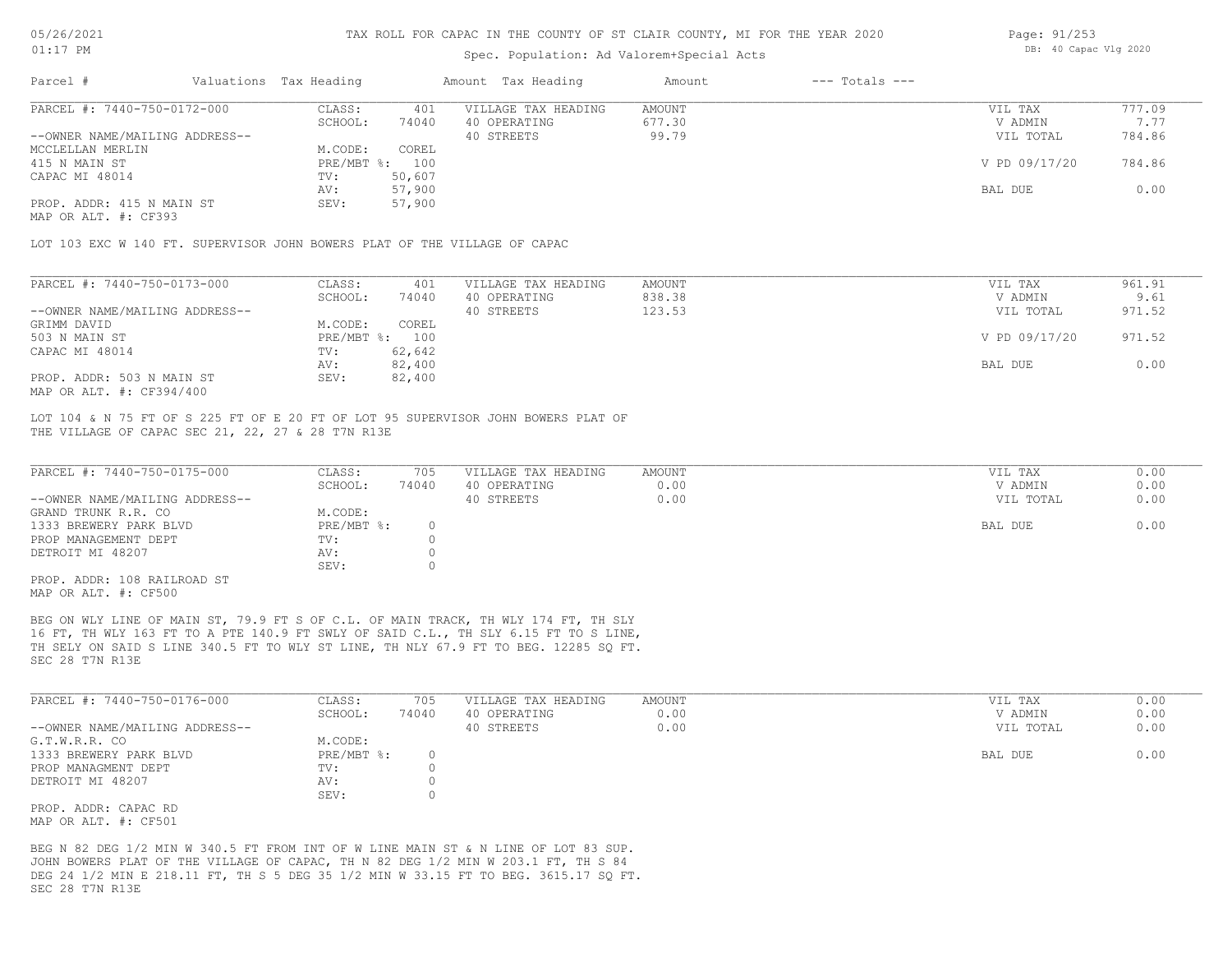### Spec. Population: Ad Valorem+Special Acts

| Parcel #                       | Valuations Tax Heading |       | Amount Tax Heading  | Amount | $---$ Totals $---$ |           |      |
|--------------------------------|------------------------|-------|---------------------|--------|--------------------|-----------|------|
| PARCEL #: 7440-750-0177-000    | CLASS:                 | 705   | VILLAGE TAX HEADING | AMOUNT |                    | VIL TAX   | 0.00 |
|                                | SCHOOL:                | 74040 | 40 OPERATING        | 0.00   |                    | V ADMIN   | 0.00 |
| --OWNER NAME/MAILING ADDRESS-- |                        |       | 40 STREETS          | 0.00   |                    | VIL TOTAL | 0.00 |
| G.T.W.R.R. CO                  | M.CODE:                |       |                     |        |                    |           |      |
| 1333 BREWERY PARK BLVD         | PRE/MBT %:             |       |                     |        |                    | BAL DUE   | 0.00 |
| PROP MANAGMENT DEPT            | TV:                    |       |                     |        |                    |           |      |
| DETROIT MI 48207               | AV:                    |       |                     |        |                    |           |      |
|                                | SEV:                   |       |                     |        |                    |           |      |
| PROP. ADDR: CAPAC RD           |                        |       |                     |        |                    |           |      |
| MAP OR ALT. #: CF502           |                        |       |                     |        |                    |           |      |
|                                |                        |       |                     |        |                    |           |      |

SEC 28 T7N R13E C.L. W BD TRACK, TH S 18 FT, TH W 36 FT, TH N 18 FT TH E 36 FT TO BEG. 11140 SQ FT. 95 FT, TH NLY 31 FT, TO BEG. ALSO SITE B BEG ON W MAIN ST 73.5 FT S OF ITS INT WITH 100 FT, TH SLY 10 FT TH ELY 10 FT, TH SLY 8 FT, TH ELY 62 FT, TH NLY 8 FT, TH ELY R.A. 35.8 FT TO BEG, TH WLY WITH TRACK 404, 271 FT, TH SLY AT R.A. 34 FT, TH ELY SITE A COM AT W LINE MAIN ST & C.L. W BD MAIN TRACK TH WLY 54 FT ON C.L. TH SLY AT

| PARCEL #: 7440-755-0002-000    | CLASS:       | 201     | VILLAGE TAX HEADING | AMOUNT   | VIL TAX       | 1,699.30 |
|--------------------------------|--------------|---------|---------------------|----------|---------------|----------|
|                                | SCHOOL:      | 74040   | 40 OPERATING        | 1,481.08 | V ADMIN       | 16.99    |
| --OWNER NAME/MAILING ADDRESS-- |              |         | 40 STREETS          | 218.22   | VIL TOTAL     | 1,716.29 |
| TWF, L.L.C.                    | M.CODE:      |         |                     |          |               |          |
| 69245 BURKE DR                 | $PRE/MBT$ %: |         |                     |          | V PD 09/09/20 | 1,716.29 |
| RICHMOND MI 48062              | TV:          | 110,663 |                     |          |               |          |
|                                | AV:          | 112,800 |                     |          | BAL DUE       | 0.00     |
| PROP. ADDR: 4334 N CAPAC RD    | SEV:         | 112,800 |                     |          |               |          |
| MAP OR ALT. #: 401/420         |              |         |                     |          |               |          |

R13E 99.50',TH W 150' TO BEG SUPERVISOR JOHN BOWERS PLAT OF W 1/2 OF NW 1/4 SEC 22 T7N BOWER'S PLAT OF W 1/2 OF NW 1/4 SEC 22, TH NO^27'W 99.50',TH E 150',TH SO^27'E PART OF LOTS 2,3 & 4 DESC AS BEG NO^27'W 395.50' FROM SW COR OF SUPERVISOR JOHN

| PARCEL #: 7440-755-0003-000    | CLASS:     | 202    | VILLAGE TAX HEADING | AMOUNT | VIL TAX       | 221.80 |
|--------------------------------|------------|--------|---------------------|--------|---------------|--------|
|                                | SCHOOL:    | 74040  | 40 OPERATING        | 193.32 | V ADMIN       | 2.21   |
| --OWNER NAME/MAILING ADDRESS-- |            |        | 40 STREETS          | 28.48  | VIL TOTAL     | 224.01 |
| TWF, L.L.C.                    | M.CODE:    |        |                     |        |               |        |
| 69245 BURKE DR                 | PRE/MBT %: | $\cap$ |                     |        | V PD 09/09/20 | 224.01 |
| RICHMOND MI 48062              | TV:        | 14,445 |                     |        |               |        |
|                                | AV:        | 22,700 |                     |        | BAL DUE       | 0.00   |
| PROP. ADDR: CAPAC RD.          | SEV:       | 22,700 |                     |        |               |        |
| MAP OR ALT. #: 421             |            |        |                     |        |               |        |

PART OF LOTS 2,3, & 4 DESC AS BEG NO^27'W 295.50' FROM SW COR OF SUP JOHN BOWERS

1/2 OF NW 1/4 SEC 22 T7N R13E 100.11',TH S39^3'47"E 256.95',TH W 410.47' TO BEG SUPERVISOR JOHN BOWER'S PLAT OF W PLAT OF W 1/2 OF NW 1/4 SEC 22, TH NO^27'W 100',TH E 150',TH NO^27'W 99.50',TH E

Page: 92/253 DB: 40 Capac Vlg 2020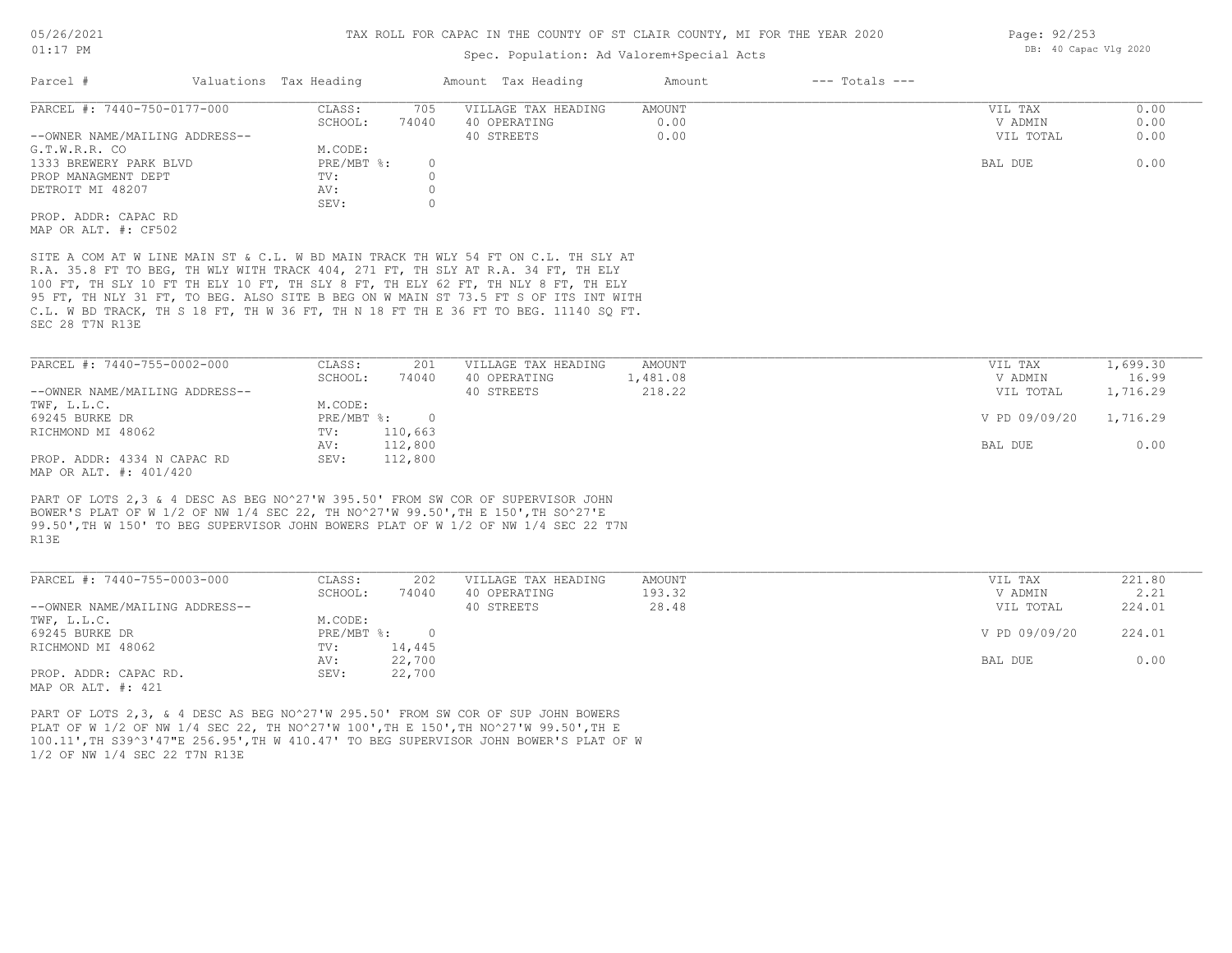### Spec. Population: Ad Valorem+Special Acts

| Page: 93/253 |                       |  |
|--------------|-----------------------|--|
|              | DB: 40 Capac Vlg 2020 |  |

| Parcel #                                                                                                      | Valuations Tax Heading |             |                  | Amount Tax Heading  | Amount        | $---$ Totals $---$ |               |        |
|---------------------------------------------------------------------------------------------------------------|------------------------|-------------|------------------|---------------------|---------------|--------------------|---------------|--------|
| PARCEL #: 7440-755-0004-000                                                                                   |                        | CLASS:      | 401              | VILLAGE TAX HEADING | <b>AMOUNT</b> |                    | VIL TAX       | 841.01 |
|                                                                                                               |                        | SCHOOL:     | 74040            | 40 OPERATING        | 733.01        |                    | V ADMIN       | 8.41   |
| --OWNER NAME/MAILING ADDRESS--                                                                                |                        |             |                  | 40 STREETS          | 108.00        |                    | VIL TOTAL     | 849.42 |
| TOSCH RAY LT,                                                                                                 |                        | M.CODE:     |                  |                     |               |                    |               |        |
| TOSCH BARBARA LT,                                                                                             |                        | PRE/MBT %:  | $\overline{0}$   |                     |               |                    | V PD 09/16/20 | 849.42 |
| 15536 IMLAY CITY RD                                                                                           |                        | TV:         | 54,769           |                     |               |                    |               |        |
| CAPAC MI 48014-2502                                                                                           |                        | AV:<br>SEV: | 74,400<br>74,400 |                     |               |                    | BAL DUE       | 0.00   |
| PROP. ADDR: 4344 CAPAC RD<br>MAP OR ALT. #: 422/475                                                           |                        |             |                  |                     |               |                    |               |        |
| THAT PART OF LOT 5 LYING SW'LY OF THE C/L OF M-21 SUPV JOHN BOWERS PLAT OF W 1/2<br>OF NW 1/4 SEC 22 T7N R13E |                        |             |                  |                     |               |                    |               |        |
| PARCEL #: 7440-900-1001-002                                                                                   |                        | CLASS:      | 003              | VILLAGE TAX HEADING | <b>AMOUNT</b> |                    | VIL TAX       | 0.00   |
|                                                                                                               |                        | SCHOOL:     | 74040            | 40 OPERATING        | 0.00          |                    | V ADMIN       | 0.00   |
| --OWNER NAME/MAILING ADDRESS--                                                                                |                        |             |                  | 40 STREETS          | 0.00          |                    | VIL TOTAL     | 0.00   |
| KEIHIN MICHIGAN MANUFACTURING, LLC                                                                            |                        | M.CODE:     |                  |                     |               |                    |               |        |
| 14898 KOEHN RD.                                                                                               |                        | PRE/MBT %:  | $\circ$          |                     |               |                    | BAL DUE       | 0.00   |
| CAPAC MI 48014                                                                                                |                        | TV:         | $\Omega$         |                     |               |                    |               |        |
|                                                                                                               |                        | AV:         | $\Omega$         |                     |               |                    |               |        |
| PROP. ADDR: 14898 KOEHN RD<br>MAP OR ALT. #:                                                                  |                        | SEV:        | $\Omega$         |                     |               |                    |               |        |
| IFT #2007-247 EXPIRATION 12-30-2019 Split on 05/19/2008 from 41-034-1001-002;                                 |                        |             |                  |                     |               |                    |               |        |
| PARCEL #: 7440-900-1001-003                                                                                   |                        | CLASS:      | 305              | VILLAGE TAX HEADING | <b>AMOUNT</b> |                    | VIL TAX       | 531.23 |
|                                                                                                               |                        | SCHOOL:     | 74040            | 40 OPERATING        | 463.01        |                    | V ADMIN       | 5.31   |

| --OWNER NAME/MAILING ADDRESS--     |              |        | 40 STREETS | 68.22 | VIL TOTAL     | 536.54 |
|------------------------------------|--------------|--------|------------|-------|---------------|--------|
| KEIHIN MICHIGAN MANUFACTURING, LLC | M.CODE:      |        |            |       |               |        |
| 14898 KOEHN RD.                    | $PRE/MBT$ %: | $\cap$ |            |       | V PD 08/26/20 | 536.54 |
| CAPAC MI 48014                     | TV:          | 69,190 |            |       |               |        |
|                                    | AV:          | 69,300 |            |       | BAL DUE       | 0.00   |
| PROP. ADDR: 14898 KOEHN RD         | SEV:         | 69,300 |            |       |               |        |
| MAP OR ALT. #:                     |              |        |            |       |               |        |

05/16/2007 FROM 27-034-1001-001; 2015 IFT#2014-193 343.04; TH S 88D 19M 14S W 433.05' TO BEG SECTION 34 T7N R13E 26.602A SPLIT ON E 1314.31; TH S 2D 36M 55S E 994.04; TH S 88D 19M 34S W 882.11; TH N 2D 33M 56S W BEG N 2D 33M 56S W 343' FROM W 1/4 COR, TH N 2D 33M 56S W 651.91; TH N 88D 21M 52S

| PARCEL #: 7440-901-1001-002        | CLASS:     | 002   | VILLAGE TAX HEADING | AMOUNT | VIL TAX   | 0.00 |
|------------------------------------|------------|-------|---------------------|--------|-----------|------|
|                                    | SCHOOL:    | 74040 | 40 OPERATING        | 0.00   | V ADMIN   | 0.00 |
| --OWNER NAME/MAILING ADDRESS--     |            |       | 40 STREETS          | 0.00   | VIL TOTAL | 0.00 |
| KEIHIN MICHIGAN MANUFACTURING, LLC | M.CODE:    |       |                     |        |           |      |
| 14898 KOEHN RD.                    | PRE/MBT %: | 100   |                     |        | BAL DUE   | 0.00 |
| CAPAC MI 48014                     | TV:        |       |                     |        |           |      |
|                                    | AV:        |       |                     |        |           |      |
| PROP. ADDR: 14898 KOEHN RD         | SEV:       |       |                     |        |           |      |
| MAP OR ALT. #:                     |            |       |                     |        |           |      |

 $42 - 034 - 1001 - 002$ ; IFT PERSONAL #2007-247 EXPIRATION 12-30-2019 Split on 05/19/2008 from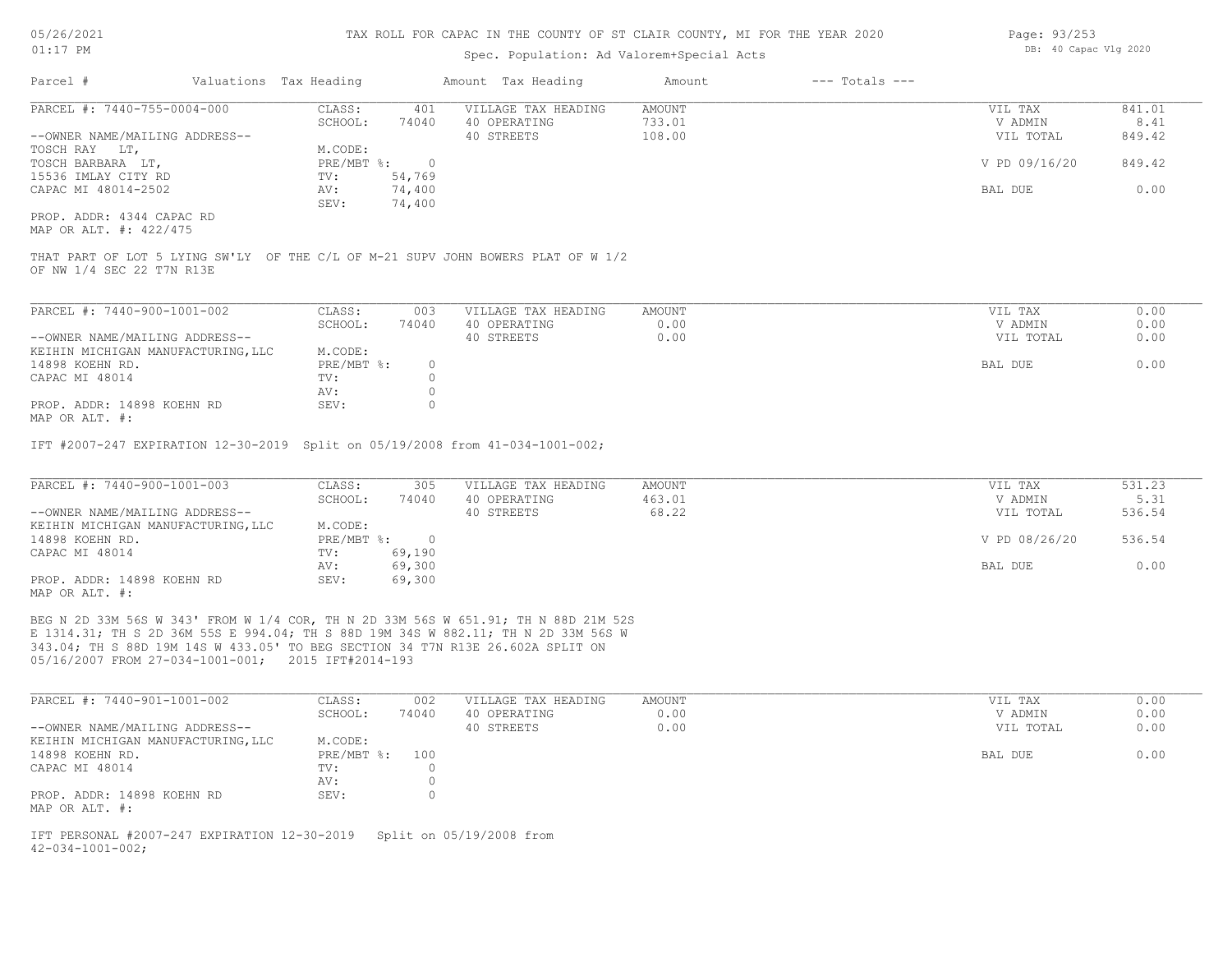# 05/26/2021 01:17 PM

### TAX ROLL FOR CAPAC IN THE COUNTY OF ST CLAIR COUNTY, MI FOR THE YEAR 2020

# Spec. Population: Ad Valorem+Special Acts

Parcel # Valuations Tax Heading Amount Tax Heading Amount --- Totals ---

| Page: 94/253 |                       |  |
|--------------|-----------------------|--|
|              | DB: 40 Capac Vlg 2020 |  |

| 1,316.75<br>CLASS:<br>352<br>VILLAGE TAX HEADING<br><b>AMOUNT</b><br>VIL TAX<br>13.16<br>SCHOOL:<br>74040<br>40 OPERATING<br>1,147.66<br>V ADMIN<br>--OWNER NAME/MAILING ADDRESS--<br>40 STREETS<br>169.09<br>VIL TOTAL<br>1,329.91<br>M.CODE:<br>PRE/MBT %: 100<br>V PD 08/26/20<br>1,329.91<br>CAPAC MI 48014<br>171,500<br>TV:<br>171,500<br>0.00<br>AV:<br>BAL DUE<br>SEV:<br>171,500<br>0.00<br>CLASS:<br>352<br>VILLAGE TAX HEADING<br>AMOUNT<br>VIL TAX<br>0.00<br>SCHOOL:<br>0.00<br>74040<br>40 OPERATING<br>V ADMIN<br>--OWNER NAME/MAILING ADDRESS--<br>40 STREETS<br>0.00<br>0.00<br>VIL TOTAL<br>KEIHIN MICHIGAN MANUFACTURING LLC<br>M.CODE:<br>PRE/MBT %:<br>0.00<br>100<br>BAL DUE<br>$\circ$<br>TV:<br>$\mathbf 0$<br>AV:<br>$\circ$<br>PROP. ADDR: 14898 KOEHN RD<br>SEV:<br>PARCEL #: 7440-920-0001-000<br>CLASS:<br>1,168.05<br>401<br>VILLAGE TAX HEADING<br>AMOUNT<br>VIL TAX<br>SCHOOL:<br>74040<br>40 OPERATING<br>1,018.05<br>V ADMIN<br>11.68<br>40 STREETS<br>150.00<br>1,179.73<br>VIL TOTAL<br>M.CODE:<br>COREL<br>PRE/MBT %: 100<br>V PD 09/17/20<br>1,179.73<br>76,067<br>TV:<br>84,200<br>0.00<br>AV:<br>BAL DUE<br>84,200<br>SEV:<br>UNIT 1 DEER PARK ESTATES CONDOMINIUM ST CLAIR COUNTY CONDOMINUM PLAN NO. 146<br>RECORDED IN LIBER 1788 PAGES 433 TO 491<br>CLASS:<br>VILLAGE TAX HEADING<br>1,163.24<br>401<br><b>AMOUNT</b><br>VIL TAX<br>SCHOOL:<br>74040<br>40 OPERATING<br>1,013.86<br>V ADMIN<br>11.63<br>149.38<br>1,174.87<br>40 STREETS<br>VIL TOTAL<br>DEWEY DIANA M<br>M.CODE:<br>COREL<br>163 DEER PARK EAST<br>PRE/MBT %: 100<br>V PD 09/17/20<br>1,174.87<br>75,754<br>CAPAC MI 48014<br>TV:<br>0.00<br>AV:<br>81,600<br>BAL DUE<br>SEV:<br>81,600 |                                                            |  |  |  |
|-------------------------------------------------------------------------------------------------------------------------------------------------------------------------------------------------------------------------------------------------------------------------------------------------------------------------------------------------------------------------------------------------------------------------------------------------------------------------------------------------------------------------------------------------------------------------------------------------------------------------------------------------------------------------------------------------------------------------------------------------------------------------------------------------------------------------------------------------------------------------------------------------------------------------------------------------------------------------------------------------------------------------------------------------------------------------------------------------------------------------------------------------------------------------------------------------------------------------------------------------------------------------------------------------------------------------------------------------------------------------------------------------------------------------------------------------------------------------------------------------------------------------------------------------------------------------------------------------------------------------------------------------------------------------------------------------------|------------------------------------------------------------|--|--|--|
|                                                                                                                                                                                                                                                                                                                                                                                                                                                                                                                                                                                                                                                                                                                                                                                                                                                                                                                                                                                                                                                                                                                                                                                                                                                                                                                                                                                                                                                                                                                                                                                                                                                                                                       | PARCEL #: 7440-901-1001-003                                |  |  |  |
|                                                                                                                                                                                                                                                                                                                                                                                                                                                                                                                                                                                                                                                                                                                                                                                                                                                                                                                                                                                                                                                                                                                                                                                                                                                                                                                                                                                                                                                                                                                                                                                                                                                                                                       | KEIHIN MICHIGAN MANUFACTURING LLC                          |  |  |  |
|                                                                                                                                                                                                                                                                                                                                                                                                                                                                                                                                                                                                                                                                                                                                                                                                                                                                                                                                                                                                                                                                                                                                                                                                                                                                                                                                                                                                                                                                                                                                                                                                                                                                                                       | 14898 KOEHN RD.                                            |  |  |  |
|                                                                                                                                                                                                                                                                                                                                                                                                                                                                                                                                                                                                                                                                                                                                                                                                                                                                                                                                                                                                                                                                                                                                                                                                                                                                                                                                                                                                                                                                                                                                                                                                                                                                                                       |                                                            |  |  |  |
|                                                                                                                                                                                                                                                                                                                                                                                                                                                                                                                                                                                                                                                                                                                                                                                                                                                                                                                                                                                                                                                                                                                                                                                                                                                                                                                                                                                                                                                                                                                                                                                                                                                                                                       | PROP. ADDR: 14898 KOEHN RD<br>MAP OR ALT. #:               |  |  |  |
|                                                                                                                                                                                                                                                                                                                                                                                                                                                                                                                                                                                                                                                                                                                                                                                                                                                                                                                                                                                                                                                                                                                                                                                                                                                                                                                                                                                                                                                                                                                                                                                                                                                                                                       | PERSONAL PROPERTY                                          |  |  |  |
|                                                                                                                                                                                                                                                                                                                                                                                                                                                                                                                                                                                                                                                                                                                                                                                                                                                                                                                                                                                                                                                                                                                                                                                                                                                                                                                                                                                                                                                                                                                                                                                                                                                                                                       | PARCEL #: 7440-901-1001-004                                |  |  |  |
|                                                                                                                                                                                                                                                                                                                                                                                                                                                                                                                                                                                                                                                                                                                                                                                                                                                                                                                                                                                                                                                                                                                                                                                                                                                                                                                                                                                                                                                                                                                                                                                                                                                                                                       |                                                            |  |  |  |
|                                                                                                                                                                                                                                                                                                                                                                                                                                                                                                                                                                                                                                                                                                                                                                                                                                                                                                                                                                                                                                                                                                                                                                                                                                                                                                                                                                                                                                                                                                                                                                                                                                                                                                       |                                                            |  |  |  |
|                                                                                                                                                                                                                                                                                                                                                                                                                                                                                                                                                                                                                                                                                                                                                                                                                                                                                                                                                                                                                                                                                                                                                                                                                                                                                                                                                                                                                                                                                                                                                                                                                                                                                                       | 14898 KOEHN RD.                                            |  |  |  |
|                                                                                                                                                                                                                                                                                                                                                                                                                                                                                                                                                                                                                                                                                                                                                                                                                                                                                                                                                                                                                                                                                                                                                                                                                                                                                                                                                                                                                                                                                                                                                                                                                                                                                                       | CAPAC MI 48014                                             |  |  |  |
|                                                                                                                                                                                                                                                                                                                                                                                                                                                                                                                                                                                                                                                                                                                                                                                                                                                                                                                                                                                                                                                                                                                                                                                                                                                                                                                                                                                                                                                                                                                                                                                                                                                                                                       |                                                            |  |  |  |
|                                                                                                                                                                                                                                                                                                                                                                                                                                                                                                                                                                                                                                                                                                                                                                                                                                                                                                                                                                                                                                                                                                                                                                                                                                                                                                                                                                                                                                                                                                                                                                                                                                                                                                       | MAP OR ALT. #:                                             |  |  |  |
|                                                                                                                                                                                                                                                                                                                                                                                                                                                                                                                                                                                                                                                                                                                                                                                                                                                                                                                                                                                                                                                                                                                                                                                                                                                                                                                                                                                                                                                                                                                                                                                                                                                                                                       | PERSONAL PROPERTY                                          |  |  |  |
|                                                                                                                                                                                                                                                                                                                                                                                                                                                                                                                                                                                                                                                                                                                                                                                                                                                                                                                                                                                                                                                                                                                                                                                                                                                                                                                                                                                                                                                                                                                                                                                                                                                                                                       |                                                            |  |  |  |
|                                                                                                                                                                                                                                                                                                                                                                                                                                                                                                                                                                                                                                                                                                                                                                                                                                                                                                                                                                                                                                                                                                                                                                                                                                                                                                                                                                                                                                                                                                                                                                                                                                                                                                       |                                                            |  |  |  |
|                                                                                                                                                                                                                                                                                                                                                                                                                                                                                                                                                                                                                                                                                                                                                                                                                                                                                                                                                                                                                                                                                                                                                                                                                                                                                                                                                                                                                                                                                                                                                                                                                                                                                                       | --OWNER NAME/MAILING ADDRESS--                             |  |  |  |
|                                                                                                                                                                                                                                                                                                                                                                                                                                                                                                                                                                                                                                                                                                                                                                                                                                                                                                                                                                                                                                                                                                                                                                                                                                                                                                                                                                                                                                                                                                                                                                                                                                                                                                       | TOMASCHKO RYAN C                                           |  |  |  |
|                                                                                                                                                                                                                                                                                                                                                                                                                                                                                                                                                                                                                                                                                                                                                                                                                                                                                                                                                                                                                                                                                                                                                                                                                                                                                                                                                                                                                                                                                                                                                                                                                                                                                                       | 151 DEER PARK EAST                                         |  |  |  |
|                                                                                                                                                                                                                                                                                                                                                                                                                                                                                                                                                                                                                                                                                                                                                                                                                                                                                                                                                                                                                                                                                                                                                                                                                                                                                                                                                                                                                                                                                                                                                                                                                                                                                                       | CAPAC MI 48014                                             |  |  |  |
|                                                                                                                                                                                                                                                                                                                                                                                                                                                                                                                                                                                                                                                                                                                                                                                                                                                                                                                                                                                                                                                                                                                                                                                                                                                                                                                                                                                                                                                                                                                                                                                                                                                                                                       | PROP. ADDR: 151 DEER PARK EAST<br>MAP OR ALT. #: CF651/750 |  |  |  |
|                                                                                                                                                                                                                                                                                                                                                                                                                                                                                                                                                                                                                                                                                                                                                                                                                                                                                                                                                                                                                                                                                                                                                                                                                                                                                                                                                                                                                                                                                                                                                                                                                                                                                                       |                                                            |  |  |  |
|                                                                                                                                                                                                                                                                                                                                                                                                                                                                                                                                                                                                                                                                                                                                                                                                                                                                                                                                                                                                                                                                                                                                                                                                                                                                                                                                                                                                                                                                                                                                                                                                                                                                                                       |                                                            |  |  |  |
|                                                                                                                                                                                                                                                                                                                                                                                                                                                                                                                                                                                                                                                                                                                                                                                                                                                                                                                                                                                                                                                                                                                                                                                                                                                                                                                                                                                                                                                                                                                                                                                                                                                                                                       | PARCEL #: 7440-920-0002-000                                |  |  |  |
|                                                                                                                                                                                                                                                                                                                                                                                                                                                                                                                                                                                                                                                                                                                                                                                                                                                                                                                                                                                                                                                                                                                                                                                                                                                                                                                                                                                                                                                                                                                                                                                                                                                                                                       |                                                            |  |  |  |
|                                                                                                                                                                                                                                                                                                                                                                                                                                                                                                                                                                                                                                                                                                                                                                                                                                                                                                                                                                                                                                                                                                                                                                                                                                                                                                                                                                                                                                                                                                                                                                                                                                                                                                       | --OWNER NAME/MAILING ADDRESS--                             |  |  |  |
|                                                                                                                                                                                                                                                                                                                                                                                                                                                                                                                                                                                                                                                                                                                                                                                                                                                                                                                                                                                                                                                                                                                                                                                                                                                                                                                                                                                                                                                                                                                                                                                                                                                                                                       |                                                            |  |  |  |
|                                                                                                                                                                                                                                                                                                                                                                                                                                                                                                                                                                                                                                                                                                                                                                                                                                                                                                                                                                                                                                                                                                                                                                                                                                                                                                                                                                                                                                                                                                                                                                                                                                                                                                       |                                                            |  |  |  |
|                                                                                                                                                                                                                                                                                                                                                                                                                                                                                                                                                                                                                                                                                                                                                                                                                                                                                                                                                                                                                                                                                                                                                                                                                                                                                                                                                                                                                                                                                                                                                                                                                                                                                                       |                                                            |  |  |  |
|                                                                                                                                                                                                                                                                                                                                                                                                                                                                                                                                                                                                                                                                                                                                                                                                                                                                                                                                                                                                                                                                                                                                                                                                                                                                                                                                                                                                                                                                                                                                                                                                                                                                                                       | PROP. ADDR: 163 DEER PARK EAST<br>MAP OR ALT. #: CF751     |  |  |  |

RECORDED IN LIBER 1788 PAGES 433 TO 491 UNIT 2 DEER PARK ESTATES CONDOMINIUM ST CLAIR COUNTY CONDOMINUM PLAN NO. 146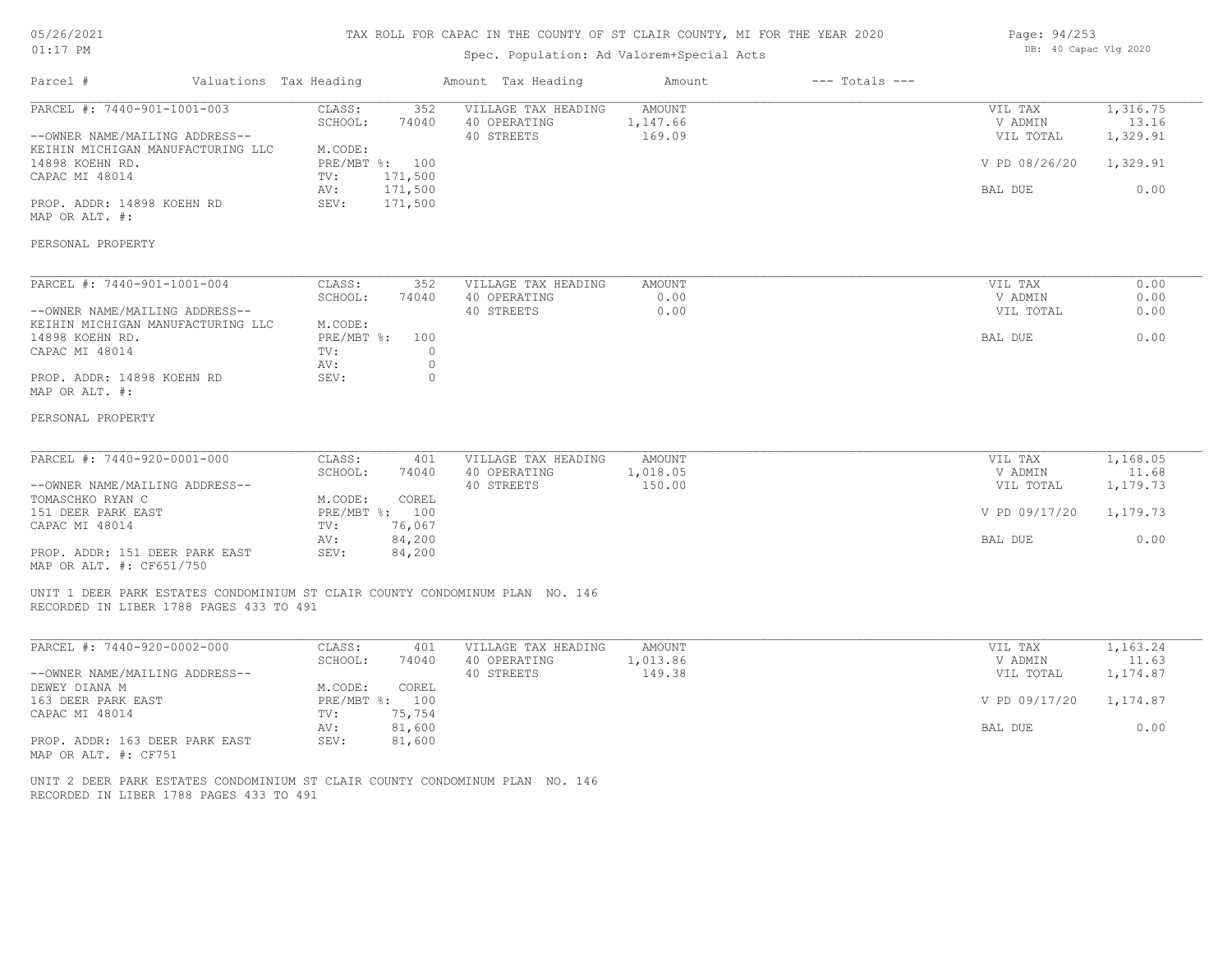| 05/26/2021 |  |
|------------|--|
| 01:17      |  |

| Page: 95/253 |                       |  |
|--------------|-----------------------|--|
|              | DB: 40 Capac Vlg 2020 |  |

| PARCEL #: 7440-920-0003-000                                                                                            |                                   |                                                   |                              |                                 |                               |
|------------------------------------------------------------------------------------------------------------------------|-----------------------------------|---------------------------------------------------|------------------------------|---------------------------------|-------------------------------|
|                                                                                                                        | CLASS:<br>401                     | VILLAGE TAX HEADING                               | AMOUNT                       | VIL TAX                         | 835.63                        |
|                                                                                                                        | SCHOOL:<br>74040                  | 40 OPERATING                                      | 728.32                       | V ADMIN                         | 8.35                          |
| --OWNER NAME/MAILING ADDRESS--                                                                                         |                                   | 40 STREETS                                        | 107.31                       | VIL TOTAL                       | 843.98                        |
| KLINK JASON C / AMY M                                                                                                  | M.CODE:<br>COREL                  |                                                   |                              |                                 |                               |
| 175 DEER PARK EAST                                                                                                     | PRE/MBT %: 100                    |                                                   |                              | V PD 09/17/20                   | 843.98                        |
| CAPAC MI 48014                                                                                                         | 54,419<br>TV:<br>80,800           |                                                   |                              |                                 | 0.00                          |
| PROP. ADDR: 175 DEER PARK EAST                                                                                         | AV:<br>SEV:<br>80,800             |                                                   |                              | BAL DUE                         |                               |
| MAP OR ALT. #: CF753                                                                                                   |                                   |                                                   |                              |                                 |                               |
| UNIT 3 DEERPARK ESTATES CONDOMINIUM ST CLAIR COUNTY CONDOMINUM PLAN NO. 146<br>RECORDED IN LIBER 1788 PAGES 433 TO 491 |                                   |                                                   |                              |                                 |                               |
|                                                                                                                        |                                   |                                                   |                              |                                 |                               |
| PARCEL #: 7440-920-0004-000                                                                                            | CLASS:<br>401                     | VILLAGE TAX HEADING                               | AMOUNT                       | VIL TAX                         | 1,076.50                      |
|                                                                                                                        | SCHOOL:<br>74040                  | 40 OPERATING                                      | 938.26                       | V ADMIN                         | 10.76                         |
| --OWNER NAME/MAILING ADDRESS--                                                                                         |                                   | 40 STREETS                                        | 138.24                       | VIL TOTAL                       | 1,087.26                      |
| CHERRY SCOTT                                                                                                           | M.CODE:                           |                                                   |                              | <b>BAL DUE</b>                  |                               |
| 187 DEER PARK E<br>CAPAC MI 48014                                                                                      | PRE/MBT %: 100<br>TV:             |                                                   |                              |                                 | 1,087.26                      |
|                                                                                                                        | 70,105<br>109,600<br>AV:          |                                                   |                              |                                 |                               |
| PROP. ADDR: 187 DEER PARK EAST                                                                                         | SEV:<br>109,600                   |                                                   |                              |                                 |                               |
| MAP OR ALT. #: CF754                                                                                                   |                                   |                                                   |                              |                                 |                               |
| PARCEL #: 7440-920-0005-000                                                                                            | CLASS:<br>401<br>SCHOOL:<br>74040 | VILLAGE TAX HEADING<br>40 OPERATING<br>40 STREETS | AMOUNT<br>1,232.63<br>181.62 | VIL TAX<br>V ADMIN<br>VIL TOTAL | 1,414.25<br>14.14<br>1,428.39 |
| --OWNER NAME/MAILING ADDRESS--<br>LAFAVE CHARLES A III                                                                 | M.CODE:<br>COREL                  |                                                   |                              |                                 |                               |
| 195 DEER PARK SOUTH                                                                                                    | PRE/MBT %: 100                    |                                                   |                              | V PD 09/17/20                   | 1,428.39                      |
| CAPAC MI 48014                                                                                                         | 92,100<br>TV:                     |                                                   |                              |                                 |                               |
| PROP. ADDR: 195 DEER PARK SOUTH<br>MAP OR ALT. #: CF755                                                                | 92,100<br>AV:<br>92,100<br>SEV:   |                                                   |                              | BAL DUE                         | 0.00                          |
| UNIT 5 DEERPARK ESTATES CONDOMINIUM ST CLAIR COUNTY CONDOMINUM PLAN NO. 146<br>RECORDED IN LIBER 1788 PAGES 433 TO 491 |                                   |                                                   |                              |                                 |                               |
| PARCEL #: 7440-920-0006-000                                                                                            | CLASS:<br>401                     | VILLAGE TAX HEADING                               | AMOUNT                       | VIL TAX                         | 1,064.63                      |
|                                                                                                                        | SCHOOL:<br>74040                  | 40 OPERATING                                      | 927.91                       | V ADMIN                         | 10.64                         |
| --OWNER NAME/MAILING ADDRESS--                                                                                         |                                   | 40 STREETS                                        | 136.72                       | VIL TOTAL                       | 1,075.27                      |
| ANDERSON MICHAEL                                                                                                       | M.CODE:                           |                                                   |                              |                                 |                               |
| 205 DEER PARK SOUTH                                                                                                    | PRE/MBT %: 100                    |                                                   |                              | BAL DUE                         | 1,075.27                      |
| CAPAC MI 48014                                                                                                         | 69,332<br>TV:                     |                                                   |                              |                                 |                               |
| PROP. ADDR: 205 DEER PARK SOUTH<br>MAP OR ALT. #: CF756                                                                | 98,500<br>AV:<br>SEV:<br>98,500   |                                                   |                              |                                 |                               |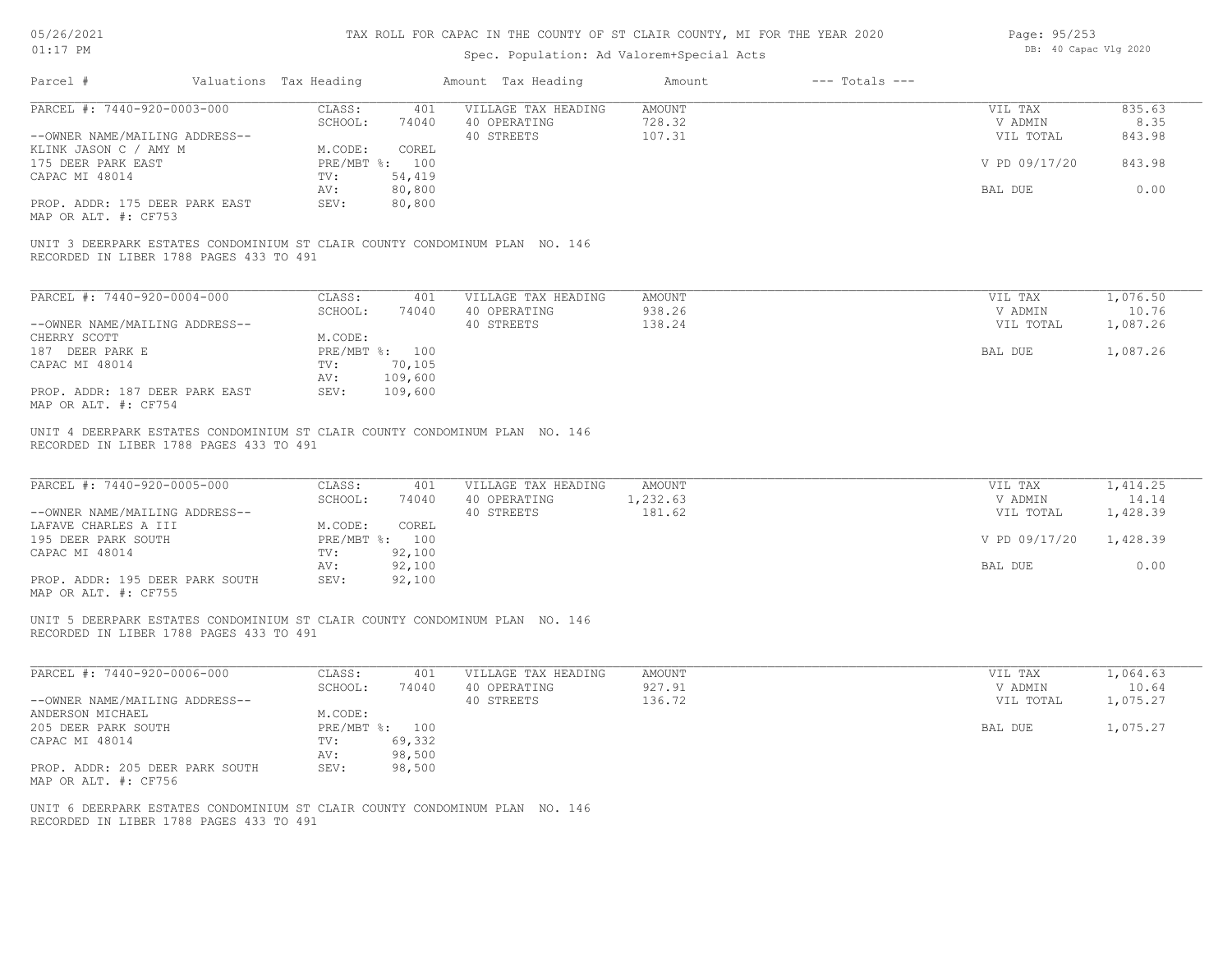| 05/26/2021 |           |
|------------|-----------|
| 01:17      | <b>PM</b> |

| Page: 96/253 |                       |  |
|--------------|-----------------------|--|
|              | DB: 40 Capac Vlg 2020 |  |

| Parcel #                                                                                                                | Valuations Tax Heading       |                          | Amount Tax Heading                                | Amount                       | $---$ Totals $---$ |                                 |                                    |
|-------------------------------------------------------------------------------------------------------------------------|------------------------------|--------------------------|---------------------------------------------------|------------------------------|--------------------|---------------------------------|------------------------------------|
| PARCEL #: 7440-920-0007-000<br>--OWNER NAME/MAILING ADDRESS--                                                           | CLASS:<br>SCHOOL:            | 401<br>74040             | VILLAGE TAX HEADING<br>40 OPERATING<br>40 STREETS | AMOUNT<br>1,156.31<br>170.37 |                    | VIL TAX<br>V ADMIN<br>VIL TOTAL | 1,326.68<br>13.26<br>1,339.94      |
| MCCRACKEN JULIE                                                                                                         | M.CODE:                      | 00WBF                    |                                                   |                              |                    |                                 |                                    |
| 215 S DEER PARK SOUTH                                                                                                   |                              | PRE/MBT %: 100           |                                                   |                              |                    | BAL DUE                         | 1,339.94                           |
| CAPAC MI 48014                                                                                                          | TV:                          | 86,397                   |                                                   |                              |                    |                                 |                                    |
|                                                                                                                         | AV:                          | 91,700                   |                                                   |                              |                    |                                 |                                    |
| PROP. ADDR: 215 S DEER PARK SOUTH<br>MAP OR ALT. #: CF757                                                               | SEV:                         | 91,700                   |                                                   |                              |                    |                                 |                                    |
| UNIT 7 DEERPARK ESTATES CONDOMINIUM ST CLAIR COUNTY CONDOMINUM PLAN NO. 146<br>RECORDED IN LIBER 1788 PAGES 433 TO 491  |                              |                          |                                                   |                              |                    |                                 |                                    |
|                                                                                                                         |                              |                          |                                                   |                              |                    |                                 |                                    |
| PARCEL #: 7440-920-0008-000                                                                                             | CLASS:<br>SCHOOL:            | 401<br>74040             | VILLAGE TAX HEADING<br>40 OPERATING               | <b>AMOUNT</b><br>740.26      |                    | VIL TAX<br>V ADMIN              | 849.33<br>8.49                     |
| --OWNER NAME/MAILING ADDRESS--                                                                                          |                              |                          | 40 STREETS                                        | 109.07                       |                    | VIL TOTAL                       | 857.82                             |
| SHERMAN CAROL K TRUST                                                                                                   | M.CODE:                      |                          |                                                   |                              |                    |                                 |                                    |
| P.O. BOX 806293                                                                                                         |                              | PRE/MBT %: 100           |                                                   |                              |                    | V PD 08/26/20                   | 857.82                             |
| SAINT CLAIR SHORES MI 48080                                                                                             | TV:                          | 55, 311                  |                                                   |                              |                    |                                 |                                    |
|                                                                                                                         | AV:                          | 83,000                   |                                                   |                              |                    | BAL DUE                         | 0.00                               |
| PROP. ADDR: 229 DEER PARK SOUTH<br>MAP OR ALT. #: CF758                                                                 | SEV:                         | 83,000                   |                                                   |                              |                    |                                 |                                    |
| PARCEL #: 7440-920-0009-000<br>--OWNER NAME/MAILING ADDRESS--<br>JOHNSTON DENNIS & CARRIE                               | CLASS:<br>SCHOOL:<br>M.CODE: | 401<br>74040             | VILLAGE TAX HEADING<br>40 OPERATING<br>40 STREETS | AMOUNT<br>777.00<br>114.48   |                    | VIL TAX<br>V ADMIN<br>VIL TOTAL | 891.48<br>8.91<br>900.39<br>900.39 |
| 237 DEER PARK SOUTH<br>CAPAC MI 48014                                                                                   | TV:                          | PRE/MBT %: 100<br>58,056 |                                                   |                              |                    | V PD 09/09/20                   |                                    |
|                                                                                                                         | AV:                          | 82,500                   |                                                   |                              |                    | BAL DUE                         | 0.00                               |
| PROP. ADDR: 237 DEER PARK SOUTH<br>MAP OR ALT. #: CF759                                                                 | SEV:                         | 82,500                   |                                                   |                              |                    |                                 |                                    |
| UNIT 9 DEERPARK ESTATES CONDOMINIUM ST CLAIR COUNTY CONDOMINUM PLAN NO. 146<br>RECORDED IN LIBER 1788 PAGES 433 TO 491  |                              |                          |                                                   |                              |                    |                                 |                                    |
| PARCEL #: 7440-920-0010-000                                                                                             | CLASS:                       | 401                      | VILLAGE TAX HEADING                               | AMOUNT                       |                    | VIL TAX                         | 1,226.21                           |
|                                                                                                                         | SCHOOL:                      | 74040                    | 40 OPERATING                                      | 1,068.74                     |                    | V ADMIN                         | 12.26                              |
| --OWNER NAME/MAILING ADDRESS--<br>TROTTO MICHAEL A                                                                      | M.CODE:                      | COREL                    | 40 STREETS                                        | 157.47                       |                    | VIL TOTAL                       | 1,238.47                           |
| 245 DEER PARK SOUTH                                                                                                     |                              | PRE/MBT %: 100           |                                                   |                              |                    | V PD 09/17/20                   | 1,238.47                           |
| CAPAC MI 48014                                                                                                          | TV:                          | 79,854                   |                                                   |                              |                    |                                 |                                    |
|                                                                                                                         | AV:                          | 109,500                  |                                                   |                              |                    | BAL DUE                         | 0.00                               |
| PROP. ADDR: 245 DEER PARK SOUTH<br>MAP OR ALT. #: CF760                                                                 | SEV:                         | 109,500                  |                                                   |                              |                    |                                 |                                    |
| UNIT 10 DEERPARK ESTATES CONDOMINIUM ST CLAIR COUNTY CONDOMINUM PLAN NO. 146<br>RECORDED IN LIBER 1788 PAGES 433 TO 491 |                              |                          |                                                   |                              |                    |                                 |                                    |
|                                                                                                                         |                              |                          |                                                   |                              |                    |                                 |                                    |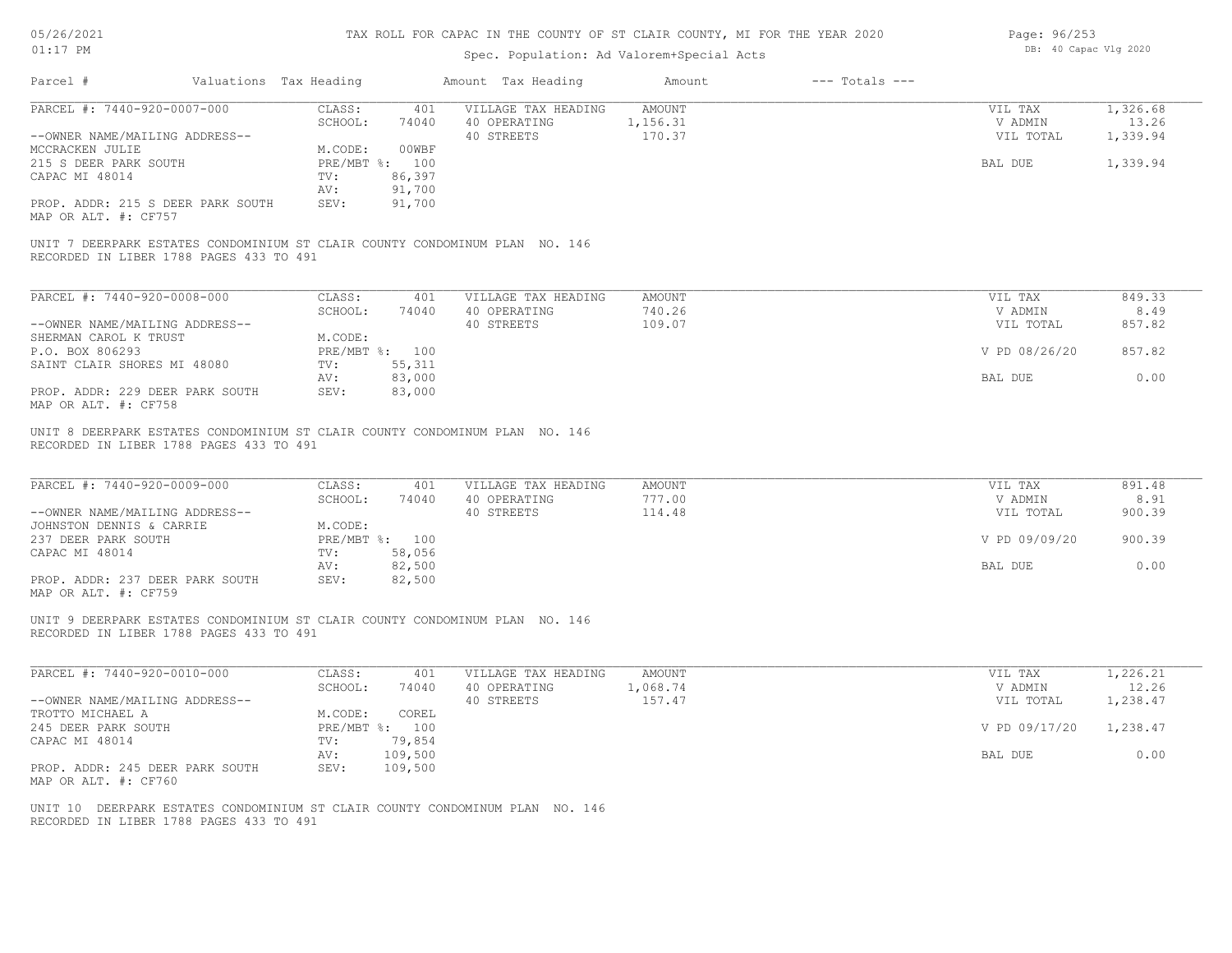| Page: 97/253          |
|-----------------------|
| DB: 40 Capac Vlg 2020 |

| Parcel #                                                                                                                 | Valuations Tax Heading |            |                         | Amount Tax Heading         | Amount             | $---$ Totals $---$ |                      |                   |
|--------------------------------------------------------------------------------------------------------------------------|------------------------|------------|-------------------------|----------------------------|--------------------|--------------------|----------------------|-------------------|
| PARCEL #: 7440-920-0011-000                                                                                              |                        | CLASS:     | 401                     | VILLAGE TAX HEADING        | <b>AMOUNT</b>      |                    | VIL TAX              | 871.28            |
| --OWNER NAME/MAILING ADDRESS--                                                                                           |                        | SCHOOL:    | 74040                   | 40 OPERATING<br>40 STREETS | 759.39<br>111.89   |                    | V ADMIN<br>VIL TOTAL | 8.71<br>879.99    |
| RUEGSEGGER MICHELLE M<br>MORRIS NINA                                                                                     |                        | M.CODE:    | COREL<br>PRE/MBT %: 100 |                            |                    |                    | V PD 09/17/20        | 879.99            |
| 253 S DEER PARK<br>CAPAC MI 48014                                                                                        |                        | TV:<br>AV: | 56,740<br>82,600        |                            |                    |                    | BAL DUE              | 0.00              |
| PROP. ADDR: 253 DEER PARK SOUTH<br>MAP OR ALT. #: CF761                                                                  |                        | SEV:       | 82,600                  |                            |                    |                    |                      |                   |
| UNIT 11 DEERPARK ESTATES CONDOMINIUM ST CLAIR COUNTY CONDOMINUM PLAN NO. 146                                             |                        |            |                         |                            |                    |                    |                      |                   |
| RECORDED IN LIBER 1788 PAGES 433 TO 491                                                                                  |                        |            |                         |                            |                    |                    |                      |                   |
| PARCEL #: 7440-920-0012-000                                                                                              |                        | CLASS:     | 401                     | VILLAGE TAX HEADING        | <b>AMOUNT</b>      |                    | VIL TAX              | 896.48            |
|                                                                                                                          |                        | SCHOOL:    | 74040                   | 40 OPERATING               | 781.36             |                    | V ADMIN              | 8.96              |
| --OWNER NAME/MAILING ADDRESS--<br>FEE EMOGENE                                                                            |                        | M.CODE:    |                         | 40 STREETS                 | 115.12             |                    | VIL TOTAL            | 905.44            |
| 261 DEER PARK SOUTH                                                                                                      |                        |            | PRE/MBT %: 100          |                            |                    |                    | V PD 07/14/20        | 905.44            |
| CAPAC MI 48014                                                                                                           |                        | TV:        | 58,382                  |                            |                    |                    |                      |                   |
|                                                                                                                          |                        | AV:        | 85,200                  |                            |                    |                    | BAL DUE              | 0.00              |
| PROP. ADDR: 261 DEER PARK SOUTH<br>MAP OR ALT. #: CF762                                                                  |                        | SEV:       | 85,200                  |                            |                    |                    |                      |                   |
| UNIT 12 DEERPARK ESTATES CONDOMINIUM ST CLAIR COUNTY CONDOMINUM PLAN NO. 146                                             |                        |            |                         |                            |                    |                    |                      |                   |
| RECORDED IN LIBER 1788 PAGES 433 TO 491                                                                                  |                        |            |                         |                            |                    |                    |                      |                   |
|                                                                                                                          |                        |            |                         |                            |                    |                    |                      |                   |
| PARCEL #: 7440-920-0013-000                                                                                              |                        | CLASS:     | 401                     | VILLAGE TAX HEADING        | AMOUNT             |                    | VIL TAX              | 941.60            |
| --OWNER NAME/MAILING ADDRESS--                                                                                           |                        | SCHOOL:    | 74040                   | 40 OPERATING<br>40 STREETS | 820.68<br>120.92   |                    | V ADMIN<br>VIL TOTAL | 9.41<br>951.01    |
| KRAMER BRUCE A/DOROTHY                                                                                                   |                        | M.CODE:    |                         |                            |                    |                    |                      |                   |
| 279 DEER PARK SOUTH                                                                                                      |                        |            | PRE/MBT %: 100          |                            |                    |                    | V PD 09/16/20        | 951.01            |
| CAPAC MI 48014                                                                                                           |                        | TV:        | 61,320                  |                            |                    |                    |                      |                   |
|                                                                                                                          |                        | AV:        | 88,700                  |                            |                    |                    | BAL DUE              | 0.00              |
| PROP. ADDR: 279 DEER PARK SOUTH<br>MAP OR ALT. #: CF763                                                                  |                        | SEV:       | 88,700                  |                            |                    |                    |                      |                   |
| UNIT 13 DEERPARK ESTATES CONDOMINIUM ST CLAIR COUNTY CONDOMINUM PLAN NO. 146                                             |                        |            |                         |                            |                    |                    |                      |                   |
| RECORDED IN LIBER 1788 PAGES 433 TO 491                                                                                  |                        |            |                         |                            |                    |                    |                      |                   |
| PARCEL #: 7440-920-0014-000                                                                                              |                        | CLASS:     | 401                     | VILLAGE TAX HEADING        | AMOUNT             |                    | VIL TAX              | 1,418.01          |
| --OWNER NAME/MAILING ADDRESS--                                                                                           |                        | SCHOOL:    | 74040                   | 40 OPERATING<br>40 STREETS | 1,235.91<br>182.10 |                    | V ADMIN<br>VIL TOTAL | 14.18<br>1,432.19 |
| CHRISTIAN ALFRED III                                                                                                     |                        | M.CODE:    | COREL                   |                            |                    |                    |                      |                   |
| 287 DEER PARK                                                                                                            |                        |            | PRE/MBT %: 100          |                            |                    |                    | V PD 09/17/20        | 1,432.19          |
| CAPAC MI 48014                                                                                                           |                        | TV:        | 92,345                  |                            |                    |                    |                      |                   |
|                                                                                                                          |                        | AV:        | 101,200                 |                            |                    |                    | BAL DUE              | 0.00              |
| PROP. ADDR: 287 DEER PARK SOUTH<br>MAP OR ALT. #: CF764                                                                  |                        | SEV:       | 101,200                 |                            |                    |                    |                      |                   |
| UNIT 14 DEER PARK ESTATES CONDOMINIUM ST CLAIR COUNTY CONDOMINUM PLAN NO. 146<br>RECORDED IN LIBER 1788 PAGES 433 TO 491 |                        |            |                         |                            |                    |                    |                      |                   |
|                                                                                                                          |                        |            |                         |                            |                    |                    |                      |                   |
|                                                                                                                          |                        |            |                         |                            |                    |                    |                      |                   |
|                                                                                                                          |                        |            |                         |                            |                    |                    |                      |                   |
|                                                                                                                          |                        |            |                         |                            |                    |                    |                      |                   |
|                                                                                                                          |                        |            |                         |                            |                    |                    |                      |                   |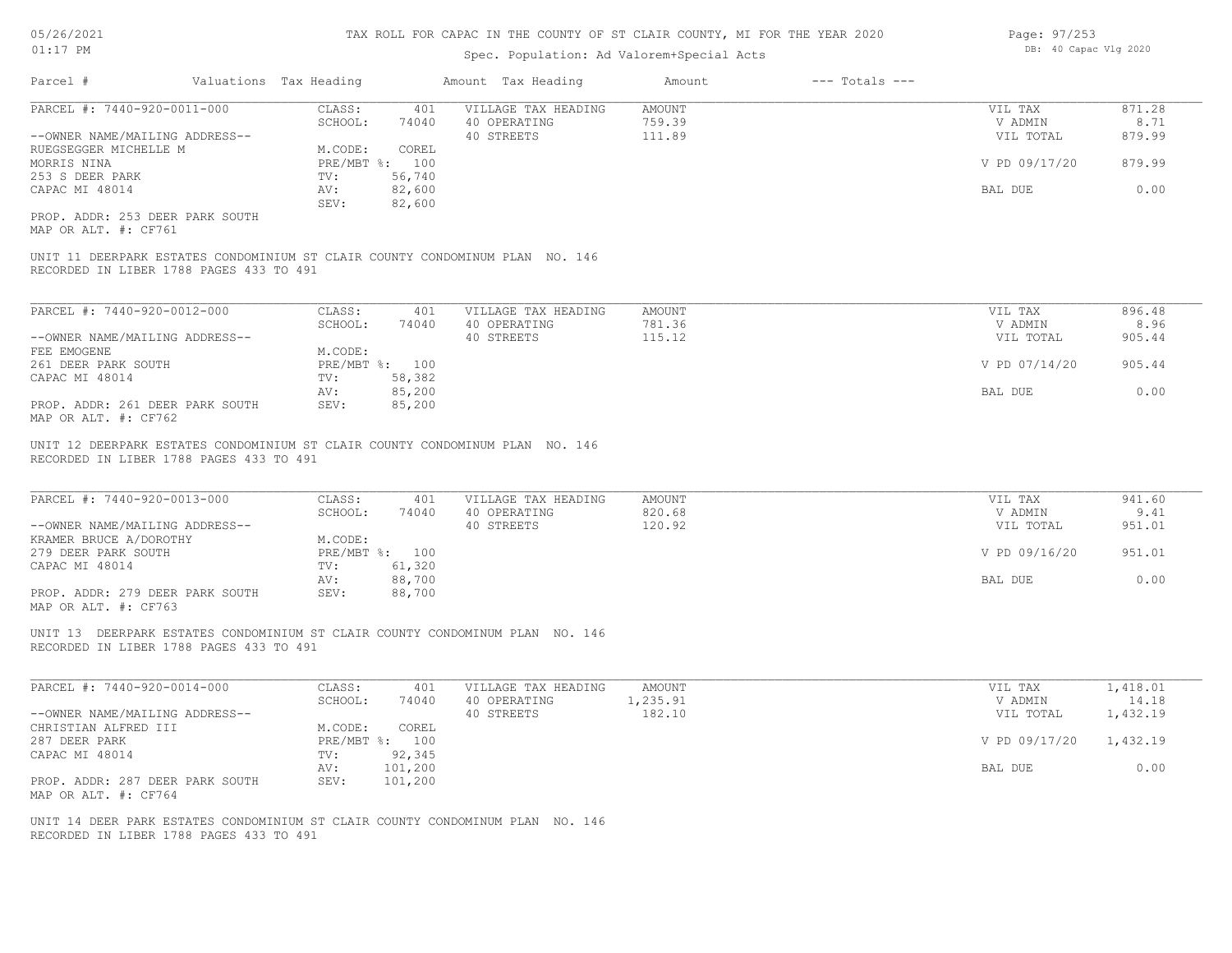| 05/26/2021 |  |
|------------|--|
| 01:17      |  |

| Page: 98/253 |  |                       |  |
|--------------|--|-----------------------|--|
|              |  | DB: 40 Capac Vlg 2020 |  |

| Parcel #                                                                                                                                                                                 | Valuations Tax Heading  |                         | Amount Tax Heading                                | Amount                            | $---$ Totals $---$ |                                 |                          |
|------------------------------------------------------------------------------------------------------------------------------------------------------------------------------------------|-------------------------|-------------------------|---------------------------------------------------|-----------------------------------|--------------------|---------------------------------|--------------------------|
| PARCEL #: 7440-920-0015-000<br>--OWNER NAME/MAILING ADDRESS--                                                                                                                            | CLASS:<br>SCHOOL:       | 401<br>74040            | VILLAGE TAX HEADING<br>40 OPERATING<br>40 STREETS | <b>AMOUNT</b><br>853.22<br>125.71 |                    | VIL TAX<br>V ADMIN<br>VIL TOTAL | 978.93<br>9.78<br>988.71 |
| SAMS SCOTT A / SANDRA A<br>295 DEER PARK SOUTH                                                                                                                                           | M.CODE:                 | COREL<br>PRE/MBT %: 100 |                                                   |                                   |                    | V PD 09/17/20                   | 988.71                   |
| CAPAC MI 48014                                                                                                                                                                           | TV:<br>AV:              | 63,751<br>92,100        |                                                   |                                   |                    | BAL DUE                         | 0.00                     |
| PROP. ADDR: 295 DEER PARK SOUTH<br>MAP OR ALT. #: CF765                                                                                                                                  | SEV:                    | 92,100                  |                                                   |                                   |                    |                                 |                          |
| UNIT 15 DEERPARK ESTATES CONDOMINIUM ST CLAIR COUNTY CONDOMINUM PLAN NO. 146<br>RECORDED IN LIBER 1788 PAGES 433 TO 491                                                                  |                         |                         |                                                   |                                   |                    |                                 |                          |
| PARCEL #: 7440-920-0016-000                                                                                                                                                              | CLASS:                  | 402                     | VILLAGE TAX HEADING                               | AMOUNT                            |                    | VIL TAX                         | 36.80                    |
| --OWNER NAME/MAILING ADDRESS--                                                                                                                                                           | SCHOOL:                 | 74040                   | 40 OPERATING<br>40 STREETS                        | 32.08<br>4.72                     |                    | V ADMIN<br>VIL TOTAL            | 0.36<br>37.16            |
| DEER PARK LAND DEVELOPMENT<br>8155 ANNSBURY STE 109                                                                                                                                      | M.CODE:                 | PRE/MBT %: 0            |                                                   |                                   |                    | V PD 09/09/20                   | 37.16                    |
| UTICA MI 48316                                                                                                                                                                           | TV:<br>AV:              | 2,397<br>16,900         |                                                   |                                   |                    | BAL DUE                         | 0.00                     |
| PROP. ADDR: DEER PARK SOUTH<br>MAP OR ALT. #: CF766                                                                                                                                      | SEV:                    | 16,900                  |                                                   |                                   |                    |                                 |                          |
| UNIT 16 DEERPARK ESTATES CONDOMINIUM ST CLAIR COUNTY CONDOMINUM PLAN NO. 146<br>RECORDED IN LIBER 1788 PAGES 433 TO 491<br>PARCEL #: 7440-920-0017-000<br>--OWNER NAME/MAILING ADDRESS-- | CLASS:<br>SCHOOL:       | 402<br>74040            | VILLAGE TAX HEADING<br>40 OPERATING<br>40 STREETS | <b>AMOUNT</b><br>32.08<br>4.72    |                    | VIL TAX<br>V ADMIN<br>VIL TOTAL | 36.80<br>0.36<br>37.16   |
| DEER PARK LAND DEVELOPMENT<br>8155 ANNSBURY STE 109                                                                                                                                      | M.CODE:                 | PRE/MBT %: 0            |                                                   |                                   |                    | V PD 09/09/20                   | 37.16                    |
| UTICA MI 48316                                                                                                                                                                           | TV:<br>AV:              | 2,397<br>18,000         |                                                   |                                   |                    | BAL DUE                         | 0.00                     |
| PROP. ADDR: DEER PARK SOUTH<br>MAP OR ALT. #: CF767                                                                                                                                      | SEV:                    | 18,000                  |                                                   |                                   |                    |                                 |                          |
| UNIT 17 DEERPARK ESTATES CONDOMINIUM ST CLAIR COUNTY CONDOMINUM PLAN NO. 146<br>RECORDED IN LIBER 1788 PAGES 433 TO 491                                                                  |                         |                         |                                                   |                                   |                    |                                 |                          |
| PARCEL #: 7440-920-0018-000                                                                                                                                                              | CLASS:                  | 402                     | VILLAGE TAX HEADING                               | AMOUNT                            |                    | VIL TAX                         | 36.80                    |
| --OWNER NAME/MAILING ADDRESS--                                                                                                                                                           | SCHOOL:                 | 74040                   | 40 OPERATING<br>40 STREETS                        | 32.08<br>4.72                     |                    | V ADMIN<br>VIL TOTAL            | 0.36<br>37.16            |
| DEER PARK LAND DEVELOPMENT<br>8155 ANNSBURY STE 109                                                                                                                                      | M.CODE:<br>$PRE/MBT$ %: | $\overline{0}$          |                                                   |                                   |                    | V PD 09/09/20                   | 37.16                    |
| UTICA MI 48316                                                                                                                                                                           | TV:<br>AV:              | 2,397<br>18,400         |                                                   |                                   |                    | BAL DUE                         | 0.00                     |
| PROP. ADDR: DEER PARK SOUTH<br>MAP OR ALT. #: CF768                                                                                                                                      | SEV:                    | 18,400                  |                                                   |                                   |                    |                                 |                          |
| UNIT 18 DEERPARK ESTATES CONDOMINIUM ST CLAIR COUNTY CONDOMINUM PLAN NO. 146<br>RECORDED IN LIBER 1788 PAGES 433 TO 491                                                                  |                         |                         |                                                   |                                   |                    |                                 |                          |
|                                                                                                                                                                                          |                         |                         |                                                   |                                   |                    |                                 |                          |
|                                                                                                                                                                                          |                         |                         |                                                   |                                   |                    |                                 |                          |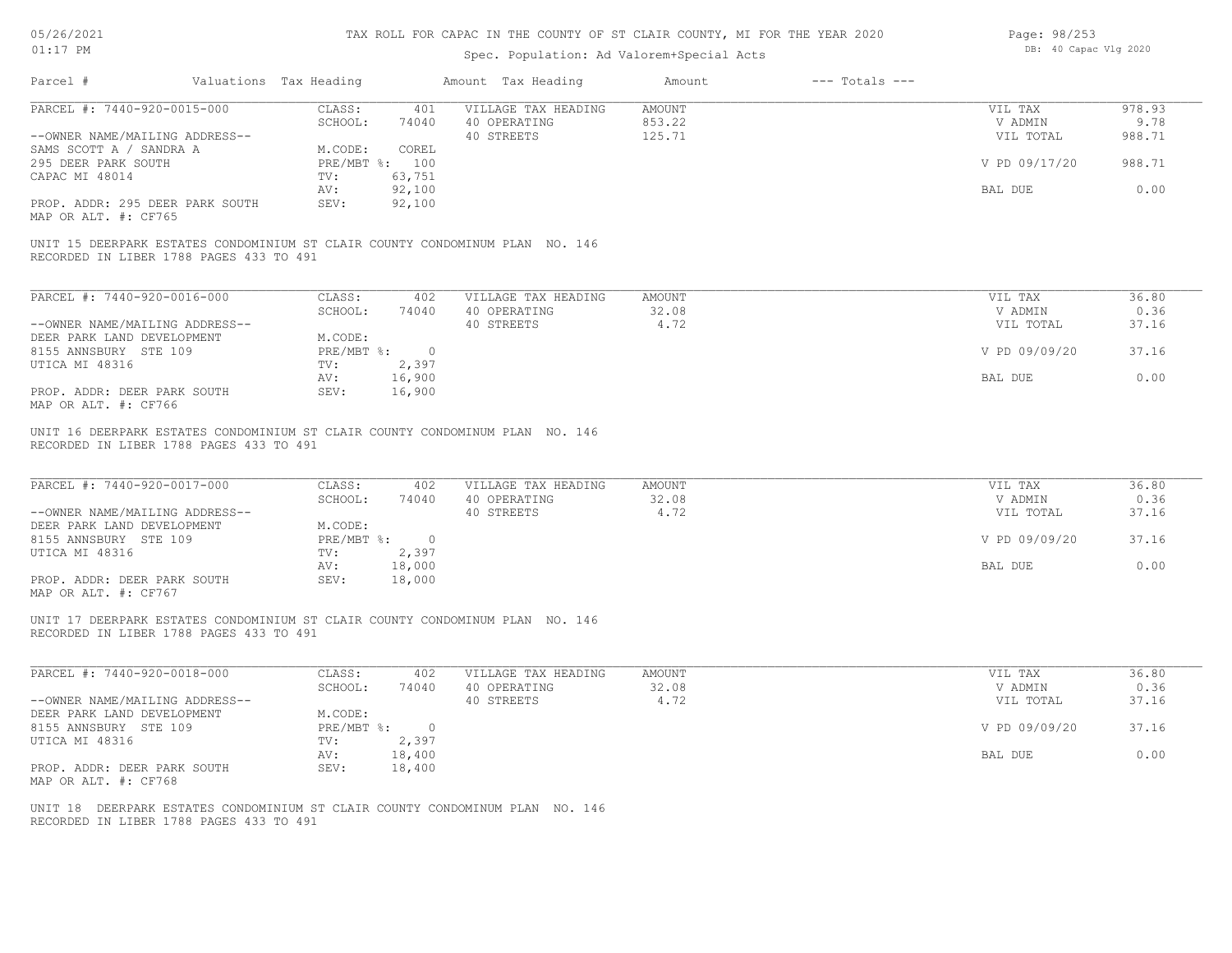| 05/26/2021 |           |
|------------|-----------|
| 01:17      | <b>PM</b> |

| Page: 99/253 |  |                       |  |
|--------------|--|-----------------------|--|
|              |  | DB: 40 Capac Vlg 2020 |  |

| Parcel #                                                                                                                | Valuations Tax Heading |                 | Amount Tax Heading  | Amount        | $---$ Totals $---$ |               |       |
|-------------------------------------------------------------------------------------------------------------------------|------------------------|-----------------|---------------------|---------------|--------------------|---------------|-------|
| PARCEL #: 7440-920-0019-000                                                                                             | CLASS:                 | 402             | VILLAGE TAX HEADING | <b>AMOUNT</b> |                    | VIL TAX       | 36.80 |
|                                                                                                                         | SCHOOL:                | 74040           | 40 OPERATING        | 32.08         |                    | V ADMIN       | 0.36  |
| --OWNER NAME/MAILING ADDRESS--                                                                                          |                        |                 | 40 STREETS          | 4.72          |                    | VIL TOTAL     | 37.16 |
| DEER PARK LAND DEVELOPMENT                                                                                              | M.CODE:                |                 |                     |               |                    |               |       |
| 8155 ANNSBURY STE 109                                                                                                   | $PRE/MBT$ $\div$       | $\overline{0}$  |                     |               |                    | V PD 09/09/20 | 37.16 |
| UTICA MI 48316                                                                                                          | TV:                    | 2,397<br>24,600 |                     |               |                    |               | 0.00  |
| PROP. ADDR: DEER PARK SOUTH                                                                                             | AV:<br>SEV:            | 24,600          |                     |               |                    | BAL DUE       |       |
| MAP OR ALT. #: CF769                                                                                                    |                        |                 |                     |               |                    |               |       |
| UNIT 19 DEERPARK ESTATES CONDOMINIUM ST CLAIR COUNTY CONDOMINUM PLAN NO. 146<br>RECORDED IN LIBER 1788 PAGES 433 TO 491 |                        |                 |                     |               |                    |               |       |
|                                                                                                                         |                        |                 |                     |               |                    |               |       |
| PARCEL #: 7440-920-0020-000                                                                                             | CLASS:                 | 402             | VILLAGE TAX HEADING | <b>AMOUNT</b> |                    | VIL TAX       | 36.80 |
|                                                                                                                         | SCHOOL:                | 74040           | 40 OPERATING        | 32.08         |                    | V ADMIN       | 0.36  |
| --OWNER NAME/MAILING ADDRESS--<br>DEER PARK LAND DEVELOPMENT                                                            | M.CODE:                |                 | 40 STREETS          | 4.72          |                    | VIL TOTAL     | 37.16 |
| 8155 ANNSBURY STE 109                                                                                                   | $PRE/MBT$ $\div$ 0     |                 |                     |               |                    | V PD 09/09/20 | 37.16 |
| UTICA MI 48316                                                                                                          | TV:                    | 2,397           |                     |               |                    |               |       |
|                                                                                                                         | AV:                    | 21,900          |                     |               |                    | BAL DUE       | 0.00  |
| PROP. ADDR: DEER PARK WEST<br>MAP OR ALT. #: CF770                                                                      | SEV:                   | 21,900          |                     |               |                    |               |       |
| UNIT 20 DEERPARK ESTATES CONDOMINIUM ST CLAIR COUNTY CONDOMINUM PLAN NO. 146<br>RECORDED IN LIBER 1788 PAGES 433 TO 491 |                        |                 |                     |               |                    |               |       |
| PARCEL #: 7440-920-0021-000                                                                                             | CLASS:                 | 402             | VILLAGE TAX HEADING | <b>AMOUNT</b> |                    | VIL TAX       | 7.92  |
|                                                                                                                         | SCHOOL:                | 74040           | 40 OPERATING        | 6.91          |                    | V ADMIN       | 0.07  |
| --OWNER NAME/MAILING ADDRESS--                                                                                          |                        |                 | 40 STREETS          | 1.01          |                    | VIL TOTAL     | 7.99  |
| DEER PARK LAND DEVELOPMENT                                                                                              | M.CODE:                |                 |                     |               |                    |               |       |
| 8155 ANNSBURY STE 109                                                                                                   | PRE/MBT %: 0           |                 |                     |               |                    | V PD 09/09/20 | 7.99  |
| UTICA MI 48316                                                                                                          | TV:<br>AV:             | 517<br>21,400   |                     |               |                    | BAL DUE       | 0.00  |
| PROP. ADDR: DEER PARK WEST                                                                                              | SEV:                   | 21,400          |                     |               |                    |               |       |
| MAP OR ALT. #: CF771                                                                                                    |                        |                 |                     |               |                    |               |       |
| UNIT 21 DEERPARK ESTATES CONDOMINIUM ST CLAIR COUNTY CONDOMINUM PLAN NO. 146<br>RECORDED IN LIBER 1788 PAGES 433 TO 491 |                        |                 |                     |               |                    |               |       |
| PARCEL #: 7440-920-0022-000                                                                                             | CLASS:                 | 402             | VILLAGE TAX HEADING | <b>AMOUNT</b> |                    | VIL TAX       | 7.92  |
|                                                                                                                         | SCHOOL:                | 74040           | 40 OPERATING        | 6.91          |                    | V ADMIN       | 0.07  |
| --OWNER NAME/MAILING ADDRESS--                                                                                          |                        |                 | 40 STREETS          | 1.01          |                    | VIL TOTAL     | 7.99  |
| DEER PARK LAND DEVELOPMENT                                                                                              | M.CODE:                |                 |                     |               |                    |               |       |
| 8155 ANNSBURY STE 109                                                                                                   | PRE/MBT %: 0           | 517             |                     |               |                    | V PD 09/09/20 | 7.99  |
| UTICA MI 48316                                                                                                          | TV:<br>AV:             | 18,900          |                     |               |                    | BAL DUE       | 0.00  |
| PROP. ADDR: DEER PARK WEST                                                                                              | SEV:                   | 18,900          |                     |               |                    |               |       |
| MAP OR ALT. #: CF772                                                                                                    |                        |                 |                     |               |                    |               |       |
| UNIT 22 DEERPARK ESTATES CONDOMINIUM ST CLAIR COUNTY CONDOMINUM PLAN NO. 146<br>RECORDED IN LIBER 1788 PAGES 433 TO 491 |                        |                 |                     |               |                    |               |       |
|                                                                                                                         |                        |                 |                     |               |                    |               |       |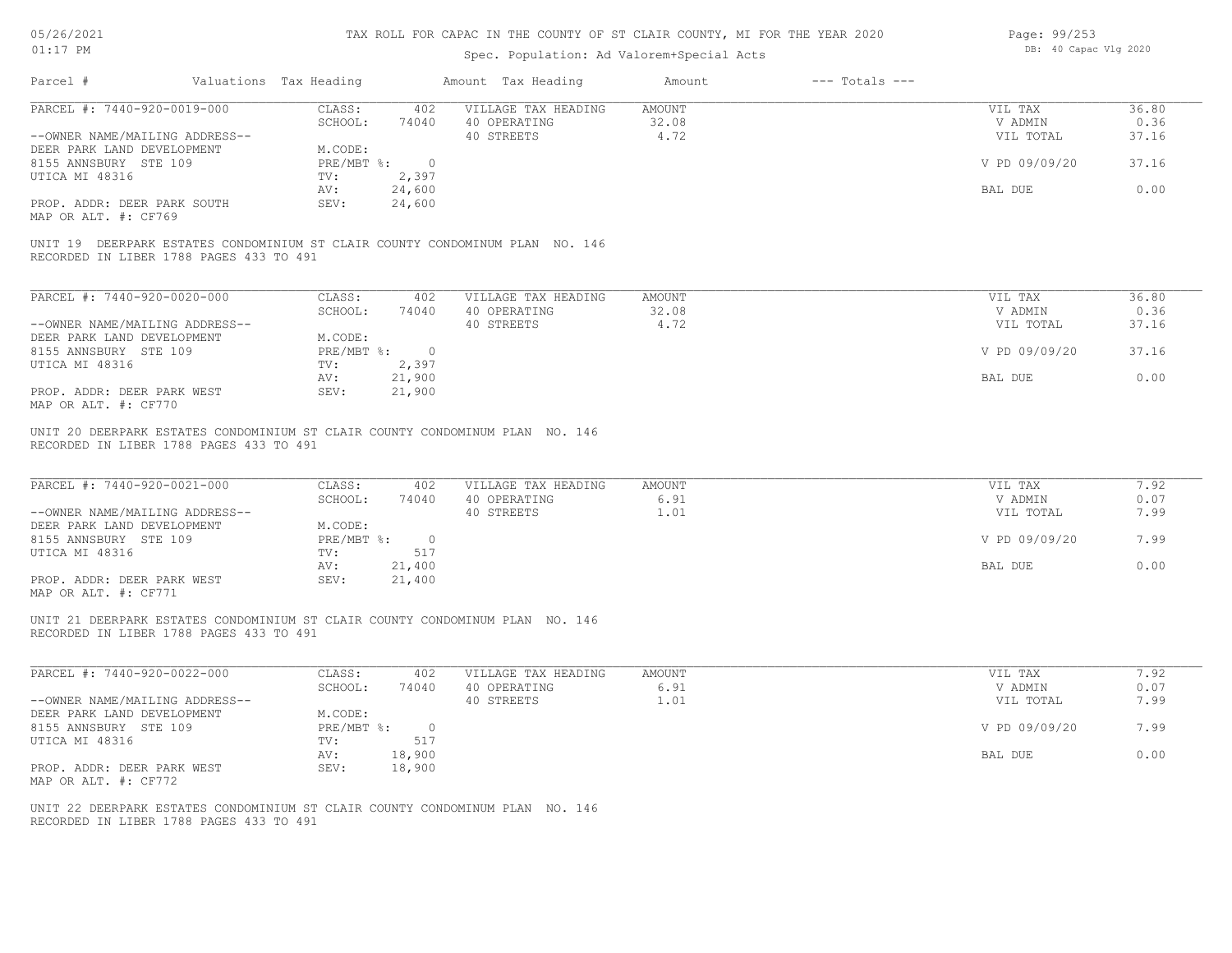| 05/26/2021 |           |
|------------|-----------|
| 01:17      | <b>PM</b> |

# Spec. Population: Ad Valorem+Special Acts

Page: 100/253 DB: 40 Capac Vlg 2020

| PARCEL #: 7440-920-0023-000                                                                                             | CLASS:                            | 402 VILLAGE TAX HEADING                   | AMOUNT         | VIL TAX              | 7.92         |
|-------------------------------------------------------------------------------------------------------------------------|-----------------------------------|-------------------------------------------|----------------|----------------------|--------------|
|                                                                                                                         | SCHOOL: 74040 40 OPERATING        | 40 STREETS                                | 6.91<br>1.01   | V ADMIN<br>VIL TOTAL | 0.07<br>7.99 |
| --OWNER NAME/MAILING ADDRESS--<br>DEER PARK LAND DEVELOPMENT                                                            | M.CODE:                           |                                           |                |                      |              |
| 8155 ANNSBURY STE 109                                                                                                   | PRE/MBT %: 0                      |                                           |                | V PD 09/09/20        | 7.99         |
| UTICA MI 48316                                                                                                          | TV:<br>517                        |                                           |                |                      |              |
|                                                                                                                         | 17,800<br>AV:                     |                                           |                | BAL DUE              | 0.00         |
| PROP. ADDR: DEER PARK WEST<br>MAP OR ALT. #: CF773                                                                      | 17,800<br>SEV:                    |                                           |                |                      |              |
| UNIT 23 DEERPARK ESTATES CONDOMINIUM ST CLAIR COUNTY CONDOMINUM PLAN NO. 146<br>RECORDED IN LIBER 1788 PAGES 433 TO 491 |                                   |                                           |                |                      |              |
|                                                                                                                         |                                   |                                           |                |                      | 7.92         |
| PARCEL #: 7440-920-0024-000                                                                                             | CLASS:<br>402<br>SCHOOL:          | VILLAGE TAX HEADING<br>74040 40 OPERATING | AMOUNT<br>6.91 | VIL TAX<br>V ADMIN   | 0.07         |
| --OWNER NAME/MAILING ADDRESS--                                                                                          |                                   | 40 STREETS                                | 1.01           | VIL TOTAL            | 7.99         |
| DEER PARK LAND DEVELOPMENT                                                                                              | M.CODE:                           |                                           |                |                      |              |
| 8155 ANNSBURY STE 109                                                                                                   | PRE/MBT %: 0                      |                                           |                | V PD 09/09/20        | 7.99         |
| UTICA MI 48316                                                                                                          | TV:<br>517                        |                                           |                |                      |              |
|                                                                                                                         | AV:<br>17,600                     |                                           |                | BAL DUE              | 0.00         |
| PROP. ADDR: DEER PARK WEST<br>MAP OR ALT. #: CF774                                                                      | SEV: 17,600                       |                                           |                |                      |              |
| UNIT 24 DEERPARK ESTATES CONDOMINIUM ST CLAIR COUNTY CONDOMINUM PLAN NO. 146<br>RECORDED IN LIBER 1788 PAGES 433 TO 491 |                                   |                                           |                |                      |              |
| PARCEL #: 7440-920-0025-000                                                                                             | CLASS:<br>402<br>SCHOOL:<br>74040 | VILLAGE TAX HEADING<br>40 OPERATING       | AMOUNT<br>6.91 | VIL TAX<br>V ADMIN   | 7.92<br>0.07 |
| --OWNER NAME/MAILING ADDRESS--                                                                                          |                                   | 40 STREETS                                | 1.01           | VIL TOTAL            | 7.99         |
| DEER PARK LAND DEVELOPMENT<br>8155 ANNSBURY STE 109                                                                     | M.CODE:<br>PRE/MBT %: 0           |                                           |                | V PD 09/09/20        | 7.99         |
| UTICA MI 48316                                                                                                          | 517<br>TV:                        |                                           |                |                      |              |
| PROP. ADDR: DEER PARK WEST<br>MAP OR ALT. #: CF775                                                                      | 17,600<br>AV:<br>SEV: 17,600      |                                           |                | BAL DUE              | 0.00         |
| UNIT 25 DEERPARK ESTATES CONDOMINIUM ST CLAIR COUNTY CONDOMINUM PLAN NO. 146<br>RECORDED IN LIBER 1788 PAGES 433 TO 491 |                                   |                                           |                |                      |              |
| PARCEL #: 7440-920-0026-000                                                                                             | CLASS:<br>402                     | VILLAGE TAX HEADING                       | AMOUNT         | VIL TAX              | 7.92         |
|                                                                                                                         | SCHOOL:                           | 74040 40 OPERATING                        | 6.91           | V ADMIN              | 0.07         |
| --OWNER NAME/MAILING ADDRESS--                                                                                          |                                   | 40 STREETS                                | 1.01           | VIL TOTAL            | 7.99         |
| DEER PARK LAND DEVELOPMENT                                                                                              | M.CODE:                           |                                           |                |                      |              |
| 8155 ANNSBURY STE 109                                                                                                   | PRE/MBT %: 0                      |                                           |                | V PD 09/09/20        | 7.99         |
| UTICA MI 48316                                                                                                          | TV:<br>517<br>17,900<br>AV:       |                                           |                | BAL DUE              | 0.00         |
| PROP. ADDR: DEER PARK WEST<br>MAP OR ALT. #: CF776                                                                      | SEV: 17,900                       |                                           |                |                      |              |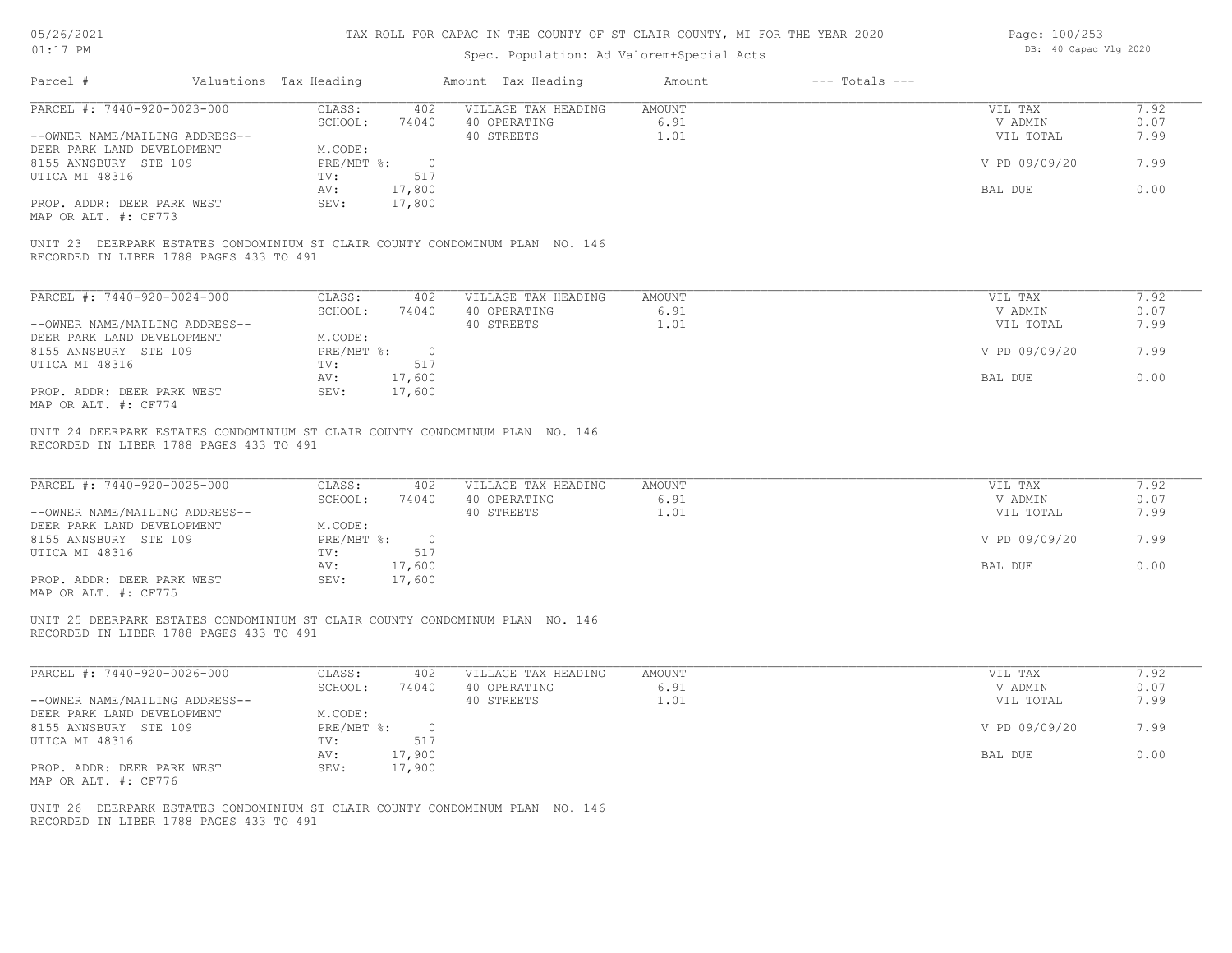| 05/26/2021 |  |
|------------|--|
| 01:17      |  |

# Spec. Population: Ad Valorem+Special Acts

Page: 101/253 DB: 40 Capac Vlg 2020

| Parcel #                                                                                                                | Valuations Tax Heading |                    | Amount Tax Heading                            | Amount         | $---$ Totals $---$ |                    |              |
|-------------------------------------------------------------------------------------------------------------------------|------------------------|--------------------|-----------------------------------------------|----------------|--------------------|--------------------|--------------|
| PARCEL #: 7440-920-0027-000                                                                                             | CLASS:<br>SCHOOL:      |                    | 402 VILLAGE TAX HEADING<br>74040 40 OPERATING | AMOUNT<br>6.91 |                    | VIL TAX<br>V ADMIN | 7.92<br>0.07 |
| --OWNER NAME/MAILING ADDRESS--                                                                                          |                        |                    | 40 STREETS                                    | 1.01           |                    | VIL TOTAL          | 7.99         |
| DEER PARK LAND DEVELOPMENT                                                                                              | M.CODE:                |                    |                                               |                |                    |                    |              |
| 8155 ANNSBURY STE 109                                                                                                   | PRE/MBT %: 0           |                    |                                               |                |                    | V PD 09/09/20      | 7.99         |
| UTICA MI 48316                                                                                                          | TV:                    | 517                |                                               |                |                    |                    |              |
|                                                                                                                         | 23,200<br>AV:          |                    |                                               |                |                    | BAL DUE            | 0.00         |
| PROP. ADDR: DEER PARK WEST<br>MAP OR ALT. #: CF777                                                                      | SEV:<br>23,200         |                    |                                               |                |                    |                    |              |
| UNIT 27 DEERPARK ESTATES CONDOMINIUM ST CLAIR COUNTY CONDOMINUM PLAN NO. 146<br>RECORDED IN LIBER 1788 PAGES 433 TO 491 |                        |                    |                                               |                |                    |                    |              |
|                                                                                                                         |                        |                    |                                               |                |                    |                    |              |
| PARCEL #: 7440-920-0028-000                                                                                             | CLASS:                 | 402                | VILLAGE TAX HEADING                           | <b>AMOUNT</b>  |                    | VIL TAX            | 7.92         |
|                                                                                                                         | SCHOOL:                | 74040 40 OPERATING |                                               | 6.91           |                    | V ADMIN            | 0.07         |
| --OWNER NAME/MAILING ADDRESS--                                                                                          | M.CODE:                |                    | 40 STREETS                                    | 1.01           |                    | VIL TOTAL          | 7.99         |
| DEER PARK LAND DEVELOPMENT<br>8155 ANNSBURY STE 109                                                                     | PRE/MBT %: 0           |                    |                                               |                |                    | V PD 09/09/20      | 7.99         |
| UTICA MI 48316                                                                                                          | 517<br>TV:             |                    |                                               |                |                    |                    |              |
|                                                                                                                         | 24,600<br>AV:          |                    |                                               |                |                    | BAL DUE            | 0.00         |
| PROP. ADDR: DEER PARK WEST                                                                                              | SEV:<br>24,600         |                    |                                               |                |                    |                    |              |
| MAP OR ALT. #: CF778                                                                                                    |                        |                    |                                               |                |                    |                    |              |
| UNIT 28 DEERPARK ESTATES CONDOMINIUM ST CLAIR COUNTY CONDOMINUM PLAN NO. 146<br>RECORDED IN LIBER 1788 PAGES 433 TO 491 |                        |                    |                                               |                |                    |                    |              |
| PARCEL #: 7440-920-0029-000                                                                                             | CLASS:                 | 402                | VILLAGE TAX HEADING                           | AMOUNT         |                    | VIL TAX            | 7.92         |
|                                                                                                                         | SCHOOL:                | 74040              | 40 OPERATING                                  | 6.91           |                    | V ADMIN            | 0.07         |
| --OWNER NAME/MAILING ADDRESS--                                                                                          |                        |                    | 40 STREETS                                    | 1.01           |                    | VIL TOTAL          | 7.99         |
| DEER PARK LAND DEVELOPMENT                                                                                              | M.CODE:                |                    |                                               |                |                    |                    |              |
| 8155 ANSBURY STE 109                                                                                                    | PRE/MBT %: 0           |                    |                                               |                |                    | V PD 09/09/20      | 7.99         |
| UTICA MI 48316                                                                                                          | 517<br>TV:<br>21,500   |                    |                                               |                |                    | BAL DUE            | 0.00         |
| PROP. ADDR: DEER PARK NORTH                                                                                             | AV:<br>SEV:<br>21,500  |                    |                                               |                |                    |                    |              |
| MAP OR ALT. #: CF779                                                                                                    |                        |                    |                                               |                |                    |                    |              |
| UNIT 29 DEERPARK ESTATES CONDOMINIUM ST CLAIR COUNTY CONDOMINUM PLAN NO. 146<br>RECORDED IN LIBER 1788 PAGES 433 TO 491 |                        |                    |                                               |                |                    |                    |              |
| PARCEL #: 7440-920-0030-000                                                                                             | CLASS:                 | 402                | VILLAGE TAX HEADING                           | AMOUNT         |                    | VIL TAX            | 7.92         |
|                                                                                                                         | SCHOOL:                | 74040              | 40 OPERATING                                  | 6.91           |                    | V ADMIN            | 0.07         |
| --OWNER NAME/MAILING ADDRESS--                                                                                          |                        |                    | 40 STREETS                                    | 1.01           |                    | VIL TOTAL          | 7.99         |
| DEER PARK LAND DEVELOPMENT                                                                                              | M.CODE:                |                    |                                               |                |                    |                    |              |
| 8155 ANNSBURY STE 109                                                                                                   | PRE/MBT %: 0           |                    |                                               |                |                    | V PD 09/09/20      | 7.99         |
| UTICA MI 48316                                                                                                          | TV:                    | 517                |                                               |                |                    |                    |              |
|                                                                                                                         | 18,900<br>AV:<br>SEV:  |                    |                                               |                |                    | BAL DUE            | 0.00         |
| PROP. ADDR: DEER PARK NORTH<br>MAP OR ALT. #: CF780                                                                     | 18,900                 |                    |                                               |                |                    |                    |              |
|                                                                                                                         |                        |                    |                                               |                |                    |                    |              |
| UNIT 30 DEERPARK ESTATES CONDOMINIUM ST CLAIR COUNTY CONDOMINUM PLAN NO. 146                                            |                        |                    |                                               |                |                    |                    |              |
| RECORDED IN LIBER 1788 PAGES 433 TO 491                                                                                 |                        |                    |                                               |                |                    |                    |              |
|                                                                                                                         |                        |                    |                                               |                |                    |                    |              |
|                                                                                                                         |                        |                    |                                               |                |                    |                    |              |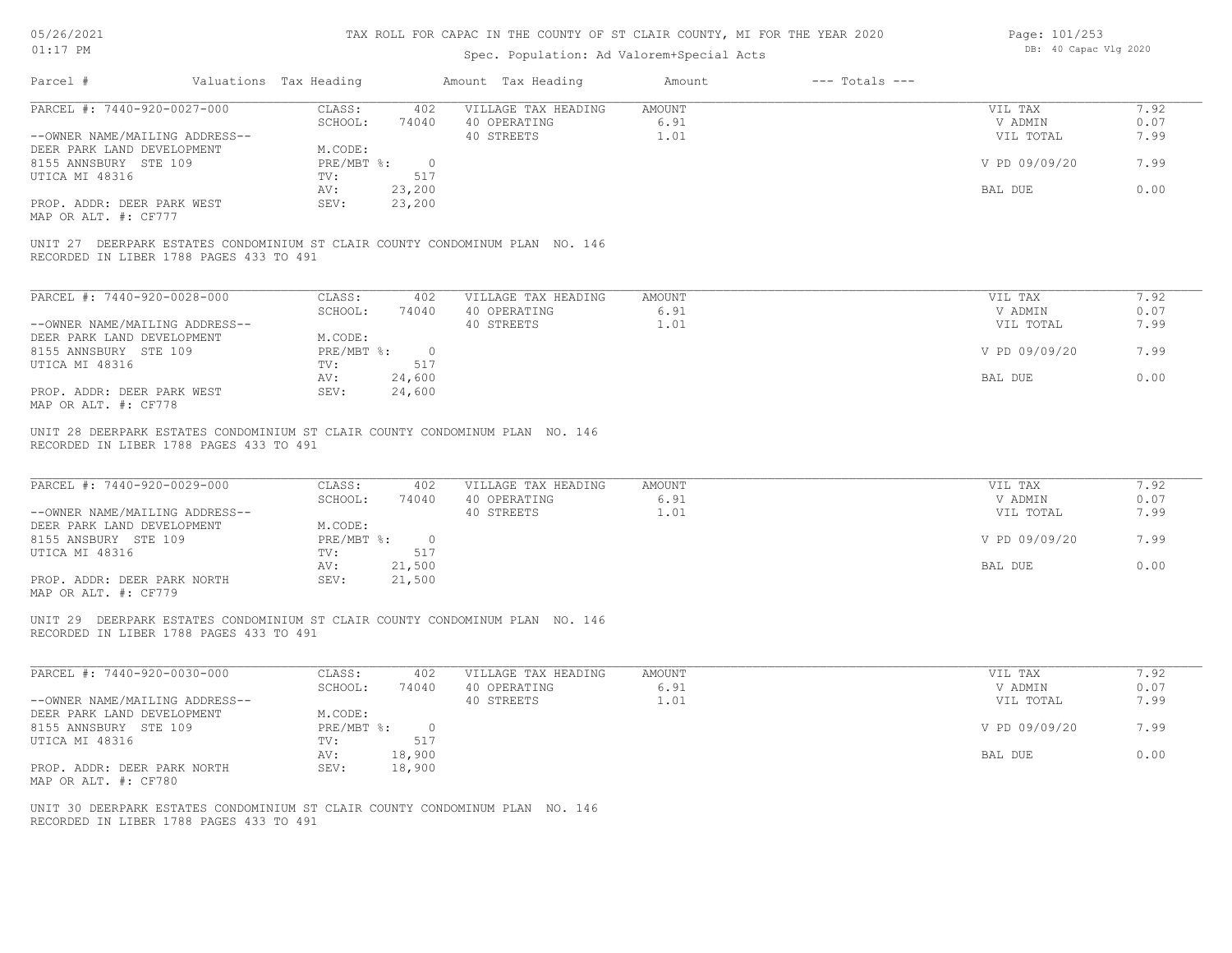### 05/26/2021 01:17 PM

| 05/26/2021                                                                                                              |                        |            |                | TAX ROLL FOR CAPAC IN THE COUNTY OF ST CLAIR COUNTY, MI FOR THE YEAR 2020 |               |                    | Page: 102/253         |      |
|-------------------------------------------------------------------------------------------------------------------------|------------------------|------------|----------------|---------------------------------------------------------------------------|---------------|--------------------|-----------------------|------|
| $01:17$ PM                                                                                                              |                        |            |                | Spec. Population: Ad Valorem+Special Acts                                 |               |                    | DB: 40 Capac Vlg 2020 |      |
| Parcel #                                                                                                                | Valuations Tax Heading |            |                | Amount Tax Heading                                                        | Amount        | $---$ Totals $---$ |                       |      |
| PARCEL #: 7440-920-0031-000                                                                                             |                        | CLASS:     | 402            | VILLAGE TAX HEADING                                                       | <b>AMOUNT</b> |                    | VIL TAX               | 7.92 |
|                                                                                                                         |                        | SCHOOL:    | 74040          | 40 OPERATING                                                              | 6.91          |                    | V ADMIN               | 0.07 |
| --OWNER NAME/MAILING ADDRESS--                                                                                          |                        |            |                | 40 STREETS                                                                | 1.01          |                    | VIL TOTAL             | 7.99 |
| DEER PARK LAND DEVELOPMENT                                                                                              |                        | M.CODE:    |                |                                                                           |               |                    |                       |      |
| 8155 ANNSBURY STE 109                                                                                                   |                        | PRE/MBT %: | $\circ$        |                                                                           |               |                    | V PD 09/09/20         | 7.99 |
| UTICA MI 48316                                                                                                          | TV:                    |            | 517            |                                                                           |               |                    |                       |      |
|                                                                                                                         | AV:                    |            | 17,300         |                                                                           |               |                    | BAL DUE               | 0.00 |
| PROP. ADDR: DEER PARK NORTH<br>MAP OR ALT. #: CF781                                                                     | SEV:                   |            | 17,300         |                                                                           |               |                    |                       |      |
| UNIT 31 DEERPARK ESTATES CONDOMINIUM ST CLAIR COUNTY CONDOMINUM PLAN NO. 146<br>RECORDED IN LIBER 1788 PAGES 433 TO 491 |                        |            |                |                                                                           |               |                    |                       |      |
| PARCEL #: 7440-920-0032-000                                                                                             |                        | CLASS:     | 402            | VILLAGE TAX HEADING                                                       | <b>AMOUNT</b> |                    | VIL TAX               | 7.92 |
|                                                                                                                         |                        | SCHOOL:    | 74040          | 40 OPERATING                                                              | 6.91          |                    | V ADMIN               | 0.07 |
| --OWNER NAME/MAILING ADDRESS--                                                                                          |                        |            |                | 40 STREETS                                                                | 1.01          |                    | VIL TOTAL             | 7.99 |
| JPS DEVELOPMENT, LLC                                                                                                    |                        | M.CODE:    |                |                                                                           |               |                    |                       |      |
| 8155 ANSBURY STE 103                                                                                                    |                        | PRE/MBT %: | $\circ$        |                                                                           |               |                    | V PD 09/09/20         | 7.99 |
| SHELBY TWP MI 48316                                                                                                     | TV:                    |            | 517            |                                                                           |               |                    |                       |      |
|                                                                                                                         | AV:                    |            | 20,000         |                                                                           |               |                    | BAL DUE               | 0.00 |
| PROP. ADDR: DEER PARK NORTH                                                                                             | SEV:                   |            | 20,000         |                                                                           |               |                    |                       |      |
| MAP OR ALT. #: CF782                                                                                                    |                        |            |                |                                                                           |               |                    |                       |      |
| UNIT 32 DEERPARK ESTATES CONDOMINIUM ST CLAIR COUNTY CONDOMINUM PLAN NO. 146<br>RECORDED IN LIBER 1788 PAGES 433 TO 491 |                        |            |                |                                                                           |               |                    |                       |      |
| PARCEL #: 7440-920-0033-000                                                                                             |                        | CLASS:     | 402            | VILLAGE TAX HEADING                                                       | AMOUNT        |                    | VIL TAX               | 7.92 |
|                                                                                                                         |                        | SCHOOL:    | 74040          | 40 OPERATING                                                              | 6.91          |                    | V ADMIN               | 0.07 |
| --OWNER NAME/MAILING ADDRESS--                                                                                          |                        |            |                | 40 STREETS                                                                | 1.01          |                    | VIL TOTAL             | 7.99 |
| JPS DEVELOPMENT, LLC                                                                                                    |                        | M.CODE:    |                |                                                                           |               |                    |                       |      |
| 8155 ANSBURY STE 103                                                                                                    |                        | PRE/MBT %: | $\overline{0}$ |                                                                           |               |                    | V PD 09/09/20         | 7.99 |
| SHELBY TWP MI 48316                                                                                                     | TV:                    |            | 517            |                                                                           |               |                    |                       |      |
|                                                                                                                         | AV:                    |            | 20,700         |                                                                           |               |                    | BAL DUE               | 0.00 |
| PROP. ADDR: DEER PARK NORTH<br>MAP OR ALT. #: CF783                                                                     | SEV:                   |            | 20,700         |                                                                           |               |                    |                       |      |
| UNIT 33 DEERPARK ESTATES CONDOMINIUM ST CLAIR COUNTY CONDOMINUM PLAN NO. 146<br>RECORDED IN LIBER 1788 PAGES 433 TO 491 |                        |            |                |                                                                           |               |                    |                       |      |
| PARCEL #: 7440-920-0034-000                                                                                             |                        | CLASS:     | 402            | VILLAGE TAX HEADING                                                       | AMOUNT        |                    | VIL TAX               | 7.92 |
|                                                                                                                         |                        | SCHOOL:    | 74040          | 40 OPERATING                                                              | 6.91          |                    | V ADMIN               | 0.07 |
| --OWNER NAME/MAILING ADDRESS--                                                                                          |                        |            |                | 40 STREETS                                                                | 1.01          |                    | VIL TOTAL             | 7.99 |
| JPS DEVELOPMENT LLC                                                                                                     |                        | M.CODE:    |                |                                                                           |               |                    |                       |      |
| 8155 ANSBURY STE 103                                                                                                    |                        | PRE/MBT %: | $\circ$        |                                                                           |               |                    | V PD 09/09/20         | 7.99 |
| SHELBY TWP MI 48316                                                                                                     | TV:                    |            | 517            |                                                                           |               |                    |                       |      |
|                                                                                                                         |                        |            | 19,700         |                                                                           |               |                    | BAL DUE               | 0.00 |
|                                                                                                                         | AV:                    |            |                |                                                                           |               |                    |                       |      |

MAP OR ALT. #: CF784 PROP. ADDR: DEER PARK NORTH SEV: 19,700

RECORDED IN LIBER 1788 PAGES 433 TO 491 UNIT 34 DEERPARK ESTATES CONDOMINIUM ST CLAIR COUNTY CONDOMINUM PLAN NO. 146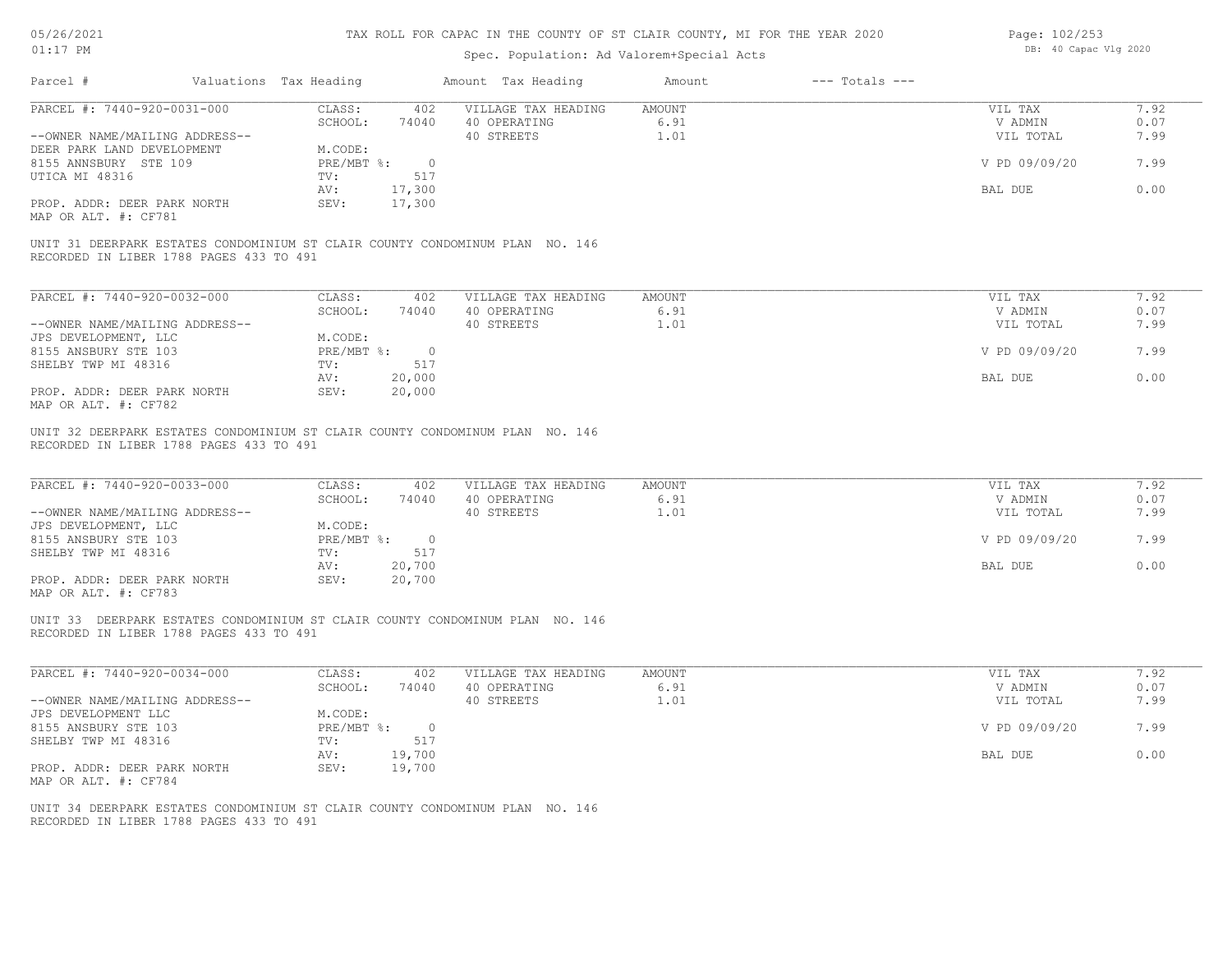# 05/26/2021 01:17 PM

### TAX ROLL FOR CAPAC IN THE COUNTY OF ST CLAIR COUNTY, MI FOR THE YEAR 2020

| Page: 103/253 |                       |  |
|---------------|-----------------------|--|
|               | DB: 40 Capac Vlg 2020 |  |

| Parcel #                                                                                                                | Valuations Tax Heading                   | Amount Tax Heading                  | Amount           | $---$ Totals $---$ |                      |                   |
|-------------------------------------------------------------------------------------------------------------------------|------------------------------------------|-------------------------------------|------------------|--------------------|----------------------|-------------------|
| PARCEL #: 7440-920-0035-000                                                                                             | CLASS:<br>402                            | VILLAGE TAX HEADING                 | AMOUNT           |                    | VIL TAX              | 7.92              |
|                                                                                                                         | SCHOOL:<br>74040                         | 40 OPERATING                        | 6.91             |                    | V ADMIN              | 0.07              |
| --OWNER NAME/MAILING ADDRESS--<br>JPS DEVELOPMENT LLC                                                                   | M.CODE:                                  | 40 STREETS                          | 1.01             |                    | VIL TOTAL            | 7.99              |
| 8155 ANSBURY STE 103                                                                                                    | $PRE/MBT$ %:<br>$\overline{\phantom{0}}$ |                                     |                  |                    | V PD 09/09/20        | 7.99              |
| SHELBY TWP MI 48316                                                                                                     | 517<br>TV:                               |                                     |                  |                    |                      |                   |
|                                                                                                                         | 23,600<br>AV:                            |                                     |                  |                    | BAL DUE              | 0.00              |
| PROP. ADDR: DEER PARK NORTH                                                                                             | SEV:<br>23,600                           |                                     |                  |                    |                      |                   |
| MAP OR ALT. #: CF785                                                                                                    |                                          |                                     |                  |                    |                      |                   |
| UNIT 35 DEERPARK ESTATES CONDOMINIUM ST CLAIR COUNTY CONDOMINUM PLAN NO. 146<br>RECORDED IN LIBER 1788 PAGES 433 TO 491 |                                          |                                     |                  |                    |                      |                   |
|                                                                                                                         |                                          |                                     |                  |                    |                      |                   |
| PARCEL #: 7440-920-0036-000                                                                                             | CLASS:<br>402                            | VILLAGE TAX HEADING                 | AMOUNT           |                    | VIL TAX              | 99.30             |
|                                                                                                                         | SCHOOL:<br>74040                         | 40 OPERATING                        | 86.55            |                    | V ADMIN              | 0.99              |
| --OWNER NAME/MAILING ADDRESS--                                                                                          |                                          | 40 STREETS                          | 12.75            |                    | VIL TOTAL            | 100.29            |
| KONEFKE ROBERT                                                                                                          | M.CODE:                                  |                                     |                  |                    |                      |                   |
| 20461 PRATT RD.                                                                                                         | $PRE/MBT$ $\div$ 0                       |                                     |                  |                    | BAL DUE              | 100.29            |
| ARMADA MI 48005                                                                                                         | TV:<br>6,467                             |                                     |                  |                    |                      |                   |
| PROP. ADDR: DEER PARK EAST                                                                                              | 21,000<br>AV:<br>SEV:<br>21,000          |                                     |                  |                    |                      |                   |
| MAP OR ALT. #: CF786                                                                                                    |                                          |                                     |                  |                    |                      |                   |
| PARCEL #: 7440-920-0037-000                                                                                             | CLASS:<br>401                            | VILLAGE TAX HEADING                 | AMOUNT           |                    | VIL TAX              | 1,016.83          |
| --OWNER NAME/MAILING ADDRESS--                                                                                          | SCHOOL:<br>74040                         | 40 OPERATING<br>40 STREETS          | 886.25<br>130.58 |                    | V ADMIN<br>VIL TOTAL | 10.16<br>1,026.99 |
| BEISCHER CHRISTOPHER/ROXANNE                                                                                            | M.CODE:<br>COREL                         |                                     |                  |                    |                      |                   |
| 212 DEER PARK SOUTH                                                                                                     | PRE/MBT %: 100                           |                                     |                  |                    | V PD 09/17/20        | 1,026.99          |
| CAPAC MI 48014                                                                                                          | 66,219<br>TV:                            |                                     |                  |                    |                      |                   |
|                                                                                                                         | 91,200<br>AV:                            |                                     |                  |                    | BAL DUE              | 0.00              |
| PROP. ADDR: 212 DEER PARK SOUTH<br>MAP OR ALT. #: CF787                                                                 | SEV:<br>91,200                           |                                     |                  |                    |                      |                   |
| UNIT 37 DEERPARK ESTATES CONDOMINIUM ST CLAIR COUNTY CONDOMINUM PLAN NO. 146<br>RECORDED IN LIBER 1788 PAGES 433 TO 491 |                                          |                                     |                  |                    |                      |                   |
|                                                                                                                         |                                          |                                     |                  |                    |                      |                   |
| PARCEL #: 7440-920-0038-000                                                                                             | CLASS:<br>401<br>SCHOOL:<br>74040        | VILLAGE TAX HEADING<br>40 OPERATING | AMOUNT<br>772.58 |                    | VIL TAX<br>V ADMIN   | 886.41<br>8.86    |
| --OWNER NAME/MAILING ADDRESS--                                                                                          |                                          | 40 STREETS                          | 113.83           |                    | VIL TOTAL            | 895.27            |
| LEWIS GREGORY A                                                                                                         | COREL<br>M.CODE:                         |                                     |                  |                    |                      |                   |
| DELCOURT KIMBERLY A.                                                                                                    | PRE/MBT %: 100                           |                                     |                  |                    | V PD 09/17/20        | 895.27            |
| 226 DEER PARK SOUTH                                                                                                     | 57,726<br>TV:                            |                                     |                  |                    |                      |                   |
| CAPAC MI 48014                                                                                                          | AV:<br>82,400                            |                                     |                  |                    | BAL DUE              | 0.00              |
|                                                                                                                         | SEV:<br>82,400                           |                                     |                  |                    |                      |                   |
| PROP. ADDR: 226 DEER PARK SOUTH<br>MAP OR ALT. #: CF788                                                                 |                                          |                                     |                  |                    |                      |                   |
| UNIT 38 DEERPARK ESTATES CONDOMINIUM ST CLAIR COUNTY CONDOMINUM PLAN NO. 146                                            |                                          |                                     |                  |                    |                      |                   |
| RECORDED IN LIBER 1788 PAGES 433 TO 491                                                                                 |                                          |                                     |                  |                    |                      |                   |
|                                                                                                                         |                                          |                                     |                  |                    |                      |                   |
|                                                                                                                         |                                          |                                     |                  |                    |                      |                   |
|                                                                                                                         |                                          |                                     |                  |                    |                      |                   |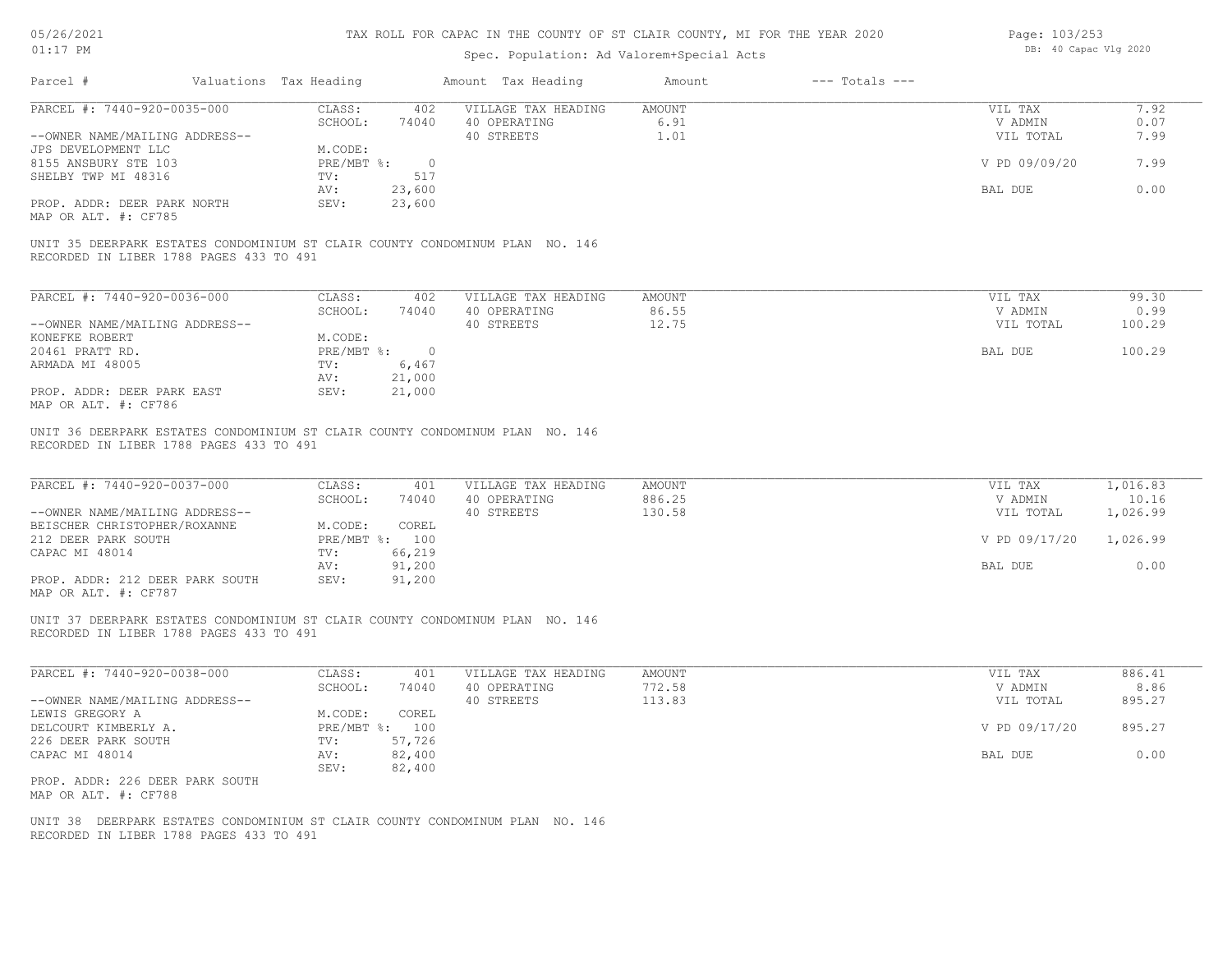| 05/26/2021 |  |
|------------|--|
| 01:17      |  |

| Page: 104/253 |                       |  |
|---------------|-----------------------|--|
|               | DB: 40 Capac Vlg 2020 |  |

| Parcel #                                                                                                                                        | Valuations Tax Heading |                    | Amount Tax Heading                                                           | Amount                   | $---$ Totals $---$ |                                 |                         |
|-------------------------------------------------------------------------------------------------------------------------------------------------|------------------------|--------------------|------------------------------------------------------------------------------|--------------------------|--------------------|---------------------------------|-------------------------|
| PARCEL #: 7440-920-0039-000<br>--OWNER NAME/MAILING ADDRESS--                                                                                   | CLASS:<br>SCHOOL:      | 402<br>74040       | VILLAGE TAX HEADING<br>40 OPERATING<br>40 STREETS                            | AMOUNT<br>86.55<br>12.75 |                    | VIL TAX<br>V ADMIN<br>VIL TOTAL | 99.30<br>0.99<br>100.29 |
| KONEFKE ROBERT                                                                                                                                  | M.CODE:                |                    |                                                                              |                          |                    |                                 |                         |
| 20461 PRATT RD.                                                                                                                                 |                        | PRE/MBT %: 0       |                                                                              |                          |                    | BAL DUE                         | 100.29                  |
| ARMADA MI 48005                                                                                                                                 | TV:                    | 6,467              |                                                                              |                          |                    |                                 |                         |
|                                                                                                                                                 | AV:                    | 18,100             |                                                                              |                          |                    |                                 |                         |
| PROP. ADDR: DEER PARK SOUTH<br>MAP OR ALT. #: CF789                                                                                             | SEV:                   | 18,100             |                                                                              |                          |                    |                                 |                         |
| RECORDED IN LIBER 1788 PAGES 433 TO 491                                                                                                         |                        |                    | UNIT 39 DEERPARK ESTATES CONDOMINIUM ST CLAIR COUNTY CONDOMINUM PLAN NO. 146 |                          |                    |                                 |                         |
| PARCEL #: 7440-920-0040-000                                                                                                                     | CLASS:                 | 401                | VILLAGE TAX HEADING                                                          | AMOUNT                   |                    | VIL TAX                         | 886.41                  |
|                                                                                                                                                 | SCHOOL:                | 74040              | 40 OPERATING                                                                 | 772.58                   |                    | V ADMIN                         | 8.86                    |
| --OWNER NAME/MAILING ADDRESS--                                                                                                                  |                        |                    | 40 STREETS                                                                   | 113.83                   |                    | VIL TOTAL                       | 895.27                  |
| DOUTRY IRENE                                                                                                                                    | M.CODE:                |                    |                                                                              |                          |                    |                                 |                         |
| 240 DEER PARK                                                                                                                                   |                        | PRE/MBT %: 100     |                                                                              |                          |                    | V PD 09/16/20                   | 895.27                  |
| CAPAC MI 48014                                                                                                                                  | TV:                    | 57,726             |                                                                              |                          |                    |                                 |                         |
|                                                                                                                                                 | AV:                    | 84,200             |                                                                              |                          |                    | BAL DUE                         | 0.00                    |
| PROP. ADDR: 240 DEER PARK SOUTH<br>MAP OR ALT. #: CF790                                                                                         | SEV:                   | 84,200             |                                                                              |                          |                    |                                 |                         |
| PARCEL #: 7440-920-0041-000                                                                                                                     | CLASS:<br>SCHOOL:      | 401<br>74040       | VILLAGE TAX HEADING<br>40 OPERATING                                          | AMOUNT<br>971.64         |                    | VIL TAX<br>V ADMIN              | 1,114.80<br>11.14       |
| --OWNER NAME/MAILING ADDRESS--                                                                                                                  |                        |                    | 40 STREETS                                                                   | 143.16                   |                    | VIL TOTAL                       | 1,125.94                |
| ROBERTS J SCOTT/CHRISTINA MAE                                                                                                                   | M.CODE:                | COREL              |                                                                              |                          |                    |                                 |                         |
| 250 DEER PARK SOUTH                                                                                                                             |                        | PRE/MBT %: 100     |                                                                              |                          |                    | V PD 09/17/20                   | 1,125.94                |
| CAPAC MI 48014                                                                                                                                  | TV:                    | 72,599             |                                                                              |                          |                    |                                 |                         |
| PROP. ADDR: 250 DEER PARK SOUTH<br>MAP OR ALT. #: CF791                                                                                         | AV:<br>SEV:            | 100,300<br>100,300 |                                                                              |                          |                    | BAL DUE                         | 0.00                    |
| UNIT 41 DEERPARK ESTATES CONDOMINIUM ST CLAIR COUNTY CONDOMINUM PLAN NO. 146<br>RECORDED IN LIBER 1788 PAGES 433 TO 491                         |                        |                    |                                                                              |                          |                    |                                 |                         |
| PARCEL #: 7440-920-0042-000                                                                                                                     | CLASS:                 | 401                | VILLAGE TAX HEADING                                                          | AMOUNT                   |                    | VIL TAX                         | 862.86                  |
|                                                                                                                                                 | SCHOOL:                | 74040              | 40 OPERATING                                                                 | 752.05                   |                    | V ADMIN                         | 8.62                    |
| --OWNER NAME/MAILING ADDRESS--                                                                                                                  |                        |                    | 40 STREETS                                                                   | 110.81                   |                    | VIL TOTAL                       | 871.48                  |
| RUSIN BRIAN/CYNTHIA                                                                                                                             | M.CODE:                |                    |                                                                              |                          |                    |                                 |                         |
| 258 DEER PARK S                                                                                                                                 |                        | PRE/MBT %: 100     |                                                                              |                          |                    | V PD 09/09/20                   | 871.48                  |
| CAPAC MI 48014                                                                                                                                  | TV:                    | 56,192             |                                                                              |                          |                    |                                 |                         |
|                                                                                                                                                 | AV:                    | 81,600             |                                                                              |                          |                    | BAL DUE                         | 0.00                    |
| PROP. ADDR: 258 DEER PARK SOUTH                                                                                                                 | SEV:                   | 81,600             |                                                                              |                          |                    |                                 |                         |
| MAP OR ALT. #: CF792<br>UNIT 42 DEERPARK ESTATES CONDOMINIUM ST CLAIR COUNTY CONDOMINUM PLAN NO. 146<br>RECORDED IN LIBER 1788 PAGES 433 TO 491 |                        |                    |                                                                              |                          |                    |                                 |                         |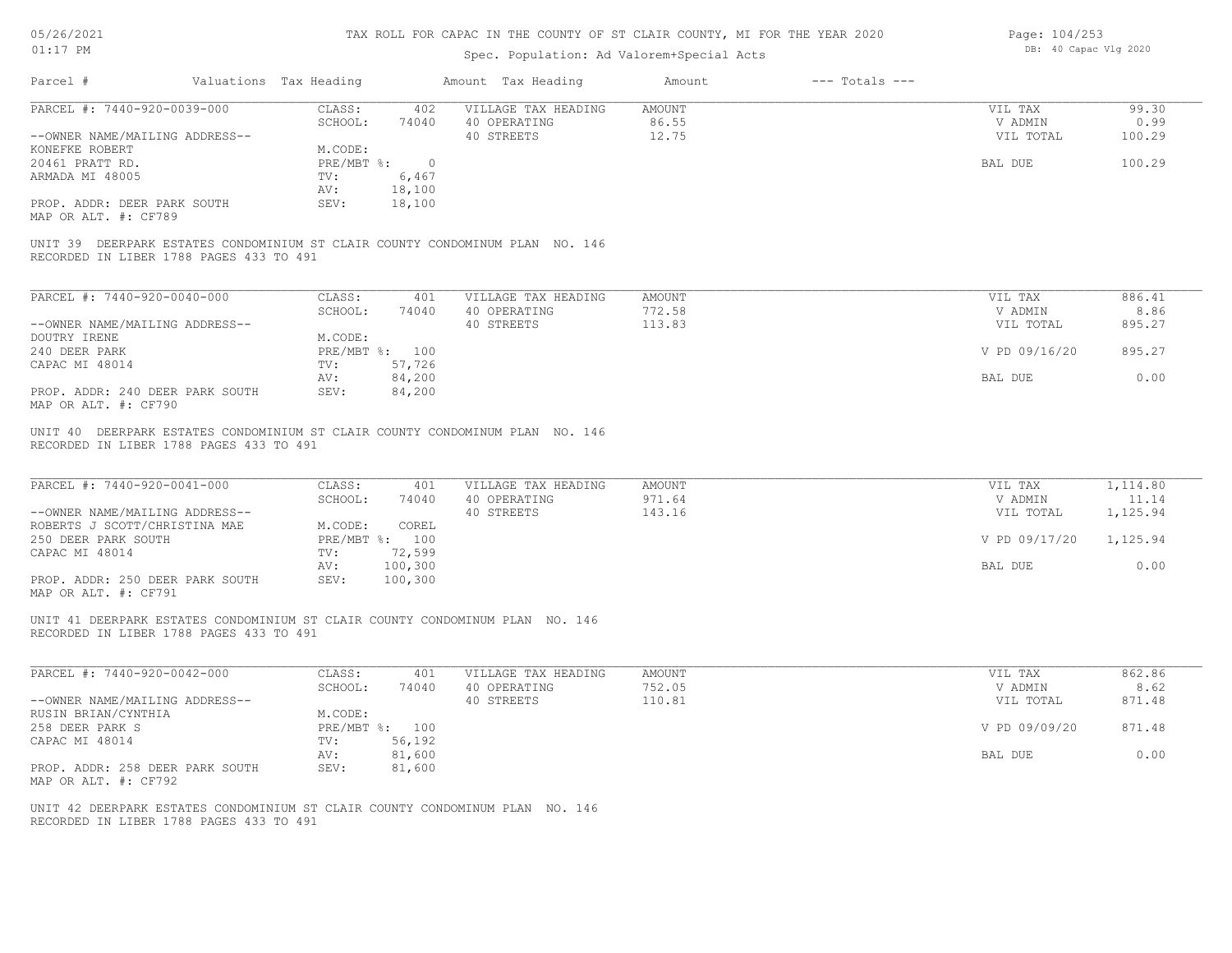# Spec. Population: Ad Valorem+Special Acts

| PARCEL #: 7440-920-0043-000                                                                                             |                                 | Amount Tax Heading         | Amount        | $---$ Totals $---$ |               |          |
|-------------------------------------------------------------------------------------------------------------------------|---------------------------------|----------------------------|---------------|--------------------|---------------|----------|
|                                                                                                                         | CLASS:<br>401                   | VILLAGE TAX HEADING        | <b>AMOUNT</b> |                    | VIL TAX       | 1,385.07 |
|                                                                                                                         | SCHOOL:<br>74040                | 40 OPERATING               | 1,207.20      |                    | V ADMIN       | 13.85    |
| --OWNER NAME/MAILING ADDRESS--                                                                                          |                                 | 40 STREETS                 | 177.87        |                    | VIL TOTAL     | 1,398.92 |
| DIBBLE BRADLEY J                                                                                                        | M.CODE:<br>COREL                |                            |               |                    |               |          |
| POLLY JENIFER                                                                                                           | PRE/MBT %: 100                  |                            |               |                    | V PD 09/17/20 | 1,398.92 |
| 354 PHEASANT DR                                                                                                         | 90,200<br>TV:                   |                            |               |                    |               |          |
| CAPAC MI 48014                                                                                                          | 90,200<br>AV:                   |                            |               |                    | BAL DUE       | 0.00     |
|                                                                                                                         | 90,200<br>SEV:                  |                            |               |                    |               |          |
| PROP. ADDR: 354 PHEASANT DR<br>MAP OR ALT. #: CF793                                                                     |                                 |                            |               |                    |               |          |
|                                                                                                                         |                                 |                            |               |                    |               |          |
| UNIT 43 DEERPARK ESTATES CONDOMINIUM ST CLAIR COUNTY CONDOMINUM PLAN NO. 146<br>RECORDED IN LIBER 1788 PAGES 433 TO 491 |                                 |                            |               |                    |               |          |
| PARCEL #: 7440-920-0044-000                                                                                             | CLASS:                          | 402<br>VILLAGE TAX HEADING | <b>AMOUNT</b> |                    | VIL TAX       | 7.92     |
|                                                                                                                         | 74040<br>SCHOOL:                | 40 OPERATING               | 6.91          |                    | V ADMIN       | 0.07     |
| --OWNER NAME/MAILING ADDRESS--                                                                                          |                                 | 40 STREETS                 | 1.01          |                    | VIL TOTAL     | 7.99     |
| JPS DEVELOPMENT LLC                                                                                                     | M.CODE:                         |                            |               |                    |               |          |
| STE 103                                                                                                                 | PRE/MBT %:                      | $\circ$                    |               |                    | V PD 09/09/20 | 7.99     |
| 8155 ANSBURY<br>SHELBY TWP MI 48316                                                                                     | 517<br>TV:                      |                            |               |                    |               |          |
| PROP. ADDR: PHEASANT DR                                                                                                 | 15,800<br>AV:<br>15,800<br>SEV: |                            |               |                    | BAL DUE       | 0.00     |

| PARCEL #: 7440-920-0045-000    | CLASS:     | 402    | VILLAGE TAX HEADING | AMOUNT | VIL TAX       | 7.92 |
|--------------------------------|------------|--------|---------------------|--------|---------------|------|
|                                | SCHOOL:    | 74040  | 40 OPERATING        | 6.91   | V ADMIN       | 0.07 |
| --OWNER NAME/MAILING ADDRESS-- |            |        | 40 STREETS          | 1.01   | VIL TOTAL     | 7.99 |
| JPS DEVELOPMENT LLC            | M.CODE:    |        |                     |        |               |      |
| 8155 ANSBURY<br>STE 103        | PRE/MBT %: |        |                     |        | V PD 09/09/20 | 7.99 |
| SHELBY TWP MI 48316            | TV:        | 517    |                     |        |               |      |
|                                | AV:        | 17,600 |                     |        | BAL DUE       | 0.00 |
| PROP. ADDR: PHEASANT DR        | SEV:       | 17,600 |                     |        |               |      |
| $\mathbf{M}$                   |            |        |                     |        |               |      |

MAP OR ALT. #: CF795

RECORDED IN LIBER 1788 PAGES 433 TO 491 UNIT 45 DEERPARK ESTATES CONDOMINIUM ST CLAIR COUNTY CONDOMINUM PLAN NO. 146

| PARCEL #: 7440-920-0046-000    | CLASS:       | 402    | VILLAGE TAX HEADING | AMOUNT | VIL TAX       | 1.92 |
|--------------------------------|--------------|--------|---------------------|--------|---------------|------|
|                                | SCHOOL:      | 74040  | 40 OPERATING        | 6.91   | V ADMIN       | 0.07 |
| --OWNER NAME/MAILING ADDRESS-- |              |        | 40 STREETS          | 1.01   | VIL TOTAL     | 7.99 |
| JPS DEVELOPMENT LLC            | M.CODE:      |        |                     |        |               |      |
| 8155 ANSBURY<br>STE 103        | $PRE/MBT$ %: |        |                     |        | V PD 09/09/20 | 7.99 |
| SHELBY TWP MI 48316            | TV:          | 517    |                     |        |               |      |
|                                | AV:          | 15,800 |                     |        | BAL DUE       | 0.00 |
| PROP. ADDR: PHEASANT DR        | SEV:         | 15,800 |                     |        |               |      |
| MAP OR ALT. #: CF796           |              |        |                     |        |               |      |

RECORDED IN LIBER 1788 PAGES 433 TO 491 UNIT 46 DEERPARK ESTATES CONDOMINIUM ST CLAIR COUNTY CONDOMINUM PLAN NO. 146 Page: 105/253 DB: 40 Capac Vlg 2020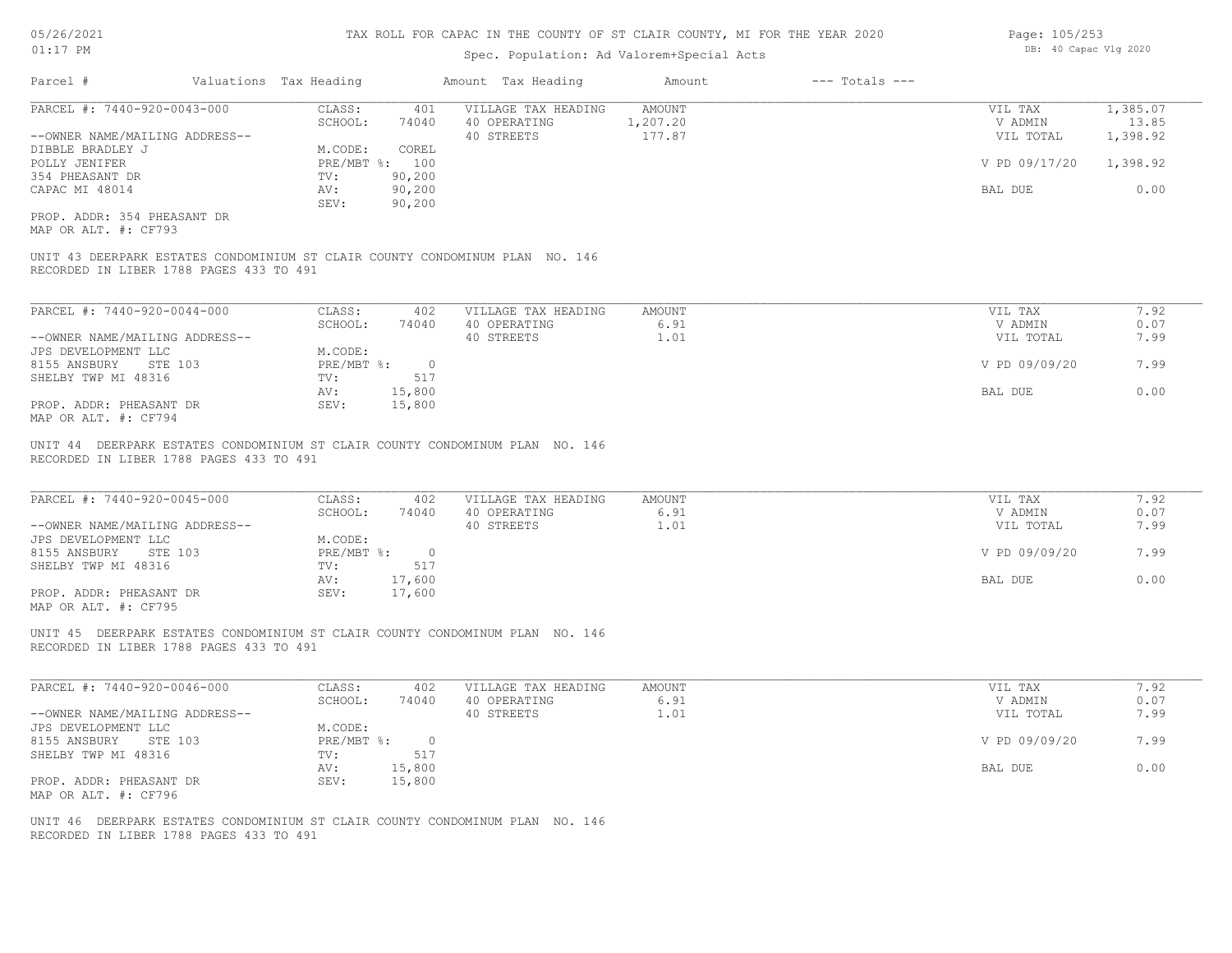| 05/26/2021 |  |
|------------|--|
| 01:17      |  |

# Spec. Population: Ad Valorem+Special Acts

Page: 106/253 DB: 40 Capac Vlg 2020

| PARCEL #: 7440-920-0047-000                                                                                             | CLASS:<br>SCHOOL:       | 402 VILLAGE TAX HEADING AMOUNT<br>74040 40 OPERATING | 6.91   | VIL TAX<br>V ADMIN | 7.92<br>0.07 |
|-------------------------------------------------------------------------------------------------------------------------|-------------------------|------------------------------------------------------|--------|--------------------|--------------|
| --OWNER NAME/MAILING ADDRESS--                                                                                          |                         | 40 STREETS                                           | 1.01   | VIL TOTAL          | 7.99         |
| JPS DEVELOPMENT LLC                                                                                                     | M.CODE:                 |                                                      |        |                    |              |
| 8155 ANSBURY STE 103                                                                                                    | PRE/MBT %: 0            |                                                      |        | V PD 09/09/20      | 7.99         |
| SHELBY TWP MI 48316                                                                                                     | TV:<br>517              |                                                      |        |                    |              |
|                                                                                                                         | 24,600<br>AV:           |                                                      |        | BAL DUE            | 0.00         |
| PROP. ADDR: DEER PARK NORTH                                                                                             | 24,600<br>SEV:          |                                                      |        |                    |              |
| MAP OR ALT. #: CF797                                                                                                    |                         |                                                      |        |                    |              |
| UNIT 47 DEERPARK ESTATES CONDOMINIUM ST CLAIR COUNTY CONDOMINUM PLAN NO. 146                                            |                         |                                                      |        |                    |              |
| RECORDED IN LIBER 1788 PAGES 433 TO 491                                                                                 |                         |                                                      |        |                    |              |
|                                                                                                                         |                         |                                                      |        |                    |              |
| PARCEL #: 7440-920-0048-000                                                                                             | CLASS: 402              | VILLAGE TAX HEADING                                  | AMOUNT | VIL TAX            | 7.92         |
|                                                                                                                         | SCHOOL:                 | 74040 40 OPERATING                                   | 6.91   | V ADMIN            | 0.07         |
| --OWNER NAME/MAILING ADDRESS--                                                                                          |                         | 40 STREETS                                           | 1.01   | VIL TOTAL          | 7.99         |
| JPS DEVELOPMENT LLC                                                                                                     | M.CODE:                 |                                                      |        |                    |              |
| 8155 ANSBURY STE 103                                                                                                    | PRE/MBT %: 0            |                                                      |        | V PD 09/09/20      | 7.99         |
| SHELBY TWP MI 48316                                                                                                     | TV:<br>517              |                                                      |        |                    |              |
|                                                                                                                         | 17,100<br>AV:           |                                                      |        | BAL DUE            | 0.00         |
| PROP. ADDR: DEER PARK NORTH<br>MAP OR ALT. #: CF798                                                                     | SEV:<br>17,100          |                                                      |        |                    |              |
|                                                                                                                         |                         |                                                      |        |                    |              |
| UNIT 48 DEERPARK ESTATES CONDOMINIUM ST CLAIR COUNTY CONDOMINUM PLAN NO. 146                                            |                         |                                                      |        |                    |              |
| RECORDED IN LIBER 1788 PAGES 433 TO 491                                                                                 |                         |                                                      |        |                    |              |
| PARCEL #: 7440-920-0049-000                                                                                             | CLASS: 402              | VILLAGE TAX HEADING                                  | AMOUNT | VIL TAX            | 7.92         |
|                                                                                                                         | SCHOOL:                 | 74040 40 OPERATING                                   | 6.91   | V ADMIN            | 0.07         |
| --OWNER NAME/MAILING ADDRESS--                                                                                          |                         | 40 STREETS                                           | 1.01   | VIL TOTAL          | 7.99         |
| JPS DEVELOPMENT LLC<br>8155 ANSBURY STE 103                                                                             | M.CODE:<br>PRE/MBT %: 0 |                                                      |        | V PD 09/09/20      | 7.99         |
| SHELBY TWP MI 48316                                                                                                     | 517<br>$\text{TV}$ :    |                                                      |        |                    |              |
|                                                                                                                         | 17,300<br>AV:           |                                                      |        | BAL DUE            | 0.00         |
| PROP. ADDR: DEER PARK NORTH                                                                                             | 17,300<br>SEV:          |                                                      |        |                    |              |
| MAP OR ALT. #: CF799                                                                                                    |                         |                                                      |        |                    |              |
| UNIT 49 DEERPARK ESTATES CONDOMINIUM ST CLAIR COUNTY CONDOMINUM PLAN NO. 146<br>RECORDED IN LIBER 1788 PAGES 433 TO 491 |                         |                                                      |        |                    |              |
| PARCEL #: 7440-920-0050-000                                                                                             | CLASS: 402              | VILLAGE TAX HEADING                                  | AMOUNT | VIL TAX            | 7.92         |
|                                                                                                                         | SCHOOL:                 | 74040 40 OPERATING                                   | 6.91   | V ADMIN            | 0.07         |
| --OWNER NAME/MAILING ADDRESS--                                                                                          |                         | 40 STREETS                                           | 1.01   | VIL TOTAL          | 7.99         |
| JPS DEVELOPMENT LLC                                                                                                     | M.CODE:                 |                                                      |        |                    |              |
| 8155 ANSBURY STE 103                                                                                                    | PRE/MBT %: 0            |                                                      |        | V PD 09/09/20      | 7.99         |
| SHELBY TWP MI 48316                                                                                                     | 517<br>TV:              |                                                      |        |                    |              |
|                                                                                                                         | AV:<br>17,300           |                                                      |        | BAL DUE            | 0.00         |
| PROP. ADDR: DEER PARK NORTH                                                                                             | SEV:<br>17,300          |                                                      |        |                    |              |
| MAP OR ALT. #: CF800                                                                                                    |                         |                                                      |        |                    |              |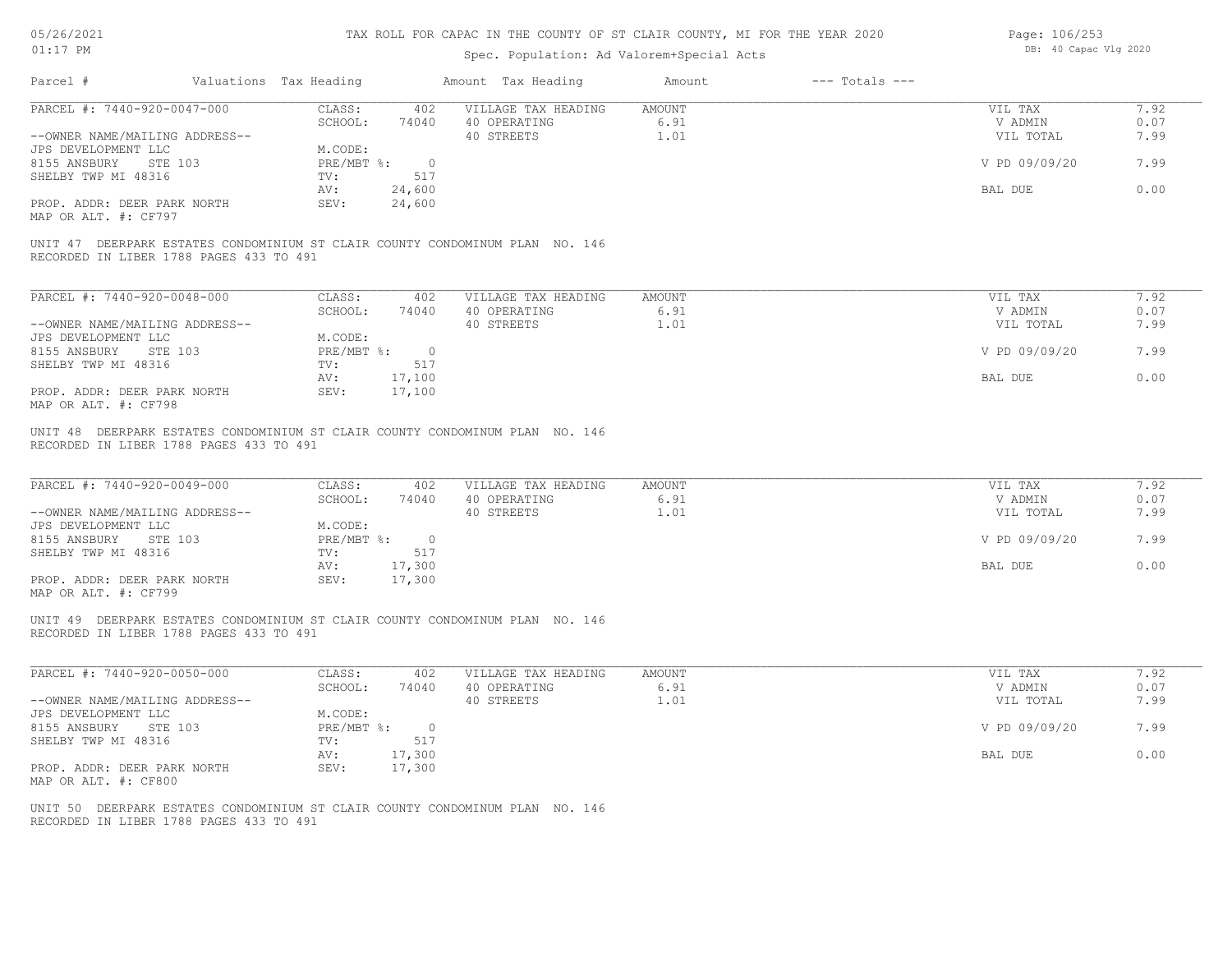| 05/26/2021 |  |
|------------|--|
| 01:17      |  |

# Spec. Population: Ad Valorem+Special Acts

Page: 107/253 DB: 40 Capac Vlg 2020

| Parcel #                                                                                                                            | Valuations Tax Heading                                                     | Amount Tax Heading                                | Amount                 | $---$ Totals $---$                               |                              |
|-------------------------------------------------------------------------------------------------------------------------------------|----------------------------------------------------------------------------|---------------------------------------------------|------------------------|--------------------------------------------------|------------------------------|
| PARCEL #: 7440-920-0051-000                                                                                                         | CLASS:                                                                     | 402 VILLAGE TAX HEADING AMOUNT                    |                        | VIL TAX                                          | 7.92                         |
|                                                                                                                                     | SCHOOL:                                                                    | 74040 40 OPERATING                                | 6.91                   | V ADMIN                                          | 0.07                         |
| --OWNER NAME/MAILING ADDRESS--                                                                                                      |                                                                            | 40 STREETS                                        | 1.01                   | VIL TOTAL                                        | 7.99                         |
| JPS DEVELOPMENT LLC<br>8155 ANSBURY<br>STE 103                                                                                      | M.CODE:<br>PRE/MBT %: 0                                                    |                                                   |                        | V PD 09/09/20                                    | 7.99                         |
|                                                                                                                                     | TV:<br>517                                                                 |                                                   |                        |                                                  |                              |
| SHELBY TWP MI 48316                                                                                                                 |                                                                            |                                                   |                        | BAL DUE                                          | 0.00                         |
|                                                                                                                                     | 24,600<br>AV:                                                              |                                                   |                        |                                                  |                              |
| PROP. ADDR: DEER PARK NORTH<br>MAP OR ALT. #: CF801                                                                                 | 24,600<br>SEV:                                                             |                                                   |                        |                                                  |                              |
|                                                                                                                                     |                                                                            |                                                   |                        |                                                  |                              |
| UNIT 51 DEERPARK ESTATES CONDOMINIUM ST CLAIR COUNTY CONDOMINUM PLAN NO. 146<br>RECORDED IN LIBER 1788 PAGES 433 TO 491             |                                                                            |                                                   |                        |                                                  |                              |
|                                                                                                                                     |                                                                            |                                                   |                        |                                                  |                              |
| PARCEL #: 7440-920-0052-000                                                                                                         | CLASS:<br>402                                                              | VILLAGE TAX HEADING                               | AMOUNT                 | VIL TAX                                          | 7.92                         |
|                                                                                                                                     | SCHOOL:<br>74040                                                           | 40 OPERATING                                      | 6.91                   | V ADMIN                                          | 0.07                         |
| --OWNER NAME/MAILING ADDRESS--                                                                                                      |                                                                            | 40 STREETS                                        | 1.01                   | VIL TOTAL                                        | 7.99                         |
| JPS DEVELOPMENT LLC                                                                                                                 | M.CODE:                                                                    |                                                   |                        |                                                  |                              |
| 8155 ANSBURY STE 103                                                                                                                | $PRE/MBT$ $\frac{1}{6}$ : 0                                                |                                                   |                        | V PD 09/09/20                                    | 7.99                         |
| SHELBY TWP MI 48316                                                                                                                 | 517<br>TV:                                                                 |                                                   |                        |                                                  |                              |
|                                                                                                                                     | AV:<br>18,200                                                              |                                                   |                        | BAL DUE                                          | 0.00                         |
| PROP. ADDR: DEER PARK NORTH                                                                                                         | SEV:<br>18,200                                                             |                                                   |                        |                                                  |                              |
| MAP OR ALT. #: CF802                                                                                                                |                                                                            |                                                   |                        |                                                  |                              |
| PARCEL #: 7440-920-0053-000<br>--OWNER NAME/MAILING ADDRESS--<br>JPS DEVELOPMENT LLC<br>8155 ANSBURY STE 103<br>SHELBY TWP MI 48316 | CLASS:<br>402<br>SCHOOL:<br>74040<br>M.CODE:<br>PRE/MBT %: 0<br>517<br>TV: | VILLAGE TAX HEADING<br>40 OPERATING<br>40 STREETS | AMOUNT<br>6.91<br>1.01 | VIL TAX<br>V ADMIN<br>VIL TOTAL<br>V PD 09/09/20 | 7.92<br>0.07<br>7.99<br>7.99 |
|                                                                                                                                     | 18,600<br>AV:                                                              |                                                   |                        | BAL DUE                                          | 0.00                         |
| PROP. ADDR: PHEASANT DR<br>MAP OR ALT. #: CF803                                                                                     | 18,600<br>SEV:                                                             |                                                   |                        |                                                  |                              |
| UNIT 53 DEERPARK ESTATES CONDOMINIUM ST CLAIR COUNTY CONDOMINUM PLAN NO. 146<br>RECORDED IN LIBER 1788 PAGES 433 TO 491             |                                                                            |                                                   |                        |                                                  |                              |
| PARCEL #: 7440-920-0054-000                                                                                                         | CLASS:<br>402                                                              | VILLAGE TAX HEADING                               | AMOUNT                 | VIL TAX                                          | 7.92                         |
|                                                                                                                                     | SCHOOL:<br>74040                                                           | 40 OPERATING                                      | 6.91                   | V ADMIN                                          | 0.07                         |
| --OWNER NAME/MAILING ADDRESS--                                                                                                      |                                                                            | 40 STREETS                                        | 1.01                   | VIL TOTAL                                        | 7.99                         |
| JPS DEVELOPMENT LLC                                                                                                                 | M.CODE:                                                                    |                                                   |                        |                                                  |                              |
| 8155 ANSBURY STE 103                                                                                                                | PRE/MBT %: 0<br>517                                                        |                                                   |                        | V PD 09/09/20                                    | 7.99                         |
| SHELBY TWP MI 48316                                                                                                                 | TV:                                                                        |                                                   |                        |                                                  |                              |
|                                                                                                                                     | 18,800<br>AV:                                                              |                                                   |                        | BAL DUE                                          | 0.00                         |
| PROP. ADDR: PHEASANT DR                                                                                                             | SEV:<br>18,800                                                             |                                                   |                        |                                                  |                              |
| MAP OR ALT. #: CF804                                                                                                                |                                                                            |                                                   |                        |                                                  |                              |
| UNIT 54 DEERPARK ESTATES CONDOMINIUM ST CLAIR COUNTY CONDOMINUM PLAN NO. 146                                                        |                                                                            |                                                   |                        |                                                  |                              |
| RECORDED IN LIBER 1788 PAGES 433 TO 491                                                                                             |                                                                            |                                                   |                        |                                                  |                              |
|                                                                                                                                     |                                                                            |                                                   |                        |                                                  |                              |
|                                                                                                                                     |                                                                            |                                                   |                        |                                                  |                              |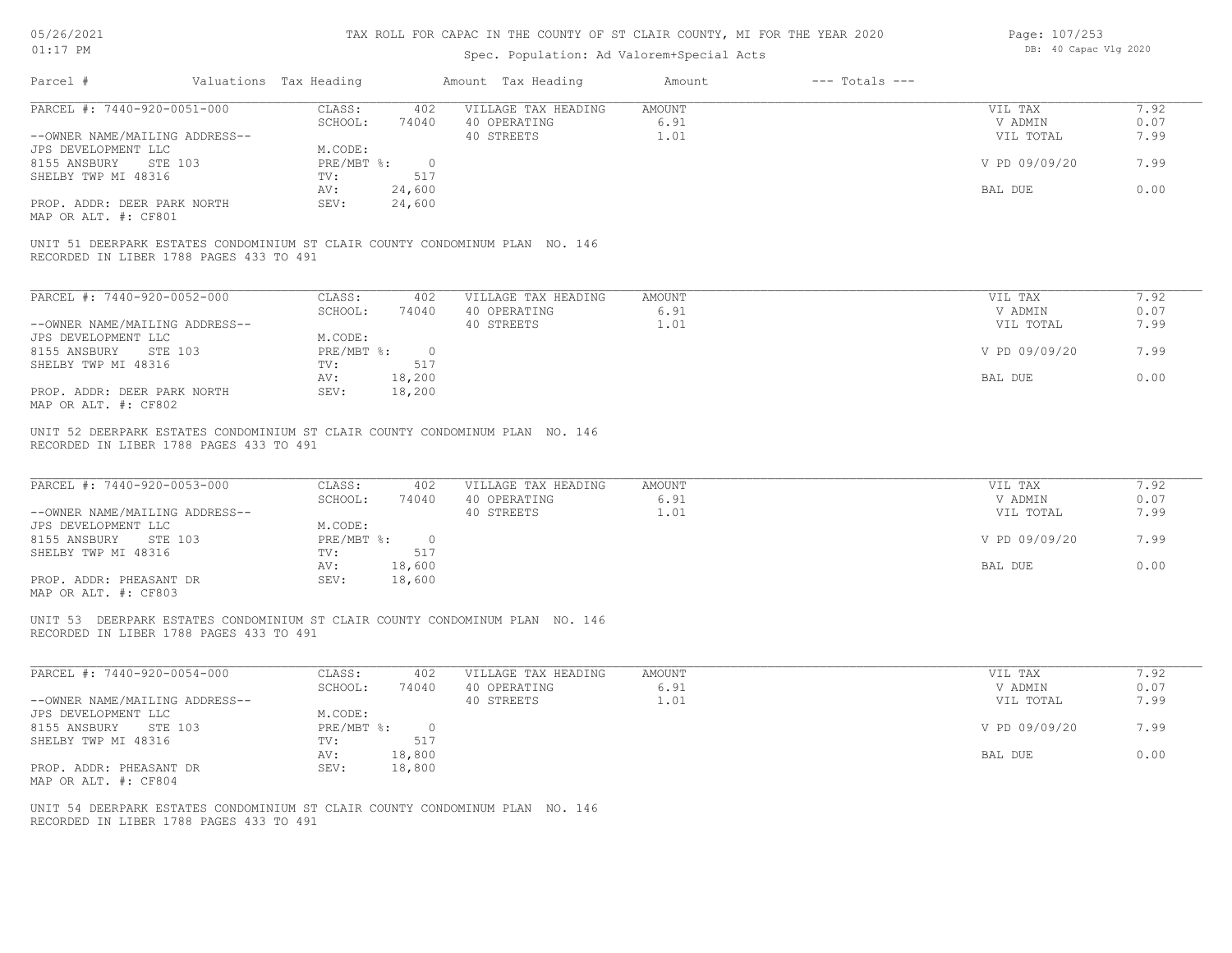| Page: 108/253 |                       |  |  |
|---------------|-----------------------|--|--|
|               | DB: 40 Capac Vlg 2020 |  |  |

| Amount Tax Heading<br>$---$ Totals $---$<br>Parcel #<br>Valuations Tax Heading<br>Amount<br>PARCEL #: 7440-920-0055-000<br>CLASS:<br>402<br>VILLAGE TAX HEADING<br><b>AMOUNT</b><br>VIL TAX<br>SCHOOL:<br>74040<br>40 OPERATING<br>6.91<br>V ADMIN<br>1.01<br>--OWNER NAME/MAILING ADDRESS--<br>40 STREETS<br>VIL TOTAL<br>JPS DEVELOPMENT LLC<br>M.CODE:<br>PRE/MBT %:<br>V PD 09/09/20<br>8155 ANSBURY<br>STE 103<br>$\overline{0}$<br>517<br>SHELBY TWP MI 48316<br>TV:<br>17,600<br>AV:<br>BAL DUE<br>PROP. ADDR: PHEASANT DR<br>SEV:<br>17,600<br>MAP OR ALT. #: CF805<br>UNIT 55 DEERPARK ESTATES CONDOMINIUM ST CLAIR COUNTY CONDOMINUM PLAN NO. 146<br>RECORDED IN LIBER 1788 PAGES 433 TO 491<br>PARCEL #: 7440-920-0056-000<br>CLASS:<br>402<br>VILLAGE TAX HEADING<br>AMOUNT<br>VIL TAX<br>SCHOOL:<br>74040<br>40 OPERATING<br>6.91<br>V ADMIN<br>40 STREETS<br>1.01<br>VIL TOTAL<br>--OWNER NAME/MAILING ADDRESS--<br>JPS DEVELOPMENT LLC<br>M.CODE:<br>8155 ANSBURY STE 103<br>$PRE/MBT$ %:<br>V PD 09/09/20<br>$\overline{0}$<br>517<br>SHELBY TWP MI 48316<br>TV:<br>AV:<br>15,800<br>BAL DUE<br>PROP. ADDR: PHEASANT DR<br>SEV:<br>15,800<br>MAP OR ALT. #: CF806<br>UNIT 56 DEERPARK ESTATES CONDOMINIUM ST CLAIR COUNTY CONDOMINUM PLAN NO. 146<br>RECORDED IN LIBER 1788 PAGES 433 TO 491<br>PARCEL #: 7440-920-0057-000<br>CLASS:<br>402<br>VILLAGE TAX HEADING<br><b>AMOUNT</b><br>VIL TAX<br>SCHOOL:<br>40 OPERATING<br>6.91<br>V ADMIN<br>74040<br>40 STREETS<br>1.01<br>--OWNER NAME/MAILING ADDRESS--<br>VIL TOTAL<br>JPS DEVELOPMENT LLC<br>M.CODE:<br>8155 ANSBURY STE 103<br>PRE/MBT %:<br>V PD 09/09/20<br>$\overline{0}$<br>517<br>SHELBY TWP MI 48316<br>TV:<br>AV:<br>19,000<br>BAL DUE<br>PROP. ADDR: DEER PARK SOUTH<br>SEV:<br>19,000<br>MAP OR ALT. #: CF807<br>UNIT 57 DEERPARK ESTATES CONDOMINIUM ST CLAIR COUNTY CONDOMINUM PLAN NO. 146<br>RECORDED IN LIBER 1788 PAGES 433 TO 491<br>PARCEL #: 7440-920-0058-000<br>CLASS:<br>402<br>VILLAGE TAX HEADING<br>AMOUNT<br>VIL TAX<br>40 OPERATING<br>6.91<br>SCHOOL:<br>74040<br>V ADMIN<br>--OWNER NAME/MAILING ADDRESS--<br>40 STREETS<br>1.01<br>VIL TOTAL<br>DEER PARK LAND DEVELOPMENT<br>M.CODE:<br>8155 ANNSBURY STE 109<br>$PRE/MBT$ $\div$<br>V PD 09/09/20<br>$\overline{0}$<br>UTICA MI 48316 | OT:TI RM | Spec. Population: Ad Valorem+Special Acts | pp. to capac vig 2020 |                      |
|------------------------------------------------------------------------------------------------------------------------------------------------------------------------------------------------------------------------------------------------------------------------------------------------------------------------------------------------------------------------------------------------------------------------------------------------------------------------------------------------------------------------------------------------------------------------------------------------------------------------------------------------------------------------------------------------------------------------------------------------------------------------------------------------------------------------------------------------------------------------------------------------------------------------------------------------------------------------------------------------------------------------------------------------------------------------------------------------------------------------------------------------------------------------------------------------------------------------------------------------------------------------------------------------------------------------------------------------------------------------------------------------------------------------------------------------------------------------------------------------------------------------------------------------------------------------------------------------------------------------------------------------------------------------------------------------------------------------------------------------------------------------------------------------------------------------------------------------------------------------------------------------------------------------------------------------------------------------------------------------------------------------------------------------------------------------------------------------------------------------------------------------------------------------------------------------------------------------------------------------------------------------------------------------|----------|-------------------------------------------|-----------------------|----------------------|
|                                                                                                                                                                                                                                                                                                                                                                                                                                                                                                                                                                                                                                                                                                                                                                                                                                                                                                                                                                                                                                                                                                                                                                                                                                                                                                                                                                                                                                                                                                                                                                                                                                                                                                                                                                                                                                                                                                                                                                                                                                                                                                                                                                                                                                                                                                |          |                                           |                       |                      |
|                                                                                                                                                                                                                                                                                                                                                                                                                                                                                                                                                                                                                                                                                                                                                                                                                                                                                                                                                                                                                                                                                                                                                                                                                                                                                                                                                                                                                                                                                                                                                                                                                                                                                                                                                                                                                                                                                                                                                                                                                                                                                                                                                                                                                                                                                                |          |                                           |                       | 7.92                 |
|                                                                                                                                                                                                                                                                                                                                                                                                                                                                                                                                                                                                                                                                                                                                                                                                                                                                                                                                                                                                                                                                                                                                                                                                                                                                                                                                                                                                                                                                                                                                                                                                                                                                                                                                                                                                                                                                                                                                                                                                                                                                                                                                                                                                                                                                                                |          |                                           |                       | 0.07                 |
|                                                                                                                                                                                                                                                                                                                                                                                                                                                                                                                                                                                                                                                                                                                                                                                                                                                                                                                                                                                                                                                                                                                                                                                                                                                                                                                                                                                                                                                                                                                                                                                                                                                                                                                                                                                                                                                                                                                                                                                                                                                                                                                                                                                                                                                                                                |          |                                           |                       | 7.99                 |
|                                                                                                                                                                                                                                                                                                                                                                                                                                                                                                                                                                                                                                                                                                                                                                                                                                                                                                                                                                                                                                                                                                                                                                                                                                                                                                                                                                                                                                                                                                                                                                                                                                                                                                                                                                                                                                                                                                                                                                                                                                                                                                                                                                                                                                                                                                |          |                                           |                       |                      |
|                                                                                                                                                                                                                                                                                                                                                                                                                                                                                                                                                                                                                                                                                                                                                                                                                                                                                                                                                                                                                                                                                                                                                                                                                                                                                                                                                                                                                                                                                                                                                                                                                                                                                                                                                                                                                                                                                                                                                                                                                                                                                                                                                                                                                                                                                                |          |                                           |                       | 7.99                 |
|                                                                                                                                                                                                                                                                                                                                                                                                                                                                                                                                                                                                                                                                                                                                                                                                                                                                                                                                                                                                                                                                                                                                                                                                                                                                                                                                                                                                                                                                                                                                                                                                                                                                                                                                                                                                                                                                                                                                                                                                                                                                                                                                                                                                                                                                                                |          |                                           |                       |                      |
|                                                                                                                                                                                                                                                                                                                                                                                                                                                                                                                                                                                                                                                                                                                                                                                                                                                                                                                                                                                                                                                                                                                                                                                                                                                                                                                                                                                                                                                                                                                                                                                                                                                                                                                                                                                                                                                                                                                                                                                                                                                                                                                                                                                                                                                                                                |          |                                           |                       | 0.00                 |
|                                                                                                                                                                                                                                                                                                                                                                                                                                                                                                                                                                                                                                                                                                                                                                                                                                                                                                                                                                                                                                                                                                                                                                                                                                                                                                                                                                                                                                                                                                                                                                                                                                                                                                                                                                                                                                                                                                                                                                                                                                                                                                                                                                                                                                                                                                |          |                                           |                       |                      |
|                                                                                                                                                                                                                                                                                                                                                                                                                                                                                                                                                                                                                                                                                                                                                                                                                                                                                                                                                                                                                                                                                                                                                                                                                                                                                                                                                                                                                                                                                                                                                                                                                                                                                                                                                                                                                                                                                                                                                                                                                                                                                                                                                                                                                                                                                                |          |                                           |                       |                      |
|                                                                                                                                                                                                                                                                                                                                                                                                                                                                                                                                                                                                                                                                                                                                                                                                                                                                                                                                                                                                                                                                                                                                                                                                                                                                                                                                                                                                                                                                                                                                                                                                                                                                                                                                                                                                                                                                                                                                                                                                                                                                                                                                                                                                                                                                                                |          |                                           |                       |                      |
|                                                                                                                                                                                                                                                                                                                                                                                                                                                                                                                                                                                                                                                                                                                                                                                                                                                                                                                                                                                                                                                                                                                                                                                                                                                                                                                                                                                                                                                                                                                                                                                                                                                                                                                                                                                                                                                                                                                                                                                                                                                                                                                                                                                                                                                                                                |          |                                           |                       |                      |
|                                                                                                                                                                                                                                                                                                                                                                                                                                                                                                                                                                                                                                                                                                                                                                                                                                                                                                                                                                                                                                                                                                                                                                                                                                                                                                                                                                                                                                                                                                                                                                                                                                                                                                                                                                                                                                                                                                                                                                                                                                                                                                                                                                                                                                                                                                |          |                                           |                       | 7.92                 |
|                                                                                                                                                                                                                                                                                                                                                                                                                                                                                                                                                                                                                                                                                                                                                                                                                                                                                                                                                                                                                                                                                                                                                                                                                                                                                                                                                                                                                                                                                                                                                                                                                                                                                                                                                                                                                                                                                                                                                                                                                                                                                                                                                                                                                                                                                                |          |                                           |                       | 0.07                 |
|                                                                                                                                                                                                                                                                                                                                                                                                                                                                                                                                                                                                                                                                                                                                                                                                                                                                                                                                                                                                                                                                                                                                                                                                                                                                                                                                                                                                                                                                                                                                                                                                                                                                                                                                                                                                                                                                                                                                                                                                                                                                                                                                                                                                                                                                                                |          |                                           |                       | 7.99                 |
|                                                                                                                                                                                                                                                                                                                                                                                                                                                                                                                                                                                                                                                                                                                                                                                                                                                                                                                                                                                                                                                                                                                                                                                                                                                                                                                                                                                                                                                                                                                                                                                                                                                                                                                                                                                                                                                                                                                                                                                                                                                                                                                                                                                                                                                                                                |          |                                           |                       |                      |
|                                                                                                                                                                                                                                                                                                                                                                                                                                                                                                                                                                                                                                                                                                                                                                                                                                                                                                                                                                                                                                                                                                                                                                                                                                                                                                                                                                                                                                                                                                                                                                                                                                                                                                                                                                                                                                                                                                                                                                                                                                                                                                                                                                                                                                                                                                |          |                                           |                       | 7.99                 |
|                                                                                                                                                                                                                                                                                                                                                                                                                                                                                                                                                                                                                                                                                                                                                                                                                                                                                                                                                                                                                                                                                                                                                                                                                                                                                                                                                                                                                                                                                                                                                                                                                                                                                                                                                                                                                                                                                                                                                                                                                                                                                                                                                                                                                                                                                                |          |                                           |                       |                      |
|                                                                                                                                                                                                                                                                                                                                                                                                                                                                                                                                                                                                                                                                                                                                                                                                                                                                                                                                                                                                                                                                                                                                                                                                                                                                                                                                                                                                                                                                                                                                                                                                                                                                                                                                                                                                                                                                                                                                                                                                                                                                                                                                                                                                                                                                                                |          |                                           |                       | 0.00                 |
|                                                                                                                                                                                                                                                                                                                                                                                                                                                                                                                                                                                                                                                                                                                                                                                                                                                                                                                                                                                                                                                                                                                                                                                                                                                                                                                                                                                                                                                                                                                                                                                                                                                                                                                                                                                                                                                                                                                                                                                                                                                                                                                                                                                                                                                                                                |          |                                           |                       |                      |
|                                                                                                                                                                                                                                                                                                                                                                                                                                                                                                                                                                                                                                                                                                                                                                                                                                                                                                                                                                                                                                                                                                                                                                                                                                                                                                                                                                                                                                                                                                                                                                                                                                                                                                                                                                                                                                                                                                                                                                                                                                                                                                                                                                                                                                                                                                |          |                                           |                       | 7.92<br>0.07<br>7.99 |
|                                                                                                                                                                                                                                                                                                                                                                                                                                                                                                                                                                                                                                                                                                                                                                                                                                                                                                                                                                                                                                                                                                                                                                                                                                                                                                                                                                                                                                                                                                                                                                                                                                                                                                                                                                                                                                                                                                                                                                                                                                                                                                                                                                                                                                                                                                |          |                                           |                       | 7.99                 |
|                                                                                                                                                                                                                                                                                                                                                                                                                                                                                                                                                                                                                                                                                                                                                                                                                                                                                                                                                                                                                                                                                                                                                                                                                                                                                                                                                                                                                                                                                                                                                                                                                                                                                                                                                                                                                                                                                                                                                                                                                                                                                                                                                                                                                                                                                                |          |                                           |                       |                      |
|                                                                                                                                                                                                                                                                                                                                                                                                                                                                                                                                                                                                                                                                                                                                                                                                                                                                                                                                                                                                                                                                                                                                                                                                                                                                                                                                                                                                                                                                                                                                                                                                                                                                                                                                                                                                                                                                                                                                                                                                                                                                                                                                                                                                                                                                                                |          |                                           |                       |                      |
|                                                                                                                                                                                                                                                                                                                                                                                                                                                                                                                                                                                                                                                                                                                                                                                                                                                                                                                                                                                                                                                                                                                                                                                                                                                                                                                                                                                                                                                                                                                                                                                                                                                                                                                                                                                                                                                                                                                                                                                                                                                                                                                                                                                                                                                                                                |          |                                           |                       | 0.00                 |
|                                                                                                                                                                                                                                                                                                                                                                                                                                                                                                                                                                                                                                                                                                                                                                                                                                                                                                                                                                                                                                                                                                                                                                                                                                                                                                                                                                                                                                                                                                                                                                                                                                                                                                                                                                                                                                                                                                                                                                                                                                                                                                                                                                                                                                                                                                |          |                                           |                       |                      |
|                                                                                                                                                                                                                                                                                                                                                                                                                                                                                                                                                                                                                                                                                                                                                                                                                                                                                                                                                                                                                                                                                                                                                                                                                                                                                                                                                                                                                                                                                                                                                                                                                                                                                                                                                                                                                                                                                                                                                                                                                                                                                                                                                                                                                                                                                                |          |                                           |                       |                      |
|                                                                                                                                                                                                                                                                                                                                                                                                                                                                                                                                                                                                                                                                                                                                                                                                                                                                                                                                                                                                                                                                                                                                                                                                                                                                                                                                                                                                                                                                                                                                                                                                                                                                                                                                                                                                                                                                                                                                                                                                                                                                                                                                                                                                                                                                                                |          |                                           |                       | 7.92                 |
|                                                                                                                                                                                                                                                                                                                                                                                                                                                                                                                                                                                                                                                                                                                                                                                                                                                                                                                                                                                                                                                                                                                                                                                                                                                                                                                                                                                                                                                                                                                                                                                                                                                                                                                                                                                                                                                                                                                                                                                                                                                                                                                                                                                                                                                                                                |          |                                           |                       | 0.07                 |
|                                                                                                                                                                                                                                                                                                                                                                                                                                                                                                                                                                                                                                                                                                                                                                                                                                                                                                                                                                                                                                                                                                                                                                                                                                                                                                                                                                                                                                                                                                                                                                                                                                                                                                                                                                                                                                                                                                                                                                                                                                                                                                                                                                                                                                                                                                |          |                                           |                       | 7.99                 |
|                                                                                                                                                                                                                                                                                                                                                                                                                                                                                                                                                                                                                                                                                                                                                                                                                                                                                                                                                                                                                                                                                                                                                                                                                                                                                                                                                                                                                                                                                                                                                                                                                                                                                                                                                                                                                                                                                                                                                                                                                                                                                                                                                                                                                                                                                                |          |                                           |                       |                      |
|                                                                                                                                                                                                                                                                                                                                                                                                                                                                                                                                                                                                                                                                                                                                                                                                                                                                                                                                                                                                                                                                                                                                                                                                                                                                                                                                                                                                                                                                                                                                                                                                                                                                                                                                                                                                                                                                                                                                                                                                                                                                                                                                                                                                                                                                                                |          |                                           |                       | 7.99                 |
|                                                                                                                                                                                                                                                                                                                                                                                                                                                                                                                                                                                                                                                                                                                                                                                                                                                                                                                                                                                                                                                                                                                                                                                                                                                                                                                                                                                                                                                                                                                                                                                                                                                                                                                                                                                                                                                                                                                                                                                                                                                                                                                                                                                                                                                                                                | TV:      | 517                                       |                       |                      |
| 24,600<br>BAL DUE<br>AV:                                                                                                                                                                                                                                                                                                                                                                                                                                                                                                                                                                                                                                                                                                                                                                                                                                                                                                                                                                                                                                                                                                                                                                                                                                                                                                                                                                                                                                                                                                                                                                                                                                                                                                                                                                                                                                                                                                                                                                                                                                                                                                                                                                                                                                                                       |          |                                           |                       | 0.00                 |
| SEV:<br>24,600<br>PROP. ADDR: DEER PARK SOUTH                                                                                                                                                                                                                                                                                                                                                                                                                                                                                                                                                                                                                                                                                                                                                                                                                                                                                                                                                                                                                                                                                                                                                                                                                                                                                                                                                                                                                                                                                                                                                                                                                                                                                                                                                                                                                                                                                                                                                                                                                                                                                                                                                                                                                                                  |          |                                           |                       |                      |
| MAP OR ALT. #: CF808<br>UNIT 58 DEERPARK ESTATES CONDOMINIUM ST CLAIR COUNTY CONDOMINUM PLAN NO. 146<br>RECORDED IN LIBER 1788 PAGES 433 TO 491                                                                                                                                                                                                                                                                                                                                                                                                                                                                                                                                                                                                                                                                                                                                                                                                                                                                                                                                                                                                                                                                                                                                                                                                                                                                                                                                                                                                                                                                                                                                                                                                                                                                                                                                                                                                                                                                                                                                                                                                                                                                                                                                                |          |                                           |                       |                      |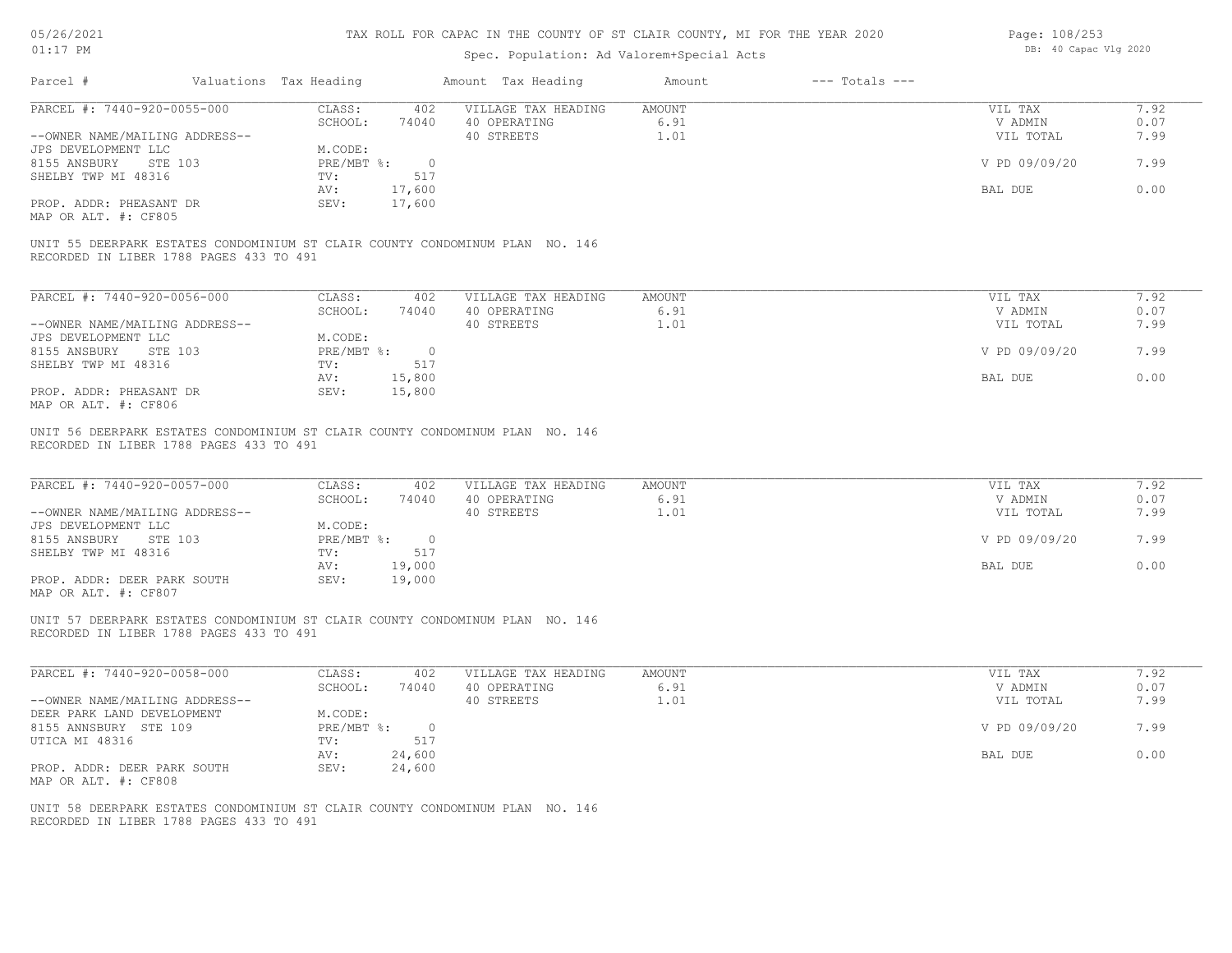| 05/26/2021 |  |
|------------|--|
| 01:17      |  |

# Spec. Population: Ad Valorem+Special Acts

Page: 109/253 DB: 40 Capac Vlg 2020

| PARCEL #: 7440-920-0059-000<br>CLASS:<br>402<br>VILLAGE TAX HEADING<br><b>AMOUNT</b><br>7.92<br>VIL TAX<br>SCHOOL:<br>40 OPERATING<br>6.91<br>0.07<br>74040<br>V ADMIN<br>1.01<br>7.99<br>40 STREETS<br>--OWNER NAME/MAILING ADDRESS--<br>VIL TOTAL<br>DEER PARK LAND DEVELOPMENT<br>M.CODE:<br>8155 ANNSBURY STE 109<br>PRE/MBT %:<br>V PD 09/09/20<br>7.99<br>$\overline{0}$<br>UTICA MI 48316<br>517<br>TV:<br>0.00<br>17,700<br>AV:<br>BAL DUE<br>PROP. ADDR: DEER PARK WEST<br>SEV:<br>17,700<br>MAP OR ALT. #: CF809<br>UNIT 59 DEERPARK ESTATES CONDOMINIUM ST CLAIR COUNTY CONDOMINUM PLAN NO. 146<br>RECORDED IN LIBER 1788 PAGES 433 TO 491<br>PARCEL #: 7440-920-0060-000<br>7.92<br>CLASS:<br>402<br>VILLAGE TAX HEADING<br>AMOUNT<br>VIL TAX<br>SCHOOL:<br>6.91<br>V ADMIN<br>0.07<br>74040<br>40 OPERATING<br>40 STREETS<br>1.01<br>VIL TOTAL<br>7.99<br>--OWNER NAME/MAILING ADDRESS--<br>DEER PARK LAND DEVELOPMENT<br>M.CODE:<br>8155 ANNSBURY STE 109<br>PRE/MBT %: 0<br>V PD 09/09/20<br>7.99<br>UTICA MI 48316<br>TV:<br>517<br>0.00<br>AV:<br>17,600<br>BAL DUE<br>PROP. ADDR: DEER PARK WEST<br>SEV:<br>17,600<br>MAP OR ALT. #: CF810<br>UNIT 60 DEERPARK ESTATES CONDOMINIUM ST CLAIR COUNTY CONDOMINUM PLAN NO. 146<br>RECORDED IN LIBER 1788 PAGES 433 TO 491<br>PARCEL #: 7440-920-0061-000<br>7.92<br>CLASS:<br>402<br>VILLAGE TAX HEADING<br><b>AMOUNT</b><br>VIL TAX<br>SCHOOL:<br>40 OPERATING<br>6.91<br>V ADMIN<br>0.07<br>74040<br>--OWNER NAME/MAILING ADDRESS--<br>40 STREETS<br>1.01<br>7.99<br>VIL TOTAL<br>DEER PARK LAND DEVELOPMENT<br>M.CODE:<br>8155 ANNSBURY STE 109<br>$PRE/MBT$ %:<br>$\overline{0}$<br>V PD 09/09/20<br>7.99<br>UTICA MI 48316<br>TV:<br>517<br>0.00<br>AV:<br>17,700<br>BAL DUE<br>PROP. ADDR: DEER PARK WEST<br>SEV:<br>17,700<br>MAP OR ALT. #: CF811<br>UNIT 61 DEERPARK ESTATES CONDOMINIUM ST CLAIR COUNTY CONDOMINUM PLAN NO. 146<br>RECORDED IN LIBER 1788 PAGES 433 TO 491<br>PARCEL #: 7440-920-0062-000<br>CLASS:<br>402<br>VILLAGE TAX HEADING<br><b>AMOUNT</b><br>VIL TAX<br>7.92<br>SCHOOL:<br>74040<br>40 OPERATING<br>6.91<br>V ADMIN<br>0.07<br>1.01<br>--OWNER NAME/MAILING ADDRESS--<br>40 STREETS<br>VIL TOTAL<br>7.99<br>DEER PARK LAND DEVELOPMENT<br>M.CODE:<br>8155 ANNSBURY STE 109<br>PRE/MBT %: 0<br>V PD 09/09/20<br>7.99<br>517<br>UTICA MI 48316<br>TV:<br>BAL DUE<br>0.00<br>AV:<br>18,500<br>PROP. ADDR: DEER PARK WEST<br>SEV:<br>18,500<br>MAP OR ALT. #: CF812<br>UNIT 62 DEERPARK ESTATES CONDOMINIUM ST CLAIR COUNTY CONDOMINUM PLAN NO. 146<br>RECORDED IN LIBER 1788 PAGES 433 TO 491 | Parcel # | Valuations Tax Heading | Amount Tax Heading | Amount | $---$ Totals $---$ |  |
|---------------------------------------------------------------------------------------------------------------------------------------------------------------------------------------------------------------------------------------------------------------------------------------------------------------------------------------------------------------------------------------------------------------------------------------------------------------------------------------------------------------------------------------------------------------------------------------------------------------------------------------------------------------------------------------------------------------------------------------------------------------------------------------------------------------------------------------------------------------------------------------------------------------------------------------------------------------------------------------------------------------------------------------------------------------------------------------------------------------------------------------------------------------------------------------------------------------------------------------------------------------------------------------------------------------------------------------------------------------------------------------------------------------------------------------------------------------------------------------------------------------------------------------------------------------------------------------------------------------------------------------------------------------------------------------------------------------------------------------------------------------------------------------------------------------------------------------------------------------------------------------------------------------------------------------------------------------------------------------------------------------------------------------------------------------------------------------------------------------------------------------------------------------------------------------------------------------------------------------------------------------------------------------------------------------------------------------------------------------------------------------------------------------------------------------------------------------------------------------------------------------------------------------------------------------------------------------------|----------|------------------------|--------------------|--------|--------------------|--|
|                                                                                                                                                                                                                                                                                                                                                                                                                                                                                                                                                                                                                                                                                                                                                                                                                                                                                                                                                                                                                                                                                                                                                                                                                                                                                                                                                                                                                                                                                                                                                                                                                                                                                                                                                                                                                                                                                                                                                                                                                                                                                                                                                                                                                                                                                                                                                                                                                                                                                                                                                                                             |          |                        |                    |        |                    |  |
|                                                                                                                                                                                                                                                                                                                                                                                                                                                                                                                                                                                                                                                                                                                                                                                                                                                                                                                                                                                                                                                                                                                                                                                                                                                                                                                                                                                                                                                                                                                                                                                                                                                                                                                                                                                                                                                                                                                                                                                                                                                                                                                                                                                                                                                                                                                                                                                                                                                                                                                                                                                             |          |                        |                    |        |                    |  |
|                                                                                                                                                                                                                                                                                                                                                                                                                                                                                                                                                                                                                                                                                                                                                                                                                                                                                                                                                                                                                                                                                                                                                                                                                                                                                                                                                                                                                                                                                                                                                                                                                                                                                                                                                                                                                                                                                                                                                                                                                                                                                                                                                                                                                                                                                                                                                                                                                                                                                                                                                                                             |          |                        |                    |        |                    |  |
|                                                                                                                                                                                                                                                                                                                                                                                                                                                                                                                                                                                                                                                                                                                                                                                                                                                                                                                                                                                                                                                                                                                                                                                                                                                                                                                                                                                                                                                                                                                                                                                                                                                                                                                                                                                                                                                                                                                                                                                                                                                                                                                                                                                                                                                                                                                                                                                                                                                                                                                                                                                             |          |                        |                    |        |                    |  |
|                                                                                                                                                                                                                                                                                                                                                                                                                                                                                                                                                                                                                                                                                                                                                                                                                                                                                                                                                                                                                                                                                                                                                                                                                                                                                                                                                                                                                                                                                                                                                                                                                                                                                                                                                                                                                                                                                                                                                                                                                                                                                                                                                                                                                                                                                                                                                                                                                                                                                                                                                                                             |          |                        |                    |        |                    |  |
|                                                                                                                                                                                                                                                                                                                                                                                                                                                                                                                                                                                                                                                                                                                                                                                                                                                                                                                                                                                                                                                                                                                                                                                                                                                                                                                                                                                                                                                                                                                                                                                                                                                                                                                                                                                                                                                                                                                                                                                                                                                                                                                                                                                                                                                                                                                                                                                                                                                                                                                                                                                             |          |                        |                    |        |                    |  |
|                                                                                                                                                                                                                                                                                                                                                                                                                                                                                                                                                                                                                                                                                                                                                                                                                                                                                                                                                                                                                                                                                                                                                                                                                                                                                                                                                                                                                                                                                                                                                                                                                                                                                                                                                                                                                                                                                                                                                                                                                                                                                                                                                                                                                                                                                                                                                                                                                                                                                                                                                                                             |          |                        |                    |        |                    |  |
|                                                                                                                                                                                                                                                                                                                                                                                                                                                                                                                                                                                                                                                                                                                                                                                                                                                                                                                                                                                                                                                                                                                                                                                                                                                                                                                                                                                                                                                                                                                                                                                                                                                                                                                                                                                                                                                                                                                                                                                                                                                                                                                                                                                                                                                                                                                                                                                                                                                                                                                                                                                             |          |                        |                    |        |                    |  |
|                                                                                                                                                                                                                                                                                                                                                                                                                                                                                                                                                                                                                                                                                                                                                                                                                                                                                                                                                                                                                                                                                                                                                                                                                                                                                                                                                                                                                                                                                                                                                                                                                                                                                                                                                                                                                                                                                                                                                                                                                                                                                                                                                                                                                                                                                                                                                                                                                                                                                                                                                                                             |          |                        |                    |        |                    |  |
|                                                                                                                                                                                                                                                                                                                                                                                                                                                                                                                                                                                                                                                                                                                                                                                                                                                                                                                                                                                                                                                                                                                                                                                                                                                                                                                                                                                                                                                                                                                                                                                                                                                                                                                                                                                                                                                                                                                                                                                                                                                                                                                                                                                                                                                                                                                                                                                                                                                                                                                                                                                             |          |                        |                    |        |                    |  |
|                                                                                                                                                                                                                                                                                                                                                                                                                                                                                                                                                                                                                                                                                                                                                                                                                                                                                                                                                                                                                                                                                                                                                                                                                                                                                                                                                                                                                                                                                                                                                                                                                                                                                                                                                                                                                                                                                                                                                                                                                                                                                                                                                                                                                                                                                                                                                                                                                                                                                                                                                                                             |          |                        |                    |        |                    |  |
|                                                                                                                                                                                                                                                                                                                                                                                                                                                                                                                                                                                                                                                                                                                                                                                                                                                                                                                                                                                                                                                                                                                                                                                                                                                                                                                                                                                                                                                                                                                                                                                                                                                                                                                                                                                                                                                                                                                                                                                                                                                                                                                                                                                                                                                                                                                                                                                                                                                                                                                                                                                             |          |                        |                    |        |                    |  |
|                                                                                                                                                                                                                                                                                                                                                                                                                                                                                                                                                                                                                                                                                                                                                                                                                                                                                                                                                                                                                                                                                                                                                                                                                                                                                                                                                                                                                                                                                                                                                                                                                                                                                                                                                                                                                                                                                                                                                                                                                                                                                                                                                                                                                                                                                                                                                                                                                                                                                                                                                                                             |          |                        |                    |        |                    |  |
|                                                                                                                                                                                                                                                                                                                                                                                                                                                                                                                                                                                                                                                                                                                                                                                                                                                                                                                                                                                                                                                                                                                                                                                                                                                                                                                                                                                                                                                                                                                                                                                                                                                                                                                                                                                                                                                                                                                                                                                                                                                                                                                                                                                                                                                                                                                                                                                                                                                                                                                                                                                             |          |                        |                    |        |                    |  |
|                                                                                                                                                                                                                                                                                                                                                                                                                                                                                                                                                                                                                                                                                                                                                                                                                                                                                                                                                                                                                                                                                                                                                                                                                                                                                                                                                                                                                                                                                                                                                                                                                                                                                                                                                                                                                                                                                                                                                                                                                                                                                                                                                                                                                                                                                                                                                                                                                                                                                                                                                                                             |          |                        |                    |        |                    |  |
|                                                                                                                                                                                                                                                                                                                                                                                                                                                                                                                                                                                                                                                                                                                                                                                                                                                                                                                                                                                                                                                                                                                                                                                                                                                                                                                                                                                                                                                                                                                                                                                                                                                                                                                                                                                                                                                                                                                                                                                                                                                                                                                                                                                                                                                                                                                                                                                                                                                                                                                                                                                             |          |                        |                    |        |                    |  |
|                                                                                                                                                                                                                                                                                                                                                                                                                                                                                                                                                                                                                                                                                                                                                                                                                                                                                                                                                                                                                                                                                                                                                                                                                                                                                                                                                                                                                                                                                                                                                                                                                                                                                                                                                                                                                                                                                                                                                                                                                                                                                                                                                                                                                                                                                                                                                                                                                                                                                                                                                                                             |          |                        |                    |        |                    |  |
|                                                                                                                                                                                                                                                                                                                                                                                                                                                                                                                                                                                                                                                                                                                                                                                                                                                                                                                                                                                                                                                                                                                                                                                                                                                                                                                                                                                                                                                                                                                                                                                                                                                                                                                                                                                                                                                                                                                                                                                                                                                                                                                                                                                                                                                                                                                                                                                                                                                                                                                                                                                             |          |                        |                    |        |                    |  |
|                                                                                                                                                                                                                                                                                                                                                                                                                                                                                                                                                                                                                                                                                                                                                                                                                                                                                                                                                                                                                                                                                                                                                                                                                                                                                                                                                                                                                                                                                                                                                                                                                                                                                                                                                                                                                                                                                                                                                                                                                                                                                                                                                                                                                                                                                                                                                                                                                                                                                                                                                                                             |          |                        |                    |        |                    |  |
|                                                                                                                                                                                                                                                                                                                                                                                                                                                                                                                                                                                                                                                                                                                                                                                                                                                                                                                                                                                                                                                                                                                                                                                                                                                                                                                                                                                                                                                                                                                                                                                                                                                                                                                                                                                                                                                                                                                                                                                                                                                                                                                                                                                                                                                                                                                                                                                                                                                                                                                                                                                             |          |                        |                    |        |                    |  |
|                                                                                                                                                                                                                                                                                                                                                                                                                                                                                                                                                                                                                                                                                                                                                                                                                                                                                                                                                                                                                                                                                                                                                                                                                                                                                                                                                                                                                                                                                                                                                                                                                                                                                                                                                                                                                                                                                                                                                                                                                                                                                                                                                                                                                                                                                                                                                                                                                                                                                                                                                                                             |          |                        |                    |        |                    |  |
|                                                                                                                                                                                                                                                                                                                                                                                                                                                                                                                                                                                                                                                                                                                                                                                                                                                                                                                                                                                                                                                                                                                                                                                                                                                                                                                                                                                                                                                                                                                                                                                                                                                                                                                                                                                                                                                                                                                                                                                                                                                                                                                                                                                                                                                                                                                                                                                                                                                                                                                                                                                             |          |                        |                    |        |                    |  |
|                                                                                                                                                                                                                                                                                                                                                                                                                                                                                                                                                                                                                                                                                                                                                                                                                                                                                                                                                                                                                                                                                                                                                                                                                                                                                                                                                                                                                                                                                                                                                                                                                                                                                                                                                                                                                                                                                                                                                                                                                                                                                                                                                                                                                                                                                                                                                                                                                                                                                                                                                                                             |          |                        |                    |        |                    |  |
|                                                                                                                                                                                                                                                                                                                                                                                                                                                                                                                                                                                                                                                                                                                                                                                                                                                                                                                                                                                                                                                                                                                                                                                                                                                                                                                                                                                                                                                                                                                                                                                                                                                                                                                                                                                                                                                                                                                                                                                                                                                                                                                                                                                                                                                                                                                                                                                                                                                                                                                                                                                             |          |                        |                    |        |                    |  |
|                                                                                                                                                                                                                                                                                                                                                                                                                                                                                                                                                                                                                                                                                                                                                                                                                                                                                                                                                                                                                                                                                                                                                                                                                                                                                                                                                                                                                                                                                                                                                                                                                                                                                                                                                                                                                                                                                                                                                                                                                                                                                                                                                                                                                                                                                                                                                                                                                                                                                                                                                                                             |          |                        |                    |        |                    |  |
|                                                                                                                                                                                                                                                                                                                                                                                                                                                                                                                                                                                                                                                                                                                                                                                                                                                                                                                                                                                                                                                                                                                                                                                                                                                                                                                                                                                                                                                                                                                                                                                                                                                                                                                                                                                                                                                                                                                                                                                                                                                                                                                                                                                                                                                                                                                                                                                                                                                                                                                                                                                             |          |                        |                    |        |                    |  |
|                                                                                                                                                                                                                                                                                                                                                                                                                                                                                                                                                                                                                                                                                                                                                                                                                                                                                                                                                                                                                                                                                                                                                                                                                                                                                                                                                                                                                                                                                                                                                                                                                                                                                                                                                                                                                                                                                                                                                                                                                                                                                                                                                                                                                                                                                                                                                                                                                                                                                                                                                                                             |          |                        |                    |        |                    |  |
|                                                                                                                                                                                                                                                                                                                                                                                                                                                                                                                                                                                                                                                                                                                                                                                                                                                                                                                                                                                                                                                                                                                                                                                                                                                                                                                                                                                                                                                                                                                                                                                                                                                                                                                                                                                                                                                                                                                                                                                                                                                                                                                                                                                                                                                                                                                                                                                                                                                                                                                                                                                             |          |                        |                    |        |                    |  |
|                                                                                                                                                                                                                                                                                                                                                                                                                                                                                                                                                                                                                                                                                                                                                                                                                                                                                                                                                                                                                                                                                                                                                                                                                                                                                                                                                                                                                                                                                                                                                                                                                                                                                                                                                                                                                                                                                                                                                                                                                                                                                                                                                                                                                                                                                                                                                                                                                                                                                                                                                                                             |          |                        |                    |        |                    |  |
|                                                                                                                                                                                                                                                                                                                                                                                                                                                                                                                                                                                                                                                                                                                                                                                                                                                                                                                                                                                                                                                                                                                                                                                                                                                                                                                                                                                                                                                                                                                                                                                                                                                                                                                                                                                                                                                                                                                                                                                                                                                                                                                                                                                                                                                                                                                                                                                                                                                                                                                                                                                             |          |                        |                    |        |                    |  |
|                                                                                                                                                                                                                                                                                                                                                                                                                                                                                                                                                                                                                                                                                                                                                                                                                                                                                                                                                                                                                                                                                                                                                                                                                                                                                                                                                                                                                                                                                                                                                                                                                                                                                                                                                                                                                                                                                                                                                                                                                                                                                                                                                                                                                                                                                                                                                                                                                                                                                                                                                                                             |          |                        |                    |        |                    |  |
|                                                                                                                                                                                                                                                                                                                                                                                                                                                                                                                                                                                                                                                                                                                                                                                                                                                                                                                                                                                                                                                                                                                                                                                                                                                                                                                                                                                                                                                                                                                                                                                                                                                                                                                                                                                                                                                                                                                                                                                                                                                                                                                                                                                                                                                                                                                                                                                                                                                                                                                                                                                             |          |                        |                    |        |                    |  |
|                                                                                                                                                                                                                                                                                                                                                                                                                                                                                                                                                                                                                                                                                                                                                                                                                                                                                                                                                                                                                                                                                                                                                                                                                                                                                                                                                                                                                                                                                                                                                                                                                                                                                                                                                                                                                                                                                                                                                                                                                                                                                                                                                                                                                                                                                                                                                                                                                                                                                                                                                                                             |          |                        |                    |        |                    |  |
|                                                                                                                                                                                                                                                                                                                                                                                                                                                                                                                                                                                                                                                                                                                                                                                                                                                                                                                                                                                                                                                                                                                                                                                                                                                                                                                                                                                                                                                                                                                                                                                                                                                                                                                                                                                                                                                                                                                                                                                                                                                                                                                                                                                                                                                                                                                                                                                                                                                                                                                                                                                             |          |                        |                    |        |                    |  |
|                                                                                                                                                                                                                                                                                                                                                                                                                                                                                                                                                                                                                                                                                                                                                                                                                                                                                                                                                                                                                                                                                                                                                                                                                                                                                                                                                                                                                                                                                                                                                                                                                                                                                                                                                                                                                                                                                                                                                                                                                                                                                                                                                                                                                                                                                                                                                                                                                                                                                                                                                                                             |          |                        |                    |        |                    |  |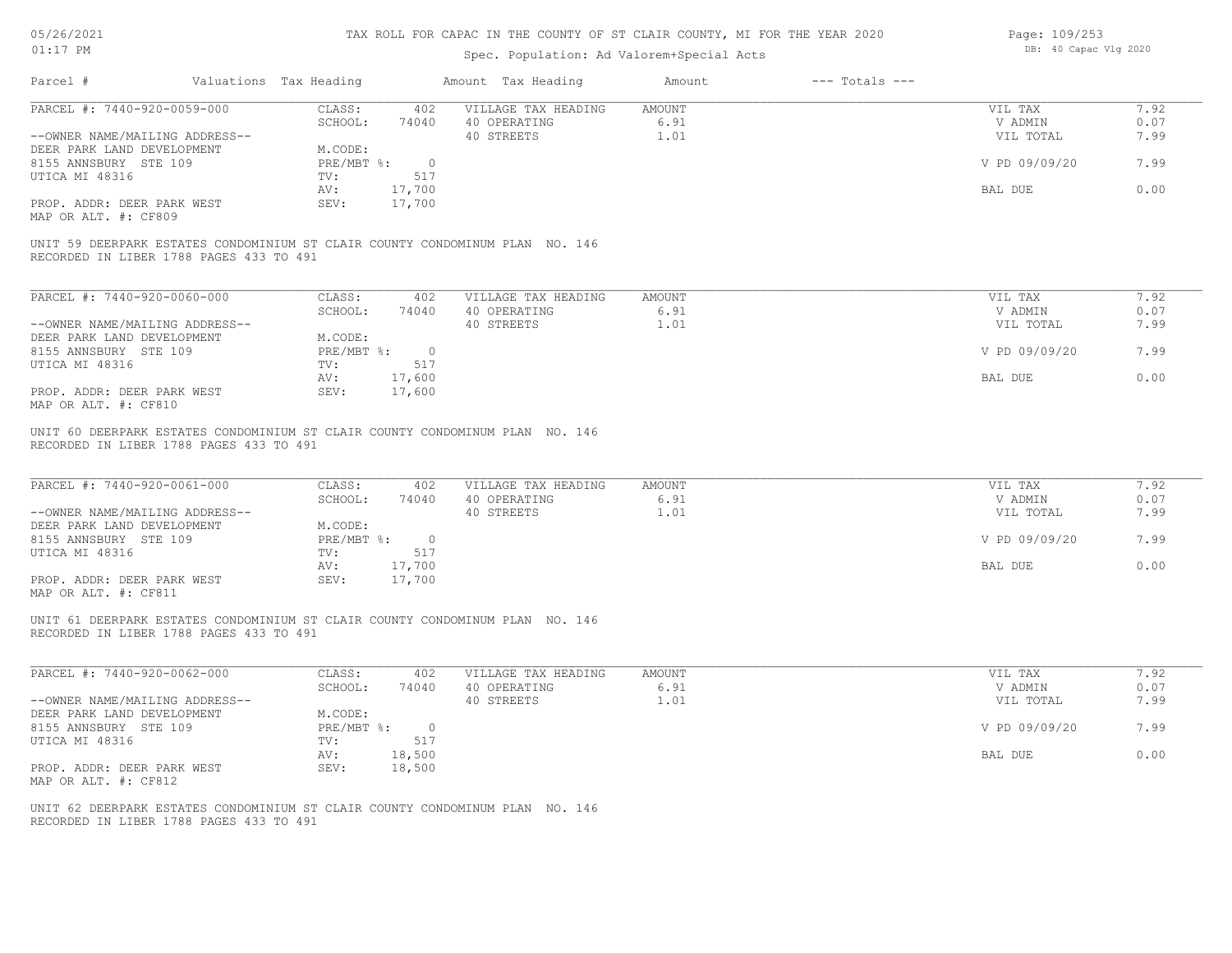# Spec. Population: Ad Valorem+Special Acts

| Page: 110/253 |                       |  |
|---------------|-----------------------|--|
|               | DB: 40 Capac Vlg 2020 |  |

| Parcel #<br>Valuations Tax Heading                                                                                                                         |                                   |                                                   |                                  |                                 |                          |
|------------------------------------------------------------------------------------------------------------------------------------------------------------|-----------------------------------|---------------------------------------------------|----------------------------------|---------------------------------|--------------------------|
| PARCEL #: 7440-920-0063-000                                                                                                                                | CLASS:<br>402<br>SCHOOL:<br>74040 | VILLAGE TAX HEADING<br>40 OPERATING               | AMOUNT<br>6.91                   | VIL TAX<br>V ADMIN              | 7.92<br>0.07             |
| --OWNER NAME/MAILING ADDRESS--                                                                                                                             |                                   | 40 STREETS                                        | 1.01                             | VIL TOTAL                       | 7.99                     |
| DEER PARK LAND DEVELOPMENT                                                                                                                                 | M.CODE:                           |                                                   |                                  |                                 |                          |
| 8155 ANNSBURY STE 109                                                                                                                                      | PRE/MBT %:<br>$\overline{0}$      |                                                   |                                  | V PD 09/09/20                   | 7.99                     |
| UTICA MI 48316                                                                                                                                             | 517<br>TV:                        |                                                   |                                  |                                 |                          |
|                                                                                                                                                            | 24,600<br>AV:                     |                                                   |                                  | BAL DUE                         | 0.00                     |
| PROP. ADDR: DEER PARK WEST<br>MAP OR ALT. #: CF813                                                                                                         | SEV:<br>24,600                    |                                                   |                                  |                                 |                          |
| UNIT 63 DEERPARK ESTATES CONDOMINIUM ST CLAIR COUNTY CONDOMINUM PLAN NO. 146<br>RECORDED IN LIBER 1788 PAGES 433 TO 491                                    |                                   |                                                   |                                  |                                 |                          |
| PARCEL #: 7440-920-0064-000                                                                                                                                | CLASS:<br>401                     | VILLAGE TAX HEADING                               | <b>AMOUNT</b>                    | VIL TAX                         | 302.63                   |
|                                                                                                                                                            | SCHOOL:<br>74040                  | 40 OPERATING                                      | 263.77                           | V ADMIN                         | 3.02                     |
| --OWNER NAME/MAILING ADDRESS--                                                                                                                             |                                   | 40 STREETS                                        | 38.86                            | VIL TOTAL                       | 305.65                   |
| O'BRIEN GERALD                                                                                                                                             | M.CODE:                           |                                                   |                                  |                                 |                          |
| 202 QUAIL DR                                                                                                                                               | PRE/MBT %: 100                    |                                                   |                                  | V PD 09/17/20                   | 305.65                   |
| CAPAC MI 48014                                                                                                                                             | 19,709<br>TV:                     |                                                   |                                  |                                 |                          |
| PROP. ADDR: 202 QUAIL DR                                                                                                                                   | AV:<br>42,500<br>SEV:<br>42,500   |                                                   |                                  | BAL DUE                         | 0.00                     |
|                                                                                                                                                            |                                   |                                                   |                                  |                                 |                          |
| MAP OR ALT. #: CF814A<br>UNIT A BUILDING 1 DEERPARK ESTATES CONDOMINIUM ST CLAIR COUNTY CONDOMINUM PLAN<br>NO. 146 RECORDED IN LIBER 1788 PAGES 433 TO 491 |                                   |                                                   |                                  |                                 |                          |
| PARCEL #: 7440-920-0065-000<br>--OWNER NAME/MAILING ADDRESS--                                                                                              | CLASS:<br>401<br>SCHOOL:<br>74040 | VILLAGE TAX HEADING<br>40 OPERATING<br>40 STREETS | <b>AMOUNT</b><br>466.16<br>68.68 | VIL TAX<br>V ADMIN<br>VIL TOTAL | 534.84<br>5.34<br>540.18 |
| KWIATKOSKI, JAMES/JOAN<br>204 QUAIL DR                                                                                                                     | M.CODE:<br>PRE/MBT %: 100         |                                                   |                                  | V PD 08/04/20                   | 540.18                   |
| CAPAC MI 48014                                                                                                                                             | 34,831<br>TV:                     |                                                   |                                  |                                 |                          |
| PROP. ADDR: 204 QUAIL DR<br>MAP OR ALT. #: CF814B                                                                                                          | 41,400<br>AV:<br>SEV:<br>41,400   |                                                   |                                  | BAL DUE                         | 0.00                     |
| UNIT B BUIULDING 1 DEER PARK ESTATES CONDOMINIUM ST CLAIR COUNTY CONDOMINUM PLAN<br>NO. 146 RECORDED IN LIBER 1788 PAGES 433 TO 491                        |                                   |                                                   |                                  |                                 |                          |
| PARCEL #: 7440-920-0066-000                                                                                                                                | CLASS:<br>401                     | VILLAGE TAX HEADING                               | <b>AMOUNT</b>                    | VIL TAX                         | 558.42                   |
|                                                                                                                                                            | SCHOOL:<br>74040                  | 40 OPERATING                                      | 486.71                           | V ADMIN                         | 5.58                     |
|                                                                                                                                                            |                                   | 40 STREETS                                        | 71.71                            | VIL TOTAL                       | 564.00                   |
|                                                                                                                                                            | M.CODE:                           |                                                   |                                  |                                 |                          |
|                                                                                                                                                            | PRE/MBT %: 100<br>36,366<br>TV:   |                                                   |                                  | V PD 07/29/20                   | 564.00                   |
|                                                                                                                                                            | 42,500<br>AV:                     |                                                   |                                  | BAL DUE                         | 0.00                     |
| --OWNER NAME/MAILING ADDRESS--<br>MAYER, DAVID S./HELENA<br>206 QUAIL DR<br>CAPAC, MI 48014<br>PROP. ADDR: 206 QUAIL DR<br>MAP OR ALT. #: CF814C           | SEV:<br>42,500                    |                                                   |                                  |                                 |                          |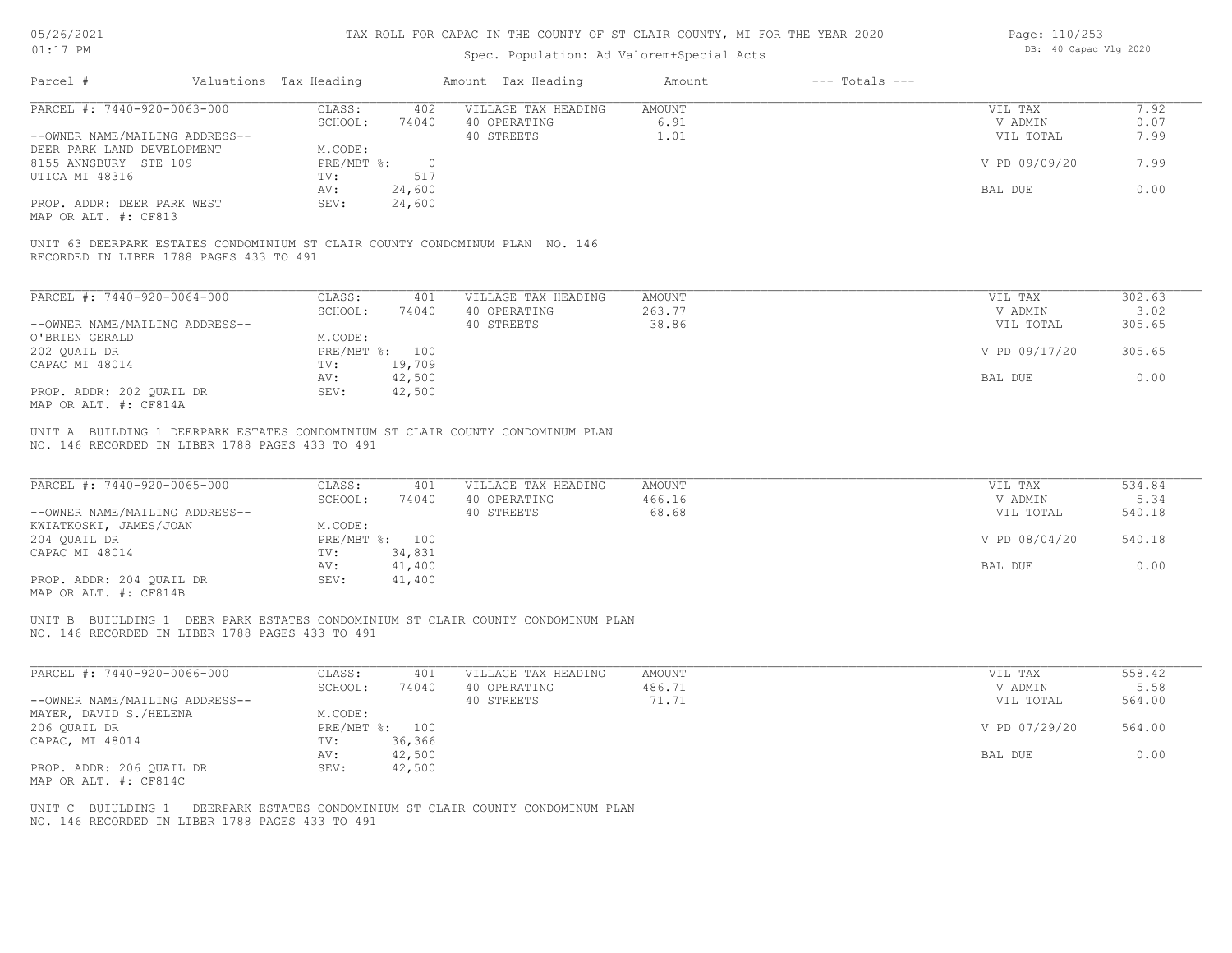# Spec. Population: Ad Valorem+Special Acts

| Page: 111/253 |                       |  |
|---------------|-----------------------|--|
|               | DB: 40 Capac Vlg 2020 |  |

| 486.71<br>5.58<br>SCHOOL:<br>74040<br>40 OPERATING<br>V ADMIN<br>71.71<br>--OWNER NAME/MAILING ADDRESS--<br>40 STREETS<br>VIL TOTAL<br>564.00<br>M.CODE:<br>COREL<br>WHITE PAMELA<br>PRE/MBT %: 100<br>564.00<br>102 QUAIL CT<br>V PD 09/17/20<br>CAPAC MI 48014<br>TV:<br>36,366<br>42,500<br>BAL DUE<br>0.00<br>AV:<br>PROP. ADDR: 102 QUAIL CT<br>42,500<br>SEV:<br>MAP OR ALT. #: CF815A<br>UNIT A BUILDING 2 DEER PARK ESTATES CONDOMINIUM ST CLAIR COUNTY CONDOMINUM PLAN<br>NO. 146 RECORDED IN LIBER 1788 PAGES 433 TO 491<br>PARCEL #: 7440-920-0068-000<br>CLASS:<br>VILLAGE TAX HEADING<br>590.56<br>401<br>AMOUNT<br>VIL TAX<br>514.72<br>5.90<br>SCHOOL:<br>40 OPERATING<br>V ADMIN<br>74040<br>75.84<br>--OWNER NAME/MAILING ADDRESS--<br>40 STREETS<br>VIL TOTAL<br>596.46<br>SANDERS JUDITH A & MARTIN, COLLEEN<br>M.CODE:<br>OLALS<br>104 QUAIL CT<br>PRE/MBT %: 100<br>V PD 09/16/20<br>596.46<br>CAPAC MI 48014--373<br>38,459<br>TV:<br>0.00<br>41,400<br>BAL DUE<br>AV:<br>PROP. ADDR: 104 QUAIL CT<br>SEV:<br>41,400<br>MAP OR ALT. #: CF815B<br>UNIT B BUILDING 2 DEER PARK ESTATES CONDOMINIUM ST CLAIR COUNTY CONDOMINUM PLAN<br>NO. 146 RECORDED IN LIBER 1788 PAGES 433 TO 491<br>558.42<br>PARCEL #: 7440-920-0069-000<br>CLASS:<br>401<br>VILLAGE TAX HEADING<br>AMOUNT<br>VIL TAX<br>SCHOOL:<br>40 OPERATING<br>486.71<br>5.58<br>74040<br>V ADMIN<br>40 STREETS<br>--OWNER NAME/MAILING ADDRESS--<br>71.71<br>VIL TOTAL<br>564.00<br>EVON N PFEILSTUCKER<br>M.CODE:<br>COREL<br>106 QUAIL CT<br>PRE/MBT %: 100<br>V PD 09/17/20<br>564.00<br>CAPAC, MI 48014<br>36,366<br>TV:<br>0.00<br>AV:<br>42,500<br>BAL DUE<br>PROP. ADDR: 106 QUAIL CT<br>SEV:<br>42,500<br>MAP OR ALT. #: CF815C<br>UNIT C BUILDING 2 DEER PARK ESTATES CONDOMINIUM ST CLAIR COUNTY CONDOMINUM PLAN<br>NO. 146 RECORDED IN LIBER 1788 PAGES 433 TO 491<br>PARCEL #: 7440-920-0070-000<br>CLASS:<br>VILLAGE TAX HEADING<br>608.67<br>401<br>AMOUNT<br>VIL TAX<br>530.51<br>6.08<br>SCHOOL:<br>74040<br>40 OPERATING<br>V ADMIN<br>78.16<br>614.75<br>--OWNER NAME/MAILING ADDRESS--<br>40 STREETS<br>VIL TOTAL<br>PORTE DIANE M<br>M.CODE:<br>614.75<br>PORTE WILLIAM N<br>PRE/MBT %: 100<br>V PD 09/09/20<br>108 OUAIL CT<br>TV:<br>39,639<br>0.00<br>CAPAC MI 48014<br>AV:<br>42,500<br>BAL DUE<br>42,500<br>SEV:<br>PROP. ADDR: 108 OUAIL CT<br>MAP OR ALT. #: CF816A<br>UNIT A BLDG 3 DEER PARK ESTATES CONDOMINIUM ST CLAIR COUNTY CONDOMINUM PLAN NO.<br>146 RECORDED IN LIBER 1788 PAGES 433 TO 491 | Parcel #                    | Valuations Tax Heading | Amount Tax Heading  | Amount<br>$---$ Totals $---$ |         |        |
|------------------------------------------------------------------------------------------------------------------------------------------------------------------------------------------------------------------------------------------------------------------------------------------------------------------------------------------------------------------------------------------------------------------------------------------------------------------------------------------------------------------------------------------------------------------------------------------------------------------------------------------------------------------------------------------------------------------------------------------------------------------------------------------------------------------------------------------------------------------------------------------------------------------------------------------------------------------------------------------------------------------------------------------------------------------------------------------------------------------------------------------------------------------------------------------------------------------------------------------------------------------------------------------------------------------------------------------------------------------------------------------------------------------------------------------------------------------------------------------------------------------------------------------------------------------------------------------------------------------------------------------------------------------------------------------------------------------------------------------------------------------------------------------------------------------------------------------------------------------------------------------------------------------------------------------------------------------------------------------------------------------------------------------------------------------------------------------------------------------------------------------------------------------------------------------------------------------------------------------------------------------------------------------------------------------------------------------------------------------------------------------------------------------------------------------------------------------------------------------------------------------|-----------------------------|------------------------|---------------------|------------------------------|---------|--------|
|                                                                                                                                                                                                                                                                                                                                                                                                                                                                                                                                                                                                                                                                                                                                                                                                                                                                                                                                                                                                                                                                                                                                                                                                                                                                                                                                                                                                                                                                                                                                                                                                                                                                                                                                                                                                                                                                                                                                                                                                                                                                                                                                                                                                                                                                                                                                                                                                                                                                                                                  | PARCEL #: 7440-920-0067-000 | CLASS:<br>401          | VILLAGE TAX HEADING | AMOUNT                       | VIL TAX | 558.42 |
|                                                                                                                                                                                                                                                                                                                                                                                                                                                                                                                                                                                                                                                                                                                                                                                                                                                                                                                                                                                                                                                                                                                                                                                                                                                                                                                                                                                                                                                                                                                                                                                                                                                                                                                                                                                                                                                                                                                                                                                                                                                                                                                                                                                                                                                                                                                                                                                                                                                                                                                  |                             |                        |                     |                              |         |        |
|                                                                                                                                                                                                                                                                                                                                                                                                                                                                                                                                                                                                                                                                                                                                                                                                                                                                                                                                                                                                                                                                                                                                                                                                                                                                                                                                                                                                                                                                                                                                                                                                                                                                                                                                                                                                                                                                                                                                                                                                                                                                                                                                                                                                                                                                                                                                                                                                                                                                                                                  |                             |                        |                     |                              |         |        |
|                                                                                                                                                                                                                                                                                                                                                                                                                                                                                                                                                                                                                                                                                                                                                                                                                                                                                                                                                                                                                                                                                                                                                                                                                                                                                                                                                                                                                                                                                                                                                                                                                                                                                                                                                                                                                                                                                                                                                                                                                                                                                                                                                                                                                                                                                                                                                                                                                                                                                                                  |                             |                        |                     |                              |         |        |
|                                                                                                                                                                                                                                                                                                                                                                                                                                                                                                                                                                                                                                                                                                                                                                                                                                                                                                                                                                                                                                                                                                                                                                                                                                                                                                                                                                                                                                                                                                                                                                                                                                                                                                                                                                                                                                                                                                                                                                                                                                                                                                                                                                                                                                                                                                                                                                                                                                                                                                                  |                             |                        |                     |                              |         |        |
|                                                                                                                                                                                                                                                                                                                                                                                                                                                                                                                                                                                                                                                                                                                                                                                                                                                                                                                                                                                                                                                                                                                                                                                                                                                                                                                                                                                                                                                                                                                                                                                                                                                                                                                                                                                                                                                                                                                                                                                                                                                                                                                                                                                                                                                                                                                                                                                                                                                                                                                  |                             |                        |                     |                              |         |        |
|                                                                                                                                                                                                                                                                                                                                                                                                                                                                                                                                                                                                                                                                                                                                                                                                                                                                                                                                                                                                                                                                                                                                                                                                                                                                                                                                                                                                                                                                                                                                                                                                                                                                                                                                                                                                                                                                                                                                                                                                                                                                                                                                                                                                                                                                                                                                                                                                                                                                                                                  |                             |                        |                     |                              |         |        |
|                                                                                                                                                                                                                                                                                                                                                                                                                                                                                                                                                                                                                                                                                                                                                                                                                                                                                                                                                                                                                                                                                                                                                                                                                                                                                                                                                                                                                                                                                                                                                                                                                                                                                                                                                                                                                                                                                                                                                                                                                                                                                                                                                                                                                                                                                                                                                                                                                                                                                                                  |                             |                        |                     |                              |         |        |
|                                                                                                                                                                                                                                                                                                                                                                                                                                                                                                                                                                                                                                                                                                                                                                                                                                                                                                                                                                                                                                                                                                                                                                                                                                                                                                                                                                                                                                                                                                                                                                                                                                                                                                                                                                                                                                                                                                                                                                                                                                                                                                                                                                                                                                                                                                                                                                                                                                                                                                                  |                             |                        |                     |                              |         |        |
|                                                                                                                                                                                                                                                                                                                                                                                                                                                                                                                                                                                                                                                                                                                                                                                                                                                                                                                                                                                                                                                                                                                                                                                                                                                                                                                                                                                                                                                                                                                                                                                                                                                                                                                                                                                                                                                                                                                                                                                                                                                                                                                                                                                                                                                                                                                                                                                                                                                                                                                  |                             |                        |                     |                              |         |        |
|                                                                                                                                                                                                                                                                                                                                                                                                                                                                                                                                                                                                                                                                                                                                                                                                                                                                                                                                                                                                                                                                                                                                                                                                                                                                                                                                                                                                                                                                                                                                                                                                                                                                                                                                                                                                                                                                                                                                                                                                                                                                                                                                                                                                                                                                                                                                                                                                                                                                                                                  |                             |                        |                     |                              |         |        |
|                                                                                                                                                                                                                                                                                                                                                                                                                                                                                                                                                                                                                                                                                                                                                                                                                                                                                                                                                                                                                                                                                                                                                                                                                                                                                                                                                                                                                                                                                                                                                                                                                                                                                                                                                                                                                                                                                                                                                                                                                                                                                                                                                                                                                                                                                                                                                                                                                                                                                                                  |                             |                        |                     |                              |         |        |
|                                                                                                                                                                                                                                                                                                                                                                                                                                                                                                                                                                                                                                                                                                                                                                                                                                                                                                                                                                                                                                                                                                                                                                                                                                                                                                                                                                                                                                                                                                                                                                                                                                                                                                                                                                                                                                                                                                                                                                                                                                                                                                                                                                                                                                                                                                                                                                                                                                                                                                                  |                             |                        |                     |                              |         |        |
|                                                                                                                                                                                                                                                                                                                                                                                                                                                                                                                                                                                                                                                                                                                                                                                                                                                                                                                                                                                                                                                                                                                                                                                                                                                                                                                                                                                                                                                                                                                                                                                                                                                                                                                                                                                                                                                                                                                                                                                                                                                                                                                                                                                                                                                                                                                                                                                                                                                                                                                  |                             |                        |                     |                              |         |        |
|                                                                                                                                                                                                                                                                                                                                                                                                                                                                                                                                                                                                                                                                                                                                                                                                                                                                                                                                                                                                                                                                                                                                                                                                                                                                                                                                                                                                                                                                                                                                                                                                                                                                                                                                                                                                                                                                                                                                                                                                                                                                                                                                                                                                                                                                                                                                                                                                                                                                                                                  |                             |                        |                     |                              |         |        |
|                                                                                                                                                                                                                                                                                                                                                                                                                                                                                                                                                                                                                                                                                                                                                                                                                                                                                                                                                                                                                                                                                                                                                                                                                                                                                                                                                                                                                                                                                                                                                                                                                                                                                                                                                                                                                                                                                                                                                                                                                                                                                                                                                                                                                                                                                                                                                                                                                                                                                                                  |                             |                        |                     |                              |         |        |
|                                                                                                                                                                                                                                                                                                                                                                                                                                                                                                                                                                                                                                                                                                                                                                                                                                                                                                                                                                                                                                                                                                                                                                                                                                                                                                                                                                                                                                                                                                                                                                                                                                                                                                                                                                                                                                                                                                                                                                                                                                                                                                                                                                                                                                                                                                                                                                                                                                                                                                                  |                             |                        |                     |                              |         |        |
|                                                                                                                                                                                                                                                                                                                                                                                                                                                                                                                                                                                                                                                                                                                                                                                                                                                                                                                                                                                                                                                                                                                                                                                                                                                                                                                                                                                                                                                                                                                                                                                                                                                                                                                                                                                                                                                                                                                                                                                                                                                                                                                                                                                                                                                                                                                                                                                                                                                                                                                  |                             |                        |                     |                              |         |        |
|                                                                                                                                                                                                                                                                                                                                                                                                                                                                                                                                                                                                                                                                                                                                                                                                                                                                                                                                                                                                                                                                                                                                                                                                                                                                                                                                                                                                                                                                                                                                                                                                                                                                                                                                                                                                                                                                                                                                                                                                                                                                                                                                                                                                                                                                                                                                                                                                                                                                                                                  |                             |                        |                     |                              |         |        |
|                                                                                                                                                                                                                                                                                                                                                                                                                                                                                                                                                                                                                                                                                                                                                                                                                                                                                                                                                                                                                                                                                                                                                                                                                                                                                                                                                                                                                                                                                                                                                                                                                                                                                                                                                                                                                                                                                                                                                                                                                                                                                                                                                                                                                                                                                                                                                                                                                                                                                                                  |                             |                        |                     |                              |         |        |
|                                                                                                                                                                                                                                                                                                                                                                                                                                                                                                                                                                                                                                                                                                                                                                                                                                                                                                                                                                                                                                                                                                                                                                                                                                                                                                                                                                                                                                                                                                                                                                                                                                                                                                                                                                                                                                                                                                                                                                                                                                                                                                                                                                                                                                                                                                                                                                                                                                                                                                                  |                             |                        |                     |                              |         |        |
|                                                                                                                                                                                                                                                                                                                                                                                                                                                                                                                                                                                                                                                                                                                                                                                                                                                                                                                                                                                                                                                                                                                                                                                                                                                                                                                                                                                                                                                                                                                                                                                                                                                                                                                                                                                                                                                                                                                                                                                                                                                                                                                                                                                                                                                                                                                                                                                                                                                                                                                  |                             |                        |                     |                              |         |        |
|                                                                                                                                                                                                                                                                                                                                                                                                                                                                                                                                                                                                                                                                                                                                                                                                                                                                                                                                                                                                                                                                                                                                                                                                                                                                                                                                                                                                                                                                                                                                                                                                                                                                                                                                                                                                                                                                                                                                                                                                                                                                                                                                                                                                                                                                                                                                                                                                                                                                                                                  |                             |                        |                     |                              |         |        |
|                                                                                                                                                                                                                                                                                                                                                                                                                                                                                                                                                                                                                                                                                                                                                                                                                                                                                                                                                                                                                                                                                                                                                                                                                                                                                                                                                                                                                                                                                                                                                                                                                                                                                                                                                                                                                                                                                                                                                                                                                                                                                                                                                                                                                                                                                                                                                                                                                                                                                                                  |                             |                        |                     |                              |         |        |
|                                                                                                                                                                                                                                                                                                                                                                                                                                                                                                                                                                                                                                                                                                                                                                                                                                                                                                                                                                                                                                                                                                                                                                                                                                                                                                                                                                                                                                                                                                                                                                                                                                                                                                                                                                                                                                                                                                                                                                                                                                                                                                                                                                                                                                                                                                                                                                                                                                                                                                                  |                             |                        |                     |                              |         |        |
|                                                                                                                                                                                                                                                                                                                                                                                                                                                                                                                                                                                                                                                                                                                                                                                                                                                                                                                                                                                                                                                                                                                                                                                                                                                                                                                                                                                                                                                                                                                                                                                                                                                                                                                                                                                                                                                                                                                                                                                                                                                                                                                                                                                                                                                                                                                                                                                                                                                                                                                  |                             |                        |                     |                              |         |        |
|                                                                                                                                                                                                                                                                                                                                                                                                                                                                                                                                                                                                                                                                                                                                                                                                                                                                                                                                                                                                                                                                                                                                                                                                                                                                                                                                                                                                                                                                                                                                                                                                                                                                                                                                                                                                                                                                                                                                                                                                                                                                                                                                                                                                                                                                                                                                                                                                                                                                                                                  |                             |                        |                     |                              |         |        |
|                                                                                                                                                                                                                                                                                                                                                                                                                                                                                                                                                                                                                                                                                                                                                                                                                                                                                                                                                                                                                                                                                                                                                                                                                                                                                                                                                                                                                                                                                                                                                                                                                                                                                                                                                                                                                                                                                                                                                                                                                                                                                                                                                                                                                                                                                                                                                                                                                                                                                                                  |                             |                        |                     |                              |         |        |
|                                                                                                                                                                                                                                                                                                                                                                                                                                                                                                                                                                                                                                                                                                                                                                                                                                                                                                                                                                                                                                                                                                                                                                                                                                                                                                                                                                                                                                                                                                                                                                                                                                                                                                                                                                                                                                                                                                                                                                                                                                                                                                                                                                                                                                                                                                                                                                                                                                                                                                                  |                             |                        |                     |                              |         |        |
|                                                                                                                                                                                                                                                                                                                                                                                                                                                                                                                                                                                                                                                                                                                                                                                                                                                                                                                                                                                                                                                                                                                                                                                                                                                                                                                                                                                                                                                                                                                                                                                                                                                                                                                                                                                                                                                                                                                                                                                                                                                                                                                                                                                                                                                                                                                                                                                                                                                                                                                  |                             |                        |                     |                              |         |        |
|                                                                                                                                                                                                                                                                                                                                                                                                                                                                                                                                                                                                                                                                                                                                                                                                                                                                                                                                                                                                                                                                                                                                                                                                                                                                                                                                                                                                                                                                                                                                                                                                                                                                                                                                                                                                                                                                                                                                                                                                                                                                                                                                                                                                                                                                                                                                                                                                                                                                                                                  |                             |                        |                     |                              |         |        |
|                                                                                                                                                                                                                                                                                                                                                                                                                                                                                                                                                                                                                                                                                                                                                                                                                                                                                                                                                                                                                                                                                                                                                                                                                                                                                                                                                                                                                                                                                                                                                                                                                                                                                                                                                                                                                                                                                                                                                                                                                                                                                                                                                                                                                                                                                                                                                                                                                                                                                                                  |                             |                        |                     |                              |         |        |
|                                                                                                                                                                                                                                                                                                                                                                                                                                                                                                                                                                                                                                                                                                                                                                                                                                                                                                                                                                                                                                                                                                                                                                                                                                                                                                                                                                                                                                                                                                                                                                                                                                                                                                                                                                                                                                                                                                                                                                                                                                                                                                                                                                                                                                                                                                                                                                                                                                                                                                                  |                             |                        |                     |                              |         |        |
|                                                                                                                                                                                                                                                                                                                                                                                                                                                                                                                                                                                                                                                                                                                                                                                                                                                                                                                                                                                                                                                                                                                                                                                                                                                                                                                                                                                                                                                                                                                                                                                                                                                                                                                                                                                                                                                                                                                                                                                                                                                                                                                                                                                                                                                                                                                                                                                                                                                                                                                  |                             |                        |                     |                              |         |        |
|                                                                                                                                                                                                                                                                                                                                                                                                                                                                                                                                                                                                                                                                                                                                                                                                                                                                                                                                                                                                                                                                                                                                                                                                                                                                                                                                                                                                                                                                                                                                                                                                                                                                                                                                                                                                                                                                                                                                                                                                                                                                                                                                                                                                                                                                                                                                                                                                                                                                                                                  |                             |                        |                     |                              |         |        |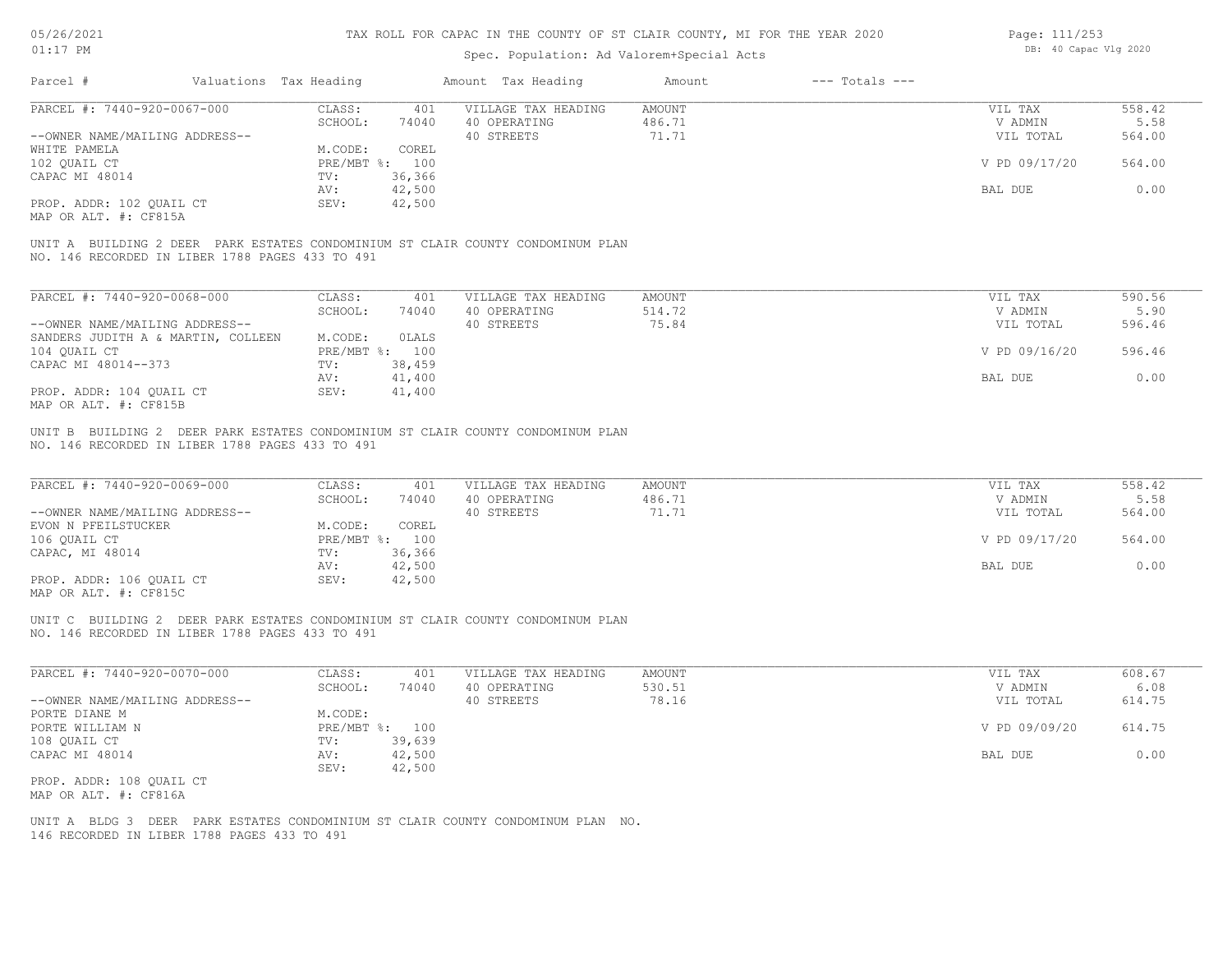| 05/26/2021                                      | TAX ROLL FOR CAPAC IN THE COUNTY OF ST CLAIR COUNTY, MI FOR THE YEAR 2020 |                        |                |  |                                                                                  |               |                    | Page: 112/253 |                       |  |
|-------------------------------------------------|---------------------------------------------------------------------------|------------------------|----------------|--|----------------------------------------------------------------------------------|---------------|--------------------|---------------|-----------------------|--|
| $01:17$ PM                                      |                                                                           |                        |                |  | Spec. Population: Ad Valorem+Special Acts                                        |               |                    |               | DB: 40 Capac Vlg 2020 |  |
| Parcel #                                        |                                                                           | Valuations Tax Heading |                |  | Amount Tax Heading                                                               | Amount        | $---$ Totals $---$ |               |                       |  |
| PARCEL #: 7440-920-0071-000                     |                                                                           | CLASS:                 | 401            |  | VILLAGE TAX HEADING                                                              | <b>AMOUNT</b> |                    | VIL TAX       | 591.21                |  |
|                                                 |                                                                           | SCHOOL:                | 74040          |  | 40 OPERATING                                                                     | 515.29        |                    | V ADMIN       | 5.91                  |  |
| --OWNER NAME/MAILING ADDRESS--                  |                                                                           |                        |                |  | 40 STREETS                                                                       | 75.92         |                    | VIL TOTAL     | 597.12                |  |
| MEADOWS ANGELA R                                |                                                                           | M.CODE:                | COREL          |  |                                                                                  |               |                    |               |                       |  |
| 110 QUAIL CT                                    |                                                                           |                        | PRE/MBT %: 100 |  |                                                                                  |               |                    | V PD 09/17/20 | 597.12                |  |
| CAPAC MI 48014                                  |                                                                           | TV:                    | 38,502         |  |                                                                                  |               |                    |               |                       |  |
|                                                 |                                                                           | AV:                    | 41,400         |  |                                                                                  |               |                    | BAL DUE       | 0.00                  |  |
| PROP. ADDR: 110 QUAIL CT                        |                                                                           | SEV:                   | 41,400         |  |                                                                                  |               |                    |               |                       |  |
| MAP OR ALT. #: CF816B                           |                                                                           |                        |                |  |                                                                                  |               |                    |               |                       |  |
|                                                 |                                                                           |                        |                |  | UNIT B BUILDING 3 DEER PARK ESTATES CONDOMINIUM ST CLAIR COUNTY CONDOMINUM PLAN  |               |                    |               |                       |  |
| NO. 146 RECORDED IN LIBER 1788 PAGES 433 TO 491 |                                                                           |                        |                |  |                                                                                  |               |                    |               |                       |  |
|                                                 |                                                                           |                        |                |  |                                                                                  |               |                    |               |                       |  |
| PARCEL #: 7440-920-0072-000                     |                                                                           | CLASS:                 | 401            |  | VILLAGE TAX HEADING                                                              | AMOUNT        |                    | VIL TAX       | 652.61                |  |
|                                                 |                                                                           | SCHOOL:                | 74040          |  | 40 OPERATING                                                                     | 568.80        |                    | V ADMIN       | 6.52                  |  |
| --OWNER NAME/MAILING ADDRESS--                  |                                                                           |                        |                |  | 40 STREETS                                                                       | 83.81         |                    | VIL TOTAL     | 659.13                |  |
| VOISICH DIANE E                                 |                                                                           | M.CODE:                | COREL          |  |                                                                                  |               |                    |               |                       |  |
| 112 QUAIL CT                                    |                                                                           |                        | PRE/MBT %: 100 |  |                                                                                  |               |                    | V PD 09/17/20 | 659.13                |  |
| CAPAC MI 48014                                  |                                                                           | TV:                    | 42,500         |  |                                                                                  |               |                    |               |                       |  |
|                                                 |                                                                           | AV:                    | 42,500         |  |                                                                                  |               |                    | BAL DUE       | 0.00                  |  |
| PROP. ADDR: 112 QUAIL CT                        |                                                                           | SEV:                   | 42,500         |  |                                                                                  |               |                    |               |                       |  |
| MAP OR ALT. #: CF816C                           |                                                                           |                        |                |  |                                                                                  |               |                    |               |                       |  |
| NO. 146 RECORDED IN LIBER 1788 PAGES 433 TO 491 |                                                                           |                        |                |  | UNIT C BUIULDING 3 DEER PARK ESTATES CONDOMINIUM ST CLAIR COUNTY CONDOMINUM PLAN |               |                    |               |                       |  |
|                                                 |                                                                           |                        |                |  |                                                                                  |               |                    |               |                       |  |
| PARCEL #: 7440-920-0073-000                     |                                                                           | CLASS:                 | 401            |  | VILLAGE TAX HEADING                                                              | <b>AMOUNT</b> |                    | VIL TAX       | 561.21                |  |
|                                                 |                                                                           | SCHOOL:                | 74040          |  | 40 OPERATING                                                                     | 489.14        |                    | V ADMIN       | 5.61                  |  |
| --OWNER NAME/MAILING ADDRESS--                  |                                                                           |                        |                |  | 40 STREETS                                                                       | 72.07         |                    | VIL TOTAL     | 566.82                |  |
| LAWSON ARLA J                                   |                                                                           | M.CODE:                |                |  |                                                                                  |               |                    |               |                       |  |
| FRANTZ CONNIE J                                 |                                                                           |                        | PRE/MBT %: 100 |  |                                                                                  |               |                    | V PD 07/09/20 | 566.82                |  |
| 111 QUAIL DR.                                   |                                                                           | TV:                    | 36,548         |  |                                                                                  |               |                    |               |                       |  |
| CAPAC MI 48014                                  |                                                                           | AV:                    | 42,500         |  |                                                                                  |               |                    | BAL DUE       | 0.00                  |  |
|                                                 |                                                                           | SEV:                   | 42,500         |  |                                                                                  |               |                    |               |                       |  |
| PROP. ADDR: 111 QUAIL CT                        |                                                                           |                        |                |  |                                                                                  |               |                    |               |                       |  |
| MAP OR ALT. #: CF817A                           |                                                                           |                        |                |  |                                                                                  |               |                    |               |                       |  |
|                                                 |                                                                           |                        |                |  |                                                                                  |               |                    |               |                       |  |
| NO. 146 RECORDED IN LIBER 1788 PAGES 433 TO 491 |                                                                           |                        |                |  | UNIT A BUIULDING 4 DEERPARK ESTATES CONDOMINIUM ST CLAIR COUNTY CONDOMINUM PLAN  |               |                    |               |                       |  |
|                                                 |                                                                           |                        |                |  |                                                                                  |               |                    |               |                       |  |
|                                                 |                                                                           |                        |                |  |                                                                                  |               |                    |               |                       |  |
|                                                 |                                                                           |                        |                |  |                                                                                  |               |                    |               |                       |  |

| PARCEL #: 7440-920-0074-000    | CLASS:     | 401    | VILLAGE TAX HEADING | AMOUNT | VIL TAX       | 534.84 |
|--------------------------------|------------|--------|---------------------|--------|---------------|--------|
|                                | SCHOOL:    | 74040  | 40 OPERATING        | 466.16 | V ADMIN       | 5.34   |
| --OWNER NAME/MAILING ADDRESS-- |            |        | 40 STREETS          | 68.68  | VIL TOTAL     | 540.18 |
| RINGLE KELLY M                 | M.CODE:    | COREL  |                     |        |               |        |
| 109 OUAIL CT                   | PRE/MBT %: | 100    |                     |        | V PD 09/17/20 | 540.18 |
| CAPAC MI 48014                 | TV:        | 34,831 |                     |        |               |        |
|                                | AV:        | 41,400 |                     |        | BAL DUE       | 0.00   |
| PROP. ADDR: 109 QUAIL CT       | SEV:       | 41,400 |                     |        |               |        |
| MAP OR ALT. #: CF817B          |            |        |                     |        |               |        |

COUNTY CONDOMINIUM PLAN NO 146 RECORDED IN LIBER 1788 PAGES 433 TO 491 UNIT B BLDG 4 DEER PARK ESTATES CONDOMINIUM ST CLAIR COUNT CONDOMINIUM ST CLAIR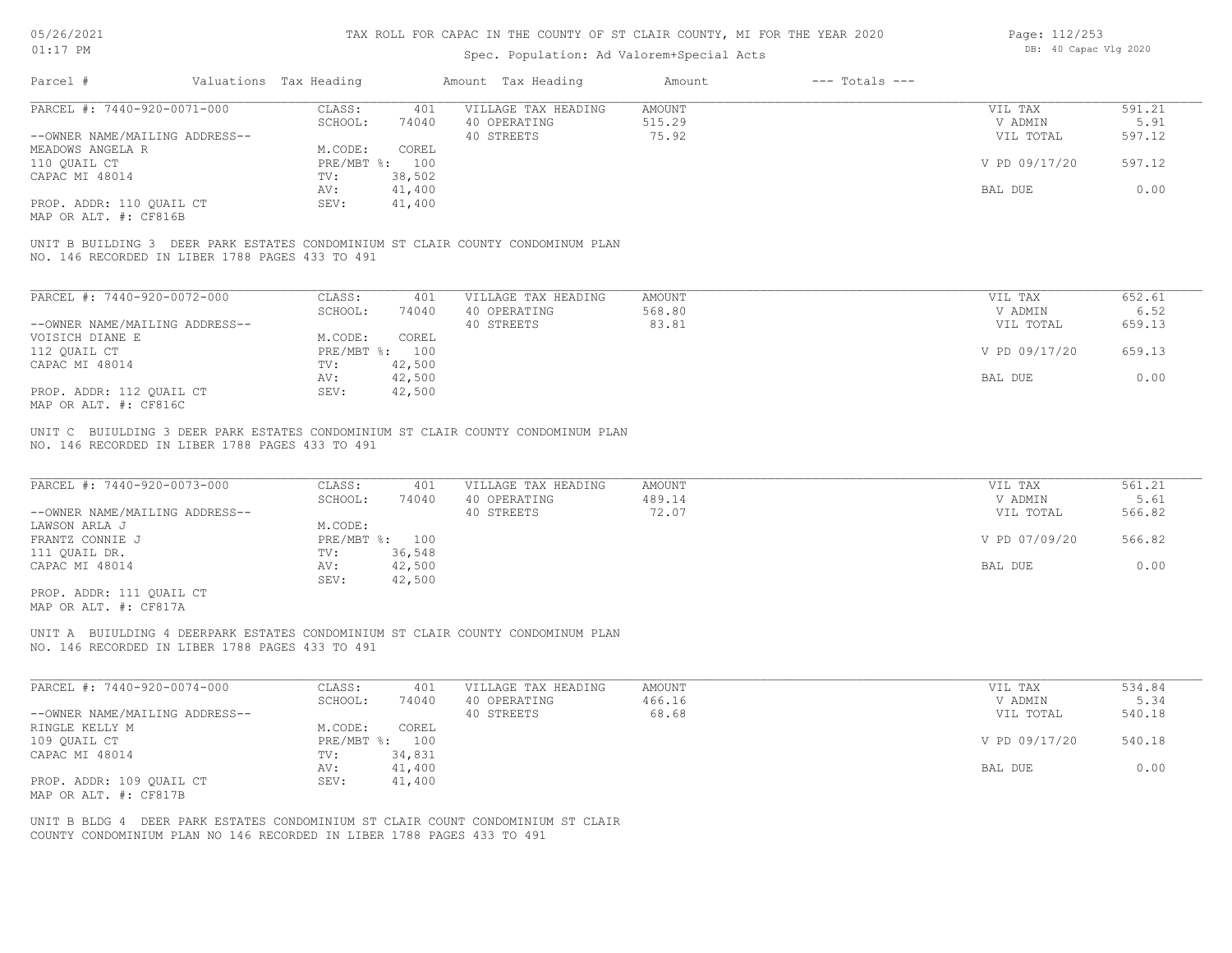# Spec. Population: Ad Valorem+Special Acts

| Page: 113/253 |                       |  |
|---------------|-----------------------|--|
|               | DB: 40 Capac Vlg 2020 |  |

| $0 + 11$                                                                                                                                                                                      |                                                                                                                                    | Spec. Population: Ad Valorem+Special Acts         |                                  |                                                             |                                            |
|-----------------------------------------------------------------------------------------------------------------------------------------------------------------------------------------------|------------------------------------------------------------------------------------------------------------------------------------|---------------------------------------------------|----------------------------------|-------------------------------------------------------------|--------------------------------------------|
| Parcel #                                                                                                                                                                                      | Valuations Tax Heading                                                                                                             | Amount Tax Heading                                | $---$ Totals $---$<br>Amount     |                                                             |                                            |
| PARCEL #: 7440-920-0075-000                                                                                                                                                                   | CLASS:<br>401                                                                                                                      | VILLAGE TAX HEADING                               | <b>AMOUNT</b>                    | VIL TAX                                                     | 558.42                                     |
|                                                                                                                                                                                               | SCHOOL:<br>74040                                                                                                                   | 40 OPERATING                                      | 486.71                           | V ADMIN                                                     | 5.58                                       |
| --OWNER NAME/MAILING ADDRESS--                                                                                                                                                                |                                                                                                                                    | 40 STREETS                                        | 71.71                            | VIL TOTAL                                                   | 564.00                                     |
| ADAMS LARRY G/JUDITH A                                                                                                                                                                        | M.CODE:                                                                                                                            |                                                   |                                  |                                                             |                                            |
| 107 QUAIL COURT                                                                                                                                                                               | PRE/MBT %: 100                                                                                                                     |                                                   |                                  | BAL DUE                                                     | 564.00                                     |
| CAPAC MI 48014                                                                                                                                                                                | 36,366<br>TV:                                                                                                                      |                                                   |                                  |                                                             |                                            |
|                                                                                                                                                                                               | AV:<br>42,500                                                                                                                      |                                                   |                                  |                                                             |                                            |
| PROP. ADDR: 107 QUAIL CT                                                                                                                                                                      | SEV:<br>42,500                                                                                                                     |                                                   |                                  |                                                             |                                            |
| MAP OR ALT. #: CF817C                                                                                                                                                                         |                                                                                                                                    |                                                   |                                  |                                                             |                                            |
| UNIT C BUIULDING 4 DEERPARK ESTATES CONDOMINIUM ST CLAIR COUNTY CONDOMINUM PLAN<br>NO. 146 RECORDED IN LIBER 1788 PAGES 433 TO 491                                                            |                                                                                                                                    |                                                   |                                  |                                                             |                                            |
|                                                                                                                                                                                               |                                                                                                                                    |                                                   |                                  |                                                             | 608.67                                     |
| PARCEL #: 7440-920-0076-000                                                                                                                                                                   | CLASS:<br>401<br>SCHOOL:<br>74040                                                                                                  | VILLAGE TAX HEADING<br>40 OPERATING               | AMOUNT<br>530.51                 | VIL TAX<br>V ADMIN                                          | 6.08                                       |
| --OWNER NAME/MAILING ADDRESS--                                                                                                                                                                |                                                                                                                                    | 40 STREETS                                        | 78.16                            |                                                             | 614.75                                     |
| MILLER GERALD                                                                                                                                                                                 | M.CODE:<br>COREL                                                                                                                   |                                                   |                                  | VIL TOTAL                                                   |                                            |
|                                                                                                                                                                                               |                                                                                                                                    |                                                   |                                  |                                                             |                                            |
| 105 QUAIL CT                                                                                                                                                                                  | PRE/MBT %: 100                                                                                                                     |                                                   |                                  | V PD 08/26/20                                               | 614.75                                     |
| CAPAC MI 48014                                                                                                                                                                                | TV:<br>39,639                                                                                                                      |                                                   |                                  |                                                             |                                            |
|                                                                                                                                                                                               | 42,500<br>AV:                                                                                                                      |                                                   |                                  | BAL DUE                                                     | 0.00                                       |
| PROP. ADDR: 105 QUAIL CT<br>MAP OR ALT. #: CF818A                                                                                                                                             | SEV:<br>42,500                                                                                                                     |                                                   |                                  |                                                             |                                            |
| PARCEL #: 7440-920-0077-000<br>--OWNER NAME/MAILING ADDRESS--<br>LAGROW FRANCIS A<br>LAGROW SALLY A<br>206 CLARKSON CT<br>CAPAC MI 48014<br>PROP. ADDR: 103 QUAIL CT<br>MAP OR ALT. #: CF818B | CLASS:<br>401<br>SCHOOL:<br>74040<br>M.CODE:<br>$PRE/MBT$ %:<br>$\overline{0}$<br>34,939<br>TV:<br>AV:<br>41,500<br>SEV:<br>41,500 | VILLAGE TAX HEADING<br>40 OPERATING<br>40 STREETS | <b>AMOUNT</b><br>467.61<br>68.89 | VIL TAX<br>V ADMIN<br>VIL TOTAL<br>V PD 08/19/20<br>BAL DUE | 536.50<br>5.36<br>541.86<br>541.86<br>0.00 |
| UNIT B BUIULDING 5 DEERPARK ESTATES CONDOMINIUM ST CLAIR COUNTY CONDOMINUM PLAN<br>NO. 146 RECORDED IN LIBER 1788 PAGES 433 TO 491                                                            |                                                                                                                                    |                                                   |                                  |                                                             |                                            |
| PARCEL #: 7440-920-0078-000                                                                                                                                                                   | CLASS:<br>401<br>SCHOOL:<br>74040                                                                                                  | VILLAGE TAX HEADING<br>40 OPERATING               | AMOUNT<br>568.80                 | VIL TAX<br>V ADMIN                                          | 652.61<br>6.52                             |
| --OWNER NAME/MAILING ADDRESS--                                                                                                                                                                |                                                                                                                                    | 40 STREETS                                        | 83.81                            | VIL TOTAL                                                   | 659.13                                     |
| HALE STEVEN D                                                                                                                                                                                 | M.CODE:<br>COREL                                                                                                                   |                                                   |                                  |                                                             |                                            |
| 101 QUAIL CT                                                                                                                                                                                  | PRE/MBT %: 100                                                                                                                     |                                                   |                                  | V PD 09/17/20                                               | 659.13                                     |
| CAPAC MI 48014                                                                                                                                                                                | TV:<br>42,500                                                                                                                      |                                                   |                                  |                                                             |                                            |
|                                                                                                                                                                                               | 42,500<br>AV:                                                                                                                      |                                                   |                                  | BAL DUE                                                     | 0.00                                       |
| PROP. ADDR: 101 OUAIL CT                                                                                                                                                                      | SEV:<br>42,500                                                                                                                     |                                                   |                                  |                                                             |                                            |
| MAP OR ALT. #: CF818C                                                                                                                                                                         |                                                                                                                                    |                                                   |                                  |                                                             |                                            |
|                                                                                                                                                                                               |                                                                                                                                    |                                                   |                                  |                                                             |                                            |
| UNIT C BUIULDING 5 DEER PARK ESTATES CONDOMINIUM ST CLAIR COUNTY CONDOMINUM PLAN<br>NO. 146 RECORDED IN LIBER 1788 PAGES 433 TO 491                                                           |                                                                                                                                    |                                                   |                                  |                                                             |                                            |
|                                                                                                                                                                                               |                                                                                                                                    |                                                   |                                  |                                                             |                                            |
|                                                                                                                                                                                               |                                                                                                                                    |                                                   |                                  |                                                             |                                            |
|                                                                                                                                                                                               |                                                                                                                                    |                                                   |                                  |                                                             |                                            |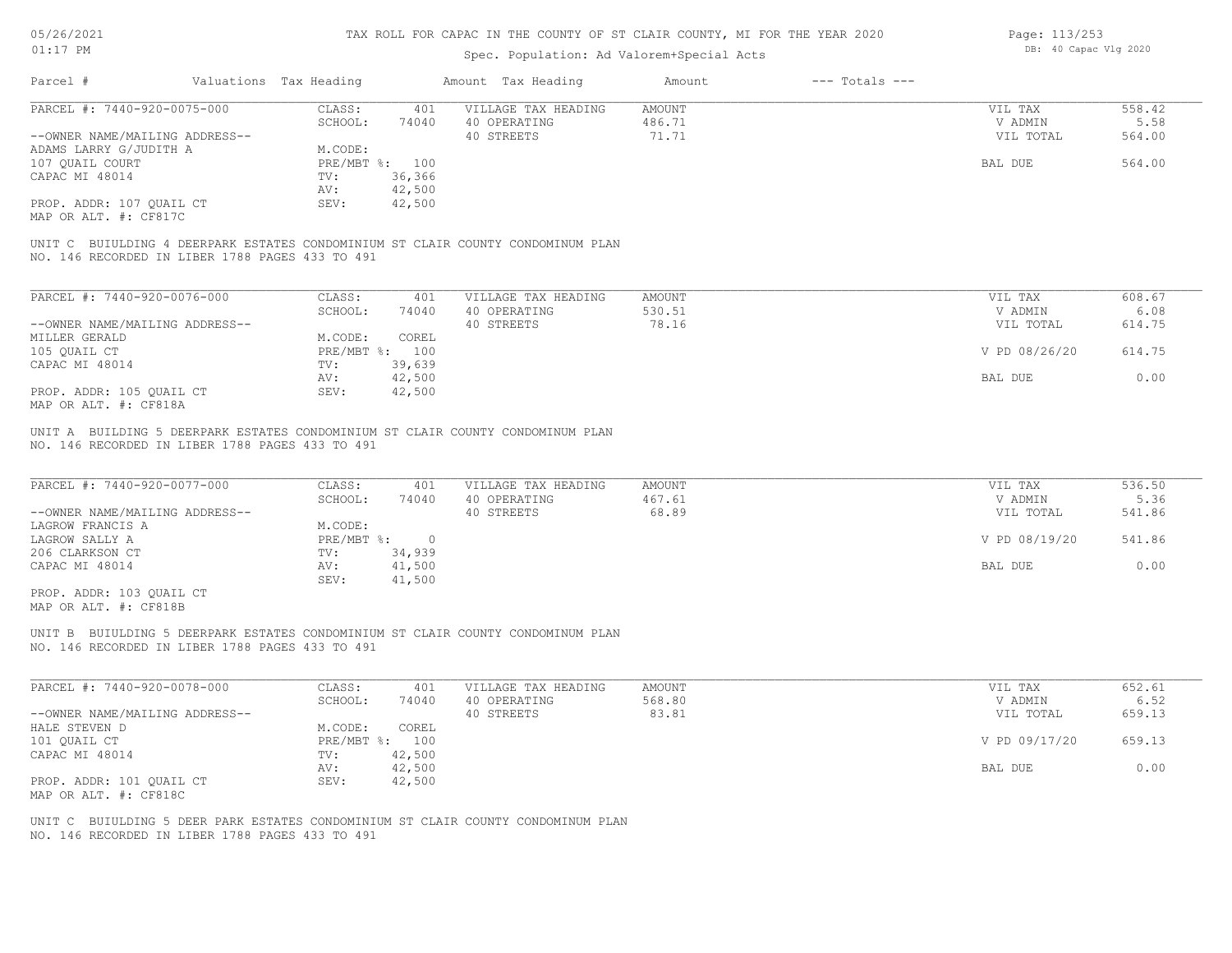## Spec. Population: Ad Valorem+Special Acts

| Parcel #                       | Valuations Tax Heading |        | Amount Tax Heading  | Amount | $---$ Totals $---$ |               |        |
|--------------------------------|------------------------|--------|---------------------|--------|--------------------|---------------|--------|
| PARCEL #: 7440-920-0079-000    | CLASS:                 | 401    | VILLAGE TAX HEADING | AMOUNT |                    | VIL TAX       | 558.42 |
|                                | SCHOOL:                | 74040  | 40 OPERATING        | 486.71 |                    | V ADMIN       | 5.58   |
| --OWNER NAME/MAILING ADDRESS-- |                        |        | 40 STREETS          | 71.71  |                    | VIL TOTAL     | 564.00 |
| HUGHSON JACK C.                | M.CODE:                |        |                     |        |                    |               |        |
| HUGHSON L. R.                  | PRE/MBT %: 100         |        |                     |        |                    | V PD 09/09/20 | 564.00 |
| 218 QUAIL DR                   | TV:                    | 36,366 |                     |        |                    |               |        |
| CAPAC MI 48014                 | AV:                    | 42,500 |                     |        |                    | BAL DUE       | 0.00   |
|                                | SEV:                   | 42,500 |                     |        |                    |               |        |
| PROP. ADDR: 218 OUAIL DR       |                        |        |                     |        |                    |               |        |

MAP OR ALT. #: CF819A

146 RECORDED IN LIBER 1788 PAGES 433 TO 491 UNIT A BLDG 6 DEERPARK ESTATES CONDOMINIUM ST CLAIR COUNTY CONDOMINUM PLAN NO.

| PARCEL #: 7440-920-0080-000    | CLASS:  | 401            | VILLAGE TAX HEADING | AMOUNT | VIL TAX       | 591.21 |
|--------------------------------|---------|----------------|---------------------|--------|---------------|--------|
|                                | SCHOOL: | 74040          | 40 OPERATING        | 515.29 | V ADMIN       | 5.91   |
| --OWNER NAME/MAILING ADDRESS-- |         |                | 40 STREETS          | 75.92  | VIL TOTAL     | 597.12 |
| WALSH DORTHY A                 | M.CODE: |                |                     |        |               |        |
| 220 OUAIL DR.                  |         | PRE/MBT %: 100 |                     |        | V PD 09/09/20 | 597.12 |
| CAPAC MI 48014                 | TV:     | 38,502         |                     |        |               |        |
|                                | AV:     | 41,400         |                     |        | BAL DUE       | 0.00   |
| PROP. ADDR: 220 QUAIL DR.      | SEV:    | 41,400         |                     |        |               |        |
| MAP OR ALT. #: CF819B          |         |                |                     |        |               |        |

146 RECORDED IN LIBER 1788 PAGES 433 TO 491 UNIT B BLDG 6 DEER PARK ESTATES CONDOMINIUM ST CLAIR COUNTY CONDOMINUM PLAN NO.

| PARCEL #: 7440-920-0081-000    | CLASS:       | 401    | VILLAGE TAX HEADING | AMOUNT | VIL TAX       | 608.67 |  |
|--------------------------------|--------------|--------|---------------------|--------|---------------|--------|--|
|                                | SCHOOL:      | 74040  | 40 OPERATING        | 530.51 | V ADMIN       | 6.08   |  |
| --OWNER NAME/MAILING ADDRESS-- |              |        | 40 STREETS          | 78.16  | VIL TOTAL     | 614.75 |  |
| PALM MECAL M                   | M.CODE:      |        |                     |        |               |        |  |
| 222 OUAIL DR                   | $PRE/MBT$ %: | 100    |                     |        | V PD 07/09/20 | 614.75 |  |
| CAPAC MI 48014                 | TV:          | 39,639 |                     |        |               |        |  |
|                                | AV:          | 42,500 |                     |        | BAL DUE       | 0.00   |  |
| PROP. ADDR: 222 OUAIL DR.      | SEV:         | 42,500 |                     |        |               |        |  |
| $\frac{1}{2}$                  |              |        |                     |        |               |        |  |

 $\mathcal{L}_\mathcal{L} = \mathcal{L}_\mathcal{L} = \mathcal{L}_\mathcal{L} = \mathcal{L}_\mathcal{L} = \mathcal{L}_\mathcal{L} = \mathcal{L}_\mathcal{L} = \mathcal{L}_\mathcal{L} = \mathcal{L}_\mathcal{L} = \mathcal{L}_\mathcal{L} = \mathcal{L}_\mathcal{L} = \mathcal{L}_\mathcal{L} = \mathcal{L}_\mathcal{L} = \mathcal{L}_\mathcal{L} = \mathcal{L}_\mathcal{L} = \mathcal{L}_\mathcal{L} = \mathcal{L}_\mathcal{L} = \mathcal{L}_\mathcal{L}$ 

MAP OR ALT. #: CF819C

146 RECORDED IN LIBER 1788 PAGES 433 TO 491 UNIT C BLDG 6 DEER PARK ESTATES CONDOMINIUM ST CLAIR COUNTY CONDOMINUM PLAN NO.

| PARCEL #: 7440-920-0082-000    | CLASS:       | 401    | VILLAGE TAX HEADING | AMOUNT | VIL TAX       | 652.61 |
|--------------------------------|--------------|--------|---------------------|--------|---------------|--------|
|                                | SCHOOL:      | 74040  | 40 OPERATING        | 568.80 | V ADMIN       | 6.52   |
| --OWNER NAME/MAILING ADDRESS-- |              |        | 40 STREETS          | 83.81  | VIL TOTAL     | 659.13 |
| GROCHOWSKA EWA                 | M.CODE:      | COREL  |                     |        |               |        |
| 236 QUAIL DR                   | $PRE/MBT$ %: | 100    |                     |        | V PD 09/17/20 | 659.13 |
| CAPAC MI 48014                 | TV:          | 42,500 |                     |        |               |        |
|                                | AV:          | 42,500 |                     |        | BAL DUE       | 0.00   |
| PROP. ADDR: 236 OUAIL DR       | SEV:         | 42,500 |                     |        |               |        |
| MAP OR ALT. #: CF820A          |              |        |                     |        |               |        |

146 RECORDED IN LIBER 1788 PAGES 433 TO 491 UNIT A BLDG 7 DEERPARK ESTATES CONDOMINIUM ST CLAIR COUNTY CONDOMINUM PLAN NO. Page: 114/253 DB: 40 Capac Vlg 2020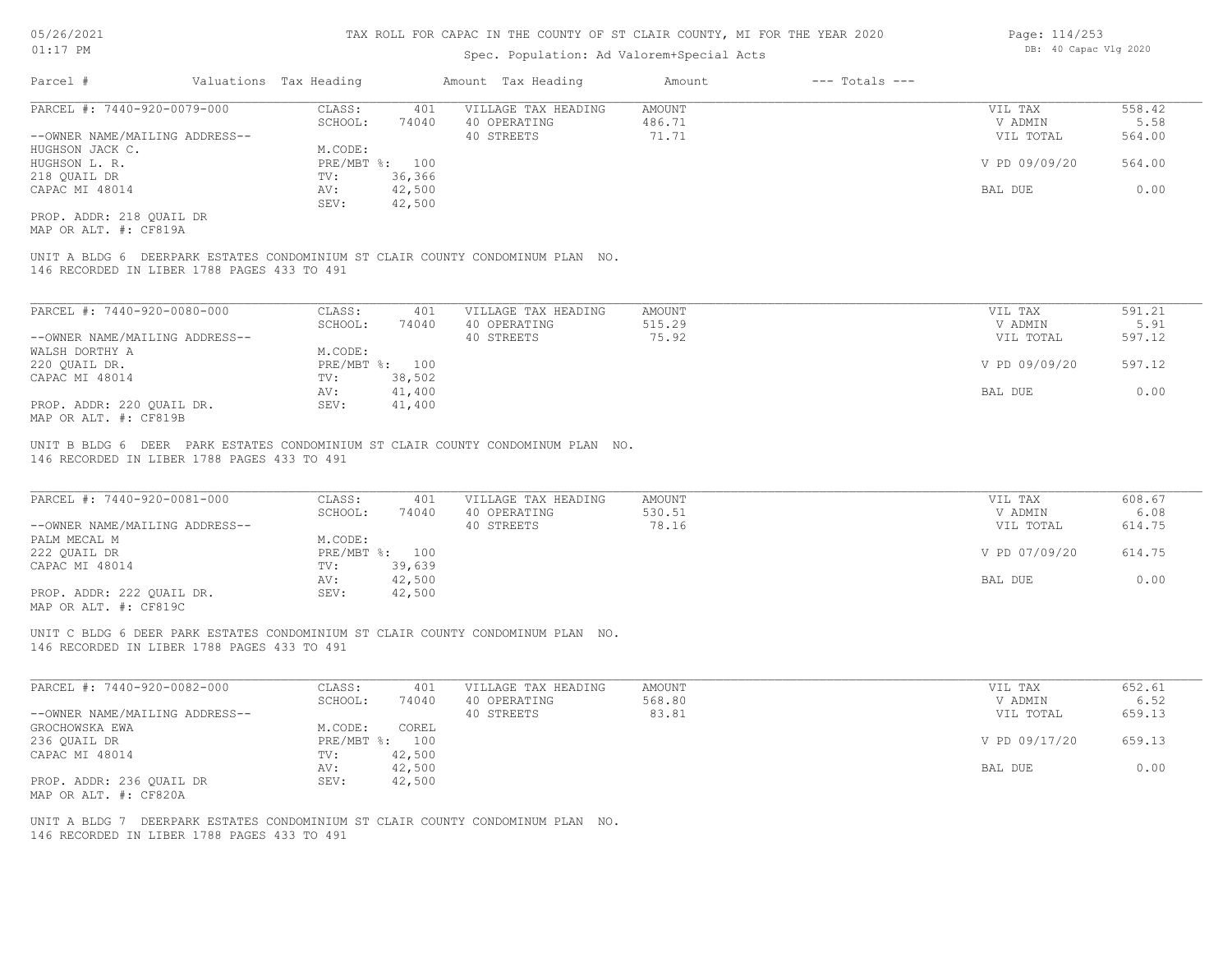## Spec. Population: Ad Valorem+Special Acts

| Page: 115/253         |
|-----------------------|
| DB: 40 Capac Vlg 2020 |

| Parcel #                       | Valuations Tax Heading |                | Amount Tax Heading  | Amount | $---$ Totals $---$ |               |        |
|--------------------------------|------------------------|----------------|---------------------|--------|--------------------|---------------|--------|
| PARCEL #: 7440-920-0083-000    | CLASS:                 | 401            | VILLAGE TAX HEADING | AMOUNT |                    | VIL TAX       | 580.99 |
|                                | SCHOOL:                | 74040          | 40 OPERATING        | 506.38 |                    | V ADMIN       | 5.80   |
| --OWNER NAME/MAILING ADDRESS-- |                        |                | 40 STREETS          | 74.61  |                    | VIL TOTAL     | 586.79 |
| CROWDER MICHAEL A              | M.CODE:                | OLALS          |                     |        |                    |               |        |
| CROWDER NANCY                  |                        | PRE/MBT %: 100 |                     |        |                    | V PD 09/16/20 | 586.79 |
| 238 QUAIL DR                   | TV:                    | 37,836         |                     |        |                    |               |        |
| CAPAC MI 48014                 | AV:                    | 41,400         |                     |        |                    | BAL DUE       | 0.00   |
|                                | SEV:                   | 41,400         |                     |        |                    |               |        |
| PROP. ADDR: 238 QUAIL DR       |                        |                |                     |        |                    |               |        |

MAP OR ALT. #: CF820B

RECORDED IN LIBER 1788 PAGES 433 TO 491 UNIT B BLDG 7 DEERPARK ESTATES CONDOMINIUM ST CLAIR COUNTY CONDOMINUM PLAN NO. 146

| PARCEL #: 7440-920-0084-000    | CLASS:  | 401            | VILLAGE TAX HEADING | AMOUNT | VIL TAX       | 558.42 |
|--------------------------------|---------|----------------|---------------------|--------|---------------|--------|
|                                | SCHOOL: | 74040          | 40 OPERATING        | 486.71 | V ADMIN       | 5.58   |
| --OWNER NAME/MAILING ADDRESS-- |         |                | 40 STREETS          | 71.71  | VIL TOTAL     | 564.00 |
| MCTEVIA CAROLYN M              | M.CODE: |                |                     |        |               |        |
| 240 OUAIL DR                   |         | PRE/MBT %: 100 |                     |        | V PD 07/14/20 | 564.00 |
| CAPAC MI 48014                 | TV:     | 36,366         |                     |        |               |        |
|                                | AV:     | 42,500         |                     |        | BAL DUE       | 0.00   |
| PROP. ADDR: 240 OUAIL DR       | SEV:    | 42,500         |                     |        |               |        |
| MAP OR ALT. #: CF820C          |         |                |                     |        |               |        |

RECORDED IN LIBER 1788 PAGES 433 TO 491 UNIT C BLDG 7 DEERPARK ESTATES CONDOMINIUM ST CLAIR COUNTY CONDOMINUM PLAN NO. 146

| PARCEL #: 7440-920-0085-000    | CLASS:  | 401            | VILLAGE TAX HEADING | AMOUNT | VIL TAX       | 660.28 |
|--------------------------------|---------|----------------|---------------------|--------|---------------|--------|
|                                | SCHOOL: | 74040          | 40 OPERATING        | 575.49 | V ADMIN       | 6.60   |
| --OWNER NAME/MAILING ADDRESS-- |         |                | 40 STREETS          | 84.79  | VIL TOTAL     | 666.88 |
| MCCHRISTIAN KATHRYN            | M.CODE: |                |                     |        |               |        |
| MCCHRISTIAN ROBERT E           |         | PRE/MBT %: 100 |                     |        | V PD 07/09/20 | 666.88 |
| 242 QUAIL DR                   | TV:     | 43,000         |                     |        |               |        |
| CAPAC MI 48014                 | AV:     | 43,000         |                     |        | BAL DUE       | 0.00   |
|                                | SEV:    | 43,000         |                     |        |               |        |
| PROP. ADDR: 242 OUAIL DR       |         |                |                     |        |               |        |

MAP OR ALT. #: CF821A

RECORDED IN LIBER 1788 PAGES 433 TO 491 UNIT A BLDG 8 DEERPARK ESTATES CONDOMINIUM ST CLAIR COUNTY CONDOMINUM PLAN NO. 146

| PARCEL #: 7440-920-0086-000    | CLASS:     | 401    | VILLAGE TAX HEADING | AMOUNT | VIL TAX       | 539.90 |
|--------------------------------|------------|--------|---------------------|--------|---------------|--------|
|                                | SCHOOL:    | 74040  | 40 OPERATING        | 470.57 | V ADMIN       | 5.39   |
| --OWNER NAME/MAILING ADDRESS-- |            |        | 40 STREETS          | 69.33  | VIL TOTAL     | 545.29 |
| ROBERSON RUSSELL               | M.CODE:    |        |                     |        |               |        |
| ROBERSON MARY ANN              | PRE/MBT %: |        |                     |        | V PD 08/12/20 | 545.29 |
| 86195 FIELDSTONE DR            | TV:        | 35,160 |                     |        |               |        |
| YULEE FL 32097-3476            | AV:        | 41,800 |                     |        | BAL DUE       | 0.00   |
|                                | SEV:       | 41,800 |                     |        |               |        |
| PROP. ADDR: 244 OUAIL DR       |            |        |                     |        |               |        |

MAP OR ALT. #: CF821B

146 RECORDED IN LIBER 1788 PAGES 433 TO 491 UNIT B BLDG 8 DEERPARK ESTATES CONDOMINIUM ST CLAIR COUNTY CONDOMINUM PLAN NO.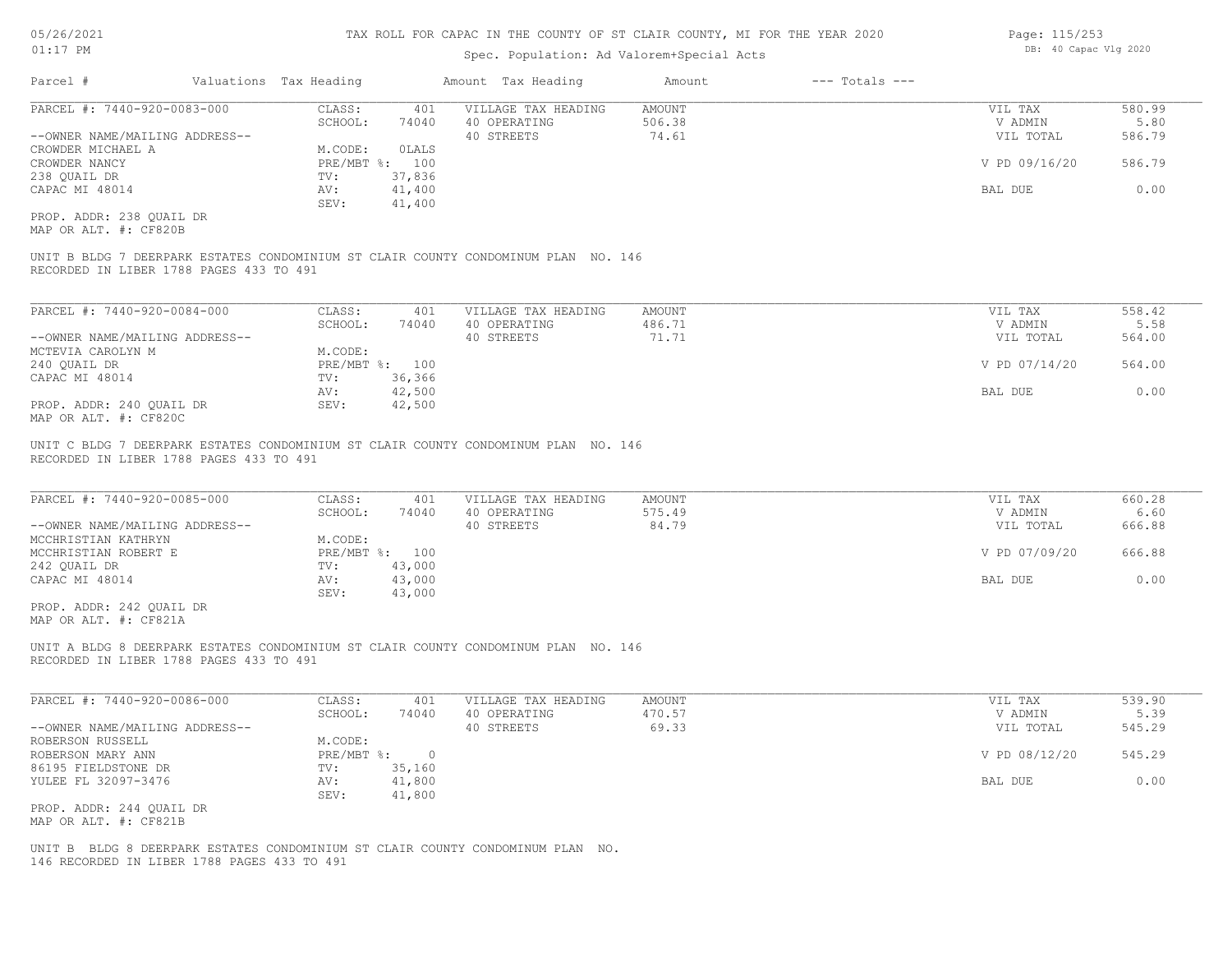## Spec. Population: Ad Valorem+Special Acts

| Parcel #                                          | Valuations Tax Heading |                | Amount Tax Heading  | Amount | $---$ Totals $---$ |           |        |
|---------------------------------------------------|------------------------|----------------|---------------------|--------|--------------------|-----------|--------|
| PARCEL #: 7440-920-0087-000                       | CLASS:                 | 401            | VILLAGE TAX HEADING | AMOUNT |                    | VIL TAX   | 563.48 |
|                                                   | SCHOOL:                | 74040          | 40 OPERATING        | 491.12 |                    | V ADMIN   | 5.63   |
| --OWNER NAME/MAILING ADDRESS--                    |                        |                | 40 STREETS          | 72.36  |                    | VIL TOTAL | 569.11 |
| BREWER YOUNG G.                                   | M.CODE:                |                |                     |        |                    |           |        |
| BREWER PATTI L.                                   |                        | PRE/MBT %: 100 |                     |        |                    | BAL DUE   | 569.11 |
| 246 OUAIL DR                                      | TV:                    | 36,696         |                     |        |                    |           |        |
| CAPAC MI 48014                                    | AV:                    | 43,000         |                     |        |                    |           |        |
|                                                   | SEV:                   | 43,000         |                     |        |                    |           |        |
| PROP. ADDR: 246 QUAIL DR<br>MAP OR ALT. #: CF821C |                        |                |                     |        |                    |           |        |

RECORDED IN LIBER 1788 PAGES 433 TO 491 UNIT C BLDG 8 DEERPARK ESTATES CONDOMINIUM ST CLAIR COUNTY CONDOMINUM PLAN NO. 146

| PARCEL #: 7440-920-0088-000    | CLASS:     | 401    | VILLAGE TAX HEADING | AMOUNT | VIL TAX       | 570.18 |
|--------------------------------|------------|--------|---------------------|--------|---------------|--------|
|                                | SCHOOL:    | 74040  | 40 OPERATING        | 496.96 | V ADMIN       | 5.70   |
| --OWNER NAME/MAILING ADDRESS-- |            |        | 40 STREETS          | 73.22  | VIL TOTAL     | 575.88 |
| HUGHES LAWRENCE M              | M.CODE:    |        |                     |        |               |        |
| HUGHES CHARLOTTE L             | PRE/MBT %: | 100    |                     |        | V PD 07/09/20 | 575.88 |
| 252 OUAIL DR                   | TV:        | 37,132 |                     |        |               |        |
| CAPAC MI 48014                 | AV:        | 43,400 |                     |        | BAL DUE       | 0.00   |
|                                | SEV:       | 43,400 |                     |        |               |        |
| PROP. ADDR: 252 OUAIL DR       |            |        |                     |        |               |        |

 $\mathcal{L}_\mathcal{L} = \mathcal{L}_\mathcal{L} = \mathcal{L}_\mathcal{L} = \mathcal{L}_\mathcal{L} = \mathcal{L}_\mathcal{L} = \mathcal{L}_\mathcal{L} = \mathcal{L}_\mathcal{L} = \mathcal{L}_\mathcal{L} = \mathcal{L}_\mathcal{L} = \mathcal{L}_\mathcal{L} = \mathcal{L}_\mathcal{L} = \mathcal{L}_\mathcal{L} = \mathcal{L}_\mathcal{L} = \mathcal{L}_\mathcal{L} = \mathcal{L}_\mathcal{L} = \mathcal{L}_\mathcal{L} = \mathcal{L}_\mathcal{L}$ 

MAP OR ALT. #: CF822A

RECORDED IN LIBER 1788 PAGES 433 TO 491 UNIT A BLDG 9 DEERPARK ESTATES CONDOMINIUM ST CLAIR COUNTY CONDOMINUM PLAN NO. 146

| PARCEL #: 7440-920-0089-000    | CLASS:     | 401    | VILLAGE TAX HEADING | AMOUNT | VIL TAX       | 549.62 |
|--------------------------------|------------|--------|---------------------|--------|---------------|--------|
|                                | SCHOOL:    | 74040  | 40 OPERATING        | 479.04 | V ADMIN       | 5.49   |
| --OWNER NAME/MAILING ADDRESS-- |            |        | 40 STREETS          | 70.58  | VIL TOTAL     | 555.11 |
| HADDON DAVE W                  | M.CODE:    | 00LSB  |                     |        |               |        |
| HADDON KATHLEEN M              | PRE/MBT %: | 100    |                     |        | V PD 08/26/20 | 555.11 |
| 254 QUAIL DR                   | TV:        | 35,793 |                     |        |               |        |
| CAPAC MI 48014                 | AV:        | 42,200 |                     |        | BAL DUE       | 0.00   |
|                                | SEV:       | 42,200 |                     |        |               |        |

MAP OR ALT. #: CF822B PROP. ADDR: 254 QUAIL DR

RECORDED IN LIBER 1788 PAGES 433 TO 491 UNIT B BLDG 9 DEERPARK ESTATES CONDOMINIUM ST CLAIR COUNTY CONDOMINUM PLAN NO. 146

| PARCEL #: 7440-920-0090-000    | CLASS:  | 401            | VILLAGE TAX HEADING | AMOUNT | VIL TAX       | 570.18 |
|--------------------------------|---------|----------------|---------------------|--------|---------------|--------|
|                                | SCHOOL: | 74040          | 40 OPERATING        | 496.96 | V ADMIN       | 5.70   |
| --OWNER NAME/MAILING ADDRESS-- |         |                | 40 STREETS          | 73.22  | VIL TOTAL     | 575.88 |
| FOLLMER STEVEN J               | M.CODE: | TCBMT          |                     |        |               |        |
| 256 QUAIL DR                   |         | PRE/MBT %: 100 |                     |        | V PD 08/12/20 | 575.88 |
| CAPAC MI 48014                 | TV:     | 37,132         |                     |        |               |        |
|                                | AV:     | 43,400         |                     |        | BAL DUE       | 0.00   |
| PROP. ADDR: 256 OUAIL DR       | SEV:    | 43,400         |                     |        |               |        |
| MAP OR ALT. #: CF822C          |         |                |                     |        |               |        |

146 RECORDED IN LIBER 1788 PAGES 433 TO 491 UNIT C BLDG 9 DEERPARK ESTATES CONDOMINIUM ST CLAIR COUNTY CONDOMINUM PLAN NO. Page: 116/253 DB: 40 Capac Vlg 2020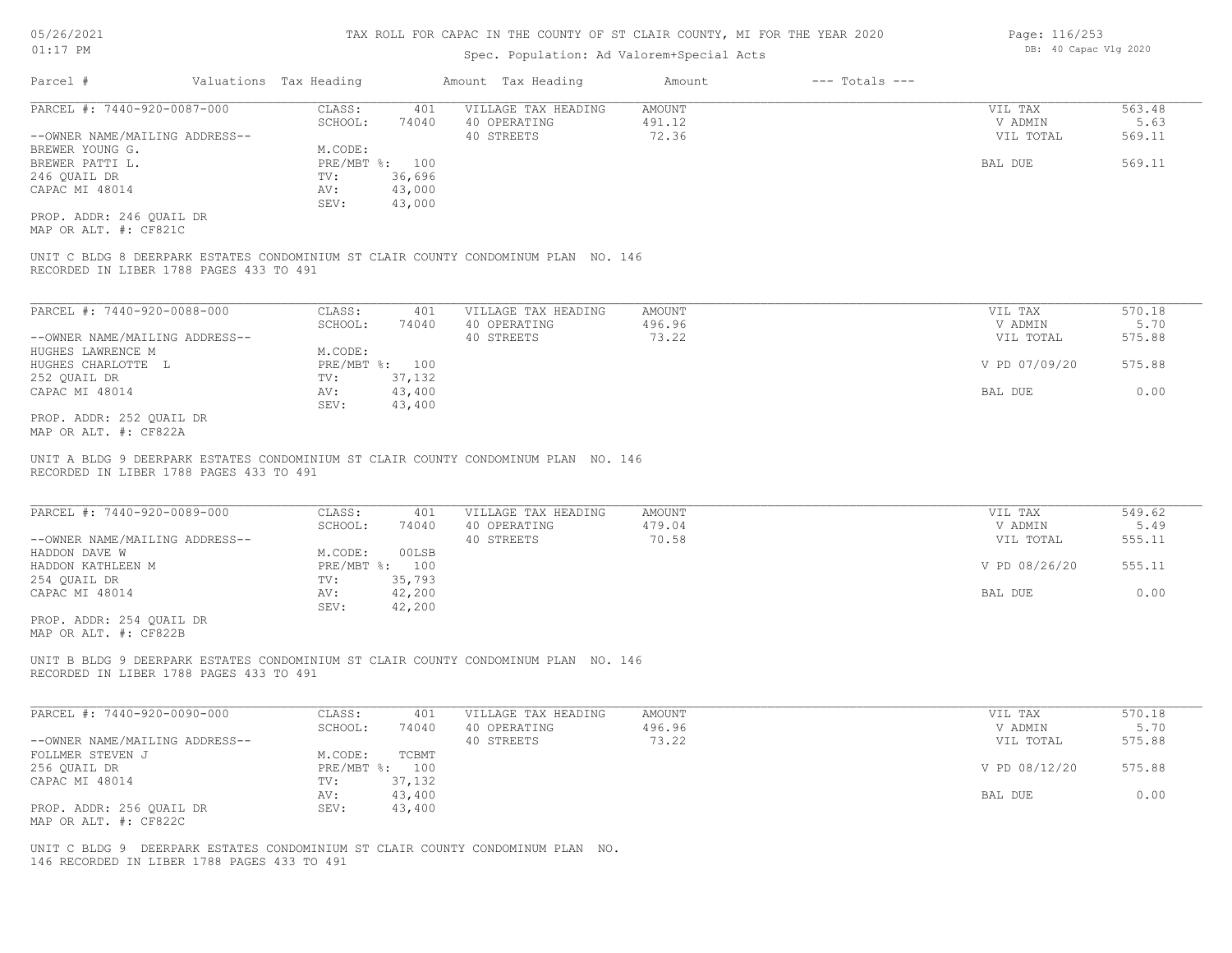# Spec. Population: Ad Valorem+Special Acts

| Page: 117/253 |                       |  |
|---------------|-----------------------|--|
|               | DB: 40 Capac Vlg 2020 |  |

|                                                               |                        |                       | OPCC. LOPULUCLON. NU VULOLOMIOPOCLUL NOCO                                       |                               |                    |                                 |                      |
|---------------------------------------------------------------|------------------------|-----------------------|---------------------------------------------------------------------------------|-------------------------------|--------------------|---------------------------------|----------------------|
| Parcel #                                                      | Valuations Tax Heading |                       | Amount Tax Heading                                                              | Amount                        | $---$ Totals $---$ |                                 |                      |
| PARCEL #: 7440-920-0091-000                                   | CLASS:                 | 402                   | VILLAGE TAX HEADING                                                             | AMOUNT                        |                    | VIL TAX                         | 7.92                 |
|                                                               | SCHOOL:                | 74040                 | 40 OPERATING                                                                    | 6.91                          |                    | V ADMIN                         | 0.07                 |
| --OWNER NAME/MAILING ADDRESS--                                |                        |                       | 40 STREETS                                                                      | 1.01                          |                    | VIL TOTAL                       | 7.99                 |
| DEER PARK LAND DEVELOPMENT                                    | M.CODE:                |                       |                                                                                 |                               |                    |                                 |                      |
| 8155 ANNSBURY STE 109                                         | PRE/MBT %:             | $\overline{0}$        |                                                                                 |                               |                    | V PD 09/09/20                   | 7.99                 |
| UTICA MI 48316                                                | TV:                    | 517                   |                                                                                 |                               |                    |                                 |                      |
|                                                               | AV:                    | 9,600                 |                                                                                 |                               |                    | BAL DUE                         | 0.00                 |
| PROP. ADDR: DEER PARK                                         | SEV:                   | 9,600                 |                                                                                 |                               |                    |                                 |                      |
| MAP OR ALT. #: CF823A                                         |                        |                       |                                                                                 |                               |                    |                                 |                      |
| PARCEL #: 7440-920-0092-000<br>--OWNER NAME/MAILING ADDRESS-- | CLASS:<br>SCHOOL:      | 402<br>74040          | VILLAGE TAX HEADING<br>40 OPERATING<br>40 STREETS                               | <b>AMOUNT</b><br>6.91<br>1.01 |                    | VIL TAX<br>V ADMIN<br>VIL TOTAL | 7.92<br>0.07<br>7.99 |
| DEER PARK LAND DEVELOPMENT                                    | M.CODE:                |                       |                                                                                 |                               |                    |                                 |                      |
| 8155 ANNSBURY STE 109                                         | PRE/MBT %:             | $\overline{0}$<br>517 |                                                                                 |                               |                    | V PD 09/09/20                   | 7.99                 |
| UTICA MI 48316                                                | TV:<br>AV:             | 9,600                 |                                                                                 |                               |                    | <b>BAL DUE</b>                  | 0.00                 |
| PROP. ADDR: DEER PARK<br>MAP OR ALT. #: CF823B                | SEV:                   | 9,600                 |                                                                                 |                               |                    |                                 |                      |
| 146 RECORDED IN LIBER 1788 PAGES 433 TO 491                   |                        |                       | UNIT B BLDG 10 DEERPARK ESTATES CONDOMINIUM ST CLAIR COUNTY CONDOMINUM PLAN NO. |                               |                    |                                 |                      |
| PARCEL #: 7440-920-0093-000                                   | CLASS:                 | 402                   | VILLAGE TAX HEADING                                                             | AMOUNT                        |                    | VIL TAX                         | 7.92                 |

| PARULL #: /440-920-0093-000    | - CCATA      | 4 U Z | ATTAGE TWY URUING | <b>AMOON T</b> | VII IAA       | 1.94 |
|--------------------------------|--------------|-------|-------------------|----------------|---------------|------|
|                                | SCHOOL:      | 74040 | 40 OPERATING      | 6.91           | V ADMIN       | 0.07 |
| --OWNER NAME/MAILING ADDRESS-- |              |       | 40 STREETS        | 1.01           | VIL TOTAL     | 7.99 |
| DEER PARK LAND DEVELOPMENT     | M.CODE:      |       |                   |                |               |      |
| 8155 ANNSBURY STE 109          | $PRE/MBT$ %: |       |                   |                | V PD 09/09/20 | 7.99 |
| UTICA MI 48316                 | TV:          | 517   |                   |                |               |      |
|                                | AV:          | 9,600 |                   |                | BAL DUE       | 0.00 |
| PROP. ADDR: DEER PARK          | SEV:         | 9,600 |                   |                |               |      |
| MAP OR ALT. #: CF824A          |              |       |                   |                |               |      |

146 RECORDED IN LIBER 1788 PAGES 433 TO 491 UNIT A BLDG 11 DEERPARK ESTATES CONDOMINIUM ST CLAIR COUNTY CONDOMINUM PLAN NO.

| PARCEL #: 7440-920-0094-000    | CLASS:     | 402   | VILLAGE TAX HEADING | AMOUNT | VIL TAX       | 1.92 |
|--------------------------------|------------|-------|---------------------|--------|---------------|------|
|                                | SCHOOL:    | 74040 | 40 OPERATING        | 6.91   | V ADMIN       | 0.07 |
| --OWNER NAME/MAILING ADDRESS-- |            |       | 40 STREETS          | 1.01   | VIL TOTAL     | 7.99 |
| DEER PARK LAND DEVELOPMENT     | M.CODE:    |       |                     |        |               |      |
| 8155 ANNSBURY STE 109          | PRE/MBT %: |       |                     |        | V PD 09/09/20 | 7.99 |
| UTICA MI 48316                 | TV:        | 517   |                     |        |               |      |
|                                | AV:        | 9,600 |                     |        | BAL DUE       | 0.00 |
| PROP. ADDR: DEER PARK          | SEV:       | 9,600 |                     |        |               |      |
| MAP OR ALT. #: CF824B          |            |       |                     |        |               |      |

146 RECORDED IN LIBER 1788 PAGES 433 TO 491 UNIT B UBLDG 11 DEERPARK ESTATES CONDOMINIUM ST CLAIR COUNTY CONDOMINUM PLAN NO.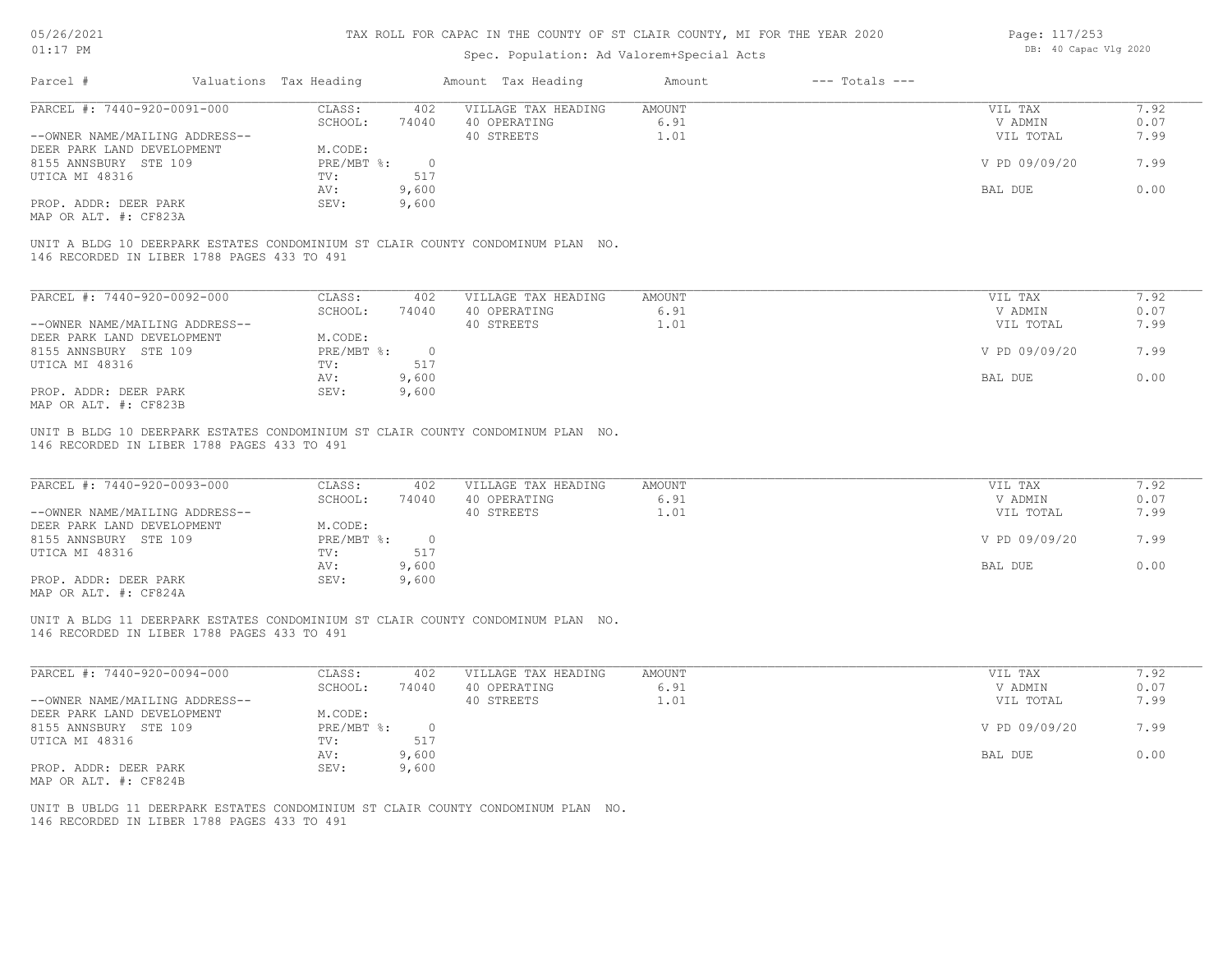| $01:17$ PM                                                                                                                                              |                                    |                                           | TAX ROLL FOR CAPAC IN THE COUNTY OF ST CLAIR COUNTY, MI FOR THE YEAR 2020 | Page: 118/253      |                       |      |  |
|---------------------------------------------------------------------------------------------------------------------------------------------------------|------------------------------------|-------------------------------------------|---------------------------------------------------------------------------|--------------------|-----------------------|------|--|
|                                                                                                                                                         |                                    | Spec. Population: Ad Valorem+Special Acts |                                                                           |                    | DB: 40 Capac Vlg 2020 |      |  |
| Parcel #<br>Valuations Tax Heading                                                                                                                      |                                    | Amount Tax Heading                        | Amount                                                                    | $---$ Totals $---$ |                       |      |  |
| PARCEL #: 7440-920-0095-000                                                                                                                             | CLASS:<br>402                      | VILLAGE TAX HEADING                       | AMOUNT                                                                    |                    | VIL TAX               | 7.92 |  |
|                                                                                                                                                         | 74040<br>SCHOOL:                   | 40 OPERATING                              | 6.91                                                                      |                    | V ADMIN               | 0.07 |  |
| --OWNER NAME/MAILING ADDRESS--                                                                                                                          |                                    | 40 STREETS                                | 1.01                                                                      |                    | VIL TOTAL             | 7.99 |  |
| DEER PARK LAND DEVELOPMENT                                                                                                                              | M.CODE:                            |                                           |                                                                           |                    |                       |      |  |
| 8155 ANNSBURY STE 109                                                                                                                                   | $PRE/MBT$ $\div$<br>$\overline{0}$ |                                           |                                                                           |                    | V PD 09/09/20         | 7.99 |  |
| UTICA MI 48316                                                                                                                                          | 517<br>TV:                         |                                           |                                                                           |                    |                       |      |  |
|                                                                                                                                                         | 9,600<br>AV:                       |                                           |                                                                           |                    | BAL DUE               | 0.00 |  |
| PROP. ADDR: DEER PARK                                                                                                                                   | 9,600<br>SEV:                      |                                           |                                                                           |                    |                       |      |  |
| MAP OR ALT. #: CF824C                                                                                                                                   |                                    |                                           |                                                                           |                    |                       |      |  |
| UNIT C BLDG 11 DEERPARK ESTATES CONDOMINIUM ST CLAIR COUNTY CONDOMINUM PLAN NO.<br>146 RECORDED IN LIBER 1788 PAGES 433 TO 491                          |                                    |                                           |                                                                           |                    |                       |      |  |
| PARCEL #: 7440-920-0096-000                                                                                                                             | CLASS:<br>402                      | VILLAGE TAX HEADING                       | <b>AMOUNT</b>                                                             |                    | VIL TAX               | 7.92 |  |
|                                                                                                                                                         | SCHOOL:<br>74040                   | 40 OPERATING                              | 6.91                                                                      |                    | V ADMIN               | 0.07 |  |
| --OWNER NAME/MAILING ADDRESS--                                                                                                                          |                                    | 40 STREETS                                | 1.01                                                                      |                    | VIL TOTAL             | 7.99 |  |
| DEER PARK LAND DEVELOPMENT                                                                                                                              | M.CODE:                            |                                           |                                                                           |                    |                       |      |  |
| 8155 ANNSBURY STE 109                                                                                                                                   | $PRE/MBT$ $\div$<br>$\overline{0}$ |                                           |                                                                           |                    | V PD 09/09/20         | 7.99 |  |
| UTICA MI 48316                                                                                                                                          | 517<br>TV:                         |                                           |                                                                           |                    |                       |      |  |
|                                                                                                                                                         | 9,600<br>AV:                       |                                           |                                                                           |                    | BAL DUE               | 0.00 |  |
| PROP. ADDR: DEER PARK                                                                                                                                   | SEV:<br>9,600                      |                                           |                                                                           |                    |                       |      |  |
|                                                                                                                                                         |                                    |                                           |                                                                           |                    |                       |      |  |
|                                                                                                                                                         |                                    |                                           |                                                                           |                    |                       |      |  |
| MAP OR ALT. #: CF825A<br>UNIT A BLDG 12 DEERPARK ESTATES CONDOMINIUM ST CLAIR COUNTY CONDOMINUM PLAN NO.<br>146 RECORDED IN LIBER 1788 PAGES 433 TO 491 |                                    |                                           |                                                                           |                    |                       |      |  |
|                                                                                                                                                         | CLASS:<br>402                      | VILLAGE TAX HEADING                       | <b>AMOUNT</b>                                                             |                    | VIL TAX               | 7.92 |  |
|                                                                                                                                                         | SCHOOL:<br>74040                   | 40 OPERATING                              | 6.91                                                                      |                    | V ADMIN               | 0.07 |  |
|                                                                                                                                                         |                                    | 40 STREETS                                | 1.01                                                                      |                    | VIL TOTAL             | 7.99 |  |
|                                                                                                                                                         | M.CODE:                            |                                           |                                                                           |                    |                       |      |  |
|                                                                                                                                                         | PRE/MBT %:<br>$\overline{0}$       |                                           |                                                                           |                    | V PD 09/09/20         | 7.99 |  |
|                                                                                                                                                         | 517<br>TV:                         |                                           |                                                                           |                    |                       |      |  |
| PARCEL #: 7440-920-0097-000<br>--OWNER NAME/MAILING ADDRESS--<br>DEER PARK LAND DEVELOPMENT<br>8155 ANSBURY STE 109<br>UTICA MI 48316                   | 9,600<br>AV:                       |                                           |                                                                           |                    | BAL DUE               | 0.00 |  |
| PROP. ADDR: DEER PARK                                                                                                                                   | 9,600<br>SEV:                      |                                           |                                                                           |                    |                       |      |  |

| PARCEL #: 7440-920-0098-000    | CLASS:     | 402      | VILLAGE TAX HEADING | AMOUNT      | VIL TAX       | 7.92 |
|--------------------------------|------------|----------|---------------------|-------------|---------------|------|
|                                | SCHOOL:    | 74040    | 40 OPERATING        | 6.91        | V ADMIN       | 0.07 |
| --OWNER NAME/MAILING ADDRESS-- |            |          | 40 STREETS          | $\ldots$ 01 | VIL TOTAL     | 7.99 |
| DEER PARK LAND DEVELOPMENT     | M.CODE:    |          |                     |             |               |      |
| 8155 ANNSBURY STE 109          | PRE/MBT %: | $\Omega$ |                     |             | V PD 09/09/20 | 7.99 |
| UTICA MI 48316                 | TV:        | 517      |                     |             |               |      |
|                                | AV:        | 9,600    |                     |             | BAL DUE       | 0.00 |
| PROP. ADDR: DEER PARK          | SEV:       | 9,600    |                     |             |               |      |
| MAP OR ALT. #: CF925C          |            |          |                     |             |               |      |

146 RECORDED IN LIBER 1788 PAGES 433 TO 491 UNIT C BLDG 12 DEERPARK ESTATES CONDOMINIUM ST CLAIR COUNTY CONDOMINUM PLAN NO.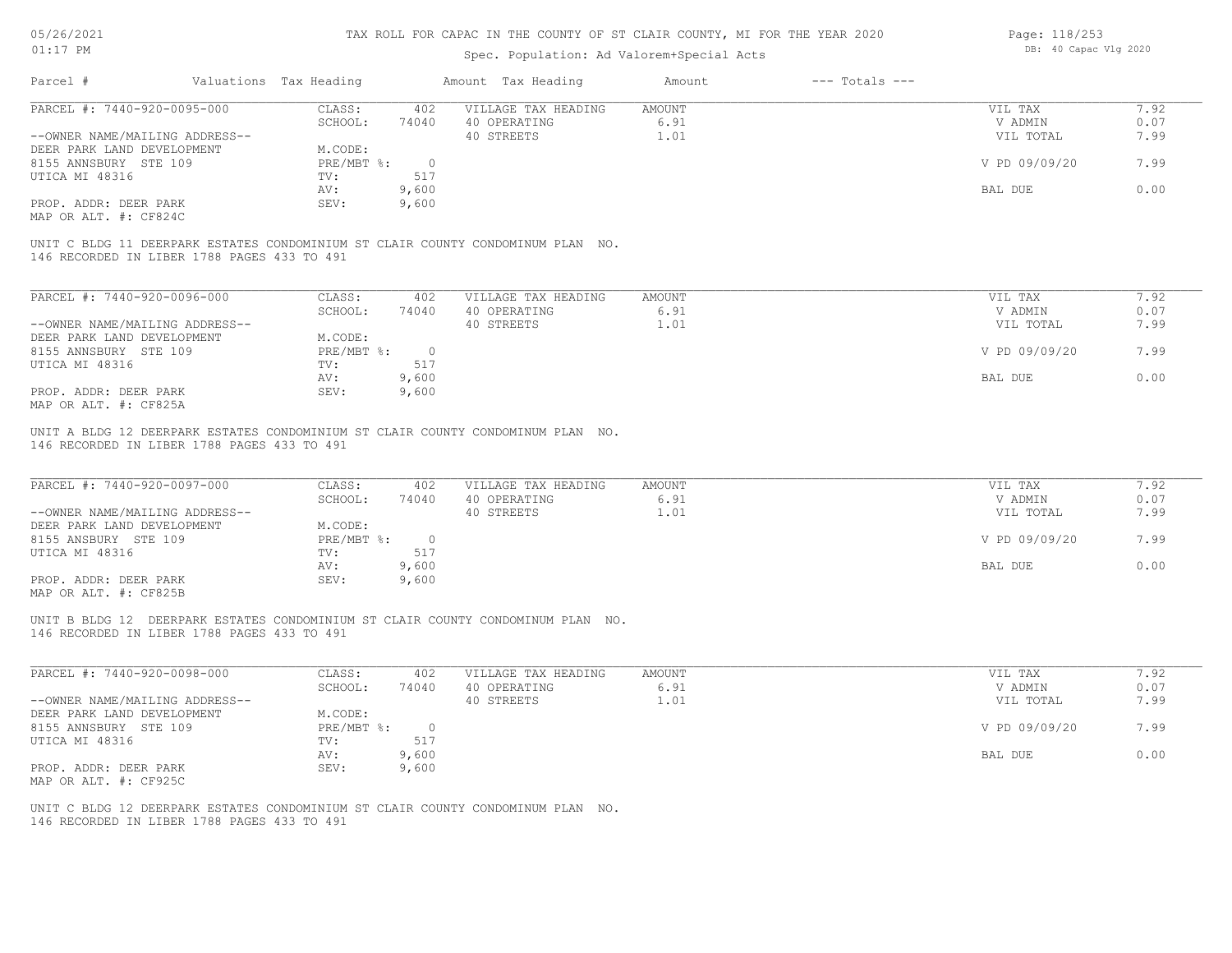## Spec. Population: Ad Valorem+Special Acts

| Page: 119/253 |                       |  |
|---------------|-----------------------|--|
|               | DB: 40 Capac Vlg 2020 |  |

| Parcel #                                    | Valuations Tax Heading    |          | Amount Tax Heading                                                              | Amount | $---$ Totals $---$ |               |      |
|---------------------------------------------|---------------------------|----------|---------------------------------------------------------------------------------|--------|--------------------|---------------|------|
| PARCEL #: 7440-920-0099-000                 | CLASS:                    | 402      | VILLAGE TAX HEADING                                                             | AMOUNT |                    | VIL TAX       | 7.92 |
|                                             | SCHOOL:                   | 74040    | 40 OPERATING                                                                    | 6.91   |                    | V ADMIN       | 0.07 |
| --OWNER NAME/MAILING ADDRESS--              |                           |          | 40 STREETS                                                                      | 1.01   |                    | VIL TOTAL     | 7.99 |
| DEER PARK LAND DEVELOPMENT                  | M.CODE:                   |          |                                                                                 |        |                    |               |      |
| 8155 ANNSBURY STE 109                       | $PRE/MBT$ $\frac{1}{6}$ : | $\Omega$ |                                                                                 |        |                    | V PD 09/09/20 | 7.99 |
| UTICA MI 48316                              | TV:                       | 517      |                                                                                 |        |                    |               |      |
|                                             | AV:                       | 9,600    |                                                                                 |        |                    | BAL DUE       | 0.00 |
| PROP. ADDR: DEER PARK                       | SEV:                      | 9,600    |                                                                                 |        |                    |               |      |
| MAP OR ALT. #: CF826A                       |                           |          |                                                                                 |        |                    |               |      |
| 146 RECORDED IN LIBER 1788 PAGES 433 TO 491 |                           |          | UNIT A BLDG 13 DEERPARK ESTATES CONDOMINIUM ST CLAIR COUNTY CONDOMINUM PLAN NO. |        |                    |               |      |
|                                             |                           |          |                                                                                 |        |                    |               |      |
| PARCEL #: 7440-920-0100-000                 | CLASS:                    | 402      | VILLAGE TAX HEADING                                                             | AMOUNT |                    | VIL TAX       | 7.92 |
|                                             | SCHOOL:                   | 74040    | 40 OPERATING                                                                    | 6.91   |                    | V ADMIN       | 0.07 |

| --OWNER NAME/MAILING ADDRESS-- |            |       | 40 STREETS | .99<br>VIL TOTAL      |  |
|--------------------------------|------------|-------|------------|-----------------------|--|
| DEER PARK LAND DEVELOPMENT     | M.CODE:    |       |            |                       |  |
| 8155 ANNSBURY STE 109          | PRE/MBT %: |       |            | V PD 09/09/20<br>7.99 |  |
| UTICA MI 48316                 | TV:        |       |            |                       |  |
|                                | AV:        | 9,600 |            | BAL DUE<br>0.00       |  |
| PROP. ADDR: DEER PARK          | SEV:       | 9,600 |            |                       |  |
| MAP OR ALT. #: CF826B          |            |       |            |                       |  |

146 RECORDED IN LIBER 1788 PAGES 433 TO 491 UNIT B BLDG 13 DEERPARK ESTATES CONDOMINIUM ST CLAIR COUNTY CONDOMINUM PLAN NO.

| PARCEL #: 7440-920-0101-000                  | CLASS:     | 402   | VILLAGE TAX HEADING | AMOUNT | VIL TAX       | 7.92 |
|----------------------------------------------|------------|-------|---------------------|--------|---------------|------|
|                                              | SCHOOL:    | 74040 | 40 OPERATING        | 6.91   | V ADMIN       | 0.07 |
| --OWNER NAME/MAILING ADDRESS--               |            |       | 40 STREETS          | 1.01   | VIL TOTAL     | 7.99 |
| DEER PARK LAND DEVELOPMENT                   | M.CODE:    |       |                     |        |               |      |
| 8155 ANNSBURY STE 109                        | PRE/MBT %: |       |                     |        | V PD 09/09/20 | 7.99 |
| UTICA MI 48316                               | TV:        |       |                     |        |               |      |
|                                              | AV:        | 9,600 |                     |        | BAL DUE       | 0.00 |
| PROP. ADDR: DEER PARK                        | SEV:       | 9,600 |                     |        |               |      |
| $\cdots$ $\cdots$ $\cdots$ $\cdots$ $\cdots$ |            |       |                     |        |               |      |

MAP OR ALT. #: CF826C

146 RECORDED IN LIBER 1788 PAGES 433 TO 491 UNIT C BLDG 13 DEERPARK ESTATES CONDOMINIUM ST CLAIR COUNTY CONDOMINUM PLAN NO.

| PARCEL #: 7440-920-0102-000    | CLASS:     | 402   | VILLAGE TAX HEADING | AMOUNT | 7.92<br>VIL TAX       |
|--------------------------------|------------|-------|---------------------|--------|-----------------------|
|                                | SCHOOL:    | 74040 | 40 OPERATING        | 6.91   | 0.07<br>V ADMIN       |
| --OWNER NAME/MAILING ADDRESS-- |            |       | 40 STREETS          | 1.01   | 7.99<br>VIL TOTAL     |
| DEER PARK LAND DEVELOPMENT     | M.CODE:    |       |                     |        |                       |
| 8155 ANNSBURY STE 109          | PRE/MBT %: |       |                     |        | V PD 09/09/20<br>7.99 |
| UTICA MI 48316                 | TV:        | 517   |                     |        |                       |
|                                | AV:        | 9,600 |                     |        | 0.00<br>BAL DUE       |
| PROP. ADDR: DEER PARK          | SEV:       | 9,600 |                     |        |                       |
| MAP OR ALT. #: CF827A          |            |       |                     |        |                       |

 $\mathcal{L}_\mathcal{L} = \mathcal{L}_\mathcal{L} = \mathcal{L}_\mathcal{L} = \mathcal{L}_\mathcal{L} = \mathcal{L}_\mathcal{L} = \mathcal{L}_\mathcal{L} = \mathcal{L}_\mathcal{L} = \mathcal{L}_\mathcal{L} = \mathcal{L}_\mathcal{L} = \mathcal{L}_\mathcal{L} = \mathcal{L}_\mathcal{L} = \mathcal{L}_\mathcal{L} = \mathcal{L}_\mathcal{L} = \mathcal{L}_\mathcal{L} = \mathcal{L}_\mathcal{L} = \mathcal{L}_\mathcal{L} = \mathcal{L}_\mathcal{L}$ 

146 RECORDED IN LIBER 1788 PAGES 433 TO 491 UNIT A BLDG 14 DEERPARK ESTATES CONDOMINIUM ST CLAIR COUNTY CONDOMINUM PLAN NO.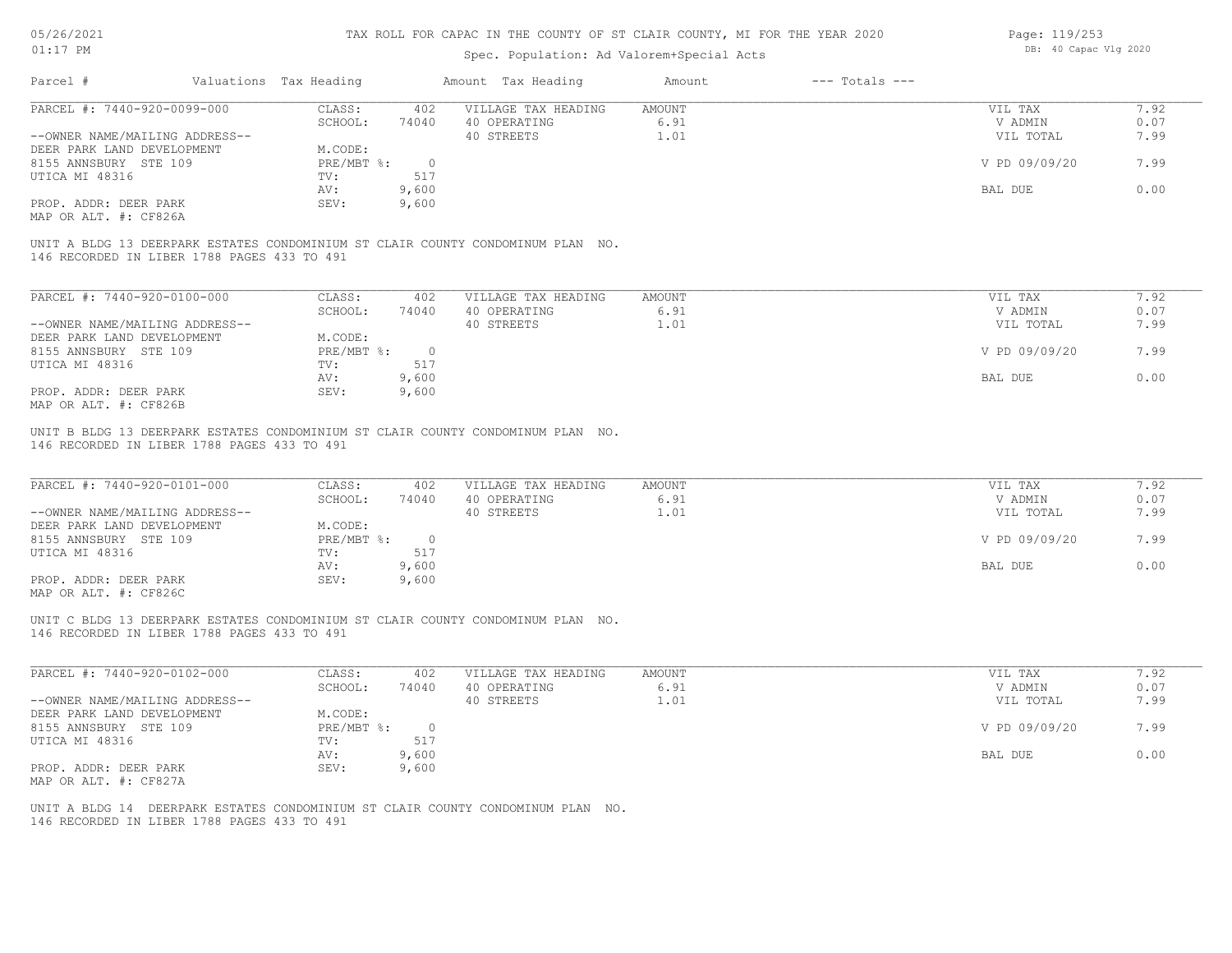## Spec. Population: Ad Valorem+Special Acts

| Page: 120/253 |                       |  |
|---------------|-----------------------|--|
|               | DB: 40 Capac Vlg 2020 |  |

| Parcel #                       | Valuations Tax Heading |          | Amount Tax Heading                                                              | Amount | $---$ Totals $---$ |               |      |
|--------------------------------|------------------------|----------|---------------------------------------------------------------------------------|--------|--------------------|---------------|------|
| PARCEL #: 7440-920-0103-000    | CLASS:                 | 402      | VILLAGE TAX HEADING                                                             | AMOUNT |                    | VIL TAX       | 7.92 |
|                                | SCHOOL:                | 74040    | 40 OPERATING                                                                    | 6.91   |                    | V ADMIN       | 0.07 |
| --OWNER NAME/MAILING ADDRESS-- |                        |          | 40 STREETS                                                                      | 1.01   |                    | VIL TOTAL     | 7.99 |
| DEER PARK LAND DEVELOPMENT     | M.CODE:                |          |                                                                                 |        |                    |               |      |
| 8155 ANNSBURY STE 109          | PRE/MBT %:             | $\Omega$ |                                                                                 |        |                    | V PD 09/09/20 | 7.99 |
| UTICA MI 48316                 | TV:                    | 517      |                                                                                 |        |                    |               |      |
|                                | AV:                    | 9,600    |                                                                                 |        |                    | BAL DUE       | 0.00 |
| PROP. ADDR: DEER PARK          | SEV:                   | 9,600    |                                                                                 |        |                    |               |      |
| MAP OR ALT. #: CF827B          |                        |          |                                                                                 |        |                    |               |      |
|                                |                        |          |                                                                                 |        |                    |               |      |
|                                |                        |          | UNIT B BLDG 14 DEERPARK ESTATES CONDOMINIUM ST CLAIR COUNTY CONDOMINUM PLAN NO. |        |                    |               |      |

146 RECORDED IN LIBER 1788 PAGES 433 TO 491

| PARCEL #: 7440-920-0104-000    | CLASS:     | 402   | VILLAGE TAX HEADING | AMOUNT | 7.92<br>VIL TAX       |
|--------------------------------|------------|-------|---------------------|--------|-----------------------|
|                                | SCHOOL:    | 74040 | 40 OPERATING        | 6.91   | 0.07<br>V ADMIN       |
| --OWNER NAME/MAILING ADDRESS-- |            |       | 40 STREETS          | 1.01   | 7.99<br>VIL TOTAL     |
| DEER PARK LAND DEVELOPMENT     | M.CODE:    |       |                     |        |                       |
| 8155 ANNSBURY STE 109          | PRE/MBT %: |       |                     |        | V PD 09/09/20<br>7.99 |
| UTICA MI 48316                 | TV:        | 517   |                     |        |                       |
|                                | AV:        | 9,600 |                     |        | 0.00<br>BAL DUE       |
| PROP. ADDR: DEER PARK          | SEV:       | 9,600 |                     |        |                       |
| MAP OR ALT. #: CF827C          |            |       |                     |        |                       |

146 RECORDED IN LIBER 1788 PAGES 433 TO 491 UNIT C BLDG 14 DEERPARK ESTATES CONDOMINIUM ST CLAIR COUNTY CONDOMINUM PLAN NO.

| PARCEL #: 7440-920-0105-000    | CLASS:     | 402   | VILLAGE TAX HEADING | AMOUNT | VIL TAX       | 7.92 |
|--------------------------------|------------|-------|---------------------|--------|---------------|------|
|                                | SCHOOL:    | 74040 | 40 OPERATING        | 6.91   | V ADMIN       | 0.07 |
| --OWNER NAME/MAILING ADDRESS-- |            |       | 40 STREETS          | 1.01   | VIL TOTAL     | 7.99 |
| DEER PARK LAND DEVELOPMENT     | M.CODE:    |       |                     |        |               |      |
| 8155 ANNSBURY STE 109          | PRE/MBT %: |       |                     |        | V PD 09/09/20 | 7.99 |
| UTICA MI 48316                 | TV:        | 517   |                     |        |               |      |
|                                | AV:        | 9,600 |                     |        | BAL DUE       | 0.00 |
| PROP. ADDR: DEER PARK          | SEV:       | 9,600 |                     |        |               |      |
| $\cdots$                       |            |       |                     |        |               |      |

MAP OR ALT. #: CF828A

146 RECORDED IN LIBER 1788 PAGES 433 TO 491 UNIT A BLDG 15 DEERPARK ESTATES CONDOMINIUM ST CLAIR COUNTY CONDOMINUM PLAN NO.

| PARCEL #: 7440-920-0106-000    | CLASS:     | 402   | VILLAGE TAX HEADING | AMOUNT | 7.92<br>VIL TAX       |
|--------------------------------|------------|-------|---------------------|--------|-----------------------|
|                                | SCHOOL:    | 74040 | 40 OPERATING        | 6.91   | 0.07<br>V ADMIN       |
| --OWNER NAME/MAILING ADDRESS-- |            |       | 40 STREETS          | 1.01   | 7.99<br>VIL TOTAL     |
| DEER PARK LAND DEVELOPMENT     | M.CODE:    |       |                     |        |                       |
| 8155 ANNSBURY STE 109          | PRE/MBT %: |       |                     |        | V PD 09/09/20<br>7.99 |
| UTICA MI 48316                 | TV:        | 517   |                     |        |                       |
|                                | AV:        | 9,600 |                     |        | 0.00<br>BAL DUE       |
| PROP. ADDR: DEER PARK          | SEV:       | 9,600 |                     |        |                       |
| MAP OR ALT. #: CF828B          |            |       |                     |        |                       |

 $\mathcal{L}_\mathcal{L} = \mathcal{L}_\mathcal{L} = \mathcal{L}_\mathcal{L} = \mathcal{L}_\mathcal{L} = \mathcal{L}_\mathcal{L} = \mathcal{L}_\mathcal{L} = \mathcal{L}_\mathcal{L} = \mathcal{L}_\mathcal{L} = \mathcal{L}_\mathcal{L} = \mathcal{L}_\mathcal{L} = \mathcal{L}_\mathcal{L} = \mathcal{L}_\mathcal{L} = \mathcal{L}_\mathcal{L} = \mathcal{L}_\mathcal{L} = \mathcal{L}_\mathcal{L} = \mathcal{L}_\mathcal{L} = \mathcal{L}_\mathcal{L}$ 

146 RECORDED IN LIBER 1788 PAGES 433 TO 491 UNIT B BLDG 15 DEERPARK ESTATES CONDOMINIUM ST CLAIR COUNTY CONDOMINUM PLAN NO.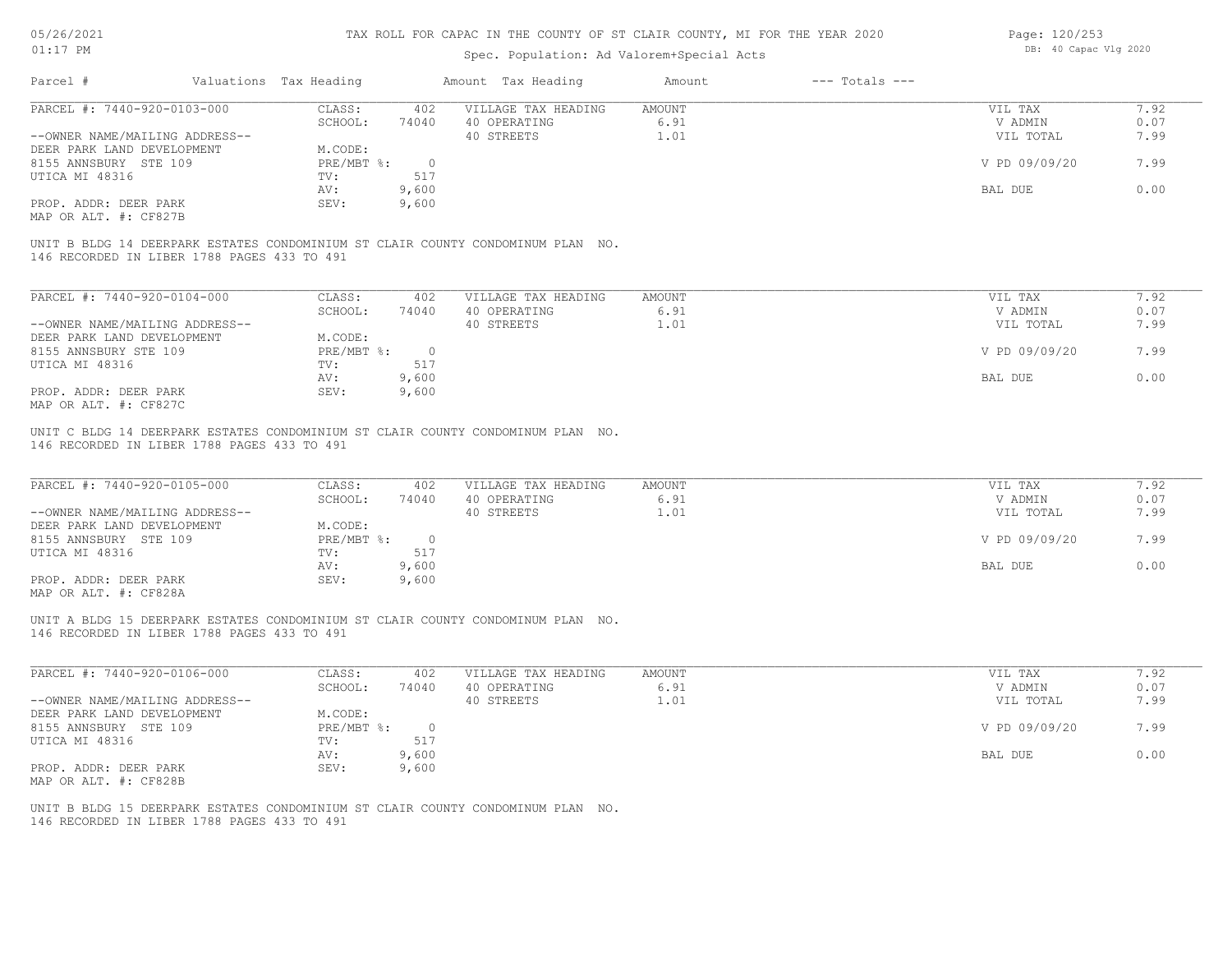## Spec. Population: Ad Valorem+Special Acts

| Page: 121/253 |                       |  |  |  |  |  |
|---------------|-----------------------|--|--|--|--|--|
|               | DB: 40 Capac Vlg 2020 |  |  |  |  |  |

| Parcel #                       |                                             | Valuations Tax Heading |          | Amount Tax Heading                                                              | Amount | $---$ Totals $---$ |               |      |
|--------------------------------|---------------------------------------------|------------------------|----------|---------------------------------------------------------------------------------|--------|--------------------|---------------|------|
| PARCEL #: 7440-920-0107-000    |                                             | CLASS:                 | 402      | VILLAGE TAX HEADING                                                             | AMOUNT |                    | VIL TAX       | 7.92 |
|                                |                                             | SCHOOL:                | 74040    | 40 OPERATING                                                                    | 6.91   |                    | V ADMIN       | 0.07 |
| --OWNER NAME/MAILING ADDRESS-- |                                             |                        |          | 40 STREETS                                                                      | 1.01   |                    | VIL TOTAL     | 7.99 |
| DEER PARK LAND DEVELOPMENT     |                                             | M.CODE:                |          |                                                                                 |        |                    |               |      |
| 8155 ANNSBURY STE 109          |                                             | PRE/MBT %:             | $\Omega$ |                                                                                 |        |                    | V PD 09/09/20 | 7.99 |
| UTICA MI 48316                 |                                             | TV:                    | 517      |                                                                                 |        |                    |               |      |
|                                |                                             | AV:                    | 9,600    |                                                                                 |        |                    | BAL DUE       | 0.00 |
| PROP. ADDR: DEER PARK          |                                             | SEV:                   | 9,600    |                                                                                 |        |                    |               |      |
| MAP OR ALT. #: CF828C          |                                             |                        |          |                                                                                 |        |                    |               |      |
|                                |                                             |                        |          |                                                                                 |        |                    |               |      |
|                                | 146 RECORDED IN LIBER 1788 PAGES 433 TO 491 |                        |          | UNIT C BLDG 15 DEERPARK ESTATES CONDOMINIUM ST CLAIR COUNTY CONDOMINUM PLAN NO. |        |                    |               |      |
|                                |                                             |                        |          |                                                                                 |        |                    |               |      |

| PARCEL #: 7440-920-0108-000    | CLASS:     | 402   | VILLAGE TAX HEADING | AMOUNT | 7.92<br>VIL TAX       |
|--------------------------------|------------|-------|---------------------|--------|-----------------------|
|                                | SCHOOL:    | 74040 | 40 OPERATING        | 6.91   | 0.07<br>V ADMIN       |
| --OWNER NAME/MAILING ADDRESS-- |            |       | 40 STREETS          | 1.01   | 7.99<br>VIL TOTAL     |
| DEER PARK LAND DEVELOPMENT     | M.CODE:    |       |                     |        |                       |
| 8155 ANNSBURY STE 109          | PRE/MBT %: |       |                     |        | V PD 09/09/20<br>7.99 |
| UTICA MI 48316                 | TV:        | 517   |                     |        |                       |
|                                | AV:        | 9,600 |                     |        | 0.00<br>BAL DUE       |
| PROP. ADDR: DEER PARK          | SEV:       | 9,600 |                     |        |                       |
| MAP OR ALT. #: CF829A          |            |       |                     |        |                       |

146 RECORDED IN LIBER 1788 PAGES 433 TO 491 UNIT A BLDG 16 DEERPARK ESTATES CONDOMINIUM ST CLAIR COUNTY CONDOMINUM PLAN NO.

| PARCEL #: 7440-920-0109-000    | CLASS:     | 402   | VILLAGE TAX HEADING | AMOUNT | VIL TAX       | 7.92 |
|--------------------------------|------------|-------|---------------------|--------|---------------|------|
|                                | SCHOOL:    | 74040 | 40 OPERATING        | 6.91   | V ADMIN       | 0.07 |
| --OWNER NAME/MAILING ADDRESS-- |            |       | 40 STREETS          | 1.01   | VIL TOTAL     | 7.99 |
| DEER PARK LAND DEVELOPMENT     | M.CODE:    |       |                     |        |               |      |
| 8155 ANNSBURY STE 109          | PRE/MBT %: |       |                     |        | V PD 09/09/20 | 7.99 |
| UTICA MI 48316                 | TV:        |       |                     |        |               |      |
|                                | AV:        | 9,600 |                     |        | BAL DUE       | 0.00 |
| PROP. ADDR: DEER PARK          | SEV:       | 9,600 |                     |        |               |      |
|                                |            |       |                     |        |               |      |

MAP OR ALT. #: CF829B

146 RECORDED IN LIBER 1788 PAGES 433 TO 491 UNIT B BLDG 16 DEERPARK ESTATES CONDOMINIUM ST CLAIR COUNTY CONDOMINUM PLAN NO.

| PARCEL #: 7440-920-0110-000    | CLASS:     | 402   | VILLAGE TAX HEADING | AMOUNT | VIL TAX       | 7.92 |
|--------------------------------|------------|-------|---------------------|--------|---------------|------|
|                                | SCHOOL:    | 74040 | 40 OPERATING        | 6.91   | V ADMIN       | 0.07 |
| --OWNER NAME/MAILING ADDRESS-- |            |       | 40 STREETS          | 1.01   | VIL TOTAL     | 7.99 |
| DEER PARK LAND DEVELOPMENT     | M.CODE:    |       |                     |        |               |      |
| 8155 ANNSBURY STE 109          | PRE/MBT %: |       |                     |        | V PD 09/09/20 | 7.99 |
| UTICA MI 48316                 | TV:        | 517   |                     |        |               |      |
|                                | AV:        | 9,600 |                     |        | BAL DUE       | 0.00 |
| PROP. ADDR: DEER PARK          | SEV:       | 9,600 |                     |        |               |      |
| MAP OR ALT. #: CF829C          |            |       |                     |        |               |      |

 $\mathcal{L}_\mathcal{L} = \mathcal{L}_\mathcal{L} = \mathcal{L}_\mathcal{L} = \mathcal{L}_\mathcal{L} = \mathcal{L}_\mathcal{L} = \mathcal{L}_\mathcal{L} = \mathcal{L}_\mathcal{L} = \mathcal{L}_\mathcal{L} = \mathcal{L}_\mathcal{L} = \mathcal{L}_\mathcal{L} = \mathcal{L}_\mathcal{L} = \mathcal{L}_\mathcal{L} = \mathcal{L}_\mathcal{L} = \mathcal{L}_\mathcal{L} = \mathcal{L}_\mathcal{L} = \mathcal{L}_\mathcal{L} = \mathcal{L}_\mathcal{L}$ 

146 RECORDED IN LIBER 1788 PAGES 433 TO 491 UNIT C BLDG 16 DEERPARK ESTATES CONDOMINIUM ST CLAIR COUNTY CONDOMINUM PLAN NO.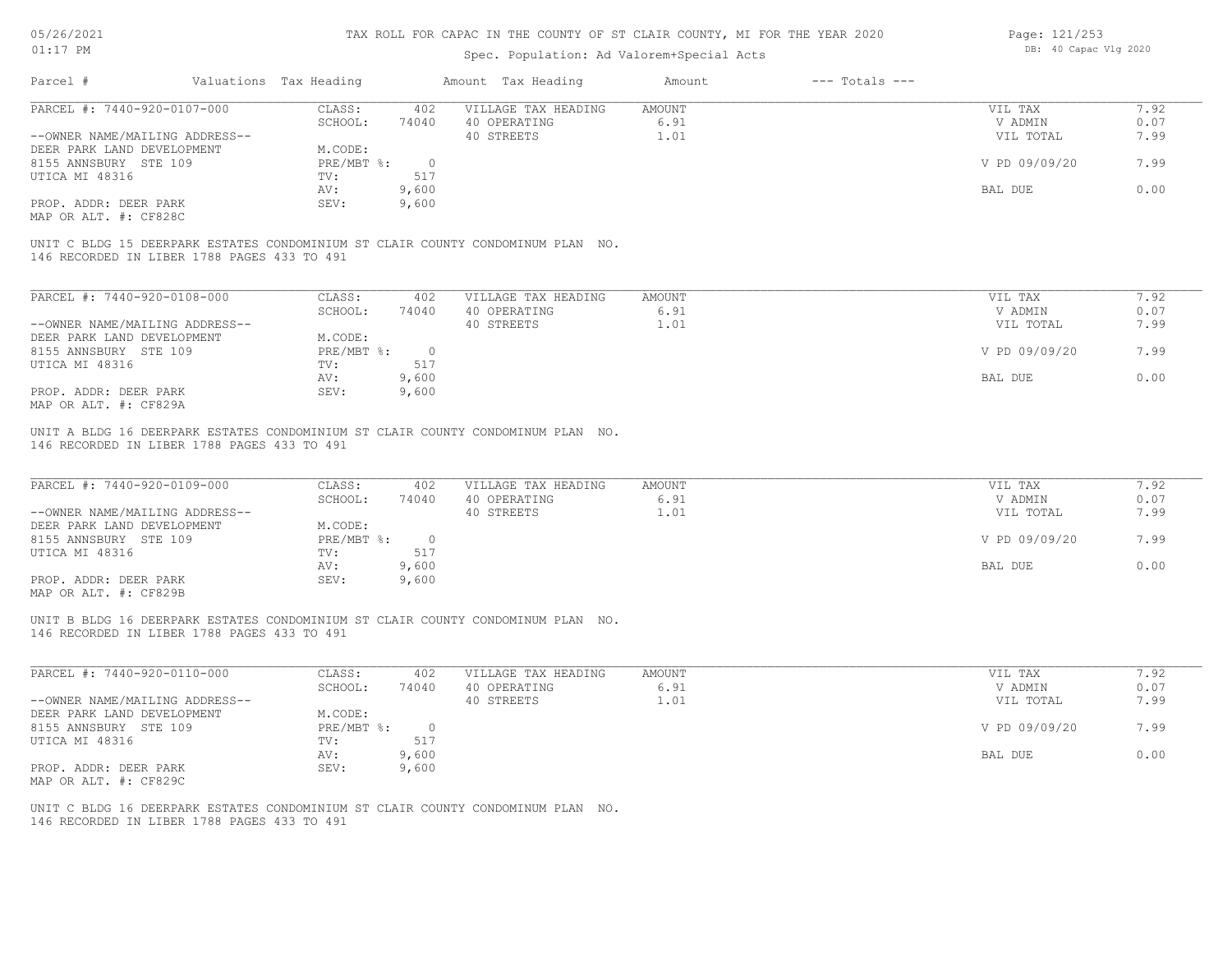| 05/26/2021                                     |                                             | TAX ROLL FOR CAPAC IN THE COUNTY OF ST CLAIR COUNTY, MI FOR THE YEAR 2020 |                          |                                                                                 |               |                    |               | Page: 122/253 |  |  |
|------------------------------------------------|---------------------------------------------|---------------------------------------------------------------------------|--------------------------|---------------------------------------------------------------------------------|---------------|--------------------|---------------|---------------|--|--|
| $01:17$ PM                                     |                                             |                                                                           | DB: 40 Capac Vlg 2020    |                                                                                 |               |                    |               |               |  |  |
| Parcel #                                       |                                             | Valuations Tax Heading                                                    |                          | Amount Tax Heading                                                              | Amount        | $---$ Totals $---$ |               |               |  |  |
| PARCEL #: 7440-920-0111-000                    |                                             | CLASS:                                                                    | 402                      | VILLAGE TAX HEADING                                                             | AMOUNT        |                    | VIL TAX       | 7.92          |  |  |
|                                                |                                             | SCHOOL:                                                                   | 74040                    | 40 OPERATING                                                                    | 6.91          |                    | V ADMIN       | 0.07          |  |  |
| --OWNER NAME/MAILING ADDRESS--                 |                                             |                                                                           |                          | 40 STREETS                                                                      | 1.01          |                    | VIL TOTAL     | 7.99          |  |  |
| DEER PARK LAND DEVELOPMENT                     |                                             | M.CODE:                                                                   |                          |                                                                                 |               |                    |               |               |  |  |
| 8155 ANNSBURY STE 109                          |                                             | PRE/MBT %:                                                                | $\overline{0}$           |                                                                                 |               |                    | V PD 09/09/20 | 7.99          |  |  |
| UTICA MI 48316                                 |                                             | TV:                                                                       | 517                      |                                                                                 |               |                    |               |               |  |  |
|                                                |                                             |                                                                           |                          |                                                                                 |               |                    |               | 0.00          |  |  |
|                                                |                                             | AV:                                                                       | 9,600                    |                                                                                 |               |                    | BAL DUE       |               |  |  |
| PROP. ADDR: DEER PARK<br>MAP OR ALT. #: CF830A |                                             | SEV:                                                                      | 9,600                    |                                                                                 |               |                    |               |               |  |  |
|                                                | 146 RECORDED IN LIBER 1788 PAGES 433 TO 491 |                                                                           |                          | UNIT A BLDG 17 DEERPARK ESTATES CONDOMINIUM ST CLAIR COUNTY CONDOMINUM PLAN NO. |               |                    |               |               |  |  |
| PARCEL #: 7440-920-0112-000                    |                                             | CLASS:                                                                    | 402                      | VILLAGE TAX HEADING                                                             | AMOUNT        |                    | VIL TAX       | 7.92          |  |  |
|                                                |                                             | SCHOOL:                                                                   | 74040                    | 40 OPERATING                                                                    | 6.91          |                    | V ADMIN       | 0.07          |  |  |
| --OWNER NAME/MAILING ADDRESS--                 |                                             |                                                                           |                          | 40 STREETS                                                                      | 1.01          |                    | VIL TOTAL     | 7.99          |  |  |
| DEER PARK LAND DEVELOPMENT                     |                                             | M.CODE:                                                                   |                          |                                                                                 |               |                    |               |               |  |  |
| 8155 ANNSBURY STE 109                          |                                             | $PRE/MBT$ $\div$                                                          | $\overline{0}$           |                                                                                 |               |                    | V PD 09/09/20 | 7.99          |  |  |
| UTICA MI 48316                                 |                                             | TV:                                                                       | 517                      |                                                                                 |               |                    |               |               |  |  |
|                                                |                                             | AV:                                                                       |                          |                                                                                 |               |                    | BAL DUE       | 0.00          |  |  |
|                                                |                                             |                                                                           | 9,600                    |                                                                                 |               |                    |               |               |  |  |
| PROP. ADDR: DEER PARK<br>MAP OR ALT. #: CF830B |                                             | SEV:                                                                      | 9,600                    |                                                                                 |               |                    |               |               |  |  |
|                                                | 146 RECORDED IN LIBER 1788 PAGES 433 TO 491 |                                                                           |                          | UNIT B BLDG 17 DEERPARK ESTATES CONDOMINIUM ST CLAIR COUNTY CONDOMINUM PLAN NO. |               |                    |               |               |  |  |
| PARCEL #: 7440-920-0113-000                    |                                             | CLASS:                                                                    | 402                      | VILLAGE TAX HEADING                                                             | <b>AMOUNT</b> |                    | VIL TAX       | 7.92          |  |  |
|                                                |                                             | SCHOOL:                                                                   | 74040                    | 40 OPERATING                                                                    | 6.91          |                    | V ADMIN       | 0.07          |  |  |
| --OWNER NAME/MAILING ADDRESS--                 |                                             |                                                                           |                          | 40 STREETS                                                                      | 1.01          |                    | VIL TOTAL     | 7.99          |  |  |
| DEER PARK LAND DEVELOPMENT                     |                                             | M.CODE:                                                                   |                          |                                                                                 |               |                    |               |               |  |  |
| 8155 ANNSBURY STE 109                          |                                             | $PRE/MBT$ $\div$                                                          | $\overline{\phantom{0}}$ |                                                                                 |               |                    | V PD 09/09/20 | 7.99          |  |  |
| UTICA MI 48316                                 |                                             | TV:                                                                       | 517                      |                                                                                 |               |                    |               |               |  |  |
|                                                |                                             | AV:                                                                       | 9,600                    |                                                                                 |               |                    | BAL DUE       | 0.00          |  |  |
| PROP. ADDR: DEER PARK                          |                                             | SEV:                                                                      | 9,600                    |                                                                                 |               |                    |               |               |  |  |
| MAP OR ALT. #: CF830C                          |                                             |                                                                           |                          |                                                                                 |               |                    |               |               |  |  |
|                                                | 146 RECORDED IN LIBER 1788 PAGES 433 TO 491 |                                                                           |                          | UNIT C BLDG 17 DEERPARK ESTATES CONDOMINIUM ST CLAIR COUNTY CONDOMINUM PLAN NO. |               |                    |               |               |  |  |
|                                                |                                             |                                                                           |                          |                                                                                 |               |                    |               |               |  |  |
| PARCEL #: 7440-920-0114-000                    |                                             | CLASS:                                                                    | 402                      | VILLAGE TAX HEADING                                                             | <b>AMOUNT</b> |                    | VIL TAX       | 7.92          |  |  |

|                                | SCHOOL:    | 74040  | 40 OPERATING | 6.91 | V ADMIN       | 0.07 |
|--------------------------------|------------|--------|--------------|------|---------------|------|
| --OWNER NAME/MAILING ADDRESS-- |            |        | 40 STREETS   | 1.01 | VIL TOTAL     | 7.99 |
| DEER PARK LAND DEVELOPMENT     | M.CODE:    |        |              |      |               |      |
| 8155 ANNSBURY STE 109          | PRE/MBT %: | $\cap$ |              |      | V PD 09/09/20 | 7.99 |
| UTICA MI 48316                 | TV:        | 517    |              |      |               |      |
|                                | AV:        | 9,600  |              |      | BAL DUE       | 0.00 |
| PROP. ADDR: DEER PARK          | SEV:       | 9,600  |              |      |               |      |
| MAP OR ALT. #: CF831A          |            |        |              |      |               |      |

146 RECORDED IN LIBER 1788 PAGES 433 TO 491 UNIT A BLDG 18 DEERPARK ESTATES CONDOMINIUM ST CLAIR COUNTY CONDOMINUM PLAN NO.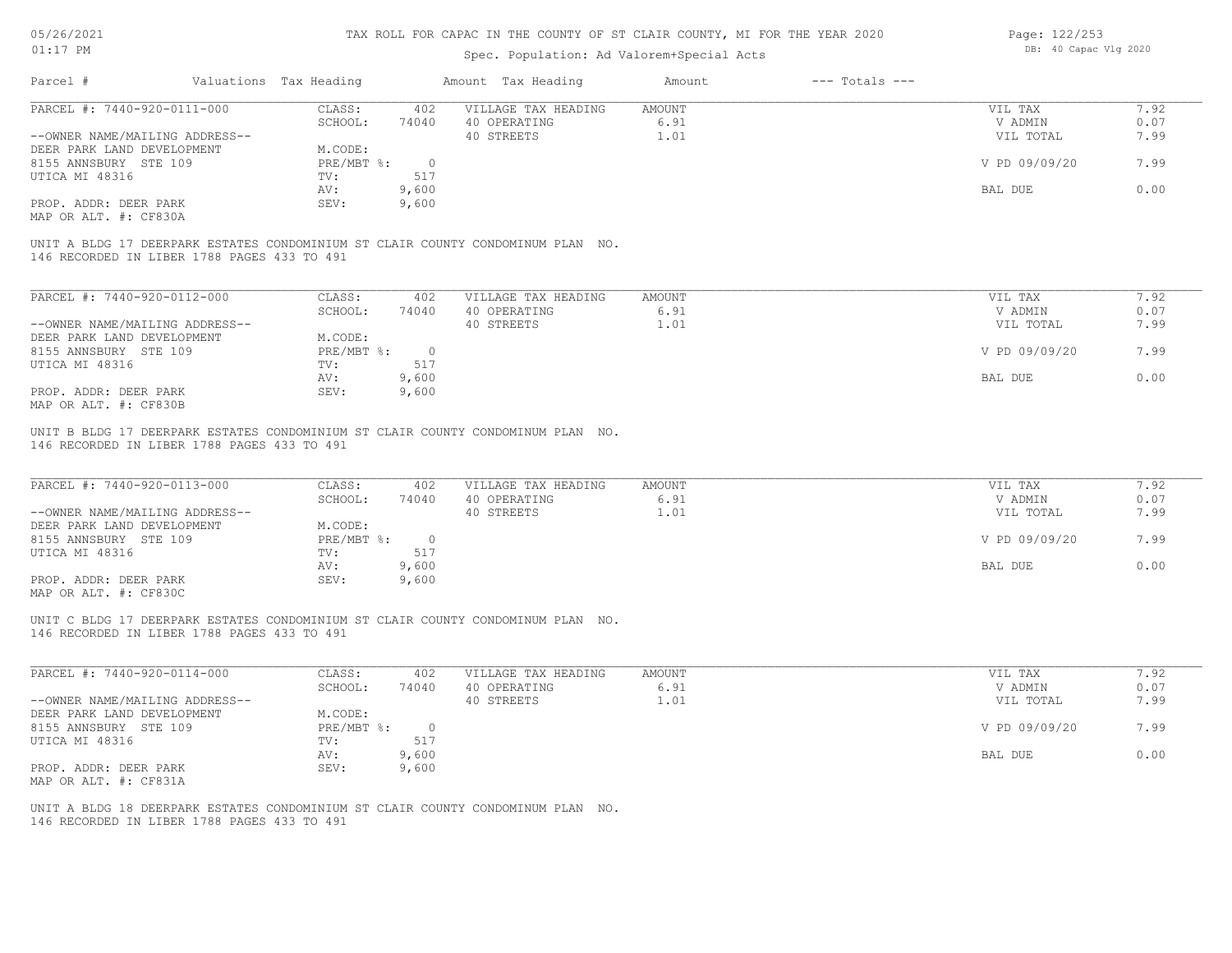| 05/26/2021                     |                                             |                        |                                           | TAX ROLL FOR CAPAC IN THE COUNTY OF ST CLAIR COUNTY, MI FOR THE YEAR 2020                                              |                |                    | Page: 123/253<br>DB: 40 Capac Vlg 2020 |              |
|--------------------------------|---------------------------------------------|------------------------|-------------------------------------------|------------------------------------------------------------------------------------------------------------------------|----------------|--------------------|----------------------------------------|--------------|
| $01:17$ PM                     |                                             |                        | Spec. Population: Ad Valorem+Special Acts |                                                                                                                        |                |                    |                                        |              |
| Parcel #                       |                                             | Valuations Tax Heading |                                           | Amount Tax Heading                                                                                                     | Amount         | $---$ Totals $---$ |                                        |              |
| PARCEL #: 7440-920-0115-000    |                                             | CLASS:                 | 402                                       | VILLAGE TAX HEADING                                                                                                    | AMOUNT         |                    | VIL TAX                                | 7.92         |
|                                |                                             | SCHOOL:                | 74040                                     | 40 OPERATING                                                                                                           | 6.91           |                    | V ADMIN                                | 0.07         |
| --OWNER NAME/MAILING ADDRESS-- |                                             |                        |                                           | 40 STREETS                                                                                                             | 1.01           |                    | VIL TOTAL                              | 7.99         |
| DEER PARK LAND DEVELOPMENT     |                                             | M.CODE:                |                                           |                                                                                                                        |                |                    |                                        |              |
| 8155 ANNSBURY STE 109          |                                             | PRE/MBT %:             | $\circ$                                   |                                                                                                                        |                |                    | V PD 09/09/20                          | 7.99         |
| UTICA MI 48316                 |                                             | TV:                    | 517                                       |                                                                                                                        |                |                    |                                        |              |
|                                |                                             | AV:                    | 9,600                                     |                                                                                                                        |                |                    | BAL DUE                                | 0.00         |
| PROP. ADDR: DEER PARK          |                                             | SEV:                   | 9,600                                     |                                                                                                                        |                |                    |                                        |              |
| MAP OR ALT. #: CF831B          |                                             |                        |                                           |                                                                                                                        |                |                    |                                        |              |
|                                | 146 RECORDED IN LIBER 1788 PAGES 433 TO 491 |                        |                                           | UNIT B BLDG 18 DEERPARK ESTATES CONDOMINIUM ST CLAIR COUNTY CONDOMINUM PLAN NO.                                        |                |                    |                                        |              |
| PARCEL #: 7440-920-0116-000    |                                             | CLASS:                 | 402                                       | VILLAGE TAX HEADING                                                                                                    | <b>AMOUNT</b>  |                    | VIL TAX                                | 7.92         |
|                                |                                             | SCHOOL:                | 74040                                     | 40 OPERATING                                                                                                           | 6.91           |                    | V ADMIN                                | 0.07         |
| --OWNER NAME/MAILING ADDRESS-- |                                             |                        |                                           | 40 STREETS                                                                                                             | 1.01           |                    | VIL TOTAL                              | 7.99         |
| DEER PARK LAND DEVELOPMENT     |                                             | M.CODE:                |                                           |                                                                                                                        |                |                    |                                        |              |
| 8155 ANNSBURY STE 109          |                                             | $PRE/MBT$ $\div$       | $\overline{0}$                            |                                                                                                                        |                |                    | V PD 09/09/20                          | 7.99         |
| UTICA MI 48316                 |                                             | TV:                    | 517                                       |                                                                                                                        |                |                    |                                        |              |
|                                |                                             | AV:                    | 9,600                                     |                                                                                                                        |                |                    | BAL DUE                                | 0.00         |
| PROP. ADDR: DEER PARK          |                                             | SEV:                   | 9,600                                     |                                                                                                                        |                |                    |                                        |              |
| MAP OR ALT. #: CF831C          |                                             |                        |                                           |                                                                                                                        |                |                    |                                        |              |
| PARCEL #: 7440-920-0117-000    | 146 RECORDED IN LIBER 1788 PAGES 433 TO 491 | CLASS:<br>SCHOOL:      | 402<br>74040                              | UNIT C BLDG 18 DEERPARK ESTATES CONDOMINIUM ST CLAIR COUNTY CONDOMINUM PLAN NO.<br>VILLAGE TAX HEADING<br>40 OPERATING | AMOUNT<br>6.91 |                    | VIL TAX<br>V ADMIN                     | 7.92<br>0.07 |
| --OWNER NAME/MAILING ADDRESS-- |                                             |                        |                                           | 40 STREETS                                                                                                             | 1.01           |                    | VIL TOTAL                              | 7.99         |
| DEER PARK LAND DEVELOPMENT     |                                             | M.CODE:                |                                           |                                                                                                                        |                |                    |                                        |              |
| 8155 ANNSBURY STE 109          |                                             | PRE/MBT %:             | $\overline{0}$                            |                                                                                                                        |                |                    | V PD 09/09/20                          | 7.99         |
| UTICA MI 48316                 |                                             | TV:                    | 517                                       |                                                                                                                        |                |                    |                                        |              |
|                                |                                             | AV:                    | 9,600                                     |                                                                                                                        |                |                    | BAL DUE                                | 0.00         |
| PROP. ADDR: DEER PARK          |                                             | SEV:                   | 9,600                                     |                                                                                                                        |                |                    |                                        |              |
| MAP OR ALT. #: CF832A          |                                             |                        |                                           |                                                                                                                        |                |                    |                                        |              |
|                                |                                             |                        |                                           | UNIT A BLDG 19 DEERPARK ESTATES CONDOMINIUM ST CLAIR COUNTY CONDOMINUM PLAN NO.                                        |                |                    |                                        |              |
|                                | 146 RECORDED IN LIBER 1788 PAGES 433 TO 491 |                        |                                           |                                                                                                                        |                |                    |                                        |              |
|                                |                                             |                        |                                           |                                                                                                                        |                |                    |                                        |              |
|                                |                                             |                        |                                           |                                                                                                                        |                |                    |                                        |              |
| PARCEL #: 7440-920-0118-000    |                                             | CLASS:                 | 402                                       | VILLAGE TAX HEADING                                                                                                    | <b>AMOUNT</b>  |                    | VIL TAX                                | 7.92         |
|                                |                                             | SCHOOL:                | 74040                                     | 40 OPERATING                                                                                                           | 6.91           |                    | V ADMIN                                | 0.07         |
| --OWNER NAME/MAILING ADDRESS-- |                                             |                        |                                           | 40 STREETS                                                                                                             | 1.01           |                    | VIL TOTAL                              | 7.99         |
| DEER PARK LAND DEVELOPMENT     |                                             | M.CODE:                |                                           |                                                                                                                        |                |                    |                                        |              |
| 8155 ANNSBURY STE 109          |                                             | $PRE/MBT$ $\div$       | $\overline{0}$                            |                                                                                                                        |                |                    | V PD 09/09/20                          | 7.99         |
| UTICA MI 48316                 |                                             | TV:                    | 517                                       |                                                                                                                        |                |                    |                                        |              |
|                                |                                             | AV:                    | 9,600                                     |                                                                                                                        |                |                    | BAL DUE                                | 0.00         |
| PROP. ADDR: DEER PARK          |                                             | SEV:                   | 9,600                                     |                                                                                                                        |                |                    |                                        |              |
| MAP OR ALT. #: CF832B          |                                             |                        |                                           |                                                                                                                        |                |                    |                                        |              |

146 RECORDED IN LIBER 1788 PAGES 433 TO 491 UNIT B BLDG 19 DEERPARK ESTATES CONDOMINIUM ST CLAIR COUNTY CONDOMINUM PLAN NO.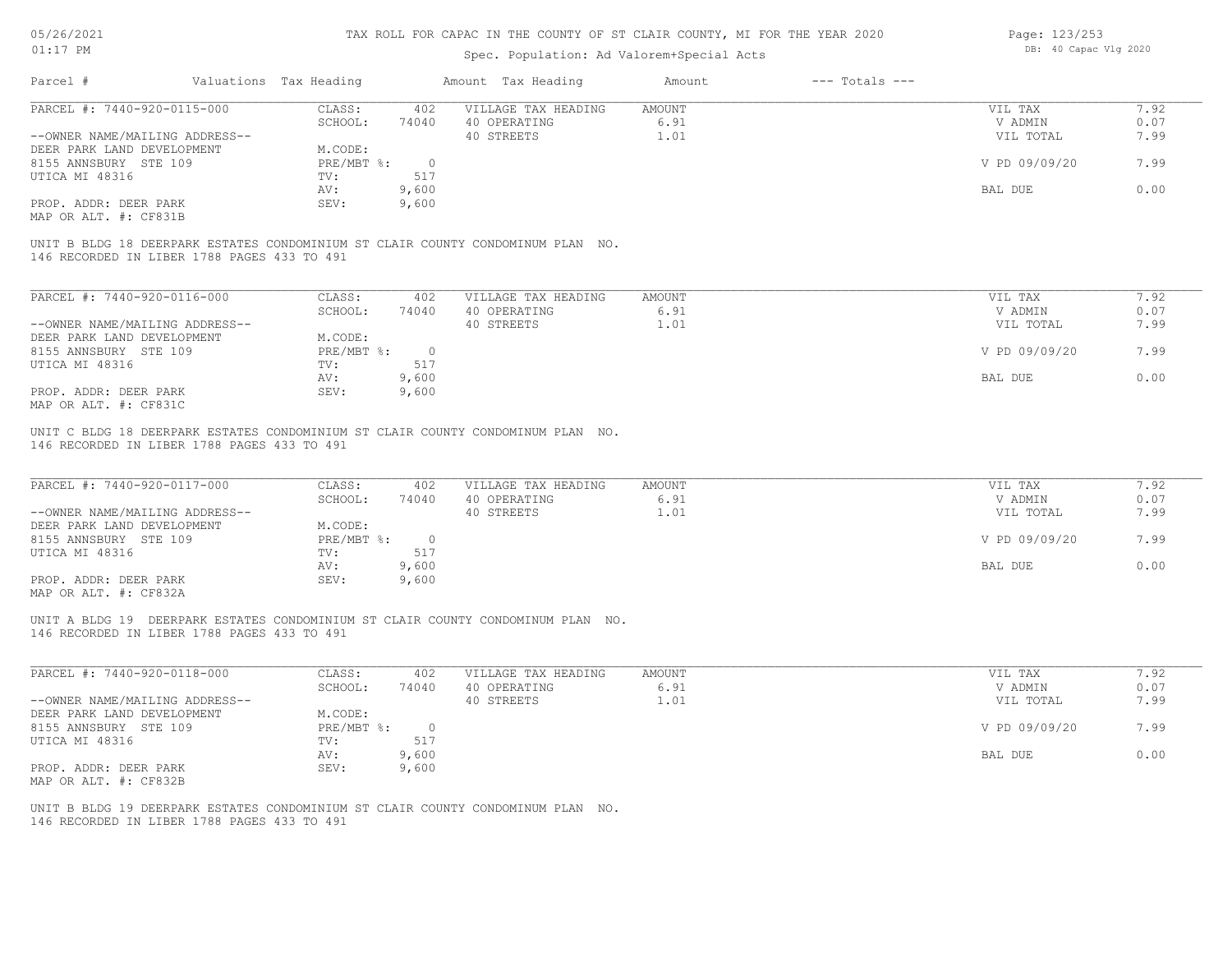## Spec. Population: Ad Valorem+Special Acts

| Page: 124/253 |                       |  |
|---------------|-----------------------|--|
|               | DB: 40 Capac Vlg 2020 |  |

| Parcel #                                                                                                                                                | Valuations Tax Heading |                | Amount Tax Heading                  | Amount                | $---$ Totals $---$ |                    |              |
|---------------------------------------------------------------------------------------------------------------------------------------------------------|------------------------|----------------|-------------------------------------|-----------------------|--------------------|--------------------|--------------|
| PARCEL #: 7440-920-0119-000                                                                                                                             | CLASS:                 | 402            | VILLAGE TAX HEADING                 | <b>AMOUNT</b>         |                    | VIL TAX            | 7.92         |
|                                                                                                                                                         | SCHOOL:                | 74040          | 40 OPERATING                        | 6.91                  |                    | V ADMIN            | 0.07         |
| --OWNER NAME/MAILING ADDRESS--                                                                                                                          |                        |                | 40 STREETS                          | 1.01                  |                    | VIL TOTAL          | 7.99         |
| DEER PARK LAND DEVELOPMENT                                                                                                                              | M.CODE:                |                |                                     |                       |                    |                    |              |
| 8155 ANNSBURY STE 109                                                                                                                                   | PRE/MBT %:             | $\overline{0}$ |                                     |                       |                    | V PD 09/09/20      | 7.99         |
| UTICA MI 48316                                                                                                                                          | TV:                    | 517            |                                     |                       |                    |                    |              |
|                                                                                                                                                         | AV:                    | 9,600          |                                     |                       |                    | BAL DUE            | 0.00         |
| PROP. ADDR: DEER PARK                                                                                                                                   | SEV:                   | 9,600          |                                     |                       |                    |                    |              |
|                                                                                                                                                         |                        |                |                                     |                       |                    |                    |              |
| MAP OR ALT. #: CF832C<br>UNIT C BLDG 19 DEERPARK ESTATES CONDOMINIUM ST CLAIR COUNTY CONDOMINUM PLAN NO.<br>146 RECORDED IN LIBER 1788 PAGES 433 TO 491 |                        |                |                                     |                       |                    |                    |              |
| PARCEL #: 7440-920-0120-000<br>--OWNER NAME/MAILING ADDRESS--                                                                                           | CLASS:<br>SCHOOL:      | 402<br>74040   | VILLAGE TAX HEADING<br>40 OPERATING | <b>AMOUNT</b><br>6.91 |                    | VIL TAX<br>V ADMIN | 7.92<br>0.07 |
| DEER PARK LAND DEVELOPMENT                                                                                                                              | M.CODE:                |                | 40 STREETS                          | 1.01                  |                    | VIL TOTAL          | 7.99         |
| 8155 ANNSBURY STE 109                                                                                                                                   | PRE/MBT %:             | $\overline{0}$ |                                     |                       |                    | V PD 09/09/20      | 7.99         |
| UTICA MI 48316                                                                                                                                          | TV:                    | 517            |                                     |                       |                    |                    |              |
|                                                                                                                                                         | AV:                    | 9,600          |                                     |                       |                    | BAL DUE            | 0.00         |

| PARCEL #: 7440-920-0121-000    | CLASS:     | 402   | VILLAGE TAX HEADING | AMOUNT | VIL TAX       | 7.92 |
|--------------------------------|------------|-------|---------------------|--------|---------------|------|
|                                | SCHOOL:    | 74040 | 40 OPERATING        | 6.91   | V ADMIN       | 0.07 |
| --OWNER NAME/MAILING ADDRESS-- |            |       | 40 STREETS          | 1.01   | VIL TOTAL     | 7.99 |
| DEER PARK LAND DEVELOPMENT     | M.CODE:    |       |                     |        |               |      |
| 8155 ANNSBURY STE 109          | PRE/MBT %: |       |                     |        | V PD 09/09/20 | 7.99 |
| UTICA MI 48316                 | TV:        | 517   |                     |        |               |      |
|                                | AV:        | 9,600 |                     |        | BAL DUE       | 0.00 |
| PROP. ADDR: DEER PARK          | SEV:       | 9,600 |                     |        |               |      |
| MAP OR ALT. #: CF833B          |            |       |                     |        |               |      |

146 RECORDED IN LIBER 1788 PAGES 433 TO 491 UNIT B BLDG 20 DEERPARK ESTATES CONDOMINIUM ST CLAIR COUNTY CONDOMINUM PLAN NO.

| PARCEL #: 7440-920-0122-000    | CLASS:     | 402   | VILLAGE TAX HEADING | AMOUNT | VIL TAX       | 1.92 |
|--------------------------------|------------|-------|---------------------|--------|---------------|------|
|                                | SCHOOL:    | 74040 | 40 OPERATING        | 6.91   | V ADMIN       | 0.07 |
| --OWNER NAME/MAILING ADDRESS-- |            |       | 40 STREETS          | 1.01   | VIL TOTAL     | 7.99 |
| DEER PARK LAND DEVELOPMENT     | M.CODE:    |       |                     |        |               |      |
| 8155 ANNSBURY STE 109          | PRE/MBT %: |       |                     |        | V PD 09/09/20 | 7.99 |
| UTICA MI 48316                 | TV:        | 517   |                     |        |               |      |
|                                | AV:        | 9,600 |                     |        | BAL DUE       | 0.00 |
| PROP. ADDR: DEER PARK          | SEV:       | 9,600 |                     |        |               |      |
| MAP OR ALT. #: CF833C          |            |       |                     |        |               |      |

146 RECORDED IN LIBER 1788 PAGES 433 TO 491 UNIT C BLDG 20 DEERPARK ESTATES CONDOMINIUM ST CLAIR COUNTY CONDOMINUM PLAN NO.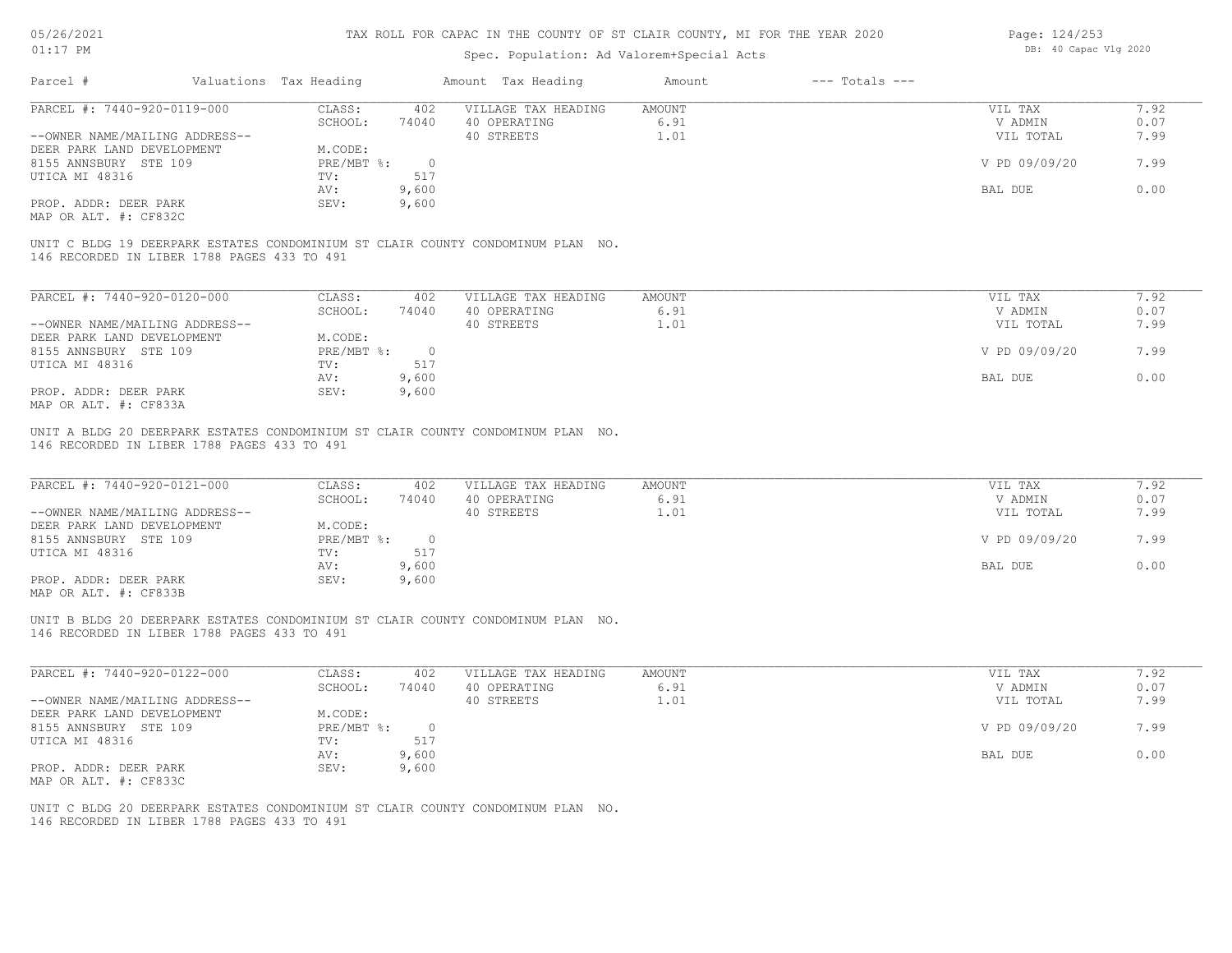## Spec. Population: Ad Valorem+Special Acts

| Page: 125/253 |                       |  |
|---------------|-----------------------|--|
|               | DB: 40 Capac Vlg 2020 |  |

| Parcel #                                                                                                                                                | Valuations Tax Heading |                | Amount Tax Heading  | Amount | $---$ Totals $---$ |               |      |
|---------------------------------------------------------------------------------------------------------------------------------------------------------|------------------------|----------------|---------------------|--------|--------------------|---------------|------|
| PARCEL #: 7440-920-0123-000                                                                                                                             | CLASS:                 | 402            | VILLAGE TAX HEADING | AMOUNT |                    | VIL TAX       | 7.92 |
|                                                                                                                                                         | SCHOOL:                | 74040          | 40 OPERATING        | 6.91   |                    | V ADMIN       | 0.07 |
| --OWNER NAME/MAILING ADDRESS--                                                                                                                          |                        |                | 40 STREETS          | 1.01   |                    | VIL TOTAL     | 7.99 |
| DEER PARK LAND DEVELOPMENT                                                                                                                              | M.CODE:                |                |                     |        |                    |               |      |
| 8155 ANNSBURY STE 109                                                                                                                                   | PRE/MBT %:             | $\overline{0}$ |                     |        |                    | V PD 09/09/20 | 7.99 |
| UTICA MI 48316                                                                                                                                          | TV:                    | 517            |                     |        |                    |               |      |
|                                                                                                                                                         | AV:                    | 9,600          |                     |        |                    | BAL DUE       | 0.00 |
| PROP. ADDR: DEER PARK                                                                                                                                   | SEV:                   | 9,600          |                     |        |                    |               |      |
|                                                                                                                                                         |                        |                |                     |        |                    |               |      |
| MAP OR ALT. #: CF834A<br>UNIT A BLDG 21 DEERPARK ESTATES CONDOMINIUM ST CLAIR COUNTY CONDOMINUM PLAN NO.<br>146 RECORDED IN LIBER 1788 PAGES 433 TO 491 |                        |                |                     |        |                    |               |      |
| PARCEL #: 7440-920-0124-000                                                                                                                             | CLASS:                 | 402            | VILLAGE TAX HEADING | AMOUNT |                    | VIL TAX       | 7.92 |
|                                                                                                                                                         | SCHOOL:                | 74040          | 40 OPERATING        | 6.91   |                    | V ADMIN       | 0.07 |
| --OWNER NAME/MAILING ADDRESS--                                                                                                                          |                        |                | 40 STREETS          | 1.01   |                    | VIL TOTAL     | 7.99 |
| DEER PARK LAND DEVELOPMENT                                                                                                                              | M.CODE:                |                |                     |        |                    |               |      |
| 8155 ANNSBURY STE 109                                                                                                                                   | PRE/MBT %:             | $\overline{0}$ |                     |        |                    | V PD 09/09/20 | 7.99 |
| UTICA MI 48316                                                                                                                                          | TV:                    | 517            |                     |        |                    |               |      |
|                                                                                                                                                         | AV:                    | 9,600          |                     |        |                    | BAL DUE       | 0.00 |
| PROP. ADDR: DEER PARK<br>MAP OR ALT. #: CF834B                                                                                                          | SEV:                   | 9,600          |                     |        |                    |               |      |

MAP OR ALT. #: CF834C PROP. ADDR: DEER PARK SEV: 9,600 AV: 9,600 BAL DUE 0.00 UTICA MI 48316 TV: 517<br>
AV: 9,600 8155 ANNSBURY STE 109 PRE/MBT %: 0 0 09/09/20 PRE/MBT %: 0 0 09/09/20 PD 09/09/20 0 2.99 DEER PARK LAND DEVELOPMENT M.CODE: --OWNER NAME/MAILING ADDRESS-- 40 STREETS 40 STREETS 4.01 1.01 VIL TOTAL 7.99 SCHOOL: 74040 40 OPERATING 6.91 6.91 6.91 V ADMIN 0.07 PARCEL #: 7440-920-0125-000 CLASS: 402 VILLAGE TAX HEADING AMOUNT AMOUNT VIL TAX VIL TAX 7.92

 $\mathcal{L}_\mathcal{L} = \mathcal{L}_\mathcal{L} = \mathcal{L}_\mathcal{L} = \mathcal{L}_\mathcal{L} = \mathcal{L}_\mathcal{L} = \mathcal{L}_\mathcal{L} = \mathcal{L}_\mathcal{L} = \mathcal{L}_\mathcal{L} = \mathcal{L}_\mathcal{L} = \mathcal{L}_\mathcal{L} = \mathcal{L}_\mathcal{L} = \mathcal{L}_\mathcal{L} = \mathcal{L}_\mathcal{L} = \mathcal{L}_\mathcal{L} = \mathcal{L}_\mathcal{L} = \mathcal{L}_\mathcal{L} = \mathcal{L}_\mathcal{L}$ 

146 RECORDED IN LIBER 1788 PAGES 433 TO 491 UNIT C BLDG 21 DEERPARK ESTATES CONDOMINIUM ST CLAIR COUNTY CONDOMINUM PLAN NO.

| PARCEL #: 7440-920-0126-000    | CLASS:     | 402   | VILLAGE TAX HEADING | AMOUNT | VIL TAX       | 1.92 |
|--------------------------------|------------|-------|---------------------|--------|---------------|------|
|                                | SCHOOL:    | 74040 | 40 OPERATING        | 6.91   | V ADMIN       | 0.07 |
| --OWNER NAME/MAILING ADDRESS-- |            |       | 40 STREETS          | 1.01   | VIL TOTAL     | 7.99 |
| DEER PARK LAND DEVELOPMENT     | M.CODE:    |       |                     |        |               |      |
| 8155 ANNSBURY STE 109          | PRE/MBT %: |       |                     |        | V PD 09/09/20 | 7.99 |
| UTICA MI 48316                 | TV:        | 517   |                     |        |               |      |
|                                | AV:        | 9,600 |                     |        | BAL DUE       | 0.00 |
| PROP. ADDR: DEER PARK          | SEV:       | 9,600 |                     |        |               |      |
| MAP OR ALT. #: CF835A          |            |       |                     |        |               |      |

146 RECORDED IN LIBER 1788 PAGES 433 TO 491 UNIT A BLDG 22 DEERPARK ESTATES CONDOMINIUM ST CLAIR COUNTY CONDOMINUM PLAN NO.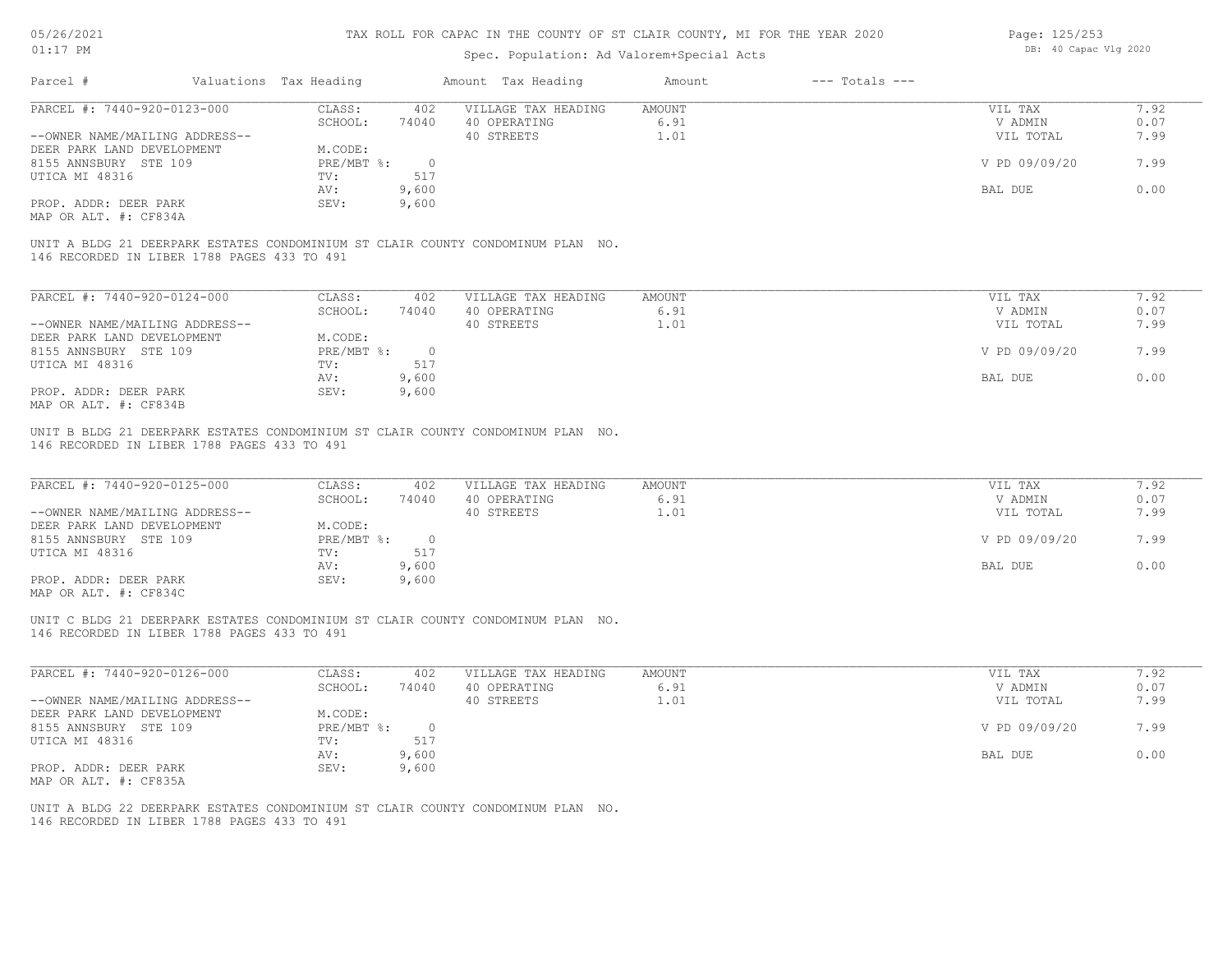## Spec. Population: Ad Valorem+Special Acts

| Page: 126/253 |                       |  |
|---------------|-----------------------|--|
|               | DB: 40 Capac Vlg 2020 |  |

| PARCEL #: 7440-920-0127-000<br>--OWNER NAME/MAILING ADDRESS-- | CLASS:<br>SCHOOL: | 402   | VILLAGE TAX HEADING | AMOUNT | VIL TAX       |      |
|---------------------------------------------------------------|-------------------|-------|---------------------|--------|---------------|------|
|                                                               |                   |       |                     |        |               | 7.92 |
|                                                               |                   | 74040 | 40 OPERATING        | 6.91   | V ADMIN       | 0.07 |
|                                                               |                   |       | 40 STREETS          | 1.01   | VIL TOTAL     | 7.99 |
| DEER PARK LAND DEVELOPMENT                                    | M.CODE:           |       |                     |        |               |      |
| 8155 ANNSBURY STE 109                                         | PRE/MBT %:        |       |                     |        | V PD 09/09/20 | 7.99 |
| UTICA MI 48316                                                | TV:               | 517   |                     |        |               |      |
|                                                               | AV:               | 9,600 |                     |        | BAL DUE       | 0.00 |
| PROP. ADDR: DEER PARK                                         | SEV:              | 9,600 |                     |        |               |      |
| MAP OR ALT. #: CF835B                                         |                   |       |                     |        |               |      |

146 RECORDED IN LIBER 1788 PAGES 433 TO 491

| PARCEL #: 7440-920-0128-000    | CLASS:     | 402   | VILLAGE TAX HEADING | AMOUNT | VIL TAX       | 7.92 |
|--------------------------------|------------|-------|---------------------|--------|---------------|------|
|                                | SCHOOL:    | 74040 | 40 OPERATING        | 6.91   | V ADMIN       | 0.07 |
| --OWNER NAME/MAILING ADDRESS-- |            |       | 40 STREETS          | 1.01   | VIL TOTAL     | 7.99 |
| DEER PARK LAND DEVELOPMENT     | M.CODE:    |       |                     |        |               |      |
| 8155 ANNSBURY STE 109          | PRE/MBT %: |       |                     |        | V PD 09/09/20 | 7.99 |
| UTICA MI 48316                 | TV:        | 517   |                     |        |               |      |
|                                | AV:        | 9,600 |                     |        | BAL DUE       | 0.00 |
| PROP. ADDR: DEER PARK          | SEV:       | 9,600 |                     |        |               |      |
| MAP OR ALT. #: CF835C          |            |       |                     |        |               |      |

146 RECORDED IN LIBER 1788 PAGES 433 TO 491 UNIT C BLDG 22 DEERPARK ESTATES CONDOMINIUM ST CLAIR COUNTY CONDOMINUM PLAN NO.

| PARCEL #: 7440-920-0129-000                           | CLASS:     | 402   | VILLAGE TAX HEADING | AMOUNT | VIL TAX       | 7.92 |
|-------------------------------------------------------|------------|-------|---------------------|--------|---------------|------|
|                                                       | SCHOOL:    | 74040 | 40 OPERATING        | 6.91   | V ADMIN       | 0.07 |
| --OWNER NAME/MAILING ADDRESS--                        |            |       | 40 STREETS          | 1.01   | VIL TOTAL     | 7.99 |
| DEER PARK LAND DEVELOPMENT                            | M.CODE:    |       |                     |        |               |      |
| 8155 ANNSBURY STE 109                                 | PRE/MBT %: |       |                     |        | V PD 09/09/20 | 7.99 |
| UTICA MI 48316                                        | TV:        | 517   |                     |        |               |      |
|                                                       | AV:        | 9,600 |                     |        | BAL DUE       | 0.00 |
| PROP. ADDR: DEER PARK                                 | SEV:       | 9,600 |                     |        |               |      |
| $\cdots$ $\cdots$ $\cdots$ $\cdots$ $\cdots$ $\cdots$ |            |       |                     |        |               |      |

MAP OR ALT. #: CF836A

146 RECORDED IN LIBER 1788 PAGES 433 TO 491 UNIT A BLDG 23 DEERPARK ESTATES CONDOMINIUM ST CLAIR COUNTY CONDOMINUM PLAN NO.

| PARCEL #: 7440-920-0130-000    | CLASS:       | 402   | VILLAGE TAX HEADING | AMOUNT | VIL TAX       | 1.92 |
|--------------------------------|--------------|-------|---------------------|--------|---------------|------|
|                                | SCHOOL:      | 74040 | 40 OPERATING        | 6.91   | V ADMIN       | 0.07 |
| --OWNER NAME/MAILING ADDRESS-- |              |       | 40 STREETS          | 1.01   | VIL TOTAL     | 7.99 |
| DEER PARK LAND DEVELOPMENT     | M.CODE:      |       |                     |        |               |      |
| 8155 ANNSBURY STE 109          | $PRE/MBT$ %: |       |                     |        | V PD 09/09/20 | 7.99 |
| UTICA MI 48316                 | TV:          | 517   |                     |        |               |      |
|                                | AV:          | 9,600 |                     |        | BAL DUE       | 0.00 |
| PROP. ADDR: DEER PARK          | SEV:         | 9,600 |                     |        |               |      |
| MAP OR ALT. #: CF836B          |              |       |                     |        |               |      |

146 RECORDED IN LIBER 1788 PAGES 433 TO 491 UNIT B BLDG 23 DEERPARK ESTATES CONDOMINIUM ST CLAIR COUNTY CONDOMINUM PLAN NO.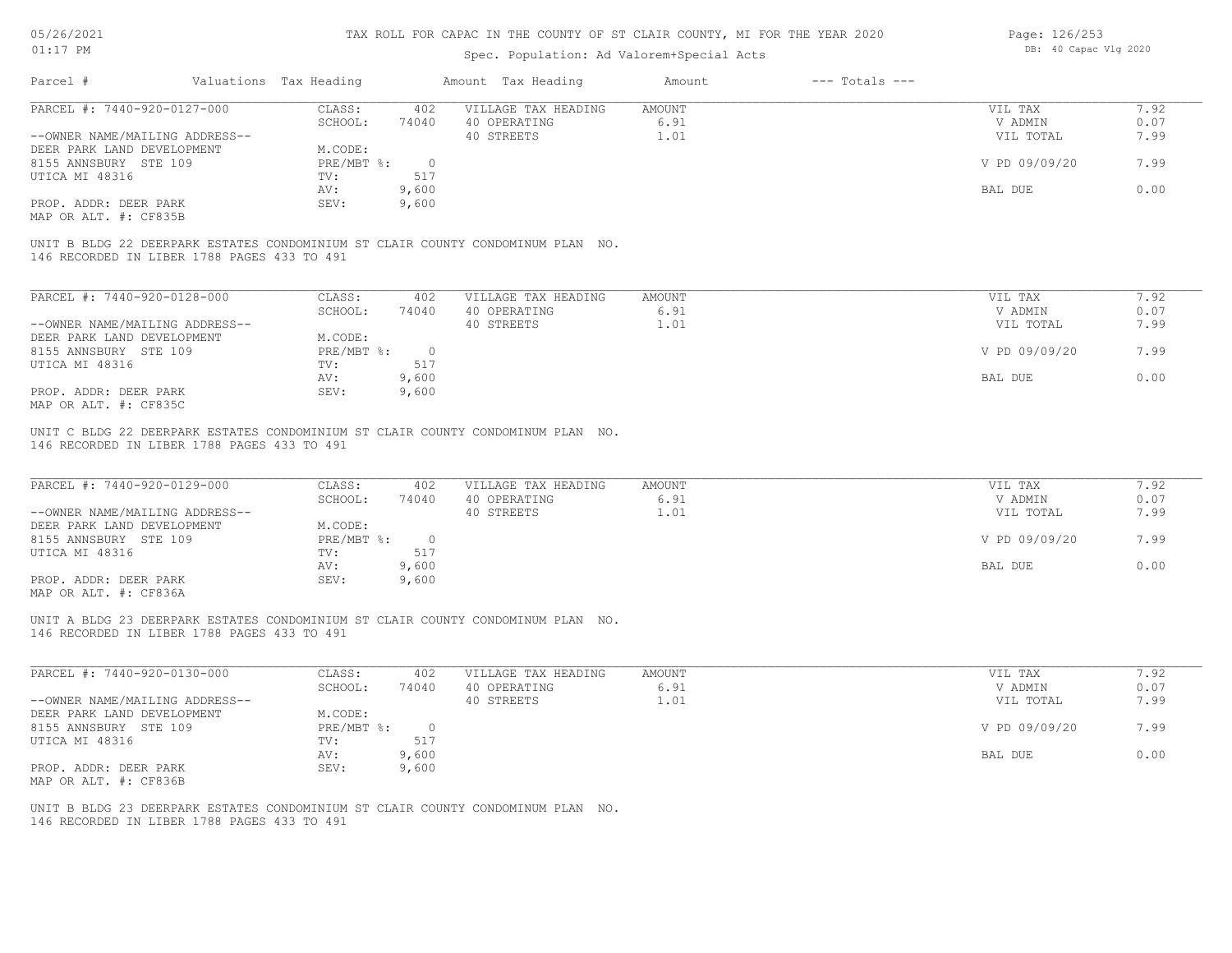## Spec. Population: Ad Valorem+Special Acts

| Page: 127/253 |                       |  |
|---------------|-----------------------|--|
|               | DB: 40 Capac Vlg 2020 |  |

| PARCEL #: 7440-920-0131-000                                                                                                                             | CLASS:         | 402            | VILLAGE TAX HEADING | AMOUNT        | VIL TAX       | 7.92   |
|---------------------------------------------------------------------------------------------------------------------------------------------------------|----------------|----------------|---------------------|---------------|---------------|--------|
|                                                                                                                                                         | SCHOOL:        | 74040          | 40 OPERATING        | 6.91          | V ADMIN       | 0.07   |
| --OWNER NAME/MAILING ADDRESS--                                                                                                                          |                |                | 40 STREETS          | 1.01          | VIL TOTAL     | 7.99   |
| DEER PARK LAND DEVELOPMENT                                                                                                                              | M.CODE:        |                |                     |               |               |        |
| 8155 ANNSBURY STE 109                                                                                                                                   | PRE/MBT %:     | $\overline{0}$ |                     |               | V PD 09/09/20 | 7.99   |
| UTICA MI 48316                                                                                                                                          | TV:            | 517            |                     |               |               |        |
|                                                                                                                                                         | AV:            | 9,600          |                     |               | BAL DUE       | 0.00   |
| PROP. ADDR: DEER PARK                                                                                                                                   | SEV:           | 9,600          |                     |               |               |        |
|                                                                                                                                                         |                |                |                     |               |               |        |
| MAP OR ALT. #: CF836C<br>UNIT C BLDG 23 DEERPARK ESTATES CONDOMINIUM ST CLAIR COUNTY CONDOMINUM PLAN NO.<br>146 RECORDED IN LIBER 1788 PAGES 433 TO 491 |                |                |                     |               |               |        |
| PARCEL #: 7440-920-0132-000                                                                                                                             | CLASS:         | 401            | VILLAGE TAX HEADING | <b>AMOUNT</b> | VIL TAX       | 615.66 |
|                                                                                                                                                         | SCHOOL:        | 74040          | 40 OPERATING        | 536.60        | V ADMIN       | 6.15   |
| --OWNER NAME/MAILING ADDRESS--                                                                                                                          |                |                | 40 STREETS          | 79.06         | VIL TOTAL     | 621.81 |
| ASHTON ERIC                                                                                                                                             | M.CODE:        |                |                     |               |               |        |
| 255 QUAIL DR                                                                                                                                            | PRE/MBT %: 100 |                |                     |               | V PD 09/16/20 | 621.81 |
| CAPAC MI 48014                                                                                                                                          | TV:            | 40,094         |                     |               |               |        |
|                                                                                                                                                         | AV:            | 43,400         |                     |               | BAL DUE       | 0.00   |
| PROP. ADDR: 255 QUAIL DR<br>MAP OR ALT. #: CF837A                                                                                                       | SEV:           | 43,400         |                     |               |               |        |

| PARCEL #: 7440-920-0133-000    | CLASS:     | 401    | VILLAGE TAX HEADING | AMOUNT | VIL TAX       | 592.55 |
|--------------------------------|------------|--------|---------------------|--------|---------------|--------|
|                                | SCHOOL:    | 74040  | 40 OPERATING        | 516.46 | V ADMIN       | 5.92   |
| --OWNER NAME/MAILING ADDRESS-- |            |        | 40 STREETS          | 76.09  | VIL TOTAL     | 598.47 |
| GLOMBOWSKI STEVEN J            | M.CODE:    | COREL  |                     |        |               |        |
| GLOMBOWSKI KAREN S             | PRE/MBT %: | 100    |                     |        | V PD 09/17/20 | 598.47 |
| 253 QUAIL DR                   | TV:        | 38,589 |                     |        |               |        |
| CAPAC MI 48014                 | AV:        | 42,200 |                     |        | BAL DUE       | 0.00   |
|                                | SEV:       | 42,200 |                     |        |               |        |
| PROP. ADDR: 253 OUAIL DR       |            |        |                     |        |               |        |

MAP OR ALT. #: CF837B

146 RECORDED IN LIBER 1788 PAGES 433 TO 491 UNIT B BLDG 24 DEERPARK ESTATES CONDOMINIUM ST CLAIR COUNTY CONDOMINUM PLAN NO.

| PARCEL #: 7440-920-0134-000    | CLASS:     | 401    | VILLAGE TAX HEADING | AMOUNT | VIL TAX       | 570.18 |
|--------------------------------|------------|--------|---------------------|--------|---------------|--------|
|                                | SCHOOL:    | 74040  | 40 OPERATING        | 496.96 | V ADMIN       | 5.70   |
| --OWNER NAME/MAILING ADDRESS-- |            |        | 40 STREETS          | 73.22  | VIL TOTAL     | 575.88 |
| LEMKE ROGER C                  | M.CODE:    | COREL  |                     |        |               |        |
| 251 QUAIL DR                   | PRE/MBT %: | 100    |                     |        | V PD 09/17/20 | 575.88 |
| CAPAC MI 48014                 | TV:        | 37,132 |                     |        |               |        |
|                                | AV:        | 43,400 |                     |        | BAL DUE       | 0.00   |
| PROP. ADDR: 251 QUAIL DR       | SEV:       | 43,400 |                     |        |               |        |
| MAP OR ALT. #: CF837C          |            |        |                     |        |               |        |

146 RECORDED IN LIBER 1788 PAGES 433 TO 491 UNIT C BLDG 24 DEER PARK ESTATES CONDOMINIUM ST CLAIR COUNTY CONDOMINUM PLAN NO.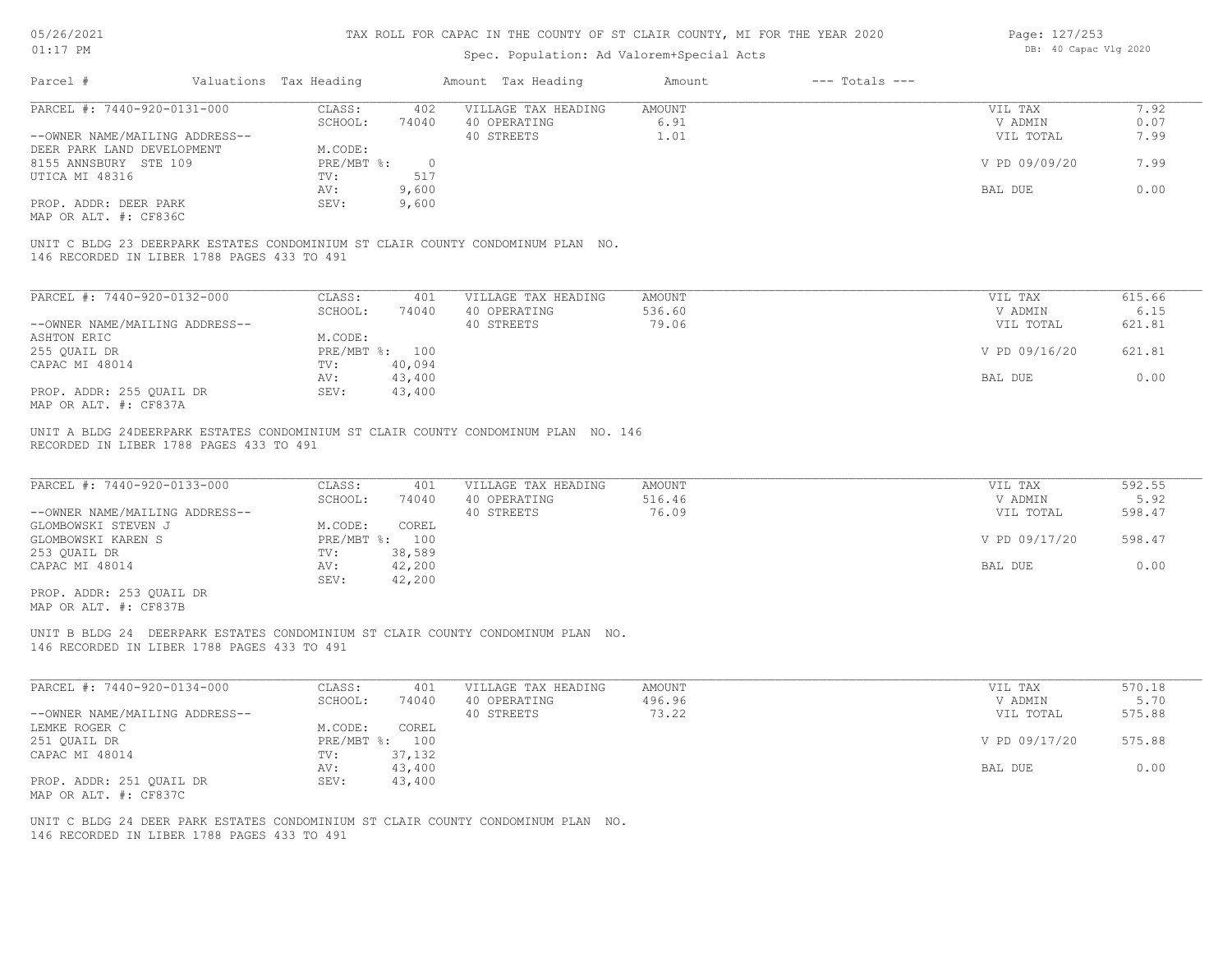## Spec. Population: Ad Valorem+Special Acts

| Parcel #                       | Valuations Tax Heading |        | Amount Tax Heading  | Amount | $---$ Totals $---$ |               |        |
|--------------------------------|------------------------|--------|---------------------|--------|--------------------|---------------|--------|
| PARCEL #: 7440-920-0136-000    | CLASS:                 | 401    | VILLAGE TAX HEADING | AMOUNT |                    | VIL TAX       | 570.18 |
|                                | SCHOOL:                | 74040  | 40 OPERATING        | 496.96 |                    | V ADMIN       | 5.70   |
| --OWNER NAME/MAILING ADDRESS-- |                        |        | 40 STREETS          | 73.22  |                    | VIL TOTAL     | 575.88 |
| KRUGER EUGENE H                | M.CODE:                |        |                     |        |                    |               |        |
| KRUGER BRIDGET A               | PRE/MBT %: 100         |        |                     |        |                    | V PD 09/09/20 | 575.88 |
| 241 OUAIL DR                   | TV:                    | 37,132 |                     |        |                    |               |        |
| CAPAC MI 48014                 | AV:                    | 43,400 |                     |        |                    | BAL DUE       | 0.00   |
|                                | SEV:                   | 43,400 |                     |        |                    |               |        |
| PROP. ADDR: 241 OUAIL DR       |                        |        |                     |        |                    |               |        |

MAP OR ALT. #: CF838A

146 RECORDED IN LIBER 1788 PAGES 433 TO 491 UNIT A BLDG 25 DEERPARK ESTATES CONDOMINIUM ST CLAIR COUNTY CONDOMINUM PLAN NO.

| PARCEL #: 7440-920-0137-000    | CLASS:  | 401            | VILLAGE TAX HEADING | AMOUNT | VIL TAX       | 601.98 |
|--------------------------------|---------|----------------|---------------------|--------|---------------|--------|
|                                | SCHOOL: | 74040          | 40 OPERATING        | 524.68 | V ADMIN       | 6.01   |
| --OWNER NAME/MAILING ADDRESS-- |         |                | 40 STREETS          | 77.30  | VIL TOTAL     | 607.99 |
| KONING DONALD                  | M.CODE: |                |                     |        |               |        |
| KONING DARLENE                 |         | PRE/MBT %: 100 |                     |        | V PD 09/16/20 | 607.99 |
| 7270 MARTIN RD                 | TV:     | 39,203         |                     |        |               |        |
| IMLAY CITY MI 48444            | AV:     | 42,200         |                     |        | BAL DUE       | 0.00   |
|                                | SEV:    | 42,200         |                     |        |               |        |
| PROP. ADDR: 239 OUAIL DR       |         |                |                     |        |               |        |

MAP OR ALT. #: CF838B

146 RECORDED IN LIBER 1788 PAGES 433 TO 491 UNIT B BLDG 25 DEERPARK ESTATES CONDOMINIUM ST CLAIR COUNTY CONDOMINUM PLAN NO.

| PARCEL #: 7440-920-0138-000    | CLASS:         | 401    | VILLAGE TAX HEADING | AMOUNT | VIL TAX       | 570.18 |
|--------------------------------|----------------|--------|---------------------|--------|---------------|--------|
|                                | SCHOOL:        | 74040  | 40 OPERATING        | 496.96 | V ADMIN       | 5.70   |
| --OWNER NAME/MAILING ADDRESS-- |                |        | 40 STREETS          | 73.22  | VIL TOTAL     | 575.88 |
| CUTCHER WILLIAM                | M.CODE:        |        |                     |        |               |        |
| CUTCHER PATRICIA               | PRE/MBT %: 100 |        |                     |        | V PD 08/26/20 | 575.88 |
| 237 OUAIL DR.                  | TV:            | 37,132 |                     |        |               |        |
| CAPAC MI 48014                 | AV:            | 43,400 |                     |        | BAL DUE       | 0.00   |
|                                | SEV:           | 43,400 |                     |        |               |        |

MAP OR ALT. #: CF838C PROP. ADDR: 237 QUAIL DR.

146 RECORDED IN LIBER 1788 PAGES 433 TO 491 UNIT C BLDG 25 DEERPARK ESTATES CONDOMINIUM ST CLAIR COUNTY CONDOMINUM PLAN NO.

| PARCEL #: 7440-920-0139-000    | CLASS:     | 401    | VILLAGE TAX HEADING | AMOUNT | VIL TAX       | 563.48 |
|--------------------------------|------------|--------|---------------------|--------|---------------|--------|
|                                | SCHOOL:    | 74040  | 40 OPERATING        | 491.12 | V ADMIN       | 5.63   |
| --OWNER NAME/MAILING ADDRESS-- |            |        | 40 STREETS          | 72.36  | VIL TOTAL     | 569.11 |
| RIESTER COURTNEY               | M.CODE:    | COREL  |                     |        |               |        |
| 235 QUAIL DR                   | PRE/MBT %: | 100    |                     |        | V PD 09/17/20 | 569.11 |
| CAPAC MI 48014                 | TV:        | 36,696 |                     |        |               |        |
|                                | AV:        | 43,000 |                     |        | BAL DUE       | 0.00   |
| PROP. ADDR: 235 OUAIL DR       | SEV:       | 43,000 |                     |        |               |        |
| MAP OR ALT. #: CF839A          |            |        |                     |        |               |        |

146 RECORDED IN LIBER 1788 PAGES 433 TO 491 UNIT A BLDG 26 DEERPARK ESTATES CONDOMINIUM ST CLAIR COUNTY CONDOMINUM PLAN NO. Page: 128/253 DB: 40 Capac Vlg 2020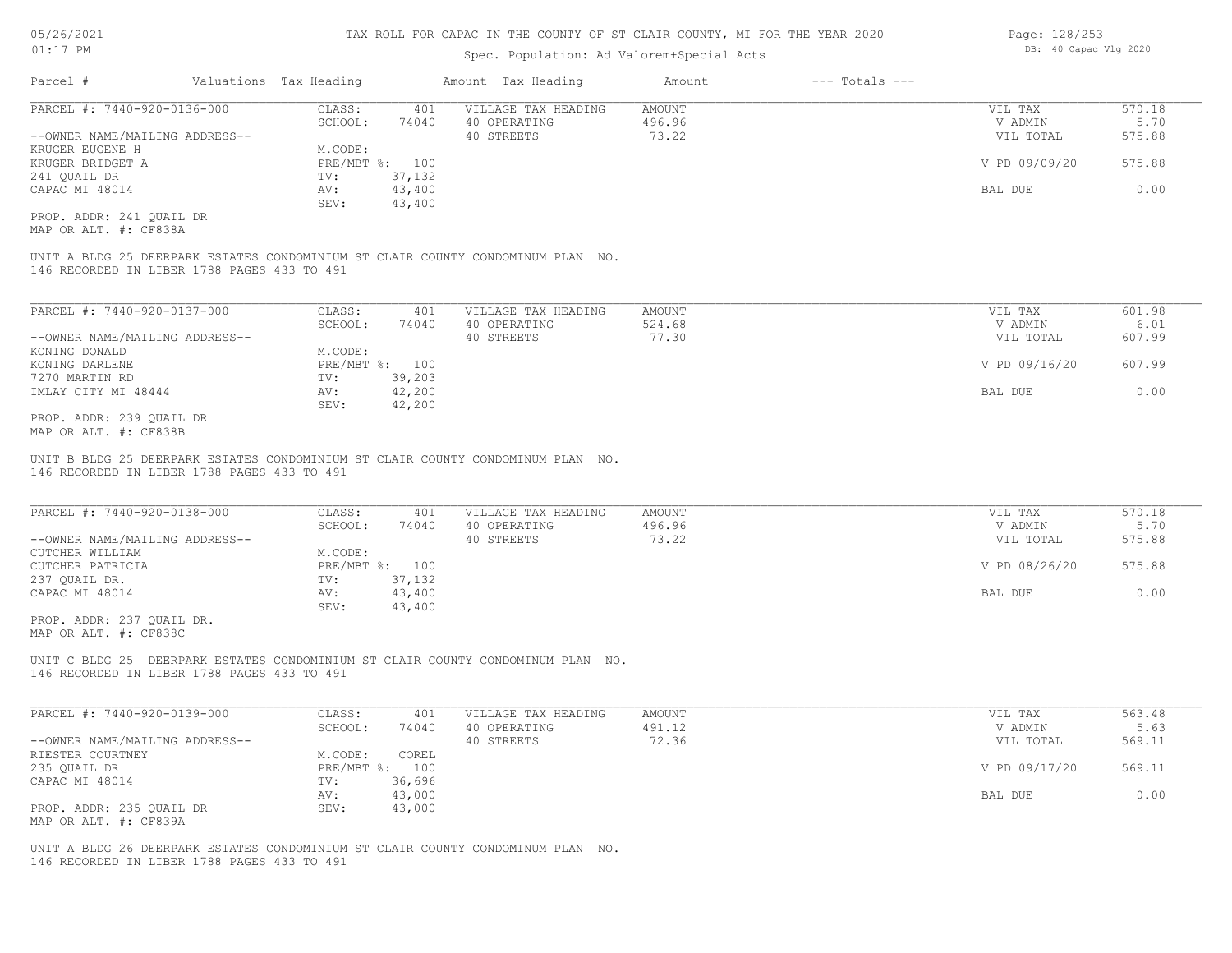## Spec. Population: Ad Valorem+Special Acts

| Page: 129/253 |                       |  |
|---------------|-----------------------|--|
|               | DB: 40 Capac Vlg 2020 |  |

| Parcel #                       | Valuations Tax Heading |        | Amount Tax Heading  | Amount | $---$ Totals $---$ |               |        |
|--------------------------------|------------------------|--------|---------------------|--------|--------------------|---------------|--------|
| PARCEL #: 7440-920-0140-000    | CLASS:                 | 401    | VILLAGE TAX HEADING | AMOUNT |                    | VIL TAX       | 539.90 |
|                                | SCHOOL:                | 74040  | 40 OPERATING        | 470.57 |                    | V ADMIN       | 5.39   |
| --OWNER NAME/MAILING ADDRESS-- |                        |        | 40 STREETS          | 69.33  |                    | VIL TOTAL     | 545.29 |
| KASHOUTY TRUST                 | M.CODE:                | 00LSB  |                     |        |                    |               |        |
| 18000 PRATT RD                 | PRE/MBT %:             |        |                     |        |                    | V PD 08/26/20 | 545.29 |
| ARMADA MI 48005-1138           | TV:                    | 35,160 |                     |        |                    |               |        |
|                                | AV:                    | 41,800 |                     |        |                    | BAL DUE       | 0.00   |
| PROP. ADDR: 233 OUAIL DR       | SEV:                   | 41,800 |                     |        |                    |               |        |
|                                |                        |        |                     |        |                    |               |        |

MAP OR ALT. #: CF839B

146 RECORDED IN LIBER 1788 PAGES 433 TO 491 UNIT B BLDG 26 DEERPARK ESTATES CONDOMINIUM ST CLAIR COUNTY CONDOMINUM PLAN NO.

| PARCEL #: 7440-920-0141-000    | CLASS:       | 401    | VILLAGE TAX HEADING | AMOUNT | VIL TAX       | 566.17 |
|--------------------------------|--------------|--------|---------------------|--------|---------------|--------|
|                                | SCHOOL:      | 74040  | 40 OPERATING        | 493.47 | V ADMIN       | 5.66   |
| --OWNER NAME/MAILING ADDRESS-- |              |        | 40 STREETS          | 72.70  | VIL TOTAL     | 571.83 |
| WAVREK DONALD A                | M.CODE:      | COREL  |                     |        |               |        |
| WAVREK MARGARET                | $PRE/MBT$ %: | 100    |                     |        | V PD 09/17/20 | 571.83 |
| 231 OUAIL DR                   | TV:          | 36,871 |                     |        |               |        |
| CAPAC MI 48014                 | AV:          | 43,000 |                     |        | BAL DUE       | 0.00   |
|                                | SEV:         | 43,000 |                     |        |               |        |
| PROP. ADDR: 231 OUAIL DR       |              |        |                     |        |               |        |

MAP OR ALT. #: CF839C

146 RECORDED IN LIBER 1788 PAGES 433 TO 491 UNIT C BLDG 26 DEERPARK ESTATES CONDOMINIUM ST CLAIR COUNTY CONDOMINUM PLAN NO.

| PARCEL #: 7440-920-0142-000    | CLASS:  | 401            | VILLAGE TAX HEADING | AMOUNT | VIL TAX       | 613.35 |
|--------------------------------|---------|----------------|---------------------|--------|---------------|--------|
|                                | SCHOOL: | 74040          | 40 OPERATING        | 534.59 | V ADMIN       | 6.13   |
| --OWNER NAME/MAILING ADDRESS-- |         |                | 40 STREETS          | 78.76  | VIL TOTAL     | 619.48 |
| GOOD ROY A                     | M.CODE: |                |                     |        |               |        |
| GOOD LAURIE A                  |         | PRE/MBT %: 100 |                     |        | V PD 09/02/20 | 619.48 |
| 227 QUAIL DR                   | TV:     | 39,944         |                     |        |               |        |
| CAPAC MI 48014                 | AV:     | 43,000         |                     |        | BAL DUE       | 0.00   |
|                                | SEV:    | 43,000         |                     |        |               |        |
| PROP. ADDR: 227 OUAIL DR       |         |                |                     |        |               |        |

MAP OR ALT. #: CF840A

146 RECORDED IN LIBER 1788 PAGES 433 TO 491 UNIT A BLDG 27 DEERPARK ESTATES CONDOMINIUM ST CLAIR COUNTY CONDOMINUM PLAN NO.

| PARCEL #: 7440-920-0143-000    | CLASS:  | 401            | VILLAGE TAX HEADING | AMOUNT | VIL TAX       | 539.90 |
|--------------------------------|---------|----------------|---------------------|--------|---------------|--------|
|                                | SCHOOL: | 74040          | 40 OPERATING        | 470.57 | V ADMIN       | 5.39   |
| --OWNER NAME/MAILING ADDRESS-- |         |                | 40 STREETS          | 69.33  | VIL TOTAL     | 545.29 |
| URBAN BERNAD & LEOCADIA TRUST  | M.CODE: |                |                     |        |               |        |
| 16145 WHITE WATER              |         | PRE/MBT %: 100 |                     |        | V PD 08/04/20 | 545.29 |
| MACOMB MI 48042                | TV:     | 35,160         |                     |        |               |        |
|                                | AV:     | 41,800         |                     |        | BAL DUE       | 0.00   |
| PROP. ADDR: 225 OUAIL DR       | SEV:    | 41,800         |                     |        |               |        |
| MAP OR ALT. #: CF840B          |         |                |                     |        |               |        |

146 RECORDED IN LIBER 1788 PAGES 433 TO 491 UNIT B BLDG 27 DEERPARK ESTATES CONDOMINIUM ST CLAIR COUNTY CONDOMINUM PLAN NO.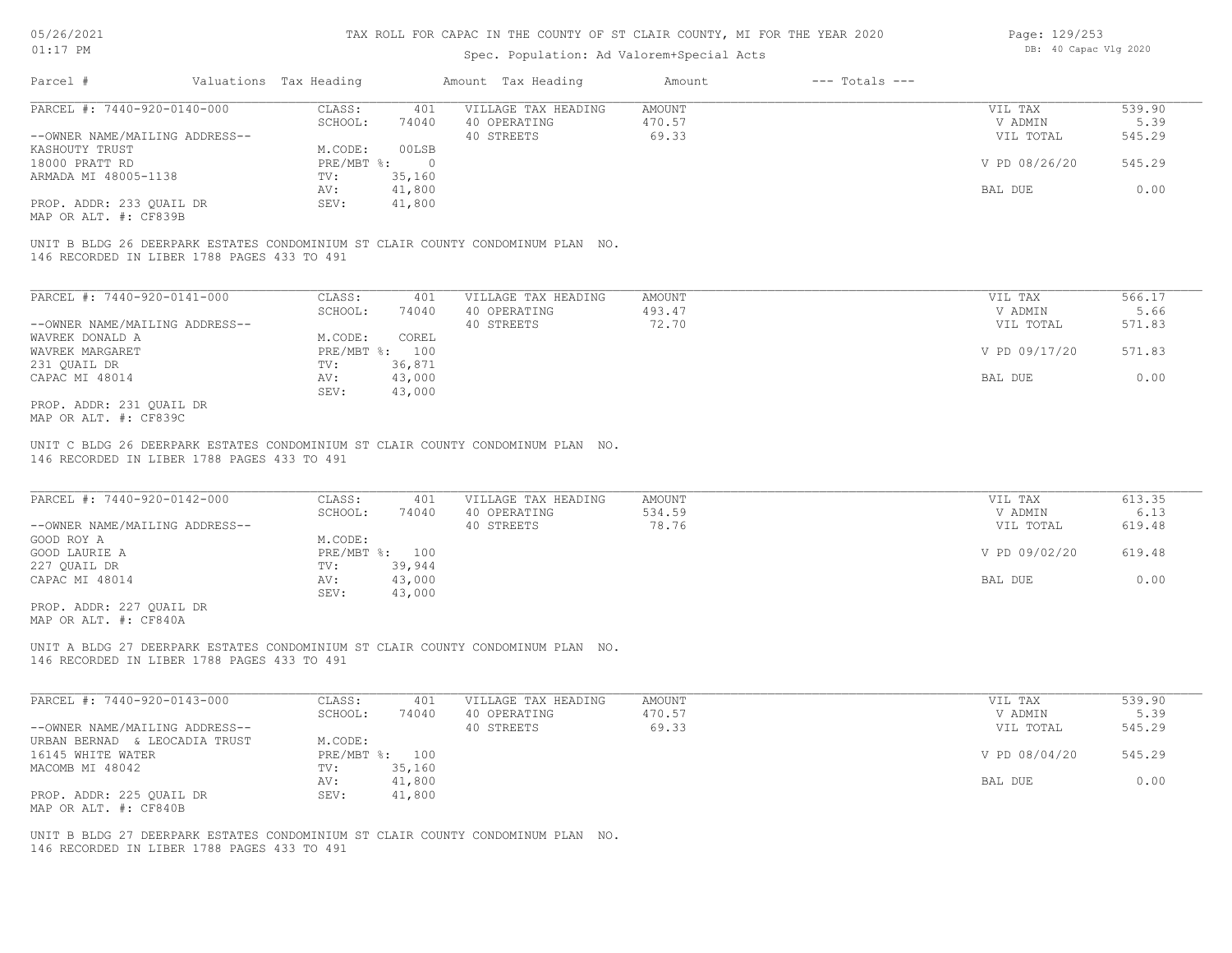## Spec. Population: Ad Valorem+Special Acts

| Parcel #                       | Valuations Tax Heading |                | Amount Tax Heading  | Amount | $---$ Totals $---$ |               |        |
|--------------------------------|------------------------|----------------|---------------------|--------|--------------------|---------------|--------|
| PARCEL #: 7440-920-0144-000    | CLASS:                 | 401            | VILLAGE TAX HEADING | AMOUNT |                    | VIL TAX       | 609.06 |
|                                | SCHOOL:                | 74040          | 40 OPERATING        | 530.85 |                    | V ADMIN       | 6.09   |
| --OWNER NAME/MAILING ADDRESS-- |                        |                | 40 STREETS          | 78.21  |                    | VIL TOTAL     | 615.15 |
| PAINTER ROY M                  | M.CODE:                |                |                     |        |                    |               |        |
| PAINTER DARLENE A              |                        | PRE/MBT %: 100 |                     |        |                    | V PD 09/02/20 | 615.15 |
| 223 OUAIL DR.                  | TV:                    | 39,664         |                     |        |                    |               |        |
| CAPAC MI 48014                 | AV:                    | 43,000         |                     |        |                    | BAL DUE       | 0.00   |
|                                | SEV:                   | 43,000         |                     |        |                    |               |        |
|                                |                        |                |                     |        |                    |               |        |

MAP OR ALT. #: CF840C PROP. ADDR: 223 QUAIL DR.

146 RECORDED IN LIBER 1788 PAGES 433 TO 491 UNIT C BLDG 27 DEERPARK ESTATES CONDOMINIUM ST CLAIR COUNTY CONDOMINUM PLAN NO.

| PARCEL #: 7440-920-0145-000    | CLASS:         | 401    | VILLAGE TAX HEADING | AMOUNT | VIL TAX       | 563.48 |
|--------------------------------|----------------|--------|---------------------|--------|---------------|--------|
|                                | SCHOOL:        | 74040  | 40 OPERATING        | 491.12 | V ADMIN       | 5.63   |
| --OWNER NAME/MAILING ADDRESS-- |                |        | 40 STREETS          | 72.36  | VIL TOTAL     | 569.11 |
| CLOSURDO MICHELE A             | M.CODE:        | 00WBF  |                     |        |               |        |
| 221 QUAIL DR.                  | PRE/MBT %: 100 |        |                     |        | V PD 09/02/20 | 569.11 |
| CAPAC MI 48014                 | TV:            | 36,696 |                     |        |               |        |
|                                | AV:            | 43,000 |                     |        | BAL DUE       | 0.00   |
| PROP. ADDR: 221 QUAIL DR.      | SEV:           | 43,000 |                     |        |               |        |
| $\frac{1}{2}$                  |                |        |                     |        |               |        |

MAP OR ALT. #: CF841A

146 RECORDED IN LIBER 1788 PAGES 433 TO 491 UNIT A BLDG 28 DEERPARK ESTATES CONDOMINIUM ST CLAIR COUNTY CONDOMINUM PLAN NO.

| PARCEL #: 7440-920-0146-000    | CLASS:  | 401            | VILLAGE TAX HEADING | AMOUNT | VIL TAX       | 585.94 |
|--------------------------------|---------|----------------|---------------------|--------|---------------|--------|
|                                | SCHOOL: | 74040          | 40 OPERATING        | 510.70 | V ADMIN       | 5.85   |
| --OWNER NAME/MAILING ADDRESS-- |         |                | 40 STREETS          | 75.24  | VIL TOTAL     | 591.79 |
| KLUG WYNN H                    | M.CODE: | COREL          |                     |        |               |        |
| KLUG MARY L                    |         | PRE/MBT %: 100 |                     |        | V PD 09/17/20 | 591.79 |
| 219 QUAIL DR                   | TV:     | 38,159         |                     |        |               |        |
| CAPAC MI 48014                 | AV:     | 41,800         |                     |        | BAL DUE       | 0.00   |
|                                | SEV:    | 41,800         |                     |        |               |        |
| PROP. ADDR: 219 OUAIL DR       |         |                |                     |        |               |        |

MAP OR ALT. #: CF841B

146 RECORDED IN LIBER 1788 PAGES 433 TO 491 UNIT B BLDG 28 DEERPARK ESTATES CONDOMINIUM ST CLAIR COUNTY CONDOMINUM PLAN NO.

| PARCEL #: 7440-920-0147-000    | CLASS:  | 401            | VILLAGE TAX HEADING | AMOUNT | VIL TAX       | 609.06 |
|--------------------------------|---------|----------------|---------------------|--------|---------------|--------|
|                                | SCHOOL: | 74040          | 40 OPERATING        | 530.85 | V ADMIN       | 6.09   |
| --OWNER NAME/MAILING ADDRESS-- |         |                | 40 STREETS          | 78.21  | VIL TOTAL     | 615.15 |
| GINN ALEXANDRIA M              | M.CODE: |                |                     |        |               |        |
| 217 QUAIL DR                   |         | PRE/MBT %: 100 |                     |        | V PD 08/12/20 | 615.15 |
| CAPAC MI 48014                 | TV:     | 39,664         |                     |        |               |        |
|                                | AV:     | 43,000         |                     |        | BAL DUE       | 0.00   |
| PROP. ADDR: 217 QUAIL DR       | SEV:    | 43,000         |                     |        |               |        |
| MAP OR ALT. #: CF841C          |         |                |                     |        |               |        |

146 RECORDED IN LIBER 1788 PAGES 433 TO 491 UNIT C BLDG 28 DEERPARK ESTATES CONDOMINIUM ST CLAIR COUNTY CONDOMINUM PLAN NO. Page: 130/253 DB: 40 Capac Vlg 2020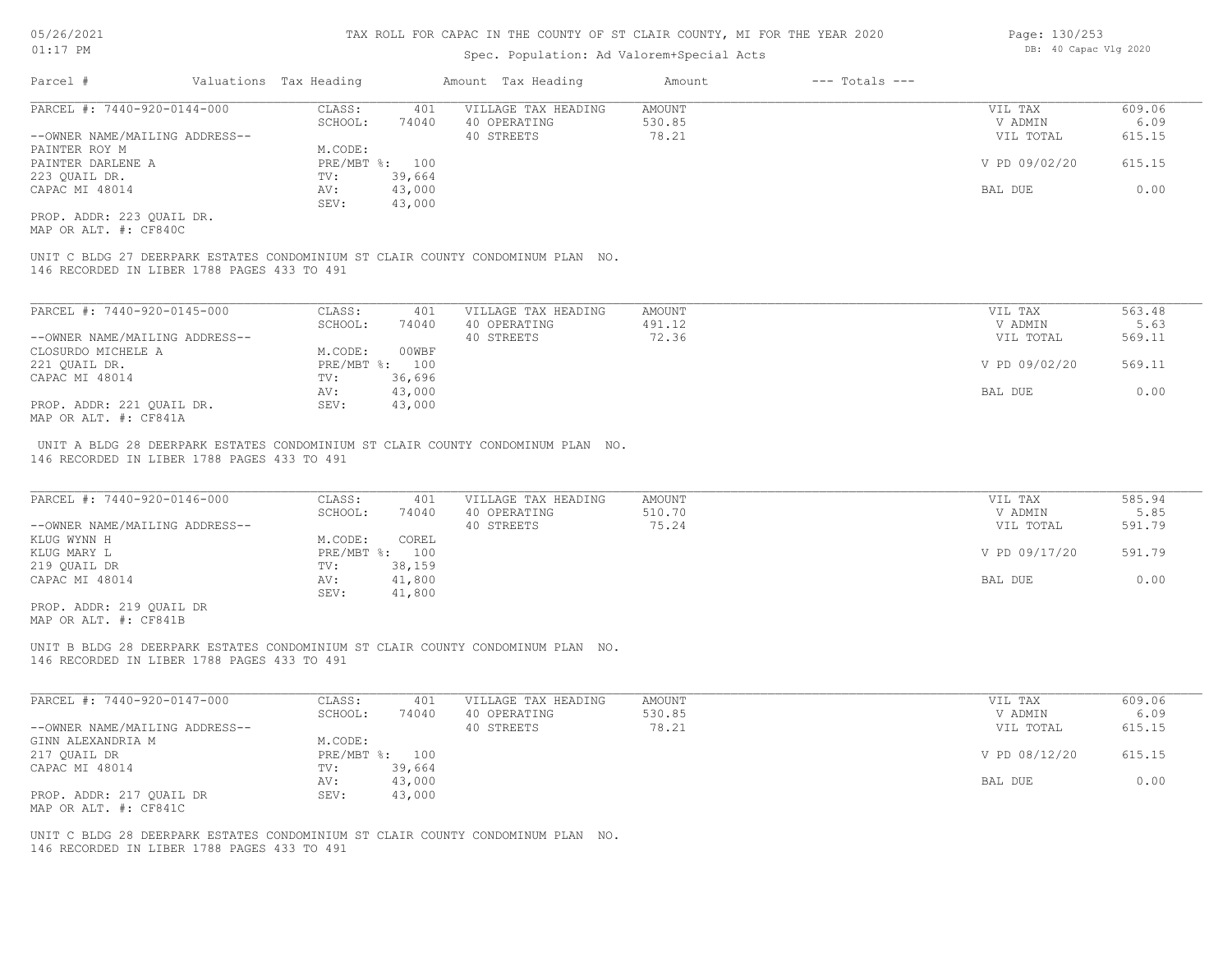## Spec. Population: Ad Valorem+Special Acts

| Parcel #                       | Valuations Tax Heading |        | Amount Tax Heading  | Amount | $---$ Totals $---$ |               |        |
|--------------------------------|------------------------|--------|---------------------|--------|--------------------|---------------|--------|
| PARCEL #: 7440-920-0148-000    | CLASS:                 | 401    | VILLAGE TAX HEADING | AMOUNT |                    | VIL TAX       | 609.06 |
|                                | SCHOOL:                | 74040  | 40 OPERATING        | 530.85 |                    | V ADMIN       | 6.09   |
| --OWNER NAME/MAILING ADDRESS-- |                        |        | 40 STREETS          | 78.21  |                    | VIL TOTAL     | 615.15 |
| COX RONALD L                   | M.CODE:                |        |                     |        |                    |               |        |
| COX KAY L                      | $PRE/MBT$ %:           | 100    |                     |        |                    | V PD 09/02/20 | 615.15 |
| 213 OUAIL DR                   | TV:                    | 39,664 |                     |        |                    |               |        |
| CAPAC MI 48014                 | AV:                    | 43,000 |                     |        |                    | BAL DUE       | 0.00   |
|                                | SEV:                   | 43,000 |                     |        |                    |               |        |
|                                |                        |        |                     |        |                    |               |        |

MAP OR ALT. #: CF842A PROP. ADDR: 213 QUAIL DR

146 RECORDED IN LIBER 1788 PAGES 433 TO 491 UNIT A BLDG 29 DEERPARK ESTATES CONDOMINIUM ST CLAIR COUNTY CONDOMINUM PLAN NO.

| PARCEL #: 7440-920-0149-000    | CLASS:     | 401    | VILLAGE TAX HEADING | AMOUNT | VIL TAX       | 539.90 |
|--------------------------------|------------|--------|---------------------|--------|---------------|--------|
|                                | SCHOOL:    | 74040  | 40 OPERATING        | 470.57 | V ADMIN       | 5.39   |
| --OWNER NAME/MAILING ADDRESS-- |            |        | 40 STREETS          | 69.33  | VIL TOTAL     | 545.29 |
| THURSTON ROSE MARIE            | M.CODE:    | 00WBF  |                     |        |               |        |
| 211 OUAIL DR                   | PRE/MBT %: | 100    |                     |        | V PD 09/02/20 | 545.29 |
| CAPAC MI 48014                 | TV:        | 35,160 |                     |        |               |        |
|                                | AV:        | 41,800 |                     |        | BAL DUE       | 0.00   |
| PROP. ADDR: 211 OUAIL DR       | SEV:       | 41,800 |                     |        |               |        |
| MAP OR ALT. #: CF842B          |            |        |                     |        |               |        |

146 RECORDED IN LIBER 1788 PAGES 433 TO 491 UNIT B BLDG 29 DEERPARK ESTATES CONDOMINIUM ST CLAIR COUNTY CONDOMINUM PLAN NO.

| PARCEL #: 7440-920-0150-000    | CLASS:       | 401    | VILLAGE TAX HEADING | AMOUNT | VIL TAX       | 563.48 |
|--------------------------------|--------------|--------|---------------------|--------|---------------|--------|
|                                | SCHOOL:      | 74040  | 40 OPERATING        | 491.12 | V ADMIN       | 5.63   |
| --OWNER NAME/MAILING ADDRESS-- |              |        | 40 STREETS          | 72.36  | VIL TOTAL     | 569.11 |
| KMETZ STEPHEN W                | M.CODE:      | COREL  |                     |        |               |        |
| 209 OUAIL DR.                  | $PRE/MBT$ %: | 100    |                     |        | V PD 09/17/20 | 569.11 |
| CAPAC MI 48014                 | TV:          | 36,696 |                     |        |               |        |
|                                | AV:          | 43,000 |                     |        | BAL DUE       | 0.00   |
| PROP. ADDR: 209 OUAIL DR.      | SEV:         | 43,000 |                     |        |               |        |
|                                |              |        |                     |        |               |        |

 $\mathcal{L}_\mathcal{L} = \mathcal{L}_\mathcal{L} = \mathcal{L}_\mathcal{L} = \mathcal{L}_\mathcal{L} = \mathcal{L}_\mathcal{L} = \mathcal{L}_\mathcal{L} = \mathcal{L}_\mathcal{L} = \mathcal{L}_\mathcal{L} = \mathcal{L}_\mathcal{L} = \mathcal{L}_\mathcal{L} = \mathcal{L}_\mathcal{L} = \mathcal{L}_\mathcal{L} = \mathcal{L}_\mathcal{L} = \mathcal{L}_\mathcal{L} = \mathcal{L}_\mathcal{L} = \mathcal{L}_\mathcal{L} = \mathcal{L}_\mathcal{L}$ 

MAP OR ALT. #: CF842C

146 RECORDED IN LIBER 1788 PAGES 433 TO 491 UNIT C BLDG 29 DEER PARK ESTATES CONDOMINIUM ST CLAIR COUNTY CONDOMINUM PLAN NO.

| PARCEL #: 7440-920-0151-000    | CLASS:  | 401            | VILLAGE TAX HEADING | AMOUNT | VIL TAX       | 566.17 |
|--------------------------------|---------|----------------|---------------------|--------|---------------|--------|
|                                | SCHOOL: | 74040          | 40 OPERATING        | 493.47 | V ADMIN       | 5.66   |
| --OWNER NAME/MAILING ADDRESS-- |         |                | 40 STREETS          | 72.70  | VIL TOTAL     | 571.83 |
| WOOSTER DOROTHY M              | M.CODE: |                |                     |        |               |        |
| 203 OUAIL DR                   |         | PRE/MBT %: 100 |                     |        | V PD 07/14/20 | 571.83 |
| CAPAC MI 48014                 | TV:     | 36,871         |                     |        |               |        |
|                                | AV:     | 43,000         |                     |        | BAL DUE       | 0.00   |
| PROP. ADDR: 203 OUAIL DR       | SEV:    | 43,000         |                     |        |               |        |
| MAP OR ALT. #: CF843A          |         |                |                     |        |               |        |

146 RECORDED IN LIBER 1788 PAGES 433 TO 491 UNIT A BLDG 30 DEERPARK ESTATES CONDOMINIUM ST CLAIR COUNTY CONDOMINUM PLAN NO. Page: 131/253 DB: 40 Capac Vlg 2020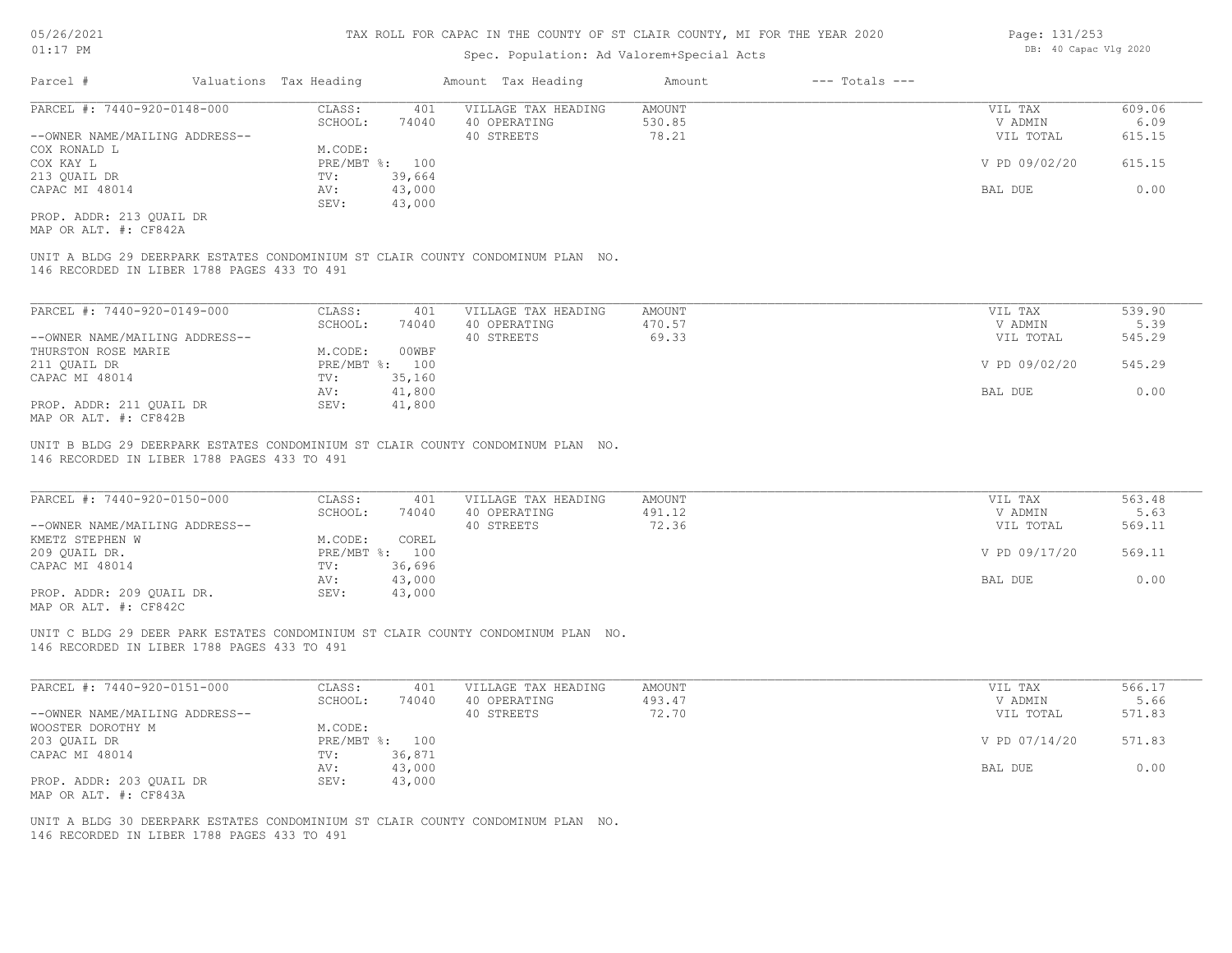## Spec. Population: Ad Valorem+Special Acts

| Page: 132/253 |                       |  |
|---------------|-----------------------|--|
|               | DB: 40 Capac Vlg 2020 |  |

| Parcel #                       | Valuations Tax Heading |        | Amount Tax Heading  | Amount | $---$ Totals $---$ |               |        |
|--------------------------------|------------------------|--------|---------------------|--------|--------------------|---------------|--------|
| PARCEL #: 7440-920-0152-000    | CLASS:                 | 401    | VILLAGE TAX HEADING | AMOUNT |                    | VIL TAX       | 539.90 |
|                                | SCHOOL:                | 74040  | 40 OPERATING        | 470.57 |                    | V ADMIN       | 5.39   |
| --OWNER NAME/MAILING ADDRESS-- |                        |        | 40 STREETS          | 69.33  |                    | VIL TOTAL     | 545.29 |
| MCKNIGHT DANIEL J              | M.CODE:                |        |                     |        |                    |               |        |
| 201 QUAIL DR                   | PRE/MBT %: 100         |        |                     |        |                    | V PD 09/02/20 | 545.29 |
| CAPAC MI 48014                 | TV:                    | 35,160 |                     |        |                    |               |        |
|                                | AV:                    | 41,800 |                     |        |                    | BAL DUE       | 0.00   |
| PROP. ADDR: 201 QUAIL DR       | SEV:                   | 41,800 |                     |        |                    |               |        |
|                                |                        |        |                     |        |                    |               |        |

MAP OR ALT. #: CF843B

146 RECORDED IN LIBER 1788 PAGES 433 TO 491 UNIT B BLDG 30 DEERPARK ESTATES CONDOMINIUM ST CLAIR COUNTY CONDOMINUM PLAN NO.

| PARCEL #: 7440-920-0153-000    | CLASS:       | 401    | VILLAGE TAX HEADING | AMOUNT | VIL TAX       | 660.28 |
|--------------------------------|--------------|--------|---------------------|--------|---------------|--------|
|                                | SCHOOL:      | 74040  | 40 OPERATING        | 575.49 | V ADMIN       | 6.60   |
| --OWNER NAME/MAILING ADDRESS-- |              |        | 40 STREETS          | 84.79  | VIL TOTAL     | 666.88 |
| CISLO SALLY J                  | M.CODE:      | COREL  |                     |        |               |        |
| 199 OUAIL DR                   | $PRE/MBT$ %: | 100    |                     |        | V PD 09/17/20 | 666.88 |
| CAPAC MI 48014                 | TV:          | 43,000 |                     |        |               |        |
|                                | AV:          | 43,000 |                     |        | BAL DUE       | 0.00   |
| PROP. ADDR: 199 OUAIL DR       | SEV:         | 43,000 |                     |        |               |        |
| MAP OR ALT. #: CF843C          |              |        |                     |        |               |        |

146 RECORDED IN LIBER 1788 PAGES 433 TO 491 UNIT C BLDG 30 DEERPARK ESTATES CONDOMINIUM ST CLAIR COUNTY CONDOMINUM PLAN NO.

| PARCEL #: 7440-945-0001-000    | CLASS:     | 202    | VILLAGE TAX HEADING | AMOUNT | VIL TAX       | 73.45 |
|--------------------------------|------------|--------|---------------------|--------|---------------|-------|
|                                | SCHOOL:    | 74040  | 40 OPERATING        | 64.02  | V ADMIN       | 0.73  |
| --OWNER NAME/MAILING ADDRESS-- |            |        | 40 STREETS          | 9.43   | VIL TOTAL     | 74.18 |
| CAPAC BTS RETAIL, LLC          | M.CODE:    |        |                     |        |               |       |
| 14600 DETROIT AVE STE 1500     | PRE/MBT %: |        |                     |        | V PD 09/16/20 | 74.18 |
| LAKEWOOD OH 44107              | TV:        | 4,784  |                     |        |               |       |
|                                | AV:        | 24,400 |                     |        | BAL DUE       | 0.00  |
| PROP. ADDR: 403 S MAIN         | SEV:       | 24,400 |                     |        |               |       |
| MAP OR ALT. #: 844/950         |            |        |                     |        |               |       |

UNIT 1 HOMELAND PLAZA CONDOMINIUM ST CLAIR COUNTY CONDOMINIUM PLAN NO.156 RECORDED

IN LIBER 1988 PAGES 841 TO 874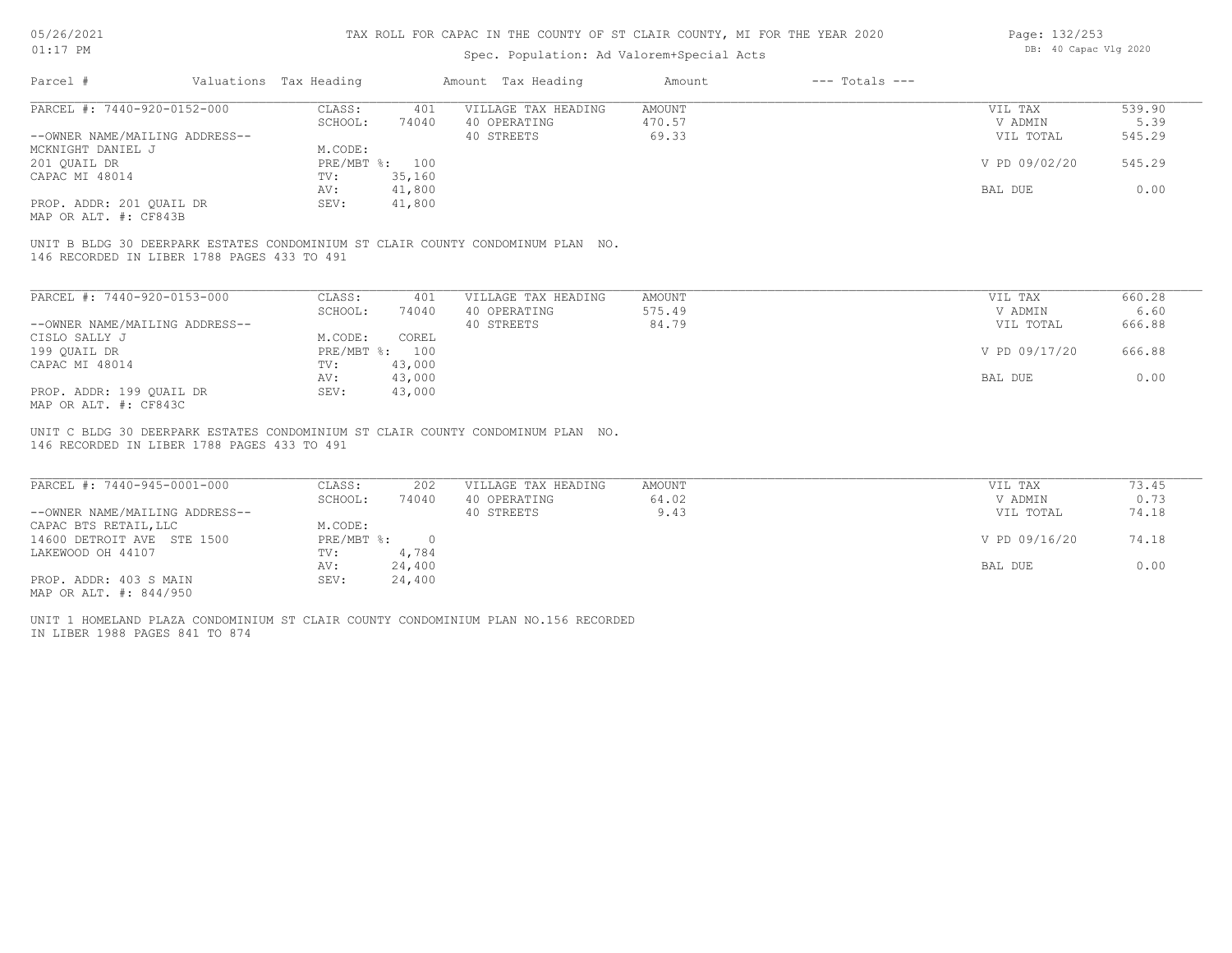## Spec. Population: Ad Valorem+Special Acts

| Page: 133/253 |                       |  |
|---------------|-----------------------|--|
|               | DB: 40 Capac Vlg 2020 |  |

| Parcel #                       | Valuations Tax Heading |        | Amount Tax Heading                                                                  | Amount | $---$ Totals $---$ |               |        |
|--------------------------------|------------------------|--------|-------------------------------------------------------------------------------------|--------|--------------------|---------------|--------|
| PARCEL #: 7440-950-0001-000    | CLASS:                 | 201    | VILLAGE TAX HEADING                                                                 | AMOUNT |                    | VIL TAX       | 549.63 |
|                                | SCHOOL:                | 74040  | 40 OPERATING                                                                        | 479.05 |                    | V ADMIN       | 5.49   |
| --OWNER NAME/MAILING ADDRESS-- |                        |        | 40 STREETS                                                                          | 70.58  |                    | VIL TOTAL     | 555.12 |
| FIREGIRL, INC                  | M.CODE:                |        |                                                                                     |        |                    |               |        |
| 205 SOUTH MAIN ST              | $PRE/MBT$ %:           |        |                                                                                     |        |                    | V PD 09/16/20 | 555.12 |
| CAPAC MI 48014                 | TV:                    | 35,794 |                                                                                     |        |                    |               |        |
|                                | AV:                    | 41,400 |                                                                                     |        |                    | BAL DUE       | 0.00   |
| PROP. ADDR: 100 N MAIN ST      | SEV:                   | 41,400 |                                                                                     |        |                    |               |        |
| MAP OR ALT. #:                 |                        |        |                                                                                     |        |                    |               |        |
|                                |                        |        |                                                                                     |        |                    |               |        |
|                                |                        |        | ALL THAT PART OF THE SOUTH 45 FEET OF THE WEST 80 FEET OF LOT 2, BLOCK 1, NORTH OF  |        |                    |               |        |
|                                |                        |        | MILL STREET, RANGE 1 EAST OF MAIN STREET, VILLAGE OF CAPAC, ACCORDING TO THE PLAT   |        |                    |               |        |
|                                |                        |        | THEREOF AS RECORDED IN LIBER H OF PLATS, PAGE 72, ST CLAIR COUNTY REGISTER OF DEEDS |        |                    |               |        |
|                                |                        |        | OFFICE, LYING NORTH OF THE FOLLOWING DESCRIBED LINE BEGINNING ON THE WEST LINE OF   |        |                    |               |        |
|                                |                        |        | LOT 2,13 35 FEET NORTH OF THE SOUTHWEST CORNER OF SAID LOT 2, THENCE NORTH 89D 49.5 |        |                    |               |        |
|                                |                        |        | EAST 42 25 FEET, THENCE NORTH 00D 10.5 WEST 5 95 FEET, THENCE NORTH 89D 49.5 EAST   |        |                    |               |        |

OF LOT 2 30 00 FEET OF THE WEST 80 00 FEET OF THE NORTH 16 00 FEET OF THE SOUTH 45 00 FEET FEET OF THE NORTH 20 00 FEET OF THE SOUTH 45 00 FEET OF LOT 2,AND EXECPT THE EAST 37 75 FEET TO THE EAST LINE OF THE WEST 80 00 FEET OF LOT 2, EXCEPT THE WEST 50 00

| PARCEL #: 7440-950-0002-000    | CLASS:     | 202    | VILLAGE TAX HEADING | AMOUNT | VIL TAX       | 29.61 |
|--------------------------------|------------|--------|---------------------|--------|---------------|-------|
|                                | SCHOOL:    | 74040  | 40 OPERATING        | 25.81  | V ADMIN       | 0.29  |
| --OWNER NAME/MAILING ADDRESS-- |            |        | 40 STREETS          | 3.80   | VIL TOTAL     | 29.90 |
| GEORGE THOMAS J                | M.CODE:    |        |                     |        |               |       |
| GEORGE MARY H                  | PRE/MBT %: |        |                     |        | V PD 07/22/20 | 29.90 |
| 112 MAIN ST                    | TV:        | 1,929  |                     |        |               |       |
| CAPAC MI 48014                 | AV:        | 13,600 |                     |        | BAL DUE       | 0.00  |
|                                | SEV:       | 13,600 |                     |        |               |       |
| PROP. ADDR: E MILL ST          |            |        |                     |        |               |       |

MAP OR ALT. #:

T7N R13E E 50 FT OF LOT 1 & E 50 FT OF S 15 FT OF LOT 2 BIN R1E VILLAGE OF CAPAC SEC 21/22

| PARCEL #: 7440-950-0003-000    | CLASS:     | 202   | VILLAGE TAX HEADING | AMOUNT | VIL TAX       | 31.04 |
|--------------------------------|------------|-------|---------------------|--------|---------------|-------|
|                                | SCHOOL:    | 74040 | 40 OPERATING        | 27.06  | V ADMIN       | 0.31  |
| --OWNER NAME/MAILING ADDRESS-- |            |       | 40 STREETS          | 3.98   | VIL TOTAL     | 31.35 |
| FIREGIRL, INC                  | M.CODE:    |       |                     |        |               |       |
| 205 MAIN ST                    | PRE/MBT %: |       |                     |        | V PD 09/16/20 | 31.35 |
| CAPAC MI 48014                 | TV:        | 2,022 |                     |        |               |       |
|                                | AV:        | 2,600 |                     |        | BAL DUE       | 0.00  |
| PROP. ADDR: N MAIN ST          | SEV:       | 2,600 |                     |        |               |       |
| MAP OR ALT. $\#$ :             |            |       |                     |        |               |       |

RECORDED PLAT THEREOF EAST 50 FEET THEREOF, BLOCK 1, RANGE 1 EAST, VILLAGE OF CAPAC, ACCORDING TO THE FEET, THENCE EAST 38 FEET, THENCE SOUTH 3 875 FEET, THENCE EAST 70 FEET, EXECPT THE 2, 13FEET NORTH OF ITS SOUTHWEST CORNER, THENCE EAST 42 FEET THENCE NORTH 5 875 THAT PART OF LOTS 1 AND 2,LYING SOUTH OF A LINE BEGINNING ON THE WESTLINE OF LOTS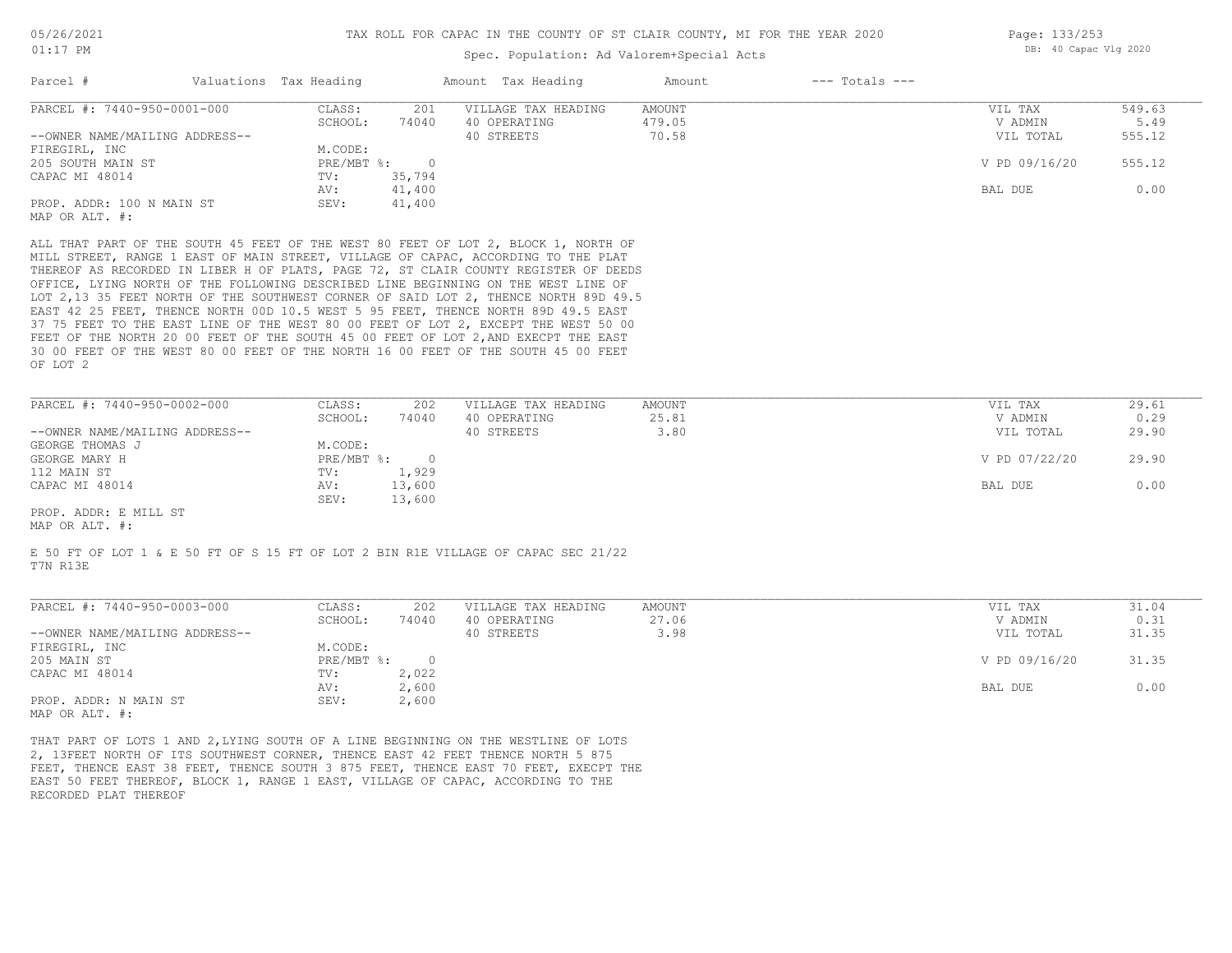# Spec. Population: Ad Valorem+Special Acts

| Page: 134/253 |                       |  |  |  |  |
|---------------|-----------------------|--|--|--|--|
|               | DB: 40 Capac Vlg 2020 |  |  |  |  |

| Parcel #                                                             | Valuations Tax Heading |                             |                            | Amount Tax Heading                                                                                                                                                    | Amount                           | $---$ Totals $---$ |                                 |                          |
|----------------------------------------------------------------------|------------------------|-----------------------------|----------------------------|-----------------------------------------------------------------------------------------------------------------------------------------------------------------------|----------------------------------|--------------------|---------------------------------|--------------------------|
| PARCEL #: 7440-950-0004-000<br>--OWNER NAME/MAILING ADDRESS--        |                        | CLASS:<br>SCHOOL:           | 201<br>74040               | VILLAGE TAX HEADING<br>40 OPERATING<br>40 STREETS                                                                                                                     | <b>AMOUNT</b><br>147.90<br>21.79 |                    | VIL TAX<br>V ADMIN<br>VIL TOTAL | 169.69<br>1.69<br>171.38 |
| KLUG KERRY<br>KLUG NANCY                                             |                        | M.CODE:<br>$PRE/MBT$ $\div$ | $\circ$                    |                                                                                                                                                                       |                                  |                    | V PD 07/09/20                   | 171.38                   |
| 4228 SHERIDAN RD<br>EMMETT MI 48022                                  |                        | TV:<br>AV:<br>SEV:          | 11,051<br>31,300<br>31,300 |                                                                                                                                                                       |                                  |                    | BAL DUE                         | 0.00                     |
| PROP. ADDR: 110 N MAIN ST<br>MAP OR ALT. #:                          |                        |                             |                            |                                                                                                                                                                       |                                  |                    |                                 |                          |
| CAPAC SEC 21 & 22 T7N R13E                                           |                        |                             |                            | BEG AT A PTE 30 FT S OF THE NW COR OF LOT 2 TH E 80 FT TH S 16 FT TH W 30 FT TH S 4<br>FT TH W 50 FT TO MAIN ST TH N ALG MAIN ST 20 FT TO THE BEG. B1N R1E VILLAGE OF |                                  |                    |                                 |                          |
| PARCEL #: 7440-950-0005-000                                          |                        | CLASS:                      | 201                        | VILLAGE TAX HEADING                                                                                                                                                   | <b>AMOUNT</b>                    |                    | VIL TAX                         | 781.41                   |
| --OWNER NAME/MAILING ADDRESS--                                       |                        | SCHOOL:                     | 74040                      | 40 OPERATING<br>40 STREETS                                                                                                                                            | 681.06<br>100.35                 |                    | V ADMIN<br>VIL TOTAL            | 7.81<br>789.22           |
| GEORGE THOMAS J/MARY                                                 |                        | M.CODE:                     |                            |                                                                                                                                                                       |                                  |                    |                                 |                          |
| 112 N MAIN ST                                                        |                        | $PRE/MBT$ $\div$            | $\overline{0}$             |                                                                                                                                                                       |                                  |                    | V PD 07/22/20                   | 789.22                   |
| CAPAC MI 48014                                                       |                        | TV:                         | 50,888                     |                                                                                                                                                                       |                                  |                    |                                 |                          |
|                                                                      |                        | AV:                         | 84,000                     |                                                                                                                                                                       |                                  |                    | BAL DUE                         | 0.00                     |
| PROP. ADDR: 112 N MAIN ST<br>MAP OR ALT. #: CF3                      |                        | SEV:                        | 84,000                     |                                                                                                                                                                       |                                  |                    |                                 |                          |
| VILLAGE OF CAPAC SEC 21 & 22 T7N R13E<br>PARCEL #: 7440-950-0006-000 |                        | CLASS:                      | 708                        | VILLAGE TAX HEADING                                                                                                                                                   | <b>AMOUNT</b>                    |                    | VIL TAX                         | 0.00                     |
|                                                                      |                        | SCHOOL:                     | 74040                      | 40 OPERATING                                                                                                                                                          | 0.00                             |                    | V ADMIN                         | 0.00                     |
| --OWNER NAME/MAILING ADDRESS--<br>C3 CONNECTION, INC. THE            |                        | M.CODE:                     |                            | 40 STREETS                                                                                                                                                            | 0.00                             |                    | VIL TOTAL                       | 0.00                     |
| P.O. BOX 116                                                         |                        | PRE/MBT %:                  | $\circ$                    |                                                                                                                                                                       |                                  |                    | BAL DUE                         | 0.00                     |
| CAPAC MI 48014                                                       |                        | TV:                         | $\circ$                    |                                                                                                                                                                       |                                  |                    |                                 |                          |
|                                                                      |                        | AV:                         | $\circ$                    |                                                                                                                                                                       |                                  |                    |                                 |                          |
| PROP. ADDR: 114 N MAIN ST<br>MAP OR ALT. #: CF4                      |                        | SEV:                        | $\circ$                    |                                                                                                                                                                       |                                  |                    |                                 |                          |
| 22 T7N R13E                                                          |                        |                             |                            | THE N 2 FT OF LOT 2 & THE S 1/2 OF S 1/2 OF LOT 3 B1N R1E VILLAGE OF CAPAC SEC 21 &                                                                                   |                                  |                    |                                 |                          |
|                                                                      |                        |                             |                            |                                                                                                                                                                       |                                  |                    |                                 |                          |
| PARCEL #: 7440-950-0007-000                                          |                        | CLASS:<br>SCHOOL:           | 201<br>74040               | VILLAGE TAX HEADING<br>40 OPERATING                                                                                                                                   | <b>AMOUNT</b><br>702.64          |                    | VIL TAX<br>V ADMIN              | 806.17<br>8.06           |
| --OWNER NAME/MAILING ADDRESS--                                       |                        | M.CODE:                     |                            | 40 STREETS                                                                                                                                                            | 103.53                           |                    | VIL TOTAL                       | 814.23                   |
| DIMOSKI LJUPCO<br>15690 GOULD ROAD                                   |                        | PRE/MBT %:                  | $\overline{0}$             |                                                                                                                                                                       |                                  |                    | V PD 09/09/20                   | 814.23                   |
| ALLENTON MI 48002                                                    |                        | TV:                         | 52,500                     |                                                                                                                                                                       |                                  |                    |                                 |                          |
|                                                                      |                        | AV:                         | 52,500                     |                                                                                                                                                                       |                                  |                    | BAL DUE                         | 0.00                     |
| PROP. ADDR: 122 N MAIN ST<br>MAP OR ALT. #: CF5A                     |                        | SEV:                        | 52,500                     |                                                                                                                                                                       |                                  |                    |                                 |                          |
| OF CAPAC                                                             |                        |                             |                            | S22.7' OF N 32.7' OF LOT 3 & N 4.2' OF S 42.3' OF W 21.5' OF LOT 3 B1N R1E VILLAGE                                                                                    |                                  |                    |                                 |                          |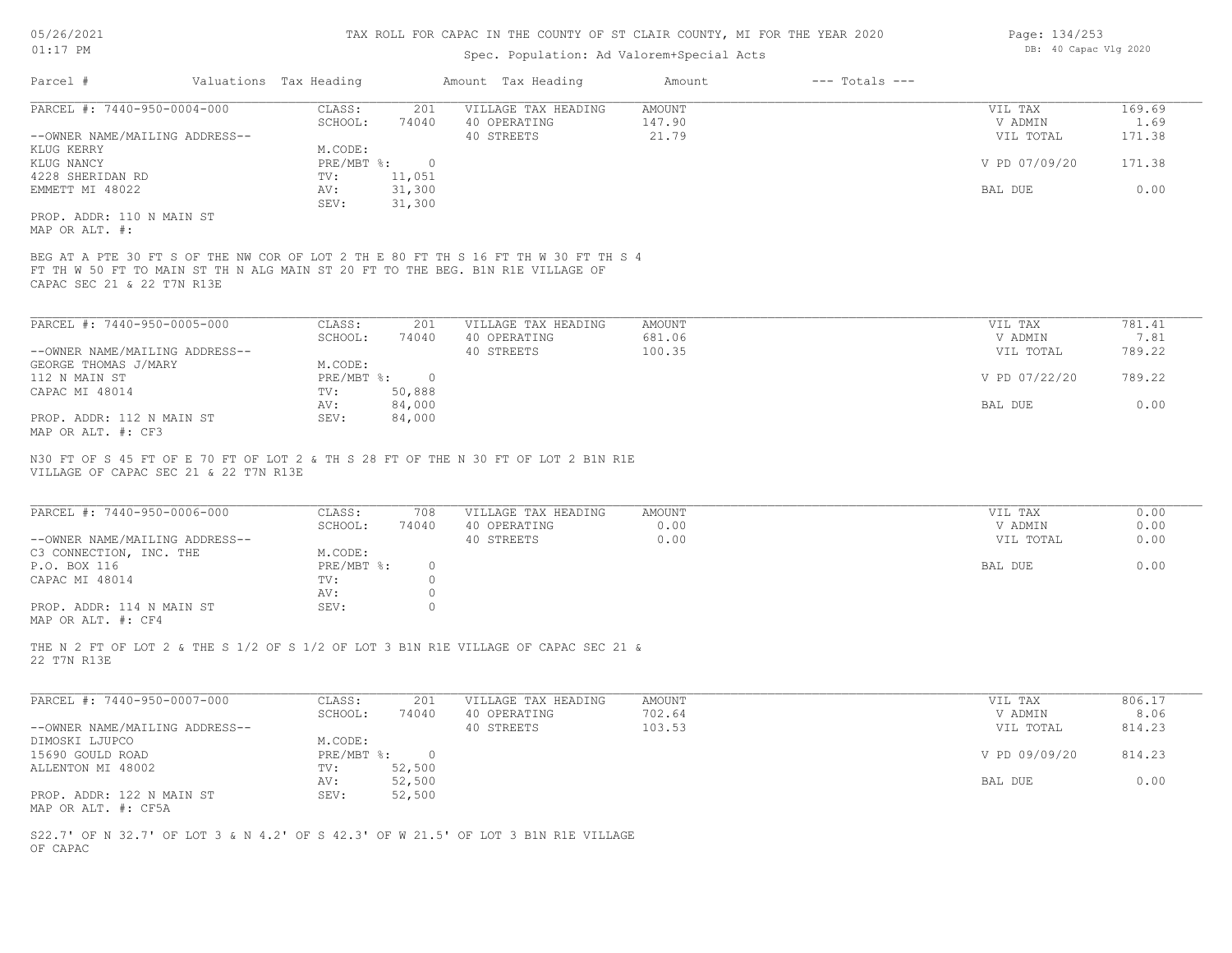05/26/2021 01:17 PM

#### TAX ROLL FOR CAPAC IN THE COUNTY OF ST CLAIR COUNTY, MI FOR THE YEAR 2020

# Spec. Population: Ad Valorem+Special Acts

| Page: 135/253 |                       |  |
|---------------|-----------------------|--|
|               | DB: 40 Capac Vlg 2020 |  |

| Parcel #                       | Valuations Tax Heading |        | Amount Tax Heading  | Amount | $---$ Totals $---$ |               |        |
|--------------------------------|------------------------|--------|---------------------|--------|--------------------|---------------|--------|
| PARCEL #: 7440-950-0008-000    | CLASS:                 | 201    | VILLAGE TAX HEADING | AMOUNT |                    | VIL TAX       | 677.11 |
|                                | SCHOOL:                | 74040  | 40 OPERATING        | 590.16 |                    | V ADMIN       | 6.77   |
| --OWNER NAME/MAILING ADDRESS-- |                        |        | 40 STREETS          | 86.95  |                    | VIL TOTAL     | 683.88 |
| GRUBB TODD E                   | M.CODE:                |        |                     |        |                    |               |        |
| 116 N MAIN ST                  | $PRE/MBT$ %:           |        |                     |        |                    | V PD 09/16/20 | 683.88 |
| CAPAC MI 48014                 | TV:                    | 44,096 |                     |        |                    |               |        |
|                                | AV:                    | 59,200 |                     |        |                    | BAL DUE       | 0.00   |
| PROP. ADDR: 116 N MAIN ST      | SEV:                   | 59,200 |                     |        |                    |               |        |
|                                |                        |        |                     |        |                    |               |        |

MAP OR ALT. #: CF5B

S23.55' OF N 56.25' OF LOT 3 EXC N 4.2' OF W 21.5' THEREOF B1N R1E VILLAGE OF CAPAC

| PARCEL #: 7440-950-0009-000    | CLASS:     | 201    | VILLAGE TAX HEADING | AMOUNT | VIL TAX       | 514.62 |
|--------------------------------|------------|--------|---------------------|--------|---------------|--------|
|                                | SCHOOL:    | 74040  | 40 OPERATING        | 448.54 | V ADMIN       | 5.14   |
| --OWNER NAME/MAILING ADDRESS-- |            |        | 40 STREETS          | 66.08  | VIL TOTAL     | 519.76 |
| HULETT BUILDING THE, LLC       | M.CODE:    |        |                     |        |               |        |
| 738 HOWELL RD.                 | PRE/MBT %: |        |                     |        | V PD 09/02/20 | 519.76 |
| ALLENTON, MI 48002             | TV:        | 33,514 |                     |        |               |        |
|                                | AV:        | 78,000 |                     |        | BAL DUE       | 0.00   |
| PROP. ADDR: 124 N MAIN ST      | SEV:       | 78,000 |                     |        |               |        |
| MAP OR ALT. #: CF6             |            |        |                     |        |               |        |

R13E N 10 FT OF LOT 3 & THE S 14 FT OF LOT 4 B1N R1E VILLAGE OF CAPAC SEC 21 & 22 T7N

| PARCEL #: 7440-950-0010-000    | CLASS:     | 201       | VILLAGE TAX HEADING | AMOUNT | VIL TAX       | 573.59 |
|--------------------------------|------------|-----------|---------------------|--------|---------------|--------|
|                                | SCHOOL:    | 74040     | 40 OPERATING        | 499.93 | V ADMIN       | 5.73   |
| --OWNER NAME/MAILING ADDRESS-- |            |           | 40 STREETS          | 73.66  | VIL TOTAL     | 579.32 |
| CELANI DANIEL                  | M.CODE:    |           |                     |        |               |        |
| 1920 S ALLEN RD                | PRE/MBT %: | $\bigcap$ |                     |        | V PD 09/16/20 | 579.32 |
| SAINT CLAIR MI 48079-3307      | TV:        | 37,354    |                     |        |               |        |
|                                | AV:        | 50,500    |                     |        | BAL DUE       | 0.00   |
| PROP. ADDR: 126 N MAIN ST      | SEV:       | 50,500    |                     |        |               |        |
| MAP OR ALT. #: CF7             |            |           |                     |        |               |        |

 $\mathcal{L}_\mathcal{L} = \mathcal{L}_\mathcal{L} = \mathcal{L}_\mathcal{L} = \mathcal{L}_\mathcal{L} = \mathcal{L}_\mathcal{L} = \mathcal{L}_\mathcal{L} = \mathcal{L}_\mathcal{L} = \mathcal{L}_\mathcal{L} = \mathcal{L}_\mathcal{L} = \mathcal{L}_\mathcal{L} = \mathcal{L}_\mathcal{L} = \mathcal{L}_\mathcal{L} = \mathcal{L}_\mathcal{L} = \mathcal{L}_\mathcal{L} = \mathcal{L}_\mathcal{L} = \mathcal{L}_\mathcal{L} = \mathcal{L}_\mathcal{L}$ 

N23 1/2 FT OF S 1/2 OF LOT 4 B1N R1E VILLAGE OF CAPAC SEC 21 & 22 T7N R13E

| PARCEL #: 7440-950-0011-000    | CLASS:       | 202    | VILLAGE TAX HEADING | AMOUNT | VIL TAX       | 175.01 |
|--------------------------------|--------------|--------|---------------------|--------|---------------|--------|
|                                | SCHOOL:      | 74040  | 40 OPERATING        | 152.54 | V ADMIN       | 1.75   |
| --OWNER NAME/MAILING ADDRESS-- |              |        | 40 STREETS          | 22.47  | VIL TOTAL     | 176.76 |
| SELECT LLC                     | M.CODE:      |        |                     |        |               |        |
| P.O. BOX 56                    | $PRE/MBT$ %: |        |                     |        | V PD 09/16/20 | 176.76 |
| CAPAC MI 48014                 | TV:          | 11,398 |                     |        |               |        |
|                                | AV:          | 13,900 |                     |        | BAL DUE       | 0.00   |
| PROP. ADDR: 128 N MAIN ST      | SEV:         | 13,900 |                     |        |               |        |
| MAP OR ALT. #: CF8             |              |        |                     |        |               |        |

N1/2 LOT 4 B1N R1E VILLAGE OF CAPAC SEC 21 & 22 T7N R13E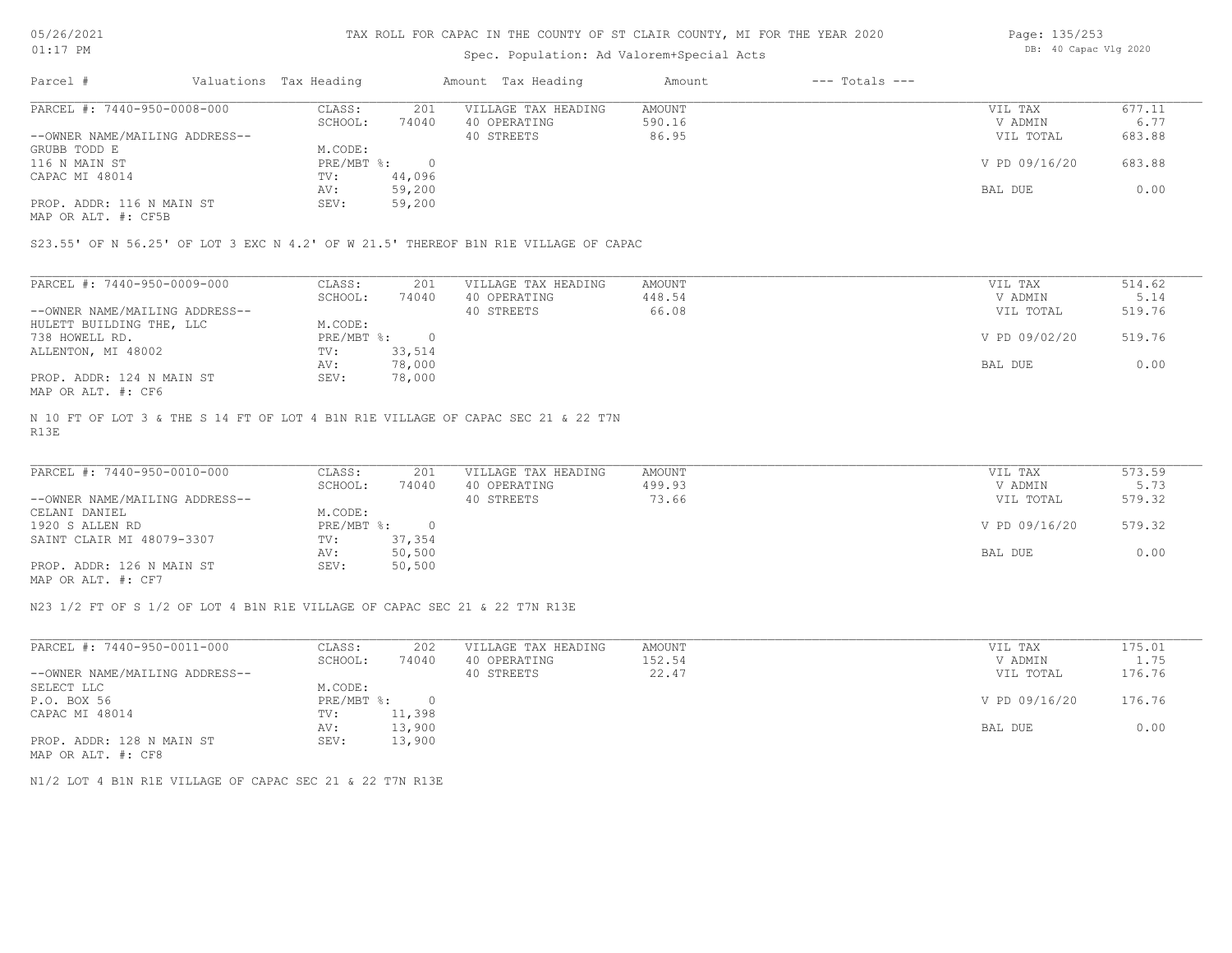## 05/26/2021 01:17 PM

#### TAX ROLL FOR CAPAC IN THE COUNTY OF ST CLAIR COUNTY, MI FOR THE YEAR 2020

## Spec. Population: Ad Valorem+Special Acts

| Page: 136/253 |  |                       |  |  |
|---------------|--|-----------------------|--|--|
|               |  | DB: 40 Capac Vlg 2020 |  |  |

| Parcel #                       | Valuations Tax Heading |        | Amount Tax Heading  | Amount | $---$ Totals $---$ |               |        |
|--------------------------------|------------------------|--------|---------------------|--------|--------------------|---------------|--------|
| PARCEL #: 7440-950-0012-000    | CLASS:                 | 201    | VILLAGE TAX HEADING | AMOUNT |                    | VIL TAX       | 474.24 |
|                                | SCHOOL:                | 74040  | 40 OPERATING        | 413.34 |                    | V ADMIN       | 4.74   |
| --OWNER NAME/MAILING ADDRESS-- |                        |        | 40 STREETS          | 60.90  |                    | VIL TOTAL     | 478.98 |
| GASS-BECKER INS AGENCY INC     | M.CODE:                |        |                     |        |                    |               |        |
| 134 N MAIN ST                  | PRE/MBT %:             |        |                     |        |                    | V PD 09/09/20 | 478.98 |
| CAPAC MI 48014-3142            | TV:                    | 30,884 |                     |        |                    |               |        |
|                                | AV:                    | 54,400 |                     |        |                    | BAL DUE       | 0.00   |
| PROP. ADDR: 134 N MAIN ST      | SEV:                   | 54,400 |                     |        |                    |               |        |
| MAP OR ALT. #: CF9             |                        |        |                     |        |                    |               |        |

LOT 5 B1N R1E VILLAGE OF CAPAC SEC 21 & 22 T7N R13E

| PARCEL #: 7440-950-0013-000    | CLASS:     | 201    | VILLAGE TAX HEADING | AMOUNT | VIL TAX   | 944.36 |
|--------------------------------|------------|--------|---------------------|--------|-----------|--------|
|                                | SCHOOL:    | 74040  | 40 OPERATING        | 823.09 | V ADMIN   | 9.44   |
| --OWNER NAME/MAILING ADDRESS-- |            |        | 40 STREETS          | 121.27 | VIL TOTAL | 953.80 |
| NINO AND NINO LLC              | M.CODE:    |        |                     |        |           |        |
| 203 N MAIN ST                  | PRE/MBT %: |        |                     |        | BAL DUE   | 953.80 |
| CAPAC MI 48014                 | TV:        | 61,500 |                     |        |           |        |
|                                | AV:        | 61,500 |                     |        |           |        |
| PROP. ADDR: 136 N MAIN ST      | SEV:       | 61,500 |                     |        |           |        |
| MAP OR ALT. #: CF10            |            |        |                     |        |           |        |

B1N R1E VILLAGE OF CAPAC SEC 21 & 22 T7N R13E S21.5 FT OF LOT 6 & N 0.66 FT OF S 22.16 FT OF W 53.25 FT OF E 80.75 FT OF LOT 6

| PARCEL #: 7440-950-0014-000    | CLASS:     | 201    | VILLAGE TAX HEADING | AMOUNT | VIL TAX       | 427.19 |
|--------------------------------|------------|--------|---------------------|--------|---------------|--------|
|                                | SCHOOL:    | 74040  | 40 OPERATING        | 372.33 | V ADMIN       | 4.27   |
| --OWNER NAME/MAILING ADDRESS-- |            |        | 40 STREETS          | 54.86  | VIL TOTAL     | 431.46 |
| KS PROPERTIES LLC              | M.CODE:    |        |                     |        |               |        |
| 25 S MAIN ST                   | PRE/MBT %: |        |                     |        | V PD 09/16/20 | 431.46 |
| YALE MI 48097                  | TV:        | 27,820 |                     |        |               |        |
|                                | AV:        | 40,500 |                     |        | BAL DUE       | 0.00   |
| PROP. ADDR: 138 N MAIN ST      | SEV:       | 40,500 |                     |        |               |        |
| MAP OR ALT. #: CF11A           |            |        |                     |        |               |        |

 $\mathcal{L}_\mathcal{L} = \mathcal{L}_\mathcal{L} = \mathcal{L}_\mathcal{L} = \mathcal{L}_\mathcal{L} = \mathcal{L}_\mathcal{L} = \mathcal{L}_\mathcal{L} = \mathcal{L}_\mathcal{L} = \mathcal{L}_\mathcal{L} = \mathcal{L}_\mathcal{L} = \mathcal{L}_\mathcal{L} = \mathcal{L}_\mathcal{L} = \mathcal{L}_\mathcal{L} = \mathcal{L}_\mathcal{L} = \mathcal{L}_\mathcal{L} = \mathcal{L}_\mathcal{L} = \mathcal{L}_\mathcal{L} = \mathcal{L}_\mathcal{L}$ 

W1/2 OF N 53.5 FT OF LOT 6 B1N R1E VILLAGE OF CAPAC SEC 21 & 22 T7N R13E

| PARCEL #: 7440-950-0015-000                             | CLASS:       | 201    | VILLAGE TAX HEADING | AMOUNT | VIL TAX   | 692.01 |
|---------------------------------------------------------|--------------|--------|---------------------|--------|-----------|--------|
|                                                         | SCHOOL:      | 74040  | 40 OPERATING        | 603.14 | V ADMIN   | 6.92   |
| --OWNER NAME/MAILING ADDRESS--                          |              |        | 40 STREETS          | 88.87  | VIL TOTAL | 698.93 |
| NINO AND NINO LLC,                                      | M.CODE:      |        |                     |        |           |        |
| 203 N MAIN ST                                           | $PRE/MBT$ %: |        |                     |        | BAL DUE   | 698.93 |
| CAPAC MI 48014                                          | TV:          | 45,066 |                     |        |           |        |
|                                                         | AV:          | 59,100 |                     |        |           |        |
| PROP. ADDR: 102 E CHURCH STREET<br>MAP OR ALT. #: CF11B | SEV:         | 59,100 |                     |        |           |        |

B1N R1E VILLAGE OF CAPAC SEC 21 & 22 T7N R13E E1/2 OF N 53.5 FT OF LOT 6 EXC N 0.66 FT OF S 22.16 FT OF W 53.25 FT OF E 80.75 FT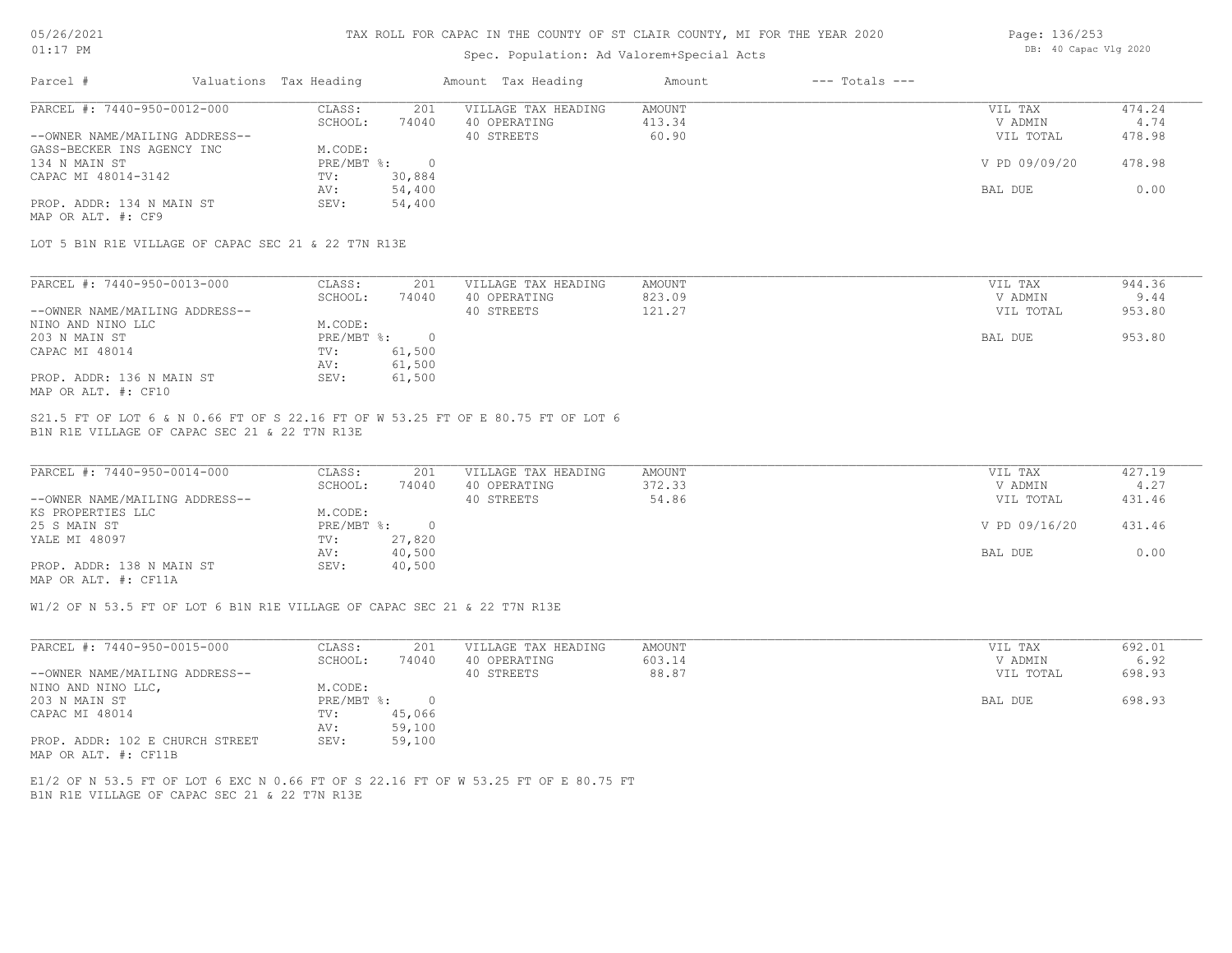# Spec. Population: Ad Valorem+Special Acts

| Page: 137/253 |  |                       |  |  |
|---------------|--|-----------------------|--|--|
|               |  | DB: 40 Capac Vlg 2020 |  |  |

| Parcel #                        | Valuations Tax Heading |        | Amount Tax Heading  | Amount | $---$ Totals $---$ |               |          |
|---------------------------------|------------------------|--------|---------------------|--------|--------------------|---------------|----------|
| PARCEL #: 7440-950-0016-000     | CLASS:                 | 401    | VILLAGE TAX HEADING | AMOUNT |                    | VIL TAX       | 1,128.64 |
|                                 | SCHOOL:                | 74040  | 40 OPERATING        | 983.70 |                    | V ADMIN       | 11.28    |
| --OWNER NAME/MAILING ADDRESS--  |                        |        | 40 STREETS          | 144.94 |                    | VIL TOTAL     | 1,139.92 |
| JONES JEFFREY                   | M.CODE:                | COREL  |                     |        |                    |               |          |
| 106 E CHURCH STREET             | PRE/MBT %: 100         |        |                     |        |                    | V PD 09/17/20 | 1,139.92 |
| CAPAC MI 48014-3112             | TV:                    | 73,500 |                     |        |                    |               |          |
|                                 | AV:                    | 73,500 |                     |        |                    | BAL DUE       | 0.00     |
| PROP. ADDR: 106 E CHURCH STREET | SEV:                   | 73,500 |                     |        |                    |               |          |
|                                 |                        |        |                     |        |                    |               |          |

MAP OR ALT. #: CF12

W1/2 OF LOTS 7 & 8 EXC S 25' OF W 1/2 OF LOT 8 B1N R1E VILLAGE OF CAPAC

| PARCEL #: 7440-950-0017-000     | CLASS:  | 401            | VILLAGE TAX HEADING | AMOUNT | VIL TAX       | 287.06 |
|---------------------------------|---------|----------------|---------------------|--------|---------------|--------|
|                                 | SCHOOL: | 74040          | 40 OPERATING        | 250.20 | V ADMIN       | 2.87   |
| --OWNER NAME/MAILING ADDRESS--  |         |                | 40 STREETS          | 36.86  | VIL TOTAL     | 289.93 |
| MCCOY SANDRA A                  | M.CODE: | COREL          |                     |        |               |        |
| FLASHER JEFFREY P               |         | PRE/MBT %: 100 |                     |        | V PD 09/17/20 | 289.93 |
| 108 E CHURCH STREET             | TV:     | 18,695         |                     |        |               |        |
| CAPAC MI 48014-3112             | AV:     | 35,700         |                     |        | BAL DUE       | 0.00   |
|                                 | SEV:    | 35,700         |                     |        |               |        |
| PROP. ADDR: 108 E CHURCH STREET |         |                |                     |        |               |        |

MAP OR ALT. #: CF13

E1/2 OF LOTS 7 & 8 EXC S 25' B1N R1E VILLAGE OF CAPAC

| PARCEL #: 7440-950-0018-000    | CLASS:  | 401            | VILLAGE TAX HEADING | AMOUNT | VIL TAX       | 880.12 |
|--------------------------------|---------|----------------|---------------------|--------|---------------|--------|
|                                | SCHOOL: | 74040          | 40 OPERATING        | 767.10 | V ADMIN       | 8.80   |
| --OWNER NAME/MAILING ADDRESS-- |         |                | 40 STREETS          | 113.02 | VIL TOTAL     | 888.92 |
| NEMECEK CARMEN K               | M.CODE: |                |                     |        |               |        |
| STEWART WHITNEY H              |         | PRE/MBT %: 100 |                     |        | V PD 09/16/20 | 888.92 |
| PO BOX 397                     | TV:     | 57,316         |                     |        |               |        |
| CAPAC MI 48014                 | AV:     | 104,300        |                     |        | BAL DUE       | 0.00   |
|                                | SEV:    | 104,300        |                     |        |               |        |
| PROP. ADDR: 107 N WALKER ST    |         |                |                     |        |               |        |

MAP OR ALT. #: CF14

N56' OF LOT 9 & S 25' OF LOT 8 B1N R1E VILLAGE OF CAPAC

| PARCEL #: 7440-950-0019-000    | CLASS:       | 401    | VILLAGE TAX HEADING | AMOUNT | VIL TAX       | 445.72 |
|--------------------------------|--------------|--------|---------------------|--------|---------------|--------|
|                                | SCHOOL:      | 74040  | 40 OPERATING        | 388.48 | V ADMIN       | 4.45   |
| --OWNER NAME/MAILING ADDRESS-- |              |        | 40 STREETS          | 57.24  | VIL TOTAL     | 450.17 |
| SPILLER GEO/THELMA             | M.CODE:      |        |                     |        |               |        |
| 105 N WALKER ST                | $PRE/MBT$ %: | 100    |                     |        | V PD 08/12/20 | 450.17 |
| CAPAC MI 48014-3168            | TV:          | 29,027 |                     |        |               |        |
|                                | AV:          | 48,600 |                     |        | BAL DUE       | 0.00   |
| PROP. ADDR: 105 N WALKER ST    | SEV:         | 48,600 |                     |        |               |        |
|                                |              |        |                     |        |               |        |

MAP OR ALT. #: CF15

S19 FT OF LOT 9 & N 1/2 OF LOT 10 B1N R1E VILLAGE OF CAPAC SEC 21 & 22 T7N R13E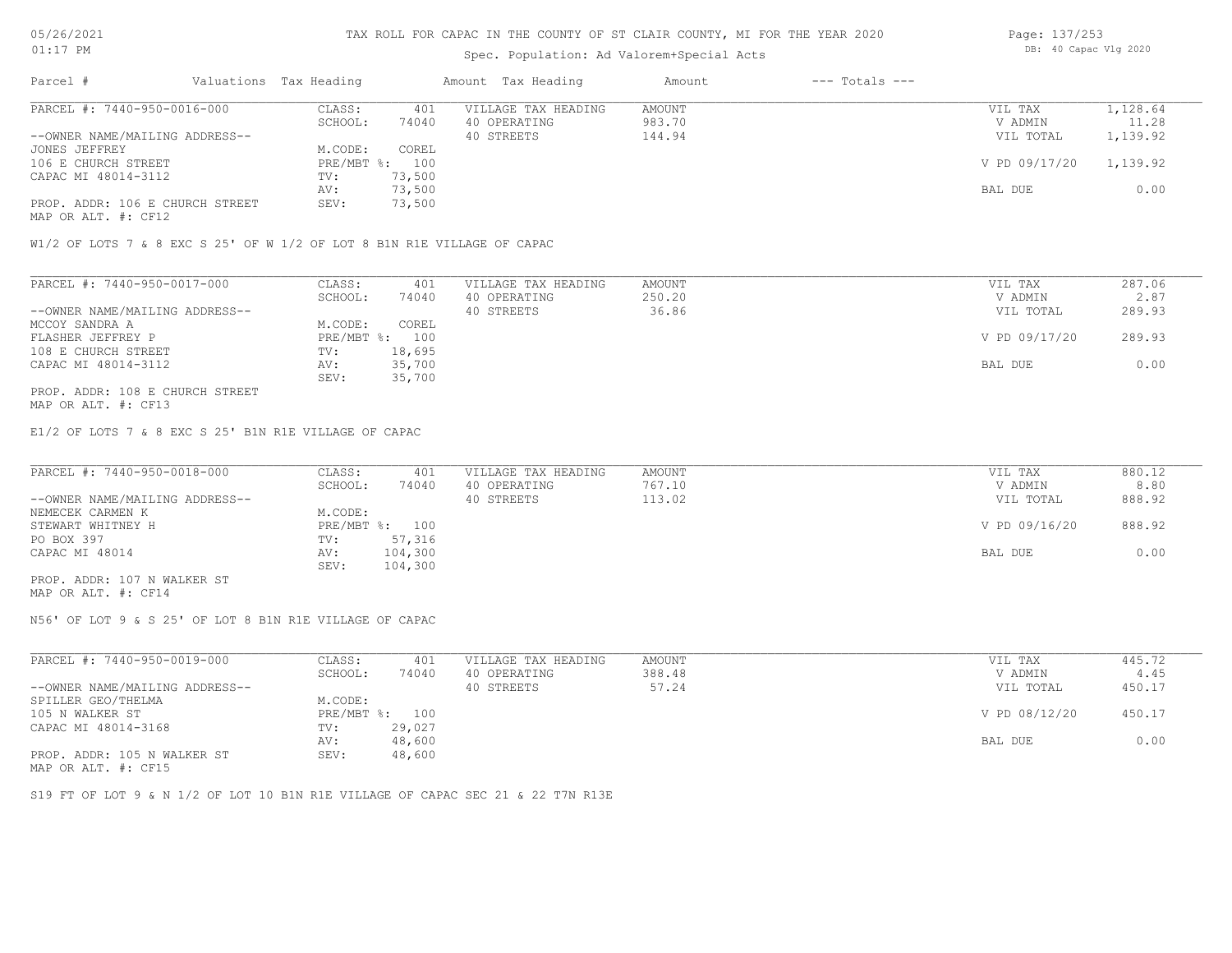# 05/26/2021 01:17 PM

## TAX ROLL FOR CAPAC IN THE COUNTY OF ST CLAIR COUNTY, MI FOR THE YEAR 2020

# Spec. Population: Ad Valorem+Special Acts

| Page: 138/253 |                       |  |  |
|---------------|-----------------------|--|--|
|               | DB: 40 Capac Vlg 2020 |  |  |

| Parcel #                       | Valuations Tax Heading |        | Amount Tax Heading  | Amount | $---$ Totals $---$ |               |        |
|--------------------------------|------------------------|--------|---------------------|--------|--------------------|---------------|--------|
| PARCEL #: 7440-950-0020-000    | CLASS:                 | 401    | VILLAGE TAX HEADING | AMOUNT |                    | VIL TAX       | 387.90 |
|                                | SCHOOL:                | 74040  | 40 OPERATING        | 338.09 |                    | V ADMIN       | 3.87   |
| --OWNER NAME/MAILING ADDRESS-- |                        |        | 40 STREETS          | 49.81  |                    | VIL TOTAL     | 391.77 |
| GROENEWOUD PAUL B II           | M.CODE:                |        |                     |        |                    |               |        |
| 7589 25 MILE RD                | $PRE/MBT$ %:           |        |                     |        |                    | V PD 08/04/20 | 391.77 |
| UTICA MI 48316-1809            | TV:                    | 25,262 |                     |        |                    |               |        |
|                                | AV:                    | 42,400 |                     |        |                    | BAL DUE       | 0.00   |
| PROP. ADDR: 103 N WALKER ST    | SEV:                   | 42,400 |                     |        |                    |               |        |
| MAP OR ALT. #: CF16            |                        |        |                     |        |                    |               |        |
|                                |                        |        |                     |        |                    |               |        |

R13E S37.5 FT OF LOT 10 & N 10 FT OF LOT 12 B1N R1E VILLAGE OF CAPAC SEC 21 & 22 T7N

| PARCEL #: 7440-950-0021-000    | CLASS:     | 201    | VILLAGE TAX HEADING | AMOUNT | VIL TAX       | 537.44 |
|--------------------------------|------------|--------|---------------------|--------|---------------|--------|
|                                | SCHOOL:    | 74040  | 40 OPERATING        | 468.42 | V ADMIN       | 5.37   |
| --OWNER NAME/MAILING ADDRESS-- |            |        | 40 STREETS          | 69.02  | VIL TOTAL     | 542.81 |
| REMCO PROPERTIES, LLC          | M.CODE:    |        |                     |        |               |        |
| P.O. BOX 523                   | PRE/MBT %: | $\Box$ |                     |        | V PD 07/09/20 | 542.81 |
| CAPAC MI 48014                 | TV:        | 35,000 |                     |        |               |        |
|                                | AV:        | 35,000 |                     |        | BAL DUE       | 0.00   |
| PROP. ADDR: 105 E MILL STREET  | SEV:       | 35,000 |                     |        |               |        |
| MAP OR ALT. #: CF17            |            |        |                     |        |               |        |

#### LOT 11 B1N R1E VILLAGE OF CAPAC

| PARCEL #: 7440-950-0022-000    | CLASS:     | 201     | VILLAGE TAX HEADING | AMOUNT   | VIL TAX   | 1,370.21 |
|--------------------------------|------------|---------|---------------------|----------|-----------|----------|
|                                | SCHOOL:    | 74040   | 40 OPERATING        | 1,194.25 | V ADMIN   | 13.70    |
| --OWNER NAME/MAILING ADDRESS-- |            |         | 40 STREETS          | 175.96   | VIL TOTAL | 1,383.91 |
| SHULL WILLIAM T                | M.CODE:    |         |                     |          |           |          |
| 306 N MAIN ST                  | PRE/MBT %: | $\cap$  |                     |          | BAL DUE   | 1,383.91 |
| CAPAC MI 48014-3700            | TV:        | 89,232  |                     |          |           |          |
|                                | AV:        | 116,500 |                     |          |           |          |
| PROP. ADDR: 101 N WALKER ST    | SEV:       | 116,500 |                     |          |           |          |
| MAP OR ALT. #: CF18            |            |         |                     |          |           |          |

 $\mathcal{L}_\mathcal{L} = \mathcal{L}_\mathcal{L} = \mathcal{L}_\mathcal{L} = \mathcal{L}_\mathcal{L} = \mathcal{L}_\mathcal{L} = \mathcal{L}_\mathcal{L} = \mathcal{L}_\mathcal{L} = \mathcal{L}_\mathcal{L} = \mathcal{L}_\mathcal{L} = \mathcal{L}_\mathcal{L} = \mathcal{L}_\mathcal{L} = \mathcal{L}_\mathcal{L} = \mathcal{L}_\mathcal{L} = \mathcal{L}_\mathcal{L} = \mathcal{L}_\mathcal{L} = \mathcal{L}_\mathcal{L} = \mathcal{L}_\mathcal{L}$ 

LOT 12 EXC N 10 FT THEREOF B1N R1E VILLAGE OF CAPAC SEC 21 & 22 T7N R13E

| PARCEL #: 7440-950-0023-000                          | CLASS:  | 401            | VILLAGE TAX HEADING | AMOUNT | VIL TAX   | 483.59 |
|------------------------------------------------------|---------|----------------|---------------------|--------|-----------|--------|
|                                                      | SCHOOL: | 74040          | 40 OPERATING        | 421.49 | V ADMIN   | 4.83   |
| --OWNER NAME/MAILING ADDRESS--                       |         |                | 40 STREETS          | 62.10  | VIL TOTAL | 488.42 |
| SCHRADER C M / BALDWIN M                             | M.CODE: | 00LSB          |                     |        |           |        |
| 201 E MILL ST                                        |         | PRE/MBT %: 100 |                     |        | BAL DUE   | 488.42 |
| CAPAC MI 48014-3155                                  | TV:     | 31,493         |                     |        |           |        |
|                                                      | AV:     | 52,200         |                     |        |           |        |
| PROP. ADDR: 201 E MILL STREET<br>MAP OR ALT. #: CF19 | SEV:    | 52,200         |                     |        |           |        |

S96 FT OF LOT 1 B1N R2E VILLAGE OF CAPAC SEC 21 & 22 T7N R13E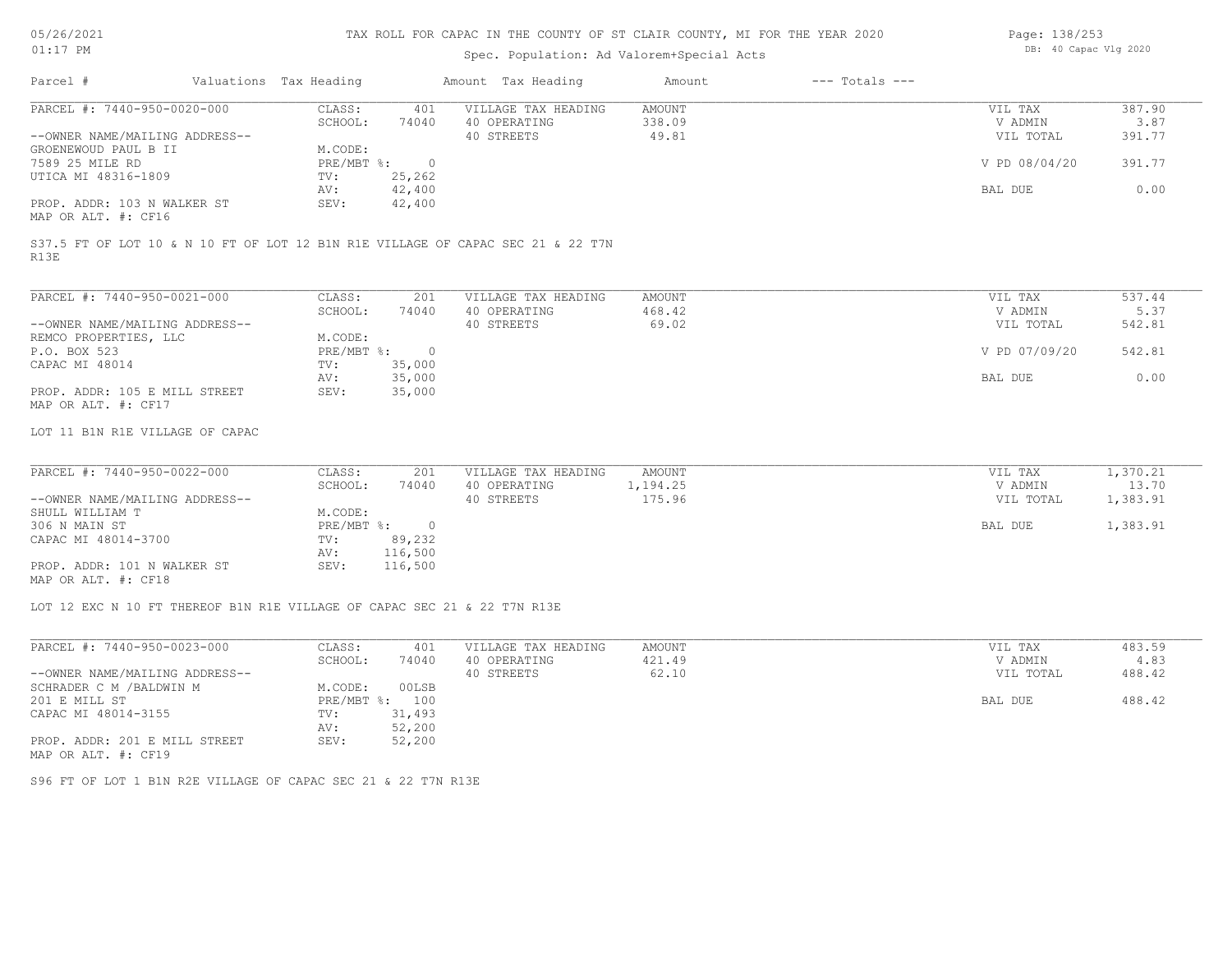# Spec. Population: Ad Valorem+Special Acts

| Page: 139/253 |                       |  |
|---------------|-----------------------|--|
|               | DB: 40 Capac Vlg 2020 |  |

| Parcel #                    |                                | Valuations Tax Heading |                     | Amount Tax Heading | Amount | $---$ Totals $---$ |               |        |
|-----------------------------|--------------------------------|------------------------|---------------------|--------------------|--------|--------------------|---------------|--------|
| PARCEL #: 7440-950-0024-000 | CLASS:                         | 401                    | VILLAGE TAX HEADING | AMOUNT             |        | VIL TAX            | 625.42        |        |
|                             |                                | SCHOOL:                | 74040               | 40 OPERATING       | 545.11 |                    | V ADMIN       | 6.25   |
|                             | --OWNER NAME/MAILING ADDRESS-- |                        |                     | 40 STREETS         | 80.31  |                    | VIL TOTAL     | 631.67 |
| HAZEL ROBERT/MARY           |                                | M.CODE:                |                     |                    |        |                    |               |        |
| 104 N WALKER ST             |                                | PRE/MBT %:             | 100                 |                    |        |                    | V PD 08/26/20 | 631.67 |
| CAPAC MI 48014-3167         |                                | TV:                    | 40,730              |                    |        |                    |               |        |
|                             |                                | AV:                    | 73,500              |                    |        |                    | BAL DUE       | 0.00   |
|                             | PROP. ADDR: 104 N WALKER ST    | SEV:                   | 73,500              |                    |        |                    |               |        |

MAP OR ALT. #: CF20

N54' OF LOT 1, LOT 2 EXC S 96' & S 19' OF LOT 3 B1N R2E VILLAGE OF CAPAC

| PARCEL #: 7440-950-0025-000    | CLASS:     | 401    | VILLAGE TAX HEADING | AMOUNT | VIL TAX       | 396.91 |
|--------------------------------|------------|--------|---------------------|--------|---------------|--------|
|                                | SCHOOL:    | 74040  | 40 OPERATING        | 345.94 | V ADMIN       | 3.96   |
| --OWNER NAME/MAILING ADDRESS-- |            |        | 40 STREETS          | 50.97  | VIL TOTAL     | 400.87 |
| MORAN ROBERT                   | M.CODE:    |        |                     |        |               |        |
| MORAN PATRICIA                 | PRE/MBT %: |        |                     |        | V PD 09/16/20 | 400.87 |
| 3188 MAIN ST                   | TV:        | 25,848 |                     |        |               |        |
| EMMETT MI 48022                | AV:        | 40,600 |                     |        | BAL DUE       | 0.00   |
|                                | SEV:       | 40,600 |                     |        |               |        |
| PROP. ADDR: 203 E MILL STREET  |            |        |                     |        |               |        |

MAP OR ALT. #: CF21A

S96 FT OF LOT 2 B1N R2E VILLAGE OF CAPAC SEC 21 & 22 T7N R13E

| PARCEL #: 7440-950-0026-000    | CLASS:  | 401            | VILLAGE TAX HEADING | AMOUNT | VIL TAX       | 674.46 |
|--------------------------------|---------|----------------|---------------------|--------|---------------|--------|
|                                | SCHOOL: | 74040          | 40 OPERATING        | 587.85 | V ADMIN       | 6.74   |
| --OWNER NAME/MAILING ADDRESS-- |         |                | 40 STREETS          | 86.61  | VIL TOTAL     | 681.20 |
| NEMECEK JOSEPH/ CAROL          | M.CODE: |                |                     |        |               |        |
| 106 N WALKER ST                |         | PRE/MBT %: 100 |                     |        | V PD 09/16/20 | 681.20 |
| CAPAC MI 48014-3167            | TV:     | 43,923         |                     |        |               |        |
|                                | AV:     | 69,100         |                     |        | BAL DUE       | 0.00   |
| PROP. ADDR: 106 N WALKER ST    | SEV:    | 69,100         |                     |        |               |        |
| MAP OR ALT. #: CF21B           |         |                |                     |        |               |        |

LOT 3 EXC S 19' LOT 4 B1N R2E VILLAGE OF CAPAC

| PARCEL #: 7440-950-0027-000    | CLASS:       | 401    | VILLAGE TAX HEADING | AMOUNT | VIL TAX       | 274.06 |
|--------------------------------|--------------|--------|---------------------|--------|---------------|--------|
|                                | SCHOOL:      | 74040  | 40 OPERATING        | 238.87 | V ADMIN       | 2.74   |
| --OWNER NAME/MAILING ADDRESS-- |              |        | 40 STREETS          | 35.19  | VIL TOTAL     | 276.80 |
| NEMECEK JOSEPH J               | M.CODE:      |        |                     |        |               |        |
| NEMECEK C A                    | $PRE/MBT$ %: |        |                     |        | V PD 09/16/20 | 276.80 |
| 106 N WALKER ST                | TV:          | 17,848 |                     |        |               |        |
| CAPAC MI 48014                 | AV:          | 46,200 |                     |        | BAL DUE       | 0.00   |
|                                | SEV:         | 46,200 |                     |        |               |        |
| PROP. ADDR: 108 N WALKER ST    |              |        |                     |        |               |        |

MAP OR ALT. #: CF22

LOT 5 B1N R2E VILLAGE OF CAPAC SEC 21 & 22 T7N R13E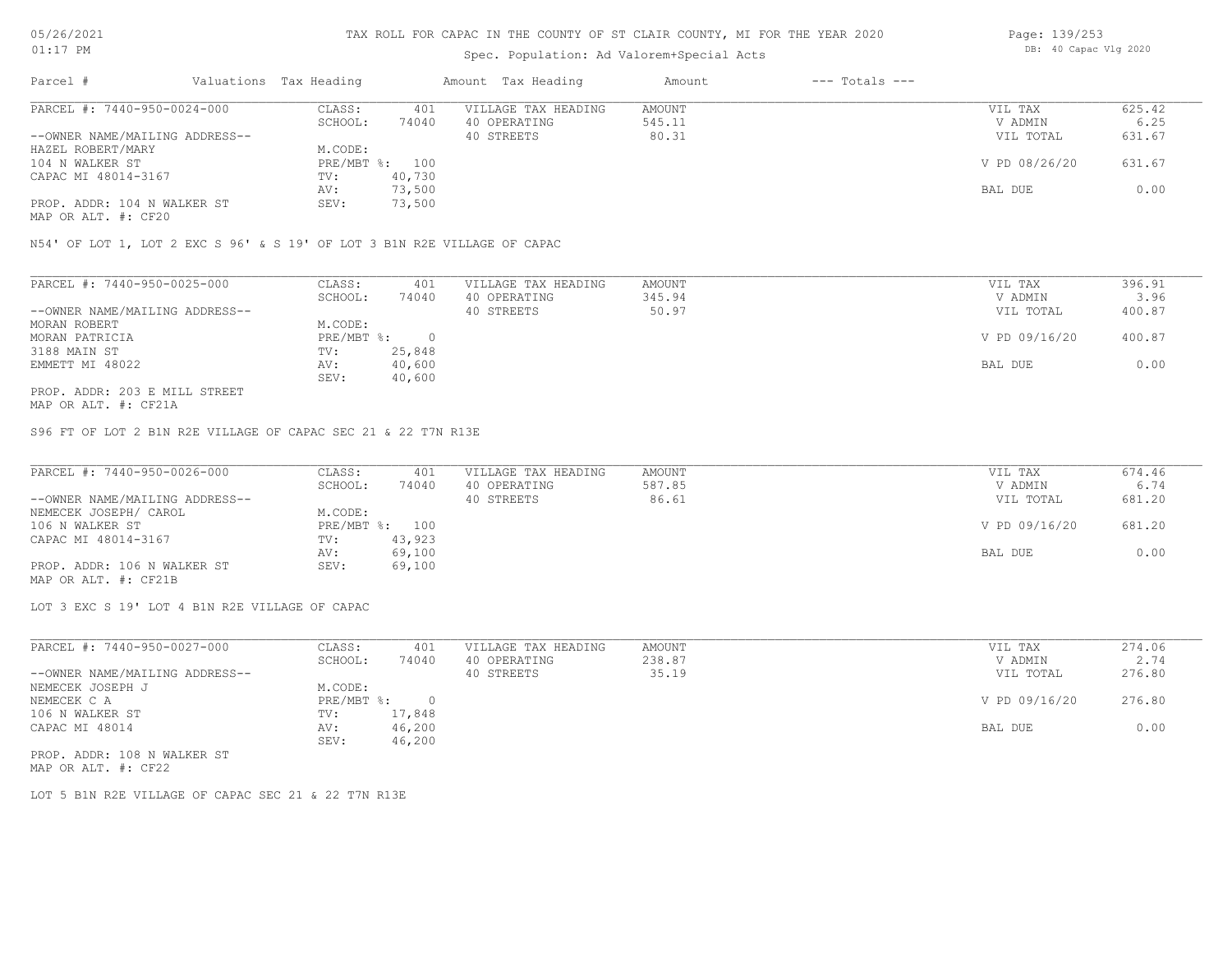## 05/26/2021 01:17 PM

MAP OR ALT. #: CF23

#### TAX ROLL FOR CAPAC IN THE COUNTY OF ST CLAIR COUNTY, MI FOR THE YEAR 2020

# Spec. Population: Ad Valorem+Special Acts

| Parcel #                       | Valuations Tax Heading |        | Amount Tax Heading  | Amount | $---$ Totals $---$ |               |        |
|--------------------------------|------------------------|--------|---------------------|--------|--------------------|---------------|--------|
| PARCEL #: 7440-950-0028-000    | CLASS:                 | 401    | VILLAGE TAX HEADING | AMOUNT |                    | VIL TAX       | 353.71 |
|                                | SCHOOL:                | 74040  | 40 OPERATING        | 308.29 |                    | V ADMIN       | 3.53   |
| --OWNER NAME/MAILING ADDRESS-- |                        |        | 40 STREETS          | 45.42  |                    | VIL TOTAL     | 357.24 |
| PROPERTY MANAGEMENT TEAM INC   | M.CODE:                |        |                     |        |                    |               |        |
| 14366 FISHER                   | PRE/MBT %:             |        |                     |        |                    | V PD 09/16/20 | 357.24 |
| BROWN CITY MI 48416            | TV:                    | 23,035 |                     |        |                    |               |        |
|                                | AV:                    | 39,600 |                     |        |                    | BAL DUE       | 0.00   |

W1/2 OF LOT 6 B1N R2E VILLAGE OF CAPAC SEC 21 & 22 T7N R13E

PROP. ADDR: 202 E CHURCH STREET SEV: 39,600

| PARCEL #: 7440-950-0029-000     | CLASS:     | 401    | VILLAGE TAX HEADING | AMOUNT | VIL TAX       | 317.82 |
|---------------------------------|------------|--------|---------------------|--------|---------------|--------|
|                                 | SCHOOL:    | 74040  | 40 OPERATING        | 277.01 | V ADMIN       | 3.17   |
| --OWNER NAME/MAILING ADDRESS--  |            |        | 40 STREETS          | 40.81  | VIL TOTAL     | 320.99 |
| HOOVER JAMES/JANE               | M.CODE:    |        |                     |        |               |        |
| 5997 STERLING RD                | PRE/MBT %: |        |                     |        | V PD 09/16/20 | 320.99 |
| CAPAC MI 48014                  | TV:        | 20,698 |                     |        |               |        |
|                                 | AV:        | 35,000 |                     |        | BAL DUE       | 0.00   |
| PROP. ADDR: 204 E CHURCH STREET | SEV:       | 35,000 |                     |        |               |        |
| MAP OR ALT. #: CF24             |            |        |                     |        |               |        |

E1/2 OF LOT 6 B1N R2E VILLAGE OF CAPAC SEC 21 & 22 T7N R13E

| PARCEL #: 7440-950-0030-000     | CLASS:  | 401            | VILLAGE TAX HEADING | AMOUNT | VIL TAX       | 831.90 |
|---------------------------------|---------|----------------|---------------------|--------|---------------|--------|
|                                 | SCHOOL: | 74040          | 40 OPERATING        | 725.07 | V ADMIN       | 8.31   |
| --OWNER NAME/MAILING ADDRESS--  |         |                | 40 STREETS          | 106.83 | VIL TOTAL     | 840.21 |
| NEMECEK JOSHUA J                | M.CODE: | 00LSB          |                     |        |               |        |
| 208 E CHURCH STREET             |         | PRE/MBT %: 100 |                     |        | V PD 08/26/20 | 840.21 |
| CAPAC MI 48014-3114             | TV:     | 54,176         |                     |        |               |        |
|                                 | AV:     | 71,500         |                     |        | BAL DUE       | 0.00   |
| PROP. ADDR: 208 E CHURCH STREET | SEV:    | 71,500         |                     |        |               |        |
| MAP OR ALT. #: CF25             |         |                |                     |        |               |        |

LOT 7 B1N R2E VILLAGE OF CAPAC SEC 21 & 22 T7N R13E

| PARCEL #: 7440-950-0031-000     | CLASS:       | 401    | VILLAGE TAX HEADING | AMOUNT | VIL TAX   | 682.22 |
|---------------------------------|--------------|--------|---------------------|--------|-----------|--------|
|                                 | SCHOOL:      | 74040  | 40 OPERATING        | 594.61 | V ADMIN   | 6.82   |
| --OWNER NAME/MAILING ADDRESS--  |              |        | 40 STREETS          | 87.61  | VIL TOTAL | 689.04 |
| DALLAS STANTON                  | M.CODE:      |        |                     |        |           |        |
| ANGELA STANTON                  | $PRE/MBT$ %: | 100    |                     |        | BAL DUE   | 689.04 |
| P.O. BOX 564                    | TV:          | 44,428 |                     |        |           |        |
| CAPAC MI 48014                  | AV:          | 48,600 |                     |        |           |        |
|                                 | SEV:         | 48,600 |                     |        |           |        |
| PROP. ADDR: 107 N HUNTER STREET |              |        |                     |        |           |        |

MAP OR ALT. #: CF26

LOT 8 B1N R2E VILLAGE OF CAPAC SEC 21 & 22 T7N R13E

Page: 140/253 DB: 40 Capac Vlg 2020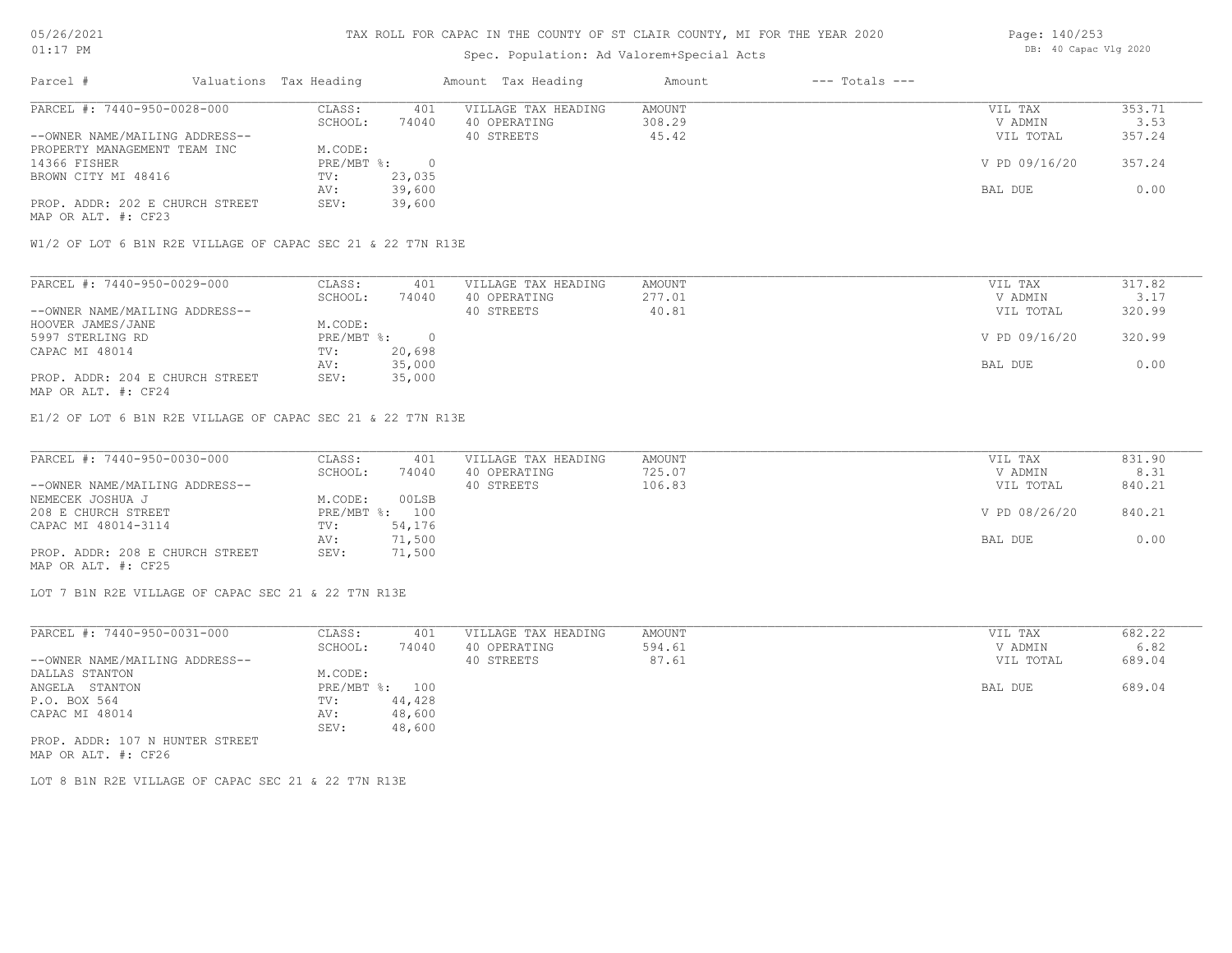## 05/26/2021 01:17 PM

## TAX ROLL FOR CAPAC IN THE COUNTY OF ST CLAIR COUNTY, MI FOR THE YEAR 2020

| OT:T\RM                                                |                        |        | Spec. Population: Ad Valorem+Special Acts | DD. 40 Capac vig 2020 |                    |               |        |
|--------------------------------------------------------|------------------------|--------|-------------------------------------------|-----------------------|--------------------|---------------|--------|
| Parcel #                                               | Valuations Tax Heading |        | Amount Tax Heading                        | Amount                | $---$ Totals $---$ |               |        |
| PARCEL #: 7440-950-0032-000                            | CLASS:                 | 401    | VILLAGE TAX HEADING                       | AMOUNT                |                    | VIL TAX       | 608.86 |
|                                                        | SCHOOL:                | 74040  | 40 OPERATING                              | 530.67                |                    | V ADMIN       | 6.08   |
| --OWNER NAME/MAILING ADDRESS--                         |                        |        | 40 STREETS                                | 78.19                 |                    | VIL TOTAL     | 614.94 |
| WOOLNER TRICIA L                                       | M.CODE:                |        |                                           |                       |                    |               |        |
| 105 N HUNTER STREET                                    | $PRE/MBT$ %:           | 100    |                                           |                       |                    | V PD 08/18/20 | 614.94 |
| CAPAC MI 48014-3124                                    | TV:                    | 39,651 |                                           |                       |                    |               |        |
|                                                        | AV:                    | 46,000 |                                           |                       |                    | BAL DUE       | 0.00   |
| PROP. ADDR: 105 N HUNTER STREET<br>MAP OR ALT. #: CF27 | SEV:                   | 46,000 |                                           |                       |                    |               |        |
| LOT 9 B1N R2E VILLAGE OF CAPAC SEC 21 & 22 T7N R13E    |                        |        |                                           |                       |                    |               |        |
| PARCEL #: 7440-950-0033-000                            | CLASS:                 | 401    | VILLAGE TAX HEADING                       | AMOUNT                |                    | VIL TAX       | 508.29 |
|                                                        | SCHOOL:                | 74040  | 40 OPERATING                              | 443.02                |                    | V ADMIN       | 5.08   |
| --OWNER NAME/MAILING ADDRESS--                         |                        |        | 40 STREETS                                | 65.27                 |                    | VIL TOTAL     | 513.37 |
|                                                        |                        |        |                                           |                       |                    |               |        |

| HOSKEY ANTHONY                  | M.CODE: |                |               |        |
|---------------------------------|---------|----------------|---------------|--------|
| 103 N HUNTER STREET             |         | PRE/MBT %: 100 | V PD 08/26/20 | 513.37 |
| CAPAC, MI 48014                 | TV:     | 33,102         |               |        |
|                                 | AV:     | 53,800         | BAL DUE       | 0.00   |
| PROP. ADDR: 103 N HUNTER STREET | SEV:    | 53,800         |               |        |
| MAP OR ALT. #: CF28             |         |                |               |        |

LOT 10 B1N R2E VILLAGE OF CAPAC SEC 21 & 22 T7N R13E

| PARCEL #: 7440-950-0034-000    | CLASS:     | 401    | VILLAGE TAX HEADING | AMOUNT | VIL TAX       | 589.55 |
|--------------------------------|------------|--------|---------------------|--------|---------------|--------|
|                                | SCHOOL:    | 74040  | 40 OPERATING        | 513.84 | V ADMIN       | 5.89   |
| --OWNER NAME/MAILING ADDRESS-- |            |        | 40 STREETS          | 75.71  | VIL TOTAL     | 595.44 |
| WEISS TROY                     | M.CODE:    |        |                     |        |               |        |
| WEISS KIM                      | PRE/MBT %: |        |                     |        | V PD 09/16/20 | 595.44 |
| 207 E MILL STREET              | TV:        | 38,393 |                     |        |               |        |
| CAPAC MI 48014                 | AV:        | 64,400 |                     |        | BAL DUE       | 0.00   |
|                                | SEV:       | 64,400 |                     |        |               |        |
| PROP. ADDR: 207 E MILL STREET  |            |        |                     |        |               |        |

MAP OR ALT. #: CF29

LOT 11 B1N R2E VILLAGE OF CAPAC

| PARCEL #: 7440-950-0035-000    | CLASS:  | 401            | VILLAGE TAX HEADING | AMOUNT | VIL TAX       | 534.84 |
|--------------------------------|---------|----------------|---------------------|--------|---------------|--------|
|                                | SCHOOL: | 74040          | 40 OPERATING        | 466.16 | V ADMIN       | 5.34   |
| --OWNER NAME/MAILING ADDRESS-- |         |                | 40 STREETS          | 68.68  | VIL TOTAL     | 540.18 |
| PELC STACEY / KAREN            | M.CODE: |                |                     |        |               |        |
| 209 E MILL ST                  |         | PRE/MBT %: 100 |                     |        | V PD 07/09/20 | 540.18 |
| CAPAC MI 48014                 | TV:     | 34,831         |                     |        |               |        |
|                                | AV:     | 61,000         |                     |        | BAL DUE       | 0.00   |
| PROP. ADDR: 209 E MILL ST      | SEV:    | 61,000         |                     |        |               |        |
| MAP OR ALT. #: CF30            |         |                |                     |        |               |        |

LOT 12 B1N R2E VILLAGE OF CAPAC

Page: 141/253 DB: 40 Capac Vlg 2020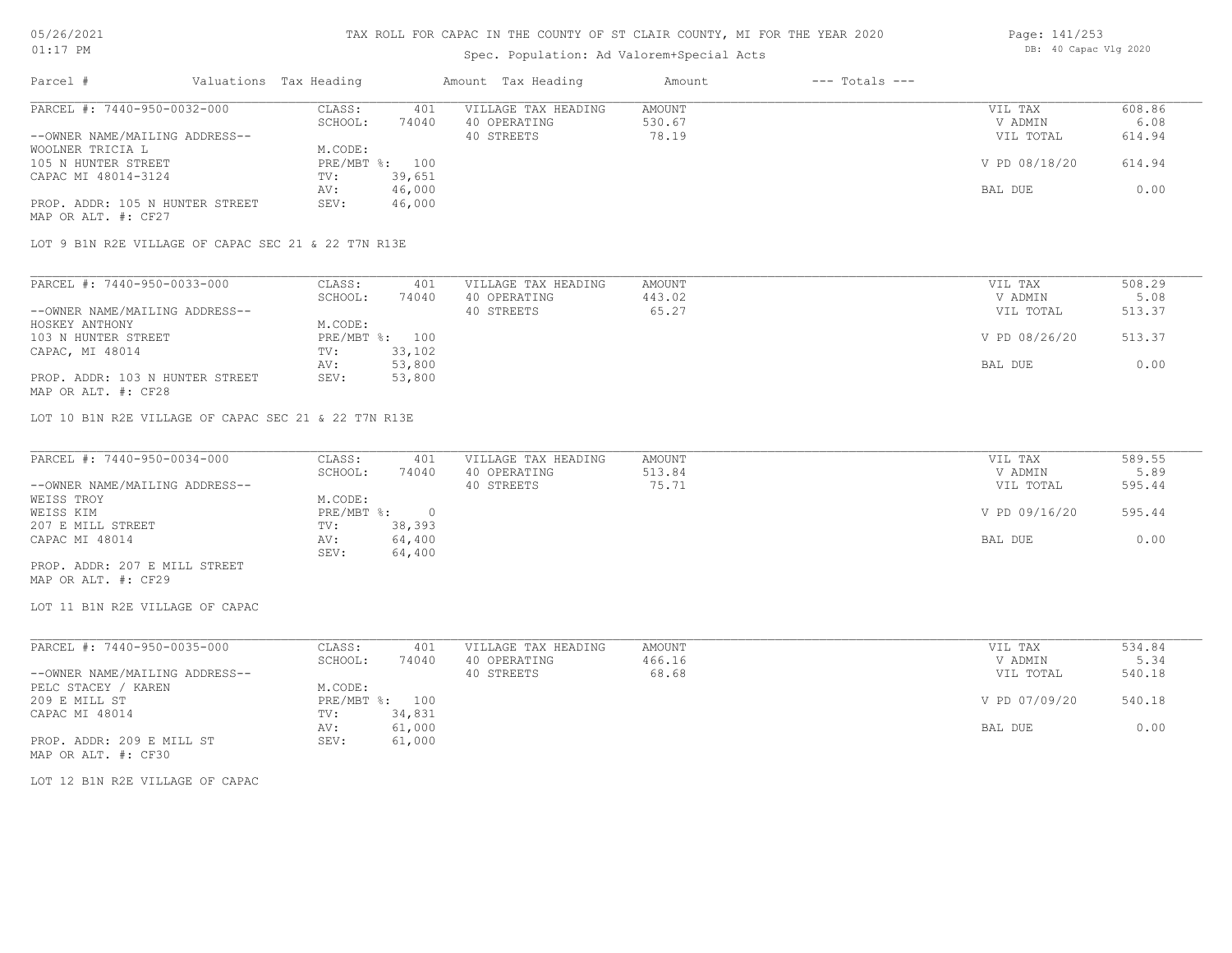# Spec. Population: Ad Valorem+Special Acts

Page: 142/253 DB: 40 Capac Vlg 2020

| Parcel #                       | Valuations Tax Heading |        | Amount Tax Heading  | Amount | $---$ Totals $---$ |           |        |
|--------------------------------|------------------------|--------|---------------------|--------|--------------------|-----------|--------|
| PARCEL #: 7440-950-0036-000    | CLASS:                 | 401    | VILLAGE TAX HEADING | AMOUNT |                    | VIL TAX   | 527.84 |
|                                | SCHOOL:                | 74040  | 40 OPERATING        | 460.06 |                    | V ADMIN   | 5.27   |
| --OWNER NAME/MAILING ADDRESS-- |                        |        | 40 STREETS          | 67.78  |                    | VIL TOTAL | 533.11 |
| OWEN, DAVID F JR/ MARLENE      | M.CODE:                |        |                     |        |                    |           |        |
| 3513 HOWLAND RD                | PRE/MBT %:             |        |                     |        |                    | BAL DUE   | 533.11 |
| ALMONT MI 48003                | TV:                    | 34,375 |                     |        |                    |           |        |
|                                | AV:                    | 46,600 |                     |        |                    |           |        |
| PROP. ADDR: 301 E MILL ST      | SEV:                   | 46,600 |                     |        |                    |           |        |

MAP OR ALT. #: CF31A

LOT 1 EXC E 19.5 FT B1N R3E VILLAGE OF CAPAC SEC 21 & 22 T7N R13E

| PARCEL #: 7440-950-0037-000    | CLASS:     | 401    | VILLAGE TAX HEADING | AMOUNT | VIL TAX       | 471.62 |
|--------------------------------|------------|--------|---------------------|--------|---------------|--------|
|                                | SCHOOL:    | 74040  | 40 OPERATING        | 411.06 | V ADMIN       | 4.71   |
| --OWNER NAME/MAILING ADDRESS-- |            |        | 40 STREETS          | 60.56  | VIL TOTAL     | 476.33 |
| FREZZA JOHN                    | M.CODE:    |        |                     |        |               |        |
| 45751 JOSEPH ST                | PRE/MBT %: |        |                     |        | V PD 08/18/20 | 476.33 |
| UTICA MI 48317-4645            | TV:        | 30,714 |                     |        |               |        |
|                                | AV:        | 54,200 |                     |        | BAL DUE       | 0.00   |
| PROP. ADDR: 303 E MILL ST      | SEV:       | 54,200 |                     |        |               |        |
| MAP OR ALT. #: CF31B           |            |        |                     |        |               |        |

R13E E19 1/2 FT OF LOT 1 & THE W 1/2 OF LOT 2 B1N R3E VILLAGE OF CAPAC SEC 21 & 22 T7N

| PARCEL #: 7440-950-0038-000    | CLASS:       | 401    | VILLAGE TAX HEADING | AMOUNT | VIL TAX       | 737.06 |
|--------------------------------|--------------|--------|---------------------|--------|---------------|--------|
|                                | SCHOOL:      | 74040  | 40 OPERATING        | 642.41 | V ADMIN       | 7.37   |
| --OWNER NAME/MAILING ADDRESS-- |              |        | 40 STREETS          | 94.65  | VIL TOTAL     | 744.43 |
| CHABOT ROBERT A JR             | M.CODE:      | COREL  |                     |        |               |        |
| CHABOT TAMBRA E                | $PRE/MBT$ %: | 100    |                     |        | V PD 09/17/20 | 744.43 |
| 305 E MILL ST                  | TV:          | 48,000 |                     |        |               |        |
| CAPAC MI 48014-3157            | AV:          | 48,000 |                     |        | BAL DUE       | 0.00   |
|                                | SEV:         | 48,000 |                     |        |               |        |
| PROP. ADDR: 305 E MILL ST      |              |        |                     |        |               |        |

MAP OR ALT. #: 32

E1/2 OF LOT 2 B1N R3E VILLAGE OF CAPAC SEC 21 & 22 T7N R13E

| PARCEL #: 7440-950-0039-000         | CLASS:     | 401    | VILLAGE TAX HEADING | AMOUNT | VIL TAX       | 427.19 |
|-------------------------------------|------------|--------|---------------------|--------|---------------|--------|
|                                     | SCHOOL:    | 74040  | 40 OPERATING        | 372.33 | V ADMIN       | 4.27   |
| --OWNER NAME/MAILING ADDRESS--      |            |        | 40 STREETS          | 54.86  | VIL TOTAL     | 431.46 |
| VAN NESTE JEROME P & CAROL TRUSTEES | M.CODE:    |        |                     |        |               |        |
| PO BOX 494                          | PRE/MBT %: |        |                     |        | V PD 08/12/20 | 431.46 |
| CAPAC MI 48014                      | TV:        | 27,820 |                     |        |               |        |
|                                     | AV:        | 48,500 |                     |        | BAL DUE       | 0.00   |
| PROP. ADDR: 102 N HUNTER STREET     | SEV:       | 48,500 |                     |        |               |        |
| MAP OR ALT. #: CF33                 |            |        |                     |        |               |        |

LOT 3 B1N R3E VILLAGE OF CAPAC SEC 21 & 22 T7N R13E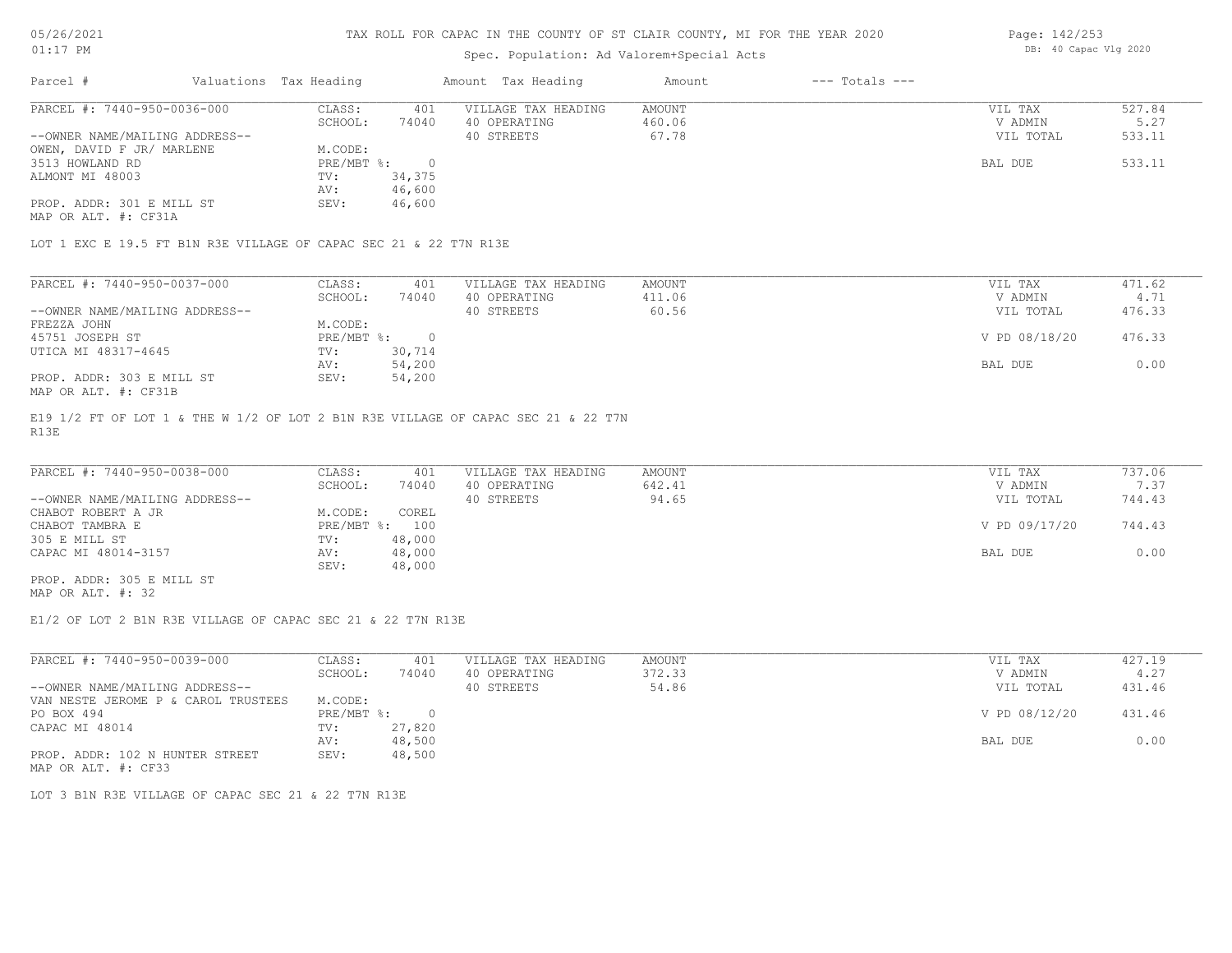# 05/26/2021 01:17 PM

## TAX ROLL FOR CAPAC IN THE COUNTY OF ST CLAIR COUNTY, MI FOR THE YEAR 2020

# Spec. Population: Ad Valorem+Special Acts

| Parcel #                        | Valuations Tax Heading |        | Amount Tax Heading  | Amount | $---$ Totals $---$ |               |        |
|---------------------------------|------------------------|--------|---------------------|--------|--------------------|---------------|--------|
| PARCEL #: 7440-950-0040-000     | CLASS:                 | 401    | VILLAGE TAX HEADING | AMOUNT |                    | VIL TAX       | 514.36 |
|                                 | SCHOOL:                | 74040  | 40 OPERATING        | 448.31 |                    | V ADMIN       | 5.14   |
| --OWNER NAME/MAILING ADDRESS--  |                        |        | 40 STREETS          | 66.05  |                    | VIL TOTAL     | 519.50 |
| YODER RONALD/BETTY              | M.CODE:                |        |                     |        |                    |               |        |
| 5694 VAN DYKE                   | $PRE/MBT$ %:           |        |                     |        |                    | V PD 08/18/20 | 519.50 |
| ALMONT MI 48003                 | TV:                    | 33,497 |                     |        |                    |               |        |
|                                 | AV:                    | 55,800 |                     |        |                    | BAL DUE       | 0.00   |
| PROP. ADDR: 104 N HUNTER STREET | SEV:                   | 55,800 |                     |        |                    |               |        |
|                                 |                        |        |                     |        |                    |               |        |

MAP OR ALT. #: CF34

LOT 4 B1N R3E VILLAGE OF CAPAC SEC 21 & 22 T7N R13E

| PARCEL #: 7440-950-0041-000     | CLASS:  | 401            | VILLAGE TAX HEADING | AMOUNT | VIL TAX       | 507.51 |
|---------------------------------|---------|----------------|---------------------|--------|---------------|--------|
|                                 | SCHOOL: | 74040          | 40 OPERATING        | 442.34 | V ADMIN       | 5.07   |
| --OWNER NAME/MAILING ADDRESS--  |         |                | 40 STREETS          | 65.17  | VIL TOTAL     | 512.58 |
| DOTSON DAVID ET-AL              | M.CODE: |                |                     |        |               |        |
| 108 N HUNTER ST                 |         | PRE/MBT %: 100 |                     |        | V PD 07/09/20 | 512.58 |
| CAPAC MI 48014-3123             | TV:     | 33,051         |                     |        |               |        |
|                                 | AV:     | 57,200         |                     |        | BAL DUE       | 0.00   |
| PROP. ADDR: 108 N HUNTER STREET | SEV:    | 57,200         |                     |        |               |        |
| MAP OR ALT. #: CF35             |         |                |                     |        |               |        |

LOT 5 B1N R3E VILLAGE OF CAPAC SEC 21 & 22 T7N R13E

| PARCEL #: 7440-950-0042-000     | CLASS:  | 401            | VILLAGE TAX HEADING | AMOUNT | VIL TAX       | 700.25 |
|---------------------------------|---------|----------------|---------------------|--------|---------------|--------|
|                                 | SCHOOL: | 74040          | 40 OPERATING        | 610.33 | V ADMIN       | 7.00   |
| --OWNER NAME/MAILING ADDRESS--  |         |                | 40 STREETS          | 89.92  | VIL TOTAL     | 707.25 |
| MADAY MICHAEL G                 | M.CODE: | COREL          |                     |        |               |        |
| 302 E CHURCH ST                 |         | PRE/MBT %: 100 |                     |        | V PD 09/17/20 | 707.25 |
| CAPAC MI 48014-3116             | TV:     | 45,603         |                     |        |               |        |
|                                 | AV:     | 72,200         |                     |        | BAL DUE       | 0.00   |
| PROP. ADDR: 302 E CHURCH STREET | SEV:    | 72,200         |                     |        |               |        |
| MAP OR ALT. #: CF36             |         |                |                     |        |               |        |

LOT 6 B1N R3E VILLAGE OF CAPAC SEC 21 & 22 T7N R13E

| PARCEL #: 7440-950-0043-000    | CLASS:     | 401    | VILLAGE TAX HEADING | AMOUNT | VIL TAX       | 251.29 |
|--------------------------------|------------|--------|---------------------|--------|---------------|--------|
|                                | SCHOOL:    | 74040  | 40 OPERATING        | 219.02 | V ADMIN       | 2.51   |
| --OWNER NAME/MAILING ADDRESS-- |            |        | 40 STREETS          | 32.27  | VIL TOTAL     | 253.80 |
| CUMMINGS HAROLD L/JANET S      | M.CODE:    |        |                     |        |               |        |
| 29665 PRATT RD.                | PRE/MBT %: |        |                     |        | V PD 08/12/20 | 253.80 |
| RICHMOND MI 48062              | TV:        | 16,365 |                     |        |               |        |
|                                | AV:        | 28,800 |                     |        | BAL DUE       | 0.00   |
| PROP. ADDR: 107 N LESTER ST    | SEV:       | 28,800 |                     |        |               |        |
| MAP OR ALT. #: CF37A           |            |        |                     |        |               |        |

LOT 7 B1N R3E VILLAGE OF CAPAC SEC 21 & 22 T7N R13E

Page: 143/253 DB: 40 Capac Vlg 2020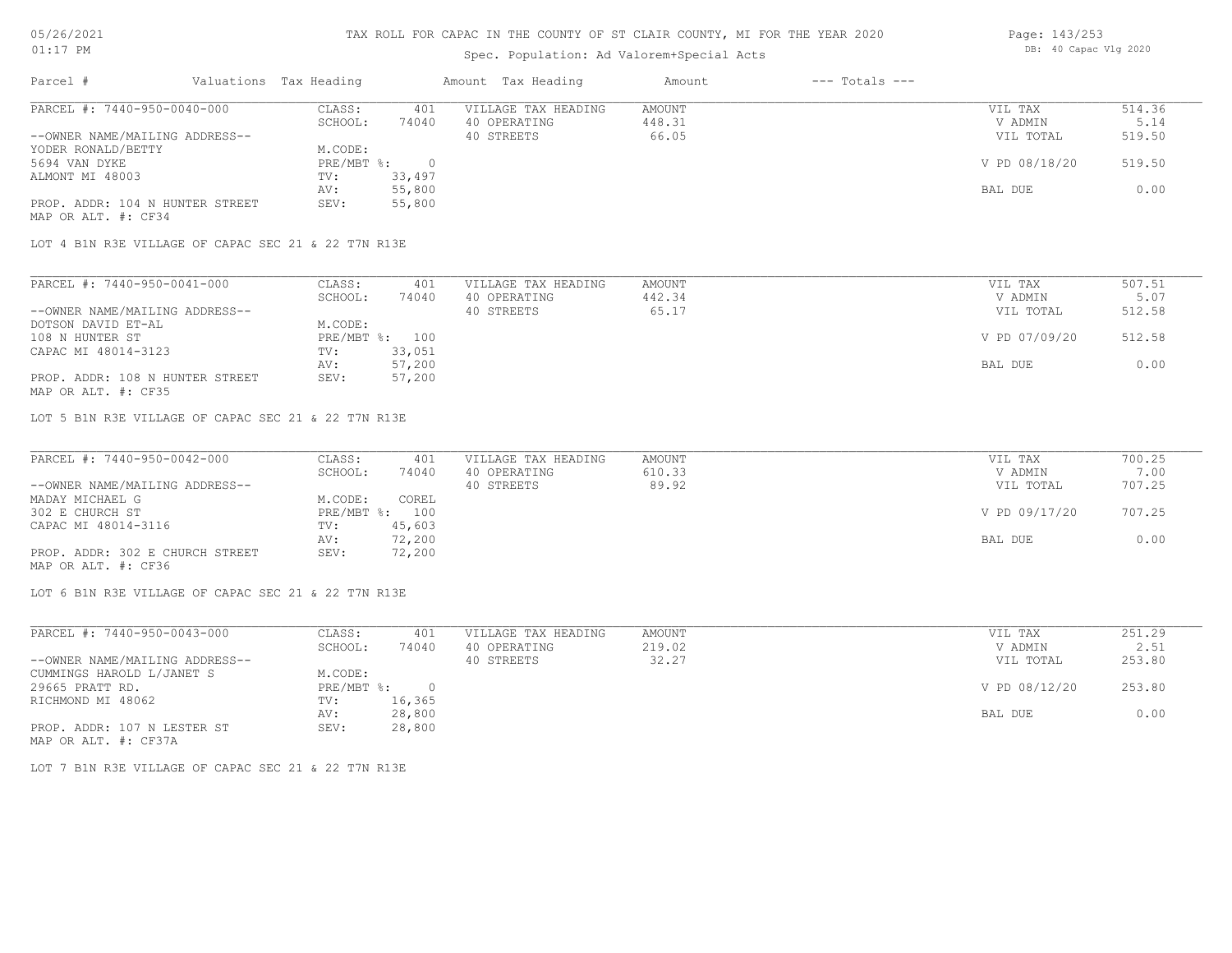# 05/26/2021 01:17 PM

# TAX ROLL FOR CAPAC IN THE COUNTY OF ST CLAIR COUNTY, MI FOR THE YEAR 2020

# Spec. Population: Ad Valorem+Special Acts

| Page: 144/253 |                       |  |
|---------------|-----------------------|--|
|               | DB: 40 Capac Vlg 2020 |  |

| Parcel #                                            | Valuations Tax Heading |                | Amount Tax Heading  | Amount | $---$ Totals $---$ |               |        |
|-----------------------------------------------------|------------------------|----------------|---------------------|--------|--------------------|---------------|--------|
| PARCEL #: 7440-950-0044-000                         | CLASS:                 | 401            | VILLAGE TAX HEADING | AMOUNT |                    | VIL TAX       | 664.16 |
|                                                     | SCHOOL:                | 74040          | 40 OPERATING        | 578.87 |                    | V ADMIN       | 6.64   |
| --OWNER NAME/MAILING ADDRESS--                      |                        |                | 40 STREETS          | 85.29  |                    | VIL TOTAL     | 670.80 |
| AMADOR MARY ANGELITA                                | M.CODE:                |                |                     |        |                    |               |        |
| 105 N LESTER ST                                     |                        | PRE/MBT %: 100 |                     |        |                    | V PD 07/29/20 | 670.80 |
| CAPAC MI 48014-3135                                 | TV:                    | 43,252         |                     |        |                    |               |        |
|                                                     | AV:                    | 52,800         |                     |        |                    | BAL DUE       | 0.00   |
| PROP. ADDR: 105 N LESTER ST<br>MAP OR ALT. #: CF37B | SEV:                   | 52,800         |                     |        |                    |               |        |
| LOT 8 B1N R3E VILLAGE OF CAPAC SEC 21 & 22 T7N R13E |                        |                |                     |        |                    |               |        |
| PARCEL #: 7440-950-0045-000                         | CLASS:                 | 401            | VILLAGE TAX HEADING | AMOUNT |                    | VIL TAX       | 488.72 |
|                                                     | SCHOOL:                | 74040          | 40 OPERATING        | 425.96 |                    | V ADMIN       | 4.88   |
| --OWNER NAME/MAILING ADDRESS--                      |                        |                | 40 STREETS          | 62.76  |                    | VIL TOTAL     | 493.60 |

| TAYLOR EUGENE     | M.CODE:      |          |               |        |
|-------------------|--------------|----------|---------------|--------|
| TAYLOR SHERRIE    | $PRE/MBT$ %: | $\Omega$ | V PD 09/16/20 | 493.60 |
| 15819 ALMONT RD   | TV:          | 31,827   |               |        |
| ALLENTON MI 48002 | AV:          | 52,800   | BAL DUE       | 0.00   |
|                   | SEV:         | 52,800   |               |        |
|                   |              |          |               |        |

MAP OR ALT. #: CF37C PROP. ADDR: 103 N LESTER ST

LOT 9 B1N R3E VILLAGE OF CAPAC

| PARCEL #: 7440-950-0046-000    | CLASS:  | 401            | VILLAGE TAX HEADING | AMOUNT | VIL TAX       | 413.52 |
|--------------------------------|---------|----------------|---------------------|--------|---------------|--------|
|                                | SCHOOL: | 74040          | 40 OPERATING        | 360.42 | V ADMIN       | 4.13   |
| --OWNER NAME/MAILING ADDRESS-- |         |                | 40 STREETS          | 53.10  | VIL TOTAL     | 417.65 |
| PRINTZ JOSEPH                  | M.CODE: |                |                     |        |               |        |
| PRATT LAURA                    |         | PRE/MBT %: 100 |                     |        | V PD 09/09/20 | 417.65 |
| 101 N LESTER ST                | TV:     | 26,930         |                     |        |               |        |
| CAPAC MI 48014                 | AV:     | 44,500         |                     |        | BAL DUE       | 0.00   |
|                                | SEV:    | 44,500         |                     |        |               |        |
| PROP. ADDR: 101 N LESTER ST    |         |                |                     |        |               |        |

MAP OR ALT. #: CF37D

LOT 10 B1N R3E VILLAGE OF CAPAC SEC 21 & 22 T7N R13E

| PARCEL #: 7440-950-0047-000    | CLASS:     | 401    | VILLAGE TAX HEADING | AMOUNT | VIL TAX       | 599.80 |
|--------------------------------|------------|--------|---------------------|--------|---------------|--------|
|                                | SCHOOL:    | 74040  | 40 OPERATING        | 522.78 | V ADMIN       | 5.99   |
| --OWNER NAME/MAILING ADDRESS-- |            |        | 40 STREETS          | 77.02  | VIL TOTAL     | 605.79 |
| HILL MARCELLA H                | M.CODE:    |        |                     |        |               |        |
| 14660 KOEHN RD                 | PRE/MBT %: | $\Box$ |                     |        | V PD 08/12/20 | 605.79 |
| CAPAC MI 48014                 | TV:        | 39,061 |                     |        |               |        |
|                                | AV:        | 60,500 |                     |        | BAL DUE       | 0.00   |
| PROP. ADDR: 307 E MILL ST      | SEV:       | 60,500 |                     |        |               |        |
|                                |            |        |                     |        |               |        |

MAP OR ALT. #: CF38

LOT 11 B1N R3E VILLAGE OF CAPAC SEC 21 & 22 T7N R13E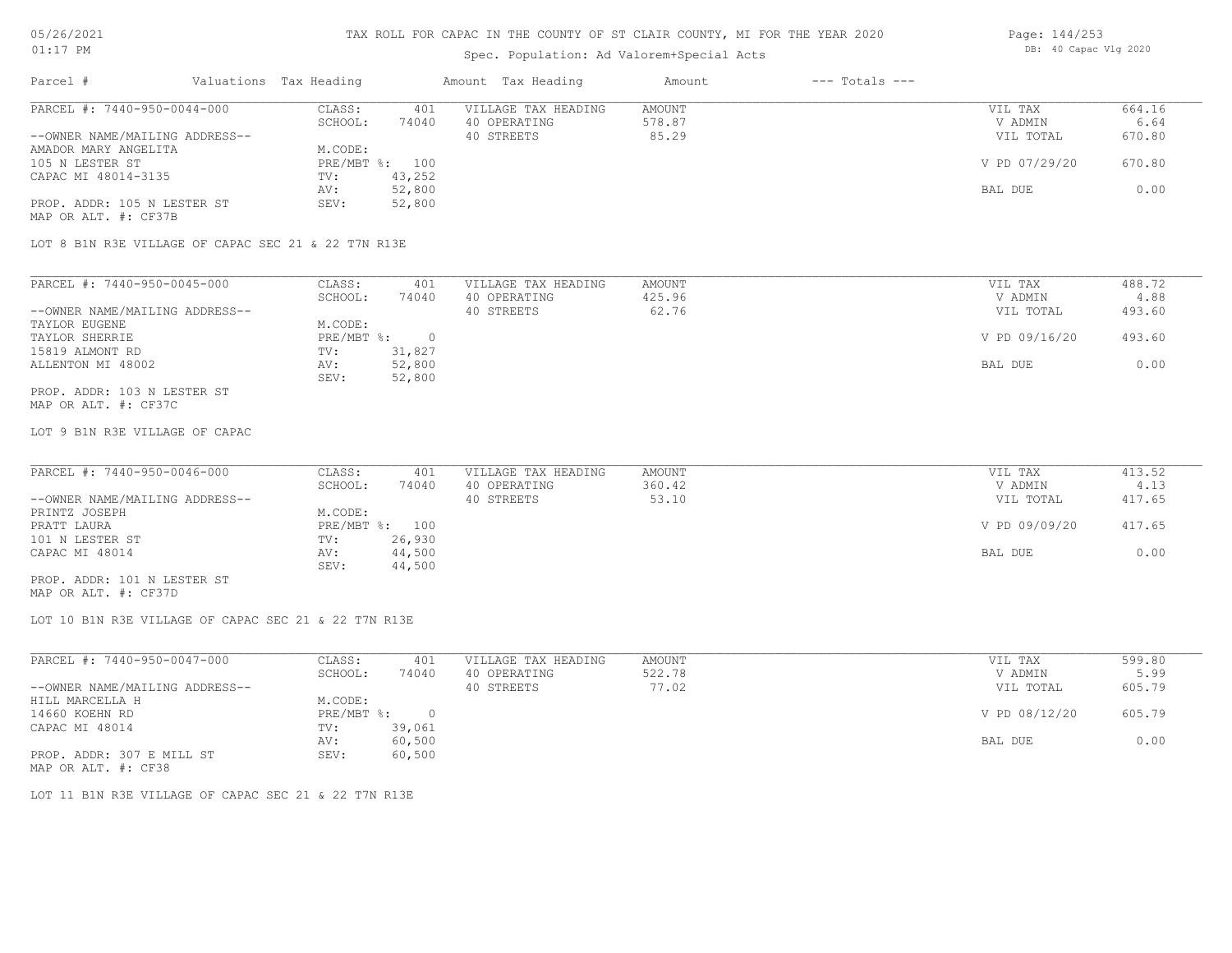#### TAX ROLL FOR CAPAC IN THE COUNTY OF ST CLAIR COUNTY, MI FOR THE YEAR 2020

## Spec. Population: Ad Valorem+Special Acts

| Page: 145/253 |                       |  |
|---------------|-----------------------|--|
|               | DB: 40 Capac Vlg 2020 |  |

| Parcel #                       | Valuations Tax Heading |        | Amount Tax Heading  | Amount | $---$ Totals $---$ |               |        |
|--------------------------------|------------------------|--------|---------------------|--------|--------------------|---------------|--------|
| PARCEL #: 7440-950-0048-000    | CLASS:                 | 401    | VILLAGE TAX HEADING | AMOUNT |                    | VIL TAX       | 556.71 |
|                                | SCHOOL:                | 74040  | 40 OPERATING        | 485.22 |                    | V ADMIN       | 5.56   |
| --OWNER NAME/MAILING ADDRESS-- |                        |        | 40 STREETS          | 71.49  |                    | VIL TOTAL     | 562.27 |
| RICHEY THERESA                 | M.CODE:                | COREL  |                     |        |                    |               |        |
| 309 E MILL ST                  | $PRE/MBT$ %:           | 100    |                     |        |                    | V PD 09/17/20 | 562.27 |
| CAPAC MI 48014                 | TV:                    | 36,255 |                     |        |                    |               |        |
|                                | AV:                    | 59,500 |                     |        |                    | BAL DUE       | 0.00   |
| PROP. ADDR: 309 E MILL ST      | SEV:                   | 59,500 |                     |        |                    |               |        |
| MAP OR ALT. #: CF39            |                        |        |                     |        |                    |               |        |

LOT 12 B1N R3E VILLAGE OF CAPAC

| PARCEL #: 7440-950-0049-000    | CLASS:     | 201     | VILLAGE TAX HEADING | AMOUNT   | VIL TAX       | 1,977.24 |
|--------------------------------|------------|---------|---------------------|----------|---------------|----------|
|                                | SCHOOL:    | 74040   | 40 OPERATING        | 1,723.32 | V ADMIN       | 19.77    |
| --OWNER NAME/MAILING ADDRESS-- |            |         | 40 STREETS          | 253.92   | VIL TOTAL     | 1,997.01 |
| SDJT, LLC                      | M.CODE:    |         |                     |          |               |          |
| 10 S MAIN ST                   | PRE/MBT %: |         |                     |          | V PD 09/23/20 | 1,997.01 |
| YALE MI 48097-3316             | TV:        | 128,763 |                     |          |               |          |
|                                | AV:        | 159,300 |                     |          | BAL DUE       | 0.00     |
| PROP. ADDR: 202 N MAIN ST      | SEV:       | 159,300 |                     |          |               |          |
|                                |            |         |                     |          |               |          |

MAP OR ALT. #: CF40

LOT 1 & S 7 FT OF LOT 2 B2N R1E VILLAGE OF CAPAC SEC 21 & 22 T7N R13E

| PARCEL #: 7440-950-0050-000    | CLASS:     | 201     | VILLAGE TAX HEADING | AMOUNT   | VIL TAX       | 7,660.52 |
|--------------------------------|------------|---------|---------------------|----------|---------------|----------|
|                                | SCHOOL:    | 74040   | 40 OPERATING        | 6,676.75 | V ADMIN       | 76.60    |
| --OWNER NAME/MAILING ADDRESS-- |            |         | 40 STREETS          | 983.77   | VIL TOTAL     | 7,737.12 |
| LAKESTONE BANK & TRUST         | M.CODE:    |         |                     |          |               |          |
| FKA: CAPAC STATE SAVINGS BANK  | PRE/MBT %: |         |                     |          | V PD 07/16/20 | 7,737.12 |
| 83 W NEPESSING ST P.O BOX 250  | TV:        | 498,872 |                     |          |               |          |
| LAPEER MI 48446                | AV:        | 575,600 |                     |          | BAL DUE       | 0.00     |
|                                | SEV:       | 575,600 |                     |          |               |          |
| PROP. ADDR: 206 N MAIN ST      |            |         |                     |          |               |          |

MAP OR ALT. #: CF41/43

LOT 2 EXC S 7', LOTS 3,4,5 & E 50' OF LOT 6B2N R1E VILLAGE OF CAPAC

| PARCEL #: 7440-950-0052-000    | CLASS:  | 401            | VILLAGE TAX HEADING | AMOUNT | VIL TAX       | 478.47 |
|--------------------------------|---------|----------------|---------------------|--------|---------------|--------|
|                                | SCHOOL: | 74040          | 40 OPERATING        | 417.03 | V ADMIN       | 4.78   |
| --OWNER NAME/MAILING ADDRESS-- |         |                | 40 STREETS          | 61.44  | VIL TOTAL     | 483.25 |
| RITA VOELKER                   | M.CODE: |                |                     |        |               |        |
| 214 N MAIN ST                  |         | PRE/MBT %: 100 |                     |        | V PD 07/09/20 | 483.25 |
| CAPAC MI 48014                 | TV:     | 31,160         |                     |        |               |        |
|                                | AV:     | 52,100         |                     |        | BAL DUE       | 0.00   |
| PROP. ADDR: 214 N MAIN ST      | SEV:    | 52,100         |                     |        |               |        |
| MAP OR ALT. $\#$ : CF44/45     |         |                |                     |        |               |        |

LOT 6 EXC THE E 50 FT THEREOF B2N R1E VILLAGE OF CAPAC SEC 21 & 22 T7N R13E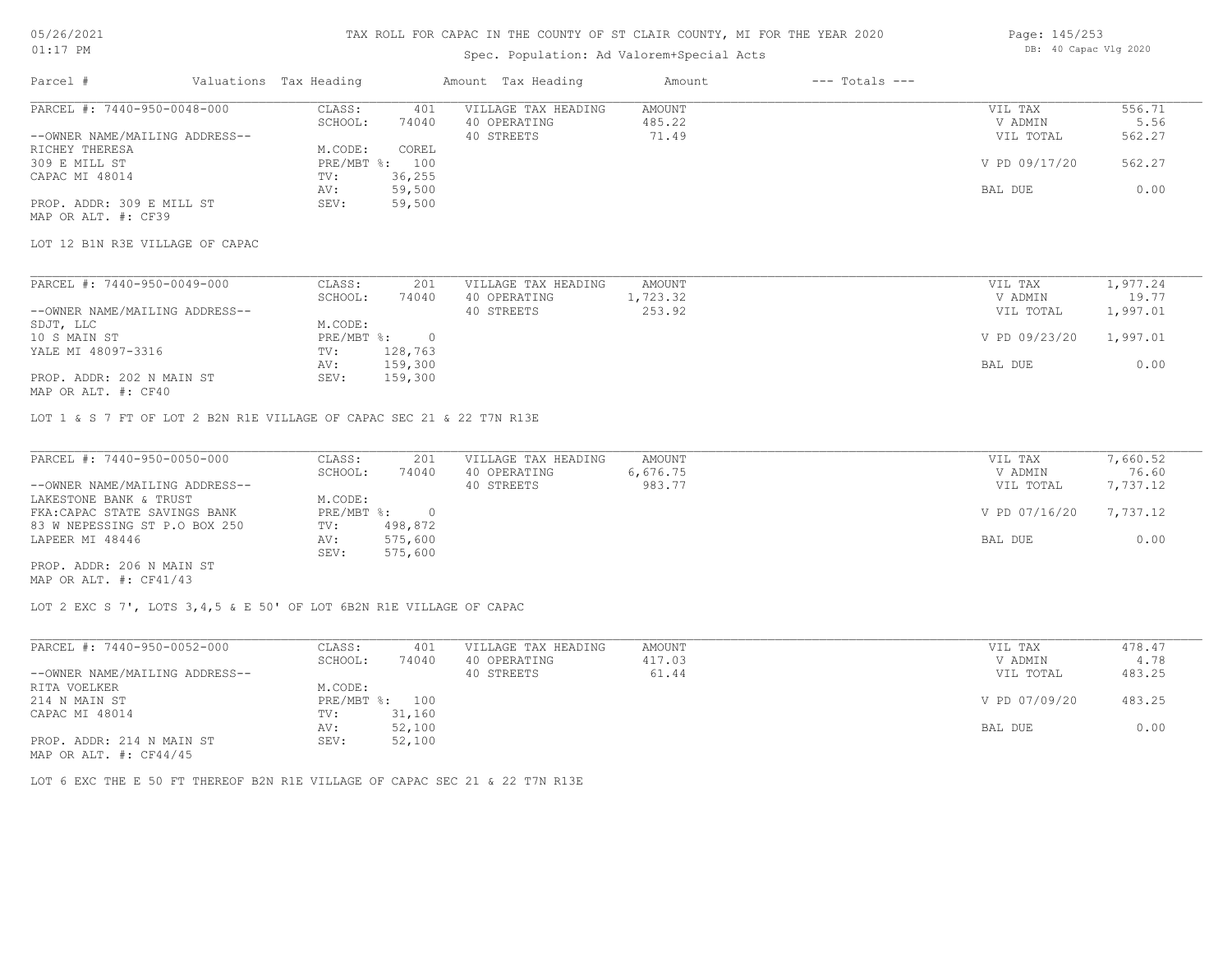| 05/26/2021 |    |
|------------|----|
| 01:17      | PМ |

# Spec. Population: Ad Valorem+Special Acts

| Parcel #                                                                                                                                    | Valuations Tax Heading |                | Amount Tax Heading                  | Amount           | $---$ Totals $---$ |                      |                |
|---------------------------------------------------------------------------------------------------------------------------------------------|------------------------|----------------|-------------------------------------|------------------|--------------------|----------------------|----------------|
| PARCEL #: 7440-950-0054-000                                                                                                                 | CLASS:<br>SCHOOL:      | 705<br>74040   | VILLAGE TAX HEADING<br>40 OPERATING | AMOUNT<br>0.00   |                    | VIL TAX<br>V ADMIN   | 0.00<br>0.00   |
| --OWNER NAME/MAILING ADDRESS--                                                                                                              |                        |                | 40 STREETS                          | 0.00             |                    | VIL TOTAL            | 0.00           |
| VERIZON COMMUNICATIONS INC<br>FKA: GERERAL TELE CO OF MICH                                                                                  | M.CODE:<br>PRE/MBT %:  | $\circ$        |                                     |                  |                    | BAL DUE              | 0.00           |
| FTD01B21                                                                                                                                    | TV:                    | $\Omega$       |                                     |                  |                    |                      |                |
| P.O.BOX 619015                                                                                                                              | AV:                    | $\circ$        |                                     |                  |                    |                      |                |
| DALLAS TX 75261-9015                                                                                                                        | SEV:                   | $\Omega$       |                                     |                  |                    |                      |                |
| PROP. ADDR: 106 E ALDRICH STREET<br>MAP OR ALT. #: CF46                                                                                     |                        |                |                                     |                  |                    |                      |                |
| W1/2 OF LOT 7 & W 1/2 OF LOT 8 EXC S 35 FT B2N R1E VILLAGE OF CAPAC SEC 21 & 22 T7N<br>R13E                                                 |                        |                |                                     |                  |                    |                      |                |
| PARCEL #: 7440-950-0055-000                                                                                                                 | CLASS:                 | 705            | VILLAGE TAX HEADING                 | AMOUNT           |                    | VIL TAX              | 0.00           |
|                                                                                                                                             | SCHOOL:                | 74040          | 40 OPERATING                        | 0.00             |                    | V ADMIN              | 0.00           |
| --OWNER NAME/MAILING ADDRESS--                                                                                                              |                        |                | 40 STREETS                          | 0.00             |                    | VIL TOTAL            | 0.00           |
| VERIZON COMMUNICATIONS INC                                                                                                                  | M.CODE:                |                |                                     |                  |                    |                      |                |
| FKA: GENERAL TELE CO OF MICH                                                                                                                | PRE/MBT %:             | $\circ$        |                                     |                  |                    | BAL DUE              | 0.00           |
| FTD01B21                                                                                                                                    | TV:                    | $\circ$        |                                     |                  |                    |                      |                |
| P.O. BOX 619015                                                                                                                             | AV:                    | $\circ$        |                                     |                  |                    |                      |                |
| DALLAS TX 75261-9015                                                                                                                        | SEV:                   | $\Omega$       |                                     |                  |                    |                      |                |
| PROP. ADDR: 106 E ALDRICH STREET<br>MAP OR ALT. #: CF47                                                                                     |                        |                |                                     |                  |                    |                      |                |
| W50 FT OF N 15 FT OF LOT 9 & W 50 FT OF S 35 FT OF W 1/2 OF LOT 8 B2N R1E VILLAGE<br>OF CAPAC SEC 21 & 22 T7N R13E                          |                        |                |                                     |                  |                    |                      |                |
| PARCEL #: 7440-950-0056-000                                                                                                                 | CLASS:<br>SCHOOL:      | 401<br>74040   | VILLAGE TAX HEADING<br>40 OPERATING | AMOUNT<br>376.34 |                    | VIL TAX<br>V ADMIN   | 431.79<br>4.31 |
| --OWNER NAME/MAILING ADDRESS--                                                                                                              |                        |                | 40 STREETS                          | 55.45            |                    | VIL TOTAL            | 436.10         |
| GRACE C SCHOCKE                                                                                                                             | M.CODE:                | COREL          |                                     |                  |                    |                      |                |
| 108 E ALDRICH ST                                                                                                                            |                        | PRE/MBT %: 100 |                                     |                  |                    | V PD 09/17/20        | 436.10         |
| CAPAC MI 48014-1700                                                                                                                         | TV:                    | 28,120         |                                     |                  |                    |                      |                |
|                                                                                                                                             | AV:                    | 55,100         |                                     |                  |                    | BAL DUE              | 0.00           |
| PROP. ADDR: 108 E ALDRICH STREET<br>MAP OR ALT. #: CF48                                                                                     | SEV:                   | 55,100         |                                     |                  |                    |                      |                |
| E1/2 OF LOTS 7 & 8 & E 25 FT OF W 75 FT OF S 35 FT OF LOT 8 & N 15 FT OF E 100 FT<br>OF LOT 9 B2N R1E VILLAGE OF CAPAC SEC 21 & 22 T7N R13E |                        |                |                                     |                  |                    |                      |                |
|                                                                                                                                             |                        |                |                                     |                  |                    |                      |                |
| PARCEL #: 7440-950-0057-000                                                                                                                 | CLASS:                 | 401            | VILLAGE TAX HEADING                 | <b>AMOUNT</b>    |                    | VIL TAX              | 601.54         |
| --OWNER NAME/MAILING ADDRESS--                                                                                                              | SCHOOL:                | 74040          | 40 OPERATING<br>40 STREETS          | 524.29<br>77.25  |                    | V ADMIN<br>VIL TOTAL | 6.01<br>607.55 |
| RANDY WILLIAMS                                                                                                                              | M.CODE:                | COREL          |                                     |                  |                    |                      |                |
| 205 N WALKER ST                                                                                                                             |                        | PRE/MBT %: 100 |                                     |                  |                    | V PD 09/17/20        | 607.55         |
| CAPAC MI 48014-3170                                                                                                                         | TV:                    | 39,174         |                                     |                  |                    |                      |                |
|                                                                                                                                             | AV:                    | 69,100         |                                     |                  |                    | BAL DUE              | 0.00           |
| PROP. ADDR: 205 N WALKER ST<br>MAP OR ALT. #: CF49                                                                                          | SEV:                   | 69,100         |                                     |                  |                    |                      |                |

LOT 9 EXC THE N 15 FT THEREOF B2N R1E VILLAGE OF CAPAC SEC 21 & 22 T7N R13E

Page: 146/253 DB: 40 Capac Vlg 2020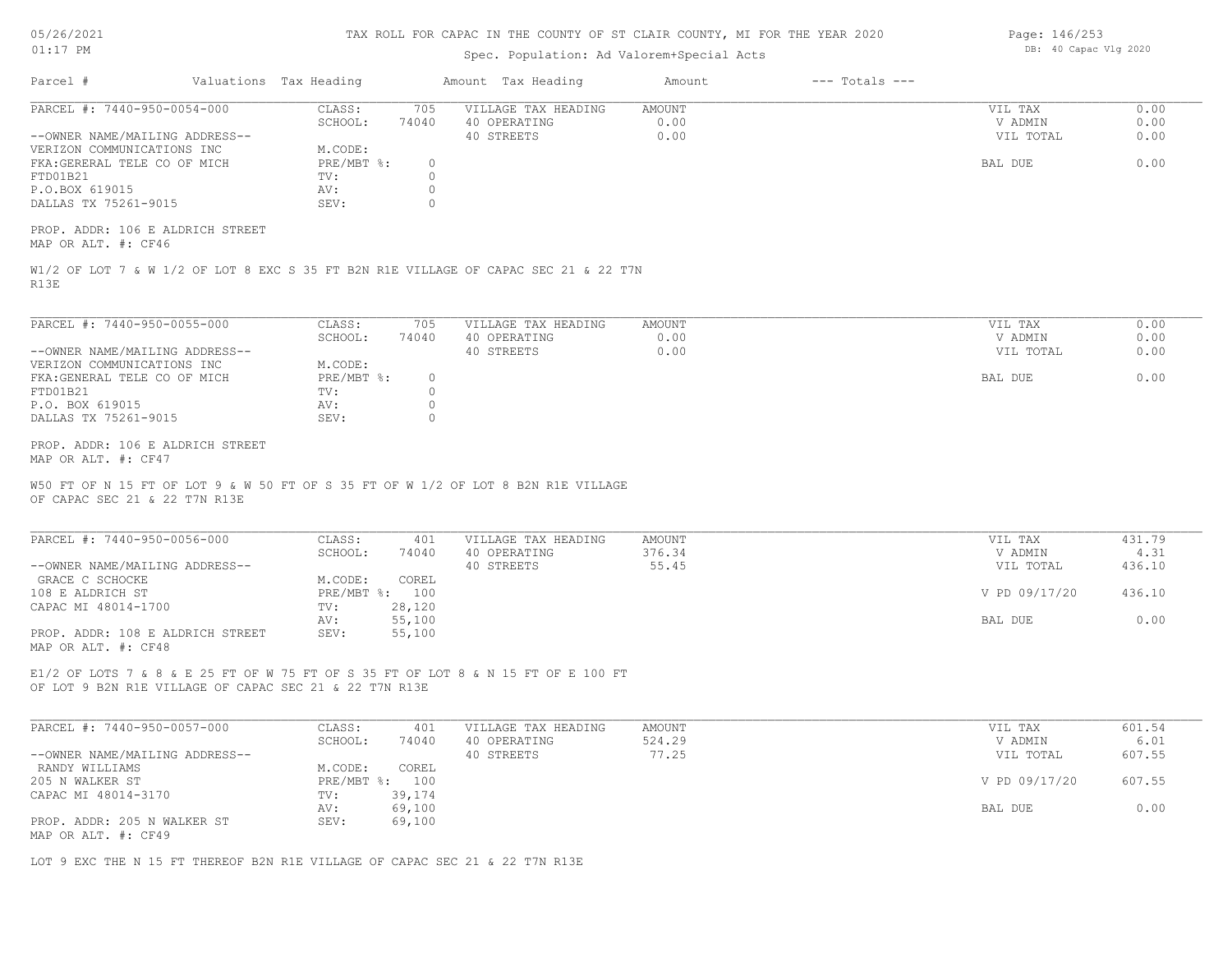#### TAX ROLL FOR CAPAC IN THE COUNTY OF ST CLAIR COUNTY, MI FOR THE YEAR 2020

## Spec. Population: Ad Valorem+Special Acts

| Page: 147/253 |                       |  |
|---------------|-----------------------|--|
|               | DB: 40 Capac Vlg 2020 |  |

| Parcel #                        | Valuations Tax Heading |                | Amount Tax Heading  | Amount | $---$ Totals $---$ |               |        |
|---------------------------------|------------------------|----------------|---------------------|--------|--------------------|---------------|--------|
| PARCEL #: 7440-950-0058-000     | CLASS:                 | 401            | VILLAGE TAX HEADING | AMOUNT |                    | VIL TAX       | 469.94 |
|                                 | SCHOOL:                | 74040          | 40 OPERATING        | 409.59 |                    | V ADMIN       | 4.69   |
| --OWNER NAME/MAILING ADDRESS--  |                        |                | 40 STREETS          | 60.35  |                    | VIL TOTAL     | 474.63 |
| JANICE SMITH                    | M.CODE:                |                |                     |        |                    |               |        |
| 203 N WALKER ST                 |                        | PRE/MBT %: 100 |                     |        |                    | V PD 09/16/20 | 474.63 |
| CAPAC MI 48014-3170             | TV:                    | 30,604         |                     |        |                    |               |        |
|                                 | AV:                    | 50,900         |                     |        |                    | BAL DUE       | 0.00   |
| PROP. ADDR: 203 N WALKER ST     | SEV:                   | 50,900         |                     |        |                    |               |        |
| MAP OR ALT. #: CF50             |                        |                |                     |        |                    |               |        |
| LOT 10 B2N R1E VILLAGE OF CAPAC |                        |                |                     |        |                    |               |        |
|                                 |                        |                |                     |        |                    |               |        |
| PARCEL #: 7440-950-0059-000     | CLASS:                 | 703            | VILLAGE TAX HEADING | AMOUNT |                    | VIL TAX       | 0.00   |
|                                 |                        |                |                     |        |                    |               |        |

| THROBB 1. 1110 200 0002 000     | ------     | $\sim$ |            | 2 22 2 V V 2 V 2 |           | $\circ \cdot \circ \circ$ |
|---------------------------------|------------|--------|------------|------------------|-----------|---------------------------|
|                                 | SCHOOL:    | 74040  | OPERATING  | 0.00             | V ADMIN   | 0.00                      |
| --OWNER NAME/MAILING ADDRESS--  |            |        | 40 STREETS | 0.00             | VIL TOTAL | 0.00                      |
| VILLAGE OF CAPAC                | M.CODE:    |        |            |                  |           |                           |
| 131 N MAIN                      | PRE/MBT %: |        |            |                  | BAL DUE   | 0.00                      |
| CAPAC MI 48014                  | TV:        |        |            |                  |           |                           |
|                                 | AV:        |        |            |                  |           |                           |
| PROP. ADDR: 103 E CHURCH STREET | SEV:       |        |            |                  |           |                           |
|                                 |            |        |            |                  |           |                           |

MAP OR ALT. #: CF51A

LOT 11 EXC S 8' OF W 100' B2N R1E VILLAGE OF CAPAC

| PARCEL #: 7440-950-0060-000     | CLASS:     | 402    | VILLAGE TAX HEADING | AMOUNT | VIL TAX       | 91.22 |
|---------------------------------|------------|--------|---------------------|--------|---------------|-------|
|                                 | SCHOOL:    | 74040  | 40 OPERATING        | 79.51  | V ADMIN       | 0.91  |
| --OWNER NAME/MAILING ADDRESS--  |            |        | 40 STREETS          | 11.71  | VIL TOTAL     | 92.13 |
| SDJT, LLC                       | M.CODE:    |        |                     |        |               |       |
| 10 S MAIN ST                    | PRE/MBT %: |        |                     |        | V PD 09/23/20 | 92.13 |
| YALE MI 48097                   | TV:        | 5,941  |                     |        |               |       |
|                                 | AV:        | 24,600 |                     |        | BAL DUE       | 0.00  |
| PROP. ADDR: 103 E CHURCH STREET | SEV:       | 24,600 |                     |        |               |       |
| MAP OR ALT. #: CF51B            |            |        |                     |        |               |       |

S8' OF W 100' OF LOT 11 & W 100' OF LOT 12 B2N R1E VILLAGE OF CAPAC

| PARCEL #: 7440-950-0061-000    | CLASS:       | 401    | VILLAGE TAX HEADING | AMOUNT   | VIL TAX       | 2,324.27 |
|--------------------------------|--------------|--------|---------------------|----------|---------------|----------|
|                                | SCHOOL:      | 74040  | 40 OPERATING        | 547.39   | V ADMIN       | 23.24    |
| --OWNER NAME/MAILING ADDRESS-- |              |        | 40 STREETS          | 80.65    | VIL TOTAL     | 2,347.51 |
| STERN, MARK                    | M.CODE:      | COREL  | UTIL                | l,696.23 |               |          |
| STERN, JENNIFER                | $PRE/MBT$ %: | 100    |                     |          | V PD 09/17/20 | 2,347.51 |
| 201 N WALKER ST                | TV:          | 40,900 |                     |          |               |          |
| CAPAC MI 48014-3170            | AV:          | 40,900 |                     |          | BAL DUE       | 0.00     |
|                                | SEV:         | 40,900 |                     |          |               |          |
| PROP. ADDR: 201 N WALKER ST    |              |        |                     |          |               |          |

MAP OR ALT. #: CF51C

THE E 50 FT OF LOT 12 B2N R1E VILLAGE OF CAPAC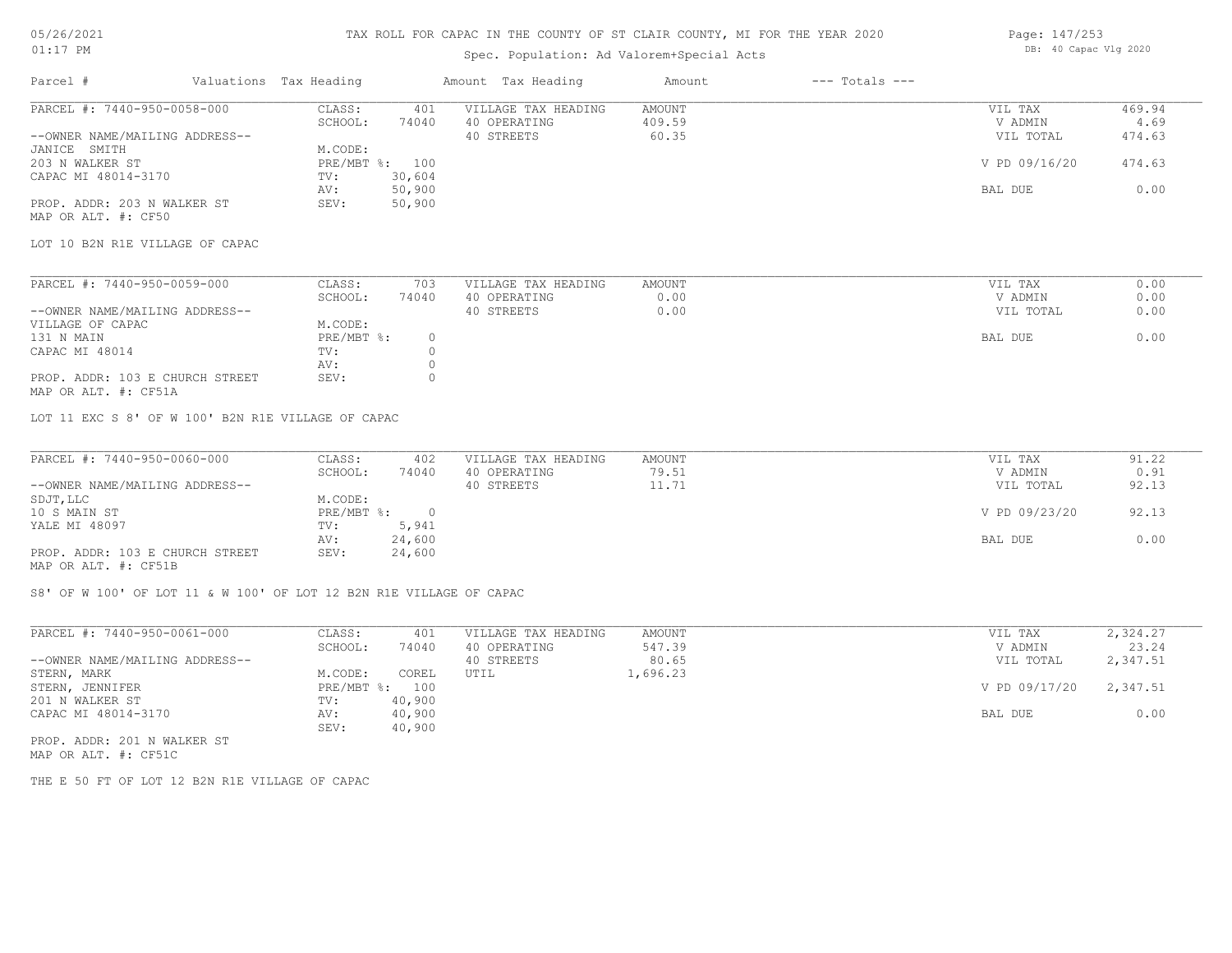## Spec. Population: Ad Valorem+Special Acts

| Page: 148/253 |                       |  |
|---------------|-----------------------|--|
|               | DB: 40 Capac Vlg 2020 |  |

| Parcel #                        | Valuations Tax Heading |        | Amount Tax Heading  | Amount | $---$ Totals $---$ |           |          |
|---------------------------------|------------------------|--------|---------------------|--------|--------------------|-----------|----------|
| PARCEL #: 7440-950-0062-000     | CLASS:                 | 401    | VILLAGE TAX HEADING | AMOUNT |                    | VIL TAX   | 1,064.02 |
|                                 | SCHOOL:                | 74040  | 40 OPERATING        | 927.38 |                    | V ADMIN   | 10.64    |
| --OWNER NAME/MAILING ADDRESS--  |                        |        | 40 STREETS          | 136.64 |                    | VIL TOTAL | 1,074.66 |
| K.C.MANAGEMENT, LLC             | M.CODE:                |        |                     |        |                    |           |          |
| 7675 SAYLES RD                  | $PRE/MBT$ %:           |        |                     |        |                    | BAL DUE   | 1,074.66 |
| YALE MI 48097                   | TV:                    | 69,292 |                     |        |                    |           |          |
|                                 | AV:                    | 77,200 |                     |        |                    |           |          |
| PROP. ADDR: 203 E CHURCH STREET | SEV:                   | 77,200 |                     |        |                    |           |          |
| MAP OR ALT. #: CF52             |                        |        |                     |        |                    |           |          |

LOT 1 B2N R2E VILLAGE OF CAPAC SEC 21 & 22 T7N R13E

| PARCEL #: 7440-950-0063-000    | CLASS:     | 401    | VILLAGE TAX HEADING | AMOUNT | VIL TAX       | 757.02 |
|--------------------------------|------------|--------|---------------------|--------|---------------|--------|
|                                | SCHOOL:    | 74040  | 40 OPERATING        | 659.81 | V ADMIN       | 7.57   |
| --OWNER NAME/MAILING ADDRESS-- |            |        | 40 STREETS          | 97.21  | VIL TOTAL     | 764.59 |
| IRONSIDE JASON                 | M.CODE:    | MISCG  |                     |        |               |        |
| 204 N WALKER ST                | PRE/MBT %: | 100    |                     |        | V PD 07/14/20 | 764.59 |
| CAPAC MI 48014-3169            | TV:        | 49,300 |                     |        |               |        |
|                                | AV:        | 83,600 |                     |        | BAL DUE       | 0.00   |
| PROP. ADDR: 204 N WALKER ST    | SEV:       | 83,600 |                     |        |               |        |
| MAP OR ALT. #: CF53            |            |        |                     |        |               |        |

LOT 2 B2N R2E VILLAGE OF CAPAC SEC 21 & 22 T7N R13E

| PARCEL #: 7440-950-0064-000                  | CLASS:     | 401    | VILLAGE TAX HEADING | AMOUNT | VIL TAX       | 672.35 |  |
|----------------------------------------------|------------|--------|---------------------|--------|---------------|--------|--|
|                                              | SCHOOL:    | 74040  | 40 OPERATING        | 586.01 | V ADMIN       | 6.72   |  |
| --OWNER NAME/MAILING ADDRESS--               |            |        | 40 STREETS          | 86.34  | VIL TOTAL     | 679.07 |  |
| LOPEZ ALEXANDER                              | M.CODE:    | COREL  |                     |        |               |        |  |
| 206 N WALKER ST                              | PRE/MBT %: | 100    |                     |        | V PD 09/17/20 | 679.07 |  |
| CAPAC MI 48014                               | TV:        | 43,786 |                     |        |               |        |  |
|                                              | AV:        | 55,000 |                     |        | BAL DUE       | 0.00   |  |
| PROP. ADDR: 206 N WALKER ST                  | SEV:       | 55,000 |                     |        |               |        |  |
| $\cdots$ $\cdots$ $\cdots$ $\cdots$ $\cdots$ |            |        |                     |        |               |        |  |

 $\mathcal{L}_\mathcal{L} = \mathcal{L}_\mathcal{L} = \mathcal{L}_\mathcal{L} = \mathcal{L}_\mathcal{L} = \mathcal{L}_\mathcal{L} = \mathcal{L}_\mathcal{L} = \mathcal{L}_\mathcal{L} = \mathcal{L}_\mathcal{L} = \mathcal{L}_\mathcal{L} = \mathcal{L}_\mathcal{L} = \mathcal{L}_\mathcal{L} = \mathcal{L}_\mathcal{L} = \mathcal{L}_\mathcal{L} = \mathcal{L}_\mathcal{L} = \mathcal{L}_\mathcal{L} = \mathcal{L}_\mathcal{L} = \mathcal{L}_\mathcal{L}$ 

MAP OR ALT. #: CF54

LOT 3 & THE S 8 FT OF LOT 4 B2N R2E VILLAGE OF CAPAC SEC 21 & 22 T7N R13E

| PARCEL #: 7440-950-0065-000                       | CLASS:       | 401    | VILLAGE TAX HEADING | AMOUNT | VIL TAX       | 455.79 |
|---------------------------------------------------|--------------|--------|---------------------|--------|---------------|--------|
|                                                   | SCHOOL:      | 74040  | 40 OPERATING        | 397.26 | V ADMIN       | 4.55   |
| --OWNER NAME/MAILING ADDRESS--                    |              |        | 40 STREETS          | 58.53  | VIL TOTAL     | 460.34 |
| GUERRERO SANTOS                                   | M.CODE:      |        |                     |        |               |        |
| 208 N WALKER ST                                   | $PRE/MBT$ %: | 100    |                     |        | V PD 09/02/20 | 460.34 |
| CAPAC MI 48014                                    | TV:          | 29,683 |                     |        |               |        |
|                                                   | AV:          | 50,500 |                     |        | BAL DUE       | 0.00   |
| PROP. ADDR: 208 N WALKER ST<br>MAD OD ATM 4. OBEE | SEV:         | 50,500 |                     |        |               |        |

MAP OR ALT. #: CF55

N50 FT OF THE S 58 FT OF LOT 4 B2N R2E VILLAGE OF CAPAC SEC 21 & 22 T7N R13E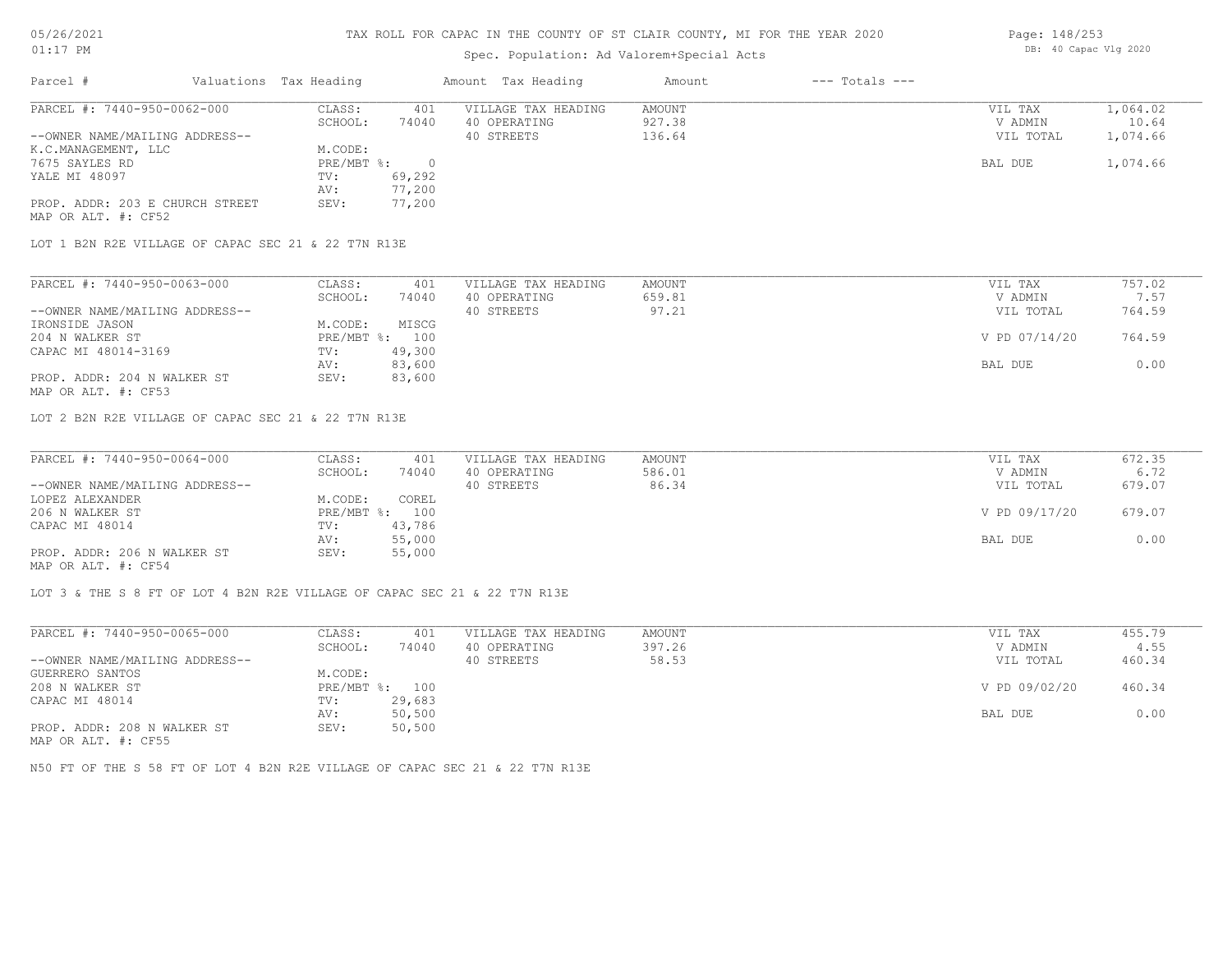# Spec. Population: Ad Valorem+Special Acts

| Page: 149/253 |                       |  |  |  |  |  |
|---------------|-----------------------|--|--|--|--|--|
|               | DB: 40 Capac Vlg 2020 |  |  |  |  |  |

| Parcel #                       | Valuations Tax Heading |        | Amount Tax Heading  | Amount | $---$ Totals $---$ |           |        |
|--------------------------------|------------------------|--------|---------------------|--------|--------------------|-----------|--------|
| PARCEL #: 7440-950-0066-000    | CLASS:                 | 401    | VILLAGE TAX HEADING | AMOUNT |                    | VIL TAX   | 382.76 |
|                                | SCHOOL:                | 74040  | 40 OPERATING        | 333.61 |                    | V ADMIN   | 3.82   |
| --OWNER NAME/MAILING ADDRESS-- |                        |        | 40 STREETS          | 49.15  |                    | VIL TOTAL | 386.58 |
| EDIE TIMOTHY II                | M.CODE:                |        |                     |        |                    |           |        |
| 210 N WALKER ST                | PRE/MBT %: 100         |        |                     |        |                    | BAL DUE   | 386.58 |
| CAPAC MI 48014-3169            | TV:                    | 24,927 |                     |        |                    |           |        |
|                                | AV:                    | 41,600 |                     |        |                    |           |        |
| PROP. ADDR: 210 N WALKER ST    | SEV:                   | 41,600 |                     |        |                    |           |        |
|                                |                        |        |                     |        |                    |           |        |

MAP OR ALT. #: CF56

N17 FT OF LOT 4 & THE S 1/2 OF LOT 5 B2N R2E VILLAGE OF CAPAC SEC 21 & 22 T7N R13E

| PARCEL #: 7440-950-0067-000    | CLASS:     | 401    | VILLAGE TAX HEADING | AMOUNT | VIL TAX       | 929.44 |
|--------------------------------|------------|--------|---------------------|--------|---------------|--------|
|                                | SCHOOL:    | 74040  | 40 OPERATING        | 810.08 | V ADMIN       | 9.29   |
| --OWNER NAME/MAILING ADDRESS-- |            |        | 40 STREETS          | 119.36 | VIL TOTAL     | 938.73 |
| BACON, DONN B                  | M.CODE:    | COREL  |                     |        |               |        |
| 5370 RATTLE RUN RD             | PRE/MBT %: |        |                     |        | V PD 09/17/20 | 938.73 |
| SAINT CLAIR MI 48079           | TV:        | 60,528 |                     |        |               |        |
|                                | AV:        | 66,100 |                     |        | BAL DUE       | 0.00   |
| PROP. ADDR: 212 N WALKER ST    | SEV:       | 66,100 |                     |        |               |        |
| MAP OR ALT. #: CF57            |            |        |                     |        |               |        |

N1/2 OF LOT 5 & ALL OF LOT 6 B2N R2E VILLAGE OF CAPAC SEC 21 & 22 T7N R13E

| PARCEL #: 7440-950-0068-000      | CLASS:     | 401    | VILLAGE TAX HEADING | AMOUNT | VIL TAX       | 579.29 |
|----------------------------------|------------|--------|---------------------|--------|---------------|--------|
|                                  | SCHOOL:    | 74040  | 40 OPERATING        | 504.90 | V ADMIN       | 5.79   |
| --OWNER NAME/MAILING ADDRESS--   |            |        | 40 STREETS          | 74.39  | VIL TOTAL     | 585.08 |
| HOOVER JAMES A                   | M.CODE:    |        |                     |        |               |        |
| HOOVER JANE L                    | PRE/MBT %: |        |                     |        | V PD 09/16/20 | 585.08 |
| 5997 STERLING RD                 | TV:        | 37,725 |                     |        |               |        |
| CAPAC MI 48014-3102              | AV:        | 67,000 |                     |        | BAL DUE       | 0.00   |
|                                  | SEV:       | 67,000 |                     |        |               |        |
| PROP. ADDR: 208 E ALDRICH STREET |            |        |                     |        |               |        |

MAP OR ALT. #: CF58

LOT 7 & THE N 15 FT OF LOT 8 B2N R2E VILLAGE OF CAPAC

| PARCEL #: 7440-950-0069-000     | CLASS:     | 401    | VILLAGE TAX HEADING | AMOUNT | VIL TAX       | 504.12 |
|---------------------------------|------------|--------|---------------------|--------|---------------|--------|
|                                 | SCHOOL:    | 74040  | 40 OPERATING        | 439.38 | V ADMIN       | 5.04   |
| --OWNER NAME/MAILING ADDRESS--  |            |        | 40 STREETS          | 64.74  | VIL TOTAL     | 509.16 |
| HOOVER JAMES A.                 | M.CODE:    |        |                     |        |               |        |
| HOOVER JANE L                   | PRE/MBT %: |        |                     |        | V PD 09/16/20 | 509.16 |
| 5997 STERLING RD                | TV:        | 32,830 |                     |        |               |        |
| CAPAC MI 48014                  | AV:        | 50,900 |                     |        | BAL DUE       | 0.00   |
|                                 | SEV:       | 50,900 |                     |        |               |        |
| PROP. ADDR: 207 N HUNTER STREET |            |        |                     |        |               |        |

MAP OR ALT. #: CF59

LOT 8 EXC THE N 15 FT THEREOF B2N R2E VILLAGE OF CAPAC SEC 21 & 22 T7N R13E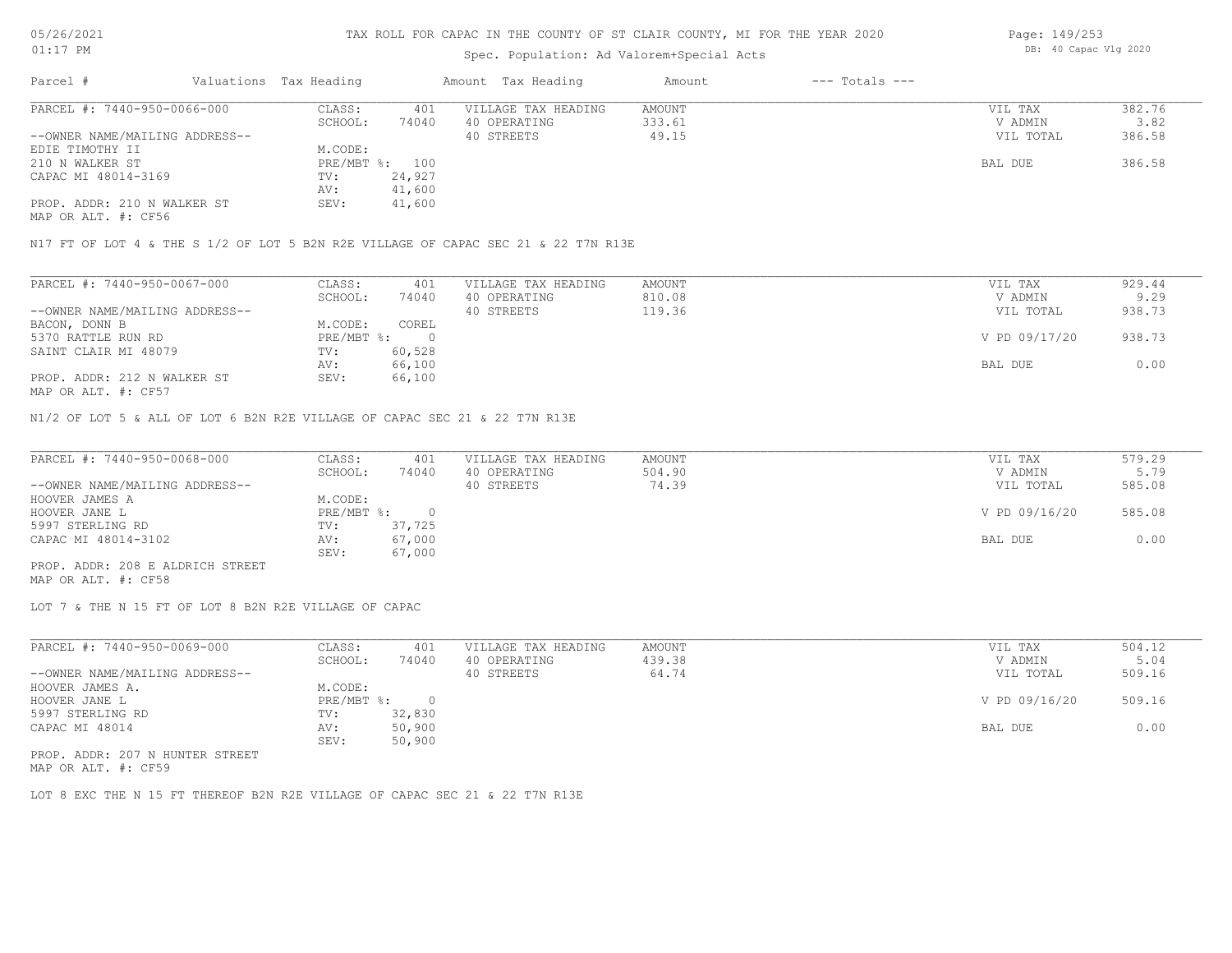## Spec. Population: Ad Valorem+Special Acts

| Parcel #                        | Valuations Tax Heading |        | Amount Tax Heading  | Amount | $---$ Totals $---$ |           |        |
|---------------------------------|------------------------|--------|---------------------|--------|--------------------|-----------|--------|
| PARCEL #: 7440-950-0070-000     | CLASS:                 | 401    | VILLAGE TAX HEADING | AMOUNT |                    | VIL TAX   | 830.73 |
|                                 | SCHOOL:                | 74040  | 40 OPERATING        | 724.05 |                    | V ADMIN   | 8.30   |
| --OWNER NAME/MAILING ADDRESS--  |                        |        | 40 STREETS          | 106.68 |                    | VIL TOTAL | 839.03 |
| RAMIREZ-NUNEZ CANDIDO           | M.CODE:                |        |                     |        |                    |           |        |
| RAMIREZ-NUNEZ ELIZABETH         | PRE/MBT %: 100         |        |                     |        |                    | BAL DUE   | 839.03 |
| 205 N HUNTER STREET             | TV:                    | 54,100 |                     |        |                    |           |        |
| CAPAC MI 48014-3126             | AV:                    | 54,100 |                     |        |                    |           |        |
|                                 | SEV:                   | 54,100 |                     |        |                    |           |        |
| PROP. ADDR: 205 N HUNTER STREET |                        |        |                     |        |                    |           |        |

MAP OR ALT. #: CF60

LOT 9 B2N R2E VILLAGE OF CAPAC SEC 21 & 22 T7N R13E

| PARCEL #: 7440-950-0071-000     | CLASS:  | 401            | VILLAGE TAX HEADING | AMOUNT | VIL TAX                | 992.03   |
|---------------------------------|---------|----------------|---------------------|--------|------------------------|----------|
|                                 | SCHOOL: | 74040          | 40 OPERATING        | 864.64 | V ADMIN                | 9.92     |
| --OWNER NAME/MAILING ADDRESS--  |         |                | 40 STREETS          | 127.39 | VIL TOTAL              | 1,001.95 |
| KALICH MAX JOSEPH               | M.CODE: | OLALS          |                     |        |                        |          |
| 203 N HUNTER STREET             |         | PRE/MBT %: 100 |                     |        | V PD 09/16/20 1,001.95 |          |
| CAPAC MI 48014                  | TV:     | 64,604         |                     |        |                        |          |
|                                 | AV:     | 71,900         |                     |        | BAL DUE                | 0.00     |
| PROP. ADDR: 203 N HUNTER STREET | SEV:    | 71,900         |                     |        |                        |          |
| MAP OR ALT. #: CF61             |         |                |                     |        |                        |          |

LOT 10 B2N R2E VILLAGE OF CAPAC SEC 21 & 22 T7N R13E

| PARCEL #: 7440-950-0072-000     | CLASS:  | 401            | VILLAGE TAX HEADING | AMOUNT | VIL TAX       | 620.33 |
|---------------------------------|---------|----------------|---------------------|--------|---------------|--------|
|                                 | SCHOOL: | 74040          | 40 OPERATING        | 540.67 | V ADMIN       | 6.20   |
| --OWNER NAME/MAILING ADDRESS--  |         |                | 40 STREETS          | 79.66  | VIL TOTAL     | 626.53 |
| ANDRUS STEVEN/CAROL             | M.CODE: | COREL          |                     |        |               |        |
| 209 E CHURCH ST                 |         | PRE/MBT %: 100 |                     |        | V PD 09/17/20 | 626.53 |
| CAPAC MI 48014-3115             | TV:     | 40,398         |                     |        |               |        |
|                                 | AV:     | 67,500         |                     |        | BAL DUE       | 0.00   |
| PROP. ADDR: 209 E CHURCH STREET | SEV:    | 67,500         |                     |        |               |        |
|                                 |         |                |                     |        |               |        |

MAP OR ALT. #: CF62

E1/2 OF LOTS 11 & 12 B2N R2E VILLAGE OF CAPAC SEC 21 & 22 T7N R13E

| PARCEL #: 7440-950-0073-000     | CLASS:  | 401            | VILLAGE TAX HEADING | AMOUNT | VIL TAX       | 519.49 |
|---------------------------------|---------|----------------|---------------------|--------|---------------|--------|
|                                 | SCHOOL: | 74040          | 40 OPERATING        | 452.78 | V ADMIN       | 5.19   |
| --OWNER NAME/MAILING ADDRESS--  |         |                | 40 STREETS          | 66.71  | VIL TOTAL     | 524.68 |
| LIBKIE PAUL/MARSHA LIVING TRUST | M.CODE: | 00LSB          |                     |        |               |        |
| 207 E CHURCH ST                 |         | PRE/MBT %: 100 |                     |        | V PD 08/26/20 | 524.68 |
| CAPAC MI 48014-3115             | TV:     | 33,831         |                     |        |               |        |
|                                 | AV:     | 57,100         |                     |        | BAL DUE       | 0.00   |
| PROP. ADDR: 207 E CHURCH STREET | SEV:    | 57,100         |                     |        |               |        |
| MAP OR ALT. #: CF63             |         |                |                     |        |               |        |

W1/2 OF LOTS 11 & 12 B2N R2E VILLAGE OF CAPAC SEC 21 & 22 T7N R13E

Page: 150/253 DB: 40 Capac Vlg 2020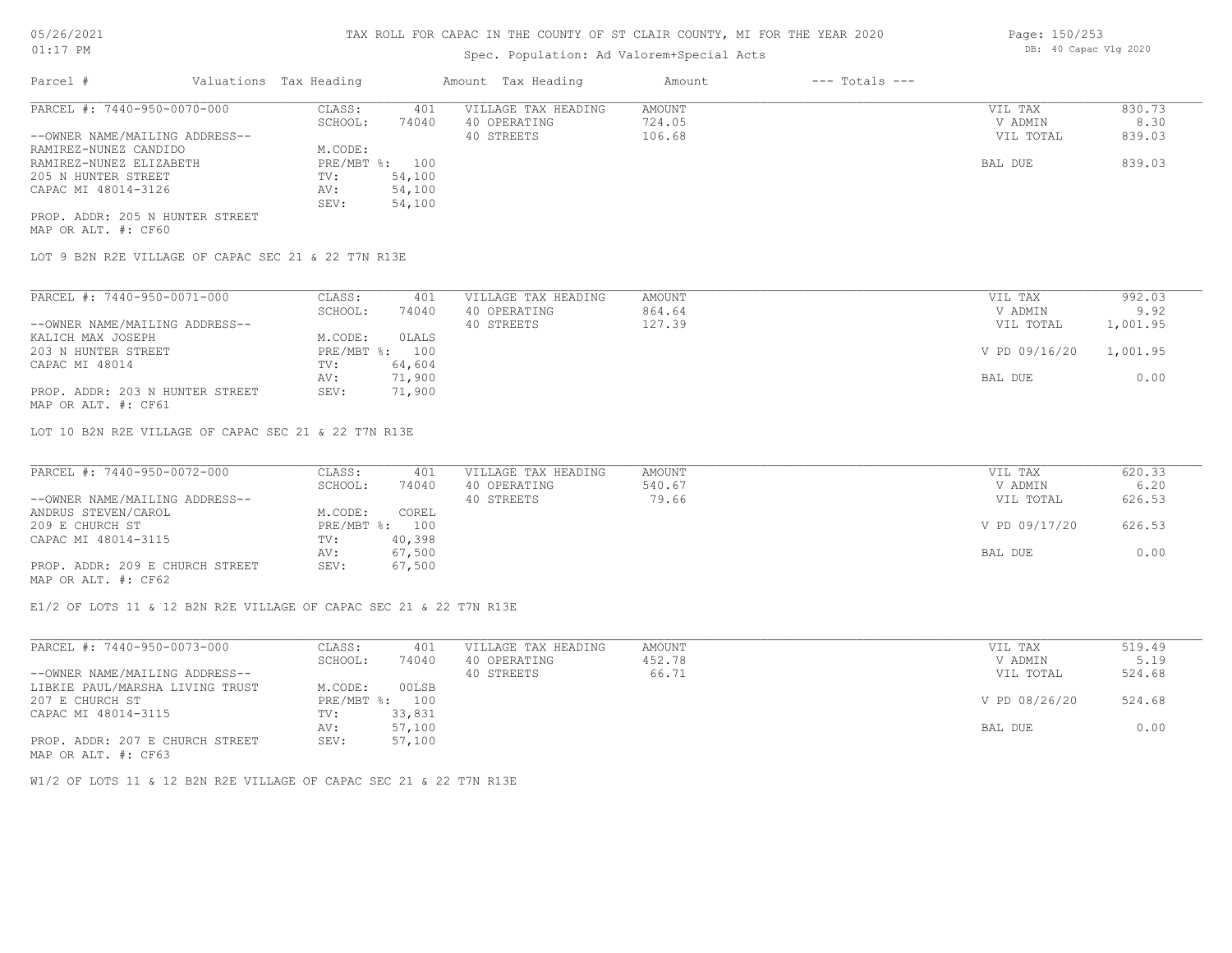#### Spec. Population: Ad Valorem+Special Acts

| Page: 151/253 |                       |  |  |  |  |  |
|---------------|-----------------------|--|--|--|--|--|
|               | DB: 40 Capac Vlg 2020 |  |  |  |  |  |

| Parcel #                        | Valuations Tax Heading |                | Amount Tax Heading  | Amount | $---$ Totals $---$ |               |        |
|---------------------------------|------------------------|----------------|---------------------|--------|--------------------|---------------|--------|
| PARCEL #: 7440-950-0074-000     | CLASS:                 | 401            | VILLAGE TAX HEADING | AMOUNT |                    | VIL TAX       | 403.68 |
|                                 | SCHOOL:                | 74040          | 40 OPERATING        | 351.84 |                    | V ADMIN       | 4.03   |
| --OWNER NAME/MAILING ADDRESS--  |                        |                | 40 STREETS          | 51.84  |                    | VIL TOTAL     | 407.71 |
| STANLEY JAMES/VERONICA          | M.CODE:                |                |                     |        |                    |               |        |
| 305 E CHURCH ST                 |                        | PRE/MBT %: 100 |                     |        |                    | V PD 07/09/20 | 407.71 |
| CAPAC MI 48014-3117             | TV:                    | 26,289         |                     |        |                    |               |        |
|                                 | AV:                    | 43,800         |                     |        |                    | BAL DUE       | 0.00   |
| PROP. ADDR: 305 E CHURCH STREET | SEV:                   | 43,800         |                     |        |                    |               |        |
|                                 |                        |                |                     |        |                    |               |        |

MAP OR ALT. #: CF64

E1/2 OF LOTS 1 & 2 B2N R3E VILLAGE OF CAPAC SEC 21 & 22 T7N R13E

| PARCEL #: 7440-950-0075-000     | CLASS:  | 401            | VILLAGE TAX HEADING | AMOUNT | VIL TAX       | 840.25 |
|---------------------------------|---------|----------------|---------------------|--------|---------------|--------|
|                                 | SCHOOL: | 74040          | 40 OPERATING        | 732.35 | V ADMIN       | 8.40   |
| --OWNER NAME/MAILING ADDRESS--  |         |                | 40 STREETS          | 107.90 | VIL TOTAL     | 848.65 |
| MARGINEAN VASILE                | M.CODE: | COREL          |                     |        |               |        |
| MARGINEAN CRYSTAL               |         | PRE/MBT %: 100 |                     |        | V PD 09/17/20 | 848.65 |
| 303 E CHURCH STREET             | TV:     | 54,720         |                     |        |               |        |
| CAPAC MI 48014-3117             | AV:     | 59,900         |                     |        | BAL DUE       | 0.00   |
|                                 | SEV:    | 59,900         |                     |        |               |        |
| PROP. ADDR: 303 E CHURCH STREET |         |                |                     |        |               |        |

MAP OR ALT. #: CF65

W1/2 OF LOTS 1 & 2 B2N R3E VILLAGE OF CAPAC SEC 21 & 22 T7N R13E

| PARCEL #: 7440-950-0076-000     | CLASS:  | 401            | VILLAGE TAX HEADING | AMOUNT | VIL TAX       | 788.51 |
|---------------------------------|---------|----------------|---------------------|--------|---------------|--------|
|                                 | SCHOOL: | 74040          | 40 OPERATING        | 687.25 | V ADMIN       | 7.88   |
| --OWNER NAME/MAILING ADDRESS--  |         |                | 40 STREETS          | 101.26 | VIL TOTAL     | 796.39 |
| BOUSSON ANDY                    | M.CODE: | COREL          |                     |        |               |        |
| 204 N HUNTER ST                 |         | PRE/MBT %: 100 |                     |        | V PD 09/17/20 | 796.39 |
| CAPAC MI 48014-3125             | TV:     | 51,350         |                     |        |               |        |
|                                 | AV:     | 65,000         |                     |        | BAL DUE       | 0.00   |
| PROP. ADDR: 204 N HUNTER STREET | SEV:    | 65,000         |                     |        |               |        |
| MAP OR ALT. #: CF66A            |         |                |                     |        |               |        |

LOT 3 B2N R3E VILLAGE OF CAPAC SEC 21 & 22 T7N R13E

| PARCEL #: 7440-950-0077-000    | CLASS:     | 401    | VILLAGE TAX HEADING | AMOUNT | VIL TAX       | 475.03 |
|--------------------------------|------------|--------|---------------------|--------|---------------|--------|
|                                | SCHOOL:    | 74040  | 40 OPERATING        | 414.03 | V ADMIN       | 4.75   |
| --OWNER NAME/MAILING ADDRESS-- |            |        | 40 STREETS          | 61.00  | VIL TOTAL     | 479.78 |
| STOWERS MARY/BOB               | M.CODE:    |        |                     |        |               |        |
| 1470 ORA RD                    | PRE/MBT %: |        |                     |        | V PD 08/19/20 | 479.78 |
| OXFORD MI 48371-3238           | TV:        | 30,936 |                     |        |               |        |
|                                | AV:        | 52,800 |                     |        | BAL DUE       | 0.00   |
| PROP. ADDR: 235 N LESTER ST    | SEV:       | 52,800 |                     |        |               |        |
| MAP OR ALT. #: CF66B           |            |        |                     |        |               |        |

LOT 7 B2N R3E VILLAGE OF CAPAC SEC 21 & 22 T7N R13E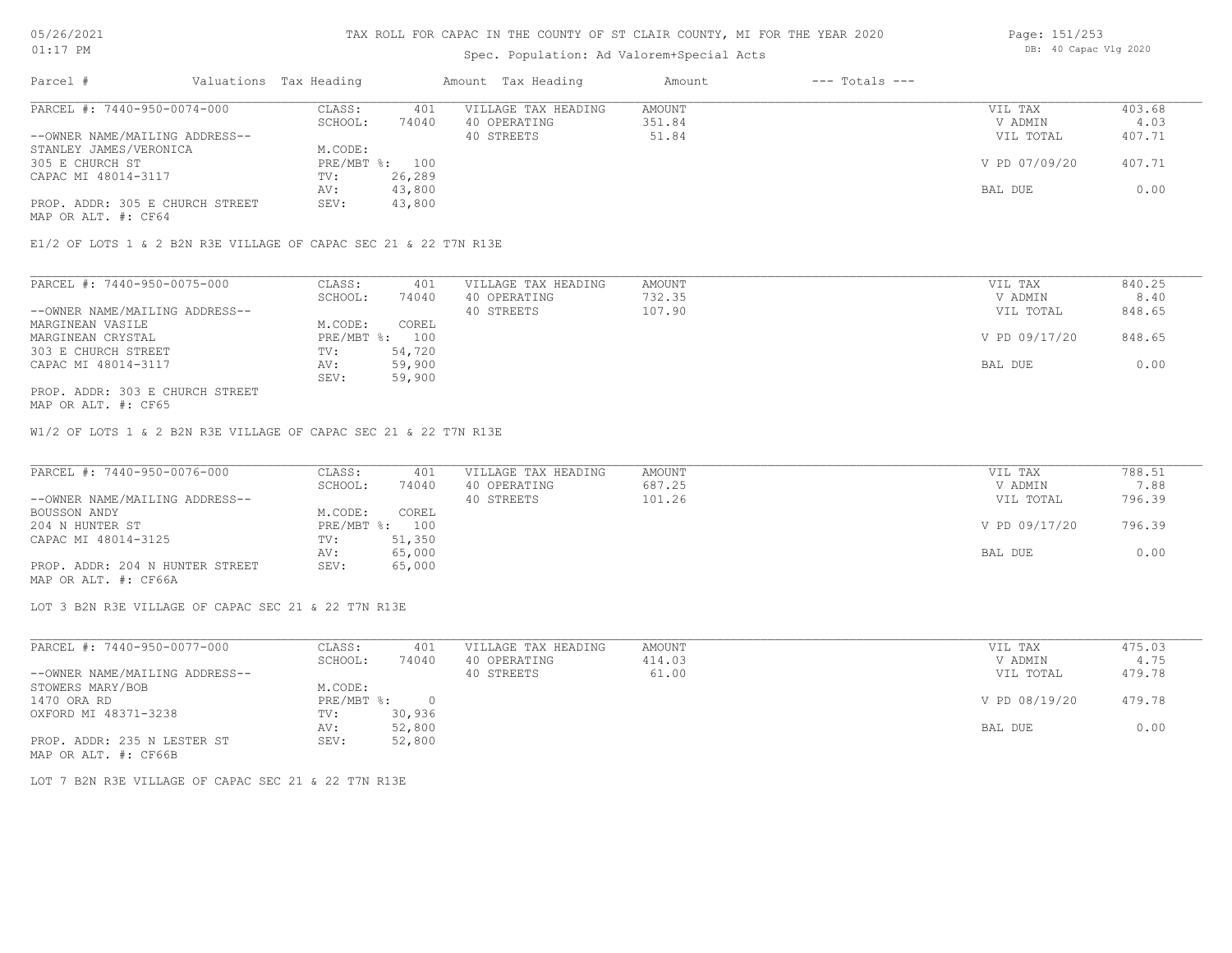## Spec. Population: Ad Valorem+Special Acts

| Parcel #                       | Valuations Tax Heading |        | Amount Tax Heading  | Amount | $---$ Totals $---$ |           |        |
|--------------------------------|------------------------|--------|---------------------|--------|--------------------|-----------|--------|
| PARCEL #: 7440-950-0078-000    | CLASS:                 | 401    | VILLAGE TAX HEADING | AMOUNT |                    | VIL TAX   | 553.08 |
|                                | SCHOOL:                | 74040  | 40 OPERATING        | 482.06 |                    | V ADMIN   | 5.53   |
| --OWNER NAME/MAILING ADDRESS-- |                        |        | 40 STREETS          | 71.02  |                    | VIL TOTAL | 558.61 |
| JAGODA EUGENE                  | M.CODE:                |        |                     |        |                    |           |        |
| JAGODA REBECCA                 | PRE/MBT %: 100         |        |                     |        |                    | BAL DUE   | 558.61 |
| 229 N LESTER ST                | TV:                    | 36,019 |                     |        |                    |           |        |
| CAPAC MI 48014                 | AV:                    | 59,000 |                     |        |                    |           |        |
|                                | SEV:                   | 59,000 |                     |        |                    |           |        |
| PROP. ADDR: 229 N LESTER ST    |                        |        |                     |        |                    |           |        |

MAP OR ALT. #: CF66C

LOT 8 B2N R3E VILLAGE OF CAPAC SEC 21 & 22 T7N R13E

| PARCEL #: 7440-950-0079-000    | CLASS:     | 401    | VILLAGE TAX HEADING | AMOUNT | VIL TAX       | 538.79 |
|--------------------------------|------------|--------|---------------------|--------|---------------|--------|
|                                | SCHOOL:    | 74040  | 40 OPERATING        | 469.60 | V ADMIN       | 5.38   |
| --OWNER NAME/MAILING ADDRESS-- |            |        | 40 STREETS          | 69.19  | VIL TOTAL     | 544.17 |
| BERGEN PATRICIA A              | M.CODE:    | COREL  |                     |        |               |        |
| 223 N LESTER ST                | PRE/MBT %: | 100    |                     |        | V PD 09/17/20 | 544.17 |
| CAPAC MI 48014                 | TV:        | 35,088 |                     |        |               |        |
|                                | AV:        | 61,600 |                     |        | BAL DUE       | 0.00   |
| PROP. ADDR: 223 N LESTER ST    | SEV:       | 61,600 |                     |        |               |        |

MAP OR ALT. #: CF66D

LOT 9 B2N R3E VILLAGE OF CAPAC SEC 21 & 22 T7N R13E

| PARCEL #: 7440-950-0080-000    | CLASS:  | 401            | VILLAGE TAX HEADING | AMOUNT | VIL TAX       | 545.10 |
|--------------------------------|---------|----------------|---------------------|--------|---------------|--------|
|                                | SCHOOL: | 74040          | 40 OPERATING        | 475.10 | V ADMIN       | 5.45   |
| --OWNER NAME/MAILING ADDRESS-- |         |                | 40 STREETS          | 70.00  | VIL TOTAL     | 550.55 |
| SOCIA LAURA LYNN               | M.CODE: |                |                     |        |               |        |
| 217 N LESTER ST                |         | PRE/MBT %: 100 |                     |        | V PD 09/23/20 | 550.55 |
| CAPAC MI 48014                 | TV:     | 35,499         |                     |        |               |        |
|                                | AV:     | 60,500         |                     |        | BAL DUE       | 0.00   |
| PROP. ADDR: 217 N LESTER ST    | SEV:    | 60,500         |                     |        |               |        |
|                                |         |                |                     |        |               |        |

MAP OR ALT. #: CF66E

LOT 10 B2N R3E VILLAGE OF CAPAC SEC 21 & 22 T7N R13E

| PARCEL #: 7440-950-0081-000     | CLASS:  | 401            | VILLAGE TAX HEADING | AMOUNT | VIL TAX       | 390.17 |
|---------------------------------|---------|----------------|---------------------|--------|---------------|--------|
|                                 | SCHOOL: | 74040          | 40 OPERATING        | 340.07 | V ADMIN       | 3.90   |
| --OWNER NAME/MAILING ADDRESS--  |         |                | 40 STREETS          | 50.10  | VIL TOTAL     | 394.07 |
| HARMS SHERRY                    | M.CODE: |                |                     |        |               |        |
| 206 N HUNTER STREET             |         | PRE/MBT %: 100 |                     |        | V PD 07/22/20 | 394.07 |
| CAPAC MI 48014-3125             | TV:     | 25,410         |                     |        |               |        |
|                                 | AV:     | 41,600         |                     |        | BAL DUE       | 0.00   |
| PROP. ADDR: 206 N HUNTER STREET | SEV:    | 41,600         |                     |        |               |        |
| MAP OR ALT. #: CF67             |         |                |                     |        |               |        |

LOT 4 B2N R3E VILLAGE OF CAPAC SEC 21 & 22 T7N R13E

Page: 152/253 DB: 40 Capac Vlg 2020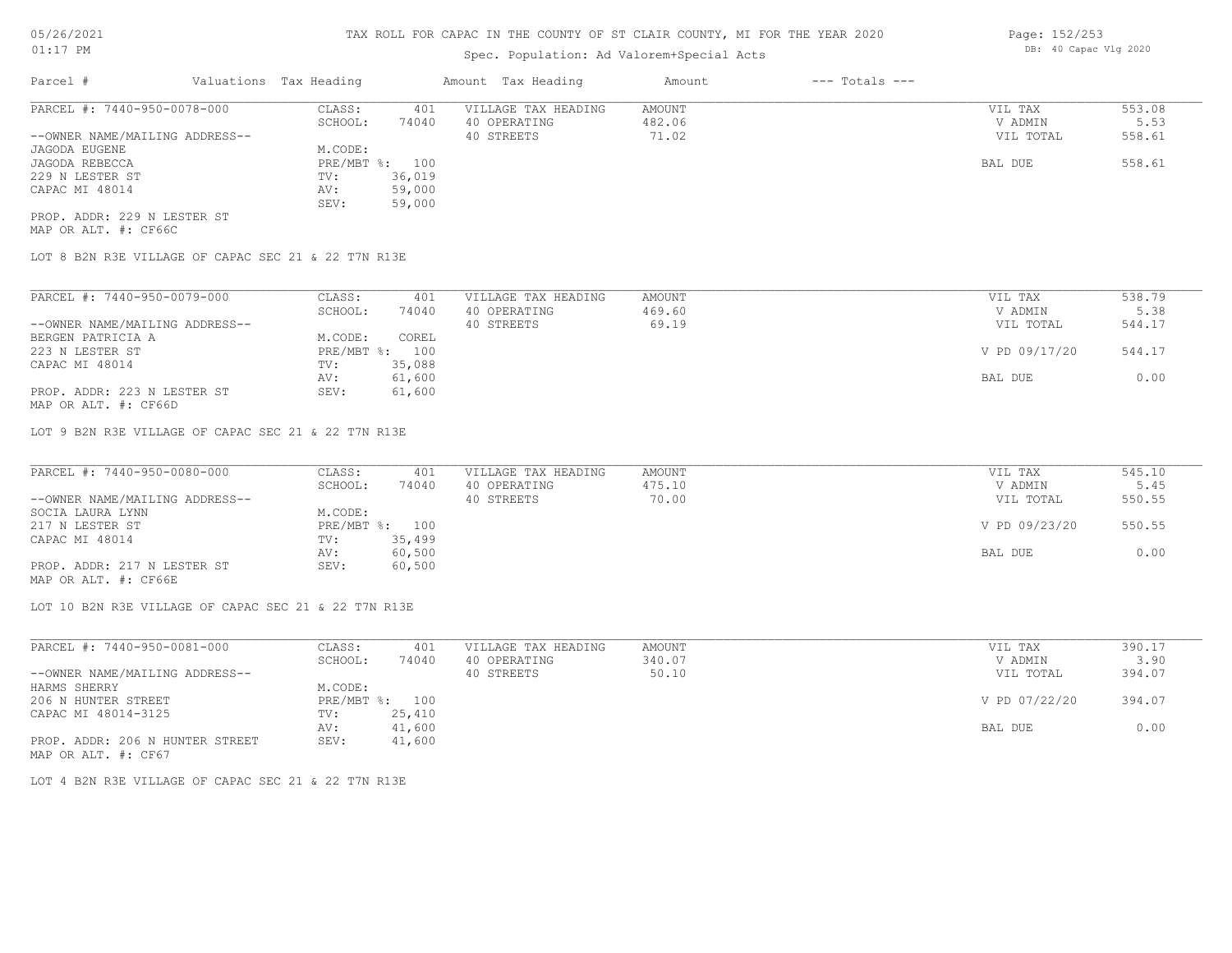#### TAX ROLL FOR CAPAC IN THE COUNTY OF ST CLAIR COUNTY, MI FOR THE YEAR 2020

## Spec. Population: Ad Valorem+Special Acts

| Page: 153/253 |                       |  |
|---------------|-----------------------|--|
|               | DB: 40 Capac Vlg 2020 |  |

| Parcel #                                                           | Valuations Tax Heading               |                | Amount Tax Heading                                | Amount                    | $---$ Totals $---$ |                                 |                          |
|--------------------------------------------------------------------|--------------------------------------|----------------|---------------------------------------------------|---------------------------|--------------------|---------------------------------|--------------------------|
| PARCEL #: 7440-950-0082-000<br>--OWNER NAME/MAILING ADDRESS--      | CLASS:<br>SCHOOL:                    | 401<br>74040   | VILLAGE TAX HEADING<br>40 OPERATING<br>40 STREETS | AMOUNT<br>481.93<br>71.00 |                    | VIL TAX<br>V ADMIN<br>VIL TOTAL | 552.93<br>5.52<br>558.45 |
| <b>SCHOCKE JUSTIN</b>                                              | M.CODE:                              | COREL          |                                                   |                           |                    |                                 |                          |
| 12607 METCALF RD                                                   | PRE/MBT %: 100                       |                |                                                   |                           |                    | V PD 09/17/20                   | 558.45                   |
| EMMETT MI 48022-1110                                               | TV:                                  | 36,009         |                                                   |                           |                    |                                 |                          |
|                                                                    | AV:                                  | 49,000         |                                                   |                           |                    | BAL DUE                         | 0.00                     |
| PROP. ADDR: 208 N HUNTER STREET<br>MAP OR ALT. #: CF68             | SEV:                                 | 49,000         |                                                   |                           |                    |                                 |                          |
| LOT 5 B2N R3E VILLAGE OF CAPAC                                     |                                      |                |                                                   |                           |                    |                                 |                          |
| PARCEL #: 7440-950-0083-000                                        | CLASS:                               | 401            | VILLAGE TAX HEADING                               | AMOUNT                    |                    | VIL TAX                         | 433.91                   |
|                                                                    | SCHOOL:                              | 74040          | 40 OPERATING                                      | 378.19                    |                    | V ADMIN                         | 4.33                     |
| --OWNER NAME/MAILING ADDRESS--                                     |                                      |                | 40 STREETS                                        | 55.72                     |                    | VIL TOTAL                       | 438.24                   |
| HOOVER JAMES/JANE                                                  | M.CODE:                              |                |                                                   |                           |                    |                                 |                          |
| 5997 STERLING RD                                                   | PRE/MBT %:                           | $\overline{0}$ |                                                   |                           |                    | V PD 09/16/20                   | 438.24                   |
| CAPAC MI 48014                                                     | TV:                                  | 28,258         |                                                   |                           |                    |                                 |                          |
|                                                                    | AV:                                  | 45,200         |                                                   |                           |                    | BAL DUE                         | 0.00                     |
| PROP. ADDR: 210 N HUNTER STREET<br>MAP OR ALT. #: CF69             | SEV:                                 | 45,200         |                                                   |                           |                    |                                 |                          |
| LOT 6 B2N R3E VILLAGE OF CAPAC SEC 21 & 22 T7N R13E                |                                      |                |                                                   |                           |                    |                                 |                          |
| PARCEL #: 7440-950-0084-000                                        | CLASS:                               | 401            | VILLAGE TAX HEADING                               | AMOUNT                    |                    | VIL TAX                         | 507.51                   |
|                                                                    | SCHOOL:                              | 74040          | 40 OPERATING                                      | 442.34                    |                    | V ADMIN                         | 5.07                     |
| --OWNER NAME/MAILING ADDRESS--                                     |                                      |                | 40 STREETS                                        | 65.17                     |                    | VIL TOTAL                       | 512.58                   |
| MOORE PAULIE K<br>311 E CHURCH ST                                  | M.CODE:<br>$PRE/MBT$ $\frac{1}{6}$ : | $\overline{0}$ |                                                   |                           |                    | V PD 09/09/20                   | 512.58                   |
| CAPAC MI 48014-3117                                                | TV:                                  | 33,051         |                                                   |                           |                    |                                 |                          |
|                                                                    | AV:                                  | 55,300         |                                                   |                           |                    | BAL DUE                         | 0.00                     |
| PROP. ADDR: 311 E CHURCH STREET<br>MAP OR ALT. #: CF70             | SEV:                                 | 55,300         |                                                   |                           |                    |                                 |                          |
| E1/2 OF LOTS 11 & 12 B2N R3E VILLAGE OF CAPAC SEC 21 & 22 T7N R13E |                                      |                |                                                   |                           |                    |                                 |                          |
| PARCEL #: 7440-950-0085-000                                        | CLASS:                               | 401            | VILLAGE TAX HEADING                               | AMOUNT                    |                    | VIL TAX                         | 370.04                   |
|                                                                    | SCHOOL:                              | 74040          | 40 OPERATING                                      | 322.52                    |                    | V ADMIN                         | 3.70                     |
| --OWNER NAME/MAILING ADDRESS--                                     |                                      |                | 40 STREETS                                        | 47.52                     |                    | VIL TOTAL                       | 373.74                   |
| ROSILLO GUILLERMINA ROJAS                                          | M.CODE:                              | 00LSB          |                                                   |                           |                    |                                 |                          |

PROP. ADDR: 307 E CHURCH STREET SEV: 37,400 AV: 37,400 BAL DUE 0.00 CAPAC MI 48014 TV: 24,098 307 E CHURCH STREET PRE/MBT %: 100 V PD 08/26/20 373.74

MAP OR ALT. #: CF71

W1/2 OF LOTS 11 & 12 B2N R3E VILLAGE OF CAPAC SEC 21 & 22 T7N R13E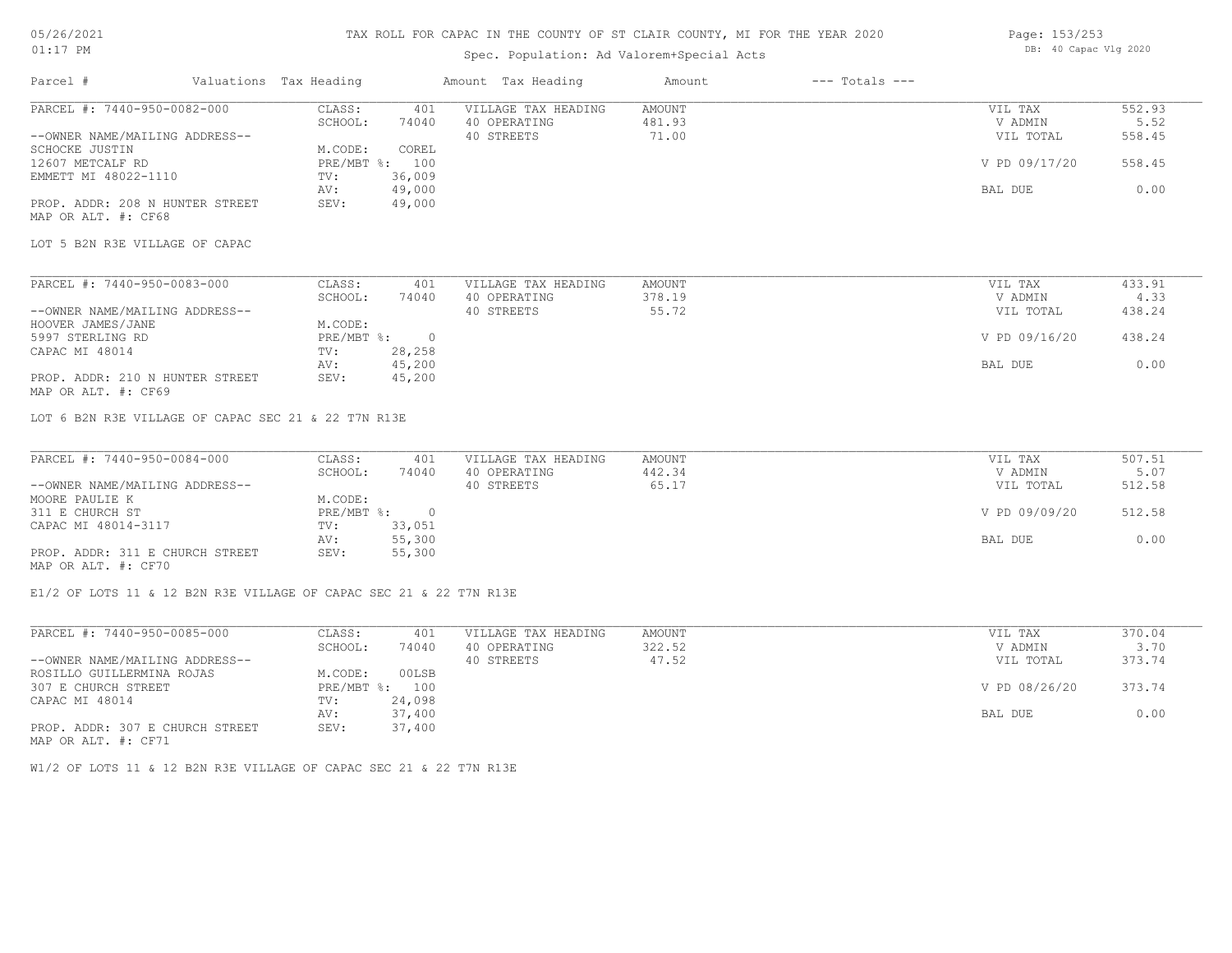# Spec. Population: Ad Valorem+Special Acts

| Page: 154/253         |  |
|-----------------------|--|
| DB: 40 Capac Vlg 2020 |  |

| Parcel #                                                     | Valuations Tax Heading |                |                | Amount Tax Heading                                                                                                                                                         | Amount        | $---$ Totals $---$ |               |        |
|--------------------------------------------------------------|------------------------|----------------|----------------|----------------------------------------------------------------------------------------------------------------------------------------------------------------------------|---------------|--------------------|---------------|--------|
| PARCEL #: 7440-950-0086-000                                  |                        | CLASS:         | 401            | VILLAGE TAX HEADING                                                                                                                                                        | <b>AMOUNT</b> |                    | VIL TAX       | 512.64 |
|                                                              |                        | SCHOOL:        | 74040          | 40 OPERATING                                                                                                                                                               | 446.81        |                    | V ADMIN       | 5.12   |
| --OWNER NAME/MAILING ADDRESS--                               |                        |                |                | 40 STREETS                                                                                                                                                                 | 65.83         |                    | VIL TOTAL     | 517.76 |
| EUEGENE H HARGRAVE II                                        |                        | M.CODE:        |                |                                                                                                                                                                            |               |                    |               |        |
| 302 N MAIN ST                                                |                        | PRE/MBT %:     | $\overline{0}$ |                                                                                                                                                                            |               |                    | V PD 07/09/20 | 517.76 |
| CAPAC MI 48014                                               |                        | TV:            | 33,385         |                                                                                                                                                                            |               |                    |               |        |
|                                                              |                        | AV:            | 61,700         |                                                                                                                                                                            |               |                    | BAL DUE       | 0.00   |
| PROP. ADDR: 103 E ALDRICH STREET<br>MAP OR ALT. #: CF72      |                        | SEV:           | 61,700         |                                                                                                                                                                            |               |                    |               |        |
| & 22 T7N R13E                                                |                        |                |                | E60 FT OF LOT 1 & E 60 FT OF THAT PART OF LOT 2 LYING S OF A LINE BEG 4 FT N OF ITS<br>SW COR, TH TO A PTE ON E LINE 12 FT N OF ITS SE COR B3N R1E VILLAGE OF CAPAC SEC 21 |               |                    |               |        |
| PARCEL #: 7440-950-0087-000                                  |                        | CLASS:         | 401            | VILLAGE TAX HEADING                                                                                                                                                        | AMOUNT        |                    | VIL TAX       | 485.28 |
|                                                              |                        | SCHOOL:        | 74040          | 40 OPERATING                                                                                                                                                               | 422.96        |                    | V ADMIN       | 4.85   |
| --OWNER NAME/MAILING ADDRESS--                               |                        |                |                | 40 STREETS                                                                                                                                                                 | 62.32         |                    | VIL TOTAL     | 490.13 |
| EUGENE HARGRAVE                                              |                        | M.CODE:        | COREL          |                                                                                                                                                                            |               |                    |               |        |
| 302 N MAIN ST                                                |                        | PRE/MBT %: 100 |                |                                                                                                                                                                            |               |                    | V PD 09/17/20 | 490.13 |
| CAPAC MI 48014-3146                                          |                        | TV:            | 31,603         |                                                                                                                                                                            |               |                    |               |        |
|                                                              |                        | AV:            | 58,800         |                                                                                                                                                                            |               |                    | BAL DUE       | 0.00   |
| PROP. ADDR: 302 N MAIN ST<br>MAP OR ALT. #: CF7              |                        | SEV:           | 58,800         |                                                                                                                                                                            |               |                    |               |        |
| & 22 T7N R13E                                                |                        |                |                | LOT 1 & THAT PART LOT 2 LYING S OF A LINE BEG 4 FT N OF ITS SW COR, TH TO PTE ON E<br>LOT LINE 12 FT N OF ITS SE COR, EXC E 60 FT THEREOF B3N R1E VILLAGE OF CAPAC SEC 21  |               |                    |               |        |
|                                                              |                        |                |                |                                                                                                                                                                            |               |                    |               |        |
| PARCEL #: 7440-950-0088-000                                  |                        | CLASS:         | 401            | VILLAGE TAX HEADING                                                                                                                                                        | AMOUNT        |                    | VIL TAX       | 603.73 |
|                                                              |                        | SCHOOL:        | 74040          | 40 OPERATING                                                                                                                                                               | 526.20        |                    | V ADMIN       | 6.03   |
| --OWNER NAME/MAILING ADDRESS--                               |                        |                |                | 40 STREETS                                                                                                                                                                 | 77.53         |                    | VIL TOTAL     | 609.76 |
| ROSEMARY SHULL                                               |                        | M.CODE:        |                |                                                                                                                                                                            |               |                    |               |        |
| 306 N MAIN ST                                                |                        | PRE/MBT %:     | $\overline{0}$ |                                                                                                                                                                            |               |                    | BAL DUE       | 609.76 |
| CAPAC MI 48014                                               |                        | TV:            | 39,317         |                                                                                                                                                                            |               |                    |               |        |
|                                                              |                        | AV:            | 64,300         |                                                                                                                                                                            |               |                    |               |        |
| PROP. ADDR: 306 N MAIN ST                                    |                        | SEV:           | 64,300         |                                                                                                                                                                            |               |                    |               |        |
| MAP OR ALT. #: CF74                                          |                        |                |                |                                                                                                                                                                            |               |                    |               |        |
|                                                              |                        |                |                |                                                                                                                                                                            |               |                    |               |        |
|                                                              |                        |                |                | LOT 2 EXC PART LYING S OF A LINE, BEG 4 FT N OF SW COR, TH TO PTE ON E LOT LINE 12                                                                                         |               |                    |               |        |
| FT N OF SE COR B3N R1E VILLAGE OF CAPAC SEC 21 & 22 T7N R13E |                        |                |                |                                                                                                                                                                            |               |                    |               |        |
|                                                              |                        |                |                |                                                                                                                                                                            |               |                    |               |        |

| PARCEL #: 7440-950-0089-000    | CLASS:     | 401    | VILLAGE TAX HEADING | AMOUNT | VIL TAX       | 652.76 |
|--------------------------------|------------|--------|---------------------|--------|---------------|--------|
|                                | SCHOOL:    | 74040  | 40 OPERATING        | 568.94 | V ADMIN       | 6.52   |
| --OWNER NAME/MAILING ADDRESS-- |            |        | 40 STREETS          | 83.82  | VIL TOTAL     | 659.28 |
| NAOMI & SARAH LEWTHWAITE       | M.CODE:    | 00WBF  |                     |        |               |        |
| 308 N MAIN ST                  | PRE/MBT %: | 100    |                     |        | V PD 09/02/20 | 659.28 |
| CAPAC MI 48014-3146            | TV:        | 42,510 |                     |        |               |        |
|                                | AV:        | 72,700 |                     |        | BAL DUE       | 0.00   |
| PROP. ADDR: 308 N MAIN ST      | SEV:       | 72,700 |                     |        |               |        |
| MAP OR ALT. #: CF75            |            |        |                     |        |               |        |

LOT 3 B3N R1E VILLAGE OF CAPAC SEC 21 & 22 T7N R13E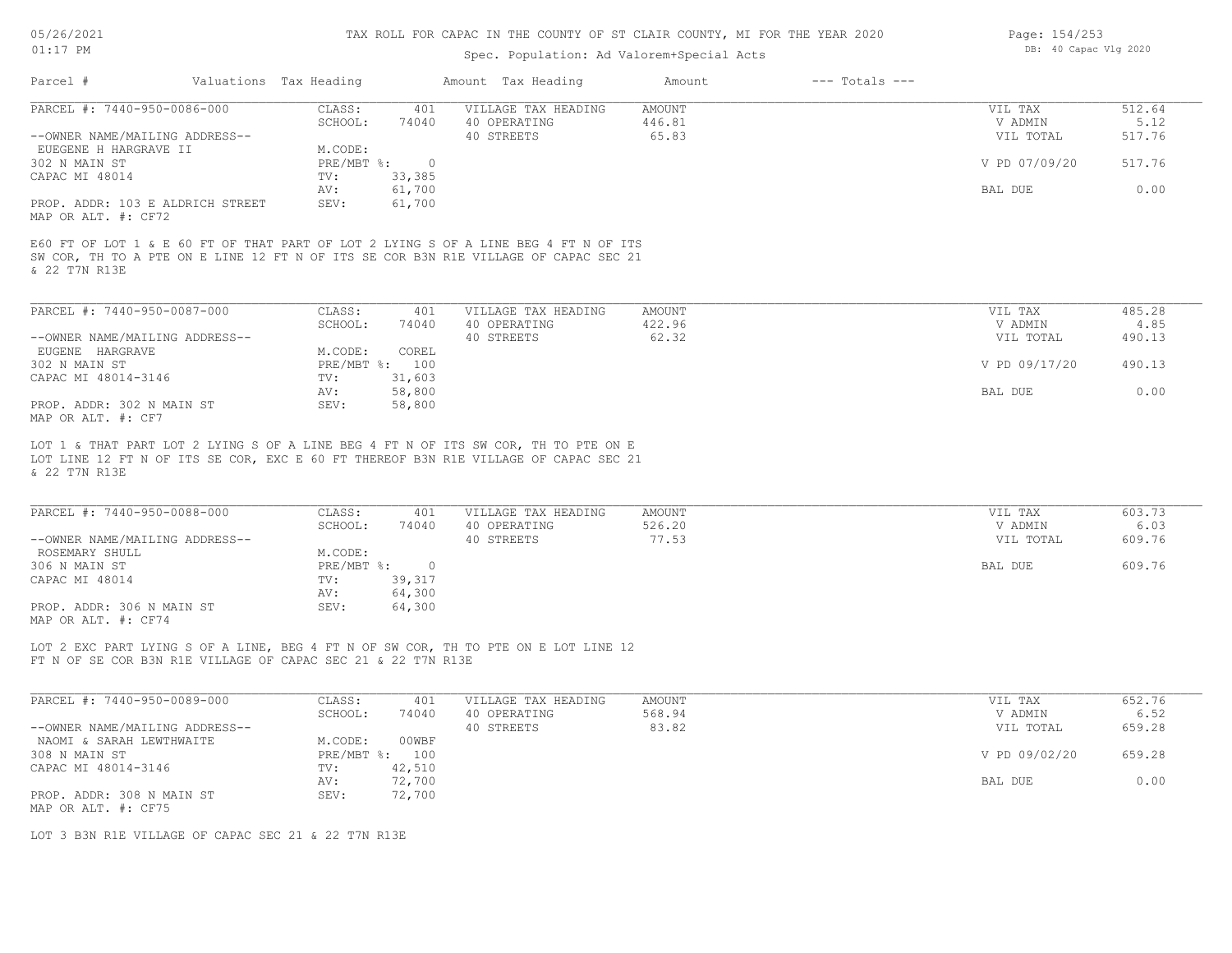## Spec. Population: Ad Valorem+Special Acts

| Parcel #                       | Valuations Tax Heading |        | Amount Tax Heading  | Amount | $---$ Totals $---$ |           |        |
|--------------------------------|------------------------|--------|---------------------|--------|--------------------|-----------|--------|
| PARCEL #: 7440-950-0090-000    | CLASS:                 | 401    | VILLAGE TAX HEADING | AMOUNT |                    | VIL TAX   | 598.09 |
|                                | SCHOOL:                | 74040  | 40 OPERATING        | 521.29 |                    | V ADMIN   | 5.98   |
| --OWNER NAME/MAILING ADDRESS-- |                        |        | 40 STREETS          | 76.80  |                    | VIL TOTAL | 604.07 |
| PAYNE NEIL C.                  | M.CODE:                |        |                     |        |                    |           |        |
| PAYNE NICOLE H.                | PRE/MBT %: 100         |        |                     |        |                    | BAL DUE   | 604.07 |
| 312 N MAIN ST                  | TV:                    | 38,950 |                     |        |                    |           |        |
| CAPAC MI 48014-3146            | AV:                    | 62,900 |                     |        |                    |           |        |
|                                | SEV:                   | 62,900 |                     |        |                    |           |        |
| PROP. ADDR: 312 N MAIN ST      |                        |        |                     |        |                    |           |        |

MAP OR ALT. #: CF76

LOT 4 & S 16' OF LOT 5 B3N R1E VILLAGE OF CAPAC

| PARCEL #: 7440-950-0092-001                               | CLASS:       | 401    | VILLAGE TAX HEADING | AMOUNT | VIL TAX       | 618.96 |
|-----------------------------------------------------------|--------------|--------|---------------------|--------|---------------|--------|
|                                                           | SCHOOL:      | 74040  | 40 OPERATING        | 539.48 | V ADMIN       | 6.18   |
| --OWNER NAME/MAILING ADDRESS--                            |              |        | 40 STREETS          | 79.48  | VIL TOTAL     | 625.14 |
| DENSMORE NICHOLAS G                                       | M.CODE:      | COREL  |                     |        |               |        |
| 316 N MAIN ST                                             | $PRE/MBT$ %: | 100    |                     |        | V PD 09/17/20 | 625.14 |
| CAPAC MI 48014-3146                                       | TV:          | 40,309 |                     |        |               |        |
|                                                           | AV:          | 65,700 |                     |        | BAL DUE       | 0.00   |
| PROP. ADDR: 316 N MAIN ST<br>$MAD$ $CD$ $ATH$ $L$ $CDT72$ | SEV:         | 65,700 |                     |        |               |        |

MAP OR ALT. #: CF77A

N 2' OF LOT 5 AND ALL OF LOT 6 B3N R1E VILLAGE OF CAPAC SEC 21 & 22 T7N R13E

| PARCEL #: 7440-950-0093-001                           | CLASS:  | 401            | VILLAGE TAX HEADING | AMOUNT | VIL TAX       | 534.84 |
|-------------------------------------------------------|---------|----------------|---------------------|--------|---------------|--------|
|                                                       | SCHOOL: | 74040          | 40 OPERATING        | 466.16 | V ADMIN       | 5.34   |
| --OWNER NAME/MAILING ADDRESS--                        |         |                | 40 STREETS          | 68.68  | VIL TOTAL     | 540.18 |
| LANGEVIN RICHARD                                      | M.CODE: | COREL          |                     |        |               |        |
| 314 N MAIN ST                                         |         | PRE/MBT %: 100 |                     |        | V PD 09/17/20 | 540.18 |
| CAPAC MI 48014-3146                                   | TV:     | 34,831         |                     |        |               |        |
|                                                       | AV:     | 57,500         |                     |        | BAL DUE       | 0.00   |
| PROP. ADDR: 314 N MAIN ST                             | SEV:    | 57,500         |                     |        |               |        |
| $\cdots$ $\cdots$ $\cdots$ $\cdots$ $\cdots$ $\cdots$ |         |                |                     |        |               |        |

MAP OR ALT. #: CF77B

S57 FT OF N 59 FT OF LOT 5 B3N R1E VILLAGE OF CAPAC SEC 21 & 22 T7N R13E

| PARCEL #: 7440-950-0094-000                         | CLASS:       | 401   | VILLAGE TAX HEADING | AMOUNT | VIL TAX   | 0.00 |
|-----------------------------------------------------|--------------|-------|---------------------|--------|-----------|------|
|                                                     | SCHOOL:      | 74040 | 40 OPERATING        | 0.00   | V ADMIN   | 0.00 |
| --OWNER NAME/MAILING ADDRESS--                      |              |       | 40 STREETS          | 0.00   | VIL TOTAL | 0.00 |
| POTTER DENNIS/LORI                                  | M.CODE:      |       |                     |        |           |      |
| 323 N WALKER ST                                     | $PRE/MBT$ %: | 60    |                     |        | BAL DUE   | 0.00 |
| CAPAC MI 48014-3172                                 | TV:          |       |                     |        |           |      |
|                                                     | AV:          |       |                     |        |           |      |
| PROP. ADDR: 323 N WALKER ST<br>MAP OR ALT. #: CF78A | SEV:         |       |                     |        |           |      |

LOT 7 B3N R1E VILLAGE OF CAPAC SEC 21 & 22 T7N R13E

Page: 155/253 DB: 40 Capac Vlg 2020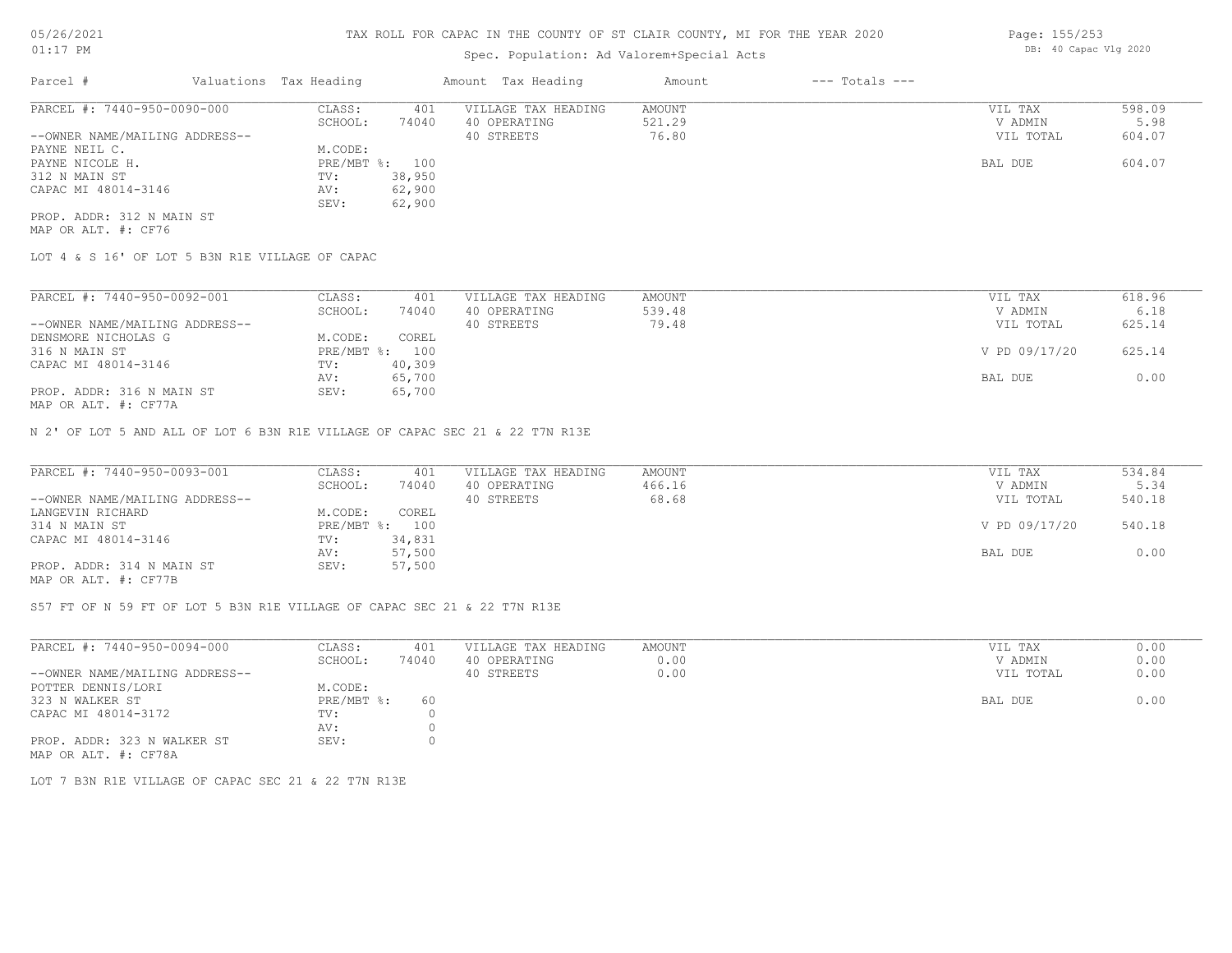## Spec. Population: Ad Valorem+Special Acts

|                                |                        |        | Opec. Loparacron. ha varolem opecial held |        |                    |               |        |
|--------------------------------|------------------------|--------|-------------------------------------------|--------|--------------------|---------------|--------|
| Parcel #                       | Valuations Tax Heading |        | Amount Tax Heading                        | Amount | $---$ Totals $---$ |               |        |
| PARCEL #: 7440-950-0095-000    | CLASS:                 | 401    | VILLAGE TAX HEADING                       | AMOUNT |                    | VIL TAX       | 709.76 |
|                                | SCHOOL:                | 74040  | 40 OPERATING                              | 618.62 |                    | V ADMIN       | 7.09   |
| --OWNER NAME/MAILING ADDRESS-- |                        |        | 40 STREETS                                | 91.14  |                    | VIL TOTAL     | 716.85 |
| SCOTT MISTY L                  | M.CODE:                | COREL  |                                           |        |                    |               |        |
| 317 N WALKER ST                | PRE/MBT %: 100         |        |                                           |        |                    | V PD 08/04/20 | 716.85 |
| CAPAC MI 48014-3172            | TV:                    | 46,222 |                                           |        |                    |               |        |
|                                | AV:                    | 63,100 |                                           |        |                    | BAL DUE       | 0.00   |

LOT 8 B3N R1E VILLAGE OF CAPAC SEC 21 & 22 T7N R13E

PROP. ADDR: 317 N WALKER ST SEV: 63,100

| PARCEL #: 7440-950-0096-000    | CLASS:  | 401            | VILLAGE TAX HEADING | AMOUNT | VIL TAX       | 668.16 |
|--------------------------------|---------|----------------|---------------------|--------|---------------|--------|
|                                | SCHOOL: | 74040          | 40 OPERATING        | 582.36 | V ADMIN       | 6.68   |
| --OWNER NAME/MAILING ADDRESS-- |         |                | 40 STREETS          | 85.80  | VIL TOTAL     | 674.84 |
| PATTON KEVIN E                 | M.CODE: | 00LSB          |                     |        |               |        |
| PATTON DONNA G                 |         | PRE/MBT %: 100 |                     |        | V PD 08/26/20 | 674.84 |
| 309 N WALKER ST                | TV:     | 43,513         |                     |        |               |        |
| CAPAC MI 48014-3172            | AV:     | 73,600         |                     |        | BAL DUE       | 0.00   |
|                                | SEV:    | 73,600         |                     |        |               |        |
| PROP. ADDR: 309 N WALKER ST    |         |                |                     |        |               |        |

AV: 63,100 BAL DUE 0.00

MAP OR ALT. #: CF79

MAP OR ALT. #: CF78B

LOT 9 B3N R1E VILLAGE OF CAPAC SEC 21 & 22 T7N R13E

| PARCEL #: 7440-950-0097-000    | CLASS:     | 401    | VILLAGE TAX HEADING | AMOUNT | VIL TAX       | 709.79 |
|--------------------------------|------------|--------|---------------------|--------|---------------|--------|
|                                | SCHOOL:    | 74040  | 40 OPERATING        | 618.64 | V ADMIN       | 7.09   |
| --OWNER NAME/MAILING ADDRESS-- |            |        | 40 STREETS          | 91.15  | VIL TOTAL     | 716.88 |
| DAVID KIMMEL                   | M.CODE:    | COREL  |                     |        |               |        |
| 303 N WALKER ST                | PRE/MBT %: | 100    |                     |        | V PD 09/17/20 | 716.88 |
| CAPAC MI 48014                 | TV:        | 46,224 |                     |        |               |        |
|                                | AV:        | 54,600 |                     |        | BAL DUE       | 0.00   |
| PROP. ADDR: 303 N WALKER ST    | SEV:       | 54,600 |                     |        |               |        |

MAP OR ALT. #: CF80

LOT 10 B3N R1E VILLAGE OF CAPAC SEC 21 & 22 T7N R13E

| PARCEL #: 7440-950-0098-000    | CLASS:     | 401    | VILLAGE TAX HEADING | AMOUNT | VIL TAX       | 326.35 |
|--------------------------------|------------|--------|---------------------|--------|---------------|--------|
|                                | SCHOOL:    | 74040  | 40 OPERATING        | 284.44 | V ADMIN       | 3.26   |
| --OWNER NAME/MAILING ADDRESS-- |            |        | 40 STREETS          | 41.91  | VIL TOTAL     | 329.61 |
| SCOTT & CHRISTINE GLOMBOWSKI   | M.CODE:    | COREL  |                     |        |               |        |
| 301 N WALKER ST                | PRE/MBT %: | 100    |                     |        | V PD 09/17/20 | 329.61 |
| CAPAC MI 48014-3172            | TV:        | 21,253 |                     |        |               |        |
|                                | AV:        | 36,200 |                     |        | BAL DUE       | 0.00   |
| PROP. ADDR: 301 N WALKER ST    | SEV:       | 36,200 |                     |        |               |        |
| MAP OR ALT. #: CF81A           |            |        |                     |        |               |        |

N50 FT OF E 1/2 OF LOT 11 B3N R1E VILLAGE OF CAPAC SEC 21 & 22 T7N R13E

Page: 156/253 DB: 40 Capac Vlg 2020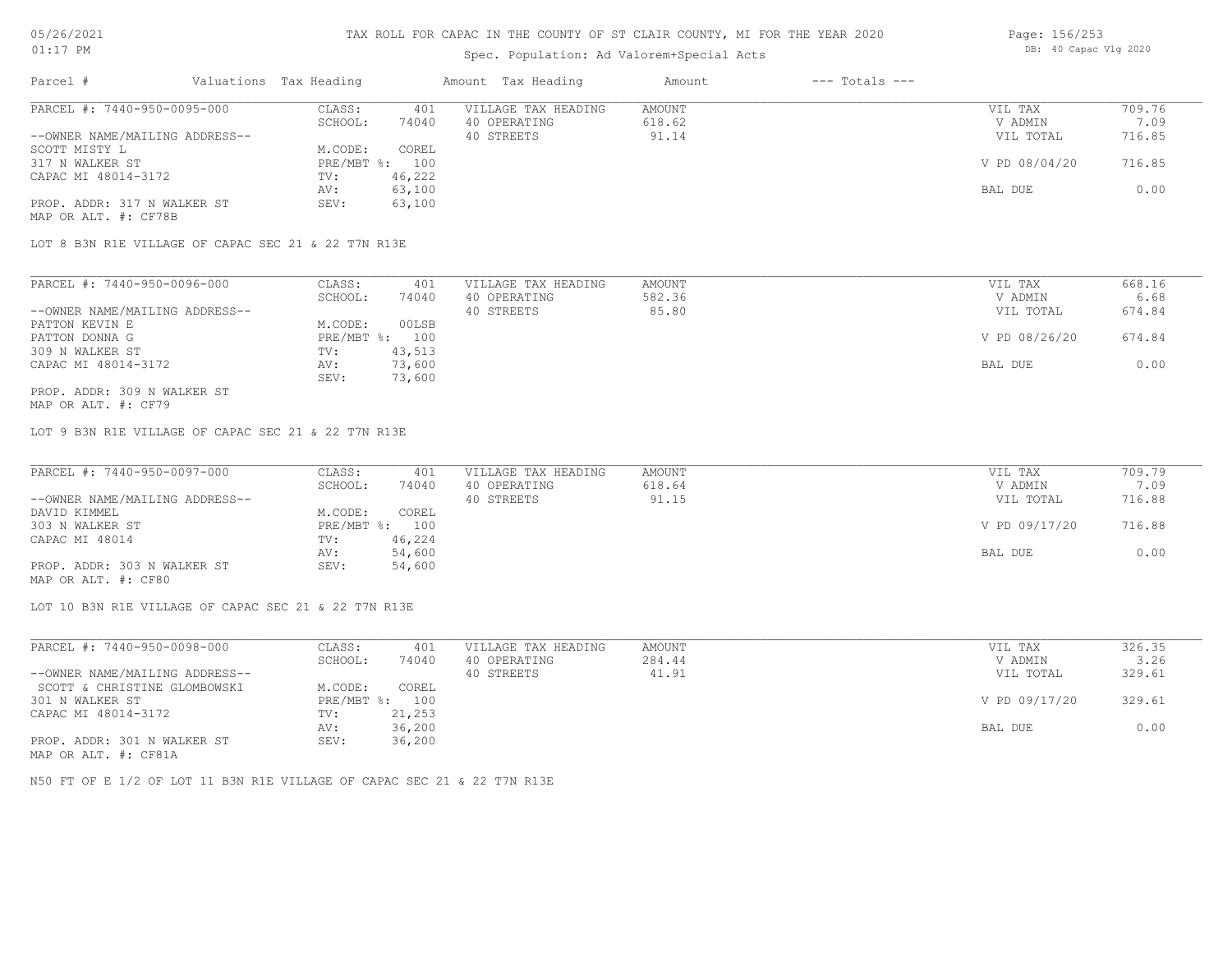## Spec. Population: Ad Valorem+Special Acts

| Page: 157/253 |                       |  |
|---------------|-----------------------|--|
|               | DB: 40 Capac Vlg 2020 |  |

| Parcel #                       |                                  | Valuations Tax Heading |        | Amount Tax Heading  | Amount | $---$ Totals $---$ |               |        |
|--------------------------------|----------------------------------|------------------------|--------|---------------------|--------|--------------------|---------------|--------|
| PARCEL #: 7440-950-0099-000    |                                  | CLASS:                 | 401    | VILLAGE TAX HEADING | AMOUNT |                    | VIL TAX       | 358.21 |
|                                |                                  | SCHOOL:                | 74040  | 40 OPERATING        | 312.21 |                    | V ADMIN       | 3.58   |
| --OWNER NAME/MAILING ADDRESS-- |                                  |                        |        | 40 STREETS          | 46.00  |                    | VIL TOTAL     | 361.79 |
| NORMAN/MARJORIE HAMADA TRUST   |                                  | M.CODE:                |        |                     |        |                    |               |        |
| 8218 RAVINE DR                 |                                  | $PRE/MBT$ %:           |        |                     |        |                    | V PD 09/16/20 | 361.79 |
| WESTLAND MI 48185              |                                  | TV:                    | 23,328 |                     |        |                    |               |        |
|                                |                                  | AV:                    | 38,000 |                     |        |                    | BAL DUE       | 0.00   |
|                                | PROP. ADDR: 107 E ALDRICH STREET | SEV:                   | 38,000 |                     |        |                    |               |        |
|                                |                                  |                        |        |                     |        |                    |               |        |

MAP OR ALT. #: CF81B

& 22 T7N R13E E1/2 OF LOTS 11 & 12 EXC N 50 FT OF E 1/2 OF LOT 11 B3N R1E VILLAGE OF CAPAC SEC 21

| PARCEL #: 7440-950-0100-000      | CLASS:     | 401    | VILLAGE TAX HEADING | AMOUNT | VIL TAX       | 526.31 |
|----------------------------------|------------|--------|---------------------|--------|---------------|--------|
|                                  | SCHOOL:    | 74040  | 40 OPERATING        | 458.72 | V ADMIN       | 5.26   |
| --OWNER NAME/MAILING ADDRESS--   |            |        | 40 STREETS          | 67.59  | VIL TOTAL     | 531.57 |
| EDWARD GOTTSCHALK                | M.CODE:    |        |                     |        |               |        |
| LESLIE GOTTSCHALK                | PRE/MBT %: |        |                     |        | V PD 09/17/20 | 531.57 |
| 105 E ALDRICH STREET             | TV:        | 34,275 |                     |        |               |        |
| CAPAC MI 48014-3101              | AV:        | 52,500 |                     |        | BAL DUE       | 0.00   |
|                                  | SEV:       | 52,500 |                     |        |               |        |
| PROP. ADDR: 105 E ALDRICH STREET |            |        |                     |        |               |        |

MAP OR ALT. #: CF82

W1/2 OF LOTS 11 & 12 B3N R1E VILLAGE OF CAPAC SEC 21 & 22 T7N R13E

| PARCEL #: 7440-950-0101-000      | CLASS:     | 401    | VILLAGE TAX HEADING | AMOUNT | VIL TAX       | 695.51 |
|----------------------------------|------------|--------|---------------------|--------|---------------|--------|
|                                  | SCHOOL:    | 74040  | 40 OPERATING        | 606.20 | V ADMIN       | 6.95   |
| --OWNER NAME/MAILING ADDRESS--   |            |        | 40 STREETS          | 89.31  | VIL TOTAL     | 702.46 |
| RODRIGUEZ JR JOHN                | M.CODE:    | COREL  |                     |        |               |        |
| 205 E ALDRICH ST                 | PRE/MBT %: | 100    |                     |        | V PD 09/17/20 | 702.46 |
| CAPAC MI 48014-3103              | TV:        | 45,294 |                     |        |               |        |
|                                  | AV:        | 74,300 |                     |        | BAL DUE       | 0.00   |
| PROP. ADDR: 205 E ALDRICH STREET | SEV:       | 74,300 |                     |        |               |        |
| ---- -- --- " ----               |            |        |                     |        |               |        |

MAP OR ALT. #: CF83

55' OF LOTS 1 & 2 & ALLEY ADJ TO E VILLAGE OF CAPAC BEG AT SW COR LOT 12 B3N R2E,TH N 150',TH W 75',TH S 150',TH E 75' TO BEG. BEING E

| PARCEL #: 7440-950-0102-000      | CLASS:     | 401      | VILLAGE TAX HEADING | AMOUNT | VIL TAX   | 235.01 |
|----------------------------------|------------|----------|---------------------|--------|-----------|--------|
|                                  | SCHOOL:    | 74040    | 40 OPERATING        | 204.83 | V ADMIN   | 2.35   |
| --OWNER NAME/MAILING ADDRESS--   |            |          | 40 STREETS          | 30.18  | VIL TOTAL | 237.36 |
| NINO RUBEN & DEANNA              | M.CODE:    |          |                     |        |           |        |
| 203 E ALDRICH ST                 | PRE/MBT %: | $\Omega$ |                     |        | BAL DUE   | 237.36 |
| CAPAC MI 48014-3103              | TV:        | 15,305   |                     |        |           |        |
|                                  | AV:        | 38,300   |                     |        |           |        |
| PROP. ADDR: 203 E ALDRICH STREET | SEV:       | 38,300   |                     |        |           |        |
| MAP OR ALT. #: CF84              |            |          |                     |        |           |        |

 $\mathcal{L}_\mathcal{L} = \mathcal{L}_\mathcal{L} = \mathcal{L}_\mathcal{L} = \mathcal{L}_\mathcal{L} = \mathcal{L}_\mathcal{L} = \mathcal{L}_\mathcal{L} = \mathcal{L}_\mathcal{L} = \mathcal{L}_\mathcal{L} = \mathcal{L}_\mathcal{L} = \mathcal{L}_\mathcal{L} = \mathcal{L}_\mathcal{L} = \mathcal{L}_\mathcal{L} = \mathcal{L}_\mathcal{L} = \mathcal{L}_\mathcal{L} = \mathcal{L}_\mathcal{L} = \mathcal{L}_\mathcal{L} = \mathcal{L}_\mathcal{L}$ 

W95' OF LOT 1 ALSO THE S 10' OF W 95' OF LOT 2 B3N R2E VILLAGE OF CAPAC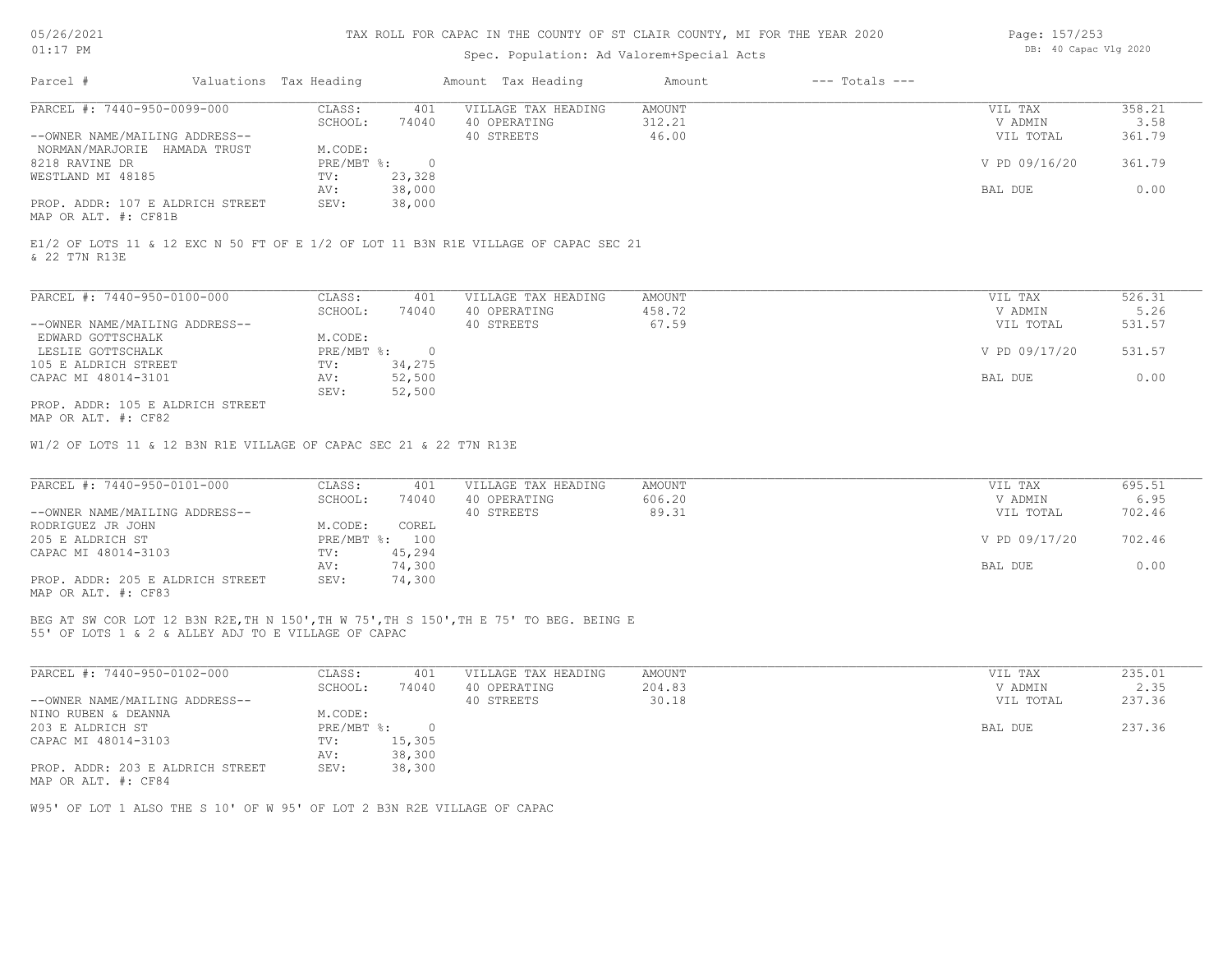## Spec. Population: Ad Valorem+Special Acts

| Page: 158/253 |                       |  |
|---------------|-----------------------|--|
|               | DB: 40 Capac Vlg 2020 |  |

| Parcel #                                           | Valuations Tax Heading |                | Amount Tax Heading  | Amount | $---$ Totals $---$ |               |        |
|----------------------------------------------------|------------------------|----------------|---------------------|--------|--------------------|---------------|--------|
| PARCEL #: 7440-950-0103-000                        | CLASS:                 | 401            | VILLAGE TAX HEADING | AMOUNT |                    | VIL TAX       | 654.14 |
|                                                    | SCHOOL:                | 74040          | 40 OPERATING        | 570.14 |                    | V ADMIN       | 6.54   |
| --OWNER NAME/MAILING ADDRESS--                     |                        |                | 40 STREETS          | 84.00  |                    | VIL TOTAL     | 660.68 |
| WOOLNER RUSSEL A                                   | M.CODE:                | COREL          |                     |        |                    |               |        |
| 302 N WALKER ST                                    |                        | PRE/MBT %: 100 |                     |        |                    | V PD 07/22/20 | 660.68 |
| CAPAC MI 48014                                     | TV:                    | 42,600         |                     |        |                    |               |        |
|                                                    | AV:                    | 42,600         |                     |        |                    | BAL DUE       | 0.00   |
| PROP. ADDR: 302 N WALKER ST<br>MAP OR ALT. #: CF85 | SEV:                   | 42,600         |                     |        |                    |               |        |

OF CAPAC SEC 21 & 22 T7N R13E N65 FT OF THE W 95 FT OF LOT 2 & THE S 5 FT OF THE W 95 FT OF LOT 3 B3N R2E VILLAGE

| PARCEL #: 7440-950-0104-000    | CLASS:       | 401    | VILLAGE TAX HEADING | AMOUNT | VIL TAX       | 483.59 |
|--------------------------------|--------------|--------|---------------------|--------|---------------|--------|
|                                | SCHOOL:      | 74040  | 40 OPERATING        | 421.49 | V ADMIN       | 4.83   |
| --OWNER NAME/MAILING ADDRESS-- |              |        | 40 STREETS          | 62.10  | VIL TOTAL     | 488.42 |
| GUTIERREZ BENITA               | M.CODE:      | COREL  |                     |        |               |        |
| 304 N WALKER ST                | $PRE/MBT$ %: | 100    |                     |        | V PD 09/17/20 | 488.42 |
| CAPAC MI 48014-3171            | TV:          | 31,493 |                     |        |               |        |
|                                | AV:          | 53,600 |                     |        | BAL DUE       | 0.00   |
| PROP. ADDR: 304 N WALKER ST    | SEV:         | 53,600 |                     |        |               |        |
| MAP OR ALT. #: CF86            |              |        |                     |        |               |        |

VILLAGE OF CAPAC W95' OF THE N 70' OF LOT 3 & E 55' OF LOT 3 & ALL THAT PART OF ALLEY ADJ B3N R2E

| PARCEL #: 7440-950-0105-000    | CLASS:     | 401    | VILLAGE TAX HEADING | AMOUNT | VIL TAX   | 613.47 |
|--------------------------------|------------|--------|---------------------|--------|-----------|--------|
|                                | SCHOOL:    | 74040  | 40 OPERATING        | 534.69 | V ADMIN   | 6.13   |
| --OWNER NAME/MAILING ADDRESS-- |            |        | 40 STREETS          | 78.78  | VIL TOTAL | 619.60 |
| FRANKOWIAK MEGAN               | M.CODE:    |        |                     |        |           |        |
| 308 N WALKER ST                | PRE/MBT %: |        |                     |        | BAL DUE   | 619.60 |
| CAPAC, MI 48014                | TV:        | 39,951 |                     |        |           |        |
|                                | AV:        | 74,900 |                     |        |           |        |
| PROP. ADDR: 308 N WALKER ST    | SEV:       | 74,900 |                     |        |           |        |
|                                |            |        |                     |        |           |        |

MAP OR ALT. #: CF87

LOT 4 B3N R2E VILLAGE OF CAPAC SEC 21 & 22 T7N R13E

| PARCEL #: 7440-950-0106-000    | CLASS:     | 401    | VILLAGE TAX HEADING | AMOUNT | 645.89<br>VIL TAX       |  |
|--------------------------------|------------|--------|---------------------|--------|-------------------------|--|
|                                | SCHOOL:    | 74040  | 40 OPERATING        | 562.95 | 6.45<br>V ADMIN         |  |
| --OWNER NAME/MAILING ADDRESS-- |            |        | 40 STREETS          | 82.94  | 652.34<br>VIL TOTAL     |  |
| DAOUST ROBERT W                | M.CODE:    |        |                     |        |                         |  |
| BARBIER REBECCA K              | PRE/MBT %: | 100    |                     |        | V PD 09/16/20<br>652.34 |  |
| 316 N WALKER ST                | TV:        | 42,063 |                     |        |                         |  |
| CAPAC MI 48014-3171            | AV:        | 74,200 |                     |        | 0.00<br>BAL DUE         |  |
|                                | SEV:       | 74,200 |                     |        |                         |  |
| PROP. ADDR: 316 N WALKER ST    |            |        |                     |        |                         |  |

MAP OR ALT. #: CF88

LOT 5 B3N R2E VILLAGE OF CAPAC SEC 21 & 22 T7N R13E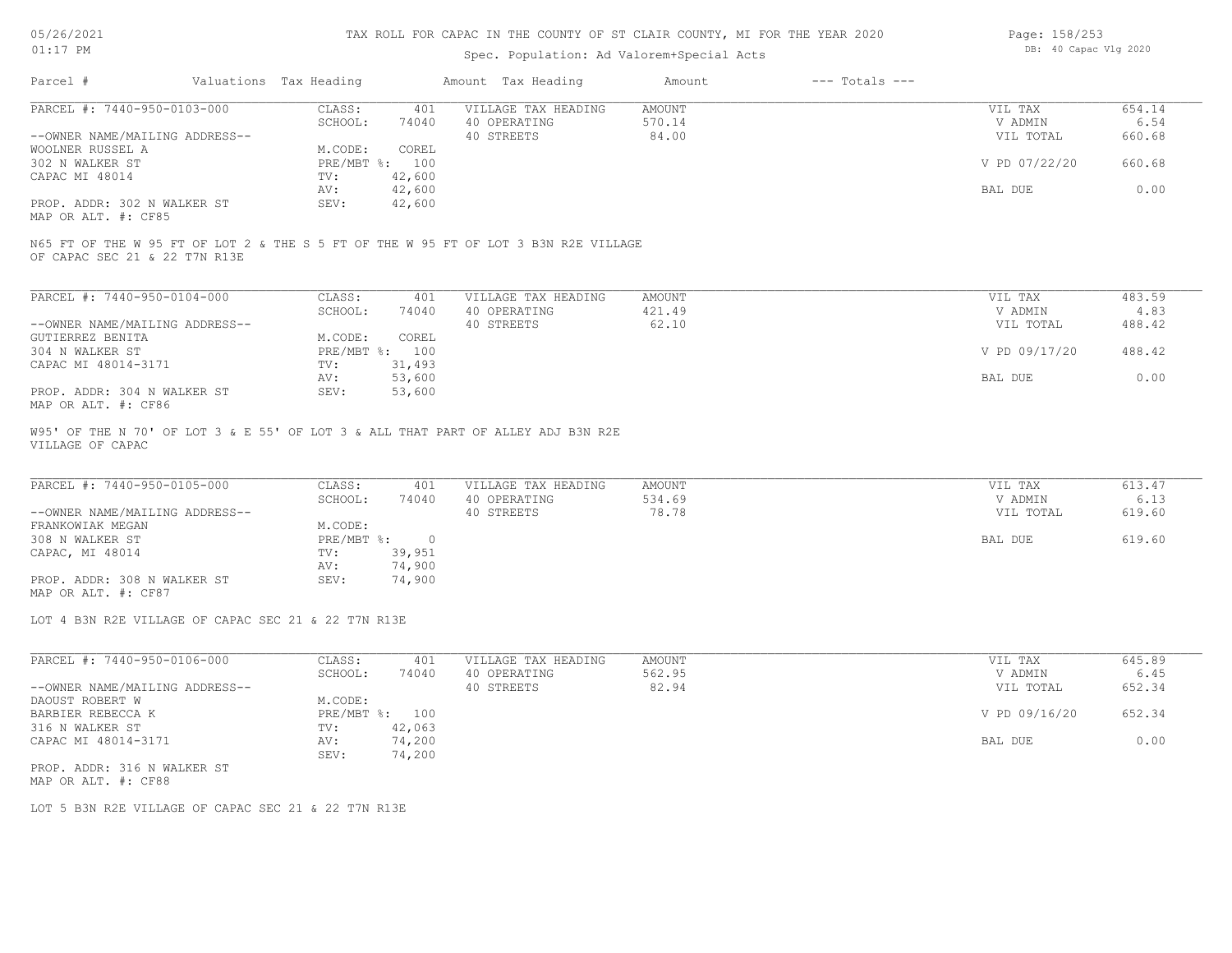#### Spec. Population: Ad Valorem+Special Acts

| Page: 159/253 |                       |  |
|---------------|-----------------------|--|
|               | DB: 40 Capac Vlg 2020 |  |

| Parcel #                       | Valuations Tax Heading |        | Amount Tax Heading  | Amount | $---$ Totals $---$ |               |        |
|--------------------------------|------------------------|--------|---------------------|--------|--------------------|---------------|--------|
| PARCEL #: 7440-950-0107-000    | CLASS:                 | 401    | VILLAGE TAX HEADING | AMOUNT |                    | VIL TAX       | 812.88 |
|                                | SCHOOL:                | 74040  | 40 OPERATING        | 708.49 |                    | V ADMIN       | 8.12   |
| --OWNER NAME/MAILING ADDRESS-- |                        |        | 40 STREETS          | 104.39 |                    | VIL TOTAL     | 821.00 |
| ROWLEY RENE D                  | M.CODE:                | COREL  |                     |        |                    |               |        |
| 320 N WALKER ST                | $PRE/MBT$ %:           | 100    |                     |        |                    | V PD 09/17/20 | 821.00 |
| CAPAC MI 48014-3171            | TV:                    | 52,937 |                     |        |                    |               |        |
|                                | AV:                    | 83,100 |                     |        |                    | BAL DUE       | 0.00   |
| PROP. ADDR: 320 N WALKER ST    | SEV:                   | 83,100 |                     |        |                    |               |        |
| MAP OR ALT. #: CF89A           |                        |        |                     |        |                    |               |        |

LOT 6 B3N R2E VILLAGE OF CAPAC SEC 21 & 22 T7N R13E

| PARCEL #: 7440-950-0108-000    | CLASS:     | 401    | VILLAGE TAX HEADING | AMOUNT | VIL TAX       | 1,097.92 |
|--------------------------------|------------|--------|---------------------|--------|---------------|----------|
|                                | SCHOOL:    | 74040  | 40 OPERATING        | 956.93 | V ADMIN       | 10.97    |
| --OWNER NAME/MAILING ADDRESS-- |            |        | 40 STREETS          | 140.99 | VIL TOTAL     | 1,108.89 |
| SPAULDING LEVI A               | M.CODE:    | COREL  |                     |        |               |          |
| 250 E KEMPF COURT              | PRE/MBT %: | 100    |                     |        | V PD 09/17/20 | 1,108.89 |
| CAPAC MI 48014-3132            | TV:        | 71,500 |                     |        |               |          |
|                                | AV:        | 71,500 |                     |        | BAL DUE       | 0.00     |
| PROP. ADDR: 250 E KEMPF COURT  | SEV:       | 71,500 |                     |        |               |          |
| MAP OR ALT. #: CF89B           |            |        |                     |        |               |          |

LOT 7 B3N R2E VILLAGE OF CAPAC SEC 21 & 22 T7N R13E

| PARCEL #: 7440-950-0109-000     | CLASS:  | 401            | VILLAGE TAX HEADING | AMOUNT | VIL TAX       | 571.87 |
|---------------------------------|---------|----------------|---------------------|--------|---------------|--------|
|                                 | SCHOOL: | 74040          | 40 OPERATING        | 498.43 | V ADMIN       | 5.71   |
| --OWNER NAME/MAILING ADDRESS--  |         |                | 40 STREETS          | 73.44  | VIL TOTAL     | 577.58 |
| WAGNER CHRISTOPHER / PAUL       | M.CODE: | COREL          |                     |        |               |        |
| 315 N HUNTER ST                 |         | PRE/MBT %: 100 |                     |        | V PD 09/17/20 | 577.58 |
| CAPAC MI 48014-3128             | TV:     | 37,242         |                     |        |               |        |
|                                 | AV:     | 57,800         |                     |        | BAL DUE       | 0.00   |
| PROP. ADDR: 315 N HUNTER STREET | SEV:    | 57,800         |                     |        |               |        |
| MAP OR ALT. #: CF89C1           |         |                |                     |        |               |        |

LOT 8 B3N R2E VILLAGE OF CAPAC SEC 21 & 22 T7N R13E

| PARCEL #: 7440-950-0109-100     | CLASS:     | 401    | VILLAGE TAX HEADING | AMOUNT | VIL TAX       | 244.98 |
|---------------------------------|------------|--------|---------------------|--------|---------------|--------|
|                                 | SCHOOL:    | 74040  | 40 OPERATING        | 213.52 | V ADMIN       | 2.44   |
| --OWNER NAME/MAILING ADDRESS--  |            |        | 40 STREETS          | 31.46  | VIL TOTAL     | 247.42 |
| CAMPBELL KENNETH                | M.CODE:    |        |                     |        |               |        |
| 307 N HUNTER ST                 | PRE/MBT %: | $\cap$ |                     |        | V PD 09/16/20 | 247.42 |
| CAPAC MI 48014                  | TV:        | 15,954 |                     |        |               |        |
|                                 | AV:        | 22,500 |                     |        | BAL DUE       | 0.00   |
| PROP. ADDR: 311 N HUNTER STREET | SEV:       | 22,500 |                     |        |               |        |

MAP OR ALT. #: 089C2

LOT 9 EXC W 35 FT B3N R2E VILLAGE OF CAPAC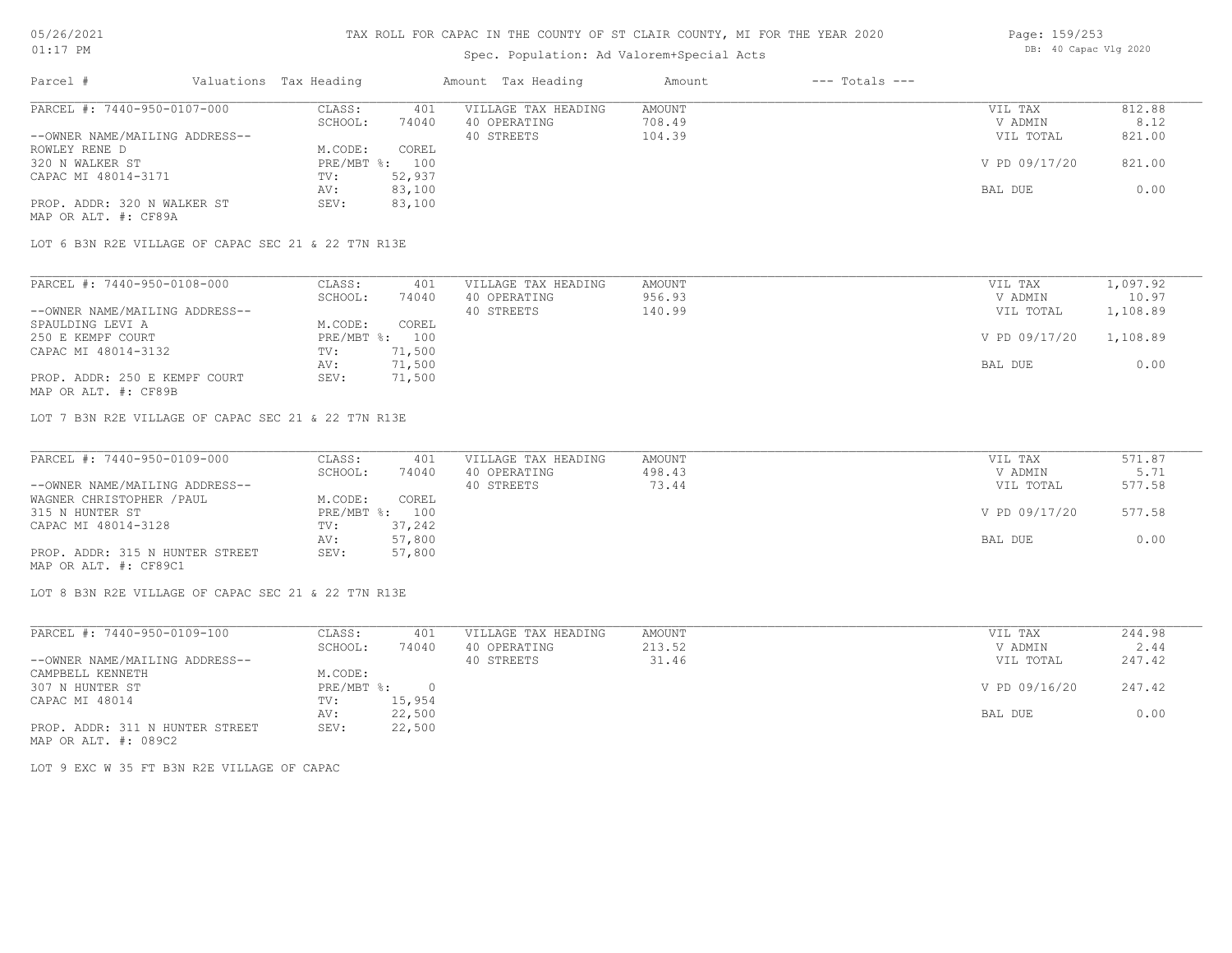#### TAX ROLL FOR CAPAC IN THE COUNTY OF ST CLAIR COUNTY, MI FOR THE YEAR 2020

#### Spec. Population: Ad Valorem+Special Acts

| Parcel #                       | Valuations Tax Heading |       | Amount Tax Heading  | Amount | $---$ Totals $---$ |           |       |
|--------------------------------|------------------------|-------|---------------------|--------|--------------------|-----------|-------|
| PARCEL #: 7440-950-0110-000    | CLASS:                 | 402   | VILLAGE TAX HEADING | AMOUNT |                    | VIL TAX   | 82.50 |
|                                | SCHOOL:                | 74040 | 40 OPERATING        | 71.91  |                    | V ADMIN   | 0.82  |
| --OWNER NAME/MAILING ADDRESS-- |                        |       | 40 STREETS          | 10.59  |                    | VIL TOTAL | 83.32 |
| FRANKOWIAK MEGAN               | M.CODE:                |       |                     |        |                    |           |       |
| 304 JONES ST                   | $PRE/MBT$ %:           |       |                     |        |                    | BAL DUE   | 83.32 |
| YALE MI 48097-3310             | TV:                    | 5,373 |                     |        |                    |           |       |
|                                | AV:                    | 9,800 |                     |        |                    |           |       |
| PROP. ADDR: 306 N WALKER ST    | SEV:                   | 9,800 |                     |        |                    |           |       |

MAP OR ALT. #: CF89D

W35 FT OF LOT 9 B3N R2E VILLAGE OF CAPAC SEC 21 & 22 T7N R13E

| PARCEL #: 7440-950-0111-000      | CLASS:       | 401    | VILLAGE TAX HEADING | AMOUNT | VIL TAX       | 517.76 |
|----------------------------------|--------------|--------|---------------------|--------|---------------|--------|
|                                  | SCHOOL:      | 74040  | 40 OPERATING        | 451.27 | V ADMIN       | 5.17   |
| --OWNER NAME/MAILING ADDRESS--   |              |        | 40 STREETS          | 66.49  | VIL TOTAL     | 522.93 |
| HEIDMOUS JAMES                   | M.CODE:      | COREL  |                     |        |               |        |
| 209 E ALDRICH STREET             | $PRE/MBT$ %: | 100    |                     |        | V PD 09/17/20 | 522.93 |
| CAPAC MI 48014-3103              | TV:          | 33,718 |                     |        |               |        |
|                                  | AV:          | 56,000 |                     |        | BAL DUE       | 0.00   |
| PROP. ADDR: 209 E ALDRICH STREET | SEV:         | 56,000 |                     |        |               |        |
| MAP OR ALT. #: CF90              |              |        |                     |        |               |        |

T7N R13E E1/2 OF S 50 FT OF LOT 11 & E 1/2 OF LOT 12 B3N R2E VILLAGE OF CAPAC SEC 21 & 22

| PARCEL #: 7440-950-0112-000      | CLASS:     | 401    | VILLAGE TAX HEADING | AMOUNT | VIL TAX       | 454.52 |
|----------------------------------|------------|--------|---------------------|--------|---------------|--------|
|                                  | SCHOOL:    | 74040  | 40 OPERATING        | 396.15 | V ADMIN       | 4.54   |
| --OWNER NAME/MAILING ADDRESS--   |            |        | 40 STREETS          | 58.37  | VIL TOTAL     | 459.06 |
| SCHMIDT ROGER                    | M.CODE:    | COREL  |                     |        |               |        |
| 207 E ALDRICH ST                 | PRE/MBT %: | 100    |                     |        | V PD 09/17/20 | 459.06 |
| CAPAC MI 48014                   | TV:        | 29,600 |                     |        |               |        |
|                                  | AV:        | 49,900 |                     |        | BAL DUE       | 0.00   |
| PROP. ADDR: 207 E ALDRICH STREET | SEV:       | 49,900 |                     |        |               |        |
|                                  |            |        |                     |        |               |        |

 $\mathcal{L}_\mathcal{L} = \mathcal{L}_\mathcal{L} = \mathcal{L}_\mathcal{L} = \mathcal{L}_\mathcal{L} = \mathcal{L}_\mathcal{L} = \mathcal{L}_\mathcal{L} = \mathcal{L}_\mathcal{L} = \mathcal{L}_\mathcal{L} = \mathcal{L}_\mathcal{L} = \mathcal{L}_\mathcal{L} = \mathcal{L}_\mathcal{L} = \mathcal{L}_\mathcal{L} = \mathcal{L}_\mathcal{L} = \mathcal{L}_\mathcal{L} = \mathcal{L}_\mathcal{L} = \mathcal{L}_\mathcal{L} = \mathcal{L}_\mathcal{L}$ 

MAP OR ALT. #: CF91A

R13E W1/2 OF LOTS 11 & 12 EXC N 25 FT OF LOT 11 B3N R2E VILLAGE OF CAPAC SEC 21 & 22 T7N

| PARCEL #: 7440-950-0113-000     | CLASS:     | 401    | VILLAGE TAX HEADING | AMOUNT | VIL TAX       | 666.45 |
|---------------------------------|------------|--------|---------------------|--------|---------------|--------|
|                                 | SCHOOL:    | 74040  | 40 OPERATING        | 580.87 | V ADMIN       | 6.66   |
| --OWNER NAME/MAILING ADDRESS--  |            |        | 40 STREETS          | 85.58  | VIL TOTAL     | 673.11 |
| CAMPBELL KENNETH                | M.CODE:    |        |                     |        |               |        |
| 307 N HUNTER ST                 | PRE/MBT %: | 100    |                     |        | V PD 09/16/20 | 673.11 |
| CAPAC MI 48014-3128             | TV:        | 43,402 |                     |        |               |        |
|                                 | AV:        | 71,300 |                     |        | BAL DUE       | 0.00   |
| PROP. ADDR: 307 N HUNTER STREET | SEV:       | 71,300 |                     |        |               |        |
|                                 |            |        |                     |        |               |        |

MAP OR ALT. #: CF91B

LOT 10 & N 25 FT OF LOT 11 B3N R2E VILLAGE OF CAPAC SEC 21 & 22 T7N R13E

Page: 160/253 DB: 40 Capac Vlg 2020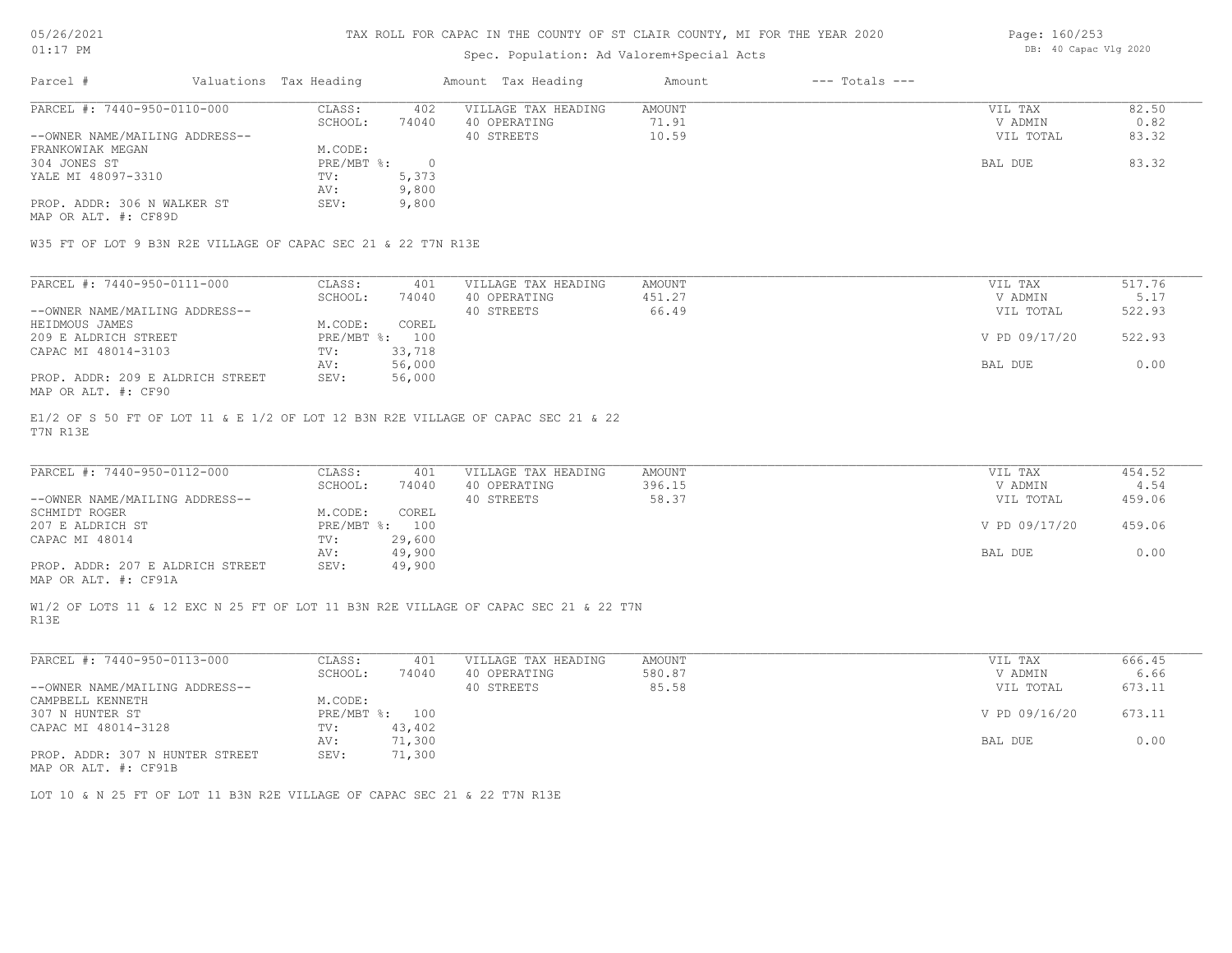## Spec. Population: Ad Valorem+Special Acts

| Page: 161/253 |                       |  |
|---------------|-----------------------|--|
|               | DB: 40 Capac Vlg 2020 |  |

| Parcel #                        | Valuations Tax Heading |        | Amount Tax Heading  | Amount | $---$ Totals $---$ |               |        |
|---------------------------------|------------------------|--------|---------------------|--------|--------------------|---------------|--------|
| PARCEL #: 7440-950-0114-000     | CLASS:                 | 401    | VILLAGE TAX HEADING | AMOUNT |                    | VIL TAX       | 497.27 |
|                                 | SCHOOL:                | 74040  | 40 OPERATING        | 433.41 |                    | V ADMIN       | 4.97   |
| --OWNER NAME/MAILING ADDRESS--  |                        |        | 40 STREETS          | 63.86  |                    | VIL TOTAL     | 502.24 |
| TYSON JASON/ERIN                | M.CODE:                | COREL  |                     |        |                    |               |        |
| 302 N HUNTER                    | PRE/MBT %: 100         |        |                     |        |                    | V PD 09/17/20 | 502.24 |
| CAPAC MI 48014                  | TV:                    | 32,384 |                     |        |                    |               |        |
|                                 | AV:                    | 54,600 |                     |        |                    | BAL DUE       | 0.00   |
| PROP. ADDR: 302 N HUNTER STREET | SEV:                   | 54,600 |                     |        |                    |               |        |
| MAP OR ALT. #: CF92             |                        |        |                     |        |                    |               |        |

S60 FT LOT 1 B3N R3E VILLAGE OF CAPAC

| PARCEL #: 7440-950-0115-000     | CLASS:  | 401            | VILLAGE TAX HEADING | AMOUNT | VIL TAX       | 724.43 |
|---------------------------------|---------|----------------|---------------------|--------|---------------|--------|
|                                 | SCHOOL: | 74040          | 40 OPERATING        | 631.40 | V ADMIN       | 7.24   |
| --OWNER NAME/MAILING ADDRESS--  |         |                | 40 STREETS          | 93.03  | VIL TOTAL     | 731.67 |
| MOORE PAULIE KIM                | M.CODE: |                |                     |        |               |        |
| 304 N HUNTER ST                 |         | PRE/MBT %: 100 |                     |        | V PD 09/09/20 | 731.67 |
| CAPAC MI 48014-3127             | TV:     | 47,177         |                     |        |               |        |
|                                 | AV:     | 80,800         |                     |        | BAL DUE       | 0.00   |
| PROP. ADDR: 304 N HUNTER STREET | SEV:    | 80,800         |                     |        |               |        |
| MAP OR ALT. #: CF93             |         |                |                     |        |               |        |

N15 FT LOT 1 ALSO LOT 2 B3N R3E VILLAGE OF CAPAC

| PARCEL #: 7440-950-0116-000     | CLASS:       | 401    | VILLAGE TAX HEADING | AMOUNT | VIL TAX       | 346.43 |
|---------------------------------|--------------|--------|---------------------|--------|---------------|--------|
|                                 | SCHOOL:      | 74040  | 40 OPERATING        | 301.94 | V ADMIN       | 3.46   |
| --OWNER NAME/MAILING ADDRESS--  |              |        | 40 STREETS          | 44.49  | VIL TOTAL     | 349.89 |
| STINSON KAREN                   | M.CODE:      |        |                     |        |               |        |
| BLOCK PAUL JR                   | $PRE/MBT$ %: |        |                     |        | V PD 07/09/20 | 349.89 |
| 14691 KOEHN RD                  | TV:          | 22,561 |                     |        |               |        |
| CAPAC MI 48014                  | AV:          | 38,800 |                     |        | BAL DUE       | 0.00   |
|                                 | SEV:         | 38,800 |                     |        |               |        |
| PROP. ADDR: 306 N HUNTER STREET |              |        |                     |        |               |        |

MAP OR ALT. #: CF94

LOT 3 B3N R3E VILLAGE OF CAPAC SEC 21 & 22 T7N R13E

| PARCEL #: 7440-950-0117-000     | CLASS:     | 401    | VILLAGE TAX HEADING | AMOUNT | VIL TAX       | 1,059.32 |
|---------------------------------|------------|--------|---------------------|--------|---------------|----------|
|                                 | SCHOOL:    | 74040  | 40 OPERATING        | 923.28 | V ADMIN       | 10.59    |
| --OWNER NAME/MAILING ADDRESS--  |            |        | 40 STREETS          | 136.04 | VIL TOTAL     | 1,069.91 |
| HERRINGTON JENNIFER M           | M.CODE:    | COREL  |                     |        |               |          |
| 308 N HUNTER STREET             | PRE/MBT %: | 100    |                     |        | V PD 09/17/20 | 1,069.91 |
| CAPAC MI 48014                  | TV:        | 68,986 |                     |        |               |          |
|                                 | AV:        | 77,400 |                     |        | BAL DUE       | 0.00     |
| PROP. ADDR: 308 N HUNTER STREET | SEV:       | 77,400 |                     |        |               |          |
| MAP OR ALT. #: CF95             |            |        |                     |        |               |          |

LOT 4 B3N R3E VILLAGE OF CAPAC SEC 21 & 22 T7N R13E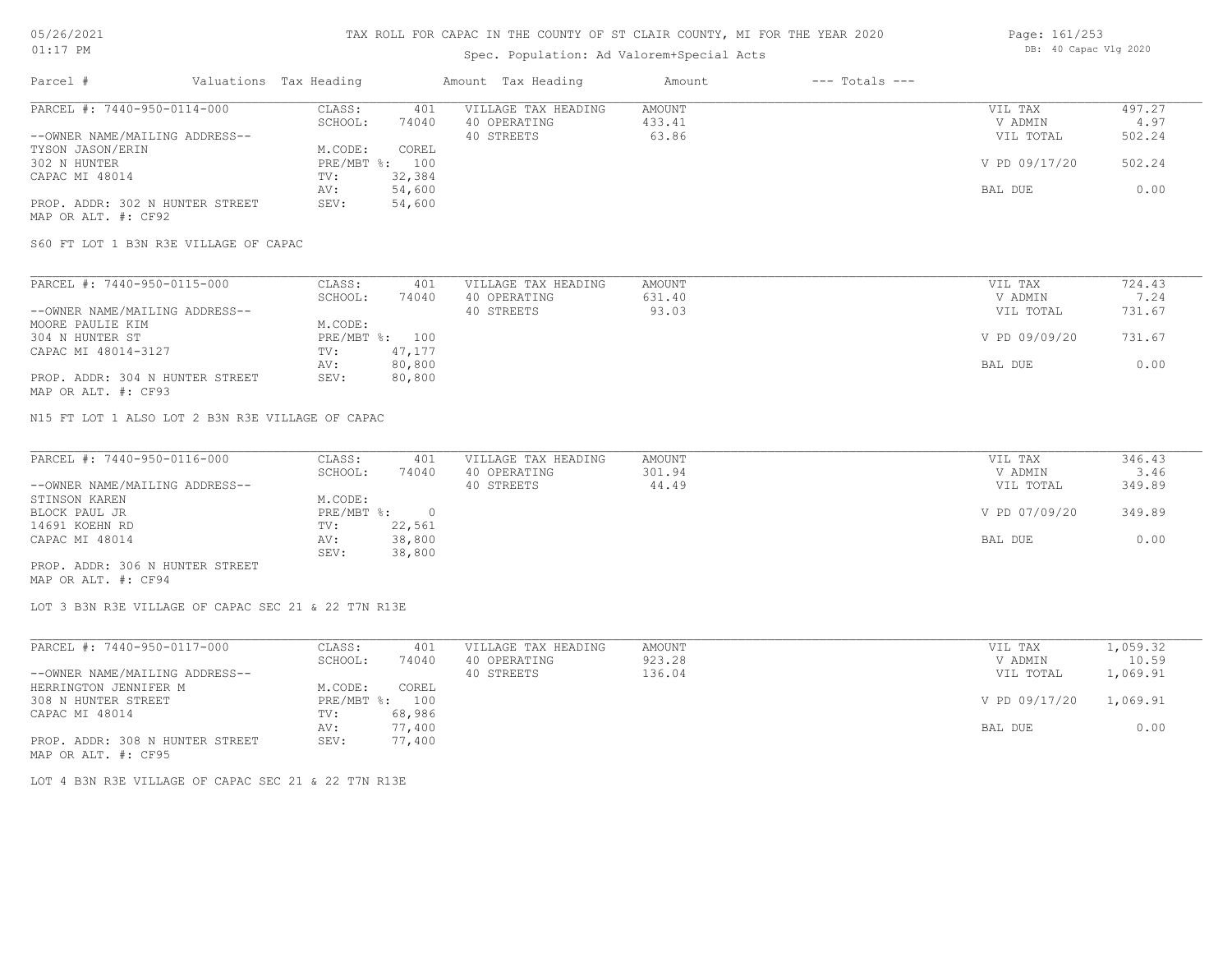## Spec. Population: Ad Valorem+Special Acts

| Page: 162/253 |                       |  |
|---------------|-----------------------|--|
|               | DB: 40 Capac Vlg 2020 |  |

| Parcel #                        | Valuations Tax Heading |        | Amount Tax Heading  | Amount | $---$ Totals $---$ |               |        |
|---------------------------------|------------------------|--------|---------------------|--------|--------------------|---------------|--------|
| PARCEL #: 7440-950-0118-000     | CLASS:                 | 401    | VILLAGE TAX HEADING | AMOUNT |                    | VIL TAX       | 565.64 |
|                                 | SCHOOL:                | 74040  | 40 OPERATING        | 493.00 |                    | V ADMIN       | 5.65   |
| --OWNER NAME/MAILING ADDRESS--  |                        |        | 40 STREETS          | 72.64  |                    | VIL TOTAL     | 571.29 |
| COOK JOSEPH                     | M.CODE:                | COREL  |                     |        |                    |               |        |
| TRUST                           | PRE/MBT %: 100         |        |                     |        |                    | V PD 09/17/20 | 571.29 |
| 316 N HUNTER ST                 | TV:                    | 36,836 |                     |        |                    |               |        |
| CAPAC MI 48014-3127             | AV:                    | 62,000 |                     |        |                    | BAL DUE       | 0.00   |
|                                 | SEV:                   | 62,000 |                     |        |                    |               |        |
| PROP. ADDR: 316 N HUNTER STREET |                        |        |                     |        |                    |               |        |

MAP OR ALT. #: CF96A

LOT 5 B3N R3E VILLAGE OF CAPAC

| PARCEL #: 7440-950-0119-000     | CLASS:       | 401    | VILLAGE TAX HEADING | AMOUNT | VIL TAX       | 556.88 |
|---------------------------------|--------------|--------|---------------------|--------|---------------|--------|
|                                 | SCHOOL:      | 74040  | 40 OPERATING        | 485.37 | V ADMIN       | 5.56   |
| --OWNER NAME/MAILING ADDRESS--  |              |        | 40 STREETS          | 71.51  | VIL TOTAL     | 562.44 |
| SAELENS MARY                    | M.CODE:      | COREL  |                     |        |               |        |
| 324 N HUNTER STREET             | $PRE/MBT$ %: | 100    |                     |        | V PD 09/17/20 | 562.44 |
| CAPAC MI 48014-3127             | TV:          | 36,266 |                     |        |               |        |
|                                 | AV:          | 52,300 |                     |        | BAL DUE       | 0.00   |
| PROP. ADDR: 324 N HUNTER STREET | SEV:         | 52,300 |                     |        |               |        |

MAP OR ALT. #: CF96B

LOT 6 B3N R3E VILLAGE OF CAPAC SEC 21 & 22 T7N R13E

| PARCEL #: 7440-950-0120-000    | CLASS:  | 401            | VILLAGE TAX HEADING | AMOUNT | VIL TAX       | 512.64 |
|--------------------------------|---------|----------------|---------------------|--------|---------------|--------|
|                                | SCHOOL: | 74040          | 40 OPERATING        | 446.81 | V ADMIN       | 5.12   |
| --OWNER NAME/MAILING ADDRESS-- |         |                | 40 STREETS          | 65.83  | VIL TOTAL     | 517.76 |
| KRIESCH RONALD/SHARON          | M.CODE: |                |                     |        |               |        |
| 325 N LESTER ST                |         | PRE/MBT %: 100 |                     |        | V PD 09/16/20 | 517.76 |
| CAPAC MI 48014-3139            | TV:     | 33,385         |                     |        |               |        |
|                                | AV:     | 57,000         |                     |        | BAL DUE       | 0.00   |
| PROP. ADDR: 325 N LESTER ST    | SEV:    | 57,000         |                     |        |               |        |
| MAP OR ALT. #: CF96C           |         |                |                     |        |               |        |

LOT 7 B3N R3E VILLAGE OF CAPAC SEC 21 & 22 T7N R13E

| PARCEL #: 7440-950-0121-000    | CLASS:     | 401    | VILLAGE TAX HEADING | AMOUNT | VIL TAX       | 449.41 |
|--------------------------------|------------|--------|---------------------|--------|---------------|--------|
|                                | SCHOOL:    | 74040  | 40 OPERATING        | 391.70 | V ADMIN       | 4.49   |
| --OWNER NAME/MAILING ADDRESS-- |            |        | 40 STREETS          | 57.71  | VIL TOTAL     | 453.90 |
| GUERRERO VIOLETA               | M.CODE:    |        |                     |        |               |        |
| 321 N LESTER ST                | PRE/MBT %: | 100    |                     |        | V PD 09/09/20 | 453.90 |
| CAPAC MI 48014-3139            | TV:        | 29,267 |                     |        |               |        |
|                                | AV:        | 48,800 |                     |        | BAL DUE       | 0.00   |
| PROP. ADDR: 321 N LESTER ST    | SEV:       | 48,800 |                     |        |               |        |
| MAP OR ALT. #: CF96D           |            |        |                     |        |               |        |

LOT 8 B3N R3E VILLAGE OF CAPAC SEC 21 & 22 T7N R13E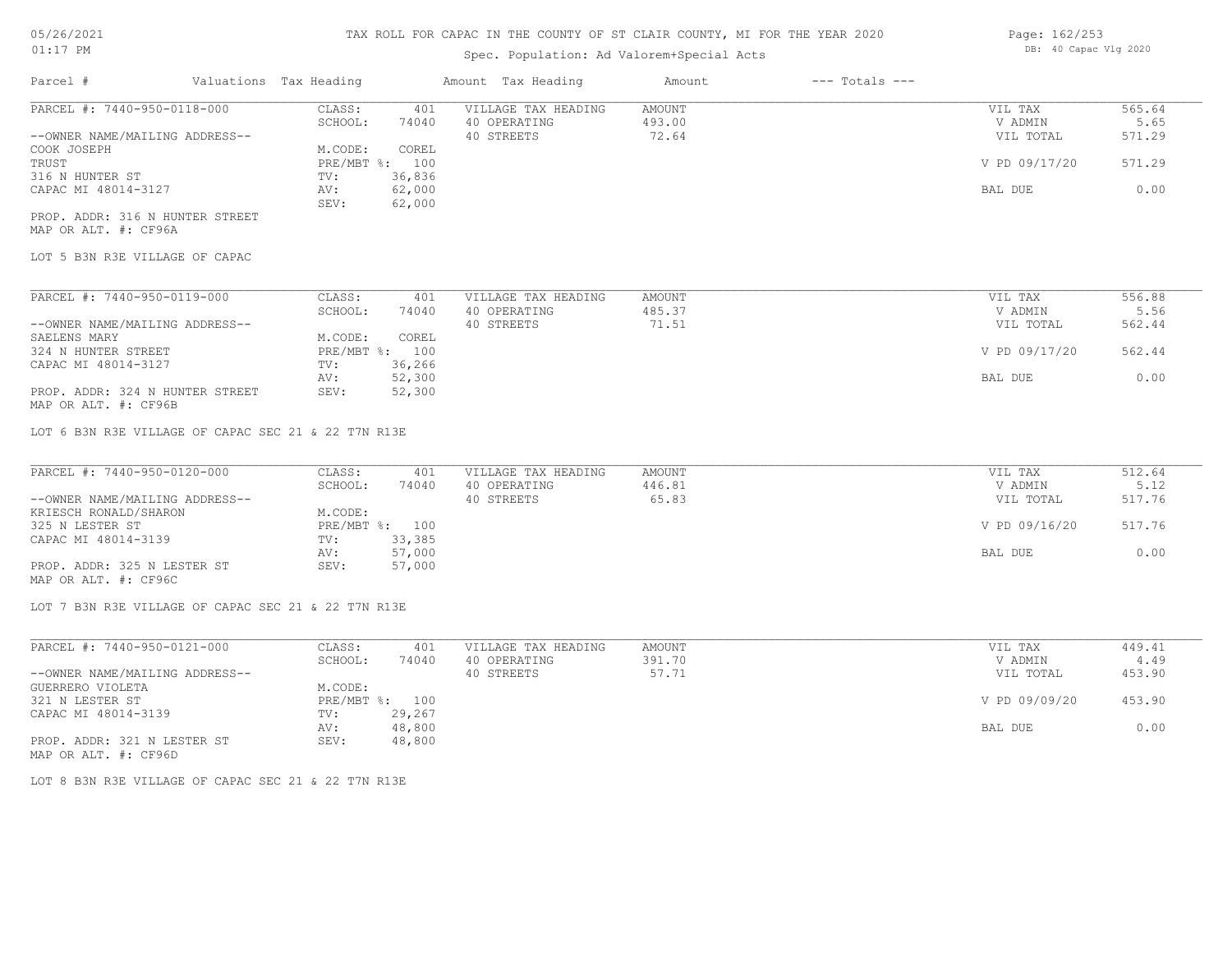#### TAX ROLL FOR CAPAC IN THE COUNTY OF ST CLAIR COUNTY, MI FOR THE YEAR 2020

## Spec. Population: Ad Valorem+Special Acts

| Parcel #                                            | Valuations Tax Heading |                |        | Amount Tax Heading  | Amount | $---$ Totals $---$ |               |        |
|-----------------------------------------------------|------------------------|----------------|--------|---------------------|--------|--------------------|---------------|--------|
| PARCEL #: 7440-950-0122-000                         |                        | CLASS:         | 401    | VILLAGE TAX HEADING | AMOUNT |                    | VIL TAX       | 487.03 |
|                                                     |                        | SCHOOL:        | 74040  | 40 OPERATING        | 424.49 |                    | V ADMIN       | 4.87   |
| --OWNER NAME/MAILING ADDRESS--                      |                        |                |        | 40 STREETS          | 62.54  |                    | VIL TOTAL     | 491.90 |
| ADAMS DENNIS A/DIANE L ADAMS TRUST                  |                        | M.CODE:        |        |                     |        |                    |               |        |
| 317 N LESTER ST                                     |                        | PRE/MBT %: 100 |        |                     |        |                    | V PD 09/16/20 | 491.90 |
| CAPAC MI 48014-3139                                 |                        | TV:            | 31,717 |                     |        |                    |               |        |
|                                                     |                        | AV:            | 52,200 |                     |        |                    | BAL DUE       | 0.00   |
| PROP. ADDR: 317 N LESTER ST<br>MAP OR ALT. #: CF96E |                        | SEV:           | 52,200 |                     |        |                    |               |        |

LOT 9 B3N R3E VILLAGE OF CAPAC SEC 21 & 22 T7N R13E

| PARCEL #: 7440-950-0123-000      | CLASS:  | 401            | VILLAGE TAX HEADING | AMOUNT | VIL TAX       | 780.29 |
|----------------------------------|---------|----------------|---------------------|--------|---------------|--------|
|                                  | SCHOOL: | 74040          | 40 OPERATING        | 680.09 | V ADMIN       | 7.80   |
| --OWNER NAME/MAILING ADDRESS--   |         |                | 40 STREETS          | 100.20 | VIL TOTAL     | 788.09 |
| HANSON BONNIE J                  | M.CODE: | COREL          |                     |        |               |        |
| 315 E ALDRICH STREET             |         | PRE/MBT %: 100 |                     |        | V PD 09/17/20 | 788.09 |
| CAPAC MI 48014-3104              | TV:     | 50,815         |                     |        |               |        |
|                                  | AV:     | 61,400         |                     |        | BAL DUE       | 0.00   |
| PROP. ADDR: 315 E ALDRICH STREET | SEV:    | 61,400         |                     |        |               |        |
| MAP OR ALT. #: CF97A             |         |                |                     |        |               |        |

E73' OF LOTS 11 & 12 BLK 3N R3E VILLAGE OF CAPAC

| PARCEL #: 7440-950-0123-250    | CLASS:         | 402    | VILLAGE TAX HEADING | AMOUNT | VIL TAX       | 130.24 |
|--------------------------------|----------------|--------|---------------------|--------|---------------|--------|
|                                | SCHOOL:        | 74040  | 40 OPERATING        | 113.52 | V ADMIN       | 1.30   |
| --OWNER NAME/MAILING ADDRESS-- |                |        | 40 STREETS          | 16.72  | VIL TOTAL     | 131.54 |
| ADAMS DENNIS/DIANE REV. TRUST  | M.CODE:        |        |                     |        |               |        |
| 317 N LESTER ST P.O.BOX 507    | PRE/MBT %: 100 |        |                     |        | V PD 09/16/20 | 131.54 |
| CAPAC MI 48014-3138            | TV:            | 8,482  |                     |        |               |        |
|                                | AV:            | 16,900 |                     |        | BAL DUE       | 0.00   |
| PROP. ADDR: N LESTER ST.       | SEV:           | 16,900 |                     |        |               |        |
| MAP OR ALT. #: CF97B           |                |        |                     |        |               |        |

LOT 10 B3N R3E VILLAGE OF CAPAC

| PARCEL #: 7440-950-0124-000      | CLASS:     | 401    | VILLAGE TAX HEADING | AMOUNT | VIL TAX       | 490.42 |
|----------------------------------|------------|--------|---------------------|--------|---------------|--------|
|                                  | SCHOOL:    | 74040  | 40 OPERATING        | 427.44 | V ADMIN       | 4.90   |
| --OWNER NAME/MAILING ADDRESS--   |            |        | 40 STREETS          | 62.98  | VIL TOTAL     | 495.32 |
| WITHUN GERALD/DIANA              | M.CODE:    |        |                     |        |               |        |
| 305 E ALDRICH ST                 | PRE/MBT %: | 100    |                     |        | V PD 09/16/20 | 495.32 |
| CAPAC MI 48014-3104              | TV:        | 31,938 |                     |        |               |        |
|                                  | AV:        | 53,800 |                     |        | BAL DUE       | 0.00   |
| PROP. ADDR: 305 E ALDRICH STREET | SEV:       | 53,800 |                     |        |               |        |
| MAP OR ALT. #: CF98              |            |        |                     |        |               |        |

E75' OF W 77' OF LOTS 11 & 12 B3N R3E VILLAGE OF CAPAC

Page: 163/253 DB: 40 Capac Vlg 2020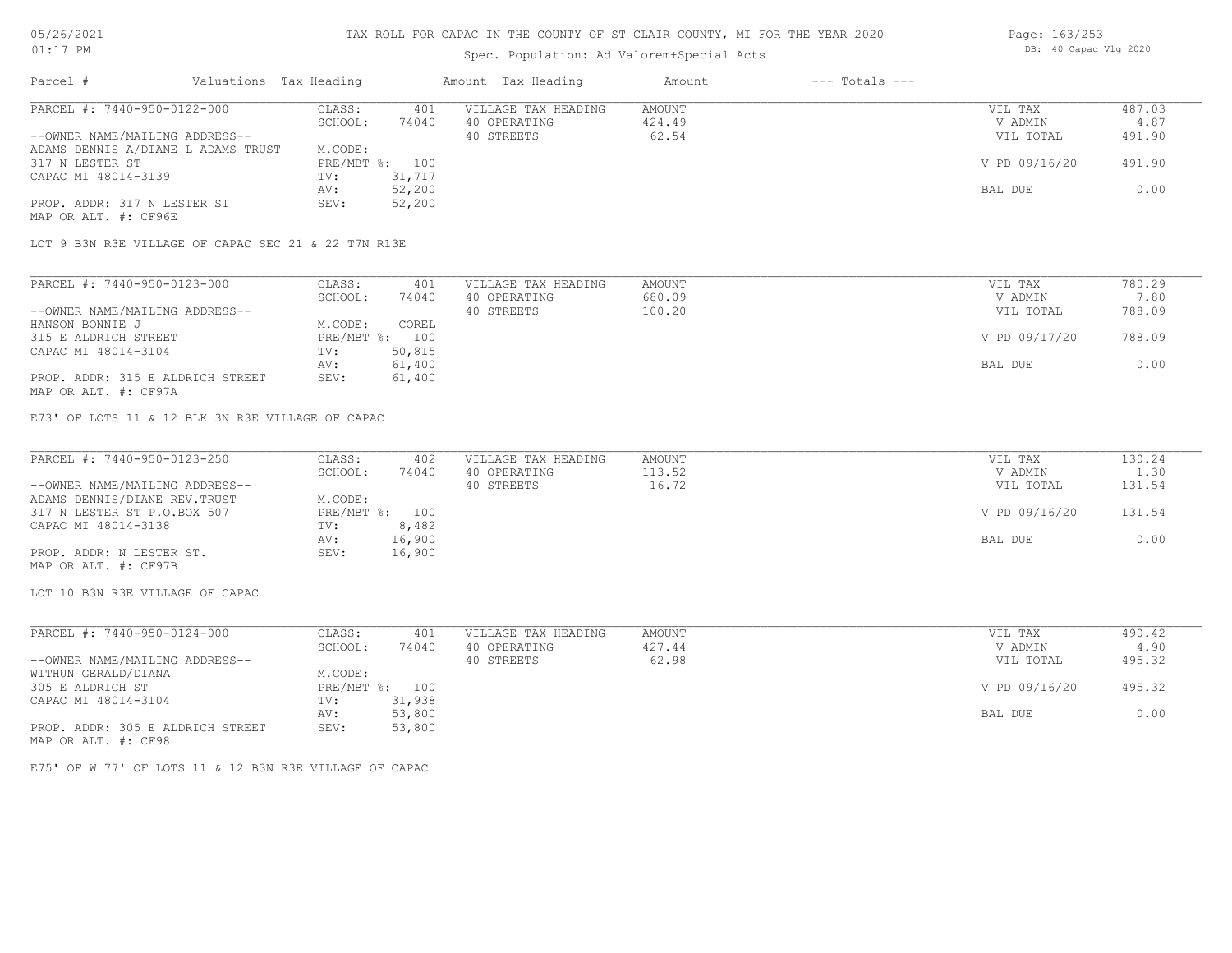## Spec. Population: Ad Valorem+Special Acts

| Page: 164/253 |                       |  |
|---------------|-----------------------|--|
|               | DB: 40 Capac Vlg 2020 |  |

| Parcel #                       | Valuations Tax Heading |        | Amount Tax Heading  | Amount | $---$ Totals $---$ |               |        |
|--------------------------------|------------------------|--------|---------------------|--------|--------------------|---------------|--------|
| PARCEL #: 7440-950-0125-000    | CLASS:                 | 201    | VILLAGE TAX HEADING | AMOUNT |                    | VIL TAX       | 925.43 |
|                                | SCHOOL:                | 74040  | 40 OPERATING        | 806.59 |                    | V ADMIN       | 9.25   |
| --OWNER NAME/MAILING ADDRESS-- |                        |        | 40 STREETS          | 118.84 |                    | VIL TOTAL     | 934.68 |
| DIMOSKI JASON                  | M.CODE:                |        |                     |        |                    |               |        |
| 8288 TAMARACK LN               | PRE/MBT %:             |        |                     |        |                    | V PD 09/16/20 | 934.68 |
| ROMEO MI 48065                 | TV:                    | 60,267 |                     |        |                    |               |        |
|                                | AV:                    | 81,500 |                     |        |                    | BAL DUE       | 0.00   |
| PROP. ADDR: 101 N MAIN ST      | SEV:                   | 81,500 |                     |        |                    |               |        |
|                                |                        |        |                     |        |                    |               |        |

MAP OR ALT. #: CF99

THE S 37 FT OF THE E 92 FT OF LOT 1 B1N R1W VILLAGE OF CAPAC SEC 21 & 22 T7N R13E

| PARCEL #: 7440-950-0126-000    | CLASS:     | 201    | VILLAGE TAX HEADING | AMOUNT | VIL TAX   | 850.69 |
|--------------------------------|------------|--------|---------------------|--------|-----------|--------|
|                                | SCHOOL:    | 74040  | 40 OPERATING        | 741.45 | V ADMIN   | 8.50   |
| --OWNER NAME/MAILING ADDRESS-- |            |        | 40 STREETS          | 109.24 | VIL TOTAL | 859.19 |
| BERTMAN, NICOLE A              | M.CODE:    |        |                     |        |           |        |
| P.O. BOX 568                   | PRE/MBT %: |        |                     |        | BAL DUE   | 859.19 |
| CAPAC MI 48014                 | TV:        | 55,400 |                     |        |           |        |
|                                | AV:        | 55,400 |                     |        |           |        |
| PROP. ADDR: 103 N MAIN ST      | SEV:       | 55,400 |                     |        |           |        |
| MAP OR ALT. #: CF100           |            |        |                     |        |           |        |

THEREOF ALSO EXC THE N 16 FT THEREOF B1N R1W VILLAGE OF CAPAC SEC 21 & 22 T7N R13E LOT 1 EXC THE S 37 FT OF THE E 92 FT THEREOF ALSO EXC THE W 51 FT OF THE S 56.5 FT

| PARCEL #: 7440-950-0127-000    | CLASS:     | 201    | VILLAGE TAX HEADING | AMOUNT | VIL TAX       | 498.30 |
|--------------------------------|------------|--------|---------------------|--------|---------------|--------|
|                                | SCHOOL:    | 74040  | 40 OPERATING        | 434.31 | V ADMIN       | 4.98   |
| --OWNER NAME/MAILING ADDRESS-- |            |        | 40 STREETS          | 63.99  | VIL TOTAL     | 503.28 |
| ROBERTSON LEWIS                | M.CODE:    |        |                     |        |               |        |
| 3131 N SUMMERS RD              | PRE/MBT %: |        |                     |        | V PD 07/14/20 | 503.28 |
| IMLAY CITY MI 48444            | TV:        | 32,451 |                     |        |               |        |
|                                | AV:        | 40,600 |                     |        | BAL DUE       | 0.00   |
| PROP. ADDR: 103 W MILL ST      | SEV:       | 40,600 |                     |        |               |        |
| $\frac{1}{2}$                  |            |        |                     |        |               |        |

MAP OR ALT. #: CF101

THE W 51 FT OF THE S 56.5 FT OF LOT 1 B1N R1W VILLAGE OF CAPAC SEC 21 & 22 T7N R13E

| PARCEL #: 7440-950-0128-000    | CLASS:     | 201    | VILLAGE TAX HEADING | AMOUNT | VIL TAX   | 854.24 |
|--------------------------------|------------|--------|---------------------|--------|-----------|--------|
|                                | SCHOOL:    | 74040  | 40 OPERATING        | 744.54 | V ADMIN   | 8.54   |
| --OWNER NAME/MAILING ADDRESS-- |            |        | 40 STREETS          | 109.70 | VIL TOTAL | 862.78 |
| KHAN MAQBULUR R.               | M.CODE:    |        |                     |        |           |        |
| HAQ IHSAN                      | PRE/MBT %: |        |                     |        | BAL DUE   | 862.78 |
| P.O.BOX 479                    | TV:        | 55,631 |                     |        |           |        |
| ARMADA MI 48005                | AV:        | 98,300 |                     |        |           |        |
|                                | SEV:       | 98,300 |                     |        |           |        |
| PROP. ADDR: 107 N MAIN ST      |            |        |                     |        |           |        |
|                                |            |        |                     |        |           |        |

MAP OR ALT. #: CF102

T7N R13E THE N 16 FT OF LOT 1 & THE S 22 FT OF LOT 2 B1N R1W VILLAGE OF CAPAC SEC 21 & 22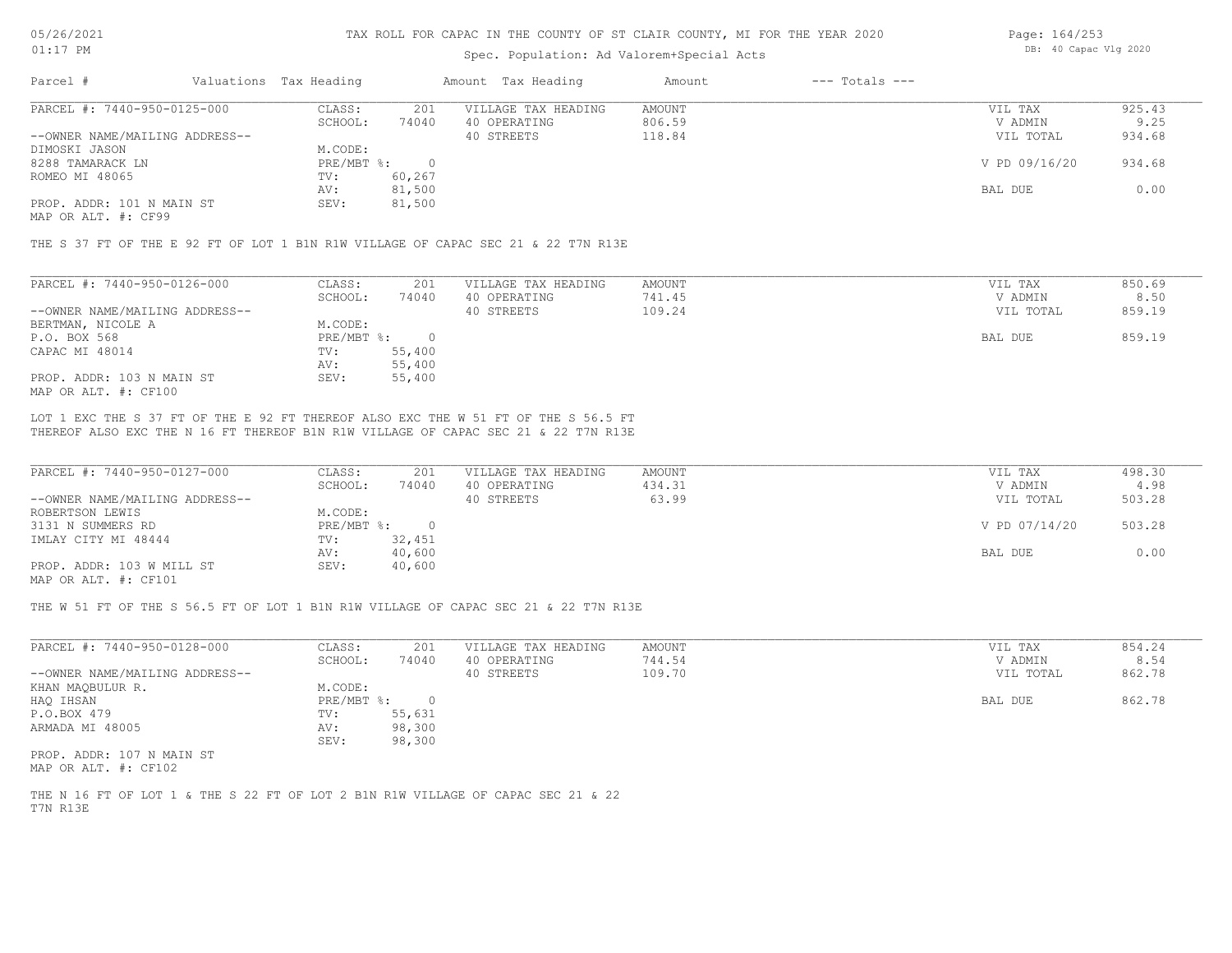# Spec. Population: Ad Valorem+Special Acts

| Page: 165/253 |                       |  |
|---------------|-----------------------|--|
|               | DB: 40 Capac Vlg 2020 |  |

| Parcel #        |                                | Valuations Tax Heading |        | Amount Tax Heading  | Amount | $---$ Totals $---$ |               |        |
|-----------------|--------------------------------|------------------------|--------|---------------------|--------|--------------------|---------------|--------|
|                 | PARCEL #: 7440-950-0129-000    | CLASS:                 | 201    | VILLAGE TAX HEADING | AMOUNT |                    | VIL TAX       | 468.48 |
|                 |                                | SCHOOL:                | 74040  | 40 OPERATING        | 408.32 |                    | V ADMIN       | 4.68   |
|                 | --OWNER NAME/MAILING ADDRESS-- |                        |        | 40 STREETS          | 60.16  |                    | VIL TOTAL     | 473.16 |
| 109 N MAIN, LLC |                                | M.CODE:                |        |                     |        |                    |               |        |
| 109 N MAIN ST   |                                | $PRE/MBT$ %:           |        |                     |        |                    | V PD 07/29/20 | 473.16 |
| CAPAC MI 48014  |                                | TV:                    | 30,509 |                     |        |                    |               |        |
|                 |                                | AV:                    | 51,100 |                     |        |                    | BAL DUE       | 0.00   |
|                 | PROP. ADDR: 109 N MAIN ST      | SEV:                   | 51,100 |                     |        |                    |               |        |

MAP OR ALT. #: CF103

THE N 25 FT OF THE S 47 FT OF LOT 2 B1N R1W VILLAGE OF CAPAC

| PARCEL #: 7440-950-0130-000    | CLASS:     | 703   | VILLAGE TAX HEADING | AMOUNT | VIL TAX   | 0.00 |
|--------------------------------|------------|-------|---------------------|--------|-----------|------|
|                                | SCHOOL:    | 74040 | 40 OPERATING        | 0.00   | V ADMIN   | 0.00 |
| --OWNER NAME/MAILING ADDRESS-- |            |       | 40 STREETS          | 0.00   | VIL TOTAL | 0.00 |
| VILLAGE OF CAPAC               | M.CODE:    |       |                     |        |           |      |
| 131 N MAIN ST                  | PRE/MBT %: |       |                     |        | BAL DUE   | 0.00 |
| CAPAC MI 48014                 | TV:        |       |                     |        |           |      |
|                                | AV:        |       |                     |        |           |      |
| PROP. ADDR: 111 N MAIN ST      | SEV:       |       |                     |        |           |      |
|                                |            |       |                     |        |           |      |

MAP OR ALT. #: C104

THE S 27.5 FT OF THE N 28 FT OF LOT 2 B1N R1W VILLAGE OF CAPAC SEC 21 & 22 T7N R13E

| PARCEL #: 7440-950-0131-000    | CLASS:       | 703   | VILLAGE TAX HEADING | AMOUNT | VIL TAX   | 0.00 |
|--------------------------------|--------------|-------|---------------------|--------|-----------|------|
|                                | SCHOOL:      | 74040 | 40 OPERATING        | 0.00   | V ADMIN   | 0.00 |
| --OWNER NAME/MAILING ADDRESS-- |              |       | 40 STREETS          | 0.00   | VIL TOTAL | 0.00 |
| VILLAGE OF CAPAC               | M.CODE:      |       |                     |        |           |      |
| P.O. BOX 218                   | $PRE/MBT$ %: |       |                     |        | BAL DUE   | 0.00 |
| CAPAC MI 48014                 | TV:          |       |                     |        |           |      |
|                                | AV:          |       |                     |        |           |      |
| PROP. ADDR: 113 N MAIN ST      | SEV:         |       |                     |        |           |      |
| MAP OR ALT. #: CF105           |              |       |                     |        |           |      |

T7N R13E THE S 25 FT OF LOT 3 & THE N 0.5 FT OF LOT 2 B1N R1W VILLAGE OF CAPAC SEC 21 & 22

| PARCEL #: 7440-950-0132-000    | CLASS:     | 705   | VILLAGE TAX HEADING | AMOUNT | VIL TAX   | 0.00 |
|--------------------------------|------------|-------|---------------------|--------|-----------|------|
|                                | SCHOOL:    | 74040 | 40 OPERATING        | 0.00   | V ADMIN   | 0.00 |
| --OWNER NAME/MAILING ADDRESS-- |            |       | 40 STREETS          | 0.00   | VIL TOTAL | 0.00 |
| AMERICAN LEGION INC #142       | M.CODE:    |       |                     |        |           |      |
| P.O. BOX 301                   | PRE/MBT %: |       |                     |        | BAL DUE   | 0.00 |
| CAPAC MI 48014                 | TV:        |       |                     |        |           |      |
|                                | AV:        |       |                     |        |           |      |
| PROP. ADDR: 115 N MAIN ST      | SEV:       |       |                     |        |           |      |
| MAP OR ALT. #: CF106           |            |       |                     |        |           |      |

R13E LOT 3 EXC N 26.5 FT & EXC S 25 FT THEREOF B1N R1W VILLAGE OF CAPAC SEC 21 & 22 T7N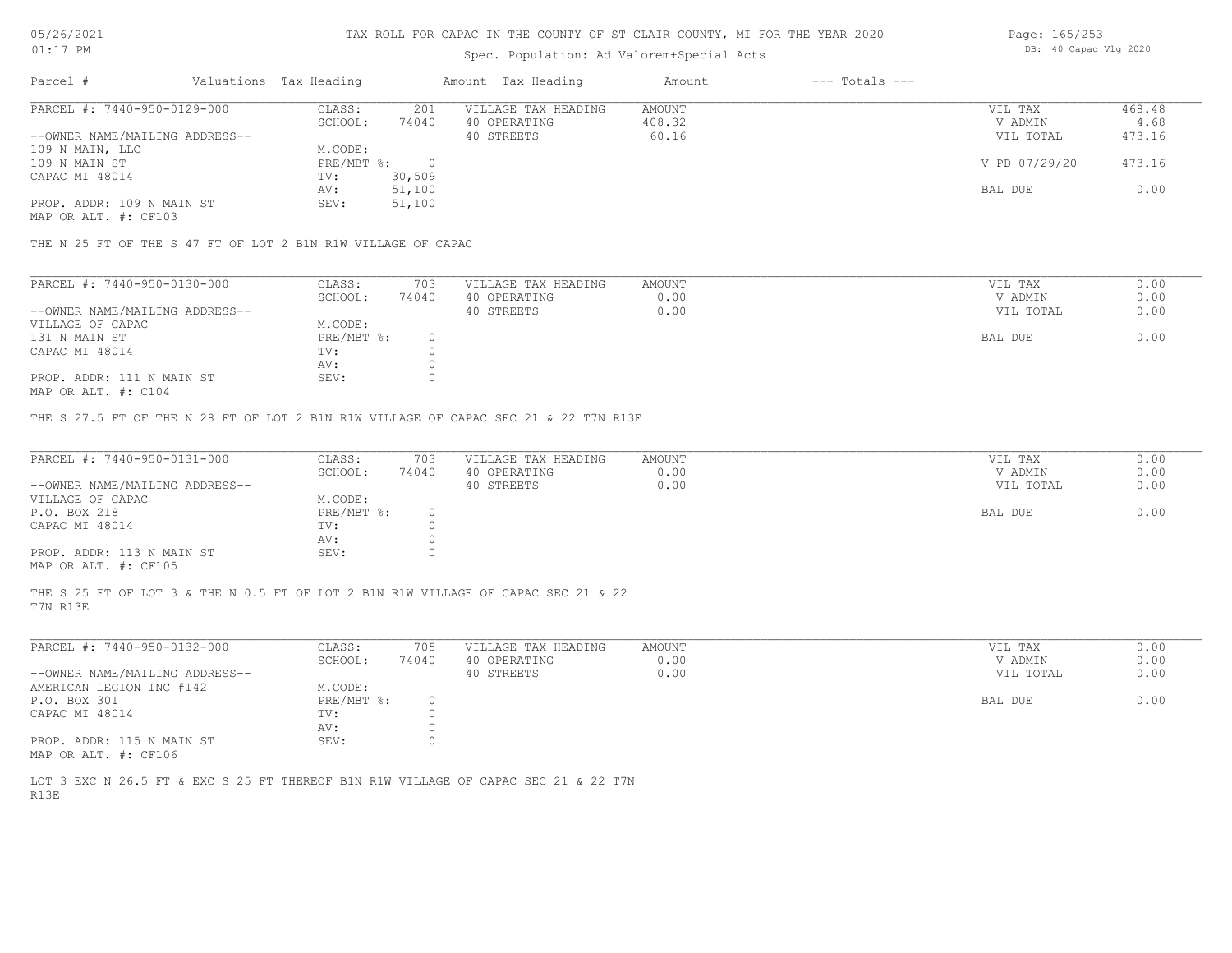| 05/26/2021 |  |
|------------|--|
| 01:17      |  |

# Spec. Population: Ad Valorem+Special Acts

| Page: 166/253 |                       |  |
|---------------|-----------------------|--|
|               | DB: 40 Capac Vlg 2020 |  |

| Parcel #                                                                                     | Valuations Tax Heading      |                  | Amount Tax Heading                  | Amount                  | $---$ Totals $---$ |                      |                   |
|----------------------------------------------------------------------------------------------|-----------------------------|------------------|-------------------------------------|-------------------------|--------------------|----------------------|-------------------|
| PARCEL #: 7440-950-0133-000                                                                  | CLASS:<br>SCHOOL:           | 201<br>74040     | VILLAGE TAX HEADING<br>40 OPERATING | <b>AMOUNT</b><br>379.46 |                    | VIL TAX<br>V ADMIN   | 435.37<br>4.35    |
| --OWNER NAME/MAILING ADDRESS--                                                               |                             |                  | 40 STREETS                          | 55.91                   |                    | VIL TOTAL            | 439.72            |
| SELECT, LLC,                                                                                 | M.CODE:                     |                  |                                     |                         |                    |                      |                   |
| 119 N MAIN ST                                                                                | PRE/MBT %:                  | $\overline{0}$   |                                     |                         |                    | V PD 09/16/20        | 439.72            |
| CAPAC MI 48014                                                                               | TV:                         | 28,353           |                                     |                         |                    |                      |                   |
| PROP. ADDR: 117 N MAIN ST                                                                    | AV:<br>SEV:                 | 48,800<br>48,800 |                                     |                         |                    | BAL DUE              | 0.00              |
| MAP OR ALT. #: CF107                                                                         |                             |                  |                                     |                         |                    |                      |                   |
| N26.5 FT OF LOT 3 & S 1.83 FT OF LOT 4 B1N R1W VILLAGE OF CAPAC SEC 21 & 22 T7N<br>R13E      |                             |                  |                                     |                         |                    |                      |                   |
|                                                                                              |                             |                  |                                     |                         |                    |                      |                   |
| PARCEL #: 7440-950-0134-000                                                                  | CLASS:                      | 201              | VILLAGE TAX HEADING                 | AMOUNT                  |                    | VIL TAX              | 1,331.06          |
| --OWNER NAME/MAILING ADDRESS--                                                               | SCHOOL:                     | 74040            | 40 OPERATING<br>40 STREETS          | 1,160.13<br>170.93      |                    | V ADMIN<br>VIL TOTAL | 13.31<br>1,344.37 |
| SELECT, LLC,                                                                                 | M.CODE:                     |                  |                                     |                         |                    |                      |                   |
| 119 N MAIN ST                                                                                | PRE/MBT %: 0                |                  |                                     |                         |                    | V PD 09/16/20        | 1,344.37          |
| CAPAC MI 48014                                                                               | TV:                         | 86,683           |                                     |                         |                    |                      |                   |
|                                                                                              | AV:                         | 149,100          |                                     |                         |                    | BAL DUE              | 0.00              |
| PROP. ADDR: 119 N MAIN ST<br>MAP OR ALT. #: CF108                                            | SEV:                        | 149,100          |                                     |                         |                    |                      |                   |
| LOT 4 EXC S 1.83 FT & EXC N 6.50 FT THEREOF B1N R1W VILLAGE OF CAPAC SEC 21 & 22<br>T7N R13E |                             |                  |                                     |                         |                    |                      |                   |
|                                                                                              |                             |                  |                                     |                         |                    |                      |                   |
| PARCEL #: 7440-950-0135-000                                                                  | CLASS:                      | 201              | VILLAGE TAX HEADING                 | AMOUNT                  |                    | VIL TAX              | 1,423.79          |
|                                                                                              | SCHOOL:                     | 74040            | 40 OPERATING                        | 1,240.95                |                    | V ADMIN              | 14.23             |
| --OWNER NAME/MAILING ADDRESS--                                                               |                             |                  | 40 STREETS                          | 182.84                  |                    | VIL TOTAL            | 1,438.02          |
| AGF PROPERTIES, INC                                                                          | M.CODE:<br>$PRE/MBT$ $\div$ | $\overline{0}$   |                                     |                         |                    |                      |                   |
| 4353 32 MILE RD<br>ROMEO MI 48065                                                            | TV:                         | 92,721           |                                     |                         |                    | V PD 08/18/20        | 1,438.02          |
|                                                                                              | AV:                         | 159,300          |                                     |                         |                    | BAL DUE              | 0.00              |
| PROP. ADDR: 127 N MAIN ST<br>MAP OR ALT. #: CF109                                            | SEV:                        | 159,300          |                                     |                         |                    |                      |                   |
| THE N 6.5 FT OF LOT 4 & THE S 70 FT OF LOT 5 B1N R1W VILLAGE OF CAPAC SEC 21 & 22            |                             |                  |                                     |                         |                    |                      |                   |
| T7N R13E                                                                                     |                             |                  |                                     |                         |                    |                      |                   |
| PARCEL #: 7440-950-0136-000                                                                  | CLASS:                      | 703              | VILLAGE TAX HEADING                 | AMOUNT                  |                    | VIL TAX              | 0.00              |
|                                                                                              | SCHOOL:                     | 74040            | 40 OPERATING                        | 0.00                    |                    | V ADMIN              | 0.00              |
| --OWNER NAME/MAILING ADDRESS--                                                               |                             |                  | 40 STREETS                          | 0.00                    |                    | VIL TOTAL            | 0.00              |
| TOWNSHIP OF MUSSEY HALL                                                                      | M.CODE:<br>PRE/MBT %:       | $\circ$          |                                     |                         |                    | BAL DUE              | 0.00              |
| PROP. ADDR: 135 N MAIN ST                                                                    | TV:                         | $\circ$          |                                     |                         |                    |                      |                   |
| MAP OR ALT. #: CF110/111                                                                     | AV:                         | $\Omega$         |                                     |                         |                    |                      |                   |
|                                                                                              | SEV:                        | $\circ$          |                                     |                         |                    |                      |                   |
|                                                                                              |                             |                  |                                     |                         |                    |                      |                   |
| E58' OF N 30' & S 3' OF N 33' OF E 60' OF LOT 6 BIN R/W VILLAGE OF CAPAC                     |                             |                  |                                     |                         |                    |                      |                   |
|                                                                                              |                             |                  |                                     |                         |                    |                      |                   |
|                                                                                              |                             |                  |                                     |                         |                    |                      |                   |
|                                                                                              |                             |                  |                                     |                         |                    |                      |                   |
|                                                                                              |                             |                  |                                     |                         |                    |                      |                   |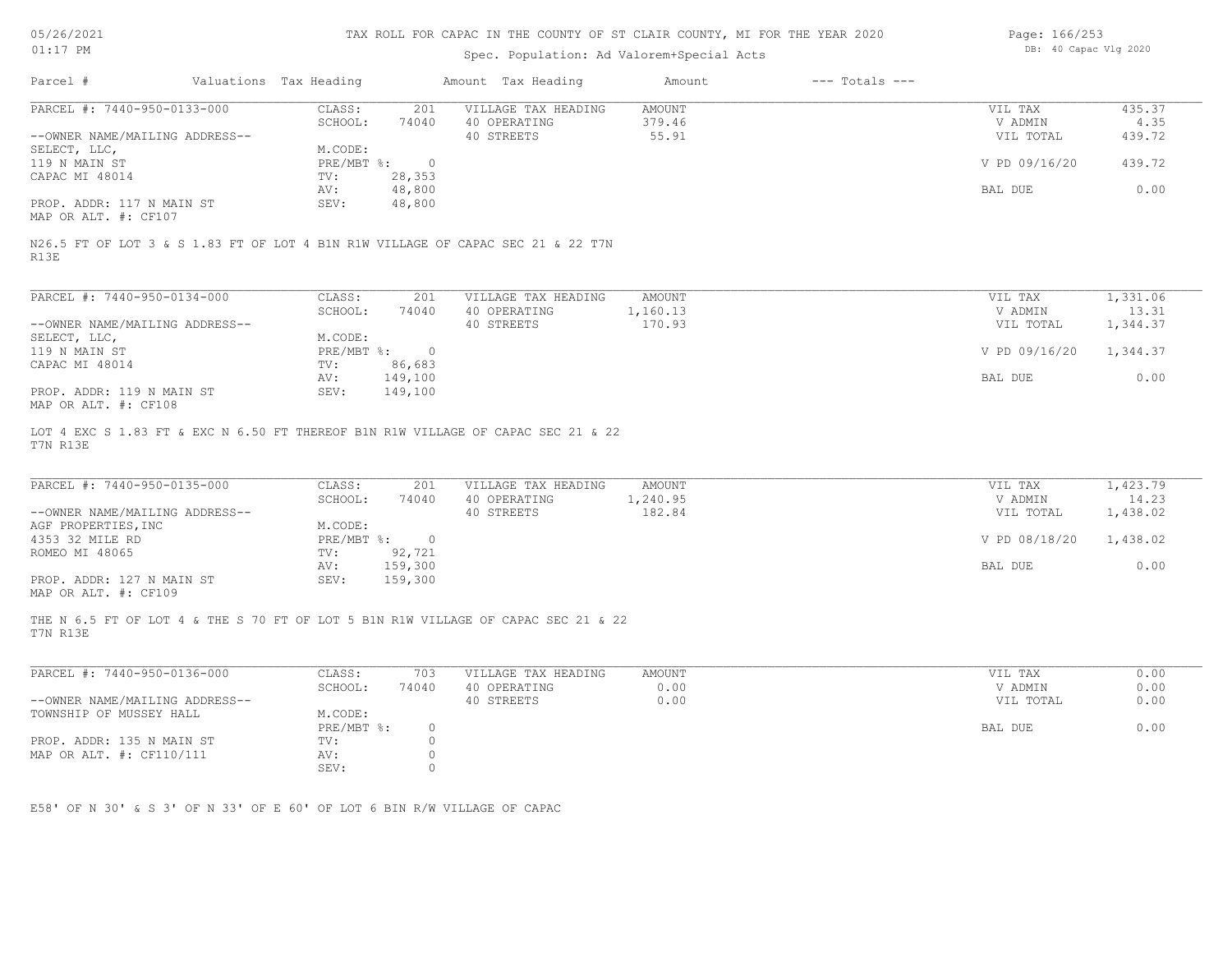# 05/26/2021

01:17 PM

#### TAX ROLL FOR CAPAC IN THE COUNTY OF ST CLAIR COUNTY, MI FOR THE YEAR 2020

## Spec. Population: Ad Valorem+Special Acts

Page: 167/253 DB: 40 Capac Vlg 2020

| Parcel #                                   | Valuations Tax Heading |       | Amount Tax Heading  | Amount | $---$ Totals $---$ |           |      |
|--------------------------------------------|------------------------|-------|---------------------|--------|--------------------|-----------|------|
| PARCEL #: 7440-950-0137-000                | CLASS:                 | 703   | VILLAGE TAX HEADING | AMOUNT |                    | VIL TAX   | 0.00 |
|                                            | SCHOOL:                | 74040 | 40 OPERATING        | 0.00   |                    | V ADMIN   | 0.00 |
| --OWNER NAME/MAILING ADDRESS--             |                        |       | 40 STREETS          | 0.00   |                    | VIL TOTAL | 0.00 |
| VILLAGE OF CAPAC                           | M.CODE:                |       |                     |        |                    |           |      |
| 131 N MAIN ST                              | PRE/MBT %:             |       |                     |        |                    | BAL DUE   | 0.00 |
| CAPAC MI 48014                             | TV:                    |       |                     |        |                    |           |      |
|                                            | AV:                    |       |                     |        |                    |           |      |
| PROP. ADDR: 131 N MAIN ST<br>$\frac{1}{2}$ | SEV:                   |       |                     |        |                    |           |      |

MAP OR ALT. #: CF112

R/W VILLAGE OF CAPAC LOT 6 & N 5' OF LOT 5 EXC E 58' OF N 30' & EXC S 3' OF N 33' OF E 60' OF LOT 6 BIN

| PARCEL #: 7440-950-0139-000     | CLASS:     | 708   | VILLAGE TAX HEADING | AMOUNT | VIL TAX   | 0.00 |
|---------------------------------|------------|-------|---------------------|--------|-----------|------|
|                                 | SCHOOL:    | 74040 | 40 OPERATING        | 0.00   | V ADMIN   | 0.00 |
| --OWNER NAME/MAILING ADDRESS--  |            |       | 40 STREETS          | 0.00   | VIL TOTAL | 0.00 |
| FIRST BAPTIST CHURCH            | M.CODE:    |       |                     |        |           |      |
| 108 W CHURCH ST                 | PRE/MBT %: |       |                     |        | BAL DUE   | 0.00 |
| CAPAC MI 48014-3005             | TV:        |       |                     |        |           |      |
|                                 | AV:        |       |                     |        |           |      |
| PROP. ADDR: 108 W CHURCH STRRET | SEV:       |       |                     |        |           |      |
| MAP OR ALT. #: CF113/114        |            |       |                     |        |           |      |

LOTS 7,8 & 9 BIN R/W VILLAGE OF CAPAC

| PARCEL #: 7440-950-0140-000    | CLASS:         | 401    | VILLAGE TAX HEADING | AMOUNT | VIL TAX       | 406.67 |
|--------------------------------|----------------|--------|---------------------|--------|---------------|--------|
|                                | SCHOOL:        | 74040  | 40 OPERATING        | 354.45 | V ADMIN       | 4.06   |
| --OWNER NAME/MAILING ADDRESS-- |                |        | 40 STREETS          | 52.22  | VIL TOTAL     | 410.73 |
| LOPER DWAYNE A/MELANIE         | M.CODE:        | COREL  |                     |        |               |        |
| 106 N NEEPER                   | PRE/MBT %: 100 |        |                     |        | V PD 09/17/20 | 410.73 |
| CAPAC MI 48014                 | TV:            | 26,484 |                     |        |               |        |
|                                | AV:            | 44,000 |                     |        | BAL DUE       | 0.00   |
| PROP. ADDR: 106 N NEEPER ST    | SEV:           | 44,000 |                     |        |               |        |
|                                |                |        |                     |        |               |        |

MAP OR ALT. #: CF115

N50 FT OF LOT 10 B1N R1W VILLAGE OF CAPAC

| PARCEL #: 7440-950-0141-000    | CLASS:       | 401    | VILLAGE TAX HEADING | AMOUNT | VIL TAX   | 394.73 |
|--------------------------------|--------------|--------|---------------------|--------|-----------|--------|
|                                | SCHOOL:      | 74040  | 40 OPERATING        | 344.04 | V ADMIN   | 3.94   |
| --OWNER NAME/MAILING ADDRESS-- |              |        | 40 STREETS          | 50.69  | VIL TOTAL | 398.67 |
| SCHONEMAN HAROLD/ROGER         | M.CODE:      |        |                     |        |           |        |
| 7608 LANSING AVE               | $PRE/MBT$ %: |        |                     |        | BAL DUE   | 398.67 |
| JACKSON MI 49201               | TV:          | 25,706 |                     |        |           |        |
|                                | AV:          | 36,000 |                     |        |           |        |
| PROP. ADDR: 104 N NEEPER ST    | SEV:         | 36,000 |                     |        |           |        |
| MAP OR ALT. #: CF116           |              |        |                     |        |           |        |

& 22 T7N R13E THE S 25 FT OF LOT 10 & THE N 25 FT OF LOTS 11 & 12 B1N R1W VILLAGE OF CAPAC SEC 21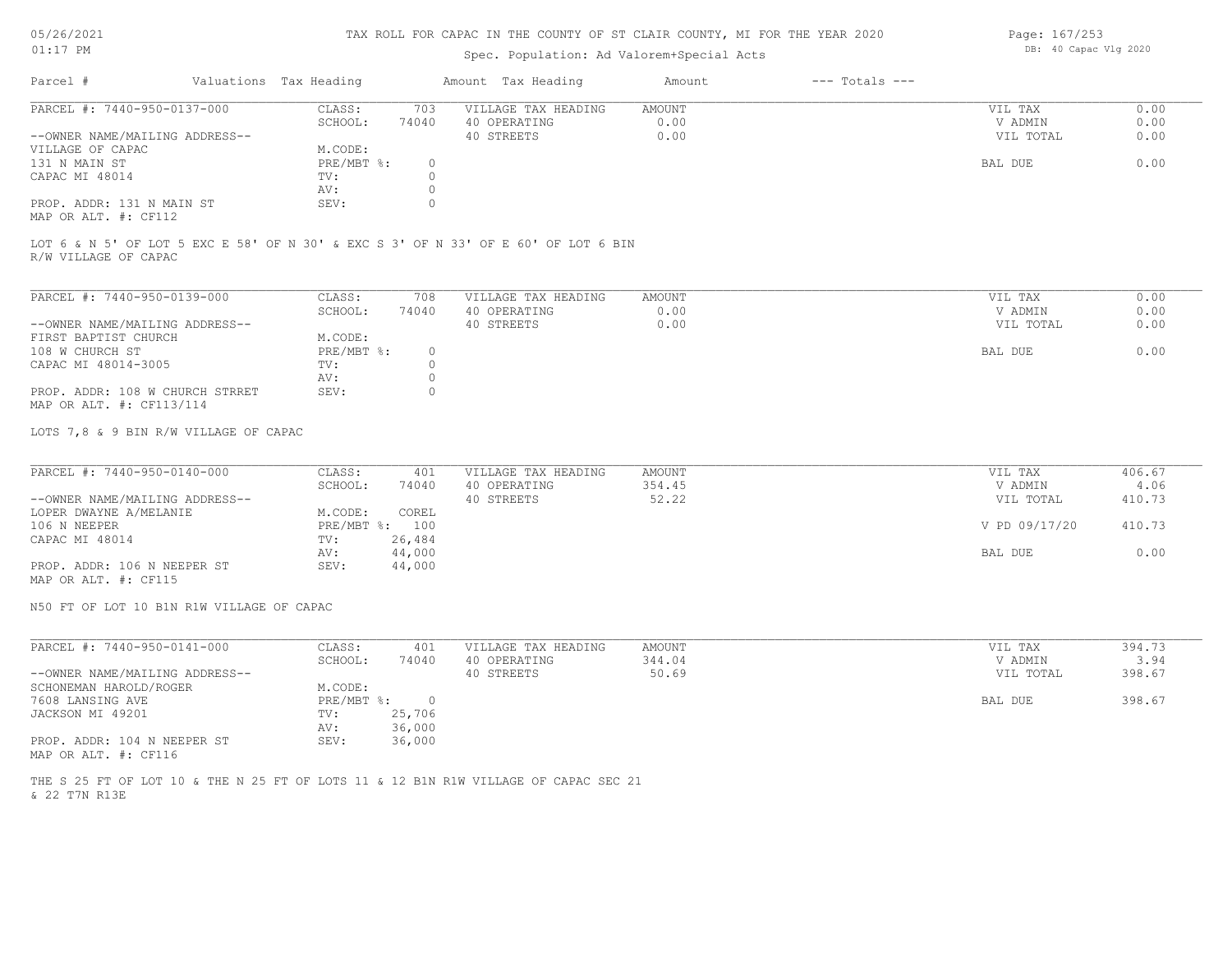## Spec. Population: Ad Valorem+Special Acts

| Page: 168/253 |                       |  |  |  |  |  |
|---------------|-----------------------|--|--|--|--|--|
|               | DB: 40 Capac Vlg 2020 |  |  |  |  |  |

| Parcel #                       | Valuations Tax Heading |        | Amount Tax Heading  | Amount | $---$ Totals $---$ |               |        |
|--------------------------------|------------------------|--------|---------------------|--------|--------------------|---------------|--------|
| PARCEL #: 7440-950-0142-000    | CLASS:                 | 401    | VILLAGE TAX HEADING | AMOUNT |                    | VIL TAX       | 561.78 |
|                                | SCHOOL:                | 74040  | 40 OPERATING        | 489.64 |                    | V ADMIN       | 5.61   |
| --OWNER NAME/MAILING ADDRESS-- |                        |        | 40 STREETS          | 72.14  |                    | VIL TOTAL     | 567.39 |
| BECKER GERALD/SANDRA           | M.CODE:                |        |                     |        |                    |               |        |
| P O BOX 158                    | $PRE/MBT$ %:           |        |                     |        |                    | V PD 09/09/20 | 567.39 |
| CAPAC MI 48014                 | TV:                    | 36,585 |                     |        |                    |               |        |
|                                | AV:                    | 62,000 |                     |        |                    | BAL DUE       | 0.00   |
| PROP. ADDR: 107 W MILL ST      | SEV:                   | 62,000 |                     |        |                    |               |        |
| MAP OR ALT. #: CF117           |                        |        |                     |        |                    |               |        |

LOTS 11 & 12 EXC THE N 25 FT THEREOF B1N R1W VILLAGE OF CAPAC SEC 21 & 22 T7N R13E

| PARCEL #: 7440-950-0143-000    | CLASS:     | 401    | VILLAGE TAX HEADING | AMOUNT | VIL TAX       | 498.98 |
|--------------------------------|------------|--------|---------------------|--------|---------------|--------|
|                                | SCHOOL:    | 74040  | 40 OPERATING        | 434.90 | V ADMIN       | 4.98   |
| --OWNER NAME/MAILING ADDRESS-- |            |        | 40 STREETS          | 64.08  | VIL TOTAL     | 503.96 |
| ROSILLO ROGELIO/MARIA          | M.CODE:    |        |                     |        |               |        |
| 201 W MILL ST                  | PRE/MBT %: | 100    |                     |        | V PD 08/04/20 | 503.96 |
| CAPAC MI 48014-3025            | TV:        | 32,495 |                     |        |               |        |
|                                | AV:        | 54,500 |                     |        | BAL DUE       | 0.00   |
| PROP. ADDR: 201 W MILL ST      | SEV:       | 54,500 |                     |        |               |        |
| MAP OR ALT. #: CF118           |            |        |                     |        |               |        |

S90 FT OF LOT 1 B1N R2W VILLAGE OF CAPAC

| PARCEL #: 7440-950-0144-000    | CLASS:       | 401    | VILLAGE TAX HEADING | AMOUNT | VIL TAX       | 491.13 |
|--------------------------------|--------------|--------|---------------------|--------|---------------|--------|
|                                | SCHOOL:      | 74040  | 40 OPERATING        | 428.06 | V ADMIN       | 4.91   |
| --OWNER NAME/MAILING ADDRESS-- |              |        | 40 STREETS          | 63.07  | VIL TOTAL     | 496.04 |
| JJ EDWARD INVESTMENT GROUP LLC | M.CODE:      |        |                     |        |               |        |
| 29635 33 MILE RD               | $PRE/MBT$ %: |        |                     |        | V PD 08/12/20 | 496.04 |
| RICHMOND MI 48062              | TV:          | 31,984 |                     |        |               |        |
|                                | AV:          | 49,300 |                     |        | BAL DUE       | 0.00   |
| PROP. ADDR: 103 N NEEPER ST    | SEV:         | 49,300 |                     |        |               |        |
| $\frac{1}{2}$                  |              |        |                     |        |               |        |

MAP OR ALT. #: CF119

N60 FT OF LOT 1 & N 25 FT OF LOT 2 B1N R2W VILLAGE OF CAPAC SEC 21 & 22 T7N R13E

| PARCEL #: 7440-950-0145-000    | CLASS:       | 401    | VILLAGE TAX HEADING | AMOUNT | VIL TAX       | 751.59 |
|--------------------------------|--------------|--------|---------------------|--------|---------------|--------|
|                                | SCHOOL:      | 74040  | 40 OPERATING        | 655.07 | V ADMIN       | 7.51   |
| --OWNER NAME/MAILING ADDRESS-- |              |        | 40 STREETS          | 96.52  | VIL TOTAL     | 759.10 |
| WARNEZ GREGORY                 | M.CODE:      |        |                     |        |               |        |
| 203 W MILL ST                  | $PRE/MBT$ %: | 100    |                     |        | V PD 08/18/20 | 759.10 |
| CAPAC MI 48014-3025            | TV:          | 48,946 |                     |        |               |        |
|                                | AV:          | 75,700 |                     |        | BAL DUE       | 0.00   |
| PROP. ADDR: 203 W MILL ST      | SEV:         | 75,700 |                     |        |               |        |
| MAP OR ALT. #: CF120           |              |        |                     |        |               |        |

LOT 2 EXC N 25 FT B1N R2W VILLAGE OF CAPAC SEC 21 & 22 T7N R13E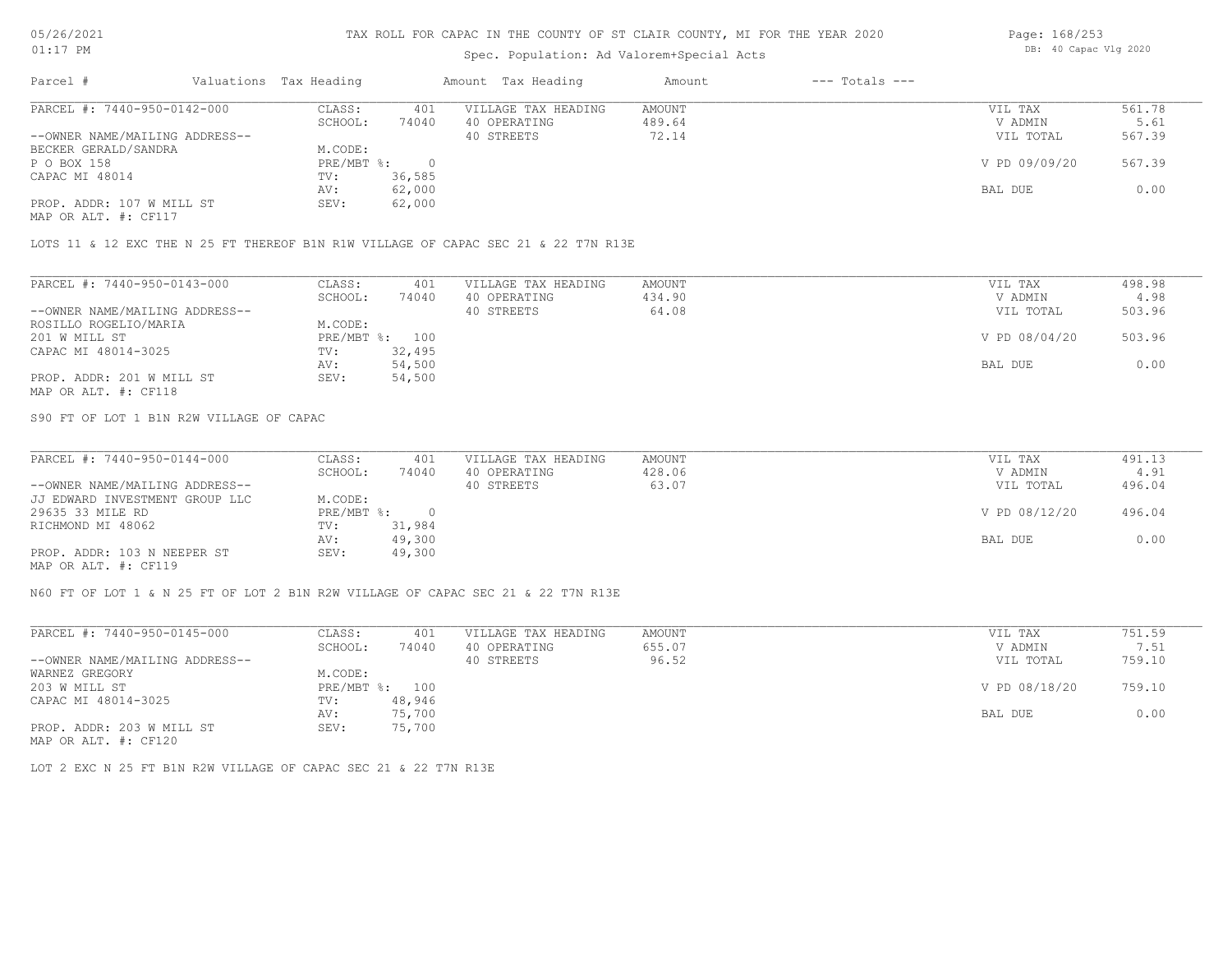# TAX ROLL FOR CAPAC IN THE COUNTY OF ST CLAIR COUNTY, MI FOR THE YEAR 2020

# Spec. Population: Ad Valorem+Special Acts

| Page: 169/253 |                       |  |  |  |  |  |
|---------------|-----------------------|--|--|--|--|--|
|               | DB: 40 Capac Vlg 2020 |  |  |  |  |  |

| PARCEL #: 7440-950-0146-000<br>VILLAGE TAX HEADING<br>CLASS:<br>AMOUNT<br>VIL TAX<br>401<br>555.51<br>SCHOOL:<br>74040<br>40 OPERATING<br>V ADMIN<br>81.85<br>40 STREETS<br>--OWNER NAME/MAILING ADDRESS--<br>VIL TOTAL<br>GARTIN JOANN<br>M.CODE:<br>105 N NEEPER ST<br>PRE/MBT %: 100<br>V PD 07/22/20<br>41,507<br>CAPAC MI 48014<br>TV:<br>67,300<br>AV:<br>BAL DUE<br>PROP. ADDR: 105 N NEEPER ST<br>SEV:<br>67,300<br>MAP OR ALT. #: CF121<br>PARCEL #: 7440-950-0147-000<br>CLASS:<br>VILLAGE TAX HEADING<br>401<br>AMOUNT<br>VIL TAX<br>40 OPERATING<br>524.29<br>SCHOOL:<br>74040<br>V ADMIN<br>40 STREETS<br>77.25<br>--OWNER NAME/MAILING ADDRESS--<br>VIL TOTAL<br>M.CODE:<br>SONNER JANET<br>107 N NEEPER ST<br>PRE/MBT %: 100<br>607.55<br>V PD 07/14/20<br>39,174<br>CAPAC MI 48014<br>TV:<br>64,700<br>BAL DUE<br>AV:<br>PROP. ADDR: 107 N NEEPER ST<br>SEV:<br>64,700<br>MAP OR ALT. #: CF122<br>LOT 4 B1N R2W VILLAGE OF CAPAC SEC 21 & 22 T7N R13E<br>PARCEL #: 7440-950-0148-000<br>CLASS:<br>VILLAGE TAX HEADING<br>401<br>AMOUNT<br>VIL TAX<br>SCHOOL:<br>40 OPERATING<br>653.56<br>V ADMIN<br>74040<br>96.29<br>40 STREETS<br>VIL TOTAL<br>--OWNER NAME/MAILING ADDRESS--<br>RODRIGUEZ MIGUEL<br>M.CODE:<br>COREL<br>109 N NEEPER ST<br>PRE/MBT %: 100<br>V PD 09/17/20<br>48,833<br>CAPAC MI 48014<br>TV:<br>57,500<br>AV:<br>BAL DUE<br>57,500<br>PROP. ADDR: 109 N NEEPER ST<br>SEV:<br>MAP OR ALT. #: CB123<br>LOT 5 B1N R2W VILLAGE OF CAPAC SEC 21 & 22 T7N R13E<br>PARCEL #: 7440-950-0149-000<br>CLASS:<br>VILLAGE TAX HEADING<br>AMOUNT<br>VIL TAX<br>401<br>SCHOOL:<br>40 OPERATING<br>452.78<br>74040<br>V ADMIN<br>40 STREETS<br>66.71<br>--OWNER NAME/MAILING ADDRESS--<br>VIL TOTAL<br>LEIGH CAROLYN<br>M.CODE:<br>PRE/MBT %: 100<br>113 N NEEPER ST<br>V PD 07/29/20<br>CAPAC MI 48014-3033<br>33,831<br>TV:<br>57,100<br>AV:<br>BAL DUE<br>PROP. ADDR: 113 N NEEPER ST<br>SEV: | Parcel # | Valuations Tax Heading |        | Amount Tax Heading | Amount | $---$ Totals $---$ |        |
|-----------------------------------------------------------------------------------------------------------------------------------------------------------------------------------------------------------------------------------------------------------------------------------------------------------------------------------------------------------------------------------------------------------------------------------------------------------------------------------------------------------------------------------------------------------------------------------------------------------------------------------------------------------------------------------------------------------------------------------------------------------------------------------------------------------------------------------------------------------------------------------------------------------------------------------------------------------------------------------------------------------------------------------------------------------------------------------------------------------------------------------------------------------------------------------------------------------------------------------------------------------------------------------------------------------------------------------------------------------------------------------------------------------------------------------------------------------------------------------------------------------------------------------------------------------------------------------------------------------------------------------------------------------------------------------------------------------------------------------------------------------------------------------------------------------------------------------------------------------------------------------------------------------------------|----------|------------------------|--------|--------------------|--------|--------------------|--------|
|                                                                                                                                                                                                                                                                                                                                                                                                                                                                                                                                                                                                                                                                                                                                                                                                                                                                                                                                                                                                                                                                                                                                                                                                                                                                                                                                                                                                                                                                                                                                                                                                                                                                                                                                                                                                                                                                                                                       |          |                        |        |                    |        |                    | 637.36 |
|                                                                                                                                                                                                                                                                                                                                                                                                                                                                                                                                                                                                                                                                                                                                                                                                                                                                                                                                                                                                                                                                                                                                                                                                                                                                                                                                                                                                                                                                                                                                                                                                                                                                                                                                                                                                                                                                                                                       |          |                        |        |                    |        |                    | 6.37   |
|                                                                                                                                                                                                                                                                                                                                                                                                                                                                                                                                                                                                                                                                                                                                                                                                                                                                                                                                                                                                                                                                                                                                                                                                                                                                                                                                                                                                                                                                                                                                                                                                                                                                                                                                                                                                                                                                                                                       |          |                        |        |                    |        |                    | 643.73 |
|                                                                                                                                                                                                                                                                                                                                                                                                                                                                                                                                                                                                                                                                                                                                                                                                                                                                                                                                                                                                                                                                                                                                                                                                                                                                                                                                                                                                                                                                                                                                                                                                                                                                                                                                                                                                                                                                                                                       |          |                        |        |                    |        |                    |        |
|                                                                                                                                                                                                                                                                                                                                                                                                                                                                                                                                                                                                                                                                                                                                                                                                                                                                                                                                                                                                                                                                                                                                                                                                                                                                                                                                                                                                                                                                                                                                                                                                                                                                                                                                                                                                                                                                                                                       |          |                        |        |                    |        |                    | 643.73 |
|                                                                                                                                                                                                                                                                                                                                                                                                                                                                                                                                                                                                                                                                                                                                                                                                                                                                                                                                                                                                                                                                                                                                                                                                                                                                                                                                                                                                                                                                                                                                                                                                                                                                                                                                                                                                                                                                                                                       |          |                        |        |                    |        |                    |        |
|                                                                                                                                                                                                                                                                                                                                                                                                                                                                                                                                                                                                                                                                                                                                                                                                                                                                                                                                                                                                                                                                                                                                                                                                                                                                                                                                                                                                                                                                                                                                                                                                                                                                                                                                                                                                                                                                                                                       |          |                        |        |                    |        |                    | 0.00   |
|                                                                                                                                                                                                                                                                                                                                                                                                                                                                                                                                                                                                                                                                                                                                                                                                                                                                                                                                                                                                                                                                                                                                                                                                                                                                                                                                                                                                                                                                                                                                                                                                                                                                                                                                                                                                                                                                                                                       |          |                        |        |                    |        |                    |        |
|                                                                                                                                                                                                                                                                                                                                                                                                                                                                                                                                                                                                                                                                                                                                                                                                                                                                                                                                                                                                                                                                                                                                                                                                                                                                                                                                                                                                                                                                                                                                                                                                                                                                                                                                                                                                                                                                                                                       |          |                        |        |                    |        |                    |        |
|                                                                                                                                                                                                                                                                                                                                                                                                                                                                                                                                                                                                                                                                                                                                                                                                                                                                                                                                                                                                                                                                                                                                                                                                                                                                                                                                                                                                                                                                                                                                                                                                                                                                                                                                                                                                                                                                                                                       |          |                        |        |                    |        |                    |        |
|                                                                                                                                                                                                                                                                                                                                                                                                                                                                                                                                                                                                                                                                                                                                                                                                                                                                                                                                                                                                                                                                                                                                                                                                                                                                                                                                                                                                                                                                                                                                                                                                                                                                                                                                                                                                                                                                                                                       |          |                        |        |                    |        |                    | 601.54 |
|                                                                                                                                                                                                                                                                                                                                                                                                                                                                                                                                                                                                                                                                                                                                                                                                                                                                                                                                                                                                                                                                                                                                                                                                                                                                                                                                                                                                                                                                                                                                                                                                                                                                                                                                                                                                                                                                                                                       |          |                        |        |                    |        |                    | 6.01   |
|                                                                                                                                                                                                                                                                                                                                                                                                                                                                                                                                                                                                                                                                                                                                                                                                                                                                                                                                                                                                                                                                                                                                                                                                                                                                                                                                                                                                                                                                                                                                                                                                                                                                                                                                                                                                                                                                                                                       |          |                        |        |                    |        |                    | 607.55 |
|                                                                                                                                                                                                                                                                                                                                                                                                                                                                                                                                                                                                                                                                                                                                                                                                                                                                                                                                                                                                                                                                                                                                                                                                                                                                                                                                                                                                                                                                                                                                                                                                                                                                                                                                                                                                                                                                                                                       |          |                        |        |                    |        |                    |        |
|                                                                                                                                                                                                                                                                                                                                                                                                                                                                                                                                                                                                                                                                                                                                                                                                                                                                                                                                                                                                                                                                                                                                                                                                                                                                                                                                                                                                                                                                                                                                                                                                                                                                                                                                                                                                                                                                                                                       |          |                        |        |                    |        |                    |        |
|                                                                                                                                                                                                                                                                                                                                                                                                                                                                                                                                                                                                                                                                                                                                                                                                                                                                                                                                                                                                                                                                                                                                                                                                                                                                                                                                                                                                                                                                                                                                                                                                                                                                                                                                                                                                                                                                                                                       |          |                        |        |                    |        |                    |        |
|                                                                                                                                                                                                                                                                                                                                                                                                                                                                                                                                                                                                                                                                                                                                                                                                                                                                                                                                                                                                                                                                                                                                                                                                                                                                                                                                                                                                                                                                                                                                                                                                                                                                                                                                                                                                                                                                                                                       |          |                        |        |                    |        |                    | 0.00   |
|                                                                                                                                                                                                                                                                                                                                                                                                                                                                                                                                                                                                                                                                                                                                                                                                                                                                                                                                                                                                                                                                                                                                                                                                                                                                                                                                                                                                                                                                                                                                                                                                                                                                                                                                                                                                                                                                                                                       |          |                        |        |                    |        |                    |        |
|                                                                                                                                                                                                                                                                                                                                                                                                                                                                                                                                                                                                                                                                                                                                                                                                                                                                                                                                                                                                                                                                                                                                                                                                                                                                                                                                                                                                                                                                                                                                                                                                                                                                                                                                                                                                                                                                                                                       |          |                        |        |                    |        |                    |        |
|                                                                                                                                                                                                                                                                                                                                                                                                                                                                                                                                                                                                                                                                                                                                                                                                                                                                                                                                                                                                                                                                                                                                                                                                                                                                                                                                                                                                                                                                                                                                                                                                                                                                                                                                                                                                                                                                                                                       |          |                        |        |                    |        |                    |        |
|                                                                                                                                                                                                                                                                                                                                                                                                                                                                                                                                                                                                                                                                                                                                                                                                                                                                                                                                                                                                                                                                                                                                                                                                                                                                                                                                                                                                                                                                                                                                                                                                                                                                                                                                                                                                                                                                                                                       |          |                        |        |                    |        |                    | 749.85 |
|                                                                                                                                                                                                                                                                                                                                                                                                                                                                                                                                                                                                                                                                                                                                                                                                                                                                                                                                                                                                                                                                                                                                                                                                                                                                                                                                                                                                                                                                                                                                                                                                                                                                                                                                                                                                                                                                                                                       |          |                        |        |                    |        |                    | 7.49   |
|                                                                                                                                                                                                                                                                                                                                                                                                                                                                                                                                                                                                                                                                                                                                                                                                                                                                                                                                                                                                                                                                                                                                                                                                                                                                                                                                                                                                                                                                                                                                                                                                                                                                                                                                                                                                                                                                                                                       |          |                        |        |                    |        |                    | 757.34 |
|                                                                                                                                                                                                                                                                                                                                                                                                                                                                                                                                                                                                                                                                                                                                                                                                                                                                                                                                                                                                                                                                                                                                                                                                                                                                                                                                                                                                                                                                                                                                                                                                                                                                                                                                                                                                                                                                                                                       |          |                        |        |                    |        |                    |        |
|                                                                                                                                                                                                                                                                                                                                                                                                                                                                                                                                                                                                                                                                                                                                                                                                                                                                                                                                                                                                                                                                                                                                                                                                                                                                                                                                                                                                                                                                                                                                                                                                                                                                                                                                                                                                                                                                                                                       |          |                        |        |                    |        |                    | 757.34 |
|                                                                                                                                                                                                                                                                                                                                                                                                                                                                                                                                                                                                                                                                                                                                                                                                                                                                                                                                                                                                                                                                                                                                                                                                                                                                                                                                                                                                                                                                                                                                                                                                                                                                                                                                                                                                                                                                                                                       |          |                        |        |                    |        |                    |        |
|                                                                                                                                                                                                                                                                                                                                                                                                                                                                                                                                                                                                                                                                                                                                                                                                                                                                                                                                                                                                                                                                                                                                                                                                                                                                                                                                                                                                                                                                                                                                                                                                                                                                                                                                                                                                                                                                                                                       |          |                        |        |                    |        |                    | 0.00   |
|                                                                                                                                                                                                                                                                                                                                                                                                                                                                                                                                                                                                                                                                                                                                                                                                                                                                                                                                                                                                                                                                                                                                                                                                                                                                                                                                                                                                                                                                                                                                                                                                                                                                                                                                                                                                                                                                                                                       |          |                        |        |                    |        |                    |        |
|                                                                                                                                                                                                                                                                                                                                                                                                                                                                                                                                                                                                                                                                                                                                                                                                                                                                                                                                                                                                                                                                                                                                                                                                                                                                                                                                                                                                                                                                                                                                                                                                                                                                                                                                                                                                                                                                                                                       |          |                        |        |                    |        |                    |        |
|                                                                                                                                                                                                                                                                                                                                                                                                                                                                                                                                                                                                                                                                                                                                                                                                                                                                                                                                                                                                                                                                                                                                                                                                                                                                                                                                                                                                                                                                                                                                                                                                                                                                                                                                                                                                                                                                                                                       |          |                        |        |                    |        |                    |        |
|                                                                                                                                                                                                                                                                                                                                                                                                                                                                                                                                                                                                                                                                                                                                                                                                                                                                                                                                                                                                                                                                                                                                                                                                                                                                                                                                                                                                                                                                                                                                                                                                                                                                                                                                                                                                                                                                                                                       |          |                        |        |                    |        |                    |        |
|                                                                                                                                                                                                                                                                                                                                                                                                                                                                                                                                                                                                                                                                                                                                                                                                                                                                                                                                                                                                                                                                                                                                                                                                                                                                                                                                                                                                                                                                                                                                                                                                                                                                                                                                                                                                                                                                                                                       |          |                        |        |                    |        |                    | 519.49 |
|                                                                                                                                                                                                                                                                                                                                                                                                                                                                                                                                                                                                                                                                                                                                                                                                                                                                                                                                                                                                                                                                                                                                                                                                                                                                                                                                                                                                                                                                                                                                                                                                                                                                                                                                                                                                                                                                                                                       |          |                        |        |                    |        |                    | 5.19   |
|                                                                                                                                                                                                                                                                                                                                                                                                                                                                                                                                                                                                                                                                                                                                                                                                                                                                                                                                                                                                                                                                                                                                                                                                                                                                                                                                                                                                                                                                                                                                                                                                                                                                                                                                                                                                                                                                                                                       |          |                        |        |                    |        |                    | 524.68 |
|                                                                                                                                                                                                                                                                                                                                                                                                                                                                                                                                                                                                                                                                                                                                                                                                                                                                                                                                                                                                                                                                                                                                                                                                                                                                                                                                                                                                                                                                                                                                                                                                                                                                                                                                                                                                                                                                                                                       |          |                        |        |                    |        |                    |        |
|                                                                                                                                                                                                                                                                                                                                                                                                                                                                                                                                                                                                                                                                                                                                                                                                                                                                                                                                                                                                                                                                                                                                                                                                                                                                                                                                                                                                                                                                                                                                                                                                                                                                                                                                                                                                                                                                                                                       |          |                        |        |                    |        |                    | 524.68 |
|                                                                                                                                                                                                                                                                                                                                                                                                                                                                                                                                                                                                                                                                                                                                                                                                                                                                                                                                                                                                                                                                                                                                                                                                                                                                                                                                                                                                                                                                                                                                                                                                                                                                                                                                                                                                                                                                                                                       |          |                        |        |                    |        |                    |        |
|                                                                                                                                                                                                                                                                                                                                                                                                                                                                                                                                                                                                                                                                                                                                                                                                                                                                                                                                                                                                                                                                                                                                                                                                                                                                                                                                                                                                                                                                                                                                                                                                                                                                                                                                                                                                                                                                                                                       |          |                        |        |                    |        |                    | 0.00   |
| MAP OR ALT. #: CF124                                                                                                                                                                                                                                                                                                                                                                                                                                                                                                                                                                                                                                                                                                                                                                                                                                                                                                                                                                                                                                                                                                                                                                                                                                                                                                                                                                                                                                                                                                                                                                                                                                                                                                                                                                                                                                                                                                  |          |                        | 57,100 |                    |        |                    |        |

LOT 6 B1N R2W VILLAGE OF CAPAC SEC 21 & 22 T7N R13E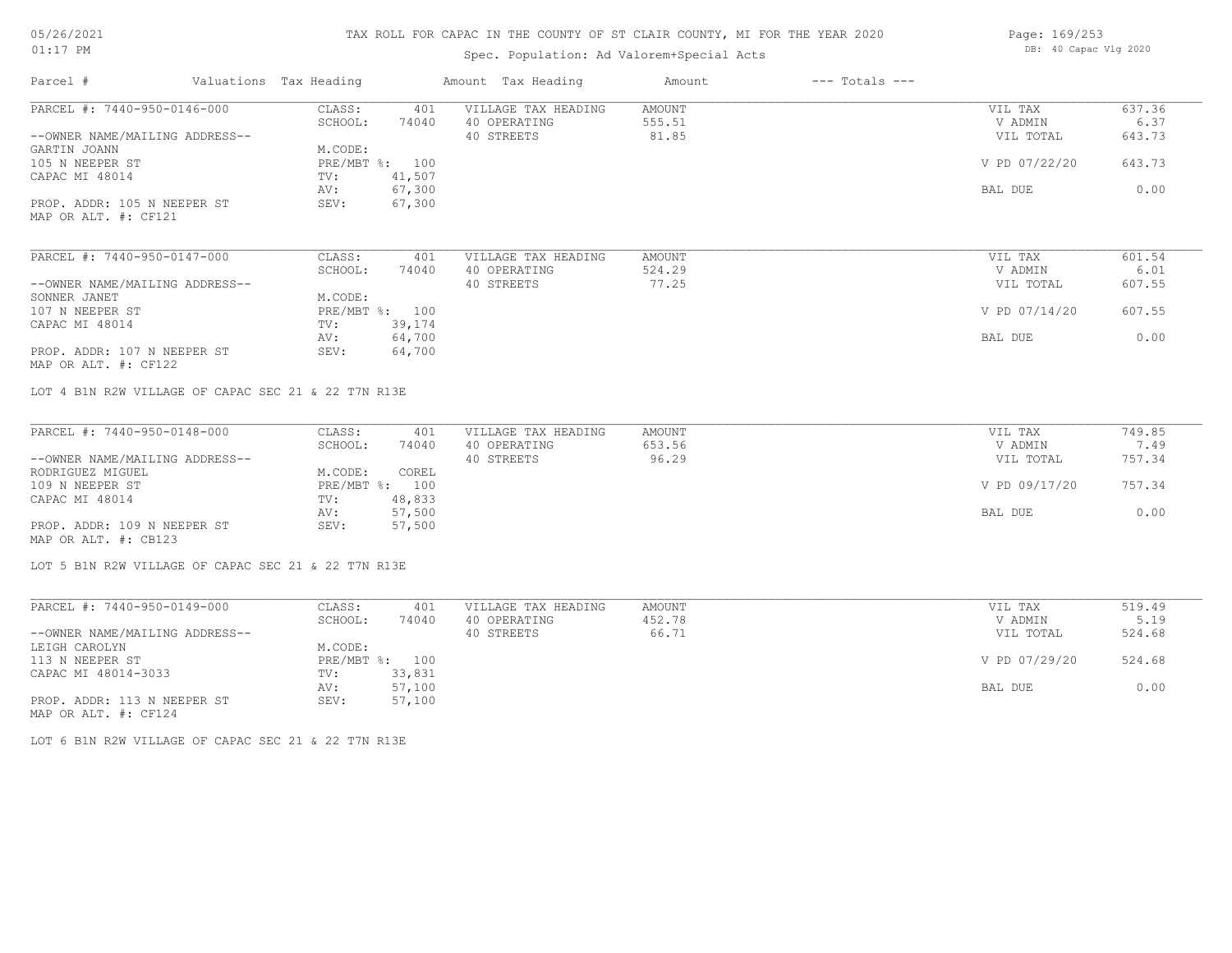## Spec. Population: Ad Valorem+Special Acts

| Page: 170/253 |                       |  |  |  |  |  |
|---------------|-----------------------|--|--|--|--|--|
|               | DB: 40 Capac Vlg 2020 |  |  |  |  |  |

| Parcel #                                            | Valuations Tax Heading |                | Amount Tax Heading  | Amount | $---$ Totals $---$ |               |        |
|-----------------------------------------------------|------------------------|----------------|---------------------|--------|--------------------|---------------|--------|
| PARCEL #: 7440-950-0150-000                         | CLASS:                 | 401            | VILLAGE TAX HEADING | AMOUNT |                    | VIL TAX       | 634.71 |
|                                                     | SCHOOL:                | 74040          | 40 OPERATING        | 553.20 |                    | V ADMIN       | 6.34   |
| --OWNER NAME/MAILING ADDRESS--                      |                        |                | 40 STREETS          | 81.51  |                    | VIL TOTAL     | 641.05 |
| ALDRICH CHARLES                                     | M.CODE:                | COREL          |                     |        |                    |               |        |
| 108 N GLASSFORD STREET                              |                        | PRE/MBT %: 100 |                     |        |                    | V PD 09/17/20 | 641.05 |
| CAPAC MI 48014                                      | TV:                    | 41,334         |                     |        |                    |               |        |
|                                                     | AV:                    | 51,600         |                     |        |                    | BAL DUE       | 0.00   |
| PROP. ADDR: 108 N GLASSFORD STREET                  | SEV:                   | 51,600         |                     |        |                    |               |        |
| MAP OR ALT. #: CF125                                |                        |                |                     |        |                    |               |        |
|                                                     |                        |                |                     |        |                    |               |        |
| LOT 7 B1N R2W VILLAGE OF CAPAC SEC 21 & 22 T7N R13E |                        |                |                     |        |                    |               |        |
|                                                     |                        |                |                     |        |                    |               |        |
|                                                     |                        |                |                     |        |                    |               |        |

| PARCEL #: 7440-950-0151-000        | CLASS:     | 401    | VILLAGE TAX HEADING | AMOUNT | VIL TAX       | 743.37 |
|------------------------------------|------------|--------|---------------------|--------|---------------|--------|
|                                    | SCHOOL:    | 74040  | 40 OPERATING        | 647.91 | V ADMIN       | 7.43   |
| --OWNER NAME/MAILING ADDRESS--     |            |        | 40 STREETS          | 95.46  | VIL TOTAL     | 750.80 |
| BROWN JUDY L.                      | M.CODE:    |        |                     |        |               |        |
| MURRAY JOSEPH W.                   | PRE/MBT %: | 67     |                     |        | V PD 07/09/20 | 750.80 |
| 106 N GLASSFORD ST                 | TV:        | 48,411 |                     |        |               |        |
| CAPAC MI 48014-3009                | AV:        | 81,100 |                     |        | BAL DUE       | 0.00   |
|                                    | SEV:       | 81,100 |                     |        |               |        |
| PROP. ADDR: 106 N GLASSFORD STREET |            |        |                     |        |               |        |

MAP OR ALT. #: CF126

LOT 8 B1N R2W VILLAGE OF CAPAC SEC 21 & 22 T7N R13E

| PARCEL #: 7440-950-0152-000        | CLASS:  | 401            | VILLAGE TAX HEADING | AMOUNT | VIL TAX       | 593.00 |
|------------------------------------|---------|----------------|---------------------|--------|---------------|--------|
|                                    | SCHOOL: | 74040          | 40 OPERATING        | 516.85 | V ADMIN       | 5.93   |
| --OWNER NAME/MAILING ADDRESS--     |         |                | 40 STREETS          | 76.15  | VIL TOTAL     | 598.93 |
| SMITH ROBERT/DOROTHY               | M.CODE: |                |                     |        |               |        |
| 104 N GLASSFORD ST                 |         | PRE/MBT %: 100 |                     |        | V PD 07/29/20 | 598.93 |
| CAPAC MI 48014-3009                | TV:     | 38,618         |                     |        |               |        |
|                                    | AV:     | 64,700         |                     |        | BAL DUE       | 0.00   |
| PROP. ADDR: 104 N GLASSFORD STREET | SEV:    | 64,700         |                     |        |               |        |
| MAP OR ALT. #: CF127A              |         |                |                     |        |               |        |

LOT 9 B1N R2W VILLAGE OF CAPAC SEC 21 & 22 T7N R13E

| PARCEL #: 7440-950-0153-000    | CLASS:  | 401            | VILLAGE TAX HEADING | AMOUNT | VIL TAX       | 122.77 |
|--------------------------------|---------|----------------|---------------------|--------|---------------|--------|
|                                | SCHOOL: | 74040          | 40 OPERATING        | 107.01 | V ADMIN       | 1.22   |
| --OWNER NAME/MAILING ADDRESS-- |         |                | 40 STREETS          | 15.76  | VIL TOTAL     | 123.99 |
| SMITH ROBERT/DOROTHY           | M.CODE: |                |                     |        |               |        |
| 104 N GLASSFORD STREET         |         | PRE/MBT %: 100 |                     |        | V PD 07/29/20 | 123.99 |
| CAPAC MI 48014                 | TV:     | 7,996          |                     |        |               |        |
|                                | AV:     | 22,100         |                     |        | BAL DUE       | 0.00   |
| PROP. ADDR: N GLASSFORD STREET | SEV:    | 22,100         |                     |        |               |        |
| MAP OR ALT. #: CF127B          |         |                |                     |        |               |        |

LOT 10 B1N R2W VILLAGE OF CAPAC SEC 21 & 22 T7N R13E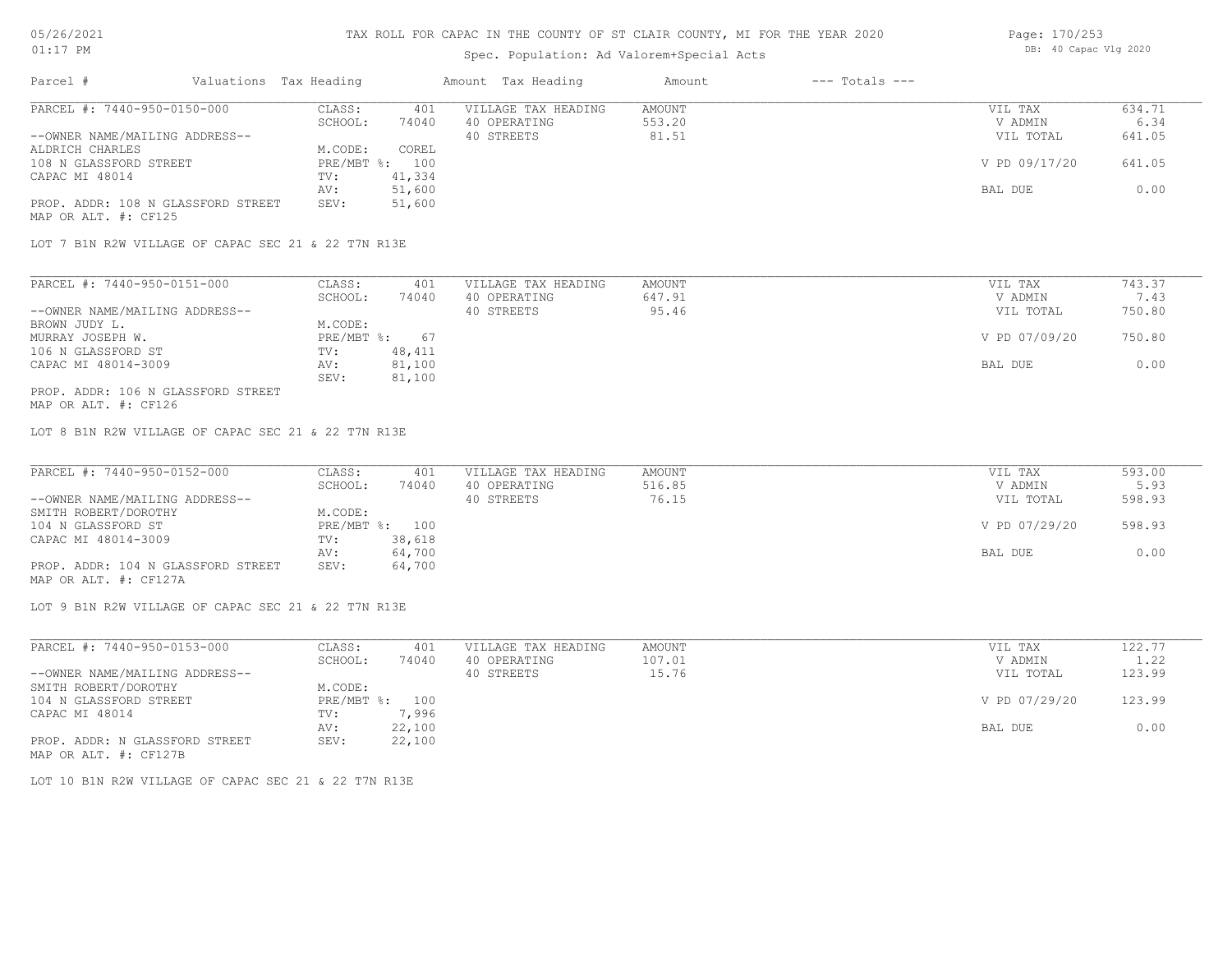#### TAX ROLL FOR CAPAC IN THE COUNTY OF ST CLAIR COUNTY, MI FOR THE YEAR 2020

## Spec. Population: Ad Valorem+Special Acts

| Parcel #                           | Valuations Tax Heading |       | Amount Tax Heading  | Amount | $---$ Totals $---$ |           |      |
|------------------------------------|------------------------|-------|---------------------|--------|--------------------|-----------|------|
| PARCEL #: 7440-950-0154-000        | CLASS:                 | 708   | VILLAGE TAX HEADING | AMOUNT |                    | VIL TAX   | 0.00 |
|                                    | SCHOOL:                | 74040 | 40 OPERATING        | 0.00   |                    | V ADMIN   | 0.00 |
| --OWNER NAME/MAILING ADDRESS--     |                        |       | 40 STREETS          | 0.00   |                    | VIL TOTAL | 0.00 |
| RESTORATION BIBLE CHURCH AND BIBLE | M.CODE:                |       |                     |        |                    |           |      |
| P.O. BOX 325                       | PRE/MBT %:             |       |                     |        |                    | BAL DUE   | 0.00 |
| ROYAL OAK MI 48068                 | TV:                    |       |                     |        |                    |           |      |
|                                    | AV:                    |       |                     |        |                    |           |      |
| PROP. ADDR: 207 W MILL ST          | SEV:                   |       |                     |        |                    |           |      |
|                                    |                        |       |                     |        |                    |           |      |

MAP OR ALT. #: CF128A

LOT 11 B1N R2W VILLAGE OF CAPAC SEC 21 & 22 T7N R13E

| PARCEL #: 7440-950-0154-500           | CLASS:     | 708   | VILLAGE TAX HEADING | AMOUNT | VIL TAX   | 0.00 |
|---------------------------------------|------------|-------|---------------------|--------|-----------|------|
|                                       | SCHOOL:    | 74040 | 40 OPERATING        | 0.00   | V ADMIN   | 0.00 |
| --OWNER NAME/MAILING ADDRESS--        |            |       | 40 STREETS          | 0.00   | VIL TOTAL | 0.00 |
| CAPAC UNITED METHODIST CHURCH, ET, AL | M.CODE:    |       |                     |        |           |      |
| 14952 IMLAY CITY RD                   | PRE/MBT %: |       |                     |        | BAL DUE   | 0.00 |
| CAPAC MI 48014                        | TV:        |       |                     |        |           |      |
|                                       | AV:        |       |                     |        |           |      |
| PROP. ADDR: 211 W MILL ST             | SEV:       |       |                     |        |           |      |

MAP OR ALT. #: CF128B

LOT 12 B1N R2W VILLAGE OF CAPAC SEC 21 & 22 T7N R13E

| PARCEL #: 7440-950-0155-000                           | CLASS:     | 401    | VILLAGE TAX HEADING | AMOUNT | VIL TAX       | 553.90 |
|-------------------------------------------------------|------------|--------|---------------------|--------|---------------|--------|
|                                                       | SCHOOL:    | 74040  | 40 OPERATING        | 482.77 | V ADMIN       | 5.53   |
| --OWNER NAME/MAILING ADDRESS--                        |            |        | 40 STREETS          | 71.13  | VIL TOTAL     | 559.43 |
| OWENS STEVE                                           | M.CODE:    | COREL  |                     |        |               |        |
| 303 W MILL ST                                         | PRE/MBT %: | 100    |                     |        | V PD 09/17/20 | 559.43 |
| CAPAC MI 48014                                        | TV:        | 36,072 |                     |        |               |        |
|                                                       | AV:        | 38,300 |                     |        | BAL DUE       | 0.00   |
| PROP. ADDR: 303 W MILL ST                             | SEV:       | 38,300 |                     |        |               |        |
| $\cdots$ $\cdots$ $\cdots$ $\cdots$ $\cdots$ $\cdots$ |            |        |                     |        |               |        |

MAP OR ALT. #: CF129A

LOT 1 EXC N 50 FT THEREOF B1N R3W VILLAGE OF CAPAC SEC 21 & 22 T7N R13E

| PARCEL #: 7440-950-0156-000        | CLASS:  | 401            | VILLAGE TAX HEADING | AMOUNT | VIL TAX       | 287.06 |
|------------------------------------|---------|----------------|---------------------|--------|---------------|--------|
|                                    | SCHOOL: | 74040          | 40 OPERATING        | 250.20 | V ADMIN       | 2.87   |
| --OWNER NAME/MAILING ADDRESS--     |         |                | 40 STREETS          | 36.86  | VIL TOTAL     | 289.93 |
| HARVEY JAMIE L                     | M.CODE: |                |                     |        |               |        |
| 101 N GLASSFORD ST                 |         | PRE/MBT %: 100 |                     |        | V PD 07/09/20 | 289.93 |
| CAPAC MI 48014                     | TV:     | 18,695         |                     |        |               |        |
|                                    | AV:     | 30,600         |                     |        | BAL DUE       | 0.00   |
| PROP. ADDR: 101 N GLASSFORD STREET | SEV:    | 30,600         |                     |        |               |        |
| MAP OR ALT. #: CF129B              |         |                |                     |        |               |        |

N50 FT OF LOT 1 B1N R3W VILLAGE OF CAPAC

Page: 171/253 DB: 40 Capac Vlg 2020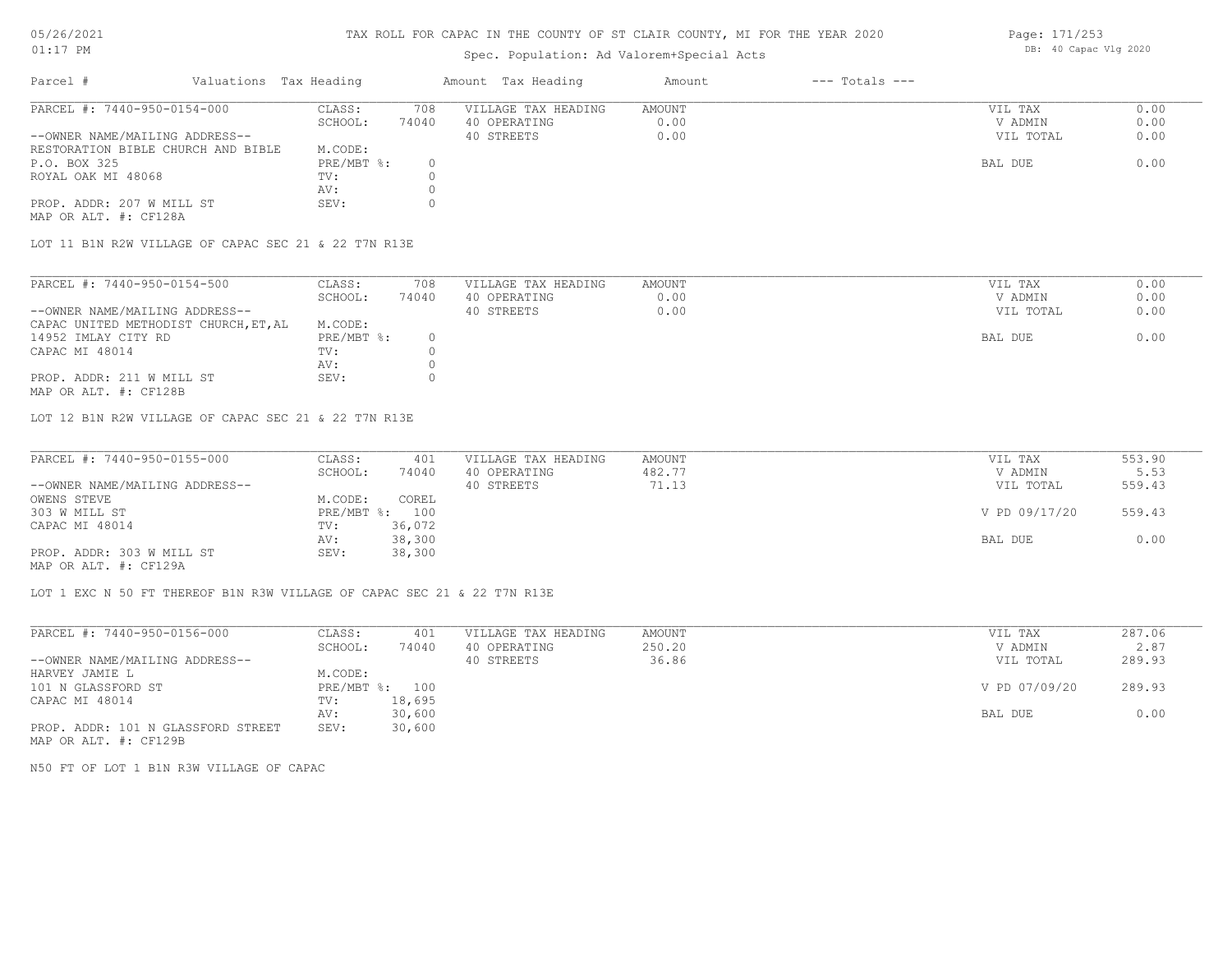## TAX ROLL FOR CAPAC IN THE COUNTY OF ST CLAIR COUNTY, MI FOR THE YEAR 2020

# Spec. Population: Ad Valorem+Special Acts

| Page: 172/253 |                       |  |
|---------------|-----------------------|--|
|               | DB: 40 Capac Vlg 2020 |  |

| Parcel #                                                      | Valuations Tax Heading                              | Amount Tax Heading                                | Amount                    | $---$ Totals $---$ |                                 |                          |
|---------------------------------------------------------------|-----------------------------------------------------|---------------------------------------------------|---------------------------|--------------------|---------------------------------|--------------------------|
| PARCEL #: 7440-950-0157-000<br>--OWNER NAME/MAILING ADDRESS-- | CLASS:<br>401<br>SCHOOL:<br>74040                   | VILLAGE TAX HEADING<br>40 OPERATING<br>40 STREETS | AMOUNT<br>481.07<br>70.88 |                    | VIL TAX<br>V ADMIN<br>VIL TOTAL | 551.95<br>5.51<br>557.46 |
| KURTZHALS KYLE<br>305 W MILL ST<br>CAPAC MI 48014-3027        | M.CODE:<br>COREL<br>PRE/MBT %: 100<br>35,945<br>TV: |                                                   |                           |                    | V PD 09/17/20                   | 557.46                   |
| PROP. ADDR: 305 W MILL ST<br>MAP OR ALT. #: CF130A            | 61,900<br>AV:<br>61,900<br>SEV:                     |                                                   |                           |                    | BAL DUE                         | 0.00                     |
| LOT 2 B1N R3W VILLAGE OF CAPAC                                |                                                     |                                                   |                           |                    |                                 |                          |
| PARCEL #: 7440-950-0158-000                                   | CLASS:<br>401                                       | VILLAGE TAX HEADING                               | <b>AMOUNT</b>             |                    | VIL TAX                         | 699.84                   |
| --OWNER NAME/MAILING ADDRESS--                                | SCHOOL:<br>74040                                    | 40 OPERATING<br>40 STREETS                        | 609.97<br>89.87           |                    | V ADMIN<br>VIL TOTAL            | 6.99<br>706.83           |
| MILLER PETER S<br>103 N GLASSFORD STREET<br>CAPAC MI 48014    | M.CODE:<br>00LSB<br>PRE/MBT %: 100<br>45,576<br>TV: |                                                   |                           |                    | V PD 08/26/20                   | 706.83                   |
| PROP. ADDR: 103 N GLASSFORD STREET<br>MAP OR ALT. #: CF130B   | 59,300<br>AV:<br>SEV:<br>59,300                     |                                                   |                           |                    | BAL DUE                         | 0.00                     |
| LOT 3 B1N R3W VILLAGE OF CAPAC SEC 21 & 22 T7N R13E           |                                                     |                                                   |                           |                    |                                 |                          |
| PARCEL #: 7440-950-0159-000                                   | CLASS:<br>401                                       | VILLAGE TAX HEADING                               | AMOUNT                    |                    | VIL TAX                         | 1,093.33                 |
| --OWNER NAME/MAILING ADDRESS--<br>MULTI CORP INC              | SCHOOL:<br>74040<br>M.CODE:                         | 40 OPERATING<br>40 STREETS                        | 952.93<br>140.40          |                    | V ADMIN<br>VIL TOTAL            | 10.93<br>1,104.26        |
| 14835 LOIS LN<br>CAPAC MI 48014                               | PRE/MBT %: 0<br>71,201<br>TV:                       |                                                   |                           |                    | V PD 09/10/20                   | 1,104.26                 |
| PROP. ADDR: 105 N GLASSFORD STREET<br>MAP OR ALT. #: CF131    | 83,700<br>AV:<br>83,700<br>SEV:                     |                                                   |                           |                    | BAL DUE                         | 0.00                     |
| LOT 4 & S 1/4 OF LOT 5 B1N R3W VILLAGE OF CAPAC               |                                                     |                                                   |                           |                    |                                 |                          |
| PARCEL #: 7440-950-0160-000                                   | CLASS:<br>401                                       | VILLAGE TAX HEADING                               | AMOUNT                    |                    | VIL TAX                         | 390.17                   |
| --OWNER NAME/MAILING ADDRESS--                                | SCHOOL:<br>74040                                    | 40 OPERATING<br>40 STREETS                        | 340.07<br>50.10           |                    | V ADMIN<br>VIL TOTAL            | 3.90<br>394.07           |
| CORONADO JOSE/SUSAN<br>107 N GLASSFORD<br>CAPAC MI 48014      | COREL<br>M.CODE:<br>PRE/MBT %: 100<br>TV:<br>25,410 |                                                   |                           |                    | V PD 09/17/20                   | 394.07                   |
|                                                               | 41,800<br>AV:                                       |                                                   |                           |                    | BAL DUE                         | 0.00                     |

MAP OR ALT. #: CF132

N3/4 OF LOT 5 B1N R3W VILLAGE OF CAPAC

PROP. ADDR: 107 N GLASSFORD STREET SEV: 41,800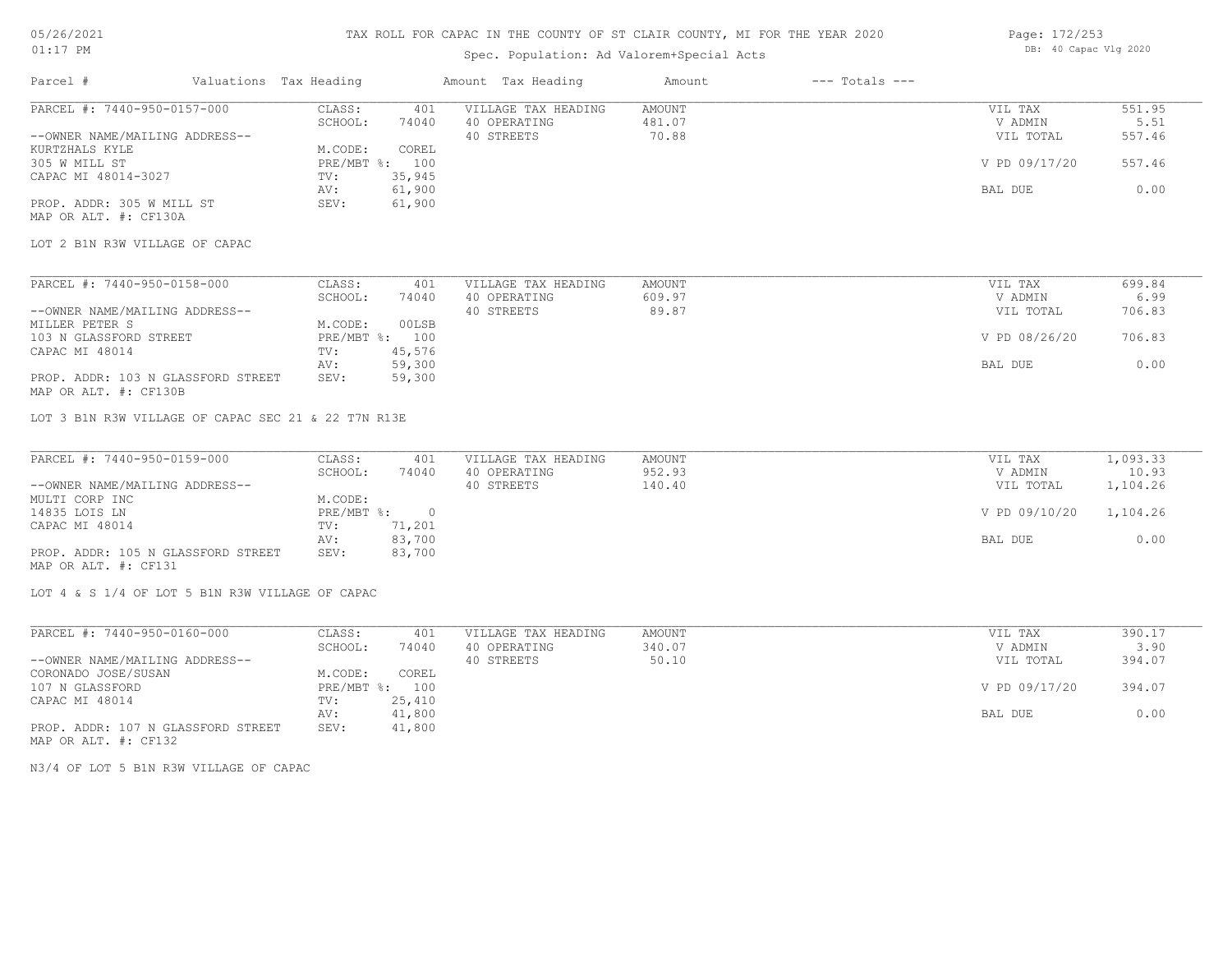## Spec. Population: Ad Valorem+Special Acts

| Page: 173/253 |                       |  |
|---------------|-----------------------|--|
|               | DB: 40 Capac Vlg 2020 |  |

| Parcel #                           | Valuations Tax Heading |        | Amount Tax Heading  | Amount | $---$ Totals $---$ |               |        |
|------------------------------------|------------------------|--------|---------------------|--------|--------------------|---------------|--------|
| PARCEL #: 7440-950-0161-000        | CLASS:                 | 401    | VILLAGE TAX HEADING | AMOUNT |                    | VIL TAX       | 737.06 |
|                                    | SCHOOL:                | 74040  | 40 OPERATING        | 642.41 |                    | V ADMIN       | 7.37   |
| --OWNER NAME/MAILING ADDRESS--     |                        |        | 40 STREETS          | 94.65  |                    | VIL TOTAL     | 744.43 |
| SEXTON BRIAN                       | M.CODE:                | COREL  |                     |        |                    |               |        |
| 109 N GLASSFORD STREET             | $PRE/MBT$ %:           | 100    |                     |        |                    | V PD 09/17/20 | 744.43 |
| CAPAC MI 48014                     | TV:                    | 48,000 |                     |        |                    |               |        |
|                                    | AV:                    | 48,000 |                     |        |                    | BAL DUE       | 0.00   |
| PROP. ADDR: 109 N GLASSFORD STREET | SEV:                   | 48,000 |                     |        |                    |               |        |
| MAP OR ALT. #: CF133               |                        |        |                     |        |                    |               |        |

LOT 6 B1N R3W VILLAGE OF CAPAC SEC 21 & 22 T7N R13E

| PARCEL #: 7440-950-0162-000    | CLASS:  | 401            | VILLAGE TAX HEADING | AMOUNT | VIL TAX       | 675.02 |
|--------------------------------|---------|----------------|---------------------|--------|---------------|--------|
|                                | SCHOOL: | 74040          | 40 OPERATING        | 588.34 | V ADMIN       | 6.75   |
| --OWNER NAME/MAILING ADDRESS-- |         |                | 40 STREETS          | 86.68  | VIL TOTAL     | 681.77 |
| RUDDOCK DONALD/LINDA           | M.CODE: |                |                     |        |               |        |
| 104 N MATTESON ST              |         | PRE/MBT %: 100 |                     |        | V PD 09/16/20 | 681.77 |
| CAPAC MI 48014                 | TV:     | 43,960         |                     |        |               |        |
|                                | AV:     | 75,600         |                     |        | BAL DUE       | 0.00   |
| PROP. ADDR: 104 N MATTESON ST  | SEV:    | 75,600         |                     |        |               |        |
| MAP OR ALT. #: CF134A          |         |                |                     |        |               |        |

S25 FT OF LOT 9 & LOT 10 B1N R3W VILLAGE OF CAPAC

| PARCEL #: 7440-950-0162-250    | CLASS:  | 401            | VILLAGE TAX HEADING | AMOUNT | VIL TAX       | 727.96 |
|--------------------------------|---------|----------------|---------------------|--------|---------------|--------|
|                                | SCHOOL: | 74040          | 40 OPERATING        | 634.48 | V ADMIN       | 7.27   |
| --OWNER NAME/MAILING ADDRESS-- |         |                | 40 STREETS          | 93.48  | VIL TOTAL     | 735.23 |
| LEON MARTIN/MARGARITA          | M.CODE: | COREL          |                     |        |               |        |
| 108 N MATTESON ST              |         | PRE/MBT %: 100 |                     |        | V PD 09/17/20 | 735.23 |
| CAPAC MI 48014-3019            | TV:     | 47,407         |                     |        |               |        |
|                                | AV:     | 78,700         |                     |        | BAL DUE       | 0.00   |
| PROP. ADDR: 108 N MATTESON ST  | SEV:    | 78,700         |                     |        |               |        |
| MAP OR ALT. #: CF134C          |         |                |                     |        |               |        |

S50 FT OF LOT 8 & N 50 FT OF LOT 9 B1N R3W VILLAGE OF CAPAC

| PARCEL #: 7440-950-0162-500    | CLASS:       | 401     | VILLAGE TAX HEADING | AMOUNT   | VIL TAX                | 1,166.87 |
|--------------------------------|--------------|---------|---------------------|----------|------------------------|----------|
|                                | SCHOOL:      | 74040   | 40 OPERATING        | 1,017.02 | V ADMIN                | 11.66    |
| --OWNER NAME/MAILING ADDRESS-- |              |         | 40 STREETS          | 149.85   | VIL TOTAL              | 1,178.53 |
| SCHROEDER MICHELLE L           | M.CODE:      | COREL   |                     |          |                        |          |
| SCHROEDER MATTHEW B            | $PRE/MBT$ %: | 100     |                     |          | V PD 09/17/20 1,178.53 |          |
| 110 N MATTESON ST              | TV:          | 75,990  |                     |          |                        |          |
| CAPAC MI 48014-3019            | AV:          | 126,100 |                     |          | BAL DUE                | 0.00     |
|                                | SEV:         | 126,100 |                     |          |                        |          |
| PROP. ADDR: 110 N MATTESON ST  |              |         |                     |          |                        |          |

MAP OR ALT. #: 134B

LOT 7 & N 25 FT OF LOT 8 B1N R3W VILLAGE OF CAPAC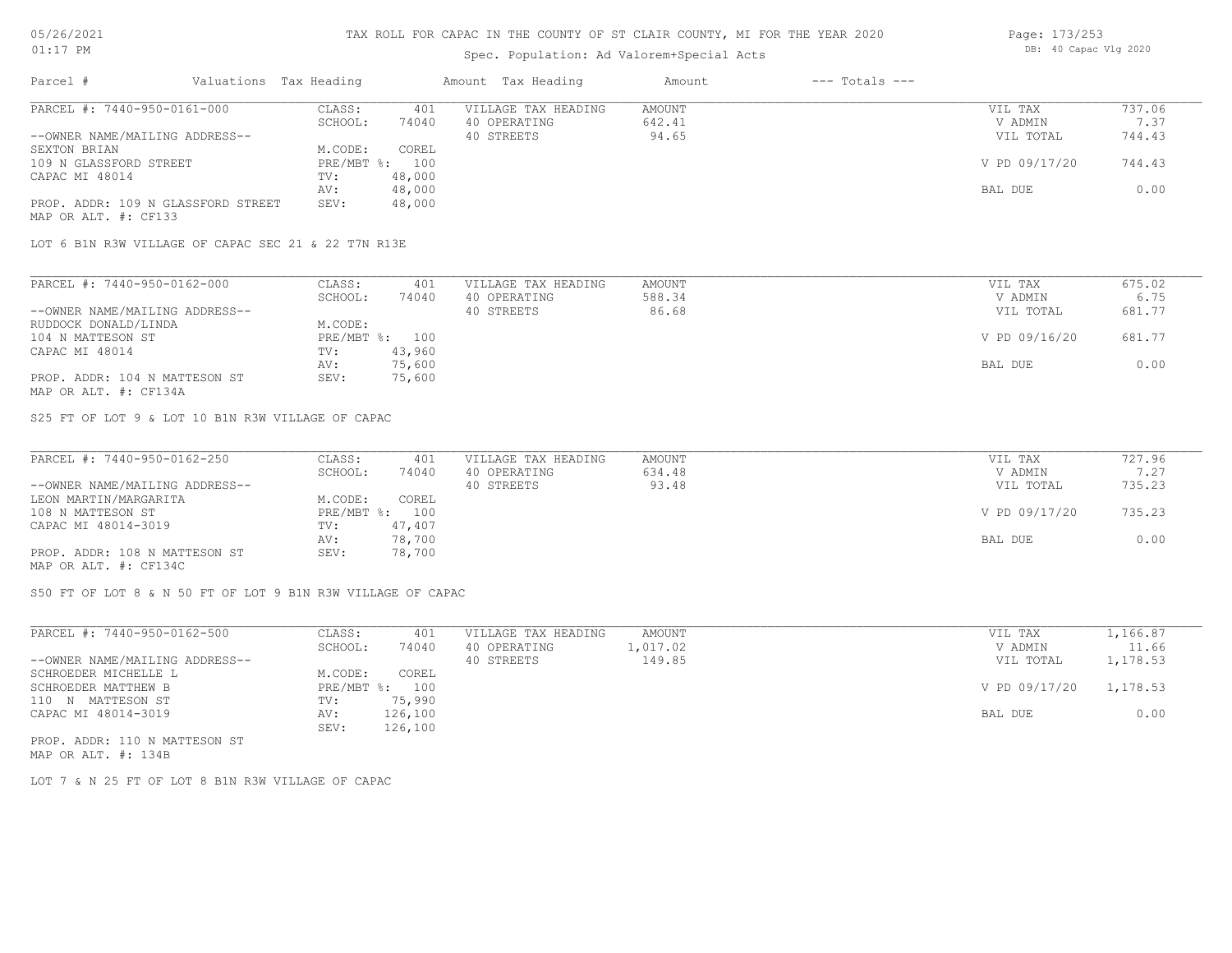# TAX ROLL FOR CAPAC IN THE COUNTY OF ST CLAIR COUNTY, MI FOR THE YEAR 2020

# Spec. Population: Ad Valorem+Special Acts

| Page: 174/253 |                       |  |
|---------------|-----------------------|--|
|               | DB: 40 Capac Vlg 2020 |  |

| PARCEL #: 7440-950-0163-000<br>CLASS:<br>VILLAGE TAX HEADING<br><b>AMOUNT</b><br>487.03<br>401<br>VIL TAX<br>SCHOOL:<br>40 OPERATING<br>424.49<br>V ADMIN<br>4.87<br>74040<br>40 STREETS<br>62.54<br>491.90<br>--OWNER NAME/MAILING ADDRESS--<br>VIL TOTAL<br>GRZYB JOHN JR/SANDRA<br>M.CODE:<br>307 W MILL ST<br>PRE/MBT %: 100<br>V PD 08/18/20<br>491.90<br>CAPAC MI 48014-3027<br>31,717<br>TV:<br>52,100<br>0.00<br>AV:<br>BAL DUE<br>52,100<br>PROP. ADDR: 307 W MILL ST<br>SEV:<br>MAP OR ALT. #: CF135A<br>LOT 11 B1N R3W VILLAGE OF CAPAC SEC 21 & 22 T7N R13E<br>PARCEL #: 7440-950-0164-000<br>CLASS:<br>VILLAGE TAX HEADING<br>AMOUNT<br>422.07<br>VIL TAX<br>401<br>367.87<br>40 OPERATING<br>4.22<br>SCHOOL:<br>74040<br>V ADMIN<br>--OWNER NAME/MAILING ADDRESS--<br>40 STREETS<br>54.20<br>VIL TOTAL<br>426.29<br>COREL<br>BEDNARSKI DENNIS/RENEE<br>M.CODE:<br>311 W MILL ST<br>PRE/MBT %: 100<br>V PD 09/17/20<br>426.29<br>CAPAC MI 48014-3027<br>27,487<br>TV:<br>45,100<br>0.00<br>AV:<br>BAL DUE<br>PROP. ADDR: 311 W MILL ST<br>SEV:<br>45,100<br>MAP OR ALT. #: CF135B<br>LOT 12 B1N R3W VILLAGE OF CAPAC<br>PARCEL #: 7440-950-0165-000<br>VILLAGE TAX HEADING<br>558.94<br>CLASS:<br>201<br>AMOUNT<br>VIL TAX<br>SCHOOL:<br>40 OPERATING<br>487.16<br>V ADMIN<br>74040<br>5.58<br>40 STREETS<br>71.78<br>VIL TOTAL<br>564.52<br>--OWNER NAME/MAILING ADDRESS--<br>WHEELIHAN CHARLES M III<br>M.CODE:<br>$PRE/MBT$ %:<br>4521 KNOLL RD<br>$\overline{0}$<br>V PD 08/19/20<br>564.52<br>CAPAC MI 48014<br>36,400<br>TV:<br>0.00<br>36,400<br>BAL DUE<br>AV:<br>PROP. ADDR: 103 W CHURCH STREET<br>SEV:<br>36,400<br>MAP OR ALT. #: CF136A<br>THE S 75 FT OF THE E 160 FT OF PARK BLOCK, NOW KNOWN AS LOT 1 B2N R1W, EXC E 75 FT.<br>VILLAGE OF CAPAC SEC 21 & 22 T7N R13E<br>PARCEL #: 7440-950-0166-000<br>VILLAGE TAX HEADING<br>AMOUNT<br>0.00<br>CLASS:<br>703<br>VIL TAX<br>SCHOOL:<br>40 OPERATING<br>0.00<br>0.00<br>74040<br>V ADMIN<br>--OWNER NAME/MAILING ADDRESS--<br>40 STREETS<br>0.00<br>0.00<br>VIL TOTAL<br>VILLAGE OF CAPAC<br>M.CODE:<br>131 N MAIN ST<br>PRE/MBT %:<br>BAL DUE<br>0.00<br>$\circ$<br>CAPAC MI 48014<br>TV:<br>$\circ$<br>$\circ$<br>AV:<br>PROP. ADDR: 201 N MAIN ST<br>SEV:<br>$\Omega$<br>MAP OR ALT. #: CF136B<br>S75 FT OF E 75 FT OF PARK BLK, KNOWN AS E 75 FT OF LOT 1 B2N R1W VILLAGE OF CAPAC<br>SEC 21 & 22 T7N R13E | Parcel # | Valuations Tax Heading |  | Amount Tax Heading | Amount | $---$ Totals $---$ |  |
|--------------------------------------------------------------------------------------------------------------------------------------------------------------------------------------------------------------------------------------------------------------------------------------------------------------------------------------------------------------------------------------------------------------------------------------------------------------------------------------------------------------------------------------------------------------------------------------------------------------------------------------------------------------------------------------------------------------------------------------------------------------------------------------------------------------------------------------------------------------------------------------------------------------------------------------------------------------------------------------------------------------------------------------------------------------------------------------------------------------------------------------------------------------------------------------------------------------------------------------------------------------------------------------------------------------------------------------------------------------------------------------------------------------------------------------------------------------------------------------------------------------------------------------------------------------------------------------------------------------------------------------------------------------------------------------------------------------------------------------------------------------------------------------------------------------------------------------------------------------------------------------------------------------------------------------------------------------------------------------------------------------------------------------------------------------------------------------------------------------------------------------------------------------------------------------------------------------------------------------------------------------------------------------------------------------------------------------------------------------------------------------------|----------|------------------------|--|--------------------|--------|--------------------|--|
|                                                                                                                                                                                                                                                                                                                                                                                                                                                                                                                                                                                                                                                                                                                                                                                                                                                                                                                                                                                                                                                                                                                                                                                                                                                                                                                                                                                                                                                                                                                                                                                                                                                                                                                                                                                                                                                                                                                                                                                                                                                                                                                                                                                                                                                                                                                                                                                            |          |                        |  |                    |        |                    |  |
|                                                                                                                                                                                                                                                                                                                                                                                                                                                                                                                                                                                                                                                                                                                                                                                                                                                                                                                                                                                                                                                                                                                                                                                                                                                                                                                                                                                                                                                                                                                                                                                                                                                                                                                                                                                                                                                                                                                                                                                                                                                                                                                                                                                                                                                                                                                                                                                            |          |                        |  |                    |        |                    |  |
|                                                                                                                                                                                                                                                                                                                                                                                                                                                                                                                                                                                                                                                                                                                                                                                                                                                                                                                                                                                                                                                                                                                                                                                                                                                                                                                                                                                                                                                                                                                                                                                                                                                                                                                                                                                                                                                                                                                                                                                                                                                                                                                                                                                                                                                                                                                                                                                            |          |                        |  |                    |        |                    |  |
|                                                                                                                                                                                                                                                                                                                                                                                                                                                                                                                                                                                                                                                                                                                                                                                                                                                                                                                                                                                                                                                                                                                                                                                                                                                                                                                                                                                                                                                                                                                                                                                                                                                                                                                                                                                                                                                                                                                                                                                                                                                                                                                                                                                                                                                                                                                                                                                            |          |                        |  |                    |        |                    |  |
|                                                                                                                                                                                                                                                                                                                                                                                                                                                                                                                                                                                                                                                                                                                                                                                                                                                                                                                                                                                                                                                                                                                                                                                                                                                                                                                                                                                                                                                                                                                                                                                                                                                                                                                                                                                                                                                                                                                                                                                                                                                                                                                                                                                                                                                                                                                                                                                            |          |                        |  |                    |        |                    |  |
|                                                                                                                                                                                                                                                                                                                                                                                                                                                                                                                                                                                                                                                                                                                                                                                                                                                                                                                                                                                                                                                                                                                                                                                                                                                                                                                                                                                                                                                                                                                                                                                                                                                                                                                                                                                                                                                                                                                                                                                                                                                                                                                                                                                                                                                                                                                                                                                            |          |                        |  |                    |        |                    |  |
|                                                                                                                                                                                                                                                                                                                                                                                                                                                                                                                                                                                                                                                                                                                                                                                                                                                                                                                                                                                                                                                                                                                                                                                                                                                                                                                                                                                                                                                                                                                                                                                                                                                                                                                                                                                                                                                                                                                                                                                                                                                                                                                                                                                                                                                                                                                                                                                            |          |                        |  |                    |        |                    |  |
|                                                                                                                                                                                                                                                                                                                                                                                                                                                                                                                                                                                                                                                                                                                                                                                                                                                                                                                                                                                                                                                                                                                                                                                                                                                                                                                                                                                                                                                                                                                                                                                                                                                                                                                                                                                                                                                                                                                                                                                                                                                                                                                                                                                                                                                                                                                                                                                            |          |                        |  |                    |        |                    |  |
|                                                                                                                                                                                                                                                                                                                                                                                                                                                                                                                                                                                                                                                                                                                                                                                                                                                                                                                                                                                                                                                                                                                                                                                                                                                                                                                                                                                                                                                                                                                                                                                                                                                                                                                                                                                                                                                                                                                                                                                                                                                                                                                                                                                                                                                                                                                                                                                            |          |                        |  |                    |        |                    |  |
|                                                                                                                                                                                                                                                                                                                                                                                                                                                                                                                                                                                                                                                                                                                                                                                                                                                                                                                                                                                                                                                                                                                                                                                                                                                                                                                                                                                                                                                                                                                                                                                                                                                                                                                                                                                                                                                                                                                                                                                                                                                                                                                                                                                                                                                                                                                                                                                            |          |                        |  |                    |        |                    |  |
|                                                                                                                                                                                                                                                                                                                                                                                                                                                                                                                                                                                                                                                                                                                                                                                                                                                                                                                                                                                                                                                                                                                                                                                                                                                                                                                                                                                                                                                                                                                                                                                                                                                                                                                                                                                                                                                                                                                                                                                                                                                                                                                                                                                                                                                                                                                                                                                            |          |                        |  |                    |        |                    |  |
|                                                                                                                                                                                                                                                                                                                                                                                                                                                                                                                                                                                                                                                                                                                                                                                                                                                                                                                                                                                                                                                                                                                                                                                                                                                                                                                                                                                                                                                                                                                                                                                                                                                                                                                                                                                                                                                                                                                                                                                                                                                                                                                                                                                                                                                                                                                                                                                            |          |                        |  |                    |        |                    |  |
|                                                                                                                                                                                                                                                                                                                                                                                                                                                                                                                                                                                                                                                                                                                                                                                                                                                                                                                                                                                                                                                                                                                                                                                                                                                                                                                                                                                                                                                                                                                                                                                                                                                                                                                                                                                                                                                                                                                                                                                                                                                                                                                                                                                                                                                                                                                                                                                            |          |                        |  |                    |        |                    |  |
|                                                                                                                                                                                                                                                                                                                                                                                                                                                                                                                                                                                                                                                                                                                                                                                                                                                                                                                                                                                                                                                                                                                                                                                                                                                                                                                                                                                                                                                                                                                                                                                                                                                                                                                                                                                                                                                                                                                                                                                                                                                                                                                                                                                                                                                                                                                                                                                            |          |                        |  |                    |        |                    |  |
|                                                                                                                                                                                                                                                                                                                                                                                                                                                                                                                                                                                                                                                                                                                                                                                                                                                                                                                                                                                                                                                                                                                                                                                                                                                                                                                                                                                                                                                                                                                                                                                                                                                                                                                                                                                                                                                                                                                                                                                                                                                                                                                                                                                                                                                                                                                                                                                            |          |                        |  |                    |        |                    |  |
|                                                                                                                                                                                                                                                                                                                                                                                                                                                                                                                                                                                                                                                                                                                                                                                                                                                                                                                                                                                                                                                                                                                                                                                                                                                                                                                                                                                                                                                                                                                                                                                                                                                                                                                                                                                                                                                                                                                                                                                                                                                                                                                                                                                                                                                                                                                                                                                            |          |                        |  |                    |        |                    |  |
|                                                                                                                                                                                                                                                                                                                                                                                                                                                                                                                                                                                                                                                                                                                                                                                                                                                                                                                                                                                                                                                                                                                                                                                                                                                                                                                                                                                                                                                                                                                                                                                                                                                                                                                                                                                                                                                                                                                                                                                                                                                                                                                                                                                                                                                                                                                                                                                            |          |                        |  |                    |        |                    |  |
|                                                                                                                                                                                                                                                                                                                                                                                                                                                                                                                                                                                                                                                                                                                                                                                                                                                                                                                                                                                                                                                                                                                                                                                                                                                                                                                                                                                                                                                                                                                                                                                                                                                                                                                                                                                                                                                                                                                                                                                                                                                                                                                                                                                                                                                                                                                                                                                            |          |                        |  |                    |        |                    |  |
|                                                                                                                                                                                                                                                                                                                                                                                                                                                                                                                                                                                                                                                                                                                                                                                                                                                                                                                                                                                                                                                                                                                                                                                                                                                                                                                                                                                                                                                                                                                                                                                                                                                                                                                                                                                                                                                                                                                                                                                                                                                                                                                                                                                                                                                                                                                                                                                            |          |                        |  |                    |        |                    |  |
|                                                                                                                                                                                                                                                                                                                                                                                                                                                                                                                                                                                                                                                                                                                                                                                                                                                                                                                                                                                                                                                                                                                                                                                                                                                                                                                                                                                                                                                                                                                                                                                                                                                                                                                                                                                                                                                                                                                                                                                                                                                                                                                                                                                                                                                                                                                                                                                            |          |                        |  |                    |        |                    |  |
|                                                                                                                                                                                                                                                                                                                                                                                                                                                                                                                                                                                                                                                                                                                                                                                                                                                                                                                                                                                                                                                                                                                                                                                                                                                                                                                                                                                                                                                                                                                                                                                                                                                                                                                                                                                                                                                                                                                                                                                                                                                                                                                                                                                                                                                                                                                                                                                            |          |                        |  |                    |        |                    |  |
|                                                                                                                                                                                                                                                                                                                                                                                                                                                                                                                                                                                                                                                                                                                                                                                                                                                                                                                                                                                                                                                                                                                                                                                                                                                                                                                                                                                                                                                                                                                                                                                                                                                                                                                                                                                                                                                                                                                                                                                                                                                                                                                                                                                                                                                                                                                                                                                            |          |                        |  |                    |        |                    |  |
|                                                                                                                                                                                                                                                                                                                                                                                                                                                                                                                                                                                                                                                                                                                                                                                                                                                                                                                                                                                                                                                                                                                                                                                                                                                                                                                                                                                                                                                                                                                                                                                                                                                                                                                                                                                                                                                                                                                                                                                                                                                                                                                                                                                                                                                                                                                                                                                            |          |                        |  |                    |        |                    |  |
|                                                                                                                                                                                                                                                                                                                                                                                                                                                                                                                                                                                                                                                                                                                                                                                                                                                                                                                                                                                                                                                                                                                                                                                                                                                                                                                                                                                                                                                                                                                                                                                                                                                                                                                                                                                                                                                                                                                                                                                                                                                                                                                                                                                                                                                                                                                                                                                            |          |                        |  |                    |        |                    |  |
|                                                                                                                                                                                                                                                                                                                                                                                                                                                                                                                                                                                                                                                                                                                                                                                                                                                                                                                                                                                                                                                                                                                                                                                                                                                                                                                                                                                                                                                                                                                                                                                                                                                                                                                                                                                                                                                                                                                                                                                                                                                                                                                                                                                                                                                                                                                                                                                            |          |                        |  |                    |        |                    |  |
|                                                                                                                                                                                                                                                                                                                                                                                                                                                                                                                                                                                                                                                                                                                                                                                                                                                                                                                                                                                                                                                                                                                                                                                                                                                                                                                                                                                                                                                                                                                                                                                                                                                                                                                                                                                                                                                                                                                                                                                                                                                                                                                                                                                                                                                                                                                                                                                            |          |                        |  |                    |        |                    |  |
|                                                                                                                                                                                                                                                                                                                                                                                                                                                                                                                                                                                                                                                                                                                                                                                                                                                                                                                                                                                                                                                                                                                                                                                                                                                                                                                                                                                                                                                                                                                                                                                                                                                                                                                                                                                                                                                                                                                                                                                                                                                                                                                                                                                                                                                                                                                                                                                            |          |                        |  |                    |        |                    |  |
|                                                                                                                                                                                                                                                                                                                                                                                                                                                                                                                                                                                                                                                                                                                                                                                                                                                                                                                                                                                                                                                                                                                                                                                                                                                                                                                                                                                                                                                                                                                                                                                                                                                                                                                                                                                                                                                                                                                                                                                                                                                                                                                                                                                                                                                                                                                                                                                            |          |                        |  |                    |        |                    |  |
|                                                                                                                                                                                                                                                                                                                                                                                                                                                                                                                                                                                                                                                                                                                                                                                                                                                                                                                                                                                                                                                                                                                                                                                                                                                                                                                                                                                                                                                                                                                                                                                                                                                                                                                                                                                                                                                                                                                                                                                                                                                                                                                                                                                                                                                                                                                                                                                            |          |                        |  |                    |        |                    |  |
|                                                                                                                                                                                                                                                                                                                                                                                                                                                                                                                                                                                                                                                                                                                                                                                                                                                                                                                                                                                                                                                                                                                                                                                                                                                                                                                                                                                                                                                                                                                                                                                                                                                                                                                                                                                                                                                                                                                                                                                                                                                                                                                                                                                                                                                                                                                                                                                            |          |                        |  |                    |        |                    |  |
|                                                                                                                                                                                                                                                                                                                                                                                                                                                                                                                                                                                                                                                                                                                                                                                                                                                                                                                                                                                                                                                                                                                                                                                                                                                                                                                                                                                                                                                                                                                                                                                                                                                                                                                                                                                                                                                                                                                                                                                                                                                                                                                                                                                                                                                                                                                                                                                            |          |                        |  |                    |        |                    |  |
|                                                                                                                                                                                                                                                                                                                                                                                                                                                                                                                                                                                                                                                                                                                                                                                                                                                                                                                                                                                                                                                                                                                                                                                                                                                                                                                                                                                                                                                                                                                                                                                                                                                                                                                                                                                                                                                                                                                                                                                                                                                                                                                                                                                                                                                                                                                                                                                            |          |                        |  |                    |        |                    |  |
|                                                                                                                                                                                                                                                                                                                                                                                                                                                                                                                                                                                                                                                                                                                                                                                                                                                                                                                                                                                                                                                                                                                                                                                                                                                                                                                                                                                                                                                                                                                                                                                                                                                                                                                                                                                                                                                                                                                                                                                                                                                                                                                                                                                                                                                                                                                                                                                            |          |                        |  |                    |        |                    |  |
|                                                                                                                                                                                                                                                                                                                                                                                                                                                                                                                                                                                                                                                                                                                                                                                                                                                                                                                                                                                                                                                                                                                                                                                                                                                                                                                                                                                                                                                                                                                                                                                                                                                                                                                                                                                                                                                                                                                                                                                                                                                                                                                                                                                                                                                                                                                                                                                            |          |                        |  |                    |        |                    |  |
|                                                                                                                                                                                                                                                                                                                                                                                                                                                                                                                                                                                                                                                                                                                                                                                                                                                                                                                                                                                                                                                                                                                                                                                                                                                                                                                                                                                                                                                                                                                                                                                                                                                                                                                                                                                                                                                                                                                                                                                                                                                                                                                                                                                                                                                                                                                                                                                            |          |                        |  |                    |        |                    |  |
|                                                                                                                                                                                                                                                                                                                                                                                                                                                                                                                                                                                                                                                                                                                                                                                                                                                                                                                                                                                                                                                                                                                                                                                                                                                                                                                                                                                                                                                                                                                                                                                                                                                                                                                                                                                                                                                                                                                                                                                                                                                                                                                                                                                                                                                                                                                                                                                            |          |                        |  |                    |        |                    |  |
|                                                                                                                                                                                                                                                                                                                                                                                                                                                                                                                                                                                                                                                                                                                                                                                                                                                                                                                                                                                                                                                                                                                                                                                                                                                                                                                                                                                                                                                                                                                                                                                                                                                                                                                                                                                                                                                                                                                                                                                                                                                                                                                                                                                                                                                                                                                                                                                            |          |                        |  |                    |        |                    |  |
|                                                                                                                                                                                                                                                                                                                                                                                                                                                                                                                                                                                                                                                                                                                                                                                                                                                                                                                                                                                                                                                                                                                                                                                                                                                                                                                                                                                                                                                                                                                                                                                                                                                                                                                                                                                                                                                                                                                                                                                                                                                                                                                                                                                                                                                                                                                                                                                            |          |                        |  |                    |        |                    |  |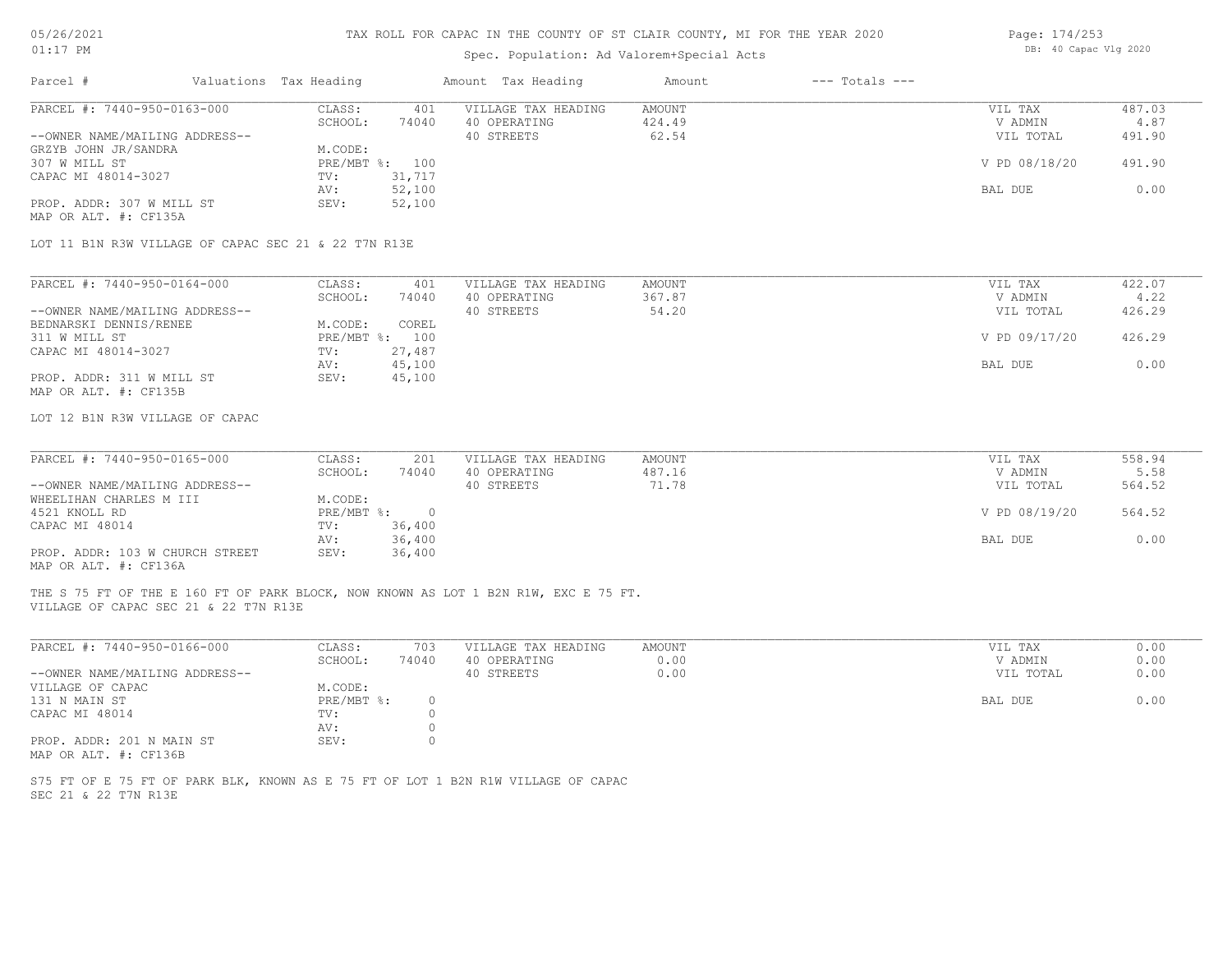| 05/26/2021 |  |
|------------|--|
|            |  |

## Spec. Population: Ad Valorem+Special Acts

| Page: 175/253 |                       |  |
|---------------|-----------------------|--|
|               | DB: 40 Capac Vlg 2020 |  |

| Parcel #                                | Valuations Tax Heading |                | Amount Tax Heading                                                                  | Amount | $---$ Totals $---$ |                   |        |
|-----------------------------------------|------------------------|----------------|-------------------------------------------------------------------------------------|--------|--------------------|-------------------|--------|
| PARCEL #: 7440-950-0167-000             | CLASS:                 | 401            | VILLAGE TAX HEADING                                                                 | AMOUNT |                    | VIL TAX           | 218.69 |
|                                         | SCHOOL:                | 74040          | 40 OPERATING                                                                        | 190.61 |                    | V ADMIN           | 2.18   |
| --OWNER NAME/MAILING ADDRESS--          |                        |                | 40 STREETS                                                                          | 28.08  |                    | VIL TOTAL         | 220.87 |
| NINO DEANNA                             | M.CODE:                |                |                                                                                     |        |                    |                   |        |
| 203 N MAIN ST                           |                        | PRE/MBT %: 100 |                                                                                     |        |                    | BAL DUE           | 220.87 |
| CAPAC MI 48014-3145                     | TV:                    | 14,242         |                                                                                     |        |                    |                   |        |
|                                         | AV:                    | 72,400         |                                                                                     |        |                    |                   |        |
| PROP. ADDR: 203 N MAIN ST               | SEV:                   | 72,400         |                                                                                     |        |                    |                   |        |
| MAP OR ALT. #: CF137                    |                        |                |                                                                                     |        |                    |                   |        |
|                                         |                        |                | THE N 75 FT OF S 150 FT OF E 160 FT OF PARK BLK, NOW KNOWN AS LOT 2 B2N R1W VILLAGE |        |                    |                   |        |
| OF CAPAC SEC 21 & 22 T7N R13E           |                        |                |                                                                                     |        |                    |                   |        |
| PARCEL #: 7440-950-0168-000             | CLASS:                 | 402            | VILLAGE TAX HEADING                                                                 | AMOUNT |                    | VIL TAX           | 206.90 |
|                                         | SCHOOL:                | 74040          | 40 OPERATING                                                                        | 180.33 |                    | V ADMIN           | 2.06   |
| $L = 0$ WNED NAME (MATITNC ADDECC $L =$ |                        |                | <b>AA</b> CUPPEUG                                                                   | 26.57  |                    | <b>IZTT MOMAT</b> | 200006 |

| --OWNER NAME/MAILING ADDRESS-- |            |        | 40 STREETS | 26.57 |         | VIL TOTAL     | 208.96 |
|--------------------------------|------------|--------|------------|-------|---------|---------------|--------|
| CSB BANK                       | M.CODE:    |        |            |       |         |               |        |
| P.O. BOX 250                   | PRE/MBT %: |        |            |       |         | V PD 07/16/20 | 208.96 |
| LAPEER MI 48446-0250           | TV:        | 13,474 |            |       |         |               |        |
|                                | AV:        | 16,900 |            |       | BAL DUE |               | 0.00   |
| PROP. ADDR: 205 N MAIN ST      | SEV:       | 16,900 |            |       |         |               |        |
| MAP OR ALT. #: CF138           |            |        |            |       |         |               |        |

OF CAPAC SEC 21 & 22 T7N R13E THE N 75 FT OF S 225 FT OF E 160 FT OF PARK BLK, NOW KNOWN AS LOT 3 B2N R1W VILLAGE

| PARCEL #: 7440-950-0169-000    | CLASS:  | 401            | VILLAGE TAX HEADING | AMOUNT | VIL TAX       | 813.43 |
|--------------------------------|---------|----------------|---------------------|--------|---------------|--------|
|                                | SCHOOL: | 74040          | 40 OPERATING        | 708.97 | V ADMIN       | 8.13   |
| --OWNER NAME/MAILING ADDRESS-- |         |                | 40 STREETS          | 104.46 | VIL TOTAL     | 821.56 |
| PETER/MICHELE FRANGEDAKIS      | M.CODE: | COREL          |                     |        |               |        |
| 209 N MAIN ST                  |         | PRE/MBT %: 100 |                     |        | V PD 09/17/20 | 821.56 |
| CAPAC MI 48014-3034            | TV:     | 52,973         |                     |        |               |        |
|                                | AV:     | 83,000         |                     |        | BAL DUE       | 0.00   |
| PROP. ADDR: 209 N MAIN ST      | SEV:    | 83,000         |                     |        |               |        |
| MAP OR ALT. #: CF139A          |         |                |                     |        |               |        |

LOTS 4, 5, B2N R1W VILLAGE OF CAPAC SEC 21 & 22 T7N R13E

MAP OR ALT. #: CF139A3 PROP. ADDR: N NEEPER ST SEV: 16,900 AV: 16,900 BAL DUE 0.00 CAPAC MI 48014 TV: 12,228<br>
AV: 16,900 15665 IMLAY CITY RD PRE/MBT %: 0 V PD 08/12/20 189.63 SELECT LLC M.CODE: --OWNER NAME/MAILING ADDRESS-- 40 STREETS 24.11 VIL TOTAL 189.63 SCHOOL: 74040 40 OPERATING 163.65 163.65 V ADMIN 1.87 PARCEL #: 7440-950-0169-400 CLASS: 402 VILLAGE TAX HEADING AMOUNT VIL TAX VIL TAX 187.76<br>SCHOOL: 74040 40 OPERATING 163.65 VADMIN 1.87

LOT 8 B2N R1W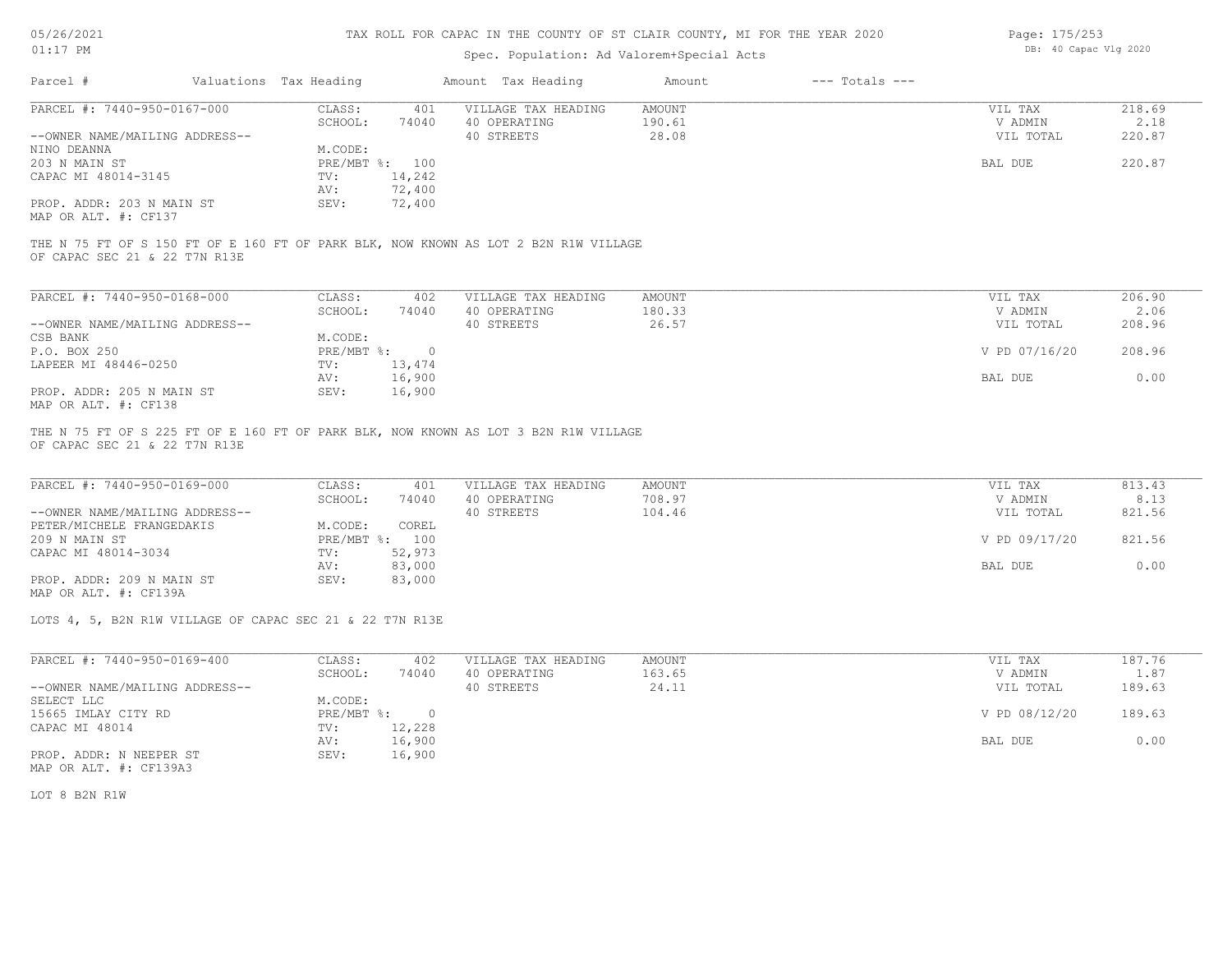## Spec. Population: Ad Valorem+Special Acts

| Page: 176/253 |                       |  |
|---------------|-----------------------|--|
|               | DB: 40 Capac Vlg 2020 |  |

| Parcel #                       | Valuations Tax Heading |        | Amount Tax Heading  | Amount | $---$ Totals $---$ |               |        |
|--------------------------------|------------------------|--------|---------------------|--------|--------------------|---------------|--------|
| PARCEL #: 7440-950-0169-600    | CLASS:                 | 401    | VILLAGE TAX HEADING | AMOUNT |                    | VIL TAX       | 878.33 |
|                                | SCHOOL:                | 74040  | 40 OPERATING        | 765.54 |                    | V ADMIN       | 8.78   |
| --OWNER NAME/MAILING ADDRESS-- |                        |        | 40 STREETS          | 112.79 |                    | VIL TOTAL     | 887.11 |
| JAISON BARON                   | M.CODE:                | COREL  |                     |        |                    |               |        |
| PAMELA MARTUS                  | PRE/MBT %: 100         |        |                     |        |                    | V PD 09/17/20 | 887.11 |
| 228 N NEEPER ST                | TV:                    | 57,200 |                     |        |                    |               |        |
| CAPAC MI 48014                 | AV:                    | 57,200 |                     |        |                    | BAL DUE       | 0.00   |
|                                | SEV:                   | 57,200 |                     |        |                    |               |        |
| PROP. ADDR: 228 N NEEPER ST    |                        |        |                     |        |                    |               |        |

MAP OR ALT. #: CF139A4

LOT 9 B2N R1W

| PARCEL #: 7440-950-0170-000    | CLASS:     | 704   | VILLAGE TAX HEADING | AMOUNT | VIL TAX   | 0.00 |
|--------------------------------|------------|-------|---------------------|--------|-----------|------|
|                                | SCHOOL:    | 74040 | 40 OPERATING        | 0.00   | V ADMIN   | 0.00 |
| --OWNER NAME/MAILING ADDRESS-- |            |       | 40 STREETS          | 0.00   | VIL TOTAL | 0.00 |
| CAPAC COMM SCHOOL DIST         | M.CODE:    |       |                     |        |           |      |
|                                | PRE/MBT %: |       |                     |        | BAL DUE   | 0.00 |
| PROP. ADDR: 201 N NEEPER ST    | TV:        |       |                     |        |           |      |
| MAP OR ALT. #: CF139B          | AV:        |       |                     |        |           |      |
|                                | SEV:       |       |                     |        |           |      |

LOT 10 & N 50' OF LOT 11 B2N R1W VILLAGE OF CAPAC

| PARCEL #: 7440-950-0171-000    | CLASS:     | 401    | VILLAGE TAX HEADING | AMOUNT | VIL TAX       | 718.27 |
|--------------------------------|------------|--------|---------------------|--------|---------------|--------|
|                                | SCHOOL:    | 74040  | 40 OPERATING        | 626.03 | V ADMIN       | 7.18   |
| --OWNER NAME/MAILING ADDRESS-- |            |        | 40 STREETS          | 92.24  | VIL TOTAL     | 725.45 |
| GUERRERO DOMINGO               | M.CODE:    | COREL  |                     |        |               |        |
| 215 N MAIN ST                  | PRE/MBT %: | 100    |                     |        | V PD 09/17/20 | 725.45 |
| CAPAC MI 48014                 | TV:        | 46,776 |                     |        |               |        |
|                                | AV:        | 91,400 |                     |        | BAL DUE       | 0.00   |
| PROP. ADDR: 215 N MAIN ST      | SEV:       | 91,400 |                     |        |               |        |
|                                |            |        |                     |        |               |        |

MAP OR ALT. #: CF140A

CAPAC SEC 21 & 22 T7N R13E THE N 75 FT OF THE E 160 FT OF PARK BLK, NOW KNOWN AS LOT 6 B2N R1W VILLAGE OF

| PARCEL #: 7440-950-0172-000                                                                                                                    | CLASS:     | 401     | VILLAGE TAX HEADING | AMOUNT | VIL TAX       | 898.88 |
|------------------------------------------------------------------------------------------------------------------------------------------------|------------|---------|---------------------|--------|---------------|--------|
|                                                                                                                                                | SCHOOL:    | 74040   | 40 OPERATING        | 783.45 | V ADMIN       | 8.98   |
| --OWNER NAME/MAILING ADDRESS--                                                                                                                 |            |         | 40 STREETS          | 115.43 | VIL TOTAL     | 907.86 |
| RALPH RODRIGUEZ                                                                                                                                | M.CODE:    |         |                     |        |               |        |
| 7080 STERLING RD                                                                                                                               | PRE/MBT %: | 0.      |                     |        | V PD 09/16/20 | 907.86 |
| YALE MI 48097                                                                                                                                  | TV:        | 58,538  |                     |        |               |        |
|                                                                                                                                                | AV:        | 101,100 |                     |        | BAL DUE       | 0.00   |
| PROP. ADDR: 240 N NEEPER ST<br>the contract of the contract of the contract of the contract of the contract of the contract of the contract of | SEV:       | 101,100 |                     |        |               |        |

MAP OR ALT. #: CF140B

CAPAC SEC 21 & 22 T7N R13E THE N 75 FT OF THE W 160 FT OF PARK BLK, NOW KNOWN AS LOT 7 B2N R1W VILLAGE OF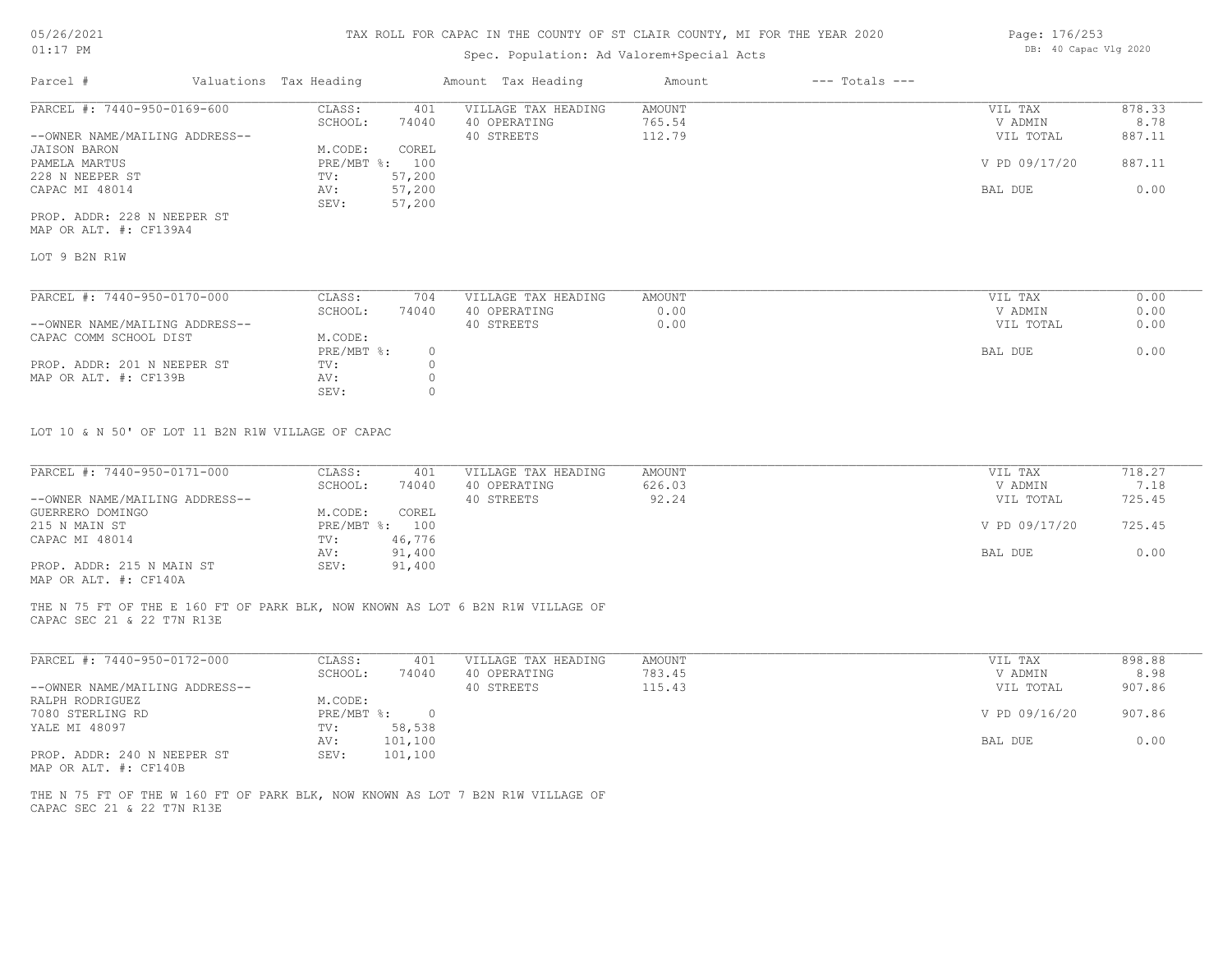#### TAX ROLL FOR CAPAC IN THE COUNTY OF ST CLAIR COUNTY, MI FOR THE YEAR 2020

## Spec. Population: Ad Valorem+Special Acts

| Parcel #                        | Valuations Tax Heading |       | Amount Tax Heading  | Amount | $---$ Totals $---$ |           |      |
|---------------------------------|------------------------|-------|---------------------|--------|--------------------|-----------|------|
| PARCEL #: 7440-950-0173-000     | CLASS:                 | 401   | VILLAGE TAX HEADING | AMOUNT |                    | VIL TAX   | 0.00 |
|                                 | SCHOOL:                | 74040 | 40 OPERATING        | 0.00   |                    | V ADMIN   | 0.00 |
| --OWNER NAME/MAILING ADDRESS--  |                        |       | 40 STREETS          | 0.00   |                    | VIL TOTAL | 0.00 |
| THOMAS GRIBOWSKAS               | M.CODE:                |       |                     |        |                    |           |      |
| 107 CHURCH ST                   | PRE/MBT %: 100         |       |                     |        |                    | BAL DUE   | 0.00 |
| CAPAC MI 48014                  | TV:                    |       |                     |        |                    |           |      |
|                                 | AV:                    |       |                     |        |                    |           |      |
| PROP. ADDR: 107 W CHURCH STREET | SEV:                   |       |                     |        |                    |           |      |
|                                 |                        |       |                     |        |                    |           |      |

MAP OR ALT. #: CF141

E 70' OF LOT 12 & E 70' OF S 25' OF LOT 11 B2N R1W VILLAGE OF CAPAC

| PARCEL #: 7440-950-0174-000                                                                                     | CLASS:  | 401            | VILLAGE TAX HEADING | AMOUNT | VIL TAX       | 602.59 |
|-----------------------------------------------------------------------------------------------------------------|---------|----------------|---------------------|--------|---------------|--------|
|                                                                                                                 | SCHOOL: | 74040          | 40 OPERATING        | 525.21 | V ADMIN       | 6.02   |
| --OWNER NAME/MAILING ADDRESS--                                                                                  |         |                | 40 STREETS          | 77.38  | VIL TOTAL     | 608.61 |
| NEALY REBEKAH LYNNE                                                                                             | M.CODE: |                |                     |        |               |        |
| P.O. BOX 74                                                                                                     |         | PRE/MBT %: 100 |                     |        | V PD 09/10/20 | 608.61 |
| CAPAC, MI 48014                                                                                                 | TV:     | 39,243         |                     |        |               |        |
|                                                                                                                 | AV:     | 52,200         |                     |        | BAL DUE       | 0.00   |
| PROP. ADDR: 202 N NEEPER ST                                                                                     | SEV:    | 52,200         |                     |        |               |        |
| the contract of the contract of the contract of the contract of the contract of the contract of the contract of |         |                |                     |        |               |        |

MAP OR ALT. #: CF142

W 80' OF LOT 12 & W 80' OF S 25' OF LOT 11 B2N R1W VILLAGE OF CAPAC

| PARCEL #: 7440-950-0175-000    | CLASS:       | 704   | VILLAGE TAX HEADING | AMOUNT | VIL TAX   | 0.00 |
|--------------------------------|--------------|-------|---------------------|--------|-----------|------|
|                                | SCHOOL:      | 74040 | 40 OPERATING        | 0.00   | V ADMIN   | 0.00 |
| --OWNER NAME/MAILING ADDRESS-- |              |       | 40 STREETS          | 0.00   | VIL TOTAL | 0.00 |
| SCHOOL SITE                    | M.CODE:      |       |                     |        |           |      |
|                                | $PRE/MBT$ %: |       |                     |        | BAL DUE   | 0.00 |
| PROP. ADDR: N NEEPER ST        | TV:          |       |                     |        |           |      |
| MAP OR ALT. #: CF143           | AV:          |       |                     |        |           |      |
|                                | SEV:         |       |                     |        |           |      |

LOTS 1 TO 12 INCL. B2N R2W VILLAGE OF CAPAC SEC 21 & 22 T7N R13E

| PARCEL #: 7440-950-0176-000        | CLASS:       | 401    | VILLAGE TAX HEADING | AMOUNT | VIL TAX       | 612.30 |
|------------------------------------|--------------|--------|---------------------|--------|---------------|--------|
|                                    | SCHOOL:      | 74040  | 40 OPERATING        | 533.67 | V ADMIN       | 6.12   |
| --OWNER NAME/MAILING ADDRESS--     |              |        | 40 STREETS          | 78.63  | VIL TOTAL     | 618.42 |
| CORBEIL PAUL R                     | M.CODE:      |        |                     |        |               |        |
| 201 N GLASSFORD STREET             | $PRE/MBT$ %: | 100    |                     |        | V PD 09/16/20 | 618.42 |
| CAPAC MI 48014                     | TV:          | 39,875 |                     |        |               |        |
|                                    | AV:          | 68,000 |                     |        | BAL DUE       | 0.00   |
| PROP. ADDR: 201 N GLASSFORD STREET | SEV:         | 68,000 |                     |        |               |        |
| MAP OR ALT. #: CF144               |              |        |                     |        |               |        |

LOT 1 B2N R3W VILLAGE OF CAPAC SEC 21 & 22 T7N R13E

Page: 177/253 DB: 40 Capac Vlg 2020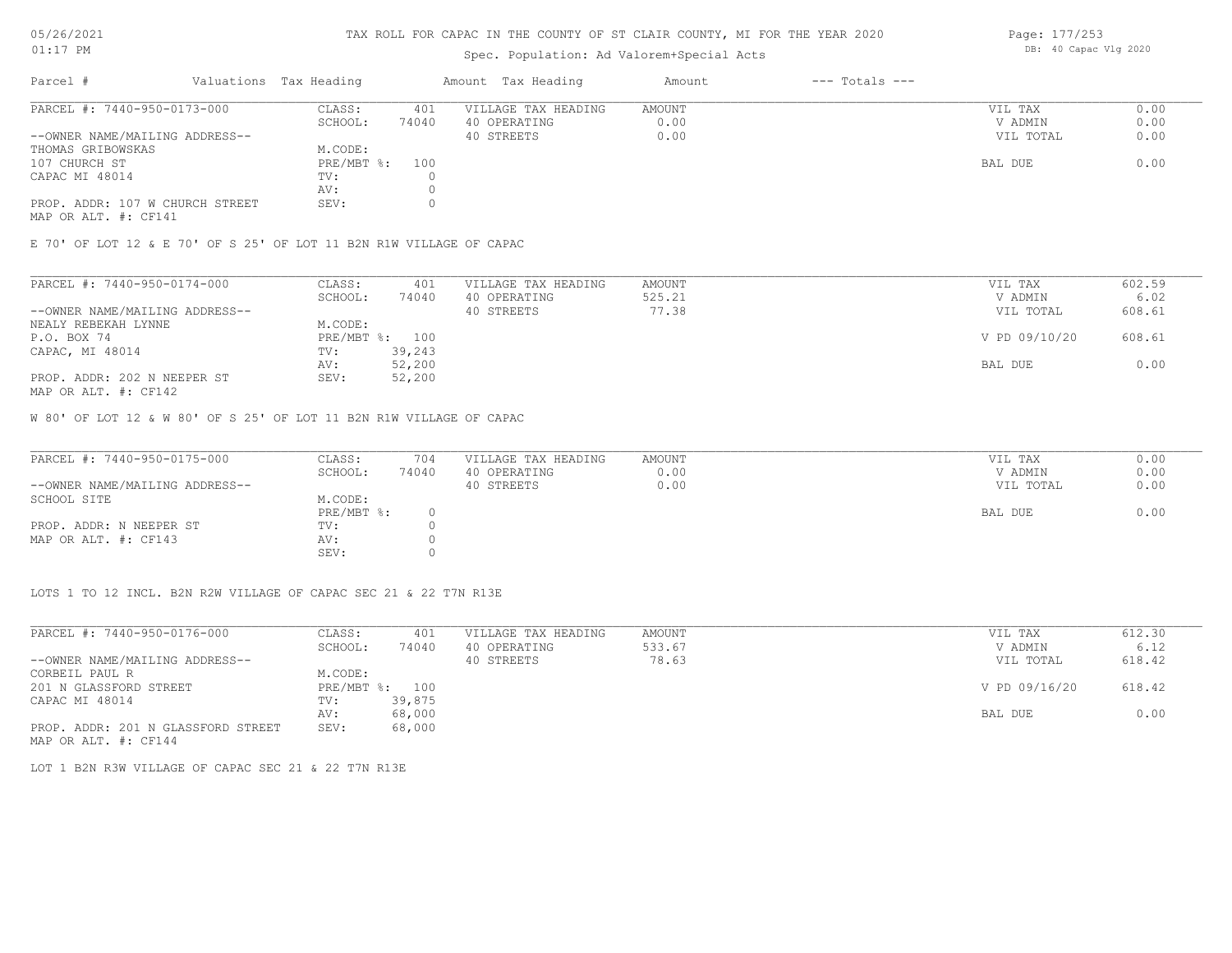## Spec. Population: Ad Valorem+Special Acts

| Parcel #                           | Valuations Tax Heading |        | Amount Tax Heading  | Amount | $---$ Totals $---$ |               |        |
|------------------------------------|------------------------|--------|---------------------|--------|--------------------|---------------|--------|
| PARCEL #: 7440-950-0177-000        | CLASS:                 | 401    | VILLAGE TAX HEADING | AMOUNT |                    | VIL TAX       | 319.78 |
|                                    | SCHOOL:                | 74040  | 40 OPERATING        | 278.72 |                    | V ADMIN       | 3.19   |
| --OWNER NAME/MAILING ADDRESS--     |                        |        | 40 STREETS          | 41.06  |                    | VIL TOTAL     | 322.97 |
| MCNUTT MEL ALGER                   | M.CODE:                |        |                     |        |                    |               |        |
| MCNUTT JAMEY D TRUST               | PRE/MBT %:             |        |                     |        |                    | V PD 09/02/20 | 322.97 |
| 34650 POTTER ST                    | TV:                    | 20,826 |                     |        |                    |               |        |
| MEMPHIS MI 48041                   | AV:                    | 36,800 |                     |        |                    | BAL DUE       | 0.00   |
|                                    | SEV:                   | 36,800 |                     |        |                    |               |        |
| PROP. ADDR: 203 N GLASSFORD STREET |                        |        |                     |        |                    |               |        |
| MAP OR ALT. #: CF145               |                        |        |                     |        |                    |               |        |

LOT 2 B2N R3W VILLAGE OF CAPAC SEC 21 & 22 T7N R13E

| PARCEL #: 7440-950-0178-000        | CLASS:     | 401    | VILLAGE TAX HEADING | AMOUNT | 1,001.43<br>VIL TAX    |  |
|------------------------------------|------------|--------|---------------------|--------|------------------------|--|
|                                    | SCHOOL:    | 74040  | 40 OPERATING        | 872.83 | 10.01<br>V ADMIN       |  |
| --OWNER NAME/MAILING ADDRESS--     |            |        | 40 STREETS          | 128.60 | 1,011.44<br>VIL TOTAL  |  |
| MCCONNELL ROY                      | M.CODE:    | COREL  |                     |        |                        |  |
| 205 N GLASSFORD STREET             | PRE/MBT %: | 100    |                     |        | V PD 09/17/20 1,011.44 |  |
| CAPAC, MI 48014                    | TV:        | 65,216 |                     |        |                        |  |
|                                    | AV:        | 83,900 |                     |        | 0.00<br>BAL DUE        |  |
| PROP. ADDR: 205 N GLASSFORD STREET | SEV:       | 83,900 |                     |        |                        |  |
| MAP OR ALT. #: CF146               |            |        |                     |        |                        |  |

LOT 3 B2N R3W VILLAGE OF CAPAC

| PARCEL #: 7440-950-0179-000        | CLASS:     | 401    | VILLAGE TAX HEADING | AMOUNT | VIL TAX   | 380.09 |
|------------------------------------|------------|--------|---------------------|--------|-----------|--------|
|                                    | SCHOOL:    | 74040  | 40 OPERATING        | 331.28 | V ADMIN   | 3.80   |
| --OWNER NAME/MAILING ADDRESS--     |            |        | 40 STREETS          | 48.81  | VIL TOTAL | 383.89 |
| GUERRERO ORLANDO                   | M.CODE:    |        |                     |        |           |        |
| 207 N GLASSFORD STREET             | PRE/MBT %: |        |                     |        | BAL DUE   | 383.89 |
| CAPAC MI 48014-3012                | TV:        | 24,753 |                     |        |           |        |
|                                    | AV:        | 41,300 |                     |        |           |        |
| PROP. ADDR: 207 N GLASSFORD STREET | SEV:       | 41,300 |                     |        |           |        |
| MAP OR ALT. #: CF147               |            |        |                     |        |           |        |

LOT 4 B2N R3W VILLAGE OF CAPAC SEC 21 & 22 T7N R13E

| PARCEL #: 7440-950-0180-000        | CLASS:  | 401            | VILLAGE TAX HEADING | AMOUNT | VIL TAX       | 865.40 |
|------------------------------------|---------|----------------|---------------------|--------|---------------|--------|
|                                    | SCHOOL: | 74040          | 40 OPERATING        | 754.27 | V ADMIN       | 8.65   |
| --OWNER NAME/MAILING ADDRESS--     |         |                | 40 STREETS          | 111.13 | VIL TOTAL     | 874.05 |
| KALBFLEISCH NATHAN                 | M.CODE: |                |                     |        |               |        |
| 209 N GLASSFORD STREET             |         | PRE/MBT %: 100 |                     |        | V PD 09/16/20 | 874.05 |
| CAPAC MI 48014                     | TV:     | 56,358         |                     |        |               |        |
|                                    | AV:     | 105,100        |                     |        | BAL DUE       | 0.00   |
| PROP. ADDR: 209 N GLASSFORD STREET | SEV:    | 105,100        |                     |        |               |        |
| MAP OR ALT. #: CF148               |         |                |                     |        |               |        |

LOT 5 B2N R3W VILLAGE OF CAPAC SEC 21 & 22 T7N R13E

Page: 178/253 DB: 40 Capac Vlg 2020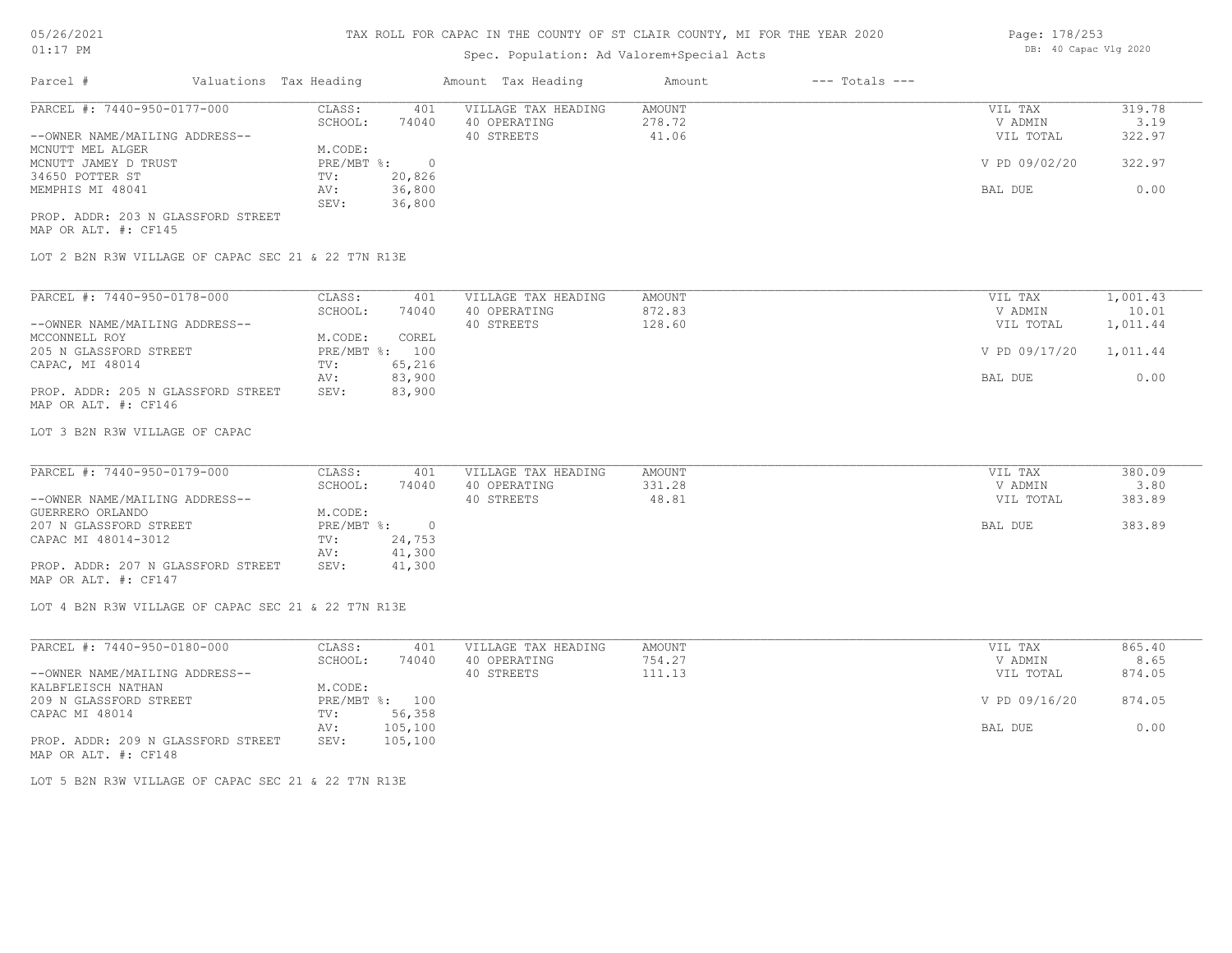#### TAX ROLL FOR CAPAC IN THE COUNTY OF ST CLAIR COUNTY, MI FOR THE YEAR 2020

#### Spec. Population: Ad Valorem+Special Acts

| Page: 179/253 |                       |  |
|---------------|-----------------------|--|
|               | DB: 40 Capac Vlg 2020 |  |

| Parcel #                           | Valuations Tax Heading |                | Amount Tax Heading  | Amount | $---$ Totals $---$ |               |        |
|------------------------------------|------------------------|----------------|---------------------|--------|--------------------|---------------|--------|
| PARCEL #: 7440-950-0181-000        | CLASS:                 | 401            | VILLAGE TAX HEADING | AMOUNT |                    | VIL TAX       | 457.92 |
|                                    | SCHOOL:                | 74040          | 40 OPERATING        | 399.12 |                    | V ADMIN       | 4.57   |
| --OWNER NAME/MAILING ADDRESS--     |                        |                | 40 STREETS          | 58.80  |                    | VIL TOTAL     | 462.49 |
| SHARPE CLARE                       | M.CODE:                |                |                     |        |                    |               |        |
| 215 N GLASSFORD ST                 |                        | PRE/MBT %: 100 |                     |        |                    | V PD 07/09/20 | 462.49 |
| CAPAC MI 48014-3012                | TV:                    | 29,822         |                     |        |                    |               |        |
|                                    | AV:                    | 49,600         |                     |        |                    | BAL DUE       | 0.00   |
| PROP. ADDR: 215 N GLASSFORD STREET | SEV:                   | 49,600         |                     |        |                    |               |        |
| MAP OR ALT. #: CF149A              |                        |                |                     |        |                    |               |        |

LOT 6 B2N R3W VILLAGE OF CAPAC SEC 21 & 22 T7N R13E

| PARCEL #: 7440-950-0182-000        | CLASS:  | 401            | VILLAGE TAX HEADING | AMOUNT | VIL TAX       | 459.15 |
|------------------------------------|---------|----------------|---------------------|--------|---------------|--------|
|                                    | SCHOOL: | 74040          | 40 OPERATING        | 400.19 | V ADMIN       | 4.59   |
| --OWNER NAME/MAILING ADDRESS--     |         |                | 40 STREETS          | 58.96  | VIL TOTAL     | 463.74 |
| ATKESON CLIFFORD/DONNA             | M.CODE: |                |                     |        |               |        |
| P.O. BOX 457                       |         | PRE/MBT %: 100 |                     |        | V PD 08/12/20 | 463.74 |
| CAPAC MI 48014-3014                | TV:     | 29,902         |                     |        |               |        |
|                                    | AV:     | 47,200         |                     |        | BAL DUE       | 0.00   |
| PROP. ADDR: 303 N GLASSFORD STREET | SEV:    | 47,200         |                     |        |               |        |
| MAP OR ALT. #: CF149B              |         |                |                     |        |               |        |

W 2ND ST B3N R3W VILLAGE OF CAPAC SEC 21 & 22 T7N R13E LOT 1 & S 22 FT OF LOT 2 & THAT PART OF E 150 FT OF ALDRICH ST LYING W OF W LINE OF

| PARCEL #: 7440-950-0183-000    | CLASS:  | 401            | VILLAGE TAX HEADING | AMOUNT | VIL TAX       | 510.93 |
|--------------------------------|---------|----------------|---------------------|--------|---------------|--------|
|                                | SCHOOL: | 74040          | 40 OPERATING        | 445.32 | V ADMIN       | 5.10   |
| --OWNER NAME/MAILING ADDRESS-- |         |                | 40 STREETS          | 65.61  | VIL TOTAL     | 516.03 |
| JOSEPH/PATRICIA OSMULSKI       | M.CODE: | TCBMT          |                     |        |               |        |
| 301 N MAIN ST                  |         | PRE/MBT %: 100 |                     |        | V PD 08/12/20 | 516.03 |
| CAPAC MI 48014-3147            | TV:     | 33,274         |                     |        |               |        |
|                                | AV:     | 57,600         |                     |        | BAL DUE       | 0.00   |
| PROP. ADDR: 301 N MAIN ST      | SEV:    | 57,600         |                     |        |               |        |
| MAP OR ALT. #: CF150           |         |                |                     |        |               |        |

THE E 90 FT OF LOT 1 B3N R1W VILLAGE OF CAPAC SEC 21 & 22 T7N R13E

| PARCEL #: 7440-950-0184-000     | CLASS:         | 401    | VILLAGE TAX HEADING | AMOUNT | VIL TAX       | 509.22 |
|---------------------------------|----------------|--------|---------------------|--------|---------------|--------|
|                                 | SCHOOL:        | 74040  | 40 OPERATING        | 443.83 | V ADMIN       | 5.09   |
| --OWNER NAME/MAILING ADDRESS--  |                |        | 40 STREETS          | 65.39  | VIL TOTAL     | 514.31 |
| AARON ZENTGREBE                 | M.CODE:        | OLALS  |                     |        |               |        |
| LACY ZENTGREBE                  | PRE/MBT %: 100 |        |                     |        | V PD 09/16/20 | 514.31 |
| 103 W ALDRICH ST                | TV:            | 33,162 |                     |        |               |        |
| CAPAC MI 48014-3000             | AV:            | 54,700 |                     |        | BAL DUE       | 0.00   |
|                                 | SEV:           | 54,700 |                     |        |               |        |
| ppop appp 100 m atportan ampphm |                |        |                     |        |               |        |

MAP OR ALT. #: CF151 PROP. ADDR: 103 W ALDRICH STREET

THE W 60 FT OF LOT 1 B3N R1W VILLAGE OF CAPAC SEC 21 & 22 T7N R13E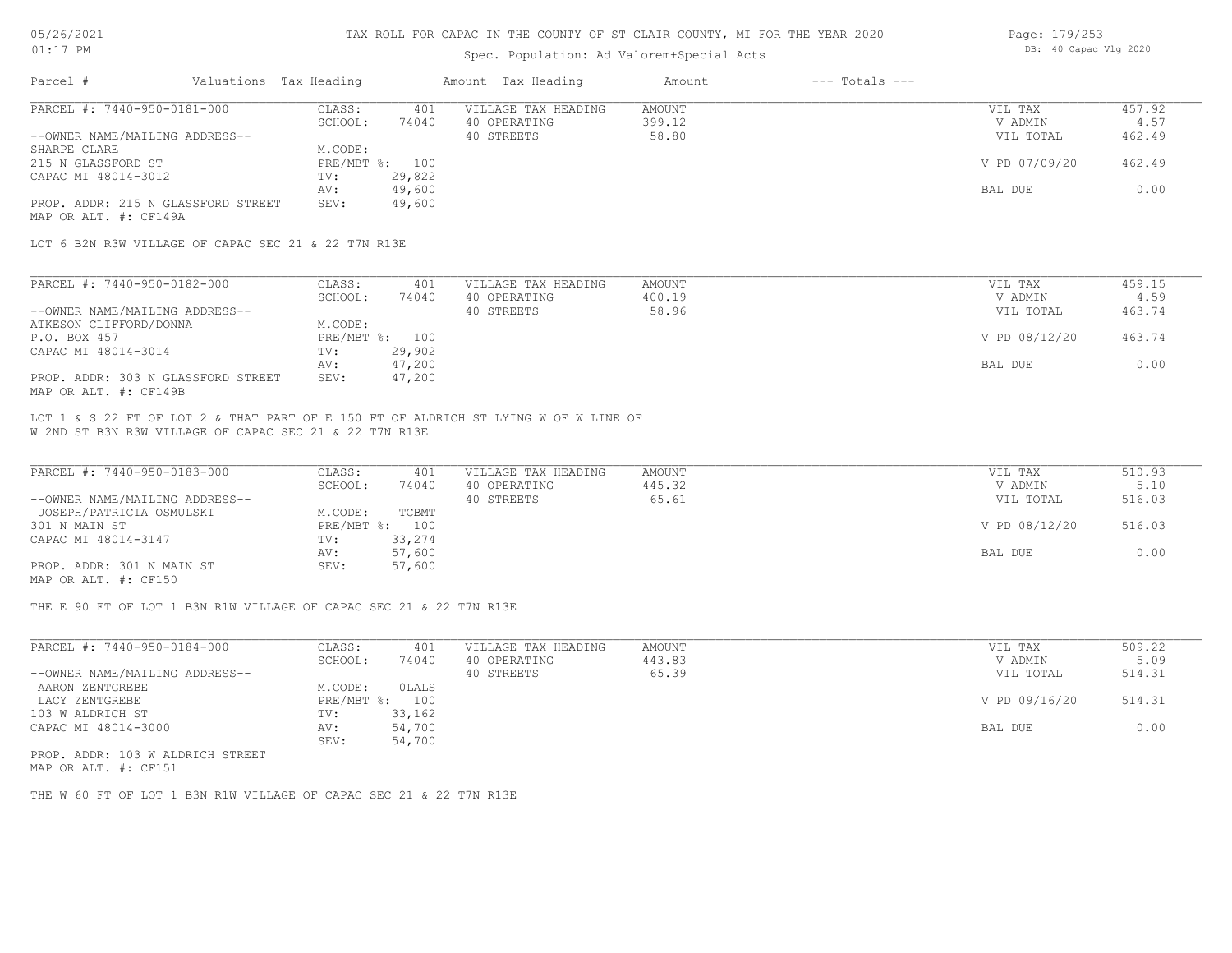## TAX ROLL FOR CAPAC IN THE COUNTY OF ST CLAIR COUNTY, MI FOR THE YEAR 2020

# Spec. Population: Ad Valorem+Special Acts

Page: 180/253 DB: 40 Capac Vlg 2020

| Parcel #                                                            | Valuations Tax Heading |                                  |                  | Amount Tax Heading                  | Amount                  | $---$ Totals $---$ |                    |                |
|---------------------------------------------------------------------|------------------------|----------------------------------|------------------|-------------------------------------|-------------------------|--------------------|--------------------|----------------|
| PARCEL #: 7440-950-0185-000                                         |                        | CLASS:<br>SCHOOL:                | 401<br>74040     | VILLAGE TAX HEADING<br>40 OPERATING | <b>AMOUNT</b><br>508.72 |                    | VIL TAX<br>V ADMIN | 583.67<br>5.83 |
| --OWNER NAME/MAILING ADDRESS--                                      |                        |                                  |                  | 40 STREETS                          | 74.95                   |                    | VIL TOTAL          | 589.50         |
| LAWRENCE J & ROSAMOND TRAUB<br>303 N MAIN ST<br>CAPAC MI 48014-3147 |                        | M.CODE:<br>PRE/MBT %: 100<br>TV: | 38,011           |                                     |                         |                    | V PD 08/12/20      | 589.50         |
|                                                                     |                        | AV:                              | 79,900           |                                     |                         |                    | BAL DUE            | 0.00           |
| PROP. ADDR: 303 N MAIN ST<br>MAP OR ALT. #: CF152                   |                        | SEV:                             | 79,900           |                                     |                         |                    |                    |                |
| LOT 2 B3N R1W VILLAGE OF CAPAC                                      |                        |                                  |                  |                                     |                         |                    |                    |                |
|                                                                     |                        |                                  |                  |                                     |                         |                    |                    |                |
| PARCEL #: 7440-950-0186-000                                         |                        | CLASS:<br>SCHOOL:                | 401<br>74040     | VILLAGE TAX HEADING<br>40 OPERATING | AMOUNT<br>512.35        |                    | VIL TAX<br>V ADMIN | 587.84<br>5.87 |
| --OWNER NAME/MAILING ADDRESS--                                      |                        |                                  |                  | 40 STREETS                          | 75.49                   |                    | VIL TOTAL          | 593.71         |
| DAVID/SHARI BEISCHER                                                |                        | M.CODE:                          |                  |                                     |                         |                    |                    |                |
| 307 N MAIN ST PO BOX 360                                            |                        | PRE/MBT %: 100                   |                  |                                     |                         |                    | V PD 08/12/20      | 593.71         |
| CAPAC MI 48014-3147                                                 |                        | TV:                              | 38,282           |                                     |                         |                    |                    |                |
|                                                                     |                        | AV:                              | 64,500           |                                     |                         |                    | BAL DUE            | 0.00           |
| PROP. ADDR: 307 N MAIN ST<br>MAP OR ALT. #: CF153                   |                        | SEV:                             | 64,500           |                                     |                         |                    |                    |                |
| LOT 3 B3N R1W VILLAGE OF CAPAC                                      |                        |                                  |                  |                                     |                         |                    |                    |                |
|                                                                     |                        |                                  |                  |                                     |                         |                    |                    |                |
| PARCEL #: 7440-950-0187-000                                         |                        | CLASS:<br>SCHOOL:                | 401<br>74040     | VILLAGE TAX HEADING<br>40 OPERATING | AMOUNT<br>650.16        |                    | VIL TAX<br>V ADMIN | 745.95<br>7.45 |
| --OWNER NAME/MAILING ADDRESS--                                      |                        |                                  |                  | 40 STREETS                          | 95.79                   |                    | VIL TOTAL          | 753.40         |
| IHRKE DONALD                                                        |                        | M.CODE:                          | COREL            |                                     |                         |                    |                    |                |
| THOMAS ASHLEY                                                       |                        | PRE/MBT %: 100                   |                  |                                     |                         |                    | V PD 09/17/20      | 753.40         |
| 309 N MAIN ST                                                       |                        | TV:                              | 48,579           |                                     |                         |                    |                    |                |
| CAPAC MI 48014-3147                                                 |                        | AV:<br>SEV:                      | 56,700<br>56,700 |                                     |                         |                    | BAL DUE            | 0.00           |
| PROP. ADDR: 309 N MAIN ST<br>MAP OR ALT. #: CF154                   |                        |                                  |                  |                                     |                         |                    |                    |                |
| LOT 4 B3N R1W VILLAGE OF CAPAC SEC 21 & 22 T7N R13E                 |                        |                                  |                  |                                     |                         |                    |                    |                |
|                                                                     |                        |                                  |                  |                                     |                         |                    |                    |                |
| PARCEL #: 7440-950-0188-000                                         |                        | CLASS:                           | 401              | VILLAGE TAX HEADING                 | AMOUNT                  |                    | VIL TAX            | 502.90         |
|                                                                     |                        | SCHOOL:                          | 74040            | 40 OPERATING                        | 438.32                  |                    | V ADMIN            | 5.02           |
| --OWNER NAME/MAILING ADDRESS--                                      |                        |                                  |                  | 40 STREETS                          | 64.58                   |                    | VIL TOTAL          | 507.92         |
| REVITZER CLARENCE/SARAH<br>313 N MAIN ST                            |                        | M.CODE:<br>PRE/MBT %: 100        |                  |                                     |                         |                    | V PD 08/18/20      | 507.92         |
| CAPAC MI 48014-3147                                                 |                        | TV:                              | 32,751           |                                     |                         |                    |                    |                |
|                                                                     |                        | AV:                              | 58,900           |                                     |                         |                    | BAL DUE            | 0.00           |
| PROP. ADDR: 313 N MAIN ST                                           |                        | SEV:                             | 58,900           |                                     |                         |                    |                    |                |

MAP OR ALT. #: CF155

LOT 5 B3N R1W VILLAGE OF CAPAC SEC 21 & 22 T7N R13E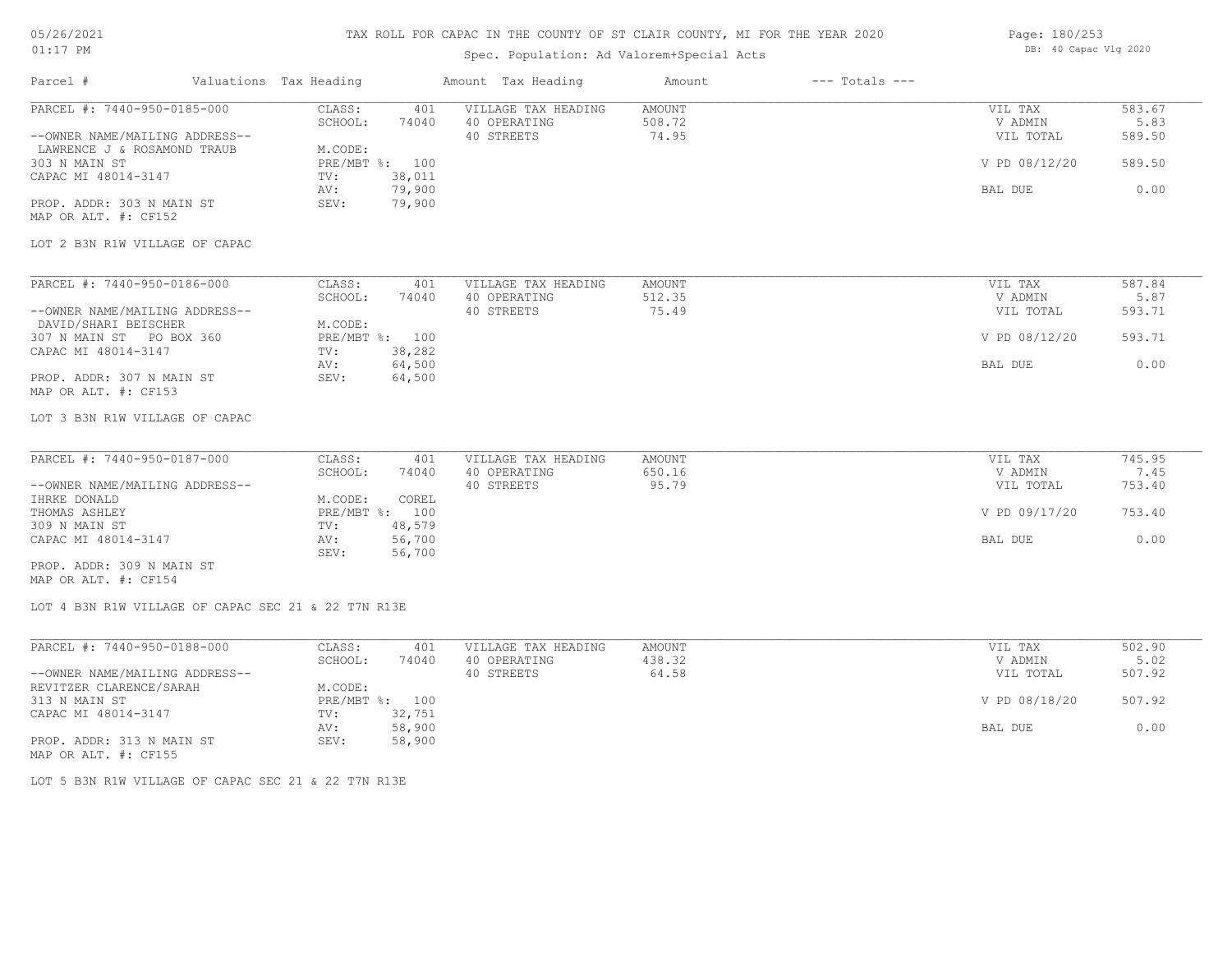## 05/26/2021 01:17 PM

### TAX ROLL FOR CAPAC IN THE COUNTY OF ST CLAIR COUNTY, MI FOR THE YEAR 2020

## Spec. Population: Ad Valorem+Special Acts

| Parcel #                       | Valuations Tax Heading |           | Amount Tax Heading  | Amount | $---$ Totals $---$ |               |        |
|--------------------------------|------------------------|-----------|---------------------|--------|--------------------|---------------|--------|
| PARCEL #: 7440-950-0189-000    | CLASS:                 | 401       | VILLAGE TAX HEADING | AMOUNT |                    | VIL TAX       | 487.03 |
|                                | SCHOOL:                | 74040     | 40 OPERATING        | 424.49 |                    | V ADMIN       | 4.87   |
| --OWNER NAME/MAILING ADDRESS-- |                        |           | 40 STREETS          | 62.54  |                    | VIL TOTAL     | 491.90 |
| ABRAHAM MICHAEL J.             | M.CODE:                |           |                     |        |                    |               |        |
| ABRAHAM LYNN D.                | $PRE/MBT$ $\div$       | $\bigcap$ |                     |        |                    | V PD 09/16/20 | 491.90 |
| 12800 MASTERS RD               | TV:                    | 31,717    |                     |        |                    |               |        |
| MEMPHIS MI 48041               | AV:                    | 51,900    |                     |        |                    | BAL DUE       | 0.00   |
|                                | SEV:                   | 51,900    |                     |        |                    |               |        |
| PROP. ADDR: 315 N MAIN ST      |                        |           |                     |        |                    |               |        |
| MAP OR ALT. #: CF156           |                        |           |                     |        |                    |               |        |
| LOT 6 B3N R1W VILLAGE OF CAPAC |                        |           |                     |        |                    |               |        |

| PARCEL #: 7440-950-0190-000    | CLASS:     | 401    | VILLAGE TAX HEADING | AMOUNT | VIL TAX       | 334.69 |
|--------------------------------|------------|--------|---------------------|--------|---------------|--------|
|                                | SCHOOL:    | 74040  | 40 OPERATING        | 291.71 | V ADMIN       | 3.34   |
| --OWNER NAME/MAILING ADDRESS-- |            |        | 40 STREETS          | 42.98  | VIL TOTAL     | 338.03 |
| BLOCK PAUL JR                  | M.CODE:    |        |                     |        |               |        |
| 14691 KOEHN RD                 | PRE/MBT %: |        |                     |        | V PD 07/09/20 | 338.03 |
| CAPAC MI 48014                 | TV:        | 21,796 |                     |        |               |        |
|                                | AV:        | 36,100 |                     |        | BAL DUE       | 0.00   |
| PROP. ADDR: 312 N NEEPER ST    | SEV:       | 36,100 |                     |        |               |        |
| MAP OR ALT. #: CF157A          |            |        |                     |        |               |        |

#### LOT 9 B3N R1W VILLAGE OF CAPAC

| PARCEL #: 7440-950-0191-000<br>CLASS: | 401               | VILLAGE TAX HEADING | AMOUNT | VIL TAX       | 811.40 |
|---------------------------------------|-------------------|---------------------|--------|---------------|--------|
| SCHOOL:                               | 74040             | 40 OPERATING        | 707.20 | V ADMIN       | 8.11   |
| --OWNER NAME/MAILING ADDRESS--        |                   | 40 STREETS          | 104.20 | VIL TOTAL     | 819.51 |
| DEREK MASON<br>M.CODE:                | COREL             |                     |        |               |        |
| 308 N NEEPER ST                       | PRE/MBT %:<br>100 |                     |        | V PD 09/17/20 | 819.51 |
| CAPAC MI 48014-3036<br>TV:            | 52,841            |                     |        |               |        |
| AV:                                   | 64,400            |                     |        | BAL DUE       | 0.00   |
| PROP. ADDR: 308 N NEEPER ST<br>SEV:   | 64,400            |                     |        |               |        |

MAP OR ALT. #: CF157B

LOT 10 B3N R1W VILLAGE OF CAPAC

| PARCEL #: 7440-950-0192-000      | CLASS:     | 401    | VILLAGE TAX HEADING | AMOUNT | VIL TAX       | 611.75 |
|----------------------------------|------------|--------|---------------------|--------|---------------|--------|
|                                  | SCHOOL:    | 74040  | 40 OPERATING        | 533.19 | V ADMIN       | 6.11   |
| --OWNER NAME/MAILING ADDRESS--   |            |        | 40 STREETS          | 78.56  | VIL TOTAL     | 617.86 |
| LARRY/CAROLYN MILLS              | M.CODE:    |        |                     |        |               |        |
| 105 W ALDRICH ST                 | PRE/MBT %: | 100    |                     |        | V PD 08/19/20 | 617.86 |
| CAPAC MI 48014-3000              | TV:        | 39,839 |                     |        |               |        |
|                                  | AV:        | 63,500 |                     |        | BAL DUE       | 0.00   |
| PROP. ADDR: 105 W ALDRICH STREET | SEV:       | 63,500 |                     |        |               |        |
| MAP OR ALT. #: CF158B            |            |        |                     |        |               |        |

E1/2 OF LOTS 11 & 12 B3N R1W VILLAGE OF CAPAC SEC 21 & 22 T7N R13E

Page: 181/253 DB: 40 Capac Vlg 2020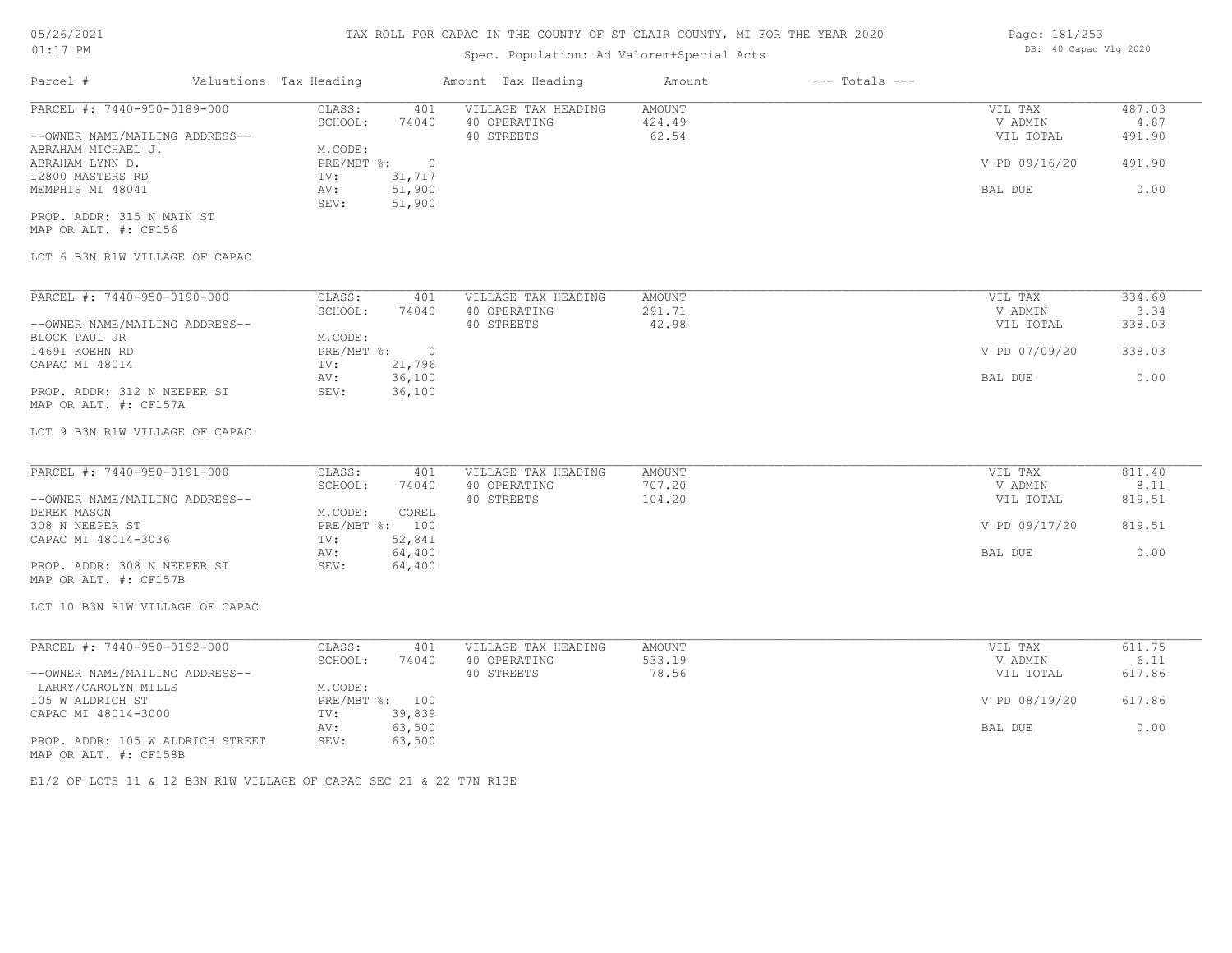## Spec. Population: Ad Valorem+Special Acts

| Page: 182/253 |                       |  |
|---------------|-----------------------|--|
|               | DB: 40 Capac Vlg 2020 |  |

| Parcel #                         | Valuations Tax Heading |        | Amount Tax Heading  | Amount | $---$ Totals $---$ |               |        |
|----------------------------------|------------------------|--------|---------------------|--------|--------------------|---------------|--------|
| PARCEL #: 7440-950-0193-000      | CLASS:                 | 401    | VILLAGE TAX HEADING | AMOUNT |                    | VIL TAX       | 642.53 |
|                                  | SCHOOL:                | 74040  | 40 OPERATING        | 560.02 |                    | V ADMIN       | 6.42   |
| --OWNER NAME/MAILING ADDRESS--   |                        |        | 40 STREETS          | 82.51  |                    | VIL TOTAL     | 648.95 |
| JOSEPH/SHARI LU SHARPE           | M.CODE:                | COREL  |                     |        |                    |               |        |
| 107 W ALDRICH ST                 | PRE/MBT %:             | 100    |                     |        |                    | V PD 09/17/20 | 648.95 |
| CAPAC MI 48014-3000              | TV:                    | 41,844 |                     |        |                    |               |        |
|                                  | AV:                    | 68,200 |                     |        |                    | BAL DUE       | 0.00   |
| PROP. ADDR: 107 W ALDRICH STREET | SEV:                   | 68,200 |                     |        |                    |               |        |
|                                  |                        |        |                     |        |                    |               |        |

MAP OR ALT. #: CF159

W1/2 OF LOTS 11 & 12 B3N R1W VILLAGE OF CAPAC SEC 21 & 22 T7N R13E

| PARCEL #: 7440-950-0194-000    | CLASS:     | 401    | VILLAGE TAX HEADING | AMOUNT | VIL TAX       | 158.04 |
|--------------------------------|------------|--------|---------------------|--------|---------------|--------|
|                                | SCHOOL:    | 74040  | 40 OPERATING        | 137.75 | V ADMIN       | 1.58   |
| --OWNER NAME/MAILING ADDRESS-- |            |        | 40 STREETS          | 20.29  | VIL TOTAL     | 159.62 |
| MONTPETIT WILLIAM              | M.CODE:    |        |                     |        |               |        |
| MONTPETIT SHARON               | PRE/MBT %: |        |                     |        | V PD 08/12/20 | 159.62 |
| 27400 BERTRAND                 | TV:        | 10,293 |                     |        |               |        |
| NEW BALTIMORE MI 48051         | AV:        | 16,900 |                     |        | BAL DUE       | 0.00   |
|                                | SEV:       | 16,900 |                     |        |               |        |
| PROP. ADDR: 301 N NEEPER ST    |            |        |                     |        |               |        |

MAP OR ALT. #: CF160

21 & 22 T7N R13E E90 FT OF LOTS 1 & 2 EXC N 30' FT OF E 90 FT OF LOT 2 B3N R2W VILLAGE OF CAPAC SEC

| PARCEL #: 7440-950-0195-000    | CLASS:  | 401            | VILLAGE TAX HEADING | AMOUNT | VIL TAX       | 674.46 |
|--------------------------------|---------|----------------|---------------------|--------|---------------|--------|
|                                | SCHOOL: | 74040          | 40 OPERATING        | 587.85 | V ADMIN       | 6.74   |
| --OWNER NAME/MAILING ADDRESS-- |         |                | 40 STREETS          | 86.61  | VIL TOTAL     | 681.20 |
| SCHWARTZKOPF GERALDINE M.      | M.CODE: |                |                     |        |               |        |
| 307 N NEEPER ST                |         | PRE/MBT %: 100 |                     |        | V PD 08/04/20 | 681.20 |
| CAPAC MI 48014-3037            | TV:     | 43,923         |                     |        |               |        |
|                                | AV:     | 68,900         |                     |        | BAL DUE       | 0.00   |
| PROP. ADDR: 307 N NEEPER ST    | SEV:    | 68,900         |                     |        |               |        |
|                                |         |                |                     |        |               |        |

MAP OR ALT. #: CF161A

LOT 3 & N 30' OF E 90' OF LOT 2 & LOT 4 EXC N 65' B2N R2W VILLAGE OF CAPAC

| PARCEL #: 7440-950-0196-000      | CLASS:       | 401    | VILLAGE TAX HEADING | AMOUNT | 899.74<br>VIL TAX   |
|----------------------------------|--------------|--------|---------------------|--------|---------------------|
|                                  | SCHOOL:      | 74040  | 40 OPERATING        | 784.20 | 8.99<br>V ADMIN     |
| --OWNER NAME/MAILING ADDRESS--   |              |        | 40 STREETS          | 115.54 | 908.73<br>VIL TOTAL |
| SAGE ROLAND                      | M.CODE:      |        |                     |        |                     |
| MUSU KATHLEEN M                  | $PRE/MBT$ %: | 100    |                     |        | 908.73<br>BAL DUE   |
| 203 W ALDRICH STREET             | TV:          | 58,594 |                     |        |                     |
| CAPAC MI 48014                   | AV:          | 74,000 |                     |        |                     |
|                                  | SEV:         | 74,000 |                     |        |                     |
| PROP. ADDR: 203 W ALDRICH STREET |              |        |                     |        |                     |
| MAP OR ALT. #: CF161B            |              |        |                     |        |                     |

VILLAGE OF CAPAC W60' OF LOTS 1 & 2 & INCL E 1/2 OF VAC ALLEY & S 100' OF W 1/2 OF VAC ALLEY B3N R2W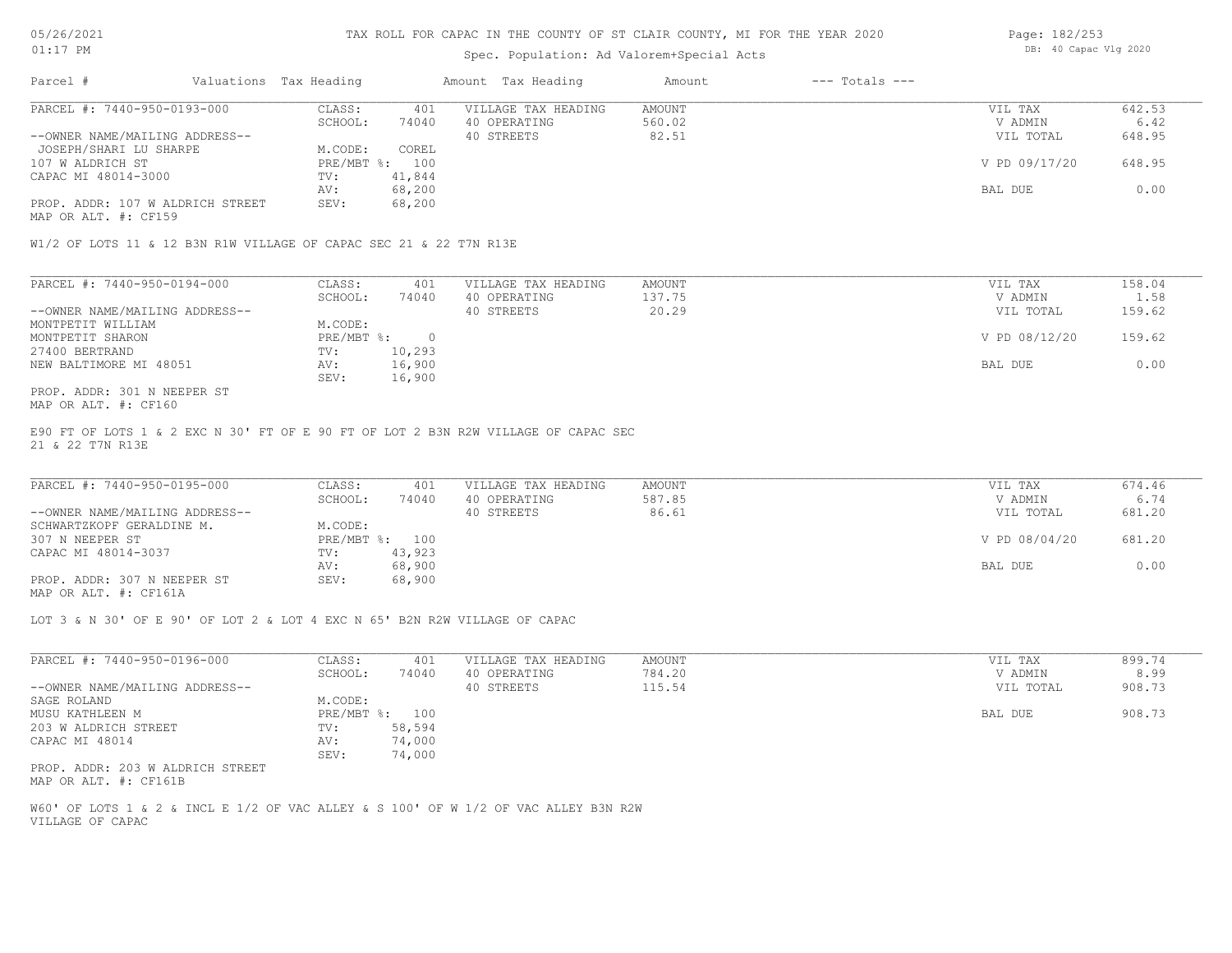## Spec. Population: Ad Valorem+Special Acts

| Page: 183/253 |                       |  |
|---------------|-----------------------|--|
|               | DB: 40 Capac Vlg 2020 |  |

| Parcel #                       | Valuations Tax Heading |        | Amount Tax Heading  | Amount | $---$ Totals $---$ |               |        |
|--------------------------------|------------------------|--------|---------------------|--------|--------------------|---------------|--------|
| PARCEL #: 7440-950-0197-000    | CLASS:                 | 401    | VILLAGE TAX HEADING | AMOUNT |                    | VIL TAX       | 618.06 |
|                                | SCHOOL:                | 74040  | 40 OPERATING        | 538.69 |                    | V ADMIN       | 6.18   |
| --OWNER NAME/MAILING ADDRESS-- |                        |        | 40 STREETS          | 79.37  |                    | VIL TOTAL     | 624.24 |
| JUSTIN MARK E                  | M.CODE:                | COREL  |                     |        |                    |               |        |
| 311 N NEEPER ST                | PRE/MBT %: 100         |        |                     |        |                    | V PD 09/17/20 | 624.24 |
| CAPAC MI 48014-3037            | TV:                    | 40,250 |                     |        |                    |               |        |
|                                | AV:                    | 43,200 |                     |        |                    | BAL DUE       | 0.00   |
| PROP. ADDR: 311 N NEEPER ST    | SEV:                   | 43,200 |                     |        |                    |               |        |
|                                |                        |        |                     |        |                    |               |        |

MAP OR ALT. #: CF162

N65 FT LOT 4 INCL 1/2 OF VAC ALLEY B3N R2W VILLAGE OF CAPAC SEC 21 & 22 T7N R13E

| PARCEL #: 7440-950-0198-000        | CLASS:     | 401    | VILLAGE TAX HEADING | AMOUNT | VIL TAX       | 307.55 |
|------------------------------------|------------|--------|---------------------|--------|---------------|--------|
|                                    | SCHOOL:    | 74040  | 40 OPERATING        | 268.06 | V ADMIN       | 3.07   |
| --OWNER NAME/MAILING ADDRESS--     |            |        | 40 STREETS          | 39.49  | VIL TOTAL     | 310.62 |
| ROBBERSTAD TIMOTHY                 | M.CODE:    |        |                     |        |               |        |
| ROBBERSTAD NICOLE                  | PRE/MBT %: |        |                     |        | V PD 09/16/20 | 310.62 |
| 1818 N VAN DYKE                    | TV:        | 20,029 |                     |        |               |        |
| IMLAY CITY MI 48444                | AV:        | 32,300 |                     |        | BAL DUE       | 0.00   |
|                                    | SEV:       | 32,300 |                     |        |               |        |
| PROP. ADDR: 312 N GLASSFORD STREET |            |        |                     |        |               |        |

MAP OR ALT. #: CF163A

LOT 9 E 1/2 INCL 1/2 OF VAC ALLEY B3N R2W VILLAGE OF CAPAC SEC 21 & 22 T7N R13E

| PARCEL #: 7440-950-0199-000        | CLASS:       | 401    | VILLAGE TAX HEADING | AMOUNT | VIL TAX       | 290.94 |
|------------------------------------|--------------|--------|---------------------|--------|---------------|--------|
|                                    | SCHOOL:      | 74040  | 40 OPERATING        | 253.58 | V ADMIN       | 2.90   |
| --OWNER NAME/MAILING ADDRESS--     |              |        | 40 STREETS          | 37.36  | VIL TOTAL     | 293.84 |
| ELLIOTT ROBERT TRUSTEE             | M.CODE:      |        |                     |        |               |        |
| 603 S MAIN ST                      | $PRE/MBT$ %: |        |                     |        | V PD 09/16/20 | 293.84 |
| CAPAC MI 48014-3724                | TV:          | 18,947 |                     |        |               |        |
|                                    | AV:          | 31,500 |                     |        | BAL DUE       | 0.00   |
| PROP. ADDR: 308 N GLASSFORD STREET | SEV:         | 31,500 |                     |        |               |        |
| MAP OR ALT. #: CF163B              |              |        |                     |        |               |        |

LOT 10 INCL 1/2 OF VAC ALLEY B3N R2W VILLAGE OF CAPAC SEC 21 & 22 T7N R13E

| PARCEL #: 7440-950-0200-000      | CLASS:     | 401    | VILLAGE TAX HEADING | AMOUNT | VIL TAX       | 561.93 |
|----------------------------------|------------|--------|---------------------|--------|---------------|--------|
|                                  | SCHOOL:    | 74040  | 40 OPERATING        | 489.77 | V ADMIN       | 5.61   |
| --OWNER NAME/MAILING ADDRESS--   |            |        | 40 STREETS          | 72.16  | VIL TOTAL     | 567.54 |
| SHULL BRAIN L                    | M.CODE:    |        |                     |        |               |        |
| SHULL W/R & GRIFFITH B           | PRE/MBT %: |        |                     |        | V PD 09/10/20 | 567.54 |
| 3520 CAPAC RD                    | TV:        | 36,595 |                     |        |               |        |
| CAPAC MI 48014-3700              | AV:        | 64,000 |                     |        | BAL DUE       | 0.00   |
|                                  | SEV:       | 64,000 |                     |        |               |        |
| PROP. ADDR: 209 W ALDRICH STREET |            |        |                     |        |               |        |

MAP OR ALT. #: 164A/B

W1/2 OF LOTS 11 & 12 B3N R2W VILLAGE OF CAPAC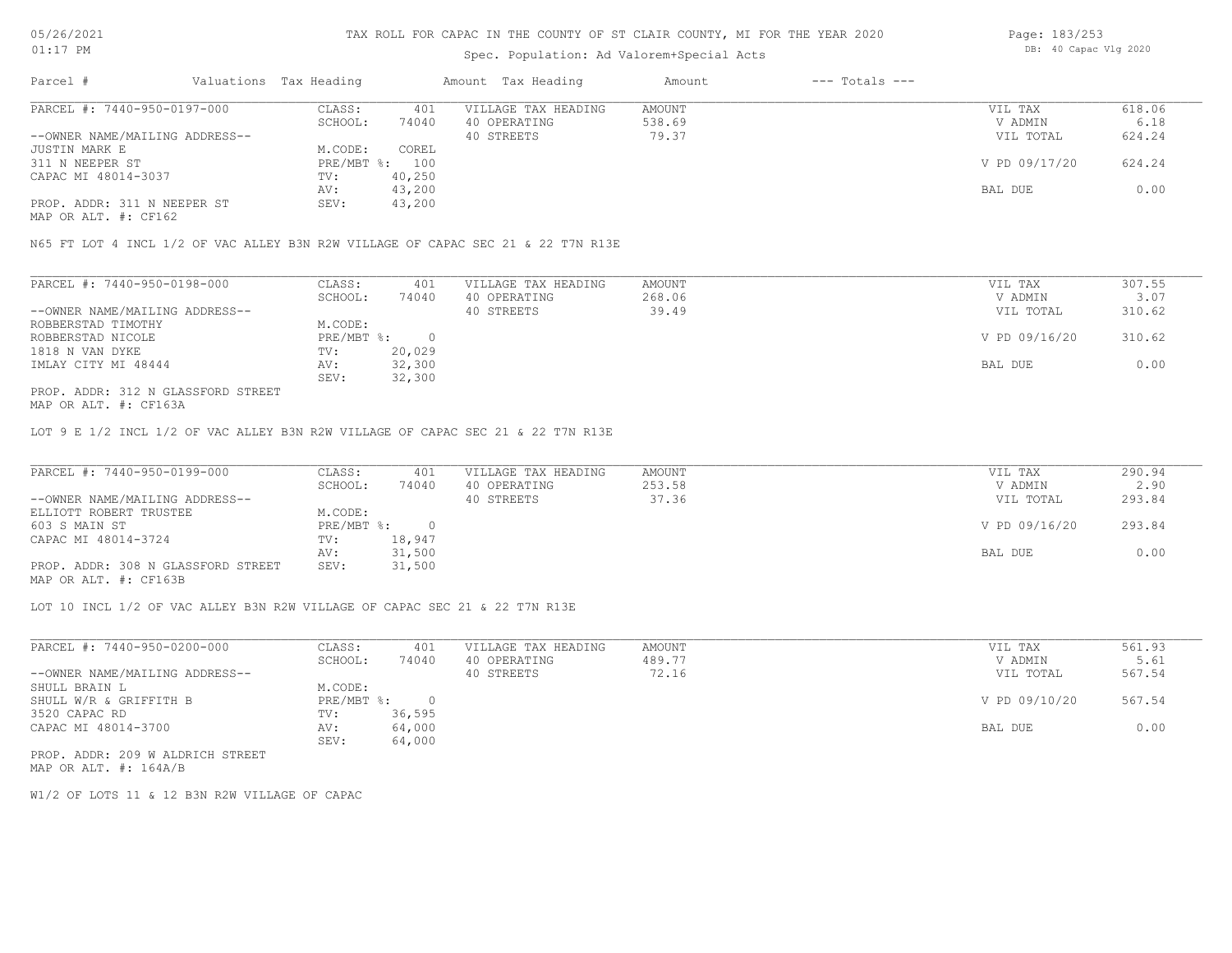### Spec. Population: Ad Valorem+Special Acts

| Page: 184/253 |                       |  |
|---------------|-----------------------|--|
|               | DB: 40 Capac Vlg 2020 |  |

| Parcel #                         | Valuations Tax Heading |        | Amount Tax Heading  | Amount | $---$ Totals $---$ |           |        |
|----------------------------------|------------------------|--------|---------------------|--------|--------------------|-----------|--------|
| PARCEL #: 7440-950-0201-000      | CLASS:                 | 401    | VILLAGE TAX HEADING | AMOUNT |                    | VIL TAX   | 428.75 |
|                                  | SCHOOL:                | 74040  | 40 OPERATING        | 373.69 |                    | V ADMIN   | 4.28   |
| --OWNER NAME/MAILING ADDRESS--   |                        |        | 40 STREETS          | 55.06  |                    | VIL TOTAL | 433.03 |
| GLEFKE RACHEL M                  | M.CODE:                |        |                     |        |                    |           |        |
| 207 W ALDRICH STREET             | PRE/MBT %: 100         |        |                     |        |                    | BAL DUE   | 433.03 |
| CAPAC MI 48014                   | TV:                    | 27,922 |                     |        |                    |           |        |
|                                  | AV:                    | 38,300 |                     |        |                    |           |        |
| PROP. ADDR: 207 W ALDRICH STREET | SEV:                   | 38,300 |                     |        |                    |           |        |
| MAP OR ALT. #: CF164C            |                        |        |                     |        |                    |           |        |

E1/2 OF LOTS 11 & 12 B3N R2W VILLAGE OF CAPAC

| PARCEL #: 7440-950-0202-000    | CLASS:     | 201     | VILLAGE TAX HEADING | AMOUNT   | VIL TAX       | 2,227.06 |
|--------------------------------|------------|---------|---------------------|----------|---------------|----------|
|                                | SCHOOL:    | 74040   | 40 OPERATING        | 1,941.06 | V ADMIN       | 22.27    |
| --OWNER NAME/MAILING ADDRESS-- |            |         | 40 STREETS          | 286.00   | VIL TOTAL     | 2,249.33 |
| FULTHEIM GARY                  | M.CODE:    |         |                     |          |               |          |
| LEASE ACCOUNTING 29268         | PRE/MBT %: |         |                     |          | V PD 07/14/20 | 2,249.33 |
| 500 VOLVO PARKWAY              | TV:        | 145,032 |                     |          |               |          |
| CHESAPEAKE VA 23320            | AV:        | 170,100 |                     |          | BAL DUE       | 0.00     |
|                                | SEV:       | 170,100 |                     |          |               |          |
| PROP. ADDR: 101 S MAIN         |            |         |                     |          |               |          |

MAP OR ALT. #: CF165

PART OF THE VILLAGE OF CAPAC SEC 28 T7N R13E LOT 1 EXC THE W 36 FT THEREOF ALSO THE N 10 FT OF THE E 114 FT OF LOT 2 B1S R1W

| PARCEL #: 7440-950-0203-000    | CLASS:       | 201    | VILLAGE TAX HEADING | AMOUNT | VIL TAX       | 559.57 |
|--------------------------------|--------------|--------|---------------------|--------|---------------|--------|
|                                | SCHOOL:      | 74040  | 40 OPERATING        | 487.71 | V ADMIN       | 5.59   |
| --OWNER NAME/MAILING ADDRESS-- |              |        | 40 STREETS          | 71.86  | VIL TOTAL     | 565.16 |
| LEVIN GROUP, L.L.C. THE        | M.CODE:      |        |                     |        |               |        |
| 970 TILLSON DR                 | $PRE/MBT$ %: |        |                     |        | V PD 07/09/20 | 565.16 |
| ZIONSVILLE IN 46077-9330       | TV:          | 36,441 |                     |        |               |        |
|                                | AV:          | 46,800 |                     |        | BAL DUE       | 0.00   |
| PROP. ADDR: 102 W MILL ST      | SEV:         | 46,800 |                     |        |               |        |
|                                |              |        |                     |        |               |        |

MAP OR ALT. #: CF166

SEC 28 T7N R13E W36 FT OF LOT 1 & N 10 FT OF W 36 FT OF LOT 2 B1S R1W PART OF THE VILLAGE OF CAPAC

| PARCEL #: 7440-950-0204-000    | CLASS:       | 201    | VILLAGE TAX HEADING | AMOUNT | VIL TAX       | 223.44 |
|--------------------------------|--------------|--------|---------------------|--------|---------------|--------|
|                                | SCHOOL:      | 74040  | 40 OPERATING        | 194.75 | V ADMIN       | 2.23   |
| --OWNER NAME/MAILING ADDRESS-- |              |        | 40 STREETS          | 28.69  | VIL TOTAL     | 225.67 |
| FULTHEIM GARY                  | M.CODE:      |        |                     |        |               |        |
| LEASE ACCOUNTING 29268         | $PRE/MBT$ %: |        |                     |        | V PD 07/14/20 | 225.67 |
| 500 VOLVO PARKWAY              | TV:          | 14,552 |                     |        |               |        |
| CHESAPEAKE VA 23320            | AV:          | 19,600 |                     |        | BAL DUE       | 0.00   |
|                                | SEV:         | 19,600 |                     |        |               |        |
| PROP. ADDR: 107 S MAIN         |              |        |                     |        |               |        |
|                                |              |        |                     |        |               |        |

MAP OR ALT. #: CF167

N2/3 OF LOT 2 EXC THE N 10 FT B1S R1W PART OF THE VILLAGE OF CAPAC SEC 28 T7N R13E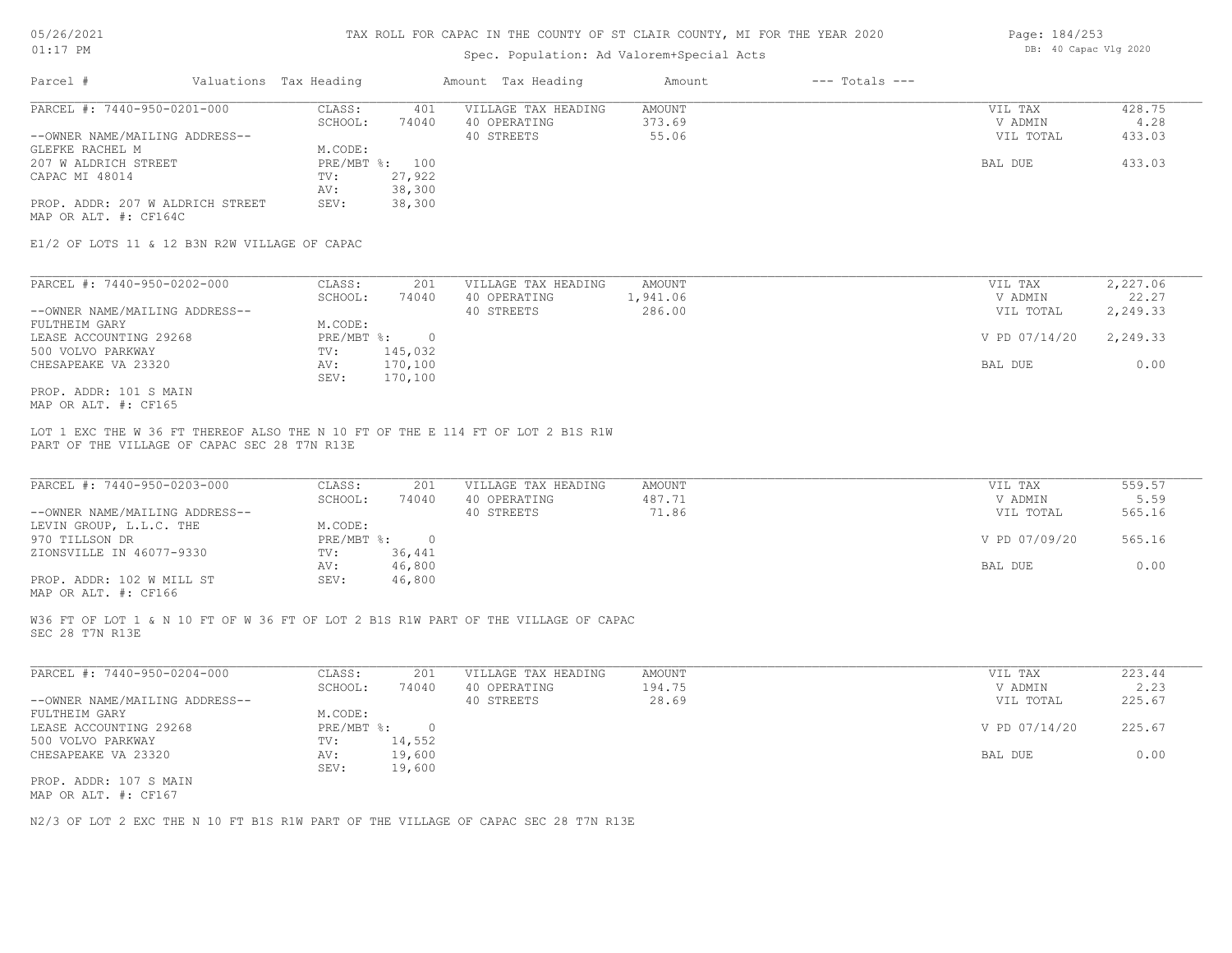### Spec. Population: Ad Valorem+Special Acts

| Page: 185/253 |                       |  |
|---------------|-----------------------|--|
|               | DB: 40 Capac Vlg 2020 |  |

| Parcel #                       | Valuations Tax Heading |        | Amount Tax Heading  | Amount | $---$ Totals $---$ |               |        |
|--------------------------------|------------------------|--------|---------------------|--------|--------------------|---------------|--------|
| PARCEL #: 7440-950-0205-000    | CLASS:                 | 201    | VILLAGE TAX HEADING | AMOUNT |                    | VIL TAX       | 547.65 |
|                                | SCHOOL:                | 74040  | 40 OPERATING        | 477.32 |                    | V ADMIN       | 5.47   |
| --OWNER NAME/MAILING ADDRESS-- |                        |        | 40 STREETS          | 70.33  |                    | VIL TOTAL     | 553.12 |
| CHIEF PROPERTIES LLC,          | M.CODE:                |        |                     |        |                    |               |        |
| 109 S MAIN                     | PRE/MBT %:             |        |                     |        |                    | V PD 09/16/20 | 553.12 |
| CAPAC MI 48027                 | TV:                    | 35,665 |                     |        |                    |               |        |
|                                | AV:                    | 47,900 |                     |        |                    | BAL DUE       | 0.00   |
| PROP. ADDR: 109 S MAIN         | SEV:                   | 47,900 |                     |        |                    |               |        |
|                                |                        |        |                     |        |                    |               |        |

MAP OR ALT. #: CF168A

S1/3 OF LOT 2 & N 2.03 FT OF LOT 3 B1S R1W VILLAGE OF CAPAC SEC 28 T7N R13E

| PARCEL #: 7440-950-0206-000    | CLASS:     | 703   | VILLAGE TAX HEADING | AMOUNT | VIL TAX   | 0.00 |
|--------------------------------|------------|-------|---------------------|--------|-----------|------|
|                                | SCHOOL:    | 74040 | 40 OPERATING        | 0.00   | V ADMIN   | 0.00 |
| --OWNER NAME/MAILING ADDRESS-- |            |       | 40 STREETS          | 0.00   | VIL TOTAL | 0.00 |
| VILLAGE/CAPAC DOWNTOWN DEV     | M.CODE:    |       |                     |        |           |      |
| 131 N MAIN ST                  | PRE/MBT %: |       |                     |        | BAL DUE   | 0.00 |
| CAPAC MI 48014                 | TV:        |       |                     |        |           |      |
|                                | AV:        |       |                     |        |           |      |
| PROP. ADDR: 111 S MAIN         | SEV:       |       |                     |        |           |      |
| MAP OR ALT. #: CF168B          |            |       |                     |        |           |      |

R1W VILLAGE OF CAPAC SEC 28 T7N R13E LOT 3 EXC N 2.03 FT & EXC S 30 FT & EXC N 14 FT OF S 44 FT OF E 82 FT OF LOT 3 B1S

| PARCEL #: 7440-950-0207-000                           | CLASS:     | 201     | VILLAGE TAX HEADING | AMOUNT   | VIL TAX       | 1,466.83 |
|-------------------------------------------------------|------------|---------|---------------------|----------|---------------|----------|
|                                                       | SCHOOL:    | 74040   | 40 OPERATING        | 1,278.46 | V ADMIN       | 14.66    |
| --OWNER NAME/MAILING ADDRESS--                        |            |         | 40 STREETS          | 188.37   | VIL TOTAL     | 1,481.49 |
| MALBURG MARY ELLEN TRUST                              | M.CODE:    |         |                     |          |               |          |
| 15300 ALMONT RD                                       | PRE/MBT %: |         |                     |          | V PD 09/09/20 | 1,481.49 |
| ALLENTON MI 48002                                     | TV:        | 95,524  |                     |          |               |          |
|                                                       | AV:        | 119,500 |                     |          | BAL DUE       | 0.00     |
| PROP. ADDR: 113 S MAIN                                | SEV:       | 119,500 |                     |          |               |          |
| $\cdots$ $\cdots$ $\cdots$ $\cdots$ $\cdots$ $\cdots$ |            |         |                     |          |               |          |

MAP OR ALT. #: CF168C

SEC 28 T7N R13E S30 FT OF LOT 3 & N 14 FT OF S 44 FT OF E 82 FT OF LOT 3 B1S R1W VILLAG E OF CAPAC

| PARCEL #: 7440-950-0210-000    | CLASS:     | 201     | VILLAGE TAX HEADING | AMOUNT   | VIL TAX       | 3,127.42 |
|--------------------------------|------------|---------|---------------------|----------|---------------|----------|
|                                | SCHOOL:    | 74040   | 40 OPERATING        | 2,725.80 | V ADMIN       | 31.27    |
| --OWNER NAME/MAILING ADDRESS-- |            |         | 40 STREETS          | 401.62   | VIL TOTAL     | 3,158.69 |
| PARKVIEW PROP. MANGT. CORP.    | M.CODE:    |         |                     |          |               |          |
| 1225 RICHARDSON ST.            | PRE/MBT %: | $\cap$  |                     |          | V PD 07/29/20 | 3,158.69 |
| PORT HURON, MI 48060           | TV:        | 203,666 |                     |          |               |          |
|                                | AV:        | 239,600 |                     |          | BAL DUE       | 0.00     |
| PROP. ADDR: 119 S MAIN         | SEV:       | 239,600 |                     |          |               |          |
| MAP OR ALT. #: CF169/172       |            |         |                     |          |               |          |

LOTS 4, 5, 6 B1S R1W PART OF THE VILLAGE OF CAPAC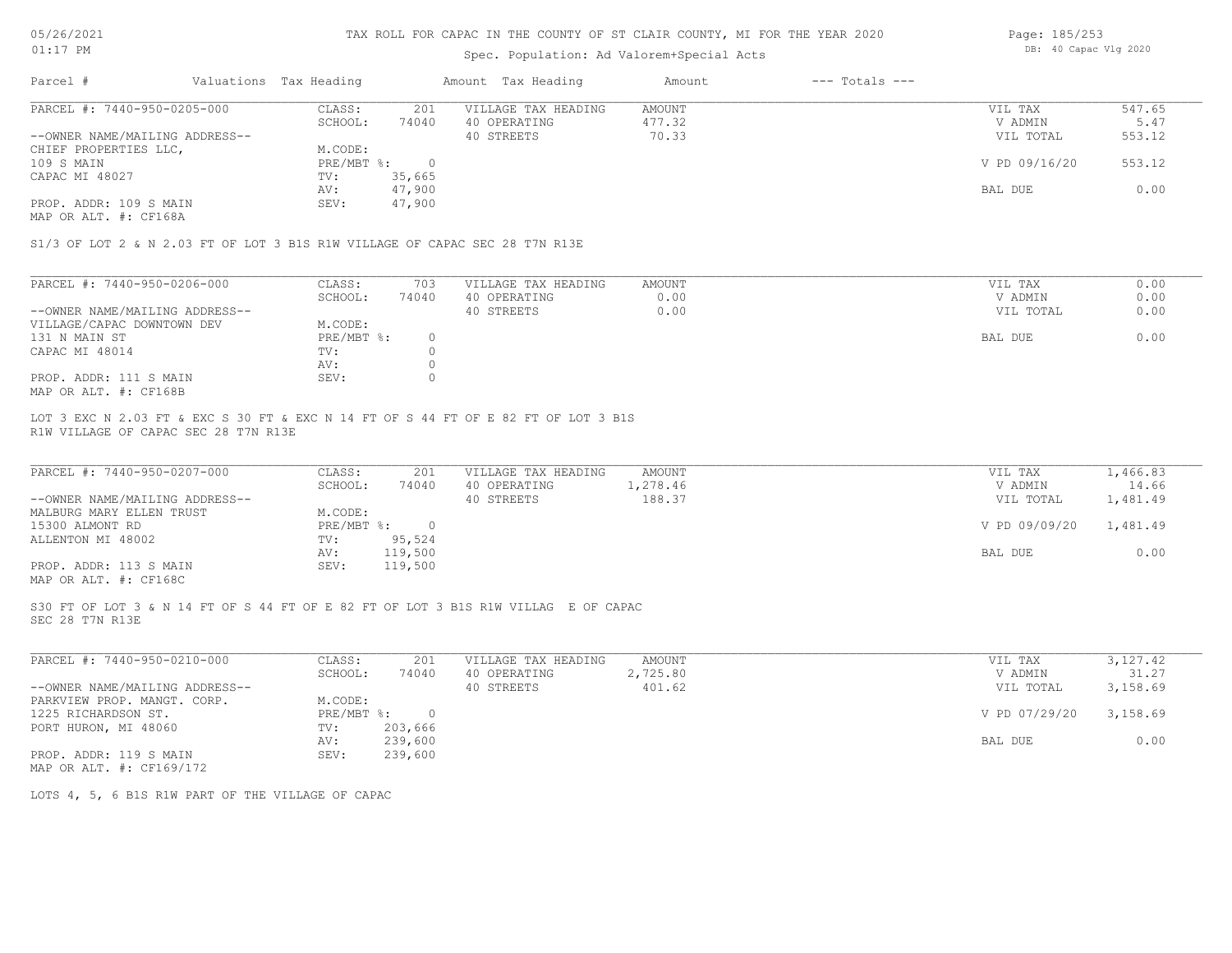### Spec. Population: Ad Va

| alorem+Special Acts |                | DB: 40 Capac Vlg 2020 |
|---------------------|----------------|-----------------------|
| Amount              | --- Totals --- |                       |

Page: 186/253

| PARCEL #: 7440-950-0212-000    | CLASS:  | 401            | VILLAGE TAX HEADING | AMOUNT | VIL TAX       | 752.42 |
|--------------------------------|---------|----------------|---------------------|--------|---------------|--------|
|                                | SCHOOL: | 74040          | 40 OPERATING        | 655.80 | V ADMIN       | 7.52   |
| --OWNER NAME/MAILING ADDRESS-- |         |                | 40 STREETS          | 96.62  | VIL TOTAL     | 759.94 |
| BENITEZ-VAZQUEZ RUFINO         | M.CODE: | COREL          |                     |        |               |        |
| BENITEZ KATHERINE L            |         | PRE/MBT %: 100 |                     |        | V PD 09/17/20 | 759.94 |
| 105 W MEIER ST                 | TV:     | 49,000         |                     |        |               |        |
| CAPAC MI 48014                 | AV:     | 49,000         |                     |        | BAL DUE       | 0.00   |
|                                | SEV:    | 49,000         |                     |        |               |        |
| PROP. ADDR: 105 W MEIER ST     |         |                |                     |        |               |        |

MAP OR ALT. #: CF173

E1/2 OF LOT 7 & S 1/2 OF E 1/2 OF LOT 8 B1S R1W VILLAGE OF CAPAC

Parcel # Valuations Tax Heading Amount Tax Heading

| PARCEL #: 7440-950-0213-000    | CLASS:       | 401    | VILLAGE TAX HEADING | AMOUNT | 370.04<br>VIL TAX   |
|--------------------------------|--------------|--------|---------------------|--------|---------------------|
|                                | SCHOOL:      | 74040  | 40 OPERATING        | 322.52 | 3.70<br>V ADMIN     |
| --OWNER NAME/MAILING ADDRESS-- |              |        | 40 STREETS          | 47.52  | 373.74<br>VIL TOTAL |
| SMITH STACEY LEE               | M.CODE:      |        |                     |        |                     |
| PEAK RALPH                     | $PRE/MBT$ %: | 100    |                     |        | 373.74<br>BAL DUE   |
| 107 W MEIER ST                 | TV:          | 24,098 |                     |        |                     |
| CAPAC MI 48014                 | AV:          | 40,200 |                     |        |                     |
|                                | SEV:         | 40,200 |                     |        |                     |
| PROP. ADDR: 107 W MEIER ST     |              |        |                     |        |                     |

MAP OR ALT. #: CF174

T7N R13E W1/2 OF LOT 7 & S 1/2 OF W 1/2 OF LOT 8 B1S R1W PART OF THE VILLAGE OF CAPAC SEC 28

| PARCEL #: 7440-950-0214-000    | CLASS:       | 401    | VILLAGE TAX HEADING | AMOUNT | VIL TAX       | 491.13 |  |
|--------------------------------|--------------|--------|---------------------|--------|---------------|--------|--|
|                                | SCHOOL:      | 74040  | 40 OPERATING        | 428.06 | V ADMIN       | 4.91   |  |
| --OWNER NAME/MAILING ADDRESS-- |              |        | 40 STREETS          | 63.07  | VIL TOTAL     | 496.04 |  |
| FRAZER NORMAN/APRIL            | M.CODE:      | COREL  |                     |        |               |        |  |
| 108 S NEEPER ST                | $PRE/MBT$ %: | 100    |                     |        | V PD 09/17/20 | 496.04 |  |
| CAPAC MI 48014                 | TV:          | 31,984 |                     |        |               |        |  |
|                                | AV:          | 51,400 |                     |        | BAL DUE       | 0.00   |  |
| PROP. ADDR: 108 S NEEPER ST    | SEV:         | 51,400 |                     |        |               |        |  |
|                                |              |        |                     |        |               |        |  |

 $\mathcal{L}_\mathcal{L} = \mathcal{L}_\mathcal{L} = \mathcal{L}_\mathcal{L} = \mathcal{L}_\mathcal{L} = \mathcal{L}_\mathcal{L} = \mathcal{L}_\mathcal{L} = \mathcal{L}_\mathcal{L} = \mathcal{L}_\mathcal{L} = \mathcal{L}_\mathcal{L} = \mathcal{L}_\mathcal{L} = \mathcal{L}_\mathcal{L} = \mathcal{L}_\mathcal{L} = \mathcal{L}_\mathcal{L} = \mathcal{L}_\mathcal{L} = \mathcal{L}_\mathcal{L} = \mathcal{L}_\mathcal{L} = \mathcal{L}_\mathcal{L}$ 

MAP OR ALT. #: CF175

N1/2 OF LOT 8 & S 18.75 FT OF LOT 9 B1S R1W VILLAGE OF CAPAC SEC 28 T7N R13E

| PARCEL #: 7440-950-0215-000    | CLASS:  | 401            | VILLAGE TAX HEADING | AMOUNT | VIL TAX   | 514.36 |
|--------------------------------|---------|----------------|---------------------|--------|-----------|--------|
|                                | SCHOOL: | 74040          | 40 OPERATING        | 448.31 | V ADMIN   | 5.14   |
| --OWNER NAME/MAILING ADDRESS-- |         |                | 40 STREETS          | 66.05  | VIL TOTAL | 519.50 |
| VIGILETTI CANDY LEA            | M.CODE: |                |                     |        |           |        |
| 106 S NEEPER ST                |         | PRE/MBT %: 100 |                     |        | BAL DUE   | 519.50 |
| CAPAC MI 48014                 | TV:     | 33,497         |                     |        |           |        |
|                                | AV:     | 57,600         |                     |        |           |        |
| PROP. ADDR: 106 S NEEPER ST    | SEV:    | 57,600         |                     |        |           |        |
| MAP OR ALT. #: CF176           |         |                |                     |        |           |        |

N56.25 FT OF LOT 9 B1S R1W VILLAGE OF CAPAC SEC 28 T7N R13E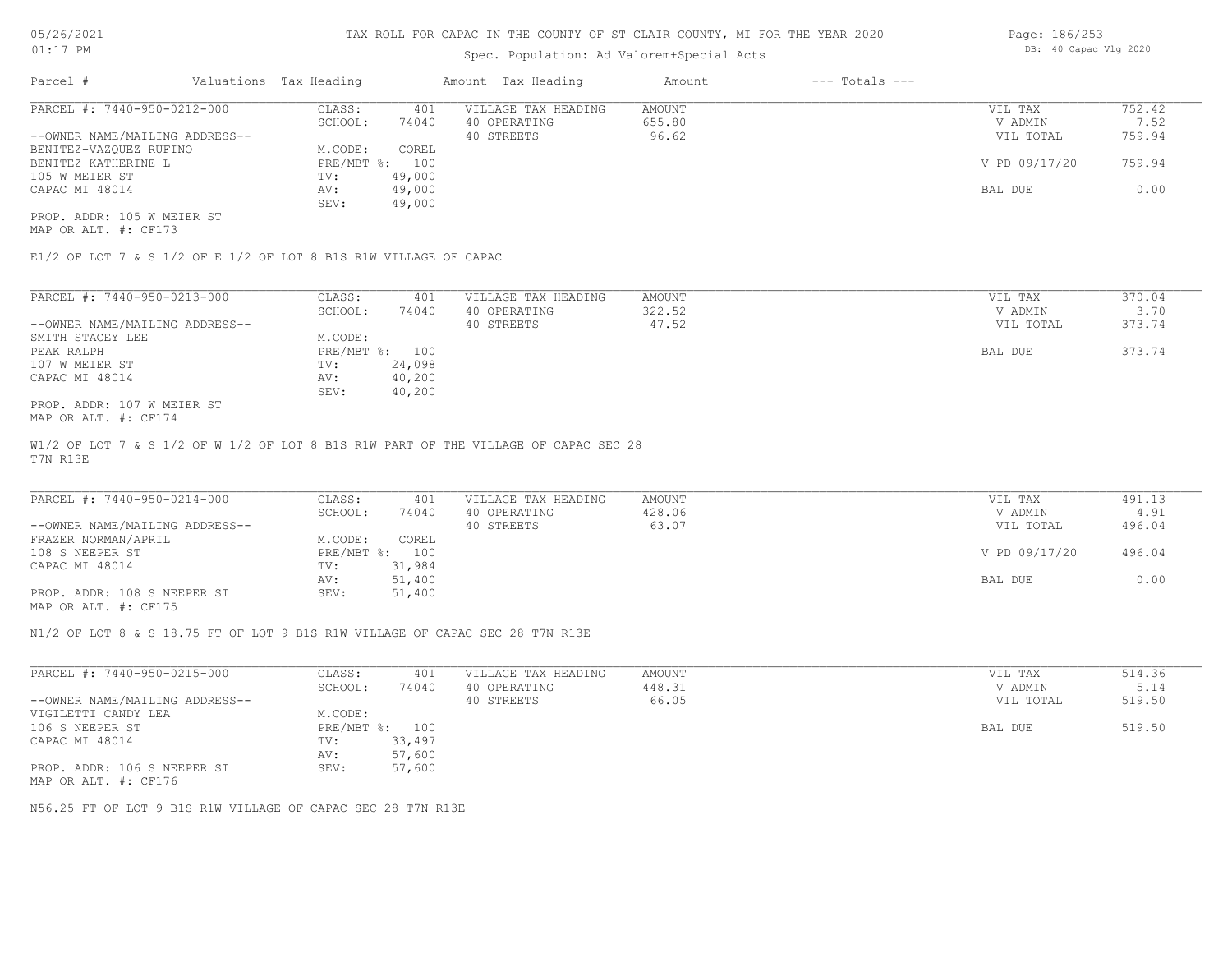### Spec. Population: Ad Valorem+Special Acts

| Page: 187/253 |                       |  |
|---------------|-----------------------|--|
|               | DB: 40 Capac Vlg 2020 |  |

| Parcel #                       | Valuations Tax Heading |        | Amount Tax Heading  | Amount | $---$ Totals $---$ |               |        |
|--------------------------------|------------------------|--------|---------------------|--------|--------------------|---------------|--------|
| PARCEL #: 7440-950-0216-000    | CLASS:                 | 401    | VILLAGE TAX HEADING | AMOUNT |                    | VIL TAX       | 450.74 |
|                                | SCHOOL:                | 74040  | 40 OPERATING        | 392.86 |                    | V ADMIN       | 4.50   |
| --OWNER NAME/MAILING ADDRESS-- |                        |        | 40 STREETS          | 57.88  |                    | VIL TOTAL     | 455.24 |
| SOLLMAN PATRICIA               | M.CODE:                |        |                     |        |                    |               |        |
| P.O. BOX 487                   | PRE/MBT %: 100         |        |                     |        |                    | V PD 09/09/20 | 455.24 |
| CAPAC MI 48014                 | TV:                    | 29,354 |                     |        |                    |               |        |
|                                | AV:                    | 45,800 |                     |        |                    | BAL DUE       | 0.00   |
| PROP. ADDR: 104 S NEEPER ST    | SEV:                   | 45,800 |                     |        |                    |               |        |
|                                |                        |        |                     |        |                    |               |        |

MAP OR ALT. #: CF177

LOT 10 B1S R1W PART OF THE VILLAGE OF CAPAC SEC 28 T7N R13E

| PARCEL #: 7440-950-0217-000    | CLASS:     | 703   | VILLAGE TAX HEADING | AMOUNT | VIL TAX   | 0.00 |
|--------------------------------|------------|-------|---------------------|--------|-----------|------|
|                                | SCHOOL:    | 74040 | 40 OPERATING        | 0.00   | V ADMIN   | 0.00 |
| --OWNER NAME/MAILING ADDRESS-- |            |       | 40 STREETS          | 0.00   | VIL TOTAL | 0.00 |
| VILLAGE OF CAPAC               | M.CODE:    |       |                     |        |           |      |
| 131 N MAIN ST                  | PRE/MBT %: |       |                     |        | BAL DUE   | 0.00 |
| CAPAC MI 48014                 | TV:        |       |                     |        |           |      |
|                                | AV:        |       |                     |        |           |      |
| PROP. ADDR: W MILL ST          | SEV:       |       |                     |        |           |      |
| MAP OR ALT. #: CF178           |            |       |                     |        |           |      |

93 FT TO BEG PART OF THE VILLAGE OF CAPAC SEC 28 T7N R13E FT THEREOF & beg 48FT FROM NW COR LOT 12 TH E 5.29 TH S 93.02 FT TH W 3.74 FT TH N LOT 11 ALSO LOT 12 EXC THE W 48 FT OF THE N 93 FT ALSO EXC THE S 57 FT OF THE W 71

| PARCEL #: 7440-950-0218-000    | CLASS:  | 401            | VILLAGE TAX HEADING | AMOUNT | VIL TAX   | 393.02 |
|--------------------------------|---------|----------------|---------------------|--------|-----------|--------|
|                                | SCHOOL: | 74040          | 40 OPERATING        | 342.55 | V ADMIN   | 3.93   |
| --OWNER NAME/MAILING ADDRESS-- |         |                | 40 STREETS          | 50.47  | VIL TOTAL | 396.95 |
| CHOATE JACQUELINE              | M.CODE: |                |                     |        |           |        |
| JACOBS CAROL                   |         | PRE/MBT %: 100 |                     |        | BAL DUE   | 396.95 |
| 108 W MILL ST                  | TV:     | 25,595         |                     |        |           |        |
| CAPAC MI 48014-3021            | AV:     | 44,600         |                     |        |           |        |
|                                | SEV:    | 44,600         |                     |        |           |        |
| PROP. ADDR: 108 W MILL ST      |         |                |                     |        |           |        |

MAP OR ALT. #: CF179

B1S R1W PART OF THE VILLAGE OF CAPAC SEC 28 TYN R13E 12,TH N89^42'40"E 5.29',TH SO^57' 21"W 93.02',TH S89^42'40"W 3.74',TH N93" TO BEG THE W 48 FT OF THE N 93 FT OF LOT 12 & BEG E N89^42'40"E 48' FROM NW COR OF LOT

| PARCEL #: 7440-950-0219-000    | CLASS:  | 401            | VILLAGE TAX HEADING | AMOUNT | VIL TAX       | 324.58 |
|--------------------------------|---------|----------------|---------------------|--------|---------------|--------|
|                                | SCHOOL: | 74040          | 40 OPERATING        | 282.90 | V ADMIN       | 3.24   |
| --OWNER NAME/MAILING ADDRESS-- |         |                | 40 STREETS          | 41.68  | VIL TOTAL     | 327.82 |
| PELTON-BAIRD SHERRY            | M.CODE: |                |                     |        |               |        |
| P.O. BOX 142                   |         | PRE/MBT %: 100 |                     |        | V PD 09/29/20 | 327.82 |
| CAPAC MI 48014                 | TV:     | 21,138         |                     |        |               |        |
|                                | AV:     | 34,400         |                     |        | BAL DUE       | 0.00   |
| PROP. ADDR: 102 S NEEPER ST    | SEV:    | 34,400         |                     |        |               |        |
| MAP OR ALT. #: CF180           |         |                |                     |        |               |        |

T7N R13E THE W 71 FT OF THE S 57 FT OF LOT 12 B1S R1W PART OF THE VILLAGE OF CAPAC SEC 28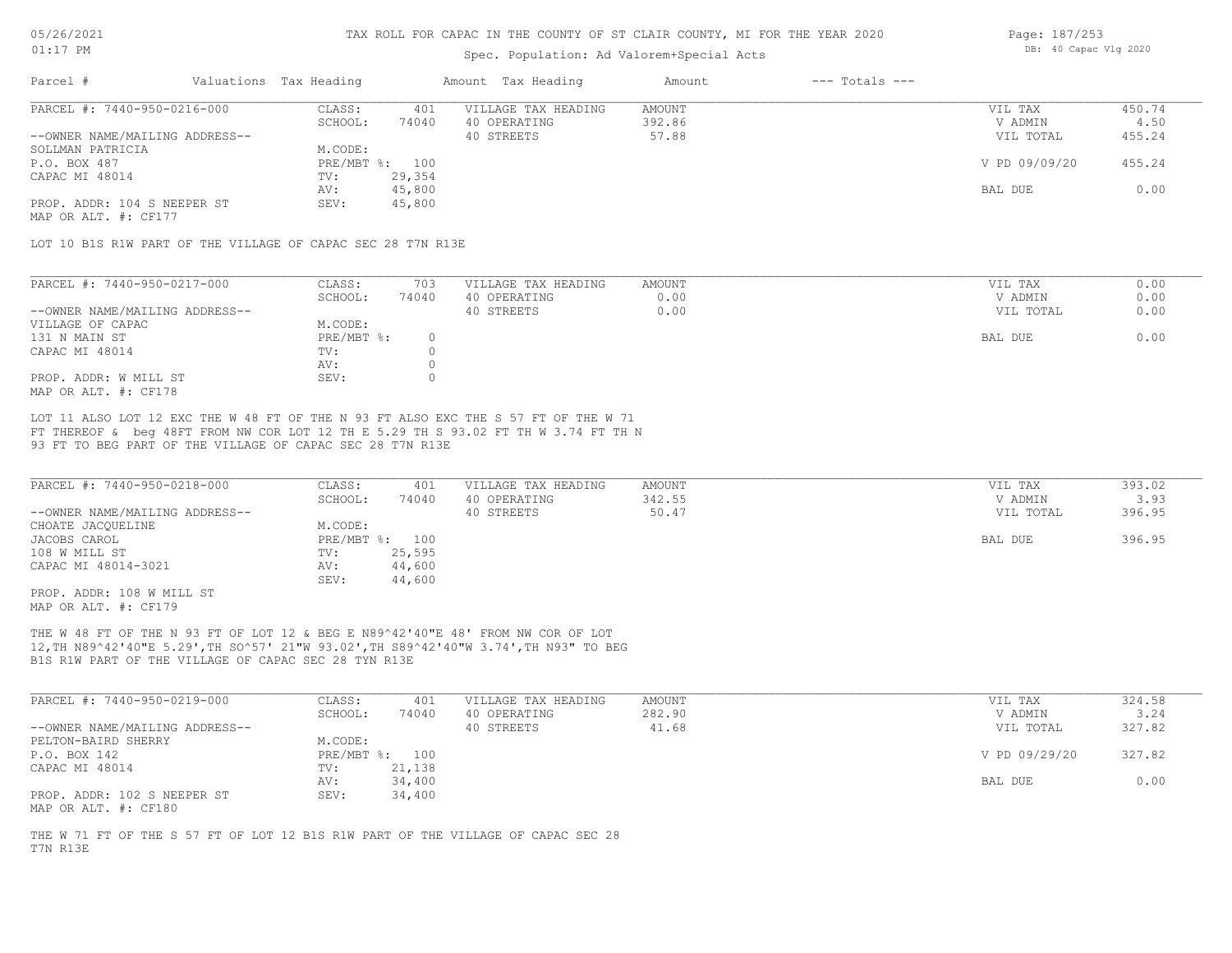| 5/26/2021 |  |
|-----------|--|
|           |  |

### Spec. Population: Ad Valorem+Special Acts

| Page: 188/253 |                       |  |
|---------------|-----------------------|--|
|               | DB: 40 Capac Vlg 2020 |  |

| Parcel #                       |  | Valuations Tax Heading |        | Amount Tax Heading  | Amount | $---$ Totals $---$ |               |        |
|--------------------------------|--|------------------------|--------|---------------------|--------|--------------------|---------------|--------|
| PARCEL #: 7440-950-0220-000    |  | CLASS:                 | 401    | VILLAGE TAX HEADING | AMOUNT |                    | VIL TAX       | 484.38 |
|                                |  | SCHOOL:                | 74040  | 40 OPERATING        | 422.18 |                    | V ADMIN       | 4.84   |
| --OWNER NAME/MAILING ADDRESS-- |  |                        |        | 40 STREETS          | 62.20  |                    | VIL TOTAL     | 489.22 |
| ATWOOD RICHARD G               |  | M.CODE:                |        |                     |        |                    |               |        |
| 202 W MILL ST                  |  | PRE/MBT %: 100         |        |                     |        |                    | V PD 09/16/20 | 489.22 |
| CAPAC MI 48014-3024            |  | TV:                    | 31,545 |                     |        |                    |               |        |
|                                |  | AV:                    | 50,900 |                     |        |                    | BAL DUE       | 0.00   |
| PROP. ADDR: 202 W MILL ST      |  | SEV:                   | 50,900 |                     |        |                    |               |        |
|                                |  |                        |        |                     |        |                    |               |        |

MAP OR ALT. #: CF181

N150' OF E 75' OF LOT 1 BIS R2W PLAT OF THE VILLAGE OF CAPAC SEC 28 T7N R13E

| PARCEL #: 7440-950-0221-000    | CLASS:       | 401    | VILLAGE TAX HEADING | AMOUNT | VIL TAX       | 589.55 |
|--------------------------------|--------------|--------|---------------------|--------|---------------|--------|
|                                | SCHOOL:      | 74040  | 40 OPERATING        | 513.84 | V ADMIN       | 5.89   |
| --OWNER NAME/MAILING ADDRESS-- |              |        | 40 STREETS          | 75.71  | VIL TOTAL     | 595.44 |
| RICHARDS PHYLLIS J             | M.CODE:      |        |                     |        |               |        |
| 204 W MILL ST                  | $PRE/MBT$ %: |        |                     |        | V PD 09/02/20 | 595.44 |
| CAPAC MI 48014                 | TV:          | 38,393 |                     |        |               |        |
|                                | AV:          | 63,300 |                     |        | BAL DUE       | 0.00   |
| PROP. ADDR: 204 W MILL ST      | SEV:         | 63,300 |                     |        |               |        |
| MAP OR ALT. #: CF182/183       |              |        |                     |        |               |        |

R13E W75' OF E 150' OF N 150' OF LOT 1 BIS R2W PLAT OF THE VILLAGE OF CAPAC SEC 28 T7N

| PARCEL #: 7440-950-0223-000        | CLASS:     | 401    | VILLAGE TAX HEADING | AMOUNT | VIL TAX       | 519.73 |
|------------------------------------|------------|--------|---------------------|--------|---------------|--------|
|                                    | SCHOOL:    | 74040  | 40 OPERATING        | 452.99 | V ADMIN       | 5.19   |
| --OWNER NAME/MAILING ADDRESS--     |            |        | 40 STREETS          | 66.74  | VIL TOTAL     | 524.92 |
| LIBKIE PAUL & MARSHA REV LIV TRUST | M.CODE:    |        |                     |        |               |        |
| 207 E CHURCH ST                    | PRE/MBT %: |        |                     |        | V PD 07/29/20 | 524.92 |
| CAPAC MI 48014                     | TV:        | 33,847 |                     |        |               |        |
|                                    | AV:        | 57,700 |                     |        | BAL DUE       | 0.00   |
| PROP. ADDR: 103 S NEEPER ST        | SEV:       | 57,700 |                     |        |               |        |
|                                    |            |        |                     |        |               |        |

 $\mathcal{L}_\mathcal{L} = \mathcal{L}_\mathcal{L} = \mathcal{L}_\mathcal{L} = \mathcal{L}_\mathcal{L} = \mathcal{L}_\mathcal{L} = \mathcal{L}_\mathcal{L} = \mathcal{L}_\mathcal{L} = \mathcal{L}_\mathcal{L} = \mathcal{L}_\mathcal{L} = \mathcal{L}_\mathcal{L} = \mathcal{L}_\mathcal{L} = \mathcal{L}_\mathcal{L} = \mathcal{L}_\mathcal{L} = \mathcal{L}_\mathcal{L} = \mathcal{L}_\mathcal{L} = \mathcal{L}_\mathcal{L} = \mathcal{L}_\mathcal{L}$ 

MAP OR ALT. #: CF184

R13E E150 FT OF LOT 1 EXC N 150 FT THEREOF B1S R2W PLAT OF VILLAGE OF CAPAC SEC 28 T7N

| PARCEL #: 7440-950-0224-000                | CLASS:     | 708   | VILLAGE TAX HEADING | AMOUNT | 0.00<br>VIL TAX   |
|--------------------------------------------|------------|-------|---------------------|--------|-------------------|
|                                            | SCHOOL:    | 74040 | 40 OPERATING        | 0.00   | 0.00<br>V ADMIN   |
| --OWNER NAME/MAILING ADDRESS--             |            |       | 40 STREETS          | 0.00   | 0.00<br>VIL TOTAL |
| RESTORATION BIBLE CHURCH AND BIBLE         | M.CODE:    |       |                     |        |                   |
| P.O. BOX 325                               | PRE/MBT %: |       |                     |        | BAL DUE<br>0.00   |
| ROYAL OAK MI 48068                         | TV:        |       |                     |        |                   |
|                                            | AV:        |       |                     |        |                   |
| PROP. ADDR: 206 W MILL ST<br>$\frac{1}{2}$ | SEV:       |       |                     |        |                   |

MAP OR ALT. #: CF185

W 150' OF LOT 1 EXC S 1/3 OF W 1/2 OF LOT 1 B1S R2W PLAT OF VILLAGE OF CAPAC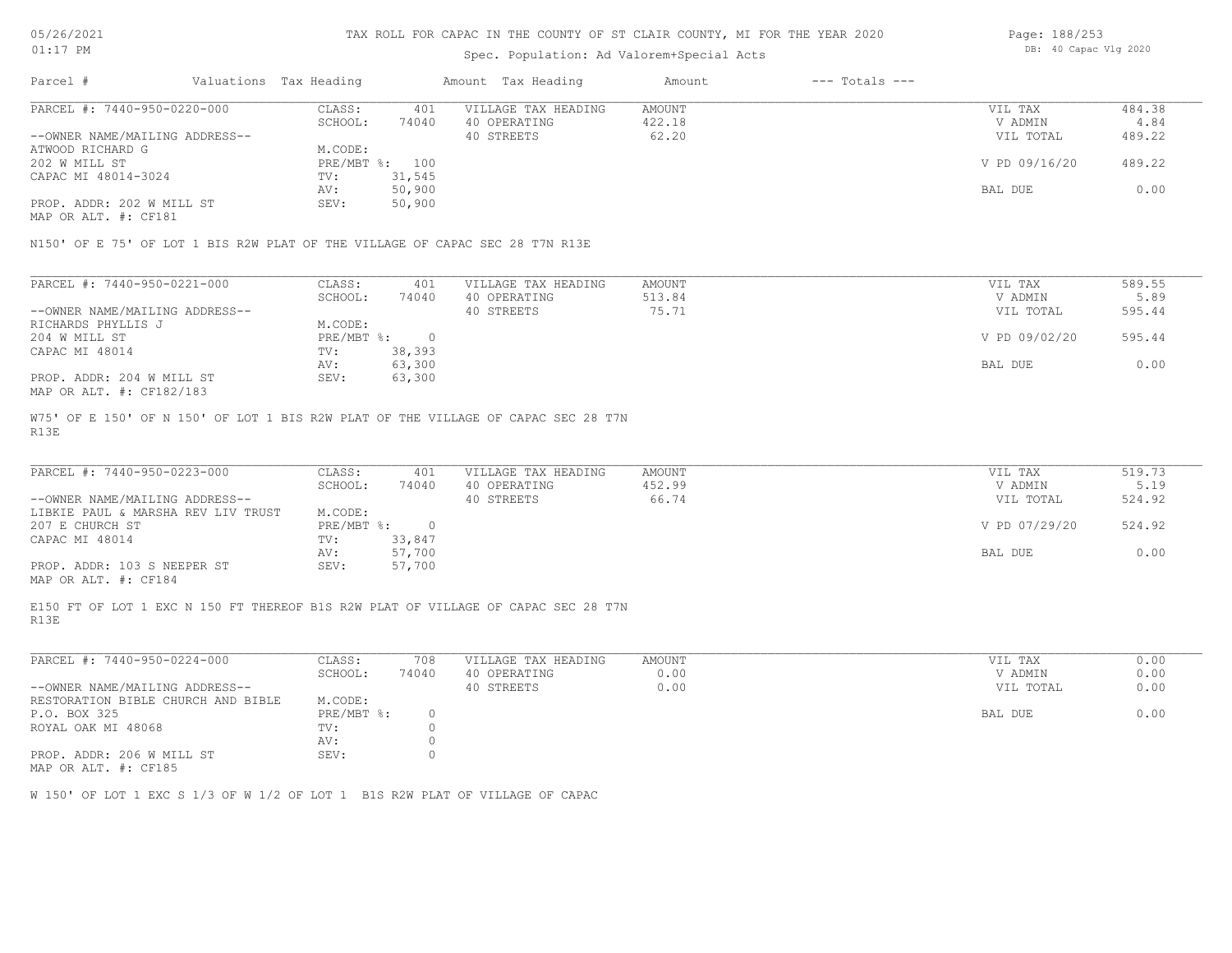### Spec. Population: Ad Valorem+Special Acts

| Page: 189/253 |                       |  |
|---------------|-----------------------|--|
|               | DB: 40 Capac Vlg 2020 |  |

| Parcel #                           | Valuations Tax Heading | Amount Tax Heading |                     | Amount | $---$ Totals $---$ |               |        |
|------------------------------------|------------------------|--------------------|---------------------|--------|--------------------|---------------|--------|
| PARCEL #: 7440-950-0224-100        | CLASS:                 | 401                | VILLAGE TAX HEADING | AMOUNT |                    | VIL TAX       | 644.17 |
|                                    | SCHOOL:                | 74040              | 40 OPERATING        | 561.45 |                    | V ADMIN       | 6.44   |
| --OWNER NAME/MAILING ADDRESS--     |                        |                    | 40 STREETS          | 82.72  |                    | VIL TOTAL     | 650.61 |
| NAUTS GARY                         | M.CODE:                |                    |                     |        |                    |               |        |
| NAUTS DEBRA                        | PRE/MBT %:             |                    |                     |        |                    | V PD 08/26/20 | 650.61 |
| 3909 WEST BRANCH DR                | TV:                    | 41,951             |                     |        |                    |               |        |
| GLADWIN MI 48624                   | AV:                    | 71,800             |                     |        |                    | BAL DUE       | 0.00   |
|                                    | SEV:                   | 71,800             |                     |        |                    |               |        |
| PROP. ADDR: 104 S GLASSFORD STREET |                        |                    |                     |        |                    |               |        |

MAP OR ALT. #: 185B

S 1/3 OF W 1/2 OF LOT 1 EXC E 10' THEREOF B1S R2W PLAT OF VILLAGE OF CAPAC

| PARCEL #: 7440-950-0225-000    | CLASS:     | 703   | VILLAGE TAX HEADING | AMOUNT | VIL TAX<br>0.00   |
|--------------------------------|------------|-------|---------------------|--------|-------------------|
|                                | SCHOOL:    | 74040 | 40 OPERATING        | 0.00   | 0.00<br>V ADMIN   |
| --OWNER NAME/MAILING ADDRESS-- |            |       | 40 STREETS          | 0.00   | 0.00<br>VIL TOTAL |
| VILLAGE ALLEY                  | M.CODE:    |       |                     |        |                   |
| 131 N MAIN ST                  | PRE/MBT %: |       |                     |        | 0.00<br>BAL DUE   |
| CAPAC MI 48014                 | TV:        |       |                     |        |                   |
|                                | AV:        |       |                     |        |                   |
| PROP. ADDR: ALLEY              | SEV:       |       |                     |        |                   |
| $MAD$ $CD$ $BTD$ $L$ , $CD10C$ |            |       |                     |        |                   |

MAP OR ALT. #: CF186

28 T7N R13E LOT 1 EXC E 150 FT & EXC W 150 FT THEREOF B1S R2W PLAT OF THE VILLAGE OF CAPAC SEC

| PARCEL #: 7440-950-0226-000         | CLASS:  | 401            | VILLAGE TAX HEADING | AMOUNT | VIL TAX       | 470.93 |
|-------------------------------------|---------|----------------|---------------------|--------|---------------|--------|
|                                     | SCHOOL: | 74040          | 40 OPERATING        | 410.46 | V ADMIN       | 4.70   |
| --OWNER NAME/MAILING ADDRESS--      |         |                | 40 STREETS          | 60.47  | VIL TOTAL     | 475.63 |
| WELCH MELISSA A/MORNINGSTAR MICHAEL | M.CODE: | COREL          |                     |        |               |        |
| 105 S NEEPER ST                     |         | PRE/MBT %: 100 |                     |        | V PD 09/17/20 | 475.63 |
| CAPAC MI 48014-3620                 | TV:     | 30,669         |                     |        |               |        |
|                                     | AV:     | 50,700         |                     |        | BAL DUE       | 0.00   |
| PROP. ADDR: 105 S NEEPER ST         | SEV:    | 50,700         |                     |        |               |        |

MAP OR ALT. #: CF187

LOT 2 B1S R2W PART OF THE VILLAGE OF CAPAC SEC 28 T7N R13E

| PARCEL #: 7440-950-0227-000    | CLASS:             | 401    | VILLAGE TAX HEADING | AMOUNT | VIL TAX       | 685.35 |
|--------------------------------|--------------------|--------|---------------------|--------|---------------|--------|
|                                | SCHOOL:            | 74040  | 40 OPERATING        | 597.34 | V ADMIN       | 6.85   |
| --OWNER NAME/MAILING ADDRESS-- |                    |        | 40 STREETS          | 88.01  | VIL TOTAL     | 692.20 |
| HALL DENNIS                    | M.CODE:            | COREL  |                     |        |               |        |
| 107 S NEEPER ST                | $PRE/MBT$ $\div$ : | 100    |                     |        | V PD 09/17/20 | 692.20 |
| CAPAC MI 48014-3620            | TV:                | 44,632 |                     |        |               |        |
|                                | AV:                | 49,100 |                     |        | BAL DUE       | 0.00   |
| PROP. ADDR: 107 S NEEPER ST    | SEV:               | 49,100 |                     |        |               |        |

MAP OR ALT. #: CF188

LOT 3 B1S R2W PART OF THE VILLAGE OF CAPAC SEC 28 T7N R13E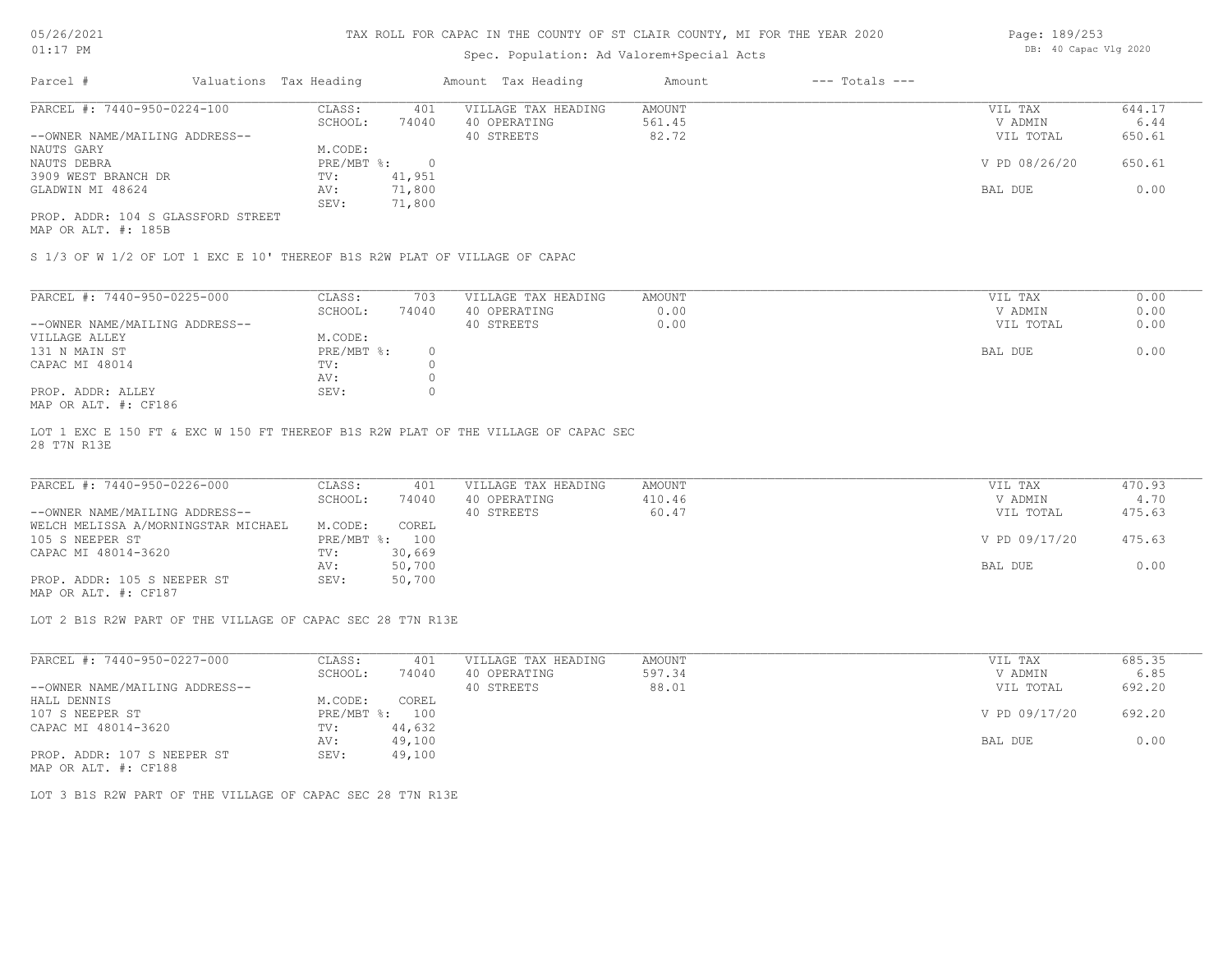### Spec. Population: Ad Valorem+Special Acts

| Page: 190/253 |                       |  |
|---------------|-----------------------|--|
|               | DB: 40 Capac Vlg 2020 |  |

| Parcel #                       | Valuations Tax Heading |        | Amount Tax Heading  | Amount | $---$ Totals $---$ |               |        |
|--------------------------------|------------------------|--------|---------------------|--------|--------------------|---------------|--------|
| PARCEL #: 7440-950-0228-000    | CLASS:                 | 401    | VILLAGE TAX HEADING | AMOUNT |                    | VIL TAX       | 510.93 |
|                                | SCHOOL:                | 74040  | 40 OPERATING        | 445.32 |                    | V ADMIN       | 5.10   |
| --OWNER NAME/MAILING ADDRESS-- |                        |        | 40 STREETS          | 65.61  |                    | VIL TOTAL     | 516.03 |
| KANDLER GARCIA TRUST           | M.CODE:                |        |                     |        |                    |               |        |
| 109 S NEEPER ST                | PRE/MBT %: 100         |        |                     |        |                    | V PD 09/02/20 | 516.03 |
| CAPAC MI 48014                 | TV:                    | 33,274 |                     |        |                    |               |        |
|                                | AV:                    | 59,700 |                     |        |                    | BAL DUE       | 0.00   |
| PROP. ADDR: 109 S NEEPER ST    | SEV:                   | 59,700 |                     |        |                    |               |        |
|                                |                        |        |                     |        |                    |               |        |

MAP OR ALT. #: CF189

LOT 4 B1S R2W PART OF THE VILLAGE OF CAPAC SEC 28 T7N R13E

| PARCEL #: 7440-950-0229-000    | CLASS:     | 401    | VILLAGE TAX HEADING | AMOUNT | VIL TAX       | 553.66 |
|--------------------------------|------------|--------|---------------------|--------|---------------|--------|
|                                | SCHOOL:    | 74040  | 40 OPERATING        | 482.56 | V ADMIN       | 5.53   |
| --OWNER NAME/MAILING ADDRESS-- |            |        | 40 STREETS          | 71.10  | VIL TOTAL     | 559.19 |
| WATTS THOMAS                   | M.CODE:    | OLALS  |                     |        |               |        |
| 207 W MEIER AVE                | PRE/MBT %: | 100    |                     |        | V PD 09/16/20 | 559.19 |
| CAPAC MI 48014-3615            | TV:        | 36,056 |                     |        |               |        |
|                                | AV:        | 61,500 |                     |        | BAL DUE       | 0.00   |
| PROP. ADDR: 207 W MEIER ST     | SEV:       | 61,500 |                     |        |               |        |
|                                |            |        |                     |        |               |        |

MAP OR ALT. #: CF190

LOT 5 B1S R2W PART OF THE VILLAGE OF CAPAC SEC 28 T7N R13E

| PARCEL #: 7440-950-0230-000        | CLASS:       | 401    | VILLAGE TAX HEADING | AMOUNT | VIL TAX       | 616.89 |
|------------------------------------|--------------|--------|---------------------|--------|---------------|--------|
|                                    | SCHOOL:      | 74040  | 40 OPERATING        | 537.67 | V ADMIN       | 6.16   |
| --OWNER NAME/MAILING ADDRESS--     |              |        | 40 STREETS          | 79.22  | VIL TOTAL     | 623.05 |
| 726 GLASSFORD LLC                  | M.CODE:      |        |                     |        |               |        |
| P.O. BOX 343                       | $PRE/MBT$ %: |        |                     |        | V PD 08/12/20 | 623.05 |
| LAKE ORION MI 48361                | TV:          | 40,174 |                     |        |               |        |
|                                    | AV:          | 74,400 |                     |        | BAL DUE       | 0.00   |
| PROP. ADDR: 108 S GLASSFORD STREET | SEV:         | 74,400 |                     |        |               |        |
| MAP OR ALT. #: CF191               |              |        |                     |        |               |        |

LOT 6 B1S R2W PART OF THE VILLAGE OF CAPAC SEC 28 T7N R13E

| PARCEL #: 7440-950-0231-000        | CLASS:     | 401      | VILLAGE TAX HEADING | AMOUNT | VIL TAX       | 393.56 |
|------------------------------------|------------|----------|---------------------|--------|---------------|--------|
|                                    | SCHOOL:    | 74040    | 40 OPERATING        | 343.02 | V ADMIN       | 3.93   |
| --OWNER NAME/MAILING ADDRESS--     |            |          | 40 STREETS          | 50.54  | VIL TOTAL     | 397.49 |
| HULL JAMES                         | M.CODE:    |          |                     |        |               |        |
| 11933 BRYCE RD                     | PRE/MBT %: | $\Omega$ |                     |        | V PD 09/16/20 | 397.49 |
| EMMETT MI 48022                    | TV:        | 25,630   |                     |        |               |        |
|                                    | AV:        | 41,100   |                     |        | BAL DUE       | 0.00   |
| PROP. ADDR: 106 S GLASSFORD STREET | SEV:       | 41,100   |                     |        |               |        |
| MAP OR ALT. #: CF192               |            |          |                     |        |               |        |

LOT 7 B1S R2W PART OF THE VILLAGE OF CAPAC SEC 28 T7N R13E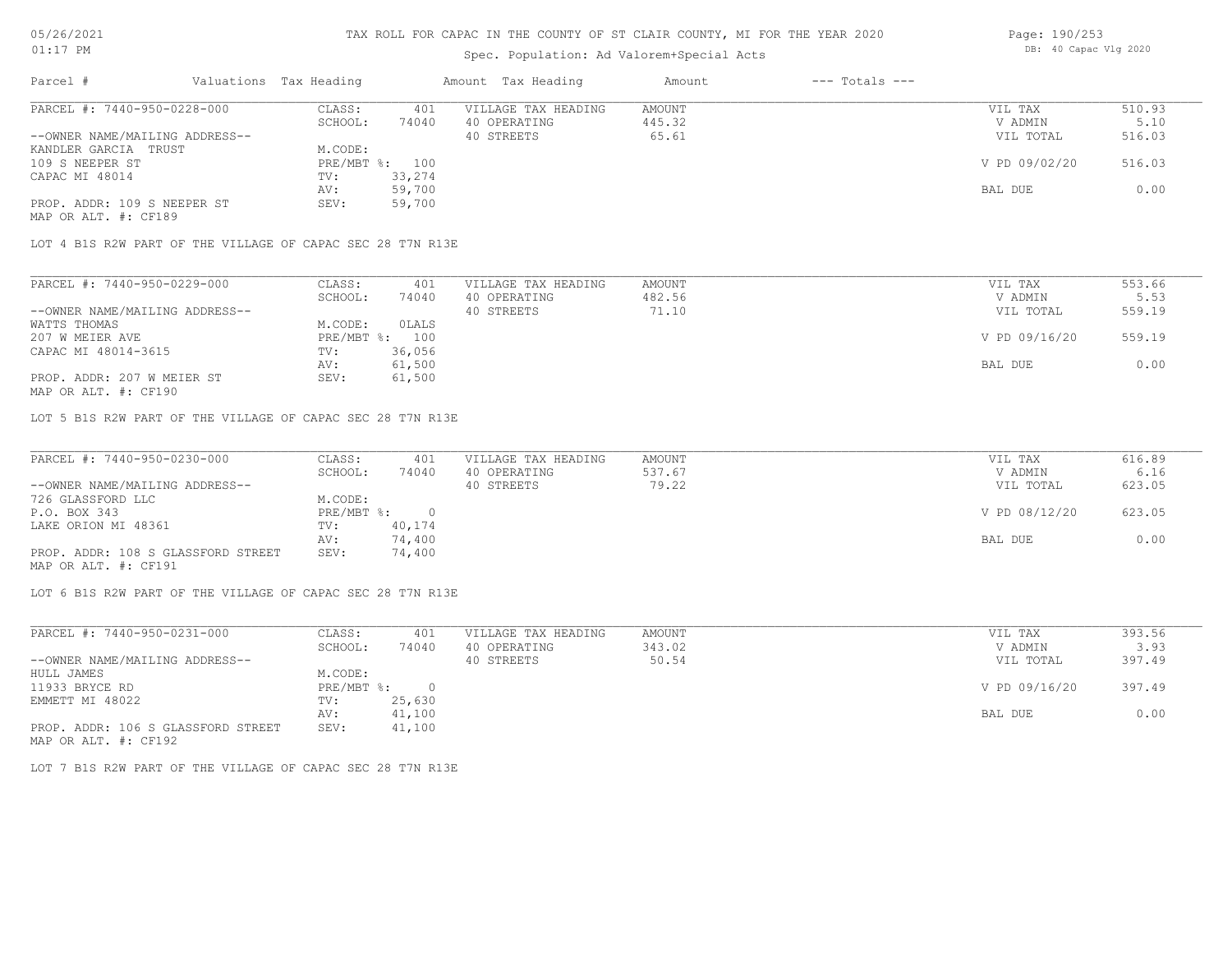## Spec. Population: Ad Valorem+Special Acts

| Page: 191/253 |                       |  |  |  |  |  |  |
|---------------|-----------------------|--|--|--|--|--|--|
|               | DB: 40 Capac Vlg 2020 |  |  |  |  |  |  |

| Parcel #                           | Valuations Tax Heading |                | Amount Tax Heading  | Amount | $---$ Totals $---$ |               |        |
|------------------------------------|------------------------|----------------|---------------------|--------|--------------------|---------------|--------|
| PARCEL #: 7440-950-0232-000        | CLASS:                 | 401            | VILLAGE TAX HEADING | AMOUNT |                    | VIL TAX       | 553.66 |
|                                    | SCHOOL:                | 74040          | 40 OPERATING        | 482.56 |                    | V ADMIN       | 5.53   |
| --OWNER NAME/MAILING ADDRESS--     |                        |                | 40 STREETS          | 71.10  |                    | VIL TOTAL     | 559.19 |
| SMITH GREGORY                      | M.CODE:                | 00LSB          |                     |        |                    |               |        |
| 101 S GLASSFORD ST                 |                        | PRE/MBT %: 100 |                     |        |                    | V PD 08/26/20 | 559.19 |
| CAPAC MI 48014                     | TV:                    | 36,056         |                     |        |                    |               |        |
|                                    | AV:                    | 60,200         |                     |        |                    | BAL DUE       | 0.00   |
| PROP. ADDR: 101 S GLASSFORD STREET | SEV:                   | 60,200         |                     |        |                    |               |        |
|                                    |                        |                |                     |        |                    |               |        |

MAP OR ALT. #: CF193

N1/2 OF LOTS 1 & 2 B1S R3W PART OF THE VILLAGE OF CAPAC SEC 28 T7N R13E

| PARCEL #: 7440-950-0233-000        | CLASS:     | 401    | VILLAGE TAX HEADING | AMOUNT | VIL TAX   | 359.94 |
|------------------------------------|------------|--------|---------------------|--------|-----------|--------|
|                                    | SCHOOL:    | 74040  | 40 OPERATING        | 313.72 | V ADMIN   | 3.59   |
| --OWNER NAME/MAILING ADDRESS--     |            |        | 40 STREETS          | 46.22  | VIL TOTAL | 363.53 |
| LOPEZ JORGE L / NORA               | M.CODE:    |        |                     |        |           |        |
| 101 CHARLES ST                     | PRE/MBT %: |        |                     |        | BAL DUE   | 363.53 |
| CAPAC MI 48014                     | TV:        | 23,441 |                     |        |           |        |
|                                    | AV:        | 40,400 |                     |        |           |        |
| PROP. ADDR: 103 S GLASSFORD STREET | SEV:       | 40,400 |                     |        |           |        |
|                                    |            |        |                     |        |           |        |

MAP OR ALT. #: CF194

S1/2 OF LOTS 1 & 2 B1S R3W PART OF THE VILLAGE OF CAPAC SEC 28 T7N R13E

| PARCEL #: 7440-950-0234-000        | CLASS:         | 401    | VILLAGE TAX HEADING | AMOUNT   | VIL TAX       | 1,296.01 |
|------------------------------------|----------------|--------|---------------------|----------|---------------|----------|
|                                    | SCHOOL:        | 74040  | 40 OPERATING        | 1,129.58 | V ADMIN       | 12.96    |
| --OWNER NAME/MAILING ADDRESS--     |                |        | 40 STREETS          | 166.43   | VIL TOTAL     | 1,308.97 |
| DAVILA SYLVIA                      | M.CODE:        | 00WBF  |                     |          |               |          |
| DAVILA TRISTIN                     | PRE/MBT %: 100 |        |                     |          | V PD 09/02/20 | 1,308.97 |
| 105 S GLASSFORD STREET             | TV:            | 84,400 |                     |          |               |          |
| CAPAC MI 48014-3607                | AV:            | 84,400 |                     |          | BAL DUE       | 0.00     |
|                                    | SEV:           | 84,400 |                     |          |               |          |
| PROP. ADDR: 105 S GLASSFORD STREET |                |        |                     |          |               |          |

MAP OR ALT. #: CF195

LOT 3 B1S R3W PART OF THE VILLAGE OF CAPAC SEC 28 T7N R13E

| PARCEL #: 7440-950-0235-000        | CLASS:  | 401            | VILLAGE TAX HEADING | AMOUNT | VIL TAX       | 477.68 |
|------------------------------------|---------|----------------|---------------------|--------|---------------|--------|
|                                    | SCHOOL: | 74040          | 40 OPERATING        | 416.34 | V ADMIN       | 4.77   |
| --OWNER NAME/MAILING ADDRESS--     |         |                | 40 STREETS          | 61.34  | VIL TOTAL     | 482.45 |
| DAVILA DANIEL                      | M.CODE: |                |                     |        |               |        |
| 107 S GLASSFORD ST                 |         | PRE/MBT %: 100 |                     |        | V PD 09/02/20 | 482.45 |
| CAPAC MI 48014-3607                | TV:     | 31,108         |                     |        |               |        |
|                                    | AV:     | 49,900         |                     |        | BAL DUE       | 0.00   |
| PROP. ADDR: 107 S GLASSFORD STREET | SEV:    | 49,900         |                     |        |               |        |
| MAP OR ALT. #: CF196               |         |                |                     |        |               |        |

LOT 4 B1S R3W VILLAGE OF CAPAC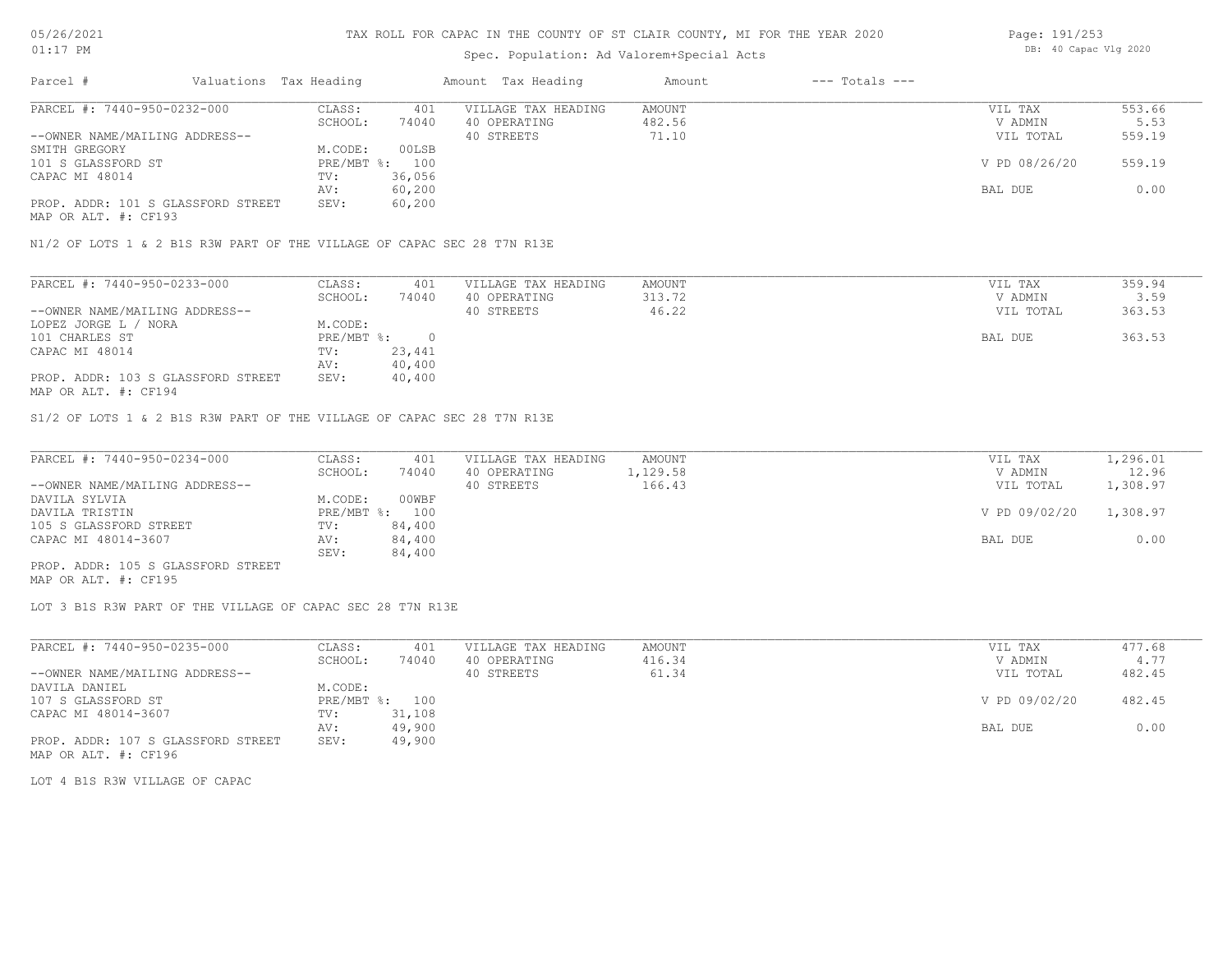### Spec. Population: Ad Valorem+Special Acts

| Page: 192/253 |  |                       |  |  |
|---------------|--|-----------------------|--|--|
|               |  | DB: 40 Capac Vlg 2020 |  |  |

| Parcel #                       | Valuations Tax Heading |                | Amount Tax Heading  | Amount | $---$ Totals $---$ |               |        |
|--------------------------------|------------------------|----------------|---------------------|--------|--------------------|---------------|--------|
| PARCEL #: 7440-950-0236-000    | CLASS:                 | 401            | VILLAGE TAX HEADING | AMOUNT |                    | VIL TAX       | 914.27 |
|                                | SCHOOL:                | 74040          | 40 OPERATING        | 796.86 |                    | V ADMIN       | 9.14   |
| --OWNER NAME/MAILING ADDRESS-- |                        |                | 40 STREETS          | 117.41 |                    | VIL TOTAL     | 923.41 |
| CINDRIC IVAN JOHN              | M.CODE:                |                |                     |        |                    |               |        |
| CINDRIC BARBARA                |                        | PRE/MBT %: 100 |                     |        |                    | V PD 09/16/20 | 923.41 |
| 111 S GLASSFORD ST             | TV:                    | 59,540         |                     |        |                    |               |        |
| CAPAC MI 48014-3607            | AV:                    | 107,700        |                     |        |                    | BAL DUE       | 0.00   |
|                                | SEV:                   | 107,700        |                     |        |                    |               |        |
|                                |                        |                |                     |        |                    |               |        |

MAP OR ALT. #: CF197A PROP. ADDR: 111 S GLASSFORD STREET

LOT 5 B1S R3W PART OF THE VILLAGE OF CAPAC SEC 28 T7N R13E

| PARCEL #: 7440-950-0237-000                                                                          | CLASS:     | 401    | VILLAGE TAX HEADING | AMOUNT | VIL TAX       | 647.59 |
|------------------------------------------------------------------------------------------------------|------------|--------|---------------------|--------|---------------|--------|
|                                                                                                      | SCHOOL:    | 74040  | 40 OPERATING        | 564.43 | V ADMIN       | 6.47   |
| --OWNER NAME/MAILING ADDRESS--                                                                       |            |        | 40 STREETS          | 83.16  | VIL TOTAL     | 654.06 |
| SCHWARTZKOPF MARY C                                                                                  | M.CODE:    |        |                     |        |               |        |
| 113 GLASSFORD                                                                                        | PRE/MBT %: | 100    |                     |        | V PD 07/16/20 | 654.06 |
| CAPAC MI 48014                                                                                       | TV:        | 42,173 |                     |        |               |        |
|                                                                                                      | AV:        | 67,700 |                     |        | BAL DUE       | 0.00   |
| PROP. ADDR: 113 S GLASSFORD STREET<br>$\cdots$ $\cdots$ $\cdots$ $\cdots$ $\cdots$ $\cdots$ $\cdots$ | SEV:       | 67,700 |                     |        |               |        |

MAP OR ALT. #: CF197B

LOT 6 B1S R3W PART OF THE VILLAGE OF CAPAC SEC 28 T7N R13E

| PARCEL #: 7440-950-0238-000                           | CLASS:       | 201   | VILLAGE TAX HEADING | AMOUNT | VIL TAX   | 0.00 |
|-------------------------------------------------------|--------------|-------|---------------------|--------|-----------|------|
|                                                       | SCHOOL:      | 74040 | 40 OPERATING        | 0.00   | V ADMIN   | 0.00 |
| --OWNER NAME/MAILING ADDRESS--                        |              |       | 40 STREETS          | 0.00   | VIL TOTAL | 0.00 |
| CAPAC LIONS CLUB                                      | M.CODE:      |       |                     |        |           |      |
| 315 W MEIER ST                                        | $PRE/MBT$ %: |       |                     |        | BAL DUE   | 0.00 |
| CAPAC MI 48014                                        | TV:          |       |                     |        |           |      |
|                                                       | AV:          |       |                     |        |           |      |
| PROP. ADDR: 315 W MEIER ST                            | SEV:         |       |                     |        |           |      |
| $\cdots$ $\cdots$ $\cdots$ $\cdots$ $\cdots$ $\cdots$ |              |       |                     |        |           |      |

MAP OR ALT. #: CF198

28 T7N R13E LOT 7 & S 25 FT OF LOT 8 INCL ALLEY TO E B1S R3W PART OF THE VILLAGE OF CAPAC SEC

| PARCEL #: 7440-950-0239-000    | CLASS:       | 401    | VILLAGE TAX HEADING | AMOUNT | VIL TAX       | 716.35 |
|--------------------------------|--------------|--------|---------------------|--------|---------------|--------|
|                                | SCHOOL:      | 74040  | 40 OPERATING        | 624.36 | V ADMIN       | 7.16   |
| --OWNER NAME/MAILING ADDRESS-- |              |        | 40 STREETS          | 91.99  | VIL TOTAL     | 723.51 |
| VIELHABER RICHARD A            | M.CODE:      |        |                     |        |               |        |
| 108 S MATTESON ST              | $PRE/MBT$ %: | 100    |                     |        | V PD 09/16/20 | 723.51 |
| CAPAC MI 48014                 | TV:          | 46,651 |                     |        |               |        |
|                                | AV:          | 66,600 |                     |        | BAL DUE       | 0.00   |
| PROP. ADDR: 108 S MATTESON ST  | SEV:         | 66,600 |                     |        |               |        |
| MAP OR ALT. #: CF199           |              |        |                     |        |               |        |

N50 FT OF LOT 8 B1S R3W VILLAGE OF CAPAC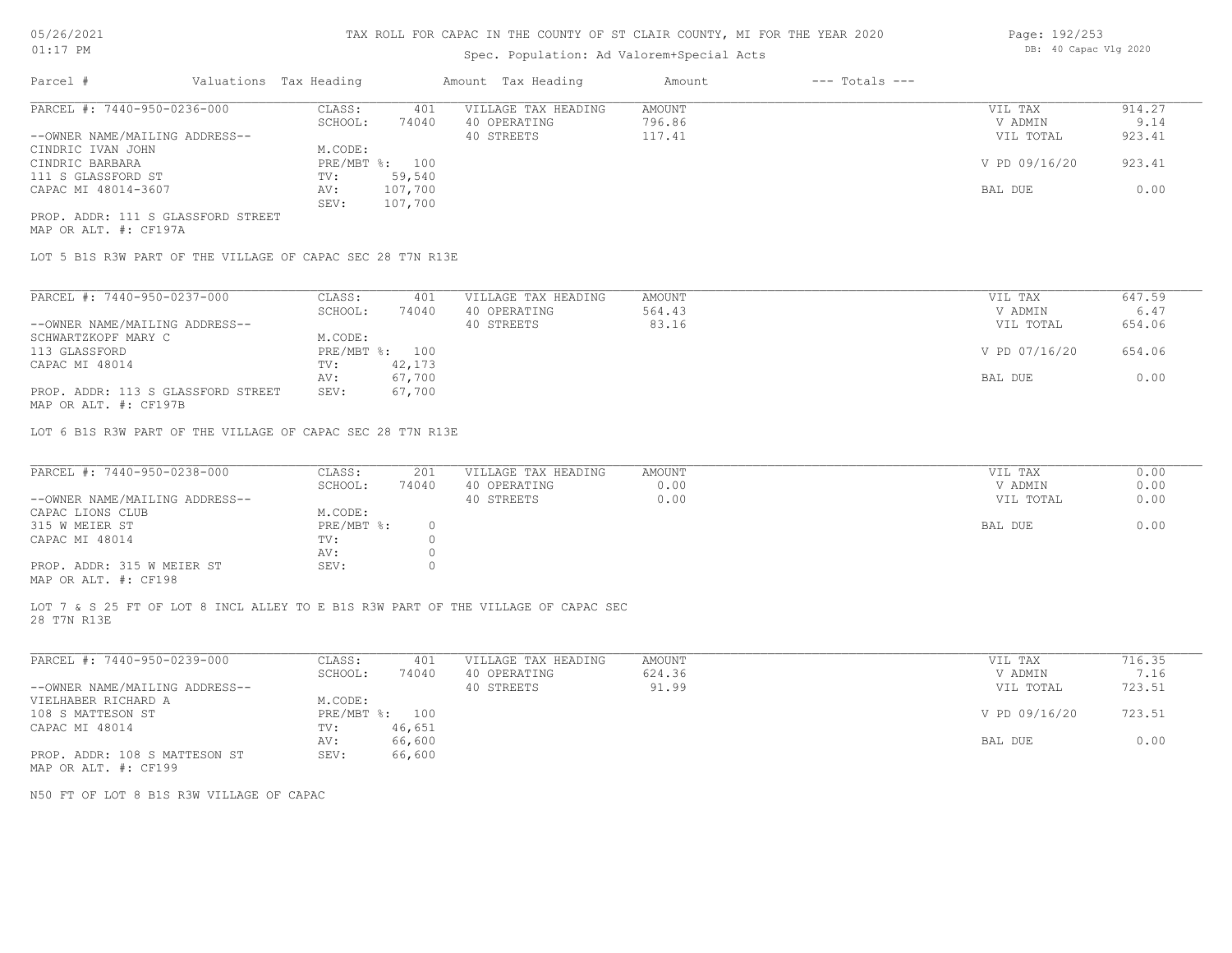### Spec. Population: Ad Valorem+Special Acts

| Page: 193/253 |                       |  |
|---------------|-----------------------|--|
|               | DB: 40 Capac Vlg 2020 |  |

| Parcel #                       | Valuations Tax Heading |        | Amount Tax Heading  | Amount | $---$ Totals $---$ |               |        |
|--------------------------------|------------------------|--------|---------------------|--------|--------------------|---------------|--------|
| PARCEL #: 7440-950-0240-000    | CLASS:                 | 401    | VILLAGE TAX HEADING | AMOUNT |                    | VIL TAX       | 415.44 |
|                                | SCHOOL:                | 74040  | 40 OPERATING        | 362.09 |                    | V ADMIN       | 4.15   |
| --OWNER NAME/MAILING ADDRESS-- |                        |        | 40 STREETS          | 53.35  |                    | VIL TOTAL     | 419.59 |
| DOMINGUEZ MANUEL               | M.CODE:                | COREL  |                     |        |                    |               |        |
| 106 S MATTESON ST              | $PRE/MBT$ %:           | 100    |                     |        |                    | V PD 09/17/20 | 419.59 |
| CAPAC MI 48014                 | TV:                    | 27,055 |                     |        |                    |               |        |
|                                | AV:                    | 39,800 |                     |        |                    | BAL DUE       | 0.00   |
| PROP. ADDR: 106 S MATTESON ST  | SEV:                   | 39,800 |                     |        |                    |               |        |
| MAP OR ALT. #: CF200           |                        |        |                     |        |                    |               |        |

S50 FT OF LOT 9 B1S R3W VILLAGE OF CAPAC

| PARCEL #: 7440-950-0241-000    | CLASS:       | 401    | VILLAGE TAX HEADING | AMOUNT | VIL TAX       | 565.08 |
|--------------------------------|--------------|--------|---------------------|--------|---------------|--------|
|                                | SCHOOL:      | 74040  | 40 OPERATING        | 492.52 | V ADMIN       | 5.65   |
| --OWNER NAME/MAILING ADDRESS-- |              |        | 40 STREETS          | 72.56  | VIL TOTAL     | 570.73 |
| RIX SHAWN DAVID                | M.CODE:      | COREL  |                     |        |               |        |
| 104 S MATTESON ST              | $PRE/MBT$ %: | 100    |                     |        | V PD 09/17/20 | 570.73 |
| CAPAC MI 48014                 | TV:          | 36,800 |                     |        |               |        |
|                                | AV:          | 36,800 |                     |        | BAL DUE       | 0.00   |
| PROP. ADDR: 104 S MATTESON ST  | SEV:         | 36,800 |                     |        |               |        |
| MAP OR ALT. #: CF201           |              |        |                     |        |               |        |

R13E N1/3 OF LOT 9 & S 1/3 OF LOT 10 B1S R3W PART OF THE VILLAGE OF CAPAC SEC 28 T7N

| PARCEL #: 7440-950-0242-000    | CLASS:     | 401    | VILLAGE TAX HEADING | AMOUNT | VIL TAX       | 324.66 |
|--------------------------------|------------|--------|---------------------|--------|---------------|--------|
|                                | SCHOOL:    | 74040  | 40 OPERATING        | 282.97 | V ADMIN       | 3.24   |
| --OWNER NAME/MAILING ADDRESS-- |            |        | 40 STREETS          | 41.69  | VIL TOTAL     | 327.90 |
| SELECT LLC                     | M.CODE:    |        |                     |        |               |        |
| KEGLER JEFF                    | PRE/MBT %: |        |                     |        | V PD 08/12/20 | 327.90 |
| 15665 IMLAY CITY RD            | TV:        | 21,143 |                     |        |               |        |
| CAPAC MI 48014                 | AV:        | 41,200 |                     |        | BAL DUE       | 0.00   |
|                                | SEV:       | 41,200 |                     |        |               |        |
| PROP. ADDR: 102 S MATTESON ST  |            |        |                     |        |               |        |

MAP OR ALT. #: CF202

N50 FT OF LOT 10 B1S R3W PART OF THE VILLAGE OF CAPAC

| PARCEL #: 7440-950-0243-000    | CLASS:       | 401    | VILLAGE TAX HEADING | AMOUNT | VIL TAX       | 652.49 |
|--------------------------------|--------------|--------|---------------------|--------|---------------|--------|
|                                | SCHOOL:      | 74040  | 40 OPERATING        | 568.70 | V ADMIN       | 6.52   |
| --OWNER NAME/MAILING ADDRESS-- |              |        | 40 STREETS          | 83.79  | VIL TOTAL     | 659.01 |
| JONES LAURA                    | M.CODE:      | COREL  |                     |        |               |        |
| 304 W MILL ST                  | $PRE/MBT$ %: | 100    |                     |        | V PD 09/17/20 | 659.01 |
| CAPAC MI 48014                 | TV:          | 42,492 |                     |        |               |        |
|                                | AV:          | 47,300 |                     |        | BAL DUE       | 0.00   |
| PROP. ADDR: 304 W MILL ST      | SEV:         | 47,300 |                     |        |               |        |
|                                |              |        |                     |        |               |        |

MAP OR ALT. #: CF203

E50 FT LOT 11 B1S R3W PART OF THE VILLAGE OF CAPAC SEC 28 T7N R13E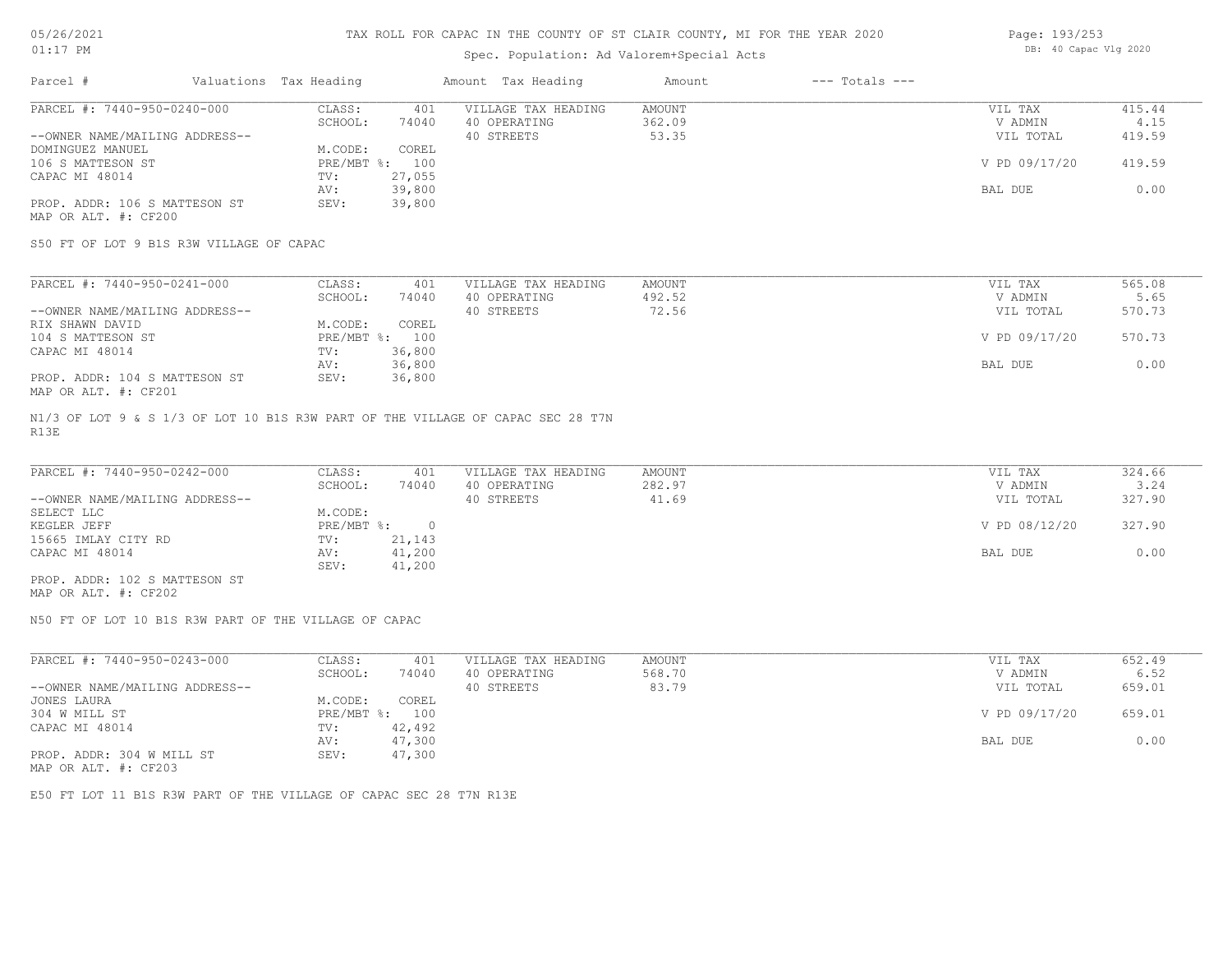# Spec. Population: Ad Valorem+Special Acts

AV: 46,000 BAL DUE 0.00

| Spec. Population: Ad Valorem+Special Acts |  |                        |       |                     |        |                    |               | .      |
|-------------------------------------------|--|------------------------|-------|---------------------|--------|--------------------|---------------|--------|
| Parcel #                                  |  | Valuations Tax Heading |       | Amount Tax Heading  | Amount | $---$ Totals $---$ |               |        |
| PARCEL #: 7440-950-0244-000               |  | CLASS:                 | 401   | VILLAGE TAX HEADING | AMOUNT |                    | VIL TAX       | 445.72 |
|                                           |  | SCHOOL:                | 74040 | 40 OPERATING        | 388.48 |                    | V ADMIN       | 4.45   |
| --OWNER NAME/MAILING ADDRESS--            |  |                        |       | 40 STREETS          | 57.24  |                    | VIL TOTAL     | 450.17 |
| HEDLUND JAMES/RACHEL                      |  | M.CODE:                |       |                     |        |                    |               |        |
| 306 W MILL ST                             |  | PRE/MBT %: 100         |       |                     |        |                    | V PD 07/09/20 | 450.17 |

MAP OR ALT. #: CF204 PROP. ADDR: 306 W MILL ST

T7N R13E W25 FT OF LOT 11 & E 25 FT OF LOT 12 B1S R3W PART OF THE VILLAGE OF CAPAC SEC 28

| PARCEL #: 7440-950-0245-000                           | CLASS:     | 401    | VILLAGE TAX HEADING | AMOUNT | VIL TAX       | 442.34 |
|-------------------------------------------------------|------------|--------|---------------------|--------|---------------|--------|
|                                                       | SCHOOL:    | 74040  | 40 OPERATING        | 385.54 | V ADMIN       | 4.42   |
| --OWNER NAME/MAILING ADDRESS--                        |            |        | 40 STREETS          | 56.80  | VIL TOTAL     | 446.76 |
| CARRENO JOSE                                          | M.CODE:    | COREL  |                     |        |               |        |
| 308 W MILL ST                                         | PRE/MBT %: | 100    |                     |        | V PD 09/17/20 | 446.76 |
| CAPAC MI 48014-3026                                   | TV:        | 28,807 |                     |        |               |        |
|                                                       | AV:        | 46,200 |                     |        | BAL DUE       | 0.00   |
| PROP. ADDR: 308 W MILL ST                             | SEV:       | 46,200 |                     |        |               |        |
| $\cdots$ $\cdots$ $\cdots$ $\cdots$ $\cdots$ $\cdots$ |            |        |                     |        |               |        |

MAP OR ALT. #: CF205

W50 FT OF LOT 12 B1S R3W PART OF THE VILLAGE OF CAPAC

CAPAC MI 48014-3026 TV: 29,027

| PARCEL #: 7440-950-0246-000    | CLASS:  | 401            | VILLAGE TAX HEADING | AMOUNT | VIL TAX       | 596.41 |
|--------------------------------|---------|----------------|---------------------|--------|---------------|--------|
|                                | SCHOOL: | 74040          | 40 OPERATING        | 519.82 | V ADMIN       | 5.96   |
| --OWNER NAME/MAILING ADDRESS-- |         |                | 40 STREETS          | 76.59  | VIL TOTAL     | 602.37 |
| BERGEN DORTHY                  | M.CODE: | COREL          |                     |        |               |        |
| 203 S MAIN ST                  |         | PRE/MBT %: 100 |                     |        | V PD 09/17/20 | 602.37 |
| CAPAC MI 48014-3717            | TV:     | 38,840         |                     |        |               |        |
|                                | AV:     | 67,100         |                     |        | BAL DUE       | 0.00   |
| PROP. ADDR: 203 S MAIN         | SEV:    | 67,100         |                     |        |               |        |
|                                |         |                |                     |        |               |        |

MAP OR ALT. #: CF206

LOT 1 B2S R1W PART OF THE VILLAGE OF CAPAC SEC 28 T7N R13E

| PARCEL #: 7440-950-0247-000    | CLASS:  | 401            | VILLAGE TAX HEADING | AMOUNT | VIL TAX       | 561.21 |
|--------------------------------|---------|----------------|---------------------|--------|---------------|--------|
|                                | SCHOOL: | 74040          | 40 OPERATING        | 489.14 | V ADMIN       | 5.61   |
| --OWNER NAME/MAILING ADDRESS-- |         |                | 40 STREETS          | 72.07  | VIL TOTAL     | 566.82 |
| REMENAP JODI ELIZABETH         | M.CODE: | 00LSB          |                     |        |               |        |
| 205 S MAIN ST                  |         | PRE/MBT %: 100 |                     |        | V PD 08/26/20 | 566.82 |
| CAPAC MI 48014-3717            | TV:     | 36,548         |                     |        |               |        |
|                                | AV:     | 51,000         |                     |        | BAL DUE       | 0.00   |
| PROP. ADDR: 205 S MAIN         | SEV:    | 51,000         |                     |        |               |        |
| MAP OR ALT. #: CF207A          |         |                |                     |        |               |        |

LOT 2 B2S R1W PART OF THE VILLAGE OF CAPAC SEC 28 T7N R13E

Page: 194/253 DB: 40 Capac Vlg 2020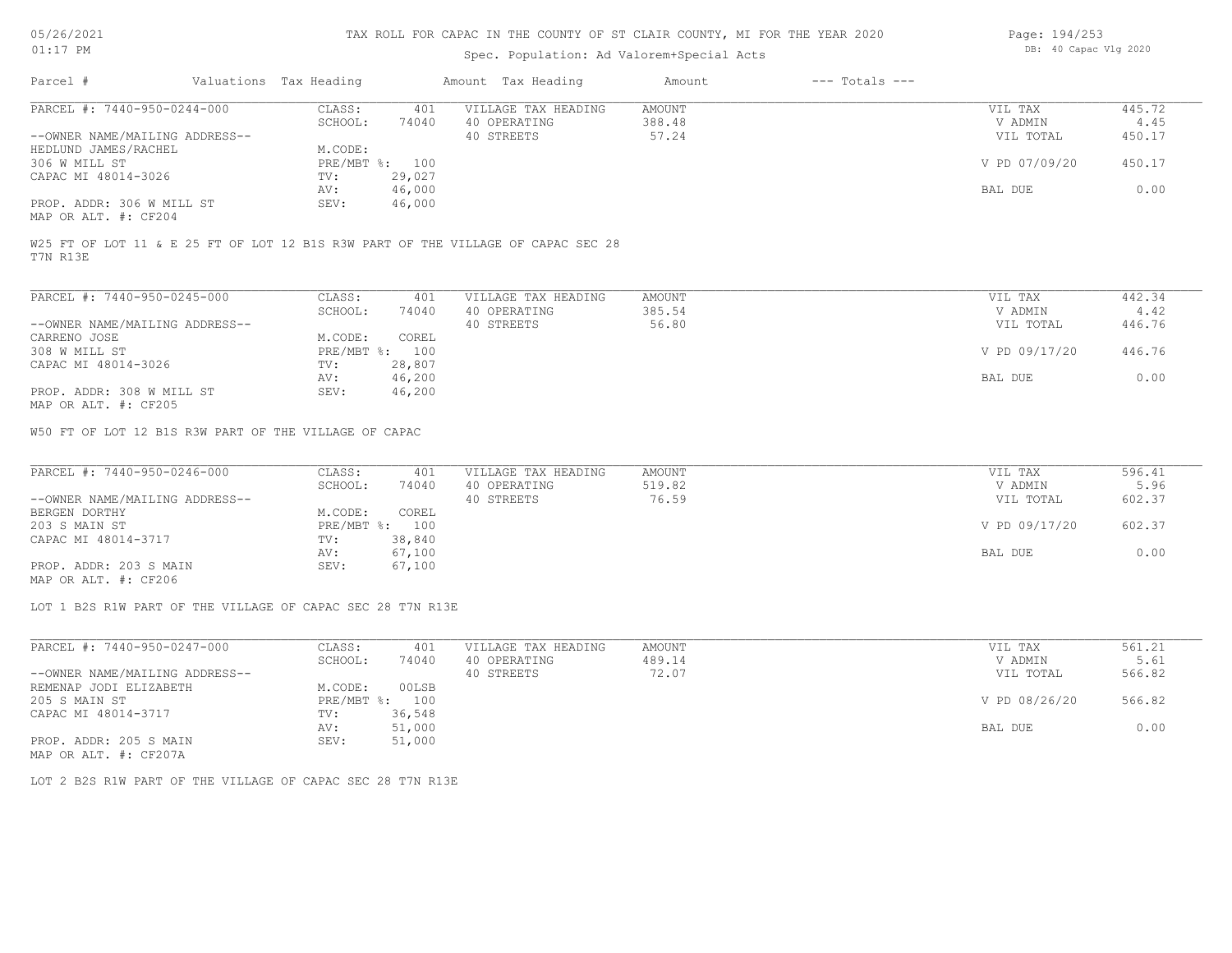### Spec. Population: Ad Valorem+Special Acts

| Page: 195/253 |                       |  |
|---------------|-----------------------|--|
|               | DB: 40 Capac Vlg 2020 |  |

| Parcel #                       | Valuations Tax Heading |        | Amount Tax Heading  | Amount | $---$ Totals $---$ |               |        |
|--------------------------------|------------------------|--------|---------------------|--------|--------------------|---------------|--------|
| PARCEL #: 7440-950-0248-000    | CLASS:                 | 401    | VILLAGE TAX HEADING | AMOUNT |                    | VIL TAX       | 651.07 |
|                                | SCHOOL:                | 74040  | 40 OPERATING        | 567.46 |                    | V ADMIN       | 6.51   |
| --OWNER NAME/MAILING ADDRESS-- |                        |        | 40 STREETS          | 83.61  |                    | VIL TOTAL     | 657.58 |
| VAN SICE DOUGLAS/WENDY         | M.CODE:                |        |                     |        |                    |               |        |
| 207 S MAIN ST                  | PRE/MBT %: 100         |        |                     |        |                    | V PD 07/22/20 | 657.58 |
| CAPAC MI 48014-3717            | TV:                    | 42,400 |                     |        |                    |               |        |
|                                | AV:                    | 71,900 |                     |        |                    | BAL DUE       | 0.00   |
| PROP. ADDR: 207 S MAIN         | SEV:                   | 71,900 |                     |        |                    |               |        |
| MAP OR ALT. #: CF207B          |                        |        |                     |        |                    |               |        |

LOT 3 B2S R1W PART OF THE VILLAGE OF CAPAC SEC 28 T7N R13E

| PARCEL #: 7440-950-0249-000    | CLASS:     | 401    | VILLAGE TAX HEADING | AMOUNT | VIL TAX       | 356.54 |
|--------------------------------|------------|--------|---------------------|--------|---------------|--------|
|                                | SCHOOL:    | 74040  | 40 OPERATING        | 310.76 | V ADMIN       | 3.56   |
| --OWNER NAME/MAILING ADDRESS-- |            |        | 40 STREETS          | 45.78  | VIL TOTAL     | 360.10 |
| MIKE PIRRONE PRODUCE, INC.     | M.CODE:    |        |                     |        |               |        |
| P.O. BOX 100                   | PRE/MBT %: |        |                     |        | V PD 09/09/20 | 360.10 |
| CAPAC MI 48014                 | TV:        | 23,220 |                     |        |               |        |
|                                | AV:        | 40,900 |                     |        | BAL DUE       | 0.00   |
| PROP. ADDR: 209 S MAIN         | SEV:       | 40,900 |                     |        |               |        |
|                                |            |        |                     |        |               |        |

MAP OR ALT. #: CF208

LOT 4 B2S R1W PART OF THE VILLAGE OF CAPAC SEC 28 T7N R13E

| PARCEL #: 7440-950-0250-000    | CLASS:  | 401            | VILLAGE TAX HEADING | AMOUNT | VIL TAX       | 502.38 |
|--------------------------------|---------|----------------|---------------------|--------|---------------|--------|
|                                | SCHOOL: | 74040          | 40 OPERATING        | 437.87 | V ADMIN       | 5.02   |
| --OWNER NAME/MAILING ADDRESS-- |         |                | 40 STREETS          | 64.51  | VIL TOTAL     | 507.40 |
| ELLIOTT RAYMOND/PHYLLIS        | M.CODE: |                |                     |        |               |        |
| 107 RAILROAD ST                |         | PRE/MBT %: 100 |                     |        | V PD 08/12/20 | 507.40 |
| CAPAC MI 48014-3622            | TV:     | 32,717         |                     |        |               |        |
|                                | AV:     | 57,400         |                     |        | BAL DUE       | 0.00   |
| PROP. ADDR: 107 RAILROAD ST    | SEV:    | 57,400         |                     |        |               |        |
| MAP OR ALT. #: CF209           |         |                |                     |        |               |        |

CAPAC SEC 28 T7N R13E E1/2 OF LOTS 5 & 6 ALSO S 1/3 OF E 1/2 OF LOT 7 B2S R1W PART OF THE VILLAGE OF

| PARCEL #: 7440-950-0251-000    | CLASS:  | 401            | VILLAGE TAX HEADING | AMOUNT | VIL TAX   | 548.32 |
|--------------------------------|---------|----------------|---------------------|--------|-----------|--------|
|                                | SCHOOL: | 74040          | 40 OPERATING        | 477.91 | V ADMIN   | 5.48   |
| --OWNER NAME/MAILING ADDRESS-- |         |                | 40 STREETS          | 70.41  | VIL TOTAL | 553.80 |
| KUENZEL WANDA J                | M.CODE: |                |                     |        |           |        |
| 109 RAILROAD STEEET            |         | PRE/MBT %: 100 |                     |        | BAL DUE   | 553.80 |
| CAPAC MI 48014                 | TV:     | 35,709         |                     |        |           |        |
|                                | AV:     | 62,500         |                     |        |           |        |
| PROP. ADDR: 109 RAILROAD ST    | SEV:    | 62,500         |                     |        |           |        |
| MAP OR ALT. #: CF210           |         |                |                     |        |           |        |

CAPAC SEC 28 T7N R13E W1/2 OF LOTS 5 & 6, ALSO W 1/2 OF S 1/3 OF LOT 7 B2S R1W PART OF THE VILLAGE OF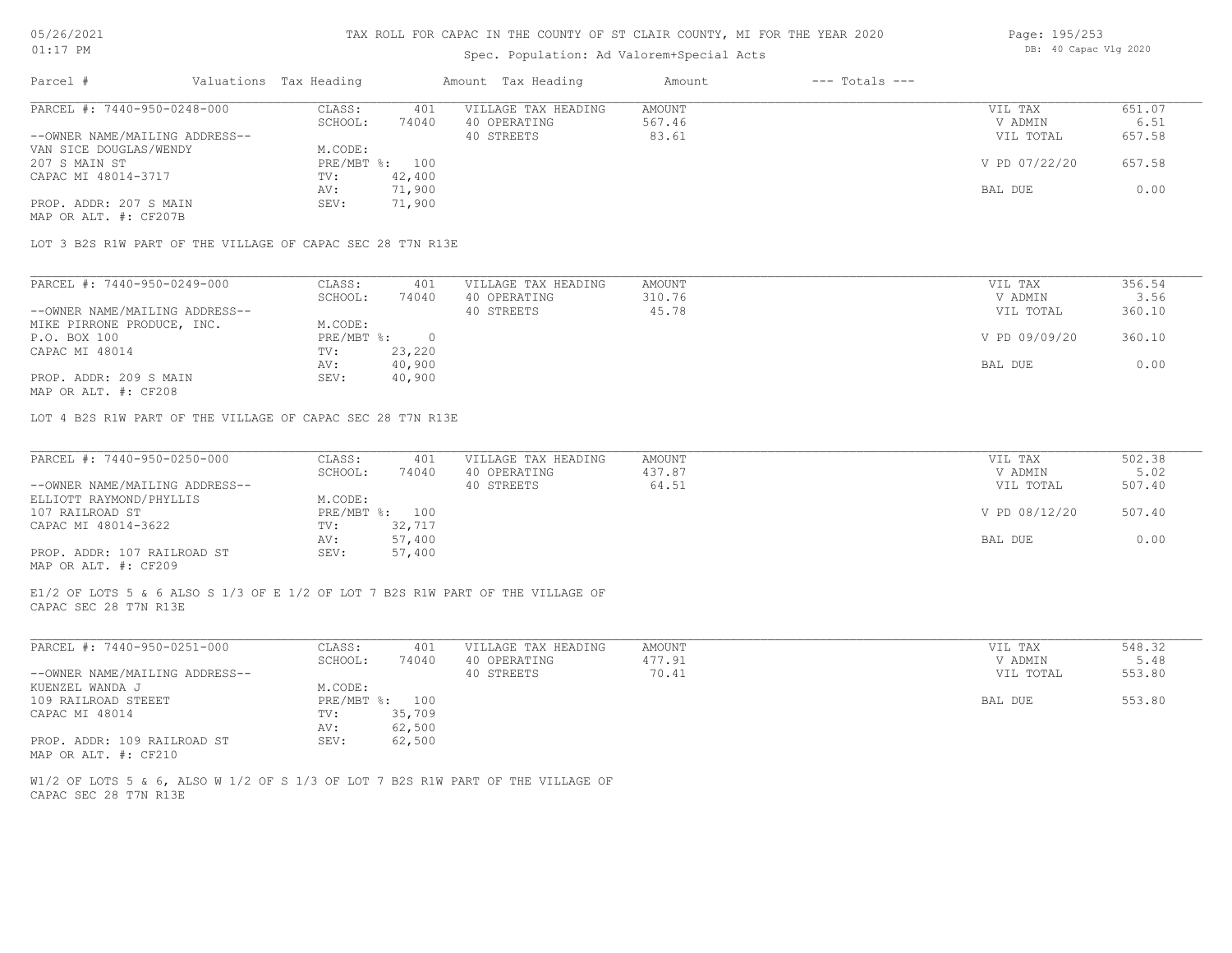### Spec. Population: Ad Valorem+Special Acts

| Page: 196/253 |  |                       |  |
|---------------|--|-----------------------|--|
|               |  | DB: 40 Capac Vlg 2020 |  |

| Parcel #                       | Valuations Tax Heading |        | Amount Tax Heading  | Amount | $---$ Totals $---$ |               |        |
|--------------------------------|------------------------|--------|---------------------|--------|--------------------|---------------|--------|
| PARCEL #: 7440-950-0252-000    | CLASS:                 | 401    | VILLAGE TAX HEADING | AMOUNT |                    | VIL TAX       | 683.33 |
|                                | SCHOOL:                | 74040  | 40 OPERATING        | 595.58 |                    | V ADMIN       | 6.83   |
| --OWNER NAME/MAILING ADDRESS-- |                        |        | 40 STREETS          | 87.75  |                    | VIL TOTAL     | 690.16 |
| MORSE CHRISTOPHER              | M.CODE:                | COREL  |                     |        |                    |               |        |
| MORSE THERESE                  | $PRE/MBT$ %:           | 100    |                     |        |                    | V PD 09/17/20 | 690.16 |
| 106 W MEIER AVE                | TV:                    | 44,501 |                     |        |                    |               |        |
| CAPAC MI 48014-3612            | AV:                    | 58,700 |                     |        |                    | BAL DUE       | 0.00   |
|                                | SEV:                   | 58,700 |                     |        |                    |               |        |
| PROP. ADDR: 106 W MEIER ST     |                        |        |                     |        |                    |               |        |

MAP OR ALT. #: CF211

SEC 28 T7N R13E E1/2 OF LOT 8, ALSO E 1/2 OF N 2/3 OF LOT 7 B2S R1W PART OF THE VILLAGE OF CAPAC

| PARCEL #: 7440-950-0253-000    | CLASS:       | 401    | VILLAGE TAX HEADING | AMOUNT | VIL TAX       | 430.55 |
|--------------------------------|--------------|--------|---------------------|--------|---------------|--------|
|                                | SCHOOL:      | 74040  | 40 OPERATING        | 375.26 | V ADMIN       | 4.30   |
| --OWNER NAME/MAILING ADDRESS-- |              |        | 40 STREETS          | 55.29  | VIL TOTAL     | 434.85 |
| HOFERT WARREN                  | M.CODE:      |        |                     |        |               |        |
| HOFERT PATRICIA                | $PRE/MBT$ %: |        |                     |        | V PD 09/16/20 | 434.85 |
| 4025 MARTIN RD                 | TV:          | 28,039 |                     |        |               |        |
| CAPAC, MI 48014                | AV:          | 47,300 |                     |        | BAL DUE       | 0.00   |
|                                | SEV:         | 47,300 |                     |        |               |        |
| PROP. ADDR: 108 W MEIER ST     |              |        |                     |        |               |        |

MAP OR ALT. #: CF212

SEC 28 T7N R13E W1/2 OF LOT 8, ALSO W 1/2 OF N 2/3 OF LOT 7 B2S R1W PART OF THE VILLAGE OF CAPAC

| PARCEL #: 7440-950-0254-000    | CLASS:     | 401    | VILLAGE TAX HEADING | AMOUNT | VIL TAX       | 299.03 |
|--------------------------------|------------|--------|---------------------|--------|---------------|--------|
|                                | SCHOOL:    | 74040  | 40 OPERATING        | 260.63 | V ADMIN       | 2.99   |
| --OWNER NAME/MAILING ADDRESS-- |            |        | 40 STREETS          | 38.40  | VIL TOTAL     | 302.02 |
| HOOVER JAMES A / JANE L        | M.CODE:    |        |                     |        |               |        |
| 5997 STERLING RD               | PRE/MBT %: | $\cap$ |                     |        | V PD 09/16/20 | 302.02 |
| CAPAC MI 48014                 | TV:        | 19,474 |                     |        |               |        |
|                                | AV:        | 34,200 |                     |        | BAL DUE       | 0.00   |
| PROP. ADDR: 202 W MEIER ST     | SEV:       | 34,200 |                     |        |               |        |
| MAP OR ALT. #: CF213A          |            |        |                     |        |               |        |

 $\mathcal{L}_\mathcal{L} = \mathcal{L}_\mathcal{L} = \mathcal{L}_\mathcal{L} = \mathcal{L}_\mathcal{L} = \mathcal{L}_\mathcal{L} = \mathcal{L}_\mathcal{L} = \mathcal{L}_\mathcal{L} = \mathcal{L}_\mathcal{L} = \mathcal{L}_\mathcal{L} = \mathcal{L}_\mathcal{L} = \mathcal{L}_\mathcal{L} = \mathcal{L}_\mathcal{L} = \mathcal{L}_\mathcal{L} = \mathcal{L}_\mathcal{L} = \mathcal{L}_\mathcal{L} = \mathcal{L}_\mathcal{L} = \mathcal{L}_\mathcal{L}$ 

LOT 1 EXC E 85 FT B2S R2W PART OF THE VILLAGE OF CAPAC SEC 28 T7N R13E

| PARCEL #: 7440-950-0255-000    | CLASS:     | 401    | VILLAGE TAX HEADING | AMOUNT | VIL TAX       | 423.78 |
|--------------------------------|------------|--------|---------------------|--------|---------------|--------|
|                                | SCHOOL:    | 74040  | 40 OPERATING        | 369.36 | V ADMIN       | 4.23   |
| --OWNER NAME/MAILING ADDRESS-- |            |        | 40 STREETS          | 54.42  | VIL TOTAL     | 428.01 |
| CUTINO JOSEPH R TRUST          | M.CODE:    |        |                     |        |               |        |
| CUTINO MARLENE A TRUST         | PRE/MBT %: |        |                     |        | V PD 09/02/20 | 428.01 |
| 5346 BURTON RD.                | TV:        | 27,598 |                     |        |               |        |
| CAPAC MI 48014                 | AV:        | 48,400 |                     |        | BAL DUE       | 0.00   |
|                                | SEV:       | 48,400 |                     |        |               |        |
| PROP. ADDR: 203 S NEEPER ST    |            |        |                     |        |               |        |
| MAP OR ALT. #: CF213B          |            |        |                     |        |               |        |

E85 FT OF LOT 1 B2S R2W PART OF THE VILLAGE OF CAPAC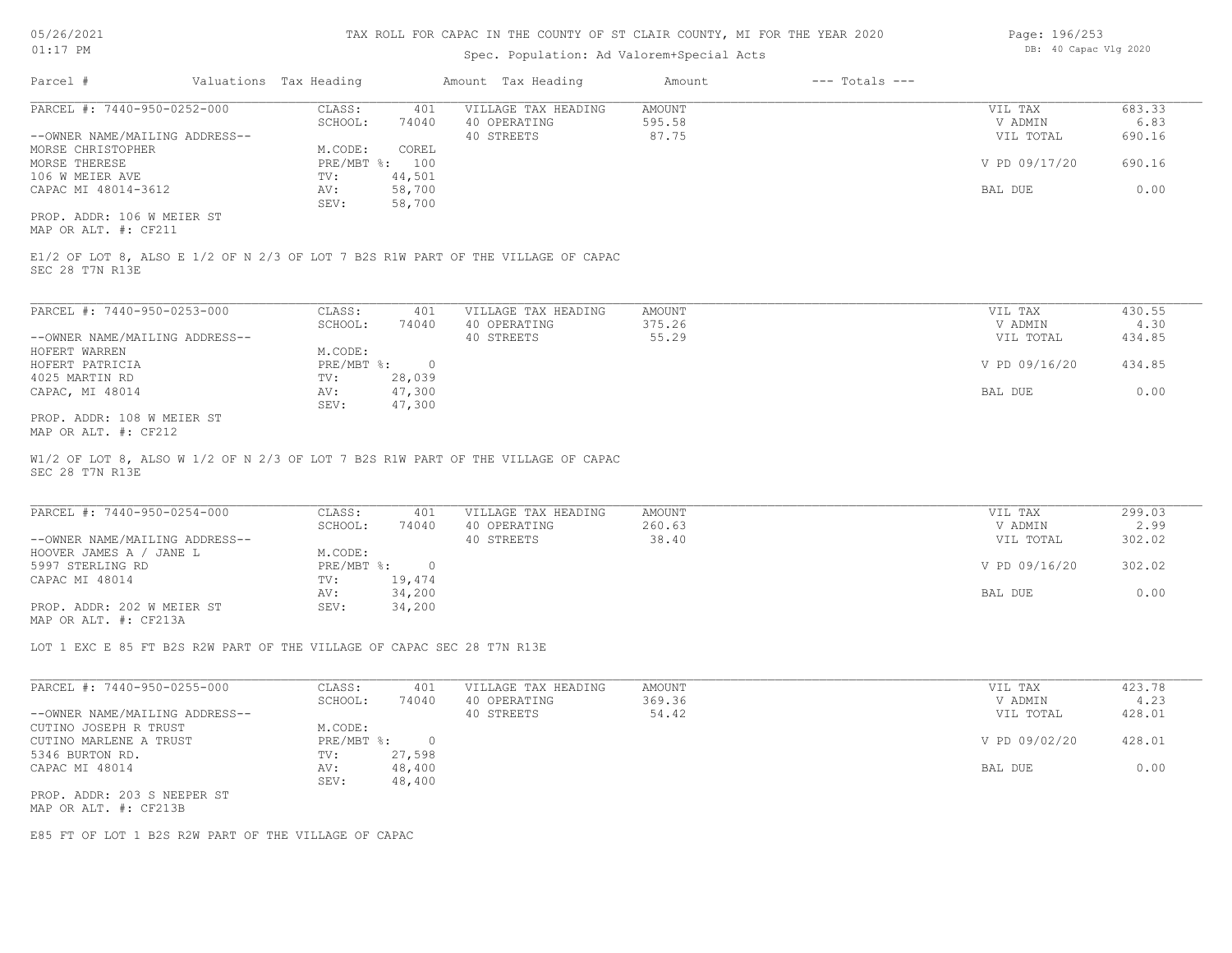## Spec. Population: Ad Valorem+Special Acts

| Page: 197/253 |                       |  |
|---------------|-----------------------|--|
|               | DB: 40 Capac Vlg 2020 |  |

| Parcel #                       | Valuations Tax Heading |        | Amount Tax Heading  | Amount | $---$ Totals $---$ |               |        |
|--------------------------------|------------------------|--------|---------------------|--------|--------------------|---------------|--------|
| PARCEL #: 7440-950-0256-000    | CLASS:                 | 401    | VILLAGE TAX HEADING | AMOUNT |                    | VIL TAX       | 686.92 |
|                                | SCHOOL:                | 74040  | 40 OPERATING        | 598.71 |                    | V ADMIN       | 6.86   |
| --OWNER NAME/MAILING ADDRESS-- |                        |        | 40 STREETS          | 88.21  |                    | VIL TOTAL     | 693.78 |
| MC NUTT MATTHEW                | M.CODE:                | 00LSB  |                     |        |                    |               |        |
| 205 S NEEPER ST                | PRE/MBT %: 100         |        |                     |        |                    | V PD 08/26/20 | 693.78 |
| CAPAC MI 48014                 | TV:                    | 44,735 |                     |        |                    |               |        |
|                                | AV:                    | 96,700 |                     |        |                    | BAL DUE       | 0.00   |
| PROP. ADDR: 205 S NEEPER ST    | SEV:                   | 96,700 |                     |        |                    |               |        |
|                                |                        |        |                     |        |                    |               |        |

MAP OR ALT. #: CF214/215

FRL. LOT 2 B2S R2W PART OF THE VILLAGE OF CAPAC SEC 28 T7N R13E

| PARCEL #: 7440-950-0257-000    | CLASS:     | 401    | VILLAGE TAX HEADING | AMOUNT | VIL TAX   | 437.32 |
|--------------------------------|------------|--------|---------------------|--------|-----------|--------|
|                                | SCHOOL:    | 74040  | 40 OPERATING        | 381.16 | V ADMIN   | 4.37   |
| --OWNER NAME/MAILING ADDRESS-- |            |        | 40 STREETS          | 56.16  | VIL TOTAL | 441.69 |
| TRUDO RICHARD & ANGELA         | M.CODE:    |        |                     |        |           |        |
| 12636 DUNN                     | PRE/MBT %: |        |                     |        | BAL DUE   | 441.69 |
| MEMPHIS MI 48041               | TV:        | 28,480 |                     |        |           |        |
|                                | AV:        | 44,800 |                     |        |           |        |
| PROP. ADDR: 209 S NEEPER ST    | SEV:       | 44,800 |                     |        |           |        |
|                                |            |        |                     |        |           |        |

MAP OR ALT. #: CF216

FRL LOT 3 B2S R2W PART OF THE VILLAGE OF CAPAC SEC 28 T7N R13E QC 10/17/98

| PARCEL #: 7440-950-0258-000        | CLASS:     | 401    | VILLAGE TAX HEADING | AMOUNT | VIL TAX   | 373.38 |
|------------------------------------|------------|--------|---------------------|--------|-----------|--------|
|                                    | SCHOOL:    | 74040  | 40 OPERATING        | 325.43 | V ADMIN   | 3.73   |
| --OWNER NAME/MAILING ADDRESS--     |            |        | 40 STREETS          | 47.95  | VIL TOTAL | 377.11 |
| DEBLOUW HENRY/DEANNA               | M.CODE:    |        |                     |        |           |        |
| 26350 24 MILE RD                   | PRE/MBT %: |        |                     |        | BAL DUE   | 377.11 |
| CHESTERFIELD MI 48051              | TV:        | 24,316 |                     |        |           |        |
|                                    | AV:        | 41,600 |                     |        |           |        |
| PROP. ADDR: 212 S GLASSFORD STREET | SEV:       | 41,600 |                     |        |           |        |
| MAP OR ALT. #: CF217A1             |            |        |                     |        |           |        |

W85 FT OF FRL. LOT 4 B2S R2W PART OF THE VILLAGE OF CAPAC SEC 28 T7N R13E

| PARCEL #: 7440-950-0259-000    | CLASS:     | 401    | VILLAGE TAX HEADING | AMOUNT | VIL TAX       | 482.56 |
|--------------------------------|------------|--------|---------------------|--------|---------------|--------|
|                                | SCHOOL:    | 74040  | 40 OPERATING        | 420.59 | V ADMIN       | 4.82   |
| --OWNER NAME/MAILING ADDRESS-- |            |        | 40 STREETS          | 61.97  | VIL TOTAL     | 487.38 |
| BELVEDERE ZACHARY              | M.CODE:    | COREL  |                     |        |               |        |
| 207 RAILROAD ST                | PRE/MBT %: | 100    |                     |        | V PD 09/17/20 | 487.38 |
| CAPAC MI 48014-3623            | TV:        | 31,426 |                     |        |               |        |
|                                | AV:        | 39,200 |                     |        | BAL DUE       | 0.00   |
| PROP. ADDR: 207 RAILROAD ST    | SEV:       | 39,200 |                     |        |               |        |
| MAP OR ALT. #: CF217A2         |            |        |                     |        |               |        |

FRL LOT 4 EXC W 85 FT B2S R2W PART OF THE VILLAGE OF CAPAC SEC 28 T7N R13E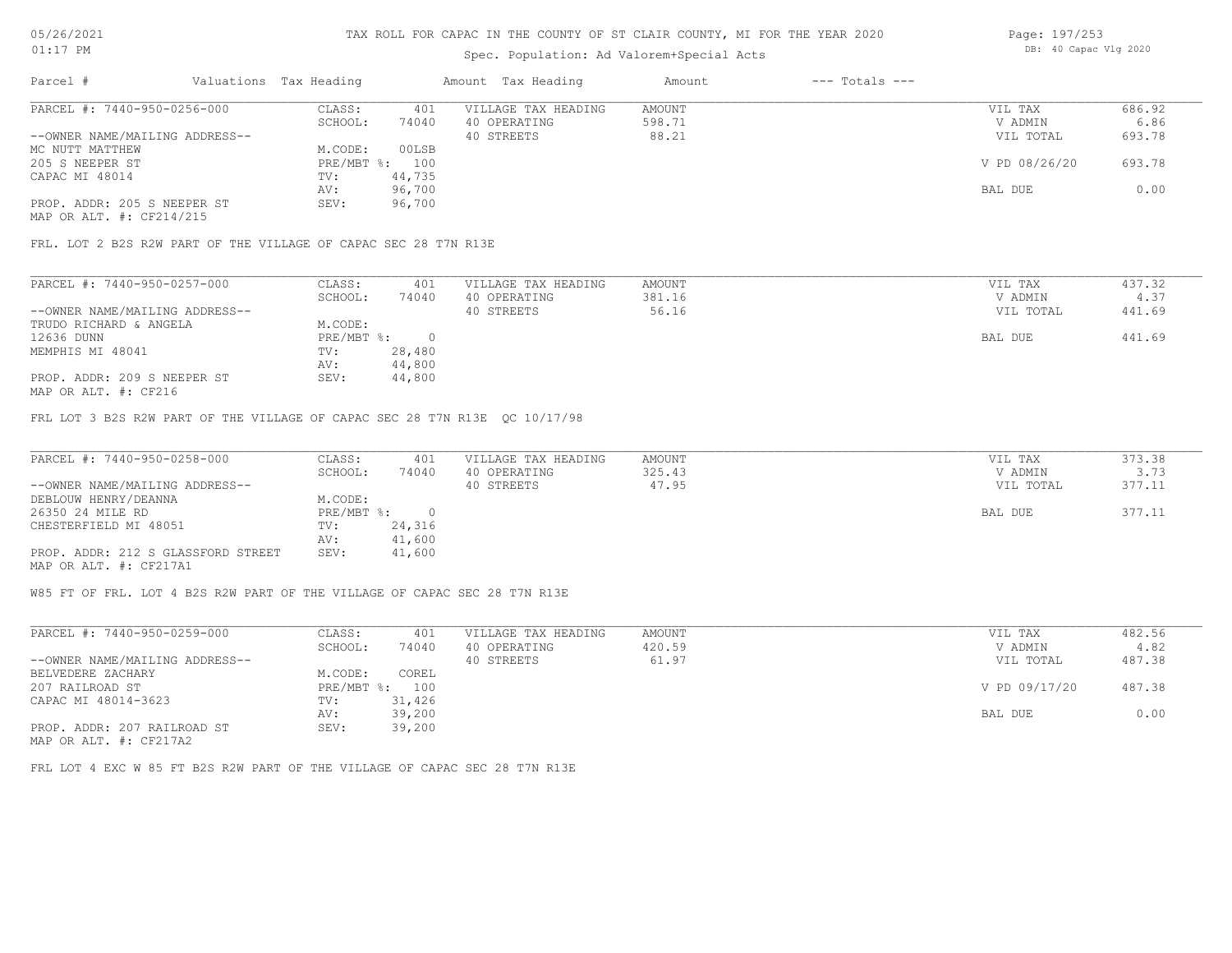## Spec. Population: Ad Valorem+Special Acts

| Page: 198/253 |                       |  |
|---------------|-----------------------|--|
|               | DB: 40 Capac Vlg 2020 |  |

| Parcel #                                | Valuations Tax Heading |        | Amount Tax Heading  | Amount | $---$ Totals $---$ |               |        |
|-----------------------------------------|------------------------|--------|---------------------|--------|--------------------|---------------|--------|
| PARCEL #: 7440-950-0260-000             | CLASS:                 | 401    | VILLAGE TAX HEADING | AMOUNT |                    | VIL TAX       | 369.52 |
|                                         | SCHOOL:                | 74040  | 40 OPERATING        | 322.07 |                    | V ADMIN       | 3.69   |
| --OWNER NAME/MAILING ADDRESS--          |                        |        | 40 STREETS          | 47.45  |                    | VIL TOTAL     | 373.21 |
| ROSAS MARGARITO JR/ET-AL                | M.CODE:                |        |                     |        |                    |               |        |
| OROSCO.ROSAS, CADINA, A, Y, R, R ROSAS, | PRE/MBT %: 100         |        |                     |        |                    | V PD 07/09/20 | 373.21 |
| 202 S GLASSFORD ST                      | TV:                    | 24,065 |                     |        |                    |               |        |
| CAPAC MI 48014-3608                     | AV:                    | 45,500 |                     |        |                    | BAL DUE       | 0.00   |
|                                         | SEV:                   | 45,500 |                     |        |                    |               |        |
| PROP. ADDR: 202 S GLASSFORD STREET      |                        |        |                     |        |                    |               |        |

MAP OR ALT. #: CF217B

W1/2 OF LOTS 5 & 6 B2S R2W PART OF THE VILLAGE OF CAPAC SEC 28 T7N R13E

| CLASS:  | 401    | VILLAGE TAX HEADING | AMOUNT | VIL TAX       | 398.63 |
|---------|--------|---------------------|--------|---------------|--------|
| SCHOOL: | 74040  | 40 OPERATING        | 347.44 | V ADMIN       | 3.98   |
|         |        | 40 STREETS          | 51.19  | VIL TOTAL     | 402.61 |
| M.CODE: |        |                     |        |               |        |
|         |        |                     |        | V PD 09/16/20 | 402.61 |
| TV:     | 25,960 |                     |        |               |        |
| AV:     | 42,300 |                     |        | BAL DUE       | 0.00   |
| SEV:    | 42,300 |                     |        |               |        |
|         |        | PRE/MBT %:          |        |               |        |

MAP OR ALT. #: CF218

E1/2 OF LOTS 5 & 6 B2S R2W PART OF THE VILLAGE OF CAPAC SEC 28 T7N R13E

| PARCEL #: 7440-950-0262-000        | CLASS:     | 401    | VILLAGE TAX HEADING | AMOUNT | VIL TAX       | 366.64 |
|------------------------------------|------------|--------|---------------------|--------|---------------|--------|
|                                    | SCHOOL:    | 74040  | 40 OPERATING        | 319.56 | V ADMIN       | 3.66   |
| --OWNER NAME/MAILING ADDRESS--     |            |        | 40 STREETS          | 47.08  | VIL TOTAL     | 370.30 |
| HOMETOWN RENTALS, LLC              | M.CODE:    |        |                     |        |               |        |
| P.O. BOX 614                       | PRE/MBT %: |        |                     |        | V PD 09/16/20 | 370.30 |
| CAPAC MI 48014                     | TV:        | 23,877 |                     |        |               |        |
|                                    | AV:        | 38,100 |                     |        | BAL DUE       | 0.00   |
| PROP. ADDR: 203 S GLASSFORD STREET | SEV:       | 38,100 |                     |        |               |        |
| MAP OR ALT. #: CF219A              |            |        |                     |        |               |        |

S1/2 OF LOT 1 B2S R3W VILLAGE OF CAPAC

| PARCEL #: 7440-950-0263-000    | CLASS:     | 401    | VILLAGE TAX HEADING | AMOUNT | VIL TAX   | 255.63 |
|--------------------------------|------------|--------|---------------------|--------|-----------|--------|
|                                | SCHOOL:    | 74040  | 40 OPERATING        | 222.81 | V ADMIN   | 2.55   |
| --OWNER NAME/MAILING ADDRESS-- |            |        | 40 STREETS          | 32.82  | VIL TOTAL | 258.18 |
| CASCADDAN TARA                 | M.CODE:    |        |                     |        |           |        |
| 5985 CAPAC RD                  | PRE/MBT %: |        |                     |        | BAL DUE   | 258.18 |
| CAPAC MI 48014-1303            | TV:        | 16,648 |                     |        |           |        |
|                                | AV:        | 29,400 |                     |        |           |        |
| PROP. ADDR: 302 W MEIER ST     | SEV:       | 29,400 |                     |        |           |        |
| MAP OR ALT. #: CF219B          |            |        |                     |        |           |        |

N1/2 OF LOT 1 EXC W 60 FT THEREOF B2S R3W VILLAGE OF CAPAC SEC 28 T7N R13E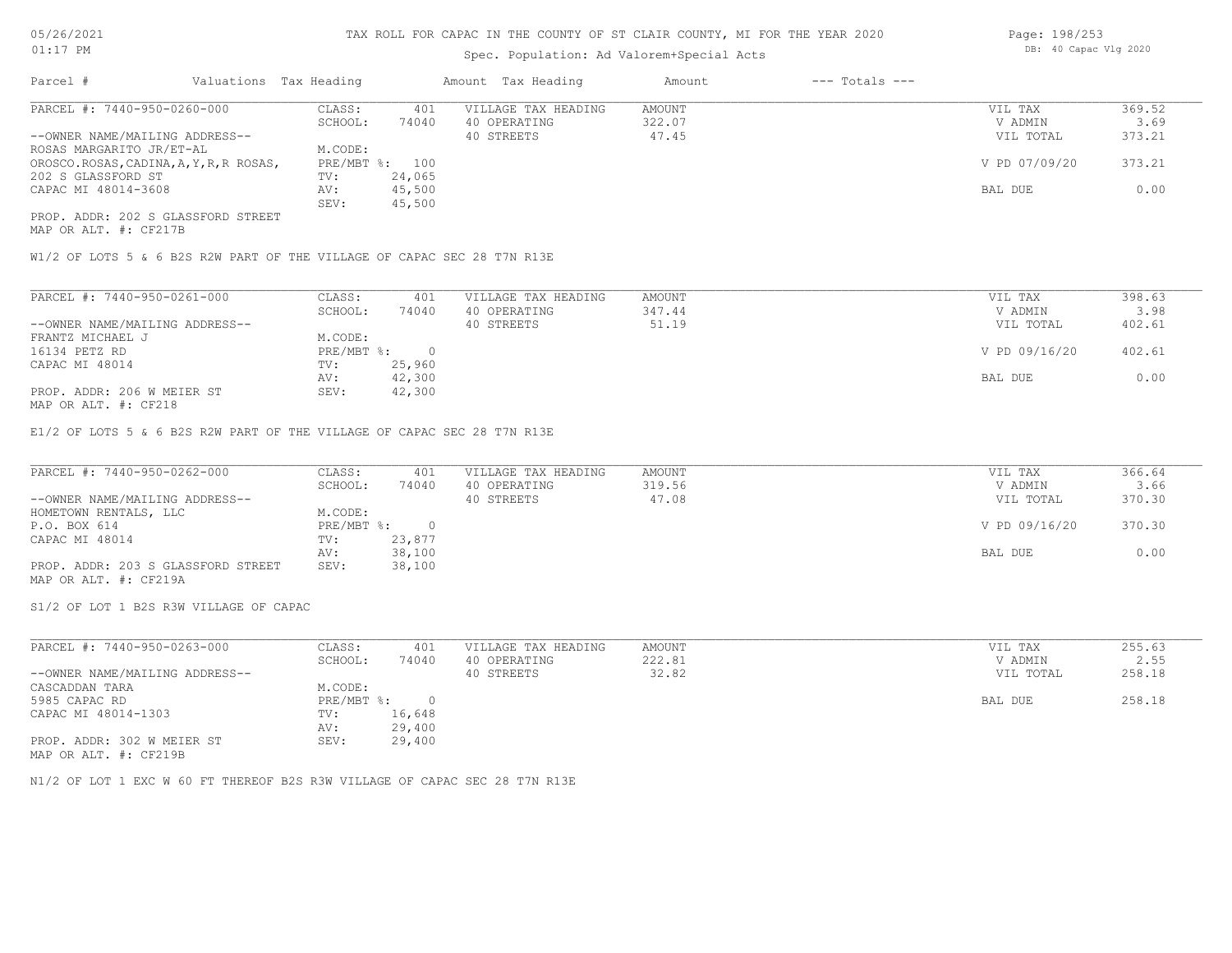### Spec. Population: Ad Valorem+Special Acts

| Page: 199/253 |                       |  |
|---------------|-----------------------|--|
|               | DB: 40 Capac Vlg 2020 |  |

| Parcel #                       | Valuations Tax Heading |        | Amount Tax Heading  | Amount | $---$ Totals $---$ |               |        |
|--------------------------------|------------------------|--------|---------------------|--------|--------------------|---------------|--------|
| PARCEL #: 7440-950-0264-000    | CLASS:                 | 401    | VILLAGE TAX HEADING | AMOUNT |                    | VIL TAX       | 345.17 |
|                                | SCHOOL:                | 74040  | 40 OPERATING        | 300.85 |                    | V ADMIN       | 3.45   |
| --OWNER NAME/MAILING ADDRESS-- |                        |        | 40 STREETS          | 44.32  |                    | VIL TOTAL     | 348.62 |
| AGUILAR MIGUEL A               | M.CODE:                |        |                     |        |                    |               |        |
| 5911 N CAPAC RD                | PRE/MBT %:             |        |                     |        |                    | V PD 09/16/20 | 348.62 |
| CAPAC MI 48014                 | TV:                    | 22,479 |                     |        |                    |               |        |
|                                | AV:                    | 26,400 |                     |        |                    | BAL DUE       | 0.00   |
| PROP. ADDR: 310 W MEIER ST     | SEV:                   | 26,400 |                     |        |                    |               |        |
|                                |                        |        |                     |        |                    |               |        |

MAP OR ALT. #: CF219C/D

W60 FT OF N 1/2 OF LOT 1 B2S R3W VILLAGE OF CAPAC

| PARCEL #: 7440-950-0265-000        | CLASS:  | 401            | VILLAGE TAX HEADING | AMOUNT | VIL TAX       | 359.30 |
|------------------------------------|---------|----------------|---------------------|--------|---------------|--------|
|                                    | SCHOOL: | 74040          | 40 OPERATING        | 313.16 | V ADMIN       | 3.59   |
| --OWNER NAME/MAILING ADDRESS--     |         |                | 40 STREETS          | 46.14  | VIL TOTAL     | 362.89 |
| ROSAS MICHAEL/MARGIE               | M.CODE: |                |                     |        |               |        |
| 205 S GLASSFORD ST                 |         | PRE/MBT %: 100 |                     |        | V PD 08/26/20 | 362.89 |
| CAPAC MI 48014-3609                | TV:     | 23,399         |                     |        |               |        |
|                                    | AV:     | 58,300         |                     |        | BAL DUE       | 0.00   |
| PROP. ADDR: 205 S GLASSFORD STREET | SEV:    | 58,300         |                     |        |               |        |
| MAP OR ALT. #: CF220A              |         |                |                     |        |               |        |

LOT 2 B2S R3W VILLAGE OF CAPAC SEC 28 T7N R13E

| PARCEL #: 7440-950-0266-000        | CLASS:  | 401            | VILLAGE TAX HEADING | AMOUNT | VIL TAX       | 346.43 |
|------------------------------------|---------|----------------|---------------------|--------|---------------|--------|
|                                    | SCHOOL: | 74040          | 40 OPERATING        | 301.94 | V ADMIN       | 3.46   |
| --OWNER NAME/MAILING ADDRESS--     |         |                | 40 STREETS          | 44.49  | VIL TOTAL     | 349.89 |
| MAILLOUX MARYANN                   | M.CODE: |                |                     |        |               |        |
| 207 S GLASSFORD                    |         | PRE/MBT %: 100 |                     |        | V PD 09/16/20 | 349.89 |
| CAPAC MI 48014-4305                | TV:     | 22,561         |                     |        |               |        |
|                                    | AV:     | 41,700         |                     |        | BAL DUE       | 0.00   |
| PROP. ADDR: 207 S GLASSFORD STREET | SEV:    | 41,700         |                     |        |               |        |
| MAP OR ALT. #: CF220B              |         |                |                     |        |               |        |

LOT 3 B2S R3W VILLAGE OF CAPAC SEC 28 T7N R13E

| PARCEL #: 7440-950-0267-000    | CLASS:     | 302      | VILLAGE TAX HEADING | AMOUNT | VIL TAX       | 273.12 |
|--------------------------------|------------|----------|---------------------|--------|---------------|--------|
|                                | SCHOOL:    | 74040    | 40 OPERATING        | 238.05 | V ADMIN       | 2.73   |
| --OWNER NAME/MAILING ADDRESS-- |            |          | 40 STREETS          | 35.07  | VIL TOTAL     | 275.85 |
| DTE ELECTRIC COMPANY           | M.CODE:    |          |                     |        |               |        |
| PROPERTY TAX DEPARTMENT        | PRE/MBT %: | $\Omega$ |                     |        | V PD 09/02/20 | 275.85 |
| P.O.BOX 33017                  | TV:        | 17,787   |                     |        |               |        |
| DETROIT MI 48232               | AV:        | 36,500   |                     |        | BAL DUE       | 0.00   |
|                                | SEV:       | 36,500   |                     |        |               |        |
| PROP. ADDR: 351 W MEIER ST     |            |          |                     |        |               |        |

MAP OR ALT. #: CF221

LOTS 4 & 5 B2S R3W PART OF THE VILLAGE OF CAPAC SEC 28 T7N R13E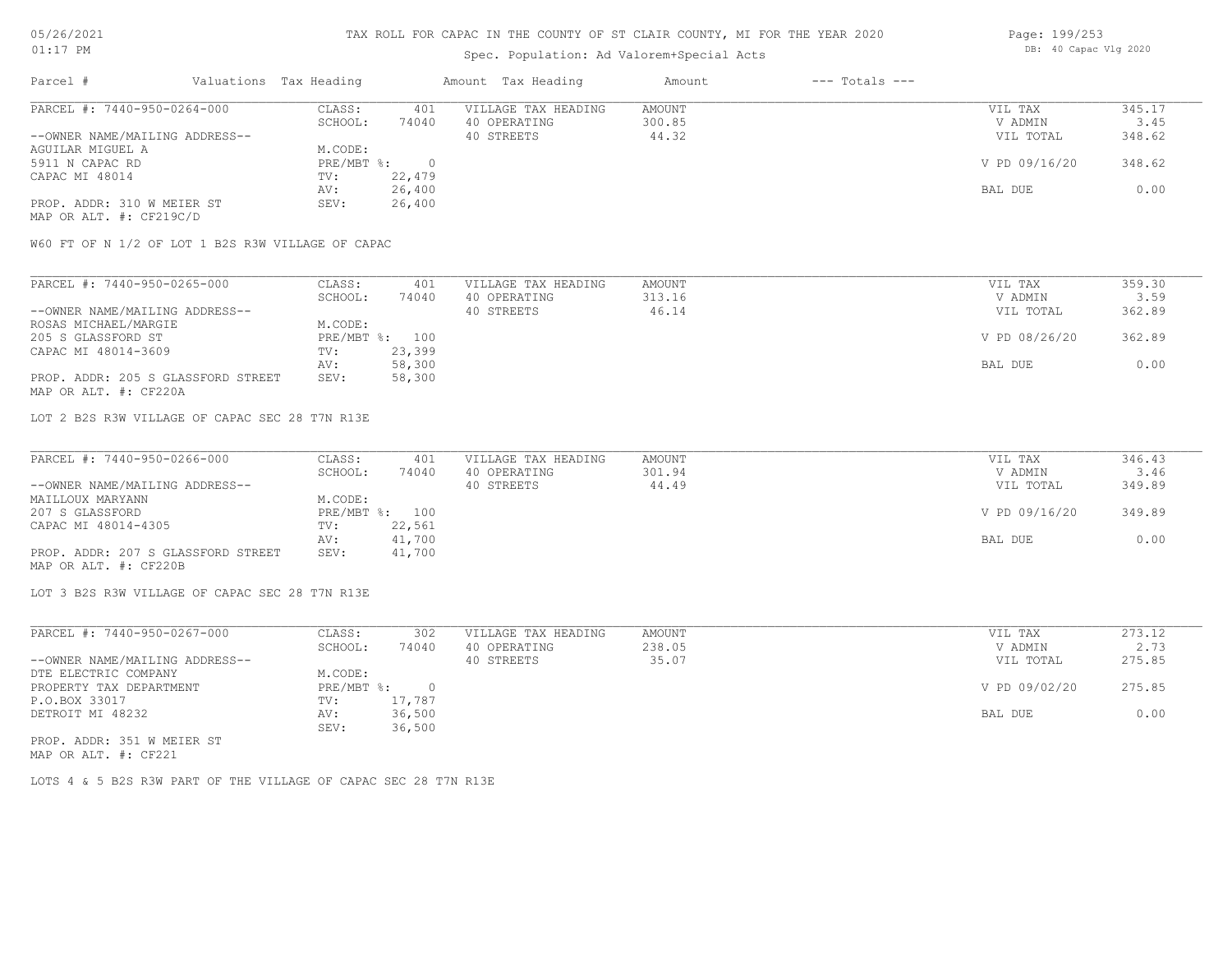## Spec. Population: Ad Valorem+Special Acts

| CLASS:<br>202<br>VILLAGE TAX HEADING<br>AMOUNT<br>VIL TAX<br>19.39<br>SCHOOL:<br>16.90<br>0.19<br>74040<br>40 OPERATING<br>V ADMIN<br>40 STREETS<br>2.49<br>VIL TOTAL<br>19.58<br>--OWNER NAME/MAILING ADDRESS--<br>M.CODE:<br>HADER DAVID SR<br>P.O. BOX 86<br>PRE/MBT %:<br>$\overline{0}$<br>BAL DUE<br>19.58<br>TV:<br>1,263<br>EMMETT MI 48022<br>3,600<br>AV:<br>PROP. ADDR: RAILROAD ST<br>3,600<br>SEV:<br>COMM AT A PTE 32 FT S OF THE SW COR OF LOT 4 BLK 2 S OF MILL ST R3W OF MAIN ST TH S<br>TO N LINE OF GT RR TH E ALG THE N LINE OF GT RR 75 FT. TH N TO A PTE 32 FT S OF<br>SAID LINE OF LOT 4 TH W FOLLOWING WITH THE SAID LINE OF SAID LOT 4 TO PLACE OF BEG.<br>B2S R3W PART OF THE VILLAGE OF CAPAC SEC 28 T7N R13E<br>CLASS:<br>347.64<br>201<br>VILLAGE TAX HEADING<br><b>AMOUNT</b><br>VIL TAX<br>SCHOOL:<br>74040<br>40 OPERATING<br>303.00<br>V ADMIN<br>3.47<br>44.64<br>40 STREETS<br>VIL TOTAL<br>351.11<br>--OWNER NAME/MAILING ADDRESS--<br>M.CODE:<br>PRE/MBT %: 0<br>V PD 09/16/20<br>351.11<br>22,640<br>TV:<br>27,100<br>0.00<br>AV:<br>BAL DUE<br>27,100<br>PROP. ADDR: 104 E MILL STREET<br>SEV:<br>MAP OR ALT. #: CF223<br>E56 FT OF LOT 1 EXC S 33.42' ALSO INC N 22.5' OF S 33.42' OF E 24 FT OF LOT 1<br>B1S R1E VILLAGE OF CAPAC SEC 27 T7N R13E<br>PARCEL #: 7440-950-0271-000<br>CLASS:<br>201<br>VILLAGE TAX HEADING<br><b>AMOUNT</b><br>VIL TAX<br>412.99<br>SCHOOL:<br>40 OPERATING<br>359.96<br>74040<br>V ADMIN<br>4.12<br>40 STREETS<br>53.03<br>417.11<br>--OWNER NAME/MAILING ADDRESS--<br>VIL TOTAL<br>MARQUARDT DANIEL/DELLA<br>M.CODE:<br>PRE/MBT %: 0<br>V PD 07/09/20<br>417.11<br>26,896<br>TV:<br>93,500<br>0.00<br>AV:<br>BAL DUE<br>93,500<br>SEV:<br>LOT 1 EXC S 38 FT & EXC E 56 FT OF THE REMAINDER THEREOF B1S R1E VILLAGE OF CAPAC<br>PARCEL #: 7440-950-0272-000<br>318.51<br>CLASS:<br>201<br>VILLAGE TAX HEADING<br><b>AMOUNT</b><br>VIL TAX<br>SCHOOL:<br>74040<br>40 OPERATING<br>277.61<br>V ADMIN<br>3.18<br>40.90<br>--OWNER NAME/MAILING ADDRESS--<br>40 STREETS<br>VIL TOTAL<br>321.69<br>M.CODE:<br>PRE/MBT %: 0<br>321.69<br>V PD 07/09/20<br>20,743<br>TV:<br>97,000<br>BAL DUE<br>0.00<br>AV:<br>97,000<br>SEV:<br>S38 FT OF LOT 1 EXC N 4.58 FT OF E 56 FT THEREOF & EXC N 22.5 FT OF S 33.42 FT OF E<br>24 FT OF LOT 1 B1S R1E VILLAGE OF CAPAC SEC 27 T7N R13E | Parcel #                    | Valuations Tax Heading | Amount Tax Heading | Amount | $---$ Totals $---$ |  |
|---------------------------------------------------------------------------------------------------------------------------------------------------------------------------------------------------------------------------------------------------------------------------------------------------------------------------------------------------------------------------------------------------------------------------------------------------------------------------------------------------------------------------------------------------------------------------------------------------------------------------------------------------------------------------------------------------------------------------------------------------------------------------------------------------------------------------------------------------------------------------------------------------------------------------------------------------------------------------------------------------------------------------------------------------------------------------------------------------------------------------------------------------------------------------------------------------------------------------------------------------------------------------------------------------------------------------------------------------------------------------------------------------------------------------------------------------------------------------------------------------------------------------------------------------------------------------------------------------------------------------------------------------------------------------------------------------------------------------------------------------------------------------------------------------------------------------------------------------------------------------------------------------------------------------------------------------------------------------------------------------------------------------------------------------------------------------------------------------------------------------------------------------------------------------------------------------------------------------------------------------------------------------------------------------------------------------------------------------|-----------------------------|------------------------|--------------------|--------|--------------------|--|
|                                                                                                                                                                                                                                                                                                                                                                                                                                                                                                                                                                                                                                                                                                                                                                                                                                                                                                                                                                                                                                                                                                                                                                                                                                                                                                                                                                                                                                                                                                                                                                                                                                                                                                                                                                                                                                                                                                                                                                                                                                                                                                                                                                                                                                                                                                                                                   | PARCEL #: 7440-950-0268-000 |                        |                    |        |                    |  |
|                                                                                                                                                                                                                                                                                                                                                                                                                                                                                                                                                                                                                                                                                                                                                                                                                                                                                                                                                                                                                                                                                                                                                                                                                                                                                                                                                                                                                                                                                                                                                                                                                                                                                                                                                                                                                                                                                                                                                                                                                                                                                                                                                                                                                                                                                                                                                   |                             |                        |                    |        |                    |  |
|                                                                                                                                                                                                                                                                                                                                                                                                                                                                                                                                                                                                                                                                                                                                                                                                                                                                                                                                                                                                                                                                                                                                                                                                                                                                                                                                                                                                                                                                                                                                                                                                                                                                                                                                                                                                                                                                                                                                                                                                                                                                                                                                                                                                                                                                                                                                                   |                             |                        |                    |        |                    |  |
|                                                                                                                                                                                                                                                                                                                                                                                                                                                                                                                                                                                                                                                                                                                                                                                                                                                                                                                                                                                                                                                                                                                                                                                                                                                                                                                                                                                                                                                                                                                                                                                                                                                                                                                                                                                                                                                                                                                                                                                                                                                                                                                                                                                                                                                                                                                                                   |                             |                        |                    |        |                    |  |
|                                                                                                                                                                                                                                                                                                                                                                                                                                                                                                                                                                                                                                                                                                                                                                                                                                                                                                                                                                                                                                                                                                                                                                                                                                                                                                                                                                                                                                                                                                                                                                                                                                                                                                                                                                                                                                                                                                                                                                                                                                                                                                                                                                                                                                                                                                                                                   |                             |                        |                    |        |                    |  |
|                                                                                                                                                                                                                                                                                                                                                                                                                                                                                                                                                                                                                                                                                                                                                                                                                                                                                                                                                                                                                                                                                                                                                                                                                                                                                                                                                                                                                                                                                                                                                                                                                                                                                                                                                                                                                                                                                                                                                                                                                                                                                                                                                                                                                                                                                                                                                   |                             |                        |                    |        |                    |  |
|                                                                                                                                                                                                                                                                                                                                                                                                                                                                                                                                                                                                                                                                                                                                                                                                                                                                                                                                                                                                                                                                                                                                                                                                                                                                                                                                                                                                                                                                                                                                                                                                                                                                                                                                                                                                                                                                                                                                                                                                                                                                                                                                                                                                                                                                                                                                                   |                             |                        |                    |        |                    |  |
|                                                                                                                                                                                                                                                                                                                                                                                                                                                                                                                                                                                                                                                                                                                                                                                                                                                                                                                                                                                                                                                                                                                                                                                                                                                                                                                                                                                                                                                                                                                                                                                                                                                                                                                                                                                                                                                                                                                                                                                                                                                                                                                                                                                                                                                                                                                                                   | MAP OR ALT. #: CF222        |                        |                    |        |                    |  |
|                                                                                                                                                                                                                                                                                                                                                                                                                                                                                                                                                                                                                                                                                                                                                                                                                                                                                                                                                                                                                                                                                                                                                                                                                                                                                                                                                                                                                                                                                                                                                                                                                                                                                                                                                                                                                                                                                                                                                                                                                                                                                                                                                                                                                                                                                                                                                   |                             |                        |                    |        |                    |  |
|                                                                                                                                                                                                                                                                                                                                                                                                                                                                                                                                                                                                                                                                                                                                                                                                                                                                                                                                                                                                                                                                                                                                                                                                                                                                                                                                                                                                                                                                                                                                                                                                                                                                                                                                                                                                                                                                                                                                                                                                                                                                                                                                                                                                                                                                                                                                                   |                             |                        |                    |        |                    |  |
|                                                                                                                                                                                                                                                                                                                                                                                                                                                                                                                                                                                                                                                                                                                                                                                                                                                                                                                                                                                                                                                                                                                                                                                                                                                                                                                                                                                                                                                                                                                                                                                                                                                                                                                                                                                                                                                                                                                                                                                                                                                                                                                                                                                                                                                                                                                                                   |                             |                        |                    |        |                    |  |
|                                                                                                                                                                                                                                                                                                                                                                                                                                                                                                                                                                                                                                                                                                                                                                                                                                                                                                                                                                                                                                                                                                                                                                                                                                                                                                                                                                                                                                                                                                                                                                                                                                                                                                                                                                                                                                                                                                                                                                                                                                                                                                                                                                                                                                                                                                                                                   |                             |                        |                    |        |                    |  |
|                                                                                                                                                                                                                                                                                                                                                                                                                                                                                                                                                                                                                                                                                                                                                                                                                                                                                                                                                                                                                                                                                                                                                                                                                                                                                                                                                                                                                                                                                                                                                                                                                                                                                                                                                                                                                                                                                                                                                                                                                                                                                                                                                                                                                                                                                                                                                   |                             |                        |                    |        |                    |  |
|                                                                                                                                                                                                                                                                                                                                                                                                                                                                                                                                                                                                                                                                                                                                                                                                                                                                                                                                                                                                                                                                                                                                                                                                                                                                                                                                                                                                                                                                                                                                                                                                                                                                                                                                                                                                                                                                                                                                                                                                                                                                                                                                                                                                                                                                                                                                                   | PARCEL #: 7440-950-0270-000 |                        |                    |        |                    |  |
|                                                                                                                                                                                                                                                                                                                                                                                                                                                                                                                                                                                                                                                                                                                                                                                                                                                                                                                                                                                                                                                                                                                                                                                                                                                                                                                                                                                                                                                                                                                                                                                                                                                                                                                                                                                                                                                                                                                                                                                                                                                                                                                                                                                                                                                                                                                                                   |                             |                        |                    |        |                    |  |
|                                                                                                                                                                                                                                                                                                                                                                                                                                                                                                                                                                                                                                                                                                                                                                                                                                                                                                                                                                                                                                                                                                                                                                                                                                                                                                                                                                                                                                                                                                                                                                                                                                                                                                                                                                                                                                                                                                                                                                                                                                                                                                                                                                                                                                                                                                                                                   |                             |                        |                    |        |                    |  |
|                                                                                                                                                                                                                                                                                                                                                                                                                                                                                                                                                                                                                                                                                                                                                                                                                                                                                                                                                                                                                                                                                                                                                                                                                                                                                                                                                                                                                                                                                                                                                                                                                                                                                                                                                                                                                                                                                                                                                                                                                                                                                                                                                                                                                                                                                                                                                   | CHIND TIMOTHY B SR          |                        |                    |        |                    |  |
|                                                                                                                                                                                                                                                                                                                                                                                                                                                                                                                                                                                                                                                                                                                                                                                                                                                                                                                                                                                                                                                                                                                                                                                                                                                                                                                                                                                                                                                                                                                                                                                                                                                                                                                                                                                                                                                                                                                                                                                                                                                                                                                                                                                                                                                                                                                                                   | 104 E MILL STREET           |                        |                    |        |                    |  |
|                                                                                                                                                                                                                                                                                                                                                                                                                                                                                                                                                                                                                                                                                                                                                                                                                                                                                                                                                                                                                                                                                                                                                                                                                                                                                                                                                                                                                                                                                                                                                                                                                                                                                                                                                                                                                                                                                                                                                                                                                                                                                                                                                                                                                                                                                                                                                   | CAPAC MI 48014-3152         |                        |                    |        |                    |  |
|                                                                                                                                                                                                                                                                                                                                                                                                                                                                                                                                                                                                                                                                                                                                                                                                                                                                                                                                                                                                                                                                                                                                                                                                                                                                                                                                                                                                                                                                                                                                                                                                                                                                                                                                                                                                                                                                                                                                                                                                                                                                                                                                                                                                                                                                                                                                                   |                             |                        |                    |        |                    |  |
|                                                                                                                                                                                                                                                                                                                                                                                                                                                                                                                                                                                                                                                                                                                                                                                                                                                                                                                                                                                                                                                                                                                                                                                                                                                                                                                                                                                                                                                                                                                                                                                                                                                                                                                                                                                                                                                                                                                                                                                                                                                                                                                                                                                                                                                                                                                                                   |                             |                        |                    |        |                    |  |
|                                                                                                                                                                                                                                                                                                                                                                                                                                                                                                                                                                                                                                                                                                                                                                                                                                                                                                                                                                                                                                                                                                                                                                                                                                                                                                                                                                                                                                                                                                                                                                                                                                                                                                                                                                                                                                                                                                                                                                                                                                                                                                                                                                                                                                                                                                                                                   |                             |                        |                    |        |                    |  |
|                                                                                                                                                                                                                                                                                                                                                                                                                                                                                                                                                                                                                                                                                                                                                                                                                                                                                                                                                                                                                                                                                                                                                                                                                                                                                                                                                                                                                                                                                                                                                                                                                                                                                                                                                                                                                                                                                                                                                                                                                                                                                                                                                                                                                                                                                                                                                   |                             |                        |                    |        |                    |  |
|                                                                                                                                                                                                                                                                                                                                                                                                                                                                                                                                                                                                                                                                                                                                                                                                                                                                                                                                                                                                                                                                                                                                                                                                                                                                                                                                                                                                                                                                                                                                                                                                                                                                                                                                                                                                                                                                                                                                                                                                                                                                                                                                                                                                                                                                                                                                                   |                             |                        |                    |        |                    |  |
|                                                                                                                                                                                                                                                                                                                                                                                                                                                                                                                                                                                                                                                                                                                                                                                                                                                                                                                                                                                                                                                                                                                                                                                                                                                                                                                                                                                                                                                                                                                                                                                                                                                                                                                                                                                                                                                                                                                                                                                                                                                                                                                                                                                                                                                                                                                                                   |                             |                        |                    |        |                    |  |
|                                                                                                                                                                                                                                                                                                                                                                                                                                                                                                                                                                                                                                                                                                                                                                                                                                                                                                                                                                                                                                                                                                                                                                                                                                                                                                                                                                                                                                                                                                                                                                                                                                                                                                                                                                                                                                                                                                                                                                                                                                                                                                                                                                                                                                                                                                                                                   |                             |                        |                    |        |                    |  |
|                                                                                                                                                                                                                                                                                                                                                                                                                                                                                                                                                                                                                                                                                                                                                                                                                                                                                                                                                                                                                                                                                                                                                                                                                                                                                                                                                                                                                                                                                                                                                                                                                                                                                                                                                                                                                                                                                                                                                                                                                                                                                                                                                                                                                                                                                                                                                   | 461 ELK LAKE RD             |                        |                    |        |                    |  |
|                                                                                                                                                                                                                                                                                                                                                                                                                                                                                                                                                                                                                                                                                                                                                                                                                                                                                                                                                                                                                                                                                                                                                                                                                                                                                                                                                                                                                                                                                                                                                                                                                                                                                                                                                                                                                                                                                                                                                                                                                                                                                                                                                                                                                                                                                                                                                   | ATTICA MI 48412-9807        |                        |                    |        |                    |  |
|                                                                                                                                                                                                                                                                                                                                                                                                                                                                                                                                                                                                                                                                                                                                                                                                                                                                                                                                                                                                                                                                                                                                                                                                                                                                                                                                                                                                                                                                                                                                                                                                                                                                                                                                                                                                                                                                                                                                                                                                                                                                                                                                                                                                                                                                                                                                                   |                             |                        |                    |        |                    |  |
|                                                                                                                                                                                                                                                                                                                                                                                                                                                                                                                                                                                                                                                                                                                                                                                                                                                                                                                                                                                                                                                                                                                                                                                                                                                                                                                                                                                                                                                                                                                                                                                                                                                                                                                                                                                                                                                                                                                                                                                                                                                                                                                                                                                                                                                                                                                                                   | PROP. ADDR: 100 S MAIN      |                        |                    |        |                    |  |
|                                                                                                                                                                                                                                                                                                                                                                                                                                                                                                                                                                                                                                                                                                                                                                                                                                                                                                                                                                                                                                                                                                                                                                                                                                                                                                                                                                                                                                                                                                                                                                                                                                                                                                                                                                                                                                                                                                                                                                                                                                                                                                                                                                                                                                                                                                                                                   | MAP OR ALT. #: CF224        |                        |                    |        |                    |  |
|                                                                                                                                                                                                                                                                                                                                                                                                                                                                                                                                                                                                                                                                                                                                                                                                                                                                                                                                                                                                                                                                                                                                                                                                                                                                                                                                                                                                                                                                                                                                                                                                                                                                                                                                                                                                                                                                                                                                                                                                                                                                                                                                                                                                                                                                                                                                                   | SEC 27 T7N R13E             |                        |                    |        |                    |  |
|                                                                                                                                                                                                                                                                                                                                                                                                                                                                                                                                                                                                                                                                                                                                                                                                                                                                                                                                                                                                                                                                                                                                                                                                                                                                                                                                                                                                                                                                                                                                                                                                                                                                                                                                                                                                                                                                                                                                                                                                                                                                                                                                                                                                                                                                                                                                                   |                             |                        |                    |        |                    |  |
|                                                                                                                                                                                                                                                                                                                                                                                                                                                                                                                                                                                                                                                                                                                                                                                                                                                                                                                                                                                                                                                                                                                                                                                                                                                                                                                                                                                                                                                                                                                                                                                                                                                                                                                                                                                                                                                                                                                                                                                                                                                                                                                                                                                                                                                                                                                                                   |                             |                        |                    |        |                    |  |
|                                                                                                                                                                                                                                                                                                                                                                                                                                                                                                                                                                                                                                                                                                                                                                                                                                                                                                                                                                                                                                                                                                                                                                                                                                                                                                                                                                                                                                                                                                                                                                                                                                                                                                                                                                                                                                                                                                                                                                                                                                                                                                                                                                                                                                                                                                                                                   |                             |                        |                    |        |                    |  |
|                                                                                                                                                                                                                                                                                                                                                                                                                                                                                                                                                                                                                                                                                                                                                                                                                                                                                                                                                                                                                                                                                                                                                                                                                                                                                                                                                                                                                                                                                                                                                                                                                                                                                                                                                                                                                                                                                                                                                                                                                                                                                                                                                                                                                                                                                                                                                   | MARQUARDT DANIEL/DELLA      |                        |                    |        |                    |  |
|                                                                                                                                                                                                                                                                                                                                                                                                                                                                                                                                                                                                                                                                                                                                                                                                                                                                                                                                                                                                                                                                                                                                                                                                                                                                                                                                                                                                                                                                                                                                                                                                                                                                                                                                                                                                                                                                                                                                                                                                                                                                                                                                                                                                                                                                                                                                                   | 461 ELK LAKE RD             |                        |                    |        |                    |  |
|                                                                                                                                                                                                                                                                                                                                                                                                                                                                                                                                                                                                                                                                                                                                                                                                                                                                                                                                                                                                                                                                                                                                                                                                                                                                                                                                                                                                                                                                                                                                                                                                                                                                                                                                                                                                                                                                                                                                                                                                                                                                                                                                                                                                                                                                                                                                                   | ATTICA MI 48412-9807        |                        |                    |        |                    |  |
|                                                                                                                                                                                                                                                                                                                                                                                                                                                                                                                                                                                                                                                                                                                                                                                                                                                                                                                                                                                                                                                                                                                                                                                                                                                                                                                                                                                                                                                                                                                                                                                                                                                                                                                                                                                                                                                                                                                                                                                                                                                                                                                                                                                                                                                                                                                                                   |                             |                        |                    |        |                    |  |
|                                                                                                                                                                                                                                                                                                                                                                                                                                                                                                                                                                                                                                                                                                                                                                                                                                                                                                                                                                                                                                                                                                                                                                                                                                                                                                                                                                                                                                                                                                                                                                                                                                                                                                                                                                                                                                                                                                                                                                                                                                                                                                                                                                                                                                                                                                                                                   | PROP. ADDR: 102 S MAIN      |                        |                    |        |                    |  |
|                                                                                                                                                                                                                                                                                                                                                                                                                                                                                                                                                                                                                                                                                                                                                                                                                                                                                                                                                                                                                                                                                                                                                                                                                                                                                                                                                                                                                                                                                                                                                                                                                                                                                                                                                                                                                                                                                                                                                                                                                                                                                                                                                                                                                                                                                                                                                   | MAP OR ALT. #: CF225        |                        |                    |        |                    |  |
|                                                                                                                                                                                                                                                                                                                                                                                                                                                                                                                                                                                                                                                                                                                                                                                                                                                                                                                                                                                                                                                                                                                                                                                                                                                                                                                                                                                                                                                                                                                                                                                                                                                                                                                                                                                                                                                                                                                                                                                                                                                                                                                                                                                                                                                                                                                                                   |                             |                        |                    |        |                    |  |
|                                                                                                                                                                                                                                                                                                                                                                                                                                                                                                                                                                                                                                                                                                                                                                                                                                                                                                                                                                                                                                                                                                                                                                                                                                                                                                                                                                                                                                                                                                                                                                                                                                                                                                                                                                                                                                                                                                                                                                                                                                                                                                                                                                                                                                                                                                                                                   |                             |                        |                    |        |                    |  |
|                                                                                                                                                                                                                                                                                                                                                                                                                                                                                                                                                                                                                                                                                                                                                                                                                                                                                                                                                                                                                                                                                                                                                                                                                                                                                                                                                                                                                                                                                                                                                                                                                                                                                                                                                                                                                                                                                                                                                                                                                                                                                                                                                                                                                                                                                                                                                   |                             |                        |                    |        |                    |  |

Page: 200/253 DB: 40 Capac Vlg 2020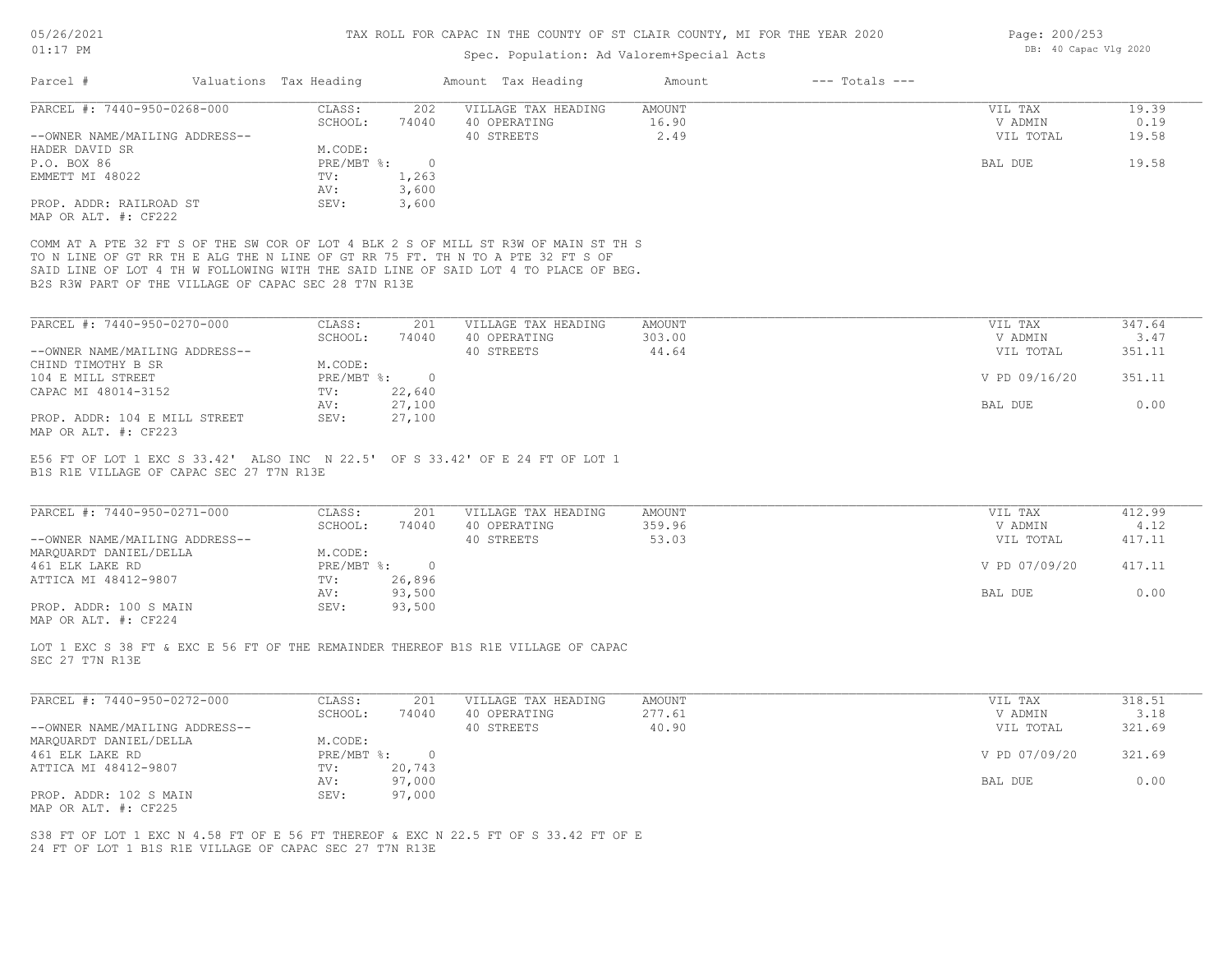### Spec. Population: Ad Valorem+Special Acts

| Page: 201/253 |                       |  |
|---------------|-----------------------|--|
|               | DB: 40 Capac Vlg 2020 |  |

| Parcel #                       | Valuations Tax Heading |         | Amount Tax Heading  | Amount   | $---$ Totals $---$ |               |          |
|--------------------------------|------------------------|---------|---------------------|----------|--------------------|---------------|----------|
| PARCEL #: 7440-950-0273-000    | CLASS:                 | 201     | VILLAGE TAX HEADING | AMOUNT   |                    | VIL TAX       | 1,605.42 |
|                                | SCHOOL:                | 74040   | 40 OPERATING        | 1,399.25 |                    | V ADMIN       | 16.05    |
| --OWNER NAME/MAILING ADDRESS-- |                        |         | 40 STREETS          | 206.17   |                    | VIL TOTAL     | 1,621.47 |
| RKATS PROPERTIES LLC           | M.CODE:                | RETAX   |                     |          |                    |               |          |
| 1435 ROCKY SHOALS LN           | $PRE/MBT$ %:           |         |                     |          |                    | V PD 09/02/20 | 1,621.47 |
| SUWANEE GA 30024               | TV:                    | 104,549 |                     |          |                    |               |          |
|                                | AV:                    | 111,700 |                     |          |                    | BAL DUE       | 0.00     |
| PROP. ADDR: 108 S MAIN         | SEV:                   | 111,700 |                     |          |                    |               |          |
| MAP OR ALT. #: CF226/227       |                        |         |                     |          |                    |               |          |

N45' OF LOT 2 B1S R1E VILLAGE OF CAPAC

| PARCEL #: 7440-950-0275-000    | CLASS:  | 201        | VILLAGE TAX HEADING | AMOUNT | VIL TAX   | 634.03 |
|--------------------------------|---------|------------|---------------------|--------|-----------|--------|
|                                | SCHOOL: | 74040      | 40 OPERATING        | 552.61 | V ADMIN   | 6.34   |
| --OWNER NAME/MAILING ADDRESS-- |         |            | 40 STREETS          | 81.42  | VIL TOTAL | 640.37 |
| SCHOFIELD KIMBERLY             | M.CODE: |            |                     |        |           |        |
| 7075 WINN RD                   |         | PRE/MBT %: |                     |        | BAL DUE   | 640.37 |
| YALE MI 48097                  | TV:     | 41,290     |                     |        |           |        |
|                                | AV:     | 57,000     |                     |        |           |        |
| PROP. ADDR: 112 S MAIN         | SEV:    | 57,000     |                     |        |           |        |
| MAP OR ALT. #: CF228           |         |            |                     |        |           |        |

S30 FT OF LOT 2 B1S R1E VILLAGE OF CAPAC SEC 27 T7N R13E

| PARCEL #: 7440-950-0276-000    | CLASS:     | 201    | VILLAGE TAX HEADING | AMOUNT | VIL TAX   | 706.89 |
|--------------------------------|------------|--------|---------------------|--------|-----------|--------|
|                                | SCHOOL:    | 74040  | 40 OPERATING        | 616.11 | V ADMIN   | 7.06   |
| --OWNER NAME/MAILING ADDRESS-- |            |        | 40 STREETS          | 90.78  | VIL TOTAL | 713.95 |
| PD LAND DEVELOPMENT            | M.CODE:    |        |                     |        |           |        |
| 116 S MAIN ST                  | PRE/MBT %: |        |                     |        | BAL DUE   | 713.95 |
| CAPAC MI 48014                 | TV:        | 46,035 |                     |        |           |        |
|                                | AV:        | 71,200 |                     |        |           |        |
| PROP. ADDR: 116 S MAIN         | SEV:       | 71,200 |                     |        |           |        |
| MAP OR ALT. #: CF229           |            |        |                     |        |           |        |

LOT 3 EXC S 32 FT B1S R1E VILLAGE OF CAPAC SEC 27 T7N R13E

| PARCEL #: 7440-950-0277-000    | CLASS:     | 201     | VILLAGE TAX HEADING | AMOUNT   | VIL TAX       | 1,538.84 |
|--------------------------------|------------|---------|---------------------|----------|---------------|----------|
|                                | SCHOOL:    | 74040   | 40 OPERATING        | 1,341.22 | V ADMIN       | 15.38    |
| --OWNER NAME/MAILING ADDRESS-- |            |         | 40 STREETS          | 197.62   | VIL TOTAL     | 1,554.22 |
| SSCHWEIHOFER SP LLC            | M.CODE:    |         |                     |          |               |          |
| 69245 BURKE DR                 | PRE/MBT %: |         |                     |          | V PD 09/02/20 | 1,554.22 |
| RICHMOND MI 48062              | TV:        | 100,213 |                     |          |               |          |
|                                | AV:        | 203,900 |                     |          | BAL DUE       | 0.00     |
| PROP. ADDR: 120 S MAIN         | SEV:       | 203,900 |                     |          |               |          |
|                                |            |         |                     |          |               |          |

MAP OR ALT. #: CF230/231

98' OF THE S 1/2 OF LOT 4 B15 R1E VILLAGE OF CAPAC S32' OF LOT 3 & N 37.5' OF LOT 4 & N 26' OF W 52' OF S 1/2 OF LOT 4 & N 27' OF E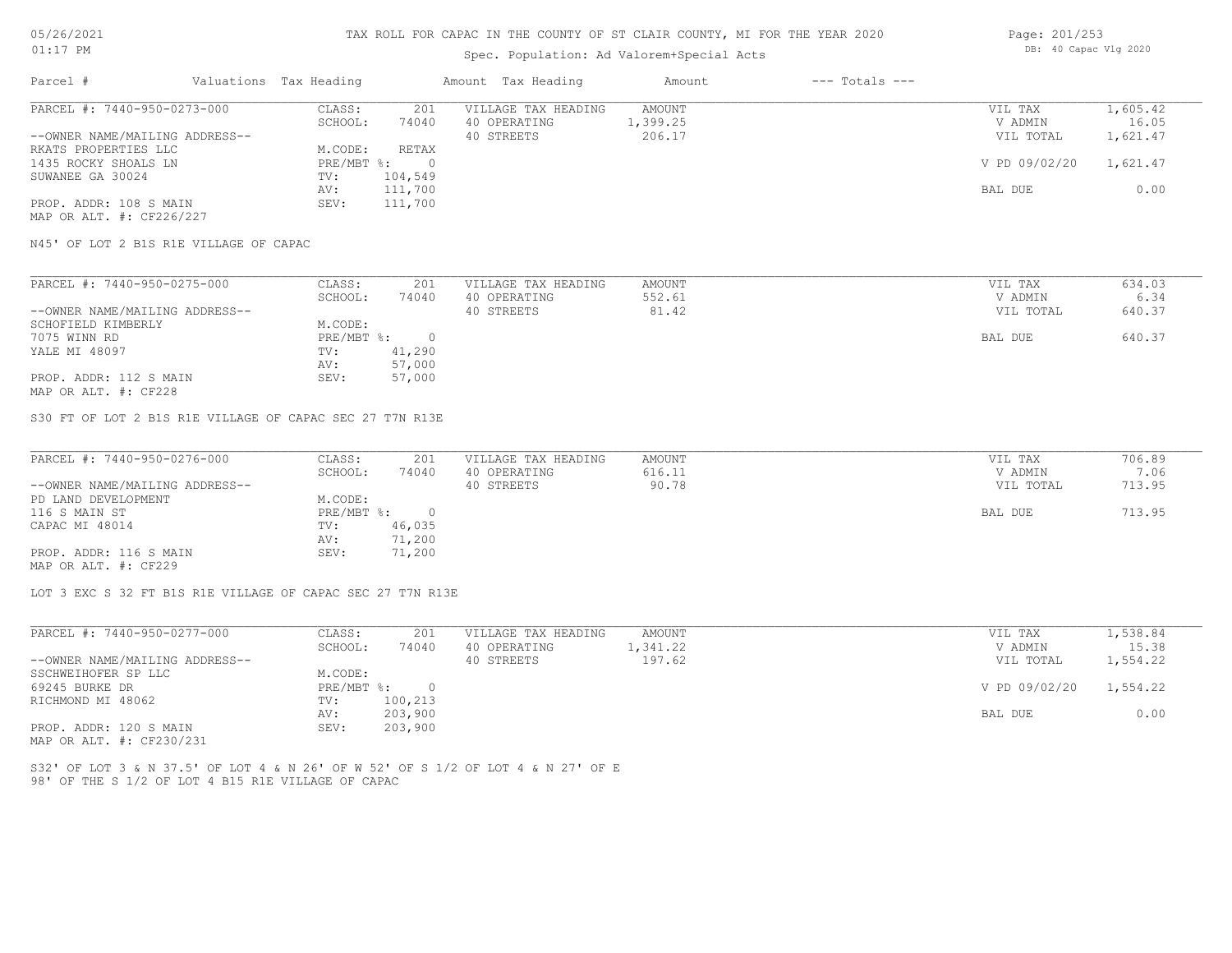## Spec. Population: Ad Valorem+Special Acts

| Page: 202/253 |                       |  |
|---------------|-----------------------|--|
|               | DB: 40 Capac Vlg 2020 |  |

| Parcel #                       | Valuations Tax Heading |        | Amount Tax Heading  | Amount | $---$ Totals $---$ |               |        |
|--------------------------------|------------------------|--------|---------------------|--------|--------------------|---------------|--------|
| PARCEL #: 7440-950-0279-000    | CLASS:                 | 202    | VILLAGE TAX HEADING | AMOUNT |                    | VIL TAX       | 146.24 |
|                                | SCHOOL:                | 74040  | 40 OPERATING        | 127.46 |                    | V ADMIN       | 1.46   |
| --OWNER NAME/MAILING ADDRESS-- |                        |        | 40 STREETS          | 18.78  |                    | VIL TOTAL     | 147.70 |
| SCHWEIHOFER SP LLC             | M.CODE:                |        |                     |        |                    |               |        |
| 69245 BURKE DR                 | $PRE/MBT$ %:           |        |                     |        |                    | V PD 09/02/20 | 147.70 |
| RICHMOND MI 48062              | TV:                    | 9,524  |                     |        |                    |               |        |
|                                | AV:                    | 23,000 |                     |        |                    | BAL DUE       | 0.00   |
| PROP. ADDR: 120 S MAIN         | SEV:                   | 23,000 |                     |        |                    |               |        |
|                                |                        |        |                     |        |                    |               |        |

MAP OR ALT. #: CF232

N 25 FT OF LOT 5 B1S R1E VILLAGE OF CAPAC SEC 27 T7N R13E THE S 11.5 FT OF THE W 52 FT OF LOT 4 & S 10.5 FT OF THE E 98 FT OF LOT 4 ALSO THE

| PARCEL #: 7440-950-0280-000    | CLASS:     | 202    | VILLAGE TAX HEADING | AMOUNT | VIL TAX       | 382.39 |
|--------------------------------|------------|--------|---------------------|--------|---------------|--------|
|                                | SCHOOL:    | 74040  | 40 OPERATING        | 333.29 | V ADMIN       | 3.82   |
| --OWNER NAME/MAILING ADDRESS-- |            |        | 40 STREETS          | 49.10  | VIL TOTAL     | 386.21 |
| SCHWEIHOFER SP LLC             | M.CODE:    |        |                     |        |               |        |
| 69245 BURKE DR                 | PRE/MBT %: | $\Box$ |                     |        | V PD 09/02/20 | 386.21 |
| RICHMOND MI 48062              | TV:        | 24,903 |                     |        |               |        |
|                                | AV:        | 30,700 |                     |        | BAL DUE       | 0.00   |
| PROP. ADDR: 132 S MAIN         | SEV:       | 30,700 |                     |        |               |        |
| MAP OR ALT. #: CF233           |            |        |                     |        |               |        |

S2/3 OF LOT 5 B1S R1E VILLAGE OF CAPAC

| PARCEL #: 7440-950-0281-000    | CLASS:     | 201    | VILLAGE TAX HEADING | AMOUNT | VIL TAX       | 958.75 |
|--------------------------------|------------|--------|---------------------|--------|---------------|--------|
|                                | SCHOOL:    | 74040  | 40 OPERATING        | 835.63 | V ADMIN       | 9.58   |
| --OWNER NAME/MAILING ADDRESS-- |            |        | 40 STREETS          | 123.12 | VIL TOTAL     | 968.33 |
| REMCO PROPERTIES, LLC          | M.CODE:    |        |                     |        |               |        |
| 8882 HOUGH RD                  | PRE/MBT %: |        |                     |        | V PD 07/09/20 | 968.33 |
| ALMONT MI 48003                | TV:        | 62,437 |                     |        |               |        |
|                                | AV:        | 83,900 |                     |        | BAL DUE       | 0.00   |
| PROP. ADDR: 136 S MAIN         | SEV:       | 83,900 |                     |        |               |        |
| MAP OR ALT. #: CF234           |            |        |                     |        |               |        |

LOT 6 B1S R1E VILLAGE OF CAPAC SEC 27 T7N R13E

| PARCEL #: 7440-950-0282-000    | CLASS:  | 401            | VILLAGE TAX HEADING | AMOUNT | VIL TAX       | 485.28 |
|--------------------------------|---------|----------------|---------------------|--------|---------------|--------|
|                                | SCHOOL: | 74040          | 40 OPERATING        | 422.96 | V ADMIN       | 4.85   |
| --OWNER NAME/MAILING ADDRESS-- |         |                | 40 STREETS          | 62.32  | VIL TOTAL     | 490.13 |
| LINDSAY MARK                   | M.CODE: |                |                     |        |               |        |
| P.O.BOX 567                    |         | PRE/MBT %: 100 |                     |        | V PD 07/14/20 | 490.13 |
| CAPAC MI 48014                 | TV:     | 31,603         |                     |        |               |        |
|                                | AV:     | 50,300         |                     |        | BAL DUE       | 0.00   |
| PROP. ADDR: 109 S WALKER ST    | SEV:    | 50,300         |                     |        |               |        |
| MAP OR ALT. #: CF235           |         |                |                     |        |               |        |

E1/2 OF LOTS 7 & 8 B1S R1E VILLAGE OF CAPAC SEC 27 T7N R13E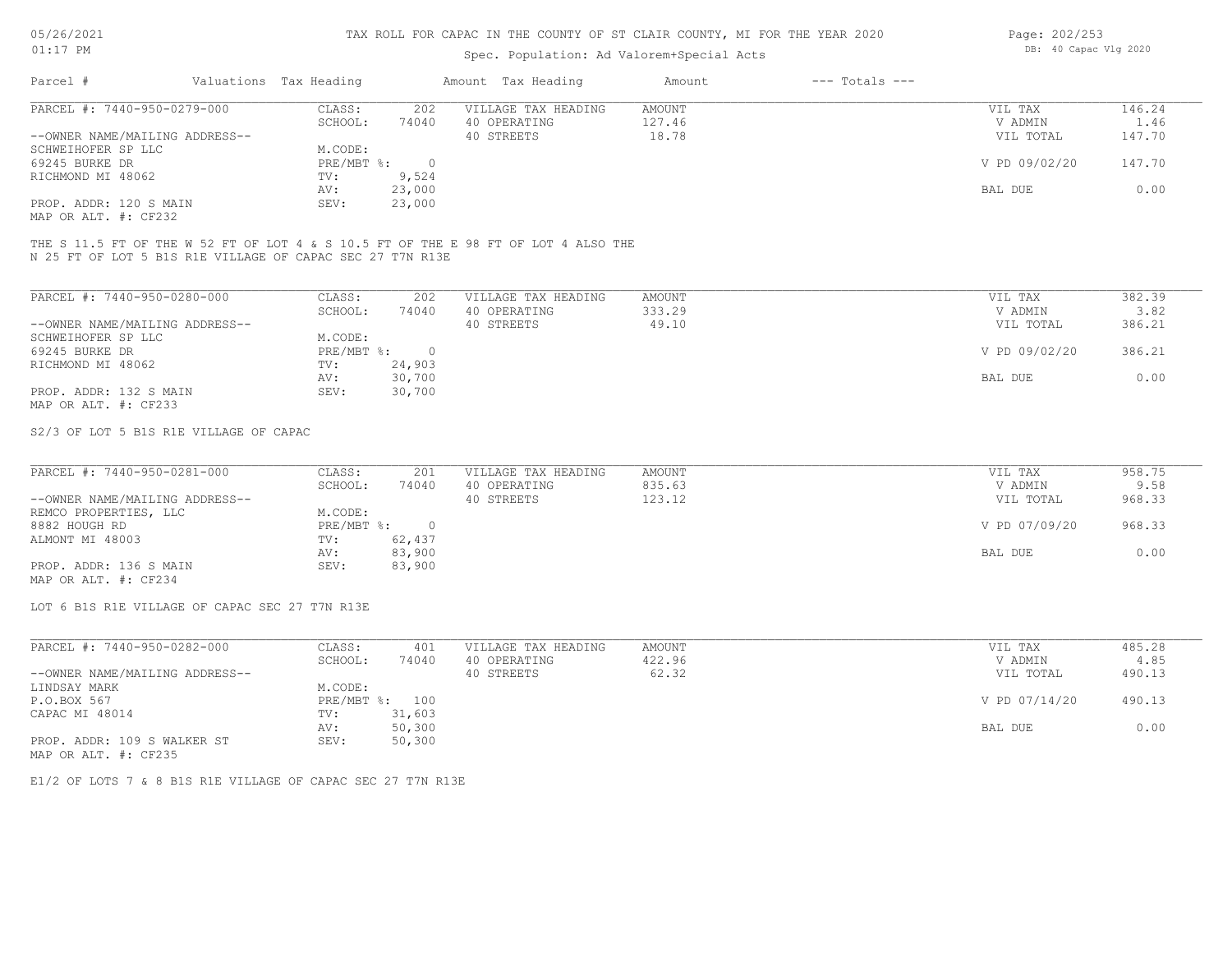## Spec. Population: Ad Valorem+Special Acts

| Page: 203/253 |                       |  |
|---------------|-----------------------|--|
|               | DB: 40 Capac Vlg 2020 |  |

| Parcel #                       | Valuations Tax Heading |        | Amount Tax Heading  | Amount | $---$ Totals $---$ |               |        |
|--------------------------------|------------------------|--------|---------------------|--------|--------------------|---------------|--------|
| PARCEL #: 7440-950-0283-000    | CLASS:                 | 401    | VILLAGE TAX HEADING | AMOUNT |                    | VIL TAX       | 639.11 |
|                                | SCHOOL:                | 74040  | 40 OPERATING        | 557.04 |                    | V ADMIN       | 6.39   |
| --OWNER NAME/MAILING ADDRESS-- |                        |        | 40 STREETS          | 82.07  |                    | VIL TOTAL     | 645.50 |
| BOGGESS STEVEN C               | M.CODE:                | COREL  |                     |        |                    |               |        |
| 105 E MEIER ST                 | $PRE/MBT$ %:           | 100    |                     |        |                    | V PD 09/17/20 | 645.50 |
| CAPAC MI 48014-3726            | TV:                    | 41,621 |                     |        |                    |               |        |
|                                | AV:                    | 71,900 |                     |        |                    | BAL DUE       | 0.00   |
| PROP. ADDR: 105 E MEIER ST     | SEV:                   | 71,900 |                     |        |                    |               |        |
| MAP OR ALT. #: CF236           |                        |        |                     |        |                    |               |        |

W1/2 OF LOTS 7 & 8 B1S R1E VILLAGE OF CAPAC

| PARCEL #: 7440-950-0284-000    | CLASS:  | 401            | VILLAGE TAX HEADING | AMOUNT | VIL TAX       | 726.26 |
|--------------------------------|---------|----------------|---------------------|--------|---------------|--------|
|                                | SCHOOL: | 74040          | 40 OPERATING        | 633.00 | V ADMIN       | 7.26   |
| --OWNER NAME/MAILING ADDRESS-- |         |                | 40 STREETS          | 93.26  | VIL TOTAL     | 733.52 |
| AKERS JOSEPH R / MARIE A       | M.CODE: |                |                     |        |               |        |
| 105 S WALKER ST                |         | PRE/MBT %: 100 |                     |        | V PD 09/10/20 | 733.52 |
| CAPAC MI 48014-3730            | TV:     | 47,297         |                     |        |               |        |
|                                | AV:     | 84,900         |                     |        | BAL DUE       | 0.00   |
| PROP. ADDR: 105 S WALKER ST    | SEV:    | 84,900         |                     |        |               |        |
| MAP OR ALT. #: CF237           |         |                |                     |        |               |        |

LOT 9 B1S R1E VILLAGE OF CAPAC SEC 27 T7N R13E

| PARCEL #: 7440-950-0285-000    | CLASS:  | 401            | VILLAGE TAX HEADING | AMOUNT | VIL TAX       | 427.11 |
|--------------------------------|---------|----------------|---------------------|--------|---------------|--------|
|                                | SCHOOL: | 74040          | 40 OPERATING        | 372.26 | V ADMIN       | 4.27   |
| --OWNER NAME/MAILING ADDRESS-- |         |                | 40 STREETS          | 54.85  | VIL TOTAL     | 431.38 |
| RICH DAVID                     | M.CODE: |                |                     |        |               |        |
| RICH TERESA L.                 |         | PRE/MBT %: 100 |                     |        | V PD 09/09/20 | 431.38 |
| 103 S WALKER ST                | TV:     | 27,815         |                     |        |               |        |
| CAPAC MI 48014                 | AV:     | 47,600         |                     |        | BAL DUE       | 0.00   |
|                                | SEV:    | 47,600         |                     |        |               |        |
| PROP. ADDR: 103 S WALKER ST    |         |                |                     |        |               |        |

MAP OR ALT. #: CF238

LOT 10 B1S R1E VILLAGE OF CAPAC SEC 27 T7N R13E

| PARCEL #: 7440-950-0286-000    | CLASS:  | 401            | VILLAGE TAX HEADING | AMOUNT | VIL TAX       | 640.08 |
|--------------------------------|---------|----------------|---------------------|--------|---------------|--------|
|                                | SCHOOL: | 74040          | 40 OPERATING        | 557.88 | V ADMIN       | 6.40   |
| --OWNER NAME/MAILING ADDRESS-- |         |                | 40 STREETS          | 82.20  | VIL TOTAL     | 646.48 |
| MCCANN ERIC W                  | M.CODE: | COREL          |                     |        |               |        |
| 106 E MILL ST                  |         | PRE/MBT %: 100 |                     |        | V PD 09/17/20 | 646.48 |
| CAPAC MI 48014-3152            | TV:     | 41,684         |                     |        |               |        |
|                                | AV:     | 81,200         |                     |        | BAL DUE       | 0.00   |
| PROP. ADDR: 106 E MILL STREET  | SEV:    | 81,200         |                     |        |               |        |
| MAP OR ALT. #: CF239           |         |                |                     |        |               |        |

LOT 11 B1S R1E VILLAGE OF CAPAC SEC 27 T7N R13E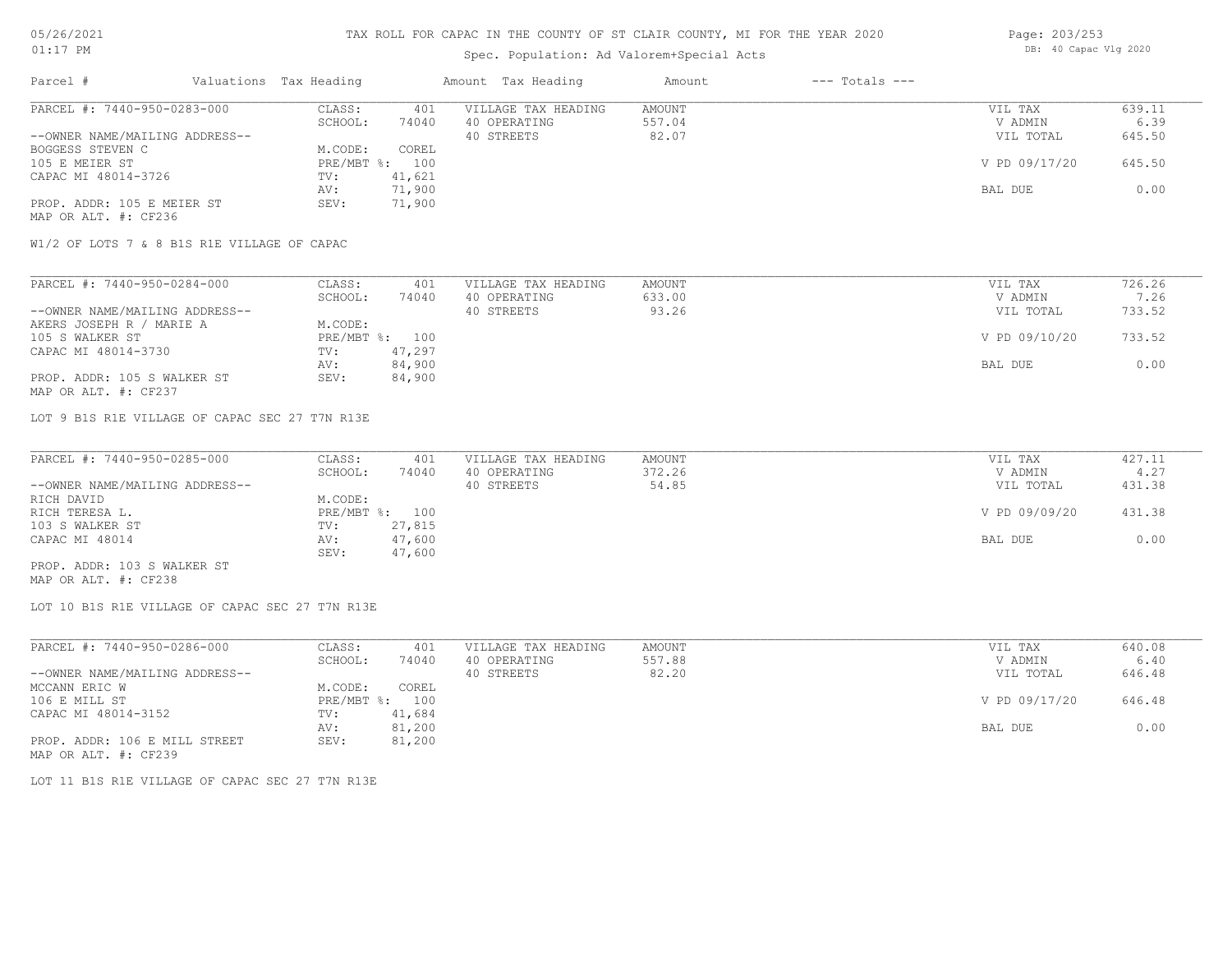## Spec. Population: Ad Valorem+Special Acts

| Parcel #                       | Valuations Tax Heading |        | Amount Tax Heading  | Amount | $---$ Totals $---$ |               |        |
|--------------------------------|------------------------|--------|---------------------|--------|--------------------|---------------|--------|
| PARCEL #: 7440-950-0287-000    | CLASS:                 | 401    | VILLAGE TAX HEADING | AMOUNT |                    | VIL TAX       | 753.51 |
|                                | SCHOOL:                | 74040  | 40 OPERATING        | 656.75 |                    | V ADMIN       | 7.53   |
| --OWNER NAME/MAILING ADDRESS-- |                        |        | 40 STREETS          | 96.76  |                    | VIL TOTAL     | 761.04 |
| GAUTHIER DON                   | M.CODE:                |        |                     |        |                    |               |        |
| GAUTHIER LEIGH K               | PRE/MBT %: 100         |        |                     |        |                    | V PD 09/10/20 | 761.04 |
| 108 E MILL STREET              | TV:                    | 49,071 |                     |        |                    |               |        |
| CAPAC MI 48014                 | AV:                    | 92,100 |                     |        |                    | BAL DUE       | 0.00   |
|                                | SEV:                   | 92,100 |                     |        |                    |               |        |
| PROP. ADDR: 108 E MILL STREET  |                        |        |                     |        |                    |               |        |

MAP OR ALT. #: CF240

LOT 12 B1S R1E VILLAGE OF CAPAC SEC 27 T7N R13E

| PARCEL #: 7440-950-0288-000                    | CLASS:  | 401            | VILLAGE TAX HEADING | AMOUNT | VIL TAX       | 572.46 |
|------------------------------------------------|---------|----------------|---------------------|--------|---------------|--------|
|                                                | SCHOOL: | 74040          | 40 OPERATING        | 498.95 | V ADMIN       | 5.72   |
| --OWNER NAME/MAILING ADDRESS--                 |         |                | 40 STREETS          | 73.51  | VIL TOTAL     | 578.18 |
| BLACK BRYAN/SUZANNE                            | M.CODE: | 00LSB          |                     |        |               |        |
| 202 E MILL ST                                  |         | PRE/MBT %: 100 |                     |        | V PD 08/26/20 | 578.18 |
| CAPAC MI 48014-3154                            | TV:     | 37,281         |                     |        |               |        |
|                                                | AV:     | 64,800         |                     |        | BAL DUE       | 0.00   |
| PROP. ADDR: 202 E MILL STREET<br>$\frac{1}{2}$ | SEV:    | 64,800         |                     |        |               |        |

MAP OR ALT. #: CF241

LOT 1 EXC THE S 35 FT THEREOF B1S R2E VILLAGE OF CAPAC SEC 27 T7N R13E

| PARCEL #: 7440-950-0289-000    | CLASS:  | 401            | VILLAGE TAX HEADING | AMOUNT | VIL TAX       | 623.75 |
|--------------------------------|---------|----------------|---------------------|--------|---------------|--------|
|                                | SCHOOL: | 74040          | 40 OPERATING        | 543.65 | V ADMIN       | 6.23   |
| --OWNER NAME/MAILING ADDRESS-- |         |                | 40 STREETS          | 80.10  | VIL TOTAL     | 629.98 |
| PFEIFAUF GEORGE/MARY           | M.CODE: |                |                     |        |               |        |
| 204 E MILL ST                  |         | PRE/MBT %: 100 |                     |        | V PD 08/12/20 | 629.98 |
| CAPAC MI 48014-3154            | TV:     | 40,621         |                     |        |               |        |
|                                | AV:     | 68,600         |                     |        | BAL DUE       | 0.00   |
| PROP. ADDR: 204 E MILL STREET  | SEV:    | 68,600         |                     |        |               |        |
| $\cdots$                       |         |                |                     |        |               |        |

MAP OR ALT. #: CF242

LOT 2 EXC THE S 31.5 FT THEREOF B1S R2E VILLAGE OF CAPAC SEC 27 T7N R13E

| PARCEL #: 7440-950-0290-000    | CLASS:  | 401            | VILLAGE TAX HEADING | AMOUNT | VIL TAX       | 440.67 |
|--------------------------------|---------|----------------|---------------------|--------|---------------|--------|
|                                | SCHOOL: | 74040          | 40 OPERATING        | 384.08 | V ADMIN       | 4.40   |
| --OWNER NAME/MAILING ADDRESS-- |         |                | 40 STREETS          | 56.59  | VIL TOTAL     | 445.07 |
| CLINE HOWARD/LAURINA           | M.CODE: |                |                     |        |               |        |
| 102 S WALKER ST                |         | PRE/MBT %: 100 |                     |        | V PD 07/09/20 | 445.07 |
| CAPAC MI 48014-3730            | TV:     | 28,698         |                     |        |               |        |
|                                | AV:     | 45,800         |                     |        | BAL DUE       | 0.00   |
| PROP. ADDR: 102 S WALKER ST    | SEV:    | 45,800         |                     |        |               |        |
| MAP OR ALT. #: CF243           |         |                |                     |        |               |        |

SEC 27 T7N R13E S35 FT OF LOT 1, S 31.5 FT OF LOT 2 & N 23.75 FT OF LOT 3 B1S R2E VILLAGE OF CAPAC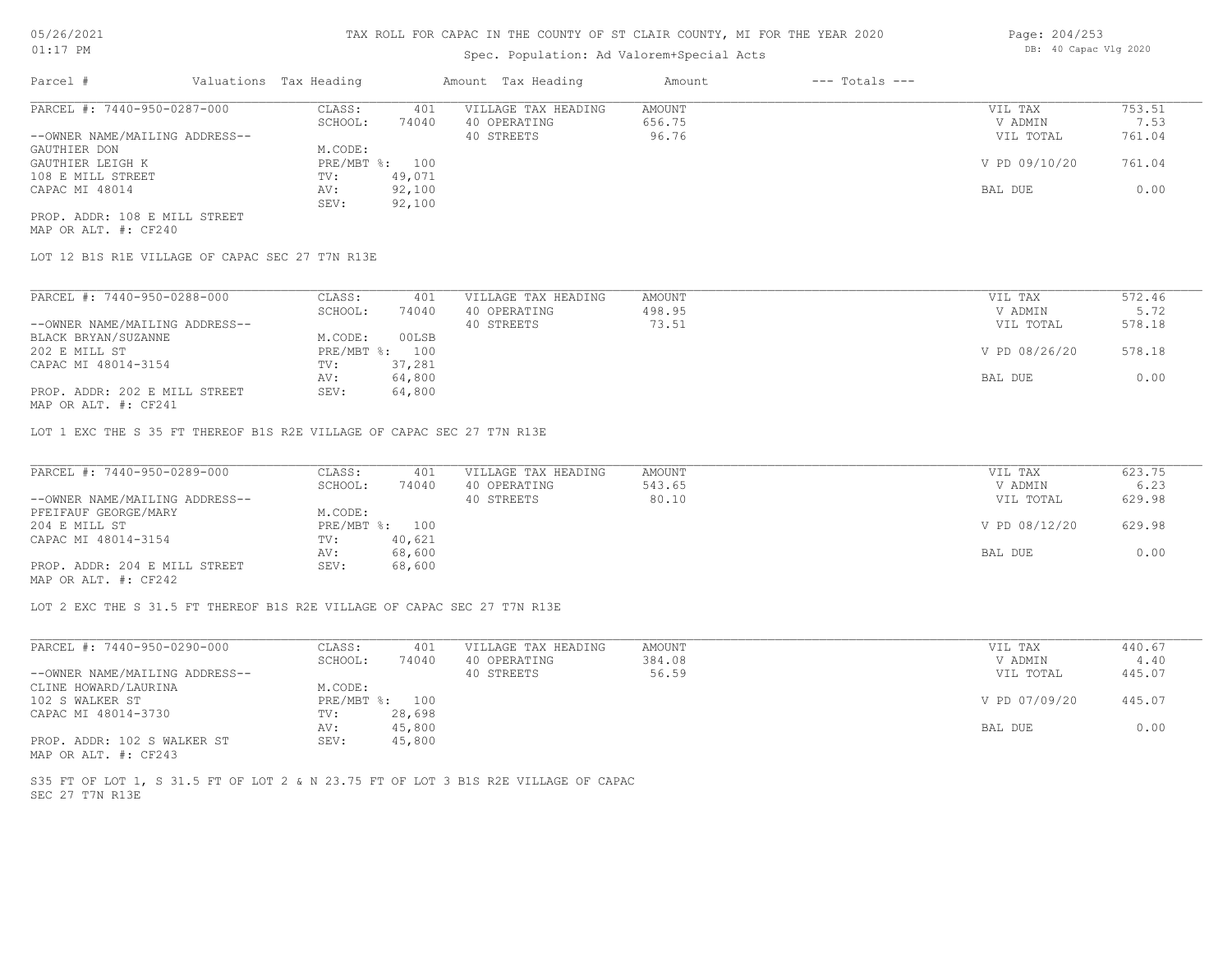## Spec. Population: Ad Valorem+Special Acts

| Parcel #                       | Valuations Tax Heading |        | Amount Tax Heading  | Amount | $---$ Totals $---$ |           |        |
|--------------------------------|------------------------|--------|---------------------|--------|--------------------|-----------|--------|
| PARCEL #: 7440-950-0291-000    | CLASS:                 | 401    | VILLAGE TAX HEADING | AMOUNT |                    | VIL TAX   | 572.46 |
|                                | SCHOOL:                | 74040  | 40 OPERATING        | 498.95 |                    | V ADMIN   | 5.72   |
| --OWNER NAME/MAILING ADDRESS-- |                        |        | 40 STREETS          | 73.51  |                    | VIL TOTAL | 578.18 |
| KENNEY PATRICK T               | M.CODE:                |        |                     |        |                    |           |        |
| KENNEY JEAN                    | PRE/MBT %: 100         |        |                     |        |                    | BAL DUE   | 578.18 |
| 104 S WALKER ST                | TV:                    | 37,281 |                     |        |                    |           |        |
| CAPAC MI 48014-3729            | AV:                    | 60,600 |                     |        |                    |           |        |
|                                | SEV:                   | 60,600 |                     |        |                    |           |        |
| PROP. ADDR: 104 S WALKER ST    |                        |        |                     |        |                    |           |        |

MAP OR ALT. #: CF244

LOT 3 EXC THE N 23.75 FT THEREOF B1S R2E VILLAGE OF CAPAC SEC 27 T7N R13E

| PARCEL #: 7440-950-0292-000    | CLASS:     | 401    | VILLAGE TAX HEADING | AMOUNT | 650.92<br>VIL TAX       |  |
|--------------------------------|------------|--------|---------------------|--------|-------------------------|--|
|                                | SCHOOL:    | 74040  | 40 OPERATING        | 567.33 | 6.50<br>V ADMIN         |  |
| --OWNER NAME/MAILING ADDRESS-- |            |        | 40 STREETS          | 83.59  | 657.42<br>VIL TOTAL     |  |
| DEGAIN KENNETH W               | M.CODE:    |        |                     |        |                         |  |
| DEGAIN ISSAC D                 | PRE/MBT %: | 100    |                     |        | V PD 07/16/20<br>657.42 |  |
| 106 S WALKER ST                | TV:        | 42,390 |                     |        |                         |  |
| CAPAC MI 48014-3729            | AV:        | 51,900 |                     |        | 0.00<br>BAL DUE         |  |
|                                | SEV:       | 51,900 |                     |        |                         |  |
| PROP. ADDR: 106 S WALKER ST    |            |        |                     |        |                         |  |

MAP OR ALT. #: C245

LOT 4 B1S R2E VILLAGE OF CAPAC SEC 27 T7N R13E

| PARCEL #: 7440-950-0293-000    | CLASS:     | 401    | VILLAGE TAX HEADING | AMOUNT | VIL TAX       | 410.37 |
|--------------------------------|------------|--------|---------------------|--------|---------------|--------|
|                                | SCHOOL:    | 74040  | 40 OPERATING        | 357.67 | V ADMIN       | 4.10   |
| --OWNER NAME/MAILING ADDRESS-- |            |        | 40 STREETS          | 52.70  | VIL TOTAL     | 414.47 |
| HILL MARCELLA                  | M.CODE:    |        |                     |        |               |        |
| 14660 KOEHN RD                 | PRE/MBT %: |        |                     |        | V PD 08/12/20 | 414.47 |
| CAPAC MI 48014                 | TV:        | 26,725 |                     |        |               |        |
|                                | AV:        | 43,600 |                     |        | BAL DUE       | 0.00   |
| PROP. ADDR: 108 S WALKER ST    | SEV:       | 43,600 |                     |        |               |        |
| MAP OR ALT. #: CF246           |            |        |                     |        |               |        |

LOT 5 B1S R2E VILLAGE OF CAPAC

| PARCEL #: 7440-950-0294-000    | CLASS:                    | 401    | VILLAGE TAX HEADING | AMOUNT | VIL TAX       | 499.54 |
|--------------------------------|---------------------------|--------|---------------------|--------|---------------|--------|
|                                | SCHOOL:                   | 74040  | 40 OPERATING        | 435.39 | V ADMIN       | 4.99   |
| --OWNER NAME/MAILING ADDRESS-- |                           |        | 40 STREETS          | 64.15  | VIL TOTAL     | 504.53 |
| GUNDERSON CHARLES/ANNETTE      | M.CODE:                   | 00LSB  |                     |        |               |        |
| 110 S WALKER ST                | $PRE/MBT$ $\frac{1}{6}$ : | 100    |                     |        | V PD 08/26/20 | 504.53 |
| CAPAC MI 48014-3729            | TV:                       | 32,532 |                     |        |               |        |
|                                | AV:                       | 51,400 |                     |        | BAL DUE       | 0.00   |
| PROP. ADDR: 110 S WALKER ST    | SEV:                      | 51,400 |                     |        |               |        |
|                                |                           |        |                     |        |               |        |

MAP OR ALT. #: CF247

LOT 6 B1S R2E VILLAGE OF CAPAC SEC 27 T7N R13E

Page: 205/253 DB: 40 Capac Vlg 2020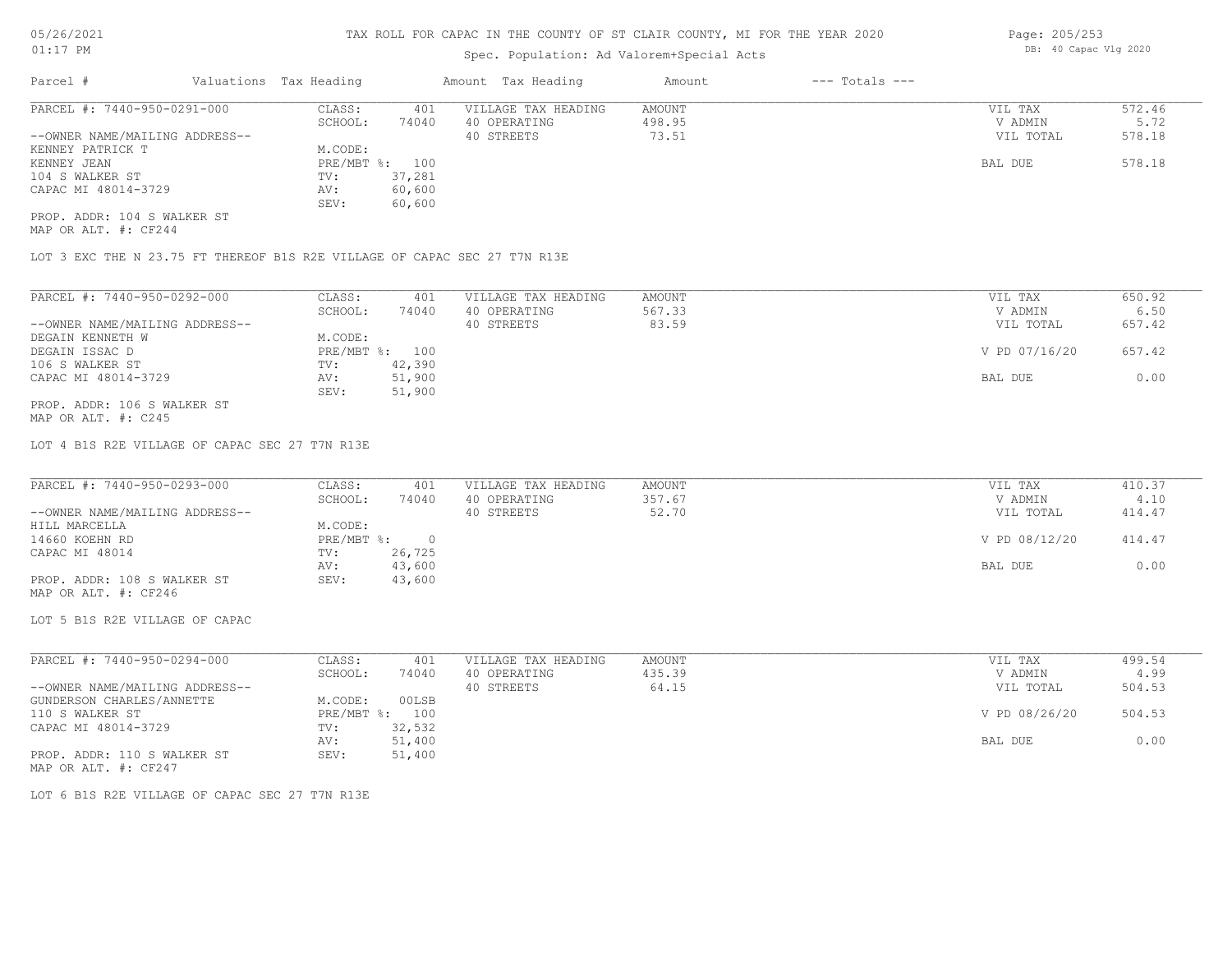### Spec. Population: Ad Valorem+Special Acts

| Page: 206/253 |                       |  |
|---------------|-----------------------|--|
|               | DB: 40 Capac Vlg 2020 |  |

| Parcel #                        | Valuations Tax Heading |        | Amount Tax Heading  | Amount | $---$ Totals $---$ |               |        |
|---------------------------------|------------------------|--------|---------------------|--------|--------------------|---------------|--------|
| PARCEL #: 7440-950-0295-000     | CLASS:                 | 401    | VILLAGE TAX HEADING | AMOUNT |                    | VIL TAX       | 483.59 |
|                                 | SCHOOL:                | 74040  | 40 OPERATING        | 421.49 |                    | V ADMIN       | 4.83   |
| --OWNER NAME/MAILING ADDRESS--  |                        |        | 40 STREETS          | 62.10  |                    | VIL TOTAL     | 488.42 |
| BLOCK PAUL JR                   | M.CODE:                |        |                     |        |                    |               |        |
| 14691 KOEHN RD                  | $PRE/MBT$ %:           |        |                     |        |                    | V PD 07/09/20 | 488.42 |
| CAPAC MI 48014                  | TV:                    | 31,493 |                     |        |                    |               |        |
|                                 | AV:                    | 51,000 |                     |        |                    | BAL DUE       | 0.00   |
| PROP. ADDR: 109 S HUNTER STREET | SEV:                   | 51,000 |                     |        |                    |               |        |
| MAP OR ALT. #: CF248            |                        |        |                     |        |                    |               |        |

LOT 7 B1S R2E VILLAGE OF CAPAC SEC 27 T7N R13E

| PARCEL #: 7440-950-0296-000     | CLASS:  | 401            | VILLAGE TAX HEADING | AMOUNT | VIL TAX       | 533.15 |
|---------------------------------|---------|----------------|---------------------|--------|---------------|--------|
|                                 | SCHOOL: | 74040          | 40 OPERATING        | 464.69 | V ADMIN       | 5.33   |
| --OWNER NAME/MAILING ADDRESS--  |         |                | 40 STREETS          | 68.46  | VIL TOTAL     | 538.48 |
| RALPH VIGIL                     | M.CODE: |                |                     |        |               |        |
| BOX 181                         |         | PRE/MBT %: 100 |                     |        | V PD 09/02/20 | 538.48 |
| 107 HUNTER                      | TV:     | 34,721         |                     |        |               |        |
| CAPAC MI 48014                  | AV:     | 57,800         |                     |        | BAL DUE       | 0.00   |
|                                 | SEV:    | 57,800         |                     |        |               |        |
| PROP. ADDR: 107 S HUNTER STREET |         |                |                     |        |               |        |

MAP OR ALT. #: CF249A

LOT 8 B1S R2E VILLAGE OF CAPAC SEC 27 T7N R13E

| PARCEL #: 7440-950-0297-000     | CLASS:  | 401            | VILLAGE TAX HEADING | AMOUNT | VIL TAX       | 842.47 |
|---------------------------------|---------|----------------|---------------------|--------|---------------|--------|
|                                 | SCHOOL: | 74040          | 40 OPERATING        | 734.28 | V ADMIN       | 8.42   |
| --OWNER NAME/MAILING ADDRESS--  |         |                | 40 STREETS          | 108.19 | VIL TOTAL     | 850.89 |
| KATKIC DAVID A                  | M.CODE: |                |                     |        |               |        |
| KATKIC DAWN M                   |         | PRE/MBT %: 100 |                     |        | V PD 09/02/20 | 850.89 |
| P.O.BOX 87                      | TV:     | 54,864         |                     |        |               |        |
| CAPAC MI 48014-3706             | AV:     | 90,800         |                     |        | BAL DUE       | 0.00   |
|                                 | SEV:    | 90,800         |                     |        |               |        |
| PROP. ADDR: 105 S HUNTER STREET |         |                |                     |        |               |        |

MAP OR ALT. #: CF249B

LOT 9 B1S R2E VILLAGE OF CAPAC SEC 27 T7N R13E

| PARCEL #: 7440-950-0298-000     | CLASS:       | 401    | VILLAGE TAX HEADING | AMOUNT | VIL TAX       | 504.12 |
|---------------------------------|--------------|--------|---------------------|--------|---------------|--------|
|                                 | SCHOOL:      | 74040  | 40 OPERATING        | 439.38 | V ADMIN       | 5.04   |
| --OWNER NAME/MAILING ADDRESS--  |              |        | 40 STREETS          | 64.74  | VIL TOTAL     | 509.16 |
| SMITH CALVIN                    | M.CODE:      | 00WBF  |                     |        |               |        |
| 103 S HUNTER STREET             | $PRE/MBT$ %: | 100    |                     |        | V PD 09/02/20 | 509.16 |
| CAPAC MI 48014                  | TV:          | 32,830 |                     |        |               |        |
|                                 | AV:          | 54,200 |                     |        | BAL DUE       | 0.00   |
| PROP. ADDR: 103 S HUNTER STREET | SEV:         | 54,200 |                     |        |               |        |
| MAP OR ALT. #: CF250            |              |        |                     |        |               |        |

LOT 10 B1S R2E VILLAGE OF CAPAC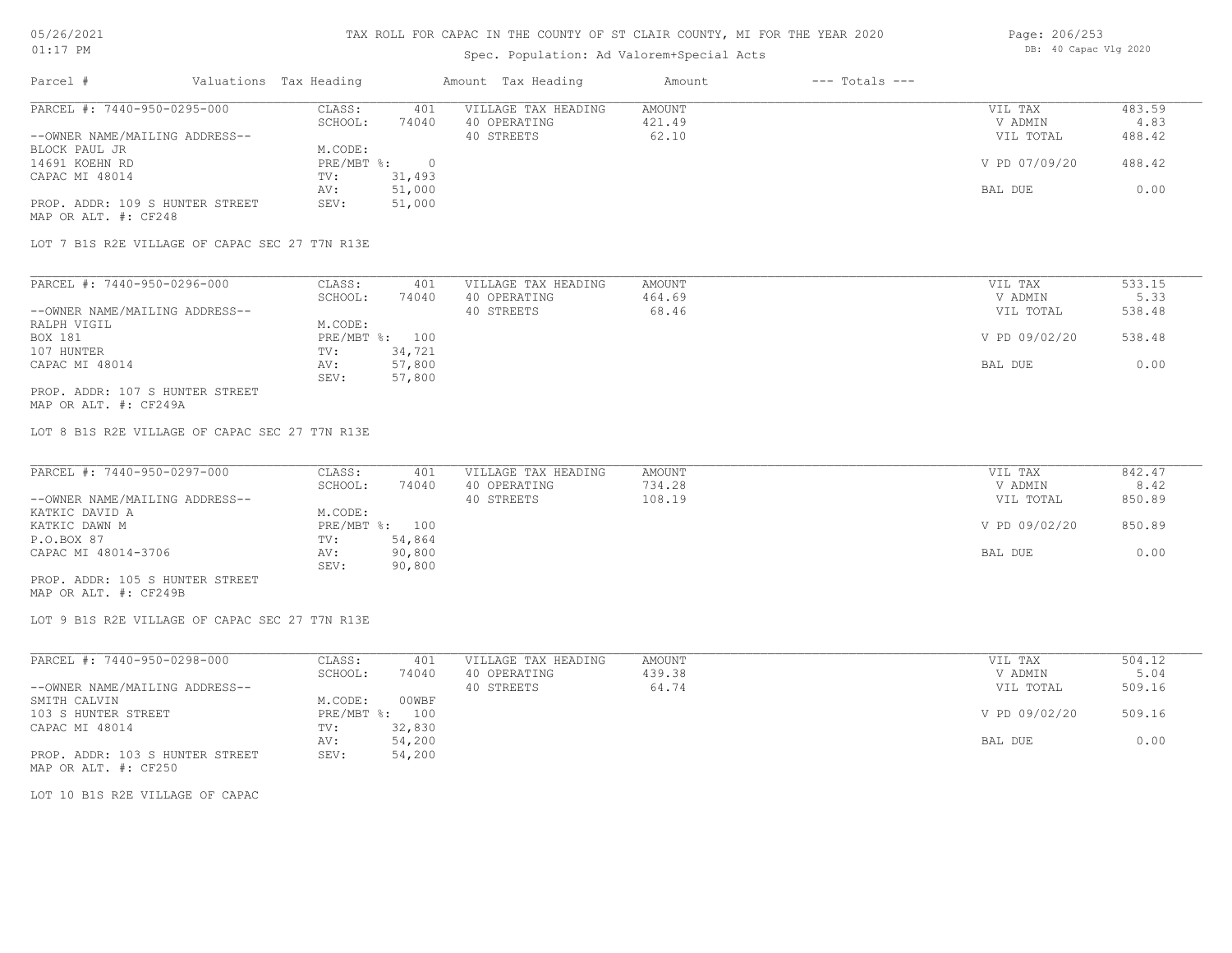### Spec. Population: Ad Valorem+Special Acts

| Page: 207/253 |                       |  |
|---------------|-----------------------|--|
|               | DB: 40 Capac Vlg 2020 |  |

| Parcel #                       | Valuations Tax Heading |        | Amount Tax Heading  | Amount | $---$ Totals $---$ |               |        |
|--------------------------------|------------------------|--------|---------------------|--------|--------------------|---------------|--------|
| PARCEL #: 7440-950-0299-000    | CLASS:                 | 401    | VILLAGE TAX HEADING | AMOUNT |                    | VIL TAX       | 512.64 |
|                                | SCHOOL:                | 74040  | 40 OPERATING        | 446.81 |                    | V ADMIN       | 5.12   |
| --OWNER NAME/MAILING ADDRESS-- |                        |        | 40 STREETS          | 65.83  |                    | VIL TOTAL     | 517.76 |
| MAILLOUX SCOTT / AILOR MELANIE | M.CODE:                | 00WBF  |                     |        |                    |               |        |
| 206 E MILL ST                  | PRE/MBT %: 100         |        |                     |        |                    | V PD 09/02/20 | 517.76 |
| CAPAC MI 48014-3154            | TV:                    | 33,385 |                     |        |                    |               |        |
|                                | AV:                    | 56,400 |                     |        |                    | BAL DUE       | 0.00   |
| PROP. ADDR: 206 E MILL STREET  | SEV:                   | 56,400 |                     |        |                    |               |        |
| MAP OR ALT. #: CF251           |                        |        |                     |        |                    |               |        |

LOT 11 B1S R2E VILLAGE OF CAPAC SEC 27 T7N R13E

| PARCEL #: 7440-950-0300-000    | CLASS:     | 401    | VILLAGE TAX HEADING | AMOUNT | VIL TAX       | 387.95 |
|--------------------------------|------------|--------|---------------------|--------|---------------|--------|
|                                | SCHOOL:    | 74040  | 40 OPERATING        | 338.13 | V ADMIN       | 3.87   |
| --OWNER NAME/MAILING ADDRESS-- |            |        | 40 STREETS          | 49.82  | VIL TOTAL     | 391.82 |
| ZABIK MARGARET                 | M.CODE:    |        |                     |        |               |        |
| 74079 COON CREEK RD            | PRE/MBT %: |        |                     |        | V PD 09/09/20 | 391.82 |
| ARMADA MI 48005-3007           | TV:        | 25,265 |                     |        |               |        |
|                                | AV:        | 54,600 |                     |        | BAL DUE       | 0.00   |
| PROP. ADDR: 208 E MILL ST      | SEV:       | 54,600 |                     |        |               |        |
| MAP OR ALT. #: CF252           |            |        |                     |        |               |        |

LOT 12 B1S R2E VILLAGE OF CAPAC SEC 27 T7N R13E

| PARCEL #: 7440-950-0301-000    | CLASS:  | 401            | VILLAGE TAX HEADING | AMOUNT | VIL TAX       | 628.83 |
|--------------------------------|---------|----------------|---------------------|--------|---------------|--------|
|                                | SCHOOL: | 74040          | 40 OPERATING        | 548.08 | V ADMIN       | 6.28   |
| --OWNER NAME/MAILING ADDRESS-- |         |                | 40 STREETS          | 80.75  | VIL TOTAL     | 635.11 |
| PFEILSTUCKER HENRY             | M.CODE: | COREL          |                     |        |               |        |
| 302 E MILL ST                  |         | PRE/MBT %: 100 |                     |        | V PD 09/17/20 | 635.11 |
| CAPAC MI 48014-3156            | TV:     | 40,952         |                     |        |               |        |
|                                | AV:     | 66,300         |                     |        | BAL DUE       | 0.00   |
| PROP. ADDR: 302 E MILL ST      | SEV:    | 66,300         |                     |        |               |        |
| MAP OR ALT. #: CF253A          |         |                |                     |        |               |        |

LOT 1 & W 7.5 FT OF LOT 2 B1S R3E VILLAGE OF CAPAC SEC 27 T7N R13E

PROP. ADDR: 304 E MILL ST SEV: 59,600 AV: 59,600 BAL DUE 0.00 CAPAC MI 48014 TV: 35,499<br>
AV: 59,600 304 E MILL ST PRE/MBT %: 100 V PD 09/17/20 550.55 GAUTHIER TERILYN L. M.CODE: COREL --OWNER NAME/MAILING ADDRESS-- 40 STREETS 70.00 VIL TOTAL 550.55 SCHOOL: 74040 40 OPERATING 475.10 475.10 V ADMIN 5.45 PARCEL #: 7440-950-0302-000 CLASS: 401 VILLAGE TAX HEADING AMOUNT AMOUNT VIL TAX 545.10<br>5.45 SCHOOL: 74040 40 OPERATING 475.10 VADMIN 5.45

MAP OR ALT. #: CF253B

LOT 2 EXC W 7.5 FT THEREOF B1S R3E VILLAGE OF CAPAC SEC 27 T7N R13E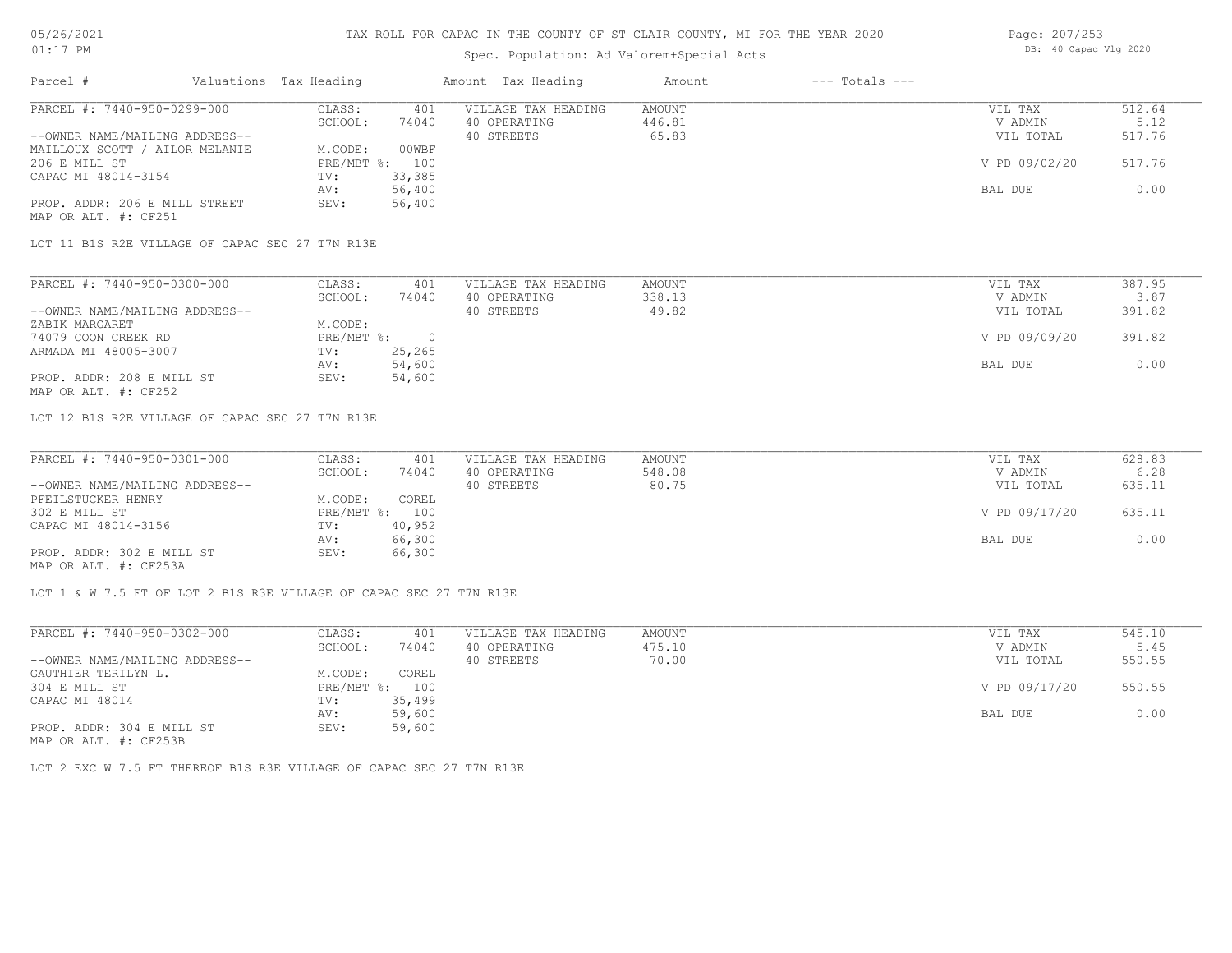## 05/26/2021 01:17 PM

### TAX ROLL FOR CAPAC IN THE COUNTY OF ST CLAIR COUNTY, MI FOR THE YEAR 2020

## Spec. Population: Ad Valorem+Special Acts

| Page: 208/253 |                       |  |
|---------------|-----------------------|--|
|               | DB: 40 Capac Vlg 2020 |  |

| Parcel #                                                | Valuations Tax Heading |                   |                | Amount Tax Heading                  | Amount           | $---$ Totals $---$ |                    |                |
|---------------------------------------------------------|------------------------|-------------------|----------------|-------------------------------------|------------------|--------------------|--------------------|----------------|
| PARCEL #: 7440-950-0303-000                             |                        | CLASS:            | 401            | VILLAGE TAX HEADING                 | AMOUNT           |                    | VIL TAX            | 644.10         |
|                                                         |                        | SCHOOL:           | 74040          | 40 OPERATING                        | 561.39           |                    | V ADMIN            | 6.44           |
| --OWNER NAME/MAILING ADDRESS--                          |                        |                   |                | 40 STREETS                          | 82.71            |                    | VIL TOTAL          | 650.54         |
| WALKER RYAN                                             |                        | M.CODE:           | COREL          |                                     |                  |                    |                    |                |
| 102 S HUNTER ST                                         |                        | PRE/MBT %: 100    |                |                                     |                  |                    | V PD 09/17/20      | 650.54         |
| CAPAC MI 48014                                          |                        | TV:               | 41,946         |                                     |                  |                    |                    |                |
|                                                         |                        | AV:               | 49,500         |                                     |                  |                    | BAL DUE            | 0.00           |
| PROP. ADDR: 102 S HUNTER STREET                         |                        | SEV:              | 49,500         |                                     |                  |                    |                    |                |
| MAP OR ALT. #: CF254                                    |                        |                   |                |                                     |                  |                    |                    |                |
| LOT 3 B1S R3E VILLAGE OF CAPAC                          |                        |                   |                |                                     |                  |                    |                    |                |
| PARCEL #: 7440-950-0304-000                             |                        |                   |                |                                     |                  |                    |                    |                |
|                                                         |                        | CLASS:<br>SCHOOL: | 401<br>74040   | VILLAGE TAX HEADING<br>40 OPERATING | AMOUNT<br>432.45 |                    | VIL TAX<br>V ADMIN | 496.16<br>4.96 |
| --OWNER NAME/MAILING ADDRESS--                          |                        |                   |                | 40 STREETS                          | 63.71            |                    | VIL TOTAL          | 501.12         |
| CASTLE CHRISTOPHER W.                                   |                        | M.CODE:           | COREL          |                                     |                  |                    |                    |                |
| 104 S HUNTER ST                                         |                        | PRE/MBT %: 100    |                |                                     |                  |                    | V PD 09/17/20      | 501.12         |
| CAPAC MI 48014                                          |                        | TV:               | 32, 312        |                                     |                  |                    |                    |                |
|                                                         |                        | AV:               | 53,100         |                                     |                  |                    | BAL DUE            | 0.00           |
| PROP. ADDR: 104 S HUNTER ST                             |                        | SEV:              | 53,100         |                                     |                  |                    |                    |                |
| MAP OR ALT. #: CF255                                    |                        |                   |                |                                     |                  |                    |                    |                |
|                                                         |                        |                   |                |                                     |                  |                    |                    |                |
| LOT 4 B1S R3E VILLAGE OF CAPAC SEC 27 T7N R13E          |                        |                   |                |                                     |                  |                    |                    |                |
| PARCEL #: 7440-950-0305-000                             |                        | CLASS:            | 401            | VILLAGE TAX HEADING                 | AMOUNT           |                    | VIL TAX            | 371.69         |
|                                                         |                        | SCHOOL:           | 74040          | 40 OPERATING                        | 323.96           |                    | V ADMIN            | 3.71           |
| --OWNER NAME/MAILING ADDRESS--                          |                        |                   |                | 40 STREETS                          | 47.73            |                    | VIL TOTAL          | 375.40         |
| KEGLER JEFFREY                                          |                        | M.CODE:           | 00LSB          |                                     |                  |                    |                    |                |
| 15665 IMLAY CITY RD.                                    |                        | $PRE/MBT$ %:      | $\overline{0}$ |                                     |                  |                    | V PD 09/16/20      | 375.40         |
| CAPAC MI 48014                                          |                        | TV:               | 24,206         |                                     |                  |                    |                    |                |
|                                                         |                        | AV:               | 38,900         |                                     |                  |                    | BAL DUE            | 0.00           |
| PROP. ADDR: 106 S HUNTER STREET<br>MAP OR ALT. #: CF256 |                        | SEV:              | 38,900         |                                     |                  |                    |                    |                |
| LOT 5 B1S R3E VILLAGE OF CAPAC SEC 27 T7N R13E          |                        |                   |                |                                     |                  |                    |                    |                |
|                                                         |                        |                   |                |                                     |                  |                    |                    |                |
| PARCEL #: 7440-950-0306-000                             |                        | CLASS:            | 401            | VILLAGE TAX HEADING                 | AMOUNT           |                    | VIL TAX            | 261.41         |
|                                                         |                        | SCHOOL:           | 74040          | 40 OPERATING                        | 227.84           |                    | V ADMIN            | 2.61           |
| --OWNER NAME/MAILING ADDRESS--                          |                        |                   |                | 40 STREETS                          | 33.57            |                    | VIL TOTAL          | 264.02         |
| MCCONNELL JEFFREY A                                     |                        | M.CODE:           |                |                                     |                  |                    |                    |                |
| 108 S HUNTER STREET                                     |                        | PRE/MBT %: 100    |                |                                     |                  |                    | BAL DUE            | 264.02         |
| CAPAC MI 48014                                          |                        | TV:               | 17,024         |                                     |                  |                    |                    |                |

MAP OR ALT. #: 257A PROP. ADDR: 108 S HUNTER STREET SEV: 31,700

LOT 6 EXC E 60 FT B1S R3E VILLAGE OF CAPAC SEC 27 T7N R13E

AV: 31,700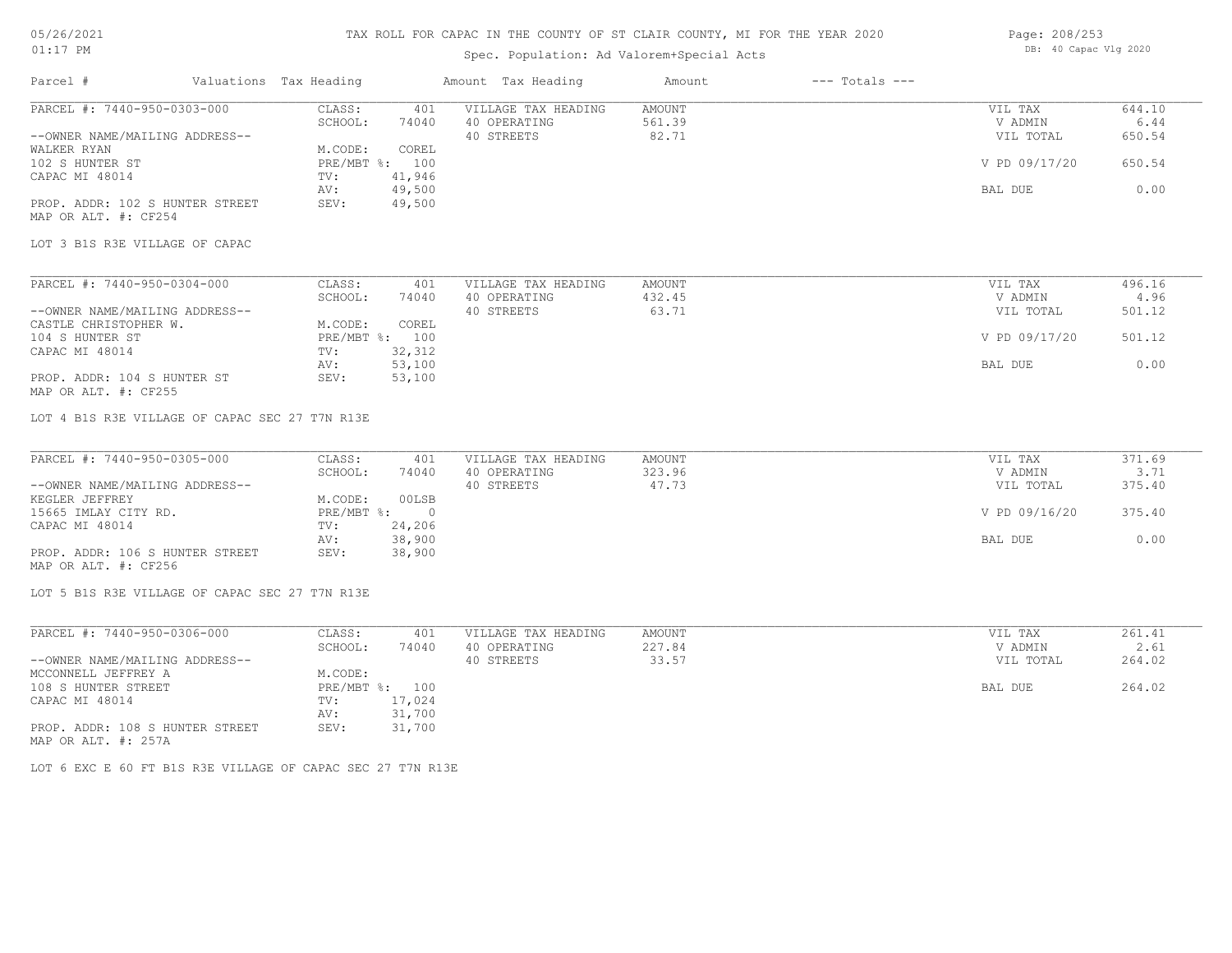## Spec. Population: Ad Valorem+Special Acts

| Page: 209/253 |                       |  |
|---------------|-----------------------|--|
|               | DB: 40 Capac Vlg 2020 |  |

| Parcel #                       | Valuations Tax Heading |        | Amount Tax Heading  | Amount | $---$ Totals $---$ |               |        |
|--------------------------------|------------------------|--------|---------------------|--------|--------------------|---------------|--------|
| PARCEL #: 7440-950-0307-000    | CLASS:                 | 401    | VILLAGE TAX HEADING | AMOUNT |                    | VIL TAX       | 650.50 |
|                                | SCHOOL:                | 74040  | 40 OPERATING        | 566.97 |                    | V ADMIN       | 6.50   |
| --OWNER NAME/MAILING ADDRESS-- |                        |        | 40 STREETS          | 83.53  |                    | VIL TOTAL     | 657.00 |
| ND STEVEN LLC                  | M.CODE:                |        |                     |        |                    |               |        |
| PO BOX 130                     | PRE/MBT %: 100         |        |                     |        |                    | V PD 09/16/20 | 657.00 |
| MARINE CITY MI 48039           | TV:                    | 42,363 |                     |        |                    |               |        |
|                                | AV:                    | 52,400 |                     |        |                    | BAL DUE       | 0.00   |
| PROP. ADDR: 305 E MEIER ST     | SEV:                   | 52,400 |                     |        |                    |               |        |
| MAP OR ALT. #: CF257B          |                        |        |                     |        |                    |               |        |

E60 FT OF LOT 6 B1S R3E VILLAGE OF CAPAC SEC 27 T7N R13E

| PARCEL #: 7440-950-0308-000    | CLASS:         | 401    | VILLAGE TAX HEADING | AMOUNT | VIL TAX       | 449.07 |
|--------------------------------|----------------|--------|---------------------|--------|---------------|--------|
|                                | SCHOOL:        | 74040  | 40 OPERATING        | 391.40 | V ADMIN       | 4.49   |
| --OWNER NAME/MAILING ADDRESS-- |                |        | 40 STREETS          | 57.67  | VIL TOTAL     | 453.56 |
| WAGNER TIMOTHY                 | M.CODE:        | COREL  |                     |        |               |        |
| 309 E MEIER AVE                | PRE/MBT %: 100 |        |                     |        | V PD 09/17/20 | 453.56 |
| CAPAC MI 48014-3728            | TV:            | 29,245 |                     |        |               |        |
|                                | AV:            | 47,500 |                     |        | BAL DUE       | 0.00   |
| PROP. ADDR: 309 E MEIER ST     | SEV:           | 47,500 |                     |        |               |        |

MAP OR ALT. #: 258A

W1/2 OF LOTS 7 & 8 B1S R3E VILLAGE OF CAPAC SEC 27 T7N R13E

| PARCEL #: 7440-950-0309-000    | CLASS:  | 401            | VILLAGE TAX HEADING | AMOUNT  | VIL TAX   | 430.92 |
|--------------------------------|---------|----------------|---------------------|---------|-----------|--------|
|                                | SCHOOL: | 74040          | 40 OPERATING        | 375.58  | V ADMIN   | 4.30   |
| --OWNER NAME/MAILING ADDRESS-- |         |                | 40 STREETS          | 55.34   | VIL TOTAL | 435.22 |
| FINAZZO ANTHONY C              | M.CODE: |                |                     |         |           |        |
| 315 E MEIER ST                 |         | PRE/MBT %: 100 |                     | BAL DUE | 435.22    |        |
| CAPAC MI 48014                 | TV:     | 28,063         |                     |         |           |        |
|                                | AV:     | 45,700         |                     |         |           |        |
| PROP. ADDR: 315 E MEIER ST     | SEV:    | 45,700         |                     |         |           |        |
| MAP OR ALT. #: CF00258B        |         |                |                     |         |           |        |

E1/2 OF LOTS 7 & 8 B1S R3E VILLAGE OF CAPAC SEC 27 T7N R13E

| PARCEL #: 7440-950-0310-000    | CLASS:       | 401    | VILLAGE TAX HEADING | AMOUNT | VIL TAX   | 306.07 |
|--------------------------------|--------------|--------|---------------------|--------|-----------|--------|
|                                | SCHOOL:      | 74040  | 40 OPERATING        | 266.77 | V ADMIN   | 3.06   |
| --OWNER NAME/MAILING ADDRESS-- |              |        | 40 STREETS          | 39.30  | VIL TOTAL | 309.13 |
| ALCALA ULA/WEST CHARLES        | M.CODE:      |        |                     |        |           |        |
| P.O.BOX 442                    | $PRE/MBT$ %: | 100    |                     |        | BAL DUE   | 309.13 |
| CAPAC MI 48014-0442            | TV:          | 19,933 |                     |        |           |        |
|                                | AV:          | 33,000 |                     |        |           |        |
| PROP. ADDR: 107 S LESTER ST    | SEV:         | 33,000 |                     |        |           |        |
| MAP OR ALT. #: CF259A          |              |        |                     |        |           |        |

LOT 9 B1S R3E VILLAGE OF CAPAC SEC 27 T7N R13E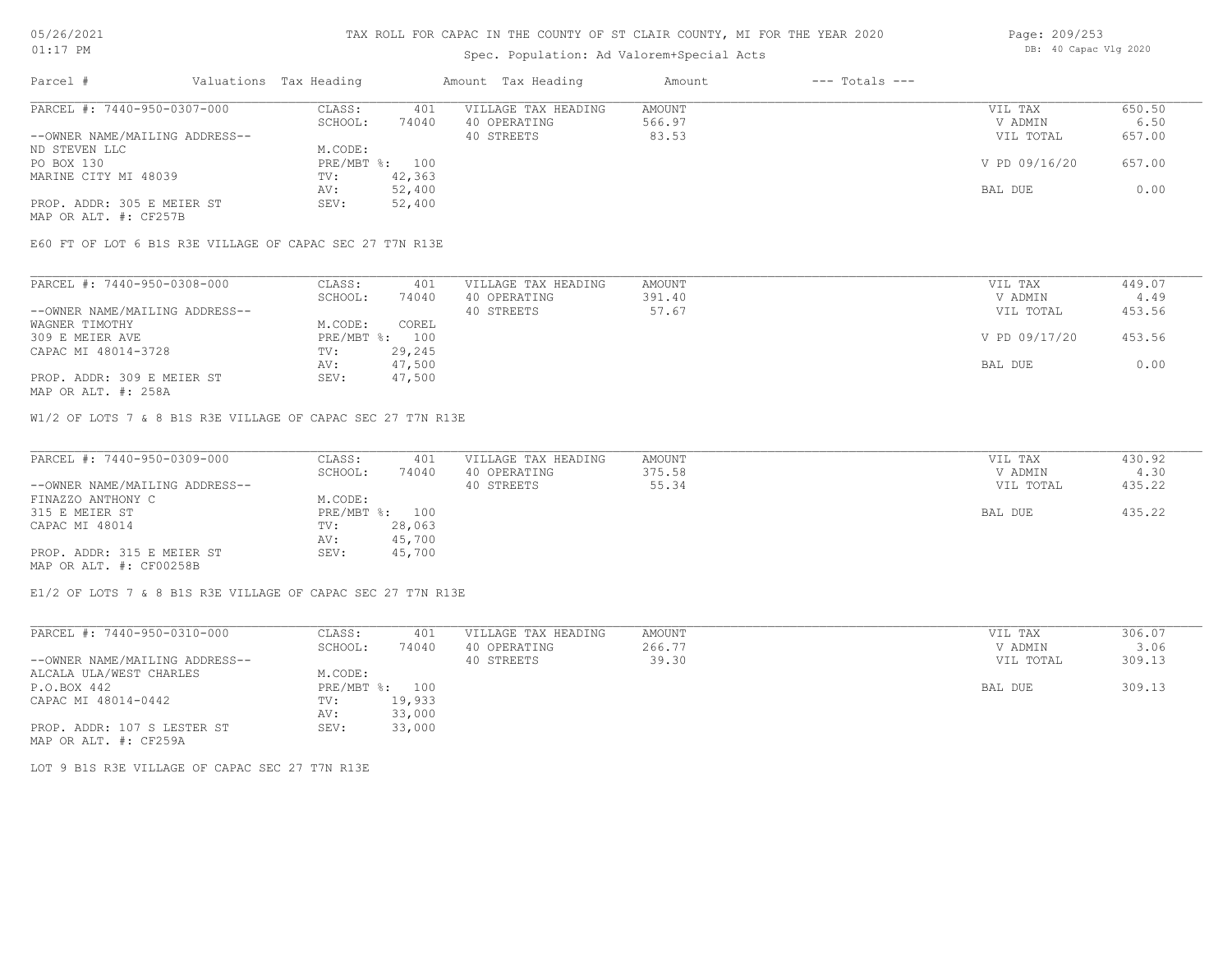## Spec. Population: Ad Valorem+Special Acts

| Parcel #                       | Valuations Tax Heading |        | Amount Tax Heading  | Amount | $---$ Totals $---$ |               |        |
|--------------------------------|------------------------|--------|---------------------|--------|--------------------|---------------|--------|
| PARCEL #: 7440-950-0311-000    | CLASS:                 | 401    | VILLAGE TAX HEADING | AMOUNT |                    | VIL TAX       | 306.07 |
|                                | SCHOOL:                | 74040  | 40 OPERATING        | 266.77 |                    | V ADMIN       | 3.06   |
| --OWNER NAME/MAILING ADDRESS-- |                        |        | 40 STREETS          | 39.30  |                    | VIL TOTAL     | 309.13 |
| BLOCK PAUL JR                  | M.CODE:                |        |                     |        |                    |               |        |
| STINSON KAREN M                | PRE/MBT %:             |        |                     |        |                    | V PD 07/09/20 | 309.13 |
| 14691 KOEHN RD                 | TV:                    | 19,933 |                     |        |                    |               |        |
| CAPAC MI 48014                 | AV:                    | 33,900 |                     |        |                    | BAL DUE       | 0.00   |
|                                | SEV:                   | 33,900 |                     |        |                    |               |        |
| PROP. ADDR: 105 S LESTER ST    |                        |        |                     |        |                    |               |        |

MAP OR ALT. #: CF259B

### LOT 10 B1S R3E VILLAGE OF CAPAC

| PARCEL #: 7440-950-0312-000    | CLASS:       | 401    | VILLAGE TAX HEADING | AMOUNT | VIL TAX       | 521.19 |
|--------------------------------|--------------|--------|---------------------|--------|---------------|--------|
|                                | SCHOOL:      | 74040  | 40 OPERATING        | 454.26 | V ADMIN       | 5.21   |
| --OWNER NAME/MAILING ADDRESS-- |              |        | 40 STREETS          | 66.93  | VIL TOTAL     | 526.40 |
| MILLER BRYAN/MICHELLE          | M.CODE:      |        |                     |        |               |        |
| 306 E MILL ST                  | $PRE/MBT$ %: | 100    |                     |        | V PD 09/16/20 | 526.40 |
| CAPAC MI 48014-3156            | TV:          | 33,942 |                     |        |               |        |
|                                | AV:          | 60,700 |                     |        | BAL DUE       | 0.00   |
| PROP. ADDR: 306 E MILL ST      | SEV:         | 60,700 |                     |        |               |        |
| MAP OR ALT. #: CF260           |              |        |                     |        |               |        |

#### LOT 11 B1S R3E VILLAGE OF CAPAC

| PARCEL #: 7440-950-0313-000    | CLASS:  | 401            | VILLAGE TAX HEADING | AMOUNT | VIL TAX       | 511.64 |
|--------------------------------|---------|----------------|---------------------|--------|---------------|--------|
|                                | SCHOOL: | 74040          | 40 OPERATING        | 445.94 | V ADMIN       | 5.11   |
| --OWNER NAME/MAILING ADDRESS-- |         |                | 40 STREETS          | 65.70  | VIL TOTAL     | 516.75 |
| KLOBNOCK WILLIAM               | M.CODE: |                |                     |        |               |        |
| 308 E MILL ST                  |         | PRE/MBT %: 100 |                     |        | V PD 08/12/20 | 516.75 |
| CAPAC MI 48014-3156            | TV:     | 33,320         |                     |        |               |        |
|                                | AV:     | 52,300         |                     |        | BAL DUE       | 0.00   |
| PROP. ADDR: 308 E MILL ST      | SEV:    | 52,300         |                     |        |               |        |
|                                |         |                |                     |        |               |        |

MAP OR ALT. #: CF261

#### LOT 12 B1S R3E VILLAGE OF CAPAC SEC 27 T7N R13E

| PARCEL #: 7440-950-0314-000    | CLASS:  | 401            | VILLAGE TAX HEADING | AMOUNT | VIL TAX       | 618.62 |
|--------------------------------|---------|----------------|---------------------|--------|---------------|--------|
|                                | SCHOOL: | 74040          | 40 OPERATING        | 539.18 | V ADMIN       | 6.18   |
| --OWNER NAME/MAILING ADDRESS-- |         |                | 40 STREETS          | 79.44  | VIL TOTAL     | 624.80 |
| CZAP ROGER/ELIZABETH           | M.CODE: |                |                     |        |               |        |
| PO BOX 176                     |         | PRE/MBT %: 100 |                     |        | V PD 09/16/20 | 624.80 |
| 200 S MAIN ST                  | TV:     | 40,287         |                     |        |               |        |
| CAPAC MI 48014-0176            | AV:     | 69,600         |                     |        | BAL DUE       | 0.00   |
|                                | SEV:    | 69,600         |                     |        |               |        |
| PROP. ADDR: 200 S MAIN         |         |                |                     |        |               |        |

MAP OR ALT. #: CF262

LOT 1 EXC S 5 FT B2S R1E VILLAGE OF CAPAC SEC 27 T7N R13E

Page: 210/253 DB: 40 Capac Vlg 2020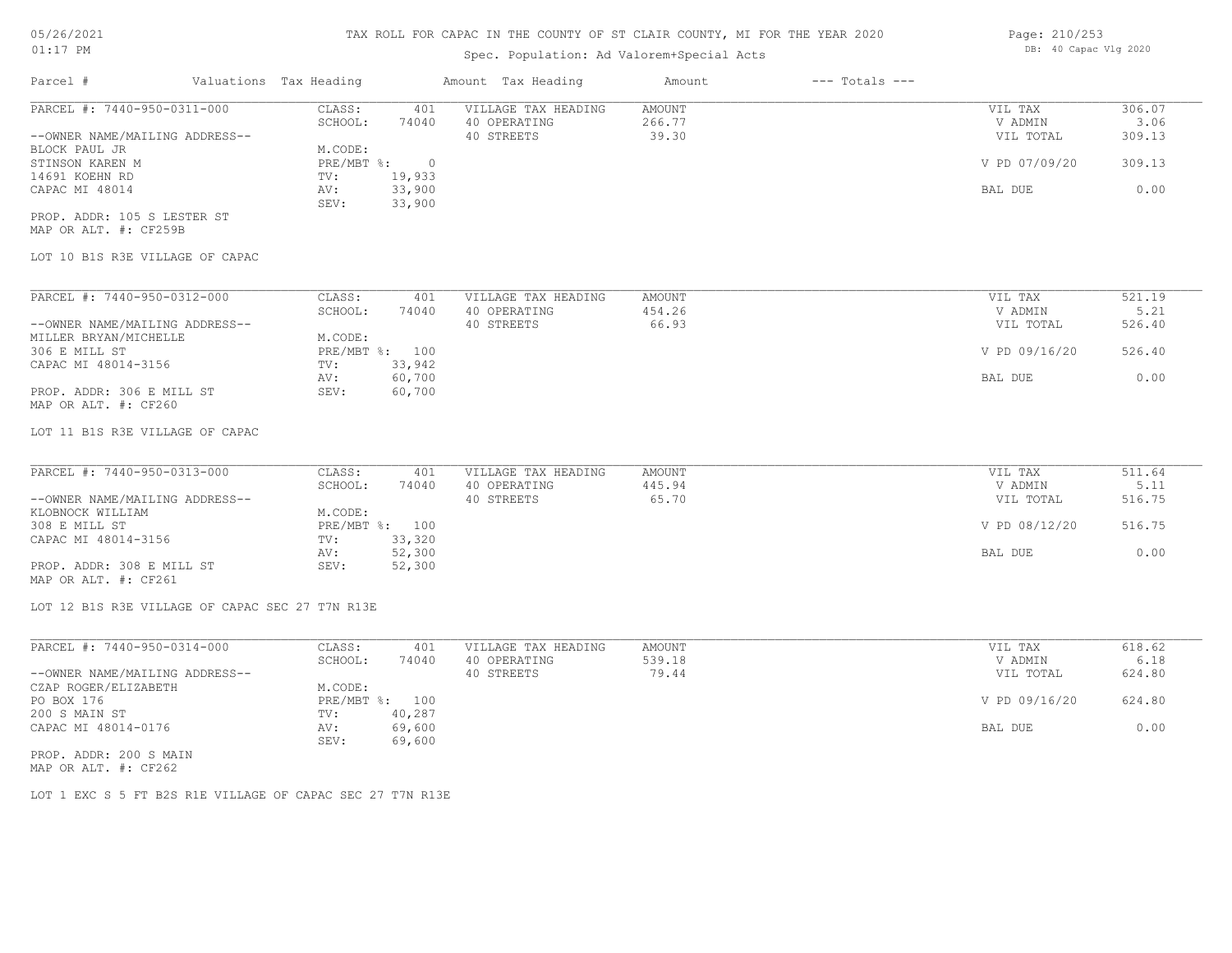### Spec. Population: Ad Valorem+Special Acts

| Page: 211/253 |  |                       |  |  |
|---------------|--|-----------------------|--|--|
|               |  | DB: 40 Capac Vlg 2020 |  |  |

| Parcel #                       | Valuations Tax Heading |        | Amount Tax Heading  | Amount | $---$ Totals $---$ |               |        |
|--------------------------------|------------------------|--------|---------------------|--------|--------------------|---------------|--------|
| PARCEL #: 7440-950-0315-000    | CLASS:                 | 401    | VILLAGE TAX HEADING | AMOUNT |                    | VIL TAX       | 820.29 |
|                                | SCHOOL:                | 74040  | 40 OPERATING        | 714.95 |                    | V ADMIN       | 8.20   |
| --OWNER NAME/MAILING ADDRESS-- |                        |        | 40 STREETS          | 105.34 |                    | VIL TOTAL     | 828.49 |
| LANG CARL                      | M.CODE:                |        |                     |        |                    |               |        |
| JOHN LANE                      | PRE/MBT %:             |        |                     |        |                    | V PD 09/16/20 | 828.49 |
| 3392 HIDDEN RIDGE DR           | TV:                    | 53,420 |                     |        |                    |               |        |
| DEWITT MI 48820                | AV:                    | 97,900 |                     |        |                    | BAL DUE       | 0.00   |
|                                | SEV:                   | 97,900 |                     |        |                    |               |        |
| PROP. ADDR: 202 S MAIN         |                        |        |                     |        |                    |               |        |

MAP OR ALT. #: CF263

LOT 2 & S 5 FT OF LOT 1 B2S R1E VILLAGE OF CAPAC SEC 27 T7N R13E

| PARCEL #: 7440-950-0316-000    | CLASS:       | 401    | VILLAGE TAX HEADING | AMOUNT | VIL TAX       | 726.26 |
|--------------------------------|--------------|--------|---------------------|--------|---------------|--------|
|                                | SCHOOL:      | 74040  | 40 OPERATING        | 633.00 | V ADMIN       | 7.26   |
| --OWNER NAME/MAILING ADDRESS-- |              |        | 40 STREETS          | 93.26  | VIL TOTAL     | 733.52 |
| CLOR CHARLES/ DEANNA           | M.CODE:      | 00LSB  |                     |        |               |        |
| 204 S MAIN ST                  | $PRE/MBT$ %: | 100    |                     |        | V PD 08/26/20 | 733.52 |
| CAPAC MI 48014-3716            | TV:          | 47,297 |                     |        |               |        |
|                                | AV:          | 79,600 |                     |        | BAL DUE       | 0.00   |
| PROP. ADDR: 204 S MAIN         | SEV:         | 79,600 |                     |        |               |        |
| $MAD$ $CD$ $BTD$ $H$ , $CDQCA$ |              |        |                     |        |               |        |

MAP OR ALT. #: CF264

R13E N 82.42 FT, TH W TO ST TH S 84.16 FT TO BEG. B2S R1E VILLAGE OF CAPAC SEC 27 T7N PART OF LOTS 3 & 4 BEG 177.44 FT N OF SW COR LOT 5, TH N 89 DEG 4 MIN E 150 FT, TH

| PARCEL #: 7440-950-0317-000                           | CLASS:     | 401    | VILLAGE TAX HEADING | AMOUNT | VIL TAX       | 534.84 |
|-------------------------------------------------------|------------|--------|---------------------|--------|---------------|--------|
|                                                       | SCHOOL:    | 74040  | 40 OPERATING        | 466.16 | V ADMIN       | 5.34   |
| --OWNER NAME/MAILING ADDRESS--                        |            |        | 40 STREETS          | 68.68  | VIL TOTAL     | 540.18 |
| HAVEN STEVEN DEE JR                                   | M.CODE:    | COREL  |                     |        |               |        |
| 204 S MAIN ST                                         | PRE/MBT %: | 100    |                     |        | V PD 09/17/20 | 540.18 |
| CAPAC MI 48014                                        | TV:        | 34,831 |                     |        |               |        |
|                                                       | AV:        | 57,700 |                     |        | BAL DUE       | 0.00   |
| PROP. ADDR: 206 S MAIN                                | SEV:       | 57,700 |                     |        |               |        |
| $\cdots$ $\cdots$ $\cdots$ $\cdots$ $\cdots$ $\cdots$ |            |        |                     |        |               |        |

MAP OR ALT. #: CF265

R13E TH S 89 DEG 4 MIN W 150 FT, TH S 55 FT TO BEG. B2S R1E VILLAGE OF CAPAC SEC 27 T7N PART LOT 4 BEG 122.44 FT N OF SW COR LOT 5, TH N 89 DEG 4 MIN E 150 FT, TH N 55 FT,

| PARCEL #: 7440-950-0318-000    | CLASS:       | 401    | VILLAGE TAX HEADING | AMOUNT | VIL TAX       | 452.42 |
|--------------------------------|--------------|--------|---------------------|--------|---------------|--------|
|                                | SCHOOL:      | 74040  | 40 OPERATING        | 394.32 | V ADMIN       | 4.52   |
| --OWNER NAME/MAILING ADDRESS-- |              |        | 40 STREETS          | 58.10  | VIL TOTAL     | 456.94 |
| GEBBIE EDWARD M                | M.CODE:      |        |                     |        |               |        |
| WILLIAM GEBBIE JR              | $PRE/MBT$ %: | 100    |                     |        | V PD 09/09/20 | 456.94 |
| 59675 KITTLE RD                | TV:          | 29,463 |                     |        |               |        |
| WASHINGTON MI 48094            | AV:          | 50,600 |                     |        | BAL DUE       | 0.00   |
|                                | SEV:         | 50,600 |                     |        |               |        |
| PROP. ADDR: 208 S MAIN         |              |        |                     |        |               |        |

MAP OR ALT. #: CF266

VILLAGE OF CAPAC 150' EXC S 65.2' OF W 113' OF LOT 5 MEAS ALG & AT RT/ANG TO W LOT LINE B2S R1E THAT PART OF LOTS 4 & 5 LYING S OF A LINE, BEG 122.44' N OF SW COR LOT 5,TH N89ª4'E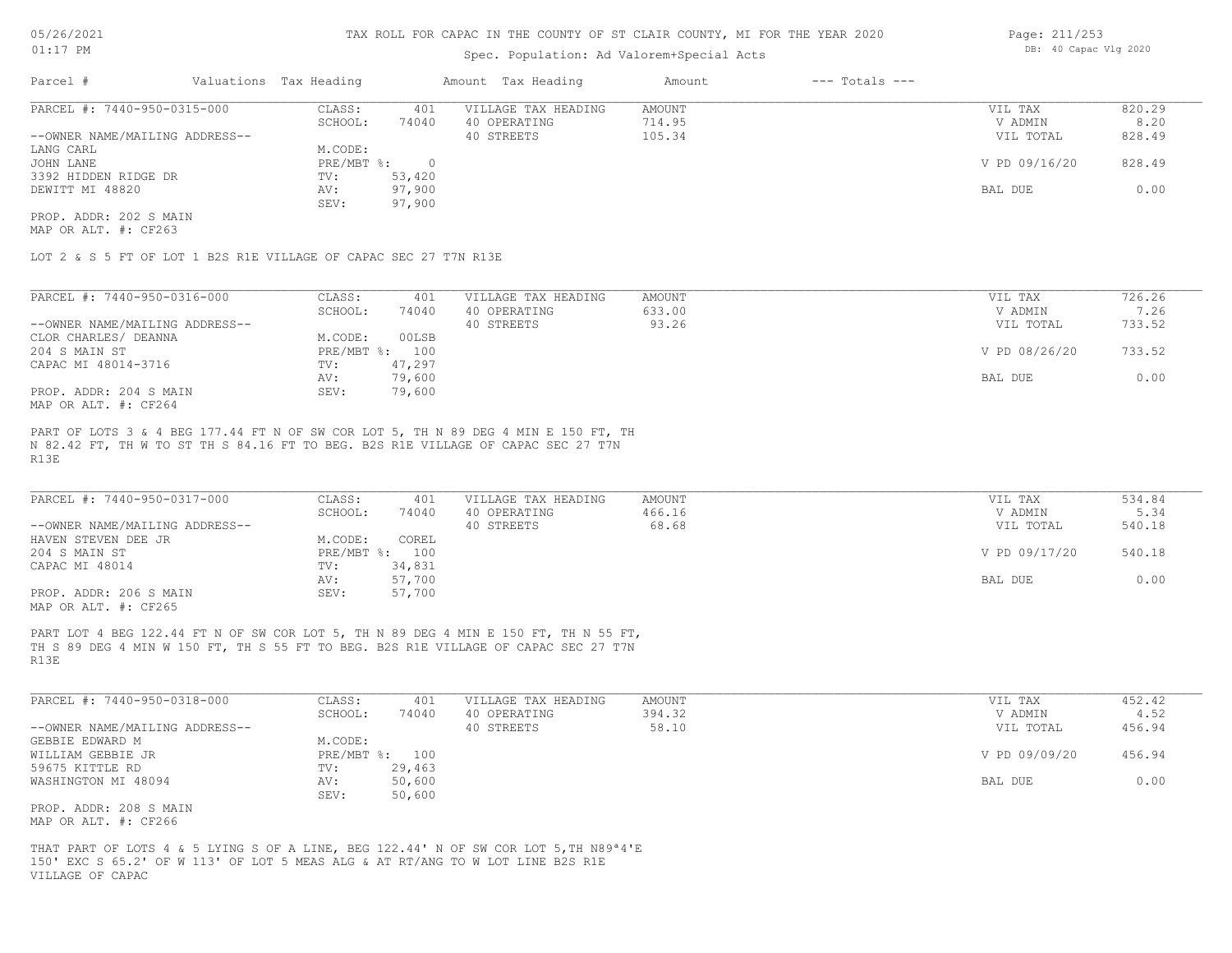### Spec. Population: Ad Valorem+Special Acts

| Page: 212/253 |  |                       |  |  |
|---------------|--|-----------------------|--|--|
|               |  | DB: 40 Capac Vlg 2020 |  |  |

| Parcel #                       | Valuations Tax Heading |        | Amount Tax Heading  | Amount | $---$ Totals $---$ |               |        |
|--------------------------------|------------------------|--------|---------------------|--------|--------------------|---------------|--------|
| PARCEL #: 7440-950-0319-000    | CLASS:                 | 401    | VILLAGE TAX HEADING | AMOUNT |                    | VIL TAX       | 358.84 |
|                                | SCHOOL:                | 74040  | 40 OPERATING        | 312.76 |                    | V ADMIN       | 3.58   |
| --OWNER NAME/MAILING ADDRESS-- |                        |        | 40 STREETS          | 46.08  |                    | VIL TOTAL     | 362.42 |
| CLAY JANINE                    | M.CODE:                |        |                     |        |                    |               |        |
| 210 S MAIN ST                  | PRE/MBT %: 100         |        |                     |        |                    | V PD 07/09/20 | 362.42 |
| CAPAC MI 48014-3716            | TV:                    | 23,369 |                     |        |                    |               |        |
|                                | AV:                    | 40,200 |                     |        |                    | BAL DUE       | 0.00   |
| PROP. ADDR: 210 S MAIN         | SEV:                   | 40,200 |                     |        |                    |               |        |
| MAP OR ALT. #: CF267           |                        |        |                     |        |                    |               |        |

FT B2S R1E VILLAGE OF CAPAC SEC 27 T7N R13E FR LOT 5 EXC E 37 FT & EXC PART N OF A LINE BEG 65.2 FT N OF SW COR LOT 5, TH E 113

| PARCEL #: 7440-950-0320-000    | CLASS:     | 402    | VILLAGE TAX HEADING | AMOUNT | VIL TAX       | 156.37 |
|--------------------------------|------------|--------|---------------------|--------|---------------|--------|
|                                | SCHOOL:    | 74040  | 40 OPERATING        | 136.29 | V ADMIN       | 1.56   |
| --OWNER NAME/MAILING ADDRESS-- |            |        | 40 STREETS          | 20.08  | VIL TOTAL     | 157.93 |
| RODRIGUEZ JOSE                 | M.CODE:    |        |                     |        |               |        |
| P.O. BOX 292                   | PRE/MBT %: | $\cap$ |                     |        | V PD 09/16/20 | 157.93 |
| CAPAC MI 48014                 | TV:        | 10,184 |                     |        |               |        |
|                                | AV:        | 16,900 |                     |        | BAL DUE       | 0.00   |
| PROP. ADDR: S WALKER ST        | SEV:       | 16,900 |                     |        |               |        |
| MAP OR ALT. #: CF268           |            |        |                     |        |               |        |

159.14' TH W 150', TH S ALONG W LINE OF LOT TO N LINE OF R.R. ROW, TH E'LY ALONG CAPAC BEING DESCRIBE PER QUITE TITLE JUDGEMENT AS: BEG AT SE COR OF LOT 6, TH N LOT 6 B2S R1E VILLAGE OF CAPAC SEC 27 T7N R13E PART OF LOT 6 B2S R1E VILLAGE OF

ROW TO BEG

| PARCEL #: 7440-950-0321-000    | CLASS:     | 401    | VILLAGE TAX HEADING | AMOUNT | VIL TAX       | 669.88 |
|--------------------------------|------------|--------|---------------------|--------|---------------|--------|
|                                | SCHOOL:    | 74040  | 40 OPERATING        | 583.86 | V ADMIN       | 6.69   |
| --OWNER NAME/MAILING ADDRESS-- |            |        | 40 STREETS          | 86.02  | VIL TOTAL     | 676.57 |
| RODRIGUEZ JOSE A.              | M.CODE:    | 00WBF  |                     |        |               |        |
| 209 S WALKER ST                | PRE/MBT %: | 100    |                     |        | V PD 09/02/20 | 676.57 |
| CAPAC MI 48014-3732            | TV:        | 43,625 |                     |        |               |        |
|                                | AV:        | 79,600 |                     |        | BAL DUE       | 0.00   |
| PROP. ADDR: 209 S WALKER ST    | SEV:       | 79,600 |                     |        |               |        |
| MAP OR ALT. #: CF269           |            |        |                     |        |               |        |

LOT 7 & S 13' OF LOT 8 B2S R1E VILLAGE OF CAPAC

| PARCEL #: 7440-950-0322-000    | CLASS:       | 401    | VILLAGE TAX HEADING | AMOUNT | VIL TAX       | 741.05 |
|--------------------------------|--------------|--------|---------------------|--------|---------------|--------|
|                                | SCHOOL:      | 74040  | 40 OPERATING        | 645.89 | V ADMIN       | 7.41   |
| --OWNER NAME/MAILING ADDRESS-- |              |        | 40 STREETS          | 95.16  | VIL TOTAL     | 748.46 |
| PRINTZ FRANK J JR              | M.CODE:      | COREL  |                     |        |               |        |
| P.O. BOX 52                    | $PRE/MBT$ %: | 100    |                     |        | V PD 09/17/20 | 748.46 |
| CAPAC MI 48014-0052            | TV:          | 48,260 |                     |        |               |        |
|                                | AV:          | 58,700 |                     |        | BAL DUE       | 0.00   |
| PROP. ADDR: 207 S WALKER ST    | SEV:         | 58,700 |                     |        |               |        |
| MAP OR ALT. #: CF270           |              |        |                     |        |               |        |

N62' OF LOT 8 B2S R1E VILLAGE OF CAPAC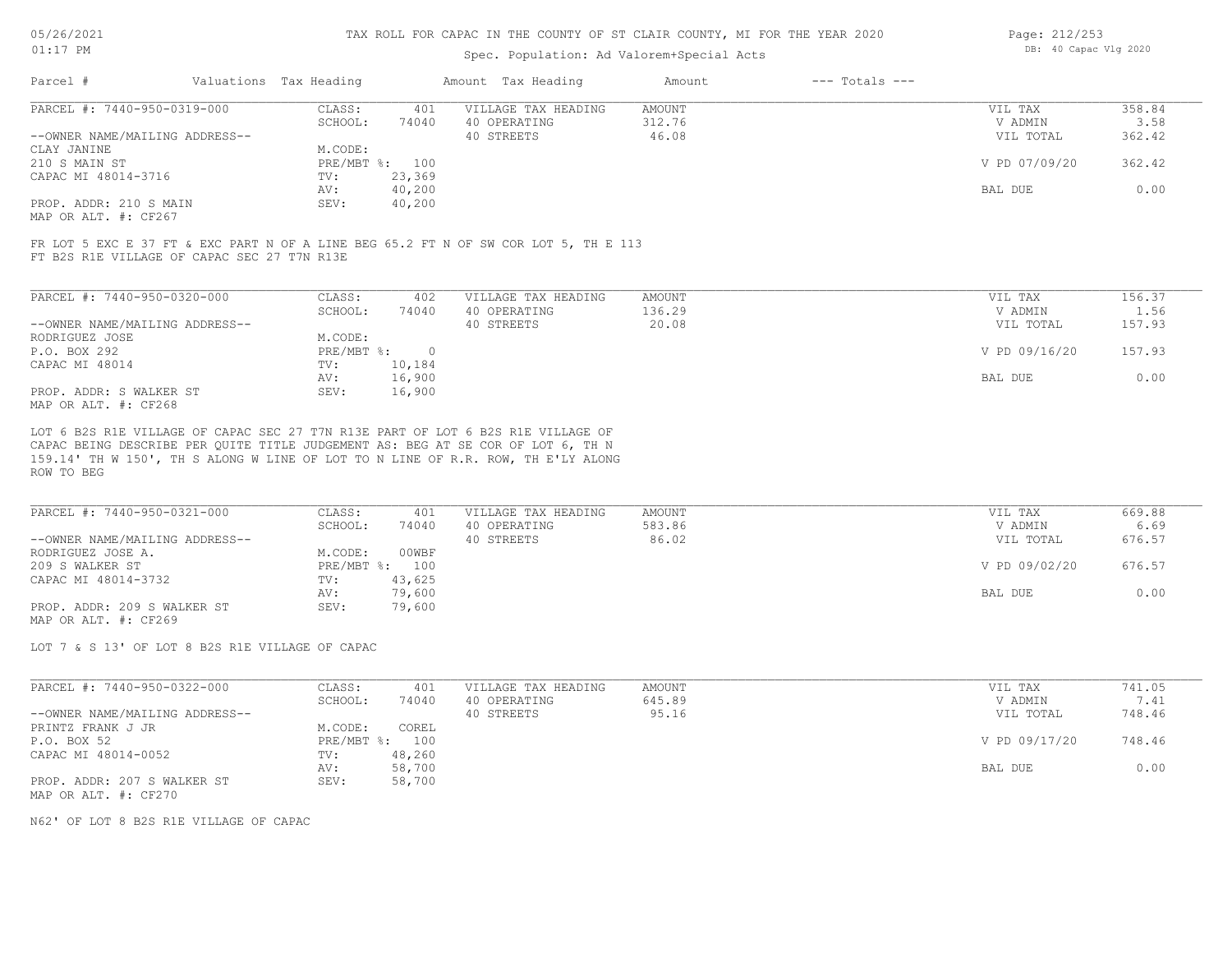### 05/26/2021 01:17 PM

### TAX ROLL FOR CAPAC IN THE COUNTY OF ST CLAIR COUNTY, MI FOR THE YEAR 2020

## Spec. Population: Ad Valorem+Special Acts

| Page: 213/253 |                       |  |
|---------------|-----------------------|--|
|               | DB: 40 Capac Vlg 2020 |  |

| Parcel #                       | Valuations Tax Heading |        | Amount Tax Heading  | Amount | $---$ Totals $---$ |               |        |
|--------------------------------|------------------------|--------|---------------------|--------|--------------------|---------------|--------|
| PARCEL #: 7440-950-0323-000    | CLASS:                 | 401    | VILLAGE TAX HEADING | AMOUNT |                    | VIL TAX       | 519.49 |
|                                | SCHOOL:                | 74040  | 40 OPERATING        | 452.78 |                    | V ADMIN       | 5.19   |
| --OWNER NAME/MAILING ADDRESS-- |                        |        | 40 STREETS          | 66.71  |                    | VIL TOTAL     | 524.68 |
| ASSELEN WOODROW ET-AL          | M.CODE:                |        |                     |        |                    |               |        |
| 205 S WALKER ST                | PRE/MBT %: 100         |        |                     |        |                    | V PD 07/09/20 | 524.68 |
| CAPAC MI 48014-3732            | TV:                    | 33,831 |                     |        |                    |               |        |
|                                | AV:                    | 57,600 |                     |        |                    | BAL DUE       | 0.00   |
| PROP. ADDR: 205 S WALKER ST    | SEV:                   | 57,600 |                     |        |                    |               |        |
| MAP OR ALT. #: CF271           |                        |        |                     |        |                    |               |        |

LOT 9 B2S R1E VILLAGE OF CAPAC SEC 27 T7N R13E

| PARCEL #: 7440-950-0324-000    | CLASS:     | 401    | VILLAGE TAX HEADING | AMOUNT | VIL TAX       | 507.11 |
|--------------------------------|------------|--------|---------------------|--------|---------------|--------|
|                                | SCHOOL:    | 74040  | 40 OPERATING        | 441.99 | V ADMIN       | 5.07   |
| --OWNER NAME/MAILING ADDRESS-- |            |        | 40 STREETS          | 65.12  | VIL TOTAL     | 512.18 |
| KONING DONALD J                | M.CODE:    |        |                     |        |               |        |
| KONING DARLENE J               | PRE/MBT %: |        |                     |        | V PD 09/02/20 | 512.18 |
| 7270 MARTIN RD                 | TV:        | 33,025 |                     |        |               |        |
| IMLAY CITY MI 48444            | AV:        | 41,200 |                     |        | BAL DUE       | 0.00   |
|                                | SEV:       | 41,200 |                     |        |               |        |
| PROP. ADDR: 203 S WALKER ST    |            |        |                     |        |               |        |

MAP OR ALT. #: CF272

E88 FT OF LOT 10 B2S R1E VILLAGE OF CAPAC SEC 27 T7N R13E

| PARCEL #: 7440-950-0325-000    | CLASS:     | 401    | VILLAGE TAX HEADING | AMOUNT | VIL TAX       | 294.31 |
|--------------------------------|------------|--------|---------------------|--------|---------------|--------|
|                                | SCHOOL:    | 74040  | 40 OPERATING        | 256.52 | V ADMIN       | 2.94   |
| --OWNER NAME/MAILING ADDRESS-- |            |        | 40 STREETS          | 37.79  | VIL TOTAL     | 297.25 |
| GROENEWOUD PAUL                | M.CODE:    |        |                     |        |               |        |
| 73299 MCFADDEN                 | PRE/MBT %: |        |                     |        | V PD 08/19/20 | 297.25 |
| ARMADA MI 48005                | TV:        | 19,167 |                     |        |               |        |
|                                | AV:        | 30,600 |                     |        | BAL DUE       | 0.00   |
| PROP. ADDR: 106 E MEIER ST     | SEV:       | 30,600 |                     |        |               |        |
|                                |            |        |                     |        |               |        |

MAP OR ALT. #: CF273

LOT 10 EXC THE E 88 FT B2S R1E VILLAGE OF CAPAC SEC 27 T7N R13E

| PARCEL #: 7440-950-0326-000    | CLASS:       | 401    | VILLAGE TAX HEADING | AMOUNT   | VIL TAX       | 1,339.00 |
|--------------------------------|--------------|--------|---------------------|----------|---------------|----------|
|                                | SCHOOL:      | 74040  | 40 OPERATING        | 1,167.05 | V ADMIN       | 13.39    |
| --OWNER NAME/MAILING ADDRESS-- |              |        | 40 STREETS          | 171.95   | VIL TOTAL     | 1,352.39 |
| DEPORRE NICHOLAS J             | M.CODE:      | COREL  |                     |          |               |          |
| DEPORRE SARAH L                | $PRE/MBT$ %: | 100    |                     |          | V PD 09/17/20 | 1,352.39 |
| 202 S WALKER ST                | TV:          | 87,200 |                     |          |               |          |
| CAPAC MI 48014-3731            | AV:          | 87,200 |                     |          | BAL DUE       | 0.00     |
|                                | SEV:         | 87,200 |                     |          |               |          |
| PROP. ADDR: 202 S WALKER ST    |              |        |                     |          |               |          |

MAP OR ALT. #: CF274A

LOT 1 B2S R2E VILLAGE OF CAPAC SEC 27 T7N R13E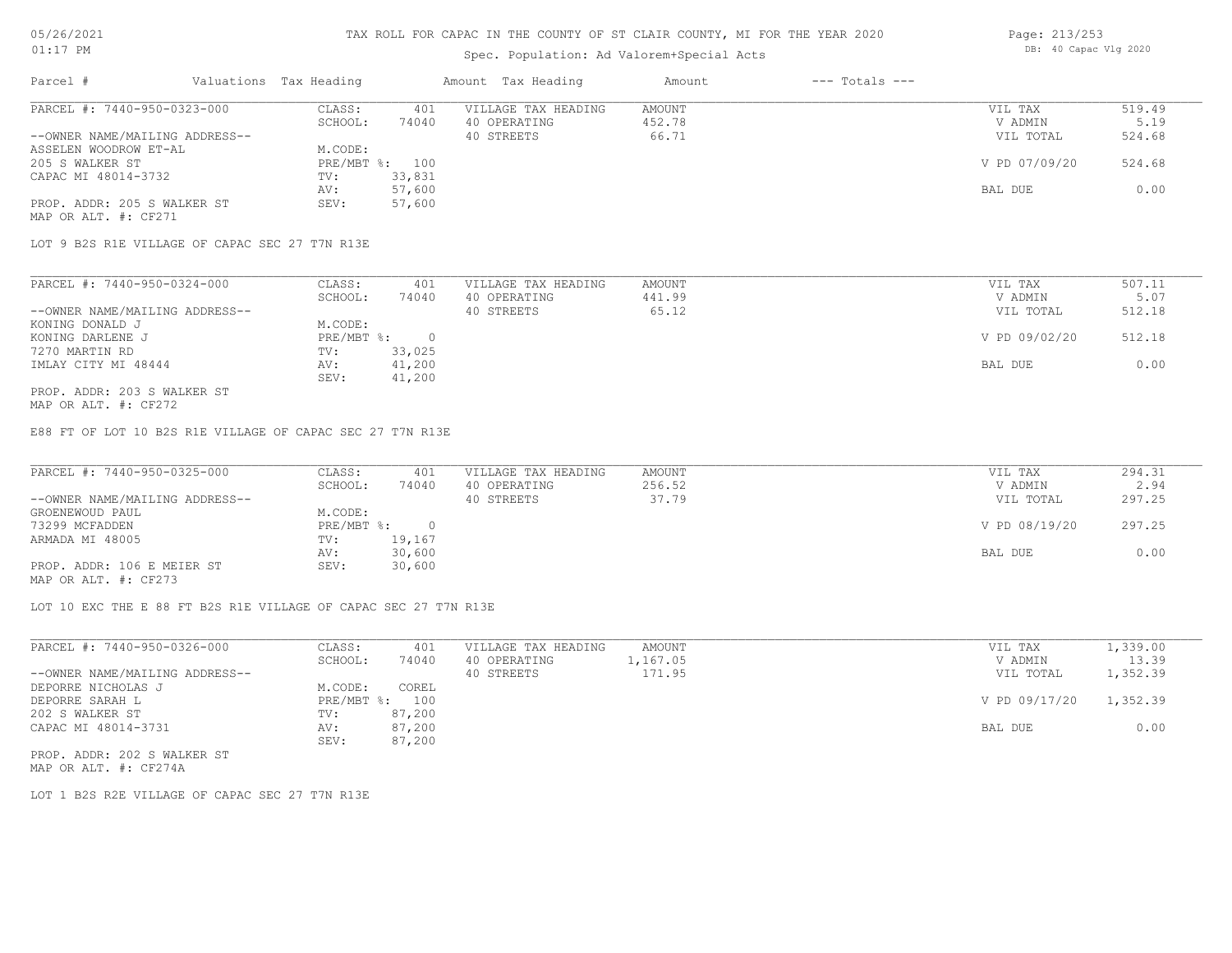## Spec. Population: Ad Valorem+Special Acts

| Parcel #                       | Valuations Tax Heading |        | Amount Tax Heading  | Amount | $---$ Totals $---$ |               |        |
|--------------------------------|------------------------|--------|---------------------|--------|--------------------|---------------|--------|
| PARCEL #: 7440-950-0327-000    | CLASS:                 | 401    | VILLAGE TAX HEADING | AMOUNT |                    | VIL TAX       | 543.26 |
|                                | SCHOOL:                | 74040  | 40 OPERATING        | 473.50 |                    | V ADMIN       | 5.43   |
| --OWNER NAME/MAILING ADDRESS-- |                        |        | 40 STREETS          | 69.76  |                    | VIL TOTAL     | 548.69 |
| HAYDEN ALAN D                  | M.CODE:                |        |                     |        |                    |               |        |
| HAYDEN ESTHER M                | PRE/MBT %:             |        |                     |        |                    | V PD 09/16/20 | 548.69 |
| 2252 CAPAC RD                  | TV:                    | 35,379 |                     |        |                    |               |        |
| ALLENTON MI 48002-1810         | AV:                    | 56,200 |                     |        |                    | BAL DUE       | 0.00   |
|                                | SEV:                   | 56,200 |                     |        |                    |               |        |
| PROP. ADDR: 204 S WALKER ST    |                        |        |                     |        |                    |               |        |

MAP OR ALT. #: CF274B

LOT 2 B2S R2E VILLAGE OF CAPAC SEC 27 T7N R13E

| PARCEL #: 7440-950-0328-000    | CLASS:  | 401            | VILLAGE TAX HEADING | AMOUNT | VIL TAX       | 563.41 |
|--------------------------------|---------|----------------|---------------------|--------|---------------|--------|
|                                | SCHOOL: | 74040          | 40 OPERATING        | 491.06 | V ADMIN       | 5.63   |
| --OWNER NAME/MAILING ADDRESS-- |         |                | 40 STREETS          | 72.35  | VIL TOTAL     | 569.04 |
| ROJAS SANTIAGO / MARIA         | M.CODE: |                |                     |        |               |        |
| 206 S WALKER ST                |         | PRE/MBT %: 100 |                     |        | V PD 09/23/20 | 569.04 |
| CAPAC MI 48014-3731            | TV:     | 36,691         |                     |        |               |        |
|                                | AV:     | 62,300         |                     |        | BAL DUE       | 0.00   |
| PROP. ADDR: 206 S WALKER ST    | SEV:    | 62,300         |                     |        |               |        |
| MAP OR ALT. #: CF275           |         |                |                     |        |               |        |

LOT 3 B2S R2E VILLAGE OF CAPAC SEC 27 T7N R13E

| PARCEL #: 7440-950-0329-000    | CLASS:     | 401    | VILLAGE TAX HEADING | AMOUNT | VIL TAX       | 453.68 |
|--------------------------------|------------|--------|---------------------|--------|---------------|--------|
|                                | SCHOOL:    | 74040  | 40 OPERATING        | 395.42 | V ADMIN       | 4.53   |
| --OWNER NAME/MAILING ADDRESS-- |            |        | 40 STREETS          | 58.26  | VIL TOTAL     | 458.21 |
| BIEGANOWSKI DAVID              | M.CODE:    |        |                     |        |               |        |
| 16093 IMLAY CITY RD            | PRE/MBT %: |        |                     |        | V PD 08/26/20 | 458.21 |
| CAPAC MI 48014                 | TV:        | 29,545 |                     |        |               |        |
|                                | AV:        | 41,800 |                     |        | BAL DUE       | 0.00   |
| PROP. ADDR: 210 S WALKER ST    | SEV:       | 41,800 |                     |        |               |        |
| MAP OR ALT. #: CF276A1         |            |        |                     |        |               |        |

LOT 4 BLK 2 S R2E VILLAGE OF CAPAC

| PARCEL #: 7440-950-0329-250    | CLASS:       | 401    | VILLAGE TAX HEADING | AMOUNT | VIL TAX       | 428.70 |
|--------------------------------|--------------|--------|---------------------|--------|---------------|--------|
|                                | SCHOOL:      | 74040  | 40 OPERATING        | 373.65 | V ADMIN       | 4.28   |
| --OWNER NAME/MAILING ADDRESS-- |              |        | 40 STREETS          | 55.05  | VIL TOTAL     | 432.98 |
| KONING DONALD J                | M.CODE:      |        |                     |        |               |        |
| KONING EMILY K                 | $PRE/MBT$ %: |        |                     |        | V PD 08/12/20 | 432.98 |
| 7270 MARTIN RD.                | TV:          | 27,919 |                     |        |               |        |
| IMLAY CITY MI 48444            | AV:          | 42,700 |                     |        | BAL DUE       | 0.00   |
|                                | SEV:         | 42,700 |                     |        |               |        |
| PROP. ADDR: 208 S WALKER ST    |              |        |                     |        |               |        |

MAP OR ALT. #: CF276A2

LOTS 5 & 6 BLK B2 S R2E VILLAGE OF CAPAC

Page: 214/253 DB: 40 Capac Vlg 2020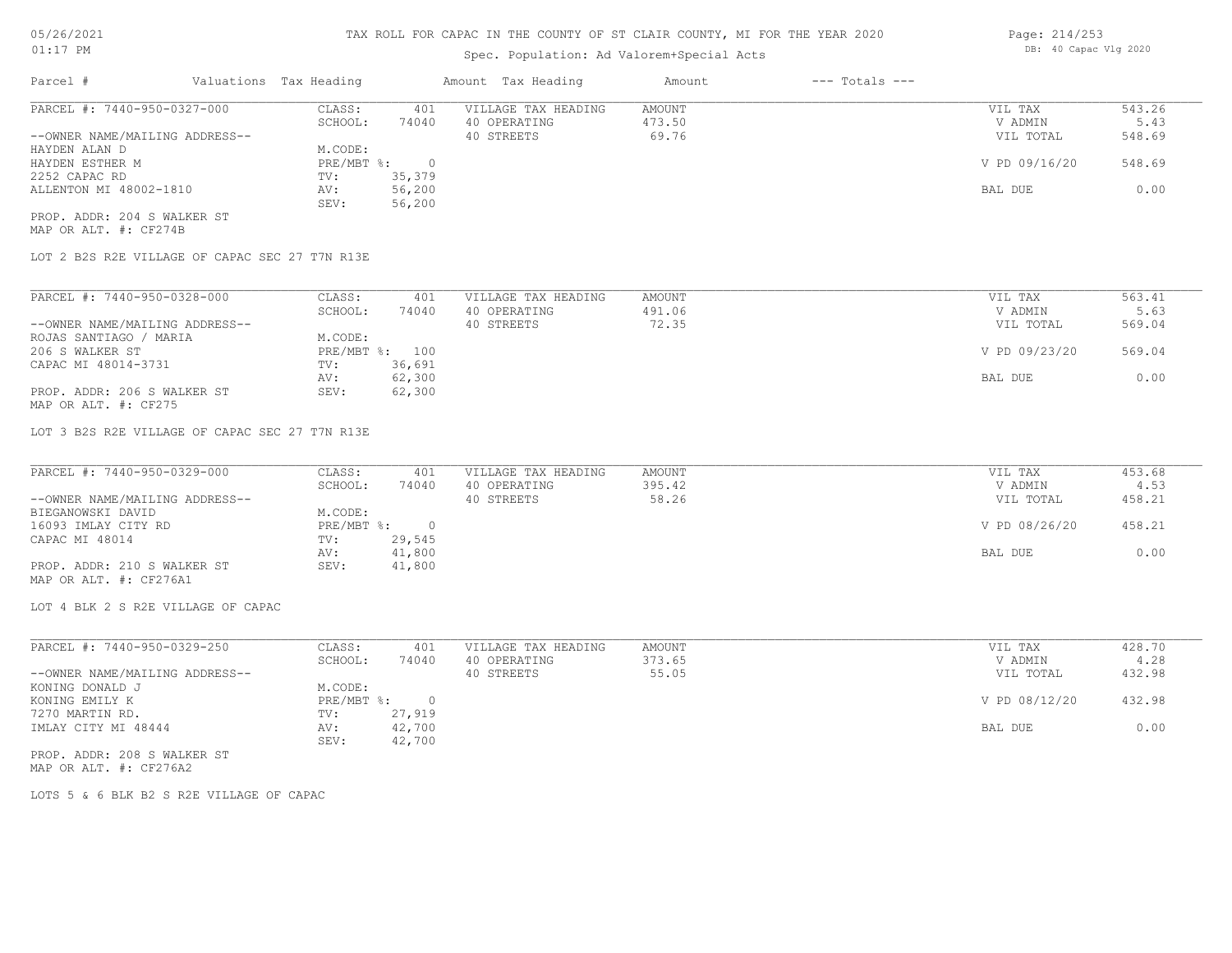## Spec. Population: Ad Valorem+Special Acts

| Page: 215/253 |                       |  |
|---------------|-----------------------|--|
|               | DB: 40 Capac Vlg 2020 |  |

| Parcel #                       | Valuations Tax Heading |        | Amount Tax Heading  | Amount | $---$ Totals $---$ |               |        |
|--------------------------------|------------------------|--------|---------------------|--------|--------------------|---------------|--------|
| PARCEL #: 7440-950-0330-000    | CLASS:                 | 401    | VILLAGE TAX HEADING | AMOUNT |                    | VIL TAX       | 185.76 |
|                                | SCHOOL:                | 74040  | 40 OPERATING        | 161.91 |                    | V ADMIN       | 1.85   |
| --OWNER NAME/MAILING ADDRESS-- |                        |        | 40 STREETS          | 23.85  |                    | VIL TOTAL     | 187.61 |
| GREEN HORIZON LAWN SPRAY CO    | M.CODE:                |        |                     |        |                    |               |        |
| PO BOX 303                     | PRE/MBT %:             |        |                     |        |                    | V PD 09/09/20 | 187.61 |
| WASHINGTON MI 48094            | TV:                    | 12,098 |                     |        |                    |               |        |
|                                | AV:                    | 32,200 |                     |        |                    | BAL DUE       | 0.00   |
| PROP. ADDR: S HUNTER STREET    | SEV:                   | 32,200 |                     |        |                    |               |        |
|                                |                        |        |                     |        |                    |               |        |

MAP OR ALT. #: CF276B

S50 FT OF LOT 8 & ALL OF FRAC LOT 7 B2S R2E VILLAGE OF CAPAC SEC 27 T7N R13E

| PARCEL #: 7440-950-0331-000     | CLASS:     | 402    | VILLAGE TAX HEADING | AMOUNT | VIL TAX       | 122.56 |
|---------------------------------|------------|--------|---------------------|--------|---------------|--------|
|                                 | SCHOOL:    | 74040  | 40 OPERATING        | 106.82 | V ADMIN       | 1.22   |
| --OWNER NAME/MAILING ADDRESS--  |            |        | 40 STREETS          | 15.74  | VIL TOTAL     | 123.78 |
| GREEN HORIZON LAWN SPRAY CO     | M.CODE:    |        |                     |        |               |        |
| PO BOX 303                      | PRE/MBT %: |        |                     |        | V PD 09/09/20 | 123.78 |
| WASHINGTON MI 48094             | TV:        | 7,982  |                     |        |               |        |
|                                 | AV:        | 21,700 |                     |        | BAL DUE       | 0.00   |
| PROP. ADDR: 215 S HUNTER STREET | SEV:       | 21,700 |                     |        |               |        |
| MAP OR ALT. #: CF276C           |            |        |                     |        |               |        |

LOTS 8 & 9 EXC S 50 FT OF LOT 8 B2S R2E VILLAGE OF CAPAC SEC 27 T7N R13E

| PARCEL #: 7440-950-0332-000     | CLASS:  | 401            | VILLAGE TAX HEADING | AMOUNT | VIL TAX       | 480.18 |
|---------------------------------|---------|----------------|---------------------|--------|---------------|--------|
|                                 | SCHOOL: | 74040          | 40 OPERATING        | 418.52 | V ADMIN       | 4.80   |
| --OWNER NAME/MAILING ADDRESS--  |         |                | 40 STREETS          | 61.66  | VIL TOTAL     | 484.98 |
| ROJAS LUIS D/JULIE              | M.CODE: | 00WBF          |                     |        |               |        |
| 205 S HUNTER ST                 |         | PRE/MBT %: 100 |                     |        | V PD 09/02/20 | 484.98 |
| CAPAC MI 48014-3709             | TV:     | 31,271         |                     |        |               |        |
|                                 | AV:     | 50,700         |                     |        | BAL DUE       | 0.00   |
| PROP. ADDR: 205 S HUNTER STREET | SEV:    | 50,700         |                     |        |               |        |
| MAP OR ALT. #: CF276D           |         |                |                     |        |               |        |

LOT 10 B2S R2E VILLAGE OF CAPAC SEC 27 T7N R13E

| PARCEL #: 7440-950-0333-000      | CLASS:                    | 401    | VILLAGE TAX HEADING | AMOUNT | VIL TAX       | 488.72 |
|----------------------------------|---------------------------|--------|---------------------|--------|---------------|--------|
|                                  | SCHOOL:                   | 74040  | 40 OPERATING        | 425.96 | V ADMIN       | 4.88   |
| --OWNER NAME/MAILING ADDRESS--   |                           |        | 40 STREETS          | 62.76  | VIL TOTAL     | 493.60 |
| RAHM ANNETTE/KEVIN E. STRICKLAND | M.CODE:                   |        |                     |        |               |        |
| 203 S HUNTER ST                  | $PRE/MBT$ $\frac{1}{6}$ : | 100    |                     |        | V PD 08/26/20 | 493.60 |
| CAPAC MI 48014                   | TV:                       | 31,827 |                     |        |               |        |
|                                  | AV:                       | 55,600 |                     |        | BAL DUE       | 0.00   |
| PROP. ADDR: 203 S HUNTER STREET  | SEV:                      | 55,600 |                     |        |               |        |

MAP OR ALT. #: CF277

LOT 11 B2S R2E VILLAGE OF CAPAC SEC 27 T7N R13E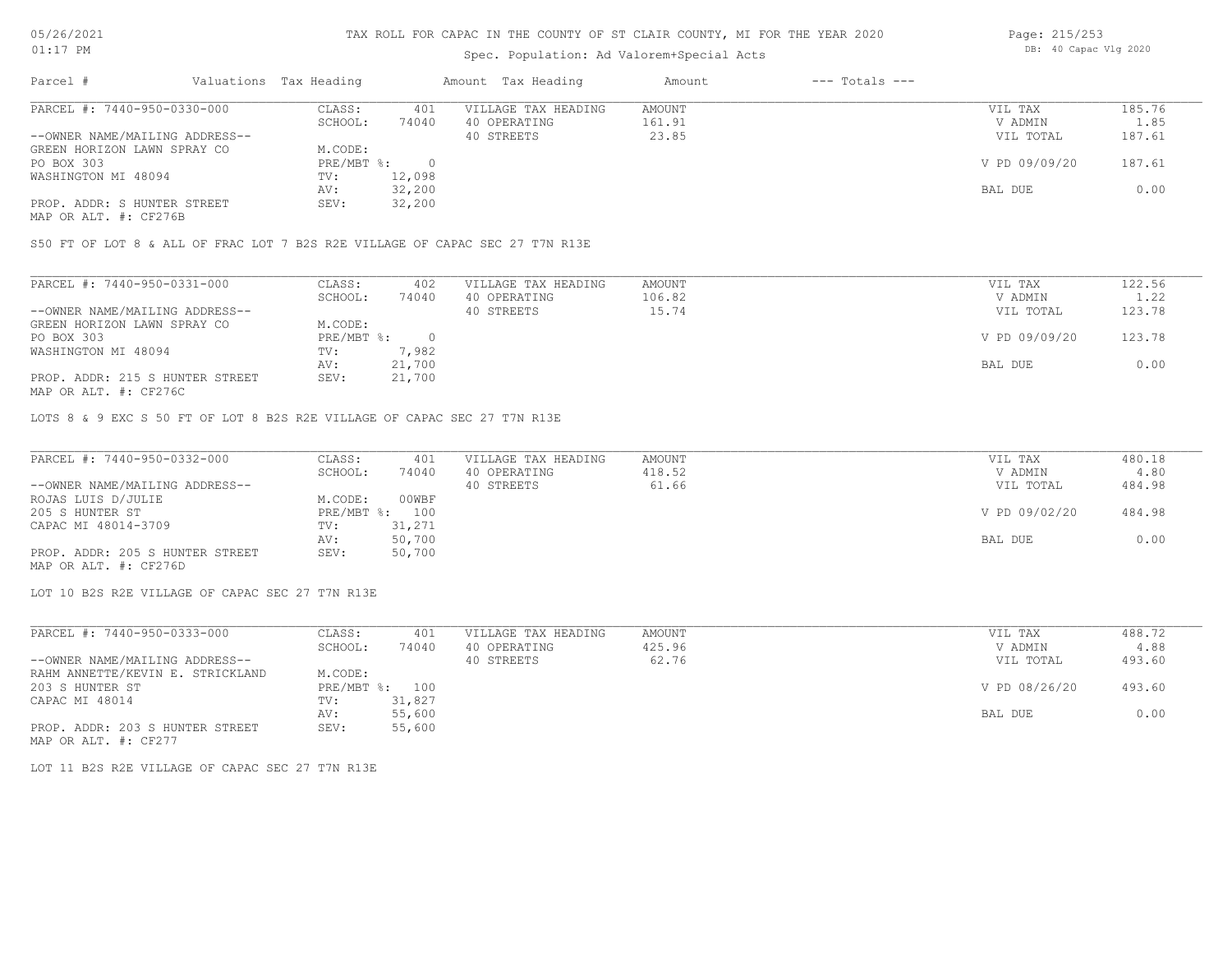## 05/26/2021 01:17 PM

## TAX ROLL FOR CAPAC IN THE COUNTY OF ST CLAIR COUNTY, MI FOR THE YEAR 2020

## Spec. Population: Ad Valorem+Special Acts

| Page: 216/253 |                       |  |
|---------------|-----------------------|--|
|               | DB: 40 Capac Vlg 2020 |  |

| PARCEL #: 7440-950-0334-000<br>CLASS:<br>VILLAGE TAX HEADING<br>AMOUNT<br>401<br>628.43<br>SCHOOL:<br>74040<br>40 OPERATING<br>40 STREETS<br>92.59<br>--OWNER NAME/MAILING ADDRESS--<br>AGUILAR MIGUEL<br>M.CODE:<br>PRE/MBT %: 0<br>5911 N CAPAC ROAD<br>46,955<br>CAPAC MI 48014<br>TV:<br>61,300<br>AV:<br>61,300<br>PROP. ADDR: 201 S HUNTER STREET<br>SEV:<br>MAP OR ALT. #: CF278<br>LOT 12 B2S R2E VILLAGE OF CAPAC SEC 27 T7N R13E<br>PARCEL #: 7440-950-0335-000<br>CLASS:<br>401<br>VILLAGE TAX HEADING<br>AMOUNT<br>SCHOOL:<br>74040<br>40 OPERATING<br>486.64<br>40 STREETS<br>71.70<br>--OWNER NAME/MAILING ADDRESS--<br>MURPHY ELIZABETH<br>M.CODE:<br>P.O. BOX 537<br>PRE/MBT %: 100<br>CAPAC MI 48014<br>36,361<br>TV:<br>58,300<br>AV:<br>PROP. ADDR: 202 S HUNTER STREET<br>SEV:<br>58,300<br>MAP OR ALT. #: CF279<br>THE N 75 FT OF THE W 160 FT OF PLATTED CEMETERY BLK, KNOWN AS LOT 1 B2S R3E VILLAGE<br>OF CAPAC SEC 27 T7N R13E<br>PARCEL #: 7440-950-0336-000<br>CLASS:<br>VILLAGE TAX HEADING<br>401<br>AMOUNT<br>470.38<br>SCHOOL:<br>74040<br>40 OPERATING<br>69.30<br>40 STREETS<br>--OWNER NAME/MAILING ADDRESS--<br>M.CODE:<br>COREL<br>OUINN JENNA M<br>PRE/MBT %: 100<br>204 S HUNTER ST<br>35,146<br>CAPAC MI 48014<br>TV:<br>49,100<br>AV:<br>PROP. ADDR: 204 S HUNTER STREET<br>49,100<br>SEV:<br>MAP OR ALT. #: CF280<br>THE S 75 FT OF THE N 150 FT OF THE W 160 FT OF PLATTED CEMETERY BLK, KNOWN AS LOT 2<br>B2S R3E VILLAGE OF CAPAC SEC 27 T7N R13E | VIL TAX<br>V ADMIN<br>VIL TOTAL<br>V PD 09/16/20<br>BAL DUE<br>VIL TAX<br>V ADMIN<br>VIL TOTAL | 721.02<br>7.21<br>728.23<br>728.23<br>0.00 |
|-----------------------------------------------------------------------------------------------------------------------------------------------------------------------------------------------------------------------------------------------------------------------------------------------------------------------------------------------------------------------------------------------------------------------------------------------------------------------------------------------------------------------------------------------------------------------------------------------------------------------------------------------------------------------------------------------------------------------------------------------------------------------------------------------------------------------------------------------------------------------------------------------------------------------------------------------------------------------------------------------------------------------------------------------------------------------------------------------------------------------------------------------------------------------------------------------------------------------------------------------------------------------------------------------------------------------------------------------------------------------------------------------------------------------------------------------------------------------------------------------|------------------------------------------------------------------------------------------------|--------------------------------------------|
|                                                                                                                                                                                                                                                                                                                                                                                                                                                                                                                                                                                                                                                                                                                                                                                                                                                                                                                                                                                                                                                                                                                                                                                                                                                                                                                                                                                                                                                                                               |                                                                                                |                                            |
|                                                                                                                                                                                                                                                                                                                                                                                                                                                                                                                                                                                                                                                                                                                                                                                                                                                                                                                                                                                                                                                                                                                                                                                                                                                                                                                                                                                                                                                                                               |                                                                                                |                                            |
|                                                                                                                                                                                                                                                                                                                                                                                                                                                                                                                                                                                                                                                                                                                                                                                                                                                                                                                                                                                                                                                                                                                                                                                                                                                                                                                                                                                                                                                                                               |                                                                                                |                                            |
|                                                                                                                                                                                                                                                                                                                                                                                                                                                                                                                                                                                                                                                                                                                                                                                                                                                                                                                                                                                                                                                                                                                                                                                                                                                                                                                                                                                                                                                                                               |                                                                                                |                                            |
|                                                                                                                                                                                                                                                                                                                                                                                                                                                                                                                                                                                                                                                                                                                                                                                                                                                                                                                                                                                                                                                                                                                                                                                                                                                                                                                                                                                                                                                                                               |                                                                                                |                                            |
|                                                                                                                                                                                                                                                                                                                                                                                                                                                                                                                                                                                                                                                                                                                                                                                                                                                                                                                                                                                                                                                                                                                                                                                                                                                                                                                                                                                                                                                                                               |                                                                                                |                                            |
|                                                                                                                                                                                                                                                                                                                                                                                                                                                                                                                                                                                                                                                                                                                                                                                                                                                                                                                                                                                                                                                                                                                                                                                                                                                                                                                                                                                                                                                                                               |                                                                                                |                                            |
|                                                                                                                                                                                                                                                                                                                                                                                                                                                                                                                                                                                                                                                                                                                                                                                                                                                                                                                                                                                                                                                                                                                                                                                                                                                                                                                                                                                                                                                                                               |                                                                                                |                                            |
|                                                                                                                                                                                                                                                                                                                                                                                                                                                                                                                                                                                                                                                                                                                                                                                                                                                                                                                                                                                                                                                                                                                                                                                                                                                                                                                                                                                                                                                                                               |                                                                                                |                                            |
|                                                                                                                                                                                                                                                                                                                                                                                                                                                                                                                                                                                                                                                                                                                                                                                                                                                                                                                                                                                                                                                                                                                                                                                                                                                                                                                                                                                                                                                                                               |                                                                                                |                                            |
|                                                                                                                                                                                                                                                                                                                                                                                                                                                                                                                                                                                                                                                                                                                                                                                                                                                                                                                                                                                                                                                                                                                                                                                                                                                                                                                                                                                                                                                                                               |                                                                                                | 558.34                                     |
|                                                                                                                                                                                                                                                                                                                                                                                                                                                                                                                                                                                                                                                                                                                                                                                                                                                                                                                                                                                                                                                                                                                                                                                                                                                                                                                                                                                                                                                                                               |                                                                                                | 5.58                                       |
|                                                                                                                                                                                                                                                                                                                                                                                                                                                                                                                                                                                                                                                                                                                                                                                                                                                                                                                                                                                                                                                                                                                                                                                                                                                                                                                                                                                                                                                                                               |                                                                                                | 563.92                                     |
|                                                                                                                                                                                                                                                                                                                                                                                                                                                                                                                                                                                                                                                                                                                                                                                                                                                                                                                                                                                                                                                                                                                                                                                                                                                                                                                                                                                                                                                                                               |                                                                                                |                                            |
|                                                                                                                                                                                                                                                                                                                                                                                                                                                                                                                                                                                                                                                                                                                                                                                                                                                                                                                                                                                                                                                                                                                                                                                                                                                                                                                                                                                                                                                                                               |                                                                                                | 563.92                                     |
|                                                                                                                                                                                                                                                                                                                                                                                                                                                                                                                                                                                                                                                                                                                                                                                                                                                                                                                                                                                                                                                                                                                                                                                                                                                                                                                                                                                                                                                                                               | BAL DUE                                                                                        |                                            |
|                                                                                                                                                                                                                                                                                                                                                                                                                                                                                                                                                                                                                                                                                                                                                                                                                                                                                                                                                                                                                                                                                                                                                                                                                                                                                                                                                                                                                                                                                               |                                                                                                |                                            |
|                                                                                                                                                                                                                                                                                                                                                                                                                                                                                                                                                                                                                                                                                                                                                                                                                                                                                                                                                                                                                                                                                                                                                                                                                                                                                                                                                                                                                                                                                               |                                                                                                |                                            |
|                                                                                                                                                                                                                                                                                                                                                                                                                                                                                                                                                                                                                                                                                                                                                                                                                                                                                                                                                                                                                                                                                                                                                                                                                                                                                                                                                                                                                                                                                               |                                                                                                |                                            |
|                                                                                                                                                                                                                                                                                                                                                                                                                                                                                                                                                                                                                                                                                                                                                                                                                                                                                                                                                                                                                                                                                                                                                                                                                                                                                                                                                                                                                                                                                               |                                                                                                |                                            |
|                                                                                                                                                                                                                                                                                                                                                                                                                                                                                                                                                                                                                                                                                                                                                                                                                                                                                                                                                                                                                                                                                                                                                                                                                                                                                                                                                                                                                                                                                               | VIL TAX                                                                                        | 539.68                                     |
|                                                                                                                                                                                                                                                                                                                                                                                                                                                                                                                                                                                                                                                                                                                                                                                                                                                                                                                                                                                                                                                                                                                                                                                                                                                                                                                                                                                                                                                                                               | V ADMIN                                                                                        | 5.39                                       |
|                                                                                                                                                                                                                                                                                                                                                                                                                                                                                                                                                                                                                                                                                                                                                                                                                                                                                                                                                                                                                                                                                                                                                                                                                                                                                                                                                                                                                                                                                               | VIL TOTAL                                                                                      | 545.07                                     |
|                                                                                                                                                                                                                                                                                                                                                                                                                                                                                                                                                                                                                                                                                                                                                                                                                                                                                                                                                                                                                                                                                                                                                                                                                                                                                                                                                                                                                                                                                               |                                                                                                |                                            |
|                                                                                                                                                                                                                                                                                                                                                                                                                                                                                                                                                                                                                                                                                                                                                                                                                                                                                                                                                                                                                                                                                                                                                                                                                                                                                                                                                                                                                                                                                               | V PD 09/17/20                                                                                  | 545.07                                     |
|                                                                                                                                                                                                                                                                                                                                                                                                                                                                                                                                                                                                                                                                                                                                                                                                                                                                                                                                                                                                                                                                                                                                                                                                                                                                                                                                                                                                                                                                                               |                                                                                                |                                            |
|                                                                                                                                                                                                                                                                                                                                                                                                                                                                                                                                                                                                                                                                                                                                                                                                                                                                                                                                                                                                                                                                                                                                                                                                                                                                                                                                                                                                                                                                                               | BAL DUE                                                                                        | 0.00                                       |
|                                                                                                                                                                                                                                                                                                                                                                                                                                                                                                                                                                                                                                                                                                                                                                                                                                                                                                                                                                                                                                                                                                                                                                                                                                                                                                                                                                                                                                                                                               |                                                                                                |                                            |
|                                                                                                                                                                                                                                                                                                                                                                                                                                                                                                                                                                                                                                                                                                                                                                                                                                                                                                                                                                                                                                                                                                                                                                                                                                                                                                                                                                                                                                                                                               |                                                                                                |                                            |
| PARCEL #: 7440-950-0337-000<br>CLASS:<br>VILLAGE TAX HEADING<br>401<br>AMOUNT                                                                                                                                                                                                                                                                                                                                                                                                                                                                                                                                                                                                                                                                                                                                                                                                                                                                                                                                                                                                                                                                                                                                                                                                                                                                                                                                                                                                                 | VIL TAX                                                                                        | 447.39                                     |
| SCHOOL:<br>40 OPERATING<br>389.94<br>74040                                                                                                                                                                                                                                                                                                                                                                                                                                                                                                                                                                                                                                                                                                                                                                                                                                                                                                                                                                                                                                                                                                                                                                                                                                                                                                                                                                                                                                                    | V ADMIN                                                                                        | 4.47                                       |
| 57.45<br>--OWNER NAME/MAILING ADDRESS--<br>40 STREETS                                                                                                                                                                                                                                                                                                                                                                                                                                                                                                                                                                                                                                                                                                                                                                                                                                                                                                                                                                                                                                                                                                                                                                                                                                                                                                                                                                                                                                         | VIL TOTAL                                                                                      | 451.86                                     |
| 00LSB<br>SOWDEN JOSEPH<br>M.CODE:                                                                                                                                                                                                                                                                                                                                                                                                                                                                                                                                                                                                                                                                                                                                                                                                                                                                                                                                                                                                                                                                                                                                                                                                                                                                                                                                                                                                                                                             |                                                                                                |                                            |
| PRE/MBT %: 100<br>206 S HUNTER ST                                                                                                                                                                                                                                                                                                                                                                                                                                                                                                                                                                                                                                                                                                                                                                                                                                                                                                                                                                                                                                                                                                                                                                                                                                                                                                                                                                                                                                                             | V PD 08/26/20                                                                                  | 451.86                                     |
| CAPAC MI 48014-3708<br>29,136<br>TV:                                                                                                                                                                                                                                                                                                                                                                                                                                                                                                                                                                                                                                                                                                                                                                                                                                                                                                                                                                                                                                                                                                                                                                                                                                                                                                                                                                                                                                                          |                                                                                                |                                            |
| 48,700<br>AV:                                                                                                                                                                                                                                                                                                                                                                                                                                                                                                                                                                                                                                                                                                                                                                                                                                                                                                                                                                                                                                                                                                                                                                                                                                                                                                                                                                                                                                                                                 | BAL DUE                                                                                        | 0.00                                       |
| PROP. ADDR: 206 S HUNTER STREET<br>SEV:<br>48,700<br>MAP OR ALT. #: CF281                                                                                                                                                                                                                                                                                                                                                                                                                                                                                                                                                                                                                                                                                                                                                                                                                                                                                                                                                                                                                                                                                                                                                                                                                                                                                                                                                                                                                     |                                                                                                |                                            |

OF LOT 3 B2S R3E VILLAGE OF CAPAC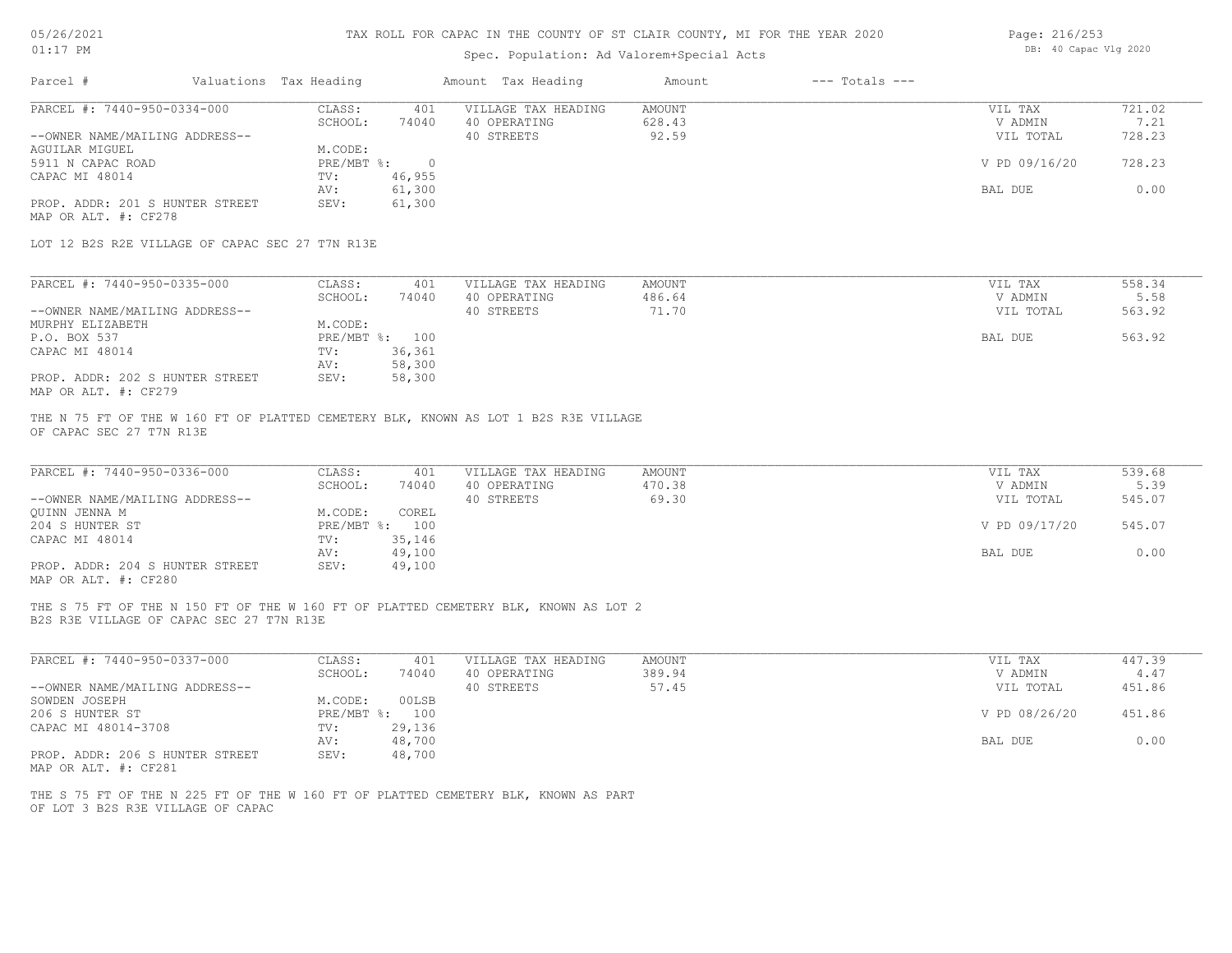| 05/26/2021 |  |
|------------|--|
| 01:17      |  |

#### Spec. Population: Ad Valorem+Special Acts

Page: 217/253 DB: 40 Capac Vlg 2020

|                                                                                                                                                                                        | Valuations Tax Heading                                            | Amount Tax Heading                                      |                     | Amount          | $---$ Totals $---$ |                                                  |                                |
|----------------------------------------------------------------------------------------------------------------------------------------------------------------------------------------|-------------------------------------------------------------------|---------------------------------------------------------|---------------------|-----------------|--------------------|--------------------------------------------------|--------------------------------|
| PARCEL #: 7440-965-0001-000                                                                                                                                                            | CLASS:                                                            | 402                                                     | VILLAGE TAX HEADING | AMOUNT          |                    | VIL TAX                                          | 206.90                         |
|                                                                                                                                                                                        | SCHOOL:                                                           | 74040<br>40 OPERATING<br>40 STREETS                     |                     | 180.33<br>26.57 |                    | V ADMIN<br>VIL TOTAL                             | 2.06<br>208.96                 |
| --OWNER NAME/MAILING ADDRESS--<br>HOMELAND DEVELOPMENT LLC                                                                                                                             | M.CODE:                                                           |                                                         |                     |                 |                    |                                                  |                                |
| 2153 BENEDICT LANE                                                                                                                                                                     | PRE/MBT %: 0                                                      |                                                         |                     |                 |                    | V PD 07/29/20                                    | 208.96                         |
| UTICA MI 48316                                                                                                                                                                         | 13,474<br>TV:                                                     |                                                         |                     |                 |                    |                                                  |                                |
|                                                                                                                                                                                        | AV:                                                               | 20,300                                                  |                     |                 |                    | BAL DUE                                          | 0.00                           |
| PROP. ADDR: ORCHARD STREET<br>MAP OR ALT. #: 951/1150                                                                                                                                  | SEV:                                                              | 20,300                                                  |                     |                 |                    |                                                  |                                |
| UNIT 1 ORCHARD CREST CONDOMINIUM ST CLAIR CONDOMINIUM PLAN NO. 155 RECORDED IN<br>LIBER 1988 PAGES 815 TO 840                                                                          |                                                                   |                                                         |                     |                 |                    |                                                  |                                |
| PARCEL #: 7440-965-0002-000                                                                                                                                                            | CLASS:                                                            | 402                                                     | VILLAGE TAX HEADING | AMOUNT          |                    | VIL TAX                                          | 90.90                          |
|                                                                                                                                                                                        | SCHOOL:                                                           | 74040<br>40 OPERATING                                   |                     | 79.23           |                    | V ADMIN                                          | 0.90                           |
| --OWNER NAME/MAILING ADDRESS--                                                                                                                                                         |                                                                   | 40 STREETS                                              |                     | 11.67           |                    | VIL TOTAL                                        | 91.80                          |
| HOMELAND DEVELOPMENT LLC                                                                                                                                                               | M.CODE:                                                           |                                                         |                     |                 |                    |                                                  |                                |
| 2153 BENEDICT LANE                                                                                                                                                                     | PRE/MBT %: 0                                                      |                                                         |                     |                 |                    | V PD 07/29/20                                    | 91.80                          |
| UTICA MI 48316                                                                                                                                                                         | 5,920<br>TV:                                                      |                                                         |                     |                 |                    |                                                  |                                |
|                                                                                                                                                                                        | AV:                                                               | 20,300                                                  |                     |                 |                    | BAL DUE                                          | 0.00                           |
| PROP. ADDR: ORCHARD STREET<br>MAP OR ALT. #: 1151                                                                                                                                      | SEV:                                                              | 20,300                                                  |                     |                 |                    |                                                  |                                |
|                                                                                                                                                                                        | CLASS:                                                            | 402                                                     | VILLAGE TAX HEADING | AMOUNT          |                    | VIL TAX                                          | 90.90                          |
| PARCEL #: 7440-965-0003-000<br>--OWNER NAME/MAILING ADDRESS--<br>HOMELAND DEVELOPMENT LLC<br>5153 BENEDICT LANE<br>UTICA MI 48316<br>PROP. ADDR: ORCHARD STREET<br>MAP OR ALT. #: 1152 | SCHOOL:<br>M.CODE:<br>PRE/MBT %: 0<br>5,920<br>TV:<br>AV:<br>SEV: | 74040<br>40 OPERATING<br>40 STREETS<br>20,300<br>20,300 |                     | 79.23<br>11.67  |                    | V ADMIN<br>VIL TOTAL<br>V PD 07/29/20<br>BAL DUE | 0.90<br>91.80<br>91.80<br>0.00 |
| UNIT 3 ORCHARD CREST CONDOMINIUM ST CLAIR CONDOMINIUM PLAN NO.155 RECORDED IN LIBER<br>1988 PAGES 815 TO 840                                                                           |                                                                   |                                                         |                     |                 |                    |                                                  |                                |
| PARCEL #: 7440-965-0004-000                                                                                                                                                            | CLASS:                                                            | 402                                                     | VILLAGE TAX HEADING | AMOUNT          |                    | VIL TAX                                          | 90.90                          |
|                                                                                                                                                                                        | SCHOOL:                                                           | 40 OPERATING<br>74040                                   |                     | 79.23           |                    | V ADMIN                                          | 0.90                           |
| --OWNER NAME/MAILING ADDRESS--<br>HOMELAND DEVELOPMENT LLC                                                                                                                             | M.CODE:                                                           | 40 STREETS                                              |                     | 11.67           |                    | VIL TOTAL                                        | 91.80                          |
| 2153 BENEDICT LANE                                                                                                                                                                     | PRE/MBT %: 0                                                      |                                                         |                     |                 |                    | V PD 07/29/20                                    | 91.80                          |
| UTICA MI 48316                                                                                                                                                                         | TV:                                                               | 5,920                                                   |                     |                 |                    |                                                  |                                |
|                                                                                                                                                                                        | AV:                                                               | 20,300                                                  |                     |                 |                    | BAL DUE                                          | 0.00                           |
| PROP. ADDR: ORCHARD STREET                                                                                                                                                             | SEV:                                                              | 20,300                                                  |                     |                 |                    |                                                  |                                |
| MAP OR ALT. #: CF1153                                                                                                                                                                  |                                                                   |                                                         |                     |                 |                    |                                                  |                                |
|                                                                                                                                                                                        |                                                                   |                                                         |                     |                 |                    |                                                  |                                |
| UNIT 4 ORCHARD CREST CONDOMINIUM ST CLAIR CONDOMINIUM PLAN NO. 155 RECORDED IN                                                                                                         |                                                                   |                                                         |                     |                 |                    |                                                  |                                |
| LIBER 1988 PAGES 815 TO 840                                                                                                                                                            |                                                                   |                                                         |                     |                 |                    |                                                  |                                |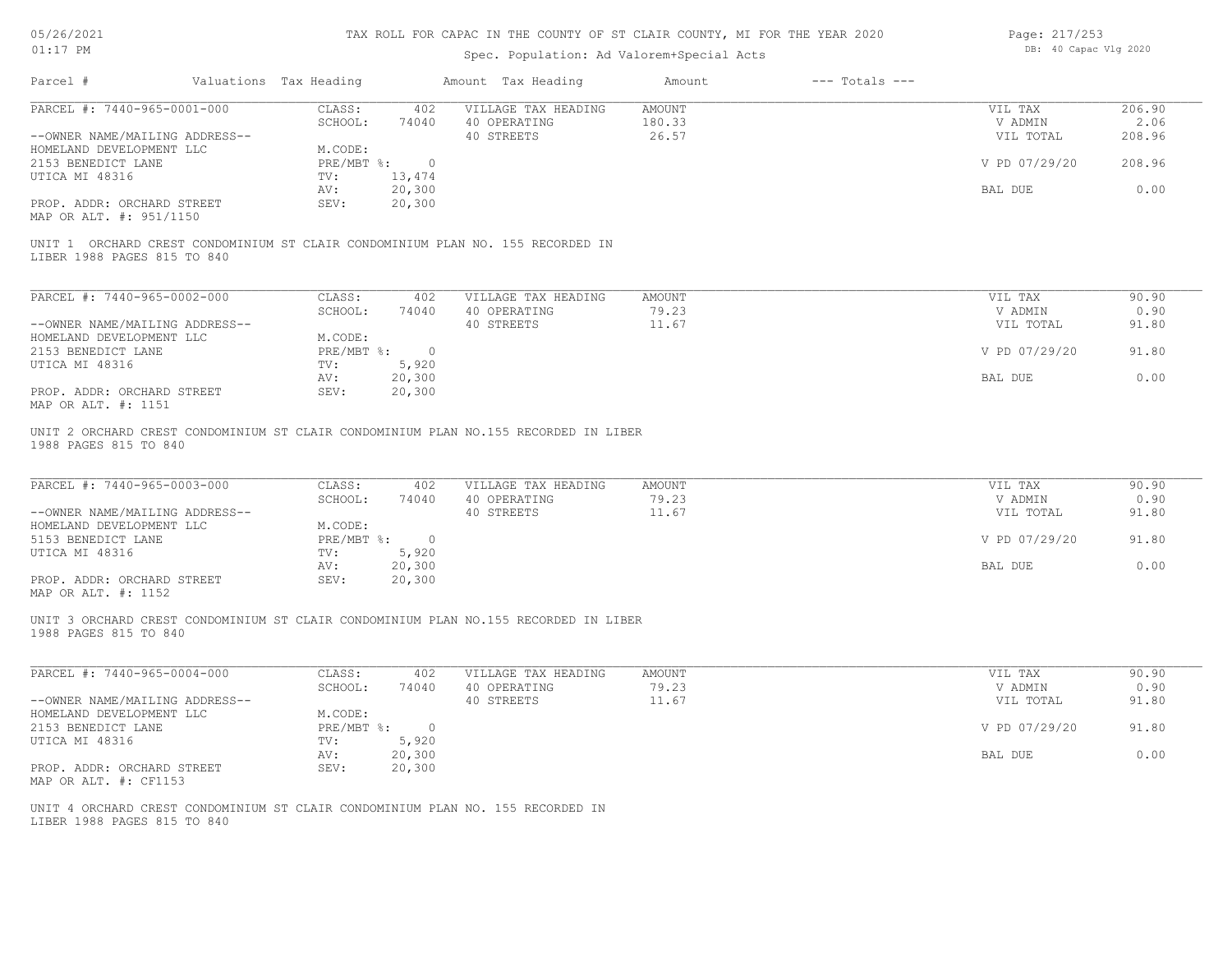#### TAX ROLL FOR CAPAC IN THE COUNTY OF ST CLAIR COUNTY, MI FOR THE YEAR 2020

#### Spec. Population: Ad Valorem+Special Acts

| Page: 218/253 |                       |  |
|---------------|-----------------------|--|
|               | DB: 40 Capac Vlg 2020 |  |

| Parcel #                       | Valuations Tax Heading |        | Amount Tax Heading  | Amount | $---$ Totals $---$ |               |       |
|--------------------------------|------------------------|--------|---------------------|--------|--------------------|---------------|-------|
| PARCEL #: 7440-965-0005-000    | CLASS:                 | 402    | VILLAGE TAX HEADING | AMOUNT |                    | VIL TAX       | 91.00 |
|                                | SCHOOL:                | 74040  | 40 OPERATING        | 79.32  |                    | V ADMIN       | 0.91  |
| --OWNER NAME/MAILING ADDRESS-- |                        |        | 40 STREETS          | 11.68  |                    | VIL TOTAL     | 91.91 |
| HOMELAND DEVELOPMENT LLC       | M.CODE:                |        |                     |        |                    |               |       |
| 2153 BENEDICT LANE             | PRE/MBT %:             |        |                     |        |                    | V PD 07/29/20 | 91.91 |
| UTICA MI 48316                 | TV:                    | 5,927  |                     |        |                    |               |       |
|                                | AV:                    | 20,300 |                     |        |                    | BAL DUE       | 0.00  |
| PROP. ADDR: ORCHARD STREET     | SEV:                   | 20,300 |                     |        |                    |               |       |
|                                |                        |        |                     |        |                    |               |       |

MAP OR ALT. #: CF1154/1200

1988 PAGES 815 TO 840 UNIT 5 ORCHARD CREST CONDOMINIUM ST CLAIR CONDOMINIUM PLAN NO.155 RECORDED IN LIBER

| PARCEL #: 7440-998-5000-000    | CLASS:     | 210    | VILLAGE TAX HEADING | AMOUNT | VIL TAX       | 649.35 |
|--------------------------------|------------|--------|---------------------|--------|---------------|--------|
|                                | SCHOOL:    | 74040  | 40 OPERATING        | 565.96 | V ADMIN       | 6.49   |
| --OWNER NAME/MAILING ADDRESS-- |            |        | 40 STREETS          | 83.39  | VIL TOTAL     | 655.84 |
| CROWN CASTLE TOWERS 05 LLC     | M.CODE:    |        |                     |        |               |        |
| FKA: TRINITY WIRELESS TOWERS   | PRE/MBT %: |        |                     |        | V PD 09/02/20 | 655.84 |
| PMB 353                        | TV:        | 42,288 |                     |        |               |        |
| 4017 WASHINGTON ROAD           | AV:        | 42,500 |                     |        | BAL DUE       | 0.00   |
| MCMURRAY PA 15317              | SEV:       | 42,500 |                     |        |               |        |

MAP OR ALT. #: 74-27-750-0097-000 PROP. ADDR: 750 E HILL STREET

#### BLDGS.ON LEASED LAND

| PARCEL #: 7440-998-5000-200    | CLASS:     | 210    | VILLAGE TAX HEADING | AMOUNT | VIL TAX       | 486.77 |
|--------------------------------|------------|--------|---------------------|--------|---------------|--------|
|                                | SCHOOL:    | 74040  | 40 OPERATING        | 424.26 | V ADMIN       | 4.86   |
| --OWNER NAME/MAILING ADDRESS-- |            |        | 40 STREETS          | 62.51  | VIL TOTAL     | 491.63 |
| OMNIPOINT HOLDINGS             | M.CODE:    |        |                     |        |               |        |
| DBA T-MOBILE                   | PRE/MBT %: |        |                     |        | V PD 09/16/20 | 491.63 |
| 12920 SE 38TH ST               | TV:        | 31,700 |                     |        |               |        |
| BELLEVUE WA 98006              | AV:        | 31,700 |                     |        | BAL DUE       | 0.00   |
|                                | SEV:       | 31,700 |                     |        |               |        |
| PROP. ADDR:                    |            |        |                     |        |               |        |

 $\mathcal{L}_\mathcal{L} = \mathcal{L}_\mathcal{L} = \mathcal{L}_\mathcal{L} = \mathcal{L}_\mathcal{L} = \mathcal{L}_\mathcal{L} = \mathcal{L}_\mathcal{L} = \mathcal{L}_\mathcal{L} = \mathcal{L}_\mathcal{L} = \mathcal{L}_\mathcal{L} = \mathcal{L}_\mathcal{L} = \mathcal{L}_\mathcal{L} = \mathcal{L}_\mathcal{L} = \mathcal{L}_\mathcal{L} = \mathcal{L}_\mathcal{L} = \mathcal{L}_\mathcal{L} = \mathcal{L}_\mathcal{L} = \mathcal{L}_\mathcal{L}$ 

MAP OR ALT. #: 74-27-750-0097-000

BLL CELLTOWER

| PARCEL #: 7440-998-5002-004    | CLASS:     | 210   | VILLAGE TAX HEADING | AMOUNT | VIL TAX       | 84.41 |
|--------------------------------|------------|-------|---------------------|--------|---------------|-------|
|                                | SCHOOL:    | 74040 | 40 OPERATING        | 73.57  | V ADMIN       | 0.84  |
| --OWNER NAME/MAILING ADDRESS-- |            |       | 40 STREETS          | 10.84  | VIL TOTAL     | 85.25 |
| CROWN CASTLE TOWERS 05 LLC     | M.CODE:    |       |                     |        |               |       |
| PMB353                         | PRE/MBT %: |       |                     |        | V PD 09/02/20 | 85.25 |
| 4017 WASHINGTON ROAD           | TV:        | 5,497 |                     |        |               |       |
| MCMURRAY PA 15317              | AV:        | 6,600 |                     |        | BAL DUE       | 0.00  |
|                                | SEV:       | 6,600 |                     |        |               |       |
| PROP. ADDR: 750 E HILL STREET  |            |       |                     |        |               |       |

MAP OR ALT. #:

25.22 A OF NW 1/4 OF SE 1/4 SECTION 27 T7N R13E 57.26 A BUILDINGS ON LEASED LAND THAT PART OF SW 1/4 OF NE 1/4 LYING S OF GTRR R/W & N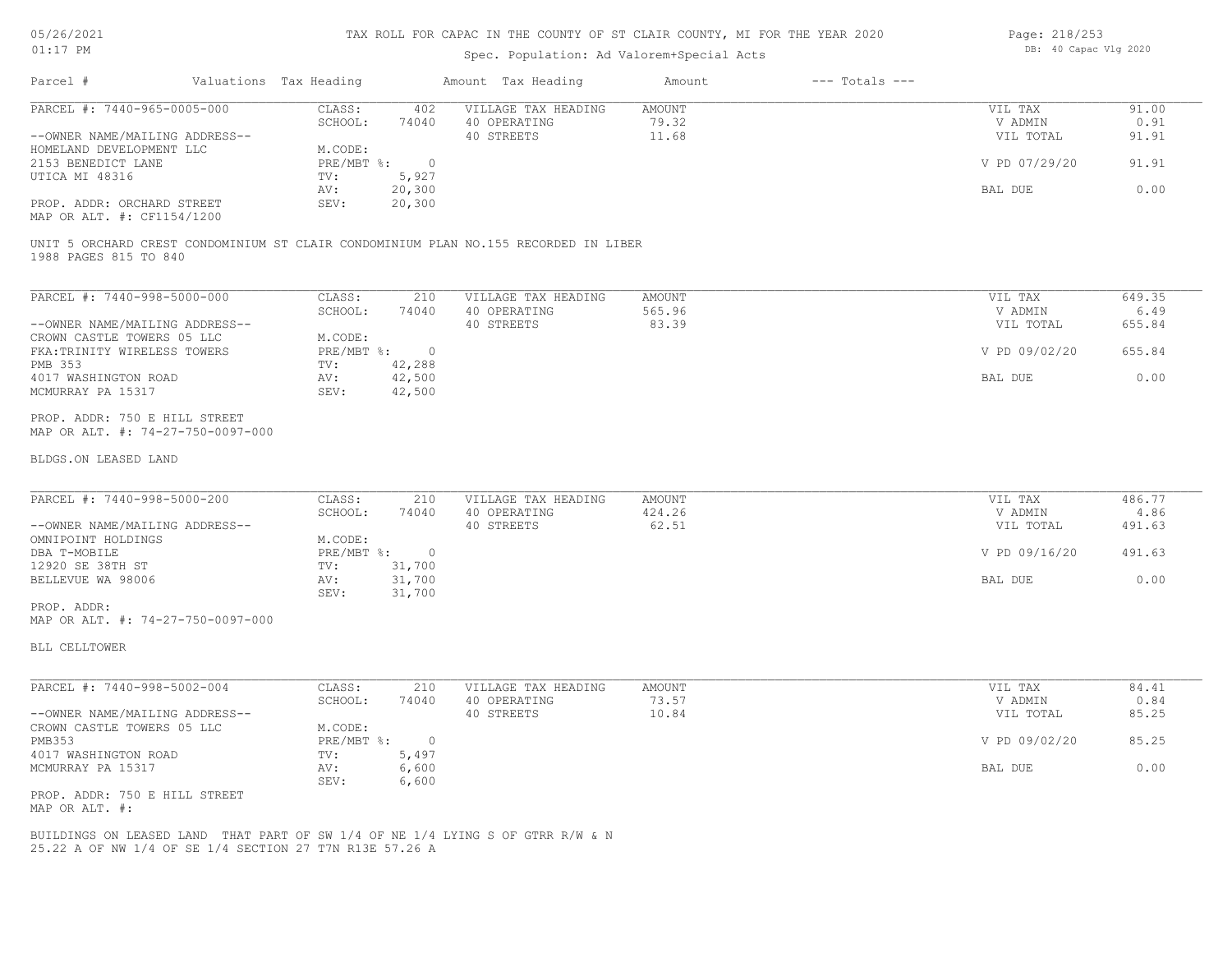| $01:17$ PM |                             | Spec. Population: Ad Valorem+Special Acts | DB: 40 Capac Vlg 2020 |                                     |                 |                    |                    |               |
|------------|-----------------------------|-------------------------------------------|-----------------------|-------------------------------------|-----------------|--------------------|--------------------|---------------|
| Parcel #   |                             | Valuations Tax Heading                    |                       | Amount Tax Heading                  | Amount          | $---$ Totals $---$ |                    |               |
|            | PARCEL #: 7440-998-9000-001 | CLASS:<br>SCHOOL:                         | 410<br>74040          | VILLAGE TAX HEADING<br>40 OPERATING | AMOUNT<br>64.24 |                    | VIL TAX<br>V ADMIN | 73.70<br>0.73 |

| PARCEL #: 7440-998-9000-001                | CLASS:       | 410   | VILLAGE TAX HEADING | AMOUNT | VIL TAX       | 73.70 |
|--------------------------------------------|--------------|-------|---------------------|--------|---------------|-------|
|                                            | SCHOOL:      | 74040 | 40 OPERATING        | 64.24  | V ADMIN       | 0.73  |
| --OWNER NAME/MAILING ADDRESS--             |              |       | 40 STREETS          | 9.46   | VIL TOTAL     | 74.43 |
| DZIEGLEWICZ NICKOLAS M                     | M.CODE:      |       |                     |        |               |       |
| 186 HUNTERS CROSSING BLVD                  | $PRE/MBT$ %: | 100   |                     |        | V PD 09/16/20 | 74.43 |
| CAPAC MI 48014                             | TV:          | 4,800 |                     |        |               |       |
|                                            | AV:          | 4,800 |                     |        | BAL DUE       | 0.00  |
| PROP. ADDR: 186 HUNTERS CROSSING BLVD SEV: |              | 4,800 |                     |        |               |       |
| MAP OR ALT. #:                             |              |       |                     |        |               |       |

PLAT OF THE VILLAGE OF CAPAC SEC 21, 22, 27 & 28 T7N R13E 180.5 FT OF S 641 FT & EXC N 100 FT OF THAT PART ADJ GT RR. SUPERVISOR JOHN BOWERS BUILDINGS ON LEASED LAND LOT 166 OF HUNTER'S CROSSING LOT 76 EXC W 75 FT OF N

| PARCEL #: 7440-998-9000-002           | CLASS:         | 410   | VILLAGE TAX HEADING | AMOUNT | VIL TAX       | 56.84 |
|---------------------------------------|----------------|-------|---------------------|--------|---------------|-------|
|                                       | SCHOOL:        | 74040 | 40 OPERATING        | 49.54  | V ADMIN       | 0.56  |
| --OWNER NAME/MAILING ADDRESS--        |                |       | 40 STREETS          | 7.30   | VIL TOTAL     | 57.40 |
| OTTINGER RICHARD/DENISE               | M.CODE:        |       |                     |        |               |       |
| 177 HUNTERS CROSSING                  | PRE/MBT %: 100 |       |                     |        | V PD 09/09/20 | 57.40 |
| CAPAC MI 48014                        | TV:            | 3,702 |                     |        |               |       |
|                                       | AV:            | 5,700 |                     |        | BAL DUE       | 0.00  |
| PROP. ADDR: 177 HUNTERS CROSSING BLVD | SEV:           | 5,700 |                     |        |               |       |
| MAP OR ALT. #:                        |                |       |                     |        |               |       |

PLAT OF THE VILLAGE OF CAPAC SEC 21, 22, 27 & 28 T7N R13E 180.5 FT OF S 641 FT & EXC N 100 FT OF THAT PART ADJ GT RR. SUPERVISOR JOHN BOWERS BUILDING'S ON LEASED LAND LOT 4 OF HUNTER'S CROSSING LOT 76 EXC W 75 FT OF N

| PARCEL #: 7440-998-9000-003    | CLASS:       | 410   | VILLAGE TAX HEADING | AMOUNT | VIL TAX       | 50.42 |
|--------------------------------|--------------|-------|---------------------|--------|---------------|-------|
|                                | SCHOOL:      | 74040 | 40 OPERATING        | 43.95  | V ADMIN       | 0.50  |
| --OWNER NAME/MAILING ADDRESS-- |              |       | 40 STREETS          | 6.47   | VIL TOTAL     | 50.92 |
| DROWN BRIAN JR                 | M.CODE:      |       |                     |        |               |       |
| BARBIER JACQUELYN M            | $PRE/MBT$ %: |       |                     |        | V PD 09/09/20 | 50.92 |
| 20455 33 MILE RD               | TV:          | 3,284 |                     |        |               |       |
| ARMADA MI 48005-3606           | AV:          | 4,900 |                     |        | BAL DUE       | 0.00  |
|                                | SEV:         | 4,900 |                     |        |               |       |
| ADOR 107 UUNTERC CROSSING BILD |              |       |                     |        |               |       |

MAP OR ALT. #: PROP. ADDR: 197 HUNTERS CROSSING BLVD

OF THE VILLAGE OF CAPAC SEC 21, 22, 27 & 28 T7N R13E FT OF S 641 FT & EXC N 100 FT OF THAT PART ADJ GT RR. SUPERVISOR JOHN BOWERS PLAT BUILDINGS ON LEASED LAND LOT 6 OF HUNTER'S CROSSING LOT 76 EXC W 75 FT OF N 180.5

| PARCEL #: 7440-998-9000-004    | CLASS:       | 410   | VILLAGE TAX HEADING | AMOUNT | VIL TAX   | 55.47 |
|--------------------------------|--------------|-------|---------------------|--------|-----------|-------|
|                                | SCHOOL:      | 74040 | 40 OPERATING        | 48.35  | V ADMIN   | 0.55  |
| --OWNER NAME/MAILING ADDRESS-- |              |       | 40 STREETS          | 7.12   | VIL TOTAL | 56.02 |
| ROZNOWSKI BRUNO                | M.CODE:      |       |                     |        |           |       |
| 284 QUAIL RIDGE                | $PRE/MBT$ %: | 100   |                     |        | BAL DUE   | 56.02 |
| CAPAC MI 48014                 | TV:          | 3,613 |                     |        |           |       |
|                                | AV:          | 5,700 |                     |        |           |       |
| PROP. ADDR: 284 QUAIL RIDGE    | SEV:         | 5,700 |                     |        |           |       |
| MAP OR ALT. #:                 |              |       |                     |        |           |       |

PLAT OF THE VILLAGE OF CAPAC SEC 21, 22, 27 & 28 T7N R13E 180.5 FT OF S 641 FT & EXC N 100 FT OF THAT PART ADJ GT RR. SUPERVISOR JOHN BOWERS BUILDINGS ON LEASED LAND LOT 102 OF HUNTER'S CROSSING LOT 76 EXC W 75 FT OF N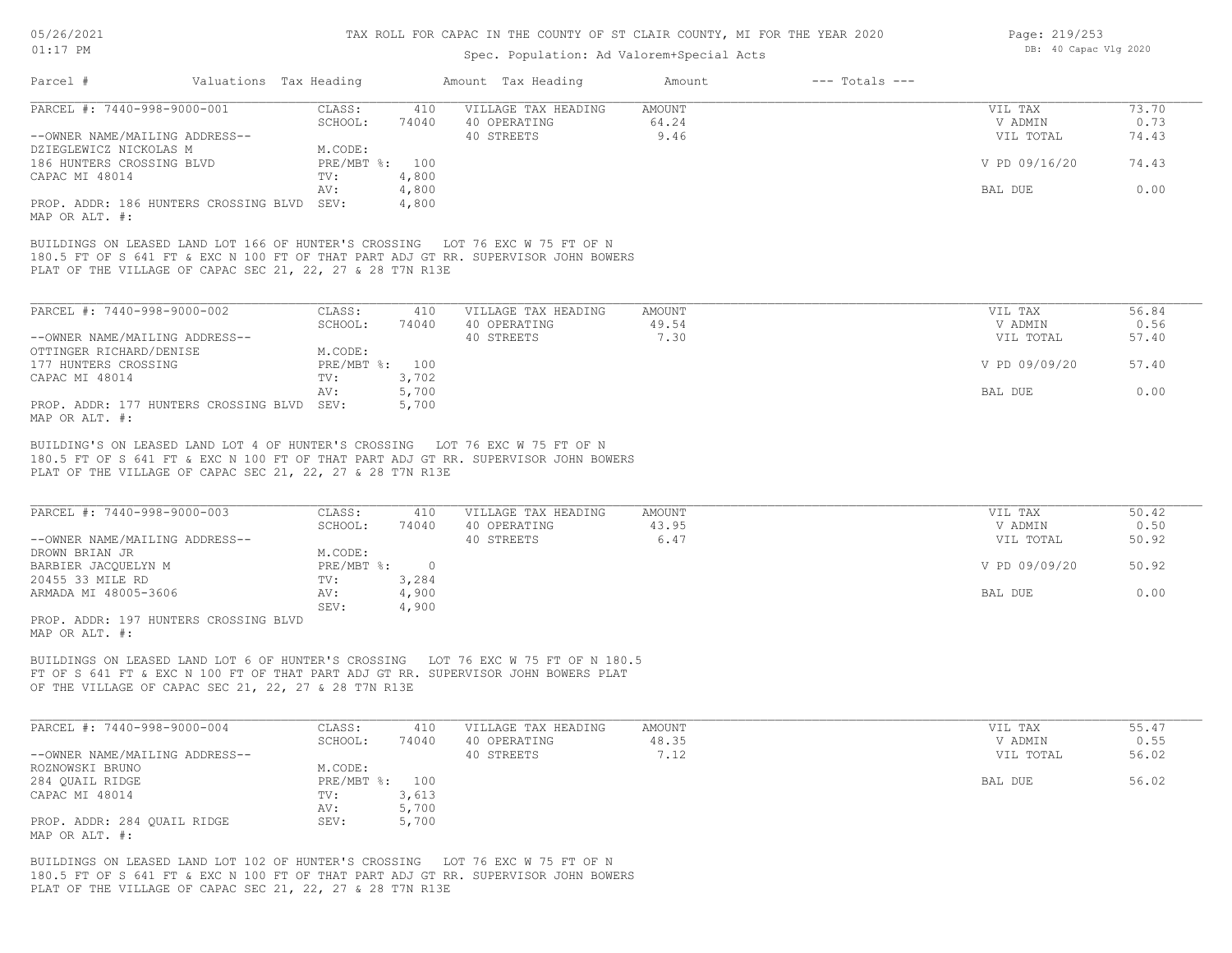#### TAX ROLL FOR CAPAC IN THE COUNTY OF ST CLAIR COUNTY, MI FOR THE YEAR 2020

#### Spec. Population: Ad Valorem+Special Acts

| Parcel #                                                  | Valuations Tax Heading |          | Amount Tax Heading                                                                 | Amount | $---$ Totals $---$ |           |       |
|-----------------------------------------------------------|------------------------|----------|------------------------------------------------------------------------------------|--------|--------------------|-----------|-------|
| PARCEL #: 7440-998-9000-005                               | CLASS:                 | 410      | VILLAGE TAX HEADING                                                                | AMOUNT |                    | VIL TAX   | 0.00  |
|                                                           | SCHOOL:                | 74040    | 40 OPERATING                                                                       | 0.00   |                    | V ADMIN   | 0.00  |
| --OWNER NAME/MAILING ADDRESS--                            |                        |          | 40 STREETS                                                                         | 0.00   |                    | VIL TOTAL | 0.00  |
| CHIND TIMOTHY                                             | M.CODE:                |          |                                                                                    |        |                    |           |       |
| 6248 STERLING RD                                          | PRE/MBT %:             | $\Omega$ |                                                                                    |        |                    | BAL DUE   | 0.00  |
| YALE MI 48097-2113                                        | TV:                    |          |                                                                                    |        |                    |           |       |
|                                                           | AV:                    |          |                                                                                    |        |                    |           |       |
| PROP. ADDR: 263 OUAIL RIDGE<br>MAP OR ALT. #:             | SEV:                   |          |                                                                                    |        |                    |           |       |
|                                                           |                        |          | BUILDINGS ON LEASED LAND LOT 128 OF HUNTER'S CROSSING LOT 76 EXC W 75 FT OF N      |        |                    |           |       |
|                                                           |                        |          | 180.5 FT OF S 641 FT & EXC N 100 FT OF THAT PART ADJ GT RR. SUPERVISOR JOHN BOWERS |        |                    |           |       |
| PLAT OF THE VILLAGE OF CAPAC SEC 21, 22, 27 & 28 T7N R13E |                        |          |                                                                                    |        |                    |           |       |
|                                                           |                        |          |                                                                                    |        |                    |           |       |
| PARCEL #: 7440-998-9000-006                               | CLASS:                 | 410      | VILLAGE TAX HEADING                                                                | AMOUNT |                    | VIL TAX   | 45.36 |
|                                                           | SCHOOL:                | 74040    | 40 OPERATING                                                                       | 39.54  |                    | V ADMIN   | 0.45  |

|                                | -------      | .     | ------------- | ----- | --------- | $\sim$ $\sim$ |
|--------------------------------|--------------|-------|---------------|-------|-----------|---------------|
| --OWNER NAME/MAILING ADDRESS-- |              |       | 40 STREETS    | 5.82  | VIL TOTAL | 45.81         |
| BRIEGER DAVID                  | M.CODE:      |       |               |       |           |               |
| 251 OUAIL RIDGE                | $PRE/MBT$ %: | 100   |               |       | BAL DUE   | 45.81         |
| CAPAC MI 48014                 | TV:          | 2,955 |               |       |           |               |
|                                | AV:          | 4,400 |               |       |           |               |
| PROP. ADDR: 251 OUAIL RIDGE    | SEV:         | 4,400 |               |       |           |               |
| MAP OR ALT. #:                 |              |       |               |       |           |               |

PLAT OF THE VILLAGE OF CAPAC SEC 21, 22, 27 & 28 T7N R13E 180.5 FT OF S 641 FT & EXC N 100 FT OF THAT PART ADJ GT RR. SUPERVISOR JOHN BOWERS BUILDINGS ON LEASED LAND LOT 130 OF HUNTER'S CROSSING LOT 76 EXC W 75 FT OF N

| PARCEL #: 7440-998-9000-007                | CLASS:         | 410   | VILLAGE TAX HEADING | AMOUNT | VIL TAX       | 48.72 |
|--------------------------------------------|----------------|-------|---------------------|--------|---------------|-------|
|                                            | SCHOOL:        | 74040 | 40 OPERATING        | 42.47  | V ADMIN       | 0.48  |
| --OWNER NAME/MAILING ADDRESS--             |                |       | 40 STREETS          | 6.25   | VIL TOTAL     | 49.20 |
| HOLLENBECK SHERRY                          | M.CODE:        |       |                     |        |               |       |
| 198 HUNTERS CROSSING                       | PRE/MBT %: 100 |       |                     |        | V PD 09/16/20 | 49.20 |
| CAPAC MI 48014                             | TV:            | 3,174 |                     |        |               |       |
|                                            | AV:            | 4,700 |                     |        | BAL DUE       | 0.00  |
| PROP. ADDR: 198 HUNTERS CROSSING BLVD SEV: |                | 4,700 |                     |        |               |       |
| $\frac{1}{2}$                              |                |       |                     |        |               |       |

MAP OR ALT. #:

PLAT OF THE VILLAGE OF CAPAC SEC 21, 22, 27 & 28 T7N R13E 180.5 FT OF S 641 FT & EXC N 100 FT OF THAT PART ADJ GT RR. SUPERVISOR JOHN BOWERS BUILDINGS ON LEASED LAND LOT 135 OF HUNTER'S CROSSING LOT 76 EXC W 75 FT OF N

| PARCEL #: 7440-998-9000-008    | CLASS:     | 410   | VILLAGE TAX HEADING | AMOUNT | VIL TAX   | 11.73 |
|--------------------------------|------------|-------|---------------------|--------|-----------|-------|
|                                | SCHOOL:    | 74040 | 40 OPERATING        | 10.23  | V ADMIN   | 0.11  |
| --OWNER NAME/MAILING ADDRESS-- |            |       | 40 STREETS          | 1.50   | VIL TOTAL | 11.84 |
| GLOMBOWSKI SUE ANN             | M.CODE:    |       |                     |        |           |       |
| 246 MALLARD DR                 | PRE/MBT %: | 100   |                     |        | BAL DUE   | 11.84 |
| CAPAC MI 48014                 | TV:        | 765   |                     |        |           |       |
|                                | AV:        | 1,000 |                     |        |           |       |
| PROP. ADDR: 246 MALLARD DR     | SEV:       | 1,000 |                     |        |           |       |
| MAP OR ALT. #:                 |            |       |                     |        |           |       |

 $\mathcal{L}_\mathcal{L} = \mathcal{L}_\mathcal{L} = \mathcal{L}_\mathcal{L} = \mathcal{L}_\mathcal{L} = \mathcal{L}_\mathcal{L} = \mathcal{L}_\mathcal{L} = \mathcal{L}_\mathcal{L} = \mathcal{L}_\mathcal{L} = \mathcal{L}_\mathcal{L} = \mathcal{L}_\mathcal{L} = \mathcal{L}_\mathcal{L} = \mathcal{L}_\mathcal{L} = \mathcal{L}_\mathcal{L} = \mathcal{L}_\mathcal{L} = \mathcal{L}_\mathcal{L} = \mathcal{L}_\mathcal{L} = \mathcal{L}_\mathcal{L}$ 

PLAT OF THE VILLAGE OF CAPAC SEC 21, 22, 27 & 28 T7N R13E 180.5 FT OF S 641 FT & EXC N 100 FT OF THAT PART ADJ GT RR. SUPERVISOR JOHN BOWERS BUILDINGS ON LEASED LAND LOT 138 OF HUNTER'S CROSSING LOT 76 EXC W 75 FT OF N

Page: 220/253 DB: 40 Capac Vlg 2020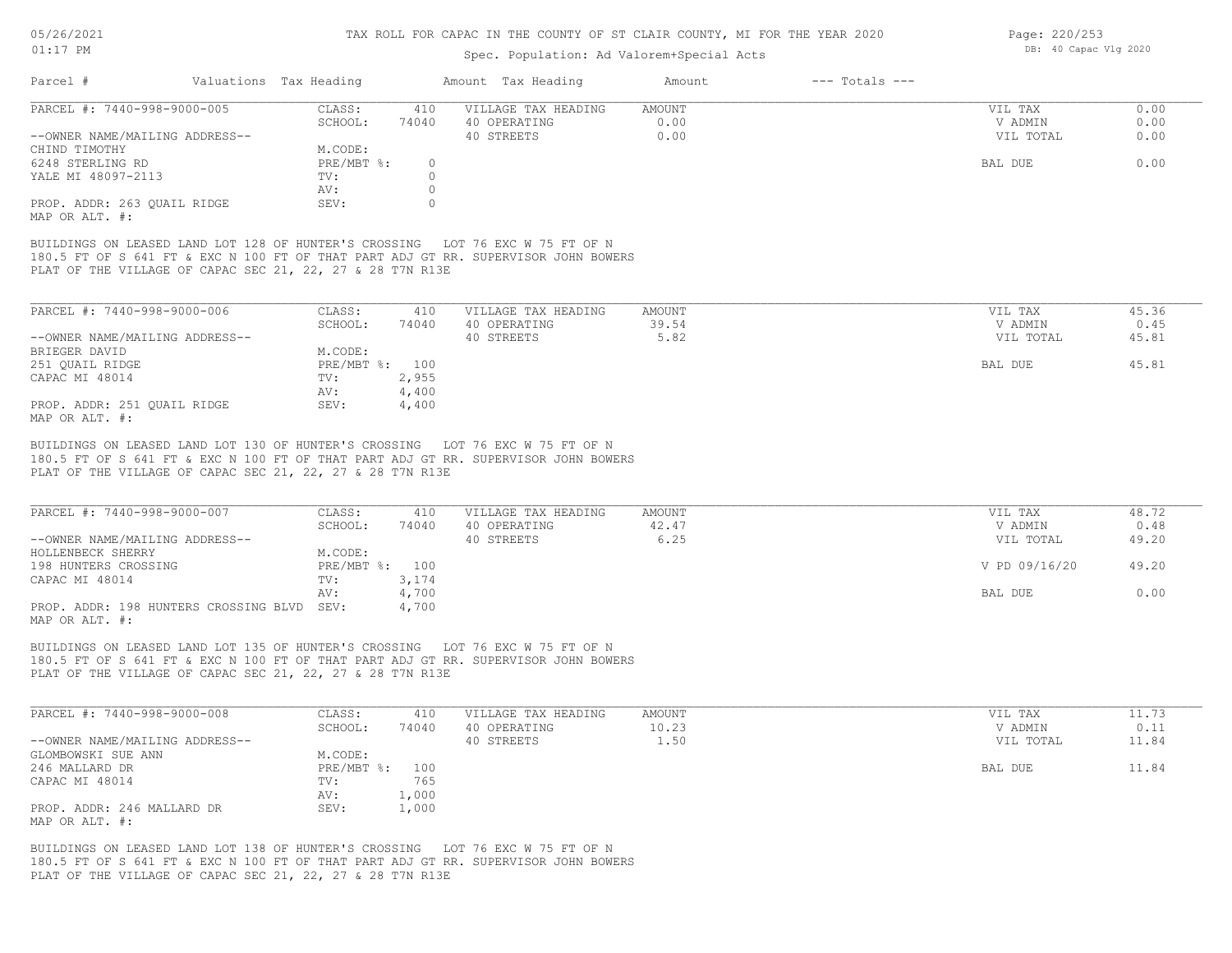#### Spec. Population: Ad Valorem+Special Acts

| Page: 221/253 |                       |  |
|---------------|-----------------------|--|
|               | DB: 40 Capac Vlg 2020 |  |

| Parcel #                       | Valuations Tax Heading |       | Amount Tax Heading  | Amount | $---$ Totals $---$ |           |      |
|--------------------------------|------------------------|-------|---------------------|--------|--------------------|-----------|------|
| PARCEL #: 7440-998-9000-009    | CLASS:                 | 410   | VILLAGE TAX HEADING | AMOUNT |                    | VIL TAX   | 0.00 |
|                                | SCHOOL:                | 74040 | 40 OPERATING        | 0.00   |                    | V ADMIN   | 0.00 |
| --OWNER NAME/MAILING ADDRESS-- |                        |       | 40 STREETS          | 0.00   |                    | VIL TOTAL | 0.00 |
| RESIDENT                       | M.CODE:                |       |                     |        |                    |           |      |
| 262 MALLARD DR                 | $PRE/MBT$ $\div$       | 100   |                     |        |                    | BAL DUE   | 0.00 |
| CAPAC MI 48014                 | TV:                    |       |                     |        |                    |           |      |
|                                | AV:                    |       |                     |        |                    |           |      |
| PROP. ADDR: 262 MALLARD DR     | SEV:                   |       |                     |        |                    |           |      |
| MAP OR ALT. #:                 |                        |       |                     |        |                    |           |      |

PLAT OF THE VILLAGE OF CAPAC SEC 21, 22, 27 & 28 T7N R13E 180.5 FT OF S 641 FT & EXC N 100 FT OF THAT PART ADJ GT RR. SUPERVISOR JOHN BOWERS BUILDINGS ON LEASED LAND LOT 141 OF HUNTER'S CROSSING LOT 76 EXC W 75 FT OF N

| PARCEL #: 7440-998-9000-010    | CLASS:       | 410   | VILLAGE TAX HEADING | AMOUNT | VIL TAX   | 45.36 |
|--------------------------------|--------------|-------|---------------------|--------|-----------|-------|
|                                | SCHOOL:      | 74040 | 40 OPERATING        | 39.54  | V ADMIN   | 0.45  |
| --OWNER NAME/MAILING ADDRESS-- |              |       | 40 STREETS          | 5.82   | VIL TOTAL | 45.81 |
| ROEGNER JOHN                   | M.CODE:      |       |                     |        |           |       |
| ROEGNER ROSE MARIE             | $PRE/MBT$ %: | 100   |                     |        | BAL DUE   | 45.81 |
| 4494 HAVENS RD                 | TV:          | 2,955 |                     |        |           |       |
| DRYDEN MI 48428                | AV:          | 4,400 |                     |        |           |       |
|                                | SEV:         | 4,400 |                     |        |           |       |
| PROP. ADDR: 273 MALLARD DR     |              |       |                     |        |           |       |
|                                |              |       |                     |        |           |       |

MAP OR ALT. #:

PLAT OF THE VILLAGE OF CAPAC SEC 21, 22, 27 & 28 T7N R13E 180.5 FT OF S 641 FT & EXC N 100 FT OF THAT PART ADJ GT RR. SUPERVISOR JOHN BOWERS BUILDINGS ON LEASED LAND LOT 155 OF HUNTER'S CROSSING LOT 76 EXC W 75 FT OF N

| PARCEL #: 7440-998-9000-012                 | CLASS:         | 410   | VILLAGE TAX HEADING | AMOUNT | VIL TAX   | 47.35 |
|---------------------------------------------|----------------|-------|---------------------|--------|-----------|-------|
|                                             | SCHOOL:        | 74040 | 40 OPERATING        | 41.27  | V ADMIN   | 0.47  |
| --OWNER NAME/MAILING ADDRESS--              |                |       | 40 STREETS          | 6.08   | VIL TOTAL | 47.82 |
| SPOONER LYNDA M                             | M.CODE:        |       |                     |        |           |       |
| 221 CHRISTOPHER STONE DRIVE                 | PRE/MBT %: 100 |       |                     |        | BAL DUE   | 47.82 |
| CAPAC MI 48014                              | TV:            | 3,084 |                     |        |           |       |
|                                             | AV:            | 4,800 |                     |        |           |       |
| PROP. ADDR: 221 CHRISTOPHER STONE DRIV SEV: |                | 4,800 |                     |        |           |       |
| MAP OR ALT. #:                              |                |       |                     |        |           |       |

PLAT OF THE VILLAGE OF CAPAC SEC 21, 22, 27 & 28 T7N R13E 180.5 FT OF S 641 FT & EXC N 100 FT OF THAT PART ADJ GT RR. SUPERVISOR JOHN BOWERS BUILDINGS ON LEASED LAND LOT 168 OF HUNTER'S CROSSING LOT 76 EXC W 75 FT OF N

| PARCEL #: 7440-998-9000-013                 | CLASS:         | 410   | VILLAGE TAX HEADING | AMOUNT | VIL TAX   | 41.98 |
|---------------------------------------------|----------------|-------|---------------------|--------|-----------|-------|
|                                             | SCHOOL:        | 74040 | 40 OPERATING        | 36.59  | V ADMIN   | 0.41  |
| --OWNER NAME/MAILING ADDRESS--              |                |       | 40 STREETS          | 5.39   | VIL TOTAL | 42.39 |
| SANTANA RANFERI                             | M.CODE:        |       |                     |        |           |       |
| 184 CHRISTOPHER STONE DR                    | PRE/MBT %: 100 |       |                     |        | BAL DUE   | 42.39 |
| CAPAC MI 48014                              | TV:            | 2,734 |                     |        |           |       |
|                                             | AV:            | 4,000 |                     |        |           |       |
| PROP. ADDR: 184 CHRISTOPHER STONE DRIV SEV: |                | 4,000 |                     |        |           |       |
| MAP OR ALT. #:                              |                |       |                     |        |           |       |

PLAT OF THE VILLAGE OF CAPAC SEC 21, 22, 27 & 28 T7N R13E 180.5 FT OF S 641 FT & EXC N 100 FT OF THAT PART ADJ GT RR. SUPERVISOR JOHN BOWERS BUILDINGS ON LEASED LAND LOT 167 OF HUNTER'S CROSSING LOT 76 EXC W 75 FT OF N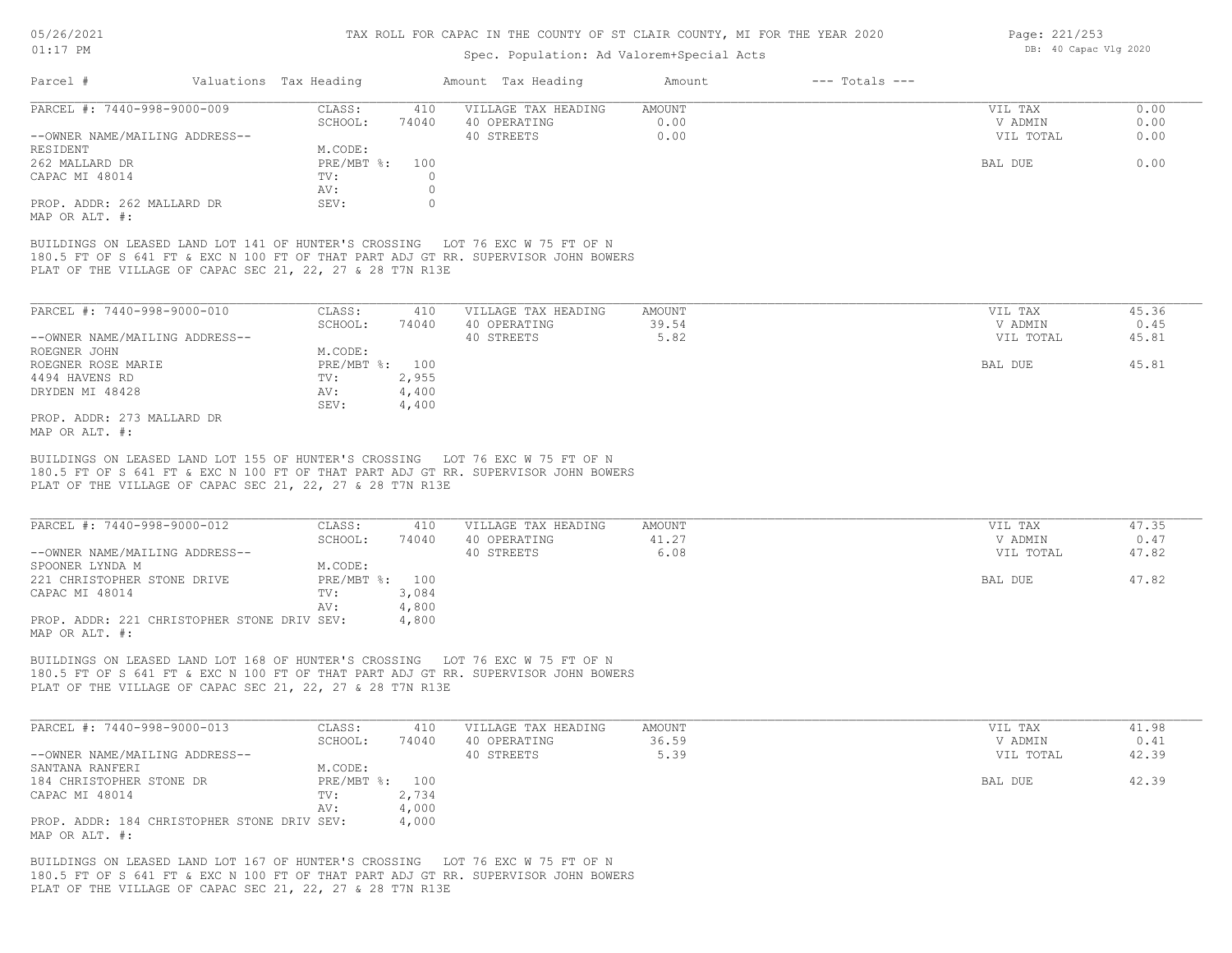# Spec. Population: Ad Valorem+Special Acts

| Parcel #                                                  | Valuations Tax Heading |                |       | Amount Tax Heading                                                                                                                                                  | Amount                 | $---$ Totals $---$ |                      |               |
|-----------------------------------------------------------|------------------------|----------------|-------|---------------------------------------------------------------------------------------------------------------------------------------------------------------------|------------------------|--------------------|----------------------|---------------|
|                                                           |                        |                |       |                                                                                                                                                                     |                        |                    |                      |               |
| PARCEL #: 7440-998-9000-014                               |                        | CLASS:         | 410   | VILLAGE TAX HEADING                                                                                                                                                 | <b>AMOUNT</b><br>39.54 |                    | VIL TAX              | 45.36<br>0.45 |
| --OWNER NAME/MAILING ADDRESS--                            |                        | SCHOOL:        | 74040 | 40 OPERATING<br>40 STREETS                                                                                                                                          | 5.82                   |                    | V ADMIN<br>VIL TOTAL | 45.81         |
| SCHOENROCK THOMAS                                         |                        | M.CODE:        |       |                                                                                                                                                                     |                        |                    |                      |               |
| SCHOENROCK DOLORES                                        |                        | PRE/MBT %: 100 |       |                                                                                                                                                                     |                        |                    | BAL DUE              | 45.81         |
| 171 CHRISTOPHER STONE DRIVE                               |                        | TV:            | 2,955 |                                                                                                                                                                     |                        |                    |                      |               |
| CAPAC MI 48014                                            |                        | AV:            | 4,300 |                                                                                                                                                                     |                        |                    |                      |               |
|                                                           |                        | SEV:           | 4,300 |                                                                                                                                                                     |                        |                    |                      |               |
| PROP. ADDR: 171 CHRISTOPHER STONE DRIV                    |                        |                |       |                                                                                                                                                                     |                        |                    |                      |               |
| MAP OR ALT. #:                                            |                        |                |       |                                                                                                                                                                     |                        |                    |                      |               |
|                                                           |                        |                |       | BUILDINGS ON LEASED LAND LOT 161 OF HUNTER'S CROSSING LOT 76 EXC W 75 FT OF N<br>180.5 FT OF S 641 FT & EXC N 100 FT OF THAT PART ADJ GT RR. SUPERVISOR JOHN BOWERS |                        |                    |                      |               |
| PLAT OF THE VILLAGE OF CAPAC SEC 21, 22, 27 & 28 T7N R13E |                        |                |       |                                                                                                                                                                     |                        |                    |                      |               |
| PARCEL #: 7440-998-9000-015                               |                        | CLASS:         | 410   | VILLAGE TAX HEADING                                                                                                                                                 | <b>AMOUNT</b>          |                    | VIL TAX              | 55.47         |
|                                                           |                        | SCHOOL:        | 74040 | 40 OPERATING                                                                                                                                                        | 48.35                  |                    | V ADMIN              | 0.55          |
| --OWNER NAME/MAILING ADDRESS--                            |                        |                |       | 40 STREETS                                                                                                                                                          | 7.12                   |                    | VIL TOTAL            | 56.02         |
| LANE OVAL LEE                                             |                        | M.CODE:        |       |                                                                                                                                                                     |                        |                    |                      |               |
| LANE MARY                                                 |                        | PRE/MBT %: 100 |       |                                                                                                                                                                     |                        |                    | BAL DUE              | 56.02         |
| 226 CHRISTOPHER STONE DRIVE                               |                        | TV:            | 3,613 |                                                                                                                                                                     |                        |                    |                      |               |
| CAPAC MI 48014                                            |                        | AV:            | 5,500 |                                                                                                                                                                     |                        |                    |                      |               |
|                                                           |                        | SEV:           | 5,500 |                                                                                                                                                                     |                        |                    |                      |               |
| PROP. ADDR: 226 CHRISTOPHER STONE DRIV                    |                        |                |       |                                                                                                                                                                     |                        |                    |                      |               |
| MAP OR ALT. #:                                            |                        |                |       |                                                                                                                                                                     |                        |                    |                      |               |
| BUILDING ON LEASED LAND HUNTERS CROSSING LOT 175          |                        |                |       |                                                                                                                                                                     |                        |                    |                      |               |
|                                                           |                        |                |       |                                                                                                                                                                     |                        |                    |                      |               |
| PARCEL #: 7440-998-9000-017                               |                        | CLASS:         | 410   | VILLAGE TAX HEADING                                                                                                                                                 | <b>AMOUNT</b>          |                    | VIL TAX              | 78.30         |
|                                                           |                        | SCHOOL:        | 74040 | 40 OPERATING                                                                                                                                                        | 68.25                  |                    | V ADMIN              | 0.78          |
| --OWNER NAME/MAILING ADDRESS--                            |                        |                |       | 40 STREETS                                                                                                                                                          | 10.05                  |                    | VIL TOTAL            | 79.08         |
| HAWKS JERRY                                               |                        | M.CODE:        |       |                                                                                                                                                                     |                        |                    |                      |               |
| HAWKS VINA                                                |                        | PRE/MBT %: 100 |       |                                                                                                                                                                     |                        |                    | V PD 08/18/20        | 79.08         |
| 237 MALLARD LN                                            |                        | TV:            | 5,100 |                                                                                                                                                                     |                        |                    |                      |               |
| CAPAC MI 48014                                            |                        | AV:            | 5,100 |                                                                                                                                                                     |                        |                    | BAL DUE              | 0.00          |
|                                                           |                        | SEV:           | 5,100 |                                                                                                                                                                     |                        |                    |                      |               |
| PROP. ADDR: 237 MALLARD LN<br>MAP OR ALT. #:              |                        |                |       |                                                                                                                                                                     |                        |                    |                      |               |
| BUILDING ON LEASED LAND HUNTERS CROSSING LOT 161          |                        |                |       |                                                                                                                                                                     |                        |                    |                      |               |
|                                                           |                        |                |       |                                                                                                                                                                     |                        |                    |                      |               |
| PARCEL #: 7440-998-9000-018                               |                        | CLASS:         | 410   | VILLAGE TAX HEADING                                                                                                                                                 | AMOUNT                 |                    | VIL TAX              | 78.22         |
|                                                           |                        | SCHOOL:        | 74040 | 40 OPERATING                                                                                                                                                        | 68.18                  |                    | V ADMIN              | 0.78          |
| --OWNER NAME/MAILING ADDRESS--                            |                        |                |       | 40 STREETS                                                                                                                                                          | 10.04                  |                    | VIL TOTAL            | 79.00         |
| MCDONALD JOHN                                             |                        | M.CODE:        |       |                                                                                                                                                                     |                        |                    |                      |               |
| MCDONALD JOANE                                            |                        | PRE/MBT %: 100 |       |                                                                                                                                                                     |                        |                    | BAL DUE              | 79.00         |
| 268 MALLARD LN                                            |                        | TV:            | 5,095 |                                                                                                                                                                     |                        |                    |                      |               |
| CAPAC MI 48014                                            |                        | AV:            | 5,100 |                                                                                                                                                                     |                        |                    |                      |               |
| PROP. ADDR: 268 MALLARD LN                                |                        | SEV:           | 5,100 |                                                                                                                                                                     |                        |                    |                      |               |
| MAP OR ALT. #:                                            |                        |                |       |                                                                                                                                                                     |                        |                    |                      |               |
|                                                           |                        |                |       |                                                                                                                                                                     |                        |                    |                      |               |
|                                                           |                        |                |       |                                                                                                                                                                     |                        |                    |                      |               |

BUILDING ON LEASED LAND HUNTERS CROSSING LOT 142

Page: 222/253 DB: 40 Capac Vlg 2020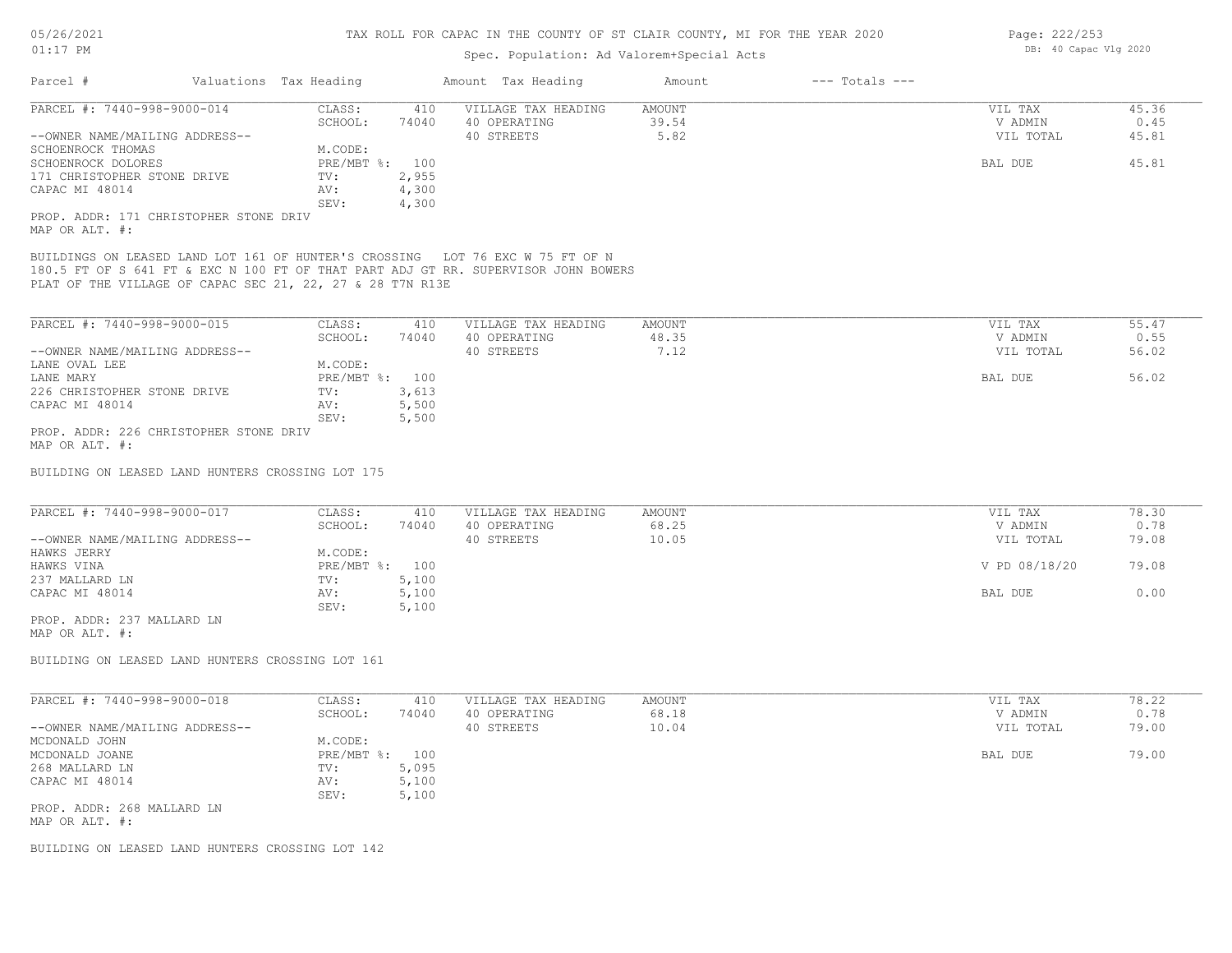#### Spec. Population: Ad Valorem+Special Acts

| Parcel #                       | Valuations Tax Heading |       | Amount Tax Heading  | Amount | $---$ Totals $---$ |               |       |
|--------------------------------|------------------------|-------|---------------------|--------|--------------------|---------------|-------|
| PARCEL #: 7440-998-9000-019    | CLASS:                 | 410   | VILLAGE TAX HEADING | AMOUNT |                    | VIL TAX       | 52.10 |
|                                | SCHOOL:                | 74040 | 40 OPERATING        | 45.41  |                    | V ADMIN       | 0.52  |
| --OWNER NAME/MAILING ADDRESS-- |                        |       | 40 STREETS          | 6.69   |                    | VIL TOTAL     | 52.62 |
| ZOCHOWSKI MARY                 | M.CODE:                |       |                     |        |                    |               |       |
| 139 SOUAB DR.                  | PRE/MBT %: 100         |       |                     |        |                    | V PD 07/09/20 | 52.62 |
| CAPAC MI 48014                 | TV:                    | 3,393 |                     |        |                    |               |       |
|                                | AV:                    | 5,100 |                     |        |                    | BAL DUE       | 0.00  |
| PROP. ADDR: 139 SOUAB DR       | SEV:                   | 5,100 |                     |        |                    |               |       |
|                                |                        |       |                     |        |                    |               |       |

MAP OR ALT. #:

BUILDING ON LEASED LAND HUNTERS CROSSING LOT 193

| PARCEL #: 7440-998-9000-020            | CLASS:         | 410   | VILLAGE TAX HEADING | AMOUNT | VIL TAX       | 57.14 |
|----------------------------------------|----------------|-------|---------------------|--------|---------------|-------|
|                                        | SCHOOL:        | 74040 | 40 OPERATING        | 49.81  | V ADMIN       | 0.57  |
| --OWNER NAME/MAILING ADDRESS--         |                |       | 40 STREETS          | 7.33   | VIL TOTAL     | 57.71 |
| FISH JOHN W                            | M.CODE:        |       |                     |        |               |       |
| FISH VALERIE                           | PRE/MBT %: 100 |       |                     |        | V PD 09/02/20 | 57.71 |
| 291 CHRISTOPHER STONE DR.              | TV:            | 3,722 |                     |        |               |       |
| CAPAC MI 48014                         | AV:            | 5,700 |                     |        | BAL DUE       | 0.00  |
|                                        | SEV:           | 5,700 |                     |        |               |       |
| PROP. ADDR: 291 CHRISTOPHER STONE DRIV |                |       |                     |        |               |       |

MAP OR ALT. #:

BUILDINGS ON LEASED LAND HUNTERS CROSSING LOT#118

| PARCEL #: 7440-998-9000-091    | CLASS:       | 410   | VILLAGE TAX HEADING | AMOUNT | VIL TAX       | 103.04 |
|--------------------------------|--------------|-------|---------------------|--------|---------------|--------|
|                                | SCHOOL:      | 74040 | 40 OPERATING        | 89.81  | V ADMIN       | 1.03   |
| --OWNER NAME/MAILING ADDRESS-- |              |       | 40 STREETS          | 13.23  | VIL TOTAL     | 104.07 |
| RESIDENT                       | M.CODE:      |       |                     |        |               |        |
| 230 OUAIL RIDGE                | $PRE/MBT$ %: |       |                     |        | V PD 09/16/20 | 104.07 |
| CAPAC MI 48014                 | TV:          | 6,711 |                     |        |               |        |
|                                | AV:          | 7,700 |                     |        | BAL DUE       | 0.00   |
| PROP. ADDR: 230 OUAIL RIDGE    | SEV:         | 7,700 |                     |        |               |        |
| MAP OR ALT. #:                 |              |       |                     |        |               |        |

PLAT OF THE VILLAGE OF CAPAC SEC 21, 22, 27 & 28 T7N R13E 180.5 FT OF S 641 FT & EXC N 100 FT OF THAT PART ADJ GT RR. SUPERVISOR JOHN BOWERS BUILDINGS ON LEASED LAND LOT 91 OF HUNTER'S CROSSING LOT 76 EXC W 75 FT OF N

| PARCEL #: 7440-998-9000-101    | CLASS:       | 410   | VILLAGE TAX HEADING | AMOUNT | VIL TAX       | 41.98 |
|--------------------------------|--------------|-------|---------------------|--------|---------------|-------|
|                                | SCHOOL:      | 74040 | 40 OPERATING        | 36.59  | V ADMIN       | 0.41  |
| --OWNER NAME/MAILING ADDRESS-- |              |       | 40 STREETS          | 5.39   | VIL TOTAL     | 42.39 |
| LIPSKY PATRICIA                | M.CODE:      |       |                     |        |               |       |
| 280 QUAIL RIDGE                | $PRE/MBT$ %: | 100   |                     |        | V PD 07/09/20 | 42.39 |
| CAPAC MI 48014                 | TV:          | 2,734 |                     |        |               |       |
|                                | AV:          | 3,700 |                     |        | BAL DUE       | 0.00  |
| PROP. ADDR: 280 QUAIL RIDGE    | SEV:         | 3,700 |                     |        |               |       |
| MAP OR ALT. #:                 |              |       |                     |        |               |       |

BUILDINGS ON LEASED LAND HUNTERS CROSSING LOT 101

Page: 223/253 DB: 40 Capac Vlg 2020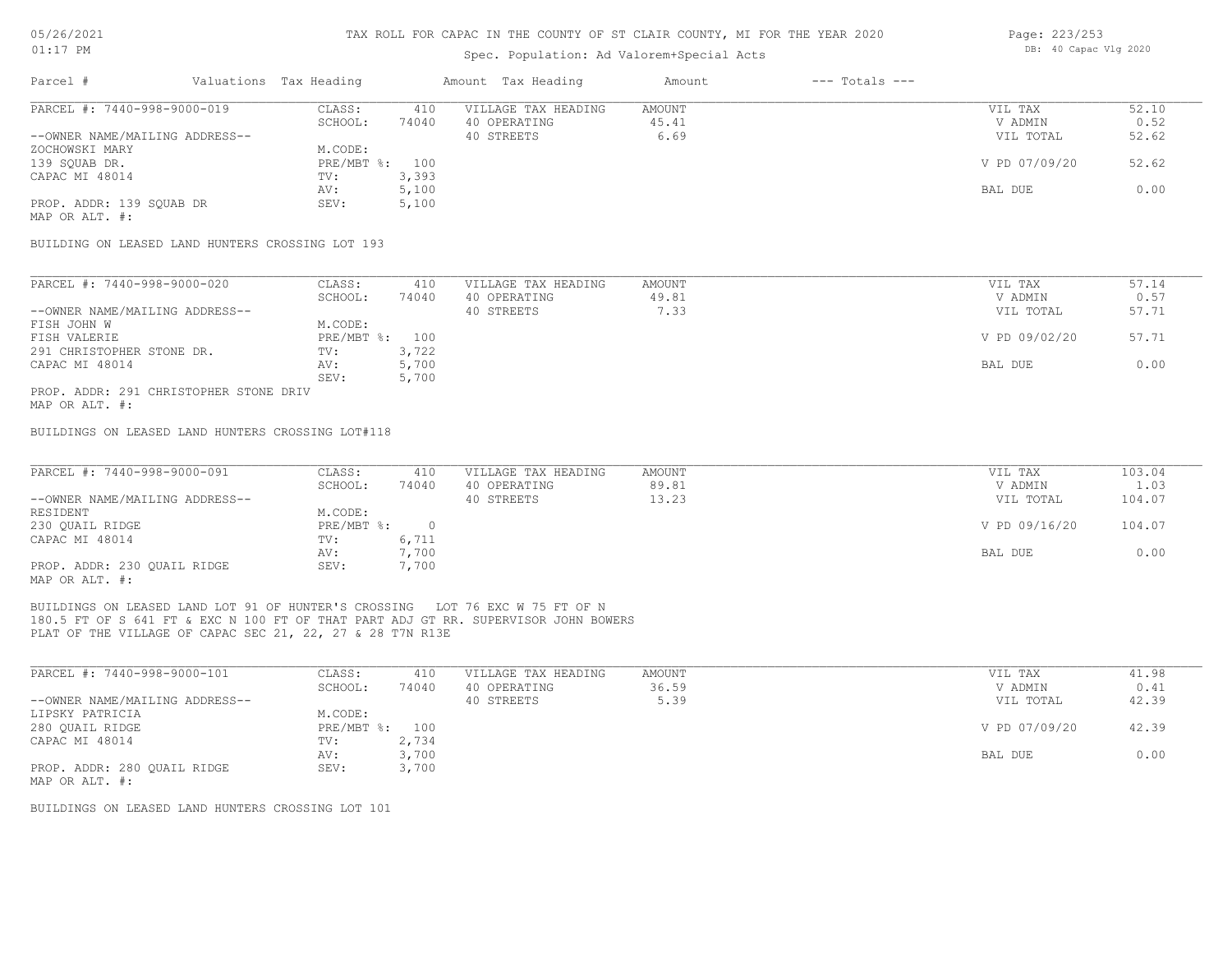## Spec. Population: Ad Valorem+Special Acts

| Parcel #                       | Valuations Tax Heading |       | Amount Tax Heading  | Amount | $---$ Totals $---$ |           |       |
|--------------------------------|------------------------|-------|---------------------|--------|--------------------|-----------|-------|
| PARCEL #: 7440-998-9000-190    | CLASS:                 | 410   | VILLAGE TAX HEADING | AMOUNT |                    | VIL TAX   | 57.14 |
|                                | SCHOOL:                | 74040 | 40 OPERATING        | 49.81  |                    | V ADMIN   | 0.57  |
| --OWNER NAME/MAILING ADDRESS-- |                        |       | 40 STREETS          | 7.33   |                    | VIL TOTAL | 57.71 |
| LAAKSO DARREN                  | M.CODE:                |       |                     |        |                    |           |       |
| LAAKSO SHARON                  | PRE/MBT %:             |       |                     |        |                    | BAL DUE   | 57.71 |
| 108 WHITETAIL DR.              | TV:                    | 3,722 |                     |        |                    |           |       |
| CAPAC MI 48014                 | AV:                    | 5,500 |                     |        |                    |           |       |
|                                | SEV:                   | 5,500 |                     |        |                    |           |       |
| PROP. ADDR: 108 WHITETAIL DR.  |                        |       |                     |        |                    |           |       |

MAP OR ALT. #:

BUILDIND'S ON LEASED LAND HUNTERS CROSSING LOT 190

| PARCEL #: 7440-999-0002-001    | CLASS:     | 251   | VILLAGE TAX HEADING | AMOUNT | 0.00<br>VIL TAX   |  |
|--------------------------------|------------|-------|---------------------|--------|-------------------|--|
|                                | SCHOOL:    | 74040 | 40 OPERATING        | 0.00   | 0.00<br>V ADMIN   |  |
| --OWNER NAME/MAILING ADDRESS-- |            |       | 40 STREETS          | 0.00   | 0.00<br>VIL TOTAL |  |
| T-MOBILE CENTRAL LLC           | M.CODE:    |       |                     |        |                   |  |
| T-MOBILE                       | PRE/MBT %: | 100   |                     |        | 0.00<br>BAL DUE   |  |
| PROPERTY TAX DEPARTMENT        | TV:        |       |                     |        |                   |  |
| 12920 SE 38TH ST.              | AV:        |       |                     |        |                   |  |
| BELLEVUE WA 98006              | SEV:       |       |                     |        |                   |  |
|                                |            |       |                     |        |                   |  |

#### MAP OR ALT. #: PROP. ADDR:

#### PERSONALPROPERTY

| PARCEL #: 7440-999-0003-010         | CLASS:         | 251   | VILLAGE TAX HEADING | AMOUNT | VIL TAX   | 0.00 |
|-------------------------------------|----------------|-------|---------------------|--------|-----------|------|
|                                     | SCHOOL:        | 74040 | 40 OPERATING        | 0.00   | V ADMIN   | 0.00 |
| --OWNER NAME/MAILING ADDRESS--      |                |       | 40 STREETS          | 0.00   | VIL TOTAL | 0.00 |
| LEONARDS FOUNTAIN SPECIALTIES, INC. | M.CODE:        |       |                     |        |           |      |
| 4601 NANCY SY                       | PRE/MBT %: 100 |       |                     |        | BAL DUE   | 0.00 |
| HAMTRAMCK MI 48212-1250             | TV:            |       |                     |        |           |      |
|                                     | AV:            |       |                     |        |           |      |
| PROP. ADDR:                         | SEV:           |       |                     |        |           |      |
| MAP OR ALT. #:                      |                |       |                     |        |           |      |

## PERSONAL PROPERTY

| PARCEL #: 7440-999-0004-000    | CLASS:       | 251   | VILLAGE TAX HEADING | AMOUNT | VIL TAX   | 0.00 |
|--------------------------------|--------------|-------|---------------------|--------|-----------|------|
|                                | SCHOOL:      | 74040 | 40 OPERATING        | 0.00   | V ADMIN   | 0.00 |
| --OWNER NAME/MAILING ADDRESS-- |              |       | 40 STREETS          | 0.00   | VIL TOTAL | 0.00 |
| CAPAC CHIROPRACTIC CLINIC      | M.CODE:      |       |                     |        |           |      |
| 116 N MAIN ST                  | $PRE/MBT$ %: | 100   |                     |        | BAL DUE   | 0.00 |
| CAPAC MI 48014                 | TV:          |       |                     |        |           |      |
|                                | AV:          |       |                     |        |           |      |
| PROP. ADDR: 116 N MAIN ST      | SEV:         |       |                     |        |           |      |
| MAP OR ALT. #:                 |              |       |                     |        |           |      |

#### PERSONAL PROPERTY

Page: 224/253 DB: 40 Capac Vlg 2020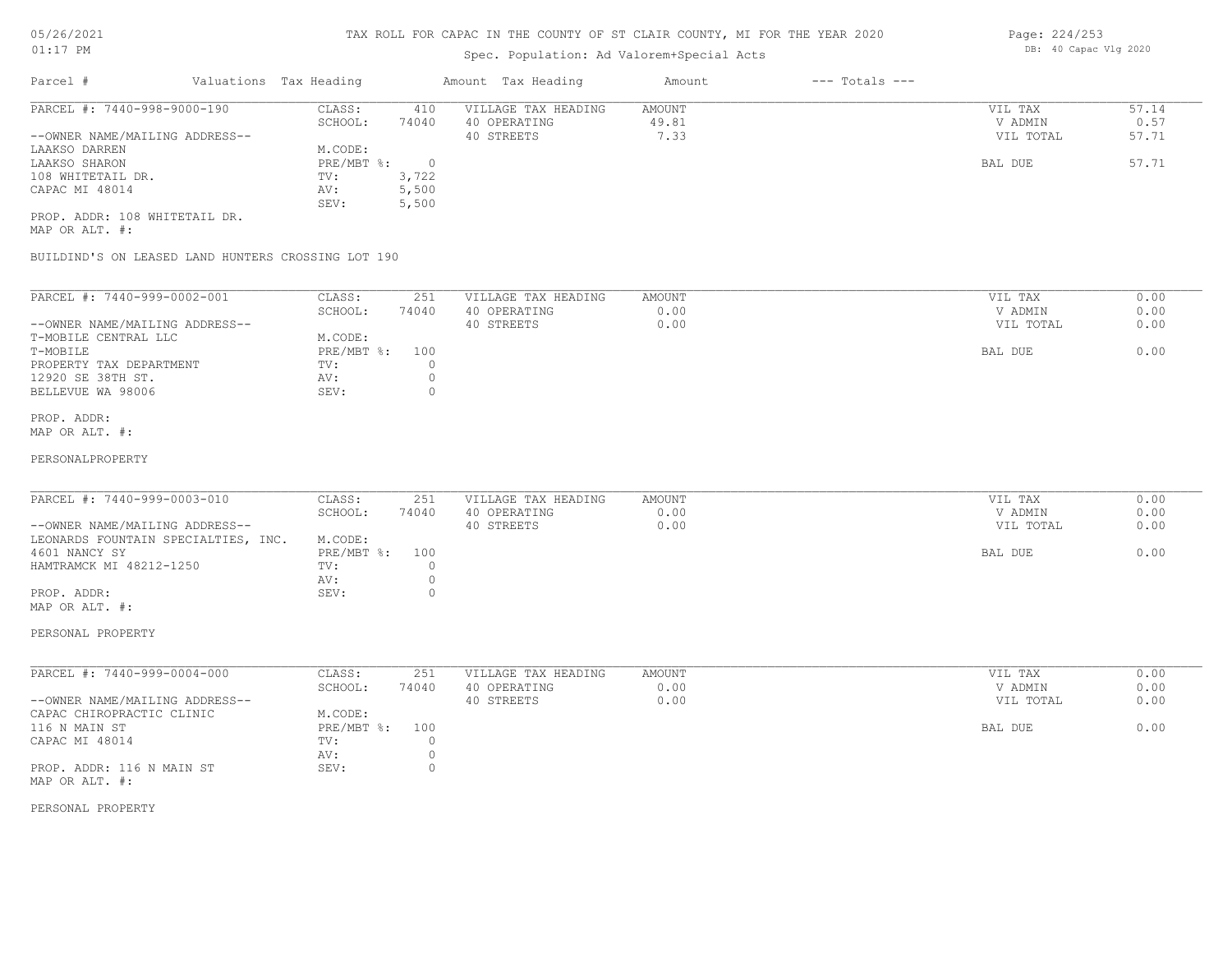#### TAX ROLL FOR CAPAC IN THE COUNTY OF ST CLAIR COUNTY, MI FOR THE YEAR 2020

## Spec. Population: Ad Valorem+Special Acts

| Page: 225/253 |                       |  |  |
|---------------|-----------------------|--|--|
|               | DB: 40 Capac Vlg 2020 |  |  |

| Parcel #                                                      | Valuations Tax Heading            | Amount Tax Heading                                | Amount                         | $---$ Totals $---$ |                                 |                        |
|---------------------------------------------------------------|-----------------------------------|---------------------------------------------------|--------------------------------|--------------------|---------------------------------|------------------------|
| PARCEL #: 7440-999-0004-100<br>--OWNER NAME/MAILING ADDRESS-- | CLASS:<br>251<br>SCHOOL:<br>74040 | VILLAGE TAX HEADING<br>40 OPERATING<br>40 STREETS | <b>AMOUNT</b><br>53.53<br>7.88 |                    | VIL TAX<br>V ADMIN<br>VIL TOTAL | 61.41<br>0.61<br>62.02 |
| SUPERIOR AUTO REPAIR                                          | M.CODE:                           |                                                   |                                |                    |                                 |                        |
| 104 E MILL ST                                                 | PRE/MBT %: 100                    |                                                   |                                |                    | V PD 09/16/20                   | 62.02                  |
| CAPAC MI 48014                                                | 4,000<br>TV:                      |                                                   |                                |                    |                                 |                        |
|                                                               | AV:<br>4,000                      |                                                   |                                |                    | BAL DUE                         | 0.00                   |
| PROP. ADDR: 104 E MILL STREET<br>MAP OR ALT. #:               | 4,000<br>SEV:                     |                                                   |                                |                    |                                 |                        |
| PERSONAL PROPERTY                                             |                                   |                                                   |                                |                    |                                 |                        |
| PARCEL #: 7440-999-0005-000                                   | CLASS:<br>251                     | VILLAGE TAX HEADING                               | AMOUNT                         |                    | VIL TAX                         | 0.00                   |
|                                                               | SCHOOL:<br>74040                  | 40 OPERATING                                      | 0.00                           |                    | V ADMIN                         | 0.00                   |
| --OWNER NAME/MAILING ADDRESS--                                |                                   | 40 STREETS                                        | 0.00                           |                    | VIL TOTAL                       | 0.00                   |
| LOUIE'S FAMILY RESTAURANT                                     | M.CODE:                           |                                                   |                                |                    |                                 |                        |
| 560 N MAIN ST                                                 | PRE/MBT %: 100                    |                                                   |                                |                    | BAL DUE                         | 0.00                   |
| CAPAC MI 48014-3150                                           | $\circ$<br>TV:                    |                                                   |                                |                    |                                 |                        |
| PROP. ADDR: 560 N MAIN ST                                     | $\circ$<br>AV:<br>SEV:<br>$\circ$ |                                                   |                                |                    |                                 |                        |
| MAP OR ALT. #:                                                |                                   |                                                   |                                |                    |                                 |                        |
| PERSONAL PROPERTY                                             |                                   |                                                   |                                |                    |                                 |                        |
| PARCEL #: 7440-999-0006-000                                   | CLASS:<br>251                     | VILLAGE TAX HEADING                               | AMOUNT                         |                    | VIL TAX                         | 0.00                   |
|                                                               | SCHOOL:<br>74040                  | 40 OPERATING                                      | 0.00                           |                    | V ADMIN                         | 0.00                   |
| --OWNER NAME/MAILING ADDRESS--                                |                                   | 40 STREETS                                        | 0.00                           |                    | VIL TOTAL                       | 0.00                   |
| SDS PHAMACY                                                   | M.CODE:                           |                                                   |                                |                    |                                 |                        |
| CAPAC PHARMACY                                                | PRE/MBT %: 100                    |                                                   |                                |                    | BAL DUE                         | 0.00                   |
| 25 S MAIN ST                                                  | $\circ$<br>TV:                    |                                                   |                                |                    |                                 |                        |
| YALE MI 48097                                                 | AV:<br>$\circ$                    |                                                   |                                |                    |                                 |                        |
|                                                               | $\circ$<br>SEV:                   |                                                   |                                |                    |                                 |                        |
| PROP. ADDR: 136 N MAIN ST<br>MAP OR ALT. #:                   |                                   |                                                   |                                |                    |                                 |                        |
| PERSONAL PROPERTY                                             |                                   |                                                   |                                |                    |                                 |                        |
| PARCEL #: 7440-999-0007-000                                   | CLASS:<br>251                     | VILLAGE TAX HEADING                               | AMOUNT                         |                    | VIL TAX                         | 0.00                   |
|                                                               | SCHOOL:<br>74040                  | 40 OPERATING                                      | 0.00                           |                    | V ADMIN                         | 0.00                   |
| --OWNER NAME/MAILING ADDRESS--                                |                                   | 40 STREETS                                        | 0.00                           |                    | VIL TOTAL                       | 0.00                   |
| QUEST DIAGNOSTICS, INC                                        | M.CODE:                           |                                                   |                                |                    |                                 |                        |
| ADVANTAX                                                      | 100<br>$PRE/MBT$ $\div$           |                                                   |                                |                    | BAL DUE                         | 0.00                   |
| 200 W RIVER DR                                                | $\circ$<br>TV:                    |                                                   |                                |                    |                                 |                        |
| SAINT CHARLES IL 60174                                        | AV:<br>$\circ$<br>$\circ$<br>SEV: |                                                   |                                |                    |                                 |                        |
| PROP. ADDR:                                                   |                                   |                                                   |                                |                    |                                 |                        |
|                                                               |                                   |                                                   |                                |                    |                                 |                        |

MAP OR ALT. #: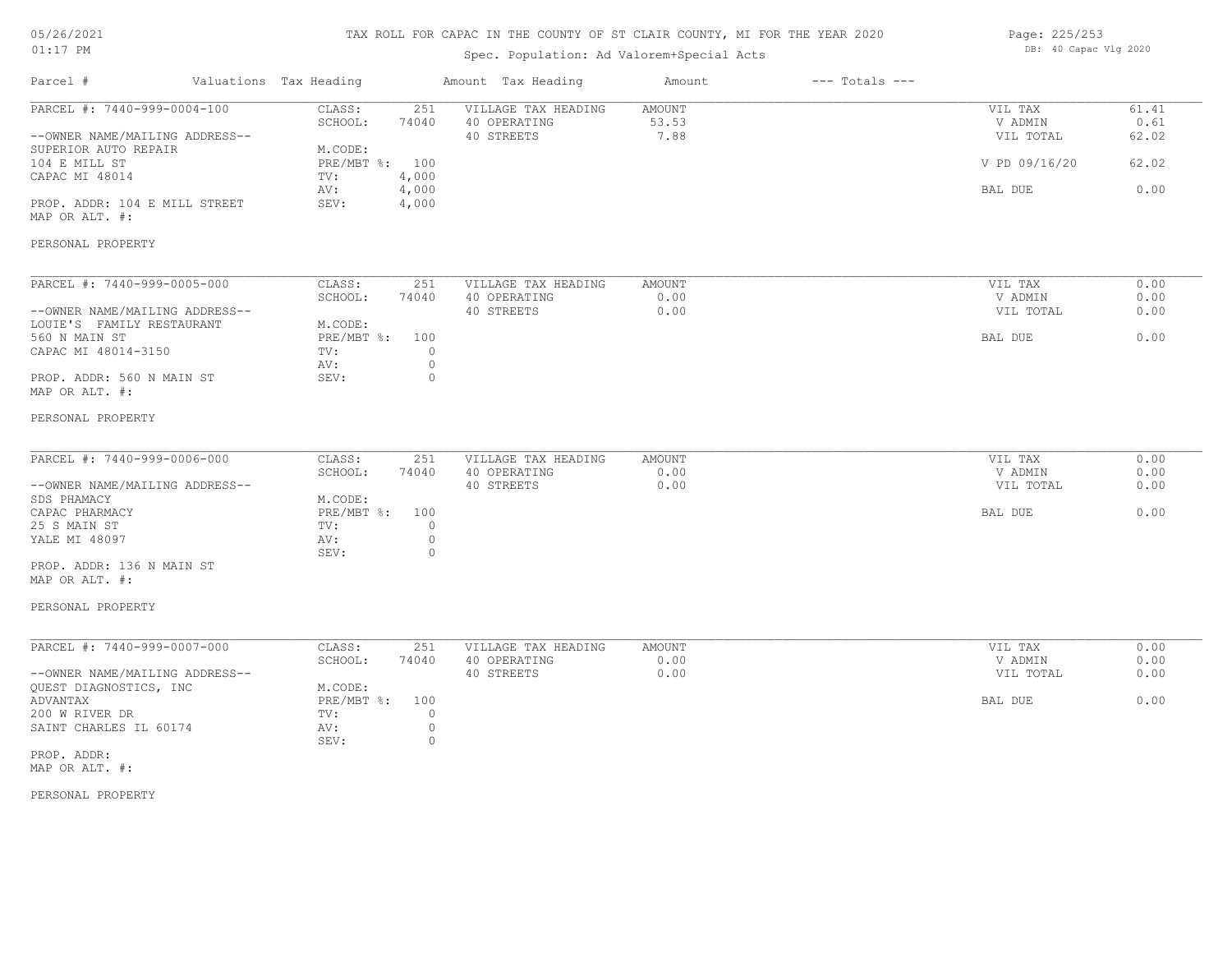# 05/26/2021

#### 01:17 PM

## TAX ROLL FOR CAPAC IN THE COUNTY OF ST CLAIR COUNTY, MI FOR THE YEAR 2020

## Spec. Population: Ad Valorem+Special Acts

| Page: 226/253 |                       |  |
|---------------|-----------------------|--|
|               | DB: 40 Capac Vlg 2020 |  |

| Parcel #                                                                                                                                                                                                                                    | Valuations Tax Heading                                                                                             | Amount Tax Heading                                                                 | Amount                    | $---$ Totals $---$ |                                                             |                                            |
|---------------------------------------------------------------------------------------------------------------------------------------------------------------------------------------------------------------------------------------------|--------------------------------------------------------------------------------------------------------------------|------------------------------------------------------------------------------------|---------------------------|--------------------|-------------------------------------------------------------|--------------------------------------------|
| PARCEL #: 7440-999-0009-010<br>--OWNER NAME/MAILING ADDRESS--<br>EXTENET<br>RYAN LLC<br>112 EAST PECAN STE.2315<br>SAN ANTONIO TX 78205<br>PROP. ADDR: 298 N GLASSFORD ST<br>MAP OR ALT. #:<br>PERSONAL PROPERTY                            | CLASS:<br>251<br>SCHOOL:<br>74040<br>M.CODE:<br>PRE/MBT %: 100<br>TV:<br>46,100<br>46,100<br>AV:<br>46,100<br>SEV: | VILLAGE TAX HEADING<br>40 OPERATING<br>40 STREETS                                  | AMOUNT<br>616.98<br>90.90 |                    | VIL TAX<br>V ADMIN<br>VIL TOTAL<br>V PD 08/19/20<br>BAL DUE | 707.88<br>7.07<br>714.95<br>714.95<br>0.00 |
| PARCEL #: 7440-999-0014-010<br>--OWNER NAME/MAILING ADDRESS--<br>AERO LIFT, INC.<br>2350 E BUNO RD<br>MILFORD MI 48381<br>PROP. ADDR:<br>MAP OR ALT. #:<br>PERSONAL PROPERTY                                                                | CLASS:<br>251<br>SCHOOL:<br>74040<br>M.CODE:<br>$PRE/MBT$ $\div$<br>100<br>TV:<br>AV:<br>SEV:                      | VILLAGE TAX HEADING<br>40 OPERATING<br>40 STREETS<br>$\circ$<br>$\circ$<br>$\circ$ | AMOUNT<br>0.00<br>0.00    |                    | VIL TAX<br>V ADMIN<br>VIL TOTAL<br>BAL DUE                  | 0.00<br>0.00<br>0.00<br>0.00               |
| PARCEL #: 7440-999-0016-001<br>--OWNER NAME/MAILING ADDRESS--<br>UNITED AGGREGATES, LLC<br>305 S MAIN ST<br>CAPAC MI 48014<br>PROP. ADDR: 305 S MAIN ST<br>MAP OR ALT. #:<br>PERSONAL PROPERTY                                              | CLASS:<br>351<br>SCHOOL:<br>74040<br>M.CODE:<br>PRE/MBT %: 100<br>5,000<br>TV:<br>5,000<br>AV:<br>SEV:<br>5,000    | VILLAGE TAX HEADING<br>40 OPERATING<br>40 STREETS                                  | AMOUNT<br>66.91<br>9.86   |                    | VIL TAX<br>V ADMIN<br>VIL TOTAL<br>BAL DUE                  | 76.77<br>0.76<br>77.53<br>77.53            |
| PARCEL #: 7440-999-0017-100<br>--OWNER NAME/MAILING ADDRESS--<br>GREAT LAKES COCA-COLA DIST. LLC<br>REYES HOLDINGS, LLC. TAX DEPT<br>6250 N RIVER RD STE 9000<br>DES PLAINES IL 60018<br>PROP. ADDR:<br>MAP OR ALT. #:<br>PERSONAL PROPERTY | CLASS:<br>251<br>SCHOOL:<br>74040<br>M.CODE:<br>$PRE/MBT$ $\div$<br>100<br>TV:<br>AV:<br>SEV:                      | VILLAGE TAX HEADING<br>40 OPERATING<br>40 STREETS<br>$\circ$<br>$\circ$<br>$\circ$ | AMOUNT<br>0.00<br>0.00    |                    | VIL TAX<br>V ADMIN<br>VIL TOTAL<br>BAL DUE                  | 0.00<br>0.00<br>0.00<br>0.00               |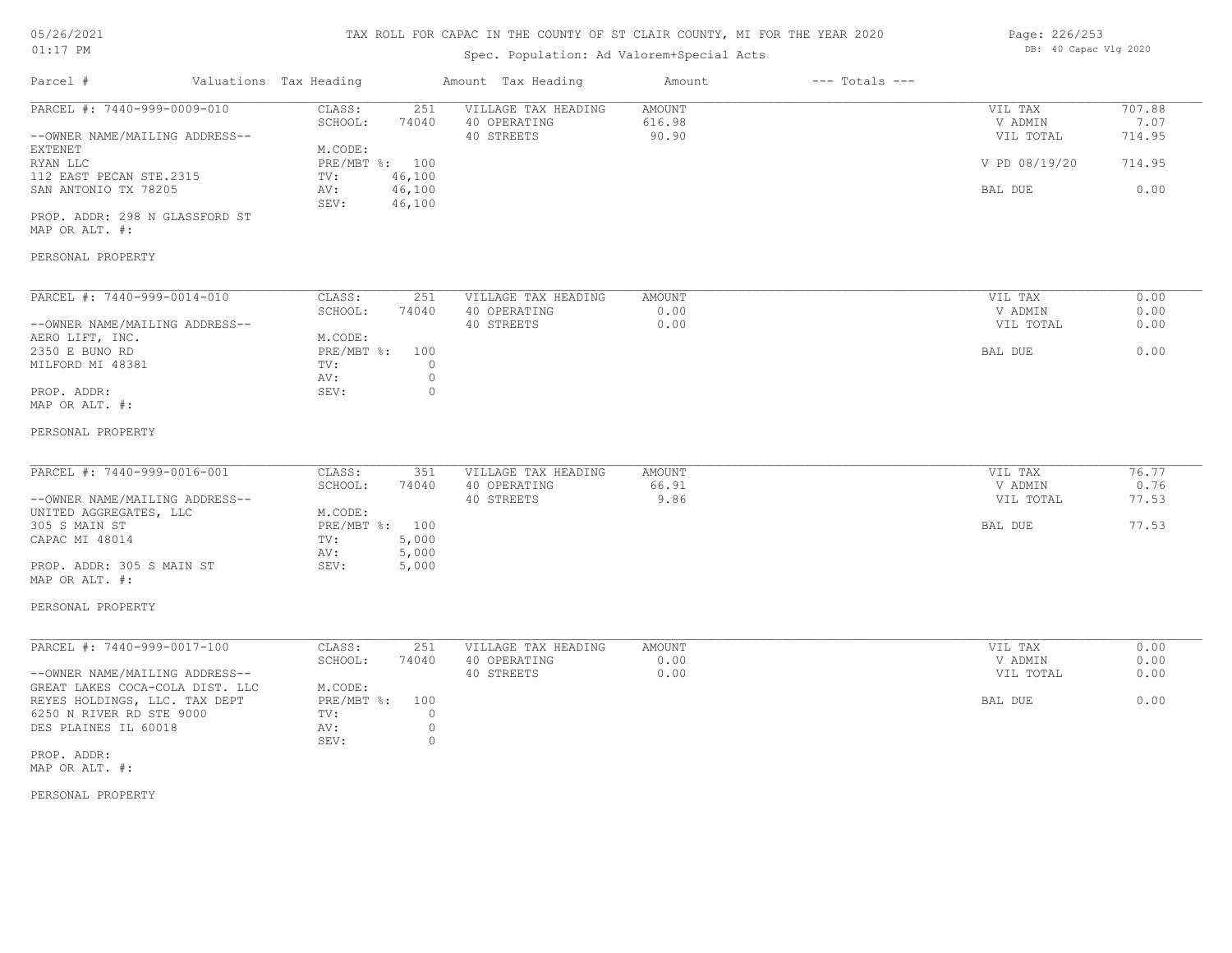## TAX ROLL FOR CAPAC IN THE COUNTY OF ST CLAIR COUNTY, MI FOR THE YEAR 2020

## Spec. Population: Ad Valorem+Special Acts

| Page: 227/253 |                       |  |
|---------------|-----------------------|--|
|               | DB: 40 Capac Vlg 2020 |  |

| Parcel #                                                                                                                                                                                                                                | Valuations Tax Heading                                                                                                                       | Amount Tax Heading                                | Amount                                 | $---$ Totals $---$ |                                                             |                                                       |
|-----------------------------------------------------------------------------------------------------------------------------------------------------------------------------------------------------------------------------------------|----------------------------------------------------------------------------------------------------------------------------------------------|---------------------------------------------------|----------------------------------------|--------------------|-------------------------------------------------------------|-------------------------------------------------------|
| PARCEL #: 7440-999-0022-000<br>--OWNER NAME/MAILING ADDRESS--<br>CONSUMERS POWER<br>EP-10 PROPERTY TAX<br>ONE ENERGY PLAZA<br>JACKSON MI 49201-9938<br>PROP. ADDR: 3201 E COURT STREET<br>MAP OR ALT. #:<br>PERSONAL PROPERTY           | CLASS:<br>551<br>SCHOOL:<br>74040<br>M.CODE:<br>PRE/MBT %:<br>$\overline{0}$<br>380,800<br>TV:<br>380,800<br>AV:<br>380,800<br>SEV:          | VILLAGE TAX HEADING<br>40 OPERATING<br>40 STREETS | <b>AMOUNT</b><br>5,096.51<br>750.93    |                    | VIL TAX<br>V ADMIN<br>VIL TOTAL<br>V PD 09/02/20<br>BAL DUE | 5,847.44<br>58.47<br>5,905.91<br>5,905.91<br>0.00     |
| PARCEL #: 7440-999-0024-010<br>--OWNER NAME/MAILING ADDRESS--<br>HONDA OF AMERICA MFG.,<br>24000 HONDA PARKWAY<br>MARYSVILLE OH 43040<br>PROP. ADDR:<br>MAP OR ALT. #:<br>PERSONAL PROPERTY                                             | CLASS:<br>351<br>SCHOOL:<br>74040<br>M.CODE:<br>$PRE/MBT$ %:<br>100<br>TV:<br>$\circ$<br>$\circ$<br>AV:<br>$\circ$<br>SEV:                   | VILLAGE TAX HEADING<br>40 OPERATING<br>40 STREETS | AMOUNT<br>0.00<br>0.00                 |                    | VIL TAX<br>V ADMIN<br>VIL TOTAL<br>BAL DUE                  | 0.00<br>0.00<br>0.00<br>0.00                          |
| PARCEL #: 7440-999-0025-000<br>--OWNER NAME/MAILING ADDRESS--<br>DTE ELECTRIC COMPANY<br>PROPERTY TAX DEPARTMENT<br>P.O.BOX 33017<br>DETROIT MI 48232<br>PROP. ADDR: 351 W MEIER ST<br>MAP OR ALT. #:<br>PERSONAL PROPERTY              | CLASS:<br>551<br>SCHOOL:<br>74040<br>M.CODE:<br>$PRE/MBT$ $\div$<br>$\overline{0}$<br>1,023,600<br>TV:<br>1,023,600<br>AV:<br>SEV: 1,023,600 | VILLAGE TAX HEADING<br>40 OPERATING<br>40 STREETS | <b>AMOUNT</b><br>13,699.55<br>2,018.53 |                    | VIL TAX<br>V ADMIN<br>VIL TOTAL<br>V PD 09/02/20<br>BAL DUE | 15,718.08<br>157.18<br>15,875.26<br>15,875.26<br>0.00 |
| PARCEL #: 7440-999-0026-001<br>--OWNER NAME/MAILING ADDRESS--<br>CONTEXT MEDIA LLC<br>OUTCOME HEALTH<br>PROPERTY TAX DEPARTMENT<br>330 N. WABASH AVE STE 2500<br>CHICAGO IL 60611<br>PROP. ADDR:<br>MAP OR ALT. #:<br>PERSONAL PROPERTY | CLASS:<br>251<br>SCHOOL:<br>74040<br>M.CODE:<br>$PRE/MBT$ $\div$<br>100<br>$\circ$<br>TV:<br>$\circ$<br>AV:<br>$\circ$<br>SEV:               | VILLAGE TAX HEADING<br>40 OPERATING<br>40 STREETS | <b>AMOUNT</b><br>0.00<br>0.00          |                    | VIL TAX<br>V ADMIN<br>VIL TOTAL<br>BAL DUE                  | 0.00<br>0.00<br>0.00<br>0.00                          |
|                                                                                                                                                                                                                                         |                                                                                                                                              |                                                   |                                        |                    |                                                             |                                                       |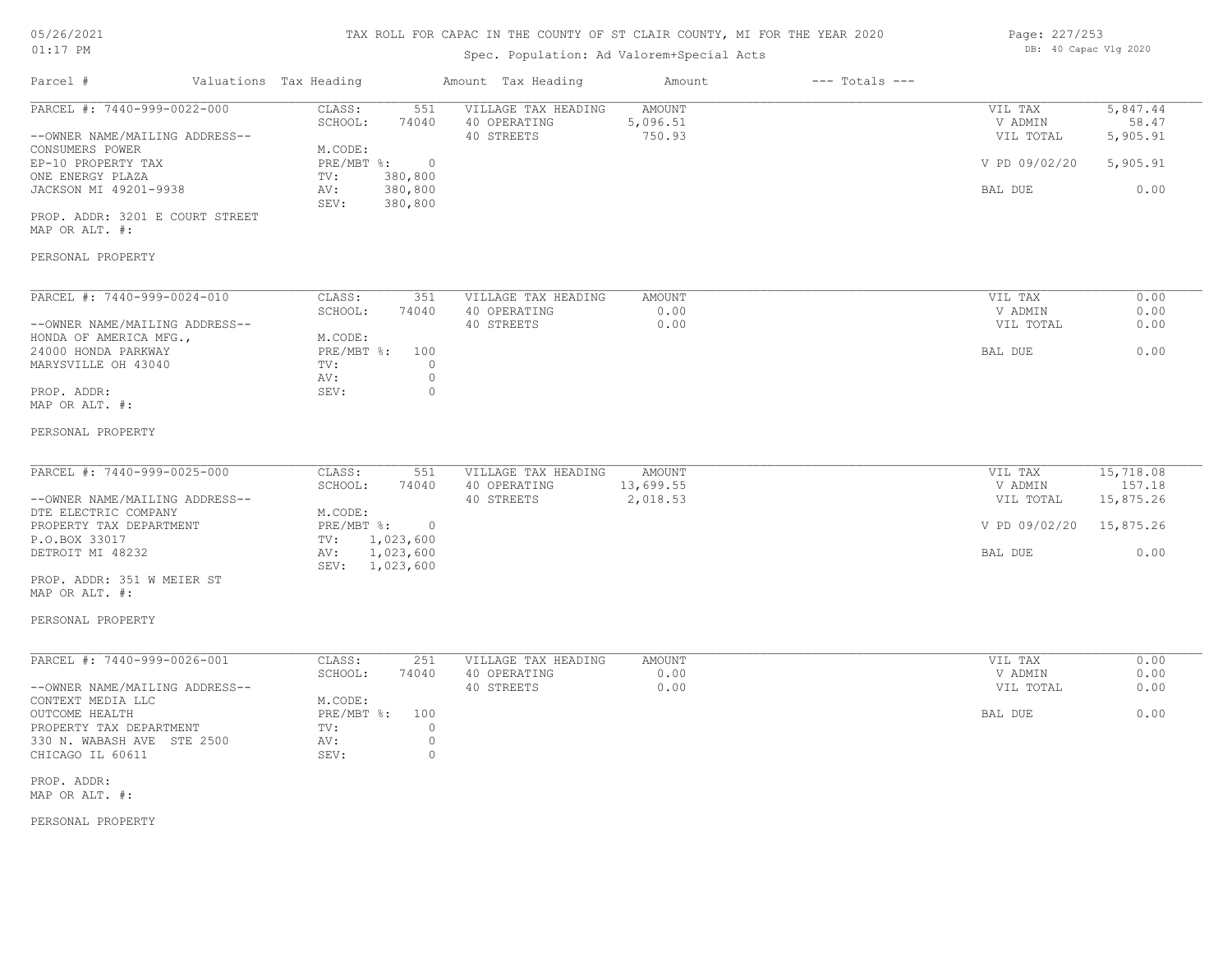## TAX ROLL FOR CAPAC IN THE COUNTY OF ST CLAIR COUNTY, MI FOR THE YEAR 2020

## Spec. Population: Ad Valorem+Special Acts

| Page: 228/253         |  |
|-----------------------|--|
| DB: 40 Capac Vlg 2020 |  |

| Parcel #                                                                                                                                                                                           | Valuations Tax Heading |                                                                                         | Amount Tax Heading                                                                 | Amount                        | $---$ Totals $---$ |                                            |                              |
|----------------------------------------------------------------------------------------------------------------------------------------------------------------------------------------------------|------------------------|-----------------------------------------------------------------------------------------|------------------------------------------------------------------------------------|-------------------------------|--------------------|--------------------------------------------|------------------------------|
| PARCEL #: 7440-999-0027-001<br>--OWNER NAME/MAILING ADDRESS--<br>CAPAC AUTO REPAIR INC<br>103 W MILL ST<br>CAPAC MI 48014-3022<br>PROP. ADDR: 103 W MILL ST<br>MAP OR ALT. #:<br>PERSONAL PROPERTY |                        | CLASS:<br>251<br>74040<br>SCHOOL:<br>M.CODE:<br>PRE/MBT %:<br>100<br>TV:<br>AV:<br>SEV: | VILLAGE TAX HEADING<br>40 OPERATING<br>40 STREETS<br>$\circ$<br>$\circ$<br>$\circ$ | <b>AMOUNT</b><br>0.00<br>0.00 |                    | VIL TAX<br>V ADMIN<br>VIL TOTAL<br>BAL DUE | 0.00<br>0.00<br>0.00<br>0.00 |
| PARCEL #: 7440-999-0032-001                                                                                                                                                                        |                        | CLASS:<br>251                                                                           | VILLAGE TAX HEADING                                                                | AMOUNT                        |                    | VIL TAX                                    | 0.00                         |
| --OWNER NAME/MAILING ADDRESS--                                                                                                                                                                     |                        | SCHOOL:<br>74040                                                                        | 40 OPERATING<br>40 STREETS                                                         | 0.00<br>0.00                  |                    | V ADMIN<br>VIL TOTAL                       | 0.00<br>0.00                 |
| COMPASS TWO, LLC<br>CTMI, LLC<br>P.O. BOX 743068<br>DALLAS TX 75374                                                                                                                                |                        | M.CODE:<br>100<br>$PRE/MBT$ $\frac{1}{6}$ :<br>TV:<br>AV:<br>SEV:                       | $\mathbf{0}$<br>$\circ$<br>$\circ$                                                 |                               |                    | BAL DUE                                    | 0.00                         |
| PROP. ADDR:<br>MAP OR ALT. #:                                                                                                                                                                      |                        |                                                                                         |                                                                                    |                               |                    |                                            |                              |
| PERSONAL PROPERTY                                                                                                                                                                                  |                        |                                                                                         |                                                                                    |                               |                    |                                            |                              |
| PARCEL #: 7440-999-0033-000<br>--OWNER NAME/MAILING ADDRESS--                                                                                                                                      |                        | CLASS:<br>251<br>SCHOOL:<br>74040                                                       | VILLAGE TAX HEADING<br>40 OPERATING<br>40 STREETS                                  | AMOUNT<br>0.00<br>0.00        |                    | VIL TAX<br>V ADMIN<br>VIL TOTAL            | 0.00<br>0.00<br>0.00         |
| CAPAC CONSTRUCTION CO INC<br>P.O.BOX 388<br>CAPAC MI 48014                                                                                                                                         |                        | M.CODE:<br>PRE/MBT %:<br>100<br>TV:<br>AV:                                              | $\circ$<br>$\circ$                                                                 |                               |                    | BAL DUE                                    | 0.00                         |
| PROP. ADDR: 216 E HILL STREET<br>MAP OR ALT. #:                                                                                                                                                    |                        | SEV:                                                                                    | $\circ$                                                                            |                               |                    |                                            |                              |
| PERSONAL PROPERTY                                                                                                                                                                                  |                        |                                                                                         |                                                                                    |                               |                    |                                            |                              |
| PARCEL #: 7440-999-0036-001                                                                                                                                                                        |                        | CLASS:<br>251<br>SCHOOL:<br>74040                                                       | VILLAGE TAX HEADING<br>40 OPERATING                                                | <b>AMOUNT</b><br>0.00         |                    | VIL TAX<br>V ADMIN                         | 0.00<br>0.00                 |
| --OWNER NAME/MAILING ADDRESS--<br>TIAA COMMERCIAL FINANCE, INC                                                                                                                                     |                        | M.CODE:                                                                                 | 40 STREETS                                                                         | 0.00                          |                    | VIL TOTAL                                  | 0.00                         |
| 630 N CENTRAL EXPRESSWAY STE A<br>PLANO TX 75074                                                                                                                                                   |                        | 100<br>$PRE/MBT$ $\frac{1}{6}$ :<br>TV:<br>AV:                                          | $\mathbf{0}$<br>$\circ$                                                            |                               |                    | BAL DUE                                    | 0.00                         |
| PROP. ADDR:<br>MAP OR ALT. #:                                                                                                                                                                      |                        | SEV:                                                                                    | $\mathbf{0}$                                                                       |                               |                    |                                            |                              |
|                                                                                                                                                                                                    |                        |                                                                                         |                                                                                    |                               |                    |                                            |                              |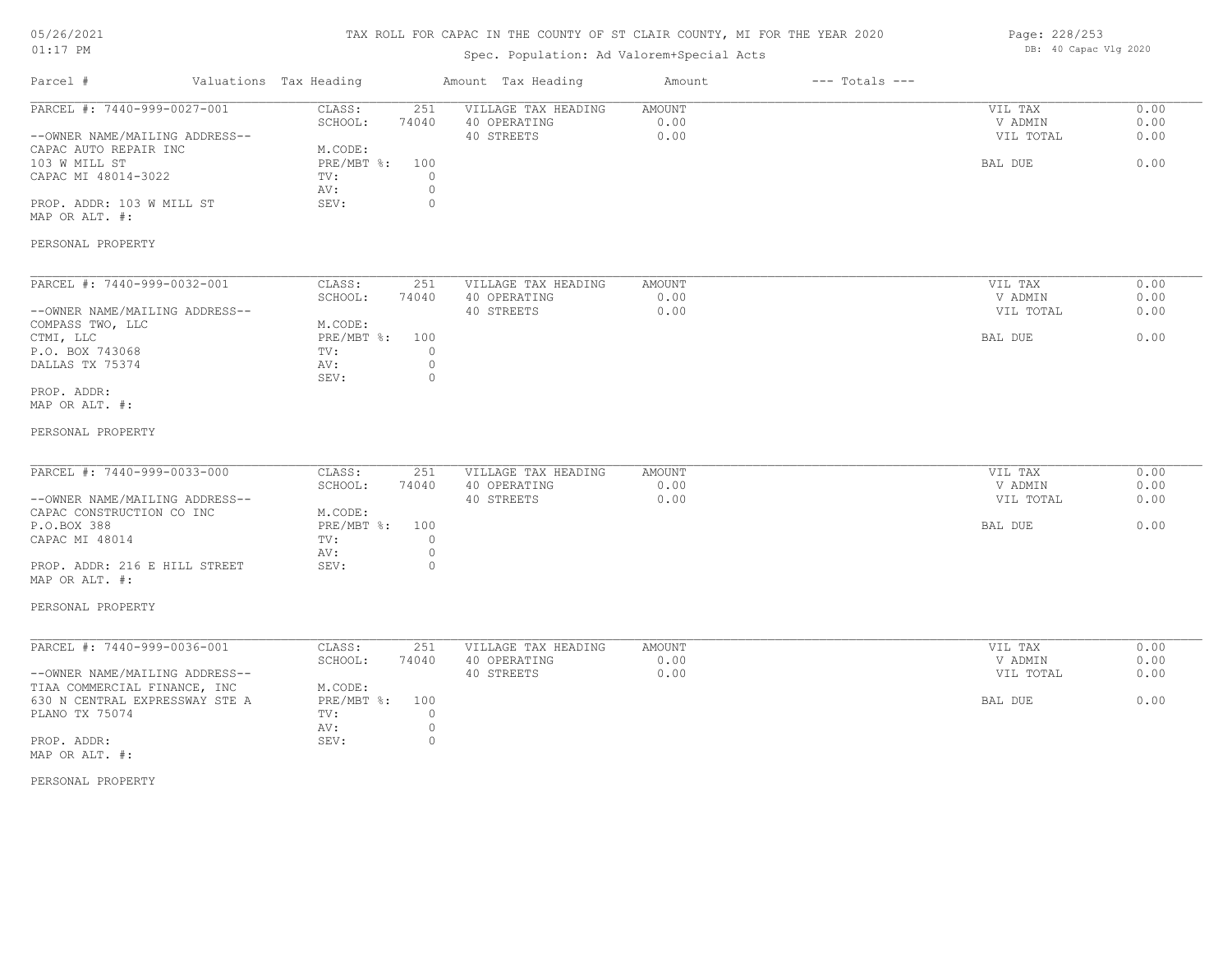# TAX ROLL FOR CAPAC IN THE COUNTY OF ST CLAIR COUNTY, MI FOR THE YEAR 2020

## Spec. Population: Ad Valorem+Special Acts

| Parcel #                       | Valuations Tax Heading |       | Amount Tax Heading  | Amount | $---$ Totals $---$ |           |      |
|--------------------------------|------------------------|-------|---------------------|--------|--------------------|-----------|------|
| PARCEL #: 7440-999-0044-000    | CLASS:                 | 251   | VILLAGE TAX HEADING | AMOUNT |                    | VIL TAX   | 0.00 |
|                                | SCHOOL:                | 74040 | 40 OPERATING        | 0.00   |                    | V ADMIN   | 0.00 |
| --OWNER NAME/MAILING ADDRESS-- |                        |       | 40 STREETS          | 0.00   |                    | VIL TOTAL | 0.00 |
| CAPAC FAMILY LAUNDRY           | M.CODE:                |       |                     |        |                    |           |      |
| MR.DANIEL L. MAROUARDT         | PRE/MBT %:             | 100   |                     |        |                    | BAL DUE   | 0.00 |
| 461 ELK LAKE DR                | TV:                    |       |                     |        |                    |           |      |
| ATTICA MI 48412-9807           | AV:                    |       |                     |        |                    |           |      |
|                                | SEV:                   |       |                     |        |                    |           |      |
| PROP. ADDR: 100 S MAIN         |                        |       |                     |        |                    |           |      |

MAP OR ALT. #:

## Default Legal Description

| PARCEL #: 7440-999-0045-000    | CLASS:     | 251     | VILLAGE TAX HEADING | AMOUNT   | VIL TAX       | 2,352.49 |
|--------------------------------|------------|---------|---------------------|----------|---------------|----------|
|                                | SCHOOL:    | 74040   | 40 OPERATING        | 2,050.38 | V ADMIN       | 23.52    |
| --OWNER NAME/MAILING ADDRESS-- |            |         | 40 STREETS          | 302.11   | VIL TOTAL     | 2,376.01 |
| SUNRISE STORES #52             | M.CODE:    |         |                     |          |               |          |
| 69245 BURKE DRIVE              | PRE/MBT %: | 100     |                     |          | V PD 09/02/20 | 2,376.01 |
| RICHMOND MI 48062              | TV:        | 153,200 |                     |          |               |          |
|                                | AV:        | 153,200 |                     |          | BAL DUE       | 0.00     |
| PROP. ADDR: 120 S MAIN         | SEV:       | 153,200 |                     |          |               |          |
| MAP OR ALT. #:                 |            |         |                     |          |               |          |

#### PERSONAL PROPERTY

| PARCEL #: 7440-999-0045-001    | CLASS:  | 251            | VILLAGE TAX HEADING | AMOUNT   | VIL TAX       | 1,486.42 |
|--------------------------------|---------|----------------|---------------------|----------|---------------|----------|
|                                | SCHOOL: | 74040          | 40 OPERATING        | 1,295.54 | V ADMIN       | 14.86    |
| --OWNER NAME/MAILING ADDRESS-- |         |                | 40 STREETS          | 190.88   | VIL TOTAL     | 1,501.28 |
| SUNRISE CAR WASH               | M.CODE: |                |                     |          |               |          |
| 69245 BURKE DR                 |         | PRE/MBT %: 100 |                     |          | V PD 09/09/20 | 1,501.28 |
| RICHMOND MI 48062              | TV:     | 96,800         |                     |          |               |          |
|                                | AV:     | 96,800         |                     |          | BAL DUE       | 0.00     |
| PROP. ADDR: 4334 N CAPAC RD    | SEV:    | 96,800         |                     |          |               |          |

# MAP OR ALT. #:

#### PERSONAL PROPERTY

| PARCEL #: 7440-999-0046-001    | CLASS:         | 251   | VILLAGE TAX HEADING | AMOUNT | VIL TAX   | 0.00 |
|--------------------------------|----------------|-------|---------------------|--------|-----------|------|
|                                | SCHOOL:        | 74040 | 40 OPERATING        | 0.00   | V ADMIN   | 0.00 |
| --OWNER NAME/MAILING ADDRESS-- |                |       | 40 STREETS          | 0.00   | VIL TOTAL | 0.00 |
| MUZAK LLC                      | M.CODE:        |       |                     |        |           |      |
| RYAN TAX COMPLIANCE SERVICES   | PRE/MBT %: 100 |       |                     |        | BAL DUE   | 0.00 |
| P.O. BOX 460049 DEPT 616       | TV:            |       |                     |        |           |      |
| HOUSTON TX 77056               | AV:            |       |                     |        |           |      |
|                                | SEV:           |       |                     |        |           |      |
| PROP. ADDR:                    |                |       |                     |        |           |      |

MAP OR ALT. #:

PERSONAL PROPERTY

Page: 229/253 DB: 40 Capac Vlg 2020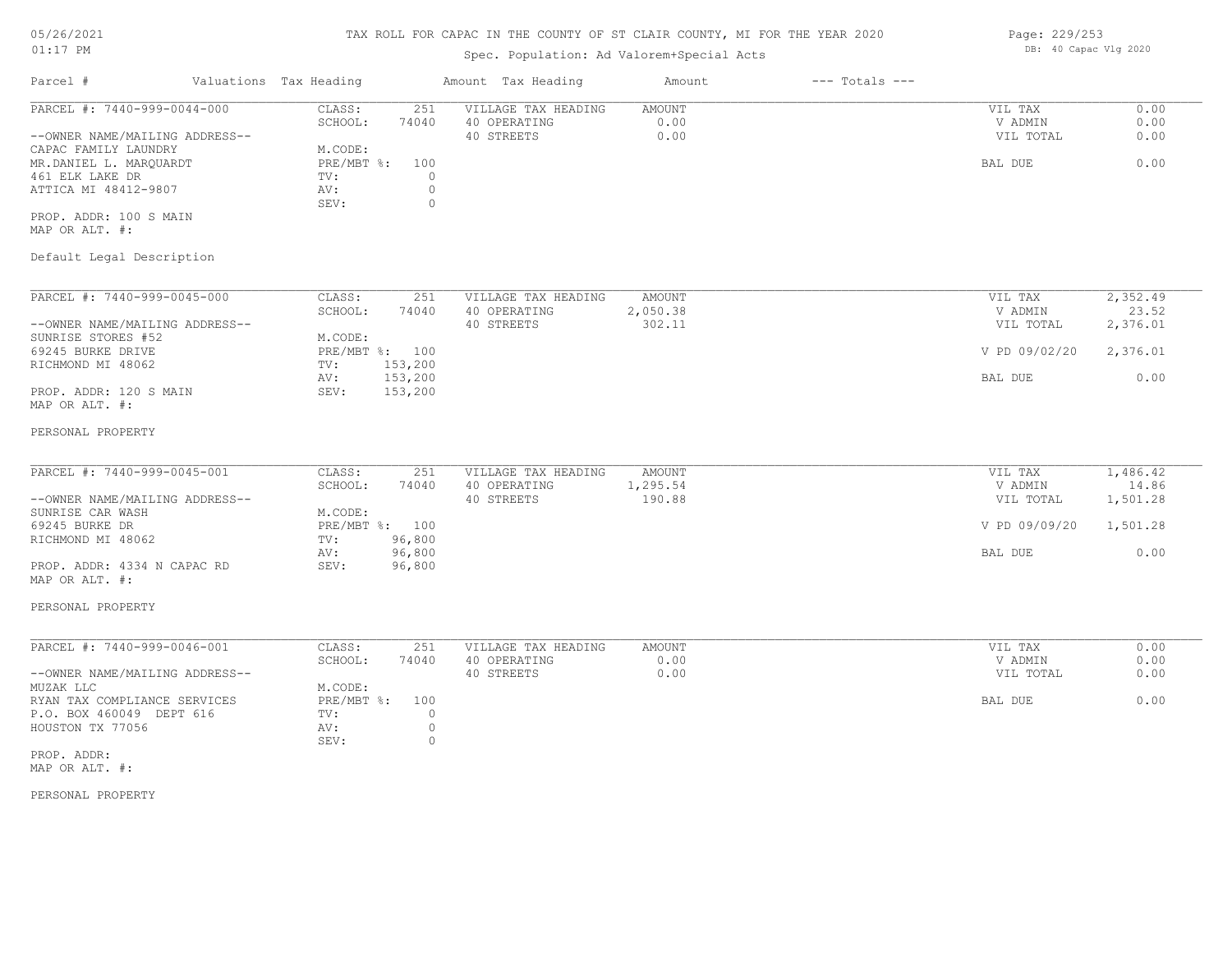#### TAX ROLL FOR CAPAC IN THE COUNTY OF ST CLAIR COUNTY, MI FOR THE YEAR 2020

## Spec. Population: Ad Valorem+Special Acts

| Page: 230/253 |                       |  |
|---------------|-----------------------|--|
|               | DB: 40 Capac Vlg 2020 |  |

| Parcel #                                                                                                                                                                               | Valuations Tax Heading               |                                                                      |                                                          | Amount Tax Heading                                | Amount                           | $---$ Totals $---$ |                                                             |                                            |
|----------------------------------------------------------------------------------------------------------------------------------------------------------------------------------------|--------------------------------------|----------------------------------------------------------------------|----------------------------------------------------------|---------------------------------------------------|----------------------------------|--------------------|-------------------------------------------------------------|--------------------------------------------|
| PARCEL #: 7440-999-0050-002<br>--OWNER NAME/MAILING ADDRESS--<br>4309 N CAPAC<br>CAPAC MI 48014<br>PROP. ADDR: 4309 CAPAC RD<br>MAP OR ALT. #:                                         | ELIZABETH VINCKIER KERSTEN, DDS, PLC | CLASS:<br>SCHOOL:<br>M.CODE:<br>PRE/MBT %: 100<br>TV:<br>AV:<br>SEV: | 251<br>74040<br>43,400<br>43,400<br>43,400               | VILLAGE TAX HEADING<br>40 OPERATING<br>40 STREETS | <b>AMOUNT</b><br>580.85<br>85.58 |                    | VIL TAX<br>V ADMIN<br>VIL TOTAL<br>V PD 08/04/20<br>BAL DUE | 666.43<br>6.66<br>673.09<br>673.09<br>0.00 |
| PERSONAL PROPERTY                                                                                                                                                                      |                                      |                                                                      |                                                          |                                                   |                                  |                    |                                                             |                                            |
| PARCEL #: 7440-999-0051-000<br>--OWNER NAME/MAILING ADDRESS--<br>PITNEY BOWES INC<br>MSC-TAX01<br>5310 CYPRESS CENTER DR. STE 110<br>TAMPA FL 33609<br>PROP. ADDR:<br>MAP OR ALT. #:   |                                      | CLASS:<br>SCHOOL:<br>M.CODE:<br>PRE/MBT %:<br>TV:<br>AV:<br>SEV:     | 251<br>74040<br>100<br>$\circ$<br>$\mathbb O$<br>$\circ$ | VILLAGE TAX HEADING<br>40 OPERATING<br>40 STREETS | AMOUNT<br>0.00<br>0.00           |                    | VIL TAX<br>V ADMIN<br>VIL TOTAL<br>BAL DUE                  | 0.00<br>0.00<br>0.00<br>0.00               |
| PERSONAL PROPERTY                                                                                                                                                                      |                                      |                                                                      |                                                          |                                                   |                                  |                    |                                                             |                                            |
| PARCEL #: 7440-999-0052-050<br>--OWNER NAME/MAILING ADDRESS--<br>D & B CEMENT INC<br>LUMBARDO<br>4313 STEVENS DR<br>CAPAC MI 48014<br>PROP. ADDR: 4313 STEVENS DR<br>MAP OR ALT. #:    |                                      | CLASS:<br>SCHOOL:<br>M.CODE:<br>PRE/MBT %: 100<br>TV:<br>AV:<br>SEV: | 251<br>74040<br>7,000<br>7,000<br>7,000                  | VILLAGE TAX HEADING<br>40 OPERATING<br>40 STREETS | AMOUNT<br>93.68<br>13.80         |                    | VIL TAX<br>V ADMIN<br>VIL TOTAL<br>BAL DUE                  | 107.48<br>1.07<br>108.55<br>108.55         |
| PERSONAL PROPERTY                                                                                                                                                                      |                                      |                                                                      |                                                          |                                                   |                                  |                    |                                                             |                                            |
| PARCEL #: 7440-999-0052-051<br>--OWNER NAME/MAILING ADDRESS--<br>PITNEY BOWES GLOBAL FINANCIAL<br>5310 CYPRESS CENTER DRIVE STE 110<br>TAMPA FL 33609<br>PROP. ADDR:<br>MAP OR ALT. #: |                                      | CLASS:<br>SCHOOL:<br>M.CODE:<br>$PRE/MBT$ %:<br>TV:<br>AV:<br>SEV:   | 251<br>74040<br>100<br>$\circ$<br>$\circ$<br>$\circ$     | VILLAGE TAX HEADING<br>40 OPERATING<br>40 STREETS | AMOUNT<br>0.00<br>0.00           |                    | VIL TAX<br>V ADMIN<br>VIL TOTAL<br>BAL DUE                  | 0.00<br>0.00<br>0.00<br>0.00               |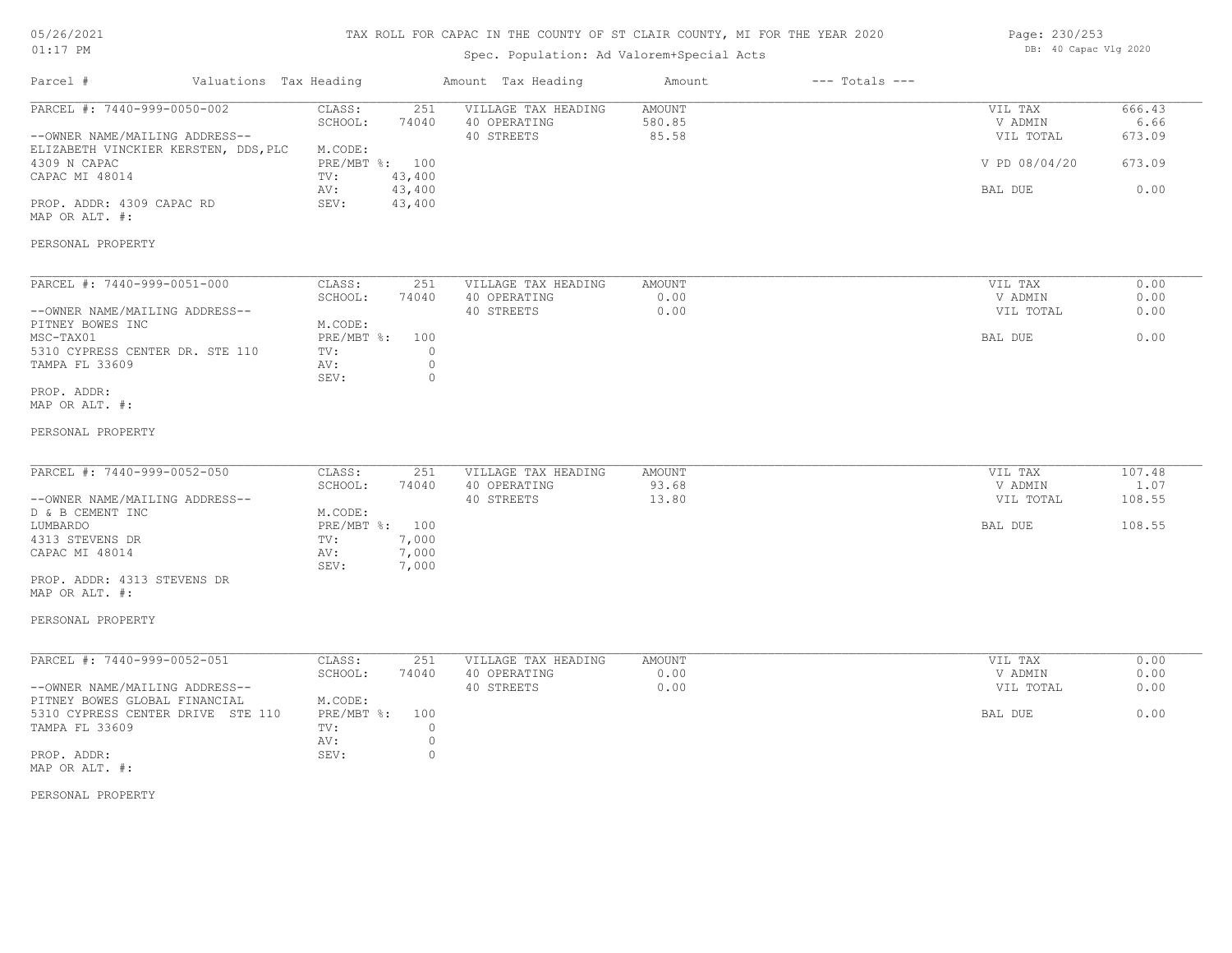# TAX ROLL FOR CAPAC IN THE COUNTY OF ST CLAIR COUNTY, MI FOR THE YEAR 2020

## Spec. Population: Ad Valorem+Special Acts

| Parcel #                       | Valuations Tax Heading |       | Amount Tax Heading  | Amount | $---$ Totals $---$ |           |      |
|--------------------------------|------------------------|-------|---------------------|--------|--------------------|-----------|------|
| PARCEL #: 7440-999-0055-000    | CLASS:                 | 251   | VILLAGE TAX HEADING | AMOUNT |                    | VIL TAX   | 0.00 |
|                                | SCHOOL:                | 74040 | 40 OPERATING        | 0.00   |                    | V ADMIN   | 0.00 |
| --OWNER NAME/MAILING ADDRESS-- |                        |       | 40 STREETS          | 0.00   |                    | VIL TOTAL | 0.00 |
| STATE FARM MUTUAL AUTO INS     | M.CODE:                |       |                     |        |                    |           |      |
| CORP TAX                       | $PRE/MBT$ %:           | 100   |                     |        |                    | BAL DUE   | 0.00 |
| ONE STATE FARM PLAZA           | TV:                    |       |                     |        |                    |           |      |
| BLOOMINGTON IL 61701-0001      | AV:                    |       |                     |        |                    |           |      |
|                                | SEV:                   |       |                     |        |                    |           |      |
| PROP. ADDR:                    |                        |       |                     |        |                    |           |      |
| MAP OR ALT. #:                 |                        |       |                     |        |                    |           |      |
|                                |                        |       |                     |        |                    |           |      |

#### PERSONAL PROPERTY

| PARCEL #: 7440-999-0058-000    | CLASS:     | 251   | VILLAGE TAX HEADING | AMOUNT | VIL TAX   | 0.00 |
|--------------------------------|------------|-------|---------------------|--------|-----------|------|
|                                | SCHOOL:    | 74040 | 40 OPERATING        | 0.00   | V ADMIN   | 0.00 |
| --OWNER NAME/MAILING ADDRESS-- |            |       | 40 STREETS          | 0.00   | VIL TOTAL | 0.00 |
| GEORGE, T J/SPERRYS WELDING    | M.CODE:    |       |                     |        |           |      |
| 112 N MAIN ST                  | PRE/MBT %: | 100   |                     |        | BAL DUE   | 0.00 |
| CAPAC MI 48014                 | TV:        |       |                     |        |           |      |
|                                | AV:        |       |                     |        |           |      |
| PROP. ADDR: 112 N MAIN ST      | SEV:       |       |                     |        |           |      |
| MAP OR ALT. #:                 |            |       |                     |        |           |      |

#### PERSONAL PROPERTY

| PARCEL #: 7440-999-0072-000    | CLASS:  | 251            | VILLAGE TAX HEADING | AMOUNT | VIL TAX       | 503.66 |
|--------------------------------|---------|----------------|---------------------|--------|---------------|--------|
|                                | SCHOOL: | 74040          | 40 OPERATING        | 438.98 | V ADMIN       | 5.03   |
| --OWNER NAME/MAILING ADDRESS-- |         |                | 40 STREETS          | 64.68  | VIL TOTAL     | 508.69 |
| COMCAST OF MICHIGAN IV, LLC    | M.CODE: |                |                     |        |               |        |
| TAX DEPT                       |         | PRE/MBT %: 100 |                     |        | V PD 09/09/20 | 508.69 |
| ONE COMCAST CENTER FL 32       | TV:     | 32,800         |                     |        |               |        |
| PHILADELPHIA PA 19103-2838     | AV:     | 32,800         |                     |        | BAL DUE       | 0.00   |
|                                | SEV:    | 32,800         |                     |        |               |        |
| PROP. ADDR:                    |         |                |                     |        |               |        |

MAP OR ALT. #:

#### PERSONAL PROPERTY

| PARCEL #: 7440-999-0073-501    | CLASS:     | 251    | VILLAGE TAX HEADING | AMOUNT | VIL TAX       | 795.41 |
|--------------------------------|------------|--------|---------------------|--------|---------------|--------|
|                                | SCHOOL:    | 74040  | 40 OPERATING        | 693.27 | V ADMIN       | 7.95   |
| --OWNER NAME/MAILING ADDRESS-- |            |        | 40 STREETS          | 102.14 | VIL TOTAL     | 803.36 |
| VERIZON WIRELESS               | M.CODE:    |        |                     |        |               |        |
| NEW PAR                        | PRE/MBT %: | 100    |                     |        | V PD 09/16/20 | 803.36 |
| P.O. BOX 2549                  | TV:        | 51,800 |                     |        |               |        |
| ADDISON TX 75001               | AV:        | 51,800 |                     |        | BAL DUE       | 0.00   |
|                                | SEV:       | 51,800 |                     |        |               |        |

MAP OR ALT. #: PROP. ADDR:

PERSONAL PROPERTY

Page: 231/253 DB: 40 Capac Vlg 2020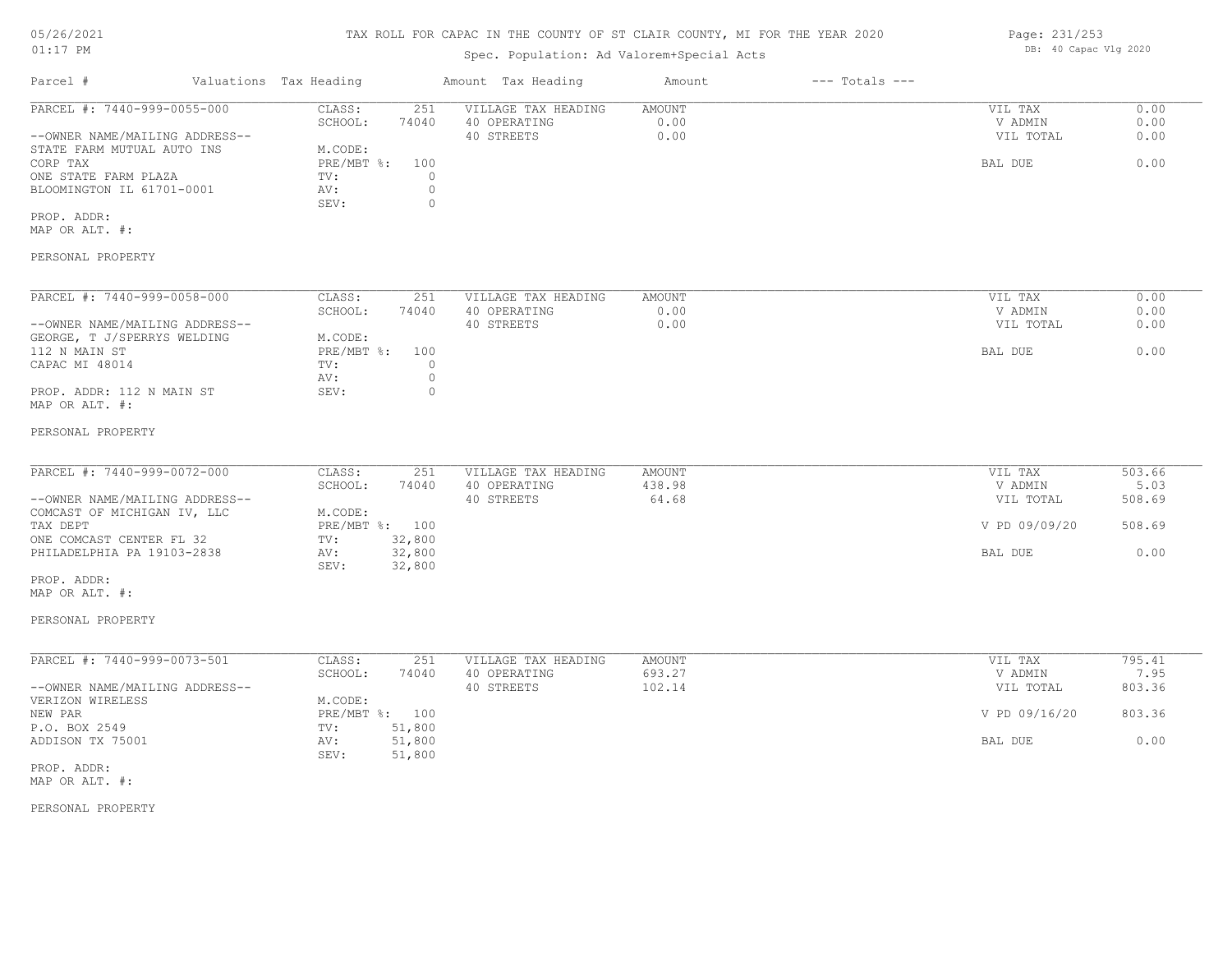## TAX ROLL FOR CAPAC IN THE COUNTY OF ST CLAIR COUNTY, MI FOR THE YEAR 2020

## Spec. Population: Ad Valorem+Special Acts

| Parcel #                       | Valuations Tax Heading |       | Amount Tax Heading  | Amount | $---$ Totals $---$ |           |      |
|--------------------------------|------------------------|-------|---------------------|--------|--------------------|-----------|------|
| PARCEL #: 7440-999-0074-001    | CLASS:                 | 251   | VILLAGE TAX HEADING | AMOUNT |                    | VIL TAX   | 0.00 |
|                                | SCHOOL:                | 74040 | 40 OPERATING        | 0.00   |                    | V ADMIN   | 0.00 |
| --OWNER NAME/MAILING ADDRESS-- |                        |       | 40 STREETS          | 0.00   |                    | VIL TOTAL | 0.00 |
| CAPAC HARDWARE STORE, LLC      | M.CODE:                |       |                     |        |                    |           |      |
| JEFF KEGLER                    | PRE/MBT %: 100         |       |                     |        |                    | BAL DUE   | 0.00 |
| 121 N MAIN                     | TV:                    |       |                     |        |                    |           |      |
| CAPAC MI 48014                 | AV:                    |       |                     |        |                    |           |      |
|                                | SEV:                   |       |                     |        |                    |           |      |
| PROP. ADDR: 121 N MAIN         |                        |       |                     |        |                    |           |      |

MAP OR ALT. #:

#### PERSONAL PROPERTY

| PARCEL #: 7440-999-0075-001    | CLASS:     | 251   | VILLAGE TAX HEADING | AMOUNT | VIL TAX       | 118.23 |
|--------------------------------|------------|-------|---------------------|--------|---------------|--------|
|                                | SCHOOL:    | 74040 | 40 OPERATING        | 103.05 | V ADMIN       | 1.18   |
| --OWNER NAME/MAILING ADDRESS-- |            |       | 40 STREETS          | 15.18  | VIL TOTAL     | 119.41 |
| NEW PAR                        | M.CODE:    |       |                     |        |               |        |
| D/B/A/ VERIZON WIRELESS        | PRE/MBT %: | 100   |                     |        | V PD 09/16/20 | 119.41 |
| P.O. BOX 2549                  | TV:        | 7,700 |                     |        |               |        |
| ADDISON TX 75001               | AV:        | 7,700 |                     |        | BAL DUE       | 0.00   |
|                                | SEV:       | 7,700 |                     |        |               |        |
| PROP. ADDR:                    |            |       |                     |        |               |        |

MAP OR ALT. #:

#### PERSONAL PROPERTY

| PARCEL #: 7440-999-0080-000    | CLASS:         | 251   |                     | AMOUNT | VIL TAX   | 0.00 |
|--------------------------------|----------------|-------|---------------------|--------|-----------|------|
|                                |                |       | VILLAGE TAX HEADING |        |           |      |
|                                | SCHOOL:        | 74040 | 40 OPERATING        | 0.00   | V ADMIN   | 0.00 |
| --OWNER NAME/MAILING ADDRESS-- |                |       | 40 STREETS          | 0.00   | VIL TOTAL | 0.00 |
| GASS-BECKER INSURANCE AGENCY   | M.CODE:        |       |                     |        |           |      |
| 134 N MAIN ST                  | PRE/MBT %: 100 |       |                     |        | BAL DUE   | 0.00 |
| CAPAC MI 48014-3142            | TV:            |       |                     |        |           |      |
|                                | AV:            |       |                     |        |           |      |
| PROP. ADDR: 134 N MAIN ST      | SEV:           |       |                     |        |           |      |

#### PERSONAL PROPERTY

MAP OR ALT. #:

| PARCEL #: 7440-999-0080-010    | CLASS:     | 251   | VILLAGE TAX HEADING | AMOUNT | VIL TAX   | 0.00 |
|--------------------------------|------------|-------|---------------------|--------|-----------|------|
|                                | SCHOOL:    | 74040 | 40 OPERATING        | 0.00   | V ADMIN   | 0.00 |
| --OWNER NAME/MAILING ADDRESS-- |            |       | 40 STREETS          | 0.00   | VIL TOTAL | 0.00 |
| PRIMO WATER CORPORATION        | M.CODE:    |       |                     |        |           |      |
| MARVIN F POER AND COMPANY      | PRE/MBT %: | 100   |                     |        | BAL DUE   | 0.00 |
| P.O. BOX 802206                | TV:        |       |                     |        |           |      |
| DALLAS TX 75380-2206           | AV:        |       |                     |        |           |      |
|                                | SEV:       |       |                     |        |           |      |
| PROP. ADDR:                    |            |       |                     |        |           |      |

MAP OR ALT. #:

PERSONAL PROPERTY

Page: 232/253 DB: 40 Capac Vlg 2020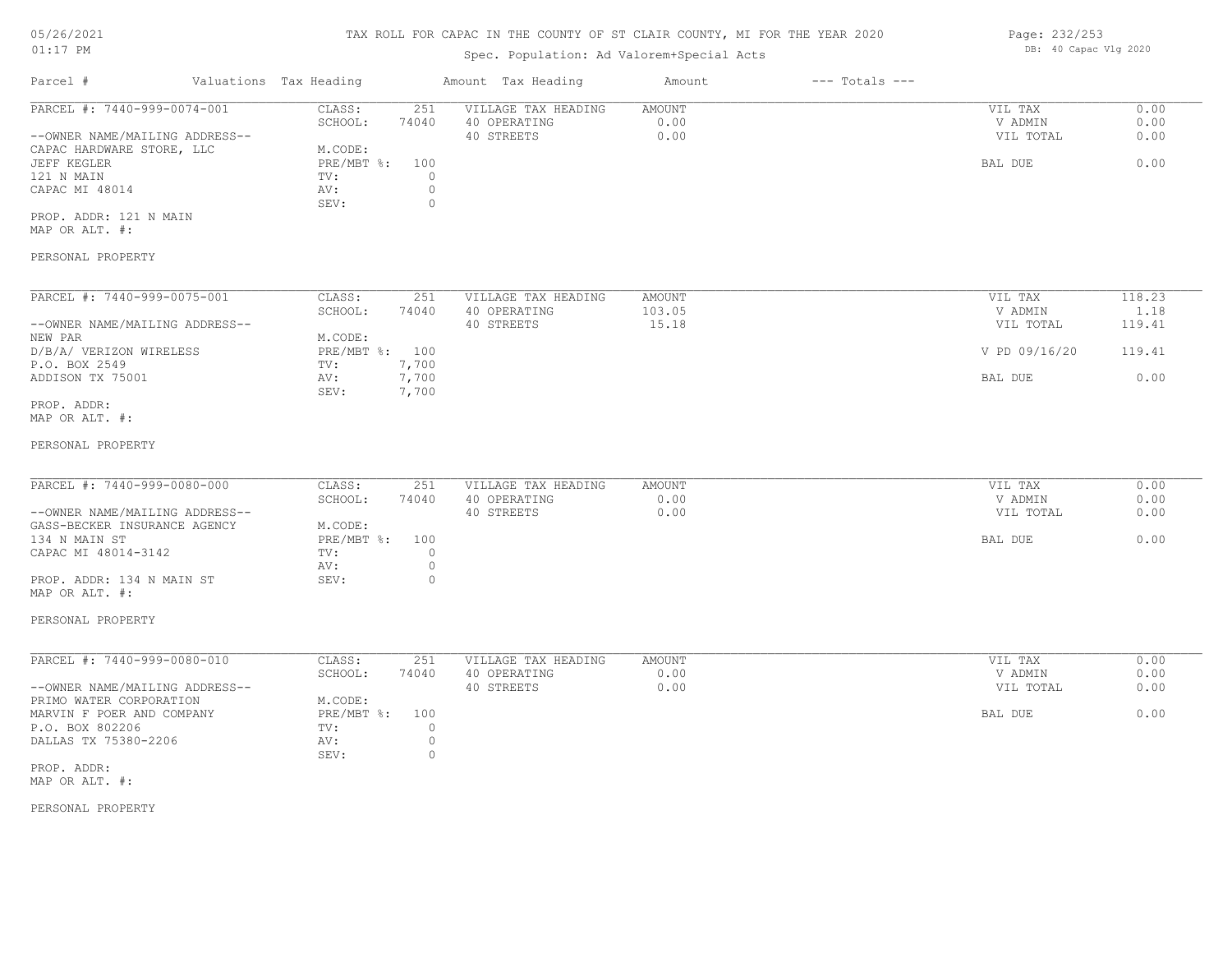## TAX ROLL FOR CAPAC IN THE COUNTY OF ST CLAIR COUNTY, MI FOR THE YEAR 2020

## Spec. Population: Ad Valorem+Special Acts

Page: 233/253 DB: 40 Capac Vlg 2020

| PARCEL #: 7440-999-0081-000<br>CLASS:<br>VILLAGE TAX HEADING<br>0.00<br>251<br>AMOUNT<br>VIL TAX<br>SCHOOL:<br>74040<br>40 OPERATING<br>0.00<br>V ADMIN<br>0.00<br>40 STREETS<br>0.00<br>--OWNER NAME/MAILING ADDRESS--<br>VIL TOTAL<br>0.00<br>IBM CREDIT LLC<br>M.CODE:<br>PRE/MBT %: 100<br>0.00<br>PO BOX 1159<br>BAL DUE<br>SOUTHBURY CT 06488<br>$\circ$<br>TV:<br>$\circ$<br>AV:<br>PROP. ADDR:<br>SEV:<br>$\circ$<br>MAP OR ALT. #:<br>PERSONAL PROPERTY<br>PARCEL #: 7440-999-0082-002<br>0.00<br>CLASS:<br>251<br><b>AMOUNT</b><br>VIL TAX<br>VILLAGE TAX HEADING<br>0.00<br>SCHOOL:<br>74040<br>40 OPERATING<br>V ADMIN<br>0.00<br>40 STREETS<br>0.00<br>0.00<br>--OWNER NAME/MAILING ADDRESS--<br>VIL TOTAL<br>WEST MICHIGAN FAMILY HOMES<br>M.CODE:<br>PRE/MBT %: 100<br>0.00<br>PRIME PROPERTIES<br>BAL DUE<br>13862 SIMONE DR<br>TV:<br>$\circ$<br>$\circ$<br>SHELBY MI 48315<br>AV:<br>SEV:<br>$\circ$<br>PROP. ADDR: 15122 W PARK ST<br>MAP OR ALT. #:<br>PERSONAL PROPERTY<br>PARCEL #: 7440-999-0084-000<br>CLASS:<br>251<br>VILLAGE TAX HEADING<br><b>AMOUNT</b><br>0.00<br>VIL TAX<br>SCHOOL:<br>40 OPERATING<br>0.00<br>0.00<br>74040<br>V ADMIN<br>0.00<br>40 STREETS<br>0.00<br>--OWNER NAME/MAILING ADDRESS--<br>VIL TOTAL<br>AMERIGAS PROPANE LP<br>M.CODE:<br>P.O.BOX 798<br>PRE/MBT %: 100<br>0.00<br>BAL DUE<br>VALLEY FORGE PA 19482<br>TV:<br>$\circ$<br>$\circ$<br>AV:<br>SEV:<br>PROP. ADDR: 14900 DOWNEY RD<br>$\circ$<br>MAP OR ALT. #:<br>PERSONAL PROPERTY<br>PARCEL #: 7440-999-0085-000<br>CLASS:<br>251<br>VILLAGE TAX HEADING<br><b>AMOUNT</b><br>VIL TAX<br>0.00<br>SCHOOL:<br>74040<br>40 OPERATING<br>0.00<br>V ADMIN<br>0.00<br>40 STREETS<br>0.00<br>0.00<br>--OWNER NAME/MAILING ADDRESS--<br>VIL TOTAL<br>FIRST DATA MERCHANTS<br>M.CODE:<br>0.00<br>RYAN LLC<br>PRE/MBT %: 100<br>BAL DUE<br>PO BOX 4900<br>$\circ$<br>TV:<br>SCOTTSDALE AZ 85261-4900<br>$\circ$<br>AV:<br>$\circ$<br>SEV:<br>PROP. ADDR:<br>MAP OR ALT. #: | Parcel # | Valuations Tax Heading | Amount Tax Heading | Amount | $---$ Totals $---$ |  |
|-------------------------------------------------------------------------------------------------------------------------------------------------------------------------------------------------------------------------------------------------------------------------------------------------------------------------------------------------------------------------------------------------------------------------------------------------------------------------------------------------------------------------------------------------------------------------------------------------------------------------------------------------------------------------------------------------------------------------------------------------------------------------------------------------------------------------------------------------------------------------------------------------------------------------------------------------------------------------------------------------------------------------------------------------------------------------------------------------------------------------------------------------------------------------------------------------------------------------------------------------------------------------------------------------------------------------------------------------------------------------------------------------------------------------------------------------------------------------------------------------------------------------------------------------------------------------------------------------------------------------------------------------------------------------------------------------------------------------------------------------------------------------------------------------------------------------------------------------------------------------------------------------------------------------------------------------------------------------------|----------|------------------------|--------------------|--------|--------------------|--|
|                                                                                                                                                                                                                                                                                                                                                                                                                                                                                                                                                                                                                                                                                                                                                                                                                                                                                                                                                                                                                                                                                                                                                                                                                                                                                                                                                                                                                                                                                                                                                                                                                                                                                                                                                                                                                                                                                                                                                                               |          |                        |                    |        |                    |  |
|                                                                                                                                                                                                                                                                                                                                                                                                                                                                                                                                                                                                                                                                                                                                                                                                                                                                                                                                                                                                                                                                                                                                                                                                                                                                                                                                                                                                                                                                                                                                                                                                                                                                                                                                                                                                                                                                                                                                                                               |          |                        |                    |        |                    |  |
|                                                                                                                                                                                                                                                                                                                                                                                                                                                                                                                                                                                                                                                                                                                                                                                                                                                                                                                                                                                                                                                                                                                                                                                                                                                                                                                                                                                                                                                                                                                                                                                                                                                                                                                                                                                                                                                                                                                                                                               |          |                        |                    |        |                    |  |
|                                                                                                                                                                                                                                                                                                                                                                                                                                                                                                                                                                                                                                                                                                                                                                                                                                                                                                                                                                                                                                                                                                                                                                                                                                                                                                                                                                                                                                                                                                                                                                                                                                                                                                                                                                                                                                                                                                                                                                               |          |                        |                    |        |                    |  |
|                                                                                                                                                                                                                                                                                                                                                                                                                                                                                                                                                                                                                                                                                                                                                                                                                                                                                                                                                                                                                                                                                                                                                                                                                                                                                                                                                                                                                                                                                                                                                                                                                                                                                                                                                                                                                                                                                                                                                                               |          |                        |                    |        |                    |  |
|                                                                                                                                                                                                                                                                                                                                                                                                                                                                                                                                                                                                                                                                                                                                                                                                                                                                                                                                                                                                                                                                                                                                                                                                                                                                                                                                                                                                                                                                                                                                                                                                                                                                                                                                                                                                                                                                                                                                                                               |          |                        |                    |        |                    |  |
|                                                                                                                                                                                                                                                                                                                                                                                                                                                                                                                                                                                                                                                                                                                                                                                                                                                                                                                                                                                                                                                                                                                                                                                                                                                                                                                                                                                                                                                                                                                                                                                                                                                                                                                                                                                                                                                                                                                                                                               |          |                        |                    |        |                    |  |
|                                                                                                                                                                                                                                                                                                                                                                                                                                                                                                                                                                                                                                                                                                                                                                                                                                                                                                                                                                                                                                                                                                                                                                                                                                                                                                                                                                                                                                                                                                                                                                                                                                                                                                                                                                                                                                                                                                                                                                               |          |                        |                    |        |                    |  |
|                                                                                                                                                                                                                                                                                                                                                                                                                                                                                                                                                                                                                                                                                                                                                                                                                                                                                                                                                                                                                                                                                                                                                                                                                                                                                                                                                                                                                                                                                                                                                                                                                                                                                                                                                                                                                                                                                                                                                                               |          |                        |                    |        |                    |  |
|                                                                                                                                                                                                                                                                                                                                                                                                                                                                                                                                                                                                                                                                                                                                                                                                                                                                                                                                                                                                                                                                                                                                                                                                                                                                                                                                                                                                                                                                                                                                                                                                                                                                                                                                                                                                                                                                                                                                                                               |          |                        |                    |        |                    |  |
|                                                                                                                                                                                                                                                                                                                                                                                                                                                                                                                                                                                                                                                                                                                                                                                                                                                                                                                                                                                                                                                                                                                                                                                                                                                                                                                                                                                                                                                                                                                                                                                                                                                                                                                                                                                                                                                                                                                                                                               |          |                        |                    |        |                    |  |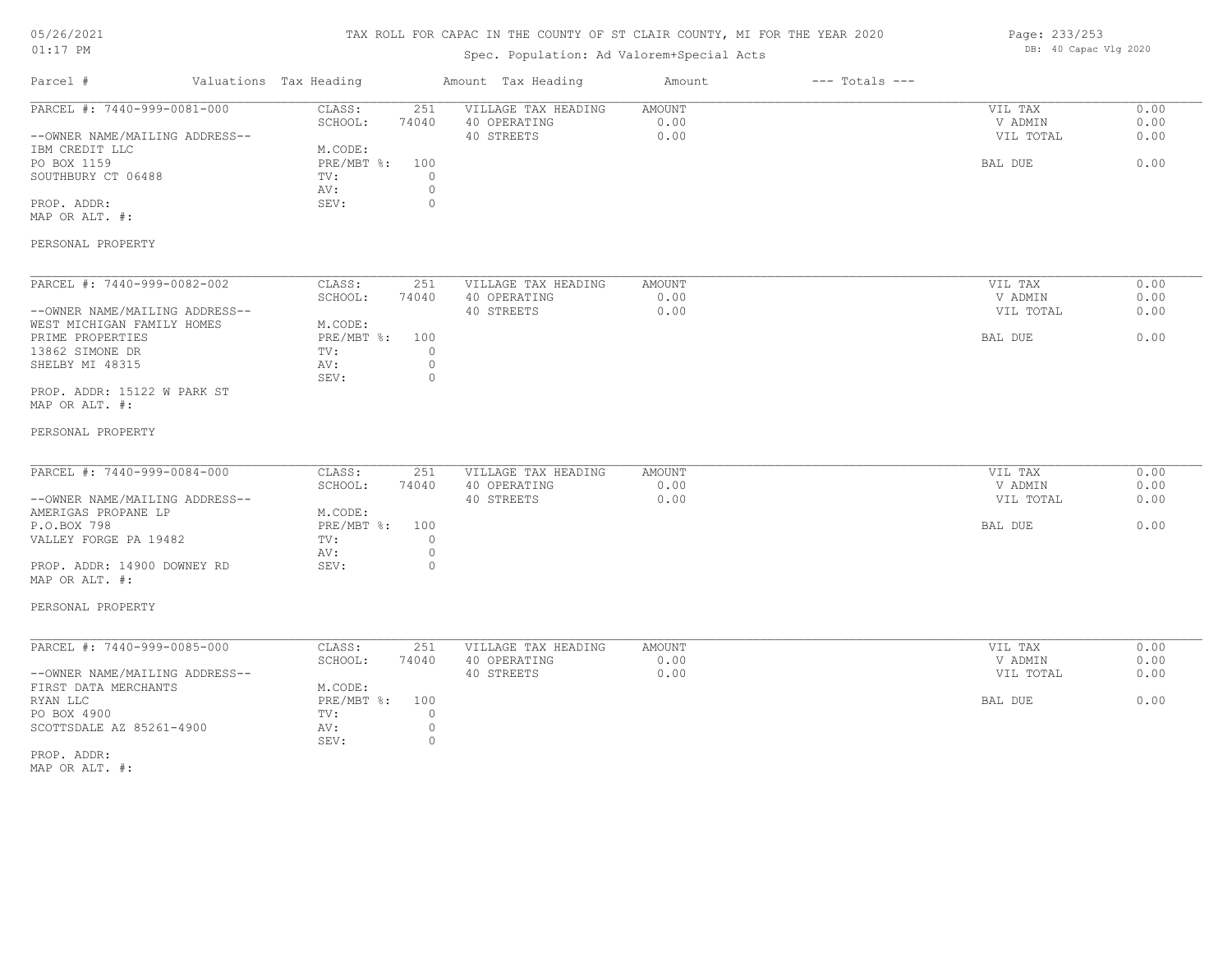# 05/26/2021

# 01:17 PM

## TAX ROLL FOR CAPAC IN THE COUNTY OF ST CLAIR COUNTY, MI FOR THE YEAR 2020

## Spec. Population: Ad Valorem+Special Acts

Page: 234/253 DB: 40 Capac Vlg 2020

| Parcel #                                                                                                                                                                                                   | Valuations Tax Heading                                                                                                         | Amount Tax Heading                                | Amount                        | $---$ Totals $---$ |                                            |                              |
|------------------------------------------------------------------------------------------------------------------------------------------------------------------------------------------------------------|--------------------------------------------------------------------------------------------------------------------------------|---------------------------------------------------|-------------------------------|--------------------|--------------------------------------------|------------------------------|
| PARCEL #: 7440-999-0089-000<br>--OWNER NAME/MAILING ADDRESS--<br>KLUG'S BARBER SHOP<br>110 N MAIN ST<br>CAPAC MI 48014-3142<br>PROP. ADDR: 110 N MAIN ST<br>MAP OR ALT. #:<br>PERSONAL PROPERTY            | CLASS:<br>251<br>SCHOOL:<br>74040<br>M.CODE:<br>PRE/MBT %:<br>100<br>$\circ$<br>TV:<br>$\circ$<br>AV:<br>SEV:<br>$\circ$       | VILLAGE TAX HEADING<br>40 OPERATING<br>40 STREETS | <b>AMOUNT</b><br>0.00<br>0.00 |                    | VIL TAX<br>V ADMIN<br>VIL TOTAL<br>BAL DUE | 0.00<br>0.00<br>0.00<br>0.00 |
| PARCEL #: 7440-999-0091-001<br>--OWNER NAME/MAILING ADDRESS--<br>MD&A<br>MAIEAR, DEPADE & ASSOC LLC<br>124 N MAIN ST<br>CAPAC MI 48014<br>PROP. ADDR: 124 N MAIN ST<br>MAP OR ALT. #:<br>PERSONAL PROPERTY | CLASS:<br>251<br>SCHOOL:<br>74040<br>M.CODE:<br>$PRE/MBT$ $\div$<br>100<br>$\circ$<br>TV:<br>AV:<br>$\circ$<br>SEV:<br>$\circ$ | VILLAGE TAX HEADING<br>40 OPERATING<br>40 STREETS | AMOUNT<br>0.00<br>0.00        |                    | VIL TAX<br>V ADMIN<br>VIL TOTAL<br>BAL DUE | 0.00<br>0.00<br>0.00<br>0.00 |
| PARCEL #: 7440-999-0092-002<br>--OWNER NAME/MAILING ADDRESS--<br>A SALON<br>109 N MAIN ST<br>CAPAC MI 48014<br>PROP. ADDR: 109 N MAIN ST<br>MAP OR ALT. #:<br>PERSONAL PROPERTY                            | CLASS:<br>251<br>SCHOOL:<br>74040<br>M.CODE:<br>PRE/MBT %:<br>100<br>TV:<br>$\Omega$<br>$\circ$<br>AV:<br>SEV:<br>$\circ$      | VILLAGE TAX HEADING<br>40 OPERATING<br>40 STREETS | AMOUNT<br>0.00<br>0.00        |                    | VIL TAX<br>V ADMIN<br>VIL TOTAL<br>BAL DUE | 0.00<br>0.00<br>0.00<br>0.00 |
| PARCEL #: 7440-999-0093-001<br>--OWNER NAME/MAILING ADDRESS--<br>TRACY B'S SWEETS AND EATS<br>113 S MAIN ST<br>CAPAC MI 48014<br>PROP. ADDR: 213 S MAIN ST<br>MAP OR ALT. #:<br>PERSONAL PROPERTY          | CLASS:<br>251<br>SCHOOL:<br>74040<br>M.CODE:<br>$PRE/MBT$ $\div$<br>100<br>TV:<br>$\circ$<br>AV:<br>$\circ$<br>SEV:<br>$\circ$ | VILLAGE TAX HEADING<br>40 OPERATING<br>40 STREETS | <b>AMOUNT</b><br>0.00<br>0.00 |                    | VIL TAX<br>V ADMIN<br>VIL TOTAL<br>BAL DUE | 0.00<br>0.00<br>0.00<br>0.00 |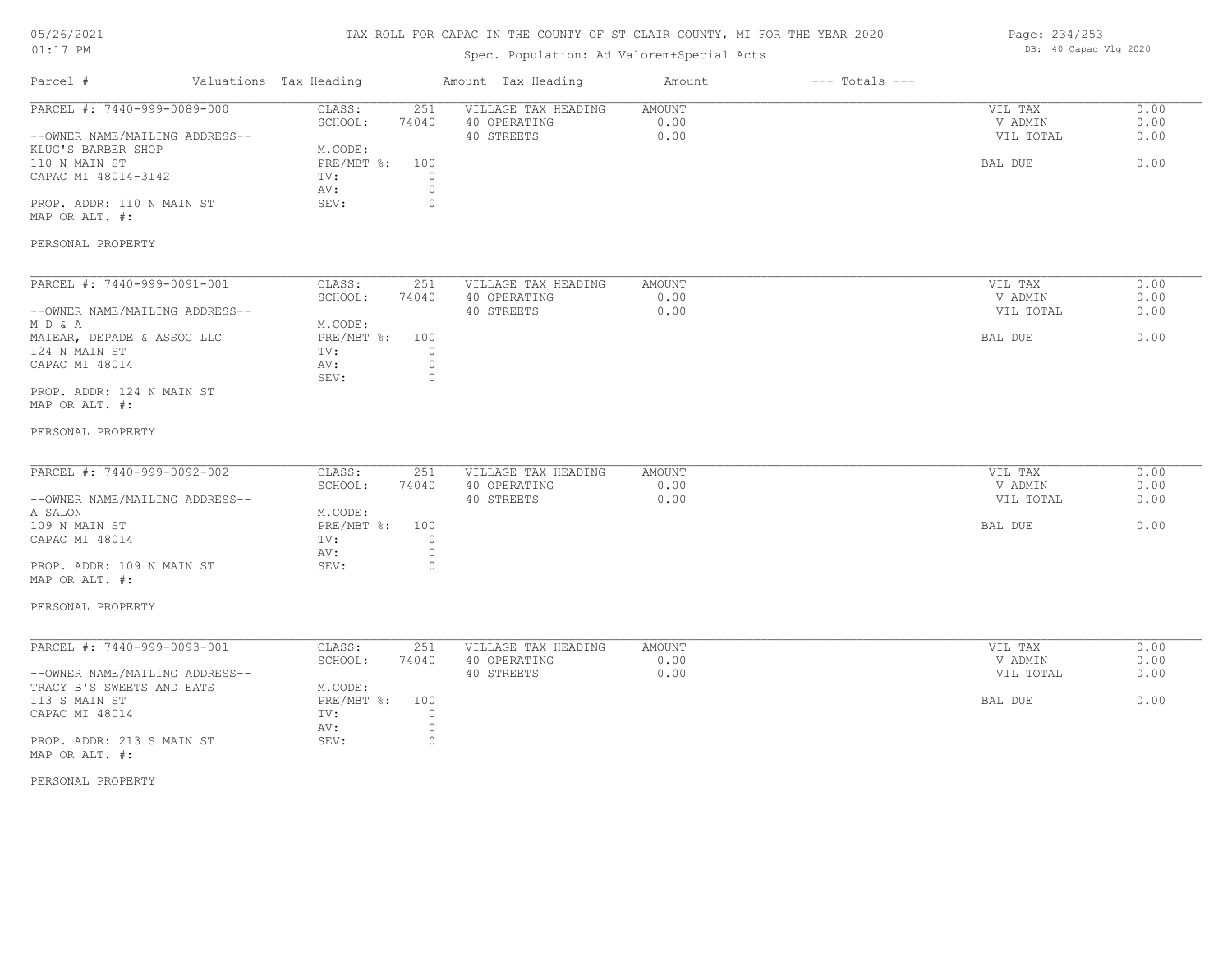## TAX ROLL FOR CAPAC IN THE COUNTY OF ST CLAIR COUNTY, MI FOR THE YEAR 2020

## Spec. Population: Ad Valorem+Special Acts

| Parcel #                       | Valuations Tax Heading |       | Amount Tax Heading  | Amount | $---$ Totals $---$ |           |      |
|--------------------------------|------------------------|-------|---------------------|--------|--------------------|-----------|------|
| PARCEL #: 7440-999-0094-001    | CLASS:                 | 251   | VILLAGE TAX HEADING | AMOUNT |                    | VIL TAX   | 0.00 |
|                                | SCHOOL:                | 74040 | 40 OPERATING        | 0.00   |                    | V ADMIN   | 0.00 |
| --OWNER NAME/MAILING ADDRESS-- |                        |       | 40 STREETS          | 0.00   |                    | VIL TOTAL | 0.00 |
| DIRECT TV                      | M.CODE:                |       |                     |        |                    |           |      |
| PROPERTY TAX DEPT.             | PRE/MBT %: 100         |       |                     |        |                    | BAL DUE   | 0.00 |
| 1010 PINE ST 9E-L-01           | TV:                    |       |                     |        |                    |           |      |
| SAINT LOUIS MO 63101           | AV:                    |       |                     |        |                    |           |      |
|                                | SEV:                   |       |                     |        |                    |           |      |
| PROP. ADDR:                    |                        |       |                     |        |                    |           |      |
| MAP OR ALT. #:                 |                        |       |                     |        |                    |           |      |
|                                |                        |       |                     |        |                    |           |      |

#### PERSONAL PROPERTY

| PARCEL #: 7440-999-0095-000     | CLASS:     | 251   | VILLAGE TAX HEADING | AMOUNT | 0.00<br>VIL TAX   |  |
|---------------------------------|------------|-------|---------------------|--------|-------------------|--|
|                                 | SCHOOL:    | 74040 | 40 OPERATING        | 0.00   | 0.00<br>V ADMIN   |  |
| --OWNER NAME/MAILING ADDRESS--  |            |       | 40 STREETS          | 0.00   | 0.00<br>VIL TOTAL |  |
| RON'S AUTO PARTS WAREHOUSE, INC | M.CODE:    |       |                     |        |                   |  |
| P.O. BOX 523                    | PRE/MBT %: | 100   |                     |        | 0.00<br>BAL DUE   |  |
| CAPAC MI 48014-3714             | TV:        |       |                     |        |                   |  |
|                                 | AV:        |       |                     |        |                   |  |
| PROP. ADDR: 136 S MAIN          | SEV:       |       |                     |        |                   |  |
| MAP OR ALT. #:                  |            |       |                     |        |                   |  |

#### PERSONAL PROPERTY

| PARCEL #: 7440-999-0095-001      | CLASS:       | 251   | VILLAGE TAX HEADING | AMOUNT | VIL TAX   | 0.00 |
|----------------------------------|--------------|-------|---------------------|--------|-----------|------|
|                                  | SCHOOL:      | 74040 | 40 OPERATING        | 0.00   | V ADMIN   | 0.00 |
| --OWNER NAME/MAILING ADDRESS--   |              |       | 40 STREETS          | 0.00   | VIL TOTAL | 0.00 |
| CHEIF FINANCIAL & ACCOUNTING LLC | M.CODE:      |       |                     |        |           |      |
| SHEILA MCDONALD                  | $PRE/MBT$ %: | 100   |                     |        | BAL DUE   | 0.00 |
| 109 S MAIN                       | TV:          |       |                     |        |           |      |
| CAPAC MI 48014                   | AV:          |       |                     |        |           |      |
|                                  | SEV:         |       |                     |        |           |      |
|                                  |              |       |                     |        |           |      |

MAP OR ALT. #: PROP. ADDR: 109 S MAIN

#### PERSONAL PROPERTY

| PARCEL #: 7440-999-0098-001    | CLASS:     | 251   | VILLAGE TAX HEADING | AMOUNT | 0.00<br>VIL TAX   |
|--------------------------------|------------|-------|---------------------|--------|-------------------|
|                                | SCHOOL:    | 74040 | 40 OPERATING        | 0.00   | 0.00<br>V ADMIN   |
| --OWNER NAME/MAILING ADDRESS-- |            |       | 40 STREETS          | 0.00   | 0.00<br>VIL TOTAL |
| WHEELIHAN LAW OFFICE           | M.CODE:    |       |                     |        |                   |
| 103 W CHURCH ST                | PRE/MBT %: | 100   |                     |        | 0.00<br>BAL DUE   |
| CAPAC MI 48014                 | TV:        |       |                     |        |                   |
|                                | AV:        |       |                     |        |                   |
| PROP. ADDR: 103 W CHURCH ST    | SEV:       |       |                     |        |                   |
| MAP OR ALT. #:                 |            |       |                     |        |                   |

PERSONAL PROPERTY

Page: 235/253 DB: 40 Capac Vlg 2020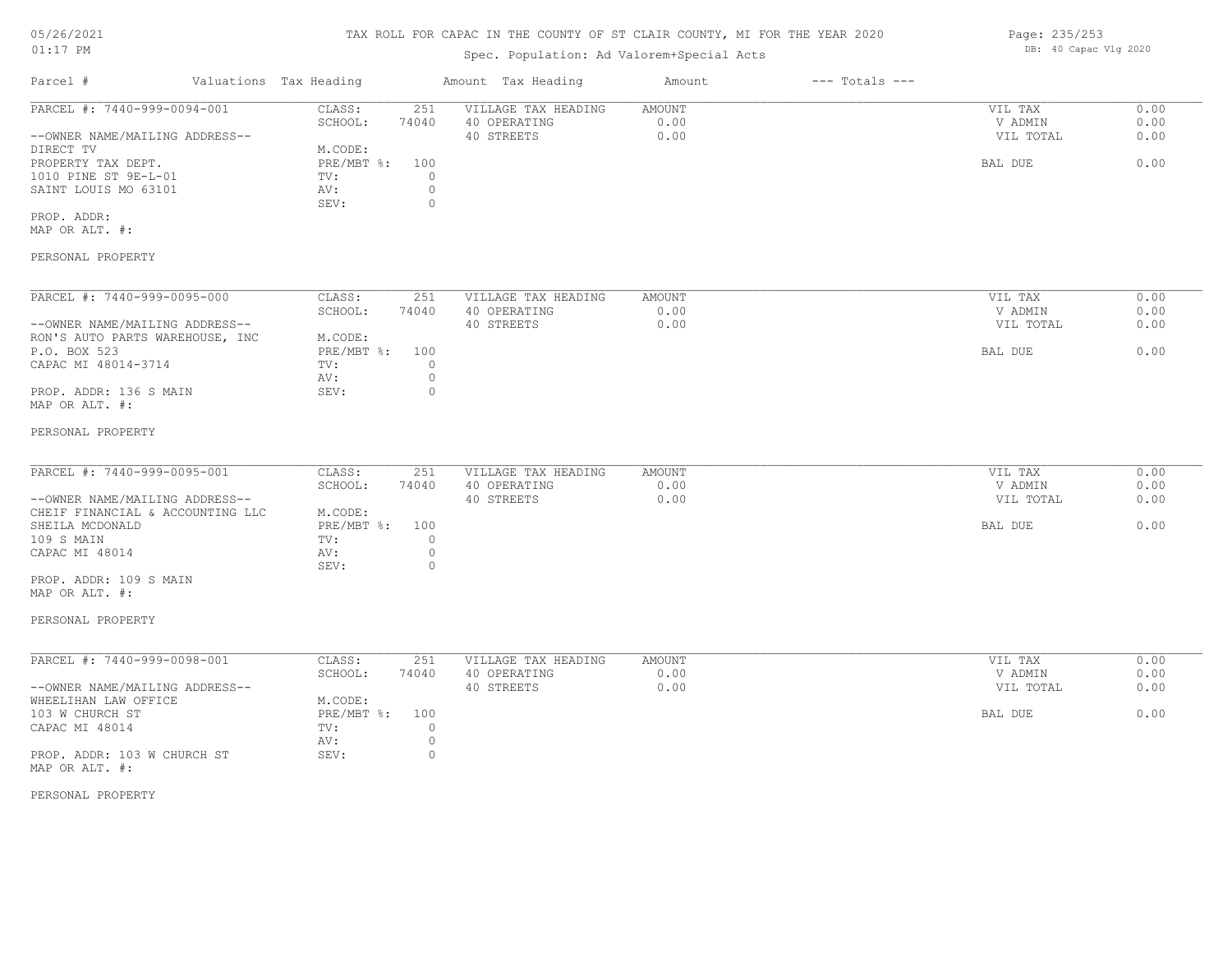# 05/26/2021

## 01:17 PM

## TAX ROLL FOR CAPAC IN THE COUNTY OF ST CLAIR COUNTY, MI FOR THE YEAR 2020

## Spec. Population: Ad Valorem+Special Acts

| Page: 236/253 |                       |  |
|---------------|-----------------------|--|
|               | DB: 40 Capac Vlg 2020 |  |

| Valuations Tax Heading<br>Parcel #                                                                                                                                           |                                                                                                    | Amount Tax Heading                                | Amount                       | $---$ Totals $---$ |                                                             |                                                    |
|------------------------------------------------------------------------------------------------------------------------------------------------------------------------------|----------------------------------------------------------------------------------------------------|---------------------------------------------------|------------------------------|--------------------|-------------------------------------------------------------|----------------------------------------------------|
| PARCEL #: 7440-999-0103-000<br>--OWNER NAME/MAILING ADDRESS--<br>SERENA OF CAPAC, INC<br>MC DONALD'S CORPORATION (021-1487)<br>3300 LONE PINE RD<br>WEST BLOOMFIELD MI 48323 | CLASS:<br>251<br>SCHOOL:<br>74040<br>M.CODE:<br>PRE/MBT %: 100<br>148,700<br>TV:<br>148,700<br>AV: | VILLAGE TAX HEADING<br>40 OPERATING<br>40 STREETS | AMOUNT<br>1,990.15<br>293.23 |                    | VIL TAX<br>V ADMIN<br>VIL TOTAL<br>V PD 08/12/20<br>BAL DUE | 2, 283.38<br>22.83<br>2,306.21<br>2,306.21<br>0.00 |
| PROP. ADDR: 3189 S CAPAC RD<br>MAP OR ALT. #:<br>PERSONAL PROPERTY                                                                                                           | SEV:<br>148,700                                                                                    |                                                   |                              |                    |                                                             |                                                    |
| PARCEL #: 7440-999-0105-000<br>--OWNER NAME/MAILING ADDRESS--<br>TAKE A BREAK THERAPY<br>P.O. BOX 94<br>CAPAC MI 48014                                                       | CLASS:<br>251<br>SCHOOL:<br>74040<br>M.CODE:<br>$PRE/MBT$ $\div$<br>100<br>$\circ$<br>TV:          | VILLAGE TAX HEADING<br>40 OPERATING<br>40 STREETS | AMOUNT<br>0.00<br>0.00       |                    | VIL TAX<br>V ADMIN<br>VIL TOTAL<br>BAL DUE                  | 0.00<br>0.00<br>0.00<br>0.00                       |
| PROP. ADDR: 109 S MAIN ST<br>MAP OR ALT. #:<br>PERSONAL PROPERTY                                                                                                             | $\circ$<br>AV:<br>$\circ$<br>SEV:                                                                  |                                                   |                              |                    |                                                             |                                                    |
| PARCEL #: 7440-999-0106-001<br>--OWNER NAME/MAILING ADDRESS--<br>CARRIGAN DEVELOPMENT, INC.<br>5412 LAPEER ROAD<br>SMITHS CREEK MI 48074                                     | CLASS:<br>251<br>SCHOOL:<br>74040<br>M.CODE:<br>$PRE/MBT$ $\div$<br>100<br>$\circ$<br>TV:          | VILLAGE TAX HEADING<br>40 OPERATING<br>40 STREETS | AMOUNT<br>0.00<br>0.00       |                    | VIL TAX<br>V ADMIN<br>VIL TOTAL<br>BAL DUE                  | 0.00<br>0.00<br>0.00<br>0.00                       |
| PROP. ADDR:<br>MAP OR ALT. #:<br>PERSONAL PROPERTY                                                                                                                           | $\circ$<br>AV:<br>$\circ$<br>SEV:                                                                  |                                                   |                              |                    |                                                             |                                                    |
| PARCEL #: 7440-999-0107-010                                                                                                                                                  | CLASS:<br>251                                                                                      | VILLAGE TAX HEADING                               | <b>AMOUNT</b>                |                    | VIL TAX                                                     | 0.00                                               |
| --OWNER NAME/MAILING ADDRESS--<br>WESTERN UNION FINANCIAL SERVICES, IN                                                                                                       | SCHOOL:<br>74040<br>M.CODE:                                                                        | 40 OPERATING<br>40 STREETS                        | 0.00<br>0.00                 |                    | V ADMIN<br>VIL TOTAL                                        | 0.00<br>0.00                                       |
| PROPERTY TAX - HQ11<br>7001 E BELLEVIEW AVE., STE 680<br>DENVER CO 80237<br>PROP. ADDR:<br>MAP OR ALT. #:                                                                    | PRE/MBT %:<br>100<br>TV:<br>$\circ$<br>$\circ$<br>AV:<br>$\circ$<br>SEV:                           |                                                   |                              |                    | BAL DUE                                                     | 0.00                                               |
| PERSONAL PROPERTY                                                                                                                                                            |                                                                                                    |                                                   |                              |                    |                                                             |                                                    |
|                                                                                                                                                                              |                                                                                                    |                                                   |                              |                    |                                                             |                                                    |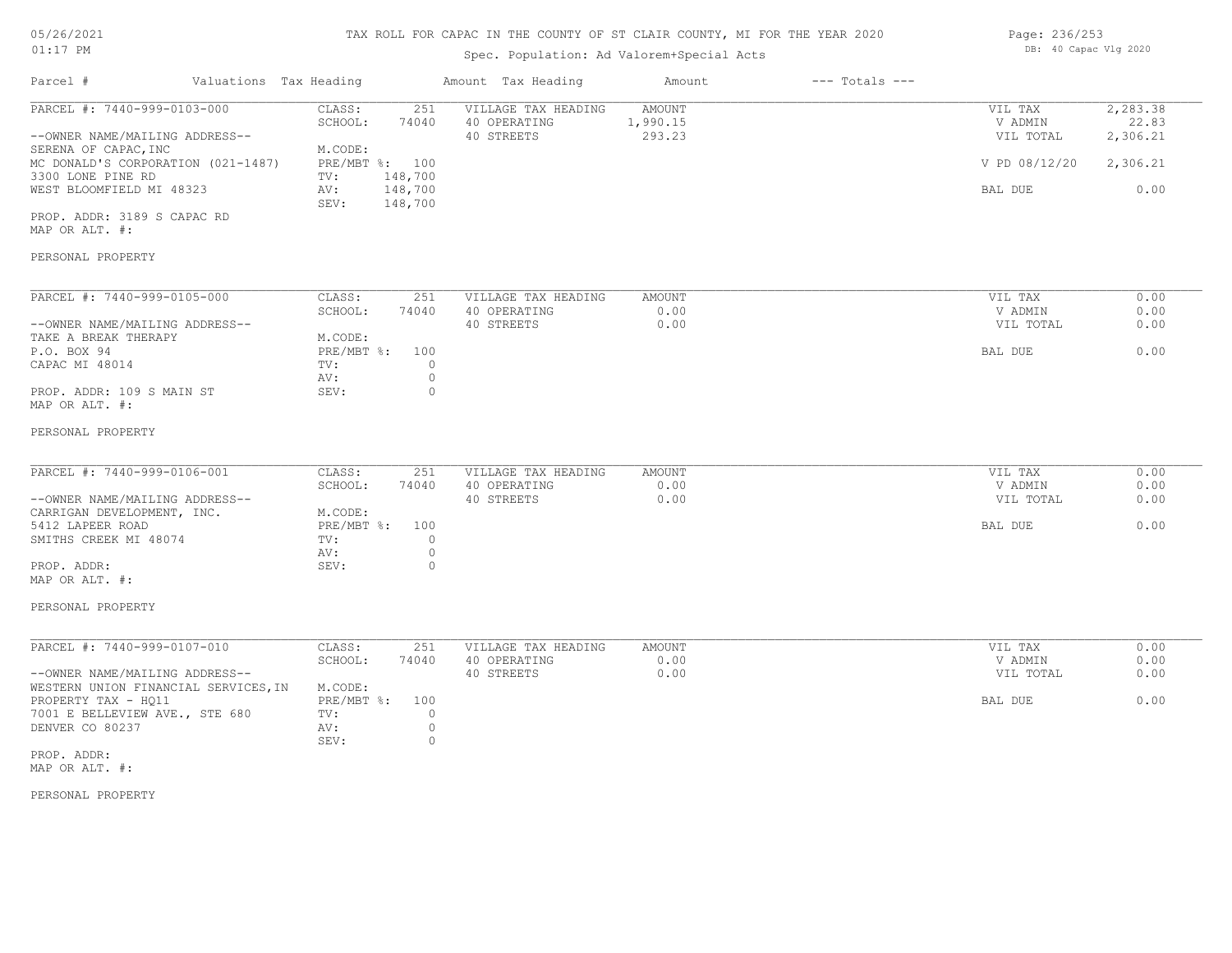## TAX ROLL FOR CAPAC IN THE COUNTY OF ST CLAIR COUNTY, MI FOR THE YEAR 2020

## Spec. Population: Ad Valorem+Special Acts

Parcel # Valuations Tax Heading Amount Tax Heading Amount --- Totals ---

| Page: 237/253 |                       |  |
|---------------|-----------------------|--|
|               | DB: 40 Capac Vlg 2020 |  |

| PARCEL #: 7440-999-0109-001                             | 251<br>CLASS:                     | VILLAGE TAX HEADING | AMOUNT | VIL TAX       | 0.00   |
|---------------------------------------------------------|-----------------------------------|---------------------|--------|---------------|--------|
|                                                         | SCHOOL:<br>74040                  | 40 OPERATING        | 0.00   | V ADMIN       | 0.00   |
| --OWNER NAME/MAILING ADDRESS--                          |                                   | 40 STREETS          | 0.00   | VIL TOTAL     | 0.00   |
| BLI RENTALS, LLC                                        | M.CODE:                           |                     |        |               |        |
| 650 N CENTRAL EXPY STE A                                | PRE/MBT %:<br>100                 |                     |        | BAL DUE       | 0.00   |
| PLANO TX 75074-6897                                     | $\circ$<br>TV:                    |                     |        |               |        |
|                                                         | $\circ$<br>AV:                    |                     |        |               |        |
| PROP. ADDR:                                             | SEV:<br>$\circ$                   |                     |        |               |        |
| MAP OR ALT. #:                                          |                                   |                     |        |               |        |
| PERSONAL PROPERTY                                       |                                   |                     |        |               |        |
| PARCEL #: 7440-999-0112-301                             | CLASS:<br>251                     | VILLAGE TAX HEADING | AMOUNT | VIL TAX       | 0.00   |
|                                                         | SCHOOL:<br>74040                  | 40 OPERATING        | 0.00   | V ADMIN       | 0.00   |
| --OWNER NAME/MAILING ADDRESS--                          |                                   | 40 STREETS          | 0.00   | VIL TOTAL     | 0.00   |
| NUCO2 SUPPLY LLC                                        | M.CODE:                           |                     |        |               |        |
| TAX DEPT.                                               | PRE/MBT %:<br>100                 |                     |        | BAL DUE       | 0.00   |
| 10 RIVERVIEW DRIVE                                      | $\circ$<br>TV:                    |                     |        |               |        |
| DANBURY CT 06810                                        | $\circ$<br>AV:<br>SEV:<br>$\circ$ |                     |        |               |        |
| PROP. ADDR:                                             |                                   |                     |        |               |        |
| MAP OR ALT. #:                                          |                                   |                     |        |               |        |
| PERSONAL PROPERTY                                       |                                   |                     |        |               |        |
| PARCEL #: 7440-999-0113-001                             | CLASS:<br>251                     | VILLAGE TAX HEADING | AMOUNT | VIL TAX       | 0.00   |
|                                                         | SCHOOL:<br>74040                  | 40 OPERATING        | 0.00   | V ADMIN       | 0.00   |
| --OWNER NAME/MAILING ADDRESS--                          |                                   | 40 STREETS          | 0.00   | VIL TOTAL     | 0.00   |
| SR HUNTERS CROSSING LLC                                 | M.CODE:                           |                     |        |               |        |
| 27777 FRANKLIN RD STE 200                               | PRE/MBT %:<br>100                 |                     |        | BAL DUE       | 0.00   |
| SOUTHFIELD MI 48034                                     | TV:<br>$\circ$                    |                     |        |               |        |
|                                                         | $\circ$<br>AV:                    |                     |        |               |        |
| PROP. ADDR: 150 HUNTERS CROSSING BLVD<br>MAP OR ALT. #: | SEV:<br>$\circ$                   |                     |        |               |        |
| PERSONAL PROPERTY                                       |                                   |                     |        |               |        |
| PARCEL #: 7440-999-0114-000                             | CLASS:<br>251                     | VILLAGE TAX HEADING | AMOUNT | VIL TAX       | 214.97 |
|                                                         | SCHOOL:<br>74040                  | 40 OPERATING        | 187.37 | V ADMIN       | 2.14   |
| --OWNER NAME/MAILING ADDRESS--                          |                                   | 40 STREETS          | 27.60  | VIL TOTAL     | 217.11 |
| KAATZ FUNERAL HOME INC                                  | M.CODE:                           |                     |        |               |        |
| 202 N MAIN ST                                           | PRE/MBT %: 100                    |                     |        | V PD 09/23/20 | 217.11 |
| CAPAC MI 48014-3144                                     | 14,000<br>TV:                     |                     |        |               |        |
|                                                         | 14,000<br>AV:                     |                     |        | BAL DUE       | 0.00   |
| PROP. ADDR: 202 N MAIN ST<br>MAP OR ALT. #:             | SEV:<br>14,000                    |                     |        |               |        |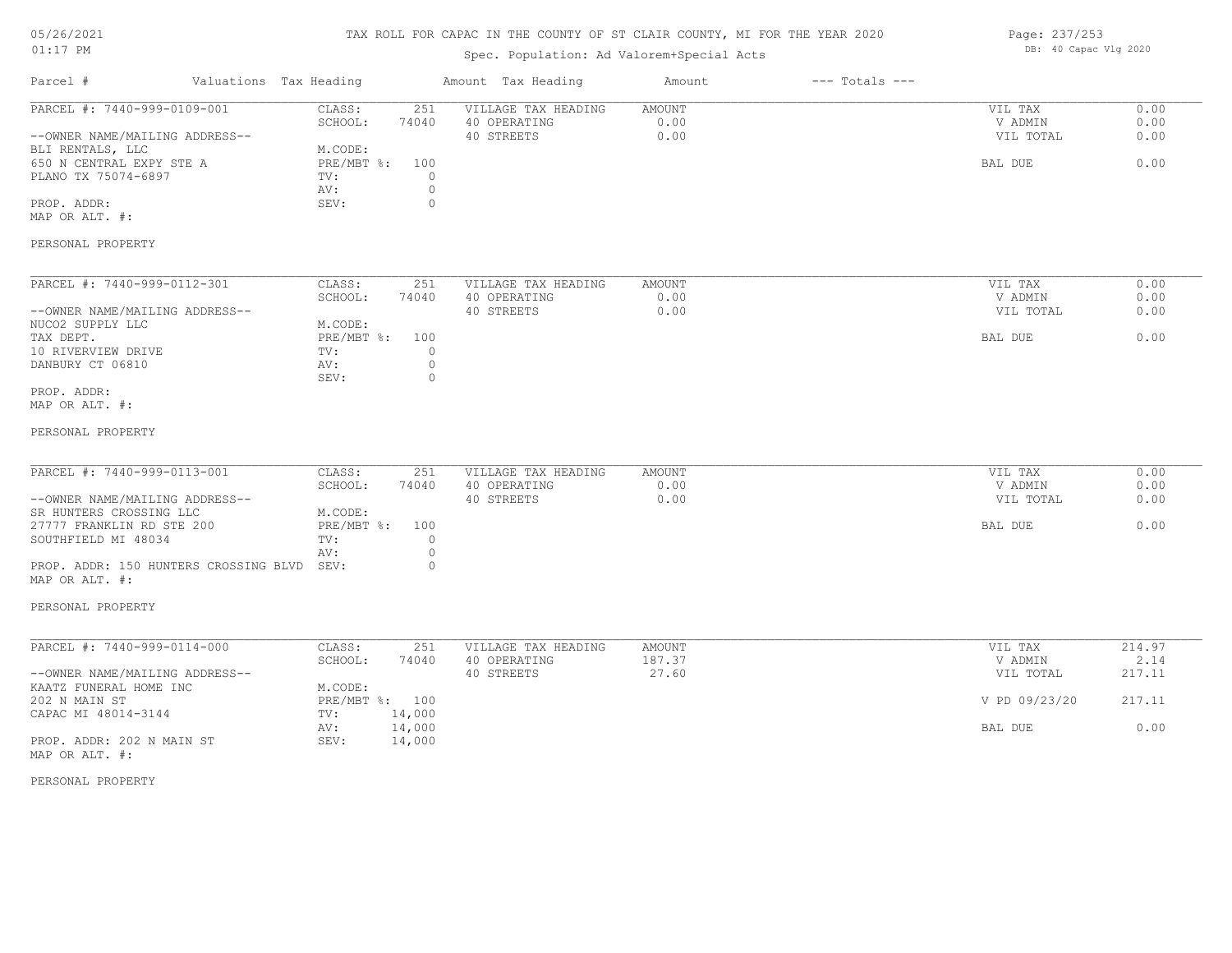## TAX ROLL FOR CAPAC IN THE COUNTY OF ST CLAIR COUNTY, MI FOR THE YEAR 2020

## Spec. Population: Ad Valorem+Special Acts

| Parcel #                       | Valuations Tax Heading |       | Amount Tax Heading  | Amount | $---$ Totals $---$ |           |      |
|--------------------------------|------------------------|-------|---------------------|--------|--------------------|-----------|------|
| PARCEL #: 7440-999-0116-000    | CLASS:                 | 251   | VILLAGE TAX HEADING | AMOUNT |                    | VIL TAX   | 0.00 |
|                                | SCHOOL:                | 74040 | 40 OPERATING        | 0.00   |                    | V ADMIN   | 0.00 |
| --OWNER NAME/MAILING ADDRESS-- |                        |       | 40 STREETS          | 0.00   |                    | VIL TOTAL | 0.00 |
| IGT GLOBAL SOLUTIONS CORP      | M.CODE:                |       |                     |        |                    |           |      |
| TAX DEPARTMENT                 | PRE/MBT %:             | 100   |                     |        |                    | BAL DUE   | 0.00 |
| 10 MEMORIAL BLVD               | TV:                    |       |                     |        |                    |           |      |
| PROVIDENCE RI 02903            | AV:                    |       |                     |        |                    |           |      |
|                                | SEV:                   |       |                     |        |                    |           |      |
| PROP. ADDR:                    |                        |       |                     |        |                    |           |      |

MAP OR ALT. #:

#### PERSONAL PROPERTY

| PARCEL #: 7440-999-0123-150         | CLASS:     | 251   | VILLAGE TAX HEADING | AMOUNT | 0.00<br>VIL TAX   |
|-------------------------------------|------------|-------|---------------------|--------|-------------------|
|                                     | SCHOOL:    | 74040 | 40 OPERATING        | 0.00   | 0.00<br>V ADMIN   |
| --OWNER NAME/MAILING ADDRESS--      |            |       | 40 STREETS          | 0.00   | 0.00<br>VIL TOTAL |
| FAMILY FIRST HEALTH CARE CAPAC PLLC | M.CODE:    |       |                     |        |                   |
| 117 S MAIN                          | PRE/MBT %: | 100   |                     |        | 0.00<br>BAL DUE   |
| CAPAC MI 48014                      | TV:        |       |                     |        |                   |
|                                     | AV:        |       |                     |        |                   |
| PROP. ADDR: 117 S MAIN              | SEV:       |       |                     |        |                   |
| MAP OR ALT. #:                      |            |       |                     |        |                   |

#### PERSONAL PROPERTY

| PARCEL #: 7440-999-0125-001    | CLASS:         | 251   | VILLAGE TAX HEADING | AMOUNT | VIL TAX   | 0.00 |
|--------------------------------|----------------|-------|---------------------|--------|-----------|------|
|                                | SCHOOL:        | 74040 | 40 OPERATING        | 0.00   | V ADMIN   | 0.00 |
| --OWNER NAME/MAILING ADDRESS-- |                |       | 40 STREETS          | 0.00   | VIL TOTAL | 0.00 |
| DISH NETWORK LLC               | M.CODE:        |       |                     |        |           |      |
| P.O. BOX 6623                  | PRE/MBT %: 100 |       |                     |        | BAL DUE   | 0.00 |
| ENGLEWOOD CO 80155             | TV:            |       |                     |        |           |      |
|                                | AV:            |       |                     |        |           |      |
| PROP. ADDR:                    | SEV:           |       |                     |        |           |      |
| MAP OR ALT. #:                 |                |       |                     |        |           |      |

## PERSONAL PROPERTY

| PARCEL #: 7440-999-0126-000    | CLASS:         | 251   | VILLAGE TAX HEADING | AMOUNT | VIL TAX   | 0.00 |
|--------------------------------|----------------|-------|---------------------|--------|-----------|------|
|                                | SCHOOL:        | 74040 | 40 OPERATING        | 0.00   | V ADMIN   | 0.00 |
| --OWNER NAME/MAILING ADDRESS-- |                |       | 40 STREETS          | 0.00   | VIL TOTAL | 0.00 |
| GORDON FOOD SERVICE INC        | M.CODE:        |       |                     |        |           |      |
| 1611 N.INTERSTATE 35E STE. 428 | PRE/MBT %: 100 |       |                     |        | BAL DUE   | 0.00 |
| CARROLLTON TX 75006-8616       | TV:            |       |                     |        |           |      |
|                                | AV:            |       |                     |        |           |      |
| PROP. ADDR:                    | SEV:           |       |                     |        |           |      |
| MAP OR ALT. #:                 |                |       |                     |        |           |      |

#### PERSONAL PROPERTY

Page: 238/253 DB: 40 Capac Vlg 2020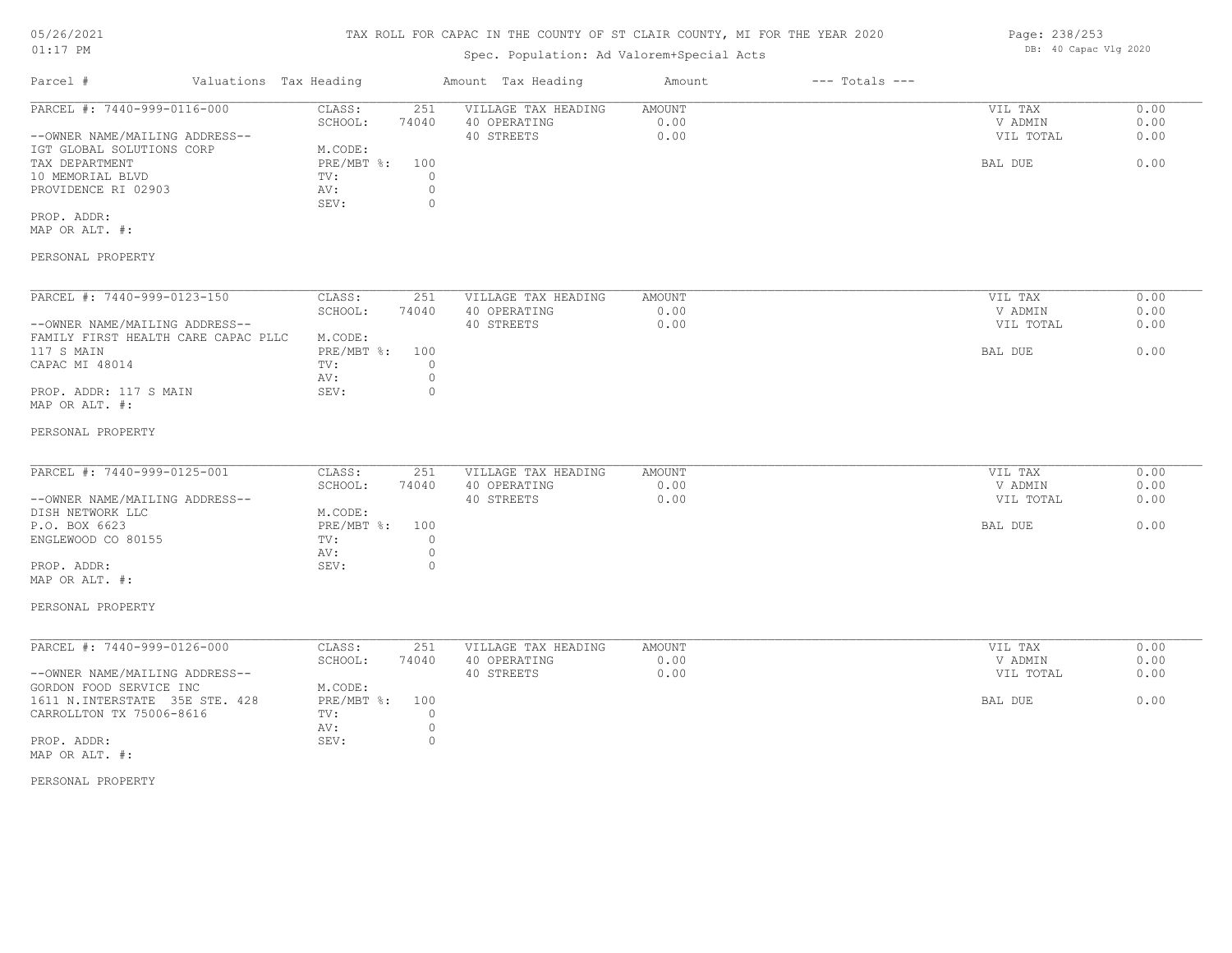## TAX ROLL FOR CAPAC IN THE COUNTY OF ST CLAIR COUNTY, MI FOR THE YEAR 2020

## Spec. Population: Ad Valorem+Special Acts

| Page: 239/253 |                       |  |
|---------------|-----------------------|--|
|               | DB: 40 Capac Vlg 2020 |  |

| 0.00<br>251<br>VILLAGE TAX HEADING<br>AMOUNT<br>CLASS:<br>VIL TAX<br>0.00<br>0.00<br>SCHOOL:<br>74040<br>40 OPERATING<br>V ADMIN<br>40 STREETS<br>0.00<br>VIL TOTAL<br>0.00<br>--OWNER NAME/MAILING ADDRESS--<br>M.CODE:<br>0.00<br>P.O. BOX 654<br>$PRE/MBT$ $\div$<br>BAL DUE<br>100<br>CAPAC MI 48014<br>$\circ$<br>TV:<br>$\circ$<br>AV:<br>PROP. ADDR: 100 N MAIN<br>SEV:<br>$\circ$<br>MAP OR ALT. #:<br>PARCEL #: 7440-999-0133-000<br>CLASS:<br>251<br>VILLAGE TAX HEADING<br>655.68<br>AMOUNT<br>VIL TAX<br>SCHOOL:<br>40 OPERATING<br>571.48<br>V ADMIN<br>6.55<br>74040<br>40 STREETS<br>84.20<br>VIL TOTAL<br>662.23<br>M.CODE:<br>PO BOX 189<br>PRE/MBT %: 100<br>662.23<br>BAL DUE<br>CAPAC MI 48014<br>42,700<br>TV:<br>42,700<br>AV:<br>42,700<br>PROP. ADDR: 14850 DOWNEY RD<br>SEV:<br>PARCEL #: 7440-999-0135-010<br>CLASS:<br>VILLAGE TAX HEADING<br>251<br>AMOUNT<br>VIL TAX<br>0.00<br>SCHOOL:<br>74040<br>40 OPERATING<br>0.00<br>V ADMIN<br>0.00<br>0.00<br>0.00<br>40 STREETS<br>--OWNER NAME/MAILING ADDRESS--<br>VIL TOTAL<br>WELLS FARGO FINANCIAL LEASING INC.<br>M.CODE:<br>N0005-050<br>0.00<br>$PRE/MBT$ $\div$<br>BAL DUE<br>100<br>800 WALNUT ST<br>TV:<br>$\circ$<br>DES MOINES IA 50309-3636<br>$\circ$<br>AV:<br>$\Omega$<br>SEV:<br>PARCEL #: 7440-999-0136-100<br>VILLAGE TAX HEADING<br>2,114.47<br>CLASS:<br>251<br>AMOUNT<br>VIL TAX<br>SCHOOL:<br>40 OPERATING<br>1,842.93<br>21.14<br>74040<br>V ADMIN<br>--OWNER NAME/MAILING ADDRESS--<br>40 STREETS<br>271.54<br>2,135.61<br>VIL TOTAL<br>SPRINT SPECTRUM, LP<br>M.CODE:<br>PRE/MBT %: 100<br>PO BOX 8430<br>V PD 08/18/20<br>2,135.61<br>KANAS CITY MO 64114-8430<br>137,700<br>TV:<br>137,700<br>0.00<br>AV:<br>BAL DUE | Parcel #                       | Valuations Tax Heading | Amount Tax Heading | Amount | $---$ Totals $---$ |  |
|--------------------------------------------------------------------------------------------------------------------------------------------------------------------------------------------------------------------------------------------------------------------------------------------------------------------------------------------------------------------------------------------------------------------------------------------------------------------------------------------------------------------------------------------------------------------------------------------------------------------------------------------------------------------------------------------------------------------------------------------------------------------------------------------------------------------------------------------------------------------------------------------------------------------------------------------------------------------------------------------------------------------------------------------------------------------------------------------------------------------------------------------------------------------------------------------------------------------------------------------------------------------------------------------------------------------------------------------------------------------------------------------------------------------------------------------------------------------------------------------------------------------------------------------------------------------------------------------------------------------------------------------------------------------------------------------------------------------------|--------------------------------|------------------------|--------------------|--------|--------------------|--|
|                                                                                                                                                                                                                                                                                                                                                                                                                                                                                                                                                                                                                                                                                                                                                                                                                                                                                                                                                                                                                                                                                                                                                                                                                                                                                                                                                                                                                                                                                                                                                                                                                                                                                                                          | PARCEL #: 7440-999-0128-001    |                        |                    |        |                    |  |
|                                                                                                                                                                                                                                                                                                                                                                                                                                                                                                                                                                                                                                                                                                                                                                                                                                                                                                                                                                                                                                                                                                                                                                                                                                                                                                                                                                                                                                                                                                                                                                                                                                                                                                                          |                                |                        |                    |        |                    |  |
|                                                                                                                                                                                                                                                                                                                                                                                                                                                                                                                                                                                                                                                                                                                                                                                                                                                                                                                                                                                                                                                                                                                                                                                                                                                                                                                                                                                                                                                                                                                                                                                                                                                                                                                          |                                |                        |                    |        |                    |  |
|                                                                                                                                                                                                                                                                                                                                                                                                                                                                                                                                                                                                                                                                                                                                                                                                                                                                                                                                                                                                                                                                                                                                                                                                                                                                                                                                                                                                                                                                                                                                                                                                                                                                                                                          | MR R'S                         |                        |                    |        |                    |  |
|                                                                                                                                                                                                                                                                                                                                                                                                                                                                                                                                                                                                                                                                                                                                                                                                                                                                                                                                                                                                                                                                                                                                                                                                                                                                                                                                                                                                                                                                                                                                                                                                                                                                                                                          |                                |                        |                    |        |                    |  |
|                                                                                                                                                                                                                                                                                                                                                                                                                                                                                                                                                                                                                                                                                                                                                                                                                                                                                                                                                                                                                                                                                                                                                                                                                                                                                                                                                                                                                                                                                                                                                                                                                                                                                                                          |                                |                        |                    |        |                    |  |
|                                                                                                                                                                                                                                                                                                                                                                                                                                                                                                                                                                                                                                                                                                                                                                                                                                                                                                                                                                                                                                                                                                                                                                                                                                                                                                                                                                                                                                                                                                                                                                                                                                                                                                                          |                                |                        |                    |        |                    |  |
|                                                                                                                                                                                                                                                                                                                                                                                                                                                                                                                                                                                                                                                                                                                                                                                                                                                                                                                                                                                                                                                                                                                                                                                                                                                                                                                                                                                                                                                                                                                                                                                                                                                                                                                          |                                |                        |                    |        |                    |  |
|                                                                                                                                                                                                                                                                                                                                                                                                                                                                                                                                                                                                                                                                                                                                                                                                                                                                                                                                                                                                                                                                                                                                                                                                                                                                                                                                                                                                                                                                                                                                                                                                                                                                                                                          |                                |                        |                    |        |                    |  |
|                                                                                                                                                                                                                                                                                                                                                                                                                                                                                                                                                                                                                                                                                                                                                                                                                                                                                                                                                                                                                                                                                                                                                                                                                                                                                                                                                                                                                                                                                                                                                                                                                                                                                                                          | PERSONAL PROPERTY              |                        |                    |        |                    |  |
|                                                                                                                                                                                                                                                                                                                                                                                                                                                                                                                                                                                                                                                                                                                                                                                                                                                                                                                                                                                                                                                                                                                                                                                                                                                                                                                                                                                                                                                                                                                                                                                                                                                                                                                          |                                |                        |                    |        |                    |  |
|                                                                                                                                                                                                                                                                                                                                                                                                                                                                                                                                                                                                                                                                                                                                                                                                                                                                                                                                                                                                                                                                                                                                                                                                                                                                                                                                                                                                                                                                                                                                                                                                                                                                                                                          |                                |                        |                    |        |                    |  |
|                                                                                                                                                                                                                                                                                                                                                                                                                                                                                                                                                                                                                                                                                                                                                                                                                                                                                                                                                                                                                                                                                                                                                                                                                                                                                                                                                                                                                                                                                                                                                                                                                                                                                                                          |                                |                        |                    |        |                    |  |
|                                                                                                                                                                                                                                                                                                                                                                                                                                                                                                                                                                                                                                                                                                                                                                                                                                                                                                                                                                                                                                                                                                                                                                                                                                                                                                                                                                                                                                                                                                                                                                                                                                                                                                                          | --OWNER NAME/MAILING ADDRESS-- |                        |                    |        |                    |  |
|                                                                                                                                                                                                                                                                                                                                                                                                                                                                                                                                                                                                                                                                                                                                                                                                                                                                                                                                                                                                                                                                                                                                                                                                                                                                                                                                                                                                                                                                                                                                                                                                                                                                                                                          | THUMB RIGGING & ERECTORS       |                        |                    |        |                    |  |
|                                                                                                                                                                                                                                                                                                                                                                                                                                                                                                                                                                                                                                                                                                                                                                                                                                                                                                                                                                                                                                                                                                                                                                                                                                                                                                                                                                                                                                                                                                                                                                                                                                                                                                                          |                                |                        |                    |        |                    |  |
|                                                                                                                                                                                                                                                                                                                                                                                                                                                                                                                                                                                                                                                                                                                                                                                                                                                                                                                                                                                                                                                                                                                                                                                                                                                                                                                                                                                                                                                                                                                                                                                                                                                                                                                          |                                |                        |                    |        |                    |  |
|                                                                                                                                                                                                                                                                                                                                                                                                                                                                                                                                                                                                                                                                                                                                                                                                                                                                                                                                                                                                                                                                                                                                                                                                                                                                                                                                                                                                                                                                                                                                                                                                                                                                                                                          |                                |                        |                    |        |                    |  |
|                                                                                                                                                                                                                                                                                                                                                                                                                                                                                                                                                                                                                                                                                                                                                                                                                                                                                                                                                                                                                                                                                                                                                                                                                                                                                                                                                                                                                                                                                                                                                                                                                                                                                                                          | MAP OR ALT. #:                 |                        |                    |        |                    |  |
|                                                                                                                                                                                                                                                                                                                                                                                                                                                                                                                                                                                                                                                                                                                                                                                                                                                                                                                                                                                                                                                                                                                                                                                                                                                                                                                                                                                                                                                                                                                                                                                                                                                                                                                          | PERSONAL PROPERTY              |                        |                    |        |                    |  |
|                                                                                                                                                                                                                                                                                                                                                                                                                                                                                                                                                                                                                                                                                                                                                                                                                                                                                                                                                                                                                                                                                                                                                                                                                                                                                                                                                                                                                                                                                                                                                                                                                                                                                                                          |                                |                        |                    |        |                    |  |
|                                                                                                                                                                                                                                                                                                                                                                                                                                                                                                                                                                                                                                                                                                                                                                                                                                                                                                                                                                                                                                                                                                                                                                                                                                                                                                                                                                                                                                                                                                                                                                                                                                                                                                                          |                                |                        |                    |        |                    |  |
|                                                                                                                                                                                                                                                                                                                                                                                                                                                                                                                                                                                                                                                                                                                                                                                                                                                                                                                                                                                                                                                                                                                                                                                                                                                                                                                                                                                                                                                                                                                                                                                                                                                                                                                          |                                |                        |                    |        |                    |  |
|                                                                                                                                                                                                                                                                                                                                                                                                                                                                                                                                                                                                                                                                                                                                                                                                                                                                                                                                                                                                                                                                                                                                                                                                                                                                                                                                                                                                                                                                                                                                                                                                                                                                                                                          |                                |                        |                    |        |                    |  |
|                                                                                                                                                                                                                                                                                                                                                                                                                                                                                                                                                                                                                                                                                                                                                                                                                                                                                                                                                                                                                                                                                                                                                                                                                                                                                                                                                                                                                                                                                                                                                                                                                                                                                                                          |                                |                        |                    |        |                    |  |
|                                                                                                                                                                                                                                                                                                                                                                                                                                                                                                                                                                                                                                                                                                                                                                                                                                                                                                                                                                                                                                                                                                                                                                                                                                                                                                                                                                                                                                                                                                                                                                                                                                                                                                                          |                                |                        |                    |        |                    |  |
|                                                                                                                                                                                                                                                                                                                                                                                                                                                                                                                                                                                                                                                                                                                                                                                                                                                                                                                                                                                                                                                                                                                                                                                                                                                                                                                                                                                                                                                                                                                                                                                                                                                                                                                          |                                |                        |                    |        |                    |  |
|                                                                                                                                                                                                                                                                                                                                                                                                                                                                                                                                                                                                                                                                                                                                                                                                                                                                                                                                                                                                                                                                                                                                                                                                                                                                                                                                                                                                                                                                                                                                                                                                                                                                                                                          |                                |                        |                    |        |                    |  |
|                                                                                                                                                                                                                                                                                                                                                                                                                                                                                                                                                                                                                                                                                                                                                                                                                                                                                                                                                                                                                                                                                                                                                                                                                                                                                                                                                                                                                                                                                                                                                                                                                                                                                                                          | PROP. ADDR:                    |                        |                    |        |                    |  |
|                                                                                                                                                                                                                                                                                                                                                                                                                                                                                                                                                                                                                                                                                                                                                                                                                                                                                                                                                                                                                                                                                                                                                                                                                                                                                                                                                                                                                                                                                                                                                                                                                                                                                                                          | MAP OR ALT. #:                 |                        |                    |        |                    |  |
|                                                                                                                                                                                                                                                                                                                                                                                                                                                                                                                                                                                                                                                                                                                                                                                                                                                                                                                                                                                                                                                                                                                                                                                                                                                                                                                                                                                                                                                                                                                                                                                                                                                                                                                          | PERSONAL PROPERTY              |                        |                    |        |                    |  |
|                                                                                                                                                                                                                                                                                                                                                                                                                                                                                                                                                                                                                                                                                                                                                                                                                                                                                                                                                                                                                                                                                                                                                                                                                                                                                                                                                                                                                                                                                                                                                                                                                                                                                                                          |                                |                        |                    |        |                    |  |
|                                                                                                                                                                                                                                                                                                                                                                                                                                                                                                                                                                                                                                                                                                                                                                                                                                                                                                                                                                                                                                                                                                                                                                                                                                                                                                                                                                                                                                                                                                                                                                                                                                                                                                                          |                                |                        |                    |        |                    |  |
|                                                                                                                                                                                                                                                                                                                                                                                                                                                                                                                                                                                                                                                                                                                                                                                                                                                                                                                                                                                                                                                                                                                                                                                                                                                                                                                                                                                                                                                                                                                                                                                                                                                                                                                          |                                |                        |                    |        |                    |  |
|                                                                                                                                                                                                                                                                                                                                                                                                                                                                                                                                                                                                                                                                                                                                                                                                                                                                                                                                                                                                                                                                                                                                                                                                                                                                                                                                                                                                                                                                                                                                                                                                                                                                                                                          |                                |                        |                    |        |                    |  |
|                                                                                                                                                                                                                                                                                                                                                                                                                                                                                                                                                                                                                                                                                                                                                                                                                                                                                                                                                                                                                                                                                                                                                                                                                                                                                                                                                                                                                                                                                                                                                                                                                                                                                                                          |                                |                        |                    |        |                    |  |
|                                                                                                                                                                                                                                                                                                                                                                                                                                                                                                                                                                                                                                                                                                                                                                                                                                                                                                                                                                                                                                                                                                                                                                                                                                                                                                                                                                                                                                                                                                                                                                                                                                                                                                                          |                                |                        |                    |        |                    |  |
|                                                                                                                                                                                                                                                                                                                                                                                                                                                                                                                                                                                                                                                                                                                                                                                                                                                                                                                                                                                                                                                                                                                                                                                                                                                                                                                                                                                                                                                                                                                                                                                                                                                                                                                          |                                |                        |                    |        |                    |  |
|                                                                                                                                                                                                                                                                                                                                                                                                                                                                                                                                                                                                                                                                                                                                                                                                                                                                                                                                                                                                                                                                                                                                                                                                                                                                                                                                                                                                                                                                                                                                                                                                                                                                                                                          | PROP. ADDR: 750 E HILL STREET  | SEV:<br>137,700        |                    |        |                    |  |

PERSONAL PROPERTY

MAP OR ALT. #: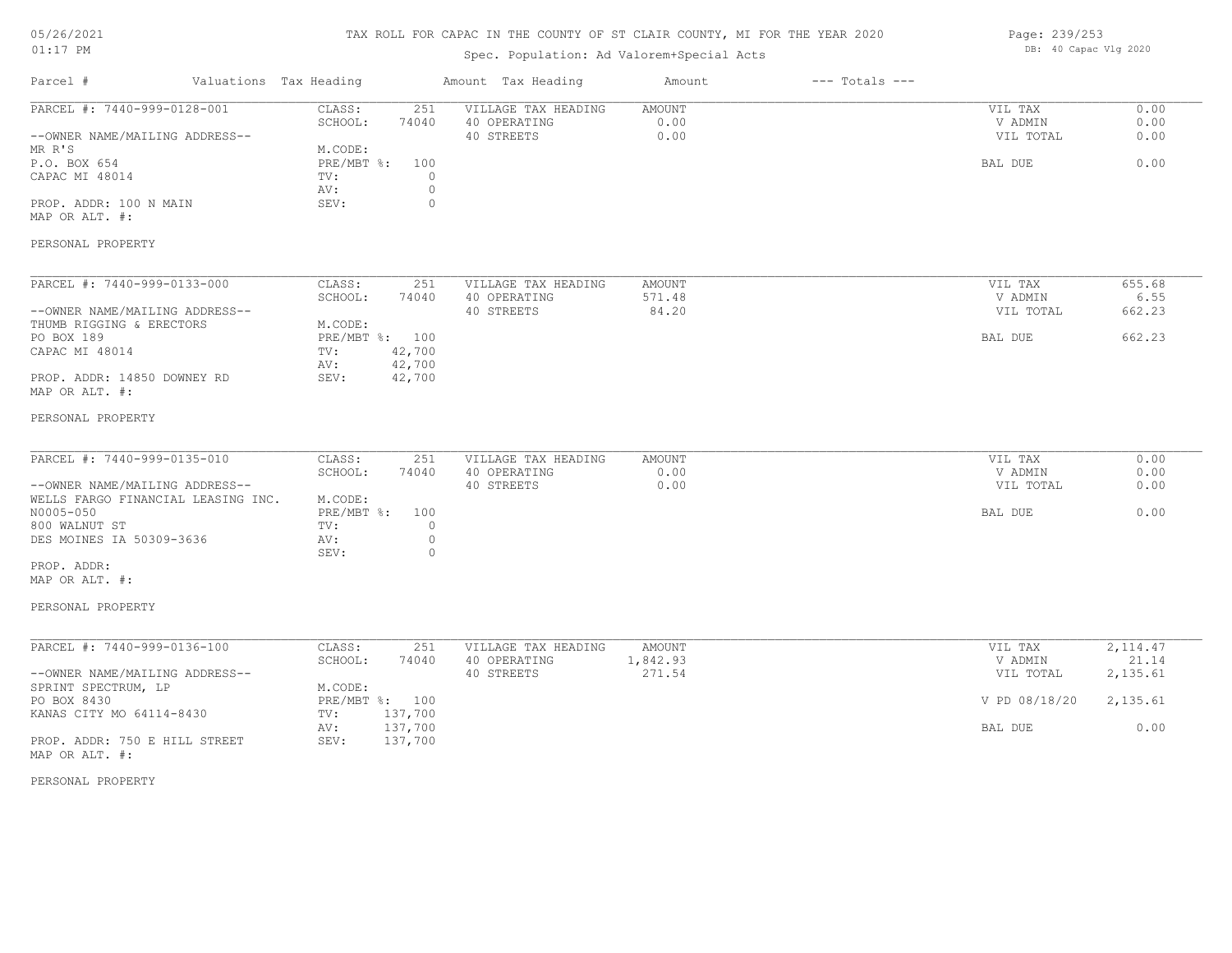## TAX ROLL FOR CAPAC IN THE COUNTY OF ST CLAIR COUNTY, MI FOR THE YEAR 2020

## Spec. Population: Ad Valorem+Special Acts

| Parcel #                       | Valuations Tax Heading |       | Amount Tax Heading  | Amount | $---$ Totals $---$ |           |      |
|--------------------------------|------------------------|-------|---------------------|--------|--------------------|-----------|------|
| PARCEL #: 7440-999-0137-010    | CLASS:                 | 251   | VILLAGE TAX HEADING | AMOUNT |                    | VIL TAX   | 0.00 |
|                                | SCHOOL:                | 74040 | 40 OPERATING        | 0.00   |                    | V ADMIN   | 0.00 |
| --OWNER NAME/MAILING ADDRESS-- |                        |       | 40 STREETS          | 0.00   |                    | VIL TOTAL | 0.00 |
| CROWN EQUIPMENT CORPORATION    | M.CODE:                |       |                     |        |                    |           |      |
| CROWN LIFT TRUCKS              | $PRE/MBT$ %:           | 100   |                     |        |                    | BAL DUE   | 0.00 |
| 44 SOUTH WASHINGTON STREET     | TV:                    |       |                     |        |                    |           |      |
| NEW BREMEN OH 45869            | AV:                    |       |                     |        |                    |           |      |
|                                | SEV:                   |       |                     |        |                    |           |      |
|                                |                        |       |                     |        |                    |           |      |

MAP OR ALT. #: PROP. ADDR:

## PERSONAL PROPERTY

| PARCEL #: 7440-999-0146-000    | CLASS:     | 251   | VILLAGE TAX HEADING | AMOUNT | VIL TAX<br>0.00   |
|--------------------------------|------------|-------|---------------------|--------|-------------------|
|                                | SCHOOL:    | 74040 | 40 OPERATING        | 0.00   | 0.00<br>V ADMIN   |
| --OWNER NAME/MAILING ADDRESS-- |            |       | 40 STREETS          | 0.00   | 0.00<br>VIL TOTAL |
| CSC SERVICEWORKS, INC          | M.CODE:    |       |                     |        |                   |
| RYAN TAX COMPLIANCE, LLC       | PRE/MBT %: | 100   |                     |        | 0.00<br>BAL DUE   |
| P.O. BOX 460049                | TV:        |       |                     |        |                   |
| HOUSTON TX 77056               | AV:        |       |                     |        |                   |
|                                | SEV:       |       |                     |        |                   |
| PROP. ADDR:                    |            |       |                     |        |                   |

MAP OR ALT. #:

#### PERSONAL PROPERTY

| PARCEL #: 7440-999-0148-001    | CLASS:       | 251   | VILLAGE TAX HEADING | AMOUNT | VIL TAX   | 0.00 |
|--------------------------------|--------------|-------|---------------------|--------|-----------|------|
|                                | SCHOOL:      | 74040 | 40 OPERATING        | 0.00   | V ADMIN   | 0.00 |
| --OWNER NAME/MAILING ADDRESS-- |              |       | 40 STREETS          | 0.00   | VIL TOTAL | 0.00 |
| AMERICAN BOTTLING COMPANY THE  | M.CODE:      |       |                     |        |           |      |
| PROPERTY TAX DEPARTMENT        | $PRE/MBT$ %: | 100   |                     |        | BAL DUE   | 0.00 |
| 5301 LEGACY DR                 | TV:          |       |                     |        |           |      |
| PLANO TX 75024                 | AV:          |       |                     |        |           |      |
|                                | SEV:         |       |                     |        |           |      |

MAP OR ALT. #: PROP. ADDR:

#### PERSONAL PROPERTY

| PARCEL #: 7440-999-0149-001    | CLASS:     | 251    | VILLAGE TAX HEADING | AMOUNT | VIL TAX       | 941.30 |
|--------------------------------|------------|--------|---------------------|--------|---------------|--------|
|                                | SCHOOL:    | 74040  | 40 OPERATING        | 820.42 | V ADMIN       | 9.41   |
| --OWNER NAME/MAILING ADDRESS-- |            |        | 40 STREETS          | 120.88 | VIL TOTAL     | 950.71 |
| CAT SCALE COMPANY#1925         | M.CODE:    |        |                     |        |               |        |
| P.O.BOX 630                    | PRE/MBT %: | 100    |                     |        | V PD 07/14/20 | 950.71 |
| WALCOTT IA 52773               | TV:        | 61,300 |                     |        |               |        |
|                                | AV:        | 61,300 |                     |        | BAL DUE       | 0.00   |
| PROP. ADDR: 3200 CAPAC RD      | SEV:       | 61,300 |                     |        |               |        |
| MAP OR ALT. #:                 |            |        |                     |        |               |        |

#### PERSONAL PROPERTY

Page: 240/253 DB: 40 Capac Vlg 2020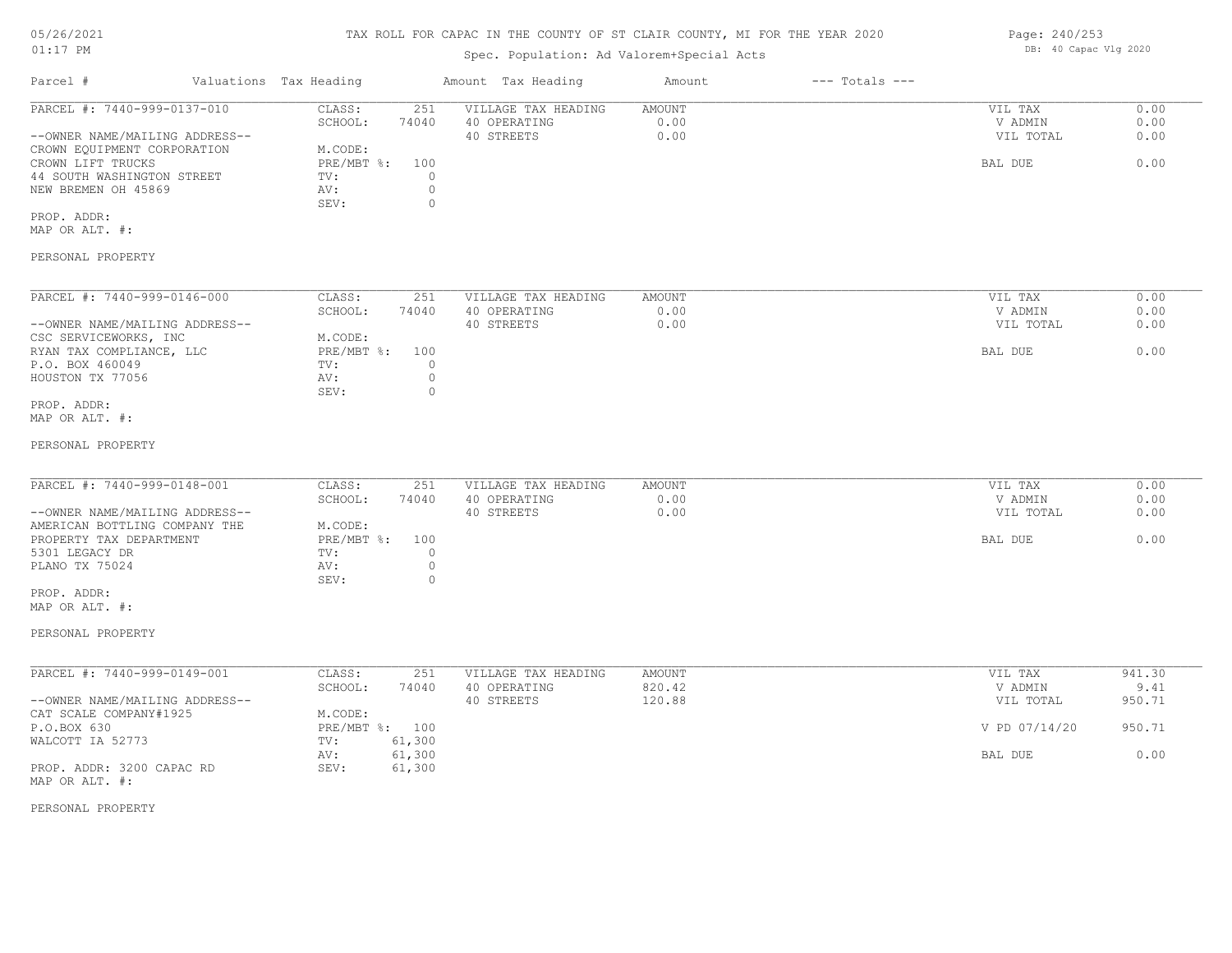## TAX ROLL FOR CAPAC IN THE COUNTY OF ST CLAIR COUNTY, MI FOR THE YEAR 2020

## Spec. Population: Ad Valorem+Special Acts

| Parcel #                       | Valuations Tax Heading |       | Amount Tax Heading  | Amount | $---$ Totals $---$ |           |      |
|--------------------------------|------------------------|-------|---------------------|--------|--------------------|-----------|------|
| PARCEL #: 7440-999-0150-011    | CLASS:                 | 251   | VILLAGE TAX HEADING | AMOUNT |                    | VIL TAX   | 0.00 |
|                                | SCHOOL:                | 74040 | 40 OPERATING        | 0.00   |                    | V ADMIN   | 0.00 |
| --OWNER NAME/MAILING ADDRESS-- |                        |       | 40 STREETS          | 0.00   |                    | VIL TOTAL | 0.00 |
| HUGHES NETWORK SYSTEMS, LLC    | M.CODE:                |       |                     |        |                    |           |      |
| RYAN TAX COMPLIANCE SERV.LLC   | PRE/MBT %:             | 100   |                     |        |                    | BAL DUE   | 0.00 |
| P.O.BOX 460049                 | TV:                    |       |                     |        |                    |           |      |
| HOUSTON TX 77056               | AV:                    |       |                     |        |                    |           |      |
|                                | SEV:                   |       |                     |        |                    |           |      |
| PROP. ADDR:                    |                        |       |                     |        |                    |           |      |
| MAP OR ALT. #:                 |                        |       |                     |        |                    |           |      |
| PERSONAL PROPERTY              |                        |       |                     |        |                    |           |      |
|                                |                        |       |                     |        |                    |           |      |
| PARCEL #: 7440-999-0151-001    | CLASS:                 | 251   | VILLAGE TAX HEADING | AMOUNT |                    | VIL TAX   | 0.00 |
|                                | SCHOOL:                | 74040 | 40 OPERATING        | 0.00   |                    | V ADMIN   | 0.00 |

| --OWNER NAME/MAILING ADDRESS--      |                | 40 STREETS | 0.00 | VIL TOTAL | 0.00 |
|-------------------------------------|----------------|------------|------|-----------|------|
| HUNTINGTON TECHNOLOGY FINANCE & SUB | M.CODE:        |            |      |           |      |
| P.O. BOX 2017                       | PRE/MBT %: 100 |            |      | BAL DUE   | 0.00 |
| BLOOMFIELD HILLS MI 48302           | TV:            |            |      |           |      |
|                                     | AV:            |            |      |           |      |
| PROP. ADDR:                         | SEV:           |            |      |           |      |
| MAP OR ALT. #:                      |                |            |      |           |      |

#### PERSONAL PROPERTY

| PARCEL #: 7440-999-0152-000    | CLASS:     | 251   | VILLAGE TAX HEADING | AMOUNT | VIL TAX   | 0.00 |
|--------------------------------|------------|-------|---------------------|--------|-----------|------|
|                                | SCHOOL:    | 74040 | 40 OPERATING        | 0.00   | V ADMIN   | 0.00 |
| --OWNER NAME/MAILING ADDRESS-- |            |       | 40 STREETS          | 0.00   | VIL TOTAL | 0.00 |
| INTERFACE SECURITY SYSTEMS     | M.CODE:    |       |                     |        |           |      |
| BROWN SMITH WALLACE LLP        | PRE/MBT %: | 100   |                     |        | BAL DUE   | 0.00 |
| 6 CITYPLACE DR. STE 800        | TV:        |       |                     |        |           |      |
| SAINT LOUIS MO 63141           | AV:        |       |                     |        |           |      |
|                                | SEV:       |       |                     |        |           |      |

MAP OR ALT. #: PROP. ADDR:

## PERSONAL PROPERTY

| PARCEL #: 7440-999-0153-002    | CLASS:     | 251   | VILLAGE TAX HEADING | AMOUNT | VIL TAX   | 0.00 |
|--------------------------------|------------|-------|---------------------|--------|-----------|------|
|                                | SCHOOL:    | 74040 | 40 OPERATING        | 0.00   | V ADMIN   | 0.00 |
| --OWNER NAME/MAILING ADDRESS-- |            |       | 40 STREETS          | 0.00   | VIL TOTAL | 0.00 |
| FARMER BROTHERS COMPANY        | M.CODE:    |       |                     |        |           |      |
| P.O. BOX 77057                 | PRE/MBT %: | 100   |                     |        | BAL DUE   | 0.00 |
| FORT WORTH TX 76177            | TV:        |       |                     |        |           |      |
|                                | AV:        |       |                     |        |           |      |
| PROP. ADDR:                    | SEV:       |       |                     |        |           |      |
| MAP OR ALT. #:                 |            |       |                     |        |           |      |

PERSONAL PROPERTY

Page: 241/253 DB: 40 Capac Vlg 2020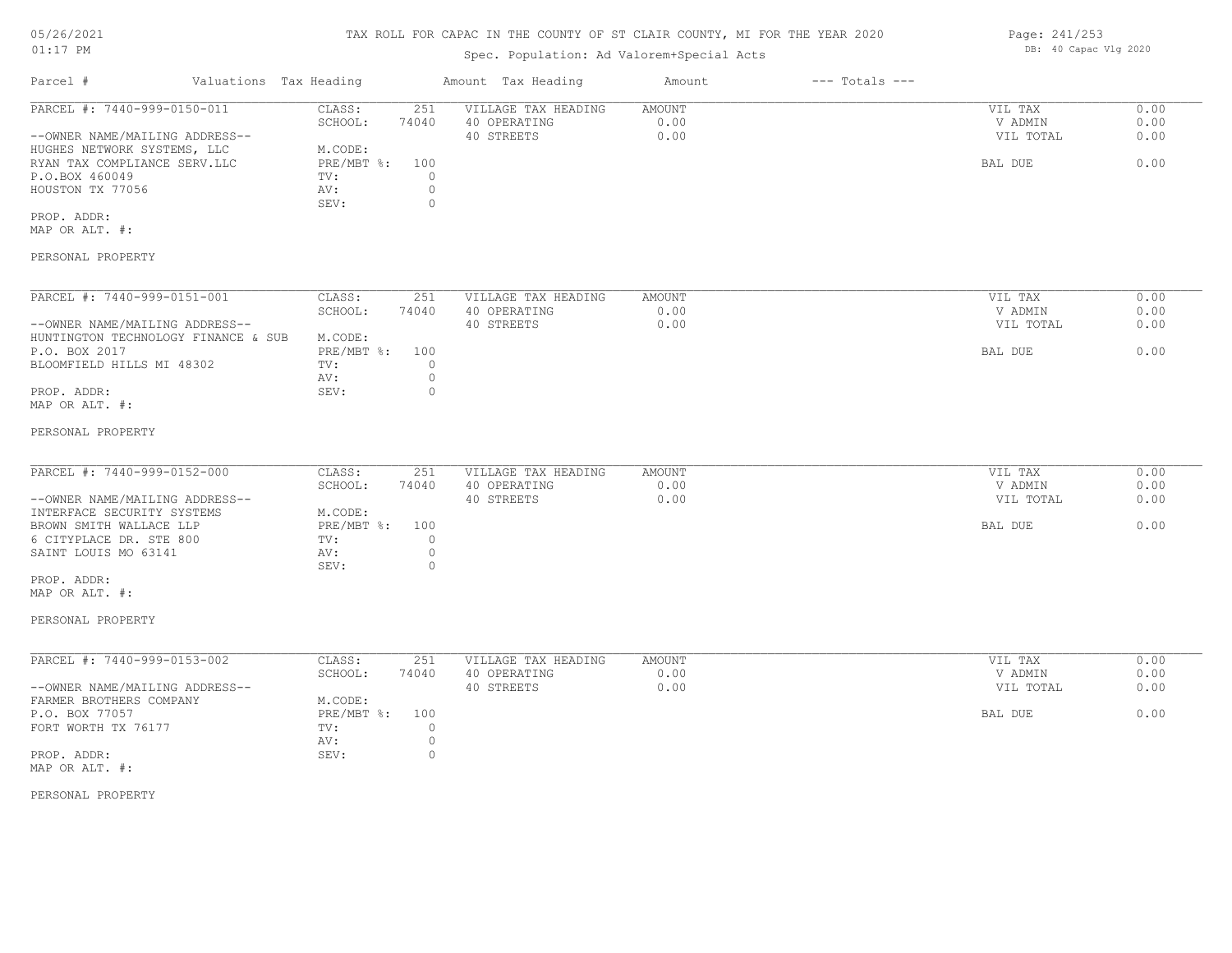## TAX ROLL FOR CAPAC IN THE COUNTY OF ST CLAIR COUNTY, MI FOR THE YEAR 2020

## Spec. Population: Ad Valorem+Special Acts

| Parcel #                       | Valuations Tax Heading |       | Amount Tax Heading  | Amount | $---$ Totals $---$ |           |      |
|--------------------------------|------------------------|-------|---------------------|--------|--------------------|-----------|------|
| PARCEL #: 7440-999-0156-050    | CLASS:                 | 251   | VILLAGE TAX HEADING | AMOUNT |                    | VIL TAX   | 0.00 |
|                                | SCHOOL:                | 74040 | 40 OPERATING        | 0.00   |                    | V ADMIN   | 0.00 |
| --OWNER NAME/MAILING ADDRESS-- |                        |       | 40 STREETS          | 0.00   |                    | VIL TOTAL | 0.00 |
| NORTHERN LEASING SYSTEMS, INC. | M.CODE:                |       |                     |        |                    |           |      |
| TAX DEPARTMENT                 | PRE/MBT %: 100         |       |                     |        |                    | BAL DUE   | 0.00 |
| 7303 SE LAKE RD                | TV:                    |       |                     |        |                    |           |      |
| PORTLAND OR 97267              | AV:                    |       |                     |        |                    |           |      |
|                                | SEV:                   |       |                     |        |                    |           |      |
|                                |                        |       |                     |        |                    |           |      |

MAP OR ALT. #: PROP. ADDR:

#### PERSONAL PROPERTY

| PARCEL #: 7440-999-0157-001    | CLASS:     | 251   | VILLAGE TAX HEADING | AMOUNT | 0.00<br>VIL TAX   |
|--------------------------------|------------|-------|---------------------|--------|-------------------|
|                                | SCHOOL:    | 74040 | 40 OPERATING        | 0.00   | 0.00<br>V ADMIN   |
| --OWNER NAME/MAILING ADDRESS-- |            |       | 40 STREETS          | 0.00   | 0.00<br>VIL TOTAL |
| MAILFINANCE INC.               | M.CODE:    |       |                     |        |                   |
| TAX DEPARTMENT                 | PRE/MBT %: | 100   |                     |        | 0.00<br>BAL DUE   |
| 478 WHEELERS FARMS ROAD        | TV:        |       |                     |        |                   |
| MILFORD CT 06461               | AV:        |       |                     |        |                   |
|                                | SEV:       |       |                     |        |                   |
| PROP. ADDR:                    |            |       |                     |        |                   |

MAP OR ALT. #:

#### PERSONAL PROPERTY

| PARCEL #: 7440-999-0157-010    | CLASS:     | 251   | VILLAGE TAX HEADING | AMOUNT | VIL TAX   | 0.00 |
|--------------------------------|------------|-------|---------------------|--------|-----------|------|
|                                | SCHOOL:    | 74040 | 40 OPERATING        | 0.00   | V ADMIN   | 0.00 |
| --OWNER NAME/MAILING ADDRESS-- |            |       | 40 STREETS          | 0.00   | VIL TOTAL | 0.00 |
| NEOPOST USA INC                | M.CODE:    |       |                     |        |           |      |
| TAX DEPT.                      | PRE/MBT %: | 100   |                     |        | BAL DUE   | 0.00 |
| 478 WHEELERS FARMS ROAD        | TV:        |       |                     |        |           |      |
| MILFORD CT 06461               | AV:        |       |                     |        |           |      |
|                                | SEV:       |       |                     |        |           |      |

MAP OR ALT. #: PROP. ADDR:

#### PERSONAL PROPERTY

| PARCEL #: 7440-999-0158-001    | CLASS:       | 251   | VILLAGE TAX HEADING | AMOUNT | VIL TAX   | 0.00 |
|--------------------------------|--------------|-------|---------------------|--------|-----------|------|
|                                | SCHOOL:      | 74040 | 40 OPERATING        | 0.00   | V ADMIN   | 0.00 |
| --OWNER NAME/MAILING ADDRESS-- |              |       | 40 STREETS          | 0.00   | VIL TOTAL | 0.00 |
| ARMADA GRAIN CO                | M.CODE:      |       |                     |        |           |      |
| P.O. BOX 918                   | $PRE/MBT$ %: | 100   |                     |        | BAL DUE   | 0.00 |
| ARMADA MI 48005                | TV:          |       |                     |        |           |      |
|                                | AV:          |       |                     |        |           |      |
| PROP. ADDR: 220 S HUNTER       | SEV:         |       |                     |        |           |      |
| MAP OR ALT. #:                 |              |       |                     |        |           |      |

#### PERSONAL PROPERTY

Page: 242/253 DB: 40 Capac Vlg 2020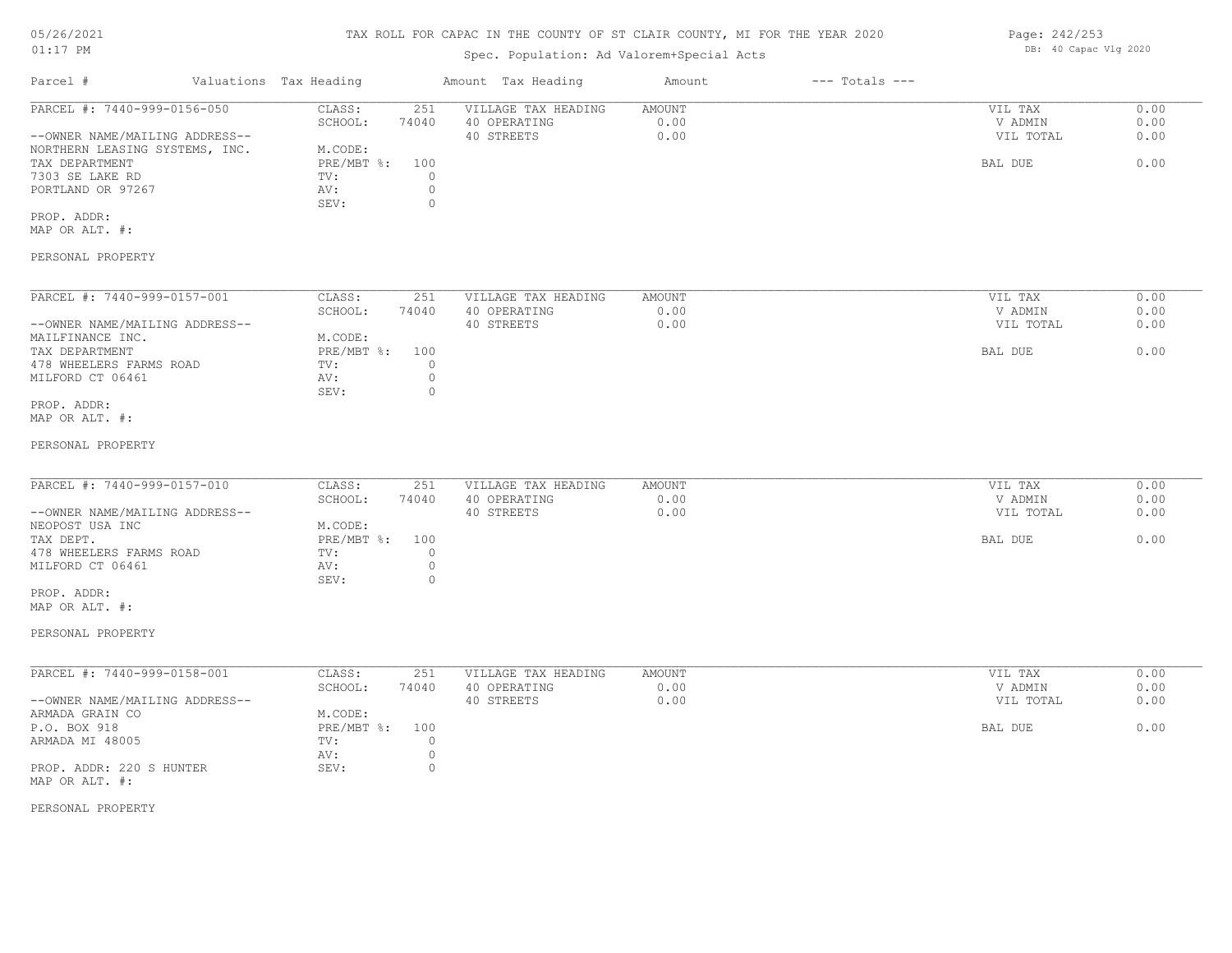## TAX ROLL FOR CAPAC IN THE COUNTY OF ST CLAIR COUNTY, MI FOR THE YEAR 2020

## Spec. Population: Ad Valorem+Special Acts

| Page: 243/253 |                       |  |
|---------------|-----------------------|--|
|               | DB: 40 Capac Vlg 2020 |  |

| Parcel #                                                                                     | Valuations Tax Heading |                                         |                                  | Amount Tax Heading                                | Amount                 | $---$ Totals $---$ |                                 |                      |
|----------------------------------------------------------------------------------------------|------------------------|-----------------------------------------|----------------------------------|---------------------------------------------------|------------------------|--------------------|---------------------------------|----------------------|
| PARCEL #: 7440-999-0158-077<br>--OWNER NAME/MAILING ADDRESS--<br>WEWORK DESIGNS LLC          |                        | CLASS:<br>SCHOOL:<br>M.CODE:            | 251<br>74040                     | VILLAGE TAX HEADING<br>40 OPERATING<br>40 STREETS | AMOUNT<br>0.00<br>0.00 |                    | VIL TAX<br>V ADMIN<br>VIL TOTAL | 0.00<br>0.00<br>0.00 |
| 1308 BRAIDWOOD RD<br>MEMPHIS MI 48041                                                        |                        | $PRE/MBT$ $\div$<br>TV:<br>AV:          | 100<br>$\circ$<br>$\circledcirc$ |                                                   |                        |                    | BAL DUE                         | 0.00                 |
| PROP. ADDR: 102 S MAIN ST<br>MAP OR ALT. #:                                                  |                        | SEV:                                    | $\circ$                          |                                                   |                        |                    |                                 |                      |
| PERSONAL PROPERTY                                                                            |                        |                                         |                                  |                                                   |                        |                    |                                 |                      |
| PARCEL #: 7440-999-0159-015                                                                  |                        | CLASS:<br>SCHOOL:                       | 251<br>74040                     | VILLAGE TAX HEADING<br>40 OPERATING               | AMOUNT<br>0.00         |                    | VIL TAX<br>V ADMIN              | 0.00<br>0.00         |
| --OWNER NAME/MAILING ADDRESS--                                                               |                        |                                         |                                  | 40 STREETS                                        | 0.00                   |                    | VIL TOTAL                       | 0.00                 |
| K12 MANAGEMENT INC<br>DUCHARME, MCMILLEN & ASSOC.<br>P.O. BOX 80615<br>INDIANAPOLIS IN 46280 |                        | M.CODE:<br>PRE/MBT %: 100<br>TV:<br>AV: | $\circ$<br>$\circ$               |                                                   |                        |                    | BAL DUE                         | 0.00                 |
|                                                                                              |                        | SEV:                                    | $\circ$                          |                                                   |                        |                    |                                 |                      |
| PROP. ADDR:<br>MAP OR ALT. #:                                                                |                        |                                         |                                  |                                                   |                        |                    |                                 |                      |
| PERSONAL PROPERTY                                                                            |                        |                                         |                                  |                                                   |                        |                    |                                 |                      |
| PARCEL #: 7440-999-0159-026                                                                  |                        | CLASS:<br>SCHOOL:                       | 251<br>74040                     | VILLAGE TAX HEADING<br>40 OPERATING               | AMOUNT<br>0.00         |                    | VIL TAX<br>V ADMIN              | 0.00<br>0.00         |
| --OWNER NAME/MAILING ADDRESS--                                                               |                        | M.CODE:                                 |                                  | 40 STREETS                                        | 0.00                   |                    | VIL TOTAL                       | 0.00                 |
| MI TIERRA MEXICAN STORE INC<br>129 W MILL ST<br>CAPAC MI 48014                               |                        | PRE/MBT %: 100<br>TV:<br>AV:            | $\circ$<br>$\circ$               |                                                   |                        |                    | BAL DUE                         | 0.00                 |
| PROP. ADDR: 129 W MILL ST<br>MAP OR ALT. #:                                                  |                        | SEV:                                    | $\circ$                          |                                                   |                        |                    |                                 |                      |
| PERSONAL PROPERTY                                                                            |                        |                                         |                                  |                                                   |                        |                    |                                 |                      |
| PARCEL #: 7440-999-0159-060                                                                  |                        | CLASS:<br>SCHOOL:                       | 251<br>74040                     | VILLAGE TAX HEADING<br>40 OPERATING               | AMOUNT<br>1.33         |                    | VIL TAX<br>V ADMIN              | 1.52<br>0.01         |
| --OWNER NAME/MAILING ADDRESS--<br>NEW IMAGE NAIL & HAIR                                      |                        | M.CODE:                                 |                                  | 40 STREETS                                        | 0.19                   |                    | VIL TOTAL                       | 1.53                 |
| 125 N MAIN ST<br>CAPAC MI 48014                                                              |                        | PRE/MBT %:<br>TV:                       | 100<br>100                       |                                                   |                        |                    | BAL DUE                         | 1.53                 |
| PROP. ADDR: 125 N MAIN ST<br>MAP OR ALT. #:                                                  |                        | AV:<br>SEV:                             | 100<br>100                       |                                                   |                        |                    |                                 |                      |
| PERSONAL PROPERTY                                                                            |                        |                                         |                                  |                                                   |                        |                    |                                 |                      |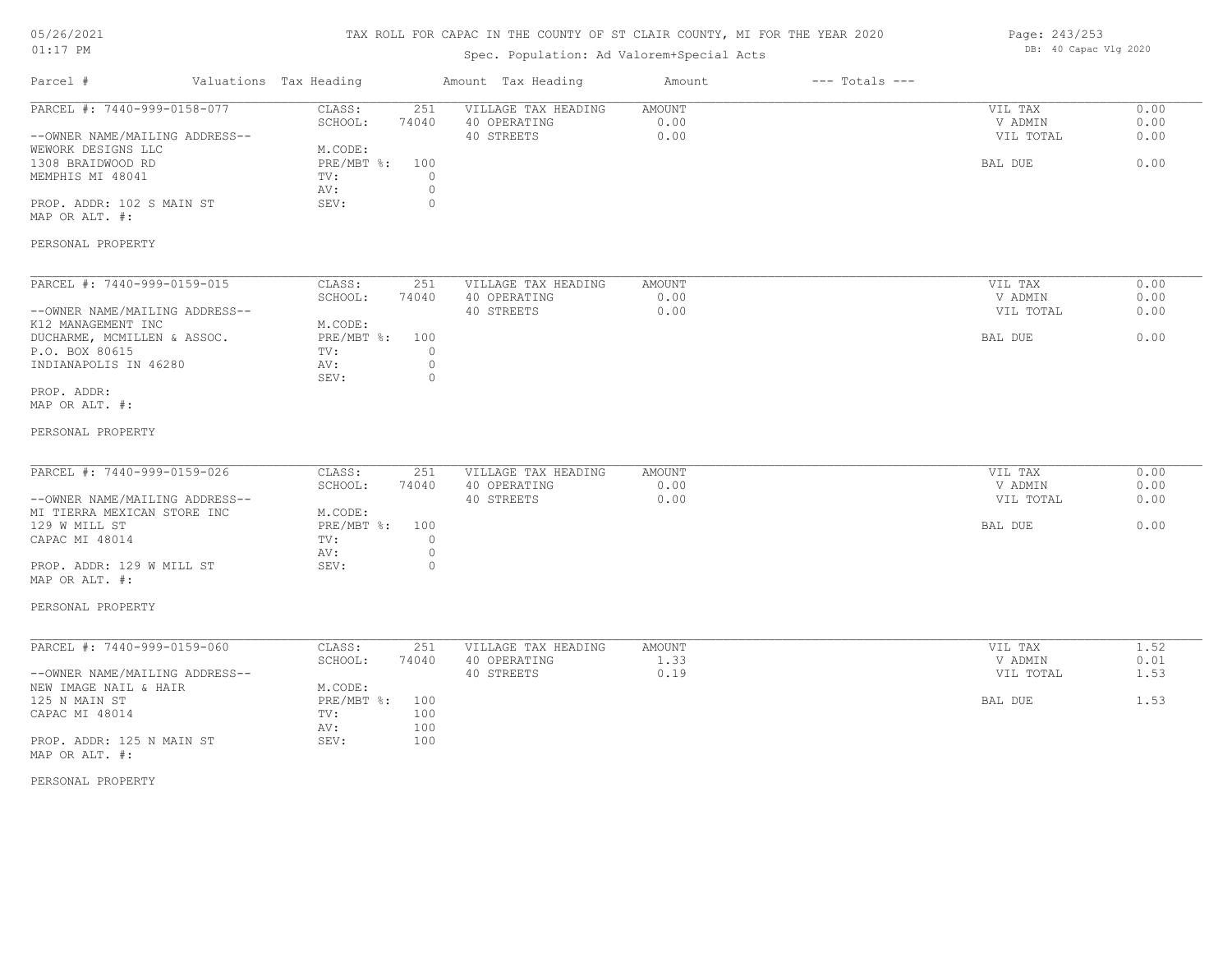## TAX ROLL FOR CAPAC IN THE COUNTY OF ST CLAIR COUNTY, MI FOR THE YEAR 2020

## Spec. Population: Ad Valorem+Special Acts

| Page: 244/253 |                       |  |
|---------------|-----------------------|--|
|               | DB: 40 Capac Vlg 2020 |  |

| Parcel #                                                                                                                                                                                                    | Valuations Tax Heading                                                                                                   | Amount Tax Heading                                | Amount                        | $---$ Totals $---$ |                                            |                              |
|-------------------------------------------------------------------------------------------------------------------------------------------------------------------------------------------------------------|--------------------------------------------------------------------------------------------------------------------------|---------------------------------------------------|-------------------------------|--------------------|--------------------------------------------|------------------------------|
| PARCEL #: 7440-999-0159-080<br>--OWNER NAME/MAILING ADDRESS--<br>CAPAC FAMILY MEDICINE, P.L.L.C.<br>14960 E PARK ST<br>CAPAC MI 48014<br>PROP. ADDR: 14960 E PARK ST<br>MAP OR ALT. #:<br>PERSONAL PROPERTY | CLASS:<br>251<br>SCHOOL:<br>74040<br>M.CODE:<br>PRE/MBT %:<br>100<br>$\circ$<br>TV:<br>$\circ$<br>AV:<br>$\circ$<br>SEV: | VILLAGE TAX HEADING<br>40 OPERATING<br>40 STREETS | AMOUNT<br>0.00<br>0.00        |                    | VIL TAX<br>V ADMIN<br>VIL TOTAL<br>BAL DUE | 0.00<br>0.00<br>0.00<br>0.00 |
| PARCEL #: 7440-999-0161-025<br>--OWNER NAME/MAILING ADDRESS--<br>AIR ADVANTAGE LLC<br>465 N FRANKLIN ST. STE.C<br>FRANKENMUTH MI 48734<br>PROP. ADDR:<br>MAP OR ALT. #:<br>PERSONAL PROPERTY                | CLASS:<br>251<br>SCHOOL:<br>74040<br>M.CODE:<br>PRE/MBT %:<br>100<br>$\circ$<br>TV:<br>$\circ$<br>AV:<br>SEV:<br>$\circ$ | VILLAGE TAX HEADING<br>40 OPERATING<br>40 STREETS | AMOUNT<br>0.00<br>0.00        |                    | VIL TAX<br>V ADMIN<br>VIL TOTAL<br>BAL DUE | 0.00<br>0.00<br>0.00<br>0.00 |
| PARCEL #: 7440-999-0161-047<br>--OWNER NAME/MAILING ADDRESS--<br>VIASAT, INC<br>RYAN, LLC<br>P.O. BOX 4900<br>SCOTTSDALE AZ 85261<br>PROP. ADDR:<br>MAP OR ALT. #:<br>PERSONAL PROPERTY                     | CLASS:<br>251<br>SCHOOL:<br>74040<br>M.CODE:<br>PRE/MBT %:<br>100<br>TV:<br>$\circ$<br>$\circ$<br>AV:<br>$\circ$<br>SEV: | VILLAGE TAX HEADING<br>40 OPERATING<br>40 STREETS | AMOUNT<br>0.00<br>0.00        |                    | VIL TAX<br>V ADMIN<br>VIL TOTAL<br>BAL DUE | 0.00<br>0.00<br>0.00<br>0.00 |
| PARCEL #: 7440-999-0162-020<br>--OWNER NAME/MAILING ADDRESS--<br>R J SERVICES<br>4361 CAPAC RD<br>CAPAC MI 48014<br>PROP. ADDR: 4361 CAPAC RD<br>MAP OR ALT. #:                                             | CLASS:<br>251<br>SCHOOL:<br>74040<br>M.CODE:<br>PRE/MBT %:<br>100<br>$\circ$<br>TV:<br>$\circ$<br>AV:<br>$\circ$<br>SEV: | VILLAGE TAX HEADING<br>40 OPERATING<br>40 STREETS | <b>AMOUNT</b><br>0.00<br>0.00 |                    | VIL TAX<br>V ADMIN<br>VIL TOTAL<br>BAL DUE | 0.00<br>0.00<br>0.00<br>0.00 |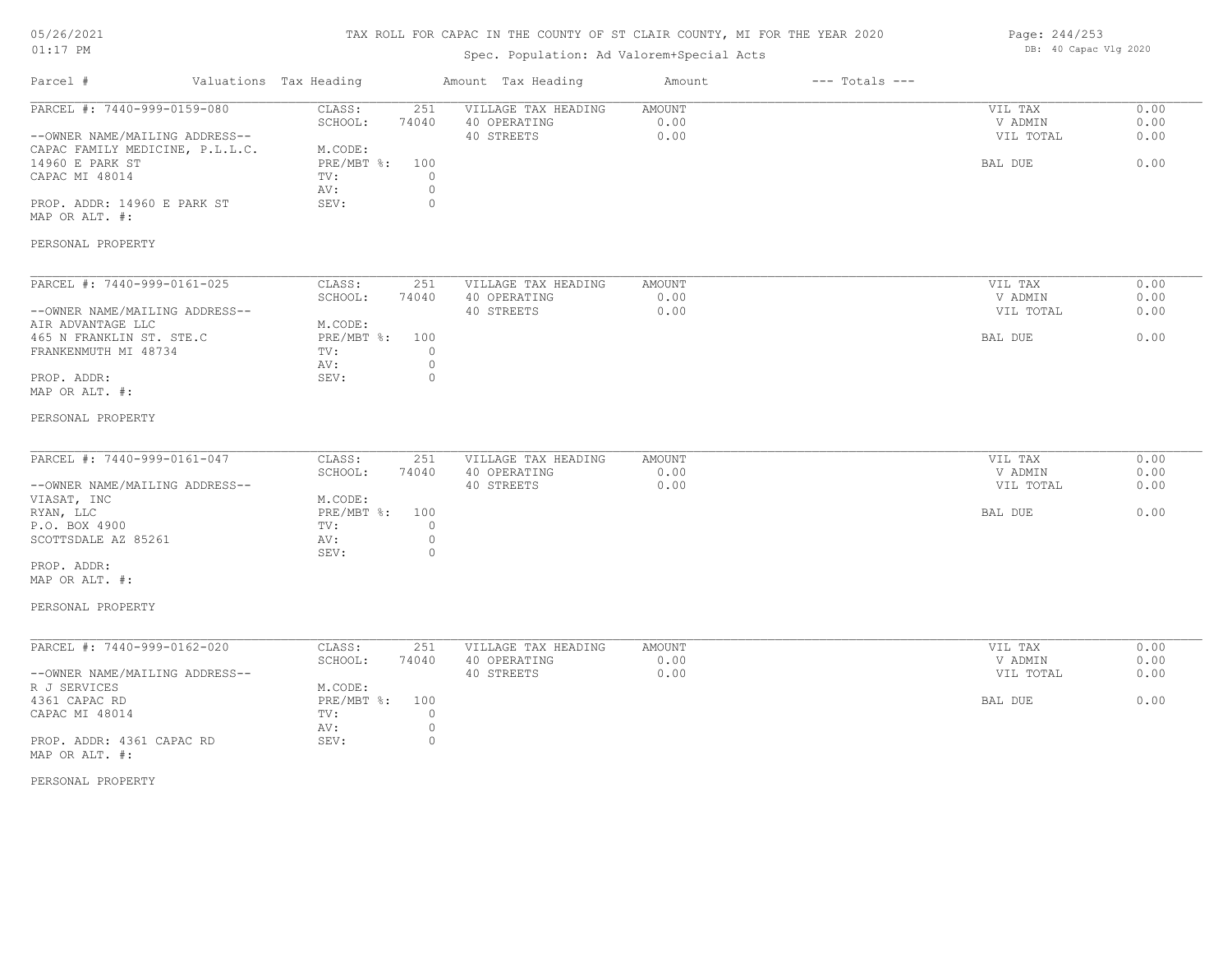## TAX ROLL FOR CAPAC IN THE COUNTY OF ST CLAIR COUNTY, MI FOR THE YEAR 2020

## Spec. Population: Ad Valorem+Special Acts

|  | Page: 245/253         |  |  |  |  |  |
|--|-----------------------|--|--|--|--|--|
|  | DB: 40 Capac Vlg 2020 |  |  |  |  |  |

| Parcel #                                                             | Valuations Tax Heading              | Amount Tax Heading                                       | Amount                        | $---$ Totals $---$ |                                 |                      |
|----------------------------------------------------------------------|-------------------------------------|----------------------------------------------------------|-------------------------------|--------------------|---------------------------------|----------------------|
| PARCEL #: 7440-999-0162-045<br>--OWNER NAME/MAILING ADDRESS--        | CLASS:<br>SCHOOL:<br>74040          | 251<br>VILLAGE TAX HEADING<br>40 OPERATING<br>40 STREETS | <b>AMOUNT</b><br>0.00<br>0.00 |                    | VIL TAX<br>V ADMIN<br>VIL TOTAL | 0.00<br>0.00<br>0.00 |
| RISING STARS DANCE STUDIO<br>107 N MAIN ST<br>CAPAC MI 48014         | M.CODE:<br>PRE/MBT %:<br>TV:<br>AV: | 100<br>$\circ$<br>$\circ$                                |                               |                    | BAL DUE                         | 0.00                 |
| PROP. ADDR: 107 N MAIN ST<br>MAP OR ALT. #:                          | SEV:                                | 0                                                        |                               |                    |                                 |                      |
| PERSONAL PROPERTY                                                    |                                     |                                                          |                               |                    |                                 |                      |
| PARCEL #: 7440-999-0163-010                                          | CLASS:<br>SCHOOL:<br>74040          | 351<br>VILLAGE TAX HEADING<br>40 OPERATING               | AMOUNT<br>5, 191.53           |                    | VIL TAX<br>V ADMIN              | 5,956.46<br>59.56    |
| --OWNER NAME/MAILING ADDRESS--<br>KEIHIN MICHIGAN MANUFACTURING, LLC | M.CODE:                             | 40 STREETS                                               | 764.93                        |                    | VIL TOTAL                       | 6,016.02             |
| 14898 KOEHN ROAD<br>CAPAC MI 48014                                   | PRE/MBT %: 100<br>387,900<br>TV:    |                                                          |                               |                    | V PD 08/26/20                   | 6,016.02             |
| PROP. ADDR: 14898 KOEHN ROAD<br>MAP OR ALT. #:                       | 387,900<br>AV:<br>SEV:<br>387,900   |                                                          |                               |                    | BAL DUE                         | 0.00                 |
| PERSONAL PROPERTY                                                    |                                     |                                                          |                               |                    |                                 |                      |
| PARCEL #: 7440-999-0163-020                                          | CLASS:<br>SCHOOL:<br>74040          | 251<br>VILLAGE TAX HEADING<br>40 OPERATING               | AMOUNT<br>0.00                |                    | VIL TAX<br>V ADMIN              | 0.00<br>0.00         |
| --OWNER NAME/MAILING ADDRESS--<br>WILD LIFE HAVEN TAXIDERMY          | M.CODE:                             | 40 STREETS                                               | 0.00                          |                    | VIL TOTAL                       | 0.00                 |
| 129 N MAIN ST<br>CAPAC MI 48014                                      | PRE/MBT %:<br>TV:<br>AV:            | 100<br>$\circ$<br>$\circ$                                |                               |                    | BAL DUE                         | 0.00                 |
| PROP. ADDR: 129 N MAIN ST<br>MAP OR ALT. #:                          | SEV:                                | $\circ$                                                  |                               |                    |                                 |                      |
| PERSONAL PROPERTY                                                    |                                     |                                                          |                               |                    |                                 |                      |
| PARCEL #: 7440-999-0164-015                                          | CLASS:<br>SCHOOL:<br>74040          | 251<br>VILLAGE TAX HEADING<br>40 OPERATING               | <b>AMOUNT</b><br>0.00         |                    | VIL TAX<br>V ADMIN              | 0.00<br>0.00         |
| --OWNER NAME/MAILING ADDRESS--<br>WELLS FARGO VENDOR FINANCIAL SERV  | M.CODE:                             | 40 STREETS                                               | 0.00                          |                    | VIL TOTAL                       | 0.00                 |
| P.O. BOX 36200<br>BILLINGS MT 59107-6200                             | PRE/MBT %:<br>TV:<br>AV:            | 100<br>$\circ$<br>$\circ$                                |                               |                    | BAL DUE                         | 0.00                 |
| PROP. ADDR:<br>MAP OR ALT. #:                                        | SEV:                                | $\circ$                                                  |                               |                    |                                 |                      |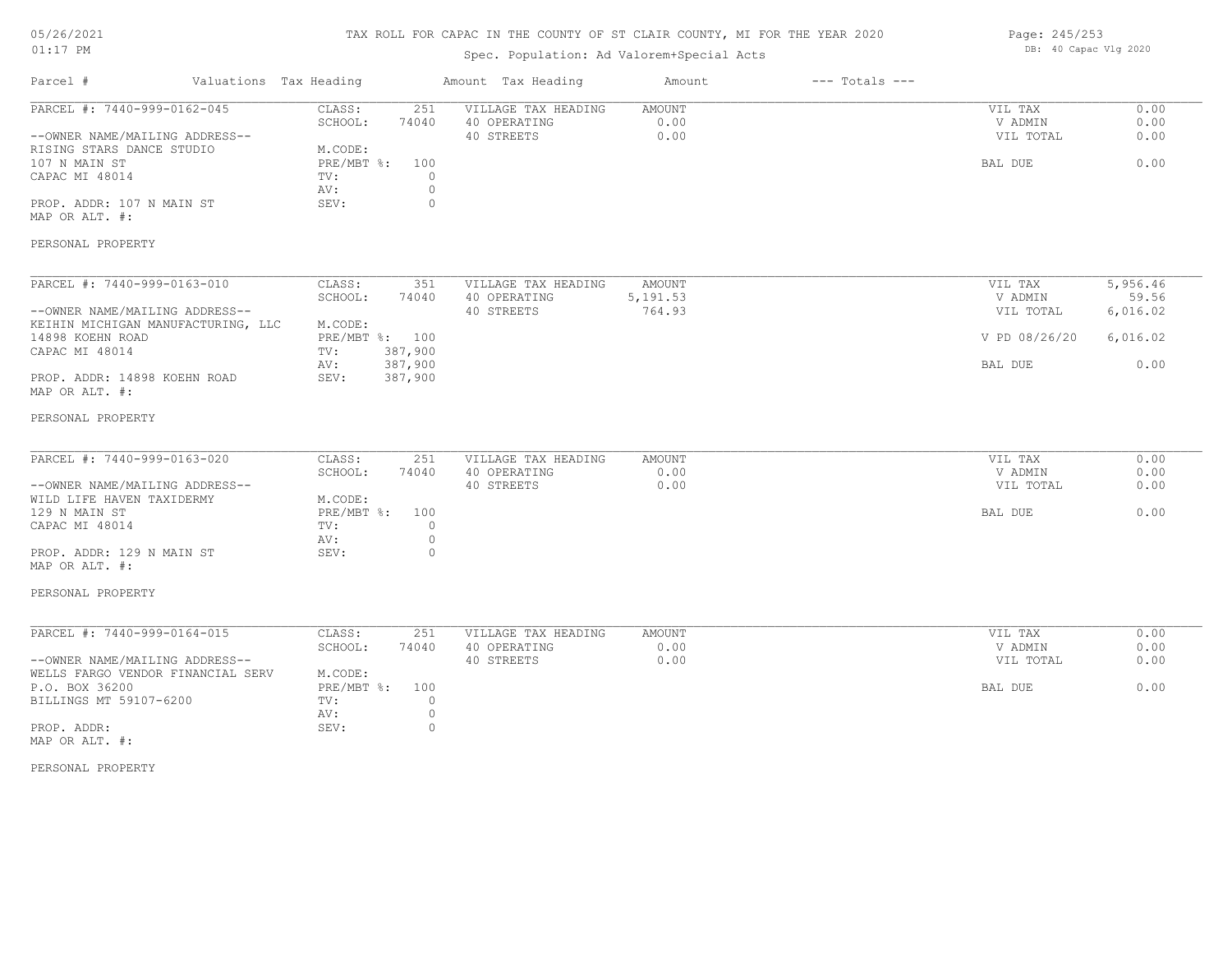## TAX ROLL FOR CAPAC IN THE COUNTY OF ST CLAIR COUNTY, MI FOR THE YEAR 2020

## Spec. Population: Ad Valorem+Special Acts

| Page: 246/253 |                       |  |
|---------------|-----------------------|--|
|               | DB: 40 Capac Vlg 2020 |  |

| Parcel #                                       | Valuations Tax Heading            | Amount Tax Heading  | Amount        | $---$ Totals $---$ |           |      |
|------------------------------------------------|-----------------------------------|---------------------|---------------|--------------------|-----------|------|
| PARCEL #: 7440-999-0165-023                    | CLASS:<br>251                     | VILLAGE TAX HEADING | <b>AMOUNT</b> |                    | VIL TAX   | 0.00 |
|                                                | 74040<br>SCHOOL:                  | 40 OPERATING        | 0.00          |                    | V ADMIN   | 0.00 |
| --OWNER NAME/MAILING ADDRESS--                 | M.CODE:                           | 40 STREETS          | 0.00          |                    | VIL TOTAL | 0.00 |
| GRAYHAWK LEASING, LLC<br>1412 MAIN ST STE 1500 | PRE/MBT %: 100                    |                     |               |                    | BAL DUE   | 0.00 |
| DALLAS TX 75202                                | $\circ$<br>TV:                    |                     |               |                    |           |      |
|                                                | $\circ$<br>AV:                    |                     |               |                    |           |      |
| PROP. ADDR:                                    | SEV:<br>$\circ$                   |                     |               |                    |           |      |
| MAP OR ALT. #:                                 |                                   |                     |               |                    |           |      |
|                                                |                                   |                     |               |                    |           |      |
| PERSONAL PROPERTY                              |                                   |                     |               |                    |           |      |
| PARCEL #: 7440-999-0166-015                    | CLASS:<br>251                     | VILLAGE TAX HEADING | AMOUNT        |                    | VIL TAX   | 0.00 |
|                                                | SCHOOL:<br>74040                  | 40 OPERATING        | 0.00          |                    | V ADMIN   | 0.00 |
| --OWNER NAME/MAILING ADDRESS--                 |                                   | 40 STREETS          | 0.00          |                    | VIL TOTAL | 0.00 |
| CHAMPIONS SPORTS BAR & GRILL                   | M.CODE:                           |                     |               |                    |           |      |
| 116 S MAIN                                     | PRE/MBT %:<br>100                 |                     |               |                    | BAL DUE   | 0.00 |
| CAPAC MI 48014                                 | $\circ$<br>TV:                    |                     |               |                    |           |      |
|                                                | $\circ$<br>AV:                    |                     |               |                    |           |      |
| PROP. ADDR: 116 S MAIN                         | $\circ$<br>SEV:                   |                     |               |                    |           |      |
| MAP OR ALT. #:                                 |                                   |                     |               |                    |           |      |
|                                                |                                   |                     |               |                    |           |      |
| PERSONAL PROPERTY                              |                                   |                     |               |                    |           |      |
| PARCEL #: 7440-999-0166-025                    | CLASS:<br>251                     | VILLAGE TAX HEADING | <b>AMOUNT</b> |                    | VIL TAX   | 0.00 |
|                                                | SCHOOL:<br>74040                  | 40 OPERATING        | 0.00          |                    | V ADMIN   | 0.00 |
| --OWNER NAME/MAILING ADDRESS--                 |                                   | 40 STREETS          | 0.00          |                    | VIL TOTAL | 0.00 |
| ZUMBA FITNESS                                  | M.CODE:                           |                     |               |                    |           |      |
| 109 N MAIN                                     | PRE/MBT %:<br>100                 |                     |               |                    | BAL DUE   | 0.00 |
| CAPAC MI 48014                                 | $\circ$<br>TV:                    |                     |               |                    |           |      |
|                                                | $\circ$<br>AV:                    |                     |               |                    |           |      |
| PROP. ADDR: 109 N MAIN                         | $\circ$<br>SEV:                   |                     |               |                    |           |      |
| MAP OR ALT. #:                                 |                                   |                     |               |                    |           |      |
| PERSONAL PROPERTY                              |                                   |                     |               |                    |           |      |
|                                                |                                   |                     |               |                    |           |      |
| PARCEL #: 7440-999-0168-010                    | CLASS:<br>002                     | VILLAGE TAX HEADING | AMOUNT        |                    | VIL TAX   | 0.00 |
|                                                | SCHOOL:<br>74040                  | 40 OPERATING        | 0.00          |                    | V ADMIN   | 0.00 |
| --OWNER NAME/MAILING ADDRESS--                 |                                   | 40 STREETS          | 0.00          |                    | VIL TOTAL | 0.00 |
| XEROX FINANCIAL SERVICES LLC                   | M.CODE:                           |                     |               |                    |           |      |
| PROPERTY TAX DEPT.                             | PRE/MBT %:<br>100                 |                     |               |                    | BAL DUE   | 0.00 |
| P.O. BOX 909                                   | $\circ$<br>TV:                    |                     |               |                    |           |      |
| WEBSTER NY 14580                               | $\circ$<br>AV:<br>SEV:<br>$\circ$ |                     |               |                    |           |      |
| PROP. ADDR:                                    |                                   |                     |               |                    |           |      |
| MAP OR ALT. #:                                 |                                   |                     |               |                    |           |      |
|                                                |                                   |                     |               |                    |           |      |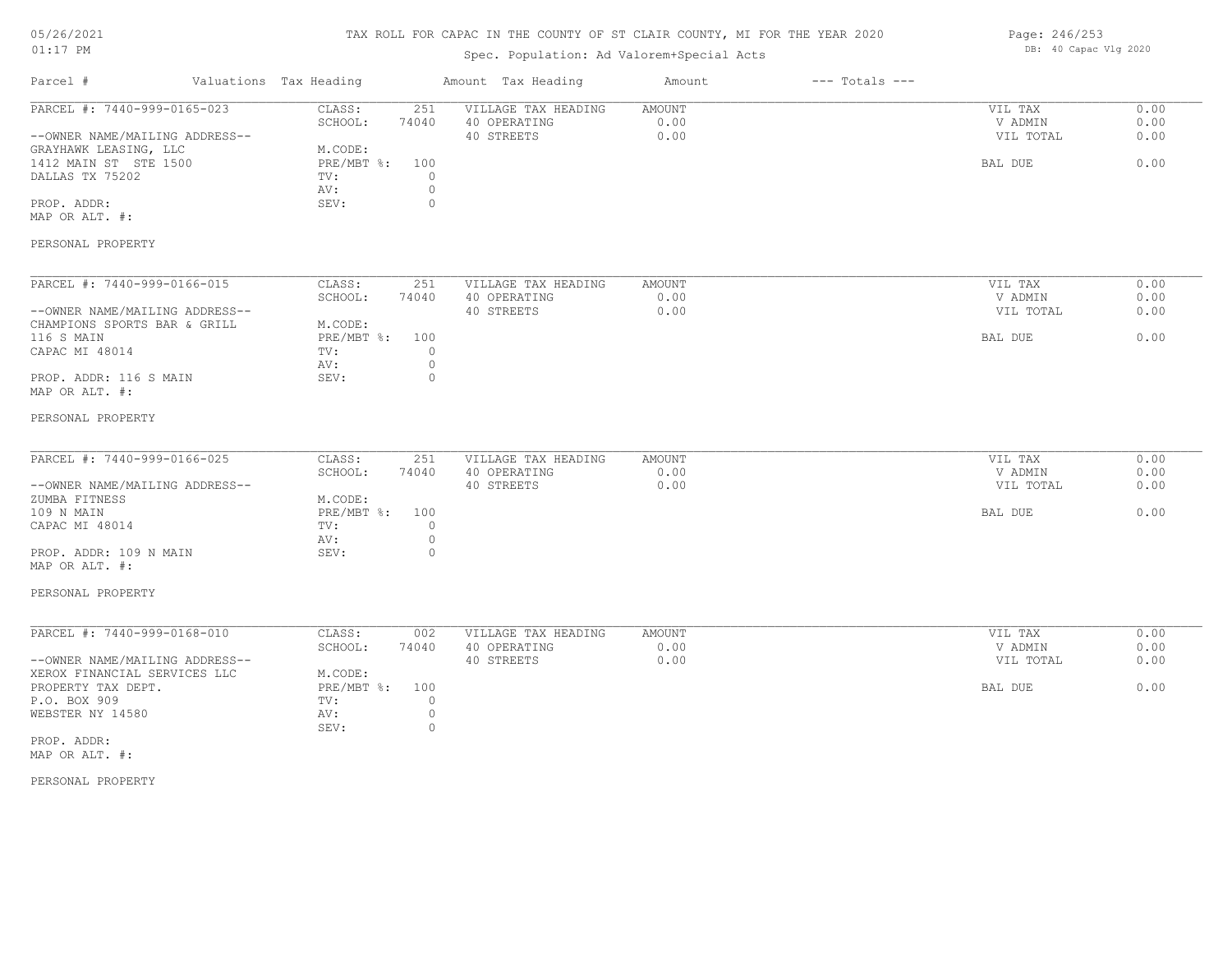#### TAX ROLL FOR CAPAC IN THE COUNTY OF ST CLAIR COUNTY, MI FOR THE YEAR 2020

#### Spec. Population: Ad Valorem+Special Acts

| Parcel #                       | Valuations Tax Heading |       | Amount Tax Heading  | Amount | $---$ Totals $---$ |           |      |
|--------------------------------|------------------------|-------|---------------------|--------|--------------------|-----------|------|
| PARCEL #: 7440-999-0168-015    | CLASS:                 | 251   | VILLAGE TAX HEADING | AMOUNT |                    | VIL TAX   | 0.00 |
|                                | SCHOOL:                | 74040 | 40 OPERATING        | 0.00   |                    | V ADMIN   | 0.00 |
| --OWNER NAME/MAILING ADDRESS-- |                        |       | 40 STREETS          | 0.00   |                    | VIL TOTAL | 0.00 |
| NIELSEN AUDIO, INC.            | M.CODE:                |       |                     |        |                    |           |      |
| RYAN, LLC                      | $PRE/MBT$ %:           | 100   |                     |        |                    | BAL DUE   | 0.00 |
| P.O. BOX 4900 DEPT.380         | TV:                    |       |                     |        |                    |           |      |
| SCOTTSDALE AZ 85261            | AV:                    |       |                     |        |                    |           |      |
|                                | SEV:                   |       |                     |        |                    |           |      |
| PROP. ADDR:                    |                        |       |                     |        |                    |           |      |
| MAP OR ALT. #:                 |                        |       |                     |        |                    |           |      |
| PERSONAL PROPERTY              |                        |       |                     |        |                    |           |      |

#### MAP OR ALT. #: PROP. ADDR: 3433 S CAPAC RD SEV: 69,000 AV: 69,000 BAL DUE 0.00 CAPAC MI 48014 TV: 69,000<br>
AV: 69,000 3433 S CAPAC RD PRE/MBT %: 100 V PD 09/09/20 1,070.12 FRONNEY'S M.CODE: --OWNER NAME/MAILING ADDRESS-- 40 STREETS 136.06 VIL TOTAL 1,070.12

SCHOOL: 74040 40 OPERATING 923.47 923.47 V ADMIN 10.59 PARCEL #: 7440-999-0168-020 CLASS: 251 VILLAGE TAX HEADING AMOUNT AMOUNT VIL TAX 1,059.53<br>SCHOOL: 74040 40 OPERATING 923.47 VADMIN 10.59

#### PERSONAL PROPERTY

| PARCEL #: 7440-999-0168-025    | CLASS:     | 251   | VILLAGE TAX HEADING | AMOUNT      | VIL TAX   | 9.21 |
|--------------------------------|------------|-------|---------------------|-------------|-----------|------|
|                                | SCHOOL:    | 74040 | 40 OPERATING        | 8.03        | V ADMIN   | 0.09 |
| --OWNER NAME/MAILING ADDRESS-- |            |       | 40 STREETS          | $\ldots$ 18 | VIL TOTAL | 9.30 |
| MOUNTS OF DISTINCTION          | M.CODE:    |       |                     |             |           |      |
| 114 S MAIN                     | PRE/MBT %: | 100   |                     |             | BAL DUE   | 9.30 |
| CAPAC MI 48014                 | TV:        | 600   |                     |             |           |      |
|                                | AV:        | 600   |                     |             |           |      |
| PROP. ADDR: 114 S MAIN         | SEV:       | 600   |                     |             |           |      |
|                                |            |       |                     |             |           |      |

#### MAP OR ALT. #:

#### PERSONAL PROPERTY

| PARCEL #: 7440-999-0168-026    | CLASS:         | 251   | VILLAGE TAX HEADING | AMOUNT | VIL TAX   | 0.00 |
|--------------------------------|----------------|-------|---------------------|--------|-----------|------|
|                                | SCHOOL:        | 74040 | 40 OPERATING        | 0.00   | V ADMIN   | 0.00 |
| --OWNER NAME/MAILING ADDRESS-- |                |       | 40 STREETS          | 0.00   | VIL TOTAL | 0.00 |
| RUG DOCTOR LLC                 | M.CODE:        |       |                     |        |           |      |
| TAX DEPT.                      | PRE/MBT %: 100 |       |                     |        | BAL DUE   | 0.00 |
| 2201 W. PLANO PARKWAY STE 100  | TV:            |       |                     |        |           |      |
| PLANO TX 75075                 | AV:            |       |                     |        |           |      |
|                                | SEV:           |       |                     |        |           |      |
| PROP. ADDR:                    |                |       |                     |        |           |      |

MAP OR ALT. #:

PERSONAL PROPERTY

Page: 247/253 DB: 40 Capac Vlg 2020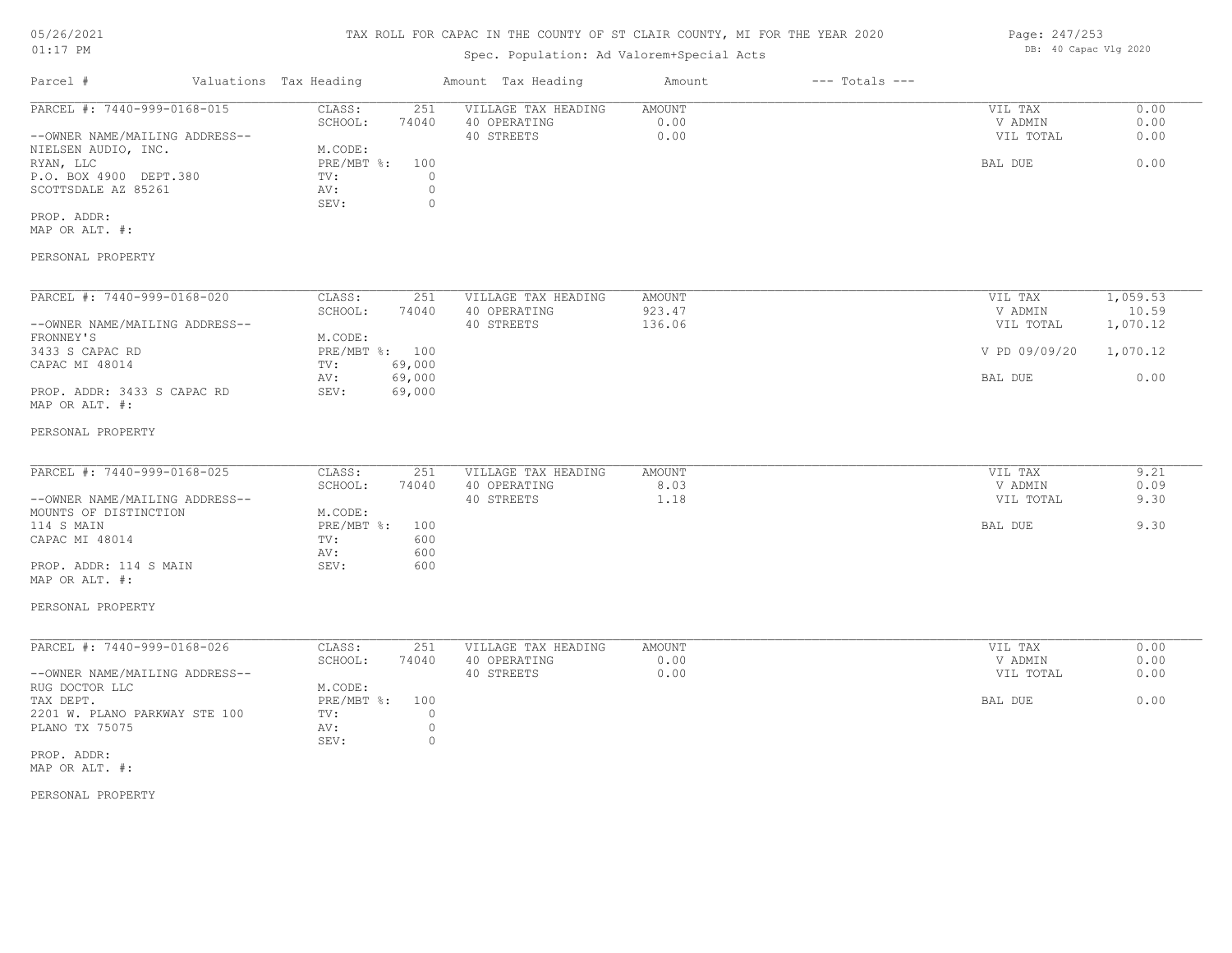# TAX ROLL FOR CAPAC IN THE COUNTY OF ST CLAIR COUNTY, MI FOR THE YEAR 2020

## Spec. Population: Ad Valorem+Special Acts

| Parcel #                          | Valuations Tax Heading |        | Amount Tax Heading  | Amount | $---$ Totals $---$ |               |          |
|-----------------------------------|------------------------|--------|---------------------|--------|--------------------|---------------|----------|
| PARCEL #: 7440-999-0168-027       | CLASS:                 | 251    | VILLAGE TAX HEADING | AMOUNT |                    | VIL TAX       | 1,048.78 |
|                                   | SCHOOL:                | 74040  | 40 OPERATING        | 914.10 |                    | V ADMIN       | 10.48    |
| --OWNER NAME/MAILING ADDRESS--    |                        |        | 40 STREETS          | 134.68 |                    | VIL TOTAL     | 1,059.26 |
| LASALLE SOLUTIONS                 | M.CODE:                |        |                     |        |                    |               |          |
| A DIVISION OF FIFTH THIRD BANK NA | $PRE/MBT$ %:           | 100    |                     |        |                    | V PD 09/09/20 | 1,059.26 |
| ADVANCE PROPERTY TAX COMPLIANCE   | TV:                    | 68,300 |                     |        |                    |               |          |
| 1611 N. INTERSTATE 35E STE 428    | AV:                    | 68,300 |                     |        |                    | BAL DUE       | 0.00     |
| CARROLLTON TX 75006               | SEV:                   | 68,300 |                     |        |                    |               |          |

PROP. ADDR:

MAP OR ALT. #:

PERSONAL PROPERTY

| PARCEL #: 7440-999-0170-000    | 251<br>CLASS:    | VILLAGE TAX HEADING<br>AMOUNT | VIL TAX       | 16,616.40 |
|--------------------------------|------------------|-------------------------------|---------------|-----------|
|                                | SCHOOL:<br>74040 | 40 OPERATING<br>14,482.50     | V ADMIN       | 166.16    |
| --OWNER NAME/MAILING ADDRESS-- |                  | 2,133.90<br>40 STREETS        | VIL TOTAL     | 16,782.56 |
| LOVE'S TRAVEL STOPS& COUNTRY   | M.CODE:          |                               |               |           |
| STORES -701                    | PRE/MBT %: 100   |                               | V PD 08/26/20 | 16,782.56 |
| RYAN LLC                       | 1,082,100<br>TV: |                               |               |           |
| 15 W 6TH STREET STE 2400       | 1,082,100<br>AV: |                               | BAL DUE       | 0.00      |
| TULSA OK 74119-5417            | SEV: 1,082,100   |                               |               |           |

MAP OR ALT. #: PROP. ADDR: 3191 S CAPAC RD

#### PERSONAL PROPERTY

| PARCEL #: 7440-999-0171-001    | CLASS:       | 251   | VILLAGE TAX HEADING | AMOUNT | VIL TAX   | 0.00 |
|--------------------------------|--------------|-------|---------------------|--------|-----------|------|
|                                | SCHOOL:      | 74040 | 40 OPERATING        | 0.00   | V ADMIN   | 0.00 |
| --OWNER NAME/MAILING ADDRESS-- |              |       | 40 STREETS          | 0.00   | VIL TOTAL | 0.00 |
| KERSTEN RYAN AGENCY            | M.CODE:      |       |                     |        |           |      |
| 4361 CAPAC ROAD                | $PRE/MBT$ %: | 100   |                     |        | BAL DUE   | 0.00 |
| CAPAC MI 48014                 | TV:          |       |                     |        |           |      |
|                                | AV:          |       |                     |        |           |      |
| PROP. ADDR: 4361 CAPAC ROAD    | SEV:         |       |                     |        |           |      |

 $\mathcal{L}_\mathcal{L} = \mathcal{L}_\mathcal{L} = \mathcal{L}_\mathcal{L} = \mathcal{L}_\mathcal{L} = \mathcal{L}_\mathcal{L} = \mathcal{L}_\mathcal{L} = \mathcal{L}_\mathcal{L} = \mathcal{L}_\mathcal{L} = \mathcal{L}_\mathcal{L} = \mathcal{L}_\mathcal{L} = \mathcal{L}_\mathcal{L} = \mathcal{L}_\mathcal{L} = \mathcal{L}_\mathcal{L} = \mathcal{L}_\mathcal{L} = \mathcal{L}_\mathcal{L} = \mathcal{L}_\mathcal{L} = \mathcal{L}_\mathcal{L}$ 

MAP OR ALT. #:

PERSONAL PROPERTY

| PARCEL #: 7440-999-0200-000    | CLASS:         | 251   | VILLAGE TAX HEADING | AMOUNT | VIL TAX   | 0.00 |
|--------------------------------|----------------|-------|---------------------|--------|-----------|------|
|                                | SCHOOL:        | 74040 | 40 OPERATING        | 0.00   | V ADMIN   | 0.00 |
| --OWNER NAME/MAILING ADDRESS-- |                |       | 40 STREETS          | 0.00   | VIL TOTAL | 0.00 |
| HORTMARK                       | M.CODE:        |       |                     |        |           |      |
| 302 S MAIN ST                  | PRE/MBT %: 100 |       |                     |        | BAL DUE   | 0.00 |
| CAPAC MI 48014                 | TV:            |       |                     |        |           |      |
|                                | AV:            |       |                     |        |           |      |
| PROP. ADDR: 302 S MAIN         | SEV:           |       |                     |        |           |      |
| MAP OR ALT. #:                 |                |       |                     |        |           |      |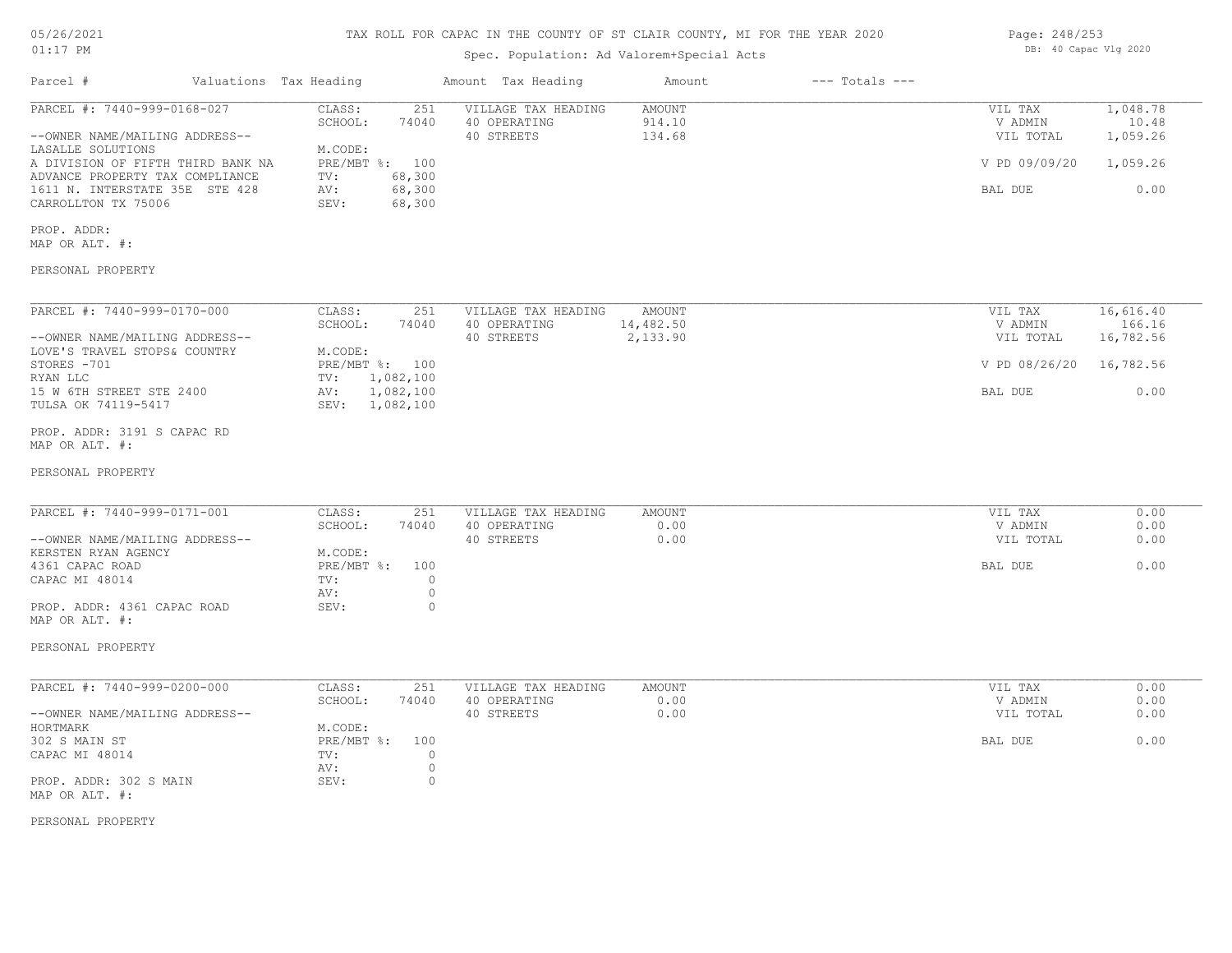# 05/26/2021

#### 01:17 PM

## TAX ROLL FOR CAPAC IN THE COUNTY OF ST CLAIR COUNTY, MI FOR THE YEAR 2020

## Spec. Population: Ad Valorem+Special Acts

| Page: 249/253 |                       |  |
|---------------|-----------------------|--|
|               | DB: 40 Capac Vlg 2020 |  |

| Parcel #                          | Valuations Tax Heading |        | Amount Tax Heading  | Amount | $---$ Totals $---$ |               |        |
|-----------------------------------|------------------------|--------|---------------------|--------|--------------------|---------------|--------|
| PARCEL #: 7440-999-0202-010       | CLASS:                 | 251    | VILLAGE TAX HEADING | AMOUNT |                    | VIL TAX       | 809.24 |
|                                   | SCHOOL:                | 74040  | 40 OPERATING        | 705.32 |                    | V ADMIN       | 8.09   |
| --OWNER NAME/MAILING ADDRESS--    |                        |        | 40 STREETS          | 103.92 |                    | VIL TOTAL     | 817.33 |
| FAMILY DOLLAR #29268              | M.CODE:                |        |                     |        |                    |               |        |
| RYAN TAX COMPLIANCE SERVICES, LLC | PRE/MBT %: 100         |        |                     |        |                    | V PD 08/26/20 | 817.33 |
| P.O. BOX 460389 DEPT 120          | TV:                    | 52,700 |                     |        |                    |               |        |
| HOUSTON TX 77056                  | AV:                    | 52,700 |                     |        |                    | BAL DUE       | 0.00   |
|                                   | SEV:                   | 52,700 |                     |        |                    |               |        |
| PROP. ADDR: 101 S MAIN            |                        |        |                     |        |                    |               |        |

MAP OR ALT. #:

#### PERSONAL PROPERTY

| PARCEL #: 7440-999-0202-015    | CLASS:     | 251   | VILLAGE TAX HEADING | AMOUNT | VIL TAX   | 0.00 |
|--------------------------------|------------|-------|---------------------|--------|-----------|------|
|                                | SCHOOL:    | 74040 | 40 OPERATING        | 0.00   | V ADMIN   | 0.00 |
| --OWNER NAME/MAILING ADDRESS-- |            |       | 40 STREETS          | 0.00   | VIL TOTAL | 0.00 |
| VENDOR SERVICES CENTER         | M.CODE:    |       |                     |        |           |      |
| 630 N CENTRAL EXPY. STE A      | PRE/MBT %: | 100   |                     |        | BAL DUE   | 0.00 |
| PLANO TX 75074                 | TV:        |       |                     |        |           |      |
|                                | AV:        |       |                     |        |           |      |
| PROP. ADDR:                    | SEV:       |       |                     |        |           |      |

MAP OR ALT. #: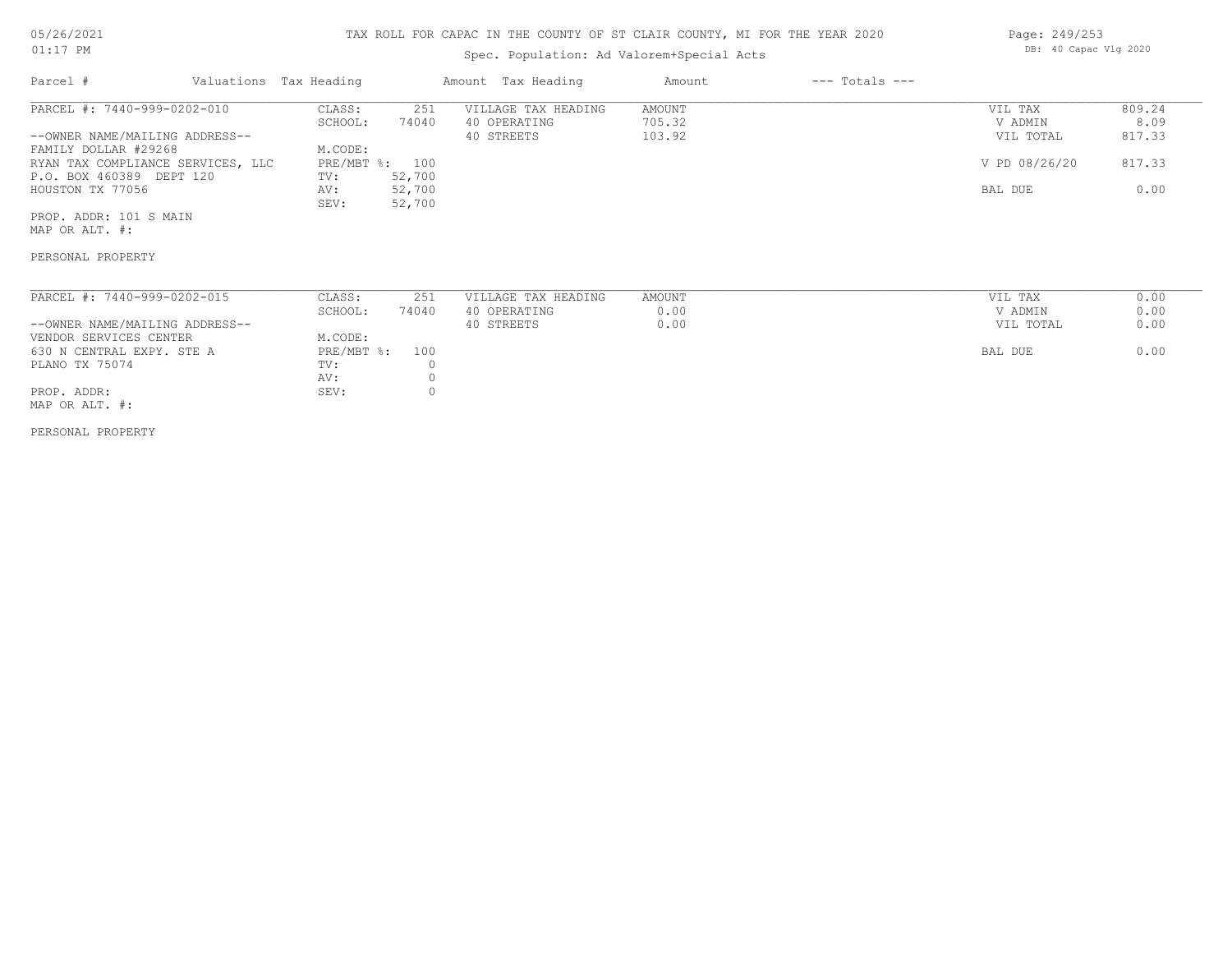## Spec. Population: Ad Valorem+Special Acts

Page: 250/253 DB: 40 Capac Vlg 2020

| TOTAL ALL DISTRICTS | REAL         | (BAL DUE) | PERSONAL   | (BAL DUE) | <b>EXEMPT</b> | (BAL DUE) |
|---------------------|--------------|-----------|------------|-----------|---------------|-----------|
| PARCEL COUNT        | 799          |           | 104        |           | 62            |           |
| TAXABLE VALUE       | 34,422,669   |           | 4,088,800  |           | 0             |           |
| ASSESSED VALUE      | 49, 211, 700 |           | 4,088,800  |           | 0             |           |
| SEV VALUE           | 49, 211, 700 |           | 4,088,800  |           | $\circ$       |           |
| PRE/MBT TAXABLE     | 19,645,177   |           | 2,684,400  |           | $\circ$       |           |
| N PRE/MBT TAXABLE   | 14,777,492   |           | 1,404,400  |           | $\circ$       |           |
| V 40 OPERATING      | 460,235.35   | 48,770.38 | 53, 575.52 | 741.43    | 0.00          | 0.00      |
| V 40 STREETS        | 67,809.02    | 7,185.64  | 7,893.87   | 109.23    | 0.00          | 0.00      |
| * SP. ASSESSMENTS   | 3,499.26     | 1,531.56  | 0.00       | 0.00      | 0.00          | 0.00      |
| V ADMIN FEE         | 5, 311.16    | 574.42    | 614.57     | 8.48      | 0.00          | 0.00      |
| V TOTALS            | 536,854.79   | 58,062.00 | 62,083.96  | 859.14    | 0.00          | 0.00      |
| GRAND TOTALS        | 536,854.79   | 58,062.00 | 62,083.96  | 859.14    | 0.00          | 0.00      |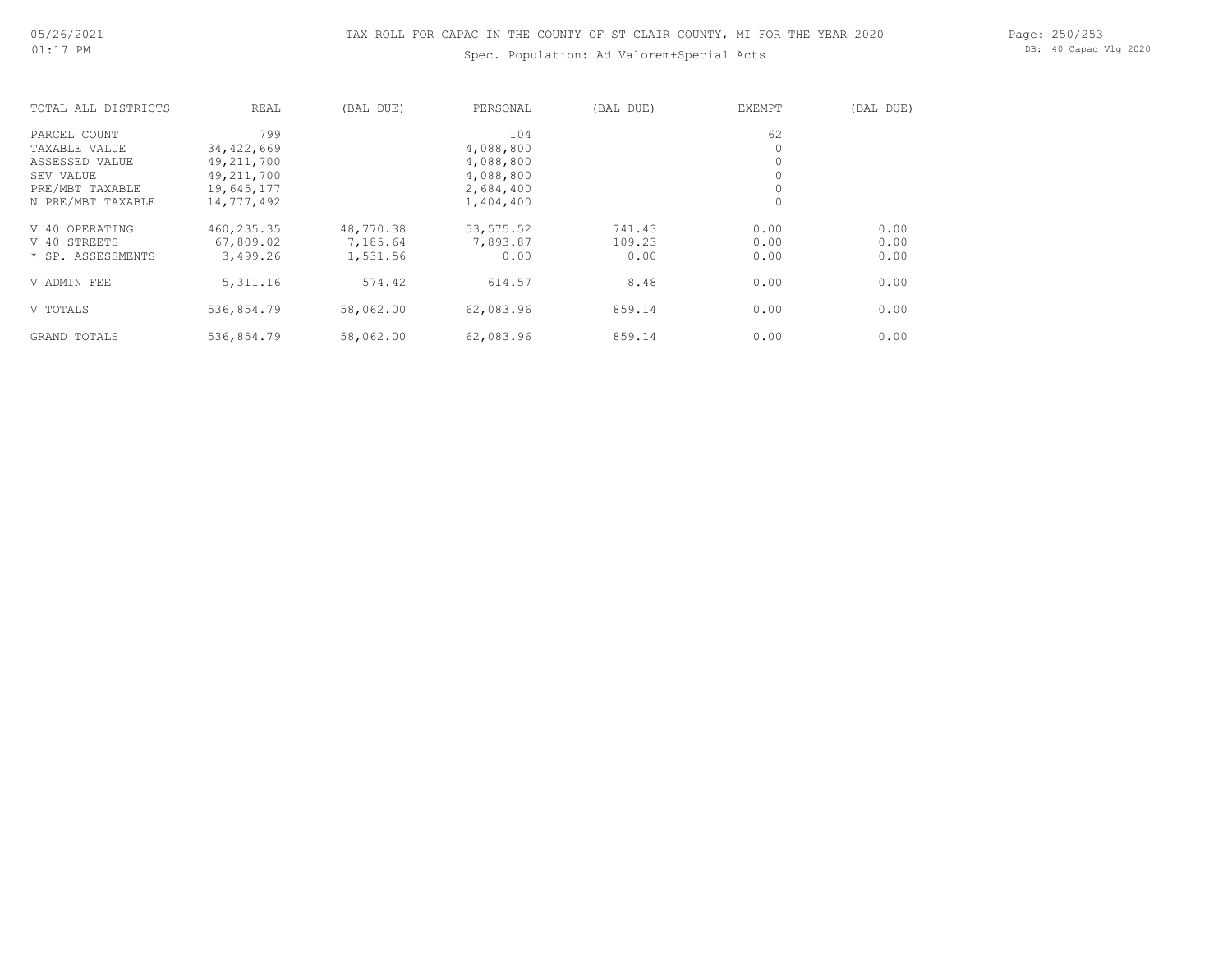## Spec. Population: Ad Valorem+Special Acts

Page: 251/253 DB: 40 Capac Vlg 2020

| TOTAL ALL DISTRICTS | LEASED LAND | (BAL DUE) | TOTAL        | (BAL DUE) |
|---------------------|-------------|-----------|--------------|-----------|
| PARCEL COUNT        | 24          |           | 989          |           |
| TAXABLE VALUE       | 147,596     |           | 38,659,065   |           |
| ASSESSED VALUE      | 172,900     |           | 53, 473, 400 |           |
| SEV VALUE           | 172,900     |           | 53, 473, 400 |           |
| PRE/MBT TAXABLE     | 54,394      |           | 22,383,971   |           |
| NON PRE/MBT TAXABLE | 93,202      |           | 16,275,094   |           |
| V 40 OPERATING      | 1,975.26    | 421.40    | 515,786.13   | 49,933.21 |
| V 40 STREETS        | 290.95      | 62.04     | 75,993.84    | 7,356.91  |
| * SP. ASSESSMENTS   | 0.00        | 0.00      | 3,499.26     | 1,531.56  |
| V ADMIN FEE         | 22.56       | 4.79      | 5,948.29     | 587.69    |
| V TOTALS            | 2,288.77    | 488.23    | 601,227.52   | 59,409.37 |
| GRAND TOTALS        | 2,288.77    | 488.23    | 601,227.52   | 59,409.37 |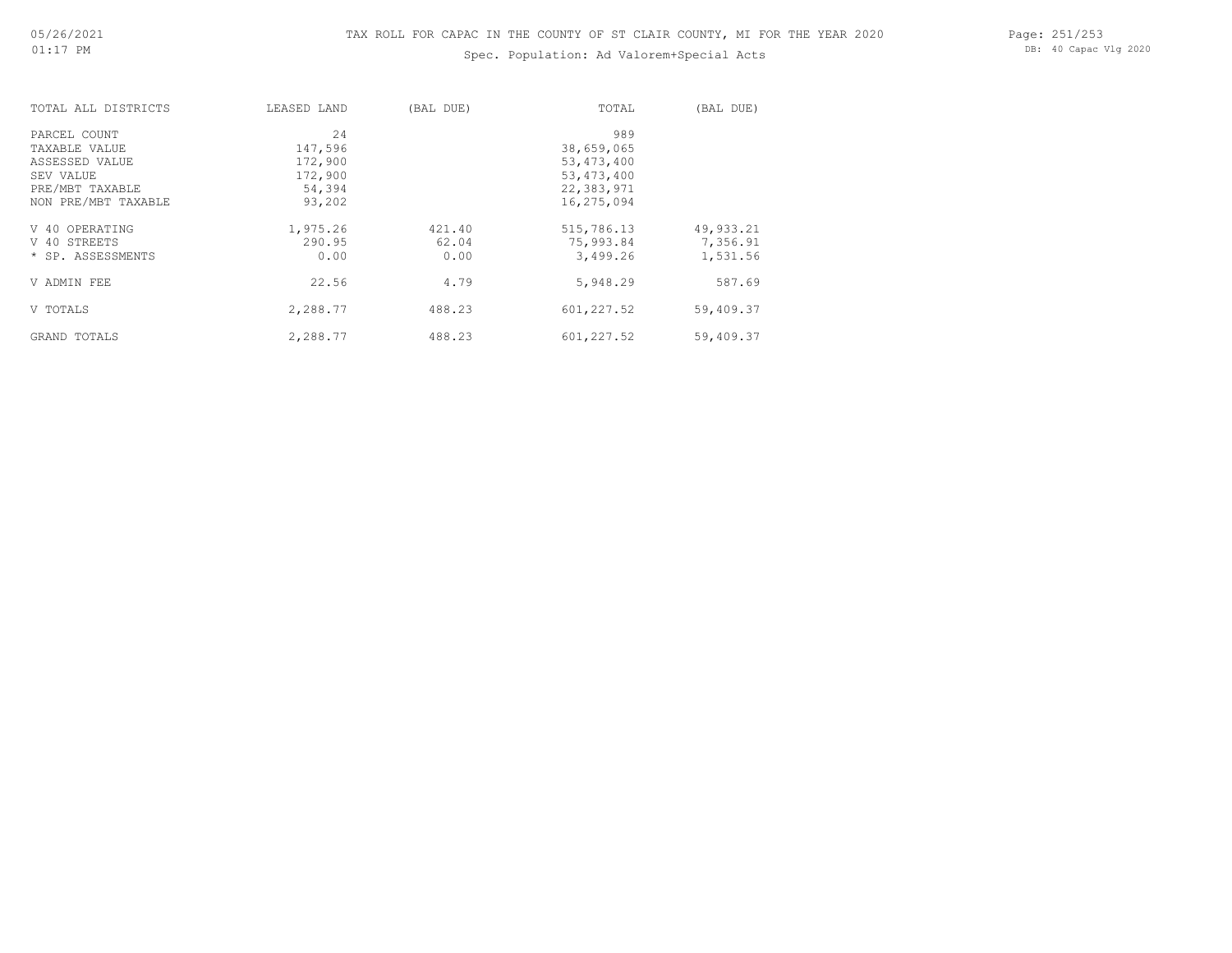## Spec. Population: Ad Valorem+Special Acts

Page: 252/253 DB: 40 Capac Vlg 2020

| SCHOOL DISTRICT 74040     | UNIT 40<br>REAL | PERSONAL   | EXEMPT | LEASED LAND | TOTAL        |
|---------------------------|-----------------|------------|--------|-------------|--------------|
| PARCEL COUNT              | 799             | 104        | 62     | 24          | 989          |
| TAXABLE VALUE             | 34,422,669      | 4,088,800  |        | 147,596     | 38,659,065   |
| ASSESSED VALUE            | 49, 211, 700    | 4,088,800  |        | 172,900     | 53, 473, 400 |
| SEV VALUE                 | 49, 211, 700    | 4,088,800  |        | 172,900     | 53, 473, 400 |
| PRE/MBT TAXABLE           | 19,645,177      | 2,684,400  |        | 54,394      | 22,383,971   |
| NON PRE/MBT TAXABLE       | 14,777,492      | 1,404,400  |        | 93,202      | 16,275,094   |
| 40 OPERATING<br>(V)       | 460, 235.35     | 53, 575.52 | 0.00   | 1,975.26    | 515,786.13   |
| 40 STREETS<br>(V)         | 67,809.02       | 7,893.87   | 0.00   | 290.95      | 75,993.84    |
| SP. ASSESSMENTS<br>$(* )$ | 3,499.26        | 0.00       | 0.00   | 0.00        | 3,499.26     |
| ADMIN FEE<br>(V)          | 5, 311.16       | 614.57     | 0.00   | 22.56       | 5,948.29     |
| TOTALS<br>(V)             | 536,854.79      | 62,083.96  | 0.00   | 2,288.77    | 601,227.52   |
| <b>GRAND TOTALS</b>       | 536,854.79      | 62,083.96  | 0.00   | 2,288.77    | 601,227.52   |